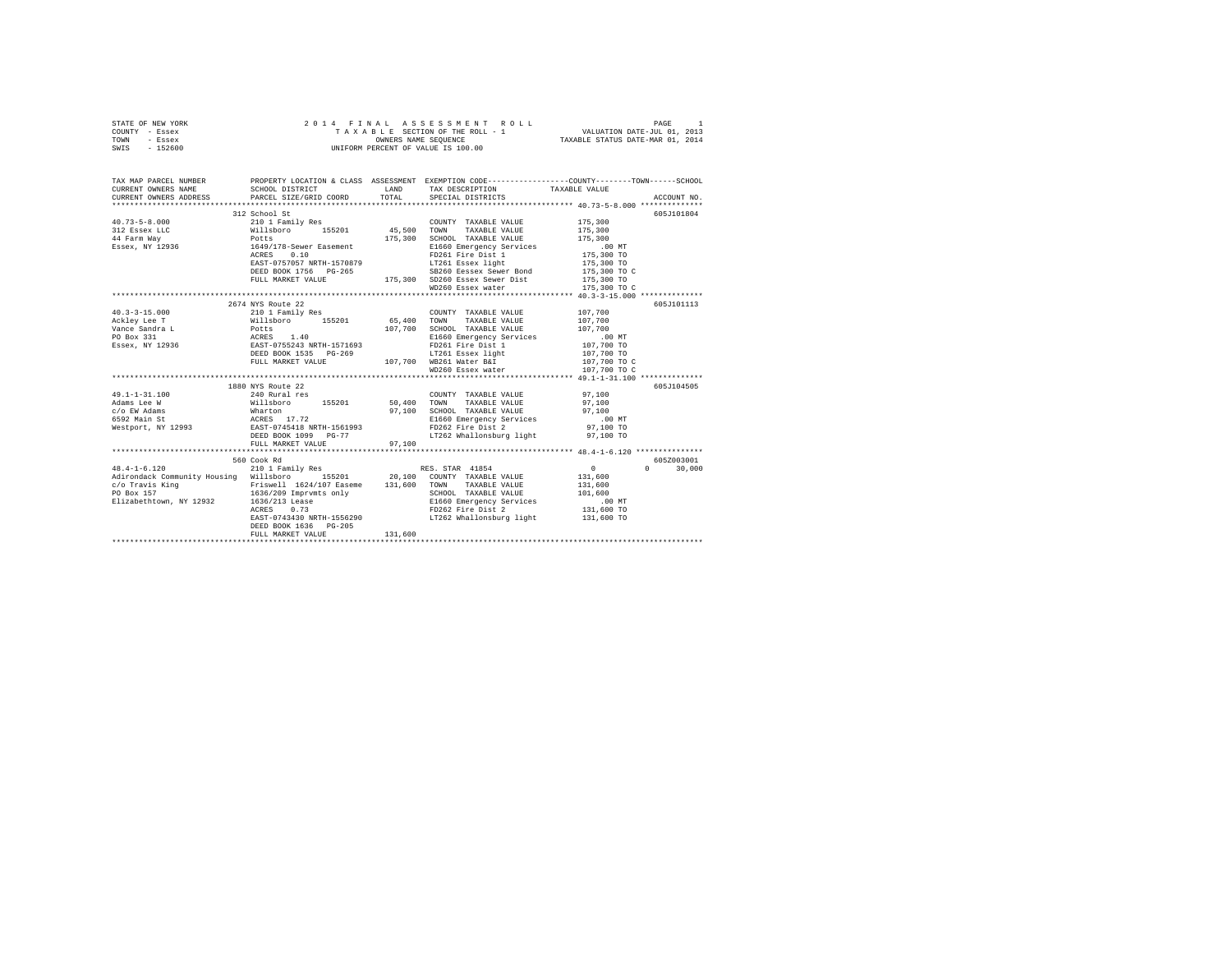| TOWN<br>- Essex                                                                                                                                     |                                                                                                 | OWNERS NAME SEQUENCE |                                                   | TAXABLE STATUS DATE-MAR 01, 2014                |             |  |  |  |  |  |
|-----------------------------------------------------------------------------------------------------------------------------------------------------|-------------------------------------------------------------------------------------------------|----------------------|---------------------------------------------------|-------------------------------------------------|-------------|--|--|--|--|--|
| $-152600$<br>SWIS                                                                                                                                   | UNIFORM PERCENT OF VALUE IS 100.00                                                              |                      |                                                   |                                                 |             |  |  |  |  |  |
|                                                                                                                                                     |                                                                                                 |                      |                                                   |                                                 |             |  |  |  |  |  |
|                                                                                                                                                     |                                                                                                 |                      |                                                   |                                                 |             |  |  |  |  |  |
| TAX MAP PARCEL NUMBER                                                                                                                               | PROPERTY LOCATION & CLASS ASSESSMENT EXEMPTION CODE---------------COUNTY-------TOWN------SCHOOL |                      |                                                   |                                                 |             |  |  |  |  |  |
| CURRENT OWNERS NAME                                                                                                                                 | SCHOOL DISTRICT                                                                                 | LAND                 | TAX DESCRIPTION                                   | TAXABLE VALUE                                   |             |  |  |  |  |  |
| CURRENT OWNERS ADDRESS                                                                                                                              | PARCEL SIZE/GRID COORD                                                                          | TOTAL                | SPECIAL DISTRICTS                                 |                                                 | ACCOUNT NO. |  |  |  |  |  |
|                                                                                                                                                     |                                                                                                 |                      |                                                   |                                                 |             |  |  |  |  |  |
|                                                                                                                                                     | 1858 Lake Shore Rd                                                                              |                      |                                                   |                                                 | 605J100904  |  |  |  |  |  |
| $49.11 - 1 - 53.000$                                                                                                                                | 210 1 Family Res - WTRFNT                                                                       |                      | COUNTY TAXABLE VALUE                              | 729,400                                         |             |  |  |  |  |  |
| Albright Lawson A                                                                                                                                   | 210 1 Family Res - WTRFNT<br>Willsboro 155201                                                   | 163,800              | TOWN<br>TAXABLE VALUE                             | 729,400                                         |             |  |  |  |  |  |
|                                                                                                                                                     |                                                                                                 | 729,400              | SCHOOL TAXABLE VALUE                              | 729,400                                         |             |  |  |  |  |  |
| Arnold Walker A (Marton 2002)<br>C/O Lawson P Allen ACRES 0.20<br>T10 South St RAST-0757887 NRTH-1561112<br>Needham, MA 02492 DEED BOOK 1471 PG-321 |                                                                                                 |                      | E1660 Emergency Services                          | .00 MT                                          |             |  |  |  |  |  |
|                                                                                                                                                     |                                                                                                 |                      | FD261 Fire Dist 1                                 | 729,400 TO                                      |             |  |  |  |  |  |
|                                                                                                                                                     |                                                                                                 |                      |                                                   |                                                 |             |  |  |  |  |  |
|                                                                                                                                                     | FULL MARKET VALUE                                                                               | 729,400              |                                                   |                                                 |             |  |  |  |  |  |
|                                                                                                                                                     |                                                                                                 |                      |                                                   |                                                 |             |  |  |  |  |  |
|                                                                                                                                                     | Lake Shore Rd                                                                                   |                      |                                                   |                                                 | 605-1174005 |  |  |  |  |  |
| $49.11 - 1 - 61.000$                                                                                                                                | 311 Res vac land                                                                                |                      | COUNTY TAXABLE VALUE                              | 2,100                                           |             |  |  |  |  |  |
| Albright Lawson A                                                                                                                                   | Willsboro 155201                                                                                |                      | 2,100 TOWN<br>TAXABLE VALUE                       | 2,100                                           |             |  |  |  |  |  |
| Arnold Walker A                                                                                                                                     |                                                                                                 | 2,100                | SCHOOL TAXABLE VALUE                              | 2.100                                           |             |  |  |  |  |  |
| c/o Lawson P Allen                                                                                                                                  |                                                                                                 |                      | E1660 Emergency Services                          | $.00$ MT                                        |             |  |  |  |  |  |
| 710 South St                                                                                                                                        |                                                                                                 |                      | FD261 Fire Dist 1                                 | 2,100 TO                                        |             |  |  |  |  |  |
| Needham, MA 02492 DEED BOOK 1471 PG-321                                                                                                             |                                                                                                 |                      |                                                   |                                                 |             |  |  |  |  |  |
|                                                                                                                                                     | FULL MARKET VALUE                                                                               | 2,100                |                                                   |                                                 |             |  |  |  |  |  |
|                                                                                                                                                     | ******************************                                                                  | ***********          |                                                   | ******************** 49.15-3.000 ************** |             |  |  |  |  |  |
|                                                                                                                                                     | 112 Albee Ln                                                                                    |                      |                                                   |                                                 | 605J102115  |  |  |  |  |  |
| $49.15 - 3 - 3.000$                                                                                                                                 | 210 1 Family Res - WTRFNT                                                                       |                      | RES. STAR 41854                                   | $\sim$ 0<br>$\Omega$                            | 30,000      |  |  |  |  |  |
| Alexander Olive                                                                                                                                     | Willsboro 155201                                                                                |                      | 275,900 VETCOM CTS 41130                          | 25,000<br>25,000                                | 25,000      |  |  |  |  |  |
| 112 Albee Ln                                                                                                                                        | Friswell                                                                                        |                      | 499,400 VETDIS CTS 41140                          | 50,000<br>50,000                                | 50,000      |  |  |  |  |  |
| Essex, NY 12936                                                                                                                                     | 1632/45-Restrictive Coven                                                                       |                      | COUNTY TAXABLE VALUE                              | 424,400                                         |             |  |  |  |  |  |
|                                                                                                                                                     | 3.20<br>ACRES                                                                                   |                      | TAXABLE VALUE<br>TOWN                             | 424,400                                         |             |  |  |  |  |  |
|                                                                                                                                                     | EAST-0759579 NRTH-1556597                                                                       |                      | SCHOOL TAXABLE VALUE                              | 394,400                                         |             |  |  |  |  |  |
|                                                                                                                                                     | DEED BOOK 929 PG-69                                                                             |                      | E1660 Emergency Services                          | $.00$ MT                                        |             |  |  |  |  |  |
|                                                                                                                                                     | FULL MARKET VALUE                                                                               |                      | 499,400 FD261 Fire Dist 1                         | 499,400 TO                                      |             |  |  |  |  |  |
|                                                                                                                                                     |                                                                                                 |                      |                                                   |                                                 |             |  |  |  |  |  |
|                                                                                                                                                     | Harbor View Way                                                                                 |                      |                                                   |                                                 | 605J197002  |  |  |  |  |  |
| $40.73 - 6 - 11.220$                                                                                                                                | 311 Res vac land - WTRFNT<br>Willsboro 155201                                                   |                      | COUNTY TAXABLE VALUE                              | 235,100                                         |             |  |  |  |  |  |
| Alverson Harry L III                                                                                                                                |                                                                                                 | 235,100              | TAXABLE VALUE<br>TOWN                             | 235,100                                         |             |  |  |  |  |  |
| Alverson Katherine G                                                                                                                                | Potts Pat<br>1652/6-Sewer Easement                                                              | 235,100              | SCHOOL TAXABLE VALUE                              | 235,100                                         |             |  |  |  |  |  |
| 282 Beacon St Apt 2                                                                                                                                 | ACRES 1.69                                                                                      |                      | E1660 Emergency Services                          | .00 MT                                          |             |  |  |  |  |  |
| Boston, MA 02116                                                                                                                                    | EAST-0757602 NRTH-1570217                                                                       |                      | FD261 Fire Dist 1                                 | 235,100 TO<br>235,100 TO                        |             |  |  |  |  |  |
|                                                                                                                                                     |                                                                                                 |                      | LT261 Essex light                                 | 235,100 TO C                                    |             |  |  |  |  |  |
|                                                                                                                                                     | DEED BOOK 1530 PG-46                                                                            | 235,100              | SB260 Eessex Sewer Bond<br>SD260 Essex Sewer Dist | 235,100 TO                                      |             |  |  |  |  |  |
|                                                                                                                                                     | FULL MARKET VALUE                                                                               |                      | WD260 Essex water                                 | 235,100 TO C                                    |             |  |  |  |  |  |
|                                                                                                                                                     |                                                                                                 |                      |                                                   |                                                 |             |  |  |  |  |  |
|                                                                                                                                                     |                                                                                                 |                      |                                                   |                                                 |             |  |  |  |  |  |

STATE OF NEW YORK 2 0 1 4 F I N A L A S S E S S M E N T R O L L PAGE 2 COUNTY - Essex T A X A B L E SECTION OF THE ROLL - 1 VALUATION DATE-JUL 01, 2013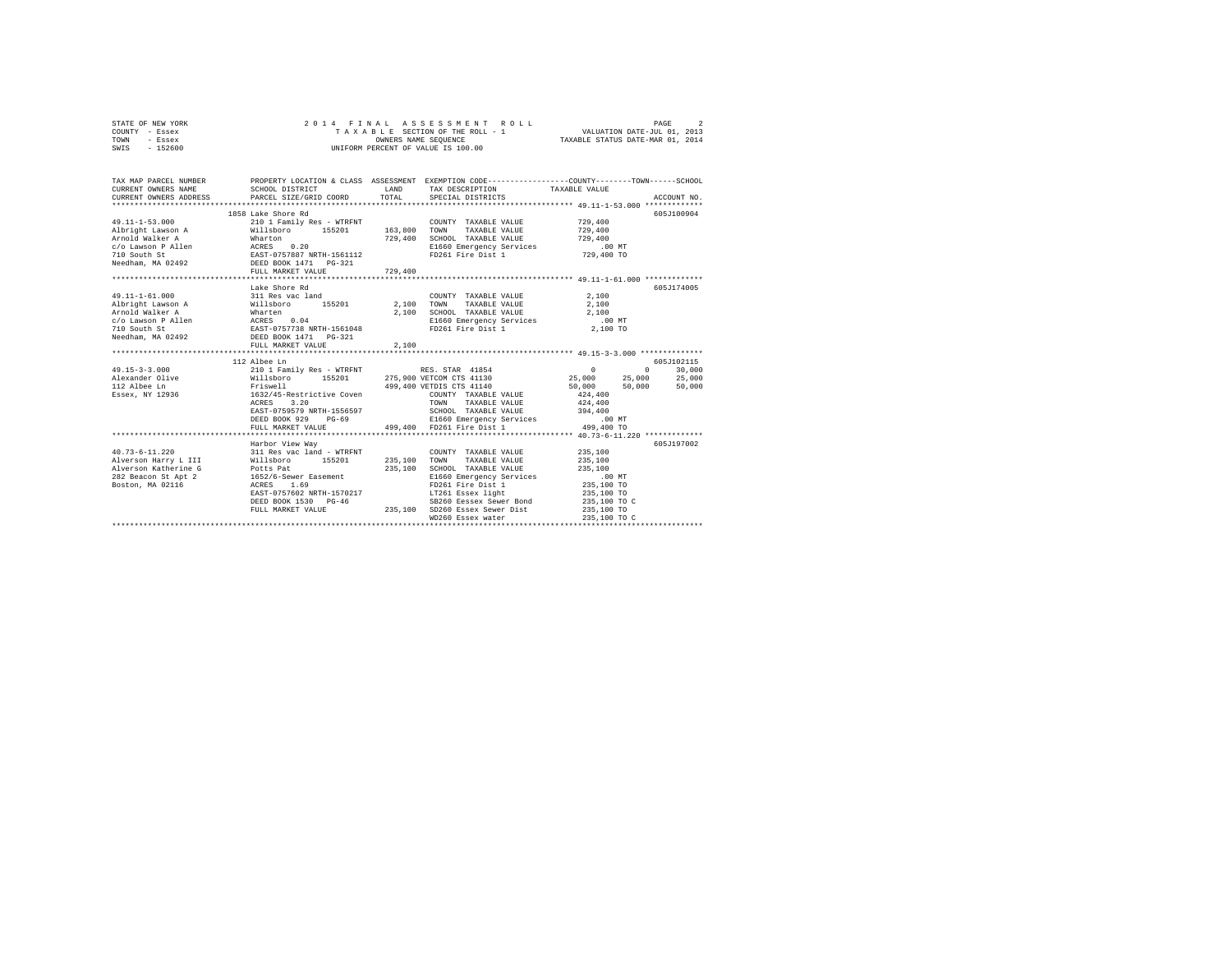| STATE OF NEW YORK      |                                 |                                  | 2014 FINAL ASSESSMENT ROLL                                                                      |              | PAGE<br>$\mathcal{R}$ |
|------------------------|---------------------------------|----------------------------------|-------------------------------------------------------------------------------------------------|--------------|-----------------------|
| COUNTY - Essex         | TAXABLE SECTION OF THE ROLL - 1 | VALUATION DATE-JUL 01, 2013      |                                                                                                 |              |                       |
| TOWN<br>- Essex        |                                 | TAXABLE STATUS DATE-MAR 01, 2014 |                                                                                                 |              |                       |
| SWIS - 152600          |                                 |                                  | OWNERS NAME SEQUENCE<br>UNIFORM PERCENT OF VALUE IS 100.00                                      |              |                       |
|                        |                                 |                                  |                                                                                                 |              |                       |
|                        |                                 |                                  |                                                                                                 |              |                       |
|                        |                                 |                                  |                                                                                                 |              |                       |
| TAX MAP PARCEL NUMBER  |                                 |                                  | PROPERTY LOCATION & CLASS ASSESSMENT EXEMPTION CODE----------------COUNTY-------TOWN-----SCHOOL |              |                       |
| CURRENT OWNERS NAME    | SCHOOL DISTRICT                 | T.AND                            | TAX DESCRIPTION TAXABLE VALUE                                                                   |              |                       |
| CURRENT OWNERS ADDRESS | PARCEL SIZE/GRID COORD          | TOTAL                            | SPECIAL DISTRICTS                                                                               |              | ACCOUNT NO.           |
|                        |                                 |                                  |                                                                                                 |              |                       |
|                        | Harbor View Way                 |                                  |                                                                                                 |              | 605J102614            |
| $40.73 - 6 - 13.100$   | 311 Res vac land - WTRFNT       |                                  | COUNTY TAXABLE VALUE                                                                            | 483,900      |                       |
| Alverson Harry L III   | Willsboro 155201                | 483,900                          | TOWN<br>TAXABLE VALUE                                                                           | 483,900      |                       |
| Alverson Katherine G   | Potts                           | 483,900                          | SCHOOL TAXABLE VALUE                                                                            | 483,900      |                       |
| 282 Beacon St Apt 2    | 1652/46-Sewer Easement          |                                  | E1660 Emergency Services                                                                        | .00 MT       |                       |
| Boston, MA 02116       | ACRES<br>1.70                   |                                  | FD261 Fire Dist 1 483,900 TO                                                                    |              |                       |
|                        | EAST-0757831 NRTH-1570280       |                                  | LT261 Essex light 483,900 TO                                                                    |              |                       |
|                        | DEED BOOK 1530 PG-54            |                                  | SB260 Eessex Sewer Bond 483,900 TO C                                                            |              |                       |
|                        | FULL MARKET VALUE               |                                  | 483,900 SD260 Essex Sewer Dist 483,900 TO                                                       |              |                       |
|                        |                                 |                                  | WD260 Essex water                                                                               | 483,900 TO C |                       |
|                        |                                 |                                  |                                                                                                 |              |                       |
|                        | Harbor View Way                 |                                  |                                                                                                 |              | 605J197006            |
| $40.73 - 6 - 13.200$   | 311 Res vac land - WTRFNT       |                                  | COUNTY TAXABLE VALUE                                                                            | 263,200      |                       |
| Alverson Harry L III   | Willsboro 155201 263.200        |                                  | <b>TOWN</b><br>TAXABLE VALUE                                                                    | 263,200      |                       |
| Alverson Katherine G   | Potts Pat                       | 263,200                          | SCHOOL TAXABLE VALUE                                                                            | 263,200      |                       |
| 282 Beacon St Apt 2    | 1652/11-Sewer Easement          |                                  | E1660 Emergency Services                                                                        | $.00$ MT     |                       |
| Boston, MA 02116       | 1.81<br>ACRES                   |                                  | FD261 Fire Dist 1                                                                               | 263,200 TO   |                       |
|                        | EAST-0757544 NRTH-1570034       |                                  | LT261 Essex light                                                                               | 263,200 TO   |                       |
|                        | DEED BOOK 1530 PG-60            |                                  | SB260 Eessex Sewer Bond                                                                         | 263,200 TO C |                       |
|                        | FULL MARKET VALUE               |                                  | 263,200 SD260 Essex Sewer Dist 263,200 TO                                                       |              |                       |
|                        |                                 |                                  | WD260 Essex water                                                                               | 263,200 TO C |                       |
|                        |                                 |                                  |                                                                                                 |              |                       |
|                        | 410 Leaning Rd                  |                                  |                                                                                                 |              | 605J101504            |
| $39.4 - 1 - 32.000$    | 260 Seasonal res                |                                  | COUNTY TAXABLE VALUE                                                                            | 56,300       |                       |
| Amadon William R       | Willsboro<br>155201             | 32,900                           | TOWN<br>TAXABLE VALUE                                                                           | 56,300       |                       |
| PO Box 105             | Potts                           | 56,300                           | SCHOOL TAXABLE VALUE                                                                            | 56,300       |                       |
| Essex, NY 12936        | ACRES<br>1.90                   |                                  | E1660 Emergency Services                                                                        | $.00$ MT     |                       |

|                     | EAST-0742838 NRTH-1569359<br>DEED BOOK 1493 PG-5 |         | FD261 Fire Dist 1        | 56,300 TO  |            |
|---------------------|--------------------------------------------------|---------|--------------------------|------------|------------|
|                     | FULL MARKET VALUE                                | 56,300  |                          |            |            |
|                     |                                                  |         |                          |            |            |
|                     | 408 Leaning Rd                                   |         |                          |            | 605J100310 |
| $39.4 - 1 - 33.000$ | 210 1 Family Res                                 |         | TAXABLE VALUE<br>COUNTY  | 155,300    |            |
| Amadon William R    | Willsboro<br>155201                              | 32,000  | TOWN<br>TAXABLE VALUE    | 155,300    |            |
| PO Box 105          | Potts                                            | 155,300 | TAXABLE VALUE<br>SCHOOL  | 155,300    |            |
| Essex, NY 12936     | 1539/75 Conservation                             |         | E1660 Emergency Services | $.00$ MT   |            |
|                     | Easement                                         |         | FD261 Fire Dist 1        | 155,300 TO |            |
|                     | 1.00<br>ACRES                                    |         |                          |            |            |
|                     | EAST-0742768 NRTH-1569060                        |         |                          |            |            |
|                     | DEED BOOK 1539 PG-71                             |         |                          |            |            |
|                     | FULL MARKET VALUE                                | 155,300 |                          |            |            |
|                     |                                                  |         |                          |            |            |
|                     |                                                  |         |                          |            |            |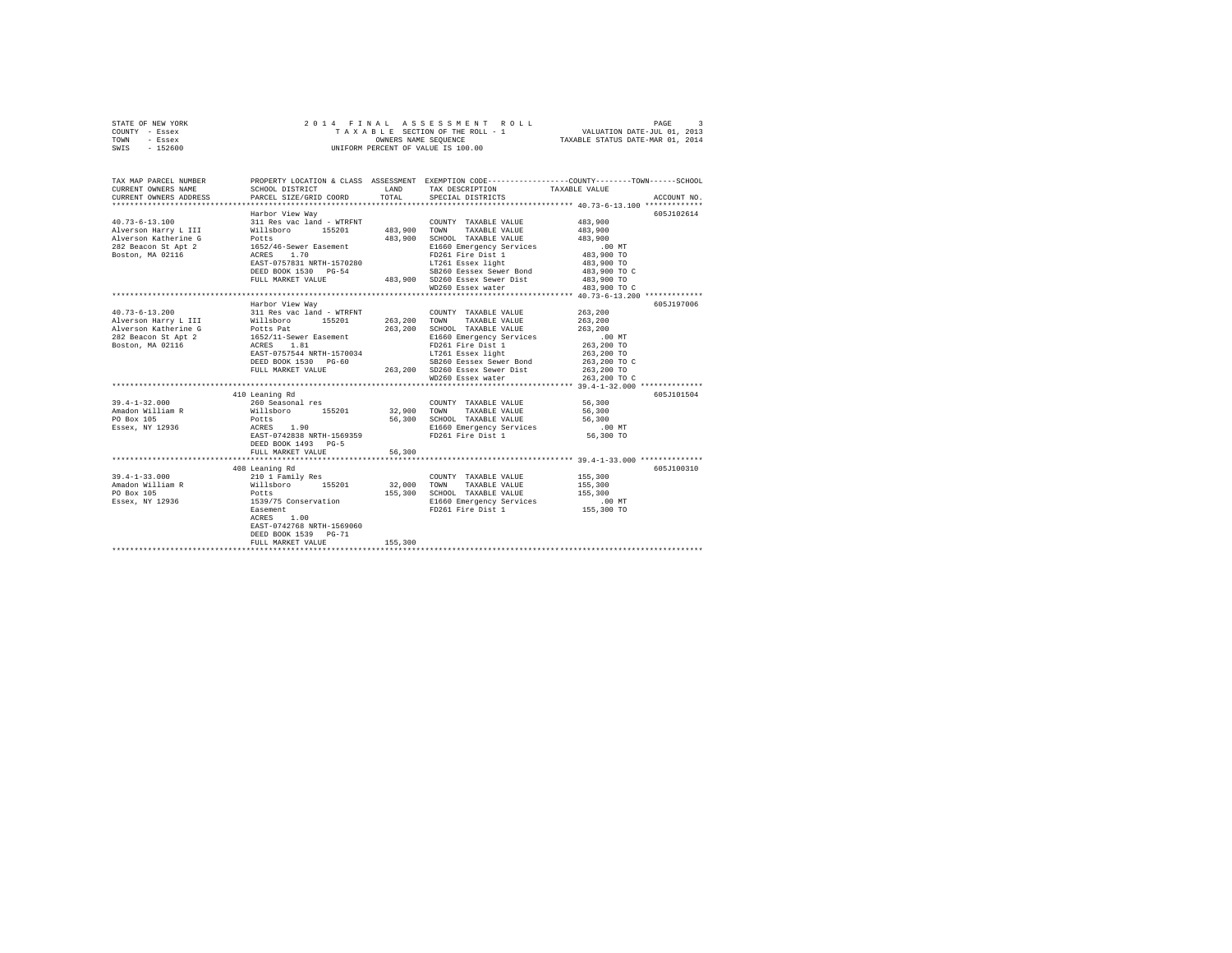|      | STATE OF NEW YORK |  | 2014 FINAL ASSESSMENT ROLL         | PAGE                             |  |
|------|-------------------|--|------------------------------------|----------------------------------|--|
|      | COUNTY - Essex    |  | TAXABLE SECTION OF THE ROLL - 1    | VALUATION DATE-JUL 01, 2013      |  |
| TOWN | - Essex           |  | OWNERS NAME SEOUENCE               | TAXABLE STATUS DATE-MAR 01, 2014 |  |
| SWIS | - 152600          |  | UNIFORM PERCENT OF VALUE IS 100.00 |                                  |  |

| TAX MAP PARCEL NUMBER                                                                                                        |                                                                                                     |        |                                                                                                                                                                                                                                                                                                                                                     | PROPERTY LOCATION & CLASS ASSESSMENT EXEMPTION CODE---------------COUNTY-------TOWN------SCHOOL |
|------------------------------------------------------------------------------------------------------------------------------|-----------------------------------------------------------------------------------------------------|--------|-----------------------------------------------------------------------------------------------------------------------------------------------------------------------------------------------------------------------------------------------------------------------------------------------------------------------------------------------------|-------------------------------------------------------------------------------------------------|
| 26 Adams Rd<br>New Braintree, MA 01531 1663/185-Easement                                                                     | 2215 Lake Shore Rd<br>Potts<br>68s X 178S Xirr<br>ACRES 0.30                                        |        | COUNTY TAXABLE VALUE 89,400<br>89,400 SCHOOL TAXABLE VALUE 89,400<br>E1660 Emergency Services<br>FD261 Fire Dist 1<br>LT261 Essex light<br>source now Bend<br>EAST-0757234 NRTH-1569617 SB260 Eessex Sewer Bond 89,400 TO C<br>SD260 Essex Sewer Dist<br>DEED BOOK 1732 PG-326 8D260 Essex Sewer Dist<br>FILL MARKET VALUE 89,400 WD260 Essex water | 605J102409<br>89,400<br>89,400 TO<br>89,400 TO<br>89,400 TO C                                   |
| 40ac<br>Framingham, MA 01701                                                                                                 | Jersey St<br>ACRES 45.30<br>EAST-0735488 NRTH-1572471<br>DEED BOOK 1490 PG-193<br>FULL MARKET VALUE | 45,300 | $\begin{tabular}{lllllllll} \multicolumn{4}{c}{\textbf{COUNTY}} & \textbf{TAXABLE} & \textbf{VALUE} & & \textbf{45,300} \\ \multicolumn{4}{c}{\textbf{TANARLE}} & \textbf{VALUE} & & \textbf{45,300} \end{tabular}$<br>45,300 SCHOOL TAXABLE VALUE 45,300<br>E1660 Emergency Services .00 MT<br>FD262 Fire Dist 2                                   | 605J100110<br>45,300 TO                                                                         |
| 39.4-1-24.000 210 1 Family Res RES. STAR 41854<br>Anderson Laurie<br>2162 NYS Rte 22<br>Essex, NY 12936                      | 2162 NYS Route 22<br>Potts<br>ACRES 1.20<br>FULL MARKET VALUE 103,400                               |        | Willsboro 155201 32,200 COUNTY TAXABLE VALUE 103,400<br>103,400 TOWN TAXABLE VALUE<br>SCHOOL TAXABLE VALUE                                                                                                                                                                                                                                          | 605J104006<br>$\overline{0}$<br>$\Omega$<br>30,000<br>103,400<br>73,400                         |
| $48.1 - 1 - 4.300$<br>22431 Lewes Georgetown Hwy 6.5 Acres<br>Georgetown, DE $19947$ ACRES 4.28<br>EAST-0725108 NRTH-1567462 | Mason Rd<br>FULL MARKET VALUE                                                                       | 28,300 | COUNTY TAXABLE VALUE<br>E1660 Emergency Services 00 MT<br>FD262 Fire Dist 2 28,300 TO                                                                                                                                                                                                                                                               | 605J179009                                                                                      |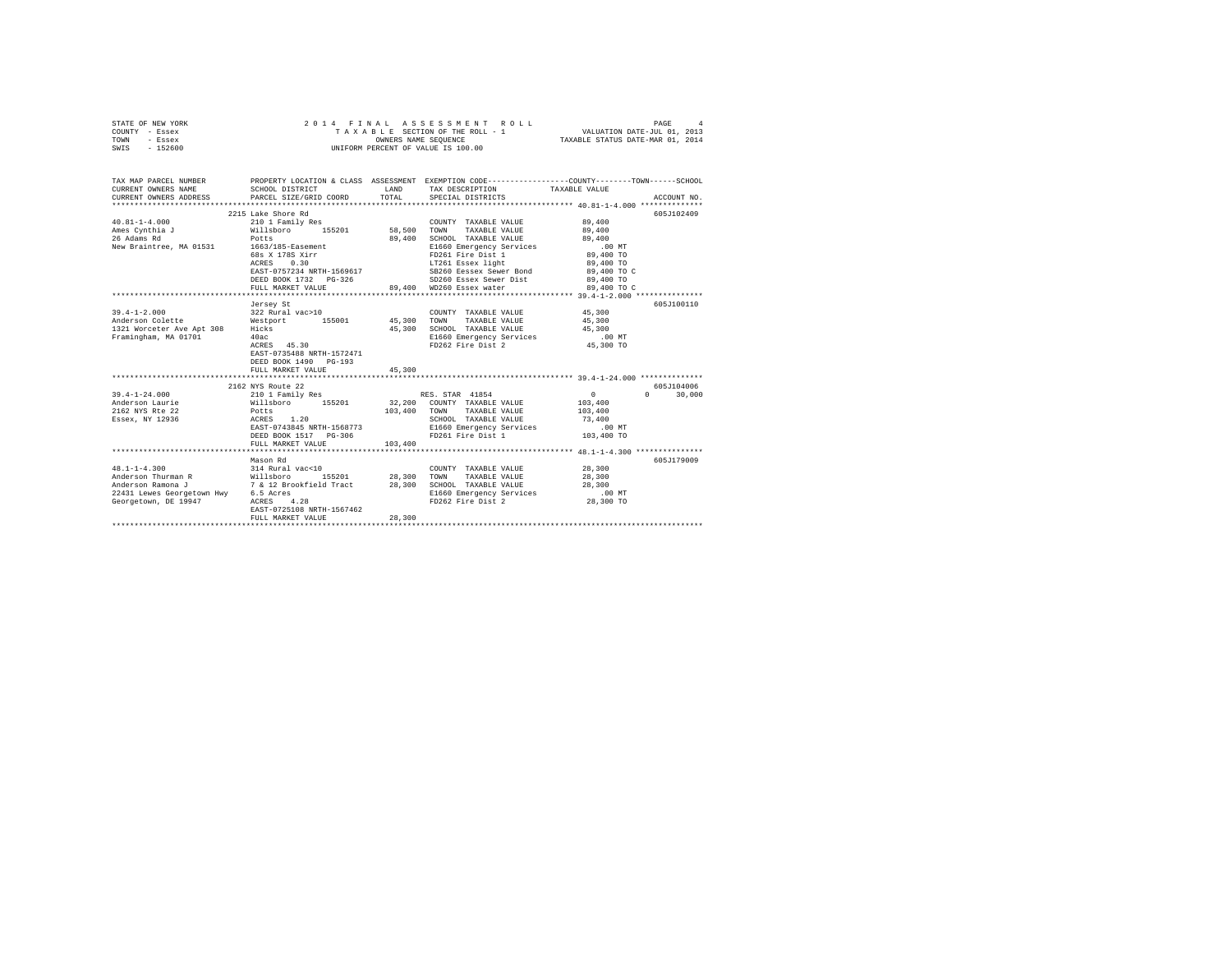| STATE OF NEW YORK | 2014 FINAL ASSESSMENT ROLL         | PAGE                             |
|-------------------|------------------------------------|----------------------------------|
| COUNTY - Essex    | TAXABLE SECTION OF THE ROLL - 1    | VALUATION DATE-JUL 01, 2013      |
| TOWN<br>- Essex   | OWNERS NAME SEOUENCE               | TAXABLE STATUS DATE-MAR 01, 2014 |
| $-152600$<br>SWIS | UNIFORM PERCENT OF VALUE IS 100.00 |                                  |

| TAX MAP PARCEL NUMBER<br>CURRENT OWNERS NAME<br>CURRENT OWNERS ADDRESS                                                                                                                                                                | SCHOOL DISTRICT<br>PARCEL SIZE/GRID COORD                                                                    | LAND<br>TOTAL | PROPERTY LOCATION & CLASS ASSESSMENT EXEMPTION CODE----------------COUNTY-------TOWN------SCHOOL<br>TAX DESCRIPTION<br>SPECIAL DISTRICTS | TAXABLE VALUE        | ACCOUNT NO.        |
|---------------------------------------------------------------------------------------------------------------------------------------------------------------------------------------------------------------------------------------|--------------------------------------------------------------------------------------------------------------|---------------|------------------------------------------------------------------------------------------------------------------------------------------|----------------------|--------------------|
|                                                                                                                                                                                                                                       |                                                                                                              |               |                                                                                                                                          |                      |                    |
|                                                                                                                                                                                                                                       | 562 Cook Rd                                                                                                  |               |                                                                                                                                          |                      | 605Z003002         |
| $48.4 - 1 - 6.130$                                                                                                                                                                                                                    | 210 1 Family Res                                                                                             |               | RES. STAR 41854                                                                                                                          | $\sim$ 0 $\sim$      | $\Omega$<br>30,000 |
|                                                                                                                                                                                                                                       | Willsboro 155201                                                                                             |               | 25,900 COUNTY TAXABLE VALUE                                                                                                              | 115,700              |                    |
| Anson Marguerite<br>Anson Bruce<br>c/o Chuck Hughes<br>Anson Bruce<br>Anson Bruce<br>$c/o$ Chuck Hughes<br>$\frac{1633/183-888}{4.0238}$<br>Alson Habitat for Humanity<br>$\frac{16387}{4.0238}$<br>PO Box 157<br>PO Box 157          |                                                                                                              | 115,700 TOWN  | TAXABLE VALUE                                                                                                                            | 115,700              |                    |
|                                                                                                                                                                                                                                       |                                                                                                              |               | SCHOOL TAXABLE VALUE                                                                                                                     | 85,700               |                    |
|                                                                                                                                                                                                                                       |                                                                                                              |               | E1660 Emergency Services                                                                                                                 | $.00$ MT             |                    |
|                                                                                                                                                                                                                                       |                                                                                                              |               | FD262 Fire Dist 2                                                                                                                        | $115.700$ TO         |                    |
| Elizabethtown, NY 12932 DEED BOOK 1358 PG-39                                                                                                                                                                                          |                                                                                                              |               | LT262 Whallonsburg light 115,700 TO                                                                                                      |                      |                    |
|                                                                                                                                                                                                                                       | FULL MARKET VALUE                                                                                            | 115,700       |                                                                                                                                          |                      |                    |
|                                                                                                                                                                                                                                       |                                                                                                              |               |                                                                                                                                          |                      |                    |
|                                                                                                                                                                                                                                       | 651 Angier Hill Rd                                                                                           |               |                                                                                                                                          |                      | 605J103712         |
| $49.69 - 3 - 3.000$                                                                                                                                                                                                                   | 210 1 Family Res                                                                                             |               | COUNTY TAXABLE VALUE                                                                                                                     | 78,600               |                    |
| Aubin Linnie L                                                                                                                                                                                                                        | Willsboro 155201 32,000 TOWN                                                                                 |               | TAXABLE VALUE                                                                                                                            | 78,600               |                    |
| 5225 Main Rd                                                                                                                                                                                                                          | $\begin{array}{c} 11 \\ 1.00 \end{array}$<br>Friswell                                                        | 78,600        | SCHOOL TAXABLE VALUE                                                                                                                     | 78,600               |                    |
| Huntington, VT 05462                                                                                                                                                                                                                  | FIISTOIL<br>ACRES 1.00<br>EAST-0744078 NRTH-1554802                                                          |               | E1660 Emergency Services                                                                                                                 | $.00$ MT             |                    |
|                                                                                                                                                                                                                                       |                                                                                                              |               | FD262 Fire Dist 2                                                                                                                        | 78,600 TO            |                    |
|                                                                                                                                                                                                                                       | DEED BOOK 1403 PG-133                                                                                        |               | LT262 Whallonsburg light 78,600 TO                                                                                                       |                      |                    |
|                                                                                                                                                                                                                                       | FULL MARKET VALUE                                                                                            | 78,600        |                                                                                                                                          |                      |                    |
|                                                                                                                                                                                                                                       |                                                                                                              |               |                                                                                                                                          |                      |                    |
|                                                                                                                                                                                                                                       | 10 Tuttle Way                                                                                                |               |                                                                                                                                          |                      | 605J101305         |
| $49.7 - 2 - 1.000$                                                                                                                                                                                                                    | 260 Seasonal res                                                                                             |               | COUNTY TAXABLE VALUE                                                                                                                     | 146,300              |                    |
| Babcock Family Trust                                                                                                                                                                                                                  |                                                                                                              | 62,400 TOWN   | TAXABLE VALUE                                                                                                                            | 146,300              |                    |
| c/o Dana Babcock                                                                                                                                                                                                                      | 260 Seasonal res<br>Willsboro<br>Wharton<br>ACRES 0.60<br>EAST-0756782 NRTH-1564017<br>DEED BOOK 1762 PG-326 |               | 146,300 SCHOOL TAXABLE VALUE                                                                                                             | 146.300              |                    |
| 1375 Lee Mountain Rd<br>Sedona, AZ 86351                                                                                                                                                                                              |                                                                                                              |               | E1660 Emergency Services<br>FD261 Fire Dist 1                                                                                            | .00 MT<br>146,300 TO |                    |
|                                                                                                                                                                                                                                       |                                                                                                              |               | LT261 Essex light                                                                                                                        |                      |                    |
| PRIOR OWNER ON 3/01/2014 FULL MARKET VALUE 146,300                                                                                                                                                                                    |                                                                                                              |               |                                                                                                                                          | 146,300 TO           |                    |
| Babcock Dana H Jr                                                                                                                                                                                                                     |                                                                                                              |               |                                                                                                                                          |                      |                    |
|                                                                                                                                                                                                                                       |                                                                                                              |               |                                                                                                                                          |                      |                    |
|                                                                                                                                                                                                                                       | Jersey St                                                                                                    |               |                                                                                                                                          |                      | 605J175002         |
| $39.4 - 1 - 9.000$                                                                                                                                                                                                                    | 314 Rural vac<10                                                                                             |               | COUNTY TAXABLE VALUE                                                                                                                     | 29,300               |                    |
|                                                                                                                                                                                                                                       |                                                                                                              |               |                                                                                                                                          | 29,300               |                    |
|                                                                                                                                                                                                                                       |                                                                                                              |               |                                                                                                                                          | 29,300               |                    |
| Natiliary 1993<br>Easiey Livingston Millsboro 155201 29,300 TOWN TAXABLE VALUE<br>PO Box 13 29,300 SCHOD RAXABLE VALUE<br>RESEX, NY 12936 ACRES 5.40 E1660 Emergency Services<br>RESEX, NY 12936 REST-0741558 NRTH-1571026 FD261 Fire |                                                                                                              |               |                                                                                                                                          |                      |                    |
|                                                                                                                                                                                                                                       |                                                                                                              |               | E1660 Emergency Services<br>FD261 Fire Dist 1                                                                                            | $29,300$ TO          |                    |
|                                                                                                                                                                                                                                       | DEED BOOK 1399 PG-67                                                                                         |               |                                                                                                                                          |                      |                    |
|                                                                                                                                                                                                                                       | FULL MARKET VALUE                                                                                            | 29,300        |                                                                                                                                          |                      |                    |
|                                                                                                                                                                                                                                       |                                                                                                              |               |                                                                                                                                          |                      |                    |
|                                                                                                                                                                                                                                       | 2347 Jersey St                                                                                               |               |                                                                                                                                          |                      | 605J104515         |
| $39.4 - 1 - 10.100$                                                                                                                                                                                                                   | 240 Rural res                                                                                                |               | RES. STAR 41854                                                                                                                          | $\sim$ 0             | $\Omega$<br>30,000 |
|                                                                                                                                                                                                                                       | 155201                                                                                                       |               | 56,100 COUNTY TAXABLE VALUE                                                                                                              | 111,700              |                    |
|                                                                                                                                                                                                                                       |                                                                                                              | 111,700 TOWN  | TAXABLE VALUE                                                                                                                            | 111,700              |                    |
|                                                                                                                                                                                                                                       |                                                                                                              |               | SCHOOL TAXABLE VALUE                                                                                                                     | 81,700               |                    |
|                                                                                                                                                                                                                                       | EAST-0742121 NRTH-1570880                                                                                    |               | E1660 Emergency Services .00 MT<br>FD261 Fire Dist 1 111,700 TO                                                                          |                      |                    |
|                                                                                                                                                                                                                                       | DEED BOOK 994<br>$PG-20$                                                                                     |               |                                                                                                                                          |                      |                    |
|                                                                                                                                                                                                                                       | FULL MARKET VALUE                                                                                            | 111,700       |                                                                                                                                          |                      |                    |
|                                                                                                                                                                                                                                       |                                                                                                              |               |                                                                                                                                          |                      |                    |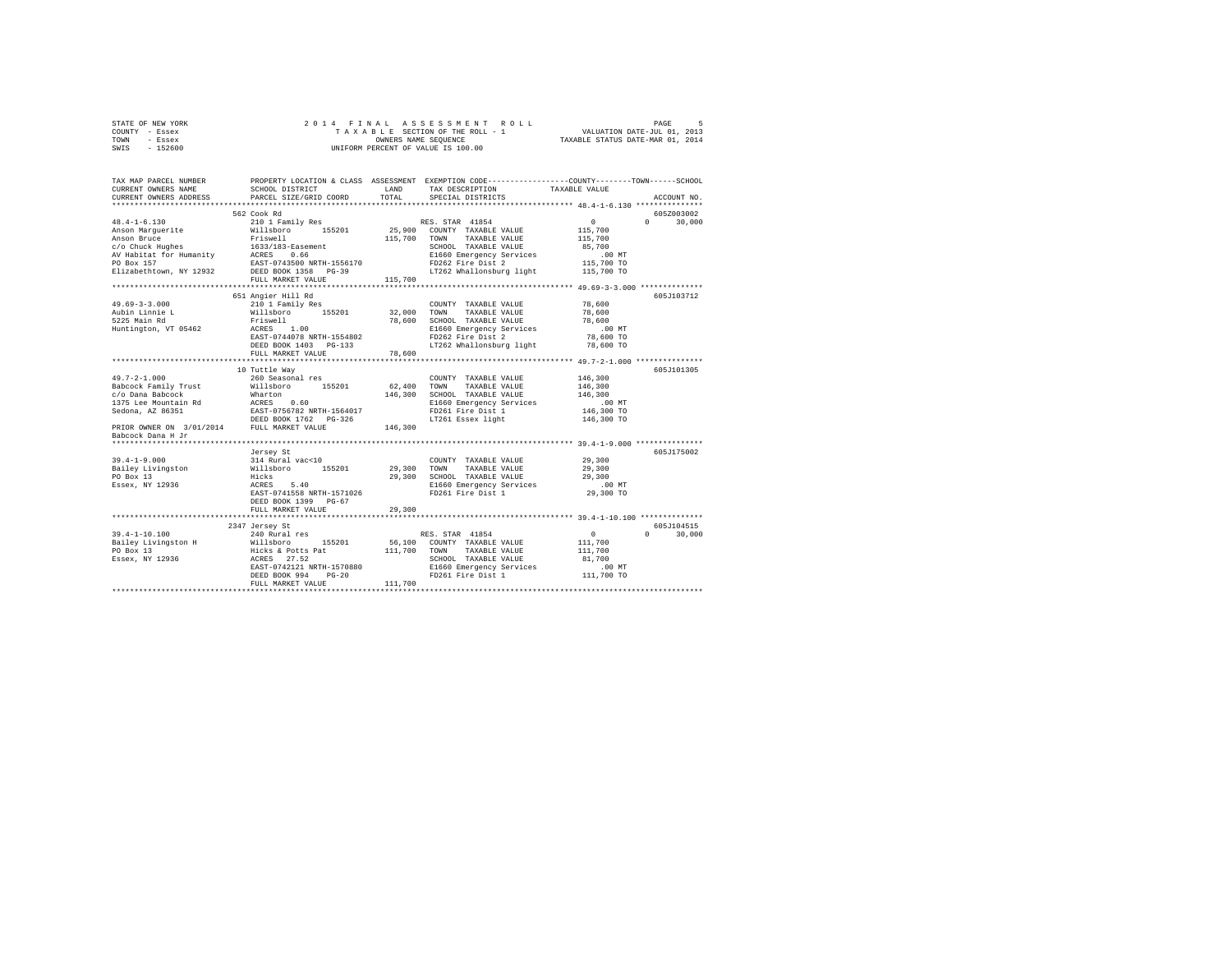| STATE OF NEW YORK<br>COUNTY - Essex<br>TOWN<br>- Essex<br>SWIS - 152600                                                                                                                                                                                                         | 2014 FINAL                                                                                                                                                                 |                                | ASSESSMENT ROLL<br>TAXABLE SECTION OF THE ROLL - 1 VALUATION DATE-JUL 01, 2013<br>OWNERS NAME SEQUENCE TAXABLE STATUS DATE-MAR 01, 2014<br>UNIFORM PERCENT OF VALUE IS 100.00 |                                                                                                               | PAGE<br>6              |
|---------------------------------------------------------------------------------------------------------------------------------------------------------------------------------------------------------------------------------------------------------------------------------|----------------------------------------------------------------------------------------------------------------------------------------------------------------------------|--------------------------------|-------------------------------------------------------------------------------------------------------------------------------------------------------------------------------|---------------------------------------------------------------------------------------------------------------|------------------------|
| TAX MAP PARCEL NUMBER<br>CURRENT OWNERS NAME<br>CURRENT OWNERS ADDRESS                                                                                                                                                                                                          | SCHOOL DISTRICT<br>PARCEL SIZE/GRID COORD                                                                                                                                  | LAND<br>TOTAL                  | PROPERTY LOCATION & CLASS ASSESSMENT EXEMPTION CODE---------------COUNTY-------TOWN------SCHOOL<br>TAX DESCRIPTION<br>SPECIAL DISTRICTS                                       | TAXABLE VALUE                                                                                                 | ACCOUNT NO.            |
| $39.4 - 1 - 12.000$<br>Bailey Livingston H<br>PO Box 13<br>Essex, NY 12936                                                                                                                                                                                                      | Jersey St<br>314 Rural vac<10<br>Willsboro 155201<br>Hicks<br>Hicks<br>10.2 Acres<br>ACRES 9.60<br>EAST-0742556 NRTH-1570432<br>DEED BOOK 1377 PG-317<br>FULL MARKET VALUE | COUNT<br>33,400 TOWN<br>33,400 | COUNTY TAXABLE VALUE<br>TAXABLE VALUE<br>33,400 SCHOOL TAXABLE VALUE<br>E1660 Emergency Services<br>FD261 Fire Dist 1                                                         | 33,400<br>33,400<br>33,400<br>$.00$ MT<br>33,400 TO                                                           | 605J102912             |
| $57.2 - 4 - 2.200$<br>911 - 1920<br>2011 - 1920 - 1930 - 1940 - 195201<br>2012 - 1940 - 195201<br>20 - 195201<br>20 - 19520 - 1953<br>20 - 1953<br>2020 - 1953<br>2020 - 1953<br>2020 - 1953<br>2020 - 1954<br>2020 - 1954<br>2020 - 1954<br>2020 - 1954<br>2020 - 1954<br>2020 | NYS Route 22<br>322 Rural vac>10<br>DEED BOOK 1310 PG-80<br>FULL MARKET VALUE                                                                                              | 31,400                         | COUNTY TAXABLE VALUE<br>31,400 TOWN TAXABLE VALUE<br>31,400 SCHOOL TAXABLE VALUE<br>E1660 Emergency Services<br>FD262 Fire Dist 2<br>LT262 Whallonsburg light 31,400 TO       | 31,400<br>31,400<br>31,400<br>$.00$ MT<br>$31,400$ TO                                                         | 605J191002             |
|                                                                                                                                                                                                                                                                                 | ***************************<br>1354 NYS Route 22                                                                                                                           |                                |                                                                                                                                                                               |                                                                                                               | 605J178524             |
| $57.2 - 6 - 4.000$                                                                                                                                                                                                                                                              | 240 Rural res<br>FULL MARKET VALUE                                                                                                                                         |                                | RES. STAR 41854<br>SCHOOL TAXABLE VALUE<br>E1660 Emergency Services<br>FD262 Fire Dist 2<br>67,000 LT262 Whallonsburg light                                                   | $\sim$ 0<br>67,000<br>67,000<br>37,000<br>$.00$ MT<br>67,000 TO<br>67,000 TO                                  | 30,000<br>$\Omega$     |
|                                                                                                                                                                                                                                                                                 |                                                                                                                                                                            |                                |                                                                                                                                                                               |                                                                                                               |                        |
|                                                                                                                                                                                                                                                                                 | 2210 Lake Shore Rd<br>DEED BOOK 1646 PG-244                                                                                                                                |                                | E1660 Emergency Services<br>FD261 Fire Dist 1<br>LT261 Essex light<br>SB260 Eessex Sewer Bond<br>FULL MARKET VALUE 213,300 SD260 Essex Sewer Dist                             | $\sim$ 0<br>213,300<br>213,300<br>149,100<br>.00 MT<br>213,300 TO<br>213,300 TO<br>213,300 TO C<br>213,300 TO | 605J100206<br>0 64,200 |
|                                                                                                                                                                                                                                                                                 |                                                                                                                                                                            |                                | WD260 Essex water                                                                                                                                                             | 213,300 TO C                                                                                                  |                        |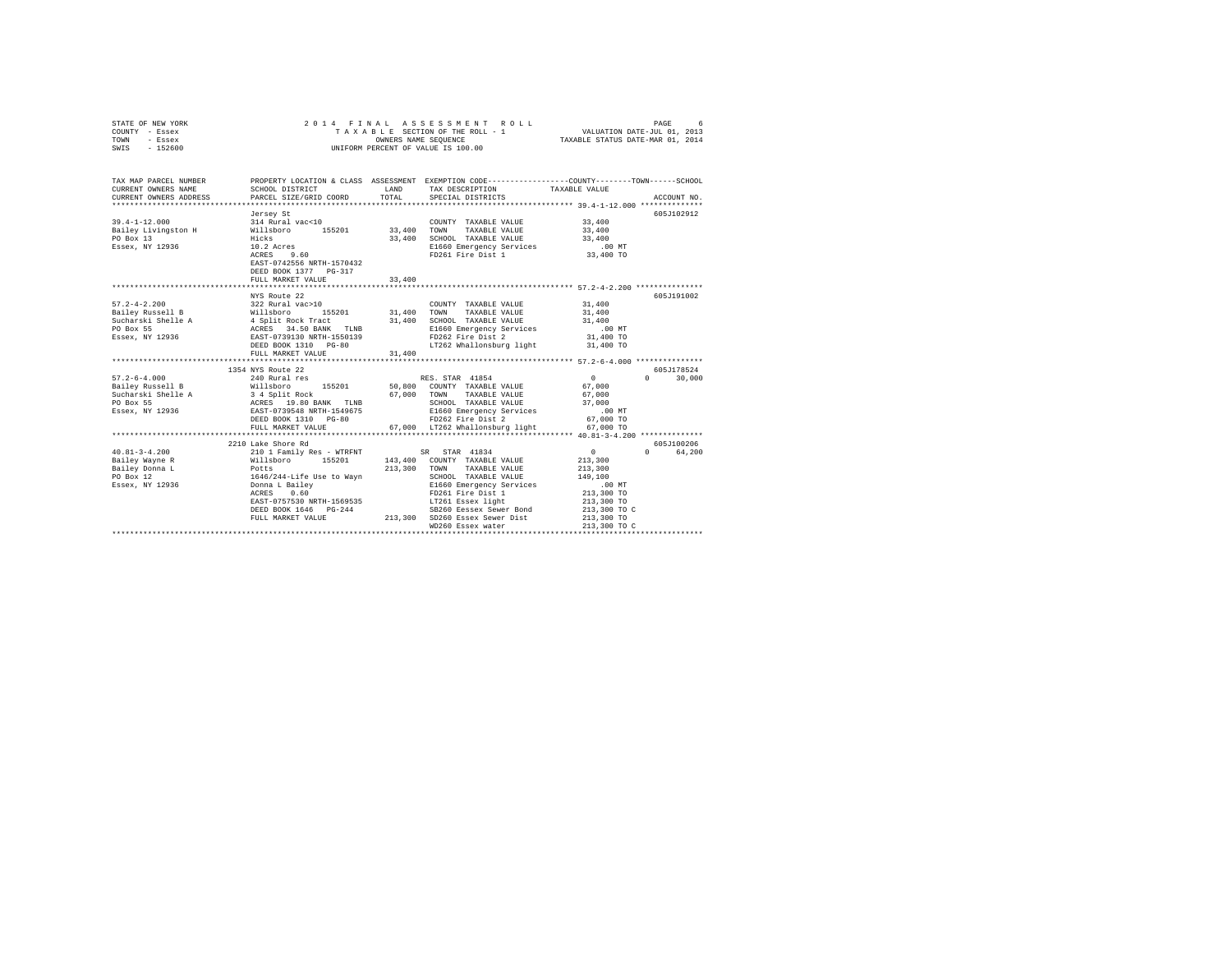|      | STATE OF NEW YORK |  | 2014 FINAL ASSESSMENT ROLL         | $\sim$<br>PAGE                   |
|------|-------------------|--|------------------------------------|----------------------------------|
|      | COUNTY - Essex    |  | TAXABLE SECTION OF THE ROLL - 1    | VALUATION DATE-JUL 01, 2013      |
| TOWN | - Essex           |  | OWNERS NAME SEOUENCE               | TAXABLE STATUS DATE-MAR 01, 2014 |
| SWIS | - 152600          |  | UNIFORM PERCENT OF VALUE IS 100.00 |                                  |

| TAX MAP PARCEL NUMBER<br>CURRENT OWNERS NAME                                                                                                                                                                                                                                                                        | PROPERTY LOCATION & CLASS ASSESSMENT EXEMPTION CODE---------------COUNTY-------TOWN------SCHOOL<br>SCHOOL DISTRICT                                                               | LAND    | TAX DESCRIPTION TAXABLE VALUE                                                                                                           |                                            |                                  |
|---------------------------------------------------------------------------------------------------------------------------------------------------------------------------------------------------------------------------------------------------------------------------------------------------------------------|----------------------------------------------------------------------------------------------------------------------------------------------------------------------------------|---------|-----------------------------------------------------------------------------------------------------------------------------------------|--------------------------------------------|----------------------------------|
| 40.3-3-7.000 210 1 Family Res RES. STAR 41854<br>Baker Dorothy E Willsboro 155201 35,300 COUNTY TAXABLE VALUE 156,800                                                                                                                                                                                               | 512 Middle Rd<br>FULL MARKET VALUE 156,800 LT261 Essex light 156,800 TO                                                                                                          |         |                                                                                                                                         | $\sim$ 0 $\sim$ 0 $\sim$ 0 $\sim$ 0 $\sim$ | 605J176004<br>$\Omega$<br>30,000 |
|                                                                                                                                                                                                                                                                                                                     |                                                                                                                                                                                  |         |                                                                                                                                         |                                            | 605J100209                       |
| $39.4 - 1 - 18.000$<br>Baker John<br><b>Example 19 and 19 and 19 and 19 and 19 and 19 and 19 and 19 and 19 and 19 and 19 and 19 and 19 and 19 and 19 and 19 and 19 and 19 and 19 and 19 and 19 and 19 and 19 and 19 and 19 and 19 and 19 and 19 and 19 and 19 and 19 </b><br>PO Box 104<br>Essex, NY 12936 00001.30 | 2220 NYS Route 22<br>210 1 Family Res RES. STAR 41854<br>Willsboro 155201 32,300 COUNTY TAXABLE VALUE 113,100<br>ACRES 1.25<br>EAST-0744056 NRTH-1569829<br>DEED BOOK 742 PG-238 |         | 113.100 TOWN TAXABLE VALUE 113.100<br>SCHOOL TAXABLE VALUE 83,100<br>E1660 Emergency Services .00 MT<br>FD261 Fire Dist 1 .113,100 TO   | $0 \t 0 \t 30,000$                         |                                  |
|                                                                                                                                                                                                                                                                                                                     | FULL MARKET VALUE                                                                                                                                                                | 113,100 |                                                                                                                                         |                                            |                                  |
| $40.3 - 1 - 11.001$<br>Baker John W                                                                                                                                                                                                                                                                                 | NYS Route 22                                                                                                                                                                     |         | $\begin{tabular}{lllllll} \multicolumn{2}{c}{\textbf{COUNTY}} & \textbf{TAXABLE VALUE} & & & & 28,000 \end{tabular}$                    | 28,000                                     | 605J102303                       |
| PO Box 104<br>Essex, NY 12936                                                                                                                                                                                                                                                                                       | ACRES 0.80<br>EAST-0744295 NRTH-1570358<br>DEED BOOK 897 PG-228                                                                                                                  |         | SCHOOL TAXABLE VALUE $28,000$<br>E1660 Emergency Services 00 MT<br>FD261 Fire Dist 1 28,000 TO                                          |                                            |                                  |
|                                                                                                                                                                                                                                                                                                                     | FULL MARKET VALUE                                                                                                                                                                | 28,000  |                                                                                                                                         |                                            |                                  |
|                                                                                                                                                                                                                                                                                                                     | 1806 Lake Shore Rd                                                                                                                                                               |         |                                                                                                                                         |                                            | 605J102802                       |
| $49.15 - 1 - 2.000$<br>Barkman Frederick Millsboro 155201 261,600<br>71 Hallowell Ave<br>Westmount Oue, Canada                                                                                                                                                                                                      | 260 Seasonal res - WTRFNT<br>Wharton<br>ACRES 1.60<br>H3Z 2E8 EAST-0757540 NRTH-1559882<br>DEED BOOK 1644 PG-279                                                                 | 417,000 | COUNTY TAXABLE VALUE 417,000<br>TOWN<br>SCHOOL TAXABLE VALUE 417,000<br>E1660 Emergency Services .00 MT<br>FD261 Fire Dist 1 417,000 TO | TAXABLE VALUE 417,000                      |                                  |
|                                                                                                                                                                                                                                                                                                                     | FULL MARKET VALUE                                                                                                                                                                | 417,000 |                                                                                                                                         |                                            |                                  |
|                                                                                                                                                                                                                                                                                                                     |                                                                                                                                                                                  |         |                                                                                                                                         |                                            |                                  |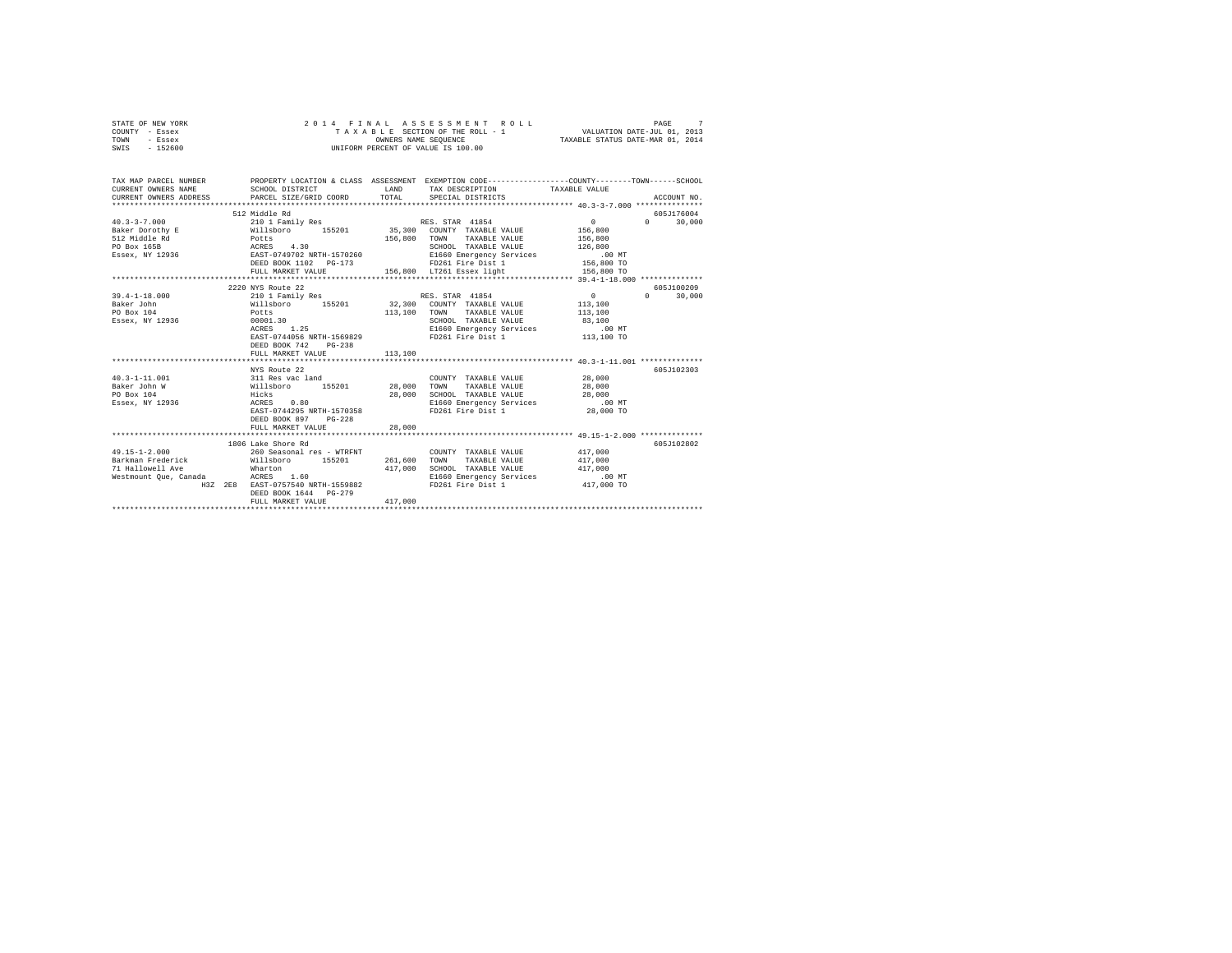| STATE OF NEW YORK | 2014 FINAL ASSESSMENT ROLL         | 8<br>PAGE                        |
|-------------------|------------------------------------|----------------------------------|
| COUNTY - Essex    | TAXABLE SECTION OF THE ROLL - 1    | VALUATION DATE-JUL 01, 2013      |
| TOWN<br>- Essex   | OWNERS NAME SEOUENCE               | TAXABLE STATUS DATE-MAR 01, 2014 |
| $-152600$<br>SWIS | UNIFORM PERCENT OF VALUE IS 100.00 |                                  |
|                   |                                    |                                  |

| TAX MAP PARCEL NUMBER<br>CURRENT OWNERS NAME                                                                                                                                                                                             | SCHOOL DISTRICT                                                                                                                          | LAND                 | PROPERTY LOCATION & CLASS ASSESSMENT EXEMPTION CODE----------------COUNTY-------TOWN-----SCHOOL<br>TAX DESCRIPTION | TAXABLE VALUE              |             |
|------------------------------------------------------------------------------------------------------------------------------------------------------------------------------------------------------------------------------------------|------------------------------------------------------------------------------------------------------------------------------------------|----------------------|--------------------------------------------------------------------------------------------------------------------|----------------------------|-------------|
| CURRENT OWNERS ADDRESS                                                                                                                                                                                                                   | PARCEL SIZE/GRID COORD                                                                                                                   | TOTAL                | SPECIAL DISTRICTS                                                                                                  |                            | ACCOUNT NO. |
|                                                                                                                                                                                                                                          | ***************************                                                                                                              |                      |                                                                                                                    |                            |             |
|                                                                                                                                                                                                                                          | Lake Shore Rd                                                                                                                            |                      |                                                                                                                    |                            | 605J104212  |
| $40.81 - 3 - 4.100$                                                                                                                                                                                                                      | 311 Res vac land - WTRFNT                                                                                                                |                      | COUNTY TAXABLE VALUE                                                                                               | 120,900                    |             |
| Barnaby Bailey Trust                                                                                                                                                                                                                     |                                                                                                                                          |                      | TAXABLE VALUE                                                                                                      | 120,900                    |             |
| c/o Sally P Johnson                                                                                                                                                                                                                      |                                                                                                                                          |                      | 120,900 SCHOOL TAXABLE VALUE                                                                                       | 120,900                    |             |
| 4311 Wake Robin Dr                                                                                                                                                                                                                       | %11 Res vac 1and – WTRKPI<br>Willsboro 155201 120,900 TOWN<br>Potts 120,900 SCHOO<br>1651/313-Easement 120,900 EH660<br>ACRES 0.60 FD261 |                      | E1660 Emergency Services                                                                                           | $.00$ MT                   |             |
| Shelburne, VT 05482                                                                                                                                                                                                                      | EAST-0757550 NRTH-1569610                                                                                                                |                      | FD261 Fire Dist 1<br>LT261 Essex light                                                                             | 120,900 TO                 |             |
|                                                                                                                                                                                                                                          | DEED BOOK 1680 PG-65                                                                                                                     |                      | SB260 Eessex Sewer Bond                                                                                            | 120,900 TO<br>120,900 TO C |             |
|                                                                                                                                                                                                                                          | FULL MARKET VALUE                                                                                                                        |                      | 120,900 SD260 Essex Sewer Dist                                                                                     |                            |             |
|                                                                                                                                                                                                                                          |                                                                                                                                          |                      | WD260 Essex water                                                                                                  | 120,900 TO<br>120,900 TO C |             |
|                                                                                                                                                                                                                                          |                                                                                                                                          |                      |                                                                                                                    |                            |             |
|                                                                                                                                                                                                                                          | 2175 Lake Shore Rd                                                                                                                       |                      |                                                                                                                    |                            | 605J102004  |
| $40.81 - 2 - 1.000$                                                                                                                                                                                                                      | 210 1 Family Res                                                                                                                         |                      | COUNTY TAXABLE VALUE                                                                                               | 153,200                    |             |
| Barns Larry                                                                                                                                                                                                                              |                                                                                                                                          | COUNT<br>67,500 TOWN | TAXABLE VALUE                                                                                                      | 153,200                    |             |
| 124 Lighthouse Way                                                                                                                                                                                                                       |                                                                                                                                          |                      | 153,200 SCHOOL TAXABLE VALUE                                                                                       | 153,200                    |             |
| Essex, NY 12936                                                                                                                                                                                                                          | Willsboro 155201<br>Potts<br>ACRES 3.50<br>EAST-0757056 NRTH-1568550                                                                     |                      | E1660 Emergency Services                                                                                           | $.00$ MT                   |             |
|                                                                                                                                                                                                                                          |                                                                                                                                          |                      | FD261 Fire Dist 1                                                                                                  | 153,200 TO                 |             |
|                                                                                                                                                                                                                                          | DEED BOOK 973 PG-101                                                                                                                     |                      | LT261 Essex light                                                                                                  |                            |             |
|                                                                                                                                                                                                                                          | FULL MARKET VALUE                                                                                                                        |                      | LT261 Essex light<br>153,200 WB261 Water B&I                                                                       | 153,200 TO<br>153,200 TO C |             |
|                                                                                                                                                                                                                                          |                                                                                                                                          |                      | WD260 Essex water                                                                                                  | 153,200 TO C               |             |
|                                                                                                                                                                                                                                          |                                                                                                                                          |                      |                                                                                                                    |                            |             |
|                                                                                                                                                                                                                                          | 1535 Jersey St                                                                                                                           |                      |                                                                                                                    |                            | 605J103714  |
| $39.3 - 1 - 5.100$                                                                                                                                                                                                                       | 210 1 Family Res                                                                                                                         |                      | COUNTY TAXABLE VALUE 137,600                                                                                       |                            |             |
| Barrett James P Jr                                                                                                                                                                                                                       | Willsboro 155201                                                                                                                         |                      | 39,500 TOWN TAXABLE VALUE                                                                                          | 137,600                    |             |
| Barrett Danielle Martin (* 15. brookfield<br>Barrett Danielle Martin (* 15. brookfield)<br>PO Box 962                                                                                                                                    |                                                                                                                                          |                      | 137,600 SCHOOL TAXABLE VALUE                                                                                       | 137,600                    |             |
|                                                                                                                                                                                                                                          |                                                                                                                                          |                      | E1660 Emergency Services                                                                                           | .00 MT                     |             |
| Wainscott, NY 11975 EAST-0725485 NRTH-1569994                                                                                                                                                                                            |                                                                                                                                          |                      | FD262 Fire Dist 2                                                                                                  | 137,600 TO                 |             |
|                                                                                                                                                                                                                                          | DEED BOOK 1559 PG-314                                                                                                                    |                      |                                                                                                                    |                            |             |
|                                                                                                                                                                                                                                          | FULL MARKET VALUE                                                                                                                        | 137,600              |                                                                                                                    |                            |             |
|                                                                                                                                                                                                                                          |                                                                                                                                          |                      |                                                                                                                    |                            |             |
|                                                                                                                                                                                                                                          | Jersey St                                                                                                                                |                      |                                                                                                                    |                            | 605J193003  |
|                                                                                                                                                                                                                                          |                                                                                                                                          |                      | COUNTY TAXABLE VALUE                                                                                               | 27,400                     |             |
|                                                                                                                                                                                                                                          |                                                                                                                                          | 27,400 TOWN          | TAXABLE VALUE                                                                                                      | 27,400                     |             |
|                                                                                                                                                                                                                                          |                                                                                                                                          |                      | 27,400 SCHOOL TAXABLE VALUE                                                                                        | 27,400                     |             |
| 39.3-1-21.200<br>Barrett James P Jr Willshoro 155201<br>C/O Danielle Barrett 6 Brookfield Pat<br>PO Box 962<br>Nainscott, NY 11975 BAST-072623 NRTH-1568977<br>Mainscott, NY 11975 BEED BOOK 1215 PG-237                                 |                                                                                                                                          |                      | E1660 Emergency Services<br>FD262 Fire Dist 2                                                                      | $.00$ MT                   |             |
|                                                                                                                                                                                                                                          |                                                                                                                                          |                      |                                                                                                                    | 27,400 TO                  |             |
|                                                                                                                                                                                                                                          |                                                                                                                                          |                      |                                                                                                                    |                            |             |
|                                                                                                                                                                                                                                          | FULL MARKET VALUE                                                                                                                        | 27,400               |                                                                                                                    |                            |             |
|                                                                                                                                                                                                                                          |                                                                                                                                          |                      |                                                                                                                    |                            |             |
|                                                                                                                                                                                                                                          | Mason Rd                                                                                                                                 |                      |                                                                                                                    |                            | 605J103713  |
|                                                                                                                                                                                                                                          |                                                                                                                                          |                      | COUNTY TAXABLE VALUE 16,200<br>16,200 TOWN TAXABLE VALUE                                                           |                            |             |
|                                                                                                                                                                                                                                          |                                                                                                                                          |                      | 16,200 SCHOOL TAXABLE VALUE                                                                                        | 16,200<br>16,200           |             |
|                                                                                                                                                                                                                                          |                                                                                                                                          |                      | E1660 Emergency Services                                                                                           | $.00$ MT                   |             |
| 48.1-1-10.000 Mason Rd<br>Barrett James P Jr Westport 155001 16,200<br>C/O Danielle Barrett 13 Brookfield 16,200<br>PO Box 962 RGRES 30.00<br>Wainscott, NY 11975 BAST-0727290 NRTH-1566680<br>Mainscott, NY 11975 BAST-0727290 NRTH-156 |                                                                                                                                          |                      | FD262 Fire Dist 2                                                                                                  | 16,200 TO                  |             |
|                                                                                                                                                                                                                                          |                                                                                                                                          |                      |                                                                                                                    |                            |             |
|                                                                                                                                                                                                                                          | FULL MARKET VALUE                                                                                                                        | 16,200               |                                                                                                                    |                            |             |
|                                                                                                                                                                                                                                          | **********************                                                                                                                   |                      |                                                                                                                    |                            |             |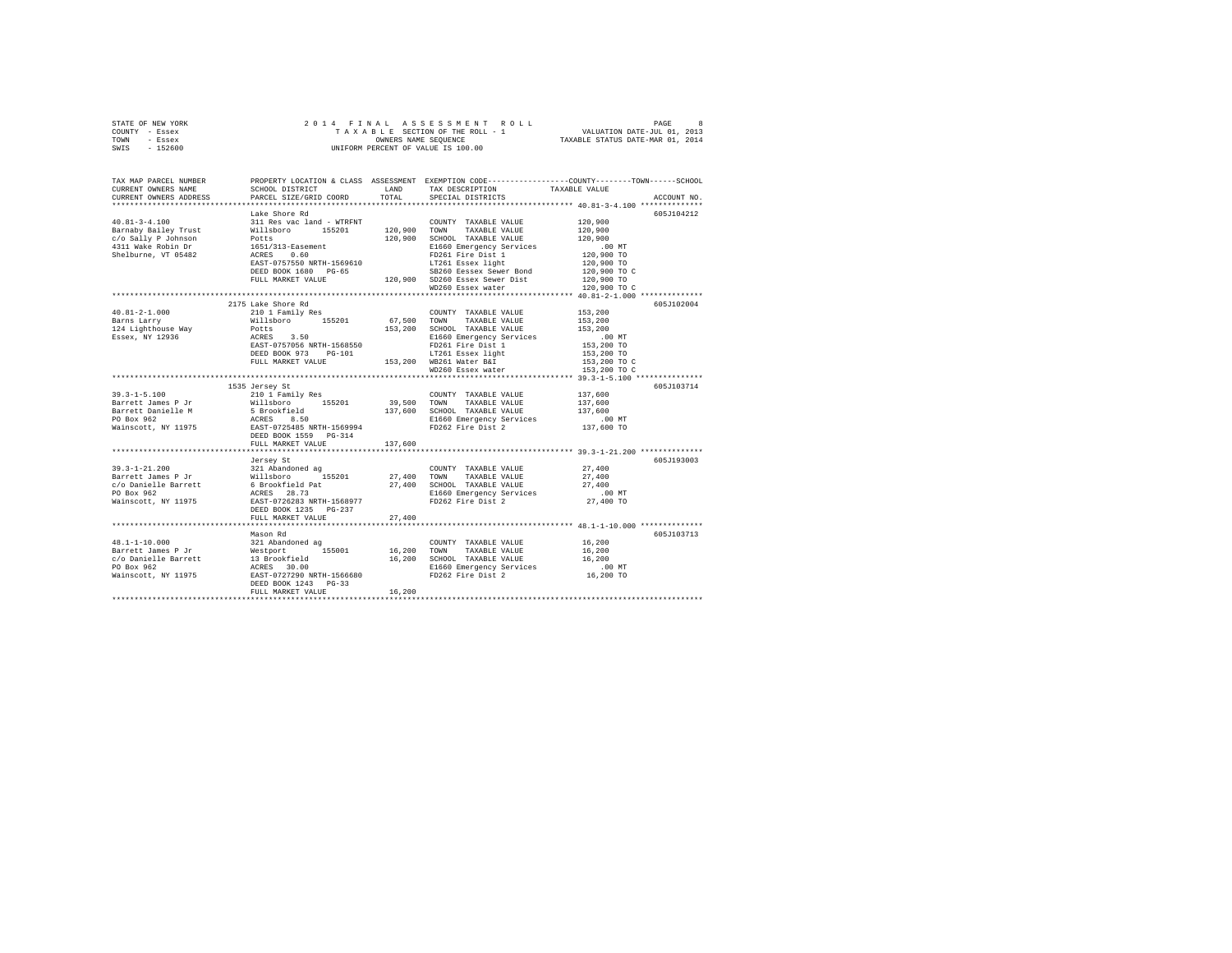|      | STATE OF NEW YORK |  |  | 2014 FINAL ASSESSMENT ROLL         | PAGE                             |  |
|------|-------------------|--|--|------------------------------------|----------------------------------|--|
|      | COUNTY - Essex    |  |  | TAXABLE SECTION OF THE ROLL - 1    | VALUATION DATE-JUL 01, 2013      |  |
| TOWN | - Essex           |  |  | OWNERS NAME SEOUENCE               | TAXABLE STATUS DATE-MAR 01, 2014 |  |
| SWIS | - 152600          |  |  | UNIFORM PERCENT OF VALUE IS 100.00 |                                  |  |

| TAX MAP PARCEL NUMBER<br>CURRENT OWNERS NAME<br>CURRENT OWNERS ADDRESS | SCHOOL DISTRICT<br>PARCEL SIZE/GRID COORD                                                                                                                                                                                                                                    | LAND<br>TOTAL        | TAX DESCRIPTION<br>SPECIAL DISTRICTS | PROPERTY LOCATION & CLASS ASSESSMENT EXEMPTION CODE---------------COUNTY-------TOWN------SCHOOL<br>TAXABLE VALUE<br>ACCOUNT NO. |
|------------------------------------------------------------------------|------------------------------------------------------------------------------------------------------------------------------------------------------------------------------------------------------------------------------------------------------------------------------|----------------------|--------------------------------------|---------------------------------------------------------------------------------------------------------------------------------|
| ***********************                                                | ****************************                                                                                                                                                                                                                                                 |                      |                                      |                                                                                                                                 |
|                                                                        | 515 Walker Rd                                                                                                                                                                                                                                                                |                      |                                      | 605J195008                                                                                                                      |
| $48.4 - 1 - 20.200$                                                    | 240 Rural res                                                                                                                                                                                                                                                                |                      | COUNTY TAXABLE VALUE                 | 328,400                                                                                                                         |
|                                                                        |                                                                                                                                                                                                                                                                              | 41,400 TOWN          | TAXABLE VALUE                        | 328,400                                                                                                                         |
|                                                                        |                                                                                                                                                                                                                                                                              |                      | 328,400 SCHOOL TAXABLE VALUE         | 328,400                                                                                                                         |
|                                                                        | 43.4-1-20.200<br>Bateman Joanna Q<br>14 Riverview Rd<br>2023 Brookfield Pat<br>3263 Brookfield Pat<br>3263 Brookfield Pat<br>3263 Brookfield Pat                                                                                                                             |                      | E1660 Emergency Services             | $.00$ MT                                                                                                                        |
|                                                                        | EAST-0735941 NRTH-1556051                                                                                                                                                                                                                                                    |                      | FD262 Fire Dist 2                    | 328,400 TO                                                                                                                      |
|                                                                        | DEED BOOK 1670 PG-15                                                                                                                                                                                                                                                         |                      | LT262 Whallonsburg light 328,400 TO  |                                                                                                                                 |
|                                                                        | FULL MARKET VALUE                                                                                                                                                                                                                                                            | 328,400              |                                      |                                                                                                                                 |
|                                                                        | Orchard Ln                                                                                                                                                                                                                                                                   |                      |                                      | 605J104109                                                                                                                      |
| $40.73 - 3 - 26.000$                                                   | 312 Vac w/imprv                                                                                                                                                                                                                                                              |                      | COUNTY TAXABLE VALUE                 | 12,700                                                                                                                          |
|                                                                        |                                                                                                                                                                                                                                                                              | 10                   | TOWN TAXABLE VALUE                   | 12,700                                                                                                                          |
|                                                                        |                                                                                                                                                                                                                                                                              | 12,700               | SCHOOL TAXABLE VALUE                 | 12,700                                                                                                                          |
|                                                                        |                                                                                                                                                                                                                                                                              |                      | E1660 Emergency Services             | $.00$ MT                                                                                                                        |
|                                                                        |                                                                                                                                                                                                                                                                              |                      | FD261 Fire Dist 1                    | $12,700$ TO                                                                                                                     |
|                                                                        |                                                                                                                                                                                                                                                                              |                      | LT261 Essex light                    | 12,700 TO                                                                                                                       |
|                                                                        | FULL MARKET VALUE                                                                                                                                                                                                                                                            |                      | 12,700 SB260 Eessex Sewer Bond       | $12,700$ TO C                                                                                                                   |
|                                                                        |                                                                                                                                                                                                                                                                              |                      | SD260 Essex Sewer Dist               | 12,700 TO                                                                                                                       |
|                                                                        |                                                                                                                                                                                                                                                                              |                      | WD260 Essex water                    | 12,700 TO C                                                                                                                     |
|                                                                        |                                                                                                                                                                                                                                                                              |                      |                                      |                                                                                                                                 |
|                                                                        | 11 Orchard Ln                                                                                                                                                                                                                                                                |                      |                                      | 605L102914                                                                                                                      |
| $40.73 - 3 - 27.000$                                                   | 210 1 Family Res                                                                                                                                                                                                                                                             | COUNT<br>48,500 TOWN | COUNTY TAXABLE VALUE                 | 189,400                                                                                                                         |
|                                                                        |                                                                                                                                                                                                                                                                              |                      | TAXABLE VALUE                        | 189,400                                                                                                                         |
|                                                                        |                                                                                                                                                                                                                                                                              |                      | 189,400 SCHOOL TAXABLE VALUE         | 189,400                                                                                                                         |
|                                                                        |                                                                                                                                                                                                                                                                              |                      | E1660 Emergency Services             | $.00$ MT                                                                                                                        |
|                                                                        |                                                                                                                                                                                                                                                                              |                      | FD261 Fire Dist 1                    | 189,400 TO                                                                                                                      |
|                                                                        | DEED BOOK 1177 PG-146 189,400 LT261 Essex light<br>FULL MARKET VALUE 189,400 SB260 Eessex Sewer Bond                                                                                                                                                                         |                      |                                      | 189,400 TO                                                                                                                      |
|                                                                        |                                                                                                                                                                                                                                                                              |                      |                                      | 189,400 TO C                                                                                                                    |
|                                                                        |                                                                                                                                                                                                                                                                              |                      | SD260 Essex Sewer Dist               | 189,400 TO                                                                                                                      |
|                                                                        |                                                                                                                                                                                                                                                                              |                      | WD260 Essex water                    | 189,400 TO C                                                                                                                    |
|                                                                        | Ridge Way                                                                                                                                                                                                                                                                    |                      |                                      | 605J104306                                                                                                                      |
|                                                                        |                                                                                                                                                                                                                                                                              |                      | COUNTY TAXABLE VALUE                 | 116,800                                                                                                                         |
|                                                                        |                                                                                                                                                                                                                                                                              | 116,800 TOWN         | TAXABLE VALUE                        | 116,800                                                                                                                         |
|                                                                        |                                                                                                                                                                                                                                                                              |                      | 116,800 SCHOOL TAXABLE VALUE         | 116,800                                                                                                                         |
|                                                                        |                                                                                                                                                                                                                                                                              |                      | E1660 Emergency Services             | $.00$ MT                                                                                                                        |
|                                                                        |                                                                                                                                                                                                                                                                              |                      | FD261 Fire Dist 1                    | 116,800 TO                                                                                                                      |
|                                                                        | DEED BOOK 1731 PG-232                                                                                                                                                                                                                                                        |                      |                                      |                                                                                                                                 |
|                                                                        | FULL MARKET VALUE                                                                                                                                                                                                                                                            | 116,800              |                                      |                                                                                                                                 |
|                                                                        |                                                                                                                                                                                                                                                                              |                      |                                      |                                                                                                                                 |
|                                                                        | 102 Ridge Way                                                                                                                                                                                                                                                                |                      |                                      | 605J104307                                                                                                                      |
|                                                                        |                                                                                                                                                                                                                                                                              |                      | COUNTY TAXABLE VALUE                 | 181,200                                                                                                                         |
|                                                                        |                                                                                                                                                                                                                                                                              |                      | 62,400 TOWN TAXABLE VALUE            | 181,200                                                                                                                         |
|                                                                        |                                                                                                                                                                                                                                                                              |                      | 181,200 SCHOOL TAXABLE VALUE         | 181,200                                                                                                                         |
|                                                                        |                                                                                                                                                                                                                                                                              |                      | E1660 Emergency Services             | .00 MT                                                                                                                          |
|                                                                        |                                                                                                                                                                                                                                                                              |                      | FD261 Fire Dist 1                    | 181,200 TO                                                                                                                      |
|                                                                        | 49.11-1-3.000<br>Bayne Sarah Collins<br>Bayne Nicholas A<br>Bayne Nicholas A<br>Marton Marton<br>Sarah Marton<br>Sarah Marton<br>Sarah Marton<br>Sarah Marton<br>DEED BOOK 1731 PG-228<br>DEED BOOK 1731<br>DEED BOOK 1731<br>DEED BOOK 1731<br>DEED BO<br>FULL MARKET VALUE | 181,200              |                                      |                                                                                                                                 |
|                                                                        |                                                                                                                                                                                                                                                                              |                      |                                      |                                                                                                                                 |
|                                                                        |                                                                                                                                                                                                                                                                              |                      |                                      |                                                                                                                                 |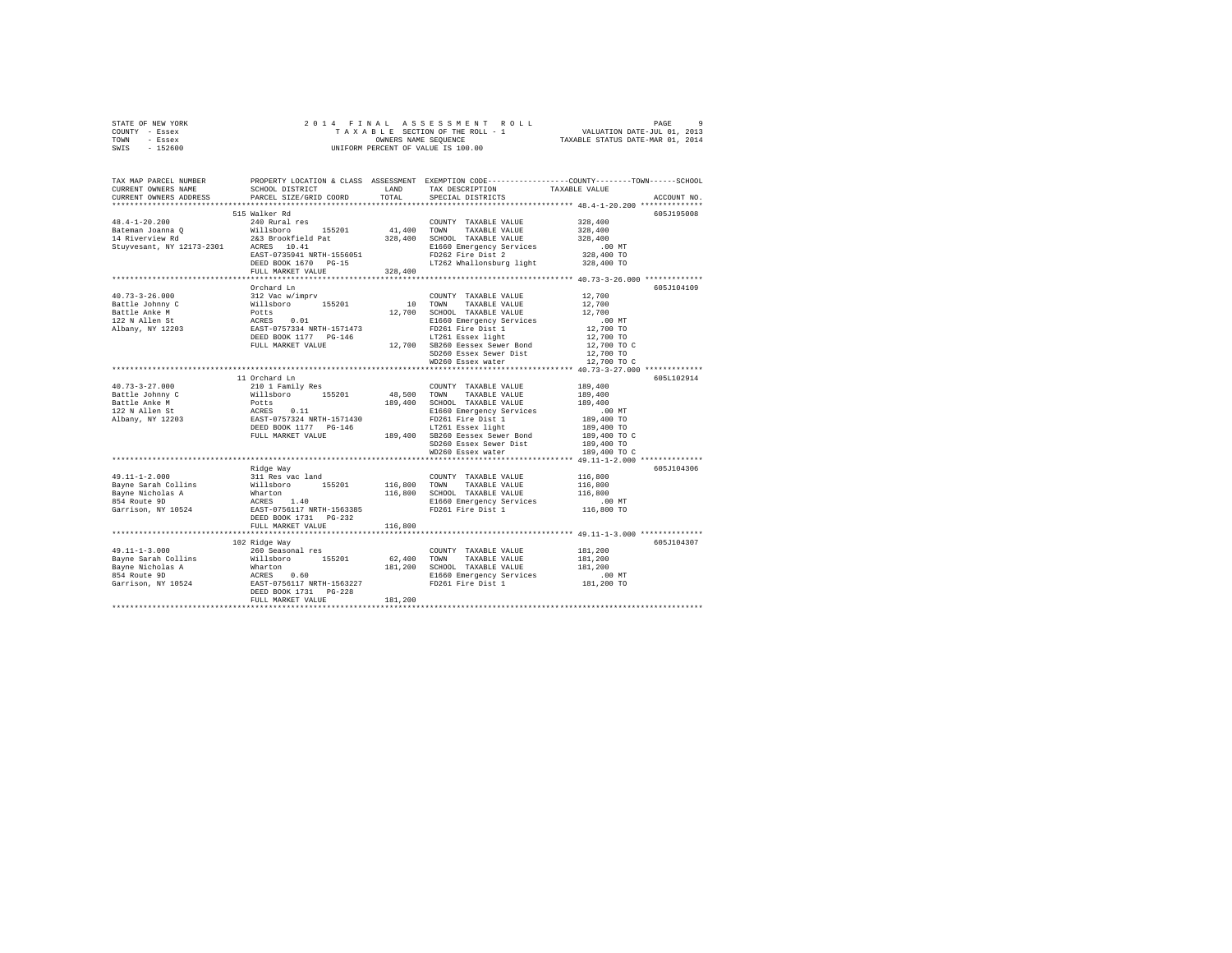| STATE OF NEW YORK<br>COUNTY - Essex<br>TOWN - Essex<br>SWIS - 152600                                                                                                                                                                                                                                                                                                                                                         | 2014 FINAL                                           |         |                                                                                                                                                                           |                  |                    |
|------------------------------------------------------------------------------------------------------------------------------------------------------------------------------------------------------------------------------------------------------------------------------------------------------------------------------------------------------------------------------------------------------------------------------|------------------------------------------------------|---------|---------------------------------------------------------------------------------------------------------------------------------------------------------------------------|------------------|--------------------|
| TAX MAP PARCEL NUMBER<br>CURRENT OWNERS NAME<br>CURRENT OWNERS ADDRESS                                                                                                                                                                                                                                                                                                                                                       | SCHOOL DISTRICT LAND<br>PARCEL SIZE/GRID COORD TOTAL |         | PROPERTY LOCATION & CLASS ASSESSMENT EXEMPTION CODE----------------COUNTY-------TOWN------SCHOOL<br>TAX DESCRIPTION<br>SPECIAL DISTRICTS                                  | TAXABLE VALUE    | ACCOUNT NO.        |
|                                                                                                                                                                                                                                                                                                                                                                                                                              | 149 Albee Ln                                         |         |                                                                                                                                                                           |                  | 605J100114         |
|                                                                                                                                                                                                                                                                                                                                                                                                                              |                                                      |         |                                                                                                                                                                           |                  | 30,000<br>$\Omega$ |
|                                                                                                                                                                                                                                                                                                                                                                                                                              |                                                      |         |                                                                                                                                                                           | 514, 200         |                    |
|                                                                                                                                                                                                                                                                                                                                                                                                                              |                                                      |         |                                                                                                                                                                           | 514,200          |                    |
|                                                                                                                                                                                                                                                                                                                                                                                                                              |                                                      |         | SCHOOL TAXABLE VALUE<br>E1660 Emergency Services                                                                                                                          | 484,200          |                    |
|                                                                                                                                                                                                                                                                                                                                                                                                                              |                                                      |         |                                                                                                                                                                           | ,<br>514, 200 TO |                    |
|                                                                                                                                                                                                                                                                                                                                                                                                                              | DEED BOOK 931 PG-116                                 |         | FD262 Fire Dist 2                                                                                                                                                         |                  |                    |
|                                                                                                                                                                                                                                                                                                                                                                                                                              | FULL MARKET VALUE                                    | 514,200 |                                                                                                                                                                           |                  |                    |
|                                                                                                                                                                                                                                                                                                                                                                                                                              |                                                      |         |                                                                                                                                                                           |                  |                    |
|                                                                                                                                                                                                                                                                                                                                                                                                                              | 395 Cook Rd                                          |         |                                                                                                                                                                           |                  | 605J181001         |
| $48.4 - 1 - 8.120$                                                                                                                                                                                                                                                                                                                                                                                                           | 240 Rural res                                        |         | COUNTY TAXABLE VALUE 43,400                                                                                                                                               |                  |                    |
| Benway Danny A<br>705 Carlton Rd                                                                                                                                                                                                                                                                                                                                                                                             | Willsboro 155201                                     |         | 35,000 TOWN TAXABLE VALUE                                                                                                                                                 | 43,400<br>43,400 |                    |
| 705 Carlton Rd<br>2016 - The Marton Marton (1998) 2010<br>21660 Emergency Services<br>20.00 E1660 Emergency Services                                                                                                                                                                                                                                                                                                         |                                                      |         |                                                                                                                                                                           | .00 MT           |                    |
|                                                                                                                                                                                                                                                                                                                                                                                                                              | EAST-0743698 NRTH-1560244                            |         | FD262 Fire Dist 2                                                                                                                                                         | 43,400 TO        |                    |
|                                                                                                                                                                                                                                                                                                                                                                                                                              | DEED BOOK 1150 PG-151                                |         | LT262 Whallonsburg light 43,400 TO                                                                                                                                        |                  |                    |
|                                                                                                                                                                                                                                                                                                                                                                                                                              | FULL MARKET VALUE 43,400                             |         |                                                                                                                                                                           |                  |                    |
|                                                                                                                                                                                                                                                                                                                                                                                                                              |                                                      |         |                                                                                                                                                                           |                  |                    |
|                                                                                                                                                                                                                                                                                                                                                                                                                              |                                                      |         |                                                                                                                                                                           |                  | 605J102010         |
|                                                                                                                                                                                                                                                                                                                                                                                                                              |                                                      |         |                                                                                                                                                                           | $\sim$ 0         | $0 \t 30,000$      |
|                                                                                                                                                                                                                                                                                                                                                                                                                              |                                                      |         |                                                                                                                                                                           | 59.800           |                    |
|                                                                                                                                                                                                                                                                                                                                                                                                                              |                                                      |         |                                                                                                                                                                           | 59,800           |                    |
|                                                                                                                                                                                                                                                                                                                                                                                                                              |                                                      |         |                                                                                                                                                                           | 29,800           |                    |
|                                                                                                                                                                                                                                                                                                                                                                                                                              |                                                      |         |                                                                                                                                                                           | $.00$ MT         |                    |
|                                                                                                                                                                                                                                                                                                                                                                                                                              |                                                      |         |                                                                                                                                                                           | 59,800 TO        |                    |
|                                                                                                                                                                                                                                                                                                                                                                                                                              |                                                      |         | FULL MARKET VALUE 59,800 LT262 Whallonsburg light 59,800 TO                                                                                                               |                  |                    |
|                                                                                                                                                                                                                                                                                                                                                                                                                              |                                                      |         |                                                                                                                                                                           |                  |                    |
| $40.3 - 3 - 19.000$                                                                                                                                                                                                                                                                                                                                                                                                          | 126 School St                                        |         | RES. STAR 41854                                                                                                                                                           | $\sim$ 0         | 605J102414         |
| Benway Gerald E                                                                                                                                                                                                                                                                                                                                                                                                              | 281 Multiple res                                     |         | Willsboro 155201 57,000 COUNTY TAXABLE VALUE 88,000                                                                                                                       |                  | $0 \t 30,000$      |
| 112 School St                                                                                                                                                                                                                                                                                                                                                                                                                | Potts                                                |         | 88,000 TOWN TAXABLE VALUE                                                                                                                                                 | 88,000           |                    |
| Essex, NY 12936                                                                                                                                                                                                                                                                                                                                                                                                              |                                                      |         | POULS 6.00<br>RARES 6.00<br>EAST-0753360 NRTH-1568078<br>DEED BOOK 1535 PG-314<br>PULL MARKET VALUE<br>PULL MARKET VALUE<br>PULL MARKET VALUE<br>B8,000 LT261 Essex light | 58,000           |                    |
|                                                                                                                                                                                                                                                                                                                                                                                                                              |                                                      |         |                                                                                                                                                                           | $.00$ MT         |                    |
|                                                                                                                                                                                                                                                                                                                                                                                                                              |                                                      |         |                                                                                                                                                                           | 88,000 TO        |                    |
|                                                                                                                                                                                                                                                                                                                                                                                                                              |                                                      |         |                                                                                                                                                                           | 88,000 TO        |                    |
|                                                                                                                                                                                                                                                                                                                                                                                                                              |                                                      |         |                                                                                                                                                                           |                  |                    |
|                                                                                                                                                                                                                                                                                                                                                                                                                              | 1849 NYS Route 22                                    |         |                                                                                                                                                                           |                  | 605J190003         |
|                                                                                                                                                                                                                                                                                                                                                                                                                              |                                                      |         |                                                                                                                                                                           |                  | $0 \t 30.000$      |
| $\begin{tabular}{l c c c c c} \multicolumn{3}{c c c} \multicolumn{3}{c c c} \multicolumn{3}{c c c} \multicolumn{3}{c c} \multicolumn{3}{c c} \multicolumn{3}{c c} \multicolumn{3}{c c} \multicolumn{3}{c c} \multicolumn{3}{c c} \multicolumn{3}{c c} \multicolumn{3}{c c} \multicolumn{3}{c c} \multicolumn{3}{c c} \multicolumn{3}{c c} \multicolumn{3}{c c} \multicolumn{3}{c c} \multicolumn{3}{c c} \multicolumn{3}{c $ |                                                      |         |                                                                                                                                                                           |                  |                    |
|                                                                                                                                                                                                                                                                                                                                                                                                                              |                                                      |         |                                                                                                                                                                           |                  |                    |
|                                                                                                                                                                                                                                                                                                                                                                                                                              |                                                      |         |                                                                                                                                                                           |                  |                    |
|                                                                                                                                                                                                                                                                                                                                                                                                                              |                                                      |         |                                                                                                                                                                           |                  |                    |
|                                                                                                                                                                                                                                                                                                                                                                                                                              |                                                      |         |                                                                                                                                                                           |                  |                    |
|                                                                                                                                                                                                                                                                                                                                                                                                                              |                                                      |         |                                                                                                                                                                           |                  |                    |
|                                                                                                                                                                                                                                                                                                                                                                                                                              |                                                      |         |                                                                                                                                                                           |                  |                    |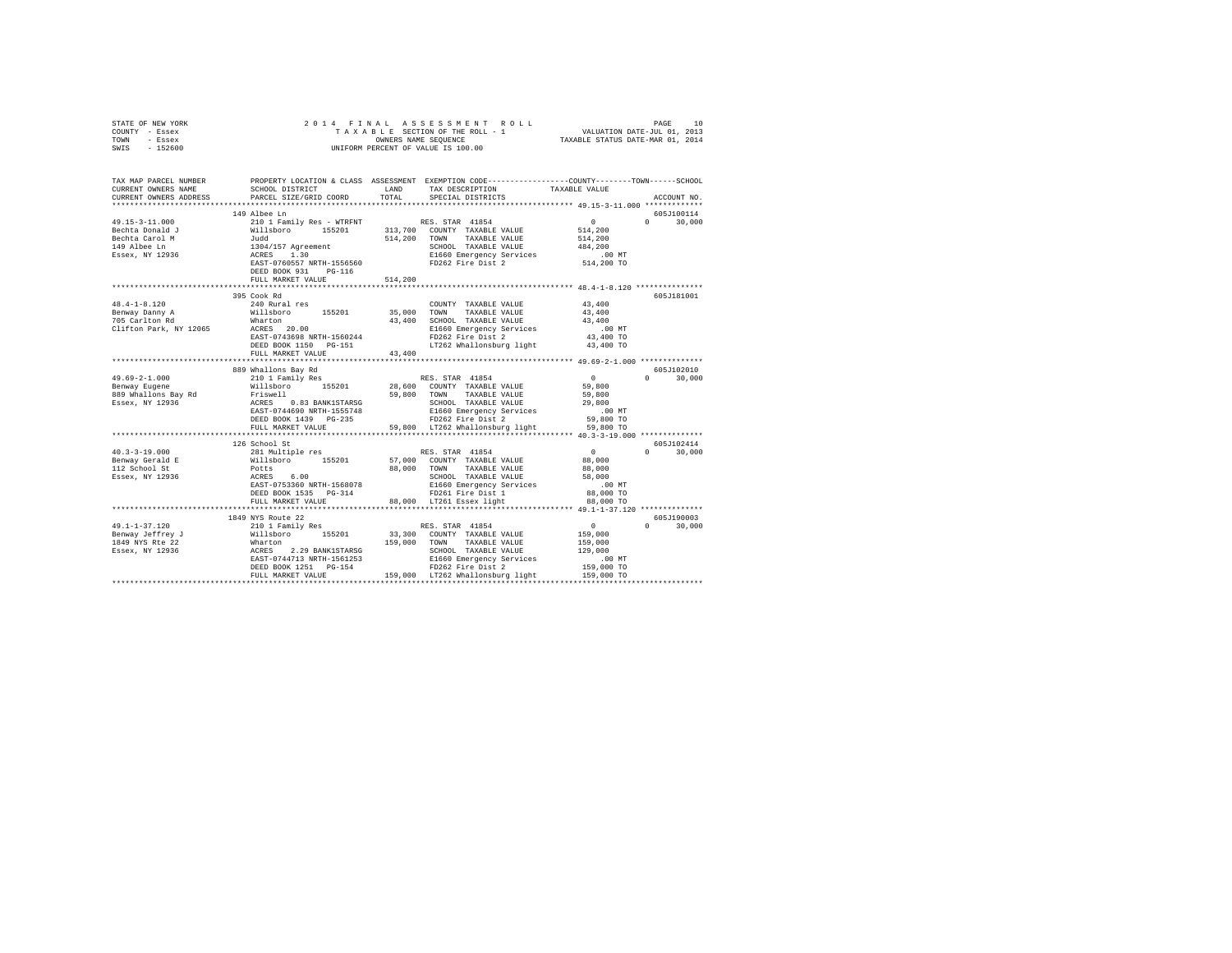| STATE OF NEW YORK               | 2014 FINAL                                                                                                                                                                                |              |                                                |                                  |             |
|---------------------------------|-------------------------------------------------------------------------------------------------------------------------------------------------------------------------------------------|--------------|------------------------------------------------|----------------------------------|-------------|
| COUNTY - Essex                  |                                                                                                                                                                                           |              | TAXABLE SECTION OF THE ROLL - 1                |                                  |             |
| TOWN - Essex                    |                                                                                                                                                                                           |              | OWNERS NAME SEQUENCE                           | TAXABLE STATUS DATE-MAR 01, 2014 |             |
| $-152600$<br>SWIS               |                                                                                                                                                                                           |              | UNIFORM PERCENT OF VALUE IS 100.00             |                                  |             |
|                                 |                                                                                                                                                                                           |              |                                                |                                  |             |
|                                 |                                                                                                                                                                                           |              |                                                |                                  |             |
| TAX MAP PARCEL NUMBER           | PROPERTY LOCATION & CLASS ASSESSMENT EXEMPTION CODE----------------COUNTY-------TOWN-----SCHOOL                                                                                           |              |                                                |                                  |             |
| CURRENT OWNERS NAME             | SCHOOL DISTRICT                                                                                                                                                                           | LAND         | TAX DESCRIPTION                                | TAXABLE VALUE                    |             |
| CURRENT OWNERS ADDRESS          | PARCEL SIZE/GRID COORD                                                                                                                                                                    | TOTAL        | SPECIAL DISTRICTS                              |                                  | ACCOUNT NO. |
|                                 |                                                                                                                                                                                           |              |                                                |                                  |             |
|                                 | 1855 NYS Route 22                                                                                                                                                                         |              |                                                |                                  | 605J188001  |
| 49.1-1-37.200                   | 433 Auto body                                                                                                                                                                             |              | COUNTY TAXABLE VALUE                           | 105,700                          |             |
| Benway Jeffrey J                | 155201<br>Willsboro                                                                                                                                                                       | 29,500       | TOWN<br>TAXABLE VALUE                          | 105,700                          |             |
| 1849 NYS Rte 22                 | Wharton                                                                                                                                                                                   |              | 105,700 SCHOOL TAXABLE VALUE                   | 105,700                          |             |
| Essex, NY 12936                 | ACRES 2.87                                                                                                                                                                                |              | E1660 Emergency Services                       | $.00$ MT                         |             |
|                                 | EAST-0744642 NRTH-1561482                                                                                                                                                                 |              | FD262 Fire Dist 2                              | 105,700 TO                       |             |
|                                 | DEED BOOK 1251 PG-157                                                                                                                                                                     |              |                                                |                                  |             |
|                                 |                                                                                                                                                                                           | 105,700      | LT262 Whallonsburg light 105,700 TO            |                                  |             |
|                                 | FULL MARKET VALUE                                                                                                                                                                         |              |                                                |                                  |             |
|                                 |                                                                                                                                                                                           |              |                                                |                                  |             |
|                                 | 400 Leaning Rd                                                                                                                                                                            |              |                                                |                                  | 605J177001  |
| $39.4 - 1 - 34.000$             | 270 Mfg housing                                                                                                                                                                           |              | COUNTY TAXABLE VALUE                           | 37,200                           |             |
| Benway Thomas R                 | Willsboro<br>155201                                                                                                                                                                       | 32,100       | TOWN<br>TAXABLE VALUE                          | 37,200                           |             |
| 592 Fairfield Rd                | Potts                                                                                                                                                                                     |              | 37,200 SCHOOL TAXABLE VALUE                    | 37,200                           |             |
| Wayne, NJ 07470                 | ACRES 1.10                                                                                                                                                                                |              | E1660 Emergency Services                       | $.00$ MT                         |             |
|                                 | EAST-0742748 NRTH-1568917                                                                                                                                                                 |              | FD261 Fire Dist 1                              | 37,200 TO                        |             |
|                                 | DEED BOOK 957 PG-307                                                                                                                                                                      |              |                                                |                                  |             |
|                                 | FULL MARKET VALUE                                                                                                                                                                         | 37,200       |                                                |                                  |             |
|                                 |                                                                                                                                                                                           |              |                                                |                                  |             |
|                                 |                                                                                                                                                                                           |              |                                                |                                  |             |
|                                 | NYS Route 22                                                                                                                                                                              |              |                                                |                                  | 605J100405  |
| $39.4 - 1 - 26.000$             |                                                                                                                                                                                           |              |                                                | 26,359<br>26,359                 | 26,359      |
| Bigelow Dale A                  | 105 Vac farmland<br>Willsboro 155201                                                                                                                                                      |              | AG DIST C 41720<br>34,200 COUNTY TAXABLE VALUE | 7.841                            |             |
|                                 | Potts                                                                                                                                                                                     |              | TAXABLE VALUE<br>TOWN                          | 7.841                            |             |
| Bigelow Jennifer L              |                                                                                                                                                                                           | 34,200       |                                                | 7.841                            |             |
| 38 Coonrod Rd                   | ACRES 28.50                                                                                                                                                                               |              | SCHOOL TAXABLE VALUE                           |                                  |             |
| Willsboro, NY 12996             | EAST-0743272 NRTH-1568053                                                                                                                                                                 |              | E1660 Emergency Services                       | $.00$ MT                         |             |
|                                 | DEED BOOK 1280 PG-216                                                                                                                                                                     |              | FD261 Fire Dist 1                              | 34,200 TO                        |             |
| MAY BE SUBJECT TO PAYMENT       | FULL MARKET VALUE                                                                                                                                                                         | 34,200       |                                                |                                  |             |
| UNDER AGDIST LAW TIL 2018       |                                                                                                                                                                                           |              |                                                |                                  |             |
|                                 |                                                                                                                                                                                           |              |                                                |                                  |             |
|                                 | NYS Route 22                                                                                                                                                                              |              |                                                |                                  | 605J100414  |
|                                 | 105 Vac farmland                                                                                                                                                                          |              | AG DIST C 41720                                | 52,309<br>52,309                 | 52,309      |
| 40.3-1-10.003<br>Bigelow Dale A | Willsboro 155201                                                                                                                                                                          |              | 91,900 COUNTY TAXABLE VALUE                    | 39,591                           |             |
| Bigelow Jennifer L              | Potts                                                                                                                                                                                     | 91,900       | TAXABLE VALUE<br>TOWN                          | 39,591                           |             |
| 38 Coonrod Rd                   | ACRES 75.30                                                                                                                                                                               |              | SCHOOL TAXABLE VALUE                           | 39,591                           |             |
| Willsboro, NY 12996             | EAST-0746552 NRTH-1568732                                                                                                                                                                 |              | E1660 Emergency Services                       | $.00$ MT                         |             |
|                                 | DEED BOOK 1280 PG-216                                                                                                                                                                     |              | FD261 Fire Dist 1                              | 91,900 TO                        |             |
|                                 | MAY BE SUBJECT TO PAYMENT FULL MARKET VALUE                                                                                                                                               | 91,900       |                                                |                                  |             |
| UNDER AGDIST LAW TIL 2018       |                                                                                                                                                                                           |              |                                                |                                  |             |
|                                 |                                                                                                                                                                                           |              |                                                |                                  |             |
|                                 | 2098 NYS Route 22                                                                                                                                                                         |              |                                                |                                  | 605J100502  |
| $49.1 - 1 - 1.000$              | 112 Dairy farm                                                                                                                                                                            |              | AG DIST C 41720                                | 119,049<br>119,049               | 119,049     |
| Bigelow Dale A                  | Willsboro 155201                                                                                                                                                                          |              | 234,400 COUNTY TAXABLE VALUE                   | 201,951                          |             |
| Bigelow Jennifer L              | Potts                                                                                                                                                                                     | 321,000 TOWN | TAXABLE VALUE                                  | 201,951                          |             |
| 38 Coonrod Rd                   | 153ac                                                                                                                                                                                     |              | SCHOOL TAXABLE VALUE                           | 201.951                          |             |
|                                 |                                                                                                                                                                                           |              | E1660 Emergency Services                       | $.00$ MT                         |             |
|                                 |                                                                                                                                                                                           |              | FD261 Fire Dist 1                              |                                  |             |
|                                 |                                                                                                                                                                                           |              |                                                | 321,000 TO                       |             |
|                                 | Willsboro, NY 12996<br>MATER 146.70<br>MAY BE SUBJECT TO PAYMENT<br>UNDER AGDIST LAW THE 2018<br>UNDER AGRIST LAW TILL 2018<br>THE MARKET VALUE<br>FULL MARKET VALUE<br>FULL MARKET VALUE | 321,000      |                                                |                                  |             |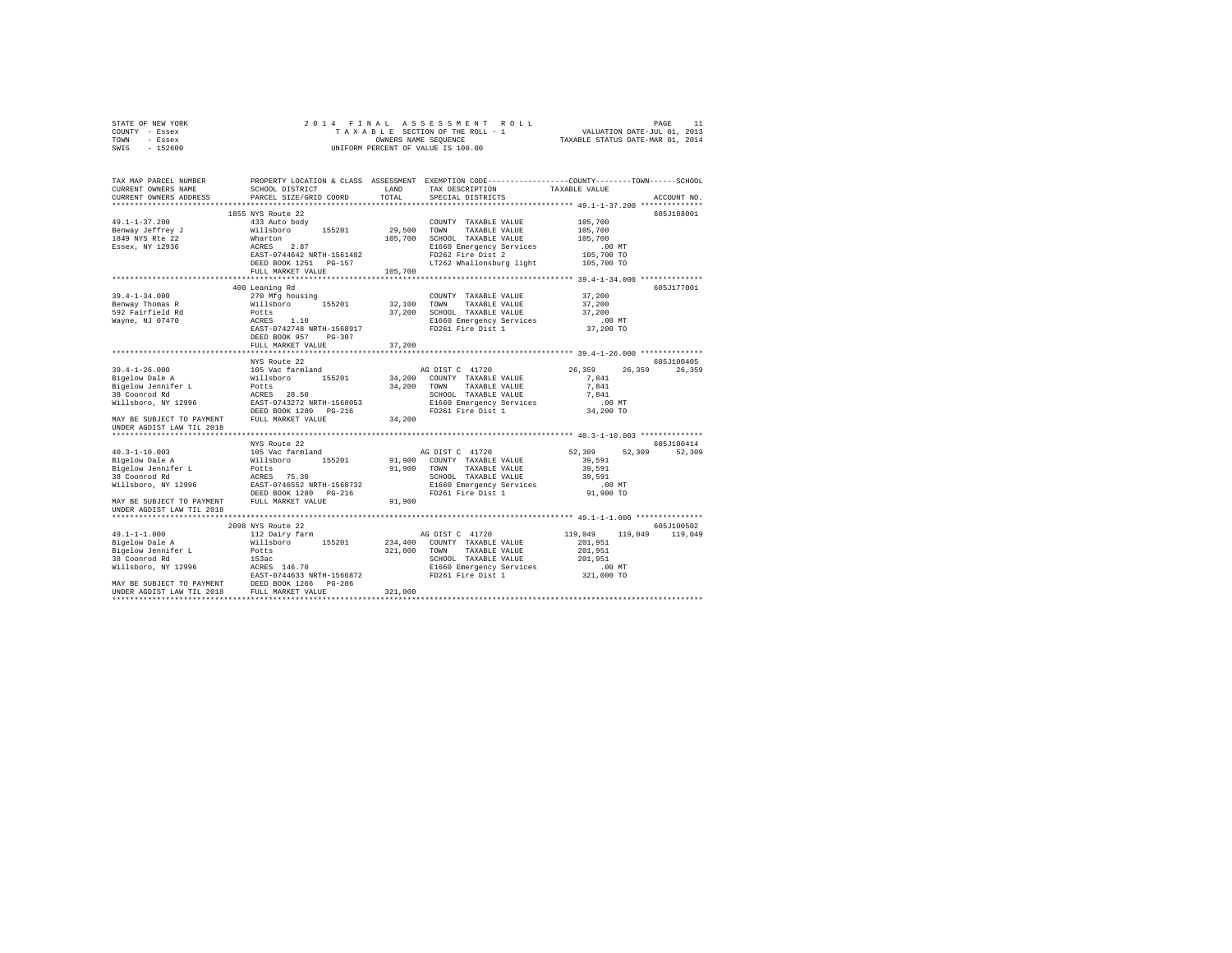| STATE OF NEW YORK<br>COUNTY - Essex<br>- Essex<br>TOWN<br>SWIS<br>$-152600$ | 2014 FINAL                                                                                                                                  | TAXABLE SECTION OF THE ROLL - 1<br>OWNERS NAME SEQUENCE<br>UNIFORM PERCENT OF VALUE IS 100.00 | ASSESSMENT ROLL                      | VALUATION DATE-JUL 01, 2013<br>TAXABLE STATUS DATE-MAR 01, 2014 | PAGE     | 12          |
|-----------------------------------------------------------------------------|---------------------------------------------------------------------------------------------------------------------------------------------|-----------------------------------------------------------------------------------------------|--------------------------------------|-----------------------------------------------------------------|----------|-------------|
| TAX MAP PARCEL NUMBER<br>CURRENT OWNERS NAME<br>CURRENT OWNERS ADDRESS      | PROPERTY LOCATION & CLASS ASSESSMENT EXEMPTION CODE---------------COUNTY-------TOWN-----SCHOOL<br>SCHOOL DISTRICT<br>PARCEL SIZE/GRID COORD | LAND<br>TOTAL                                                                                 | TAX DESCRIPTION<br>SPECIAL DISTRICTS | TAXABLE VALUE                                                   |          | ACCOUNT NO. |
|                                                                             | NYS Route 22                                                                                                                                |                                                                                               |                                      |                                                                 |          | 605J100406  |
| $49.1 - 1 - 2.000$                                                          | 105 Vac farmland                                                                                                                            | AG DIST C 41720                                                                               |                                      | 66,959                                                          | 66,959   | 66,959      |
| Bigelow Dale A                                                              | Willsboro 155201                                                                                                                            | 106,300 COUNTY TAXABLE VALUE                                                                  |                                      | 39,341                                                          |          |             |
| Bigelow Jennifer L                                                          | Potts                                                                                                                                       | 106,300<br>TOWN                                                                               | TAXABLE VALUE                        | 39,341                                                          |          |             |
| 38 Coonrod Rd                                                               | ACRES 77.20                                                                                                                                 |                                                                                               | SCHOOL TAXABLE VALUE                 | 39,341                                                          |          |             |
| Willsboro, NY 12996                                                         | EAST-0745025 NRTH-1565735                                                                                                                   |                                                                                               | E1660 Emergency Services             | $.00$ MT                                                        |          |             |
|                                                                             | DEED BOOK 1280 PG-216                                                                                                                       |                                                                                               | FD261 Fire Dist 1                    | 106,300 TO                                                      |          |             |
| MAY BE SUBJECT TO PAYMENT<br>UNDER AGDIST LAW TIL 2018                      | FULL MARKET VALUE                                                                                                                           | 106,300                                                                                       |                                      |                                                                 |          |             |
|                                                                             |                                                                                                                                             |                                                                                               |                                      |                                                                 |          |             |
|                                                                             | 718 Brookfield Rd                                                                                                                           |                                                                                               |                                      |                                                                 |          | 605J187003  |
| $48.2 - 1 - 2.200$                                                          | 210 1 Family Res                                                                                                                            | RES. STAR 41854                                                                               |                                      | $\circ$                                                         | $\Omega$ | 30,000      |
| Bigelow Donald R                                                            | Westport 155001                                                                                                                             | 34,000 COUNTY TAXABLE VALUE                                                                   |                                      | 56,100                                                          |          |             |
| 718 Brookfield Rd                                                           |                                                                                                                                             | 56,100 TOWN                                                                                   | TAXABLE VALUE                        | 56,100                                                          |          |             |
| PO Box 41                                                                   | 15 Brookfield Patent<br>ACRES 3.00<br>EAST-0732227 NRTH-1568058                                                                             |                                                                                               | SCHOOL TAXABLE VALUE                 | 26,100                                                          |          |             |
| Essex, NY 12936                                                             |                                                                                                                                             |                                                                                               | E1660 Emergency Services             | $.00$ MT                                                        |          |             |
|                                                                             | DEED BOOK 886 PG-008                                                                                                                        |                                                                                               | FD262 Fire Dist 2                    | 56,100 TO                                                       |          |             |
|                                                                             | FULL MARKET VALUE                                                                                                                           | 56,100                                                                                        |                                      |                                                                 |          |             |
|                                                                             | 339 Leaning Rd                                                                                                                              |                                                                                               |                                      |                                                                 |          | 605J100314  |
| $48.2 - 1 - 8.000$                                                          | 210 1 Family Res                                                                                                                            | AGED ALL 41800                                                                                |                                      | 60,700                                                          | 60,700   | 60,700      |
| Bigelow Fay P                                                               | Willsboro 155201                                                                                                                            | 32,200 SR STAR 41834                                                                          |                                      | $\sim$ 0                                                        | $\sim$ 0 | 60,700      |
| 339 Leaning Rd                                                              | Potts                                                                                                                                       | 121,400 COUNTY TAXABLE VALUE                                                                  |                                      | 60,700                                                          |          |             |
| Essex, NY 12936                                                             | ACRES 1.20                                                                                                                                  | TOWN                                                                                          | TAXABLE VALUE                        | 60,700                                                          |          |             |
|                                                                             | EAST-0742275 NRTH-1567402                                                                                                                   |                                                                                               | SCHOOL TAXABLE VALUE                 | $\sim$ 0                                                        |          |             |
|                                                                             | DEED BOOK 443 PG-383                                                                                                                        |                                                                                               | E1660 Emergency Services             | $.00$ MT                                                        |          |             |
|                                                                             | FULL MARKET VALUE                                                                                                                           | 121,400 FD261 Fire Dist 1                                                                     |                                      | 121,400 TO                                                      |          |             |
|                                                                             |                                                                                                                                             |                                                                                               |                                      |                                                                 |          |             |
|                                                                             | Mason Rd                                                                                                                                    |                                                                                               |                                      |                                                                 |          | 605J103311  |
| $48.1 - 1 - 17.000$                                                         | 321 Abandoned ag                                                                                                                            |                                                                                               | COUNTY TAXABLE VALUE                 | 38,500                                                          |          |             |
| Bigelow Keith L                                                             | 155001                                                                                                                                      | 38,500<br>TOWN                                                                                | TAXABLE VALUE                        | 38,500                                                          |          |             |
| Bigelow Tammy F                                                             | Westport<br>14 Brookfield                                                                                                                   | 38,500 SCHOOL TAXABLE VALUE                                                                   |                                      | 38,500                                                          |          |             |
| 22 Woodlawn Dr                                                              | ACRES 40.00                                                                                                                                 |                                                                                               | E1660 Emergency Services             | $.00$ MT                                                        |          |             |
| Willsboro, NY 12996                                                         | EAST-0729509 NRTH-1567333                                                                                                                   |                                                                                               | FD262 Fire Dist 2                    | 38,500 TO                                                       |          |             |
|                                                                             | DEED BOOK 1107 PG-188                                                                                                                       |                                                                                               |                                      |                                                                 |          |             |
|                                                                             | FULL MARKET VALUE                                                                                                                           | 38,500                                                                                        |                                      |                                                                 |          |             |
|                                                                             |                                                                                                                                             |                                                                                               |                                      |                                                                 |          |             |
|                                                                             | 357 Leaning Rd                                                                                                                              |                                                                                               |                                      |                                                                 |          | 605J100504  |
| $48.2 - 1 - 7.000$                                                          | 210 1 Family Res                                                                                                                            | SR STAR 41834                                                                                 |                                      | 0                                                               |          | 0 64.200    |
| Bigelow Ronald V                                                            | Willsboro<br>155201                                                                                                                         | 32,000 COUNTY TAXABLE VALUE                                                                   |                                      | 105,800                                                         |          |             |
| 357 Leaning Rd                                                              | Potts                                                                                                                                       | 105,800                                                                                       | TOWN TAXABLE VALUE                   | 105,800                                                         |          |             |
| Essex, NY 12936                                                             | ACRES 1.00                                                                                                                                  |                                                                                               | SCHOOL TAXABLE VALUE                 | 41,600                                                          |          |             |
|                                                                             | EAST-0742353 NRTH-1567851                                                                                                                   |                                                                                               | E1660 Emergency Services             | $.00$ MT                                                        |          |             |
|                                                                             | DEED BOOK 1318 PG-10<br>FULL MARKET VALUE                                                                                                   | 105,800                                                                                       | FD261 Fire Dist 1                    | 105,800 TO                                                      |          |             |
|                                                                             |                                                                                                                                             |                                                                                               |                                      |                                                                 |          |             |
|                                                                             |                                                                                                                                             |                                                                                               |                                      |                                                                 |          |             |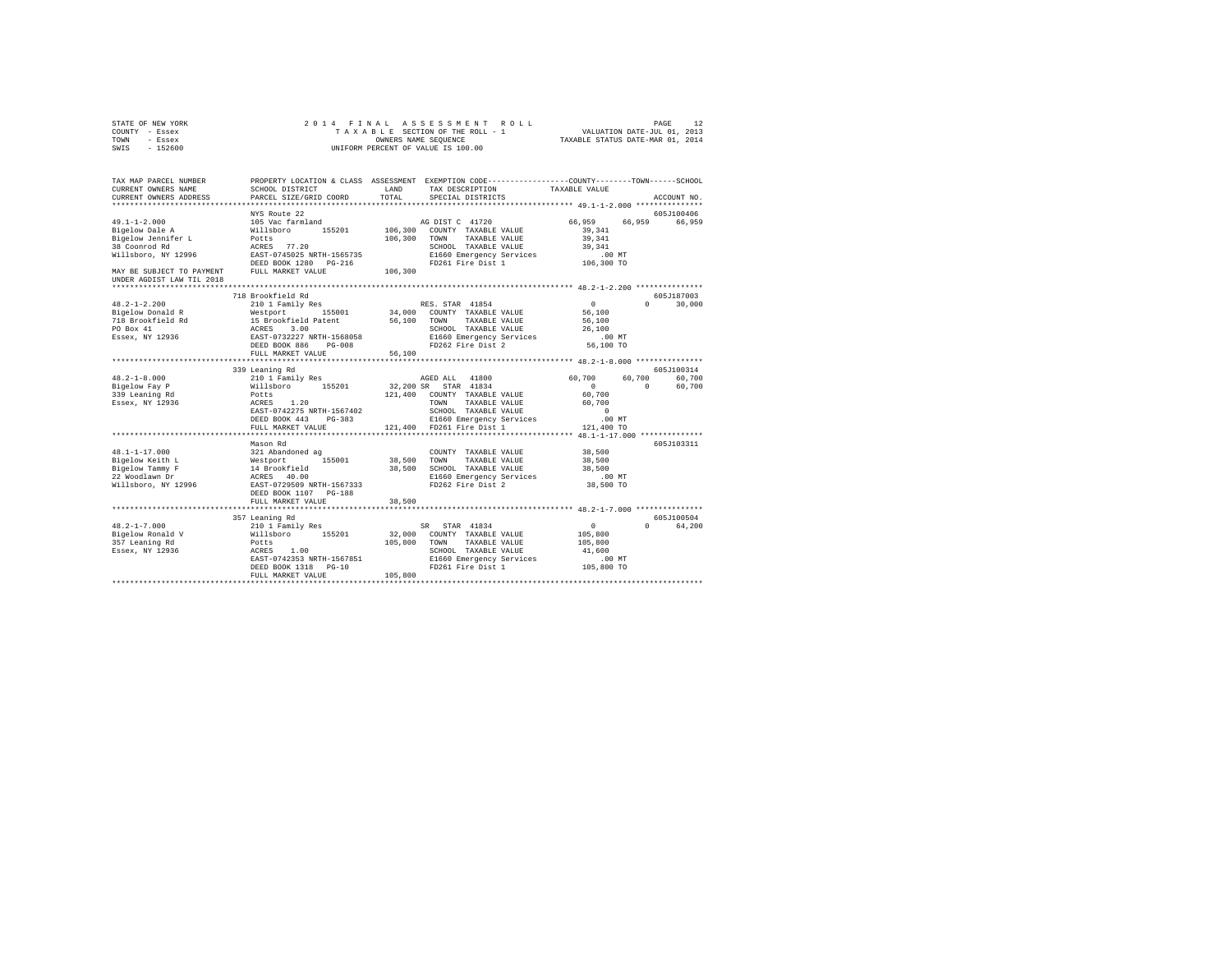| PAGE 13 PAGE 13 PAGE 15 PAGE 15 PAGE 15 PAGE 15 PAGE 15 PAGE 15 PAGE 15 PAGE 15 PAGE 15 PAGE 15 PAGE 15 PAGE 1<br>TAXABLE SECTION OF THE ROLL - 1 PAXABLE STATUS DATE-MAR 01, 2014<br>- Essex<br>UNIFORM PERCENT OF VALUE IS 100.00<br>$-152600$<br>TAX MAP PARCEL NUMBER PROPERTY LOCATION & CLASS ASSESSMENT EXEMPTION CODE---------------COUNTY-------TOWN------SCHOOL<br>CURRENT OWNERS ADDRESS<br>ACCOUNT NO.<br>Lake Shore Rd<br>605Z004001<br>311 Res vac land - WTRFNT<br>49.11-1-45.200<br>COUNTY TAXABLE VALUE 79,700<br>TAXABLE VALUE<br>TOWN<br>79,700<br>79,700<br>SCHOOL TAXABLE VALUE<br>Wharton 0.20 79,700<br>ACRES 0.20 EAST-0758060 NRTH-1562130<br>Sneads Ferry, NC 28460<br>E1660 Emergency Services .00 MT<br>FD261 Fire Dist 1 79,700 TO<br>DEED BOOK 1371 PG-88<br>79,700<br>FULL MARKET VALUE<br>605J101408<br>30 Lila Way<br>346,800<br>COUNTY TAXABLE VALUE<br>TAXABLE VALUE<br>346,800<br>$\begin{tabular}{lllllllllll} \textbf{205} & \textbf{Derby Downs Dr} & \textbf{Mharton} & \textbf{346,800} & \textbf{SCHOOL} & \textbf{TXABLE VALUE} & \textbf{346,800} \\ \textbf{205} & \textbf{Derby Downs Dr} & \textbf{ACRES} & \textbf{2.20} & \textbf{216} & \textbf{220} \\ \textbf{Sheads Ferry, NC 28460} & \textbf{ACRES} & \textbf{2.20} & \textbf{220} & \textbf{220} \\ \textbf{EST-0757386 NRTH-15620$<br>DEED BOOK 1297 PG-4<br>FULL MARKET VALUE = 0.000 = 0.000 = 0.000 = 0.000 = 0.000 = 0.000 = 0.000 = 0.000 = 0.000 = 0.000 = 0.000 = 0.000 = 0.000 = 0.000 = 0.000 = 0.000 = 0.000 = 0.000 = 0.000 = 0.000 = 0.000 = 0.000 = 0.000 = 0.000 = 0.000 = 0.<br>2496 NYS Route 22<br>605J102214<br>AGED ALL 41800 47,600 47,600 47,600<br>$0$ 0 47,600<br>47,600<br>95,200 COUNTY TAXABLE VALUE<br>FULL MARKET VALUE 95,200 PD261 Fire Dist 1 95,200 TO 10 95,200 PD261 Exsex light 95,200 TO<br>605J103910<br>14 Willett Ln<br>$\begin{array}{c} 0 \\ 94,700 \end{array}$<br>$\begin{array}{l} \texttt{49.69--1--12.000} \end{array} \qquad \qquad \begin{array}{l} \texttt{210 1 Family Res} \\ \texttt{Nockman Mary} \end{array} \qquad \begin{array}{l} \texttt{RES} \\ \texttt{Nockman Mary} \end{array} \qquad \begin{array}{l} \texttt{N11sboro} \\ \texttt{155201} \end{array} \qquad \begin{array}{l} \texttt{24.000} \\ \texttt{COUNTY T AXABLE VALUE} \end{array}$<br>$\Omega$<br>30,000<br>${\small \begin{tabular}{lllllllllll} \textsc{Bochman Mary} & \textsc{Willsbor} & \textsc{193-x} & \textsc{20} & \textsc{30} & \textsc{30} & \textsc{50} \\ \textsc{Bochman Mary} & \textsc{20} & \textsc{20} & \textsc{20} & \textsc{20} & \textsc{20} & \textsc{20} \\ \textsc{Buchan and MreeW} & \textsc{N} & \textsc{20} & \textsc{20} & \textsc{20} & \textsc{20} & \textsc{20} \\ \textsc{F3} & \textsc{20} & \textsc{20} & \text$ | STATE OF NEW YORK   | 2014 FINAL |  |  |
|------------------------------------------------------------------------------------------------------------------------------------------------------------------------------------------------------------------------------------------------------------------------------------------------------------------------------------------------------------------------------------------------------------------------------------------------------------------------------------------------------------------------------------------------------------------------------------------------------------------------------------------------------------------------------------------------------------------------------------------------------------------------------------------------------------------------------------------------------------------------------------------------------------------------------------------------------------------------------------------------------------------------------------------------------------------------------------------------------------------------------------------------------------------------------------------------------------------------------------------------------------------------------------------------------------------------------------------------------------------------------------------------------------------------------------------------------------------------------------------------------------------------------------------------------------------------------------------------------------------------------------------------------------------------------------------------------------------------------------------------------------------------------------------------------------------------------------------------------------------------------------------------------------------------------------------------------------------------------------------------------------------------------------------------------------------------------------------------------------------------------------------------------------------------------------------------------------------------------------------------------------------------------------------------------------------------------------------------------------------------------------------------------------------------------------------------------------------------------------------------------------------------------------------------------------------------------------------------------------------------------------------------------------------------------------------------------------------------------------------------------------------------------------------|---------------------|------------|--|--|
|                                                                                                                                                                                                                                                                                                                                                                                                                                                                                                                                                                                                                                                                                                                                                                                                                                                                                                                                                                                                                                                                                                                                                                                                                                                                                                                                                                                                                                                                                                                                                                                                                                                                                                                                                                                                                                                                                                                                                                                                                                                                                                                                                                                                                                                                                                                                                                                                                                                                                                                                                                                                                                                                                                                                                                                          | COUNTY - Essex      |            |  |  |
|                                                                                                                                                                                                                                                                                                                                                                                                                                                                                                                                                                                                                                                                                                                                                                                                                                                                                                                                                                                                                                                                                                                                                                                                                                                                                                                                                                                                                                                                                                                                                                                                                                                                                                                                                                                                                                                                                                                                                                                                                                                                                                                                                                                                                                                                                                                                                                                                                                                                                                                                                                                                                                                                                                                                                                                          | TOWN                |            |  |  |
|                                                                                                                                                                                                                                                                                                                                                                                                                                                                                                                                                                                                                                                                                                                                                                                                                                                                                                                                                                                                                                                                                                                                                                                                                                                                                                                                                                                                                                                                                                                                                                                                                                                                                                                                                                                                                                                                                                                                                                                                                                                                                                                                                                                                                                                                                                                                                                                                                                                                                                                                                                                                                                                                                                                                                                                          | SWIS                |            |  |  |
|                                                                                                                                                                                                                                                                                                                                                                                                                                                                                                                                                                                                                                                                                                                                                                                                                                                                                                                                                                                                                                                                                                                                                                                                                                                                                                                                                                                                                                                                                                                                                                                                                                                                                                                                                                                                                                                                                                                                                                                                                                                                                                                                                                                                                                                                                                                                                                                                                                                                                                                                                                                                                                                                                                                                                                                          |                     |            |  |  |
|                                                                                                                                                                                                                                                                                                                                                                                                                                                                                                                                                                                                                                                                                                                                                                                                                                                                                                                                                                                                                                                                                                                                                                                                                                                                                                                                                                                                                                                                                                                                                                                                                                                                                                                                                                                                                                                                                                                                                                                                                                                                                                                                                                                                                                                                                                                                                                                                                                                                                                                                                                                                                                                                                                                                                                                          |                     |            |  |  |
|                                                                                                                                                                                                                                                                                                                                                                                                                                                                                                                                                                                                                                                                                                                                                                                                                                                                                                                                                                                                                                                                                                                                                                                                                                                                                                                                                                                                                                                                                                                                                                                                                                                                                                                                                                                                                                                                                                                                                                                                                                                                                                                                                                                                                                                                                                                                                                                                                                                                                                                                                                                                                                                                                                                                                                                          |                     |            |  |  |
|                                                                                                                                                                                                                                                                                                                                                                                                                                                                                                                                                                                                                                                                                                                                                                                                                                                                                                                                                                                                                                                                                                                                                                                                                                                                                                                                                                                                                                                                                                                                                                                                                                                                                                                                                                                                                                                                                                                                                                                                                                                                                                                                                                                                                                                                                                                                                                                                                                                                                                                                                                                                                                                                                                                                                                                          |                     |            |  |  |
|                                                                                                                                                                                                                                                                                                                                                                                                                                                                                                                                                                                                                                                                                                                                                                                                                                                                                                                                                                                                                                                                                                                                                                                                                                                                                                                                                                                                                                                                                                                                                                                                                                                                                                                                                                                                                                                                                                                                                                                                                                                                                                                                                                                                                                                                                                                                                                                                                                                                                                                                                                                                                                                                                                                                                                                          | CURRENT OWNERS NAME |            |  |  |
|                                                                                                                                                                                                                                                                                                                                                                                                                                                                                                                                                                                                                                                                                                                                                                                                                                                                                                                                                                                                                                                                                                                                                                                                                                                                                                                                                                                                                                                                                                                                                                                                                                                                                                                                                                                                                                                                                                                                                                                                                                                                                                                                                                                                                                                                                                                                                                                                                                                                                                                                                                                                                                                                                                                                                                                          |                     |            |  |  |
|                                                                                                                                                                                                                                                                                                                                                                                                                                                                                                                                                                                                                                                                                                                                                                                                                                                                                                                                                                                                                                                                                                                                                                                                                                                                                                                                                                                                                                                                                                                                                                                                                                                                                                                                                                                                                                                                                                                                                                                                                                                                                                                                                                                                                                                                                                                                                                                                                                                                                                                                                                                                                                                                                                                                                                                          |                     |            |  |  |
|                                                                                                                                                                                                                                                                                                                                                                                                                                                                                                                                                                                                                                                                                                                                                                                                                                                                                                                                                                                                                                                                                                                                                                                                                                                                                                                                                                                                                                                                                                                                                                                                                                                                                                                                                                                                                                                                                                                                                                                                                                                                                                                                                                                                                                                                                                                                                                                                                                                                                                                                                                                                                                                                                                                                                                                          |                     |            |  |  |
|                                                                                                                                                                                                                                                                                                                                                                                                                                                                                                                                                                                                                                                                                                                                                                                                                                                                                                                                                                                                                                                                                                                                                                                                                                                                                                                                                                                                                                                                                                                                                                                                                                                                                                                                                                                                                                                                                                                                                                                                                                                                                                                                                                                                                                                                                                                                                                                                                                                                                                                                                                                                                                                                                                                                                                                          |                     |            |  |  |
|                                                                                                                                                                                                                                                                                                                                                                                                                                                                                                                                                                                                                                                                                                                                                                                                                                                                                                                                                                                                                                                                                                                                                                                                                                                                                                                                                                                                                                                                                                                                                                                                                                                                                                                                                                                                                                                                                                                                                                                                                                                                                                                                                                                                                                                                                                                                                                                                                                                                                                                                                                                                                                                                                                                                                                                          |                     |            |  |  |
|                                                                                                                                                                                                                                                                                                                                                                                                                                                                                                                                                                                                                                                                                                                                                                                                                                                                                                                                                                                                                                                                                                                                                                                                                                                                                                                                                                                                                                                                                                                                                                                                                                                                                                                                                                                                                                                                                                                                                                                                                                                                                                                                                                                                                                                                                                                                                                                                                                                                                                                                                                                                                                                                                                                                                                                          |                     |            |  |  |
|                                                                                                                                                                                                                                                                                                                                                                                                                                                                                                                                                                                                                                                                                                                                                                                                                                                                                                                                                                                                                                                                                                                                                                                                                                                                                                                                                                                                                                                                                                                                                                                                                                                                                                                                                                                                                                                                                                                                                                                                                                                                                                                                                                                                                                                                                                                                                                                                                                                                                                                                                                                                                                                                                                                                                                                          |                     |            |  |  |
|                                                                                                                                                                                                                                                                                                                                                                                                                                                                                                                                                                                                                                                                                                                                                                                                                                                                                                                                                                                                                                                                                                                                                                                                                                                                                                                                                                                                                                                                                                                                                                                                                                                                                                                                                                                                                                                                                                                                                                                                                                                                                                                                                                                                                                                                                                                                                                                                                                                                                                                                                                                                                                                                                                                                                                                          |                     |            |  |  |
|                                                                                                                                                                                                                                                                                                                                                                                                                                                                                                                                                                                                                                                                                                                                                                                                                                                                                                                                                                                                                                                                                                                                                                                                                                                                                                                                                                                                                                                                                                                                                                                                                                                                                                                                                                                                                                                                                                                                                                                                                                                                                                                                                                                                                                                                                                                                                                                                                                                                                                                                                                                                                                                                                                                                                                                          |                     |            |  |  |
|                                                                                                                                                                                                                                                                                                                                                                                                                                                                                                                                                                                                                                                                                                                                                                                                                                                                                                                                                                                                                                                                                                                                                                                                                                                                                                                                                                                                                                                                                                                                                                                                                                                                                                                                                                                                                                                                                                                                                                                                                                                                                                                                                                                                                                                                                                                                                                                                                                                                                                                                                                                                                                                                                                                                                                                          |                     |            |  |  |
|                                                                                                                                                                                                                                                                                                                                                                                                                                                                                                                                                                                                                                                                                                                                                                                                                                                                                                                                                                                                                                                                                                                                                                                                                                                                                                                                                                                                                                                                                                                                                                                                                                                                                                                                                                                                                                                                                                                                                                                                                                                                                                                                                                                                                                                                                                                                                                                                                                                                                                                                                                                                                                                                                                                                                                                          |                     |            |  |  |
|                                                                                                                                                                                                                                                                                                                                                                                                                                                                                                                                                                                                                                                                                                                                                                                                                                                                                                                                                                                                                                                                                                                                                                                                                                                                                                                                                                                                                                                                                                                                                                                                                                                                                                                                                                                                                                                                                                                                                                                                                                                                                                                                                                                                                                                                                                                                                                                                                                                                                                                                                                                                                                                                                                                                                                                          |                     |            |  |  |
|                                                                                                                                                                                                                                                                                                                                                                                                                                                                                                                                                                                                                                                                                                                                                                                                                                                                                                                                                                                                                                                                                                                                                                                                                                                                                                                                                                                                                                                                                                                                                                                                                                                                                                                                                                                                                                                                                                                                                                                                                                                                                                                                                                                                                                                                                                                                                                                                                                                                                                                                                                                                                                                                                                                                                                                          |                     |            |  |  |
|                                                                                                                                                                                                                                                                                                                                                                                                                                                                                                                                                                                                                                                                                                                                                                                                                                                                                                                                                                                                                                                                                                                                                                                                                                                                                                                                                                                                                                                                                                                                                                                                                                                                                                                                                                                                                                                                                                                                                                                                                                                                                                                                                                                                                                                                                                                                                                                                                                                                                                                                                                                                                                                                                                                                                                                          |                     |            |  |  |
|                                                                                                                                                                                                                                                                                                                                                                                                                                                                                                                                                                                                                                                                                                                                                                                                                                                                                                                                                                                                                                                                                                                                                                                                                                                                                                                                                                                                                                                                                                                                                                                                                                                                                                                                                                                                                                                                                                                                                                                                                                                                                                                                                                                                                                                                                                                                                                                                                                                                                                                                                                                                                                                                                                                                                                                          |                     |            |  |  |
|                                                                                                                                                                                                                                                                                                                                                                                                                                                                                                                                                                                                                                                                                                                                                                                                                                                                                                                                                                                                                                                                                                                                                                                                                                                                                                                                                                                                                                                                                                                                                                                                                                                                                                                                                                                                                                                                                                                                                                                                                                                                                                                                                                                                                                                                                                                                                                                                                                                                                                                                                                                                                                                                                                                                                                                          |                     |            |  |  |
|                                                                                                                                                                                                                                                                                                                                                                                                                                                                                                                                                                                                                                                                                                                                                                                                                                                                                                                                                                                                                                                                                                                                                                                                                                                                                                                                                                                                                                                                                                                                                                                                                                                                                                                                                                                                                                                                                                                                                                                                                                                                                                                                                                                                                                                                                                                                                                                                                                                                                                                                                                                                                                                                                                                                                                                          |                     |            |  |  |
|                                                                                                                                                                                                                                                                                                                                                                                                                                                                                                                                                                                                                                                                                                                                                                                                                                                                                                                                                                                                                                                                                                                                                                                                                                                                                                                                                                                                                                                                                                                                                                                                                                                                                                                                                                                                                                                                                                                                                                                                                                                                                                                                                                                                                                                                                                                                                                                                                                                                                                                                                                                                                                                                                                                                                                                          |                     |            |  |  |
|                                                                                                                                                                                                                                                                                                                                                                                                                                                                                                                                                                                                                                                                                                                                                                                                                                                                                                                                                                                                                                                                                                                                                                                                                                                                                                                                                                                                                                                                                                                                                                                                                                                                                                                                                                                                                                                                                                                                                                                                                                                                                                                                                                                                                                                                                                                                                                                                                                                                                                                                                                                                                                                                                                                                                                                          |                     |            |  |  |
|                                                                                                                                                                                                                                                                                                                                                                                                                                                                                                                                                                                                                                                                                                                                                                                                                                                                                                                                                                                                                                                                                                                                                                                                                                                                                                                                                                                                                                                                                                                                                                                                                                                                                                                                                                                                                                                                                                                                                                                                                                                                                                                                                                                                                                                                                                                                                                                                                                                                                                                                                                                                                                                                                                                                                                                          |                     |            |  |  |
|                                                                                                                                                                                                                                                                                                                                                                                                                                                                                                                                                                                                                                                                                                                                                                                                                                                                                                                                                                                                                                                                                                                                                                                                                                                                                                                                                                                                                                                                                                                                                                                                                                                                                                                                                                                                                                                                                                                                                                                                                                                                                                                                                                                                                                                                                                                                                                                                                                                                                                                                                                                                                                                                                                                                                                                          |                     |            |  |  |
|                                                                                                                                                                                                                                                                                                                                                                                                                                                                                                                                                                                                                                                                                                                                                                                                                                                                                                                                                                                                                                                                                                                                                                                                                                                                                                                                                                                                                                                                                                                                                                                                                                                                                                                                                                                                                                                                                                                                                                                                                                                                                                                                                                                                                                                                                                                                                                                                                                                                                                                                                                                                                                                                                                                                                                                          |                     |            |  |  |
|                                                                                                                                                                                                                                                                                                                                                                                                                                                                                                                                                                                                                                                                                                                                                                                                                                                                                                                                                                                                                                                                                                                                                                                                                                                                                                                                                                                                                                                                                                                                                                                                                                                                                                                                                                                                                                                                                                                                                                                                                                                                                                                                                                                                                                                                                                                                                                                                                                                                                                                                                                                                                                                                                                                                                                                          |                     |            |  |  |
|                                                                                                                                                                                                                                                                                                                                                                                                                                                                                                                                                                                                                                                                                                                                                                                                                                                                                                                                                                                                                                                                                                                                                                                                                                                                                                                                                                                                                                                                                                                                                                                                                                                                                                                                                                                                                                                                                                                                                                                                                                                                                                                                                                                                                                                                                                                                                                                                                                                                                                                                                                                                                                                                                                                                                                                          |                     |            |  |  |
|                                                                                                                                                                                                                                                                                                                                                                                                                                                                                                                                                                                                                                                                                                                                                                                                                                                                                                                                                                                                                                                                                                                                                                                                                                                                                                                                                                                                                                                                                                                                                                                                                                                                                                                                                                                                                                                                                                                                                                                                                                                                                                                                                                                                                                                                                                                                                                                                                                                                                                                                                                                                                                                                                                                                                                                          |                     |            |  |  |
|                                                                                                                                                                                                                                                                                                                                                                                                                                                                                                                                                                                                                                                                                                                                                                                                                                                                                                                                                                                                                                                                                                                                                                                                                                                                                                                                                                                                                                                                                                                                                                                                                                                                                                                                                                                                                                                                                                                                                                                                                                                                                                                                                                                                                                                                                                                                                                                                                                                                                                                                                                                                                                                                                                                                                                                          |                     |            |  |  |
|                                                                                                                                                                                                                                                                                                                                                                                                                                                                                                                                                                                                                                                                                                                                                                                                                                                                                                                                                                                                                                                                                                                                                                                                                                                                                                                                                                                                                                                                                                                                                                                                                                                                                                                                                                                                                                                                                                                                                                                                                                                                                                                                                                                                                                                                                                                                                                                                                                                                                                                                                                                                                                                                                                                                                                                          |                     |            |  |  |
|                                                                                                                                                                                                                                                                                                                                                                                                                                                                                                                                                                                                                                                                                                                                                                                                                                                                                                                                                                                                                                                                                                                                                                                                                                                                                                                                                                                                                                                                                                                                                                                                                                                                                                                                                                                                                                                                                                                                                                                                                                                                                                                                                                                                                                                                                                                                                                                                                                                                                                                                                                                                                                                                                                                                                                                          |                     |            |  |  |
|                                                                                                                                                                                                                                                                                                                                                                                                                                                                                                                                                                                                                                                                                                                                                                                                                                                                                                                                                                                                                                                                                                                                                                                                                                                                                                                                                                                                                                                                                                                                                                                                                                                                                                                                                                                                                                                                                                                                                                                                                                                                                                                                                                                                                                                                                                                                                                                                                                                                                                                                                                                                                                                                                                                                                                                          |                     |            |  |  |
|                                                                                                                                                                                                                                                                                                                                                                                                                                                                                                                                                                                                                                                                                                                                                                                                                                                                                                                                                                                                                                                                                                                                                                                                                                                                                                                                                                                                                                                                                                                                                                                                                                                                                                                                                                                                                                                                                                                                                                                                                                                                                                                                                                                                                                                                                                                                                                                                                                                                                                                                                                                                                                                                                                                                                                                          |                     |            |  |  |
|                                                                                                                                                                                                                                                                                                                                                                                                                                                                                                                                                                                                                                                                                                                                                                                                                                                                                                                                                                                                                                                                                                                                                                                                                                                                                                                                                                                                                                                                                                                                                                                                                                                                                                                                                                                                                                                                                                                                                                                                                                                                                                                                                                                                                                                                                                                                                                                                                                                                                                                                                                                                                                                                                                                                                                                          |                     |            |  |  |
|                                                                                                                                                                                                                                                                                                                                                                                                                                                                                                                                                                                                                                                                                                                                                                                                                                                                                                                                                                                                                                                                                                                                                                                                                                                                                                                                                                                                                                                                                                                                                                                                                                                                                                                                                                                                                                                                                                                                                                                                                                                                                                                                                                                                                                                                                                                                                                                                                                                                                                                                                                                                                                                                                                                                                                                          |                     |            |  |  |
|                                                                                                                                                                                                                                                                                                                                                                                                                                                                                                                                                                                                                                                                                                                                                                                                                                                                                                                                                                                                                                                                                                                                                                                                                                                                                                                                                                                                                                                                                                                                                                                                                                                                                                                                                                                                                                                                                                                                                                                                                                                                                                                                                                                                                                                                                                                                                                                                                                                                                                                                                                                                                                                                                                                                                                                          |                     |            |  |  |
|                                                                                                                                                                                                                                                                                                                                                                                                                                                                                                                                                                                                                                                                                                                                                                                                                                                                                                                                                                                                                                                                                                                                                                                                                                                                                                                                                                                                                                                                                                                                                                                                                                                                                                                                                                                                                                                                                                                                                                                                                                                                                                                                                                                                                                                                                                                                                                                                                                                                                                                                                                                                                                                                                                                                                                                          |                     |            |  |  |
|                                                                                                                                                                                                                                                                                                                                                                                                                                                                                                                                                                                                                                                                                                                                                                                                                                                                                                                                                                                                                                                                                                                                                                                                                                                                                                                                                                                                                                                                                                                                                                                                                                                                                                                                                                                                                                                                                                                                                                                                                                                                                                                                                                                                                                                                                                                                                                                                                                                                                                                                                                                                                                                                                                                                                                                          |                     |            |  |  |
|                                                                                                                                                                                                                                                                                                                                                                                                                                                                                                                                                                                                                                                                                                                                                                                                                                                                                                                                                                                                                                                                                                                                                                                                                                                                                                                                                                                                                                                                                                                                                                                                                                                                                                                                                                                                                                                                                                                                                                                                                                                                                                                                                                                                                                                                                                                                                                                                                                                                                                                                                                                                                                                                                                                                                                                          |                     |            |  |  |
|                                                                                                                                                                                                                                                                                                                                                                                                                                                                                                                                                                                                                                                                                                                                                                                                                                                                                                                                                                                                                                                                                                                                                                                                                                                                                                                                                                                                                                                                                                                                                                                                                                                                                                                                                                                                                                                                                                                                                                                                                                                                                                                                                                                                                                                                                                                                                                                                                                                                                                                                                                                                                                                                                                                                                                                          |                     |            |  |  |
|                                                                                                                                                                                                                                                                                                                                                                                                                                                                                                                                                                                                                                                                                                                                                                                                                                                                                                                                                                                                                                                                                                                                                                                                                                                                                                                                                                                                                                                                                                                                                                                                                                                                                                                                                                                                                                                                                                                                                                                                                                                                                                                                                                                                                                                                                                                                                                                                                                                                                                                                                                                                                                                                                                                                                                                          |                     |            |  |  |
|                                                                                                                                                                                                                                                                                                                                                                                                                                                                                                                                                                                                                                                                                                                                                                                                                                                                                                                                                                                                                                                                                                                                                                                                                                                                                                                                                                                                                                                                                                                                                                                                                                                                                                                                                                                                                                                                                                                                                                                                                                                                                                                                                                                                                                                                                                                                                                                                                                                                                                                                                                                                                                                                                                                                                                                          |                     |            |  |  |
|                                                                                                                                                                                                                                                                                                                                                                                                                                                                                                                                                                                                                                                                                                                                                                                                                                                                                                                                                                                                                                                                                                                                                                                                                                                                                                                                                                                                                                                                                                                                                                                                                                                                                                                                                                                                                                                                                                                                                                                                                                                                                                                                                                                                                                                                                                                                                                                                                                                                                                                                                                                                                                                                                                                                                                                          |                     |            |  |  |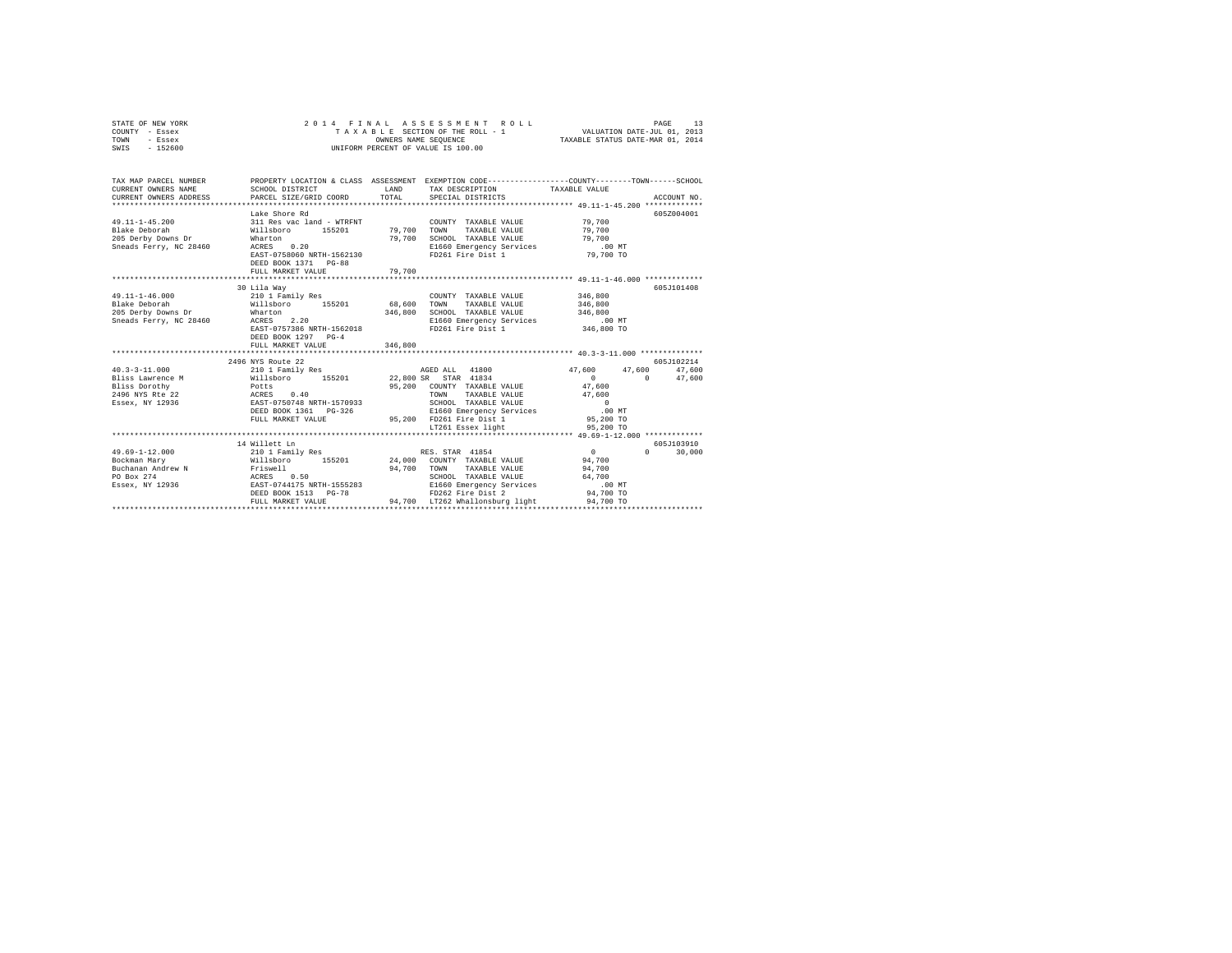| STATE OF NEW YORK<br>COUNTY - Essex<br>TOWN<br>- Essex<br>SWIS - 152600                                                                                               | 2014 FINAL                                                                                                                                                                                   | OWNERS NAME SEQUENCE    | ASSESSMENT ROLL<br>TAXABLE SECTION OF THE ROLL - 1<br>UNIFORM PERCENT OF VALUE IS 100.00                                 | VALUATION DATE-JUL 01, 2013<br>TAXABLE STATUS DATE-MAR 01, 2014        | 14<br>PAGE         |
|-----------------------------------------------------------------------------------------------------------------------------------------------------------------------|----------------------------------------------------------------------------------------------------------------------------------------------------------------------------------------------|-------------------------|--------------------------------------------------------------------------------------------------------------------------|------------------------------------------------------------------------|--------------------|
| TAX MAP PARCEL NUMBER PROPERTY LOCATION & CLASS ASSESSMENT EXEMPTION CODE---------------COUNTY-------TOWN-----SCHOOL<br>CURRENT OWNERS NAME<br>CURRENT OWNERS ADDRESS | SCHOOL DISTRICT<br>PARCEL SIZE/GRID COORD                                                                                                                                                    | LAND<br>TOTAL           | TAX DESCRIPTION<br>SPECIAL DISTRICTS                                                                                     | TAXABLE VALUE                                                          | ACCOUNT NO.        |
|                                                                                                                                                                       | 2263 Lake Shore Rd                                                                                                                                                                           |                         |                                                                                                                          |                                                                        | 605J103512         |
| $40.73 - 5 - 9.000$                                                                                                                                                   | 210 1 Family Res                                                                                                                                                                             |                         | RES. STAR 41854                                                                                                          | $\mathbf{0}$                                                           | $\Omega$<br>30,000 |
| Boisen Bruce A<br>Boisen Sharon<br>PO Box 201<br>Essex, NY 12936                                                                                                      | Willsboro 155201<br>n-n-n-n-n-n<br>1649/278-Sewer Easement<br>ACRES<br>EAST-0757033 NRTH-1570806                                                                                             | 257.500                 | 58,500 COUNTY TAXABLE VALUE<br>TOWN TAXABLE VALUE<br>SCHOOL TAXABLE VALUE<br>E1660 Emergency Services                    | 257,500<br>257.500<br>227.500<br>.00 MT                                |                    |
|                                                                                                                                                                       | DEED BOOK 1045 PG-308<br>FULL MARKET VALUE                                                                                                                                                   |                         | FD261 Fire Dist 1<br>LT261 Essex light<br>257,500 SB260 Eessex Sewer Bond<br>SD260 Essex Sewer Dist<br>WD260 Essex water | 257,500 TO<br>257,500 TO<br>257,500 TO C<br>257,500 TO<br>257,500 TO C |                    |
|                                                                                                                                                                       |                                                                                                                                                                                              |                         |                                                                                                                          |                                                                        |                    |
| $49.11 - 1 - 35.000$                                                                                                                                                  | 38 Burt Way<br>260 Seasonal res<br>DEED BOOK 1078 PG-179                                                                                                                                     | 24,900<br>109,500       | COUNTY TAXABLE VALUE<br>TOWN<br>TAXABLE VALUE<br>SCHOOL TAXABLE VALUE<br>E1660 Emergency Services<br>FD261 Fire Dist 1   | 109,500<br>109,500<br>109,500<br>.00 MT<br>109,500 TO                  | 605J101212         |
|                                                                                                                                                                       | FULL MARKET VALUE                                                                                                                                                                            | 109,500                 |                                                                                                                          |                                                                        |                    |
|                                                                                                                                                                       | 1962 Lake Shore Rd                                                                                                                                                                           |                         |                                                                                                                          |                                                                        | 605J104309         |
| $49.11 - 1 - 22.000$<br>Boucher Thomas O<br>360 Furman St #504<br>Brooklyn, NY 11021                                                                                  | 260 Seasonal res - WTRFNT<br>Willsboro 155201<br>Wharton<br>ACRES 0.30<br>EAST-0758381 NRTH-1563703<br>DEED BOOK 1642 PG-61                                                                  | 91,000<br>100,000       | COUNTY TAXABLE VALUE<br>TOWN<br>TAXABLE VALUE<br>SCHOOL TAXABLE VALUE<br>E1660 Emergency Services<br>FD261 Fire Dist 1   | 100,000<br>100,000<br>100,000<br>$.00$ MT<br>100,000 TO                |                    |
|                                                                                                                                                                       | FULL MARKET VALUE                                                                                                                                                                            | 100,000                 |                                                                                                                          |                                                                        |                    |
|                                                                                                                                                                       |                                                                                                                                                                                              |                         |                                                                                                                          |                                                                        |                    |
| 49.11-1-34.200<br>Boucher Thomas O Jr<br>360 Furman St #504<br>Brooklyn, NY 11201                                                                                     | Burt Way<br>---- ---<br>Willsboro<br>Wharton Patent<br>Wharton Patent<br>Bk 946 Pg 312 (Easement)<br>ACRES<br>0.47<br>EAST-0757524 NRTH-1562620<br>DEED BOOK 1084 PG-10<br>FULL MARKET VALUE | 1,000<br>1,000<br>1,000 | COUNTY TAXABLE VALUE<br>TOWN<br>TAXABLE VALUE<br>SCHOOL TAXABLE VALUE<br>E1660 Emergency Services<br>FD261 Fire Dist 1   | 1,000<br>1,000<br>1,000<br>$.00$ MT<br>1,000 TO                        | 605J186001         |
|                                                                                                                                                                       |                                                                                                                                                                                              |                         |                                                                                                                          |                                                                        |                    |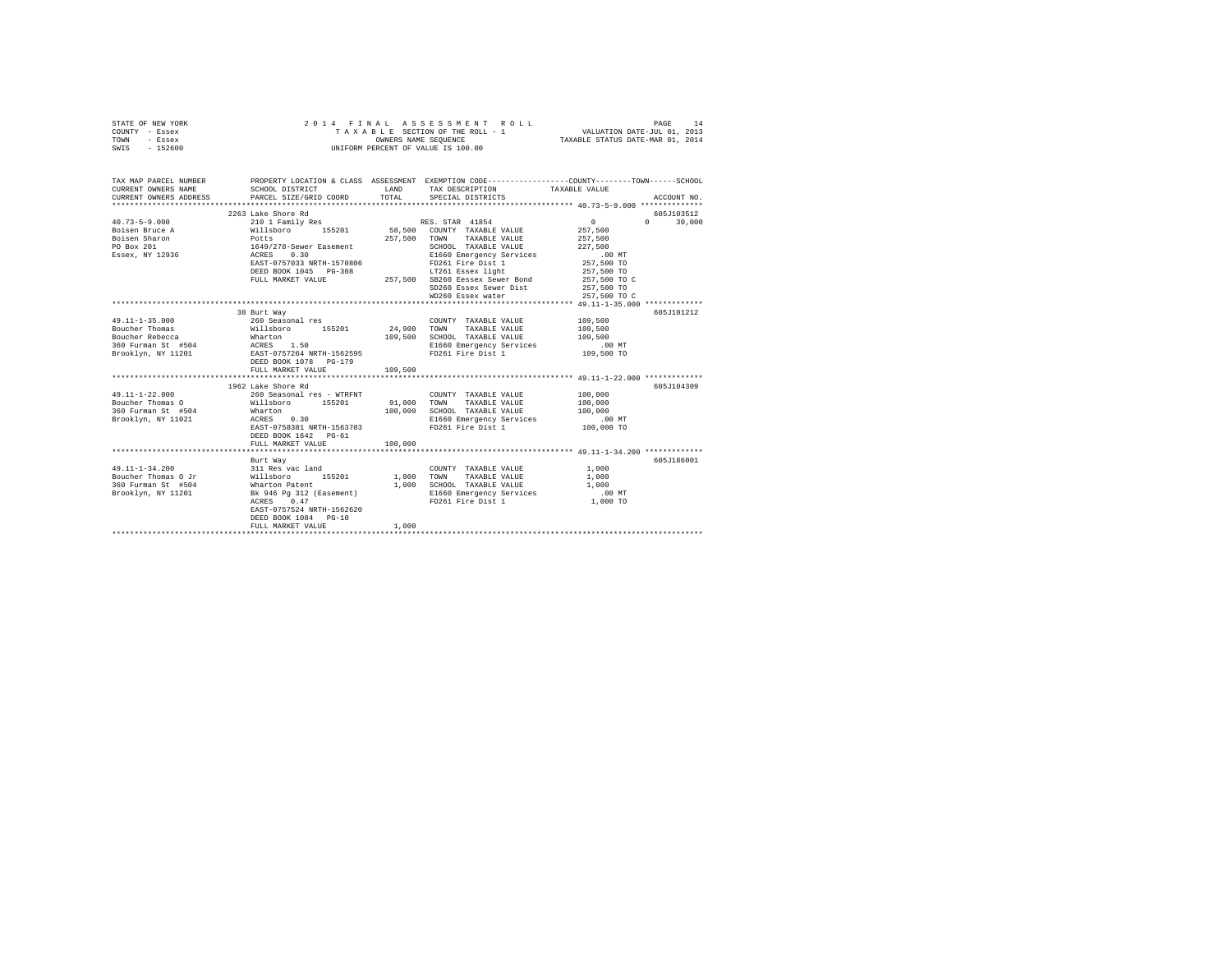| STATE OF NEW YORK<br>COUNTY - Essex<br>TOWN - Essex<br>$-152600$<br>SWIS                                                                                                                                                       |                                                                                                                |         | OWNERS NAME SEQUENCE<br>UNIFORM PERCENT OF VALUE IS 100.00                                                                                                                   |                        |             |
|--------------------------------------------------------------------------------------------------------------------------------------------------------------------------------------------------------------------------------|----------------------------------------------------------------------------------------------------------------|---------|------------------------------------------------------------------------------------------------------------------------------------------------------------------------------|------------------------|-------------|
| TAX MAP PARCEL NUMBER PROPERTY LOCATION & CLASS ASSESSMENT EXEMPTION CODE---------------COUNTY-------TOWN------SCHOOL<br>CURRENT OWNERS NAME                                                                                   | SCHOOL DISTRICT LAND                                                                                           |         | TAX DESCRIPTION TAXABLE VALUE                                                                                                                                                |                        |             |
| CURRENT OWNERS ADDRESS                                                                                                                                                                                                         | PARCEL SIZE/GRID COORD                                                                                         | TOTAL   | SPECIAL DISTRICTS                                                                                                                                                            |                        | ACCOUNT NO. |
|                                                                                                                                                                                                                                |                                                                                                                |         |                                                                                                                                                                              |                        |             |
|                                                                                                                                                                                                                                | 150 Alden Rd                                                                                                   |         |                                                                                                                                                                              |                        | 605J197011  |
| $48.3 - 1 - 22.200$                                                                                                                                                                                                            | 210 1 Family Res                                                                                               |         | SR STAR 41834                                                                                                                                                                | $\sim$ 0               | 0 64,200    |
| Boyle Nancy<br>150 Alden Rd                                                                                                                                                                                                    |                                                                                                                |         |                                                                                                                                                                              | 131,200                |             |
|                                                                                                                                                                                                                                |                                                                                                                |         |                                                                                                                                                                              | 131,200                |             |
| Westport, NY 12993                                                                                                                                                                                                             |                                                                                                                |         | 410 1 raminy Res (SR STAR 41834)<br>Westport (155001 139,700 COUNTY TAXABLE VALUE<br>35 Taylor & Kimball 131,200 TOWN TAXABLE VALUE<br>10ac Deed (1990) SCHOOL TAXABLE VALUE | 67,000                 |             |
|                                                                                                                                                                                                                                |                                                                                                                |         |                                                                                                                                                                              | $.00$ MT<br>131,200 TO |             |
|                                                                                                                                                                                                                                | DEED BOOK 1127 PG-250                                                                                          |         |                                                                                                                                                                              |                        |             |
|                                                                                                                                                                                                                                | FULL MARKET VALUE                                                                                              | 131,200 |                                                                                                                                                                              |                        |             |
|                                                                                                                                                                                                                                |                                                                                                                |         |                                                                                                                                                                              |                        |             |
|                                                                                                                                                                                                                                | 17 Derby Way                                                                                                   |         |                                                                                                                                                                              |                        | 605J101901  |
| 49.11-1-39.000                                                                                                                                                                                                                 | 260 Seasonal res                                                                                               |         | COUNTY TAXABLE VALUE                                                                                                                                                         | 174,100                |             |
|                                                                                                                                                                                                                                |                                                                                                                |         |                                                                                                                                                                              | 174,100                |             |
|                                                                                                                                                                                                                                |                                                                                                                |         |                                                                                                                                                                              | 174,100<br>$.00$ MT    |             |
| Prior Construction of the Millsboro and the Millsboro 155201 62,400 TOWN TAXABLE VALUE 513 Higher RC Willsboro 155201 62,400 TOWN TAXABLE VALUE 613 Higher RC Wallsboro 174,100 SCHOOL TAXABLE VALUE 613 Higher RC MILLS ACRES |                                                                                                                |         |                                                                                                                                                                              | 174,100 TO             |             |
|                                                                                                                                                                                                                                | DEED BOOK 1182 PG-108                                                                                          |         |                                                                                                                                                                              |                        |             |
|                                                                                                                                                                                                                                | FULL MARKET VALUE                                                                                              | 174,100 |                                                                                                                                                                              |                        |             |
|                                                                                                                                                                                                                                |                                                                                                                |         |                                                                                                                                                                              |                        |             |
|                                                                                                                                                                                                                                | Block House Rd                                                                                                 |         | COUNTY TAXABLE VALUE 106,200                                                                                                                                                 |                        | 605J100707  |
|                                                                                                                                                                                                                                |                                                                                                                |         |                                                                                                                                                                              | 106,200                |             |
|                                                                                                                                                                                                                                |                                                                                                                |         |                                                                                                                                                                              | 106,200                |             |
|                                                                                                                                                                                                                                |                                                                                                                |         |                                                                                                                                                                              | .00MT                  |             |
|                                                                                                                                                                                                                                |                                                                                                                |         |                                                                                                                                                                              | 106,200 TO             |             |
|                                                                                                                                                                                                                                |                                                                                                                |         |                                                                                                                                                                              | 106,200 TO             |             |
|                                                                                                                                                                                                                                |                                                                                                                |         |                                                                                                                                                                              | 106,200 TO C           |             |
|                                                                                                                                                                                                                                |                                                                                                                |         |                                                                                                                                                                              | 106,200 TO C           |             |
|                                                                                                                                                                                                                                | 13 Derby Way                                                                                                   |         |                                                                                                                                                                              |                        | 605J102513  |
| 49.11-1-42.000                                                                                                                                                                                                                 | 260 Seasonal res - WTRFNT                                                                                      |         | SR STAR 41834                                                                                                                                                                | $\sim$ 0.000 $\sim$    | 0 64,200    |
|                                                                                                                                                                                                                                |                                                                                                                |         |                                                                                                                                                                              | 264,200                |             |
|                                                                                                                                                                                                                                |                                                                                                                |         | 193,900 COUNTY TAXABLE VALUE<br>264,200 TOWN TAXABLE VALUE                                                                                                                   | 264,200                |             |
| From the Benjamin Y Jr<br>Brewster Benjamin Y Jr<br>Brewster Anne H<br>13 Derby Way<br>Essex, NY 12936                                                                                                                         | Willsboro 155201<br>Willsboro 155201<br>Wharton 1.17<br>EAST-0757808 NRTH-1562364<br>NERD 0767808 NRTH-1562364 |         | SCHOOL TAXABLE VALUE                                                                                                                                                         | 200,000                |             |
|                                                                                                                                                                                                                                |                                                                                                                |         | E1660 Emergency Services                                                                                                                                                     | .00 MT                 |             |
|                                                                                                                                                                                                                                | DEED BOOK 1648 PG-104<br>FULL MARKET VALUE                                                                     | 264,200 | FD261 Fire Dist 1                                                                                                                                                            | 264,200 TO             |             |
|                                                                                                                                                                                                                                |                                                                                                                |         |                                                                                                                                                                              |                        |             |
|                                                                                                                                                                                                                                | Daniels Rd                                                                                                     |         |                                                                                                                                                                              |                        | 605J100815  |
| 48.1-1-26.000                                                                                                                                                                                                                  | 910 Priv forest                                                                                                |         | COUNTY TAXABLE VALUE                                                                                                                                                         | 65,200                 |             |
|                                                                                                                                                                                                                                |                                                                                                                |         |                                                                                                                                                                              | 65,200                 |             |
|                                                                                                                                                                                                                                |                                                                                                                |         |                                                                                                                                                                              | 65,200                 |             |
|                                                                                                                                                                                                                                |                                                                                                                |         |                                                                                                                                                                              | 00 MT.<br>65,200 TO    |             |
|                                                                                                                                                                                                                                |                                                                                                                |         |                                                                                                                                                                              |                        |             |
|                                                                                                                                                                                                                                | FULL MARKET VALUE                                                                                              | 65,200  |                                                                                                                                                                              |                        |             |
|                                                                                                                                                                                                                                |                                                                                                                |         |                                                                                                                                                                              |                        |             |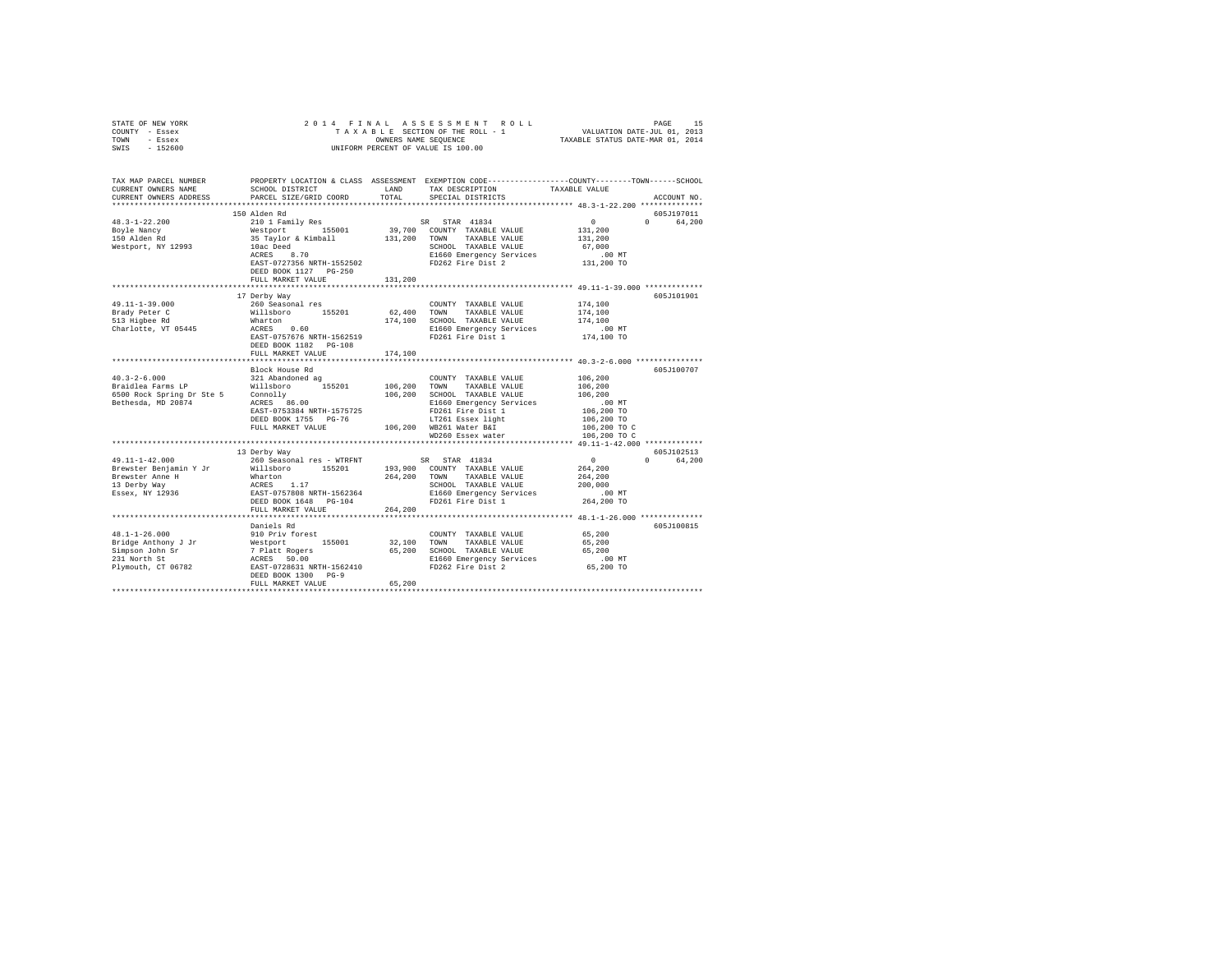| COUNTY - Essex<br>TOWN - Essex                                         |                                                                                                                                                  | OWNERS NAME SEQUENCE | TAXABLE SECTION OF THE ROLL - 1               | VALUATION DATE-JUL 01, 2013<br>TAXABLE STATUS DATE-MAR 01, 2014 |                        |
|------------------------------------------------------------------------|--------------------------------------------------------------------------------------------------------------------------------------------------|----------------------|-----------------------------------------------|-----------------------------------------------------------------|------------------------|
| SWIS - 152600                                                          |                                                                                                                                                  |                      | UNIFORM PERCENT OF VALUE IS 100.00            |                                                                 |                        |
| TAX MAP PARCEL NUMBER<br>CURRENT OWNERS NAME<br>CURRENT OWNERS ADDRESS | PROPERTY LOCATION & CLASS ASSESSMENT EXEMPTION CODE---------------COUNTY-------TOWN-----SCHOOL<br>SCHOOL DISTRICT LAND<br>PARCEL SIZE/GRID COORD | TOTAL                | TAX DESCRIPTION<br>SPECIAL DISTRICTS          | TAXABLE VALUE                                                   | ACCOUNT NO.            |
|                                                                        |                                                                                                                                                  |                      |                                               | ************************** 49.1-1-19.220 **************         |                        |
|                                                                        | Middle Rd                                                                                                                                        |                      |                                               |                                                                 | 605Z006003             |
| $49.1 - 1 - 19.220$                                                    | 105 Vac farmland                                                                                                                                 |                      | COUNTY TAXABLE VALUE                          | 58,700                                                          |                        |
| Bridge Laura                                                           | Willsboro 155201 58,700                                                                                                                          |                      | TOWN<br>TAXABLE VALUE                         | 58,700                                                          |                        |
| Bridge Scott                                                           | Wharton                                                                                                                                          |                      | 58,700 SCHOOL TAXABLE VALUE                   | 58,700                                                          |                        |
| 166 Middle Rd                                                          | ACRES 52.32                                                                                                                                      |                      | E1660 Emergency Services                      | $.00$ MT                                                        |                        |
| Essex, NY 12936                                                        | EAST-0750741 NRTH-1562865                                                                                                                        |                      | E1660 Emergency Services<br>FD261 Fire Dist 1 | 58,700 TO                                                       |                        |
|                                                                        | DEED BOOK 1468 PG-24                                                                                                                             |                      |                                               |                                                                 |                        |
| MAY BE SUBJECT TO PAYMENT<br>UNDER AGDIST LAW TIL 2017                 | FULL MARKET VALUE                                                                                                                                | 58,700               |                                               |                                                                 |                        |
|                                                                        |                                                                                                                                                  |                      |                                               |                                                                 |                        |
|                                                                        | 166 Middle Rd                                                                                                                                    |                      |                                               |                                                                 | 605J103209             |
| $49.1 - 1 - 18.000$                                                    | 120 Field crops                                                                                                                                  |                      | AG DIST C 41720                               | 48,243                                                          | 48.243 48.243          |
| Bridge Scott W                                                         | Willsboro 155201                                                                                                                                 |                      | 113,000 RES. STAR 41854                       | $\sim$ 0                                                        | $0 \t 30.000$          |
| Bridge Laura A<br>Bridge Laura A<br>166 Middle Rd<br>Essex, NY 12936   | Wharton<br>ACRES 69.00<br>Wharton                                                                                                                |                      | 221,500 VETWAR CTS 41120                      | 15,000 15,000 15,000                                            |                        |
|                                                                        |                                                                                                                                                  |                      | COUNTY TAXABLE VALUE                          | 158,257                                                         |                        |
|                                                                        | EAST-0751596 NRTH-1561779                                                                                                                        |                      | TOWN<br>TAXABLE VALUE                         | 158,257                                                         |                        |
|                                                                        | DEED BOOK 1410 PG-231                                                                                                                            |                      | SCHOOL TAXABLE VALUE                          | 128,257                                                         |                        |
|                                                                        | MAY BE SUBJECT TO PAYMENT FULL MARKET VALUE                                                                                                      |                      | 221,500 E1660 Emergency Services              | $.00$ MT                                                        |                        |
| UNDER AGDIST LAW TIL 2018                                              |                                                                                                                                                  |                      | FD261 Fire Dist 1                             | 221,500 TO                                                      |                        |
|                                                                        |                                                                                                                                                  |                      |                                               |                                                                 |                        |
|                                                                        | 2324 Jersey St                                                                                                                                   |                      |                                               | $\sim$ 0                                                        | 605J104514<br>$\Omega$ |
| $39.4 - 1 - 40.002$<br>Bridge Steven A                                 | 210 1 Family Res<br>Willsboro 155201                                                                                                             |                      | RES. STAR 41854<br>22,000 VETWAR CTS 41120    | 15,000 15,000                                                   | 30,000<br>15,000       |
|                                                                        | Hicks                                                                                                                                            |                      | 142,800 COUNTY TAXABLE VALUE                  | 127,800                                                         |                        |
|                                                                        | ACRES 0.33                                                                                                                                       |                      | TOWN<br>TAXABLE VALUE                         | 127,800                                                         |                        |
| Pridge Debra A<br>2324 Jersey St<br>Essex, NY 12936                    | EAST-0741405 NRTH-1570544                                                                                                                        |                      | SCHOOL TAXABLE VALUE                          | 97,800                                                          |                        |
|                                                                        | DEED BOOK 1139 PG-202                                                                                                                            |                      | E1660 Emergency Services                      | $.00$ MT                                                        |                        |
|                                                                        | FULL MARKET VALUE                                                                                                                                |                      | 142,800 FD262 Fire Dist 2                     | 142,800 TO                                                      |                        |
|                                                                        |                                                                                                                                                  |                      |                                               |                                                                 |                        |
|                                                                        | 77 Alden Rd                                                                                                                                      |                      |                                               |                                                                 | 605Z001006             |
| $48.3 - 1 - 10.200$                                                    | 210 1 Family Res                                                                                                                                 |                      | COUNTY TAXABLE VALUE                          | 137,900                                                         |                        |
| Briggs George                                                          | Westport 155001 33,200                                                                                                                           |                      | TOWN<br>TAXABLE VALUE                         | 137,900                                                         |                        |
| Briggs Jerilyn                                                         | 8 Platt Rogers                                                                                                                                   |                      | 137,900 SCHOOL TAXABLE VALUE                  | 137,900                                                         |                        |
| Briggs Jerilyn<br>PO Box 726                                           | ACRES 2.16                                                                                                                                       |                      | E1660 Emergency Services                      | $.00$ MT                                                        |                        |
|                                                                        | Elizabethtown, NY 12932 EAST-0725711 NRTH-1551858                                                                                                |                      | FD262 Fire Dist 2                             | 137,900 TO                                                      |                        |
|                                                                        | DEED BOOK 1260 PG-267                                                                                                                            |                      |                                               |                                                                 |                        |
|                                                                        | FULL MARKET VALUE                                                                                                                                | 137,900              |                                               |                                                                 |                        |
|                                                                        |                                                                                                                                                  |                      |                                               |                                                                 |                        |
|                                                                        | 236 Christian Rd                                                                                                                                 |                      |                                               |                                                                 | 605J186004             |
| $49.1 - 1 - 27.300$                                                    | 260 Seasonal res                                                                                                                                 |                      | COUNTY TAXABLE VALUE                          | 100,800                                                         |                        |
| Brink Frederick                                                        | Willsboro 155201                                                                                                                                 | 73,000               | TOWN<br>TAXABLE VALUE                         | 100,800                                                         |                        |
| Brink Elise                                                            | Wharton                                                                                                                                          |                      | 100.800 SCHOOL TAXABLE VALUE                  | 100,800                                                         |                        |
| 15 Glover Sq<br>Marblehead, MA 01945                                   | ACRES 30.56                                                                                                                                      |                      | E1660 Emergency Services                      | $.00$ MT                                                        |                        |
|                                                                        | EAST-0747483 NRTH-1558844                                                                                                                        |                      | FD261 Fire Dist 1                             | 100,800 TO                                                      |                        |
|                                                                        | DEED BOOK 946 PG-112                                                                                                                             |                      |                                               |                                                                 |                        |
|                                                                        | FULL MARKET VALUE                                                                                                                                | 100,800              |                                               |                                                                 |                        |

STATE OF NEW YORK 2 0 1 4 F I N A L A S S E S S M E N T R O L L PAGE 16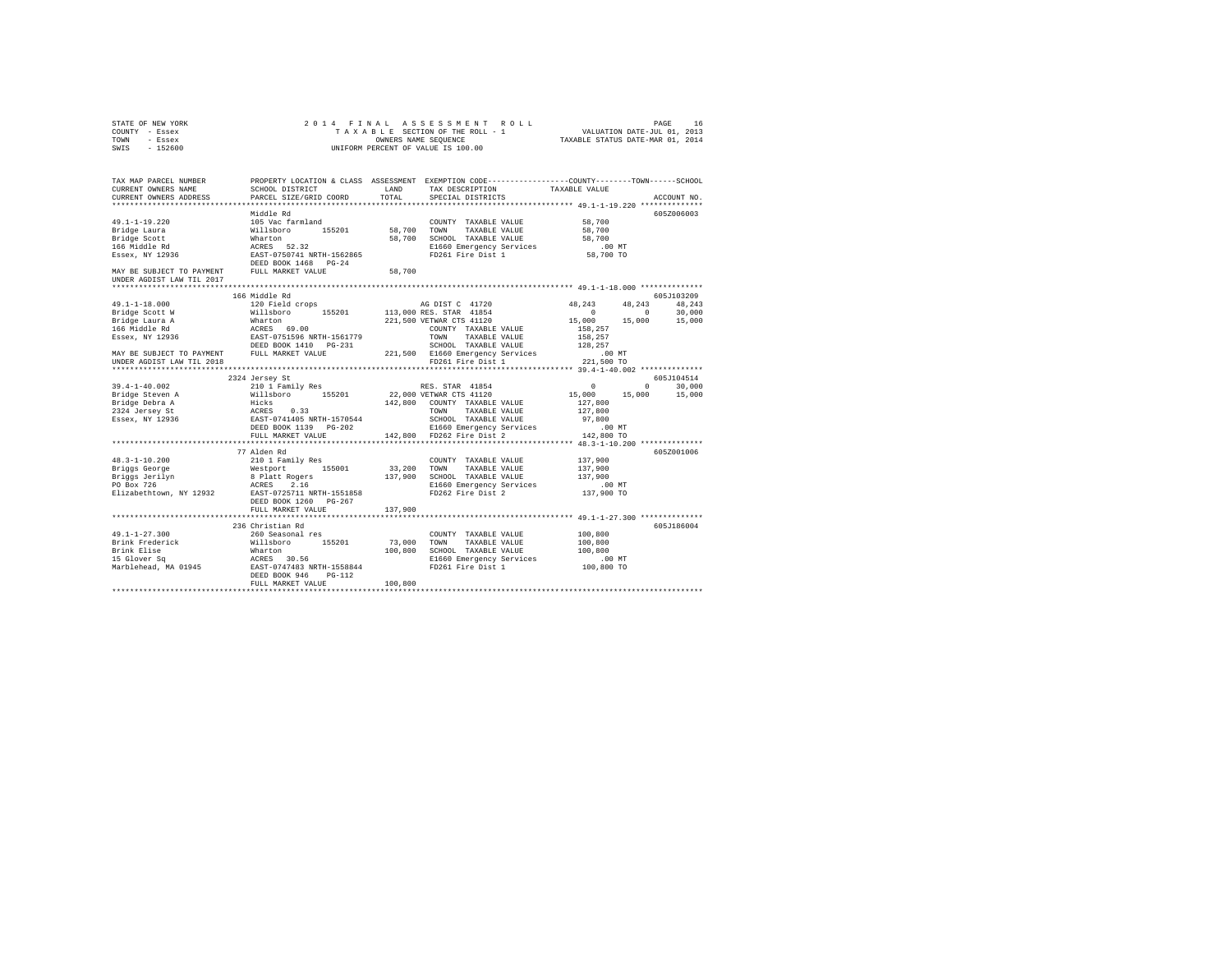| STATE OF NEW YORK<br>COUNTY - Essex<br>TOWN<br>- Essex<br>SWIS - 152600                          | 2014 FINAL                                                                                                                                                                                                   |                                           | ASSESSMENT ROLL<br>T A X A B L E SECTION OF THE ROLL - 1<br>OWNERS NAME SEQUENCE<br>UNIFORM PERCENT OF VALUE IS 100.00                 | VALUATION DATE-JUL 01, 2013<br>TAXABLE STATUS DATE-MAR 01, 2014 | PAGE<br>17                              |
|--------------------------------------------------------------------------------------------------|--------------------------------------------------------------------------------------------------------------------------------------------------------------------------------------------------------------|-------------------------------------------|----------------------------------------------------------------------------------------------------------------------------------------|-----------------------------------------------------------------|-----------------------------------------|
| TAX MAP PARCEL NUMBER<br>CURRENT OWNERS NAME<br>CURRENT OWNERS ADDRESS                           | SCHOOL DISTRICT<br>PARCEL SIZE/GRID COORD                                                                                                                                                                    | <b>EXAMPLE AND SERVICE STATE</b><br>TOTAL | PROPERTY LOCATION & CLASS ASSESSMENT EXEMPTION CODE---------------COUNTY-------TOWN-----SCHOOL<br>TAX DESCRIPTION<br>SPECIAL DISTRICTS | TAXABLE VALUE                                                   | ACCOUNT NO.                             |
| $39.4 - 1 - 5.221$<br>Brody Stuart<br>PO Box 127<br>Essex, NY 12936                              | 2217 Jersey St<br>Nillsboro 155201 78,700 SR 11800<br>Hicks Pat 155201 78,700 SR STAR 41834<br>57.5ac Deed<br>ACRES 49.50 BANK NBT<br>EAST-0739869 NRTH-1571900<br>DEED BOOK 1170 PG-52<br>FULL MARKET VALUE | 143,200                                   | 143,200 COUNTY TAXABLE VALUE<br>TAXABLE VALUE<br>TOWN<br>SCHOOL TAXABLE VALUE                                                          | 71,600<br>$\sim$ 0<br>71,600<br>71,600<br>7,400                 | 605J199001<br>71,600 71,600<br>0 64,200 |
|                                                                                                  |                                                                                                                                                                                                              |                                           |                                                                                                                                        |                                                                 |                                         |
| $39.4 - 1 - 5.222$<br>Brody Stuart<br>PO Box 127<br>Essex, NY 12936                              | Jersey St<br>311 Res vac land<br>Willsboro 155201 32,00<br>Hicks Pat<br>ACRES 8.00 BANK NBT<br>EAST-0738446 NRTH-1571733<br>DEED BOOK 1170 PG-52<br>FULL MARKET VALUE                                        | 32,000<br>32,000<br>32,000                | COUNTY TAXABLE VALUE<br>TOWN<br>TAXABLE VALUE<br>SCHOOL TAXABLE VALUE<br>E1660 Emergency Services<br>FD262 Fire Dist 2                 | 32,000<br>32,000<br>32,000<br>$.00$ MT<br>32,000 TO             | 605Z014005                              |
|                                                                                                  |                                                                                                                                                                                                              |                                           |                                                                                                                                        |                                                                 |                                         |
| $48.3 - 1 - 6.000$<br>Bronson Scott D<br>Bronson Susan L<br>168 Brookfield Rd<br>Essex, NY 12936 | 168 Brookfield Rd<br>210 1 Family Res<br>Westport 155001 32,400 COUNTY TAXABLE VALUE<br>7 Platt Rogers<br>ACRES 1.40<br>EAST-0729443 NRTH-1559220<br>DEED BOOK 1579 PG-80<br>FULL MARKET VALUE               | 71,400                                    | RES. STAR 41854<br>71,400 TOWN TAXABLE VALUE<br>SCHOOL TAXABLE VALUE<br>E1660 Emergency Services<br>FD262 Fire Dist 2                  | $\sim$ 0<br>71,400<br>71,400<br>41,400<br>$.00$ MT<br>71,400 TO | 605J103105<br>$0 \t 30.000$             |
|                                                                                                  |                                                                                                                                                                                                              |                                           |                                                                                                                                        |                                                                 |                                         |
| 39.3-1-11.120<br>Brown Randy S<br>66 Spear Rd<br>Willsboro, NY 12996                             | Jersey St<br>314 Rural vac<10<br>willsboro 155201<br>Brookfield<br>1759/92 L Use to<br>John D Simmons<br>ACRES<br>8,00<br>EAST-0728630 NRTH-1572195<br>DEED BOOK 1759 PG-92                                  |                                           | COUNTY TAXABLE VALUE 9,600<br>9,600 TOWN TAXABLE VALUE<br>9,600 SCHOOL TAXABLE VALUE<br>E1660 Emergency Services<br>FD262 Fire Dist 2  | 9,600<br>9,600<br>$.00$ MT<br>$9,600$ TO                        | 605Z005002                              |
|                                                                                                  | FULL MARKET VALUE<br>****************************                                                                                                                                                            | 9,600                                     |                                                                                                                                        |                                                                 |                                         |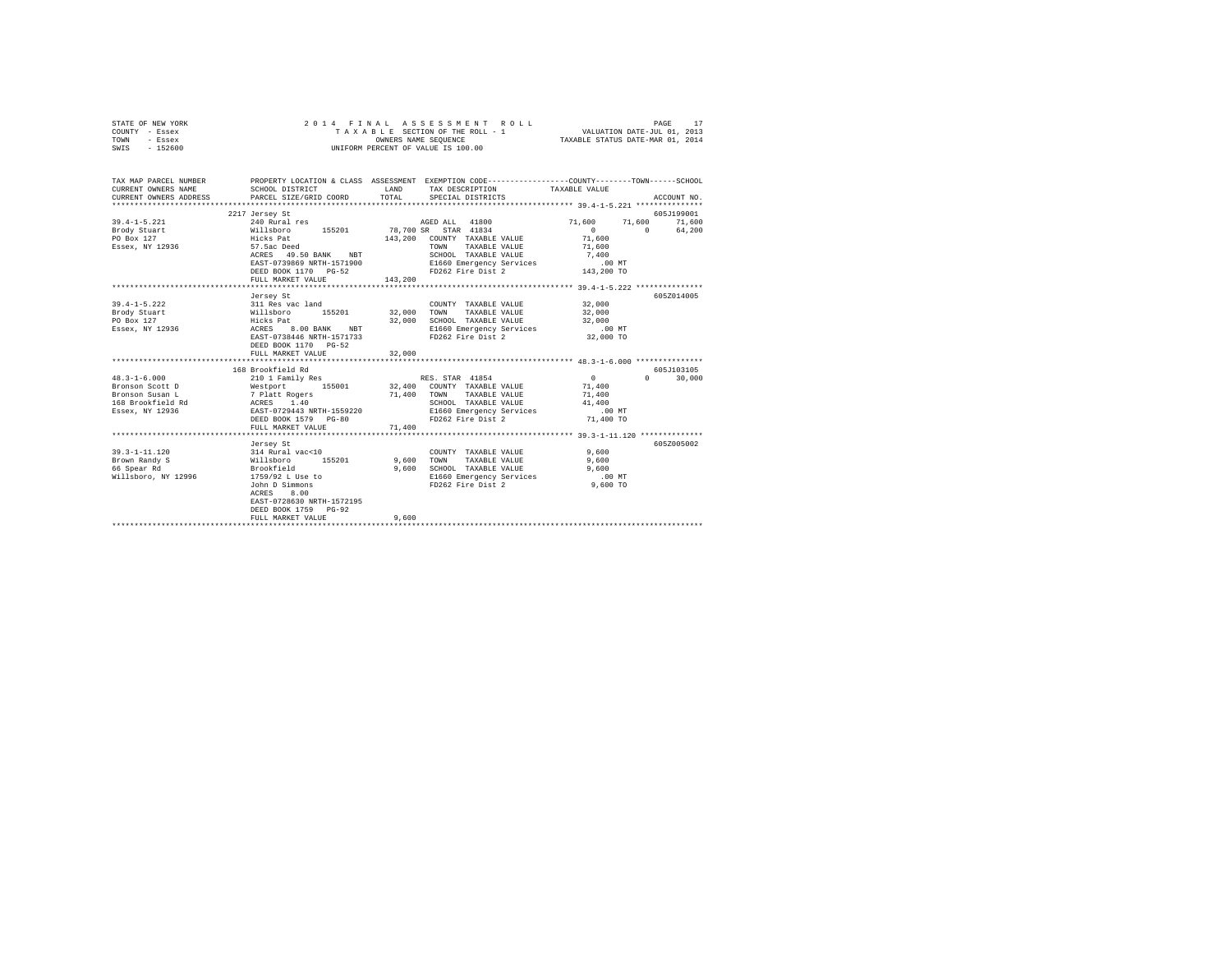|                | STATE OF NEW YORK |  | 2014 FINAL ASSESSMENT ROLL         | 18<br>PAGE                       |
|----------------|-------------------|--|------------------------------------|----------------------------------|
| COUNTY - Essex |                   |  | TAXABLE SECTION OF THE ROLL - 1    | VALUATION DATE-JUL 01, 2013      |
| TOWN           | - Essex           |  | OWNERS NAME SEOUENCE               | TAXABLE STATUS DATE-MAR 01, 2014 |
| SWIS           | - 152600          |  | UNIFORM PERCENT OF VALUE IS 100.00 |                                  |

| TAX MAP PARCEL NUMBER<br>CURRENT OWNERS NAME |                                                                                                                                                                                                                                                                                                                                                                                                                                                                                                           |         | LAND TAX DESCRIPTION TAXABLE VALUE                                                                                                                                                                                                                                                                                                                                                                                                                            |                                                         |
|----------------------------------------------|-----------------------------------------------------------------------------------------------------------------------------------------------------------------------------------------------------------------------------------------------------------------------------------------------------------------------------------------------------------------------------------------------------------------------------------------------------------------------------------------------------------|---------|---------------------------------------------------------------------------------------------------------------------------------------------------------------------------------------------------------------------------------------------------------------------------------------------------------------------------------------------------------------------------------------------------------------------------------------------------------------|---------------------------------------------------------|
| CURRENT OWNERS ADDRESS                       | PARCEL SIZE/GRID COORD TOTAL SPECIAL DISTRICTS                                                                                                                                                                                                                                                                                                                                                                                                                                                            |         |                                                                                                                                                                                                                                                                                                                                                                                                                                                               | ACCOUNT NO.                                             |
|                                              |                                                                                                                                                                                                                                                                                                                                                                                                                                                                                                           |         |                                                                                                                                                                                                                                                                                                                                                                                                                                                               | 605J174004                                              |
|                                              |                                                                                                                                                                                                                                                                                                                                                                                                                                                                                                           |         |                                                                                                                                                                                                                                                                                                                                                                                                                                                               | 9,775 9,775 9,775                                       |
|                                              |                                                                                                                                                                                                                                                                                                                                                                                                                                                                                                           |         |                                                                                                                                                                                                                                                                                                                                                                                                                                                               | $\begin{array}{c}0\\29,325\end{array}$<br>$0 \t 29,325$ |
|                                              |                                                                                                                                                                                                                                                                                                                                                                                                                                                                                                           |         |                                                                                                                                                                                                                                                                                                                                                                                                                                                               |                                                         |
|                                              |                                                                                                                                                                                                                                                                                                                                                                                                                                                                                                           |         |                                                                                                                                                                                                                                                                                                                                                                                                                                                               |                                                         |
|                                              |                                                                                                                                                                                                                                                                                                                                                                                                                                                                                                           |         |                                                                                                                                                                                                                                                                                                                                                                                                                                                               |                                                         |
|                                              | John D Simmons<br>ACRES 0.30                                                                                                                                                                                                                                                                                                                                                                                                                                                                              |         | TOWN TAXABLE VALUE 29,325<br>SCHOOL TAXABLE VALUE 20<br>E1660 Emergency Services 00 MT                                                                                                                                                                                                                                                                                                                                                                        |                                                         |
|                                              |                                                                                                                                                                                                                                                                                                                                                                                                                                                                                                           |         | EAST-0728508 NRTH-1571677 PD262 Fire Dist 2 39,100 TO                                                                                                                                                                                                                                                                                                                                                                                                         |                                                         |
|                                              | DEED BOOK 1759 PG-92                                                                                                                                                                                                                                                                                                                                                                                                                                                                                      |         |                                                                                                                                                                                                                                                                                                                                                                                                                                                               |                                                         |
|                                              | FULL MARKET VALUE 39,100                                                                                                                                                                                                                                                                                                                                                                                                                                                                                  |         |                                                                                                                                                                                                                                                                                                                                                                                                                                                               |                                                         |
|                                              |                                                                                                                                                                                                                                                                                                                                                                                                                                                                                                           |         |                                                                                                                                                                                                                                                                                                                                                                                                                                                               |                                                         |
|                                              | 2726 NYS Route 22                                                                                                                                                                                                                                                                                                                                                                                                                                                                                         |         |                                                                                                                                                                                                                                                                                                                                                                                                                                                               | 605J102511                                              |
|                                              | $\texttt{40.73--1-5.000} \begin{minipage}{0.9\textwidth} \begin{minipage}{0.9\textwidth} \begin{minipage}{0.9\textwidth} \begin{minipage}{0.9\textwidth} \begin{minipage}{0.9\textwidth} \begin{minipage}{0.9\textwidth} \begin{minipage}{0.9\textwidth} \begin{minipage}{0.9\textwidth} \begin{minipage}{0.9\textwidth} \begin{minipage}{0.9\textwidth} \begin{minipage}{0.9\textwidth} \begin{minipage}{0.9\textwidth} \begin{minipage}{0.9\textwidth} \begin{minipage}{0.9\textwidth} \begin{minipage$ |         |                                                                                                                                                                                                                                                                                                                                                                                                                                                               |                                                         |
|                                              |                                                                                                                                                                                                                                                                                                                                                                                                                                                                                                           |         |                                                                                                                                                                                                                                                                                                                                                                                                                                                               |                                                         |
|                                              |                                                                                                                                                                                                                                                                                                                                                                                                                                                                                                           |         |                                                                                                                                                                                                                                                                                                                                                                                                                                                               |                                                         |
|                                              | Blue Bell, PA 19422 1465/248 Easement                                                                                                                                                                                                                                                                                                                                                                                                                                                                     |         |                                                                                                                                                                                                                                                                                                                                                                                                                                                               |                                                         |
|                                              |                                                                                                                                                                                                                                                                                                                                                                                                                                                                                                           |         |                                                                                                                                                                                                                                                                                                                                                                                                                                                               |                                                         |
|                                              |                                                                                                                                                                                                                                                                                                                                                                                                                                                                                                           |         |                                                                                                                                                                                                                                                                                                                                                                                                                                                               |                                                         |
|                                              |                                                                                                                                                                                                                                                                                                                                                                                                                                                                                                           |         |                                                                                                                                                                                                                                                                                                                                                                                                                                                               |                                                         |
|                                              |                                                                                                                                                                                                                                                                                                                                                                                                                                                                                                           |         |                                                                                                                                                                                                                                                                                                                                                                                                                                                               |                                                         |
|                                              | 165/248 Easement 199,<br>1665/248 Easement E1660 Emergency Services 199,000<br>1665/248 Easement FD261 Fire Dist 1<br>1665,000 TO RAFT 157089 IT2T61 BS<br>166,500 TO RAFT 1571889 IT2T61 SERVICE 166,500 TO RESP 166,500 TO RESP 166,                                                                                                                                                                                                                                                                    |         |                                                                                                                                                                                                                                                                                                                                                                                                                                                               |                                                         |
|                                              |                                                                                                                                                                                                                                                                                                                                                                                                                                                                                                           |         |                                                                                                                                                                                                                                                                                                                                                                                                                                                               |                                                         |
|                                              | 39 Elm St<br>$\begin{tabular}{lllllllllllll} \multicolumn{3.9cm}{0.9cm} \multicolumn{3.9cm}{0.9cm} \multicolumn{3.9cm}{0.9cm} \multicolumn{3.9cm}{0.9cm} \multicolumn{3.9cm}{0.9cm} \multicolumn{3.9cm}{0.9cm} \multicolumn{3.9cm}{0.9cm} \multicolumn{3.9cm}{0.9cm} \multicolumn{3.9cm}{0.9cm} \multicolumn{3.9cm}{0.9cm} \multicolumn{3.9cm}{0.9cm} \multicolumn{3.9cm}{0.9cm} \multicolumn{3.9cm}{0.9cm} \multicolumn{3.9cm}{0$                                                                        |         | $\begin{tabular}{lllllll} \multicolumn{2}{c}{\text{COUNTY}} & \text{TAXABLE VALUE} & & & 197,700 \\ \multicolumn{2}{c}{\text{max}} & \multicolumn{2}{c}{\text{max}} & \multicolumn{2}{c}{\text{WALUE}} & & & 197,700 \\ \multicolumn{2}{c}{\text{max}} & \multicolumn{2}{c}{\text{max}} & \multicolumn{2}{c}{\text{WALUE}} & & & 197,700 \\ \multicolumn{2}{c}{\text{max}} & \multicolumn{2}{c}{\text{max}} & \multicolumn{2}{c}{\text{WALUE}} & & & 197,700$ | 605J102507                                              |
|                                              |                                                                                                                                                                                                                                                                                                                                                                                                                                                                                                           |         |                                                                                                                                                                                                                                                                                                                                                                                                                                                               |                                                         |
|                                              |                                                                                                                                                                                                                                                                                                                                                                                                                                                                                                           |         | 197,700 SCHOOL TAXABLE VALUE 197,700                                                                                                                                                                                                                                                                                                                                                                                                                          |                                                         |
|                                              |                                                                                                                                                                                                                                                                                                                                                                                                                                                                                                           |         |                                                                                                                                                                                                                                                                                                                                                                                                                                                               |                                                         |
|                                              | Blue Bell, PA 19422 1650/128-Sewer Easement<br>ACRES 0.30                                                                                                                                                                                                                                                                                                                                                                                                                                                 |         | E1660 Emergency Services 00 MT<br>FD261 Fire Dist 1 197,700 TO                                                                                                                                                                                                                                                                                                                                                                                                |                                                         |
|                                              |                                                                                                                                                                                                                                                                                                                                                                                                                                                                                                           |         | EAST-0756414 NRTH-1571808 LT261 Essex light 197,700 TO                                                                                                                                                                                                                                                                                                                                                                                                        |                                                         |
|                                              |                                                                                                                                                                                                                                                                                                                                                                                                                                                                                                           |         |                                                                                                                                                                                                                                                                                                                                                                                                                                                               |                                                         |
|                                              |                                                                                                                                                                                                                                                                                                                                                                                                                                                                                                           |         | ${\tt DEED\ BOCX\ 1097\  \  \, \rm T0-38\  \  \, \, \rm T00\  \  \, \rm TO} \, \, \rm T00\  \  \, \rm TOX\  \  \, \rm T00\  \  \, \rm TOX\  \  \, \rm T00\  \  \, \rm TOX\  \  \, \rm T00\  \  \, \rm TOX\  \  \, \rm T00\  \  \, TOX\  \  \, \rm T00\  \  \, TOX\  \  \, \rm T00\  \  \, TOX\  \  \, \rm T00\  \  \, TOX\  \  \, \rm T00\$                                                                                                                   |                                                         |
|                                              |                                                                                                                                                                                                                                                                                                                                                                                                                                                                                                           |         |                                                                                                                                                                                                                                                                                                                                                                                                                                                               |                                                         |
|                                              |                                                                                                                                                                                                                                                                                                                                                                                                                                                                                                           |         |                                                                                                                                                                                                                                                                                                                                                                                                                                                               |                                                         |
|                                              | 307 Daniels Rd                                                                                                                                                                                                                                                                                                                                                                                                                                                                                            |         |                                                                                                                                                                                                                                                                                                                                                                                                                                                               | 605J103215                                              |
|                                              |                                                                                                                                                                                                                                                                                                                                                                                                                                                                                                           |         | $\begin{tabular}{lllllllll} \multicolumn{4}{c}{\text{COUNT}} & \multicolumn{4}{c}{\text{TAXABLE VALUE}} & & & 154,800 \\ \multicolumn{4}{c}{\text{TAYARI-E VALUE}} & & & 154,800 \end{tabular}$                                                                                                                                                                                                                                                               |                                                         |
|                                              |                                                                                                                                                                                                                                                                                                                                                                                                                                                                                                           |         |                                                                                                                                                                                                                                                                                                                                                                                                                                                               |                                                         |
|                                              |                                                                                                                                                                                                                                                                                                                                                                                                                                                                                                           |         |                                                                                                                                                                                                                                                                                                                                                                                                                                                               |                                                         |
|                                              |                                                                                                                                                                                                                                                                                                                                                                                                                                                                                                           |         |                                                                                                                                                                                                                                                                                                                                                                                                                                                               |                                                         |
|                                              |                                                                                                                                                                                                                                                                                                                                                                                                                                                                                                           |         |                                                                                                                                                                                                                                                                                                                                                                                                                                                               |                                                         |
|                                              |                                                                                                                                                                                                                                                                                                                                                                                                                                                                                                           |         |                                                                                                                                                                                                                                                                                                                                                                                                                                                               |                                                         |
|                                              | FULL MARKET VALUE                                                                                                                                                                                                                                                                                                                                                                                                                                                                                         | 154,800 |                                                                                                                                                                                                                                                                                                                                                                                                                                                               |                                                         |
|                                              |                                                                                                                                                                                                                                                                                                                                                                                                                                                                                                           |         |                                                                                                                                                                                                                                                                                                                                                                                                                                                               |                                                         |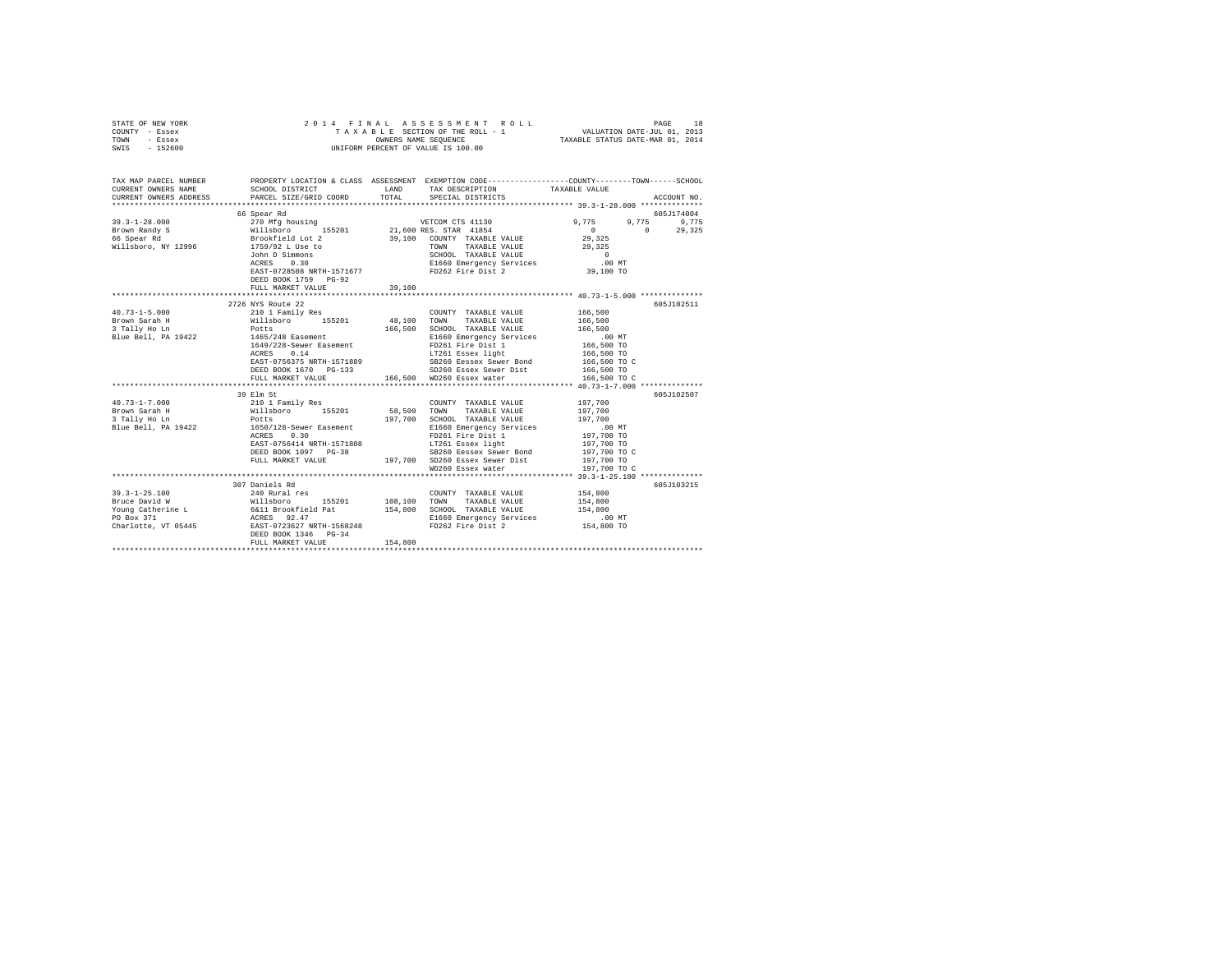| STATE OF NEW YORK<br>COUNTY - Essex<br>TOWN - Essex<br>SWIS - 152600                                                                                                                                                                                                                                                                                                                                                             |                                                    |         |                                                          |         |             |
|----------------------------------------------------------------------------------------------------------------------------------------------------------------------------------------------------------------------------------------------------------------------------------------------------------------------------------------------------------------------------------------------------------------------------------|----------------------------------------------------|---------|----------------------------------------------------------|---------|-------------|
| TAX MAP PARCEL NUMBER     PROPERTY LOCATION & CLASS ASSESSMENT EXEMPTION CODE---------------COUNTY-------TOWN------SCHOOL DISTRICT     LAND   TAX DESCRIPTION     TAXABLE VALUE<br>CURRENT OWNERS ADDRESS PARCEL SIZE/GRID COORD                                                                                                                                                                                                 |                                                    | TOTAL   | SPECIAL DISTRICTS                                        |         | ACCOUNT NO. |
|                                                                                                                                                                                                                                                                                                                                                                                                                                  |                                                    |         |                                                          |         |             |
|                                                                                                                                                                                                                                                                                                                                                                                                                                  | 2854 Essex Rd                                      |         |                                                          |         | 605J176012  |
|                                                                                                                                                                                                                                                                                                                                                                                                                                  |                                                    |         |                                                          |         |             |
|                                                                                                                                                                                                                                                                                                                                                                                                                                  |                                                    |         |                                                          |         |             |
|                                                                                                                                                                                                                                                                                                                                                                                                                                  |                                                    |         |                                                          |         |             |
|                                                                                                                                                                                                                                                                                                                                                                                                                                  | 77 Leaning Rd                                      |         |                                                          | 191,300 | 605J100614  |
|                                                                                                                                                                                                                                                                                                                                                                                                                                  |                                                    |         |                                                          | 191,300 |             |
|                                                                                                                                                                                                                                                                                                                                                                                                                                  |                                                    |         | 191,300 SCHOOL TAXABLE VALUE                             | 191,300 |             |
|                                                                                                                                                                                                                                                                                                                                                                                                                                  | EAST-0739651 NRTH-1562069<br>DEED BOOK 1340 PG-196 |         | E1660 Emergency Services<br>FD262 Fire Dist 2 191,300 TO |         |             |
|                                                                                                                                                                                                                                                                                                                                                                                                                                  | FULL MARKET VALUE                                  | 191,300 |                                                          |         |             |
|                                                                                                                                                                                                                                                                                                                                                                                                                                  | 306 School St                                      |         |                                                          |         | 605J104114  |
|                                                                                                                                                                                                                                                                                                                                                                                                                                  |                                                    |         |                                                          |         | 64,200      |
|                                                                                                                                                                                                                                                                                                                                                                                                                                  |                                                    |         |                                                          |         |             |
|                                                                                                                                                                                                                                                                                                                                                                                                                                  |                                                    |         |                                                          |         |             |
|                                                                                                                                                                                                                                                                                                                                                                                                                                  |                                                    |         |                                                          |         |             |
|                                                                                                                                                                                                                                                                                                                                                                                                                                  |                                                    |         |                                                          |         |             |
| $\begin{tabular}{l c c c c} \multicolumn{3}{c}{\textbf{40.73--5-6.000}} & \multicolumn{3}{c}{306\text{ School Set}} & \multicolumn{3}{c}{52001\text{ St}} & \multicolumn{3}{c}{5201\text{ St}} & \multicolumn{3}{c}{5201\text{ St}} & \multicolumn{3}{c}{5201\text{ St}} & \multicolumn{3}{c}{5201\text{ St}} & \multicolumn{3}{c}{521\text{ in }187\text{ and }}1834\text{ F} & \multicolumn{3}{c}{181\text{ B00\text{ of }181$ |                                                    |         |                                                          |         |             |
|                                                                                                                                                                                                                                                                                                                                                                                                                                  |                                                    |         |                                                          |         |             |
|                                                                                                                                                                                                                                                                                                                                                                                                                                  |                                                    |         |                                                          |         | 605J104201  |
| $\begin{tabular}{l c c c c c} \multicolumn{3}{c c c c} \multicolumn{3}{c c c} \multicolumn{3}{c c c} \multicolumn{3}{c c c} \multicolumn{3}{c c c} \multicolumn{3}{c c c} \multicolumn{3}{c c c} \multicolumn{3}{c c c} \multicolumn{3}{c c c} \multicolumn{3}{c c c} \multicolumn{3}{c c c} \multicolumn{3}{c c c} \multicolumn{3}{c c c} \multicolumn{3}{c c c} \multicolumn{3}{c c c} \multicolumn{$                          |                                                    |         |                                                          |         |             |
|                                                                                                                                                                                                                                                                                                                                                                                                                                  |                                                    |         |                                                          |         |             |
|                                                                                                                                                                                                                                                                                                                                                                                                                                  |                                                    |         |                                                          |         |             |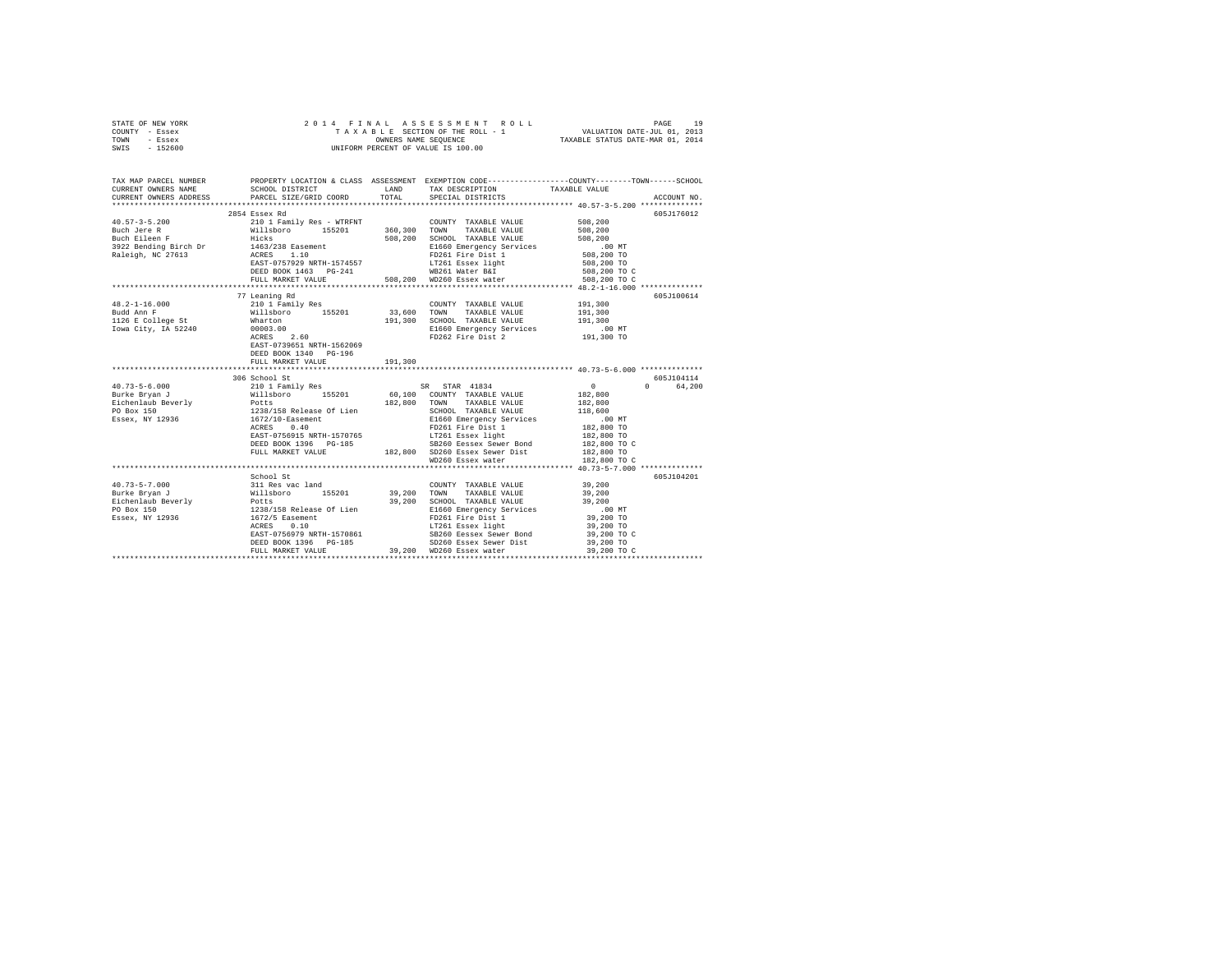| TOWN<br>- Essex<br>$-152600$<br>SWIS | OWNERS NAME SEQUENCE<br>UNIFORM PERCENT OF VALUE IS 100.00                                                                                                                                                | OWNERS NAME SEQUENCE TAXABLE STATUS DATE-MAR 01, 2014 |                                                                                                                                       |                            |                                     |
|--------------------------------------|-----------------------------------------------------------------------------------------------------------------------------------------------------------------------------------------------------------|-------------------------------------------------------|---------------------------------------------------------------------------------------------------------------------------------------|----------------------------|-------------------------------------|
|                                      |                                                                                                                                                                                                           |                                                       |                                                                                                                                       |                            |                                     |
| TAX MAP PARCEL NUMBER                | PROPERTY LOCATION & CLASS ASSESSMENT EXEMPTION CODE---------------COUNTY-------TOWN-----SCHOOL                                                                                                            |                                                       |                                                                                                                                       |                            |                                     |
| CURRENT OWNERS NAME                  | SCHOOL DISTRICT                     LAND        TAX DESCRIPTION                 TAXABLE VALUE                                                                                                             |                                                       |                                                                                                                                       |                            |                                     |
| CURRENT OWNERS ADDRESS               | PARCEL SIZE/GRID COORD                                                                                                                                                                                    | TOTAL                                                 | SPECIAL DISTRICTS                                                                                                                     |                            | ACCOUNT NO.                         |
|                                      |                                                                                                                                                                                                           |                                                       |                                                                                                                                       |                            |                                     |
|                                      | 892 Whallons Bay Rd                                                                                                                                                                                       |                                                       |                                                                                                                                       | $\Omega$                   | 605J104405<br>$\Omega$ and $\Omega$ |
|                                      |                                                                                                                                                                                                           |                                                       |                                                                                                                                       | 205,600                    | 30,000                              |
|                                      |                                                                                                                                                                                                           |                                                       | TAXABLE VALUE                                                                                                                         | 205,600                    |                                     |
|                                      |                                                                                                                                                                                                           |                                                       |                                                                                                                                       |                            |                                     |
|                                      |                                                                                                                                                                                                           |                                                       | SCHOOL TAXABLE VALUE<br>E1660 Emergency Services<br>FD262 Fire Dist 2<br>205,600 TO<br>205.600 TO<br>205.600 TO                       |                            |                                     |
|                                      |                                                                                                                                                                                                           |                                                       |                                                                                                                                       |                            |                                     |
|                                      | FULL MARKET VALUE 70. 205,600 LT262 Whallonsburg light 205,600 TO                                                                                                                                         |                                                       |                                                                                                                                       |                            |                                     |
|                                      |                                                                                                                                                                                                           |                                                       |                                                                                                                                       |                            |                                     |
|                                      | Main St                                                                                                                                                                                                   |                                                       |                                                                                                                                       |                            | 605J100304                          |
| $40.73 - 4 - 7.000$                  | 311 Res vac land                                                                                                                                                                                          |                                                       | COUNTY TAXABLE VALUE 52,700                                                                                                           |                            |                                     |
|                                      |                                                                                                                                                                                                           |                                                       | TAXABLE VALUE                                                                                                                         | 52,700                     |                                     |
|                                      |                                                                                                                                                                                                           |                                                       | SCHOOL TAXABLE VALUE                                                                                                                  | 52,700                     |                                     |
|                                      |                                                                                                                                                                                                           |                                                       |                                                                                                                                       |                            |                                     |
|                                      |                                                                                                                                                                                                           |                                                       | E1660 Emergency Services .00 MT<br>FD261 Fire Dist 1 52,700 TO                                                                        |                            |                                     |
|                                      |                                                                                                                                                                                                           |                                                       |                                                                                                                                       | 52,700 TO                  |                                     |
|                                      | ACRES 0.30 FD261 Fire Dist 1<br>EAST-0756917 NRTH-1571086 IT261 East light<br>DEED BOOK 1276 PG-182<br>FULL MARKET VALUE 52,700 SD260 Essex Sewer Bond<br>FULL MARKET VALUE 52,700 SD260 Essex Sewer Dist |                                                       | SB260 Eessex Sewer Bond 52,700 TO C                                                                                                   |                            |                                     |
|                                      |                                                                                                                                                                                                           |                                                       |                                                                                                                                       | 52,700 TO                  |                                     |
|                                      |                                                                                                                                                                                                           |                                                       | WD260 Essex water 52,700 TO C                                                                                                         |                            |                                     |
|                                      |                                                                                                                                                                                                           |                                                       |                                                                                                                                       |                            |                                     |
|                                      | 2273 Main St                                                                                                                                                                                              |                                                       |                                                                                                                                       |                            | 605J100303                          |
| $40.73 - 4 - 9.000$                  | 210 1 Family Res                                                                                                                                                                                          |                                                       | COUNTY TAXABLE VALUE                                                                                                                  | 233,300                    |                                     |
|                                      |                                                                                                                                                                                                           | 63,100                                                | TOWN<br>TAXABLE VALUE                                                                                                                 | 233,300                    |                                     |
|                                      |                                                                                                                                                                                                           | 233,300                                               | SCHOOL TAXABLE VALUE                                                                                                                  | 233,300                    |                                     |
| 831 Mill Brook Rd                    | 1651/284-Sewer Easement<br>ACRES 0.70                                                                                                                                                                     |                                                       |                                                                                                                                       |                            |                                     |
| Waitsfield, VT 05673                 |                                                                                                                                                                                                           |                                                       |                                                                                                                                       |                            |                                     |
|                                      | EAST-0756928 NRTH-1570997<br>DEED BOOK 1276 PG-182                                                                                                                                                        |                                                       | E1660 Emergency Services 100 MT<br>FD261 Fire Dist 1 233,300 TO<br>LT261 Essex 1ght 233,300 TO<br>SB260 Essex Sewer Bond 233,300 TO C |                            |                                     |
|                                      | FULL MARKET VALUE 233,300 SD260 Essex Sewer Dist                                                                                                                                                          |                                                       |                                                                                                                                       | 233,300 TO                 |                                     |
|                                      |                                                                                                                                                                                                           |                                                       | WD260 Essex water                                                                                                                     | 233,300 TO C               |                                     |
|                                      |                                                                                                                                                                                                           |                                                       |                                                                                                                                       |                            |                                     |
|                                      | 2270 Main St                                                                                                                                                                                              |                                                       |                                                                                                                                       |                            | 605J101307                          |
| $40.73 - 6 - 6.100$                  | 570 Marina<br>- WTRFNT                                                                                                                                                                                    |                                                       | COUNTY TAXABLE VALUE                                                                                                                  | 204,900                    |                                     |
| Burley Robert A Willsboro 155201     |                                                                                                                                                                                                           | 82,500                                                | TOWN<br>TAXABLE VALUE                                                                                                                 | 204,900                    |                                     |
|                                      |                                                                                                                                                                                                           |                                                       | 204,900 SCHOOL TAXABLE VALUE                                                                                                          | 204,900                    |                                     |
|                                      |                                                                                                                                                                                                           |                                                       |                                                                                                                                       |                            |                                     |
|                                      |                                                                                                                                                                                                           |                                                       |                                                                                                                                       |                            |                                     |
|                                      |                                                                                                                                                                                                           |                                                       |                                                                                                                                       |                            |                                     |
|                                      |                                                                                                                                                                                                           |                                                       |                                                                                                                                       | 204,900 TO<br>204,900 TO C |                                     |
|                                      |                                                                                                                                                                                                           |                                                       |                                                                                                                                       |                            |                                     |
|                                      |                                                                                                                                                                                                           |                                                       |                                                                                                                                       | 204,900 TO C               |                                     |
|                                      |                                                                                                                                                                                                           |                                                       |                                                                                                                                       |                            |                                     |

STATE OF NEW YORK 2 0 1 4 F I N A L A S S E S S M E N T R O L L PAGE 20 COUNTY - Essex T A X A B L E SECTION OF THE ROLL - 1 VALUATION DATE-JUL 01, 2013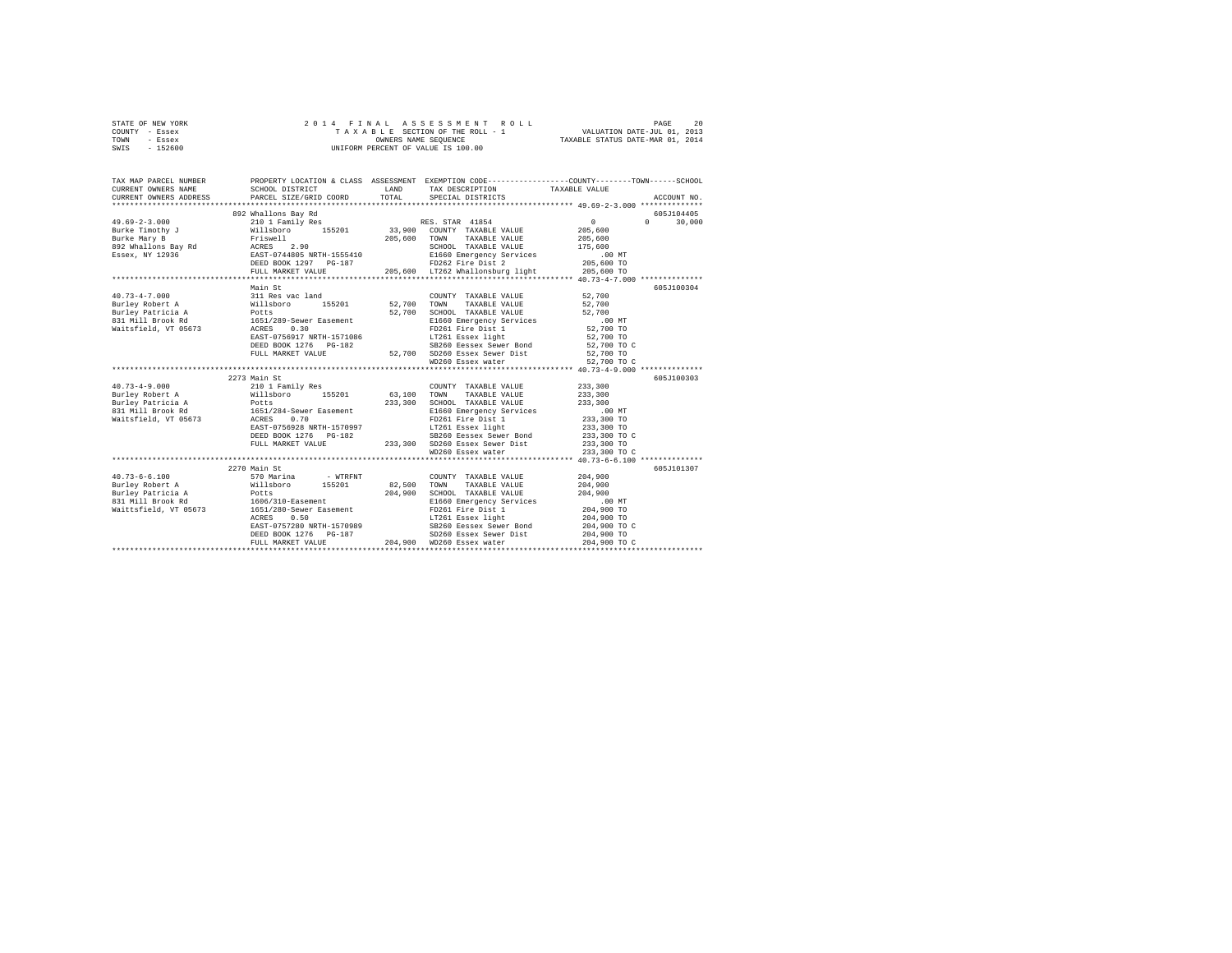| STATE OF NEW YORK<br>COUNTY - Essex<br>TOWN - Essex<br>SWIS - 152600                                                                        |                                                                                                                                                                                                                                                   |            | 4 FINAL ASSESSMENT ROLL TAXABLE PAGE 21 PAGE 2013<br>TAXABLE SECTION OF THE ROLL - 1 VALUATION DATE-JUL 01, 2013<br>OWNERS NAME SEQUENCE  TAXABLE STATUS DATE-MAR 01, 2014<br>2014 FINAL ASSESSMENT ROLL<br>UNIFORM PERCENT OF VALUE IS 100.00 |                                                                 |               |
|---------------------------------------------------------------------------------------------------------------------------------------------|---------------------------------------------------------------------------------------------------------------------------------------------------------------------------------------------------------------------------------------------------|------------|------------------------------------------------------------------------------------------------------------------------------------------------------------------------------------------------------------------------------------------------|-----------------------------------------------------------------|---------------|
| TAX MAP PARCEL NUMBER PROPERTY LOCATION & CLASS ASSESSMENT EXEMPTION CODE--------------COUNTY-------TOWN------SCHOOL<br>CURRENT OWNERS NAME | SCHOOL DISTRICT                                                                                                                                                                                                                                   | LAND       | TAX DESCRIPTION                                                                                                                                                                                                                                | TAXABLE VALUE                                                   |               |
| CURRENT OWNERS ADDRESS                                                                                                                      | PARCEL SIZE/GRID COORD                                                                                                                                                                                                                            | TOTAL      | SPECIAL DISTRICTS                                                                                                                                                                                                                              |                                                                 | ACCOUNT NO.   |
|                                                                                                                                             |                                                                                                                                                                                                                                                   |            |                                                                                                                                                                                                                                                |                                                                 |               |
|                                                                                                                                             | 2291 Jersey St                                                                                                                                                                                                                                    |            |                                                                                                                                                                                                                                                |                                                                 | 605J103602    |
| $39.4 - 1 - 5.100$                                                                                                                          | 270 Mfg housing                                                                                                                                                                                                                                   |            | COUNTY TAXABLE VALUE                                                                                                                                                                                                                           | 62,400                                                          |               |
| Burt Robert H<br>Burt Charlotte A                                                                                                           |                                                                                                                                                                                                                                                   |            |                                                                                                                                                                                                                                                | 62,400<br>62,400                                                |               |
| 16 Burt Way                                                                                                                                 |                                                                                                                                                                                                                                                   |            | E1660 Emergency Services                                                                                                                                                                                                                       | $.00 \text{ MT}$                                                |               |
| Willsboro, NY 12996                                                                                                                         |                                                                                                                                                                                                                                                   |            | FD262 Fire Dist 2                                                                                                                                                                                                                              | 62,400 TO                                                       |               |
|                                                                                                                                             | % MIR NORTH CONTROL 37,500 TOWN TAXABLE VALUE<br>Hicks 62,400 SCHOOL TAXABLE VALUE<br>Hicks 62,400 SCHOOL TAXABLE VALUE<br>1688/55 Rel of Est Tx Lie E1660 Emergency Services<br>ACRES 6.51<br>RAST-0740765 NRTH-1571438<br>DEED BOOK 1688 PG-241 |            |                                                                                                                                                                                                                                                |                                                                 |               |
|                                                                                                                                             | FULL MARKET VALUE                                                                                                                                                                                                                                 | 62,400     |                                                                                                                                                                                                                                                |                                                                 |               |
|                                                                                                                                             | Jersey St                                                                                                                                                                                                                                         |            |                                                                                                                                                                                                                                                |                                                                 | 605J100712    |
| $39.4 - 1 - 1.000$                                                                                                                          | 910 Priv forest<br>Westport 155001                                                                                                                                                                                                                |            | COUNTY TAXABLE VALUE                                                                                                                                                                                                                           | 142,400                                                         |               |
| Cardarelli Lori                                                                                                                             |                                                                                                                                                                                                                                                   |            | 142,400 TOWN TAXABLE VALUE                                                                                                                                                                                                                     | 142,400                                                         |               |
| 164 Galen St Apt 85                                                                                                                         | Connolly<br>1584/105 Release of lien                                                                                                                                                                                                              |            | 142,400 SCHOOL TAXABLE VALUE                                                                                                                                                                                                                   | 142,400                                                         |               |
| Watertown, MA 02472                                                                                                                         |                                                                                                                                                                                                                                                   |            | E1660 Emergency Services                                                                                                                                                                                                                       | .00 MT<br>142,400 TO                                            |               |
|                                                                                                                                             | 112.0a<br>ACRES 143.90<br>EAST-0734063 NRTH-1571698<br>DEED BOOK 1585 PG-94<br>FULL MARKET VALUE                                                                                                                                                  | 142,400    | FD262 Fire Dist 2                                                                                                                                                                                                                              |                                                                 |               |
|                                                                                                                                             | **********************                                                                                                                                                                                                                            | ********** |                                                                                                                                                                                                                                                | *********************** 49.1-1-9.000 ***************            |               |
|                                                                                                                                             | 28 School St                                                                                                                                                                                                                                      |            |                                                                                                                                                                                                                                                |                                                                 | 605J102814    |
| $49.1 - 1 - 9.000$                                                                                                                          | 210 1 Family Res<br>Willsboro 155201                                                                                                                                                                                                              |            | RES. STAR 41854                                                                                                                                                                                                                                | $\sim$ 0                                                        | $0 \t 30.000$ |
| Carson Linda L                                                                                                                              |                                                                                                                                                                                                                                                   |            | 21,600 COUNTY TAXABLE VALUE                                                                                                                                                                                                                    | 74,300                                                          |               |
| 28 School St                                                                                                                                | Potts                                                                                                                                                                                                                                             |            | 74,300 TOWN TAXABLE VALUE                                                                                                                                                                                                                      | 74,300                                                          |               |
| Essex, NY 12936                                                                                                                             | ACRES 0.30                                                                                                                                                                                                                                        |            | SCHOOL TAXABLE VALUE                                                                                                                                                                                                                           | 44,300                                                          |               |
|                                                                                                                                             | EAST-0751041 NRTH-1567758                                                                                                                                                                                                                         |            | E1660 Emergency Services<br>FD261 Fire Dist 1                                                                                                                                                                                                  | $.00$ MT                                                        |               |
|                                                                                                                                             | DEED BOOK 1530 PG-76<br>FULL MARKET VALUE                                                                                                                                                                                                         | 74,300     |                                                                                                                                                                                                                                                | 74,300 TO                                                       |               |
|                                                                                                                                             | **************************                                                                                                                                                                                                                        |            |                                                                                                                                                                                                                                                | ********************************** 40.73-4-13.000 ************* |               |
|                                                                                                                                             | 10 Elm St                                                                                                                                                                                                                                         |            |                                                                                                                                                                                                                                                |                                                                 | 605J100111    |
| $40.73 - 4 - 13.000$                                                                                                                        | 210 1 Family Res                                                                                                                                                                                                                                  |            | COUNTY TAXABLE VALUE                                                                                                                                                                                                                           | 69,300                                                          |               |
| 40.73-4-13.000 210 1 Family Res<br>Castlerock Properties Ltd Willsboro 155201                                                               |                                                                                                                                                                                                                                                   |            | 45,500 TOWN TAXABLE VALUE                                                                                                                                                                                                                      | 69,300                                                          |               |
| Contribution Plan                                                                                                                           | Potts                                                                                                                                                                                                                                             |            | 69,300 SCHOOL TAXABLE VALUE<br>E1660 Emergency Services                                                                                                                                                                                        | 69,300                                                          |               |
| PO Box 1133                                                                                                                                 | 1649/244 Sewer Easement<br>ACRES 0.10<br>EAST-0756729 NRTH-1571104                                                                                                                                                                                |            |                                                                                                                                                                                                                                                | .00 MT                                                          |               |
| Rockport, ME 04856                                                                                                                          |                                                                                                                                                                                                                                                   |            | FD261 Fire Dist 1                                                                                                                                                                                                                              | 69,300 TO                                                       |               |
|                                                                                                                                             |                                                                                                                                                                                                                                                   |            | LT261 Essex light                                                                                                                                                                                                                              | 69,300 TO                                                       |               |
|                                                                                                                                             | DEED BOOK 1573 PG-300                                                                                                                                                                                                                             |            | SB260 Eessex Sewer Bond                                                                                                                                                                                                                        | 69,300 TO C                                                     |               |
|                                                                                                                                             |                                                                                                                                                                                                                                                   |            | FULL MARKET VALUE 69,300 SD260 Essex Sewer Dist<br>WD260 Essex water                                                                                                                                                                           | 69,300 TO<br>69,300 TO C                                        |               |
|                                                                                                                                             |                                                                                                                                                                                                                                                   |            |                                                                                                                                                                                                                                                |                                                                 |               |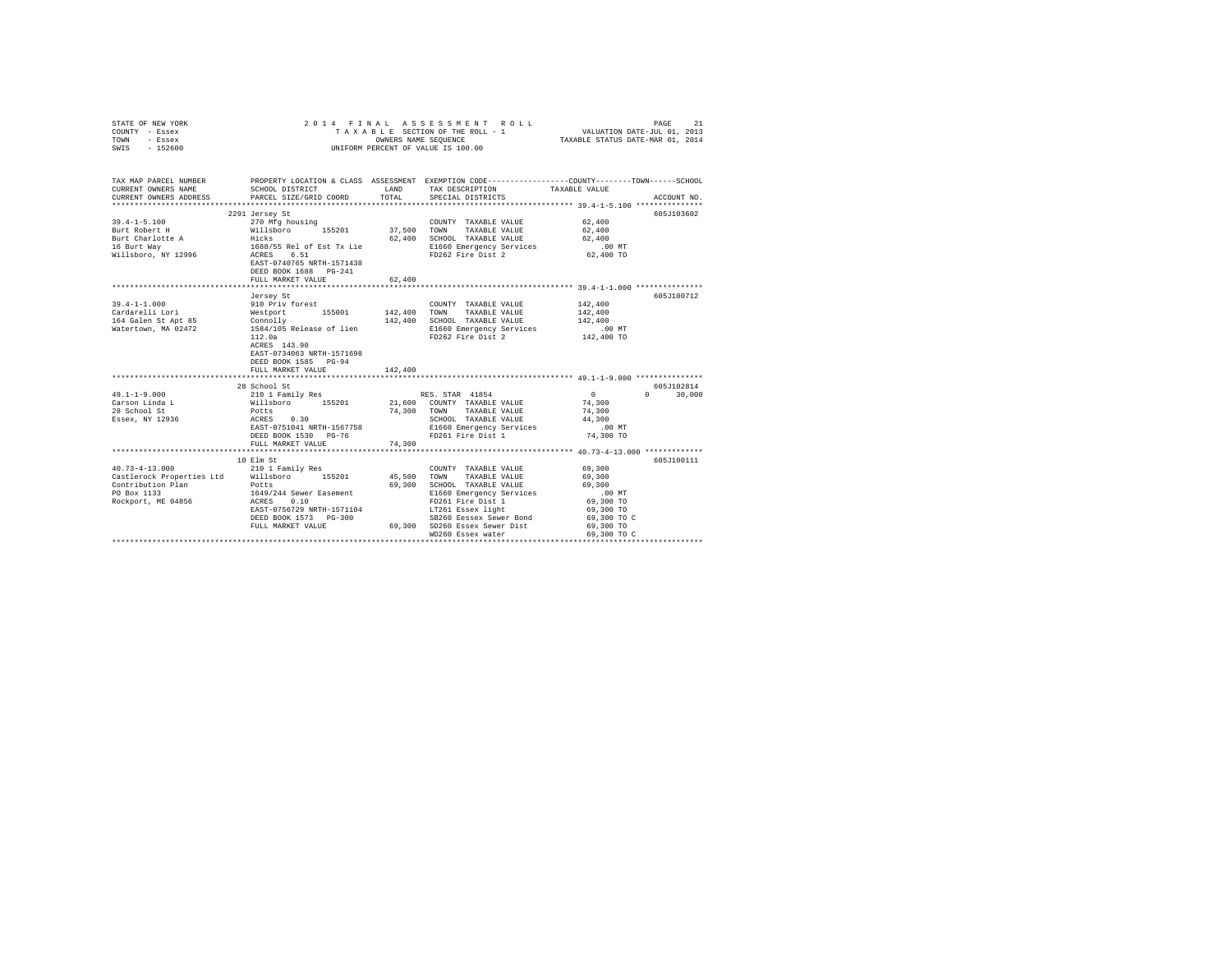|      | STATE OF NEW YORK |  |  | 2014 FINAL ASSESSMENT ROLL         | PAGE                             | 22 |
|------|-------------------|--|--|------------------------------------|----------------------------------|----|
|      | COUNTY - Essex    |  |  | TAXABLE SECTION OF THE ROLL - 1    | VALUATION DATE-JUL 01, 2013      |    |
| TOWN | - Essex           |  |  | OWNERS NAME SEOUENCE               | TAXABLE STATUS DATE-MAR 01, 2014 |    |
| SWIS | - 152600          |  |  | UNIFORM PERCENT OF VALUE IS 100.00 |                                  |    |

| TAX MAP PARCEL NUMBER<br>CURRENT OWNERS NAME<br>CURRENT OWNERS ADDRESS                                                                          | SCHOOL DISTRICT<br>PARCEL SIZE/GRID COORD                                                                                                                                                                                                       | T.AND<br>TOTAL                | PROPERTY LOCATION & CLASS ASSESSMENT EXEMPTION CODE---------------COUNTY-------TOWN-----SCHOOL<br>TAX DESCRIPTION TAXABLE VALUE<br>SPECIAL DISTRICTS        |                                                                                                                                                             | ACCOUNT NO.                     |
|-------------------------------------------------------------------------------------------------------------------------------------------------|-------------------------------------------------------------------------------------------------------------------------------------------------------------------------------------------------------------------------------------------------|-------------------------------|-------------------------------------------------------------------------------------------------------------------------------------------------------------|-------------------------------------------------------------------------------------------------------------------------------------------------------------|---------------------------------|
| $57.2 - 6 - 2.100$<br>Champlain Area Trails Inc<br>6482 Main St<br>Westport, NY 12993<br>MAY BE SUBJECT TO PAYMENT<br>UNDER AGDIST LAW TIL 2018 | Angier Hill Rd<br>105 Vac farmland<br>155201 14,300 TOWN<br>Willsboro<br>Judd<br>ACRES 11.93<br>EAST-0742839 NRTH-1550674<br>DEED BOOK 1727 PG-1<br>FULL MARKET VALUE<br>.                                                                      | 14,300<br>                    | COUNTY TAXABLE VALUE<br>TAXABLE VALUE<br>14,300 SCHOOL TAXABLE VALUE<br>E1660 Emergency Services<br>FD262 Fire Dist 2<br>LT262 Whallonsburg light 14,300 TO | 14,300<br>14,300<br>14,300<br>$.00$ MT<br>14,300 TO<br>******************** 39.3-1-24.000 *************                                                     | 605J102712                      |
| $39.3 - 1 - 24.000$<br>Christian Donald M<br>Christian Tammy J<br>325 Daniels Rd<br>Essex, NY 12936                                             | 325 Daniels Rd<br>210 1 Family Res<br>Willsboro 155201<br>40 Platt Rogers<br>ACRES 1.60<br>EAST-0724514 NRTH-1568496<br>DEED BOOK 1270 PG-341<br>FULL MARKET VALUE                                                                              | 152,600 TOWN<br>152,600       | RES. STAR 41854<br>32,600 COUNTY TAXABLE VALUE<br>TAXABLE VALUE<br>SCHOOL TAXABLE VALUE<br>E1660 Emergency Services<br>FD262 Fire Dist 2                    | $\sim$ 0<br>152,600<br>152,600<br>122,600<br>.00 MT<br>152,600 TO                                                                                           | 605-7100615<br>$\cap$<br>30,000 |
| $48.3 - 1 - 7.100$<br>Christian Michael<br>157 Brookfield Rd<br>PO Box 312<br>Essex, NY 12936                                                   | 157 Brookfield Rd<br>240 Rural res<br>155001<br>Westport 155001<br>4 5 Platt Rogers<br>ACRES 84.50<br>EAST-0730786 NRTH-1559545<br>DEED BOOK 1094 PG-206<br>FULL MARKET VALUE                                                                   | 112,400<br>242,300<br>242,300 | COUNTY TAXABLE VALUE<br>TOWN<br>TAXABLE VALUE<br>SCHOOL TAXABLE VALUE<br>E1660 Emergency Services<br>FD262 Fire Dist 2                                      | 242,300<br>242,300<br>242,300<br>.00 MT<br>242,300 TO                                                                                                       | 605J100715                      |
| $48.3 - 1 - 7.200$<br>Christian Michael<br>157 Brookfield Rd<br>PO Box 312<br>Essex, NY 12936                                                   | *******************************<br>243 Brookfield Rd<br>210 1 Family Res<br>Westport 155001 36,400 TOWN<br>4 5 Platt Rogers<br>ACRES 8.18<br>EAST-0731014 NRTH-1558878<br>DEED BOOK 1094 PG-206<br>FULL MARKET VALUE<br>*********************** | 71,600                        | COUNTY TAXABLE VALUE<br>TAXABLE VALUE<br>71,600 SCHOOL TAXABLE VALUE<br>E1660 Emergency Services<br>FD262 Fire Dist 2                                       | *********************** 48.3-1-7.200 **************<br>71,600<br>71,600<br>71,600<br>$.00$ MT<br>71,600 TO<br>***************** 48.4-1-1.000 ************** | 605Z013004                      |
| $48.4 - 1 - 1.000$<br>Christian Michael<br>157 Brookfield Rd<br>PO Box 312<br>Essex, NY 12932                                                   | Brookfield Rd<br>314 Rural vac<10<br>Westport 155001<br>5 Platt Rogers<br>00009.00<br>ACRES<br>9.00<br>EAST-0732616 NRTH-1558867<br>DEED BOOK 1176   PG-311<br>FULL MARKET VALUE                                                                | 31,000<br>31,000              | COUNTY TAXABLE VALUE<br>31,000 TOWN<br>TAXABLE VALUE<br>SCHOOL TAXABLE VALUE<br>E1660 Emergency Services<br>FD262 Fire Dist 2                               | 31,000<br>31,000<br>31,000<br>$.00$ MT<br>31,000 TO                                                                                                         | 605J104001                      |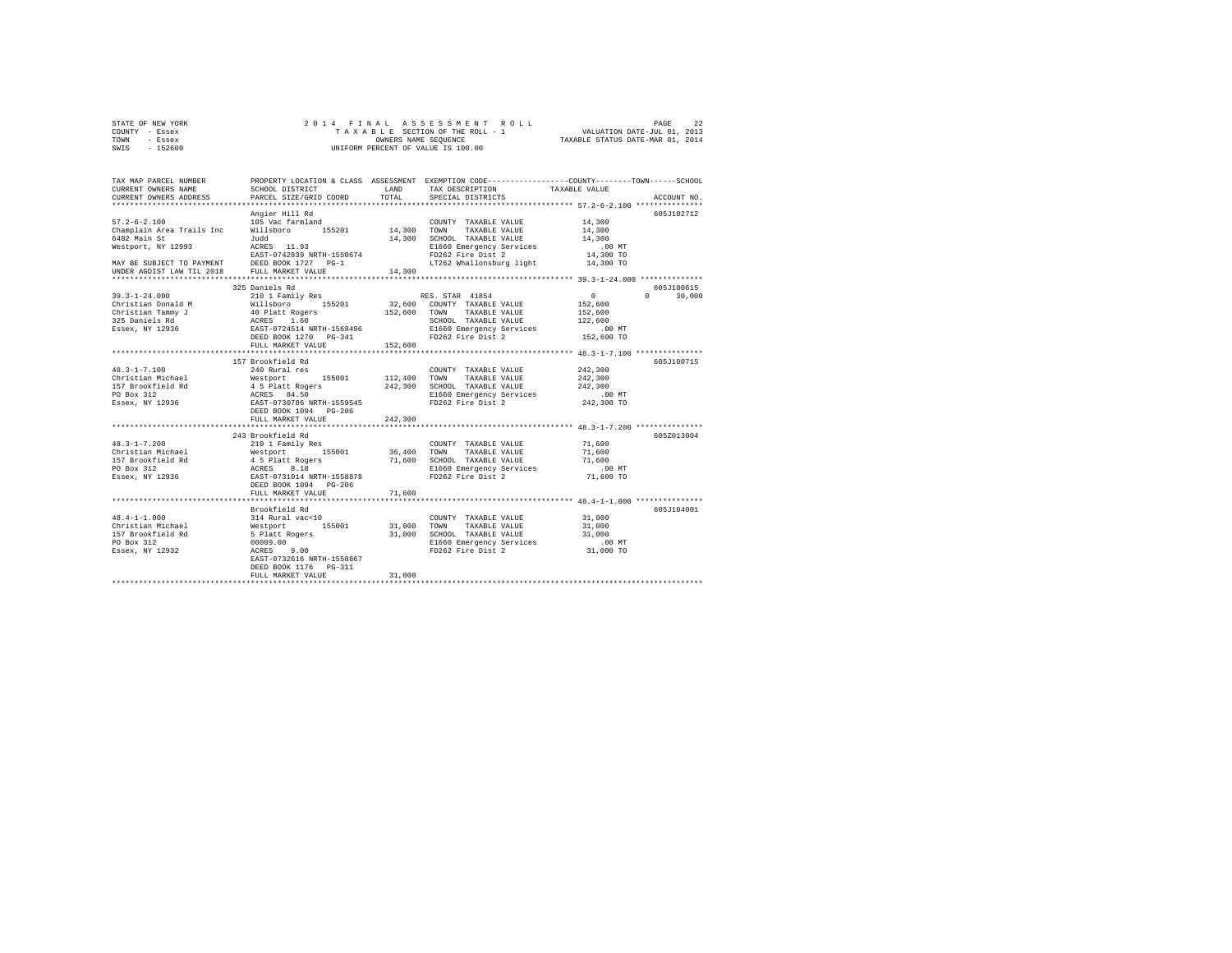| TOWN<br>- Essex<br>SWIS - 152600                                                                                                                                                                                                                                                                                                                           | OWNERS NAME SEQUENCE<br>UNIFORM PERCENT OF VALUE IS 100.00 |                        |                                                                 |                                              | TAXABLE STATUS DATE-MAR 01, 2014 |
|------------------------------------------------------------------------------------------------------------------------------------------------------------------------------------------------------------------------------------------------------------------------------------------------------------------------------------------------------------|------------------------------------------------------------|------------------------|-----------------------------------------------------------------|----------------------------------------------|----------------------------------|
|                                                                                                                                                                                                                                                                                                                                                            |                                                            |                        | LAND TAX DESCRIPTION                                            |                                              |                                  |
| CURRENT OWNERS ADDRESS                                                                                                                                                                                                                                                                                                                                     | PARCEL SIZE/GRID COORD                                     | TOTAL                  | SPECIAL DISTRICTS                                               | TAXABLE VALUE                                | ACCOUNT NO.                      |
|                                                                                                                                                                                                                                                                                                                                                            | 2323 NYS Route 22                                          |                        |                                                                 |                                              | 605J102605                       |
| $40.3 - 1 - 7.100$                                                                                                                                                                                                                                                                                                                                         |                                                            |                        |                                                                 |                                              |                                  |
|                                                                                                                                                                                                                                                                                                                                                            |                                                            |                        |                                                                 |                                              |                                  |
| Clark Darwin<br>10 Stayaway                                                                                                                                                                                                                                                                                                                                |                                                            |                        |                                                                 |                                              |                                  |
| Willsboro, NY 12996                                                                                                                                                                                                                                                                                                                                        |                                                            |                        |                                                                 |                                              |                                  |
|                                                                                                                                                                                                                                                                                                                                                            |                                                            |                        |                                                                 |                                              |                                  |
|                                                                                                                                                                                                                                                                                                                                                            | FULL MARKET VALUE<br>*************************             | 16,600<br>************ |                                                                 | ************** 49.7-1-1.000 **************** |                                  |
|                                                                                                                                                                                                                                                                                                                                                            | 85 Wildacres Wav                                           |                        |                                                                 |                                              | 605J101805                       |
| 49.7-1-1.000                                                                                                                                                                                                                                                                                                                                               | 260 Seasonal res                                           |                        | COUNTY TAXABLE VALUE                                            | 147,200                                      |                                  |
|                                                                                                                                                                                                                                                                                                                                                            |                                                            |                        | TOWN TAXABLE VALUE                                              | 147,200                                      |                                  |
|                                                                                                                                                                                                                                                                                                                                                            |                                                            |                        | 147.200 SCHOOL TAXABLE VALUE                                    | 147,200                                      |                                  |
|                                                                                                                                                                                                                                                                                                                                                            |                                                            |                        | E1660 Emergency Services<br>FD261 Fire Dist 1                   | .00 MT                                       |                                  |
|                                                                                                                                                                                                                                                                                                                                                            |                                                            |                        |                                                                 | 147,200 TO                                   |                                  |
| * 1,*1-1,000<br>* 1,*1-1,000 CDM 2,1.2 (1.2 × 1,7-1,000 CDM 2,1.2 × 1,7-1,000 CDM 2,1.2 × 1,7-1,200<br>2.2 × 1,7,200 CDMN TAXABLE VALUE<br>86 Harbor St<br>86 Harbor St<br>86 Harbor St<br>87 × 1,200 CDMN 2,200 CDMN TAXABLE VALUE<br>86 H                                                                                                                |                                                            |                        |                                                                 | 147,200 TO                                   |                                  |
|                                                                                                                                                                                                                                                                                                                                                            | FULL MARKET VALUE 147,200                                  |                        |                                                                 |                                              |                                  |
|                                                                                                                                                                                                                                                                                                                                                            | 327 Walker Rd                                              |                        |                                                                 |                                              | 605J100814                       |
| $\begin{tabular}{ccccc} 48.4-1-22.000 & 347 & 448.4-1-22.000 & 17,980 & 17 \\ \hline \texttt{Clark} & \texttt{Re}} & \texttt{Wearer} & \texttt{155001} & 154,700 & 840 & 91,410 & 91 \\ \texttt{Clark} & \texttt{John} & 5 & 8 & \texttt{Platt} & \texttt{155001} & 154,700 & 800 & 800 & 800 & 810 & 1410 \\ \texttt{327. Walk} & 5 & 8 & \texttt{Platt}$ |                                                            |                        |                                                                 |                                              |                                  |
|                                                                                                                                                                                                                                                                                                                                                            |                                                            |                        |                                                                 |                                              |                                  |
|                                                                                                                                                                                                                                                                                                                                                            |                                                            |                        |                                                                 |                                              |                                  |
|                                                                                                                                                                                                                                                                                                                                                            |                                                            |                        |                                                                 |                                              |                                  |
|                                                                                                                                                                                                                                                                                                                                                            |                                                            |                        |                                                                 |                                              |                                  |
|                                                                                                                                                                                                                                                                                                                                                            |                                                            |                        |                                                                 |                                              |                                  |
|                                                                                                                                                                                                                                                                                                                                                            |                                                            |                        |                                                                 |                                              |                                  |
|                                                                                                                                                                                                                                                                                                                                                            |                                                            |                        |                                                                 |                                              |                                  |
|                                                                                                                                                                                                                                                                                                                                                            | 141 Reynolds Rd                                            |                        |                                                                 |                                              | 605J102611                       |
|                                                                                                                                                                                                                                                                                                                                                            |                                                            |                        |                                                                 | $\overline{0}$                               | $0 \t 30,000$                    |
|                                                                                                                                                                                                                                                                                                                                                            |                                                            |                        |                                                                 |                                              |                                  |
|                                                                                                                                                                                                                                                                                                                                                            |                                                            |                        |                                                                 |                                              |                                  |
|                                                                                                                                                                                                                                                                                                                                                            |                                                            |                        |                                                                 |                                              |                                  |
|                                                                                                                                                                                                                                                                                                                                                            |                                                            |                        |                                                                 |                                              |                                  |
|                                                                                                                                                                                                                                                                                                                                                            | FULL MARKET VALUE                                          | 36,000                 |                                                                 |                                              |                                  |
|                                                                                                                                                                                                                                                                                                                                                            | ************************                                   |                        | ********************************** 49.15-1-5.000 ************** |                                              |                                  |
|                                                                                                                                                                                                                                                                                                                                                            | 1793 Lake Shore Rd                                         |                        |                                                                 |                                              | 605J103003                       |
|                                                                                                                                                                                                                                                                                                                                                            |                                                            |                        |                                                                 |                                              | $0 \t 30,000$                    |
|                                                                                                                                                                                                                                                                                                                                                            |                                                            |                        |                                                                 | $0$<br>317,800<br>317,800                    |                                  |
|                                                                                                                                                                                                                                                                                                                                                            |                                                            |                        |                                                                 |                                              |                                  |
|                                                                                                                                                                                                                                                                                                                                                            |                                                            |                        |                                                                 |                                              |                                  |
|                                                                                                                                                                                                                                                                                                                                                            |                                                            |                        |                                                                 |                                              |                                  |
|                                                                                                                                                                                                                                                                                                                                                            |                                                            |                        |                                                                 |                                              |                                  |
|                                                                                                                                                                                                                                                                                                                                                            |                                                            |                        |                                                                 |                                              |                                  |

STATE OF NEW YORK 2 0 1 4 F I N A L A S S E S S M E N T R O L L PAGE 23 COUNTY - Essex T A X A B L E SECTION OF THE ROLL - 1 VALUATION DATE-JUL 01, 2013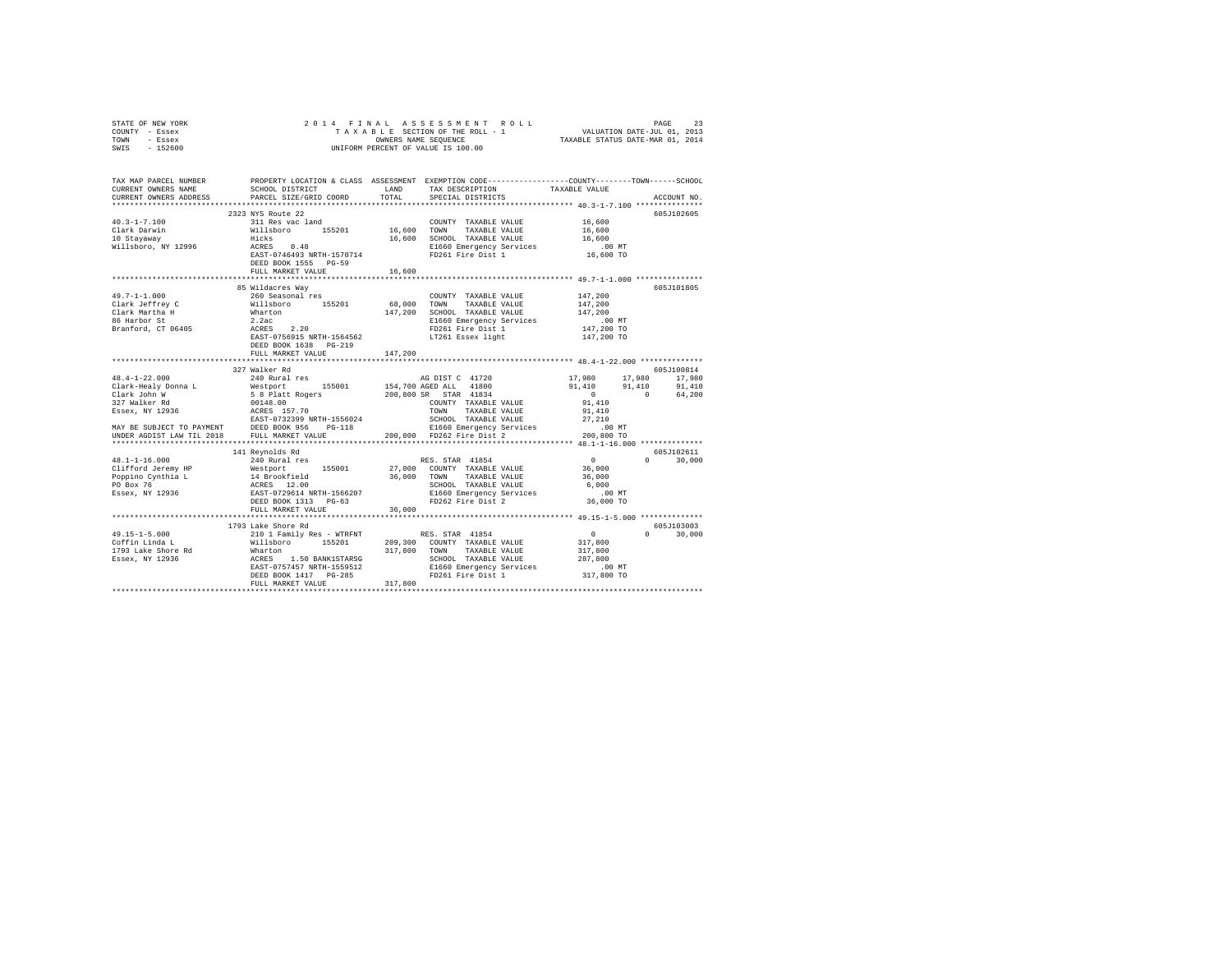| COUNTY - Essex<br>TOWN<br>- Essex<br>SWIS - 152600                                                                                                                                                                                                                                                                                                                                                                                                                                                                                                                                                                                                                                                                           |                                                               | OWNERS NAME SEQUENCE  | UNIFORM PERCENT OF VALUE IS 100.00                                                                                                                                                                                                                                                                                                                                                                                                 |                                                                                                                              |                             |
|------------------------------------------------------------------------------------------------------------------------------------------------------------------------------------------------------------------------------------------------------------------------------------------------------------------------------------------------------------------------------------------------------------------------------------------------------------------------------------------------------------------------------------------------------------------------------------------------------------------------------------------------------------------------------------------------------------------------------|---------------------------------------------------------------|-----------------------|------------------------------------------------------------------------------------------------------------------------------------------------------------------------------------------------------------------------------------------------------------------------------------------------------------------------------------------------------------------------------------------------------------------------------------|------------------------------------------------------------------------------------------------------------------------------|-----------------------------|
| TAX MAP PARCEL NUMBER PROPERTY LOCATION & CLASS ASSESSMENT EXEMPTION CODE--------------COUNTY-------TOWN-----SCHOOL<br>CURRENT OWNERS NAME<br>CURRENT OWNERS ADDRESS                                                                                                                                                                                                                                                                                                                                                                                                                                                                                                                                                         | SCHOOL DISTRICT LAND<br>PARCEL SIZE/GRID COORD                | TOTAL                 | TAX DESCRIPTION<br>SPECIAL DISTRICTS                                                                                                                                                                                                                                                                                                                                                                                               | TAXABLE VALUE                                                                                                                | ACCOUNT NO.                 |
|                                                                                                                                                                                                                                                                                                                                                                                                                                                                                                                                                                                                                                                                                                                              | 693 Walker Rd                                                 |                       |                                                                                                                                                                                                                                                                                                                                                                                                                                    |                                                                                                                              | 6079978515                  |
|                                                                                                                                                                                                                                                                                                                                                                                                                                                                                                                                                                                                                                                                                                                              | 1615/274-Easement<br>ACRES 31.90<br>EAST-0739745 NRTH-1554899 | COUNTY<br>62,900 TOWN | COUNTY TAXABLE VALUE<br>TAXABLE VALUE<br>271,500 SCHOOL TAXABLE VALUE 271,500<br>E1660 Emergency Services<br>FD262 Fire Dist 2<br>LT262 Whallonsburg light                                                                                                                                                                                                                                                                         | 271,500<br>271,500<br>.00 MT<br>271,500 TO<br>271,500 TO                                                                     |                             |
|                                                                                                                                                                                                                                                                                                                                                                                                                                                                                                                                                                                                                                                                                                                              | DEED BOOK 1035 PG-269                                         |                       |                                                                                                                                                                                                                                                                                                                                                                                                                                    |                                                                                                                              |                             |
|                                                                                                                                                                                                                                                                                                                                                                                                                                                                                                                                                                                                                                                                                                                              | FULL MARKET VALUE                                             | 271,500               |                                                                                                                                                                                                                                                                                                                                                                                                                                    |                                                                                                                              |                             |
| 40.73-2-11.000/1 464 Office bldg.<br>College for Every Student Inc Willsboro 155201<br>CONSERVATIVE PRINT TO THE POST POINT PRINT OF THE PRINT OF THE PRINT POINT PRINT PRINT PRINT PRINT PRINT PRINT PRINT PRINT PRINT PRINT PRINT PRINT PRINT PRINT PRINT PRINT PRINT PRINT PRINT PRINT PRINT PRINT PRINT PRINT PRI<br>$\begin{tabular}{l c c c c c} \hline $57.1-2-6.000 & \rule{0mm}{3mm} & \rule{0mm}{3mm} & \rule{0mm}{3mm} & \rule{0mm}{3mm} & \rule{0mm}{3mm} & \rule{0mm}{3mm} & \rule{0mm}{3mm} & \rule{0mm}{3mm} & \rule{0mm}{3mm} & \rule{0mm}{3mm} & \rule{0mm}{3mm} & \rule{0mm}{3mm} & \rule{0mm}{3mm} & \rule{0mm}{3mm} & \rule{0mm}{3mm} & \rule{0mm}{3mm} & \rule{0mm}{3mm} & \rule{0mm}{3mm} & \rule{0mm$ | Main St<br>County Route 10                                    |                       | COUNTY TAXABLE VALUE<br>0 TOWN TAXABLE VALUE<br>SCHOOL TAXABLE VALUE<br>Moto Chameraency Services<br>FI660 Emergency Services<br>FI660 Emergency Services<br>185,000 TO CHAMERAEN 185,000 TO CHAMERAEN 185,000 TO CHAMERAEN 185,000 TO CHAMERAEN 185,000 TO CHAMERAEN 185,000 TO CHAMERAEN 195,000 TO CHAMER<br>WD260 Essex water<br>SCHOOL TAXABLE VALUE<br>SCHOOL TAXABLE VALUL<br>E1660 Emergency Services<br>FD262 Fire Dist 2 | 185,000<br>185,000<br>185,000<br>185,000 TO C<br>21,025 21,025 21,025<br>43,875<br>43,875<br>43,875<br>$.00$ MT<br>64,900 TO | 605Z014002<br>605J100606    |
| UNDER AGDIST LAW TIL 2018                                                                                                                                                                                                                                                                                                                                                                                                                                                                                                                                                                                                                                                                                                    |                                                               |                       |                                                                                                                                                                                                                                                                                                                                                                                                                                    |                                                                                                                              |                             |
| Note that the series of the series of the series of the series of the series of the series of the series of the series of the series of the series of the series of the series of the series of the series of the series of th                                                                                                                                                                                                                                                                                                                                                                                                                                                                                               | $ACRES$ 20.00<br>DEED BOOK 1394 PG-283<br>FULL MARKET VALUE   | 66,400                | RES. STAR 41854<br>33,400 COUNTY TAXABLE VALUE<br>66,400 TOWN TAXABLE VALUE<br>SCHOOL TAXABLE VALUE                                                                                                                                                                                                                                                                                                                                | $\sim$ 0<br>66,400<br>66,400<br>36,400                                                                                       | 605J102612<br>$0 \t 30.000$ |

STATE OF NEW YORK 20 14 FINAL ASSESSMENT ROLL PAGE 24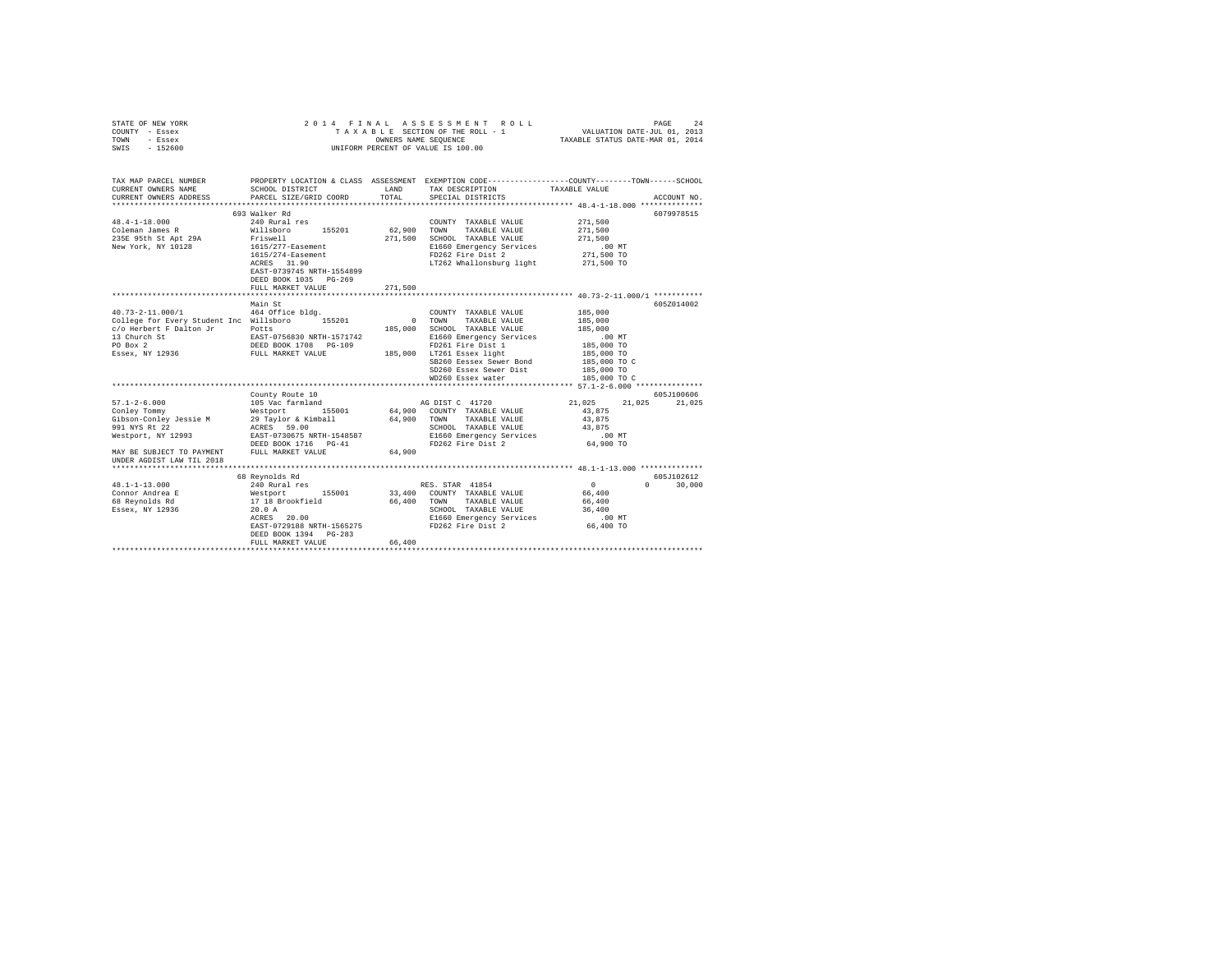| STATE OF NEW YORK<br>COUNTY - Essex                                                      |                                                                                                                         |                     |                                                                                                                       |                                                                                                                       |  |  |  |  |
|------------------------------------------------------------------------------------------|-------------------------------------------------------------------------------------------------------------------------|---------------------|-----------------------------------------------------------------------------------------------------------------------|-----------------------------------------------------------------------------------------------------------------------|--|--|--|--|
| TOWN - Essex                                                                             |                                                                                                                         |                     |                                                                                                                       |                                                                                                                       |  |  |  |  |
| SWIS - 152600                                                                            |                                                                                                                         |                     |                                                                                                                       |                                                                                                                       |  |  |  |  |
|                                                                                          |                                                                                                                         |                     |                                                                                                                       |                                                                                                                       |  |  |  |  |
|                                                                                          |                                                                                                                         |                     |                                                                                                                       | TAX MAP PARCEL NUMBER PROPERTY LOCATION & CLASS ASSESSMENT EXEMPTION CODE---------------COUNTY-------TOWN------SCHOOL |  |  |  |  |
| CURRENT OWNERS NAME                                                                      | SCHOOL DISTRICT LAND                                                                                                    |                     | TAX DESCRIPTION                                                                                                       | TAXABLE VALUE                                                                                                         |  |  |  |  |
| CURRENT OWNERS ADDRESS                                                                   | PARCEL SIZE/GRID COORD                                                                                                  | TOTAL               | SPECIAL DISTRICTS                                                                                                     | ACCOUNT NO.                                                                                                           |  |  |  |  |
|                                                                                          |                                                                                                                         |                     |                                                                                                                       |                                                                                                                       |  |  |  |  |
|                                                                                          | Jersey St                                                                                                               |                     |                                                                                                                       | 605J103612                                                                                                            |  |  |  |  |
|                                                                                          |                                                                                                                         |                     |                                                                                                                       |                                                                                                                       |  |  |  |  |
|                                                                                          |                                                                                                                         |                     |                                                                                                                       |                                                                                                                       |  |  |  |  |
|                                                                                          |                                                                                                                         |                     |                                                                                                                       |                                                                                                                       |  |  |  |  |
|                                                                                          |                                                                                                                         |                     |                                                                                                                       |                                                                                                                       |  |  |  |  |
|                                                                                          |                                                                                                                         |                     |                                                                                                                       |                                                                                                                       |  |  |  |  |
|                                                                                          | FULL MARKET VALUE                                                                                                       | 25,200              |                                                                                                                       |                                                                                                                       |  |  |  |  |
|                                                                                          |                                                                                                                         |                     |                                                                                                                       |                                                                                                                       |  |  |  |  |
|                                                                                          | McAuliffe Way                                                                                                           |                     |                                                                                                                       | 605J103006                                                                                                            |  |  |  |  |
| $39.4 - 1 - 6.000$                                                                       |                                                                                                                         |                     | COUNTY TAXABLE VALUE 41,500                                                                                           |                                                                                                                       |  |  |  |  |
|                                                                                          |                                                                                                                         |                     |                                                                                                                       | 41,500                                                                                                                |  |  |  |  |
| 39.4-1-0.000<br>Conway James J<br>Conway Rita J<br>300 Sanders Rd<br>Willsboro, NY 12996 |                                                                                                                         |                     | 41,500 SCHOOL TAXABLE VALUE                                                                                           | 41,500                                                                                                                |  |  |  |  |
|                                                                                          |                                                                                                                         |                     | E1660 Emergency Services                                                                                              | .00MT                                                                                                                 |  |  |  |  |
|                                                                                          |                                                                                                                         |                     | FD262 Fire Dist 2                                                                                                     | 41,500 TO                                                                                                             |  |  |  |  |
|                                                                                          | DEED BOOK 1665 PG-1                                                                                                     |                     |                                                                                                                       |                                                                                                                       |  |  |  |  |
|                                                                                          | FULL MARKET VALUE                                                                                                       | 41,500              |                                                                                                                       |                                                                                                                       |  |  |  |  |
|                                                                                          |                                                                                                                         |                     |                                                                                                                       |                                                                                                                       |  |  |  |  |
|                                                                                          | 577 Cook Rd                                                                                                             |                     |                                                                                                                       | 605J100602                                                                                                            |  |  |  |  |
| 48.76-1-2.000                                                                            |                                                                                                                         |                     |                                                                                                                       |                                                                                                                       |  |  |  |  |
| Coonrod Emmett J III                                                                     |                                                                                                                         |                     |                                                                                                                       |                                                                                                                       |  |  |  |  |
| 577 Cook Rd<br>Essex, NY 12936                                                           |                                                                                                                         |                     |                                                                                                                       |                                                                                                                       |  |  |  |  |
|                                                                                          |                                                                                                                         |                     |                                                                                                                       |                                                                                                                       |  |  |  |  |
|                                                                                          |                                                                                                                         |                     |                                                                                                                       |                                                                                                                       |  |  |  |  |
|                                                                                          |                                                                                                                         |                     |                                                                                                                       |                                                                                                                       |  |  |  |  |
|                                                                                          |                                                                                                                         |                     |                                                                                                                       |                                                                                                                       |  |  |  |  |
|                                                                                          |                                                                                                                         |                     |                                                                                                                       |                                                                                                                       |  |  |  |  |
|                                                                                          | Cook Rd                                                                                                                 |                     |                                                                                                                       | 605J100906                                                                                                            |  |  |  |  |
| $48.2 - 1 - 20.000$                                                                      |                                                                                                                         |                     | $\begin{array}{cc}\n\text{COUNTY} & \text{TAXABLE VALUE} \\ \text{TOMN} & \text{TAYADE} & \text{VATE} \\ \end{array}$ |                                                                                                                       |  |  |  |  |
| Coonrod Marjorie                                                                         |                                                                                                                         | COUNT<br>2,700 TOWN | TAXABLE VALUE                                                                                                         | 2,700                                                                                                                 |  |  |  |  |
| 1829 NYS Rte 22<br>PO Box 89                                                             |                                                                                                                         |                     |                                                                                                                       | 2,700                                                                                                                 |  |  |  |  |
|                                                                                          |                                                                                                                         |                     |                                                                                                                       | 00 MT.<br>2,700 TO                                                                                                    |  |  |  |  |
| Essex, NY 12936                                                                          | COO <sub>N</sub> nd<br>910 Priv forest<br>Westport<br>14 Platt Rogers<br>4ac<br>ACRES 4.10<br>EAST-0736067 NRTH-1560624 |                     | 2,700 SCHOOL TAXABLE VALUE<br>E1660 Emergency Services<br>FD262 Fire Dist 2                                           |                                                                                                                       |  |  |  |  |
|                                                                                          |                                                                                                                         |                     |                                                                                                                       |                                                                                                                       |  |  |  |  |
|                                                                                          | DEED BOOK 912 PG-51                                                                                                     |                     |                                                                                                                       |                                                                                                                       |  |  |  |  |
|                                                                                          | FULL MARKET VALUE                                                                                                       | 2,700               |                                                                                                                       |                                                                                                                       |  |  |  |  |
|                                                                                          |                                                                                                                         |                     |                                                                                                                       |                                                                                                                       |  |  |  |  |
|                                                                                          | 1829 NYS Route 22                                                                                                       |                     |                                                                                                                       | 605J100907                                                                                                            |  |  |  |  |
| $49.1 - 1 - 36.000$<br>49.1-1-36.000<br>Coonrod Marjorie                                 | 210 1 Family Res                                                                                                        |                     | COUNTY TAXABLE VALUE                                                                                                  | 89,000<br>89,000                                                                                                      |  |  |  |  |
|                                                                                          |                                                                                                                         |                     |                                                                                                                       | 89,000                                                                                                                |  |  |  |  |
|                                                                                          |                                                                                                                         |                     |                                                                                                                       |                                                                                                                       |  |  |  |  |
|                                                                                          |                                                                                                                         |                     |                                                                                                                       | MT.<br>89,000 TO                                                                                                      |  |  |  |  |
|                                                                                          |                                                                                                                         |                     |                                                                                                                       | 89,000 TO                                                                                                             |  |  |  |  |
|                                                                                          | FULL MARKET VALUE 89,000                                                                                                |                     |                                                                                                                       |                                                                                                                       |  |  |  |  |
|                                                                                          |                                                                                                                         |                     |                                                                                                                       |                                                                                                                       |  |  |  |  |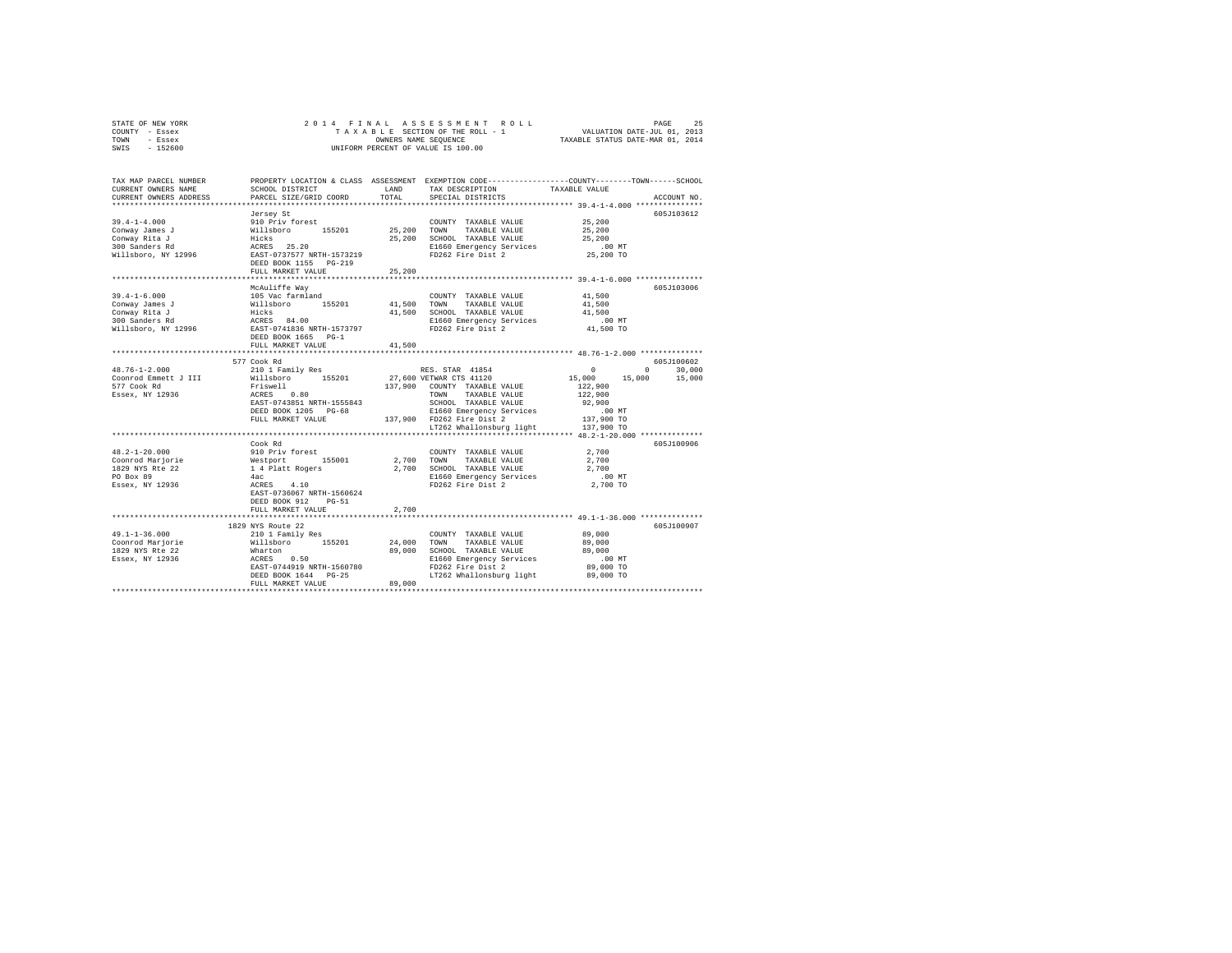|      | STATE OF NEW YORK |  |  | 2014 FINAL ASSESSMENT ROLL         | PAGE                             | 26 |
|------|-------------------|--|--|------------------------------------|----------------------------------|----|
|      | COUNTY - Essex    |  |  | TAXABLE SECTION OF THE ROLL - 1    | VALUATION DATE-JUL 01, 2013      |    |
| TOWN | - Essex           |  |  | OWNERS NAME SEOUENCE               | TAXABLE STATUS DATE-MAR 01, 2014 |    |
| SWIS | - 152600          |  |  | UNIFORM PERCENT OF VALUE IS 100.00 |                                  |    |

| TAX MAP PARCEL NUMBER<br>CURRENT OWNERS NAME<br>CURRENT OWNERS ADDRESS PARCEL SIZE/GRID COORD                                                                                                                                                                   |                                                                                                                               |                  |                                                                                                                                                                                                                                                                                                                                                                                                                                                                                                                               | PROPERTY LOCATION & CLASS ASSESSMENT EXEMPTION CODE----------------COUNTY-------TOWN------SCHOOL             |
|-----------------------------------------------------------------------------------------------------------------------------------------------------------------------------------------------------------------------------------------------------------------|-------------------------------------------------------------------------------------------------------------------------------|------------------|-------------------------------------------------------------------------------------------------------------------------------------------------------------------------------------------------------------------------------------------------------------------------------------------------------------------------------------------------------------------------------------------------------------------------------------------------------------------------------------------------------------------------------|--------------------------------------------------------------------------------------------------------------|
| $\begin{tabular}{lllllllllll} \texttt{49.1--1--37.110} & & & \texttt{240 Rural res} & & & \texttt{COUNT} \\ \texttt{Conord Marjorie} & & & \texttt{Willsboro} & & \texttt{155201} & & \texttt{48,400 TOWN} \end{tabular}$<br>1829 NYS Rte 22<br>Essex, NY 12936 | 1835 NYS Route 22<br>Wharton 68,000<br>ACRES 19.80<br>EAST-0744134 NRTH-1561466<br>DEED BOOK 1644 PG-25<br>FULL MARKET VALUE  | 68,000<br>68,000 | COUNTY TAXABLE VALUE 68,000<br>TAXABLE VALUE 68,000<br>SCHOOL TAXABLE VALUE 68,000<br>E1660 Emergency Services .00 MT<br>FD262 Fire Dist 2 68,000 TO<br>LT262 Whallonsburg light 68,000 TO                                                                                                                                                                                                                                                                                                                                    | 605J100908                                                                                                   |
| $\frac{10.73-5-3.210}{210 \text{ I family Res}}$<br>$\frac{210 \text{ I family Res}}{155201}$ 62,300 COUNTY TAXABLE VALUE<br>10 Ross Way<br>Essex, NY 12936                                                                                                     | 10 Ross Way<br>Potts<br>Db 905/254 Row<br>1650/132 Sewer Easement<br>0.58<br>ACRES                                            |                  | 292.600 TOWN TAXABLE VALUE 292.600<br>SCHOOL TAXABLE VALUE<br>9011601   14148116   141560   141660   141660   1500   1600   1600   1600   1600   1600   1600   1600   1600  <br>1926   1926   1926   1600   1600   1600   1600   1600   1600   1600   1600   1600   1600   1600   1600   1600<br><br>ACKES 0.50 100 1292,600 TO<br>EAST-0756736 NRTH-1570599 17261 Essex light 292,600 TO<br>DEED BOOK 1501 PG-201 292,600 SD260 Essex Sewer Bond 292,600 TO<br>FULL MARKET VALUE 292,600 50260 Essex Sewer Dist 292,600 TO C | 605J187001<br>$\sim$ 0<br>$\Omega$<br>30,000<br>292,600<br>262,600                                           |
| $57.2 - 3 - 7.100$<br>Westport, NY 12993 ACRES 52.50                                                                                                                                                                                                            | 154 Sayre Rd<br>240 Rural res<br>FULL MARKET VALUE                                                                            | 224,500          | SCHOOL TAXABLE VALUE 160,300                                                                                                                                                                                                                                                                                                                                                                                                                                                                                                  | 605J101605<br>$\sim$ 0<br>$\Omega$ and $\Omega$<br>64,200<br>224,500<br>224,500<br>00 MT.<br>224,500 TO      |
| $49.3 - 1 - 3.000$                                                                                                                                                                                                                                              | 9 Gladd Ln<br>210 1 Family Res<br>ACRES<br>0.80<br>EAST-0744093 NRTH-1556402<br>DEED BOOK 575<br>$PG-66$<br>FULL MARKET VALUE |                  | 50 PCT OF VALUE USED FOR EXEMPTION PURPOSES<br>AGED ALL 41800<br>TAXABLE VALUE 96,300<br>SCHOOL TAXABLE VALUE 32,100<br>E1660 Emergency Services 10.0<br>FD262 Fire Dist 2 128,400<br>128,400 LT262 Whallonsburg light                                                                                                                                                                                                                                                                                                        | 605J103710<br>32,100 32,100 32,100<br>$\sim$ 0<br>64,200<br>$\sim$ 0<br>96,300<br>$128,400$ TO<br>128,400 TO |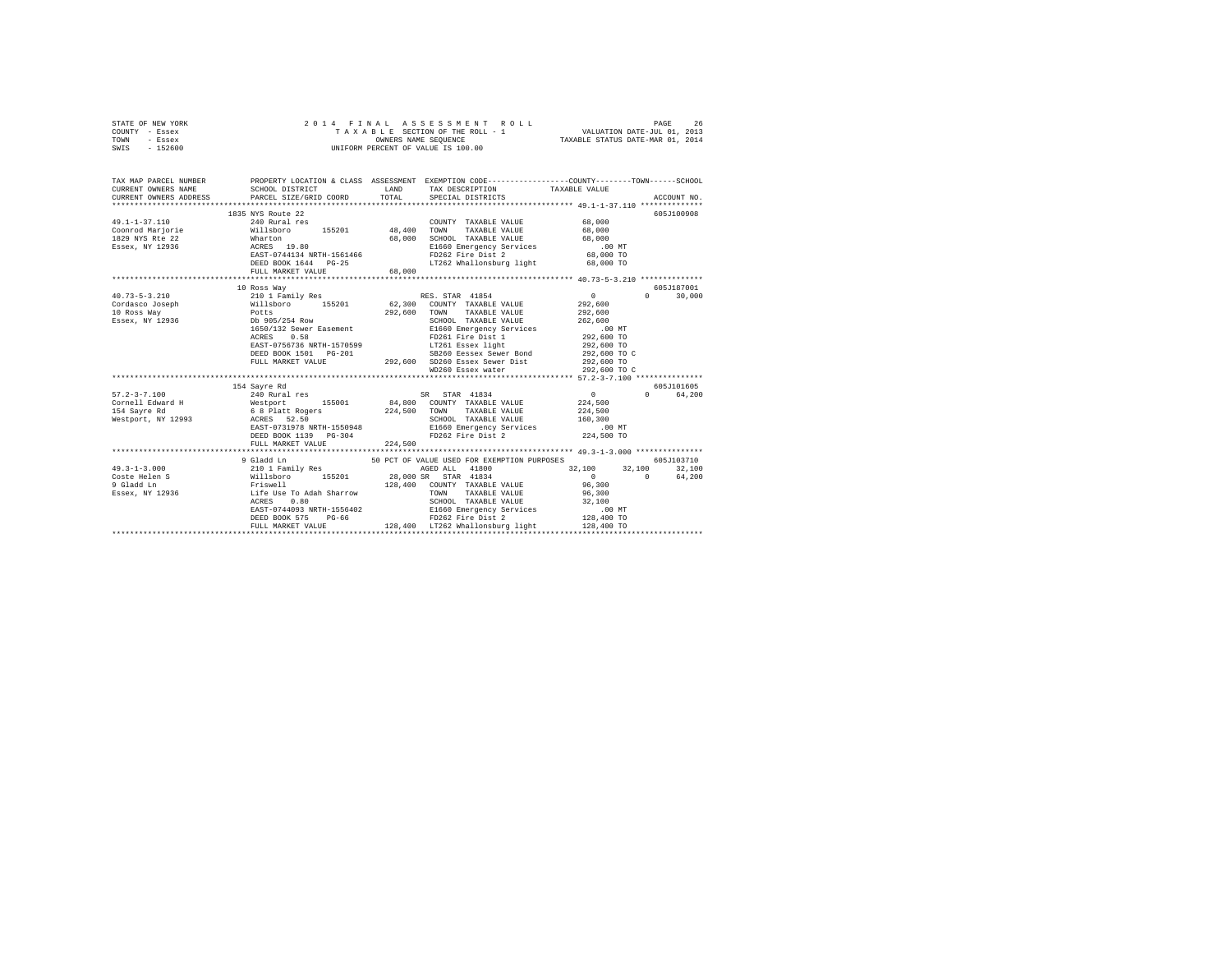| STATE OF NEW YORK                     |                                                                                                                                                                                                                                                                                                                                                                                                                                               |         |                                                                                                                                                                                                                                                                                                                                          |                                                                                                                                                                                                                                                                                                                                                                                                                     |
|---------------------------------------|-----------------------------------------------------------------------------------------------------------------------------------------------------------------------------------------------------------------------------------------------------------------------------------------------------------------------------------------------------------------------------------------------------------------------------------------------|---------|------------------------------------------------------------------------------------------------------------------------------------------------------------------------------------------------------------------------------------------------------------------------------------------------------------------------------------------|---------------------------------------------------------------------------------------------------------------------------------------------------------------------------------------------------------------------------------------------------------------------------------------------------------------------------------------------------------------------------------------------------------------------|
| COUNTY - Essex                        |                                                                                                                                                                                                                                                                                                                                                                                                                                               |         |                                                                                                                                                                                                                                                                                                                                          |                                                                                                                                                                                                                                                                                                                                                                                                                     |
| TOWN - Essex                          |                                                                                                                                                                                                                                                                                                                                                                                                                                               |         |                                                                                                                                                                                                                                                                                                                                          |                                                                                                                                                                                                                                                                                                                                                                                                                     |
| SWIS - 152600                         |                                                                                                                                                                                                                                                                                                                                                                                                                                               |         |                                                                                                                                                                                                                                                                                                                                          | $\begin{tabular}{ccccc} 2 & 0 & 1 & 4 & F & I & N & A & S & S & E & S & S & M & E & N & T & R & O & L & L & P \end{tabular} \begin{tabular}{ccccc} PAGE & SERT & ROL & L & ROL & SIST100 & OF & TBE & T0L & 0.1, & 2013 \\ T A & X & A & B & E & SECT100 & F THE ROL & - & 1 & VALUATION DATE–JUL & 0.1, & 2013 \\ OMHENR & SRECENT & VALUE & IS & 100.00 & TAXABLE STATUS DATE–MAR & 0.1, & 2014 \\ \end{tabular}$ |
|                                       |                                                                                                                                                                                                                                                                                                                                                                                                                                               |         |                                                                                                                                                                                                                                                                                                                                          |                                                                                                                                                                                                                                                                                                                                                                                                                     |
|                                       |                                                                                                                                                                                                                                                                                                                                                                                                                                               |         |                                                                                                                                                                                                                                                                                                                                          |                                                                                                                                                                                                                                                                                                                                                                                                                     |
|                                       |                                                                                                                                                                                                                                                                                                                                                                                                                                               |         |                                                                                                                                                                                                                                                                                                                                          | TAX MAP PARCEL NUMBER PROPERTY LOCATION & CLASS ASSESSMENT EXEMPTION CODE---------------COUNTY-------TOWN------SCHOOL                                                                                                                                                                                                                                                                                               |
| CURRENT OWNERS NAME                   |                                                                                                                                                                                                                                                                                                                                                                                                                                               |         | SCHOOL DISTRICT TAND TAX DESCRIPTION TAXABLE VALUE                                                                                                                                                                                                                                                                                       |                                                                                                                                                                                                                                                                                                                                                                                                                     |
|                                       |                                                                                                                                                                                                                                                                                                                                                                                                                                               |         |                                                                                                                                                                                                                                                                                                                                          |                                                                                                                                                                                                                                                                                                                                                                                                                     |
| CURRENT OWNERS ADDRESS                | PARCEL SIZE/GRID COORD                                                                                                                                                                                                                                                                                                                                                                                                                        | TOTAL   | SPECIAL DISTRICTS                                                                                                                                                                                                                                                                                                                        | ACCOUNT NO.                                                                                                                                                                                                                                                                                                                                                                                                         |
|                                       | 1845 Lake Shore Rd                                                                                                                                                                                                                                                                                                                                                                                                                            |         |                                                                                                                                                                                                                                                                                                                                          | 605J100915                                                                                                                                                                                                                                                                                                                                                                                                          |
| 49.11-1-57.000                        |                                                                                                                                                                                                                                                                                                                                                                                                                                               |         |                                                                                                                                                                                                                                                                                                                                          |                                                                                                                                                                                                                                                                                                                                                                                                                     |
|                                       |                                                                                                                                                                                                                                                                                                                                                                                                                                               |         |                                                                                                                                                                                                                                                                                                                                          |                                                                                                                                                                                                                                                                                                                                                                                                                     |
| Couchey Sid H<br>Couchey Ruth H       |                                                                                                                                                                                                                                                                                                                                                                                                                                               |         |                                                                                                                                                                                                                                                                                                                                          |                                                                                                                                                                                                                                                                                                                                                                                                                     |
|                                       |                                                                                                                                                                                                                                                                                                                                                                                                                                               |         |                                                                                                                                                                                                                                                                                                                                          |                                                                                                                                                                                                                                                                                                                                                                                                                     |
| 1845 Lake Shore Rd<br>Essex, NY 12936 |                                                                                                                                                                                                                                                                                                                                                                                                                                               |         |                                                                                                                                                                                                                                                                                                                                          |                                                                                                                                                                                                                                                                                                                                                                                                                     |
|                                       |                                                                                                                                                                                                                                                                                                                                                                                                                                               |         |                                                                                                                                                                                                                                                                                                                                          |                                                                                                                                                                                                                                                                                                                                                                                                                     |
|                                       |                                                                                                                                                                                                                                                                                                                                                                                                                                               |         |                                                                                                                                                                                                                                                                                                                                          |                                                                                                                                                                                                                                                                                                                                                                                                                     |
|                                       |                                                                                                                                                                                                                                                                                                                                                                                                                                               |         |                                                                                                                                                                                                                                                                                                                                          |                                                                                                                                                                                                                                                                                                                                                                                                                     |
|                                       |                                                                                                                                                                                                                                                                                                                                                                                                                                               |         |                                                                                                                                                                                                                                                                                                                                          |                                                                                                                                                                                                                                                                                                                                                                                                                     |
|                                       |                                                                                                                                                                                                                                                                                                                                                                                                                                               |         |                                                                                                                                                                                                                                                                                                                                          |                                                                                                                                                                                                                                                                                                                                                                                                                     |
| $49.7 - 4 - 11.000$                   | 1972 Lake Shore Rd                                                                                                                                                                                                                                                                                                                                                                                                                            |         |                                                                                                                                                                                                                                                                                                                                          | 605J102113                                                                                                                                                                                                                                                                                                                                                                                                          |
|                                       | 260 Seasonal res - WTRFNT                                                                                                                                                                                                                                                                                                                                                                                                                     |         | COUNTY TAXABLE VALUE 337,600                                                                                                                                                                                                                                                                                                             |                                                                                                                                                                                                                                                                                                                                                                                                                     |
|                                       | COVET Family Trust<br>The Willsboro 155201 255,100 TOWN TAXABLE VALUE<br>7501 E Thompson Peak Pkwy #42 Whatton 337,600 SCOttsdale, AZ 85255 2010<br>26560 Emergency Services<br>267-07584260 RATE-1564005<br>26660 Emergency Services<br>2                                                                                                                                                                                                    |         |                                                                                                                                                                                                                                                                                                                                          | 337,600                                                                                                                                                                                                                                                                                                                                                                                                             |
|                                       |                                                                                                                                                                                                                                                                                                                                                                                                                                               |         |                                                                                                                                                                                                                                                                                                                                          | 337,600                                                                                                                                                                                                                                                                                                                                                                                                             |
|                                       |                                                                                                                                                                                                                                                                                                                                                                                                                                               |         |                                                                                                                                                                                                                                                                                                                                          |                                                                                                                                                                                                                                                                                                                                                                                                                     |
|                                       |                                                                                                                                                                                                                                                                                                                                                                                                                                               |         |                                                                                                                                                                                                                                                                                                                                          | 00 MT.<br>337,600 TO                                                                                                                                                                                                                                                                                                                                                                                                |
|                                       | DEED BOOK 1290 PG-36                                                                                                                                                                                                                                                                                                                                                                                                                          |         |                                                                                                                                                                                                                                                                                                                                          |                                                                                                                                                                                                                                                                                                                                                                                                                     |
|                                       | FULL MARKET VALUE                                                                                                                                                                                                                                                                                                                                                                                                                             | 337,600 |                                                                                                                                                                                                                                                                                                                                          |                                                                                                                                                                                                                                                                                                                                                                                                                     |
|                                       |                                                                                                                                                                                                                                                                                                                                                                                                                                               |         |                                                                                                                                                                                                                                                                                                                                          |                                                                                                                                                                                                                                                                                                                                                                                                                     |
|                                       | 4 Clubhouse Way                                                                                                                                                                                                                                                                                                                                                                                                                               |         |                                                                                                                                                                                                                                                                                                                                          | 605J100701                                                                                                                                                                                                                                                                                                                                                                                                          |
|                                       | 260 Seasonal res                                                                                                                                                                                                                                                                                                                                                                                                                              |         | $\begin{tabular}{lllllll} \multicolumn{2}{c}{\textbf{COUNTY}} & \textbf{TAXABLE VALUE} & & & & 138,600 \\ \multicolumn{2}{c}{\textbf{COMY}} & \multicolumn{2}{c}{\textbf{TXABLE}} & \textbf{VALUE} & & 138,600 \\ \multicolumn{2}{c}{\textbf{COMY}} & \multicolumn{2}{c}{\textbf{TXARIR}} & \textbf{WALUE} & & 138,600 \\ \end{tabular}$ |                                                                                                                                                                                                                                                                                                                                                                                                                     |
|                                       |                                                                                                                                                                                                                                                                                                                                                                                                                                               |         |                                                                                                                                                                                                                                                                                                                                          |                                                                                                                                                                                                                                                                                                                                                                                                                     |
|                                       |                                                                                                                                                                                                                                                                                                                                                                                                                                               |         |                                                                                                                                                                                                                                                                                                                                          |                                                                                                                                                                                                                                                                                                                                                                                                                     |
|                                       |                                                                                                                                                                                                                                                                                                                                                                                                                                               |         |                                                                                                                                                                                                                                                                                                                                          |                                                                                                                                                                                                                                                                                                                                                                                                                     |
|                                       |                                                                                                                                                                                                                                                                                                                                                                                                                                               |         |                                                                                                                                                                                                                                                                                                                                          |                                                                                                                                                                                                                                                                                                                                                                                                                     |
|                                       |                                                                                                                                                                                                                                                                                                                                                                                                                                               |         |                                                                                                                                                                                                                                                                                                                                          |                                                                                                                                                                                                                                                                                                                                                                                                                     |
|                                       | EAST-0757634 NRTH-1562845                                                                                                                                                                                                                                                                                                                                                                                                                     |         |                                                                                                                                                                                                                                                                                                                                          |                                                                                                                                                                                                                                                                                                                                                                                                                     |
|                                       | DEED BOOK 1741    PG-291                                                                                                                                                                                                                                                                                                                                                                                                                      |         |                                                                                                                                                                                                                                                                                                                                          |                                                                                                                                                                                                                                                                                                                                                                                                                     |
|                                       | FULL MARKET VALUE                                                                                                                                                                                                                                                                                                                                                                                                                             | 138,600 |                                                                                                                                                                                                                                                                                                                                          |                                                                                                                                                                                                                                                                                                                                                                                                                     |
|                                       |                                                                                                                                                                                                                                                                                                                                                                                                                                               |         |                                                                                                                                                                                                                                                                                                                                          |                                                                                                                                                                                                                                                                                                                                                                                                                     |
|                                       | $\begin{tabular}{lcccc} 49.7-4-6.000 & \texttt{Lake Shore Rd} & \\ 49.7-4-6.000 & 311\texttt{Res vac land - WTRINT} & \texttt{COUNTY TAXABLE VALUE} \\ \texttt{Create Club Inc} & \texttt{WillBeov} & 155201 & 46,400 & \texttt{TOWM TAXABLE VALUE} \\ \texttt{PO Box 221} & \texttt{Whatton} & \texttt{ACRES} & 46,400 & \texttt{SCOM} & \texttt{TAXABLE VALUE} \\ \texttt{ESsex, NY 12936} & \texttt{ACRES} & 0.20 & \texttt{CUCA} & \text$ |         |                                                                                                                                                                                                                                                                                                                                          | 605J101002                                                                                                                                                                                                                                                                                                                                                                                                          |
|                                       |                                                                                                                                                                                                                                                                                                                                                                                                                                               |         |                                                                                                                                                                                                                                                                                                                                          | 46,400                                                                                                                                                                                                                                                                                                                                                                                                              |
|                                       |                                                                                                                                                                                                                                                                                                                                                                                                                                               |         |                                                                                                                                                                                                                                                                                                                                          | 46,400                                                                                                                                                                                                                                                                                                                                                                                                              |
|                                       |                                                                                                                                                                                                                                                                                                                                                                                                                                               |         |                                                                                                                                                                                                                                                                                                                                          | 46,400                                                                                                                                                                                                                                                                                                                                                                                                              |
|                                       |                                                                                                                                                                                                                                                                                                                                                                                                                                               |         |                                                                                                                                                                                                                                                                                                                                          | .00 MT                                                                                                                                                                                                                                                                                                                                                                                                              |
|                                       |                                                                                                                                                                                                                                                                                                                                                                                                                                               |         |                                                                                                                                                                                                                                                                                                                                          | 46,400 TO                                                                                                                                                                                                                                                                                                                                                                                                           |
|                                       |                                                                                                                                                                                                                                                                                                                                                                                                                                               |         |                                                                                                                                                                                                                                                                                                                                          | 46,400 TO                                                                                                                                                                                                                                                                                                                                                                                                           |
|                                       | FULL MARKET VALUE                                                                                                                                                                                                                                                                                                                                                                                                                             | 46,400  |                                                                                                                                                                                                                                                                                                                                          |                                                                                                                                                                                                                                                                                                                                                                                                                     |
|                                       |                                                                                                                                                                                                                                                                                                                                                                                                                                               |         |                                                                                                                                                                                                                                                                                                                                          |                                                                                                                                                                                                                                                                                                                                                                                                                     |
|                                       | 9 Rock Way                                                                                                                                                                                                                                                                                                                                                                                                                                    |         |                                                                                                                                                                                                                                                                                                                                          | 605J101003                                                                                                                                                                                                                                                                                                                                                                                                          |
|                                       |                                                                                                                                                                                                                                                                                                                                                                                                                                               |         |                                                                                                                                                                                                                                                                                                                                          |                                                                                                                                                                                                                                                                                                                                                                                                                     |
|                                       |                                                                                                                                                                                                                                                                                                                                                                                                                                               |         |                                                                                                                                                                                                                                                                                                                                          |                                                                                                                                                                                                                                                                                                                                                                                                                     |
|                                       |                                                                                                                                                                                                                                                                                                                                                                                                                                               |         |                                                                                                                                                                                                                                                                                                                                          |                                                                                                                                                                                                                                                                                                                                                                                                                     |
|                                       |                                                                                                                                                                                                                                                                                                                                                                                                                                               |         |                                                                                                                                                                                                                                                                                                                                          |                                                                                                                                                                                                                                                                                                                                                                                                                     |
|                                       |                                                                                                                                                                                                                                                                                                                                                                                                                                               |         |                                                                                                                                                                                                                                                                                                                                          |                                                                                                                                                                                                                                                                                                                                                                                                                     |
|                                       |                                                                                                                                                                                                                                                                                                                                                                                                                                               |         |                                                                                                                                                                                                                                                                                                                                          |                                                                                                                                                                                                                                                                                                                                                                                                                     |
|                                       |                                                                                                                                                                                                                                                                                                                                                                                                                                               |         |                                                                                                                                                                                                                                                                                                                                          |                                                                                                                                                                                                                                                                                                                                                                                                                     |
|                                       | EAST-0756454 NRTH-1562116                                                                                                                                                                                                                                                                                                                                                                                                                     |         |                                                                                                                                                                                                                                                                                                                                          |                                                                                                                                                                                                                                                                                                                                                                                                                     |
|                                       | DEED BOOK 237 PG-518                                                                                                                                                                                                                                                                                                                                                                                                                          |         |                                                                                                                                                                                                                                                                                                                                          |                                                                                                                                                                                                                                                                                                                                                                                                                     |
|                                       | FULL MARKET VALUE                                                                                                                                                                                                                                                                                                                                                                                                                             | 562,900 |                                                                                                                                                                                                                                                                                                                                          |                                                                                                                                                                                                                                                                                                                                                                                                                     |
|                                       |                                                                                                                                                                                                                                                                                                                                                                                                                                               |         |                                                                                                                                                                                                                                                                                                                                          |                                                                                                                                                                                                                                                                                                                                                                                                                     |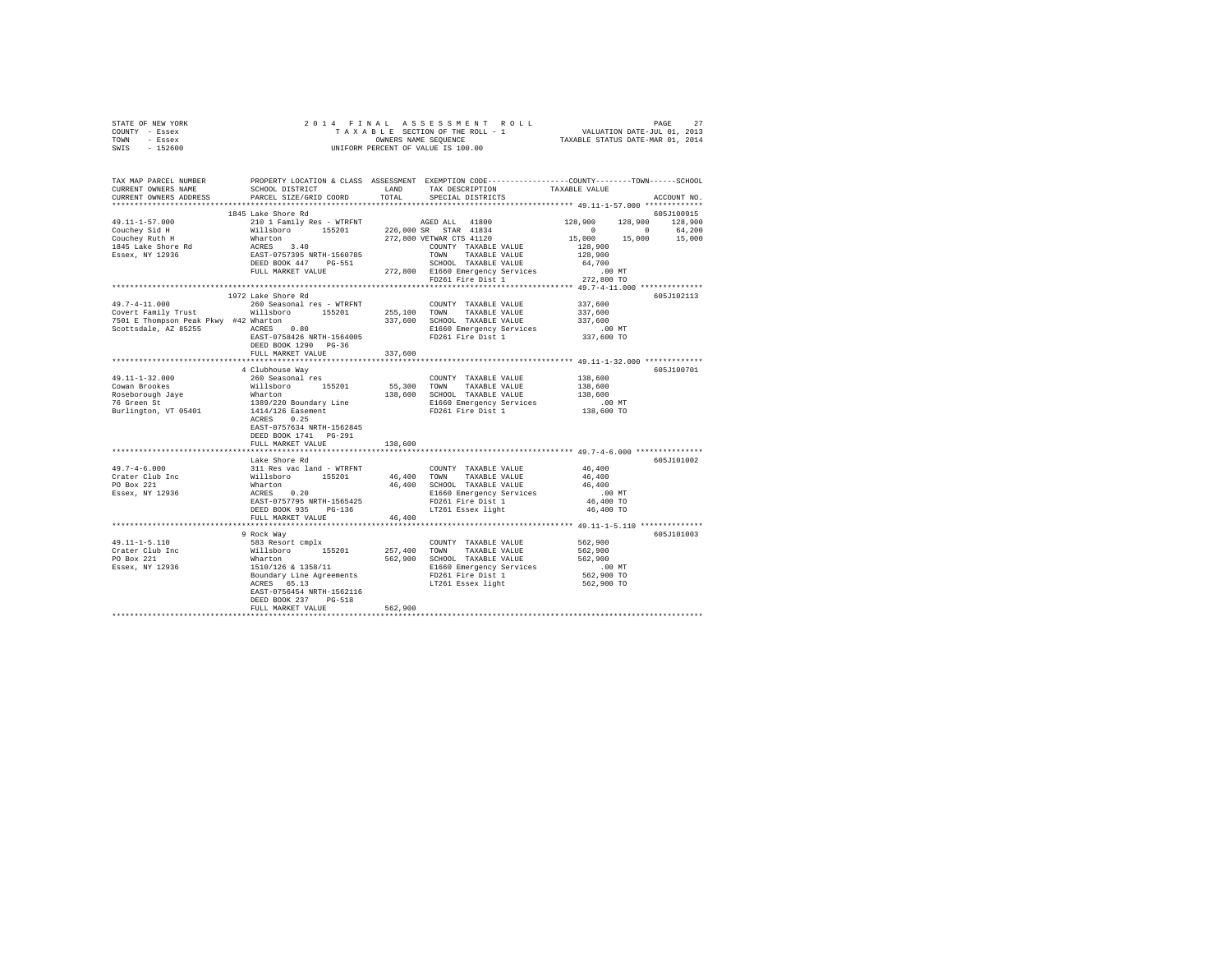| STATE OF NEW YORK | 2014 FINAL ASSESSMENT ROLL         | 28<br>PAGE                       |
|-------------------|------------------------------------|----------------------------------|
| - Essex<br>COUNTY | TAXABLE SECTION OF THE ROLL - 1    | VALUATION DATE-JUL 01, 2013      |
| TOWN<br>- Essex   | OWNERS NAME SEOUENCE               | TAXABLE STATUS DATE-MAR 01, 2014 |
| $-152600$<br>SWIS | UNIFORM PERCENT OF VALUE IS 100.00 |                                  |
|                   |                                    |                                  |

| TAX MAP PARCEL NUMBER<br>CURRENT OWNERS NAME<br>CURRENT OWNERS ADDRESS                                                                                                                                                                                                                                                                                                                                                                                                                                   | SCHOOL DISTRICT LAND<br>PARCEL SIZE/GRID COORD TOTAL                                  |         | TAX DESCRIPTION<br>SPECIAL DISTRICTS                                                                                                                                                                                                                                                                                                                                              | PROPERTY LOCATION & CLASS ASSESSMENT EXEMPTION CODE----------------COUNTY-------TOWN-----SCHOOL<br>TAXABLE VALUE<br>ACCOUNT NO.       |
|----------------------------------------------------------------------------------------------------------------------------------------------------------------------------------------------------------------------------------------------------------------------------------------------------------------------------------------------------------------------------------------------------------------------------------------------------------------------------------------------------------|---------------------------------------------------------------------------------------|---------|-----------------------------------------------------------------------------------------------------------------------------------------------------------------------------------------------------------------------------------------------------------------------------------------------------------------------------------------------------------------------------------|---------------------------------------------------------------------------------------------------------------------------------------|
| 49.11-1-23.000<br>Crater Club Inc<br>PO Box 221<br>Essex, NY 12936                                                                                                                                                                                                                                                                                                                                                                                                                                       | Lake Shore Rd                                                                         |         | ARE SIDER FOR A COUNTY TAXABLE VALUE 57,900<br>2011 Res vac land - WTRFNT 57,900 TOWN TAXABLE VALUE 57,900<br>2011 What to 155201 57,900 TOWN TAXABLE VALUE 57,900<br>2012 What to 155201 57,900 SCHOOL TAXABLE VALUE 57,900<br>2012 R<br>97,900 TOWN TAARDLE VALUE 57,900<br>57,900 SCHOOL TAXABLE VALUE 57,900<br>E1660 Emergency Services 00 MT<br>FD261 Fire Dist 1 57,900 TO | 605J178519<br>57,900 TO                                                                                                               |
|                                                                                                                                                                                                                                                                                                                                                                                                                                                                                                          | FULL MARKET VALUE 57,900                                                              |         |                                                                                                                                                                                                                                                                                                                                                                                   |                                                                                                                                       |
| 49.11-1-29.000<br>Crater Club Inc                                                                                                                                                                                                                                                                                                                                                                                                                                                                        | 1926 Lake Shore Rd<br>312 Vac w/imprv - WTRFNT                                        |         | COUNTY TAXABLE VALUE<br>383, 200 SCHOOL TAXABLE VALUE 383, 200                                                                                                                                                                                                                                                                                                                    | 605J178520<br>383,200<br>383,200                                                                                                      |
| Essex, NY 12936                                                                                                                                                                                                                                                                                                                                                                                                                                                                                          | FULL MARKET VALUE                                                                     | 383,200 | E1660 Emergency Services<br>FD261 Fire Dist 1<br>LT261 Essex light                                                                                                                                                                                                                                                                                                                | 00 MT.<br>383,200 TO<br>383,200 TO                                                                                                    |
|                                                                                                                                                                                                                                                                                                                                                                                                                                                                                                          | Lake Shore Rd                                                                         |         |                                                                                                                                                                                                                                                                                                                                                                                   | 605J194001                                                                                                                            |
| 49.11-1-62.100<br>Crater Club Inc<br>PO Box 221<br>Essex, NY 12936                                                                                                                                                                                                                                                                                                                                                                                                                                       | DEED BOOK 935 PG-136                                                                  |         |                                                                                                                                                                                                                                                                                                                                                                                   |                                                                                                                                       |
|                                                                                                                                                                                                                                                                                                                                                                                                                                                                                                          | FULL MARKET VALUE                                                                     | 39,400  |                                                                                                                                                                                                                                                                                                                                                                                   |                                                                                                                                       |
| $\texttt{40.57--3--11.000} \begin{minipage}{0.5\textwidth} \begin{minipage}{0.5\textwidth} \begin{minipage}{0.5\textwidth} \begin{minipage}{0.5\textwidth} \begin{minipage}{0.5\textwidth} \begin{minipage}{0.5\textwidth} \begin{minipage}{0.5\textwidth} \begin{minipage}{0.5\textwidth} \begin{minipage}{0.5\textwidth} \begin{minipage}{0.5\textwidth} \begin{minipage}{0.5\textwidth} \begin{minipage}{0.5\textwidth} \begin{minipage}{0.5\textwidth} \begin{minipage}{0.5\textwidth} \begin{minip$ | 2830 Essex Rd<br>EAST-0757647 NRTH-1574035                                            |         | TOWN TAARLEL<br>SCHOOL TAXABLE VALUE 535,200<br>E1660 Emergency Services .00 MT<br>C24,400 TO  Tisk 1 624,400 TO<br>DEED BOOK 242 PG-516 PD261 Fire Dist 1<br>FULL MARKET VALUE 624,400 LT261 Essex light<br>WB261 Water B&I<br>WD260 Essex water                                                                                                                                 | 605J101006<br>$\sim$ 0.000 $\sim$<br>0 64,200<br>$25,000$ $25,000$<br>25,000<br>599,400<br>624,400 TO<br>624,400 TO C<br>624,400 TO C |
|                                                                                                                                                                                                                                                                                                                                                                                                                                                                                                          |                                                                                       |         |                                                                                                                                                                                                                                                                                                                                                                                   |                                                                                                                                       |
| $48.2 - 1 - 25.100$<br>Cross Katherine S<br>Cross Katherine S<br>26,100<br>PO Box 146<br>26,100<br>PO Box 146<br>26,100<br>ESSER, NY 12936<br>26,100<br>ESSER, NY 12936<br>26,100<br>ESSER, NY 12936<br>26,100<br>ESSER, NY 12936<br>26,100<br>ESSER, NY 12936<br>26,100<br>ESSER 23.30<br>***********************************                                                                                                                                                                           | Brookfield Rd<br>DEED BOOK 747 PG-194<br>FULL MARKET VALUE<br>*********************** | 26,100  | 910 Priv forest COUNTY TAXABLE VALUE 26,100                                                                                                                                                                                                                                                                                                                                       | 605J101008                                                                                                                            |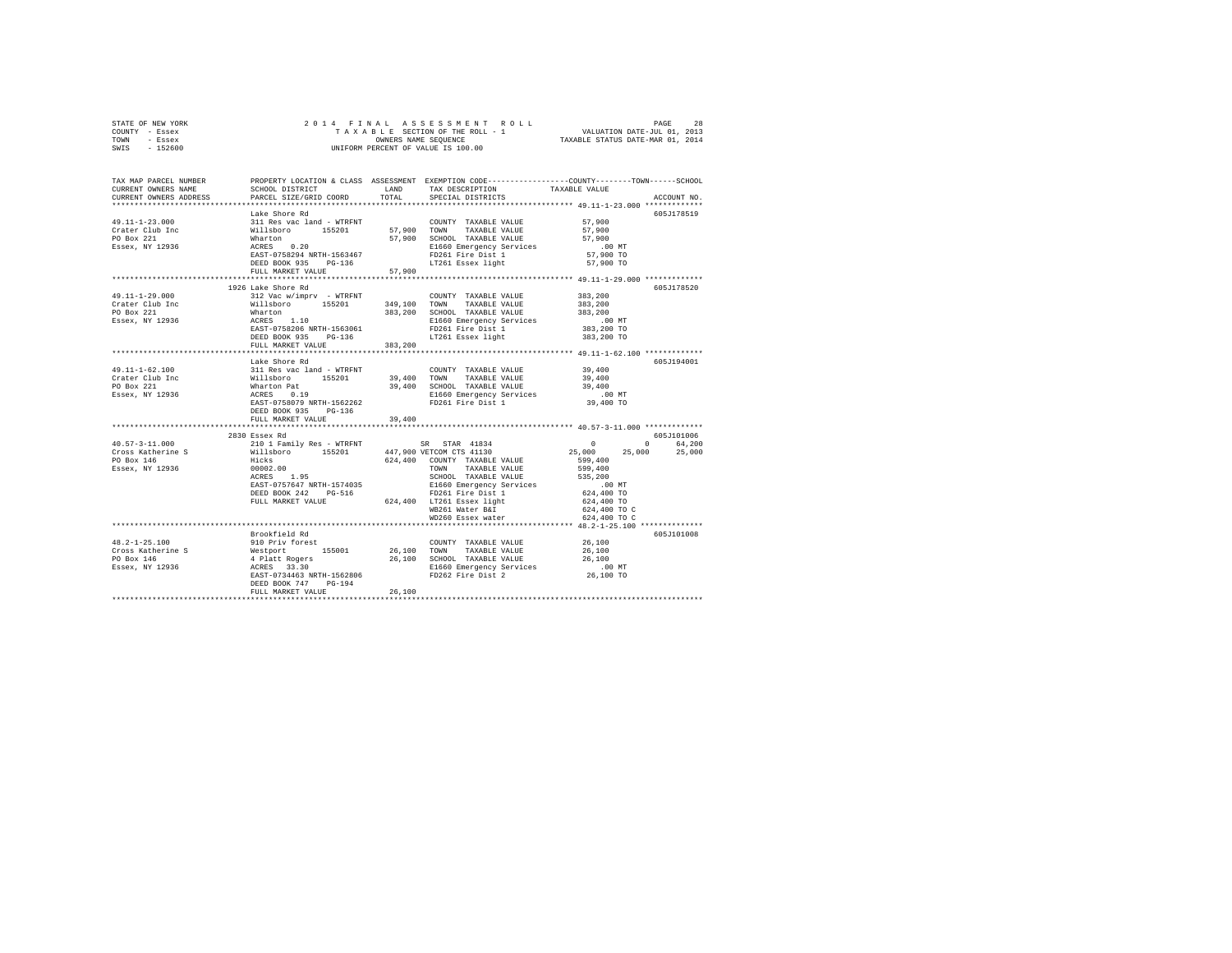| STATE OF NEW YORK | 2014 FINAL ASSESSMENT ROLL         | 29<br>PAGE                       |
|-------------------|------------------------------------|----------------------------------|
| - Essex<br>COUNTY | TAXABLE SECTION OF THE ROLL - 1    | VALUATION DATE-JUL 01, 2013      |
| TOWN<br>- Essex   | OWNERS NAME SEOUENCE               | TAXABLE STATUS DATE-MAR 01, 2014 |
| $-152600$<br>SWIS | UNIFORM PERCENT OF VALUE IS 100.00 |                                  |

| TAX MAP PARCEL NUMBER                                                                                                                                                                                                                                                                                                                                                                                                    | PROPERTY LOCATION & CLASS ASSESSMENT EXEMPTION CODE----------------COUNTY-------TOWN-----SCHOOL                                                        |             |                                                                                                                                                                |                    |                                      |
|--------------------------------------------------------------------------------------------------------------------------------------------------------------------------------------------------------------------------------------------------------------------------------------------------------------------------------------------------------------------------------------------------------------------------|--------------------------------------------------------------------------------------------------------------------------------------------------------|-------------|----------------------------------------------------------------------------------------------------------------------------------------------------------------|--------------------|--------------------------------------|
| $\begin{array}{cccc} 49.3\text{--}1\text{--}2.000 & 210\text{ I Family Res} & \text{RES. STR} & 41854 & 0 \\ \text{Crowningshield Marshall} & \text{Willsboro} & 155201 & 35,400 & \text{COUNT TAXABLE VALUE} & 84,500 \\ \end{array}$<br>8 Tyrrell<br>Essex, NY 12936                                                                                                                                                   | 8 Tyrrell St<br>Friswell 84,<br>2014 BAR Decision 2014<br>ACRES 4.40<br>EAST-0744383 NRTH-1556694<br>DEED BOOK 1663 PG-115<br>FULL MARKET VALUE 84,500 | 84,500 TOWN | TAXABLE VALUE 84,500<br>SCHOOL TAXABLE VALUE 54,500<br>E1660 Emergency Services 64,500 MT<br>FD262 Fire Dist 2 84,500 TO<br>LT262 Whallonsburg light 84,500 TO | $\sim$ 0           | 605J101101<br>$\mathbf{a}$<br>30,000 |
|                                                                                                                                                                                                                                                                                                                                                                                                                          |                                                                                                                                                        |             |                                                                                                                                                                |                    |                                      |
|                                                                                                                                                                                                                                                                                                                                                                                                                          | 2313 NYS Route 22                                                                                                                                      |             |                                                                                                                                                                |                    | 605J100714                           |
| $40.3 - 1 - 5.000$                                                                                                                                                                                                                                                                                                                                                                                                       | $240$ RULLE 22<br>240 Rural res RES. STAR 41854                                                                                                        |             |                                                                                                                                                                |                    | 30,000<br>$\Omega$                   |
|                                                                                                                                                                                                                                                                                                                                                                                                                          |                                                                                                                                                        |             |                                                                                                                                                                |                    |                                      |
|                                                                                                                                                                                                                                                                                                                                                                                                                          |                                                                                                                                                        |             |                                                                                                                                                                |                    |                                      |
|                                                                                                                                                                                                                                                                                                                                                                                                                          |                                                                                                                                                        |             |                                                                                                                                                                |                    |                                      |
|                                                                                                                                                                                                                                                                                                                                                                                                                          |                                                                                                                                                        |             | SCHOOL TAXABLE VALUE 169,800                                                                                                                                   |                    |                                      |
|                                                                                                                                                                                                                                                                                                                                                                                                                          |                                                                                                                                                        |             |                                                                                                                                                                |                    |                                      |
|                                                                                                                                                                                                                                                                                                                                                                                                                          |                                                                                                                                                        |             |                                                                                                                                                                |                    |                                      |
|                                                                                                                                                                                                                                                                                                                                                                                                                          | FULL MARKET VALUE                                                                                                                                      | 224,800     |                                                                                                                                                                |                    |                                      |
|                                                                                                                                                                                                                                                                                                                                                                                                                          |                                                                                                                                                        |             |                                                                                                                                                                |                    |                                      |
|                                                                                                                                                                                                                                                                                                                                                                                                                          | 2731 NYS Route 22                                                                                                                                      |             |                                                                                                                                                                |                    | 605J102707                           |
|                                                                                                                                                                                                                                                                                                                                                                                                                          |                                                                                                                                                        |             | COUNTY TAXABLE VALUE 361.200                                                                                                                                   |                    |                                      |
| $\begin{tabular}{lllllllllll} \multicolumn{4}{c l} \textbf{40.65-2-6.000} & \multicolumn{4}{c l} \textbf{210 1 Family Res} \\ \textbf{Cunnion Stephen O} & \multicolumn{4}{c l} \textbf{311} & \multicolumn{4}{c l} \textbf{321} & \multicolumn{4}{c l} \textbf{400} \\ \multicolumn{4}{c l} \textbf{131} & \multicolumn{4}{c l} \textbf{5201} & \multicolumn{4}{c l} \textbf{53201} & \multicolumn{4}{c l} \textbf{540$ |                                                                                                                                                        |             | TAXABLE VALUE 361,200<br>TOWN                                                                                                                                  |                    |                                      |
| 10 Coachlamp Ct                                                                                                                                                                                                                                                                                                                                                                                                          | Hicks                                                                                                                                                  | 361,200     | SCHOOL TAXABLE VALUE 361,200<br>E1660 Emergency Services 00 MT<br>FD261 Fire Dist 1 361,200 TO                                                                 |                    |                                      |
| Silver Spring, MD 20906-5837  1632/111&1650/136 Easemen                                                                                                                                                                                                                                                                                                                                                                  |                                                                                                                                                        |             |                                                                                                                                                                |                    |                                      |
|                                                                                                                                                                                                                                                                                                                                                                                                                          | 0.60<br>ACRES                                                                                                                                          |             |                                                                                                                                                                |                    |                                      |
|                                                                                                                                                                                                                                                                                                                                                                                                                          |                                                                                                                                                        |             |                                                                                                                                                                |                    |                                      |
|                                                                                                                                                                                                                                                                                                                                                                                                                          |                                                                                                                                                        |             |                                                                                                                                                                |                    |                                      |
|                                                                                                                                                                                                                                                                                                                                                                                                                          |                                                                                                                                                        |             |                                                                                                                                                                |                    |                                      |
|                                                                                                                                                                                                                                                                                                                                                                                                                          |                                                                                                                                                        |             |                                                                                                                                                                |                    |                                      |
|                                                                                                                                                                                                                                                                                                                                                                                                                          |                                                                                                                                                        |             |                                                                                                                                                                |                    | 605J104013                           |
|                                                                                                                                                                                                                                                                                                                                                                                                                          | 1695 Lake Shore Rd                                                                                                                                     |             | COUNTY TAXABLE VALUE                                                                                                                                           |                    |                                      |
|                                                                                                                                                                                                                                                                                                                                                                                                                          |                                                                                                                                                        |             |                                                                                                                                                                | 112,500<br>112,500 |                                      |
|                                                                                                                                                                                                                                                                                                                                                                                                                          |                                                                                                                                                        |             | 112,500 SCHOOL TAXABLE VALUE 112,500                                                                                                                           |                    |                                      |
|                                                                                                                                                                                                                                                                                                                                                                                                                          |                                                                                                                                                        |             |                                                                                                                                                                |                    |                                      |
|                                                                                                                                                                                                                                                                                                                                                                                                                          | ACRES 0.36<br>EAST-0756737 NRTH-1557385                                                                                                                |             | E1660 Emergency Services .00 MT<br>FD262 Fire Dist 2 .00 TO<br>FD262 Fire Dist 2                                                                               |                    |                                      |
|                                                                                                                                                                                                                                                                                                                                                                                                                          | DEED BOOK 1757 PG-274                                                                                                                                  |             |                                                                                                                                                                |                    |                                      |
|                                                                                                                                                                                                                                                                                                                                                                                                                          | FULL MARKET VALUE                                                                                                                                      | 112,500     |                                                                                                                                                                |                    |                                      |
|                                                                                                                                                                                                                                                                                                                                                                                                                          |                                                                                                                                                        |             |                                                                                                                                                                |                    |                                      |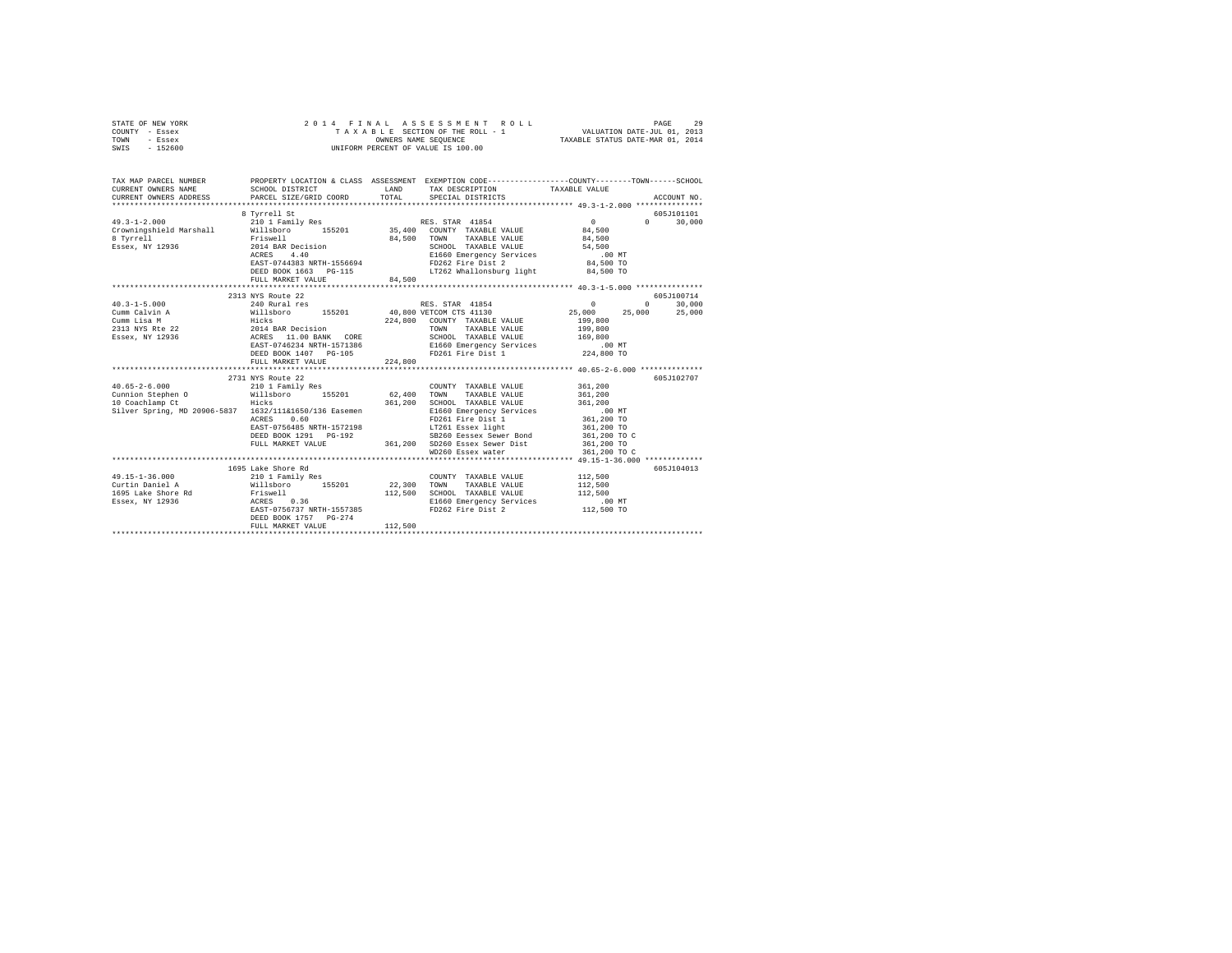|      | STATE OF NEW YORK |  |  | 2014 FINAL ASSESSMENT ROLL         |                                  | PAGE | 30 |
|------|-------------------|--|--|------------------------------------|----------------------------------|------|----|
|      | COUNTY - Essex    |  |  | TAXABLE SECTION OF THE ROLL - 1    | VALUATION DATE-JUL 01, 2013      |      |    |
| TOWN | - Essex           |  |  | OWNERS NAME SEOUENCE               | TAXABLE STATUS DATE-MAR 01, 2014 |      |    |
| SWIS | - 152600          |  |  | UNIFORM PERCENT OF VALUE IS 100.00 |                                  |      |    |

| TAX MAP PARCEL NUMBER<br>CURRENT OWNERS NAME<br>CURRENT OWNERS ADDRESS                                                                                                                                                                                    | PROPERTY LOCATION & CLASS ASSESSMENT EXEMPTION CODE---------------COUNTY-------TOWN------SCHOOL<br>SCHOOL DISTRICT<br>PARCEL SIZE/GRID COORD                                                                                  | LAND<br>TOTAL | TAX DESCRIPTION<br>SPECIAL DISTRICTS                                                                                                                                                                                                                                                                 | TAXABLE VALUE                                 | ACCOUNT NO.        |
|-----------------------------------------------------------------------------------------------------------------------------------------------------------------------------------------------------------------------------------------------------------|-------------------------------------------------------------------------------------------------------------------------------------------------------------------------------------------------------------------------------|---------------|------------------------------------------------------------------------------------------------------------------------------------------------------------------------------------------------------------------------------------------------------------------------------------------------------|-----------------------------------------------|--------------------|
|                                                                                                                                                                                                                                                           |                                                                                                                                                                                                                               |               |                                                                                                                                                                                                                                                                                                      |                                               |                    |
|                                                                                                                                                                                                                                                           | 2 Beggs Point St                                                                                                                                                                                                              |               |                                                                                                                                                                                                                                                                                                      |                                               | 605J102306         |
| 40.73-3-18.000                                                                                                                                                                                                                                            |                                                                                                                                                                                                                               |               | $\begin{tabular}{lllllllll} \multicolumn{2}{c}{\textbf{COUNTY}} & \textbf{TXABLE VALUE} & & & 356,300 \\ \multicolumn{2}{c}{\textbf{TOWN}} & \textbf{TXABLE VALUE} & & 356,300 \\ \end{tabular}$                                                                                                     |                                               |                    |
| Dalton Ellen                                                                                                                                                                                                                                              |                                                                                                                                                                                                                               |               |                                                                                                                                                                                                                                                                                                      |                                               |                    |
| 100 Hart St                                                                                                                                                                                                                                               |                                                                                                                                                                                                                               |               | 356,300 SCHOOL TAXABLE VALUE                                                                                                                                                                                                                                                                         | 356,300<br>.00 MT<br>356,300 TO<br>356,300 TO |                    |
| Beverly, MA 01915                                                                                                                                                                                                                                         |                                                                                                                                                                                                                               |               |                                                                                                                                                                                                                                                                                                      |                                               |                    |
|                                                                                                                                                                                                                                                           | ACRES 0.30                                                                                                                                                                                                                    |               | E1660 Emergency Services<br>FD261 Fire Dist 1<br>LT261 Essex light<br>Service Derive Band                                                                                                                                                                                                            |                                               |                    |
|                                                                                                                                                                                                                                                           | EAST-0757073 NRTH-1571505                                                                                                                                                                                                     |               |                                                                                                                                                                                                                                                                                                      |                                               |                    |
|                                                                                                                                                                                                                                                           |                                                                                                                                                                                                                               |               |                                                                                                                                                                                                                                                                                                      |                                               |                    |
|                                                                                                                                                                                                                                                           | DEED BOOK 1667 PG-71 58260 Eessex Sewer Bond 356,300 TO C FULL MARKET VALUE 356,300 TO C SECAL BOOK 1650 PG 356,300 TO C SECAL AREA SECAL SECAL SECAL SECAL SECAL SECAL SECAL SECAL SECAL SECAL SECAL SECAL SECAL SECAL SECAL |               |                                                                                                                                                                                                                                                                                                      |                                               |                    |
|                                                                                                                                                                                                                                                           |                                                                                                                                                                                                                               |               |                                                                                                                                                                                                                                                                                                      |                                               |                    |
|                                                                                                                                                                                                                                                           | 2310 Main St                                                                                                                                                                                                                  |               |                                                                                                                                                                                                                                                                                                      |                                               | 605J104202         |
|                                                                                                                                                                                                                                                           |                                                                                                                                                                                                                               |               | COUNTY TAXABLE VALUE                                                                                                                                                                                                                                                                                 |                                               |                    |
|                                                                                                                                                                                                                                                           |                                                                                                                                                                                                                               |               |                                                                                                                                                                                                                                                                                                      | 237,600<br>237,600                            |                    |
|                                                                                                                                                                                                                                                           |                                                                                                                                                                                                                               |               |                                                                                                                                                                                                                                                                                                      |                                               |                    |
|                                                                                                                                                                                                                                                           |                                                                                                                                                                                                                               |               |                                                                                                                                                                                                                                                                                                      |                                               |                    |
|                                                                                                                                                                                                                                                           |                                                                                                                                                                                                                               |               |                                                                                                                                                                                                                                                                                                      |                                               |                    |
|                                                                                                                                                                                                                                                           |                                                                                                                                                                                                                               |               |                                                                                                                                                                                                                                                                                                      |                                               |                    |
|                                                                                                                                                                                                                                                           |                                                                                                                                                                                                                               |               |                                                                                                                                                                                                                                                                                                      |                                               |                    |
|                                                                                                                                                                                                                                                           |                                                                                                                                                                                                                               |               |                                                                                                                                                                                                                                                                                                      |                                               |                    |
|                                                                                                                                                                                                                                                           |                                                                                                                                                                                                                               |               |                                                                                                                                                                                                                                                                                                      |                                               |                    |
| .0.73-3-2.000<br>2010 Mills<br>2010 March 7 Fotts Potts<br>21660 Emeryon.<br>21660 Emeryon.<br>237,600 TO<br>237,600 TO<br>237,600 TO<br>237,600 TO<br>23860 Essex Sewer Bond<br>237,600 TO<br>237,600 TO<br>23860 Essex Sewer Bond<br>237,600 TO<br>237, |                                                                                                                                                                                                                               |               |                                                                                                                                                                                                                                                                                                      |                                               |                    |
|                                                                                                                                                                                                                                                           |                                                                                                                                                                                                                               |               |                                                                                                                                                                                                                                                                                                      |                                               | 605J104415         |
|                                                                                                                                                                                                                                                           |                                                                                                                                                                                                                               |               |                                                                                                                                                                                                                                                                                                      | 246,800<br>246,800                            |                    |
|                                                                                                                                                                                                                                                           |                                                                                                                                                                                                                               |               |                                                                                                                                                                                                                                                                                                      |                                               |                    |
|                                                                                                                                                                                                                                                           |                                                                                                                                                                                                                               |               | $\begin{tabular}{l l l l}155201 & 46,800 & T0WN & 1AABDis & 1A-1.111 \\ & & 246,800 & SCHOOL & TAXABLS & VALUE & 246,800 \\ & & 246,800 & SCHOOL & TAXABLS & VALUE & 246,800 \\ & & 246,800 & T256 & T45 & T45 & 246,800 \\ & & 246,800 & T0 & 1.1261 & Eosex light & 246,800 & T0 \\ \end{tabular}$ |                                               |                    |
|                                                                                                                                                                                                                                                           |                                                                                                                                                                                                                               |               |                                                                                                                                                                                                                                                                                                      |                                               |                    |
|                                                                                                                                                                                                                                                           |                                                                                                                                                                                                                               |               |                                                                                                                                                                                                                                                                                                      |                                               |                    |
|                                                                                                                                                                                                                                                           |                                                                                                                                                                                                                               |               |                                                                                                                                                                                                                                                                                                      |                                               |                    |
|                                                                                                                                                                                                                                                           |                                                                                                                                                                                                                               |               |                                                                                                                                                                                                                                                                                                      |                                               |                    |
|                                                                                                                                                                                                                                                           |                                                                                                                                                                                                                               |               |                                                                                                                                                                                                                                                                                                      |                                               |                    |
|                                                                                                                                                                                                                                                           |                                                                                                                                                                                                                               |               |                                                                                                                                                                                                                                                                                                      |                                               |                    |
|                                                                                                                                                                                                                                                           | 834 Walker Rd                                                                                                                                                                                                                 |               |                                                                                                                                                                                                                                                                                                      |                                               | 605J100601         |
| 48.76-1-12.000                                                                                                                                                                                                                                            |                                                                                                                                                                                                                               |               |                                                                                                                                                                                                                                                                                                      | $\sim$ 0                                      | $\Omega$<br>64,200 |
| DArgento Ellen                                                                                                                                                                                                                                            |                                                                                                                                                                                                                               |               |                                                                                                                                                                                                                                                                                                      | 175,500                                       |                    |
|                                                                                                                                                                                                                                                           |                                                                                                                                                                                                                               |               |                                                                                                                                                                                                                                                                                                      |                                               |                    |
|                                                                                                                                                                                                                                                           |                                                                                                                                                                                                                               |               |                                                                                                                                                                                                                                                                                                      |                                               |                    |
|                                                                                                                                                                                                                                                           |                                                                                                                                                                                                                               |               |                                                                                                                                                                                                                                                                                                      |                                               |                    |
|                                                                                                                                                                                                                                                           |                                                                                                                                                                                                                               |               |                                                                                                                                                                                                                                                                                                      |                                               |                    |
|                                                                                                                                                                                                                                                           | EAST-0743265 NRTH-1555170 LT262 Whallonsburg light 175,500 TO                                                                                                                                                                 |               |                                                                                                                                                                                                                                                                                                      |                                               |                    |
|                                                                                                                                                                                                                                                           | DEED BOOK 1399 PG-333                                                                                                                                                                                                         | 175,500       |                                                                                                                                                                                                                                                                                                      |                                               |                    |
|                                                                                                                                                                                                                                                           | FULL MARKET VALUE                                                                                                                                                                                                             |               |                                                                                                                                                                                                                                                                                                      |                                               |                    |
|                                                                                                                                                                                                                                                           |                                                                                                                                                                                                                               |               |                                                                                                                                                                                                                                                                                                      |                                               |                    |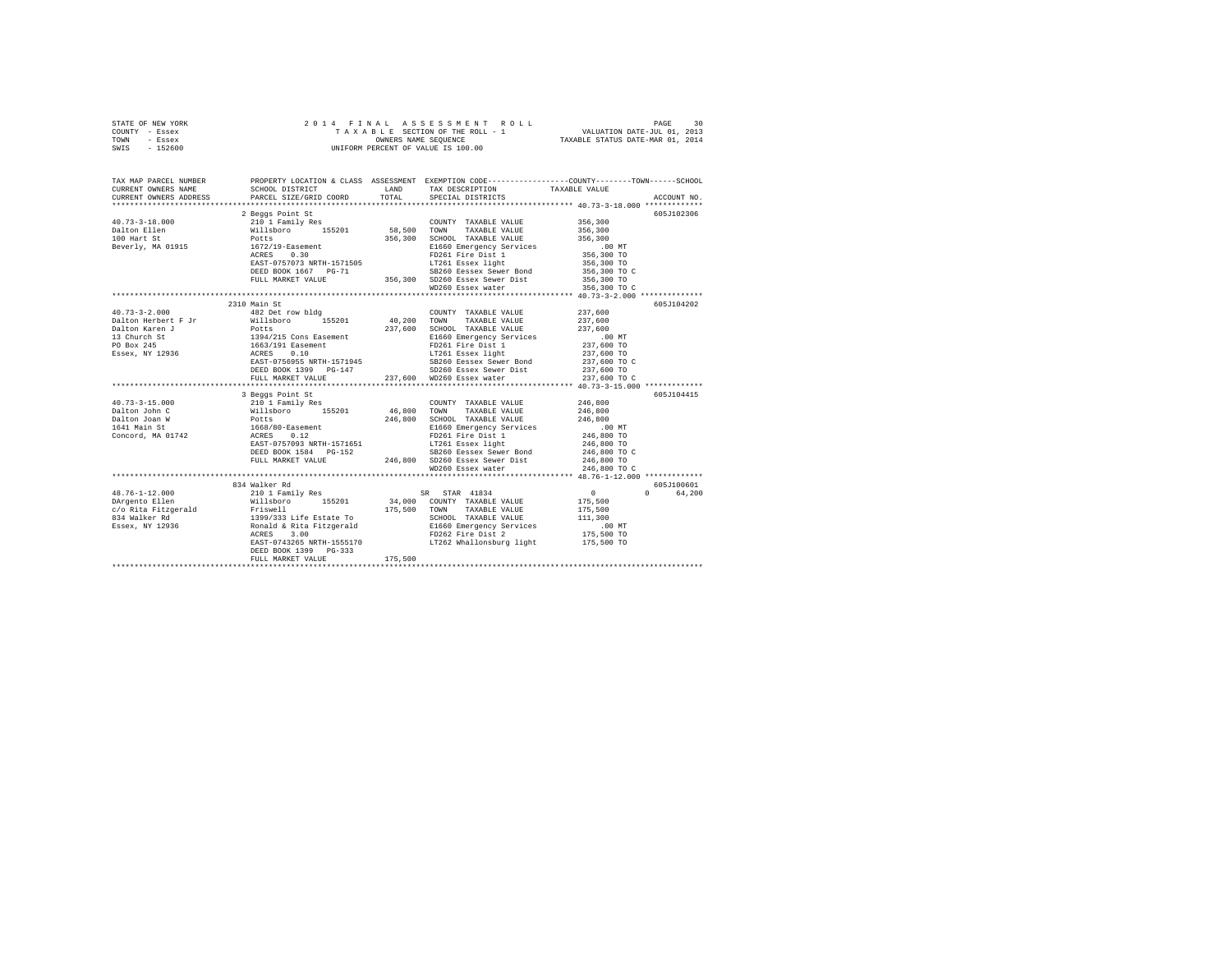| STATE OF NEW YORK<br>COUNTY - Essex<br>TOWN<br>- Essex<br>$-152600$<br>SWIS                                                                                                                                                                            | 2014 FINAL                                                                                                                                                            | OWNERS NAME SEQUENCE | ASSESSMENT ROLL<br>TAXABLE SECTION OF THE ROLL - 1<br>UNIFORM PERCENT OF VALUE IS 100.00 | VALUATION DATE-JUL 01, 2013<br>TAXABLE STATUS DATE-MAR 01, 2014 | 31<br>PAGE  |
|--------------------------------------------------------------------------------------------------------------------------------------------------------------------------------------------------------------------------------------------------------|-----------------------------------------------------------------------------------------------------------------------------------------------------------------------|----------------------|------------------------------------------------------------------------------------------|-----------------------------------------------------------------|-------------|
| TAX MAP PARCEL NUMBER                                                                                                                                                                                                                                  | PROPERTY LOCATION & CLASS ASSESSMENT EXEMPTION CODE---------------COUNTY-------TOWN------SCHOOL                                                                       |                      |                                                                                          |                                                                 |             |
| CURRENT OWNERS NAME                                                                                                                                                                                                                                    | SCHOOL DISTRICT                                                                                                                                                       | LAND                 | TAX DESCRIPTION                                                                          | TAXABLE VALUE                                                   |             |
| CURRENT OWNERS ADDRESS                                                                                                                                                                                                                                 | PARCEL SIZE/GRID COORD                                                                                                                                                | TOTAL                | SPECIAL DISTRICTS                                                                        |                                                                 | ACCOUNT NO. |
|                                                                                                                                                                                                                                                        |                                                                                                                                                                       |                      |                                                                                          |                                                                 |             |
|                                                                                                                                                                                                                                                        | 11 Clubhouse Way                                                                                                                                                      |                      |                                                                                          |                                                                 | 605J104601  |
| 49.11-1-13.000                                                                                                                                                                                                                                         | 210 1 Family Res                                                                                                                                                      |                      | COUNTY TAXABLE VALUE                                                                     | 345,400                                                         |             |
| Dashiells Roberta<br>3921 Devonshire Dr                                                                                                                                                                                                                | Willsboro 155201                                                                                                                                                      | 65,000               | TAXABLE VALUE<br>TOWN                                                                    | 345,400                                                         |             |
|                                                                                                                                                                                                                                                        | Wharton                                                                                                                                                               | 345,400              | SCHOOL TAXABLE VALUE                                                                     | 345,400                                                         |             |
| Cincinnati, OH 45226                                                                                                                                                                                                                                   | 1162/158                                                                                                                                                              |                      | E1660 Emergency Services                                                                 | $.00$ MT                                                        |             |
|                                                                                                                                                                                                                                                        | 1ac                                                                                                                                                                   |                      | FD261 Fire Dist 1                                                                        | 345,400 TO                                                      |             |
|                                                                                                                                                                                                                                                        | ACRES 1.00                                                                                                                                                            |                      |                                                                                          |                                                                 |             |
|                                                                                                                                                                                                                                                        | EAST-0757424 NRTH-1563089                                                                                                                                             |                      |                                                                                          |                                                                 |             |
|                                                                                                                                                                                                                                                        | DEED BOOK 1297 PG-229                                                                                                                                                 |                      |                                                                                          |                                                                 |             |
|                                                                                                                                                                                                                                                        | FULL MARKET VALUE                                                                                                                                                     | 345,400              |                                                                                          |                                                                 |             |
|                                                                                                                                                                                                                                                        |                                                                                                                                                                       |                      |                                                                                          |                                                                 |             |
|                                                                                                                                                                                                                                                        | Savre Rd                                                                                                                                                              |                      |                                                                                          |                                                                 | 605J101606  |
| $48.3 - 1 - 21.100$                                                                                                                                                                                                                                    | 105 Vac farmland                                                                                                                                                      |                      | AG DIST C 41720                                                                          | 23,722<br>23,722                                                | 23,722      |
| Davis E Chapin<br>PO Box 4                                                                                                                                                                                                                             |                                                                                                                                                                       |                      |                                                                                          | 45,378                                                          |             |
| Westport, NY 12993                                                                                                                                                                                                                                     | 109 Vac Iarmiana (155001 – 66,700 COUNTY TAXABLE VALUE (1599)<br>8 Platt Rogers – 69,100 TOUNTY TAXABLE VALUE (1599)<br>8 ACRES – 33.90 – 69,100 SCHOOL TAXABLE VALUE |                      | SCHOOL TAXABLE VALUE                                                                     | 45,378<br>45,378                                                |             |
|                                                                                                                                                                                                                                                        | EAST-0729889 NRTH-1552275                                                                                                                                             |                      | E1660 Emergency Services                                                                 | $.00$ MT                                                        |             |
|                                                                                                                                                                                                                                                        |                                                                                                                                                                       |                      | FD262 Fire Dist 2                                                                        | 69,100 TO                                                       |             |
| MAY BE SUBJECT TO PAYMENT<br>UNDER AGDIST LAW TIL 2018 FULL MARKET VALUE                                                                                                                                                                               |                                                                                                                                                                       | 69,100               |                                                                                          |                                                                 |             |
|                                                                                                                                                                                                                                                        |                                                                                                                                                                       |                      |                                                                                          |                                                                 |             |
|                                                                                                                                                                                                                                                        | Savre Rd                                                                                                                                                              |                      |                                                                                          |                                                                 | 605J192003  |
| $48.3 - 1 - 21.200$                                                                                                                                                                                                                                    | 322 Rural vac>10 50 AG DIST C 41720                                                                                                                                   |                      |                                                                                          | 22,112<br>22.112                                                | 22,112      |
| Davis E Chapin                                                                                                                                                                                                                                         |                                                                                                                                                                       |                      | 50,700 COUNTY TAXABLE VALUE                                                              | 28,588                                                          |             |
| PO Box 4                                                                                                                                                                                                                                               | Westport 155001<br>8 Platt Rogers                                                                                                                                     | 50,700               | TAXABLE VALUE<br>TOWN                                                                    | 28,588                                                          |             |
|                                                                                                                                                                                                                                                        |                                                                                                                                                                       |                      | SCHOOL TAXABLE VALUE                                                                     | 28,588                                                          |             |
| PO Box 4<br>Westport, NY 12993                                                                                                                                                                                                                         |                                                                                                                                                                       |                      | E1660 Emergency Services                                                                 | $.00$ MT                                                        |             |
|                                                                                                                                                                                                                                                        |                                                                                                                                                                       |                      | FD262 Fire Dist 2                                                                        | 50,700 TO                                                       |             |
| Westport, NY 12993<br>RASEN 20.20<br>EAST-0729289 NRTH-1552734<br>MAY BE SUBJECT TO PAYMENT<br>UNDER AGDIST LAW TIL 2018<br>DED BOOK 1198<br>FULL MARKET VALUE<br>UNDER AGDIST LAW TIL 2018                                                            |                                                                                                                                                                       | 50,700               |                                                                                          |                                                                 |             |
|                                                                                                                                                                                                                                                        |                                                                                                                                                                       |                      |                                                                                          |                                                                 |             |
|                                                                                                                                                                                                                                                        | 2783 Essex Rd                                                                                                                                                         |                      |                                                                                          |                                                                 | 605-1103010 |
| $40.65 - 1 - 3.000$                                                                                                                                                                                                                                    | 240 Rural res - WTRFNT                                                                                                                                                |                      | COUNTY TAXABLE VALUE                                                                     | 1243,300                                                        |             |
| Davis George G Jr                                                                                                                                                                                                                                      | Willsboro 155201                                                                                                                                                      | 391,900              | TAXABLE VALUE<br>TOWN                                                                    | 1243,300                                                        |             |
|                                                                                                                                                                                                                                                        |                                                                                                                                                                       | 1243,300             | SCHOOL TAXABLE VALUE                                                                     | 1243,300                                                        |             |
| Bacot-Davis Susan C<br>Po Box 292<br>Essex, NY 12936<br>Bacot-Davis Susan C<br>Bacot-Davis Susan C<br>Bacot-Davis Susan C<br>Bacot Davis Carpenter Carpenter Carpenter<br>Po Box 292<br>Po Box 292<br>Po Box 292<br>Po Box 292<br>Po Box 292<br>Po Box |                                                                                                                                                                       |                      | E1660 Emergency Services                                                                 | $.00$ MT                                                        |             |
|                                                                                                                                                                                                                                                        |                                                                                                                                                                       |                      | FD261 Fire Dist 1<br>LT261 Essex light                                                   | 1243,300 TO                                                     |             |
|                                                                                                                                                                                                                                                        | DEED BOOK 1498 PG-270                                                                                                                                                 |                      |                                                                                          | 1243,300 TO                                                     |             |
|                                                                                                                                                                                                                                                        | FULL MARKET VALUE 1243,300 WB261 Water B&I                                                                                                                            |                      |                                                                                          | 1243,300 TO C                                                   |             |
|                                                                                                                                                                                                                                                        |                                                                                                                                                                       |                      | WD260 Essex water                                                                        | 1243,300 TO C                                                   |             |
|                                                                                                                                                                                                                                                        |                                                                                                                                                                       |                      |                                                                                          |                                                                 |             |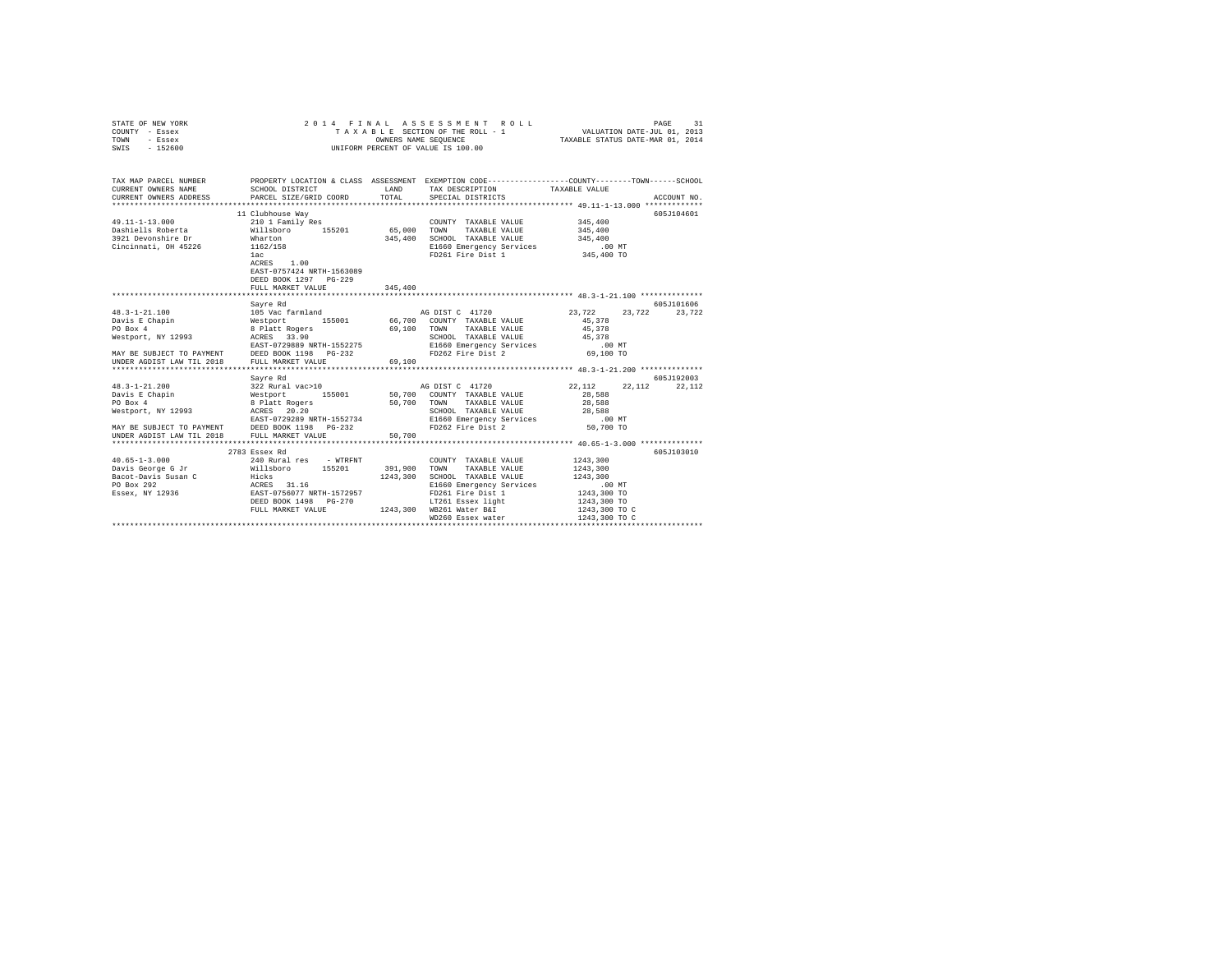| STATE OF NEW YORK<br>COUNTY - Essex<br>TOWN - Essex<br>SWIS - 152600                                                                                                                                                                                                                                                                                                                                                                                      |                                                                                                                           |                |                                                                                                                                        |                                                          |               |             |
|-----------------------------------------------------------------------------------------------------------------------------------------------------------------------------------------------------------------------------------------------------------------------------------------------------------------------------------------------------------------------------------------------------------------------------------------------------------|---------------------------------------------------------------------------------------------------------------------------|----------------|----------------------------------------------------------------------------------------------------------------------------------------|----------------------------------------------------------|---------------|-------------|
| TAX MAP PARCEL NUMBER<br>CURRENT OWNERS NAME<br>CURRENT OWNERS ADDRESS                                                                                                                                                                                                                                                                                                                                                                                    | PROPERTY LOCATION & CLASS ASSESSMENT EXEMPTION CODE----------------COUNTY-------TOWN-----SCHOOL<br>PARCEL SIZE/GRID COORD | $_{\tt TOTAL}$ |                                                                                                                                        |                                                          |               | ACCOUNT NO. |
|                                                                                                                                                                                                                                                                                                                                                                                                                                                           |                                                                                                                           |                |                                                                                                                                        |                                                          |               |             |
| $\begin{tabular}{l c c c c c} \multicolumn{1}{c}{\textbf{40.81--3-6.000}} & \multicolumn{1}{c}{2101} & \multicolumn{1}{c}{2101} & \multicolumn{1}{c}{\textbf{RBS}} & \multicolumn{1}{c}{\textbf{RBS}} & \multicolumn{1}{c}{\textbf{ERS}} & \multicolumn{1}{c}{\textbf{ERS}} & \multicolumn{1}{c}{\textbf{ERS}} & \multicolumn{1}{c}{\textbf{ERS}} & \multicolumn{1}{c}{\textbf{ERS}} & \multicolumn{1}{c}{\textbf{ERS}} & \multicolumn{1}{c}{\textbf{ERS$ | 2204 Lake Shore Rd                                                                                                        |                |                                                                                                                                        |                                                          | $0 \t 30.000$ | 605J103601  |
|                                                                                                                                                                                                                                                                                                                                                                                                                                                           |                                                                                                                           |                |                                                                                                                                        | $\begin{smallmatrix}&&0\\&&22\\422,399\end{smallmatrix}$ |               |             |
|                                                                                                                                                                                                                                                                                                                                                                                                                                                           |                                                                                                                           |                |                                                                                                                                        | 422,399                                                  |               |             |
|                                                                                                                                                                                                                                                                                                                                                                                                                                                           |                                                                                                                           |                |                                                                                                                                        | 392,399                                                  |               |             |
|                                                                                                                                                                                                                                                                                                                                                                                                                                                           |                                                                                                                           |                |                                                                                                                                        | $.00$ MT                                                 |               |             |
|                                                                                                                                                                                                                                                                                                                                                                                                                                                           |                                                                                                                           |                |                                                                                                                                        | 422,399 TO<br>422,399 TO                                 |               |             |
|                                                                                                                                                                                                                                                                                                                                                                                                                                                           |                                                                                                                           |                |                                                                                                                                        |                                                          |               |             |
|                                                                                                                                                                                                                                                                                                                                                                                                                                                           |                                                                                                                           |                | SB260 Eessex Sewer Bond                                                                                                                | 422,399 TO C                                             |               |             |
|                                                                                                                                                                                                                                                                                                                                                                                                                                                           |                                                                                                                           |                | SD260 Essex Sewer Dist<br>WD260 Essex water                                                                                            | 422,399 TO                                               |               |             |
|                                                                                                                                                                                                                                                                                                                                                                                                                                                           |                                                                                                                           |                |                                                                                                                                        | 422,399 TO C                                             |               |             |
|                                                                                                                                                                                                                                                                                                                                                                                                                                                           |                                                                                                                           |                |                                                                                                                                        |                                                          |               | 605J101604  |
|                                                                                                                                                                                                                                                                                                                                                                                                                                                           |                                                                                                                           |                | COUNTY TAXABLE VALUE                                                                                                                   | 340,000                                                  |               |             |
|                                                                                                                                                                                                                                                                                                                                                                                                                                                           |                                                                                                                           |                | TAXABLE VALUE                                                                                                                          | 340,000                                                  |               |             |
|                                                                                                                                                                                                                                                                                                                                                                                                                                                           |                                                                                                                           |                |                                                                                                                                        |                                                          |               |             |
|                                                                                                                                                                                                                                                                                                                                                                                                                                                           |                                                                                                                           |                |                                                                                                                                        | .00 MT                                                   |               |             |
|                                                                                                                                                                                                                                                                                                                                                                                                                                                           |                                                                                                                           |                | 340,000 SCHOOL TAXABLE VALUE 340,000<br>E1660 Emergency Services .00<br>FD261 Fire Dist 1 340,000                                      | 340,000 TO                                               |               |             |
|                                                                                                                                                                                                                                                                                                                                                                                                                                                           |                                                                                                                           |                |                                                                                                                                        |                                                          |               |             |
|                                                                                                                                                                                                                                                                                                                                                                                                                                                           |                                                                                                                           |                |                                                                                                                                        |                                                          |               |             |
|                                                                                                                                                                                                                                                                                                                                                                                                                                                           |                                                                                                                           |                |                                                                                                                                        |                                                          |               |             |
|                                                                                                                                                                                                                                                                                                                                                                                                                                                           | 3 Ross Way                                                                                                                |                |                                                                                                                                        |                                                          |               | 605J101114  |
|                                                                                                                                                                                                                                                                                                                                                                                                                                                           |                                                                                                                           |                |                                                                                                                                        |                                                          | 89,600 89,600 |             |
|                                                                                                                                                                                                                                                                                                                                                                                                                                                           |                                                                                                                           |                | AGED ALL 41800 89,600<br>3.800 SP STAR 41834                                                                                           | $0$ 0 64,200<br>15,000 15,000 15,000                     |               |             |
|                                                                                                                                                                                                                                                                                                                                                                                                                                                           |                                                                                                                           |                |                                                                                                                                        |                                                          |               |             |
|                                                                                                                                                                                                                                                                                                                                                                                                                                                           |                                                                                                                           |                |                                                                                                                                        | 89,600                                                   |               |             |
|                                                                                                                                                                                                                                                                                                                                                                                                                                                           |                                                                                                                           |                |                                                                                                                                        | 89,600                                                   |               |             |
|                                                                                                                                                                                                                                                                                                                                                                                                                                                           |                                                                                                                           |                |                                                                                                                                        |                                                          |               |             |
|                                                                                                                                                                                                                                                                                                                                                                                                                                                           | EAST-0756836 NRTH-1570692                                                                                                 |                | SCHOOL TAXABLE VALUE 25,400<br>E1660 Emergency Services 200 MT<br>FD261 Fire Dist 1 194,200 TO<br>194,200 LT261 Essex light 194,200 TO |                                                          |               |             |
|                                                                                                                                                                                                                                                                                                                                                                                                                                                           | DEED BOOK 405 PG-362                                                                                                      |                |                                                                                                                                        |                                                          |               |             |
|                                                                                                                                                                                                                                                                                                                                                                                                                                                           | FULL MARKET VALUE                                                                                                         |                |                                                                                                                                        |                                                          |               |             |
|                                                                                                                                                                                                                                                                                                                                                                                                                                                           |                                                                                                                           |                | SB260 Eessex Sewer Bond<br>SD260 Essex Sewer Dist                                                                                      | $194,200$ TO C<br>194,200 TO                             |               |             |
|                                                                                                                                                                                                                                                                                                                                                                                                                                                           |                                                                                                                           |                | WD260 Essex water                                                                                                                      | 194,200 TO C                                             |               |             |
|                                                                                                                                                                                                                                                                                                                                                                                                                                                           |                                                                                                                           |                |                                                                                                                                        |                                                          |               |             |
|                                                                                                                                                                                                                                                                                                                                                                                                                                                           |                                                                                                                           |                |                                                                                                                                        |                                                          |               | 605J101910  |
| $48.1 - 1 - 29.000$<br>Demar Jason A<br>Demar December L                                                                                                                                                                                                                                                                                                                                                                                                  |                                                                                                                           |                |                                                                                                                                        |                                                          | $0 \t 30,000$ |             |
|                                                                                                                                                                                                                                                                                                                                                                                                                                                           |                                                                                                                           |                |                                                                                                                                        | 144,400                                                  |               |             |
|                                                                                                                                                                                                                                                                                                                                                                                                                                                           |                                                                                                                           |                |                                                                                                                                        | 144,400                                                  |               |             |
|                                                                                                                                                                                                                                                                                                                                                                                                                                                           |                                                                                                                           |                |                                                                                                                                        | 114,400                                                  |               |             |
|                                                                                                                                                                                                                                                                                                                                                                                                                                                           |                                                                                                                           |                |                                                                                                                                        | $.00$ MT                                                 |               |             |
| To the stress of the stress of the stress of the stress of the stress of the stress of the stress of the stress of the stress of the stress of the stress of the stress of the stress of the stress of the stress of the stres                                                                                                                                                                                                                            |                                                                                                                           |                |                                                                                                                                        | 144,400 TO                                               |               |             |
|                                                                                                                                                                                                                                                                                                                                                                                                                                                           |                                                                                                                           |                |                                                                                                                                        |                                                          |               |             |
|                                                                                                                                                                                                                                                                                                                                                                                                                                                           |                                                                                                                           |                |                                                                                                                                        |                                                          |               |             |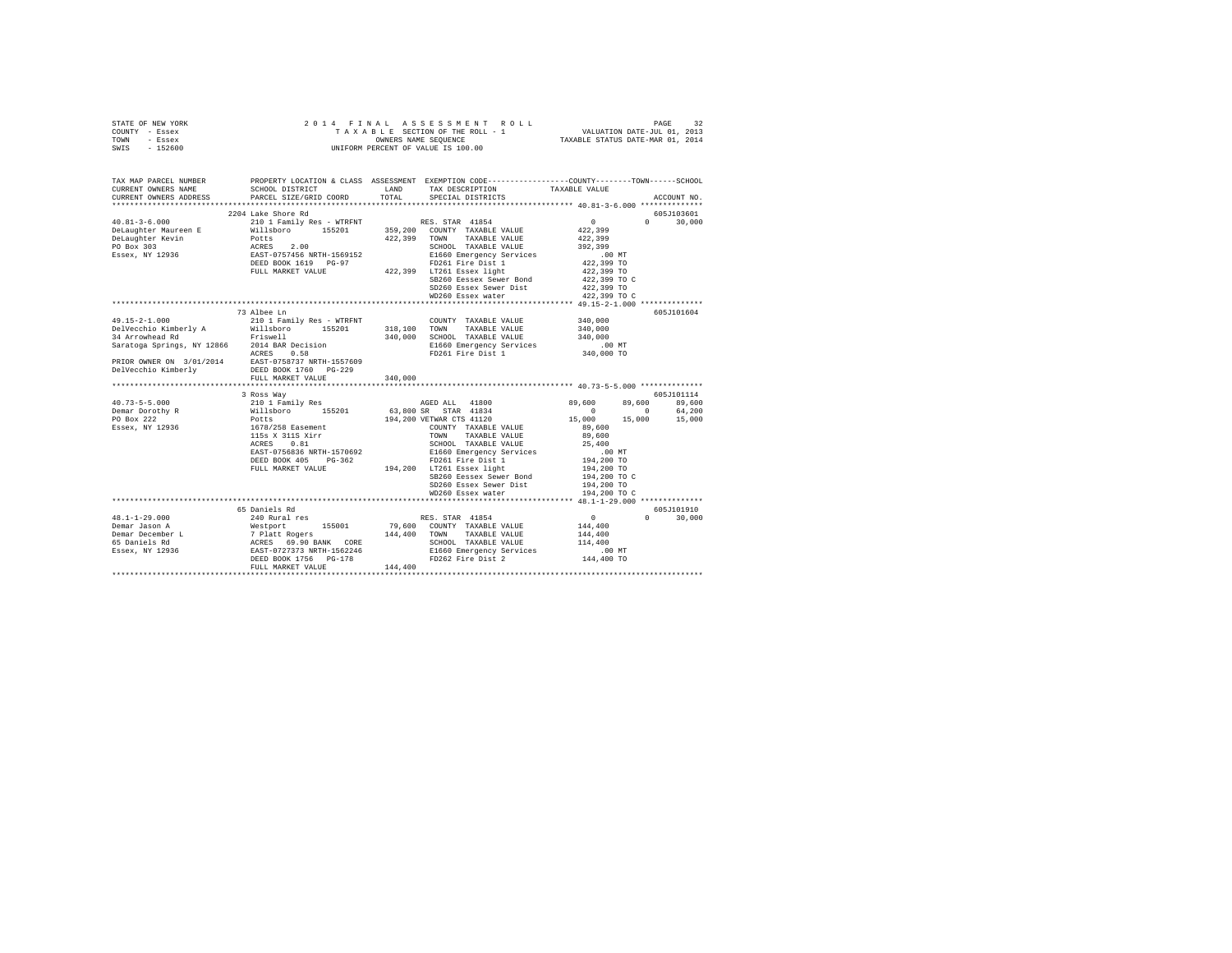| STATE OF NEW YORK<br>COUNTY - Essex<br>TOWN - Essex<br>SWIS - 152600                                                                                                                                                                                                                                                                                                                                |                                                                                                                                                                                                       |                   | 2014 FINAL ASSESSMENT ROLL<br>TAXABLE SECTION OF THE ROLL - 1 VALUATION DATE-JUL 01, 2013<br>OWNERS NAME SEQUENCE TAXABLE STATUS DATE-MAR 01, 2014<br>UNIFORM PERCENT OF VALUE IS 100.00 |                                                                                                                                 | PAGE<br>33                  |
|-----------------------------------------------------------------------------------------------------------------------------------------------------------------------------------------------------------------------------------------------------------------------------------------------------------------------------------------------------------------------------------------------------|-------------------------------------------------------------------------------------------------------------------------------------------------------------------------------------------------------|-------------------|------------------------------------------------------------------------------------------------------------------------------------------------------------------------------------------|---------------------------------------------------------------------------------------------------------------------------------|-----------------------------|
| TAX MAP PARCEL NUMBER PROPERTY LOCATION & CLASS ASSESSMENT EXEMPTION CODE--------------COUNTY-------TOWN------SCHOOL<br>CURRENT OWNERS NAME<br>CURRENT OWNERS ADDRESS                                                                                                                                                                                                                               | SCHOOL DISTRICT<br>PARCEL SIZE/GRID COORD                                                                                                                                                             | LAND<br>TOTAL     | TAX DESCRIPTION<br>SPECIAL DISTRICTS                                                                                                                                                     | TAXABLE VALUE                                                                                                                   | ACCOUNT NO.                 |
|                                                                                                                                                                                                                                                                                                                                                                                                     |                                                                                                                                                                                                       |                   |                                                                                                                                                                                          |                                                                                                                                 |                             |
|                                                                                                                                                                                                                                                                                                                                                                                                     | 2254 Lake Shore Rd                                                                                                                                                                                    |                   |                                                                                                                                                                                          |                                                                                                                                 | 605J101203                  |
| $40.73 - 6 - 10.000$<br>$[1.73-0-10. {\footnotesize\sc {\it U.10}}$ {\it E.200}$ {\it D.200}$ {\it D.200}$ {\it D.200}$ {\it D.200}$ {\it D.200}$ {\it D.200}$ {\it D.200}$ {\it D.200}$ {\it D.200}$ {\it D.200}$ {\it D.200}$ {\it D.200}$ {\it D.200}$ {\it D.200}$ {\it D.200}$ {\it D.200}$ {\it D.200}$ {\it D.200}$ {\it D.200}$ {\it D.200}$ {\it D.200}$ {\it D.200}$ {\it D.200}$ {\it D$ | 220 2 Family Res<br>ACRES 0.50 E1660 Emergency Services<br>EAST-0757282 NRTH-1570643 FD261 Fire Dist 1<br>DEED BOOK 845 PG-330 IT261 Essex light<br>PULL MARKET VALUE 208,100 SB260 Eessex Sewer Bond |                   | RES. STAR 41854<br>SD260 Essex Sewer Dist<br>WD260 Essex water                                                                                                                           | $\sim$ 0<br>208,100<br>208,100<br>178,100<br>$.00$ MT<br>208,100 TO<br>208,100 TO<br>208,100 TO C<br>208,100 TO<br>208,100 TO C | 0 <sup>1</sup><br>30,000    |
|                                                                                                                                                                                                                                                                                                                                                                                                     | 2451 NYS Route 22                                                                                                                                                                                     |                   |                                                                                                                                                                                          |                                                                                                                                 | 605J101802                  |
| $40.3 - 3 - 4.000$<br>DeWolff Catherine A<br>PO Box 71<br>Essex, NY 12936                                                                                                                                                                                                                                                                                                                           | 210 1 Family Res<br>Willsboro 155201<br>Potts<br>ACRES 2.90<br>EAST-0749671 NRTH-1570840<br>DEED BOOK 1358 PG-112<br>FULL MARKET VALUE                                                                |                   | RES. STAR 41854<br>33,900 COUNTY TAXABLE VALUE<br>129,800 TOWN TAXABLE VALUE<br>SCHOOL TAXABLE VALUE<br>E1660 Emergency Services<br>FD261 Fire Dist 1<br>129,800 LT261 Essex light       | $\sim$ 0 $\sim$<br>129,800<br>129,800<br>99,800<br>00 MT.<br>129,800 TO<br>129,800 TO                                           | $0 \t 30.000$               |
|                                                                                                                                                                                                                                                                                                                                                                                                     |                                                                                                                                                                                                       |                   |                                                                                                                                                                                          |                                                                                                                                 |                             |
| $\begin{tabular}{lllllllllllll} \textbf{49.11--1-30.000} & & \textbf{1.011} & \textbf{m31} & \textbf{1.02} & \textbf{1.03} & \textbf{1.04} & \textbf{1.05} & \textbf{1.05} & \textbf{1.05} & \textbf{1.07} & \textbf{1.07} & \textbf{1.07} & \textbf{1.07} & \textbf{1.07} & \textbf{1.07} & \textbf{1.07} & \textbf{1.07} & \textbf{1.07} & \textbf{1.07} & \textbf{1$                             | 71 Burt Way<br>DEED BOOK 1204 PG-5<br>FULL MARKET VALUE                                                                                                                                               | 64,400<br>171,900 | COUNTY TAXABLE VALUE<br>TOWN TAXABLE VALUE<br>171,900 SCHOOL TAXABLE VALUE<br>E1660 Emergency Services<br>FD261 Fire Dist 1                                                              | 171,900<br>171,900<br>171,900<br>$.00$ MT<br>171,900 TO                                                                         | 605-7100708                 |
|                                                                                                                                                                                                                                                                                                                                                                                                     |                                                                                                                                                                                                       |                   |                                                                                                                                                                                          |                                                                                                                                 |                             |
| UNDER AGDIST LAW TIL 2018 EAST-0723306 NRTH-1571104                                                                                                                                                                                                                                                                                                                                                 | Daniels Rd                                                                                                                                                                                            |                   | AG DIST C 41720<br>34,200 COUNTY TAXABLE VALUE<br>34,200 TOWN TAXABLE VALUE<br>SCHOOL TAXABLE VALUE<br>E1660 Emergency Services<br>FD262 Fire Dist 2                                     | 15,497<br>18,703<br>18,703<br>18,703<br>.00 MT.<br>34,200 TO                                                                    | 605J104009<br>15,497 15,497 |
|                                                                                                                                                                                                                                                                                                                                                                                                     | DEED BOOK 1203 PG-177<br>FULL MARKET VALUE                                                                                                                                                            | 34,200            |                                                                                                                                                                                          |                                                                                                                                 |                             |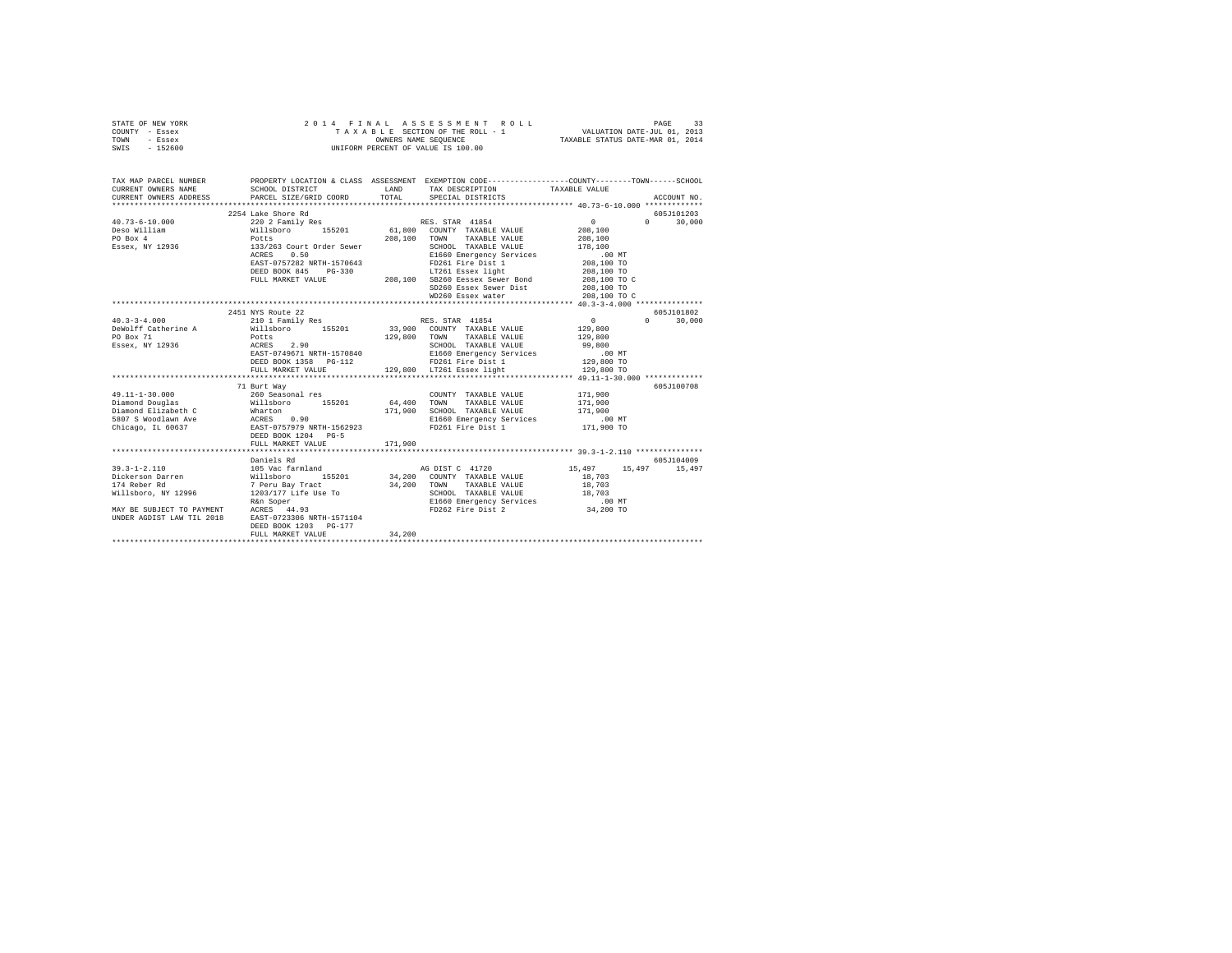| - Essex<br>TOWN<br>SWIS<br>$-152600$                            | OWNERS NAME SEQUENCE<br>UNIFORM PERCENT OF VALUE IS 100.00                                      |                     |                                                                | TAXABLE STATUS DATE-MAR 01, 2014 |                                 |  |
|-----------------------------------------------------------------|-------------------------------------------------------------------------------------------------|---------------------|----------------------------------------------------------------|----------------------------------|---------------------------------|--|
|                                                                 |                                                                                                 |                     |                                                                |                                  |                                 |  |
| TAX MAP PARCEL NUMBER                                           | PROPERTY LOCATION & CLASS ASSESSMENT EXEMPTION CODE---------------COUNTY-------TOWN------SCHOOL |                     |                                                                |                                  |                                 |  |
| CURRENT OWNERS NAME                                             | SCHOOL DISTRICT                                                                                 | LAND                | TAX DESCRIPTION                                                | TAXABLE VALUE                    |                                 |  |
| CURRENT OWNERS ADDRESS                                          | PARCEL SIZE/GRID COORD                                                                          | TOTAL               | SPECIAL DISTRICTS                                              |                                  | ACCOUNT NO.                     |  |
|                                                                 |                                                                                                 |                     |                                                                |                                  |                                 |  |
|                                                                 | Daniels Rd                                                                                      |                     |                                                                |                                  | 605J178502                      |  |
| $39.3 - 1 - 1.000$                                              | 105 Vac farmland                                                                                | COUNT<br>1,500 TOWN | COUNTY TAXABLE VALUE                                           | 1,500<br>1,500                   |                                 |  |
| Dickerson Duane                                                 | 155201<br>Willsboro                                                                             |                     | TAXABLE VALUE                                                  |                                  |                                 |  |
| 105 Reber Rd                                                    | 7 Peru Bay Tract<br>ACRES 1.46                                                                  | 1,500               | SCHOOL TAXABLE VALUE                                           | 1,500                            |                                 |  |
| Willsboro, NY 12996                                             | ACRES 1.46                                                                                      |                     | E1660 Emergency Services<br>FD262 Fire Dist 2                  | $.00$ MT                         |                                 |  |
|                                                                 | EAST-0723298 NRTH-1571662                                                                       |                     |                                                                | 1,500 TO                         |                                 |  |
|                                                                 | DEED BOOK 1116 PG-94                                                                            |                     |                                                                |                                  |                                 |  |
|                                                                 | FULL MARKET VALUE                                                                               | 1,500               |                                                                |                                  |                                 |  |
|                                                                 |                                                                                                 |                     |                                                                |                                  |                                 |  |
|                                                                 | Daniels Rd                                                                                      |                     |                                                                |                                  | 605Z006001                      |  |
| $39.3 - 1 - 2.120$                                              | 314 Rural vac<10                                                                                |                     | COUNTY TAXABLE VALUE                                           | 3,000                            |                                 |  |
| Dickerson Gregg S Willsboro                                     | 155201 3,000                                                                                    |                     | TOWN<br>TAXABLE VALUE                                          | 3,000                            |                                 |  |
| Dickerson Angeline B 7 Peru Bay Tract<br>90 Reber Rd ACRES 6.57 |                                                                                                 | 3,000               | SCHOOL TAXABLE VALUE<br>E1660 Emergency Services               | 3,000<br>.00 MT                  |                                 |  |
|                                                                 |                                                                                                 |                     |                                                                |                                  |                                 |  |
| Willsboro, NY 12996 EAST-0722664 NRTH-1571467                   |                                                                                                 |                     | FD262 Fire Dist 2                                              | 3,000 TO                         |                                 |  |
|                                                                 | DEED BOOK 1443 PG-28<br>FULL MARKET VALUE                                                       | 3,000               |                                                                |                                  |                                 |  |
|                                                                 |                                                                                                 |                     |                                                                |                                  |                                 |  |
|                                                                 | 155 Christian Rd                                                                                |                     |                                                                |                                  | 605J199002                      |  |
| $49.3 - 2 - 2.200$                                              | 210 1 Family Res                                                                                |                     | RES. STAR 41854                                                | $\sim$ 0                         | $\Omega$ and $\Omega$<br>30,000 |  |
|                                                                 |                                                                                                 |                     | 35,200 COUNTY TAXABLE VALUE                                    | 77,000                           |                                 |  |
| 49.3-2-2.2.<br>DiClemente James                                 | Willsboro 155201<br>Wharton                                                                     |                     | 77,000 TOWN<br>TAXABLE VALUE                                   | 77,000                           |                                 |  |
| Essex, NY 12936-2403                                            | 4.20 BANK1STARSG<br>ACRES                                                                       |                     | SCHOOL TAXABLE VALUE                                           | 47,000                           |                                 |  |
|                                                                 | EAST-0744932 NRTH-1559614                                                                       |                     |                                                                |                                  |                                 |  |
|                                                                 | DEED BOOK 1172  PG-291    FD262    Fire Dist 2                                                  |                     | E1660 Emergency Services .00 MT<br>FD262 Fire Dist 2 77,000 TO |                                  |                                 |  |
|                                                                 | FULL MARKET VALUE                                                                               |                     | 77,000 LT262 Whallonsburg light 577,000 TO                     |                                  |                                 |  |
|                                                                 |                                                                                                 |                     |                                                                |                                  |                                 |  |
|                                                                 | 1569 NYS Route 22                                                                               |                     |                                                                |                                  | 605J102811                      |  |
| $48.4 - 1 - 13.100$                                             |                                                                                                 |                     | AGED ALL 41800                                                 |                                  | 36,800 36,800 36,800            |  |
| Dimisa Jane E                                                   | 210 1 Family Res<br>Willsboro 155201                                                            |                     | 22,800 SR STAR 41834                                           | $\sim$ 0                         | $\sim$ 0<br>36,800              |  |
| 3021 W Meadows St                                               |                                                                                                 |                     | 73,600 COUNTY TAXABLE VALUE                                    | 36,800                           |                                 |  |
| Tampa, FL 33611                                                 | Friswell<br>ACRES 0.40                                                                          |                     | TOWN<br>TAXABLE VALUE                                          | 36,800                           |                                 |  |
|                                                                 | EAST-0743142 NRTH-1554821                                                                       |                     | SCHOOL TAXABLE VALUE                                           | $\sim$ 0                         |                                 |  |
|                                                                 | DEED BOOK 1559 PG-36                                                                            |                     | E1660 Emergency Services                                       | .00 MT                           |                                 |  |
|                                                                 | FULL MARKET VALUE                                                                               |                     | 73,600 FD262 Fire Dist 2                                       | 73,600 TO                        |                                 |  |
|                                                                 |                                                                                                 |                     | LT262 Whallonsburg light                                       | 73,600 TO                        |                                 |  |
|                                                                 |                                                                                                 |                     |                                                                |                                  |                                 |  |

STATE OF NEW YORK 2 0 1 4 F I N A L A S S E S S M E N T R O L L PAGE 34 COUNTY - Essex T A X A B L E SECTION OF THE ROLL - 1 VALUATION DATE-JUL 01, 2013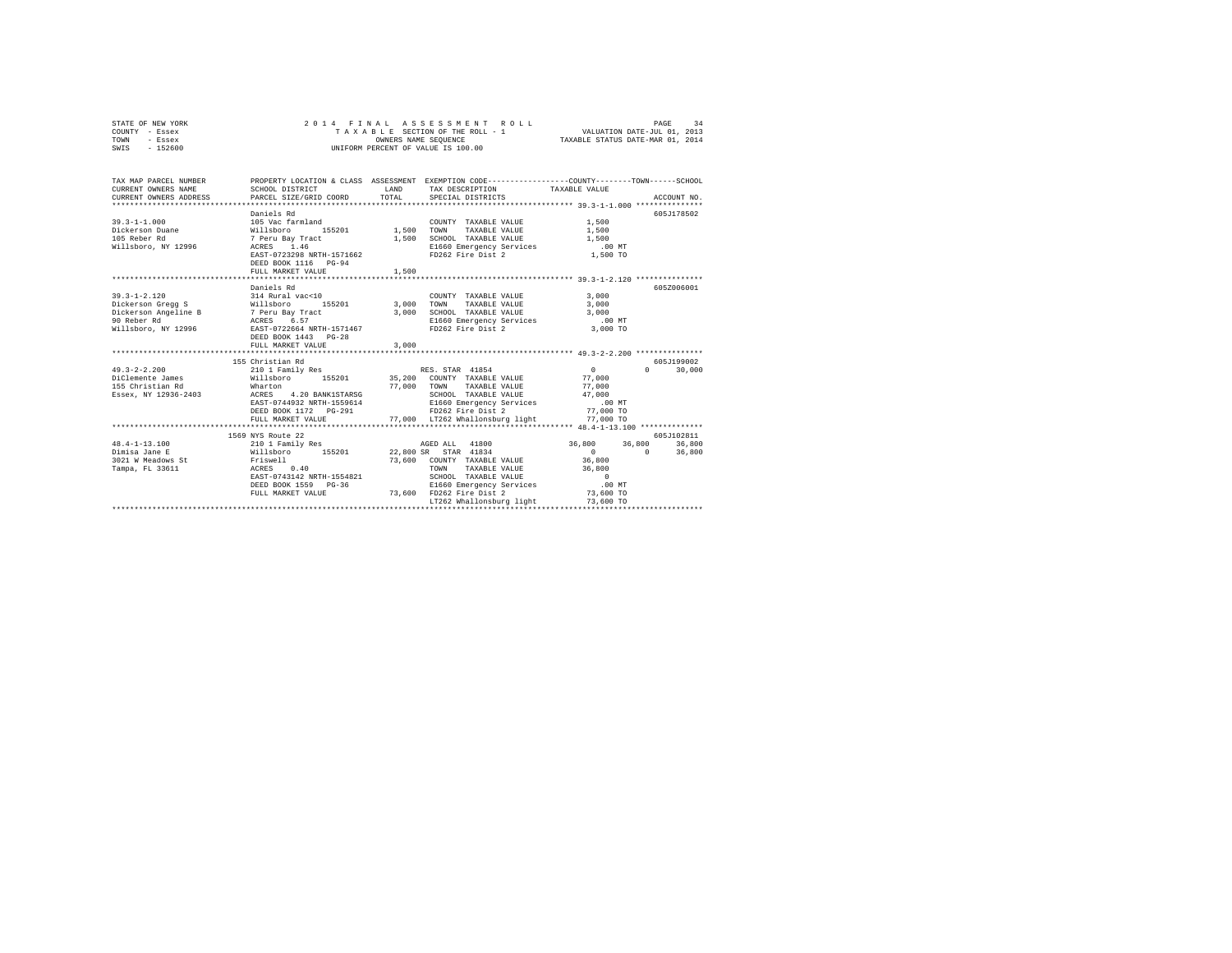| STATE OF NEW YORK                                                                                                                                                                                                                                                                                                                                                                                                                                 |                           |                      |                        |                                                       |                             |
|---------------------------------------------------------------------------------------------------------------------------------------------------------------------------------------------------------------------------------------------------------------------------------------------------------------------------------------------------------------------------------------------------------------------------------------------------|---------------------------|----------------------|------------------------|-------------------------------------------------------|-----------------------------|
| COUNTY - Essex                                                                                                                                                                                                                                                                                                                                                                                                                                    |                           |                      |                        |                                                       |                             |
| TOWN - Essex                                                                                                                                                                                                                                                                                                                                                                                                                                      |                           |                      |                        |                                                       |                             |
| SWIS - 152600                                                                                                                                                                                                                                                                                                                                                                                                                                     |                           |                      |                        |                                                       |                             |
|                                                                                                                                                                                                                                                                                                                                                                                                                                                   |                           |                      |                        |                                                       |                             |
|                                                                                                                                                                                                                                                                                                                                                                                                                                                   |                           |                      |                        |                                                       |                             |
|                                                                                                                                                                                                                                                                                                                                                                                                                                                   |                           |                      |                        |                                                       |                             |
| TAX MAP PARCEL NUMBER PROPERTY LOCATION & CLASS ASSESSMENT EXEMPTION CODE--------------COUNTY-------TOWN------SCHOOL<br>CURRENT OWNERS NAME                                                                                                                                                                                                                                                                                                       |                           |                      |                        |                                                       |                             |
|                                                                                                                                                                                                                                                                                                                                                                                                                                                   |                           |                      |                        |                                                       |                             |
| CURRENT OWNERS ADDRESS                                                                                                                                                                                                                                                                                                                                                                                                                            | PARCEL SIZE/GRID COORD    | TOTAL                | SPECIAL DISTRICTS      |                                                       | ACCOUNT NO.                 |
|                                                                                                                                                                                                                                                                                                                                                                                                                                                   |                           |                      |                        |                                                       |                             |
| $\begin{tabular}{l c c c c c} \multicolumn{4}{c}{\textbf{101} Fami1y Res} & \multicolumn{4}{c}{\textbf{RES. STAR}} & \multicolumn{4}{c}{\textbf{RES. STAR}} & \multicolumn{4}{c}{\textbf{101} Fami1y Res} & \multicolumn{4}{c}{\textbf{RES. STAR}} & \multicolumn{4}{c}{\textbf{101} Fion} & \multicolumn{4}{c}{\textbf{101} Fion} & \multicolumn{4}{c}{\textbf{102} Fion} & \multicolumn{4}{c}{\textbf{102} Fion} & \multicolumn{4}{c}{\textbf{$ | 35 Elm St                 |                      |                        |                                                       | 605J102510<br>$0 \t 30,000$ |
|                                                                                                                                                                                                                                                                                                                                                                                                                                                   |                           |                      |                        |                                                       |                             |
|                                                                                                                                                                                                                                                                                                                                                                                                                                                   |                           |                      |                        |                                                       |                             |
|                                                                                                                                                                                                                                                                                                                                                                                                                                                   |                           |                      |                        |                                                       |                             |
|                                                                                                                                                                                                                                                                                                                                                                                                                                                   |                           |                      |                        |                                                       |                             |
|                                                                                                                                                                                                                                                                                                                                                                                                                                                   |                           |                      |                        |                                                       |                             |
|                                                                                                                                                                                                                                                                                                                                                                                                                                                   |                           |                      |                        |                                                       |                             |
|                                                                                                                                                                                                                                                                                                                                                                                                                                                   |                           |                      |                        |                                                       |                             |
|                                                                                                                                                                                                                                                                                                                                                                                                                                                   |                           |                      |                        | 193,100 TO C                                          |                             |
|                                                                                                                                                                                                                                                                                                                                                                                                                                                   |                           |                      | SD260 Essex Sewer Dist | 193,100 TO                                            |                             |
|                                                                                                                                                                                                                                                                                                                                                                                                                                                   |                           |                      | WD260 Essex water      | 193,100 TO C                                          |                             |
|                                                                                                                                                                                                                                                                                                                                                                                                                                                   |                           |                      |                        |                                                       |                             |
|                                                                                                                                                                                                                                                                                                                                                                                                                                                   | 2030 Lake Shore Rd        |                      |                        |                                                       | 605J100612                  |
| $49.7 - 4 - 7.000$                                                                                                                                                                                                                                                                                                                                                                                                                                |                           |                      |                        | 492,100                                               |                             |
|                                                                                                                                                                                                                                                                                                                                                                                                                                                   |                           |                      |                        | 492,100<br>492,100                                    |                             |
|                                                                                                                                                                                                                                                                                                                                                                                                                                                   |                           |                      |                        |                                                       |                             |
| <i>asistration</i><br>Dolan Andrew P<br>Dolan Tracey L<br>61 Oakwood Ln<br>Valley Forge, PA 19481                                                                                                                                                                                                                                                                                                                                                 |                           |                      |                        | .00 MT                                                |                             |
|                                                                                                                                                                                                                                                                                                                                                                                                                                                   |                           |                      |                        | 492,100 TO                                            |                             |
|                                                                                                                                                                                                                                                                                                                                                                                                                                                   |                           |                      |                        | 492,100 TO                                            |                             |
|                                                                                                                                                                                                                                                                                                                                                                                                                                                   | FULL MARKET VALUE 492.100 |                      |                        |                                                       |                             |
|                                                                                                                                                                                                                                                                                                                                                                                                                                                   |                           |                      |                        |                                                       |                             |
|                                                                                                                                                                                                                                                                                                                                                                                                                                                   | Jersey St                 |                      |                        |                                                       | 605J104003                  |
|                                                                                                                                                                                                                                                                                                                                                                                                                                                   |                           |                      |                        | 8,500                                                 |                             |
|                                                                                                                                                                                                                                                                                                                                                                                                                                                   |                           |                      |                        | 8,500                                                 |                             |
|                                                                                                                                                                                                                                                                                                                                                                                                                                                   |                           |                      |                        | 8,500                                                 |                             |
|                                                                                                                                                                                                                                                                                                                                                                                                                                                   |                           |                      |                        | .00MT                                                 |                             |
|                                                                                                                                                                                                                                                                                                                                                                                                                                                   |                           |                      | FD261 Fire Dist 1      | 8,500 TO                                              |                             |
|                                                                                                                                                                                                                                                                                                                                                                                                                                                   | DEED BOOK 850 PG-21       |                      |                        |                                                       |                             |
|                                                                                                                                                                                                                                                                                                                                                                                                                                                   | FULL MARKET VALUE         | 8,500                |                        |                                                       |                             |
|                                                                                                                                                                                                                                                                                                                                                                                                                                                   |                           |                      |                        |                                                       |                             |
|                                                                                                                                                                                                                                                                                                                                                                                                                                                   | 2120 Jersey St            |                      |                        | 605J198003                                            |                             |
| 39.4-1-44.121                                                                                                                                                                                                                                                                                                                                                                                                                                     | 240 Rural res             |                      | RES. STAR 41854        | $\begin{smallmatrix}&&0\\&&146\\1&1\end{smallmatrix}$ | $0 \t 30,000$               |
|                                                                                                                                                                                                                                                                                                                                                                                                                                                   |                           |                      |                        |                                                       |                             |
| Dougal Nancy L<br>2120 Jersey St                                                                                                                                                                                                                                                                                                                                                                                                                  |                           |                      |                        |                                                       |                             |
| Essex, NY 12936                                                                                                                                                                                                                                                                                                                                                                                                                                   |                           |                      |                        |                                                       |                             |
|                                                                                                                                                                                                                                                                                                                                                                                                                                                   |                           |                      |                        |                                                       |                             |
|                                                                                                                                                                                                                                                                                                                                                                                                                                                   |                           |                      |                        |                                                       |                             |
|                                                                                                                                                                                                                                                                                                                                                                                                                                                   | FULL MARKET VALUE         |                      |                        |                                                       |                             |
|                                                                                                                                                                                                                                                                                                                                                                                                                                                   |                           | 146,200              |                        |                                                       |                             |
|                                                                                                                                                                                                                                                                                                                                                                                                                                                   | 1647 Lake Shore Rd        |                      |                        |                                                       | 605J101208                  |
|                                                                                                                                                                                                                                                                                                                                                                                                                                                   |                           |                      |                        |                                                       |                             |
|                                                                                                                                                                                                                                                                                                                                                                                                                                                   |                           |                      |                        |                                                       |                             |
|                                                                                                                                                                                                                                                                                                                                                                                                                                                   |                           |                      |                        |                                                       |                             |
|                                                                                                                                                                                                                                                                                                                                                                                                                                                   |                           |                      |                        |                                                       |                             |
|                                                                                                                                                                                                                                                                                                                                                                                                                                                   |                           |                      |                        |                                                       |                             |
|                                                                                                                                                                                                                                                                                                                                                                                                                                                   |                           |                      |                        |                                                       |                             |
|                                                                                                                                                                                                                                                                                                                                                                                                                                                   |                           |                      |                        |                                                       |                             |
|                                                                                                                                                                                                                                                                                                                                                                                                                                                   |                           |                      |                        |                                                       |                             |
|                                                                                                                                                                                                                                                                                                                                                                                                                                                   | DEED BOOK 1499 PG-228     |                      |                        |                                                       |                             |
|                                                                                                                                                                                                                                                                                                                                                                                                                                                   | FULL MARKET VALUE         | 2,900<br>*********** |                        |                                                       |                             |
|                                                                                                                                                                                                                                                                                                                                                                                                                                                   |                           |                      |                        |                                                       |                             |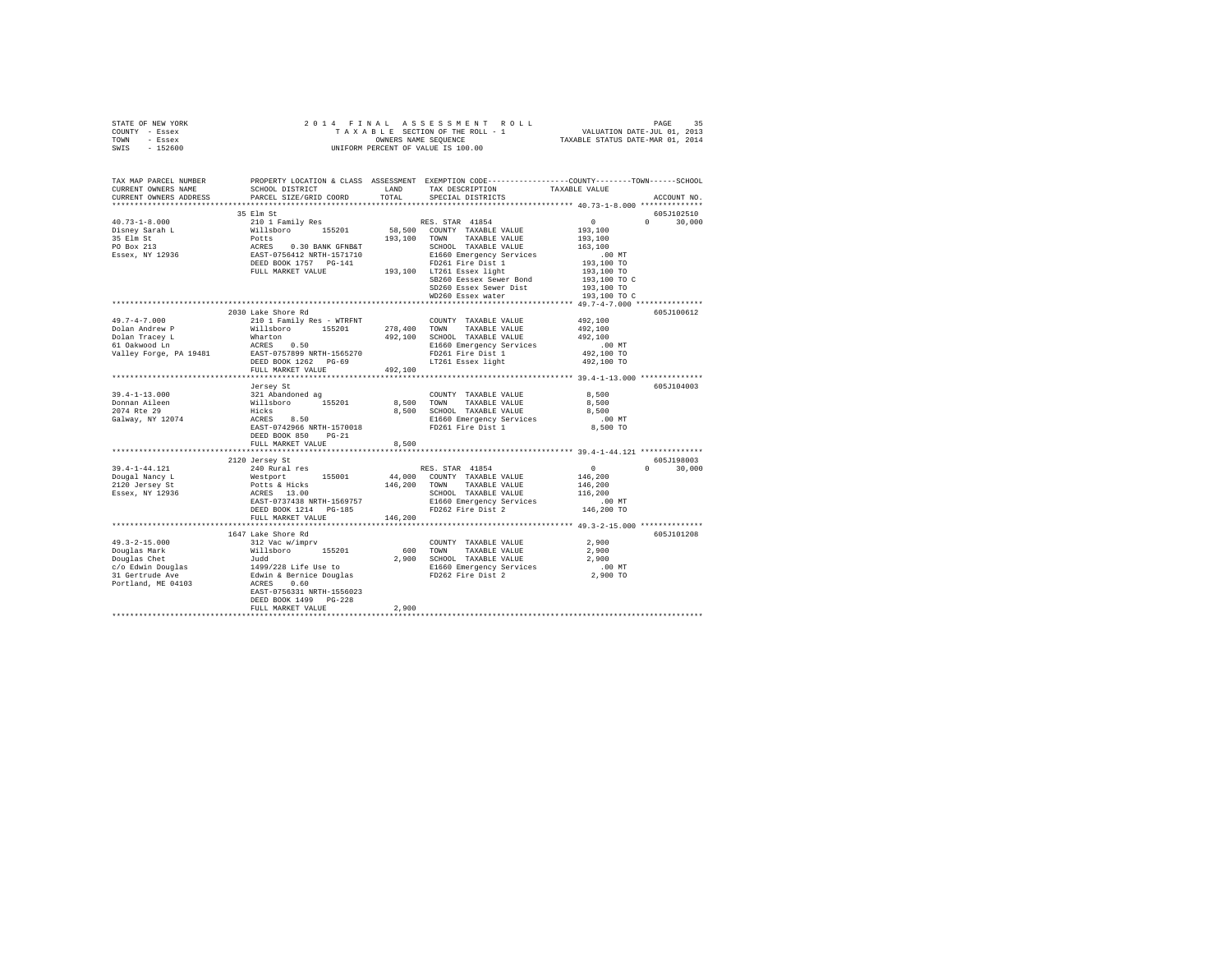| STATE OF NEW YORK<br>COUNTY - Essex<br>TOWN<br>- Essex<br>$-152600$<br>SWIS                                                                 | 2014 FINAL                                                                                                                             |             | PAGE 36 & PINAL ASSESSMENT ROLL<br>TAXABLE SECTION OF THE ROLL - 1 WALUATION DATE-JUL 01, 2013<br>OWNERS NAME SEQUENCE 4 TAXABLE STATUS DATE-MAR 01, 2014<br>UNIFORM PERCENT OF VALUE IS 100.00 |                                  |               |
|---------------------------------------------------------------------------------------------------------------------------------------------|----------------------------------------------------------------------------------------------------------------------------------------|-------------|-------------------------------------------------------------------------------------------------------------------------------------------------------------------------------------------------|----------------------------------|---------------|
| TAX MAP PARCEL NUMBER PROPERTY LOCATION & CLASS ASSESSMENT EXEMPTION CODE--------------COUNTY-------TOWN------SCHOOL<br>CURRENT OWNERS NAME | SCHOOL DISTRICT                                                                                                                        |             | LAND TAX DESCRIPTION                                                                                                                                                                            | TAXABLE VALUE                    |               |
| CURRENT OWNERS ADDRESS                                                                                                                      | PARCEL SIZE/GRID COORD                                                                                                                 | TOTAL       | SPECIAL DISTRICTS                                                                                                                                                                               |                                  | ACCOUNT NO.   |
|                                                                                                                                             |                                                                                                                                        |             |                                                                                                                                                                                                 |                                  |               |
|                                                                                                                                             | 1641 Lake Shore Rd                                                                                                                     |             |                                                                                                                                                                                                 |                                  | 605-T101209   |
| $49.3 - 2 - 16.000$                                                                                                                         | 260 Seasonal res<br>Willsboro 155201                                                                                                   |             | COUNTY TAXABLE VALUE                                                                                                                                                                            | 67.300                           |               |
| Douglas Mark                                                                                                                                |                                                                                                                                        | 21,600 TOWN | TAXABLE VALUE                                                                                                                                                                                   | 67,300                           |               |
|                                                                                                                                             |                                                                                                                                        |             | 67,300 SCHOOL TAXABLE VALUE                                                                                                                                                                     | 67,300                           |               |
|                                                                                                                                             |                                                                                                                                        |             | E1660 Emergency Services                                                                                                                                                                        | .00 MT                           |               |
| Douglas Chet<br>c/o Edwin Douglas<br>31 Gertrude Ave<br>Portland, ME 04103                                                                  | 3.1, and<br>1499/228 Life use to 67,300<br>Edwin & Bernice Douglas<br>ACRES 0.30<br>EAST-0756447 NRTH-1556014<br>DEED BOOK 1499 PG-228 |             | FD262 Fire Dist 2                                                                                                                                                                               | 67,300 TO                        |               |
|                                                                                                                                             | FULL MARKET VALUE                                                                                                                      | 67,300      |                                                                                                                                                                                                 |                                  |               |
|                                                                                                                                             |                                                                                                                                        |             |                                                                                                                                                                                                 |                                  |               |
|                                                                                                                                             | 2208 NYS Route 22                                                                                                                      |             |                                                                                                                                                                                                 |                                  | 605J101210    |
| $39.4 - 1 - 16.000$                                                                                                                         | 210 1 Family Res<br>Willsboro 155201                                                                                                   |             | AGED ALL 41800                                                                                                                                                                                  | 56,050<br>56,050                 | 56,050        |
| Dovle Donald A<br>2208 NYS Rte 22                                                                                                           | Potts                                                                                                                                  | 112,100     | 32,400 SR STAR 41834<br>COUNTY TAXABLE VALUE                                                                                                                                                    | $\Omega$<br>$\Omega$<br>56,050   | 56,050        |
| Essex, NY 12936                                                                                                                             | ACRES 1.37                                                                                                                             |             | TOWN<br>TAXABLE VALUE                                                                                                                                                                           | 56,050                           |               |
|                                                                                                                                             | EAST-0743806 NRTH-1569750                                                                                                              |             | SCHOOL TAXABLE VALUE                                                                                                                                                                            | $\sim$ 0                         |               |
|                                                                                                                                             | DEED BOOK 330 PG-45                                                                                                                    |             |                                                                                                                                                                                                 | $.00$ MT                         |               |
|                                                                                                                                             | FULL MARKET VALUE                                                                                                                      |             | E1660 Emergency Services<br>112,100 FD261 Fire Dist 1                                                                                                                                           | 112,100 TO                       |               |
|                                                                                                                                             |                                                                                                                                        |             |                                                                                                                                                                                                 |                                  |               |
|                                                                                                                                             | 2184 NYS Route 22                                                                                                                      |             |                                                                                                                                                                                                 |                                  | 605J104005    |
| $39.4 - 1 - 22.000$                                                                                                                         |                                                                                                                                        |             | RES. STAR 41854                                                                                                                                                                                 | $\sim$ 0                         | $0 \t 30.000$ |
| Doyle Gary                                                                                                                                  |                                                                                                                                        |             | 33,300 COUNTY TAXABLE VALUE                                                                                                                                                                     | 45,300                           |               |
| Doyle Margaret                                                                                                                              |                                                                                                                                        |             | 45,300 TOWN TAXABLE VALUE                                                                                                                                                                       | 45,300                           |               |
| 2184 NYS Rte 22                                                                                                                             |                                                                                                                                        |             | SCHOOL TAXABLE VALUE                                                                                                                                                                            | 15,300                           |               |
| Essex, NY 12936                                                                                                                             | 270 Mfg housing<br>Willsboro 155201<br>Potts 2.30<br>EAST-0743817 NRTH-1569269                                                         |             | E1660 Emergency Services                                                                                                                                                                        | $.00$ MT                         |               |
|                                                                                                                                             | DEED BOOK 884 PG-171                                                                                                                   |             | FD261 Fire Dist 1                                                                                                                                                                               | 45,300 TO                        |               |
|                                                                                                                                             | FULL MARKET VALUE                                                                                                                      | 45,300      |                                                                                                                                                                                                 |                                  |               |
|                                                                                                                                             |                                                                                                                                        |             |                                                                                                                                                                                                 |                                  |               |
|                                                                                                                                             | 2750 Essex Rd                                                                                                                          |             |                                                                                                                                                                                                 |                                  | 605J197001    |
| $40.65 - 3 - 5.200$                                                                                                                         | 482 Det row bldg                                                                                                                       |             | COUNTY TAXABLE VALUE                                                                                                                                                                            | 264,800                          |               |
| Dovle John                                                                                                                                  | 155201                                                                                                                                 | 41,300      | TOWN<br>TAXABLE VALUE                                                                                                                                                                           | 264,800                          |               |
| Sells-Doyle Laura                                                                                                                           | Willsboro 15<br>Hicks Pat<br>1683/187 Easement<br>ACRES 0.13                                                                           | 264,800     | SCHOOL TAXABLE VALUE                                                                                                                                                                            | 264,800                          |               |
| PO Box 208<br>Essex, NY 12936                                                                                                               |                                                                                                                                        |             | E1660 Emergency Services<br>FD261 Fire Dist 1                                                                                                                                                   | $.00$ MT<br>264,800 TO           |               |
|                                                                                                                                             | EAST-0756913 NRTH-1572128                                                                                                              |             | LT261 Essex light                                                                                                                                                                               | 264,800 TO                       |               |
|                                                                                                                                             | DEED BOOK 1116 PG-76                                                                                                                   |             | SB260 Eessex Sewer Bond                                                                                                                                                                         | 264,800 TO C                     |               |
|                                                                                                                                             | FULL MARKET VALUE 264,800 SD260 Essex Sewer Dist                                                                                       |             |                                                                                                                                                                                                 | 264,800 TO                       |               |
|                                                                                                                                             |                                                                                                                                        |             | WD260 Essex water                                                                                                                                                                               | 264,800 TO C                     |               |
|                                                                                                                                             |                                                                                                                                        |             |                                                                                                                                                                                                 | ******************************** |               |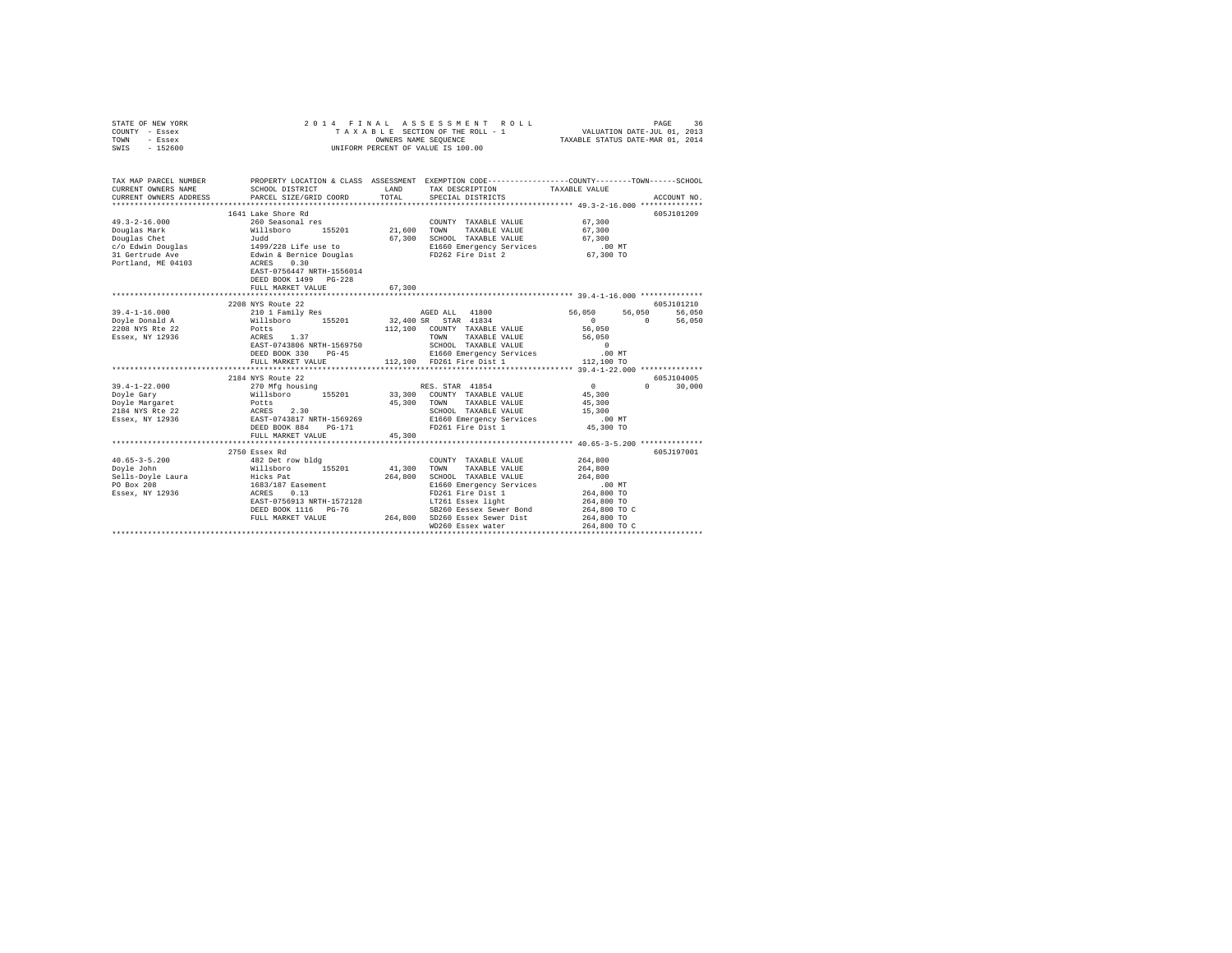| STATE OF NEW YORK                                                                                                                                                                                                                    |                                                                 |         |                                                                           |                                                    |               |  |  |  |
|--------------------------------------------------------------------------------------------------------------------------------------------------------------------------------------------------------------------------------------|-----------------------------------------------------------------|---------|---------------------------------------------------------------------------|----------------------------------------------------|---------------|--|--|--|
| COUNTY - Essex                                                                                                                                                                                                                       |                                                                 |         |                                                                           |                                                    |               |  |  |  |
| TOWN - Essex                                                                                                                                                                                                                         |                                                                 |         |                                                                           |                                                    |               |  |  |  |
| SWIS - 152600                                                                                                                                                                                                                        |                                                                 |         |                                                                           |                                                    |               |  |  |  |
|                                                                                                                                                                                                                                      |                                                                 |         |                                                                           |                                                    |               |  |  |  |
|                                                                                                                                                                                                                                      |                                                                 |         |                                                                           |                                                    |               |  |  |  |
| TAX MAP PARCEL NUMBER PROPERTY LOCATION & CLASS ASSESSMENT EXEMPTION CODE--------------COUNTY-------TOWN------SCHOOL                                                                                                                 |                                                                 |         |                                                                           |                                                    |               |  |  |  |
| CURRENT OWNERS NAME                                                                                                                                                                                                                  | SCHOOL DISTRICT                                                 | LAND    | TAX DESCRIPTION                                                           | TAXABLE VALUE                                      |               |  |  |  |
| CURRENT OWNERS ADDRESS                                                                                                                                                                                                               | PARCEL SIZE/GRID COORD                                          | TOTAL   | SPECIAL DISTRICTS                                                         |                                                    | ACCOUNT NO.   |  |  |  |
|                                                                                                                                                                                                                                      |                                                                 |         |                                                                           |                                                    |               |  |  |  |
|                                                                                                                                                                                                                                      | 833 Walker Rd                                                   |         |                                                                           |                                                    | 605J104404    |  |  |  |
|                                                                                                                                                                                                                                      | 484 1 use sm bld                                                |         | COUNTY TAXABLE VALUE 209,500                                              |                                                    |               |  |  |  |
| 48.76-1-14.000<br>Doyle John H                                                                                                                                                                                                       |                                                                 |         | 33,000 TOWN TAXABLE VALUE                                                 | 209,500                                            |               |  |  |  |
|                                                                                                                                                                                                                                      |                                                                 |         | 209,500 SCHOOL TAXABLE VALUE                                              | 209,500                                            |               |  |  |  |
|                                                                                                                                                                                                                                      |                                                                 |         | E1660 Emergency Services                                                  | .00 MT                                             |               |  |  |  |
| Sells-Doyle Laura O<br>PO Box 208<br>Essex, NY 12936                                                                                                                                                                                 | villsboro 155201<br>Friswell<br>1615/274-Easement<br>ACRES 1.97 |         |                                                                           | 209,500 TO                                         |               |  |  |  |
|                                                                                                                                                                                                                                      | EAST-0743344 NRTH-1555433                                       |         | E1660 Emergency Services<br>FD262 Fire Dist 2<br>LT262 Whallonsburg light | 209,500 TO                                         |               |  |  |  |
|                                                                                                                                                                                                                                      | DEED BOOK 1351 PG-149                                           |         |                                                                           |                                                    |               |  |  |  |
|                                                                                                                                                                                                                                      | FULL MARKET VALUE                                               | 209,500 |                                                                           |                                                    |               |  |  |  |
|                                                                                                                                                                                                                                      |                                                                 |         |                                                                           |                                                    |               |  |  |  |
|                                                                                                                                                                                                                                      | 1800 Lake Shore Rd                                              |         |                                                                           |                                                    | 605J102806    |  |  |  |
| $49.15 - 1 - 4.000$                                                                                                                                                                                                                  | 260 Seasonal res - WTRFNT                                       |         | COUNTY TAXABLE VALUE                                                      | 191,900                                            |               |  |  |  |
|                                                                                                                                                                                                                                      |                                                                 |         |                                                                           |                                                    |               |  |  |  |
|                                                                                                                                                                                                                                      |                                                                 |         |                                                                           | 191,900<br>191,900                                 |               |  |  |  |
|                                                                                                                                                                                                                                      |                                                                 |         |                                                                           | .00 MT                                             |               |  |  |  |
|                                                                                                                                                                                                                                      |                                                                 |         | E1660 Emergency Services<br>FD261 Fire Dist 1                             | 191,900 TO                                         |               |  |  |  |
|                                                                                                                                                                                                                                      |                                                                 |         |                                                                           |                                                    |               |  |  |  |
|                                                                                                                                                                                                                                      | FULL MARKET VALUE                                               | 191,900 |                                                                           |                                                    |               |  |  |  |
|                                                                                                                                                                                                                                      |                                                                 |         |                                                                           |                                                    |               |  |  |  |
|                                                                                                                                                                                                                                      | 2226 NYS Route 22                                               |         |                                                                           |                                                    | 605J104301    |  |  |  |
| $40.3 - 1 - 1.100$                                                                                                                                                                                                                   | 240 Rural res                                                   |         | AG DIST C 41720                                                           | 71,850                                             | 71,850 71,850 |  |  |  |
|                                                                                                                                                                                                                                      |                                                                 |         |                                                                           | 251,250                                            |               |  |  |  |
|                                                                                                                                                                                                                                      |                                                                 |         |                                                                           | 251,250                                            |               |  |  |  |
|                                                                                                                                                                                                                                      |                                                                 |         |                                                                           | 251,250                                            |               |  |  |  |
|                                                                                                                                                                                                                                      |                                                                 |         |                                                                           | .00 MT                                             |               |  |  |  |
|                                                                                                                                                                                                                                      |                                                                 |         |                                                                           |                                                    |               |  |  |  |
|                                                                                                                                                                                                                                      |                                                                 |         |                                                                           | 323,100 TO                                         |               |  |  |  |
|                                                                                                                                                                                                                                      |                                                                 |         |                                                                           |                                                    |               |  |  |  |
|                                                                                                                                                                                                                                      |                                                                 |         |                                                                           |                                                    |               |  |  |  |
|                                                                                                                                                                                                                                      | NYS Route 22                                                    |         |                                                                           |                                                    | 605J180008    |  |  |  |
|                                                                                                                                                                                                                                      |                                                                 |         | COUNTY TAXABLE VALUE 63,500                                               |                                                    |               |  |  |  |
|                                                                                                                                                                                                                                      |                                                                 |         |                                                                           | 63,500                                             |               |  |  |  |
|                                                                                                                                                                                                                                      |                                                                 |         |                                                                           | 63,500                                             |               |  |  |  |
|                                                                                                                                                                                                                                      |                                                                 |         |                                                                           | $.00$ MT                                           |               |  |  |  |
|                                                                                                                                                                                                                                      |                                                                 |         |                                                                           | 63,500 TO                                          |               |  |  |  |
|                                                                                                                                                                                                                                      | EAST-0743682 NRTH-1572419                                       |         |                                                                           |                                                    |               |  |  |  |
|                                                                                                                                                                                                                                      | DEED BOOK 1135 PG-146                                           |         |                                                                           |                                                    |               |  |  |  |
|                                                                                                                                                                                                                                      | FULL MARKET VALUE                                               | 63,500  |                                                                           |                                                    |               |  |  |  |
|                                                                                                                                                                                                                                      |                                                                 |         |                                                                           |                                                    |               |  |  |  |
|                                                                                                                                                                                                                                      | 1454 Whallons Bay Rd                                            |         |                                                                           |                                                    | 605J104203    |  |  |  |
| $49.15 - 1 - 7.000$                                                                                                                                                                                                                  | 210 1 Family Res                                                |         | AGED ALL 41800<br>39,600 SR STAR 41834                                    | 83,100                                             | 83,100 83,100 |  |  |  |
| 1991 - 1992 - 1993 - 1994 - 1994 - 1994 - 1994 - 1994 - 1994 - 1994 - 1994 - 1994 - 1994 - 1994 - 1994 - 1994<br>1994 - 1994 - 1994 - 1994 - 1994 - 1994 - 1994 - 1994 - 1994 - 1994 - 1994 - 1994 - 1994 - 1994 - 1994 - 1994<br>19 |                                                                 |         |                                                                           | $\begin{array}{ccccccc}\n0 & & & & 0\n\end{array}$ | 64,200        |  |  |  |
|                                                                                                                                                                                                                                      |                                                                 |         | 166,200 COUNTY TAXABLE VALUE                                              | 83,100                                             |               |  |  |  |
| 1454 Whallons Bay<br>Essex, NY 12936                                                                                                                                                                                                 |                                                                 |         | TOWN<br>TAXABLE VALUE                                                     | 83,100                                             |               |  |  |  |
|                                                                                                                                                                                                                                      |                                                                 |         | SCHOOL TAXABLE VALUE<br>E1660 Emergency Services                          | 18,900                                             |               |  |  |  |
|                                                                                                                                                                                                                                      |                                                                 |         |                                                                           | .00 MT.<br>166,200 TO                              |               |  |  |  |
|                                                                                                                                                                                                                                      |                                                                 |         | EAST-0757260 NRTH-1558705 FD261 Fire Dist 1                               |                                                    |               |  |  |  |
|                                                                                                                                                                                                                                      | DEED BOOK 1614 PG-205                                           |         |                                                                           |                                                    |               |  |  |  |
|                                                                                                                                                                                                                                      | FULL MARKET VALUE                                               | 166,200 |                                                                           |                                                    |               |  |  |  |
|                                                                                                                                                                                                                                      |                                                                 |         |                                                                           |                                                    |               |  |  |  |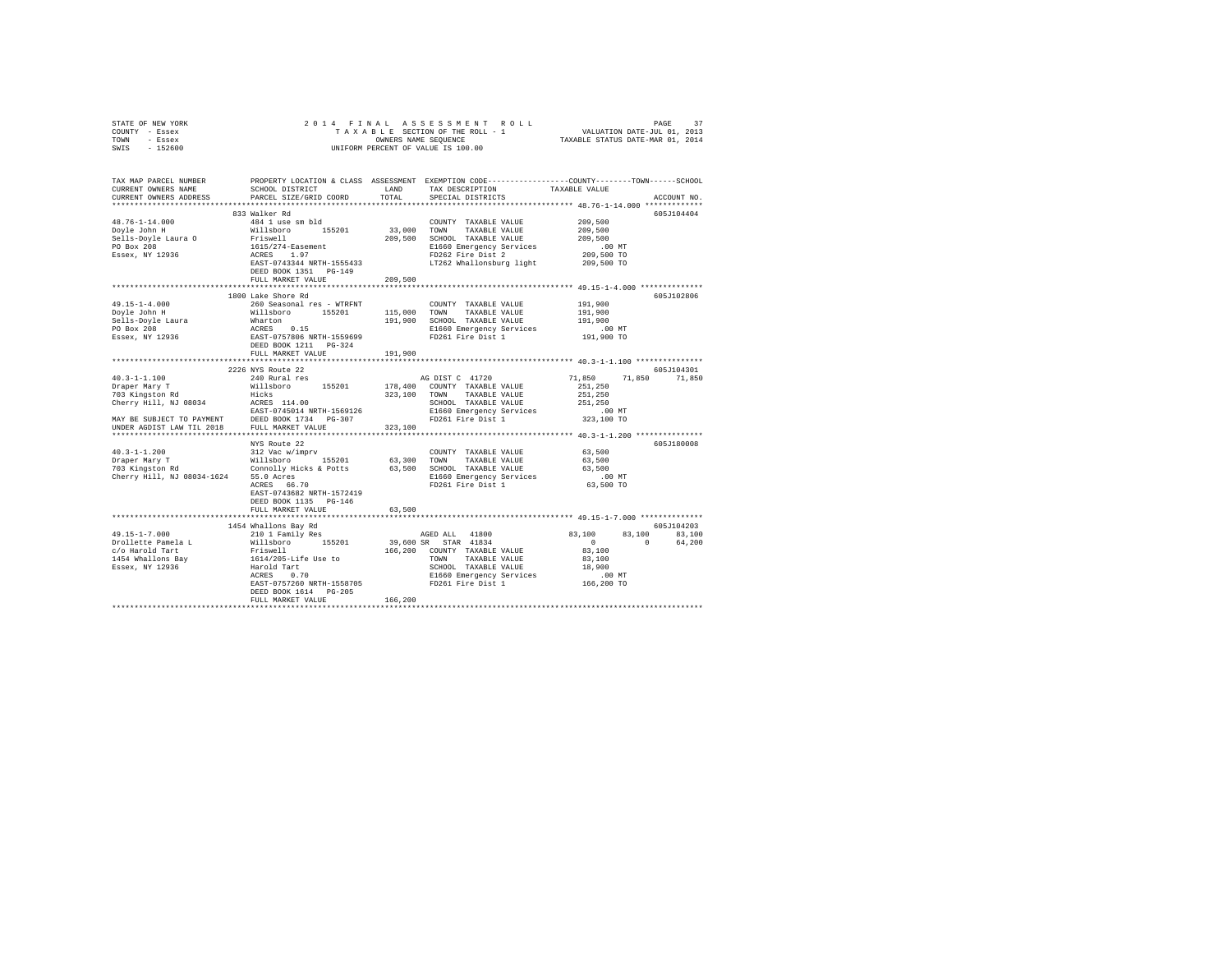| STATE OF NEW YORK<br>COUNTY - Essex<br>TOWN - Essex<br>SWIS - 152600                                                                                                                                                                                                                                                                                                                                                              |                                                                                                                                                                                                                                                                                                                                                                                                           |                       |                                                                                                                                                                         |                                                                                   |               |
|-----------------------------------------------------------------------------------------------------------------------------------------------------------------------------------------------------------------------------------------------------------------------------------------------------------------------------------------------------------------------------------------------------------------------------------|-----------------------------------------------------------------------------------------------------------------------------------------------------------------------------------------------------------------------------------------------------------------------------------------------------------------------------------------------------------------------------------------------------------|-----------------------|-------------------------------------------------------------------------------------------------------------------------------------------------------------------------|-----------------------------------------------------------------------------------|---------------|
| TAX MAP PARCEL NUMBER PROPERTY LOCATION & CLASS ASSESSMENT EXEMPTION CORE--------------COUNT-------SCHOOL DER<br>CURRENT OWNERS NAME SCHOOL DISTRICT CONTENTS LAND TAX DESCRIPTION TAXABLE VALUE VALUE<br>CURRENT OWNERS ADDRESS PARCEL SIZE/GRID COORD                                                                                                                                                                           |                                                                                                                                                                                                                                                                                                                                                                                                           | TOTAL                 | LAND TAX DESCRIPTION TAXABLE VALUE<br>SPECIAL DISTRICTS                                                                                                                 |                                                                                   | ACCOUNT NO.   |
|                                                                                                                                                                                                                                                                                                                                                                                                                                   |                                                                                                                                                                                                                                                                                                                                                                                                           |                       |                                                                                                                                                                         |                                                                                   |               |
|                                                                                                                                                                                                                                                                                                                                                                                                                                   | 2224 Lake Shore Rd                                                                                                                                                                                                                                                                                                                                                                                        |                       |                                                                                                                                                                         |                                                                                   | 605J103002    |
| ${\small \begin{tabular}{lcccc} 40.81-3-1.000 & \textit{214 L4E SIOPE K1D} & \textit{215} & \textit{216 S.} \\ \textit{Duca Thomas F} & & & & & & & & & & & & & \\ \textit{Duca Thomas F} & & & & & & & & & & & & \\ \textit{D0 Box 124} & & & & & & & & & & & & & \\ \textit{D0 Box 124} & & & & & & & & & & & & & \\ \textit{D0 Box 124} & & & & & & & & & & & & & & \\ \textit{D0 Max 12936} & & & & & & & & & & & & & & & \\$ |                                                                                                                                                                                                                                                                                                                                                                                                           |                       | SCHOOL TAXABLE VALUE 181,800                                                                                                                                            | $\mathbf{0}$<br>211,800<br>211,800                                                | $0 \t 30,000$ |
|                                                                                                                                                                                                                                                                                                                                                                                                                                   |                                                                                                                                                                                                                                                                                                                                                                                                           |                       | SB260 Eessex Sewer Bond<br>SD260 Essex Sewer Dist<br>WD260 Essex water                                                                                                  | 00 MT.<br>211,800 TO<br>211,800 TO<br>211,800 TO C<br>211,800 TO<br>211,800 TO C  |               |
|                                                                                                                                                                                                                                                                                                                                                                                                                                   |                                                                                                                                                                                                                                                                                                                                                                                                           |                       |                                                                                                                                                                         |                                                                                   |               |
|                                                                                                                                                                                                                                                                                                                                                                                                                                   | 2729 NYS Route 22                                                                                                                                                                                                                                                                                                                                                                                         |                       |                                                                                                                                                                         |                                                                                   | 605J103101    |
| $40.65 - 2 - 5.000$<br>Ducolon Colin<br>Ducolon Elizabeth A<br>41 University Ter<br>Burlington, VT 05401<br>$40.81 - 3 - 8.000$<br>Duley Verda                                                                                                                                                                                                                                                                                    | 210 1 Family Res<br>Lake Shore Rd<br>311 Res vac land - WTRFNT<br>Willsboro 155201<br>Potts 1.00<br>ACRES 1.00<br>EAST-0757341 NRTH-1568688                                                                                                                                                                                                                                                               | 82,000 TOWN<br>82,000 | COUNTY TAXABLE VALUE<br>FULL MARKET VALUE 126,100 WD260 Essex water<br>COUNTY TAXABLE VALUE 82,000<br>TAXABLE VALUE<br>SCHOOL TAXABLE VALUE<br>E1660 Emergency Services | 126,100<br>126,100 TO C<br>82,000<br>82,000                                       | 605J101215    |
| Duley Donald F<br>40 Sandra Ave<br>Plattsburgh, NY 12901                                                                                                                                                                                                                                                                                                                                                                          | DEED BOOK 1350 PG-39<br>FULL MARKET VALUE                                                                                                                                                                                                                                                                                                                                                                 | 82,000                | E1660 Emergency Services<br>FD261 Fire Dist 1<br>LT261 Essex light                                                                                                      | .00 MT<br>82,000 TO<br>82,000 TO                                                  |               |
|                                                                                                                                                                                                                                                                                                                                                                                                                                   |                                                                                                                                                                                                                                                                                                                                                                                                           |                       |                                                                                                                                                                         |                                                                                   |               |
| $40.73 - 3 - 6.200$<br>Durant John F<br>80 E Main St<br>Richmond, VT 05477                                                                                                                                                                                                                                                                                                                                                        | Main St<br>Amazone State Card Nillsboro<br>Willsboro 155201<br>Potts<br>1670/193-Easement<br>ACRES 0.03<br>1670/193-Easement<br>20070193-Easement<br>20070193-Easement<br>20071261 EAST-0757049<br>20081093 RTH-1571809<br>20081260 EAST-0757049<br>20081260 ESPA EAST-075704<br>20081260 ESPA EAST-075704<br>20081260 ESPA EAST-075704<br>20081260 ESPA EA<br>DEED BOOK 1097 PG-151<br>FULL MARKET VALUE |                       | COUNTY TAXABLE VALUE<br>500 TOWN TAXABLE VALUE<br>500 SCHOOL TAXABLE VALUE<br>WD260 Essex water                                                                         | 500<br>500<br>500<br>.00 MT<br>500 TO<br>500 TO<br>500 TO C<br>500 TO<br>500 TO C | 605J190004    |
|                                                                                                                                                                                                                                                                                                                                                                                                                                   |                                                                                                                                                                                                                                                                                                                                                                                                           |                       |                                                                                                                                                                         |                                                                                   |               |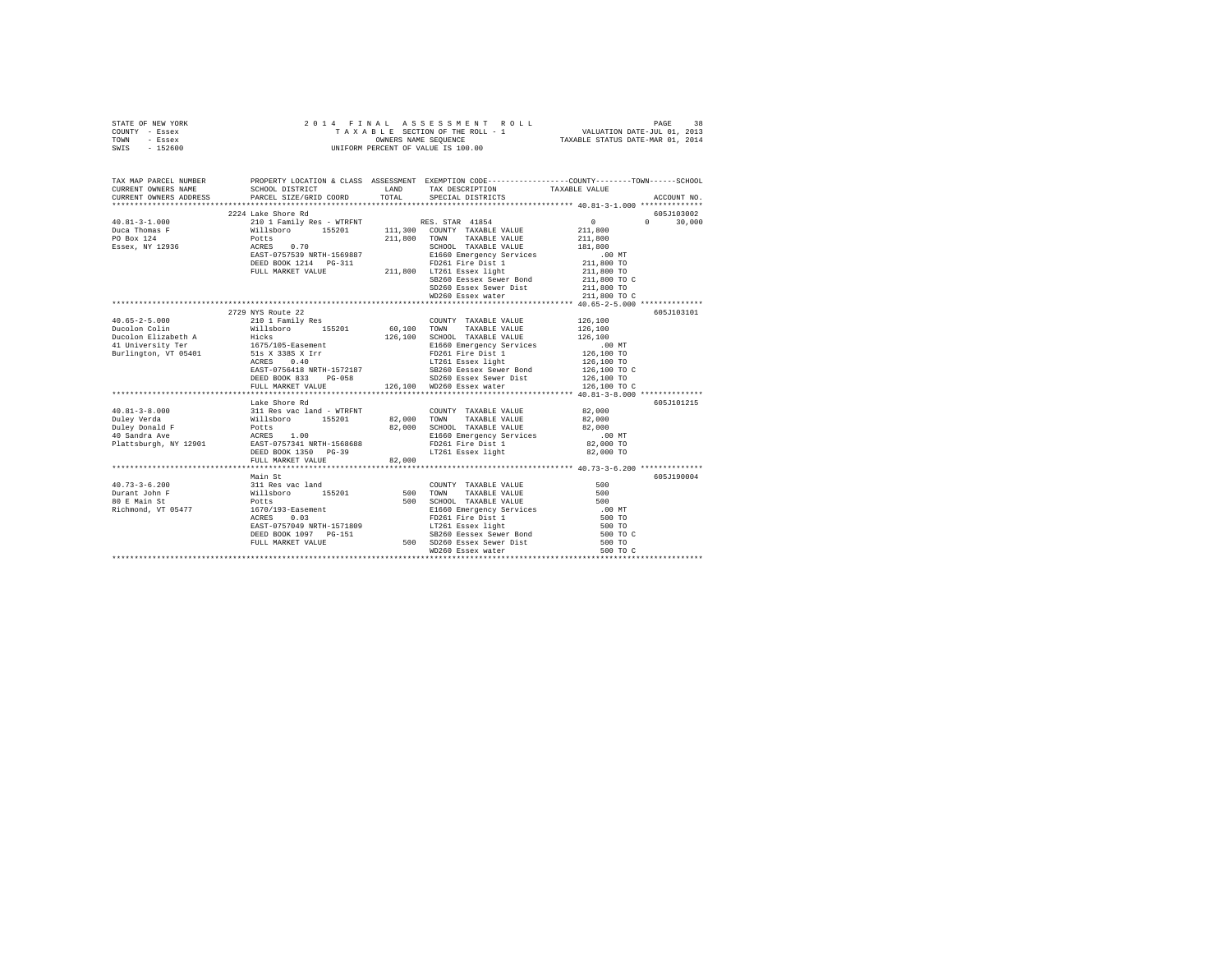| STATE OF NEW YORK | 2014 FINAL ASSESSMENT ROLL         | 39<br>PAGE                       |
|-------------------|------------------------------------|----------------------------------|
| COUNTY - Essex    | TAXABLE SECTION OF THE ROLL - 1    | VALUATION DATE-JUL 01, 2013      |
| TOWN<br>- Essex   | OWNERS NAME SEOUENCE               | TAXABLE STATUS DATE-MAR 01, 2014 |
| $-152600$<br>SWIS | UNIFORM PERCENT OF VALUE IS 100.00 |                                  |

| TAX MAP PARCEL NUMBER<br>CURRENT OWNERS NAME SCHOOL DISTRICT LAND TAX DESCRIPTION CODE--------------COUNTY--------TOWN------SCHOOL<br>CURRENT OWNERS AMBER PARCEL SIZE/GRID COORD TOTAL SPECIAL DISTRICTS ACCOUNT NO.<br>**************                                                                                                                                                                       |                              |                    |                                 |
|---------------------------------------------------------------------------------------------------------------------------------------------------------------------------------------------------------------------------------------------------------------------------------------------------------------------------------------------------------------------------------------------------------------|------------------------------|--------------------|---------------------------------|
|                                                                                                                                                                                                                                                                                                                                                                                                               |                              |                    |                                 |
| 2304 Main St                                                                                                                                                                                                                                                                                                                                                                                                  |                              |                    | 605J101303                      |
|                                                                                                                                                                                                                                                                                                                                                                                                               | COUNTY TAXABLE VALUE 234,000 |                    |                                 |
|                                                                                                                                                                                                                                                                                                                                                                                                               |                              | 234,000<br>234,000 |                                 |
|                                                                                                                                                                                                                                                                                                                                                                                                               |                              |                    |                                 |
|                                                                                                                                                                                                                                                                                                                                                                                                               |                              |                    |                                 |
|                                                                                                                                                                                                                                                                                                                                                                                                               |                              |                    |                                 |
| $\begin{tabular}{l c c c c c} \hline \texttt{NicInmodl}, & \texttt{VP 054179} & \texttt{1649} / 174- \texttt{Sewer Easement} & \texttt{2514,000} & \texttt{non-nou} & \texttt{non-nou} & \texttt{1649} / 174- \texttt{Sewer Easement} & \texttt{E1660 Emergency Services} & \texttt{0.00 MT} \\ & \texttt{Rk951 Fg 247} & \texttt{1649} / 174- \texttt{Sewer Easement} & \texttt{E1660 Emergency Services} &$ |                              |                    |                                 |
|                                                                                                                                                                                                                                                                                                                                                                                                               |                              |                    |                                 |
|                                                                                                                                                                                                                                                                                                                                                                                                               |                              |                    |                                 |
|                                                                                                                                                                                                                                                                                                                                                                                                               |                              |                    |                                 |
|                                                                                                                                                                                                                                                                                                                                                                                                               |                              |                    |                                 |
| 8 Orchard Ln                                                                                                                                                                                                                                                                                                                                                                                                  |                              |                    | 605J103415                      |
| $\begin{tabular}{l c c c c} \multicolumn{3}{c}{\textbf{A0.73--6-2.000}} & \multicolumn{3}{c}{\textbf{3.830} Crccln1 Fami1y Res} & \multicolumn{3}{c}{\textbf{S0.73-6-2.000}} & \multicolumn{3}{c}{\textbf{6.65.1131}415} & \multicolumn{3}{c}{\textbf{6.65.113}415} \\ \multicolumn{3}{c}{\textbf{Ea1.85} Frank & \multicolumn{3}{c}{\textbf{8.85} C} & \multicolumn{3}{c}{\textbf{8.85$                      |                              |                    |                                 |
|                                                                                                                                                                                                                                                                                                                                                                                                               |                              |                    |                                 |
|                                                                                                                                                                                                                                                                                                                                                                                                               |                              |                    |                                 |
|                                                                                                                                                                                                                                                                                                                                                                                                               |                              |                    |                                 |
|                                                                                                                                                                                                                                                                                                                                                                                                               |                              |                    |                                 |
|                                                                                                                                                                                                                                                                                                                                                                                                               |                              |                    |                                 |
|                                                                                                                                                                                                                                                                                                                                                                                                               |                              |                    |                                 |
|                                                                                                                                                                                                                                                                                                                                                                                                               |                              |                    |                                 |
|                                                                                                                                                                                                                                                                                                                                                                                                               |                              |                    |                                 |
|                                                                                                                                                                                                                                                                                                                                                                                                               |                              |                    |                                 |
|                                                                                                                                                                                                                                                                                                                                                                                                               |                              |                    |                                 |
|                                                                                                                                                                                                                                                                                                                                                                                                               |                              |                    |                                 |
| Christian Rd                                                                                                                                                                                                                                                                                                                                                                                                  |                              |                    | 605J190006                      |
|                                                                                                                                                                                                                                                                                                                                                                                                               |                              |                    |                                 |
|                                                                                                                                                                                                                                                                                                                                                                                                               |                              |                    |                                 |
|                                                                                                                                                                                                                                                                                                                                                                                                               |                              |                    |                                 |
|                                                                                                                                                                                                                                                                                                                                                                                                               |                              |                    |                                 |
|                                                                                                                                                                                                                                                                                                                                                                                                               |                              |                    |                                 |
|                                                                                                                                                                                                                                                                                                                                                                                                               |                              |                    |                                 |
|                                                                                                                                                                                                                                                                                                                                                                                                               |                              |                    |                                 |
|                                                                                                                                                                                                                                                                                                                                                                                                               |                              |                    |                                 |
|                                                                                                                                                                                                                                                                                                                                                                                                               |                              |                    | 605J102014                      |
|                                                                                                                                                                                                                                                                                                                                                                                                               |                              |                    | $\Omega$ and $\Omega$<br>30,000 |
|                                                                                                                                                                                                                                                                                                                                                                                                               |                              |                    |                                 |
|                                                                                                                                                                                                                                                                                                                                                                                                               |                              |                    |                                 |
|                                                                                                                                                                                                                                                                                                                                                                                                               |                              |                    |                                 |
|                                                                                                                                                                                                                                                                                                                                                                                                               |                              |                    |                                 |
|                                                                                                                                                                                                                                                                                                                                                                                                               |                              |                    |                                 |
|                                                                                                                                                                                                                                                                                                                                                                                                               |                              |                    |                                 |
|                                                                                                                                                                                                                                                                                                                                                                                                               |                              |                    |                                 |
|                                                                                                                                                                                                                                                                                                                                                                                                               |                              |                    |                                 |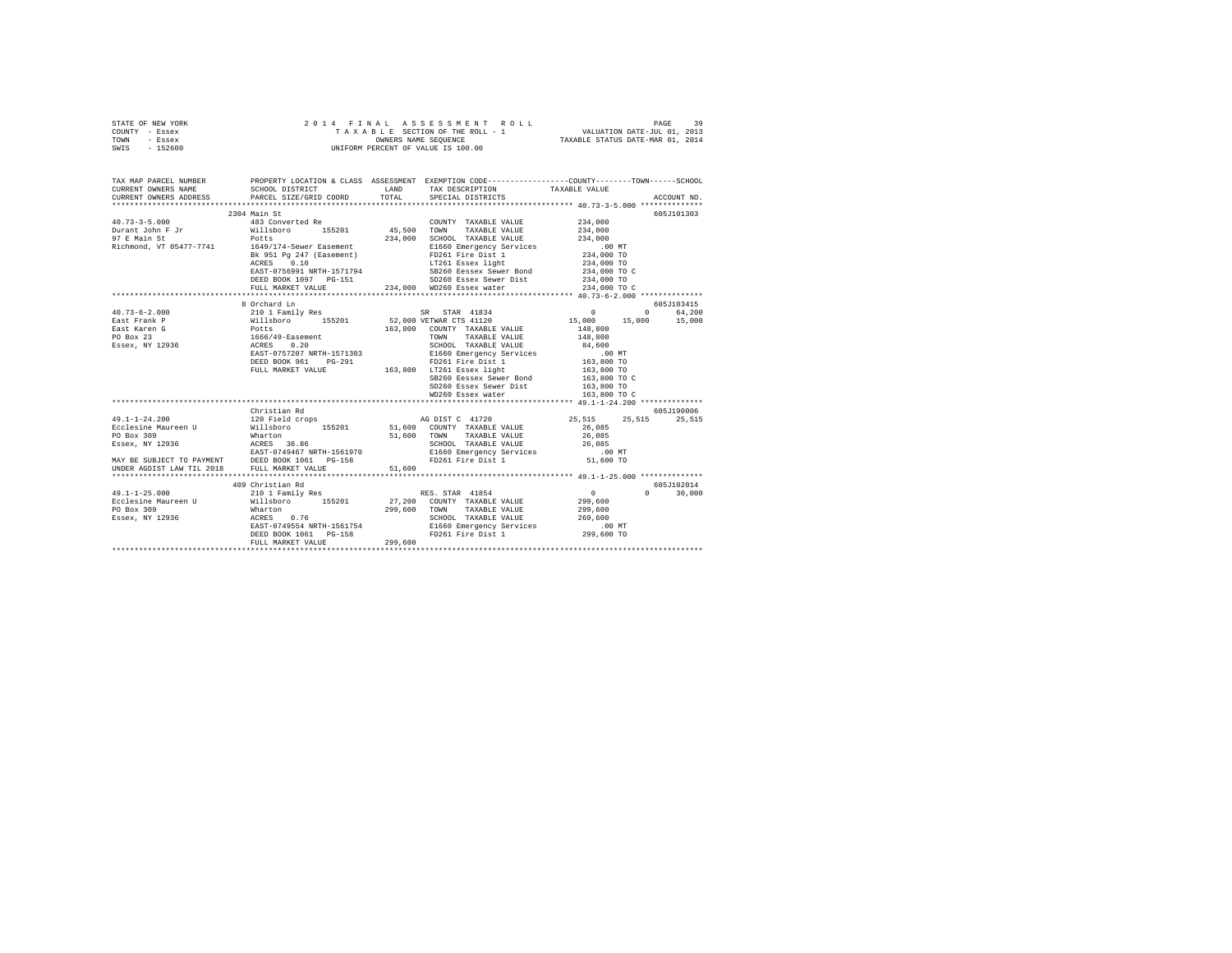| STATE OF NEW YORK      | 2014 FINAL                                                 |               |                                    |                                                                                                                  |  |
|------------------------|------------------------------------------------------------|---------------|------------------------------------|------------------------------------------------------------------------------------------------------------------|--|
| COUNTY - Essex         |                                                            |               |                                    |                                                                                                                  |  |
| TOWN - Essex           |                                                            |               |                                    |                                                                                                                  |  |
| $-152600$<br>SWIS      |                                                            |               | UNIFORM PERCENT OF VALUE IS 100.00 |                                                                                                                  |  |
|                        |                                                            |               |                                    |                                                                                                                  |  |
|                        |                                                            |               |                                    |                                                                                                                  |  |
|                        |                                                            |               |                                    |                                                                                                                  |  |
| TAX MAP PARCEL NUMBER  |                                                            |               |                                    | PROPERTY LOCATION & CLASS ASSESSMENT EXEMPTION CODE---------------COUNTY-------TOWN------SCHOOL<br>TAXABLE VALUE |  |
| CURRENT OWNERS NAME    | SCHOOL DISTRICT                                            | LAND<br>TOTAL | TAX DESCRIPTION                    |                                                                                                                  |  |
| CURRENT OWNERS ADDRESS | PARCEL SIZE/GRID COORD                                     |               | SPECIAL DISTRICTS                  | ACCOUNT NO.                                                                                                      |  |
|                        |                                                            |               |                                    |                                                                                                                  |  |
|                        | Leaning Rd                                                 |               |                                    | 605J101202                                                                                                       |  |
| 39.4-1-38.000          | 314 Rural vac<10                                           |               | COUNTY TAXABLE VALUE               | 25,200                                                                                                           |  |
| Eddy Foundation        | Willsboro 155201                                           |               | 25,200 TOWN TAXABLE VALUE          | 25,200                                                                                                           |  |
| PO Box 42              | Potts                                                      |               | 25,200 SCHOOL TAXABLE VALUE        | 25,200                                                                                                           |  |
| Essex, NY 12936        | 00001.00<br>$\text{ACRES}$ 1.20                            |               | E1660 Emergency Services           | $.00$ MT                                                                                                         |  |
|                        |                                                            |               | FD261 Fire Dist 1                  | 25,200 TO                                                                                                        |  |
|                        | EAST-0742533 NRTH-1569240                                  |               |                                    |                                                                                                                  |  |
|                        | DEED BOOK 1527 PG-100                                      |               |                                    |                                                                                                                  |  |
|                        | FULL MARKET VALUE                                          | 25,200        |                                    |                                                                                                                  |  |
|                        |                                                            |               |                                    |                                                                                                                  |  |
|                        | Daniels Rd                                                 |               |                                    | 605Z007001                                                                                                       |  |
| $48.1 - 1 - 8.222$     | 910 Priv forest                                            |               | COUNTY TAXABLE VALUE               | 39,500                                                                                                           |  |
| Eddy Foundation        | Westport 155001<br>18/19 Brookfield Pat<br>ACRES 41.78     |               | 39,500 TOWN TAXABLE VALUE          | 39,500                                                                                                           |  |
| PO Box 42              |                                                            |               | 39,500 SCHOOL TAXABLE VALUE        | 39,500                                                                                                           |  |
| Essex, NY 12936        |                                                            |               | E1660 Emergency Services           | .00MT                                                                                                            |  |
|                        | EAST-0727577 NRTH-1564182                                  |               | FD262 Fire Dist 2                  | 39,500 TO                                                                                                        |  |
|                        | DEED BOOK 1489 PG-229                                      |               |                                    |                                                                                                                  |  |
|                        | FULL MARKET VALUE                                          | 39,500        |                                    |                                                                                                                  |  |
|                        |                                                            |               |                                    |                                                                                                                  |  |
|                        | 493 Brookfield Rd                                          |               |                                    | 605J102815                                                                                                       |  |
| 48.1-1-24.100          | 240 Rural res                                              |               | COUNTY TAXABLE VALUE               | 139,500                                                                                                          |  |
| Eddy Foundation        | Westport 155001                                            | 41,000        | TOWN TAXABLE VALUE                 | 139,500                                                                                                          |  |
| PO Box 42              | 4 Platt Rogers                                             |               | 139,500 SCHOOL TAXABLE VALUE       | 139,500                                                                                                          |  |
| Essex, NY 12936        | 1619/292-Rel of Est Tx Li                                  |               | E1660 Emergency Services           | $.00$ MT                                                                                                         |  |
|                        | ACRES 10.04                                                |               | FD262 Fire Dist 2                  | 139,500 TO                                                                                                       |  |
|                        | EAST-0732848 NRTH-1562905                                  |               |                                    |                                                                                                                  |  |
|                        | DEED BOOK 1619 PG-231                                      |               |                                    |                                                                                                                  |  |
|                        | FULL MARKET VALUE                                          | 139,500       |                                    |                                                                                                                  |  |
|                        |                                                            |               |                                    |                                                                                                                  |  |
|                        | Cook Rd                                                    |               |                                    | 605J100402                                                                                                       |  |
| $48.2 - 1 - 12.100$    | 105 Vac farmland                                           |               | COUNTY TAXABLE VALUE               | 38,900                                                                                                           |  |
| Eddy Foundation        | Willsboro 155201<br>Wharton                                | 38,900 TOWN   | TAXABLE VALUE                      | 38,900                                                                                                           |  |
| PO Box 42              |                                                            |               | 38,900 SCHOOL TAXABLE VALUE        | 38,900                                                                                                           |  |
| Essex, NY 12936        | wnarton<br>ACRES 45.23                                     |               | E1660 Emergency Services           | $.00$ MT                                                                                                         |  |
|                        | EAST-0742781 NRTH-1561982                                  |               | FD262 Fire Dist 2                  | 38,900 TO                                                                                                        |  |
|                        | DEED BOOK 1266 PG-205                                      |               |                                    |                                                                                                                  |  |
|                        | FULL MARKET VALUE                                          | 38,900        |                                    |                                                                                                                  |  |
|                        |                                                            |               |                                    |                                                                                                                  |  |
|                        | Cook Rd                                                    |               |                                    | 605J100401                                                                                                       |  |
| $48.2 - 1 - 13.000$    | 910 Priv forest                                            |               | COUNTY TAXABLE VALUE               | 19,900                                                                                                           |  |
| Eddy Foundation        |                                                            |               | 19,900 TOWN TAXABLE VALUE          | 19,900                                                                                                           |  |
| PO Box 42              | yiu Friv rorest<br>Willsboro 155201<br>Wharton<br>00024.00 |               | 19,900 SCHOOL TAXABLE VALUE        | 19,900                                                                                                           |  |
| Essex, NY 12936        |                                                            |               | E1660 Emergency Services           | $.00$ MT                                                                                                         |  |
|                        | ACRES 42.00                                                |               | FD262 Fire Dist 2                  | 19,900 TO                                                                                                        |  |
|                        | EAST-0743039 NRTH-1561010                                  |               |                                    |                                                                                                                  |  |
|                        | DEED BOOK 1266 PG-205                                      |               |                                    |                                                                                                                  |  |
|                        | FULL MARKET VALUE                                          | 19,900        |                                    |                                                                                                                  |  |
|                        |                                                            |               |                                    |                                                                                                                  |  |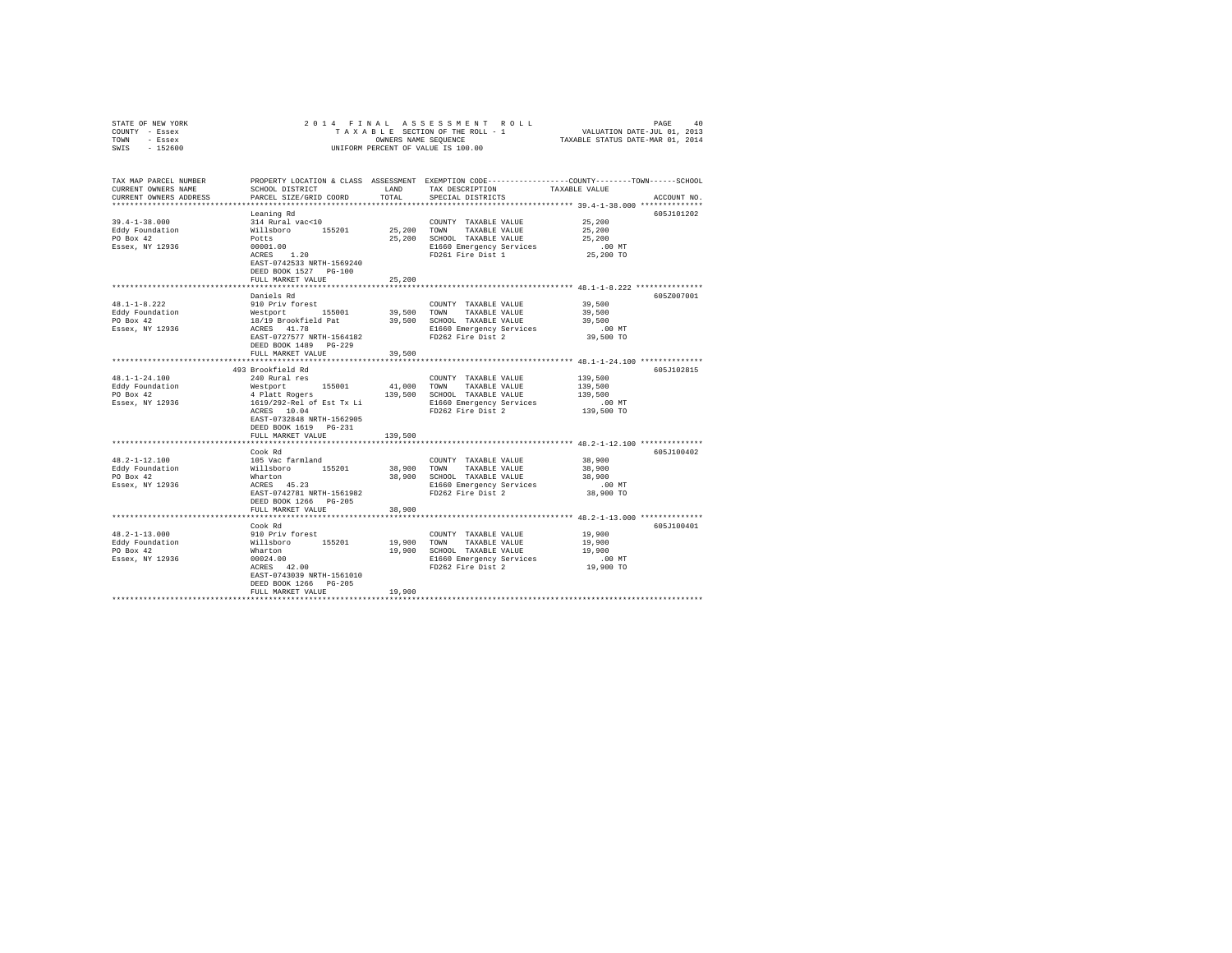| STATE OF NEW YORK                                                                                                                                                                                                                 | 2014 FINAL                                                                                     |             |                                                                                                 |               |             |  |
|-----------------------------------------------------------------------------------------------------------------------------------------------------------------------------------------------------------------------------------|------------------------------------------------------------------------------------------------|-------------|-------------------------------------------------------------------------------------------------|---------------|-------------|--|
| COUNTY - Essex                                                                                                                                                                                                                    |                                                                                                |             |                                                                                                 |               |             |  |
| TOWN<br>- Essex                                                                                                                                                                                                                   | OWNERS NAME SEQUENCE<br>UNIFORM PERCENT OF VALUE IS 100.00<br>TAXABLE STATUS DATE-MAR 01, 2014 |             |                                                                                                 |               |             |  |
| SWIS - 152600                                                                                                                                                                                                                     |                                                                                                |             |                                                                                                 |               |             |  |
|                                                                                                                                                                                                                                   |                                                                                                |             |                                                                                                 |               |             |  |
|                                                                                                                                                                                                                                   |                                                                                                |             |                                                                                                 |               |             |  |
|                                                                                                                                                                                                                                   |                                                                                                |             |                                                                                                 |               |             |  |
| TAX MAP PARCEL NUMBER                                                                                                                                                                                                             |                                                                                                |             | PROPERTY LOCATION & CLASS ASSESSMENT EXEMPTION CODE---------------COUNTY-------TOWN------SCHOOL |               |             |  |
| CURRENT OWNERS NAME                                                                                                                                                                                                               | SCHOOL DISTRICT                                                                                | LAND        | TAX DESCRIPTION                                                                                 | TAXABLE VALUE |             |  |
| CURRENT OWNERS ADDRESS                                                                                                                                                                                                            | PARCEL SIZE/GRID COORD                                                                         | TOTAL       | SPECIAL DISTRICTS                                                                               |               | ACCOUNT NO. |  |
|                                                                                                                                                                                                                                   |                                                                                                |             |                                                                                                 |               |             |  |
|                                                                                                                                                                                                                                   |                                                                                                |             |                                                                                                 |               | 605J104406  |  |
|                                                                                                                                                                                                                                   | 878 Whallons Bay Rd<br>484 1 use sm bld                                                        |             |                                                                                                 | 29,800        |             |  |
| $49.69 - 1 - 6.000$                                                                                                                                                                                                               |                                                                                                | 10.700 TOWN | COUNTY TAXABLE VALUE                                                                            |               |             |  |
| Eddy Foundation                                                                                                                                                                                                                   |                                                                                                |             | TAXABLE VALUE                                                                                   | 29,800        |             |  |
| PO Box 42                                                                                                                                                                                                                         |                                                                                                | 29,800      | SCHOOL TAXABLE VALUE                                                                            | 29,800        |             |  |
| Essex, NY 12936                                                                                                                                                                                                                   | Willsboro<br>Friswell<br>ACRES 0.20                                                            |             | E1660 Emergency Services                                                                        | .00MT         |             |  |
|                                                                                                                                                                                                                                   | EAST-0744407 NRTH-1555604                                                                      |             |                                                                                                 | 29,800 TO     |             |  |
|                                                                                                                                                                                                                                   | DEED BOOK 1624 PG-165                                                                          |             | LT262 Whallonsburg light                                                                        | 29,800 TO     |             |  |
|                                                                                                                                                                                                                                   | FULL MARKET VALUE                                                                              | 29,800      |                                                                                                 |               |             |  |
|                                                                                                                                                                                                                                   |                                                                                                |             |                                                                                                 |               |             |  |
|                                                                                                                                                                                                                                   | 874 Whallons Bay Rd                                                                            |             |                                                                                                 |               | 605J104410  |  |
| $49.69 - 1 - 7.000$                                                                                                                                                                                                               | 449 Other Storag                                                                               |             | COUNTY TAXABLE VALUE                                                                            | 27,100        |             |  |
| Eddy Foundation                                                                                                                                                                                                                   | Willsboro 155201                                                                               | 8,500 TOWN  | TAXABLE VALUE                                                                                   | 27,100        |             |  |
| PO Box 42                                                                                                                                                                                                                         |                                                                                                |             | 27,100 SCHOOL TAXABLE VALUE                                                                     | 27,100        |             |  |
| Essex, NY 12936                                                                                                                                                                                                                   | Friswell<br>ACRES 0.20                                                                         |             | E1660 Emergency Services                                                                        | $.00$ MT      |             |  |
|                                                                                                                                                                                                                                   | EAST-0744317 NRTH-1555583                                                                      |             | FD262 Fire Dist 2                                                                               | 27,100 TO     |             |  |
|                                                                                                                                                                                                                                   |                                                                                                |             |                                                                                                 |               |             |  |
|                                                                                                                                                                                                                                   | DEED BOOK 1624 PG-165                                                                          |             | LT262 Whallonsburg light                                                                        | 27,100 TO     |             |  |
|                                                                                                                                                                                                                                   | FULL MARKET VALUE                                                                              | 27,100      |                                                                                                 |               |             |  |
|                                                                                                                                                                                                                                   |                                                                                                |             |                                                                                                 |               |             |  |
|                                                                                                                                                                                                                                   | 2208 Jersey St                                                                                 |             |                                                                                                 |               | 605J100508  |  |
| 39.4-1-42.000                                                                                                                                                                                                                     | 210 1 Family Res                                                                               |             | SR STAR 41834                                                                                   | $\mathbf{0}$  | 0 64,200    |  |
| Ehrhart Laura J                                                                                                                                                                                                                   |                                                                                                |             | 34,200 COUNTY TAXABLE VALUE                                                                     | 215,700       |             |  |
| 2208 Jersey St                                                                                                                                                                                                                    |                                                                                                |             | 215,700 TOWN<br>TAXABLE VALUE                                                                   | 215,700       |             |  |
| Essex, NY 12936                                                                                                                                                                                                                   | Willisboro 155201 34,200<br>Hicks 155201 34,200<br>00002.00<br>ACRES 3.20                      |             | SCHOOL TAXABLE VALUE                                                                            | 151,500       |             |  |
|                                                                                                                                                                                                                                   |                                                                                                |             | E1660 Emergency Services                                                                        | .00 MT        |             |  |
|                                                                                                                                                                                                                                   | EAST-0738692 NRTH-1571245                                                                      |             | FD262 Fire Dist 2                                                                               | 215,700 TO    |             |  |
|                                                                                                                                                                                                                                   | DEED BOOK 1738 PG-130                                                                          |             |                                                                                                 |               |             |  |
|                                                                                                                                                                                                                                   | FULL MARKET VALUE                                                                              | 215,700     |                                                                                                 |               |             |  |
|                                                                                                                                                                                                                                   |                                                                                                |             |                                                                                                 |               |             |  |
|                                                                                                                                                                                                                                   | 4 Tuttle Way                                                                                   |             |                                                                                                 |               | 605J103508  |  |
| $49.7 - 3 - 1.000$                                                                                                                                                                                                                | 260 Seasonal res                                                                               |             | COUNTY TAXABLE VALUE                                                                            | 143,800       |             |  |
| 49.7-3-1.000<br>Ellis Barry R                                                                                                                                                                                                     | Willsboro 155201 65,300 TOWN                                                                   |             | TAXABLE VALUE                                                                                   | 143,800       |             |  |
| 3400 Seven Lakes W                                                                                                                                                                                                                | Wharton                                                                                        |             | 143,800 SCHOOL TAXABLE VALUE                                                                    | 143,800       |             |  |
| West End, NC 27376                                                                                                                                                                                                                | ACRES 1.10                                                                                     |             | E1660 Emergency Services                                                                        | $.00$ MT      |             |  |
|                                                                                                                                                                                                                                   | EAST-0756971 NRTH-1563820                                                                      |             | FD261 Fire Dist 1                                                                               | 143,800 TO    |             |  |
|                                                                                                                                                                                                                                   | DEED BOOK 626 PG-035                                                                           |             |                                                                                                 |               |             |  |
|                                                                                                                                                                                                                                   |                                                                                                |             |                                                                                                 |               |             |  |
|                                                                                                                                                                                                                                   | FULL MARKET VALUE                                                                              | 143,800     |                                                                                                 |               |             |  |
|                                                                                                                                                                                                                                   |                                                                                                |             |                                                                                                 |               |             |  |
|                                                                                                                                                                                                                                   | 2488 NYS Route 22                                                                              |             |                                                                                                 |               | 605J101601  |  |
|                                                                                                                                                                                                                                   |                                                                                                |             | COUNTY TAXABLE VALUE                                                                            | 226,000       |             |  |
| $\texttt{Esposition 10.002} \begin{tabular}{lcccc} 40.3-3-10.002 & 484 & 113e & 84 \\ \texttt{Esposition 20.001} & 155201 & 63,000 & 70\text{NN} \\ \texttt{Esposition 3.226,000} & 226 & 0.000 & 5\text{CHOOL} \\ \end{tabular}$ |                                                                                                |             | TAXABLE VALUE                                                                                   | 226,000       |             |  |
|                                                                                                                                                                                                                                   |                                                                                                |             | 226,000 SCHOOL TAXABLE VALUE                                                                    | 226,000       |             |  |
| Madison, NJ 07940                                                                                                                                                                                                                 |                                                                                                |             | E1660 Emergency Services                                                                        | $.00$ MT      |             |  |
|                                                                                                                                                                                                                                   | Potts<br>ACRES 2.90<br>EAST-0750535 NRTH-1570792                                               |             | FD261 Fire Dist 1                                                                               | 226,000 TO    |             |  |
|                                                                                                                                                                                                                                   | DEED BOOK 1587 PG-185                                                                          |             | LT261 Essex light                                                                               | 226,000 TO    |             |  |
|                                                                                                                                                                                                                                   | FULL MARKET VALUE                                                                              | 226,000     |                                                                                                 |               |             |  |
|                                                                                                                                                                                                                                   |                                                                                                |             |                                                                                                 |               |             |  |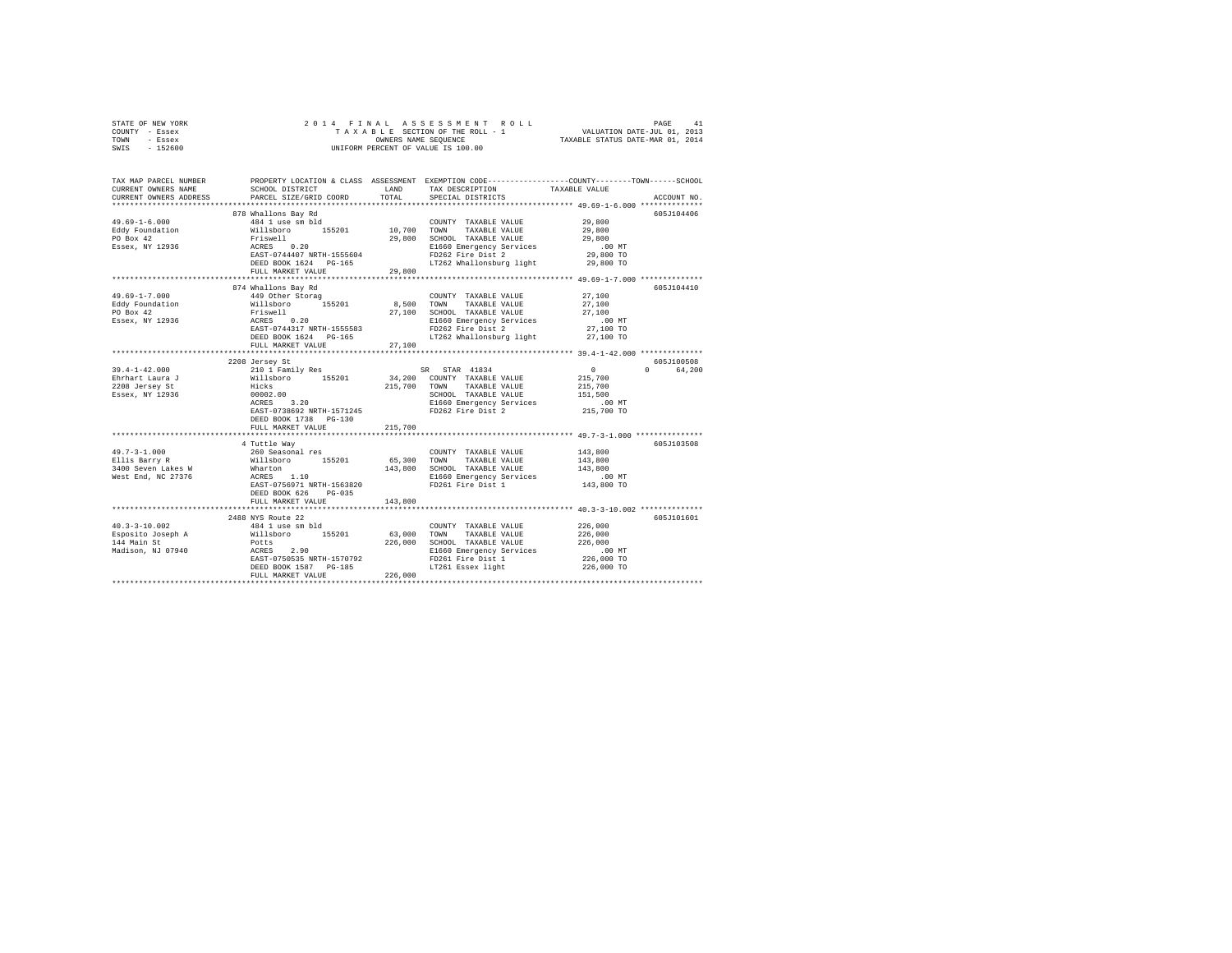| STATE OF NEW YORK<br>COUNTY<br>- Essex<br>TOWN<br>- Essex<br>$-152600$<br>SWIS                                          |                                                                                                                                                                                                                                |         | 2014 FINAL ASSESSMENT ROLL<br>TAXABLE SECTION OF THE ROLL - 1<br>OWNERS NAME SEQUENCE<br>UNIFORM PERCENT OF VALUE IS 100.00 | 42<br>PAGE<br>VALUATION DATE-JUL 01, 2013<br>TAXABLE STATUS DATE-MAR 01, 2014                |
|-------------------------------------------------------------------------------------------------------------------------|--------------------------------------------------------------------------------------------------------------------------------------------------------------------------------------------------------------------------------|---------|-----------------------------------------------------------------------------------------------------------------------------|----------------------------------------------------------------------------------------------|
| TAX MAP PARCEL NUMBER<br>CURRENT OWNERS NAME<br>CURRENT OWNERS ADDRESS . PARCEL SIZE/GRID COORD TOTAL SPECIAL DISTRICTS | PROPERTY LOCATION & CLASS ASSESSMENT<br>SCHOOL DISTRICT<br><b>LAND</b>                                                                                                                                                         |         | TAX DESCRIPTION                                                                                                             | EXEMPTION CODE-----------------COUNTY-------TOWN------SCHOOL<br>TAXABLE VALUE<br>ACCOUNT NO. |
|                                                                                                                         | 449 Angier Hill Rd                                                                                                                                                                                                             |         |                                                                                                                             | 605J100804                                                                                   |
| $57.2 - 6 - 3.000$                                                                                                      | 240 Rural res                                                                                                                                                                                                                  |         |                                                                                                                             | AG DIST C 41720 43,989 43,989 43,989                                                         |
| Esposito Patrick A                                                                                                      | Willsboro 155201                                                                                                                                                                                                               | 154,800 | COUNTY TAXABLE VALUE                                                                                                        | 419,311                                                                                      |
| c/o Evelyn Malackov                                                                                                     | Juddham and the state of the state of the state of the state of the state of the state of the state of the state of the state of the state of the state of the state of the state of the state of the state of the state of th | 463,300 | TOWN<br>TAXABLE VALUE                                                                                                       | 419.311                                                                                      |
| ACRES 93.80<br>47 Red Rd                                                                                                |                                                                                                                                                                                                                                |         | SCHOOL<br>TAXABLE VALUE                                                                                                     | 419.311                                                                                      |
| Chatham, NJ 07928-2727                                                                                                  | EAST-0740767 NRTH-1549589                                                                                                                                                                                                      |         | E1660 Emergency Services                                                                                                    | $.00$ MT                                                                                     |
|                                                                                                                         | DEED BOOK 1565 PG-236                                                                                                                                                                                                          |         | FD262 Fire Dist 2 463,300 TO                                                                                                |                                                                                              |
| MAY BE SUBJECT TO PAYMENT                                                                                               | FULL MARKET VALUE                                                                                                                                                                                                              | 463,300 | LT262 Whallonsburg light 463.300 TO                                                                                         |                                                                                              |
| IINDER AGDIST LAW TIL 2018                                                                                              |                                                                                                                                                                                                                                |         |                                                                                                                             |                                                                                              |

| MAY BE SUBJECT TO PAYMENT<br>UNDER AGDIST LAW TIL 2018 | FULL MARKET VALUE         |         | 463.300 LT262 Whallonsburg light 463.300 TO |              |                  |
|--------------------------------------------------------|---------------------------|---------|---------------------------------------------|--------------|------------------|
|                                                        | Angier Hill Rd            |         |                                             |              | 605-7100808      |
| $58.1 - 2 - 3.000$                                     | 105 Vac farmland          |         | AG DIST C 41720                             | 99,043       | 99,043<br>99.043 |
| Esposito Patrick A Willsboro                           |                           |         | 155201 173,600 COUNTY TAXABLE VALUE         | 74.557       |                  |
| c/o Evelyn Malackov                                    | Judd                      | 173,600 | TAXABLE VALUE<br>TOWN                       | 74.557       |                  |
| 47 Red Rd<br>ACRES 144.70                              |                           |         | SCHOOL TAXABLE VALUE                        | 74.557       |                  |
| Chatham, NJ 07928-2727 EAST-0744511 NRTH-1550874       |                           |         | E1660 Emergency Services                    | .00MT        |                  |
|                                                        | DEED BOOK 1565 PG-236     |         | FD262 Fire Dist 2 173,600 TO                |              |                  |
| MAY BE SUBJECT TO PAYMENT<br>UNDER AGDIST LAW TIL 2018 | FULL MARKET VALUE         |         | 173,600 LT262 Whallonsburg light 173,600 TO |              |                  |
|                                                        |                           |         |                                             |              |                  |
|                                                        | 2297 Main St              |         |                                             |              | 605J101801       |
| $40.73 - 2 - 12.000$                                   | 418 Inn/lodge             |         | COUNTY TAXABLE VALUE                        | 599,100      |                  |
| Essex Adirondack Coast LLC Willsboro                   | 155201                    | 68,500  | TOWN<br>TAXABLE VALUE                       | 599,100      |                  |
| 2237 Main St                                           | Potts                     | 599,100 | SCHOOL TAXABLE VALUE                        | 599,100      |                  |
| PO Box 245                                             | 1358/323 Covenant         |         | E1660 Emergency Services                    | .00MT        |                  |
| Essex, NY 12936                                        | 1663/211-Easement         |         | FD261 Fire Dist 1                           | 599,100 TO   |                  |
|                                                        | ACRES 0.40                |         | LT261 Essex light                           | 599,100 TO   |                  |
|                                                        | EAST-0756848 NRTH-1571650 |         | SB260 Eessex Sewer Bond                     | 599,100 TO C |                  |
|                                                        | DEED BOOK 1648 PG-14      |         | SD260 Essex Sewer Dist                      | 599,100 TO   |                  |
|                                                        | FULL MARKET VALUE         |         | 599,100 WD260 Essex water 599,100 TO C      |              |                  |
|                                                        |                           |         |                                             |              |                  |
|                                                        | 2314 Main St              |         |                                             |              | 605J104205       |
| $40.65 - 3 - 7.000$                                    | 483 Converted Re - WTRFNT |         | COUNTY TAXABLE VALUE                        | 241,000      |                  |
| Essex and Main LLC (Willsboro 155201)<br>PO Box 202    |                           | 165,900 | TOWN<br>TAXABLE VALUE                       | 241,000      |                  |
| PO Box 202                                             | Potts Hicks               | 241,000 | SCHOOL TAXABLE VALUE                        | 241,000      |                  |
| Essex, NY 12936                                        | 1666/53-Easement          |         | E1660 Emergency Services                    | $.00$ MT     |                  |
|                                                        | 0.21<br>ACRES             |         | FD261 Fire Dist 1                           | 241,000 TO   |                  |
|                                                        | EAST-0756993 NRTH-1572020 |         | LT261 Essex light 6 241,000 TO              |              |                  |
|                                                        | DEED BOOK 1644 PG-72      |         | SB260 Eessex Sewer Bond 241,000 TO C        |              |                  |
|                                                        | FULL MARKET VALUE         | 241,000 | SD260 Essex Sewer Dist                      | 241,000 TO   |                  |
|                                                        |                           |         | WD260 Essex water                           | 241,000 TO C |                  |
|                                                        |                           |         |                                             |              |                  |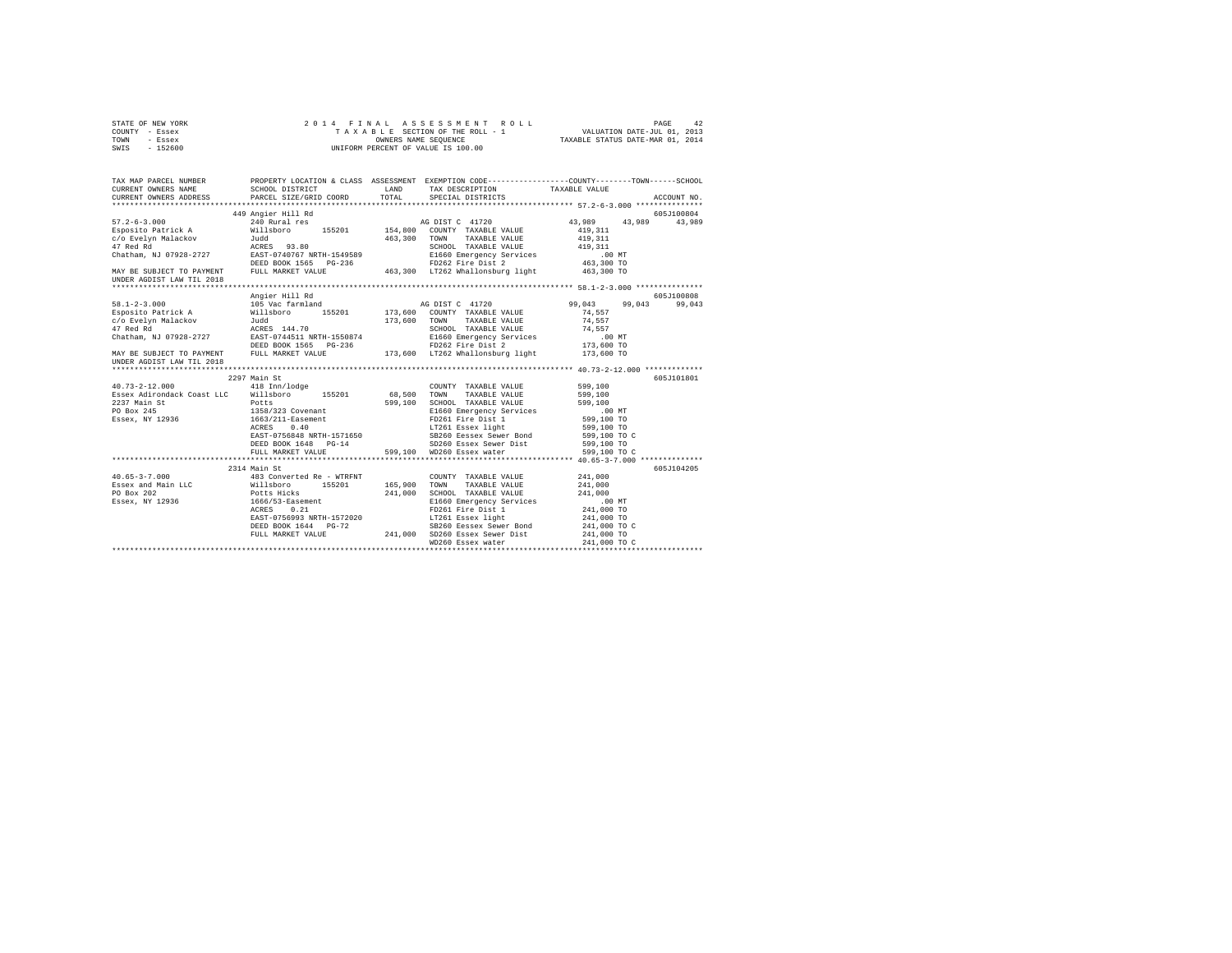| STATE OF NEW YORK<br>COUNTY - Essex<br>TOWN<br>- Essex<br>$-152600$<br>SWIS                                                                                           |                                                                                                                                                                                                                           |                         | 2014 FINAL ASSESSMENT ROLL<br>TAXABLE SECTION OF THE ROLL - 1<br>OWNERS NAME SEQUENCE<br>UNIFORM PERCENT OF VALUE IS 100.00                                           |                                                                                                      | PAGE<br>43<br>VALUATION DATE-JUL 01, 2013<br>TAXABLE STATUS DATE-MAR 01, 2014 |
|-----------------------------------------------------------------------------------------------------------------------------------------------------------------------|---------------------------------------------------------------------------------------------------------------------------------------------------------------------------------------------------------------------------|-------------------------|-----------------------------------------------------------------------------------------------------------------------------------------------------------------------|------------------------------------------------------------------------------------------------------|-------------------------------------------------------------------------------|
| TAX MAP PARCEL NUMBER PROPERTY LOCATION & CLASS ASSESSMENT EXEMPTION CODE--------------COUNTY-------TOWN------SCHOOL<br>CURRENT OWNERS NAME<br>CURRENT OWNERS ADDRESS | SCHOOL DISTRICT<br>PARCEL SIZE/GRID COORD                                                                                                                                                                                 | LAND<br>TOTAL           | TAX DESCRIPTION<br>SPECIAL DISTRICTS                                                                                                                                  | TAXABLE VALUE                                                                                        | ACCOUNT NO.                                                                   |
| $40.73 - 8 - 3.000$<br>Essex County<br>Estus Property-2006<br>PO Box 217<br>Elizabethtown, NY 12932 EAST-0756380 NRTH-1570770                                         | 283 School St<br>210 1 Family Res<br>210 1 Family Res 155201 63,100 COUNTY TAXABLE VALUE<br>POtts 155201 186,600 TOWN TAXABLE VALUE<br>RCTES 0.70 186,600 TOWN TAXABLE VALUE<br>DEED BOOK 1751 PG-39<br>FULL MARKET VALUE | 186,600                 | C TAX SALE 33201<br>SCHOOL TAXABLE VALUE<br>E1660 Emergency Services<br>FD261 Fire Dist 1<br>186,600 EX<br>LT261 Essex light<br>186,600 EX<br>SB260 Eessex Sewer Bond | 186,600<br>$\Omega$<br>$\Omega$<br>186,600<br>.00MT<br>$0$ TO<br>$0$ TO                              | 605J101009<br>186,600<br>$\Omega$<br>$0$ TO C                                 |
|                                                                                                                                                                       |                                                                                                                                                                                                                           |                         | 186,600 EX<br>SD260 Essex Sewer Dist<br>186,600 EX<br>WD260 Essex water<br>186,600 EX                                                                                 | $0$ TO                                                                                               | $0$ TO C<br>605K105012                                                        |
|                                                                                                                                                                       | EAST-0737229 NRTH-1561096<br>DEED BOOK 200<br>$PG-30$<br>FULL MARKET VALUE                                                                                                                                                | 123,600 TOWN<br>123,600 | CNTY REFOR 33302<br>123,600 COUNTY TAXABLE VALUE<br>TAXABLE VALUE<br>SCHOOL TAXABLE VALUE<br>E1660 Emergency Services<br>FD262 Fire Dist 2                            | 123,600<br>$\sim$ 000 $\sim$ 000 $\sim$ 000 $\sim$<br>123,600<br>123,600<br>$.00$ MT<br>$123,600$ TO | $\mathbf{0}$ and $\mathbf{0}$<br>$\Omega$                                     |
| $48.2 - 1 - 28.000$<br>Essex County<br>Essex County<br>Dennin Property-2008<br>PO Box 217<br>Elizabethtown, NY 12932 Agreement 2AC                                    | 656 Brookfield Rd<br>312 Vac w/imprv<br>Westport 155001<br>15 Brookfield<br>1486/82 Boundary Line<br>in 1999.<br>Prima politika<br>ACRES 2.80<br>EAST-0732418 NRTH-1566408<br>DEED BOOK 1751 PG-49<br>FULL MARKET VALUE   | 4,100                   | C TAX SALE 33201<br>4,000 COUNTY TAXABLE VALUE<br>4.100 TOWN TAXABLE VALUE<br>SCHOOL TAXABLE VALUE<br>E1660 Emergency Services<br>FD262 Fire Dist 2<br>4,100 EX       | 4,100<br>$\Omega$<br>$\Omega$<br>$4,100$<br>.00 MT<br>$0$ TO                                         | 605J103408<br>4,100<br>$\Omega$                                               |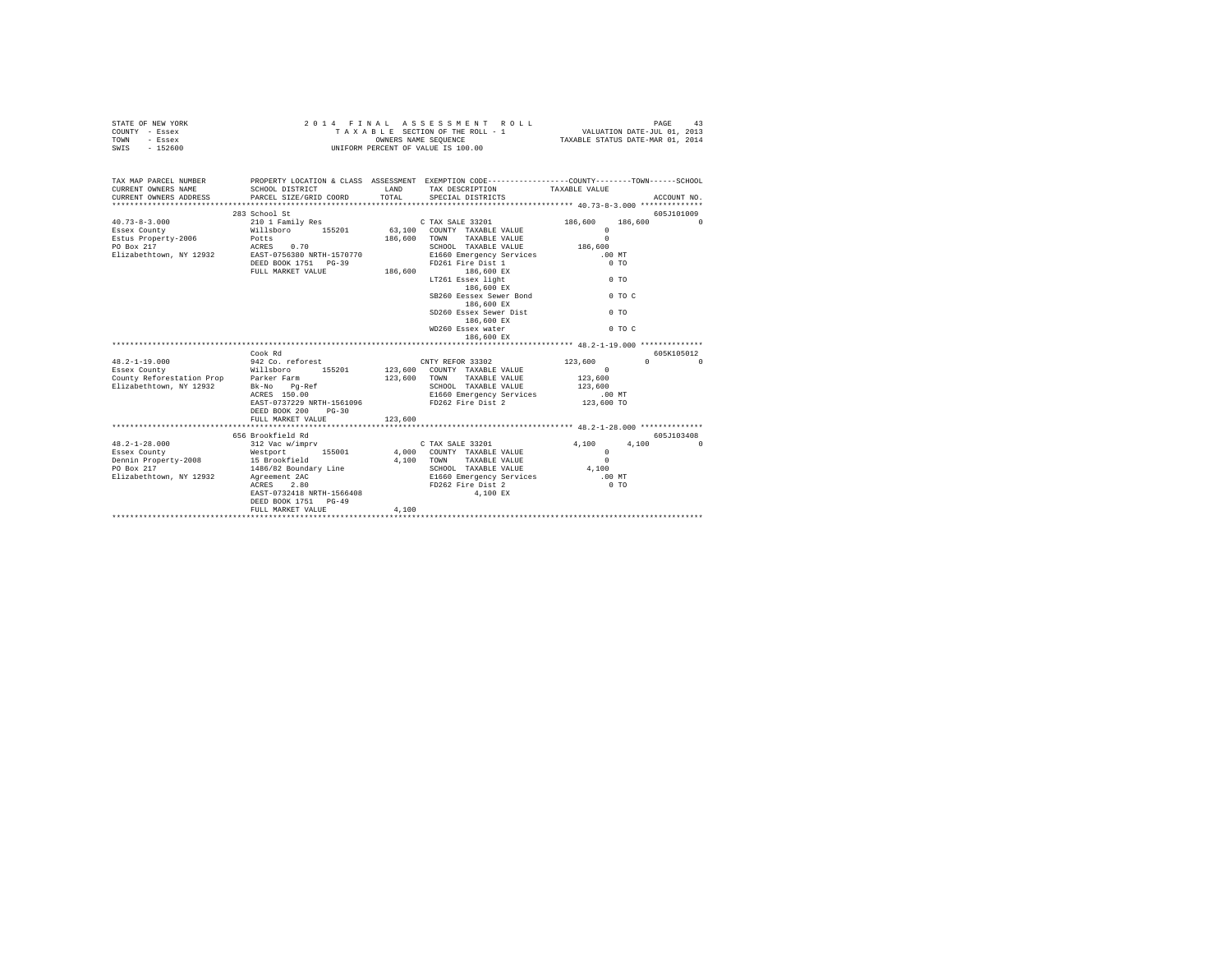| STATE OF NEW YORK<br>COUNTY - Essex<br>TOWN - Essex<br>SWIS - 152600                                                                                                                                                                                                                                                                                                                                                                   | 2014 FINAL ASSESSMENT R<br>TAXABLE SECTION OF THE ROLL - 1<br>OWNERS NAME SEQUENCE<br>UNIFORM PERCENT OF VALUE IS 100.00 |                                               | PAGE 44 PINAL ASSESSMENT ROLL PAGE 44<br>TAXABLE SECTION OF THE ROLL - 1 VALUATION DATE-JUL 01, 2013<br>OWNERS NAME SEQUENCE TAXABLE STATUS DATE-MAR 01, 2014 |
|----------------------------------------------------------------------------------------------------------------------------------------------------------------------------------------------------------------------------------------------------------------------------------------------------------------------------------------------------------------------------------------------------------------------------------------|--------------------------------------------------------------------------------------------------------------------------|-----------------------------------------------|---------------------------------------------------------------------------------------------------------------------------------------------------------------|
|                                                                                                                                                                                                                                                                                                                                                                                                                                        |                                                                                                                          |                                               |                                                                                                                                                               |
|                                                                                                                                                                                                                                                                                                                                                                                                                                        |                                                                                                                          |                                               |                                                                                                                                                               |
|                                                                                                                                                                                                                                                                                                                                                                                                                                        |                                                                                                                          |                                               |                                                                                                                                                               |
|                                                                                                                                                                                                                                                                                                                                                                                                                                        | 2857 Essex Rd                                                                                                            |                                               | 605J103203                                                                                                                                                    |
|                                                                                                                                                                                                                                                                                                                                                                                                                                        |                                                                                                                          | COUNTY TAXABLE VALUE                          | 229,700                                                                                                                                                       |
|                                                                                                                                                                                                                                                                                                                                                                                                                                        |                                                                                                                          | TAXABLE VALUE                                 | 229,700                                                                                                                                                       |
|                                                                                                                                                                                                                                                                                                                                                                                                                                        |                                                                                                                          | 229,700 SCHOOL TAXABLE VALUE                  | 229,700                                                                                                                                                       |
|                                                                                                                                                                                                                                                                                                                                                                                                                                        |                                                                                                                          |                                               |                                                                                                                                                               |
|                                                                                                                                                                                                                                                                                                                                                                                                                                        |                                                                                                                          | FD261 Fire Dist 1                             |                                                                                                                                                               |
|                                                                                                                                                                                                                                                                                                                                                                                                                                        |                                                                                                                          |                                               | 229,700 TO                                                                                                                                                    |
|                                                                                                                                                                                                                                                                                                                                                                                                                                        |                                                                                                                          | WD260 Essex water                             | 229,700 TO C<br>229,700 TO C                                                                                                                                  |
|                                                                                                                                                                                                                                                                                                                                                                                                                                        |                                                                                                                          |                                               |                                                                                                                                                               |
|                                                                                                                                                                                                                                                                                                                                                                                                                                        | Essex Rd                                                                                                                 |                                               | 605J179007                                                                                                                                                    |
|                                                                                                                                                                                                                                                                                                                                                                                                                                        |                                                                                                                          |                                               | 600                                                                                                                                                           |
|                                                                                                                                                                                                                                                                                                                                                                                                                                        |                                                                                                                          |                                               | 600                                                                                                                                                           |
|                                                                                                                                                                                                                                                                                                                                                                                                                                        |                                                                                                                          |                                               | 600                                                                                                                                                           |
|                                                                                                                                                                                                                                                                                                                                                                                                                                        |                                                                                                                          |                                               | $.00$ MT                                                                                                                                                      |
|                                                                                                                                                                                                                                                                                                                                                                                                                                        |                                                                                                                          |                                               | 600 TO                                                                                                                                                        |
|                                                                                                                                                                                                                                                                                                                                                                                                                                        |                                                                                                                          |                                               | 600 TO                                                                                                                                                        |
|                                                                                                                                                                                                                                                                                                                                                                                                                                        |                                                                                                                          |                                               | 600 TO C                                                                                                                                                      |
|                                                                                                                                                                                                                                                                                                                                                                                                                                        |                                                                                                                          |                                               | 600 TO C                                                                                                                                                      |
|                                                                                                                                                                                                                                                                                                                                                                                                                                        |                                                                                                                          |                                               |                                                                                                                                                               |
|                                                                                                                                                                                                                                                                                                                                                                                                                                        | 2775 Essex Rd                                                                                                            |                                               | 605J103707                                                                                                                                                    |
| $40.65 - 1 - 4.000$                                                                                                                                                                                                                                                                                                                                                                                                                    | 210 1 Family Res - WTRFNT                                                                                                | COUNTY TAXABLE VALUE                          | 850,000                                                                                                                                                       |
| $\texttt{Esesex Legacy Trust} \begin{tabular}{lcccccc} \texttt{Esesex Legacy Trust} & \texttt{Willsboro} & \texttt{155201} & \texttt{323,000} & \texttt{TORM} & \texttt{TAKABLE VALUE} & \texttt{850,000} \\ \texttt{c/o Presenton Smead Trustee} & \texttt{Hicks} & & & \texttt{850,000} & \texttt{SCHOOL TAKABLE VALUE} & \texttt{050,000} & \texttt{050,000} & \texttt{050,000} & \texttt{050,000} & \texttt{050,000} & \texttt{05$ |                                                                                                                          |                                               |                                                                                                                                                               |
| 2750 Moore Ave                                                                                                                                                                                                                                                                                                                                                                                                                         |                                                                                                                          |                                               |                                                                                                                                                               |
| Fullerton, CA 92833                                                                                                                                                                                                                                                                                                                                                                                                                    | Hicks<br>00001.90<br>ACRES 1.40                                                                                          | E1660 Emergency Services<br>FD261 Fire Dist 1 | MT.<br>850,000 TO                                                                                                                                             |
|                                                                                                                                                                                                                                                                                                                                                                                                                                        |                                                                                                                          |                                               | 850,000 TO                                                                                                                                                    |
|                                                                                                                                                                                                                                                                                                                                                                                                                                        | DEED BOOK 1733 PG-89                                                                                                     | WB261 Water B&I                               | 850,000 TO C                                                                                                                                                  |
|                                                                                                                                                                                                                                                                                                                                                                                                                                        |                                                                                                                          | FULL MARKET VALUE 850,000 WD260 Essex water   | 850,000 TO C                                                                                                                                                  |
|                                                                                                                                                                                                                                                                                                                                                                                                                                        |                                                                                                                          |                                               |                                                                                                                                                               |
|                                                                                                                                                                                                                                                                                                                                                                                                                                        |                                                                                                                          |                                               | 605J178506                                                                                                                                                    |
|                                                                                                                                                                                                                                                                                                                                                                                                                                        |                                                                                                                          |                                               |                                                                                                                                                               |
|                                                                                                                                                                                                                                                                                                                                                                                                                                        |                                                                                                                          |                                               |                                                                                                                                                               |
|                                                                                                                                                                                                                                                                                                                                                                                                                                        |                                                                                                                          |                                               |                                                                                                                                                               |
|                                                                                                                                                                                                                                                                                                                                                                                                                                        |                                                                                                                          |                                               |                                                                                                                                                               |
|                                                                                                                                                                                                                                                                                                                                                                                                                                        |                                                                                                                          |                                               |                                                                                                                                                               |
|                                                                                                                                                                                                                                                                                                                                                                                                                                        |                                                                                                                          |                                               |                                                                                                                                                               |
|                                                                                                                                                                                                                                                                                                                                                                                                                                        |                                                                                                                          |                                               |                                                                                                                                                               |
|                                                                                                                                                                                                                                                                                                                                                                                                                                        |                                                                                                                          |                                               |                                                                                                                                                               |
| $\begin{tabular}{l c c c c c} \multicolumn{3}{c}{\textbf{40.73--2-3.000}} & \multicolumn{3}{c}{Main St} & \multicolumn{3}{c}{\textbf{5201}} & \multicolumn{3}{c}{Main St} & \multicolumn{3}{c}{\textbf{5201}} & \multicolumn{3}{c}{\textbf{5201}} & \multicolumn{3}{c}{\textbf{5201}} & \multicolumn{3}{c}{\textbf{5202}} & \multicolumn{3}{c}{\textbf{5201}} & \multicolumn{3}{c}{\textbf{5202}} & \multicolumn{3}{c}{\textbf{5$      |                                                                                                                          |                                               |                                                                                                                                                               |
|                                                                                                                                                                                                                                                                                                                                                                                                                                        |                                                                                                                          |                                               |                                                                                                                                                               |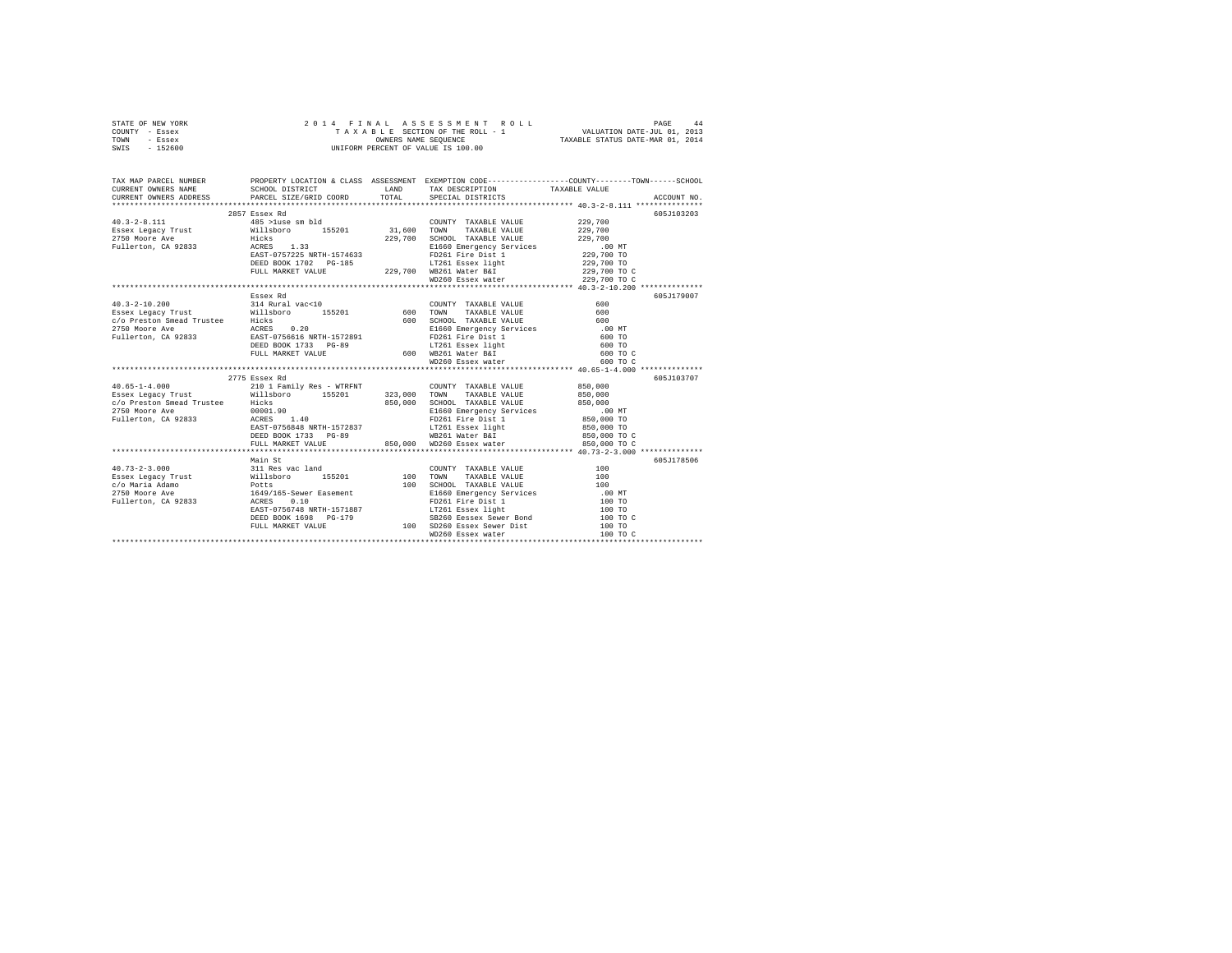| STATE OF NEW YORK | 2014 FINAL ASSESSMENT ROLL         | 45<br>PAGE                       |
|-------------------|------------------------------------|----------------------------------|
| COUNTY - Essex    | TAXABLE SECTION OF THE ROLL - 1    | VALUATION DATE-JUL 01, 2013      |
| TOWN<br>- Essex   | OWNERS NAME SEOUENCE               | TAXABLE STATUS DATE-MAR 01, 2014 |
| $-152600$<br>SWIS | UNIFORM PERCENT OF VALUE IS 100.00 |                                  |

|                     | 2309 Main St                                                                                                                                                                                                                                                                                                                                                                                                                       |                              | 605J104108                                                                                                                                                                                                                       |
|---------------------|------------------------------------------------------------------------------------------------------------------------------------------------------------------------------------------------------------------------------------------------------------------------------------------------------------------------------------------------------------------------------------------------------------------------------------|------------------------------|----------------------------------------------------------------------------------------------------------------------------------------------------------------------------------------------------------------------------------|
|                     |                                                                                                                                                                                                                                                                                                                                                                                                                                    |                              |                                                                                                                                                                                                                                  |
|                     |                                                                                                                                                                                                                                                                                                                                                                                                                                    |                              |                                                                                                                                                                                                                                  |
|                     |                                                                                                                                                                                                                                                                                                                                                                                                                                    |                              |                                                                                                                                                                                                                                  |
|                     |                                                                                                                                                                                                                                                                                                                                                                                                                                    |                              |                                                                                                                                                                                                                                  |
|                     |                                                                                                                                                                                                                                                                                                                                                                                                                                    |                              |                                                                                                                                                                                                                                  |
|                     |                                                                                                                                                                                                                                                                                                                                                                                                                                    |                              |                                                                                                                                                                                                                                  |
|                     |                                                                                                                                                                                                                                                                                                                                                                                                                                    |                              |                                                                                                                                                                                                                                  |
|                     |                                                                                                                                                                                                                                                                                                                                                                                                                                    |                              |                                                                                                                                                                                                                                  |
|                     |                                                                                                                                                                                                                                                                                                                                                                                                                                    |                              |                                                                                                                                                                                                                                  |
|                     |                                                                                                                                                                                                                                                                                                                                                                                                                                    |                              |                                                                                                                                                                                                                                  |
|                     | 2264 Lake Shore Rd<br>$\begin{tabular}{lcccc} 421 & Restant & - \text{ WTRFRT} & & \text{COUNTY TAXABLE VALUE} & 569,500 \\ \texttt{Nilisboro} & 155201 & 305,600 & \texttt{TONNT} & \texttt{TXABLE VALUE} & 569,500 \\ \texttt{Potes} & & 155201 & 569,500 & \texttt{SCITOVTAXABLE VALUE} & 569,500 \\ \texttt{Potes} & & 569,500 & \texttt{SICHOOL} & \texttt{XACIDE} & \texttt{VALVE} \\ \end{tabular}$                         |                              | 605J101306                                                                                                                                                                                                                       |
| $40.73 - 6 - 8.000$ |                                                                                                                                                                                                                                                                                                                                                                                                                                    |                              |                                                                                                                                                                                                                                  |
| Essex One LLC       |                                                                                                                                                                                                                                                                                                                                                                                                                                    |                              |                                                                                                                                                                                                                                  |
|                     |                                                                                                                                                                                                                                                                                                                                                                                                                                    |                              |                                                                                                                                                                                                                                  |
|                     |                                                                                                                                                                                                                                                                                                                                                                                                                                    |                              |                                                                                                                                                                                                                                  |
|                     |                                                                                                                                                                                                                                                                                                                                                                                                                                    |                              |                                                                                                                                                                                                                                  |
|                     |                                                                                                                                                                                                                                                                                                                                                                                                                                    |                              |                                                                                                                                                                                                                                  |
|                     |                                                                                                                                                                                                                                                                                                                                                                                                                                    |                              |                                                                                                                                                                                                                                  |
|                     |                                                                                                                                                                                                                                                                                                                                                                                                                                    |                              |                                                                                                                                                                                                                                  |
|                     |                                                                                                                                                                                                                                                                                                                                                                                                                                    |                              |                                                                                                                                                                                                                                  |
|                     | $\begin{tabular}{c c c c} \multicolumn{1}{c}{\textbf{Take Shore }\textbf{R} & \textbf{L} & \textbf{L} & \textbf{L} & \textbf{L} & \textbf{L} & \textbf{L} & \textbf{L} & \textbf{L} & \textbf{L} & \textbf{L} & \textbf{L} & \textbf{L} & \textbf{L} & \textbf{L} & \textbf{L} & \textbf{L} & \textbf{L} & \textbf{L} & \textbf{L} & \textbf{L} & \textbf{L} & \textbf{L} & \textbf{L} & \textbf{L} & \textbf{L} & \textbf{L} & \$ |                              | 39368 COM TONIBLE AND 1990 COND TO TANABLE VALUE 569,500 COND TAXABLE VALUE 569,500 SCHOOL TAXABLE VALUE 569,500 SCHOOL TAXABLE VALUE 569,500 SCHOOL TAXABLE VALUE SEPPICY SEVERES 0.65 FOR THE SECTION TO A SURFACE SURFACE A   |
|                     |                                                                                                                                                                                                                                                                                                                                                                                                                                    |                              | 605J101309                                                                                                                                                                                                                       |
|                     |                                                                                                                                                                                                                                                                                                                                                                                                                                    |                              |                                                                                                                                                                                                                                  |
|                     |                                                                                                                                                                                                                                                                                                                                                                                                                                    |                              |                                                                                                                                                                                                                                  |
|                     |                                                                                                                                                                                                                                                                                                                                                                                                                                    |                              |                                                                                                                                                                                                                                  |
|                     |                                                                                                                                                                                                                                                                                                                                                                                                                                    |                              |                                                                                                                                                                                                                                  |
|                     |                                                                                                                                                                                                                                                                                                                                                                                                                                    |                              |                                                                                                                                                                                                                                  |
|                     |                                                                                                                                                                                                                                                                                                                                                                                                                                    |                              |                                                                                                                                                                                                                                  |
|                     |                                                                                                                                                                                                                                                                                                                                                                                                                                    |                              |                                                                                                                                                                                                                                  |
|                     |                                                                                                                                                                                                                                                                                                                                                                                                                                    |                              |                                                                                                                                                                                                                                  |
|                     |                                                                                                                                                                                                                                                                                                                                                                                                                                    |                              |                                                                                                                                                                                                                                  |
|                     |                                                                                                                                                                                                                                                                                                                                                                                                                                    |                              | 605J100201                                                                                                                                                                                                                       |
| $49.1 - 1 - 6.000$  | 349 Middle Rd<br>240 Rural res                                                                                                                                                                                                                                                                                                                                                                                                     | COUNTY TAXABLE VALUE 187,900 |                                                                                                                                                                                                                                  |
|                     |                                                                                                                                                                                                                                                                                                                                                                                                                                    |                              |                                                                                                                                                                                                                                  |
|                     |                                                                                                                                                                                                                                                                                                                                                                                                                                    |                              |                                                                                                                                                                                                                                  |
|                     |                                                                                                                                                                                                                                                                                                                                                                                                                                    |                              |                                                                                                                                                                                                                                  |
|                     |                                                                                                                                                                                                                                                                                                                                                                                                                                    |                              |                                                                                                                                                                                                                                  |
|                     |                                                                                                                                                                                                                                                                                                                                                                                                                                    |                              |                                                                                                                                                                                                                                  |
|                     |                                                                                                                                                                                                                                                                                                                                                                                                                                    |                              |                                                                                                                                                                                                                                  |
|                     |                                                                                                                                                                                                                                                                                                                                                                                                                                    |                              | 19.1-10.000 19.300 105.900 105.900 108.900 108.900 108.900 108.900 108.900 108.900 108.900 108.900 108.900 108<br>Extrad Torri 19.900 108.900 108.900 108.900 108.900 108.900 108.900 108.900 108.900 108.900 108.900 108.900 10 |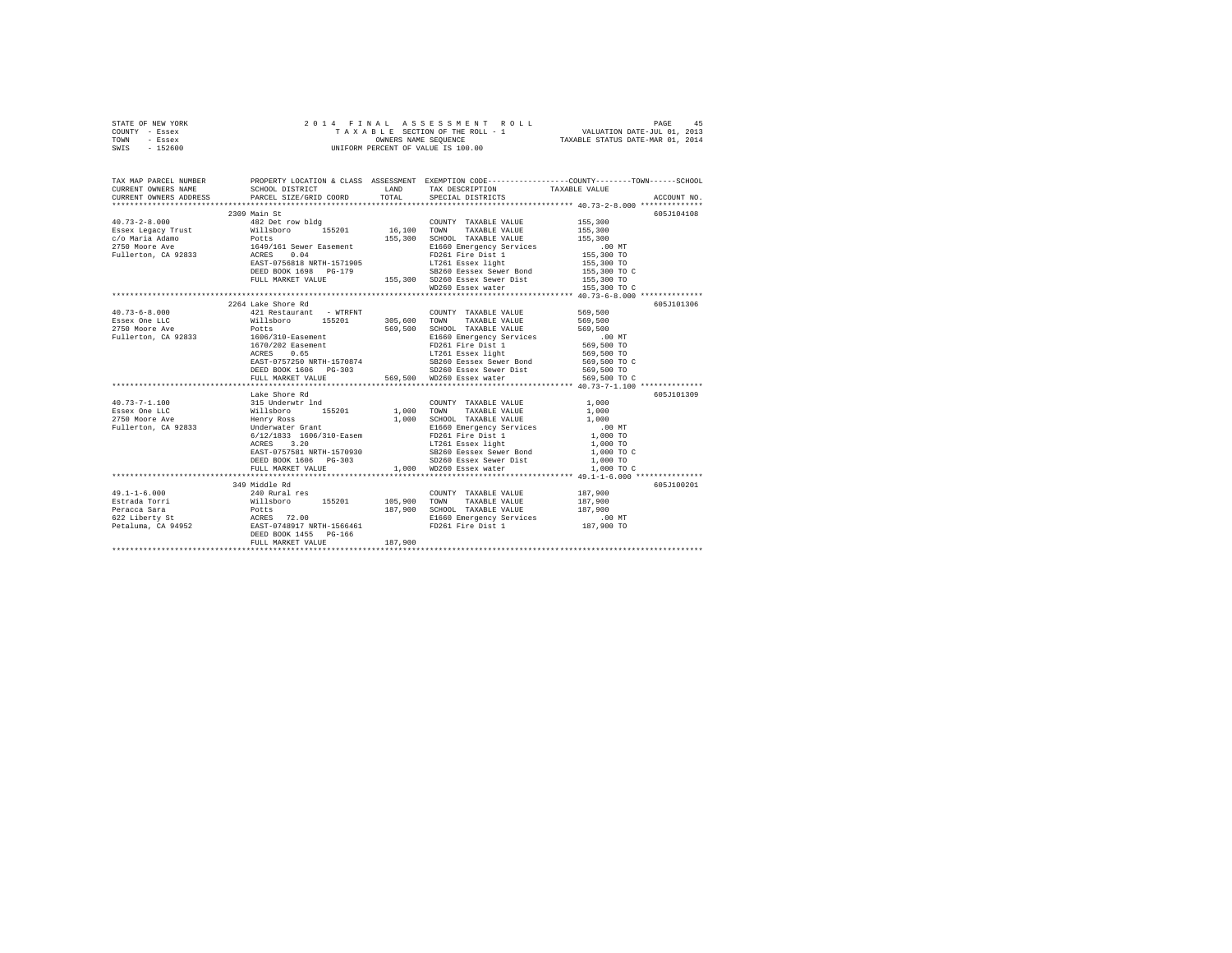| STATE OF NEW YORK                                                                                                                                                                                                                                                                                                                                                                                              |                                                                                                                                                                                                 |                             |                     |               |
|----------------------------------------------------------------------------------------------------------------------------------------------------------------------------------------------------------------------------------------------------------------------------------------------------------------------------------------------------------------------------------------------------------------|-------------------------------------------------------------------------------------------------------------------------------------------------------------------------------------------------|-----------------------------|---------------------|---------------|
| COUNTY - Essex                                                                                                                                                                                                                                                                                                                                                                                                 |                                                                                                                                                                                                 |                             |                     |               |
| TOWN - Essex                                                                                                                                                                                                                                                                                                                                                                                                   |                                                                                                                                                                                                 |                             |                     |               |
| SWIS - 152600                                                                                                                                                                                                                                                                                                                                                                                                  |                                                                                                                                                                                                 |                             |                     |               |
|                                                                                                                                                                                                                                                                                                                                                                                                                |                                                                                                                                                                                                 |                             |                     |               |
|                                                                                                                                                                                                                                                                                                                                                                                                                |                                                                                                                                                                                                 |                             |                     |               |
|                                                                                                                                                                                                                                                                                                                                                                                                                |                                                                                                                                                                                                 |                             |                     |               |
|                                                                                                                                                                                                                                                                                                                                                                                                                | TAX MAP PARCEL NUMBER PROPERTY LOCATION & CLASS ASSESSMENT EXEMPTION CODE---------------COUNTY-------TOWN------SCHOOL<br>CURRENT OWNERS NAME SCHOOL DISTRICT LAND TAX DESCRIPTION TAXABLE VALUE |                             |                     |               |
|                                                                                                                                                                                                                                                                                                                                                                                                                | SCHOOL DISTRICT LAND TAX DESCRIPTION TAXABLE VALUE                                                                                                                                              |                             |                     |               |
|                                                                                                                                                                                                                                                                                                                                                                                                                | CURRENT OWNERS ADDRESS PARCEL SIZE/GRID COORD TOTAL                                                                                                                                             | SPECIAL DISTRICTS           |                     | ACCOUNT NO.   |
|                                                                                                                                                                                                                                                                                                                                                                                                                |                                                                                                                                                                                                 |                             |                     |               |
| $\begin{tabular}{l c c c c c} \multicolumn{3}{c c c c} \multicolumn{3}{c c c} \multicolumn{3}{c c c} \multicolumn{3}{c c c} \multicolumn{3}{c c c} \multicolumn{3}{c c c} \multicolumn{3}{c c c} \multicolumn{3}{c c c} \multicolumn{3}{c c c} \multicolumn{3}{c c c} \multicolumn{3}{c c c} \multicolumn{3}{c c c} \multicolumn{3}{c c c} \multicolumn{3}{c c c} \multicolumn{3}{c c c} \multicolumn{$        | 2211 Lake Shore Rd                                                                                                                                                                              |                             |                     | 605J101915    |
|                                                                                                                                                                                                                                                                                                                                                                                                                |                                                                                                                                                                                                 |                             |                     | $0 \t 30,000$ |
|                                                                                                                                                                                                                                                                                                                                                                                                                |                                                                                                                                                                                                 |                             |                     |               |
|                                                                                                                                                                                                                                                                                                                                                                                                                |                                                                                                                                                                                                 |                             |                     |               |
|                                                                                                                                                                                                                                                                                                                                                                                                                |                                                                                                                                                                                                 |                             |                     |               |
|                                                                                                                                                                                                                                                                                                                                                                                                                |                                                                                                                                                                                                 |                             |                     |               |
|                                                                                                                                                                                                                                                                                                                                                                                                                |                                                                                                                                                                                                 |                             |                     |               |
|                                                                                                                                                                                                                                                                                                                                                                                                                |                                                                                                                                                                                                 |                             |                     |               |
|                                                                                                                                                                                                                                                                                                                                                                                                                |                                                                                                                                                                                                 |                             |                     |               |
|                                                                                                                                                                                                                                                                                                                                                                                                                |                                                                                                                                                                                                 |                             |                     |               |
|                                                                                                                                                                                                                                                                                                                                                                                                                |                                                                                                                                                                                                 |                             |                     |               |
|                                                                                                                                                                                                                                                                                                                                                                                                                |                                                                                                                                                                                                 |                             |                     |               |
|                                                                                                                                                                                                                                                                                                                                                                                                                |                                                                                                                                                                                                 |                             |                     |               |
|                                                                                                                                                                                                                                                                                                                                                                                                                |                                                                                                                                                                                                 |                             |                     |               |
|                                                                                                                                                                                                                                                                                                                                                                                                                |                                                                                                                                                                                                 |                             |                     |               |
|                                                                                                                                                                                                                                                                                                                                                                                                                |                                                                                                                                                                                                 |                             |                     |               |
|                                                                                                                                                                                                                                                                                                                                                                                                                |                                                                                                                                                                                                 |                             |                     |               |
|                                                                                                                                                                                                                                                                                                                                                                                                                |                                                                                                                                                                                                 |                             |                     |               |
|                                                                                                                                                                                                                                                                                                                                                                                                                |                                                                                                                                                                                                 |                             |                     |               |
|                                                                                                                                                                                                                                                                                                                                                                                                                |                                                                                                                                                                                                 |                             |                     |               |
|                                                                                                                                                                                                                                                                                                                                                                                                                |                                                                                                                                                                                                 |                             |                     |               |
| $\begin{tabular}{l cccc} 48.1-1-21.000 & 681 {\text{{\sc R}}\mbox{\sc B}} & 681 {\text{{\sc P}}\mbox{\sc D}} & 681 {\text{{\sc P}}\mbox{\sc D}} & 681 {\text{{\sc P}}\mbox{\sc D}} & 681 {\text{{\sc P}}\mbox{\sc D}} & 681 {\text{{\sc P}}\mbox{\sc D}} & 681 {\text{{\sc P}}\mbox{\sc D}} & 681 {\text{{\sc P}}\mbox{\sc D}} & 681 {\text{{\sc P}}\mbox{\sc D}} & 681 {\text{{\sc P}}\mbox{\sc D}} & 681 {\$ |                                                                                                                                                                                                 |                             |                     |               |
|                                                                                                                                                                                                                                                                                                                                                                                                                |                                                                                                                                                                                                 |                             |                     |               |
|                                                                                                                                                                                                                                                                                                                                                                                                                | Brookfield Rd                                                                                                                                                                                   |                             |                     | 605J101806    |
|                                                                                                                                                                                                                                                                                                                                                                                                                |                                                                                                                                                                                                 |                             |                     |               |
|                                                                                                                                                                                                                                                                                                                                                                                                                |                                                                                                                                                                                                 |                             |                     |               |
|                                                                                                                                                                                                                                                                                                                                                                                                                |                                                                                                                                                                                                 |                             |                     |               |
|                                                                                                                                                                                                                                                                                                                                                                                                                |                                                                                                                                                                                                 |                             |                     |               |
|                                                                                                                                                                                                                                                                                                                                                                                                                |                                                                                                                                                                                                 |                             |                     |               |
|                                                                                                                                                                                                                                                                                                                                                                                                                | DEED BOOK 1073 PG-209                                                                                                                                                                           |                             |                     |               |
|                                                                                                                                                                                                                                                                                                                                                                                                                | FULL MARKET VALUE 64,000                                                                                                                                                                        |                             |                     |               |
|                                                                                                                                                                                                                                                                                                                                                                                                                |                                                                                                                                                                                                 |                             |                     |               |
|                                                                                                                                                                                                                                                                                                                                                                                                                | 1665 Lake Shore Rd                                                                                                                                                                              |                             |                     | 605J100909    |
|                                                                                                                                                                                                                                                                                                                                                                                                                | 210 1 Family Res                                                                                                                                                                                |                             |                     |               |
| 49.15-1-20.110                                                                                                                                                                                                                                                                                                                                                                                                 |                                                                                                                                                                                                 | COUNTY TAXABLE VALUE 65,500 |                     |               |
| $\begin{tabular}{l c c c c c} \hline $\ast_1,\ast_2,\ast_3,\ast_4$ & $2.10$ & $1.401$ & $2.000$ & $1.400$ & $1.400$ & $1.400$ & $1.400$ & $1.400$ & $1.400$ & $1.400$ & $1.400$ & $1.400$ & $1.400$ & $1.400$ & $1.400$ & $1.400$ & $1.400$ & $1.400$ & $1.400$ & $1.400$ & $1.400$ & $1.400$ & $1.400$                                                                                                        |                                                                                                                                                                                                 |                             |                     |               |
|                                                                                                                                                                                                                                                                                                                                                                                                                |                                                                                                                                                                                                 |                             |                     |               |
|                                                                                                                                                                                                                                                                                                                                                                                                                |                                                                                                                                                                                                 |                             | 00 MT.<br>65,500 TO |               |
|                                                                                                                                                                                                                                                                                                                                                                                                                |                                                                                                                                                                                                 |                             |                     |               |
|                                                                                                                                                                                                                                                                                                                                                                                                                |                                                                                                                                                                                                 |                             |                     |               |
|                                                                                                                                                                                                                                                                                                                                                                                                                |                                                                                                                                                                                                 |                             |                     |               |
|                                                                                                                                                                                                                                                                                                                                                                                                                |                                                                                                                                                                                                 |                             |                     |               |
|                                                                                                                                                                                                                                                                                                                                                                                                                | 237 Daniels Rd                                                                                                                                                                                  |                             | 605J101107          |               |
|                                                                                                                                                                                                                                                                                                                                                                                                                |                                                                                                                                                                                                 |                             |                     |               |
|                                                                                                                                                                                                                                                                                                                                                                                                                |                                                                                                                                                                                                 |                             |                     |               |
|                                                                                                                                                                                                                                                                                                                                                                                                                |                                                                                                                                                                                                 |                             |                     |               |
|                                                                                                                                                                                                                                                                                                                                                                                                                |                                                                                                                                                                                                 |                             |                     |               |
|                                                                                                                                                                                                                                                                                                                                                                                                                |                                                                                                                                                                                                 |                             |                     |               |
|                                                                                                                                                                                                                                                                                                                                                                                                                |                                                                                                                                                                                                 |                             |                     |               |
|                                                                                                                                                                                                                                                                                                                                                                                                                |                                                                                                                                                                                                 |                             |                     |               |
| $\begin{tabular}{l c c c c c} \multicolumn{3}{c c c c} \multicolumn{3}{c c c} \multicolumn{3}{c c c} \multicolumn{3}{c c c} \multicolumn{3}{c c c} \multicolumn{3}{c c c} \multicolumn{3}{c c c} \multicolumn{3}{c c c} \multicolumn{3}{c c c} \multicolumn{3}{c c c} \multicolumn{3}{c c c} \multicolumn{3}{c c c} \multicolumn{3}{c c c} \multicolumn{3}{c c c} \multicolumn{3}{c c c} \multicolumn{$        |                                                                                                                                                                                                 |                             |                     |               |
|                                                                                                                                                                                                                                                                                                                                                                                                                |                                                                                                                                                                                                 |                             |                     |               |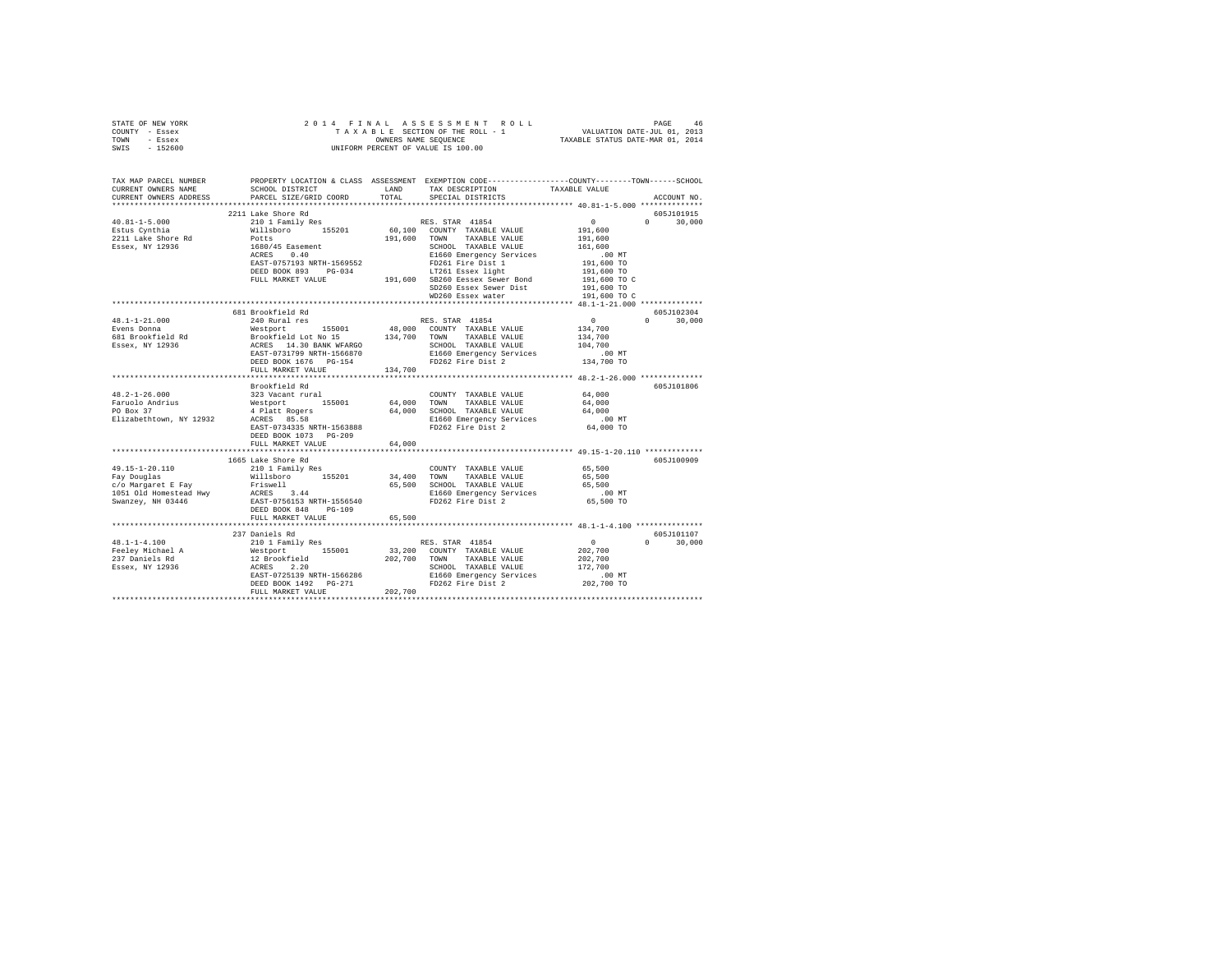| COUNTY<br>- Essex<br>TOWN<br>- Essex                                  |                           |        |                                    | TAXABLE SECTION OF THE ROLL - 1 VALUATION DATE-JUL 01, 2013<br>OWNERS NAME SEQUENCE TAXABLE STATUS DATE-MAR 01, 2014 |  |
|-----------------------------------------------------------------------|---------------------------|--------|------------------------------------|----------------------------------------------------------------------------------------------------------------------|--|
| $-152600$<br>SWIS                                                     |                           |        | UNIFORM PERCENT OF VALUE IS 100.00 |                                                                                                                      |  |
|                                                                       |                           |        |                                    |                                                                                                                      |  |
|                                                                       |                           |        |                                    |                                                                                                                      |  |
|                                                                       |                           |        |                                    | TAX MAP PARCEL NUMBER PROPERTY LOCATION & CLASS ASSESSMENT EXEMPTION CODE--------------COUNTY-------TOWN------SCHOOL |  |
| CURRENT OWNERS NAME                                                   | SCHOOL DISTRICT LAND      |        | TAX DESCRIPTION TAXABLE VALUE      |                                                                                                                      |  |
| CURRENT OWNERS ADDRESS PARCEL SIZE/GRID COORD TOTAL SPECIAL DISTRICTS |                           |        |                                    | ACCOUNT NO.                                                                                                          |  |
|                                                                       |                           |        |                                    |                                                                                                                      |  |
|                                                                       | Ferris In                 |        |                                    | 605J102810                                                                                                           |  |
| $57.2 - 3 - 2.000$                                                    | 312 Vac w/imprv           |        | COUNTY TAXABLE VALUE               | 46,400                                                                                                               |  |
| Feinbloom Stephen E                                                   | Westport 155001 41,400    |        | TAXABLE VALUE<br>TOWN              | 46,400                                                                                                               |  |
| Feinbloom Rose C                                                      | 2 Split Rock 46,400       |        | SCHOOL TAXABLE VALUE 46,400        |                                                                                                                      |  |
| PO Box 832                                                            | ACRES 37.42               |        | E1660 Emergency Services .00 MT    |                                                                                                                      |  |
| Elizabethtown, NY 12932                                               | EAST-0735391 NRTH-1550052 |        | FD262 Fire Dist 2                  | 46,400 TO                                                                                                            |  |
|                                                                       | DEED BOOK 1512 PG-129     |        |                                    |                                                                                                                      |  |
|                                                                       | FULL MARKET VALUE         | 46,400 |                                    |                                                                                                                      |  |
|                                                                       |                           |        |                                    |                                                                                                                      |  |
|                                                                       | 60 Ferris Ln              |        |                                    | 605J101511                                                                                                           |  |
| $57.2 - 3 - 4.000$                                                    | 210 1 Family Res          |        | COUNTY TAXABLE VALUE               | 194,500                                                                                                              |  |
| Feinbloom Stephen E                                                   | Westport 155001 33,200    |        | TOWN<br>TAXABLE VALUE              | 194,500                                                                                                              |  |
| Feinbloom Rose C                                                      | 2 Split Rock 194,500      |        | SCHOOL TAXABLE VALUE               | 194,500                                                                                                              |  |
| PO Box 832                                                            | ACRES 2.20                |        | E1660 Emergency Services           | .00 MT                                                                                                               |  |
| Elizabethtown, NY 12932                                               | EAST-0735785 NRTH-1549212 |        | FD262 Fire Dist 2 194,500 TO       |                                                                                                                      |  |
|                                                                       |                           |        |                                    |                                                                                                                      |  |

STATE OF NEW YORK 2 0 1 4 F I N A L A S S E S S M E N T R O L L PAGE 47

| Elizabethtown, NY 12932    | DEED BOOK 1512 PG-129<br>FULL MARKET VALUE | EAST-0735785 NRTH-1549212 FD262 Fire Dist 2<br>194,500 | 194,500 TO                     |
|----------------------------|--------------------------------------------|--------------------------------------------------------|--------------------------------|
|                            | 2868 Essex Rd                              |                                                        | 605-7103308                    |
| $40.57 - 3 - 4.000$        | 210 1 Family Res - WTRFNT                  | COUNTY TAXABLE VALUE                                   | 488,800                        |
| Ferguson Donald J          | Willsboro 155201                           | 294.100 TOWN<br>TAXABLE VALUE                          | 488,800                        |
| Ferguson Sandra S          | Hicks                                      | 488,800 SCHOOL TAXABLE VALUE                           | 488,800                        |
| 2868 Essex Rd              | 2.0 A                                      | E1660 Emergency Services                               | $.00$ MT                       |
| Essex, NY 12936            | ACRES 2.00 BANK1STARSG                     | FD261 Fire Dist 1                                      | 488,800 TO                     |
|                            | EAST-0757798 NRTH-1574920                  | LT261 Essex light 488,800 TO                           |                                |
|                            | DEED BOOK 1757 PG-5                        | WB261 Water B&I                                        | 488,800 TO C                   |
|                            |                                            | FULL MARKET VALUE 488,800 WD260 Essex water            | 488,800 TO C                   |
|                            |                                            |                                                        |                                |
|                            | 1740 Jersey St                             |                                                        | 605J180006                     |
| $39.3 - 4 - 3.000$         | 210 1 Family Res                           | RES. STAR 41854                                        | 30,000<br>$\sim$ 0<br>$\Omega$ |
| Fiegl Jason                |                                            | Willsboro 155201 38,300 COUNTY TAXABLE VALUE           | 162,400                        |
| Fiegl Kristin              |                                            | 10 Brookfield Patent 162,400 TOWN TAXABLE VALUE        | 162,400                        |
| 1740 Jersey St             | ACRES 7.33                                 | SCHOOL TAXABLE VALUE                                   | 132,400                        |
| Essex, NY 12936            |                                            | EAST-0730926 NRTH-1570198 E1660 Emergency Services     | $.00$ MT                       |
|                            | DEED BOOK 1540 PG-49                       | FD262 Fire Dist 2                                      | 162,400 TO                     |
|                            | FULL MARKET VALUE 162,400                  |                                                        |                                |
|                            |                                            |                                                        |                                |
|                            | Cross Rd                                   |                                                        | 605J101405                     |
| 49.3-2-20.100              | 321 Abandoned ag                           | COUNTY TAXABLE VALUE                                   | 51,000                         |
| Fine Anthony S             | Willsboro<br>155201                        | 51,000 TOWN<br>TAXABLE VALUE                           | 51,000                         |
| 133 Circular St            | Judd Patent                                | 51,000 SCHOOL TAXABLE VALUE                            | 51,000                         |
| Saratoga Springs, NY 12866 | 6 Fine Subd 5949                           | E1660 Emergency Services                               | $.00$ MT                       |
|                            | ACRES 27.00                                | FD262 Fire Dist 2                                      | 51,000 TO                      |
|                            | EAST-0754328 NRTH-1555795                  |                                                        |                                |
|                            | DEED BOOK 1513 PG-47                       |                                                        |                                |
|                            | FULL MARKET VALUE                          | 51,000                                                 |                                |
|                            |                                            |                                                        |                                |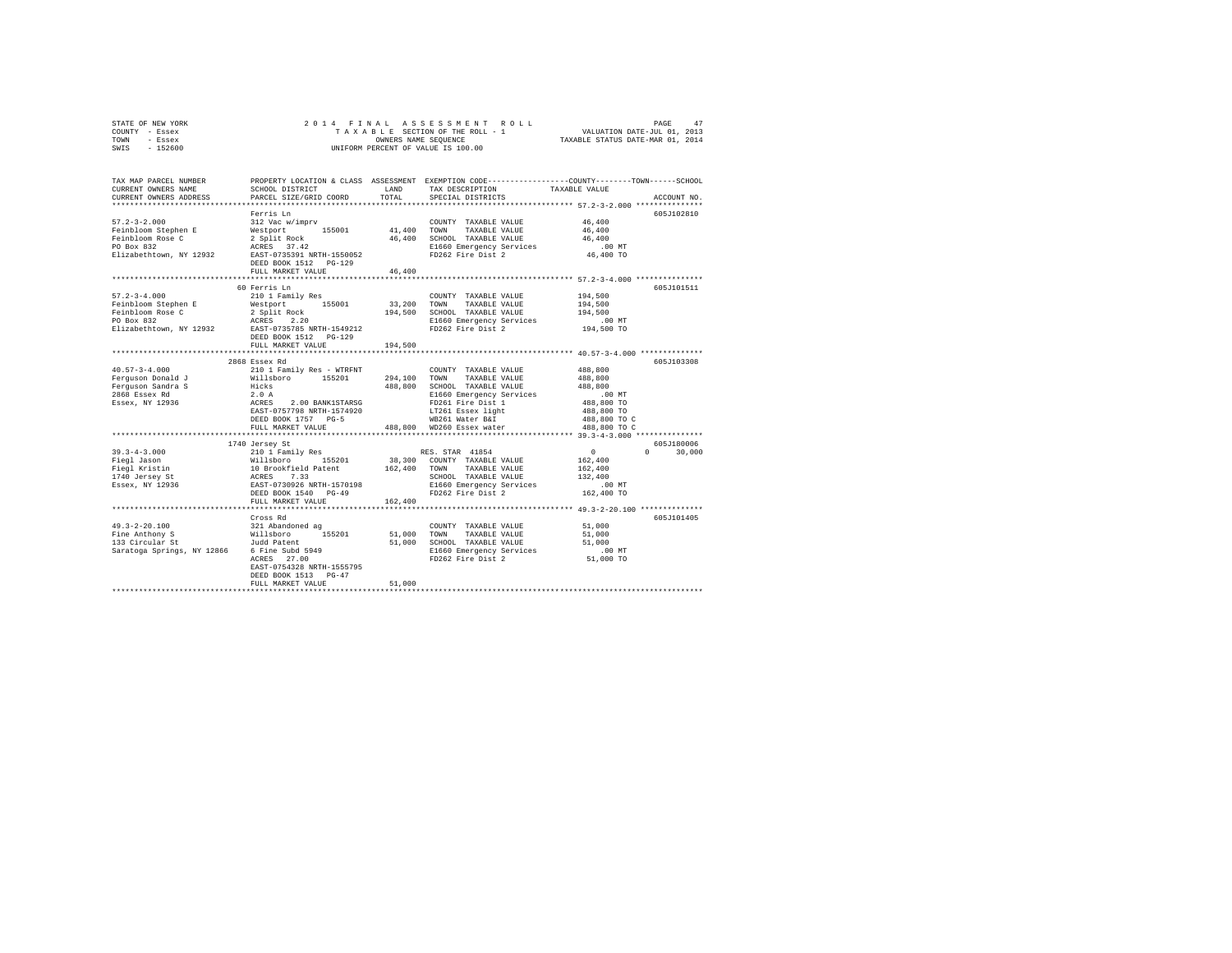| STATE OF NEW YORK |  |  |  | 2014 FINAL ASSESSMENT ROLL         |                                  | PAGE                        | 48 |
|-------------------|--|--|--|------------------------------------|----------------------------------|-----------------------------|----|
| COUNTY - Essex    |  |  |  | TAXABLE SECTION OF THE ROLL - 1    |                                  | VALUATION DATE-JUL 01, 2013 |    |
| TOWN<br>- Essex   |  |  |  | OWNERS NAME SEOUENCE               | TAXABLE STATUS DATE-MAR 01, 2014 |                             |    |
| $-152600$<br>SWIS |  |  |  | UNIFORM PERCENT OF VALUE IS 100.00 |                                  |                             |    |

| TAX MAP PARCEL NUMBER<br>CURRENT OWNERS NAME<br>CURRENT OWNERS ADDRESS                       | SCHOOL DISTRICT<br>PARCEL SIZE/GRID COORD | LAND<br>TOTAL | PROPERTY LOCATION & CLASS ASSESSMENT EXEMPTION CODE----------------COUNTY-------TOWN------SCHOOL<br>TAX DESCRIPTION TAXABLE VALUE<br>SPECIAL DISTRICTS |                    | ACCOUNT NO. |
|----------------------------------------------------------------------------------------------|-------------------------------------------|---------------|--------------------------------------------------------------------------------------------------------------------------------------------------------|--------------------|-------------|
|                                                                                              |                                           |               |                                                                                                                                                        |                    |             |
|                                                                                              | Cross Rd                                  |               |                                                                                                                                                        |                    | 605Z007002  |
| $49.3 - 2 - 20.200$                                                                          | 120 Field crops                           |               | AG DIST C 41720                                                                                                                                        | 29,617<br>29.617   | 29,617      |
|                                                                                              |                                           |               |                                                                                                                                                        | 7.683              |             |
| 133 Circular St               Judd Patent<br>Saratoga Springs, NY 12886     1 Fine Subd 5949 |                                           |               |                                                                                                                                                        | 7.683              |             |
|                                                                                              |                                           |               | SCHOOL TAXABLE VALUE 7,683                                                                                                                             |                    |             |
| MAY BE SUBJECT TO PAYMENT EAST-0753045 NRTH-1554125                                          | ACRES 13.27                               |               | E1660 Emergency Services 6 100 MT<br>FD262 Fire Dist 2 37,300 TO                                                                                       |                    |             |
|                                                                                              |                                           |               |                                                                                                                                                        |                    |             |
| UNDER AGDIST LAW TIL 2018 DEED BOOK 1490 PG-319                                              |                                           |               |                                                                                                                                                        |                    |             |
|                                                                                              | FULL MARKET VALUE                         | 37,300        |                                                                                                                                                        |                    |             |
|                                                                                              |                                           |               |                                                                                                                                                        |                    | 605J175010  |
| $49.3 - 2 - 21.000$                                                                          | 1298 Whallons Bay Rd<br>240 Rural res     |               | COUNTY TAXABLE VALUE                                                                                                                                   | 103,500            |             |
|                                                                                              |                                           |               | <b>TOWN</b><br>TAXABLE VALUE                                                                                                                           |                    |             |
|                                                                                              |                                           |               |                                                                                                                                                        | 103,500<br>103,500 |             |
|                                                                                              |                                           |               | SCHOOL TAXABLE VALUE<br>E1660 Emergency Services                                                                                                       | .00MT              |             |
| Oxford, UK OX4 1NF ACRES 30.81                                                               |                                           |               | FD262 Fire Dist 2 103,500 TO                                                                                                                           |                    |             |
|                                                                                              | EAST-0754323 NRTH-1556622                 |               |                                                                                                                                                        |                    |             |
|                                                                                              | DEED BOOK 1515 PG-208                     |               |                                                                                                                                                        |                    |             |
|                                                                                              | FULL MARKET VALUE                         | 103,500       |                                                                                                                                                        |                    |             |
|                                                                                              |                                           |               |                                                                                                                                                        |                    |             |
|                                                                                              | 2300 Main St                              |               |                                                                                                                                                        |                    | 605J101404  |
|                                                                                              |                                           |               | COUNTY TAXABLE VALUE                                                                                                                                   | 237,300            |             |
|                                                                                              |                                           |               | TAXABLE VALUE                                                                                                                                          | 237,300            |             |
|                                                                                              |                                           |               |                                                                                                                                                        | 237,300            |             |
|                                                                                              |                                           |               | 237,300 SCHOOL TAXABLE VALUE<br>E1660 Emergency Services                                                                                               | 237,300<br>.00 MT  |             |
|                                                                                              |                                           |               | FD261 Fire Dist 1 237,300 TO                                                                                                                           |                    |             |
|                                                                                              |                                           |               |                                                                                                                                                        |                    |             |
|                                                                                              |                                           |               |                                                                                                                                                        |                    |             |
|                                                                                              |                                           |               |                                                                                                                                                        |                    |             |
|                                                                                              |                                           |               |                                                                                                                                                        | 237,300 TO C       |             |
|                                                                                              |                                           |               |                                                                                                                                                        |                    |             |
|                                                                                              | Cross Rd                                  |               |                                                                                                                                                        |                    | 605Z007005  |
|                                                                                              |                                           |               |                                                                                                                                                        | 27.853<br>27.853   | 27,853      |
|                                                                                              |                                           |               |                                                                                                                                                        | 6,447              |             |
|                                                                                              |                                           |               |                                                                                                                                                        | 6,447              |             |
|                                                                                              |                                           |               |                                                                                                                                                        |                    |             |
|                                                                                              |                                           |               |                                                                                                                                                        |                    |             |
|                                                                                              |                                           |               |                                                                                                                                                        |                    |             |
| MAY BE SUBJECT TO PAYMENT FULL MARKET VALUE                                                  | DEED BOOK 1491 PG-5                       | 34,300        |                                                                                                                                                        |                    |             |
| UNDER AGDIST LAW TIL 2018                                                                    |                                           |               |                                                                                                                                                        |                    |             |
|                                                                                              |                                           |               |                                                                                                                                                        |                    |             |
|                                                                                              |                                           |               |                                                                                                                                                        |                    |             |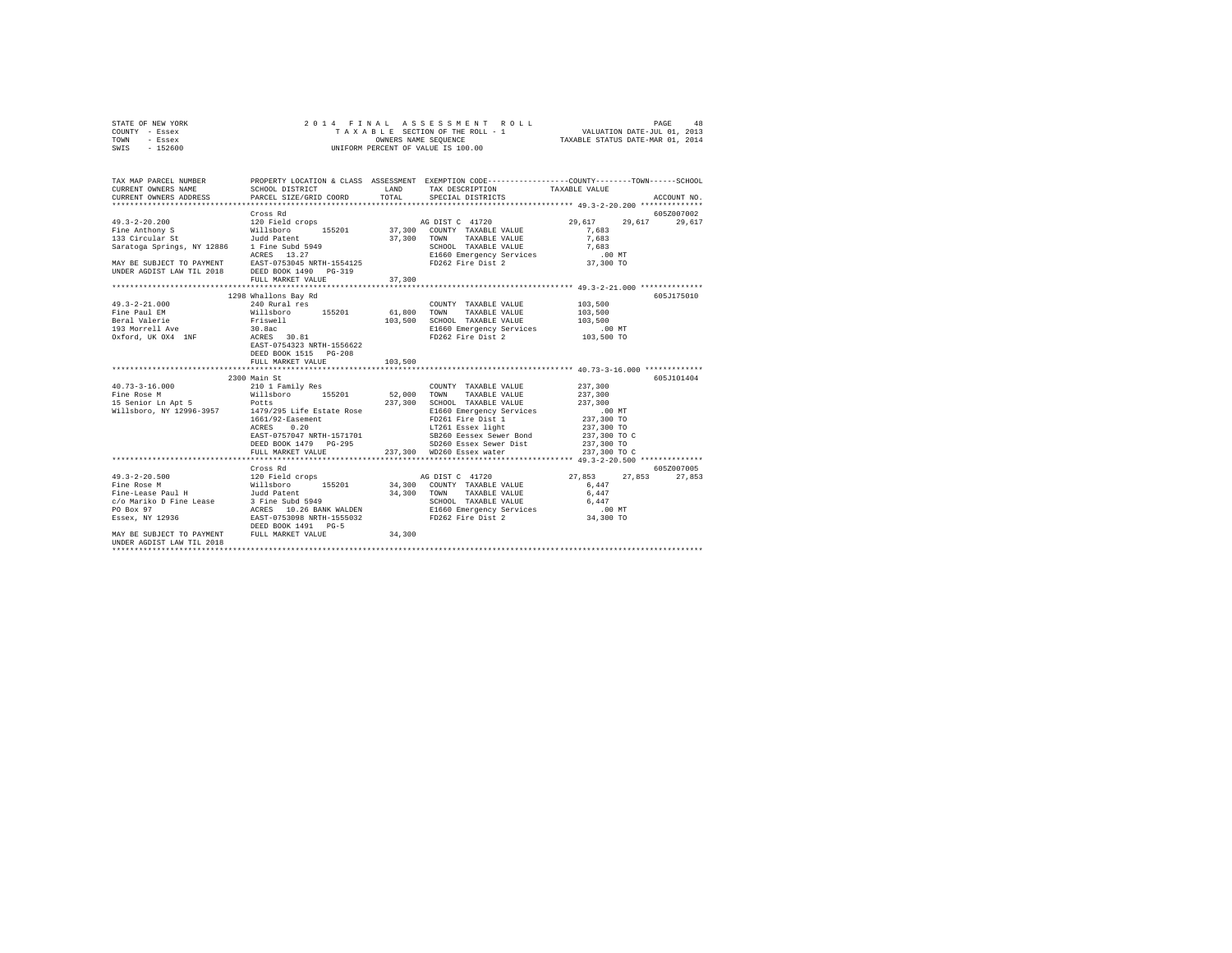| STATE OF NEW YORK                                                                                                                                                                                                                                                                                                                                                                                                                                                   |                                                                                                                                                                                                                                                                   |                |                   |                                                                                                                                                                                                                                                                                                                                                                                                            |
|---------------------------------------------------------------------------------------------------------------------------------------------------------------------------------------------------------------------------------------------------------------------------------------------------------------------------------------------------------------------------------------------------------------------------------------------------------------------|-------------------------------------------------------------------------------------------------------------------------------------------------------------------------------------------------------------------------------------------------------------------|----------------|-------------------|------------------------------------------------------------------------------------------------------------------------------------------------------------------------------------------------------------------------------------------------------------------------------------------------------------------------------------------------------------------------------------------------------------|
| COUNTY - Essex                                                                                                                                                                                                                                                                                                                                                                                                                                                      |                                                                                                                                                                                                                                                                   |                |                   | $\begin{tabular}{ccccc} 2 & 0 & 1 & 4 & F & I & N & A & S & S & E & S & S & M & E & N & T & R & O & L & L & P \end{tabular} \begin{tabular}{ccccc} PAGE & PAGE & 49 \\ T & A & X & A & B & I & E & E & F \end{tabular} \begin{tabular}{ccccc} PAGE & 49 \\ \hline \texttt{V A V L UATION DATE-JUL 01, 2013} \\ \texttt{OWNERS NAME SEQUENCE} \\ \texttt{UNIFORM PERCENT OF VALUE 1S 100.00} \end{tabular}$ |
| TOWN - Essex                                                                                                                                                                                                                                                                                                                                                                                                                                                        |                                                                                                                                                                                                                                                                   |                |                   |                                                                                                                                                                                                                                                                                                                                                                                                            |
| SWIS - 152600                                                                                                                                                                                                                                                                                                                                                                                                                                                       |                                                                                                                                                                                                                                                                   |                |                   |                                                                                                                                                                                                                                                                                                                                                                                                            |
|                                                                                                                                                                                                                                                                                                                                                                                                                                                                     |                                                                                                                                                                                                                                                                   |                |                   |                                                                                                                                                                                                                                                                                                                                                                                                            |
|                                                                                                                                                                                                                                                                                                                                                                                                                                                                     |                                                                                                                                                                                                                                                                   |                |                   |                                                                                                                                                                                                                                                                                                                                                                                                            |
|                                                                                                                                                                                                                                                                                                                                                                                                                                                                     |                                                                                                                                                                                                                                                                   |                |                   | TAX MAP PARCEL NUMBER THE PROPERTY LOCATION & CLASS ASSESSMENT EXEMPTION CODE--------------COUNTY-------TOWN------SCHOOL                                                                                                                                                                                                                                                                                   |
| CURRENT OWNERS NAME                                                                                                                                                                                                                                                                                                                                                                                                                                                 | SCHOOL DISTRICT LAND TAX DESCRIPTION                                                                                                                                                                                                                              |                |                   | TAXABLE VALUE                                                                                                                                                                                                                                                                                                                                                                                              |
| CURRENT OWNERS ADDRESS                                                                                                                                                                                                                                                                                                                                                                                                                                              | PARCEL SIZE/GRID COORD                                                                                                                                                                                                                                            | TOTAL          | SPECIAL DISTRICTS | ACCOUNT NO.                                                                                                                                                                                                                                                                                                                                                                                                |
|                                                                                                                                                                                                                                                                                                                                                                                                                                                                     |                                                                                                                                                                                                                                                                   |                |                   |                                                                                                                                                                                                                                                                                                                                                                                                            |
| $\begin{tabular}{l c c c c c} \multicolumn{3}{c c c c} \multicolumn{3}{c c c} \multicolumn{3}{c c c} \multicolumn{3}{c c c} \multicolumn{3}{c c c} \multicolumn{3}{c c c} \multicolumn{3}{c c c} \multicolumn{3}{c c c} \multicolumn{3}{c c c} \multicolumn{3}{c c c} \multicolumn{3}{c c c} \multicolumn{3}{c c c} \multicolumn{3}{c c c} \multicolumn{3}{c c c} \multicolumn{3}{c c c} \multicolumn{$                                                             | 2234 Lake Shore Rd                                                                                                                                                                                                                                                |                |                   | 605J101302                                                                                                                                                                                                                                                                                                                                                                                                 |
|                                                                                                                                                                                                                                                                                                                                                                                                                                                                     |                                                                                                                                                                                                                                                                   |                |                   |                                                                                                                                                                                                                                                                                                                                                                                                            |
|                                                                                                                                                                                                                                                                                                                                                                                                                                                                     |                                                                                                                                                                                                                                                                   |                |                   |                                                                                                                                                                                                                                                                                                                                                                                                            |
|                                                                                                                                                                                                                                                                                                                                                                                                                                                                     |                                                                                                                                                                                                                                                                   |                |                   |                                                                                                                                                                                                                                                                                                                                                                                                            |
|                                                                                                                                                                                                                                                                                                                                                                                                                                                                     |                                                                                                                                                                                                                                                                   |                |                   |                                                                                                                                                                                                                                                                                                                                                                                                            |
|                                                                                                                                                                                                                                                                                                                                                                                                                                                                     |                                                                                                                                                                                                                                                                   |                |                   |                                                                                                                                                                                                                                                                                                                                                                                                            |
|                                                                                                                                                                                                                                                                                                                                                                                                                                                                     |                                                                                                                                                                                                                                                                   |                |                   |                                                                                                                                                                                                                                                                                                                                                                                                            |
|                                                                                                                                                                                                                                                                                                                                                                                                                                                                     |                                                                                                                                                                                                                                                                   |                |                   |                                                                                                                                                                                                                                                                                                                                                                                                            |
|                                                                                                                                                                                                                                                                                                                                                                                                                                                                     |                                                                                                                                                                                                                                                                   |                |                   |                                                                                                                                                                                                                                                                                                                                                                                                            |
|                                                                                                                                                                                                                                                                                                                                                                                                                                                                     |                                                                                                                                                                                                                                                                   |                | WD260 Essex water | 160,000 TO C                                                                                                                                                                                                                                                                                                                                                                                               |
|                                                                                                                                                                                                                                                                                                                                                                                                                                                                     |                                                                                                                                                                                                                                                                   |                |                   |                                                                                                                                                                                                                                                                                                                                                                                                            |
|                                                                                                                                                                                                                                                                                                                                                                                                                                                                     | Lake Shore Rd                                                                                                                                                                                                                                                     |                |                   | 605J100603                                                                                                                                                                                                                                                                                                                                                                                                 |
| $\begin{tabular}{lllllllllllll} \multicolumn{3}{c }{49.4-1-1.000} & \multicolumn{3}{c }{\multicolumn{3}{c }{\multicolumn{3}{c}{\multicolumn{3}{c}{\multicolumn{3}{c}{\multicolumn{3}{c}{\multicolumn{3}{c}{\multicolumn{3}{c}{\multicolumn{3}{c}{\multicolumn{3}{c}{\multicolumn{3}{c}{\multicolumn{3}{c}{\multicolumn{3}{c}{\multicolumn{3}{c}{\multicolumn{3}{c}{\multicolumn{3}{c}{\multicolumn{3}{c}{\multicolumn{3}{c}{\multicolumn{3}{c}{\multicolumn{3}{c}{$ |                                                                                                                                                                                                                                                                   |                |                   |                                                                                                                                                                                                                                                                                                                                                                                                            |
|                                                                                                                                                                                                                                                                                                                                                                                                                                                                     |                                                                                                                                                                                                                                                                   |                |                   |                                                                                                                                                                                                                                                                                                                                                                                                            |
|                                                                                                                                                                                                                                                                                                                                                                                                                                                                     |                                                                                                                                                                                                                                                                   |                |                   |                                                                                                                                                                                                                                                                                                                                                                                                            |
|                                                                                                                                                                                                                                                                                                                                                                                                                                                                     |                                                                                                                                                                                                                                                                   |                |                   |                                                                                                                                                                                                                                                                                                                                                                                                            |
|                                                                                                                                                                                                                                                                                                                                                                                                                                                                     |                                                                                                                                                                                                                                                                   |                |                   |                                                                                                                                                                                                                                                                                                                                                                                                            |
|                                                                                                                                                                                                                                                                                                                                                                                                                                                                     |                                                                                                                                                                                                                                                                   |                |                   |                                                                                                                                                                                                                                                                                                                                                                                                            |
|                                                                                                                                                                                                                                                                                                                                                                                                                                                                     |                                                                                                                                                                                                                                                                   |                |                   |                                                                                                                                                                                                                                                                                                                                                                                                            |
|                                                                                                                                                                                                                                                                                                                                                                                                                                                                     |                                                                                                                                                                                                                                                                   |                |                   |                                                                                                                                                                                                                                                                                                                                                                                                            |
|                                                                                                                                                                                                                                                                                                                                                                                                                                                                     | FULL MARKET VALUE                                                                                                                                                                                                                                                 | 5,300          |                   |                                                                                                                                                                                                                                                                                                                                                                                                            |
|                                                                                                                                                                                                                                                                                                                                                                                                                                                                     |                                                                                                                                                                                                                                                                   | ************** |                   | ************** 49.11-1-56.000 *************                                                                                                                                                                                                                                                                                                                                                                |
|                                                                                                                                                                                                                                                                                                                                                                                                                                                                     | 1849 Lake Shore Rd<br>1849 Lake Shore Rd<br>270 Mfg housing - WTRFNT<br>215,200 TOWN TAXABLE VALUE<br>215,200 TOWN TAXABLE VALUE<br>Marton 155201 215,200 SCHOOL TAXABLE VALUE<br>ACRES 1.26 BANK WALDEN<br>EAST-0757550 RRTH-1560931 FOR FD261 Fire Dist 1<br>TR |                |                   | 605J102503                                                                                                                                                                                                                                                                                                                                                                                                 |
| 49.11-1-56.000                                                                                                                                                                                                                                                                                                                                                                                                                                                      |                                                                                                                                                                                                                                                                   |                |                   | 222,500                                                                                                                                                                                                                                                                                                                                                                                                    |
|                                                                                                                                                                                                                                                                                                                                                                                                                                                                     |                                                                                                                                                                                                                                                                   |                |                   |                                                                                                                                                                                                                                                                                                                                                                                                            |
| Fine-Lease Mariko D<br>PO Box 97<br>Essex, NY 12936                                                                                                                                                                                                                                                                                                                                                                                                                 |                                                                                                                                                                                                                                                                   |                |                   | 222,500<br>222,500<br>222,500 MT<br>222,500 TO                                                                                                                                                                                                                                                                                                                                                             |
|                                                                                                                                                                                                                                                                                                                                                                                                                                                                     |                                                                                                                                                                                                                                                                   |                |                   |                                                                                                                                                                                                                                                                                                                                                                                                            |
|                                                                                                                                                                                                                                                                                                                                                                                                                                                                     |                                                                                                                                                                                                                                                                   |                |                   |                                                                                                                                                                                                                                                                                                                                                                                                            |
|                                                                                                                                                                                                                                                                                                                                                                                                                                                                     | DEED BOOK 1326 PG-73                                                                                                                                                                                                                                              |                |                   |                                                                                                                                                                                                                                                                                                                                                                                                            |
|                                                                                                                                                                                                                                                                                                                                                                                                                                                                     | FULL MARKET VALUE                                                                                                                                                                                                                                                 | 222,500        |                   |                                                                                                                                                                                                                                                                                                                                                                                                            |
|                                                                                                                                                                                                                                                                                                                                                                                                                                                                     |                                                                                                                                                                                                                                                                   |                |                   |                                                                                                                                                                                                                                                                                                                                                                                                            |
|                                                                                                                                                                                                                                                                                                                                                                                                                                                                     | 2874 Essex Rd                                                                                                                                                                                                                                                     |                |                   | 605J100213                                                                                                                                                                                                                                                                                                                                                                                                 |
|                                                                                                                                                                                                                                                                                                                                                                                                                                                                     |                                                                                                                                                                                                                                                                   |                |                   |                                                                                                                                                                                                                                                                                                                                                                                                            |
| $\begin{tabular}{l c c c c c} \multicolumn{3}{c c c c} \multicolumn{3}{c c c} \multicolumn{3}{c c c} \multicolumn{3}{c c c} \multicolumn{3}{c c c} \multicolumn{3}{c c c} \multicolumn{3}{c c c} \multicolumn{3}{c c c} \multicolumn{3}{c c c} \multicolumn{3}{c c c} \multicolumn{3}{c c c} \multicolumn{3}{c c c} \multicolumn{3}{c c c} \multicolumn{3}{c c c} \multicolumn{3}{c c c} \multicolumn{$                                                             |                                                                                                                                                                                                                                                                   |                |                   |                                                                                                                                                                                                                                                                                                                                                                                                            |
|                                                                                                                                                                                                                                                                                                                                                                                                                                                                     |                                                                                                                                                                                                                                                                   |                |                   |                                                                                                                                                                                                                                                                                                                                                                                                            |
|                                                                                                                                                                                                                                                                                                                                                                                                                                                                     |                                                                                                                                                                                                                                                                   |                |                   |                                                                                                                                                                                                                                                                                                                                                                                                            |
|                                                                                                                                                                                                                                                                                                                                                                                                                                                                     |                                                                                                                                                                                                                                                                   |                |                   | 00 MT.<br>574,900 TO                                                                                                                                                                                                                                                                                                                                                                                       |
|                                                                                                                                                                                                                                                                                                                                                                                                                                                                     |                                                                                                                                                                                                                                                                   |                |                   | 574,900 TO                                                                                                                                                                                                                                                                                                                                                                                                 |
|                                                                                                                                                                                                                                                                                                                                                                                                                                                                     |                                                                                                                                                                                                                                                                   |                |                   | 574,900 TO C                                                                                                                                                                                                                                                                                                                                                                                               |
|                                                                                                                                                                                                                                                                                                                                                                                                                                                                     |                                                                                                                                                                                                                                                                   |                | WD260 Essex water | 574,900 TO C                                                                                                                                                                                                                                                                                                                                                                                               |
|                                                                                                                                                                                                                                                                                                                                                                                                                                                                     |                                                                                                                                                                                                                                                                   |                |                   |                                                                                                                                                                                                                                                                                                                                                                                                            |
|                                                                                                                                                                                                                                                                                                                                                                                                                                                                     | Jersey St                                                                                                                                                                                                                                                         |                |                   | 605J104502                                                                                                                                                                                                                                                                                                                                                                                                 |
| $39.3 - 1 - 19.002$                                                                                                                                                                                                                                                                                                                                                                                                                                                 |                                                                                                                                                                                                                                                                   |                |                   |                                                                                                                                                                                                                                                                                                                                                                                                            |
| Finucane William                                                                                                                                                                                                                                                                                                                                                                                                                                                    |                                                                                                                                                                                                                                                                   |                |                   |                                                                                                                                                                                                                                                                                                                                                                                                            |
| 1637 Jersey St                                                                                                                                                                                                                                                                                                                                                                                                                                                      |                                                                                                                                                                                                                                                                   |                |                   |                                                                                                                                                                                                                                                                                                                                                                                                            |
| Essex, NY 12936                                                                                                                                                                                                                                                                                                                                                                                                                                                     |                                                                                                                                                                                                                                                                   |                |                   |                                                                                                                                                                                                                                                                                                                                                                                                            |
|                                                                                                                                                                                                                                                                                                                                                                                                                                                                     | 322 Rural vac>10<br>822 Rural vac>10<br>832 Rural vac>10<br>8 Brooffield<br>8 Brooffield<br>29,000<br>29,000 SIGO TAXABLE VALUE<br>29,000<br>29,000 SIGO EMPERENCE VALUE<br>29,000<br>2000 ELGO EMPERENCE VALUE<br>29,000<br>2000 ELGO EMPERENCE SERVI            |                |                   |                                                                                                                                                                                                                                                                                                                                                                                                            |
|                                                                                                                                                                                                                                                                                                                                                                                                                                                                     | DEED BOOK 1045 PG-311                                                                                                                                                                                                                                             |                |                   |                                                                                                                                                                                                                                                                                                                                                                                                            |
|                                                                                                                                                                                                                                                                                                                                                                                                                                                                     | FULL MARKET VALUE                                                                                                                                                                                                                                                 | 49,000         |                   |                                                                                                                                                                                                                                                                                                                                                                                                            |
|                                                                                                                                                                                                                                                                                                                                                                                                                                                                     |                                                                                                                                                                                                                                                                   |                |                   |                                                                                                                                                                                                                                                                                                                                                                                                            |
|                                                                                                                                                                                                                                                                                                                                                                                                                                                                     |                                                                                                                                                                                                                                                                   |                |                   |                                                                                                                                                                                                                                                                                                                                                                                                            |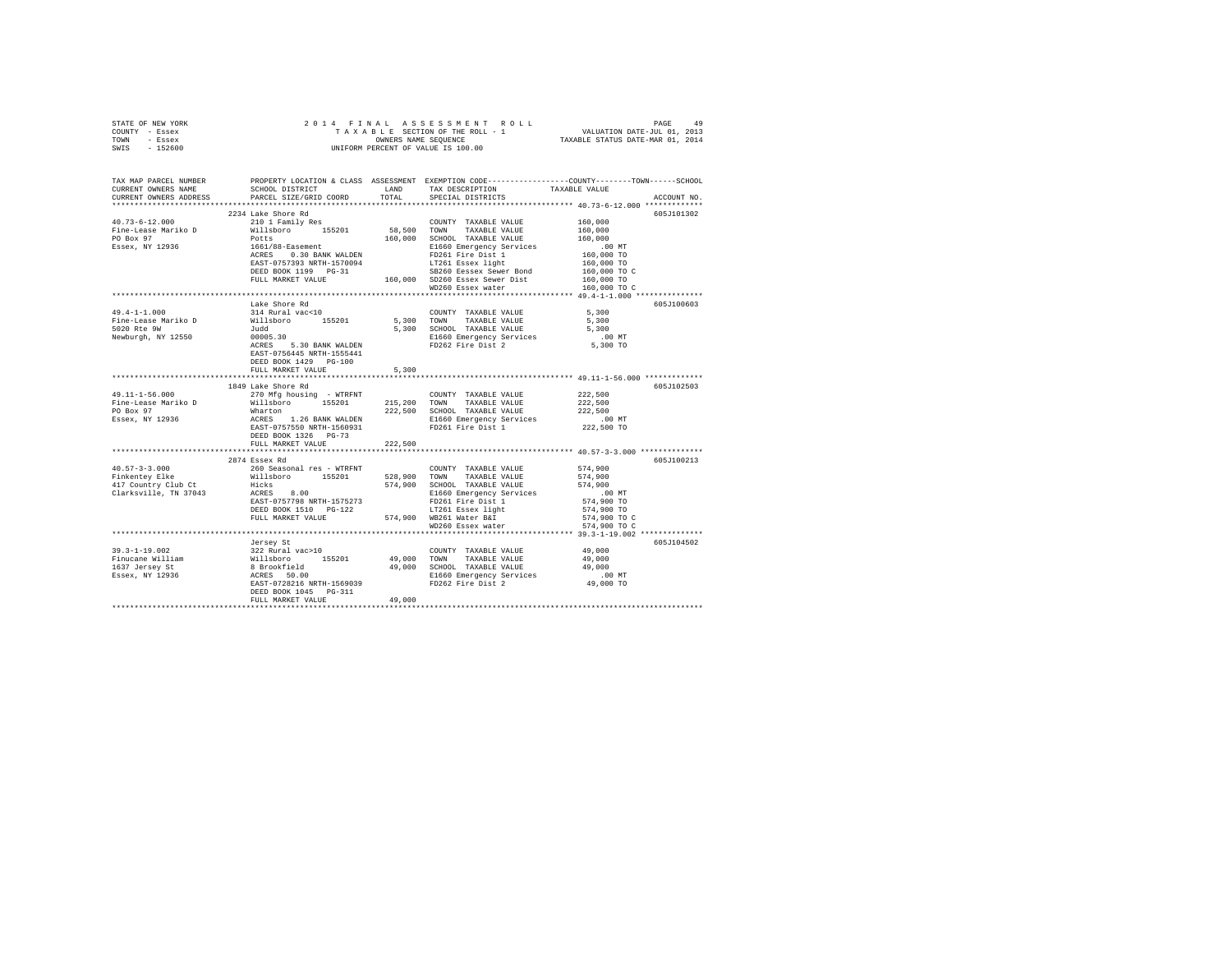| TOWN - Essex<br>UNIFORM PERCENT OF VALUE IS 100.00<br>SWIS - 152600                                                                                                                                       |                                      |  |
|-----------------------------------------------------------------------------------------------------------------------------------------------------------------------------------------------------------|--------------------------------------|--|
| TAX MAP PARCEL NUMBER<br>PROPERTY LOCATION & CLASS ASSESSMENT EXEMPTION CODE----------------COUNTY-------TOWN------SCHOOL                                                                                 |                                      |  |
| SCHOOL DISTRICT LAND<br>TAX DESCRIPTION<br>CURRENT OWNERS NAME                                                                                                                                            | TAXABLE VALUE                        |  |
| PARCEL SIZE/GRID COORD<br>TOTAL<br>CURRENT OWNERS ADDRESS<br>SPECIAL DISTRICTS                                                                                                                            | ACCOUNT NO.                          |  |
|                                                                                                                                                                                                           | 605J102201                           |  |
| Jersey St<br>$39.3 - 1 - 9.110$<br>322 Rural vac>10<br>COUNTY TAXABLE VALUE                                                                                                                               | 23,000                               |  |
| TAXABLE VALUE<br>Finucane William M                                                                                                                                                                       | 23,000                               |  |
| 23.000 SCHOOL TAXABLE VALUE<br>Finucane Kalora K                                                                                                                                                          | 23,000                               |  |
| 155201 23,000 TOWN<br>3 Brookfield 23,000 SCHOC<br>3 ACRES 16.40 23,000 ECHOC<br>1637 Jersey St                                                                                                           |                                      |  |
| E1660 Emergency Services .00 MT<br>FD262 Fire Dist 2 23,000 TO<br>Essex, NY 12936<br>EAST-0728049 NRTH-1570584                                                                                            |                                      |  |
| DEED BOOK 925 PG-207                                                                                                                                                                                      |                                      |  |
| FULL MARKET VALUE<br>23,000                                                                                                                                                                               |                                      |  |
|                                                                                                                                                                                                           |                                      |  |
| 1637 Jersey St                                                                                                                                                                                            | 605J174003                           |  |
| $39.3 - 1 - 9.202$<br>RES. STAR 41854<br>210 1 Family Res<br>Finucane William M                                                                                                                           | $\sim$ 0<br>$0 \t 30.000$<br>252,600 |  |
| Willsboro 155201 35,300 COUNTY TAXABLE VALUE<br>3p Rogers Brookfield Tr 252,600 TOWN TAXABLE VALUE<br>Finucane Kalora K                                                                                   | 252,600                              |  |
| 1637 Jersey St<br>SCHOOL TAXABLE VALUE                                                                                                                                                                    | 222,600                              |  |
| ACRES 4.30 BANK WFARGO<br>EAST-0728160 NRTH-1570358                                                                                                                                                       |                                      |  |
| Essex, NY 12936<br>E1660 Emergency Services<br>FD262 Fire Dist 2<br>DEED BOOK 925 PG-204                                                                                                                  | 00 MT.<br>252,600 TO                 |  |
| FULL MARKET VALUE<br>252,600                                                                                                                                                                              |                                      |  |
|                                                                                                                                                                                                           |                                      |  |
| Spear Rd                                                                                                                                                                                                  | 605J189004                           |  |
| COUNTY TAXABLE VALUE 26,800                                                                                                                                                                               |                                      |  |
|                                                                                                                                                                                                           | 26,800                               |  |
| 26,800 SCHOOL TAXABLE VALUE                                                                                                                                                                               | 26,800                               |  |
| E1660 Emergency Services<br>FD262 Fire Dist 2                                                                                                                                                             | 00 MT.<br>26,800 TO                  |  |
|                                                                                                                                                                                                           |                                      |  |
| EAST-0727813 NRTH-1571782                                                                                                                                                                                 |                                      |  |
| DEED BOOK 925 PG-207                                                                                                                                                                                      |                                      |  |
| 26,800<br>FULL MARKET VALUE                                                                                                                                                                               |                                      |  |
|                                                                                                                                                                                                           |                                      |  |
| 39 Block House Rd                                                                                                                                                                                         | 605J190001                           |  |
| 281 Multiple res<br>RES. STAR 41854<br>$40.3 - 2 - 2.212$                                                                                                                                                 | $\sim$ 0<br>$0 \t 30,000$            |  |
| Williaboro - 155201 56,700 COUNTY TAXABLE VALUE<br>COINTO EXABLE VALUE<br>ACRES 5.74 459,500 TOWN TAXABLE VALUE<br>ACRES 5.74<br>Fletcher Stephen R<br>Catholic Church Rd<br>PO Box 19<br>Essex, NY 12936 | 459,500                              |  |
| SCHOOL TAXABLE VALUE 429,500                                                                                                                                                                              | 459,500                              |  |
| SCHOOL TAXABLE VALUE<br>E1660 Emergency Services<br>FD261 Fire Dist 1<br>EAST-0749813 NRTH-1575212                                                                                                        |                                      |  |
| DEED BOOK 1220 PG-95                                                                                                                                                                                      | 00 MT.<br>459,500 TO                 |  |
| FULL MARKET VALUE 459,500                                                                                                                                                                                 |                                      |  |
|                                                                                                                                                                                                           |                                      |  |
| Block House Rd                                                                                                                                                                                            | 605J193001                           |  |
| 312 Vac w/imprv<br>COUNTY TAXABLE VALUE                                                                                                                                                                   | 19,900                               |  |
| 40.3-2-2.222<br>Fletcher Stephen R<br>PO Box 19<br>Willsboro 155201 13,300 TOWN TAXABLE VALUE                                                                                                             | 19,900                               |  |
|                                                                                                                                                                                                           | 19,900                               |  |
| Essex, NY 12936                                                                                                                                                                                           | 00 MT.<br>19,900 TO                  |  |
| DEED BOOK 1220 PG-95                                                                                                                                                                                      |                                      |  |
| 19,900<br>FULL MARKET VALUE                                                                                                                                                                               |                                      |  |
|                                                                                                                                                                                                           |                                      |  |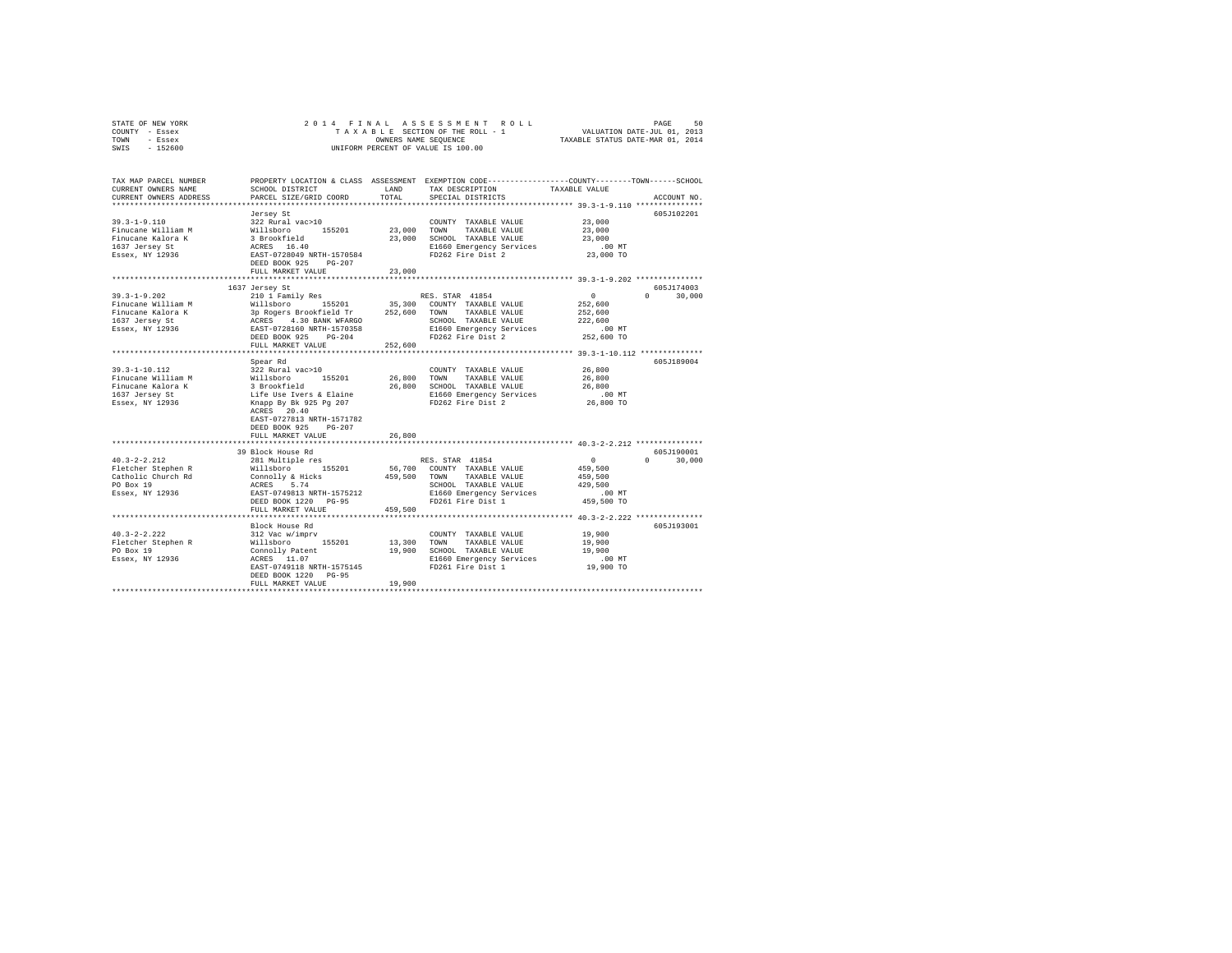| STATE OF NEW YORK | 2014 FINAL ASSESSMENT ROLL         | 51<br>PAGE                       |
|-------------------|------------------------------------|----------------------------------|
| COUNTY - Essex    | TAXABLE SECTION OF THE ROLL - 1    | VALUATION DATE-JUL 01, 2013      |
| TOWN<br>- Essex   | OWNERS NAME SEOUENCE               | TAXABLE STATUS DATE-MAR 01, 2014 |
| $-152600$<br>SWIS | UNIFORM PERCENT OF VALUE IS 100.00 |                                  |

| TAX MAP PARCEL NUMBER<br>CURRENT OWNERS NAME<br>CURRENT OWNERS ADDRESS                                                                                                                                                               | PROPERTY LOCATION & CLASS ASSESSMENT EXEMPTION CODE---------------COUNTY-------TOWN------SCHOOL<br>SCHOOL DISTRICT<br>PARCEL SIZE/GRID COORD                                                                                         | LAND<br>TOTAL | TAX DESCRIPTION TAXABLE VALUE SPECIAL DISTRICTS                 |                    | ACCOUNT NO. |
|--------------------------------------------------------------------------------------------------------------------------------------------------------------------------------------------------------------------------------------|--------------------------------------------------------------------------------------------------------------------------------------------------------------------------------------------------------------------------------------|---------------|-----------------------------------------------------------------|--------------------|-------------|
|                                                                                                                                                                                                                                      |                                                                                                                                                                                                                                      |               |                                                                 |                    |             |
|                                                                                                                                                                                                                                      | 4 Elm St                                                                                                                                                                                                                             |               |                                                                 |                    | 605J100113  |
| $40.73 - 4 - 11.000$                                                                                                                                                                                                                 | 210 1 Family Res                                                                                                                                                                                                                     |               | COUNTY TAXABLE VALUE 145,800                                    |                    |             |
| Flinn Jason                                                                                                                                                                                                                          | Willsboro 155201 45,500 TOWN<br>Potts 145,800 SCHOO                                                                                                                                                                                  |               | TAXABLE VALUE                                                   |                    |             |
| vason<br>Castella Serge                                                                                                                                                                                                              |                                                                                                                                                                                                                                      |               |                                                                 | 145,800<br>145,800 |             |
|                                                                                                                                                                                                                                      |                                                                                                                                                                                                                                      |               |                                                                 |                    |             |
|                                                                                                                                                                                                                                      |                                                                                                                                                                                                                                      |               |                                                                 |                    |             |
|                                                                                                                                                                                                                                      |                                                                                                                                                                                                                                      |               |                                                                 |                    |             |
|                                                                                                                                                                                                                                      |                                                                                                                                                                                                                                      |               |                                                                 |                    |             |
|                                                                                                                                                                                                                                      |                                                                                                                                                                                                                                      |               |                                                                 |                    |             |
|                                                                                                                                                                                                                                      |                                                                                                                                                                                                                                      |               |                                                                 |                    |             |
|                                                                                                                                                                                                                                      |                                                                                                                                                                                                                                      |               |                                                                 |                    |             |
|                                                                                                                                                                                                                                      | Elm St                                                                                                                                                                                                                               |               |                                                                 |                    | 605J100112  |
|                                                                                                                                                                                                                                      |                                                                                                                                                                                                                                      |               | COUNTY TAXABLE VALUE 45,500                                     |                    |             |
|                                                                                                                                                                                                                                      |                                                                                                                                                                                                                                      |               |                                                                 | 45,500             |             |
|                                                                                                                                                                                                                                      |                                                                                                                                                                                                                                      |               | 45,500 SCHOOL TAXABLE VALUE                                     | 45,500             |             |
|                                                                                                                                                                                                                                      |                                                                                                                                                                                                                                      |               | E1660 Emergency Services .00 MT<br>FD261 Fire Dist 1 45,500 TO  |                    |             |
|                                                                                                                                                                                                                                      |                                                                                                                                                                                                                                      |               |                                                                 |                    |             |
|                                                                                                                                                                                                                                      | EAST-0756743 NRTH-1571041 LT261 Essex light                                                                                                                                                                                          |               |                                                                 | 45,500 TO          |             |
|                                                                                                                                                                                                                                      |                                                                                                                                                                                                                                      |               |                                                                 |                    |             |
|                                                                                                                                                                                                                                      |                                                                                                                                                                                                                                      |               |                                                                 |                    |             |
|                                                                                                                                                                                                                                      |                                                                                                                                                                                                                                      |               |                                                                 |                    |             |
|                                                                                                                                                                                                                                      |                                                                                                                                                                                                                                      |               |                                                                 |                    |             |
|                                                                                                                                                                                                                                      | 7 Beggs Point St                                                                                                                                                                                                                     |               |                                                                 |                    | 605J100305  |
| $40.73 - 3 - 14.000$                                                                                                                                                                                                                 |                                                                                                                                                                                                                                      |               | COUNTY TAXABLE VALUE                                            | 279,400<br>279,400 |             |
| Fortune John B                                                                                                                                                                                                                       |                                                                                                                                                                                                                                      |               |                                                                 |                    |             |
|                                                                                                                                                                                                                                      |                                                                                                                                                                                                                                      |               |                                                                 |                    |             |
|                                                                                                                                                                                                                                      |                                                                                                                                                                                                                                      |               |                                                                 |                    |             |
|                                                                                                                                                                                                                                      |                                                                                                                                                                                                                                      |               |                                                                 |                    |             |
|                                                                                                                                                                                                                                      |                                                                                                                                                                                                                                      |               |                                                                 |                    |             |
|                                                                                                                                                                                                                                      | ARAST-0757196 NRTH-1571672<br>DEED BOOK 1390 PG-9 279,400 DEED BOOK 1390 PG-9 279,400 DEED BOOK 1390 PG-9 279,400 DEED BOOK 1390 PG-9 279,400 DC<br>PULL MARKET VALUE 279,400 DD250 ESSex Sewer Dist 279,400 TO<br>PULL MARKET VALUE |               |                                                                 |                    |             |
|                                                                                                                                                                                                                                      |                                                                                                                                                                                                                                      |               |                                                                 |                    |             |
|                                                                                                                                                                                                                                      |                                                                                                                                                                                                                                      |               |                                                                 |                    |             |
|                                                                                                                                                                                                                                      |                                                                                                                                                                                                                                      |               |                                                                 |                    |             |
|                                                                                                                                                                                                                                      | 30 Albee Ln                                                                                                                                                                                                                          |               |                                                                 |                    | 605J104513  |
| $\begin{array}{cccccc} 49.15 - 1 - 13.000 & 210 & 1 Family Res - WITH & 307,400 & TOMN & TAXABLE VALUE & 685,250 \\ \textbf{Fortune John B} & \textbf{Willsboro} & 155201 & 307,400 & TOMN & TAXABLE VALUE & 685,250 \\ \end{array}$ |                                                                                                                                                                                                                                      |               |                                                                 |                    |             |
|                                                                                                                                                                                                                                      |                                                                                                                                                                                                                                      |               |                                                                 |                    |             |
|                                                                                                                                                                                                                                      |                                                                                                                                                                                                                                      |               | 685,250 SCHOOL TAXABLE VALUE 685,250                            |                    |             |
|                                                                                                                                                                                                                                      |                                                                                                                                                                                                                                      |               | E1660 Emergency Services .00 MT<br>FD261 Fire Dist 1 685,250 TO |                    |             |
|                                                                                                                                                                                                                                      | DEED BOOK 1553 PG-72                                                                                                                                                                                                                 |               |                                                                 |                    |             |
|                                                                                                                                                                                                                                      | FULL MARKET VALUE                                                                                                                                                                                                                    | 685,250       |                                                                 |                    |             |
|                                                                                                                                                                                                                                      |                                                                                                                                                                                                                                      |               |                                                                 |                    |             |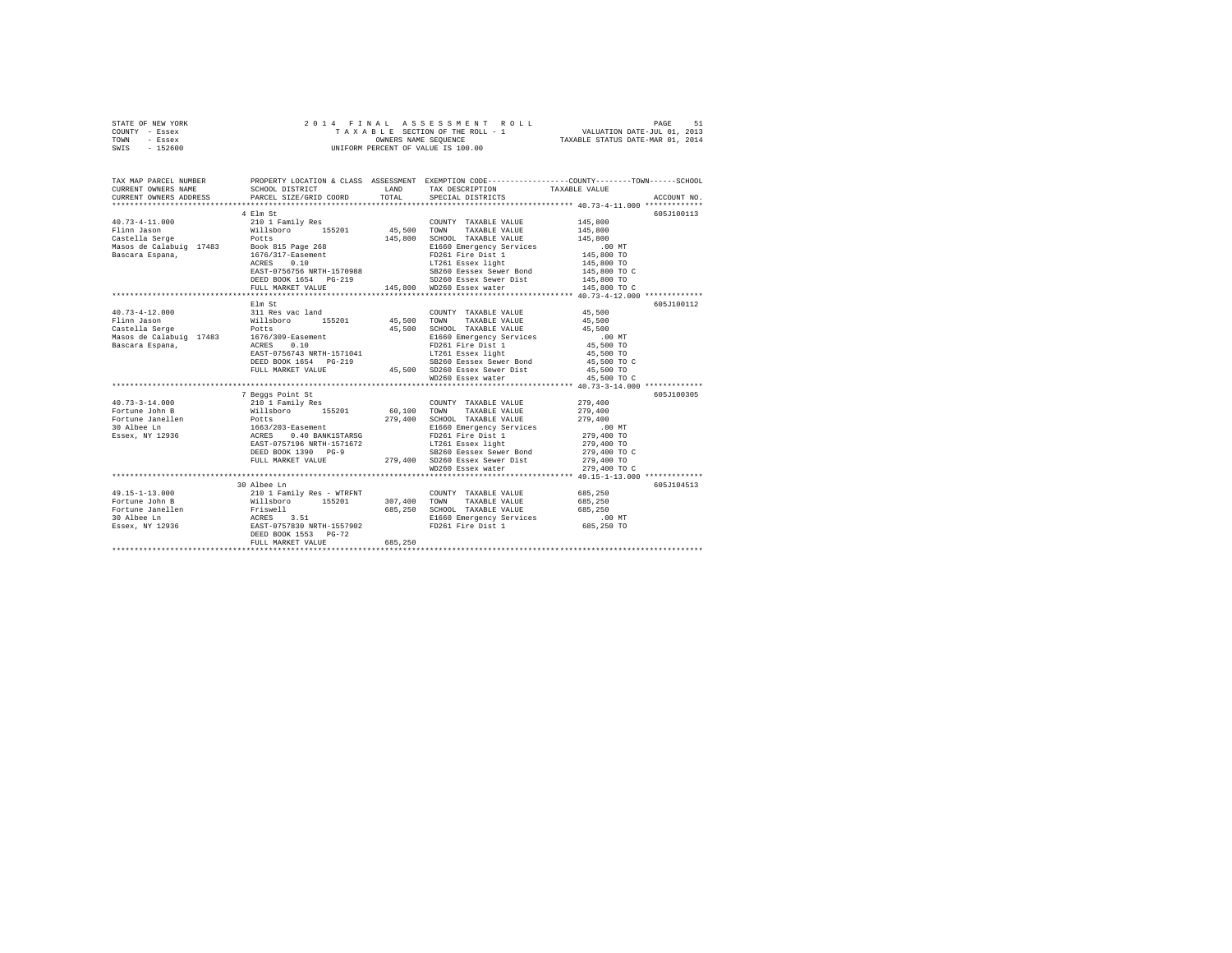| STATE OF NEW YORK<br>COUNTY - Essex<br>TOWN - Essex<br>$-152600$<br>SWIS                                                                                                                                                                                                                                                                                                                                       | 2014 FINAL                                                                                                  |            | OWNERS NAME SEQUENCE<br>UNIFORM PERCENT OF VALUE IS 100.00                                                         |                    |               |
|----------------------------------------------------------------------------------------------------------------------------------------------------------------------------------------------------------------------------------------------------------------------------------------------------------------------------------------------------------------------------------------------------------------|-------------------------------------------------------------------------------------------------------------|------------|--------------------------------------------------------------------------------------------------------------------|--------------------|---------------|
| TAX MAP PARCEL NUMBER<br>CURRENT OWNERS NAME                                                                                                                                                                                                                                                                                                                                                                   | SCHOOL DISTRICT LAND                                                                                        |            | PROPERTY LOCATION & CLASS ASSESSMENT EXEMPTION CODE---------------COUNTY-------TOWN------SCHOOL<br>TAX DESCRIPTION | TAXABLE VALUE      |               |
| CURRENT OWNERS ADDRESS                                                                                                                                                                                                                                                                                                                                                                                         | PARCEL SIZE/GRID COORD                                                                                      | TOTAL      | SPECIAL DISTRICTS                                                                                                  |                    | ACCOUNT NO.   |
|                                                                                                                                                                                                                                                                                                                                                                                                                |                                                                                                             |            |                                                                                                                    |                    |               |
|                                                                                                                                                                                                                                                                                                                                                                                                                | Jersey St                                                                                                   |            |                                                                                                                    |                    | 605J102515    |
|                                                                                                                                                                                                                                                                                                                                                                                                                |                                                                                                             |            | COUNTY TAXABLE VALUE<br>TAXABLE VALUE                                                                              | 200<br>200         |               |
|                                                                                                                                                                                                                                                                                                                                                                                                                |                                                                                                             | $200$ TOWN | 200 SCHOOL TAXABLE VALUE                                                                                           | 200                |               |
|                                                                                                                                                                                                                                                                                                                                                                                                                |                                                                                                             |            |                                                                                                                    | .00MT              |               |
|                                                                                                                                                                                                                                                                                                                                                                                                                |                                                                                                             |            | E1660 Emergency Services<br>FD262 Fire Dist 2                                                                      | 200 TO             |               |
| $\begin{tabular}{lllllllllll} 39.3-1-12.000 & \rule{0pt}{0pt} \texttt{314 Rural vac} & \rule{0pt}{0pt} \texttt{325201} \\ \texttt{French Bradley} & \rule{0pt}{0pt} \texttt{816P} & \rule{0pt}{0pt} \texttt{618P} & \rule{0pt}{0pt} \texttt{618P} & \rule{0pt}{0pt} \texttt{818P} & \rule{0pt}{0pt} \texttt{155201} \\ \texttt{French Bradley} & \rule{0pt}{0pt} \texttt{818P} & \rule{0pt}{0pt} \texttt{818P$ | DEED BOOK 1412    PG-301                                                                                    |            |                                                                                                                    |                    |               |
|                                                                                                                                                                                                                                                                                                                                                                                                                | FULL MARKET VALUE                                                                                           | 200        |                                                                                                                    |                    |               |
|                                                                                                                                                                                                                                                                                                                                                                                                                | 1723 Jersey St                                                                                              |            |                                                                                                                    |                    | 605J102601    |
| $39.3 - 1 - 13.100$                                                                                                                                                                                                                                                                                                                                                                                            | 240 Rural res                                                                                               |            | AG. BLDG. 41700                                                                                                    | 10,000             | 10,000 10,000 |
|                                                                                                                                                                                                                                                                                                                                                                                                                |                                                                                                             |            |                                                                                                                    | $0 \t 0 \t 30,000$ |               |
|                                                                                                                                                                                                                                                                                                                                                                                                                |                                                                                                             |            |                                                                                                                    | 230,900            |               |
|                                                                                                                                                                                                                                                                                                                                                                                                                |                                                                                                             |            |                                                                                                                    | 230,900            |               |
|                                                                                                                                                                                                                                                                                                                                                                                                                |                                                                                                             |            |                                                                                                                    | 200,900            |               |
|                                                                                                                                                                                                                                                                                                                                                                                                                |                                                                                                             |            |                                                                                                                    | .00 MT             |               |
| $\begin{tabular}{l c c c c c} \hline $39$, $-1-1.51.100$ & $240$ Will sklor & $480$ & $400$ & $400$ & $400$ & $400$ & $4100$ \\ \hline French Braidley & $1 & $4 & $2 & $40,900$ & $164,600$ & $885$ & $578$ & $41854$ \\ \hline \end{tabular} \begin{tabular}{l c c c} \hline $240$ & $164$ & $240,900$ & $164,600$ & $885$ & $578$ & $41854$ \\$<br>UNDER RPTL483 UNTIL 2019                                 |                                                                                                             |            |                                                                                                                    | 240,900 TO         |               |
|                                                                                                                                                                                                                                                                                                                                                                                                                |                                                                                                             |            |                                                                                                                    |                    |               |
|                                                                                                                                                                                                                                                                                                                                                                                                                | Jersey St                                                                                                   |            |                                                                                                                    |                    | 605J102604    |
| $39.3 - 4 - 6.000$                                                                                                                                                                                                                                                                                                                                                                                             | 910 Priv forest                                                                                             |            | COUNTY TAXABLE VALUE                                                                                               | 25,000<br>25,000   |               |
| French Bradley<br>French Holly                                                                                                                                                                                                                                                                                                                                                                                 |                                                                                                             |            | 25,000 TOWN TAXABLE VALUE<br>25,000 SCHOOL TAXABLE VALUE                                                           | 25,000             |               |
| 1723 Jersey St                                                                                                                                                                                                                                                                                                                                                                                                 |                                                                                                             |            |                                                                                                                    |                    |               |
| Essex, NY 12936                                                                                                                                                                                                                                                                                                                                                                                                | %<br>Willshoro 155201<br>10 Brookfield<br>ACRES 25.00<br>EAST-0732175 NRTH-1570276<br>DEED BOOK 1285 PG-210 |            | E1660 Emergency Services .00 MT<br>FD262 Fire Dist 2 25,000 TO                                                     |                    |               |
|                                                                                                                                                                                                                                                                                                                                                                                                                |                                                                                                             |            |                                                                                                                    |                    |               |
|                                                                                                                                                                                                                                                                                                                                                                                                                | FULL MARKET VALUE                                                                                           | 25,000     |                                                                                                                    |                    |               |
|                                                                                                                                                                                                                                                                                                                                                                                                                |                                                                                                             |            |                                                                                                                    |                    |               |
|                                                                                                                                                                                                                                                                                                                                                                                                                | 268 Daniels Rd                                                                                              |            |                                                                                                                    |                    | 605J179003    |
| $48.1 - 1 - 4.200$                                                                                                                                                                                                                                                                                                                                                                                             | 314 Rural vac<10                                                                                            |            | COUNTY TAXABLE VALUE 5,900                                                                                         |                    |               |
| French Michael<br>1717 Jersey St<br>Essex, NY 12936                                                                                                                                                                                                                                                                                                                                                            |                                                                                                             |            | 5,900 TOWN TAXABLE VALUE                                                                                           | 5,900<br>5,900     |               |
|                                                                                                                                                                                                                                                                                                                                                                                                                |                                                                                                             |            | 5,900 SCHOOL TAXABLE VALUE<br>E1660 Emergency Services                                                             |                    |               |
|                                                                                                                                                                                                                                                                                                                                                                                                                | EAST-0725061 NRTH-1566920                                                                                   |            | FD262 Fire Dist 2                                                                                                  | $5,900$ TO         |               |
|                                                                                                                                                                                                                                                                                                                                                                                                                | DEED BOOK 1253 PG-234                                                                                       |            |                                                                                                                    |                    |               |
|                                                                                                                                                                                                                                                                                                                                                                                                                | FULL MARKET VALUE                                                                                           | 5,900      |                                                                                                                    |                    |               |
|                                                                                                                                                                                                                                                                                                                                                                                                                |                                                                                                             |            |                                                                                                                    |                    |               |
|                                                                                                                                                                                                                                                                                                                                                                                                                | 1717 Jersey St                                                                                              |            |                                                                                                                    |                    | 605J188002    |
| $39.3 - 1 - 13.200$                                                                                                                                                                                                                                                                                                                                                                                            | 210 1 Family Res                                                                                            |            |                                                                                                                    | $\sim$ 0           | $0 \t 30,000$ |
| French Michael R                                                                                                                                                                                                                                                                                                                                                                                               |                                                                                                             |            |                                                                                                                    | 52,000             |               |
| 1717 Jersey St                                                                                                                                                                                                                                                                                                                                                                                                 |                                                                                                             |            |                                                                                                                    | 52,000             |               |
| Essex, NY 12936                                                                                                                                                                                                                                                                                                                                                                                                |                                                                                                             |            |                                                                                                                    | 22,000<br>$.00$ MT |               |
|                                                                                                                                                                                                                                                                                                                                                                                                                |                                                                                                             |            |                                                                                                                    | 52,000 TO          |               |
|                                                                                                                                                                                                                                                                                                                                                                                                                | FULL MARKET VALUE                                                                                           | 52,000     |                                                                                                                    |                    |               |
|                                                                                                                                                                                                                                                                                                                                                                                                                |                                                                                                             |            |                                                                                                                    |                    |               |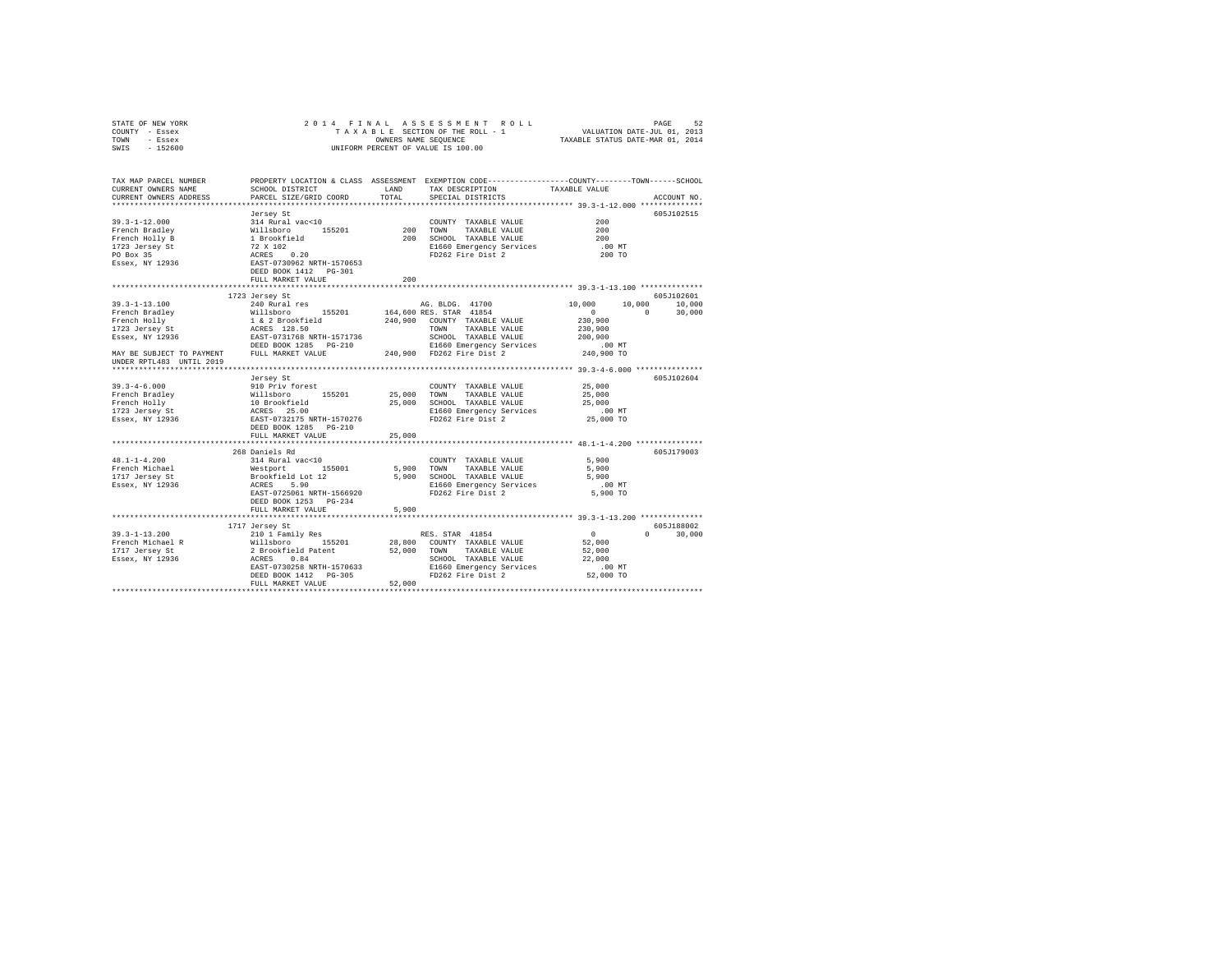| STATE OF NEW YORK<br>COUNTY - Essex<br>TOWN<br>- Essex<br>SWIS - 152600                                                                                                                                                                                                                                                                                                                                          | 2014 FINAL                                                                     |                   | 4 FINAL ASSESSMENT ROLL TAXABLE FINAL PAGE 51 SABLE SECTION OF THE ROLL - 1 VALUATION DATE-JUL 01, 2013<br>TAXABLE SECTION OF THE ROLL - 1 VALUATION DATE-JUL 01, 2014<br>OWNERS NAME SEQUENCE  TAXABLE STATUS DATE-MAR 01, 2014<br>UNIFORM PERCENT OF VALUE IS 100.00                                                                                                                                                                                                                           |                                                                                                                              |                                           |
|------------------------------------------------------------------------------------------------------------------------------------------------------------------------------------------------------------------------------------------------------------------------------------------------------------------------------------------------------------------------------------------------------------------|--------------------------------------------------------------------------------|-------------------|--------------------------------------------------------------------------------------------------------------------------------------------------------------------------------------------------------------------------------------------------------------------------------------------------------------------------------------------------------------------------------------------------------------------------------------------------------------------------------------------------|------------------------------------------------------------------------------------------------------------------------------|-------------------------------------------|
| TAX MAP PARCEL NUMBER PROPERTY LOCATION & CLASS ASSESSMENT EXEMPTION CODE---------------COUNTY-------TOWN-----SCHOOL<br>CURRENT OWNERS NAME<br>CURRENT OWNERS ADDRESS PARCEL SIZE/GRID COORD                                                                                                                                                                                                                     | SCHOOL DISTRICT                                                                | LAND<br>TOTAL     | TAX DESCRIPTION<br>SPECIAL DISTRICTS                                                                                                                                                                                                                                                                                                                                                                                                                                                             | TAXABLE VALUE                                                                                                                | ACCOUNT NO.                               |
|                                                                                                                                                                                                                                                                                                                                                                                                                  | 2164 Lake Shore Rd                                                             |                   | E1660 Emergency Services .00 MT<br>FD261 Fire Dist 1 407,600 TO<br>WD260 Essex water                                                                                                                                                                                                                                                                                                                                                                                                             | 407,600<br>407,600<br>407,600<br>407,600 TO<br>407,600 TO C<br>407,600 TO C                                                  | 605J178510                                |
| $40.3 - 3 - 20.002$<br>Gardner Edward J Jr<br>Gardner Patricia<br>57 School St<br>Essex, NY 12936                                                                                                                                                                                                                                                                                                                | FULL MARKET VALUE<br>57 School St<br>DEED BOOK 641 PG-219<br>FULL MARKET VALUE | 49,500<br>152,000 | $\begin{tabular}{lllllll} \multicolumn{2}{l}{{\text{COUNTY}}} & \multicolumn{2}{l}{\text{TAXABLE VALUE}} & \multicolumn{2}{l}{\text{YALUE}} & \multicolumn{2}{l}{\text{49,500}} \\ \multicolumn{2}{l}{\text{COUNTY}} & \multicolumn{2}{l}{\text{TAXABLE VALUE}} & \multicolumn{2}{l}{\text{YALUE}} & \multicolumn{2}{l}{\text{TUS}} & \multicolumn{2}{l}{\text{TUS}} \\ \multicolumn{2}{l}{\text{TUS}} & \multicolumn{2}{l}{\text{TAXABLE}} & \multicolumn{2}{l}{\text{VALUE}} & \multicolumn{2$ | 49,500<br>49,500<br>.00 MT<br>49,500 TO<br>$\sim$ 0<br>152,000<br>152,000<br>122,000<br>$.00$ MT<br>152,000 TO               | 605J101505<br>605J176014<br>$0 \t 30,000$ |
| $\begin{tabular}{l c c c} \multicolumn{4}{c}{\textbf{40.65--2-3.000}} & \multicolumn{4}{c}{2723} & \multicolumn{4}{c}{2723} & \multicolumn{4}{c}{RES. STAK} & \multicolumn{4}{c}{3723} & \multicolumn{4}{c}{RES. STAK} & \multicolumn{4}{c}{40.65--2-3.000} \\ \multicolumn{4}{c}{\textbf{Gardner N} = G.000} & \multicolumn{4}{c}{211} & \multicolumn{4}{c}{P.000} & \multicolumn{4}{c}{15201} & \multicolumn{$ |                                                                                |                   |                                                                                                                                                                                                                                                                                                                                                                                                                                                                                                  | $\sim$ 0<br>113,800<br>113,800<br>83,800<br>.00 MT<br>113,800 TO<br>113,800 TO<br>113,800 TO C<br>113,800 TO<br>113,800 TO C | 605J102310<br>$0 \t 30.000$               |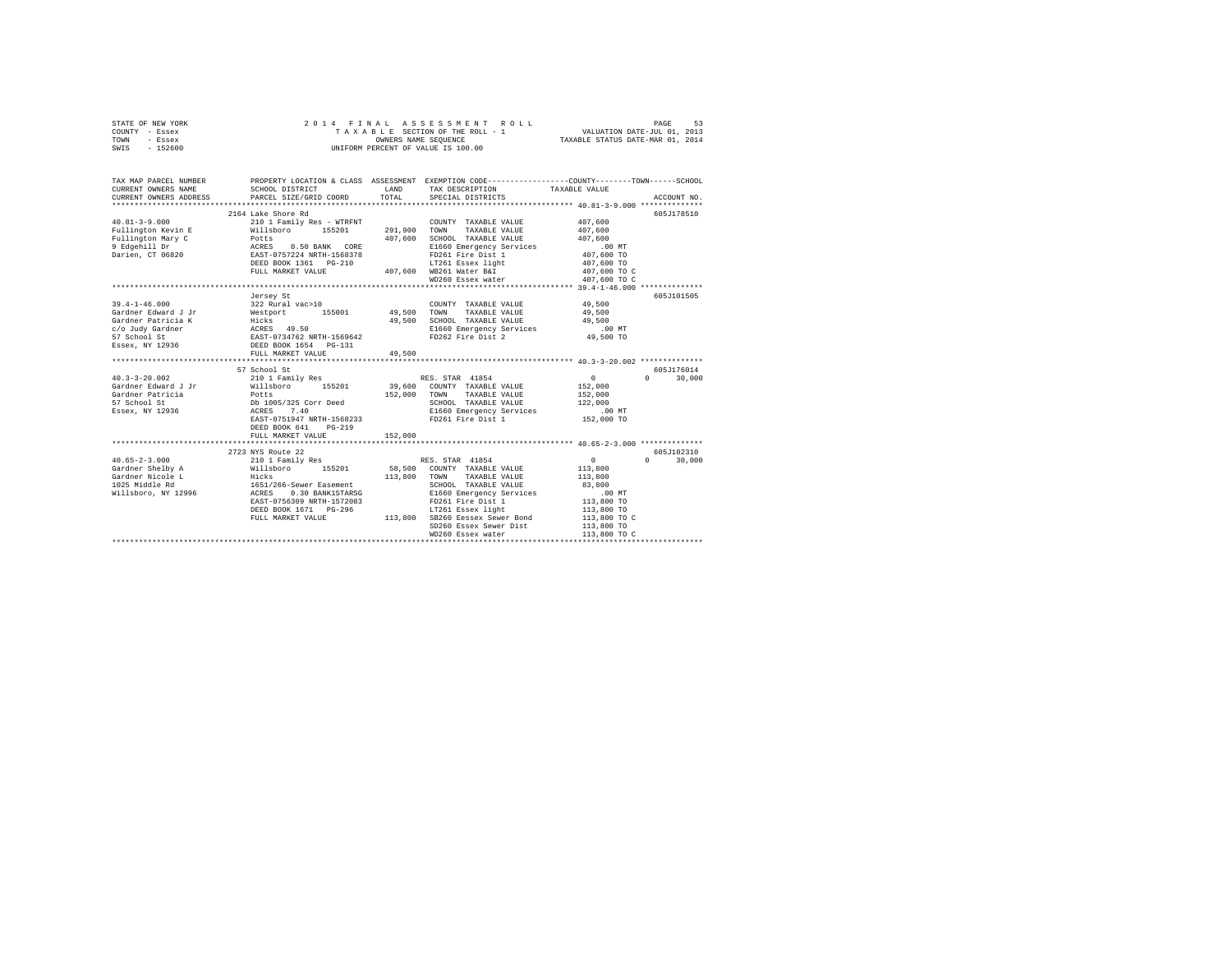| STATE OF NEW YORK                             |                                                                                                                                                                                                                                                                                                                                                                                                            |         |                                                         |                                         |               |
|-----------------------------------------------|------------------------------------------------------------------------------------------------------------------------------------------------------------------------------------------------------------------------------------------------------------------------------------------------------------------------------------------------------------------------------------------------------------|---------|---------------------------------------------------------|-----------------------------------------|---------------|
| COUNTY - Essex                                |                                                                                                                                                                                                                                                                                                                                                                                                            |         |                                                         |                                         |               |
| TOWN - Essex                                  |                                                                                                                                                                                                                                                                                                                                                                                                            |         |                                                         |                                         |               |
| SWIS - 152600                                 |                                                                                                                                                                                                                                                                                                                                                                                                            |         |                                                         |                                         |               |
|                                               |                                                                                                                                                                                                                                                                                                                                                                                                            |         |                                                         |                                         |               |
|                                               |                                                                                                                                                                                                                                                                                                                                                                                                            |         |                                                         |                                         |               |
|                                               |                                                                                                                                                                                                                                                                                                                                                                                                            |         |                                                         |                                         |               |
| CURRENT OWNERS ADDRESS                        | PARCEL SIZE/GRID COORD                                                                                                                                                                                                                                                                                                                                                                                     | TOTAL   | SPECIAL DISTRICTS                                       |                                         | ACCOUNT NO.   |
|                                               |                                                                                                                                                                                                                                                                                                                                                                                                            |         |                                                         |                                         |               |
|                                               |                                                                                                                                                                                                                                                                                                                                                                                                            |         |                                                         |                                         | 605J101506    |
|                                               |                                                                                                                                                                                                                                                                                                                                                                                                            |         |                                                         |                                         | $0 \t 30.000$ |
|                                               |                                                                                                                                                                                                                                                                                                                                                                                                            |         |                                                         |                                         |               |
|                                               |                                                                                                                                                                                                                                                                                                                                                                                                            |         |                                                         |                                         |               |
|                                               |                                                                                                                                                                                                                                                                                                                                                                                                            |         |                                                         |                                         |               |
|                                               |                                                                                                                                                                                                                                                                                                                                                                                                            |         |                                                         |                                         |               |
|                                               |                                                                                                                                                                                                                                                                                                                                                                                                            |         |                                                         |                                         |               |
|                                               |                                                                                                                                                                                                                                                                                                                                                                                                            |         |                                                         |                                         |               |
|                                               |                                                                                                                                                                                                                                                                                                                                                                                                            |         |                                                         |                                         |               |
|                                               |                                                                                                                                                                                                                                                                                                                                                                                                            |         |                                                         |                                         |               |
|                                               |                                                                                                                                                                                                                                                                                                                                                                                                            |         |                                                         |                                         |               |
|                                               |                                                                                                                                                                                                                                                                                                                                                                                                            |         |                                                         |                                         |               |
|                                               | ${\small \begin{tabular}{lcccc} \textbf{CUEKRE} & \textbf{RUE} & \textbf{MUE} & \textbf{RUE} & \textbf{RUE} & \textbf{WALUE} \\ \textbf{40.3-3-17.110} & 240 \text{ Rural res} & 155201 & 46,000 \text{ TOWN} & \textbf{TAXABLE VALUE} & 112,100 \\ \textbf{Gardner } \texttt{Time} & \textbf{W11B} & 112,100 & 155201 & 46,000 \text{ TOWN} & \textbf{TAXABLE VALUE} & 112,100 \\ \textbf{FOB} & \textbf$ |         |                                                         |                                         | 605Z003005    |
| $40.3 - 3 - 17.140$                           | School St<br>26,400 TAXABLE VALUE<br>Willaboro 155201 26,400 TOWNT TAXABLE VALUE<br>POLES<br>POLES 22.00 26,400 SCHOOL TAXABLE VALUE<br>RCRES 22.00 POLES<br>EAST-O754150 NRTH-1568880 PDED DOOK 1347 PO-92 POLES<br>POLES POOK 1347 PG-92                                                                                                                                                                 |         | COUNTY TAXABLE VALUE 26,400                             |                                         |               |
|                                               |                                                                                                                                                                                                                                                                                                                                                                                                            |         |                                                         | 26,400                                  |               |
| Gardner Tina<br>PO Box 111<br>Essex, NY 12936 |                                                                                                                                                                                                                                                                                                                                                                                                            |         | 26,400 SCHOOL TAXABLE VALUE<br>E1660 Emergency Services | 26,400                                  |               |
|                                               |                                                                                                                                                                                                                                                                                                                                                                                                            |         |                                                         | $.00$ MT                                |               |
|                                               |                                                                                                                                                                                                                                                                                                                                                                                                            |         |                                                         | 26,400 TO                               |               |
|                                               |                                                                                                                                                                                                                                                                                                                                                                                                            |         |                                                         | 26,400 TO                               |               |
|                                               | FULL MARKET VALUE                                                                                                                                                                                                                                                                                                                                                                                          | 26,400  |                                                         |                                         |               |
|                                               |                                                                                                                                                                                                                                                                                                                                                                                                            |         |                                                         |                                         |               |
|                                               | 1770 Jersey St                                                                                                                                                                                                                                                                                                                                                                                             |         |                                                         | $\begin{array}{c}0\\124,900\end{array}$ | 605J103413    |
|                                               |                                                                                                                                                                                                                                                                                                                                                                                                            |         |                                                         |                                         | $0 \t 30.000$ |
|                                               |                                                                                                                                                                                                                                                                                                                                                                                                            |         |                                                         |                                         |               |
|                                               |                                                                                                                                                                                                                                                                                                                                                                                                            |         |                                                         | 124,900                                 |               |
|                                               |                                                                                                                                                                                                                                                                                                                                                                                                            |         |                                                         | 94,900                                  |               |
|                                               |                                                                                                                                                                                                                                                                                                                                                                                                            |         |                                                         | .00 MT                                  |               |
|                                               |                                                                                                                                                                                                                                                                                                                                                                                                            |         |                                                         | 124,900 TO                              |               |
|                                               | FULL MARKET VALUE 124,900                                                                                                                                                                                                                                                                                                                                                                                  |         |                                                         |                                         |               |
|                                               |                                                                                                                                                                                                                                                                                                                                                                                                            |         |                                                         |                                         |               |
|                                               | 25 Derby Way                                                                                                                                                                                                                                                                                                                                                                                               |         |                                                         |                                         | 605J101611    |
|                                               |                                                                                                                                                                                                                                                                                                                                                                                                            |         |                                                         | 334,100                                 |               |
|                                               |                                                                                                                                                                                                                                                                                                                                                                                                            |         |                                                         | 334,100                                 |               |
|                                               |                                                                                                                                                                                                                                                                                                                                                                                                            |         |                                                         | 334,100                                 |               |
|                                               |                                                                                                                                                                                                                                                                                                                                                                                                            |         |                                                         | 00 MT.<br>334,100 TO                    |               |
|                                               |                                                                                                                                                                                                                                                                                                                                                                                                            |         |                                                         |                                         |               |
|                                               | EAST-0757661 NRTH-1562662                                                                                                                                                                                                                                                                                                                                                                                  |         |                                                         |                                         |               |
|                                               | DEED BOOK 1743 PG-56                                                                                                                                                                                                                                                                                                                                                                                       |         |                                                         |                                         |               |
|                                               | FULL MARKET VALUE                                                                                                                                                                                                                                                                                                                                                                                          | 334,100 |                                                         |                                         |               |
|                                               |                                                                                                                                                                                                                                                                                                                                                                                                            |         |                                                         |                                         |               |
|                                               | 2430 NYS Route 22                                                                                                                                                                                                                                                                                                                                                                                          |         |                                                         |                                         | 605J100703    |
| $40.3 - 3 - 2.000$                            | 421 Restaurant                                                                                                                                                                                                                                                                                                                                                                                             |         | COUNTY TAXABLE VALUE 102,900                            |                                         |               |
|                                               |                                                                                                                                                                                                                                                                                                                                                                                                            |         |                                                         | 102,900                                 |               |
|                                               |                                                                                                                                                                                                                                                                                                                                                                                                            |         |                                                         | 102,900                                 |               |
|                                               |                                                                                                                                                                                                                                                                                                                                                                                                            |         |                                                         | 00 MT.<br>102,900 TO                    |               |
|                                               | Civens George B<br>FORM TAXABLE VALUE<br>PO Box 57<br>New Hampton, NY 10958<br>New Hampton, NY 10958<br>New Hampton, NY 10958<br>New Hampton, NY 10958<br>New Hampton, NY 10958<br>New Hampton, NY 10958<br>New Hampton, NY 10958<br>New Hampton,                                                                                                                                                          |         |                                                         |                                         |               |
|                                               | DEED BOOK 1671 PG-267                                                                                                                                                                                                                                                                                                                                                                                      |         |                                                         |                                         |               |
|                                               | FULL MARKET VALUE                                                                                                                                                                                                                                                                                                                                                                                          | 102,900 |                                                         |                                         |               |
|                                               |                                                                                                                                                                                                                                                                                                                                                                                                            |         |                                                         |                                         |               |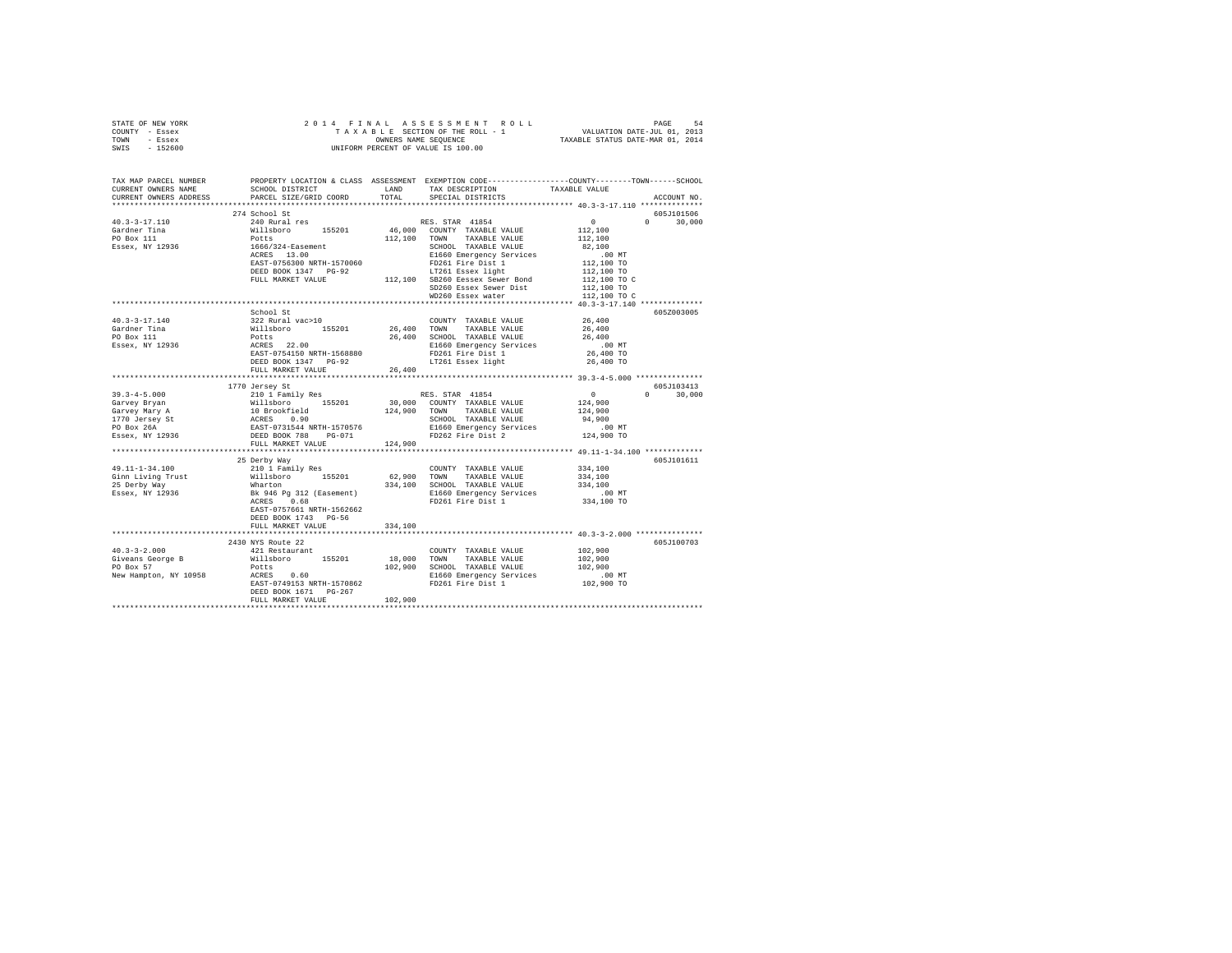| STATE OF NEW YORK |  |  | 2014 FINAL ASSESSMENT ROLL         | 55<br>PAGE                       |
|-------------------|--|--|------------------------------------|----------------------------------|
| COUNTY - Essex    |  |  | TAXABLE SECTION OF THE ROLL - 1    | VALUATION DATE-JUL 01, 2013      |
| TOWN<br>- Essex   |  |  | OWNERS NAME SEOUENCE               | TAXABLE STATUS DATE-MAR 01, 2014 |
| $-152600$<br>SWIS |  |  | UNIFORM PERCENT OF VALUE IS 100.00 |                                  |

| TAX MAP PARCEL NUMBER |                                                                                                                                                                                                                                                           |         | PROPERTY LOCATION & CLASS ASSESSMENT EXEMPTION CODE----------------COUNTY-------TOWN-----SCHOOL<br>TAX DESCRIPTION TAXABLE VALUE<br>SPECIAL DISTRICTS |                                                  | ACCOUNT NO.                 |
|-----------------------|-----------------------------------------------------------------------------------------------------------------------------------------------------------------------------------------------------------------------------------------------------------|---------|-------------------------------------------------------------------------------------------------------------------------------------------------------|--------------------------------------------------|-----------------------------|
| $40.3 - 3 - 3.000$    | NYS Route 22                                                                                                                                                                                                                                              |         |                                                                                                                                                       |                                                  | 605J100702                  |
|                       | 1970 Lake Shore Rd<br>FULL MARKET VALUE                                                                                                                                                                                                                   | 238,900 |                                                                                                                                                       |                                                  | 605J101902                  |
|                       | 2717 NYS Route 22                                                                                                                                                                                                                                         |         |                                                                                                                                                       |                                                  | 605J102309                  |
|                       |                                                                                                                                                                                                                                                           |         | COUNTY TAXABLE VALUE 111,600<br>SB260 Eessex Sewer Bond 111,600 TO C                                                                                  | 111,600<br>111,600<br>111,600 TO<br>111,600 TO C |                             |
|                       | 2305 Main St<br>EAST-0756766 NRTH-1571795<br>DEED BOOK 1261 PG-1 242,600 DEED BOOK 1261 PG-1 242,600 TO C<br>FULL MARKET VALUE 242,600 DEED 242,600 TO C<br>MD260 Essex Sewer Dist 242,600 TO C<br>MD260 Essex water<br>242,600 TO C<br>MD260 Essex water |         |                                                                                                                                                       | $\sim$ 0.000 $\sim$ 0.000 $\sim$ 0.000 $\sim$    | 605J104204<br>$0 \t 30,000$ |
|                       |                                                                                                                                                                                                                                                           |         |                                                                                                                                                       |                                                  |                             |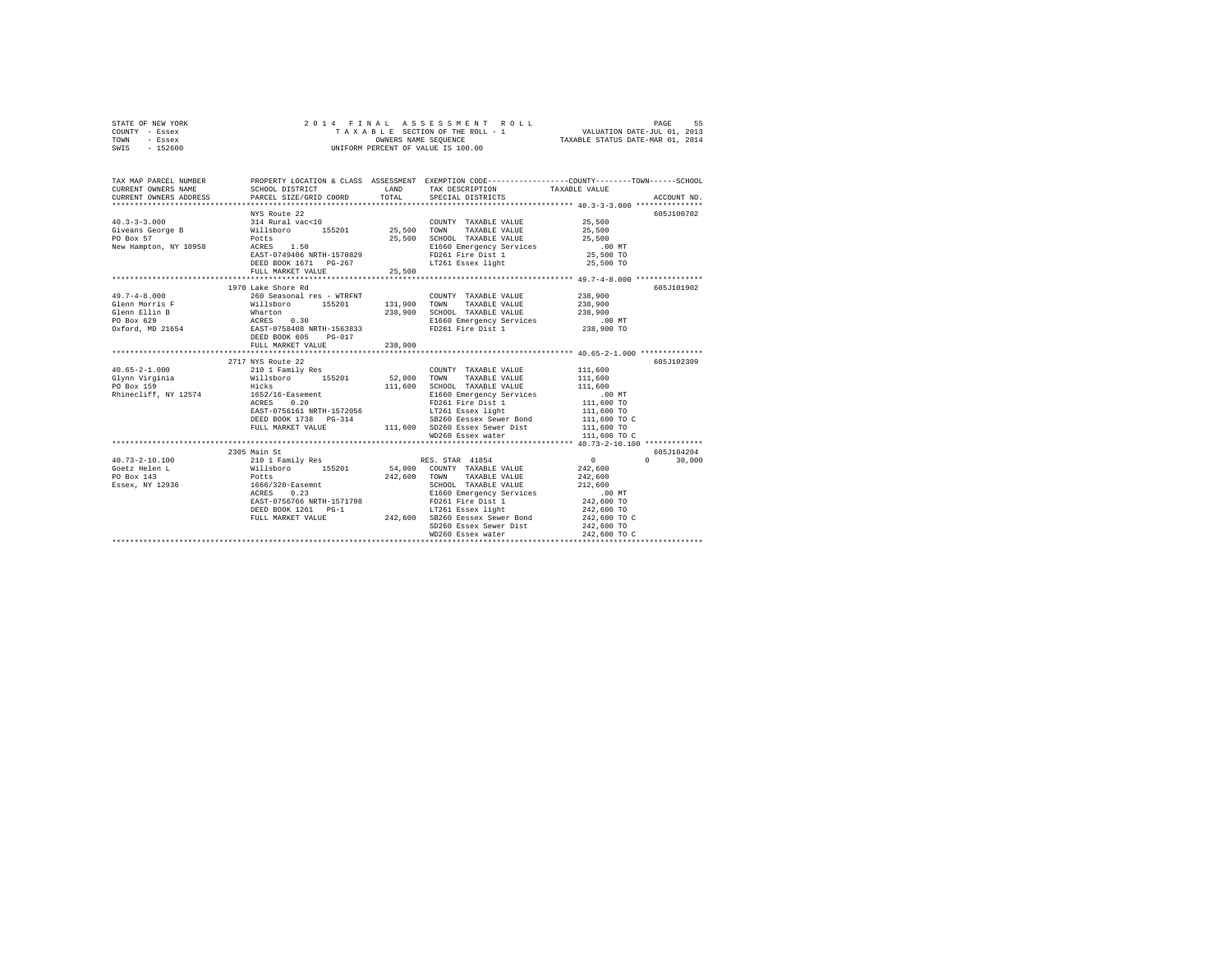| STATE OF NEW YORK<br>COUNTY - Essex<br>TOWN<br>- Essex<br>SWIS - 152600 |                                               |        | 2014 FINAL ASSESSMENT ROLL<br>TAXABLE SECTION OF THE ROLL - 1<br>UNIFORM PERCENT OF VALUE IS 100.00 | PAGE<br>56                                                                                                                             |
|-------------------------------------------------------------------------|-----------------------------------------------|--------|-----------------------------------------------------------------------------------------------------|----------------------------------------------------------------------------------------------------------------------------------------|
|                                                                         |                                               |        |                                                                                                     |                                                                                                                                        |
| CURRENT OWNERS NAME                                                     | SCHOOL DISTRICT                               |        | LAND TAX DESCRIPTION                                                                                | TAX MAP PARCEL NUMBER PROPERTY LOCATION & CLASS ASSESSMENT EXEMPTION CODE---------------COUNTY-------TOWN------SCHOOL<br>TAXABLE VALUE |
| CURRENT OWNERS ADDRESS                                                  | PARCEL SIZE/GRID COORD                        | TOTAL  | SPECIAL DISTRICTS                                                                                   | ACCOUNT NO.                                                                                                                            |
|                                                                         |                                               |        |                                                                                                     |                                                                                                                                        |
|                                                                         | Essex Rd                                      |        |                                                                                                     | 605J183002                                                                                                                             |
| $40.3 - 2 - 8.120$                                                      | 321 Abandoned ag                              |        | COUNTY TAXABLE VALUE 38,300                                                                         |                                                                                                                                        |
| Goff Norma<br>PO Box 293                                                | yzi Abandoned ag<br>Willsboro 155201<br>Hicks |        | 38,300 TOWN TAXABLE VALUE<br>38,300 SCHOOL TAXABLE VALUE                                            | 38,300<br>38,300                                                                                                                       |
| Essex, NY 12936                                                         | $Hicks$<br>ACRES 31.90                        |        | E1660 Emergency Services                                                                            | $.00$ MT                                                                                                                               |
|                                                                         | EAST-0756524 NRTH-1574960                     |        | FD261 Fire Dist 1                                                                                   | 38,300 TO                                                                                                                              |
|                                                                         | DEED BOOK 764 PG-102                          |        | LT261 Essex light                                                                                   | 38,300 TO                                                                                                                              |
|                                                                         | FULL MARKET VALUE                             |        | 38,300 WB261 Water B&I                                                                              | 38,300 TO C                                                                                                                            |
|                                                                         |                                               |        | WD260 Essex water                                                                                   | 38,300 TO C                                                                                                                            |
|                                                                         |                                               |        |                                                                                                     |                                                                                                                                        |
|                                                                         | 10 Beggs Point St                             |        |                                                                                                     | 605J104409                                                                                                                             |
| $40.73 - 3 - 20.000$                                                    | 210 1 Family Res                              |        | SR STAR 41834                                                                                       | $\sim$ 0<br>0 64.200                                                                                                                   |
| Goff Norma                                                              | Willsboro 155201                              |        | 52,000 COUNTY TAXABLE VALUE                                                                         | 205,800                                                                                                                                |
| PO Box 293                                                              | Potts                                         |        | 205,800 TOWN TAXABLE VALUE                                                                          | 205,800                                                                                                                                |
| Essex, NY 12936                                                         | 1676/300-Easement                             |        | SCHOOL TAXABLE VALUE                                                                                | 141,600                                                                                                                                |
|                                                                         | ACRES<br>0.20                                 |        | E1660 Emergency Services                                                                            | $.00$ MT                                                                                                                               |
|                                                                         | EAST-0757232 NRTH-1571528                     |        | FD261 Fire Dist 1                                                                                   | 205,800 TO                                                                                                                             |
|                                                                         | DEED BOOK 583 PG-248                          |        | LT261 Essex light                                                                                   | 205,800 TO                                                                                                                             |
|                                                                         | FULL MARKET VALUE                             |        | 205,800 SB260 Eessex Sewer Bond                                                                     | 205,800 TO C                                                                                                                           |
|                                                                         |                                               |        | SD260 Essex Sewer Dist                                                                              | 205,800 TO                                                                                                                             |
|                                                                         |                                               |        | WD260 Essex water                                                                                   | 205,800 TO C                                                                                                                           |
|                                                                         |                                               |        |                                                                                                     |                                                                                                                                        |
| 48.1-1-11.000                                                           | Mason Rd<br>910 Priv forest                   |        |                                                                                                     | 605J101106                                                                                                                             |
| Goff Norma                                                              | Westport 155001                               |        | COUNTY TAXABLE VALUE<br>14,700 TOWN TAXABLE VALUE                                                   | 14,700<br>14,700                                                                                                                       |
| PO Box 293                                                              | 13 Brookfield                                 |        | 14,700 SCHOOL TAXABLE VALUE                                                                         | 14,700                                                                                                                                 |
| Essex, NY 12936                                                         | 25.0 Acres                                    |        | E1660 Emergency Services                                                                            | $.00$ MT                                                                                                                               |
|                                                                         | ACRES 27.30                                   |        | FD262 Fire Dist 2                                                                                   | 14,700 TO                                                                                                                              |
|                                                                         | EAST-0727812 NRTH-1566760                     |        |                                                                                                     |                                                                                                                                        |
|                                                                         | DEED BOOK 1233 PG-292                         |        |                                                                                                     |                                                                                                                                        |
|                                                                         | FULL MARKET VALUE                             | 14,700 |                                                                                                     |                                                                                                                                        |
|                                                                         |                                               |        |                                                                                                     |                                                                                                                                        |
|                                                                         | Brookfield Rd                                 |        |                                                                                                     | 605J104402                                                                                                                             |
| $48.2 - 1 - 23.000$                                                     | 910 Priv forest                               |        | COUNTY TAXABLE VALUE                                                                                | 72,000                                                                                                                                 |
| Goff Norma                                                              | Westport 155001                               |        | 72,000 TOWN TAXABLE VALUE                                                                           | 72,000                                                                                                                                 |
| PO Box 293                                                              | 4 Platt Rogers                                |        | 72,000 SCHOOL TAXABLE VALUE                                                                         | 72,000                                                                                                                                 |
| Essex, NY 12936                                                         | 00078.50<br>ACRES 78.50                       |        | E1660 Emergency Services<br>FD262 Fire Dist 2                                                       | $.00$ MT                                                                                                                               |
|                                                                         |                                               |        |                                                                                                     | 72,000 TO                                                                                                                              |
|                                                                         | EAST-0734309 NRTH-1561211                     |        |                                                                                                     |                                                                                                                                        |
|                                                                         | $PG-299$<br>DEED BOOK 722                     |        |                                                                                                     |                                                                                                                                        |
|                                                                         | FULL MARKET VALUE                             | 72,000 |                                                                                                     |                                                                                                                                        |
|                                                                         |                                               |        |                                                                                                     |                                                                                                                                        |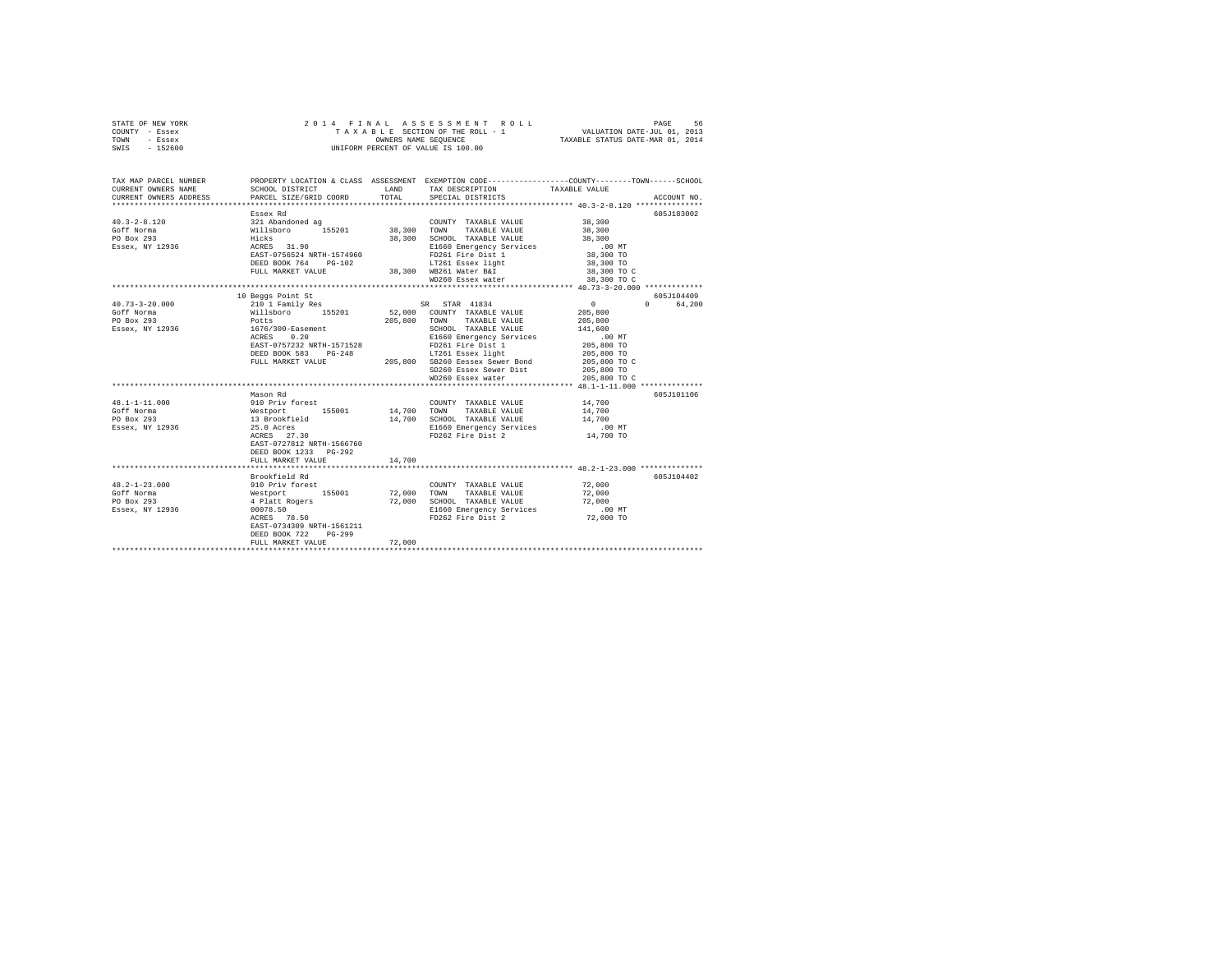| STATE OF NEW YORK                                                                                                     | 2014 FINAL ASSESSMENT I<br>TAXABLE SCCTION OF THE ROLL -<br>UNIFORM PERCENT OF VALUE IS 100.00 |     | 4 FINAL ASSESSMENT ROLL<br>TAXABLE SECTION OF THE ROLL - 1 VALUATION DATE-JUL 01, 2013<br>TAXABLE STATUS ONNES SECURE CORRECT TAXABLE STATUS DATE-MAR 01, 2014<br>2014 FINAL ASSESSMENT ROLL                                                                                                                                                                                                                                                          |                                      |             |
|-----------------------------------------------------------------------------------------------------------------------|------------------------------------------------------------------------------------------------|-----|-------------------------------------------------------------------------------------------------------------------------------------------------------------------------------------------------------------------------------------------------------------------------------------------------------------------------------------------------------------------------------------------------------------------------------------------------------|--------------------------------------|-------------|
| COUNTY - Essex                                                                                                        |                                                                                                |     |                                                                                                                                                                                                                                                                                                                                                                                                                                                       |                                      |             |
| TOWN - Essex                                                                                                          |                                                                                                |     |                                                                                                                                                                                                                                                                                                                                                                                                                                                       |                                      |             |
| SWIS - 152600                                                                                                         |                                                                                                |     |                                                                                                                                                                                                                                                                                                                                                                                                                                                       |                                      |             |
|                                                                                                                       |                                                                                                |     |                                                                                                                                                                                                                                                                                                                                                                                                                                                       |                                      |             |
|                                                                                                                       |                                                                                                |     |                                                                                                                                                                                                                                                                                                                                                                                                                                                       |                                      |             |
| TAX MAP PARCEL NUMBER PROPERTY LOCATION & CLASS ASSESSMENT EXEMPTION CODE---------------COUNTY-------TOWN------SCHOOL |                                                                                                |     |                                                                                                                                                                                                                                                                                                                                                                                                                                                       |                                      |             |
| CURRENT OWNERS NAME                                                                                                   | SCHOOL DISTRICT TAX DESCRIPTION                                                                |     |                                                                                                                                                                                                                                                                                                                                                                                                                                                       | TAXABLE VALUE                        |             |
| CURRENT OWNERS ADDRESS PARCEL SIZE/GRID COORD TOTAL                                                                   |                                                                                                |     | SPECIAL DISTRICTS                                                                                                                                                                                                                                                                                                                                                                                                                                     |                                      | ACCOUNT NO. |
|                                                                                                                       |                                                                                                |     |                                                                                                                                                                                                                                                                                                                                                                                                                                                       |                                      |             |
|                                                                                                                       | NYS Route 22                                                                                   |     |                                                                                                                                                                                                                                                                                                                                                                                                                                                       |                                      | 605J104407  |
| $48.76 - 1 - 3.000$                                                                                                   |                                                                                                |     | $\begin{tabular}{lllllll} \multicolumn{2}{c}{\textbf{COUNTY}} & \textbf{TAXABLE} & \textbf{VALUE} & \textbf{0} & \textbf{0} & \textbf{0} \\ \multicolumn{2}{c}{\textbf{COUNTY}} & \textbf{TAXABLE} & \textbf{VALUE} & \textbf{0} & \textbf{0} & \textbf{0} & \textbf{0} & \textbf{0} \\ \multicolumn{2}{c}{\textbf{COUNTY}} & \textbf{A} & \textbf{A} & \textbf{B} & \textbf{B} & \textbf{B} & \textbf{0} & \textbf{0} & \textbf{0} & \textbf{0} & \$ |                                      |             |
| Goff Norma                                                                                                            |                                                                                                |     |                                                                                                                                                                                                                                                                                                                                                                                                                                                       | 800                                  |             |
| PO Box 293                                                                                                            |                                                                                                |     |                                                                                                                                                                                                                                                                                                                                                                                                                                                       | 800<br>.00 MT                        |             |
| Essex, NY 12936                                                                                                       |                                                                                                |     | E1660 Emergency Services - 00 MT<br>FD262 Fire Dist 2 - 800 TO<br>LT262 Whallonsburg light - 800 TO                                                                                                                                                                                                                                                                                                                                                   |                                      |             |
|                                                                                                                       |                                                                                                |     |                                                                                                                                                                                                                                                                                                                                                                                                                                                       |                                      |             |
|                                                                                                                       | EAST-0744007 NRTH-1555670                                                                      |     |                                                                                                                                                                                                                                                                                                                                                                                                                                                       |                                      |             |
|                                                                                                                       | DEED BOOK 723 PG-192                                                                           |     |                                                                                                                                                                                                                                                                                                                                                                                                                                                       |                                      |             |
|                                                                                                                       | FULL MARKET VALUE                                                                              | 800 |                                                                                                                                                                                                                                                                                                                                                                                                                                                       |                                      |             |
|                                                                                                                       |                                                                                                |     |                                                                                                                                                                                                                                                                                                                                                                                                                                                       |                                      |             |
|                                                                                                                       | 2286 Main St                                                                                   |     |                                                                                                                                                                                                                                                                                                                                                                                                                                                       |                                      | 605J101515  |
|                                                                                                                       |                                                                                                |     |                                                                                                                                                                                                                                                                                                                                                                                                                                                       | $0$ 0 30,000<br>25,000 25,000 25,000 |             |
|                                                                                                                       |                                                                                                |     |                                                                                                                                                                                                                                                                                                                                                                                                                                                       |                                      |             |
|                                                                                                                       |                                                                                                |     |                                                                                                                                                                                                                                                                                                                                                                                                                                                       |                                      |             |
|                                                                                                                       |                                                                                                |     |                                                                                                                                                                                                                                                                                                                                                                                                                                                       |                                      |             |
|                                                                                                                       |                                                                                                |     |                                                                                                                                                                                                                                                                                                                                                                                                                                                       |                                      |             |
|                                                                                                                       |                                                                                                |     |                                                                                                                                                                                                                                                                                                                                                                                                                                                       |                                      |             |
|                                                                                                                       |                                                                                                |     |                                                                                                                                                                                                                                                                                                                                                                                                                                                       |                                      |             |
|                                                                                                                       |                                                                                                |     |                                                                                                                                                                                                                                                                                                                                                                                                                                                       | 309,400 TO C                         |             |
|                                                                                                                       |                                                                                                |     | SB260 Eessex Sewer Bond                                                                                                                                                                                                                                                                                                                                                                                                                               |                                      |             |
|                                                                                                                       |                                                                                                |     | SD260 Essex Sewer Dist                                                                                                                                                                                                                                                                                                                                                                                                                                | 309,400 TO<br>309,400 TO C           |             |
|                                                                                                                       |                                                                                                |     | WD260 Essex water                                                                                                                                                                                                                                                                                                                                                                                                                                     |                                      |             |
|                                                                                                                       | 191 Daniels Rd                                                                                 |     |                                                                                                                                                                                                                                                                                                                                                                                                                                                       |                                      | 605J100609  |
|                                                                                                                       |                                                                                                |     |                                                                                                                                                                                                                                                                                                                                                                                                                                                       |                                      | 0 64,200    |
|                                                                                                                       |                                                                                                |     |                                                                                                                                                                                                                                                                                                                                                                                                                                                       |                                      |             |
|                                                                                                                       |                                                                                                |     |                                                                                                                                                                                                                                                                                                                                                                                                                                                       |                                      |             |
|                                                                                                                       |                                                                                                |     |                                                                                                                                                                                                                                                                                                                                                                                                                                                       |                                      |             |
|                                                                                                                       |                                                                                                |     |                                                                                                                                                                                                                                                                                                                                                                                                                                                       |                                      |             |
|                                                                                                                       |                                                                                                |     |                                                                                                                                                                                                                                                                                                                                                                                                                                                       |                                      |             |
|                                                                                                                       |                                                                                                |     |                                                                                                                                                                                                                                                                                                                                                                                                                                                       |                                      |             |
|                                                                                                                       |                                                                                                |     |                                                                                                                                                                                                                                                                                                                                                                                                                                                       |                                      |             |
|                                                                                                                       | 319 Leaning Rd                                                                                 |     |                                                                                                                                                                                                                                                                                                                                                                                                                                                       |                                      | 605J197009  |
|                                                                                                                       |                                                                                                |     |                                                                                                                                                                                                                                                                                                                                                                                                                                                       |                                      |             |
|                                                                                                                       |                                                                                                |     |                                                                                                                                                                                                                                                                                                                                                                                                                                                       |                                      |             |
|                                                                                                                       |                                                                                                |     |                                                                                                                                                                                                                                                                                                                                                                                                                                                       |                                      |             |
|                                                                                                                       |                                                                                                |     |                                                                                                                                                                                                                                                                                                                                                                                                                                                       |                                      |             |
|                                                                                                                       |                                                                                                |     |                                                                                                                                                                                                                                                                                                                                                                                                                                                       |                                      |             |
|                                                                                                                       |                                                                                                |     |                                                                                                                                                                                                                                                                                                                                                                                                                                                       |                                      |             |
|                                                                                                                       |                                                                                                |     |                                                                                                                                                                                                                                                                                                                                                                                                                                                       |                                      |             |
|                                                                                                                       |                                                                                                |     |                                                                                                                                                                                                                                                                                                                                                                                                                                                       |                                      |             |
|                                                                                                                       |                                                                                                |     |                                                                                                                                                                                                                                                                                                                                                                                                                                                       |                                      |             |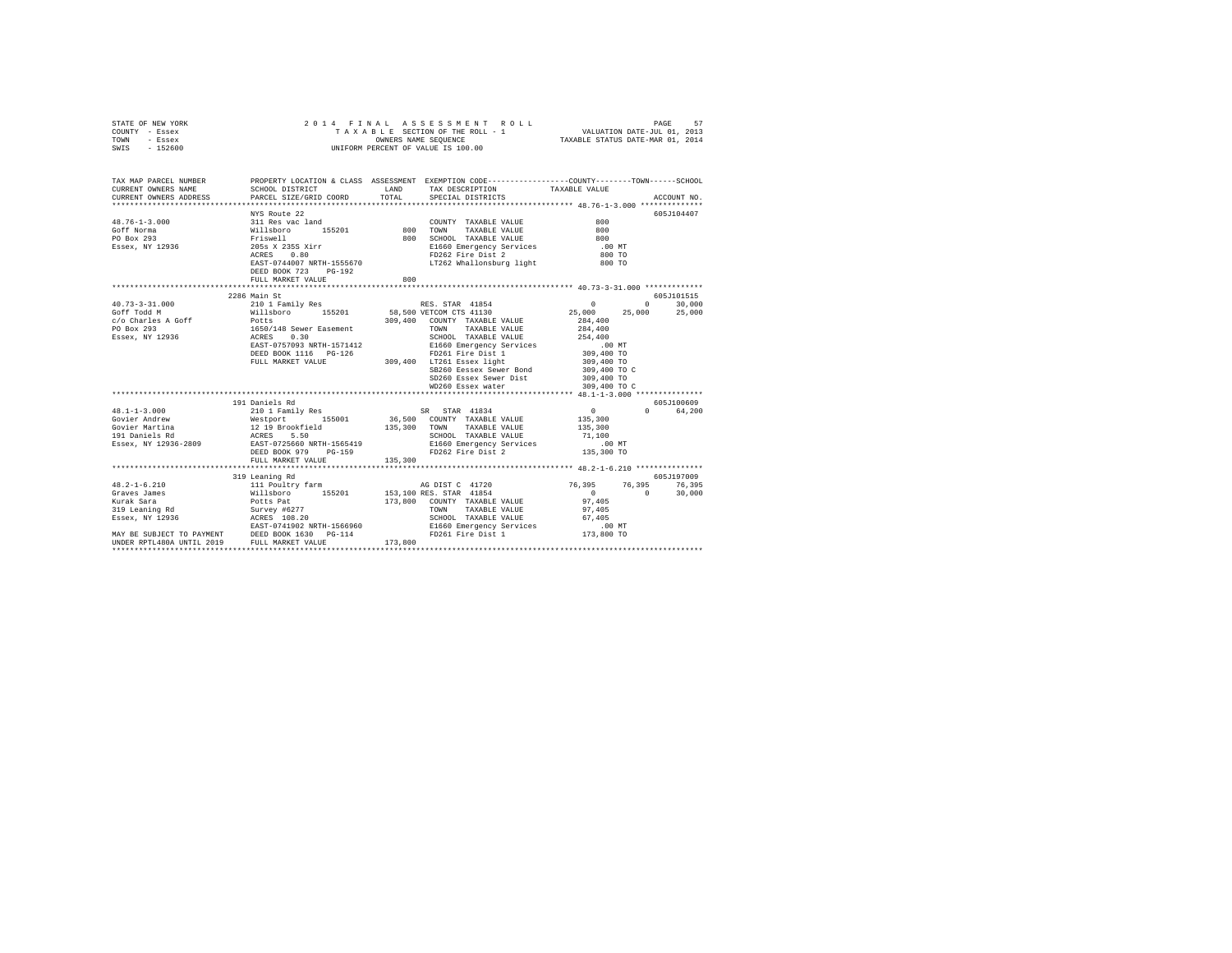| STATE OF NEW YORK<br>COUNTY - Essex<br>TOWN - Essex<br>SWIS - 152600               | 2014 FINAL ASSESSMENT<br>TAXABLE SCTION OF THE ROLL -<br>UNIFORM PERCENT OF VALUE IS 100.00                                                                      |               |                                                                                        |                                                               |               |
|------------------------------------------------------------------------------------|------------------------------------------------------------------------------------------------------------------------------------------------------------------|---------------|----------------------------------------------------------------------------------------|---------------------------------------------------------------|---------------|
| TAX MAP PARCEL NUMBER                                                              | PROPERTY LOCATION & CLASS ASSESSMENT EXEMPTION CODE----------------COUNTY-------TOWN-----SCHOOL                                                                  |               |                                                                                        |                                                               |               |
| CURRENT OWNERS NAME<br>CURRENT OWNERS ADDRESS                                      | SCHOOL DISTRICT<br>PARCEL SIZE/GRID COORD                                                                                                                        | LAND<br>TOTAL | TAX DESCRIPTION<br>SPECIAL DISTRICTS                                                   | TAXABLE VALUE                                                 | ACCOUNT NO.   |
|                                                                                    |                                                                                                                                                                  |               |                                                                                        |                                                               |               |
|                                                                                    | 40 Lila Way                                                                                                                                                      |               |                                                                                        |                                                               | 605J101602    |
|                                                                                    |                                                                                                                                                                  |               |                                                                                        |                                                               |               |
|                                                                                    |                                                                                                                                                                  |               |                                                                                        |                                                               |               |
|                                                                                    |                                                                                                                                                                  |               | 201,700 COUNTY TAXABLE VALUE                                                           | 176,700                                                       |               |
|                                                                                    |                                                                                                                                                                  |               | TOWN TAXABLE VALUE                                                                     | 176,700                                                       |               |
|                                                                                    |                                                                                                                                                                  |               | SCHOOL TAXABLE VALUE                                                                   | 146,700                                                       |               |
|                                                                                    |                                                                                                                                                                  |               | E1660 Emergency Services                                                               | .00 MT                                                        |               |
|                                                                                    | EAST-0756997 NRTH-1561948 PD261 Fire Dist 1                                                                                                                      |               |                                                                                        | 201,700 TO                                                    |               |
|                                                                                    | DEED BOOK 1079 PG-217                                                                                                                                            |               |                                                                                        |                                                               |               |
|                                                                                    | FULL MARKET VALUE                                                                                                                                                | 201,700       |                                                                                        |                                                               |               |
|                                                                                    | 2227 Lake Shore Rd                                                                                                                                               |               |                                                                                        |                                                               | 605J103004    |
| 40.73-5-17.000                                                                     | 210 1 Family Res                                                                                                                                                 |               | RES. STAR 41854                                                                        | $\mathbf{0}$                                                  | $0 \t 30,000$ |
| Gryk Wayne D                                                                       | Willsboro 155201                                                                                                                                                 |               | 60,300 COUNTY TAXABLE VALUE                                                            | 232,300                                                       |               |
| 2227 Lake Shore Rd<br>Essex, NY 12936 1666/45-Easement                             |                                                                                                                                                                  |               | 232,300 TOWN TAXABLE VALUE                                                             | 232,300                                                       |               |
|                                                                                    |                                                                                                                                                                  |               |                                                                                        | 202,300                                                       |               |
|                                                                                    | 1009/323 Bla<br>ACRES 0.41                                                                                                                                       |               | SCHOOL TAXABLE VALUE<br>E1660 Emergency Services<br>FD261 Fire Dist 1<br>--- ---- Naht | $.00$ MT                                                      |               |
|                                                                                    |                                                                                                                                                                  |               |                                                                                        | 232,300 TO                                                    |               |
|                                                                                    |                                                                                                                                                                  |               |                                                                                        | 232,300 TO                                                    |               |
|                                                                                    |                                                                                                                                                                  |               |                                                                                        | 232,300 TO C<br>232,300 TO                                    |               |
|                                                                                    | ACRES 0.41<br>EAST-0757222 NRTH-1569911 1.7261 Easex iigut<br>DEED BOOK 1235 PG-140 232,300 SD260 Easex Sewer Dist<br>""" WARKET VALUE 232,300 SD260 Easex Water |               |                                                                                        | 232,300 TO C                                                  |               |
|                                                                                    |                                                                                                                                                                  |               |                                                                                        |                                                               |               |
|                                                                                    |                                                                                                                                                                  |               |                                                                                        |                                                               | 605J101810    |
|                                                                                    |                                                                                                                                                                  |               | COUNTY TAXABLE VALUE                                                                   | 33,800                                                        |               |
|                                                                                    |                                                                                                                                                                  |               | 33,800 TOWN TAXABLE VALUE                                                              | 33,800                                                        |               |
|                                                                                    |                                                                                                                                                                  |               | 33,800 SCHOOL TAXABLE VALUE                                                            | 33,800                                                        |               |
|                                                                                    |                                                                                                                                                                  |               | E1660 Emergency Services                                                               | .00 MT<br>33,800 TO                                           |               |
|                                                                                    | $ACRES$ 7.30                                                                                                                                                     |               | FD261 Fire Dist 1                                                                      |                                                               |               |
|                                                                                    |                                                                                                                                                                  |               |                                                                                        |                                                               |               |
|                                                                                    |                                                                                                                                                                  |               |                                                                                        |                                                               |               |
|                                                                                    | FULL MARKET VALUE                                                                                                                                                | 33,800        |                                                                                        | ******************************** 49.1-1-20.100 ************** |               |
|                                                                                    | Middle Rd                                                                                                                                                        |               |                                                                                        |                                                               | 605J101812    |
| $49.1 - 1 - 20.100$                                                                | 105 Vac farmland                                                                                                                                                 |               | AG DIST C 41720                                                                        | 73,929                                                        | 73.929 73.929 |
|                                                                                    |                                                                                                                                                                  |               |                                                                                        | 84.871                                                        |               |
|                                                                                    |                                                                                                                                                                  |               |                                                                                        | 84,871                                                        |               |
|                                                                                    |                                                                                                                                                                  |               | SCHOOL TAXABLE VALUE                                                                   | 84,871                                                        |               |
|                                                                                    |                                                                                                                                                                  |               | E1660 Emergency Services                                                               | $.00$ MT                                                      |               |
|                                                                                    | DEED BOOK 1333 PG-56                                                                                                                                             |               | FD261 Fire Dist 1                                                                      | 158,800 TO                                                    |               |
| MAY BE SUBJECT TO PAYMENT FULL MARKET VALUE $158,800$<br>UNDER AGDIST LAW TIL 2018 |                                                                                                                                                                  |               |                                                                                        |                                                               |               |
|                                                                                    |                                                                                                                                                                  |               |                                                                                        |                                                               |               |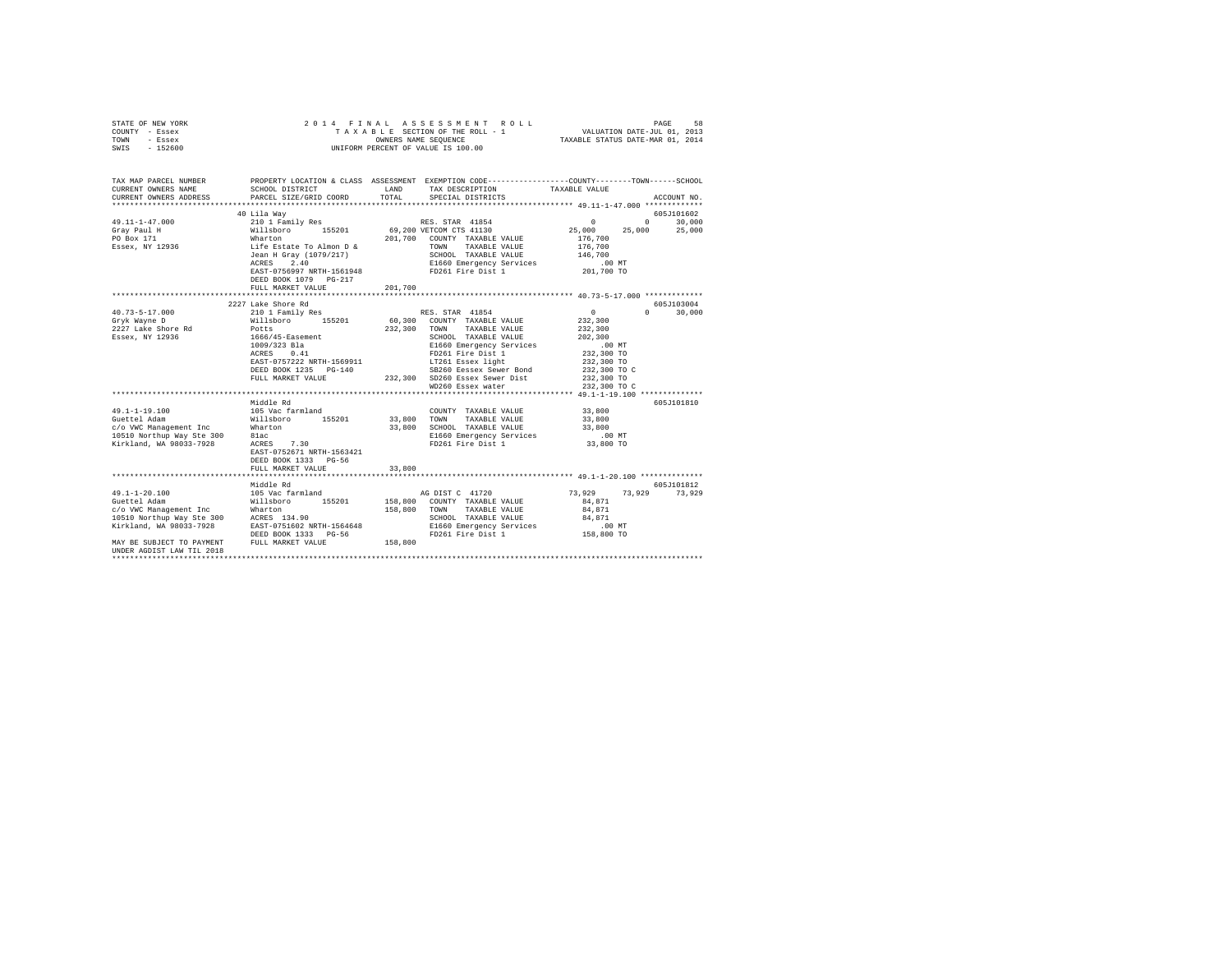| STATE OF NEW YORK<br>COUNTY - Essex<br>TOWN<br>- Essex<br>SWIS - 152600 |                                                                                                                            |             | 2014 FINAL ASSESSMENT ROLL<br>UNIFORM PERCENT OF VALUE IS 100.00 | PAGE<br>59<br>TAXABLE SECTION OF THE ROLL - 1 VALUATION DATE-JUL 01, 2013<br>OWNERS NAME SEQUENCE TAXABLE STATUS DATE-MAR 01, 2014 |
|-------------------------------------------------------------------------|----------------------------------------------------------------------------------------------------------------------------|-------------|------------------------------------------------------------------|------------------------------------------------------------------------------------------------------------------------------------|
|                                                                         |                                                                                                                            |             |                                                                  |                                                                                                                                    |
|                                                                         |                                                                                                                            |             |                                                                  | TAX MAP PARCEL NUMBER PROPERTY LOCATION & CLASS ASSESSMENT EXEMPTION CODE--------------COUNTY-------TOWN------SCHOOL               |
| CURRENT OWNERS NAME                                                     | SCHOOL DISTRICT                                                                                                            |             | LAND TAX DESCRIPTION TAXABLE VALUE                               |                                                                                                                                    |
| CURRENT OWNERS ADDRESS                                                  | PARCEL SIZE/GRID COORD                                                                                                     | TOTAL       | SPECIAL DISTRICTS                                                | ACCOUNT NO.                                                                                                                        |
|                                                                         |                                                                                                                            |             |                                                                  |                                                                                                                                    |
| $40.11 - 1 - 1.000$                                                     | NYS Route 22                                                                                                               |             |                                                                  | 605J102913<br>479,800                                                                                                              |
|                                                                         |                                                                                                                            |             | COUNTY TAXABLE VALUE                                             |                                                                                                                                    |
| Gullo Mary K<br>Essex House                                             |                                                                                                                            |             | 479.800 SCHOOL TAXABLE VALUE                                     | 479,800<br>479,800                                                                                                                 |
| 2852 Essex Rd                                                           |                                                                                                                            |             | E1660 Emergency Services                                         | .00 MT                                                                                                                             |
| Essex, NY 12936                                                         |                                                                                                                            |             | FD261 Fire Dist 1                                                | 479,800 TO                                                                                                                         |
|                                                                         |                                                                                                                            |             |                                                                  | 479,800 TO                                                                                                                         |
|                                                                         | FULL MARKET VALUE 479,800 WB261 Water B&I                                                                                  |             |                                                                  | 479,800 TO C                                                                                                                       |
|                                                                         |                                                                                                                            |             | WD260 Essex water                                                | 479,800 TO C                                                                                                                       |
|                                                                         |                                                                                                                            |             |                                                                  |                                                                                                                                    |
|                                                                         | 2852 Essex Rd                                                                                                              |             |                                                                  | 605J101001                                                                                                                         |
| $40.57 - 3 - 6.000$                                                     | 210 1 Family Res                                                                                                           |             | COUNTY TAXABLE VALUE                                             | 412,600                                                                                                                            |
| Gullo Mary K                                                            |                                                                                                                            |             | 65,500 TOWN TAXABLE VALUE                                        | 412,600                                                                                                                            |
| Essex House                                                             | Willsboro 155201<br>Hicks                                                                                                  |             | 412,600 SCHOOL TAXABLE VALUE                                     | 412,600                                                                                                                            |
| 2852 Essex Rd                                                           | Hicks<br>ACRES 1.50<br>EAST-0757651 NRTH-1574533<br>DEED BOOK 1470 PG-195                                                  |             | E1660 Emergency Services                                         | .00 MT                                                                                                                             |
| Essex, NY 12936                                                         |                                                                                                                            |             | FD261 Fire Dist 1                                                | 412,600 TO                                                                                                                         |
|                                                                         |                                                                                                                            |             | LT261 Essex light                                                | 412,600 TO                                                                                                                         |
|                                                                         | FULL MARKET VALUE                                                                                                          |             | 412,600 WB261 Water B&I                                          | 412,600 TO C                                                                                                                       |
|                                                                         |                                                                                                                            |             | WD260 Essex water                                                | 412,600 TO C                                                                                                                       |
|                                                                         |                                                                                                                            |             |                                                                  |                                                                                                                                    |
|                                                                         | Essex Rd                                                                                                                   |             |                                                                  | 605J178505                                                                                                                         |
| $40.57 - 3 - 7.000$                                                     |                                                                                                                            |             | COUNTY TAXABLE VALUE                                             | 77,100                                                                                                                             |
| Gullo Mary K                                                            |                                                                                                                            | 77,100 TOWN | TAXABLE VALUE                                                    | 77,100                                                                                                                             |
| Essex House                                                             |                                                                                                                            |             | 77,100 SCHOOL TAXABLE VALUE                                      | 77,100                                                                                                                             |
| 2852 Essex Rd                                                           |                                                                                                                            |             | E1660 Emergency Services                                         | $.00$ MT                                                                                                                           |
| Essex, NY 12936                                                         |                                                                                                                            |             | FD261 Fire Dist 1                                                | 77,100 TO                                                                                                                          |
|                                                                         | 311 Res vac land - WTRFNT<br>Willsboro 155201<br>Hicks<br>ERES 0.50<br>EREST-0757747 NRTH-1574428<br>DEED BOOK 1470 PG-195 |             | LT261 Essex light                                                | 77,100 TO                                                                                                                          |
|                                                                         | FULL MARKET VALUE                                                                                                          |             | 77,100 WB261 Water B&I                                           | 77,100 TO C                                                                                                                        |
|                                                                         |                                                                                                                            |             | WD260 Essex water                                                | 77,100 TO C                                                                                                                        |
|                                                                         |                                                                                                                            |             |                                                                  |                                                                                                                                    |
|                                                                         | Essex Rd                                                                                                                   |             |                                                                  | 605J178530                                                                                                                         |
| $40.57 - 3 - 13.000$                                                    | 311 Res vac land                                                                                                           |             | COUNTY TAXABLE VALUE                                             | 100                                                                                                                                |
| Gullo Mary K                                                            | Willsboro 155201<br>Hicks Patent<br>Pump House<br>ACRES 0.10                                                               |             | COUNTY TAXABLE VALUE<br>100 TOWN TAXABLE VALUE                   | 100                                                                                                                                |
| Essex House                                                             |                                                                                                                            |             | 100 SCHOOL TAXABLE VALUE                                         | 100                                                                                                                                |
| 2852 Essex Rd                                                           |                                                                                                                            |             | E1660 Emergency Services<br>FD261 Fire Dist 1                    | $.00$ MT                                                                                                                           |
| Essex, NY 12936                                                         |                                                                                                                            |             |                                                                  | 100 TO                                                                                                                             |
|                                                                         | EAST-0757998 NRTH-1574461                                                                                                  |             | LT261 Essex light                                                | 100 TO                                                                                                                             |
|                                                                         | DEED BOOK 1470 PG-195                                                                                                      |             |                                                                  |                                                                                                                                    |
|                                                                         | FULL MARKET VALUE                                                                                                          | 100         |                                                                  |                                                                                                                                    |
|                                                                         |                                                                                                                            |             |                                                                  |                                                                                                                                    |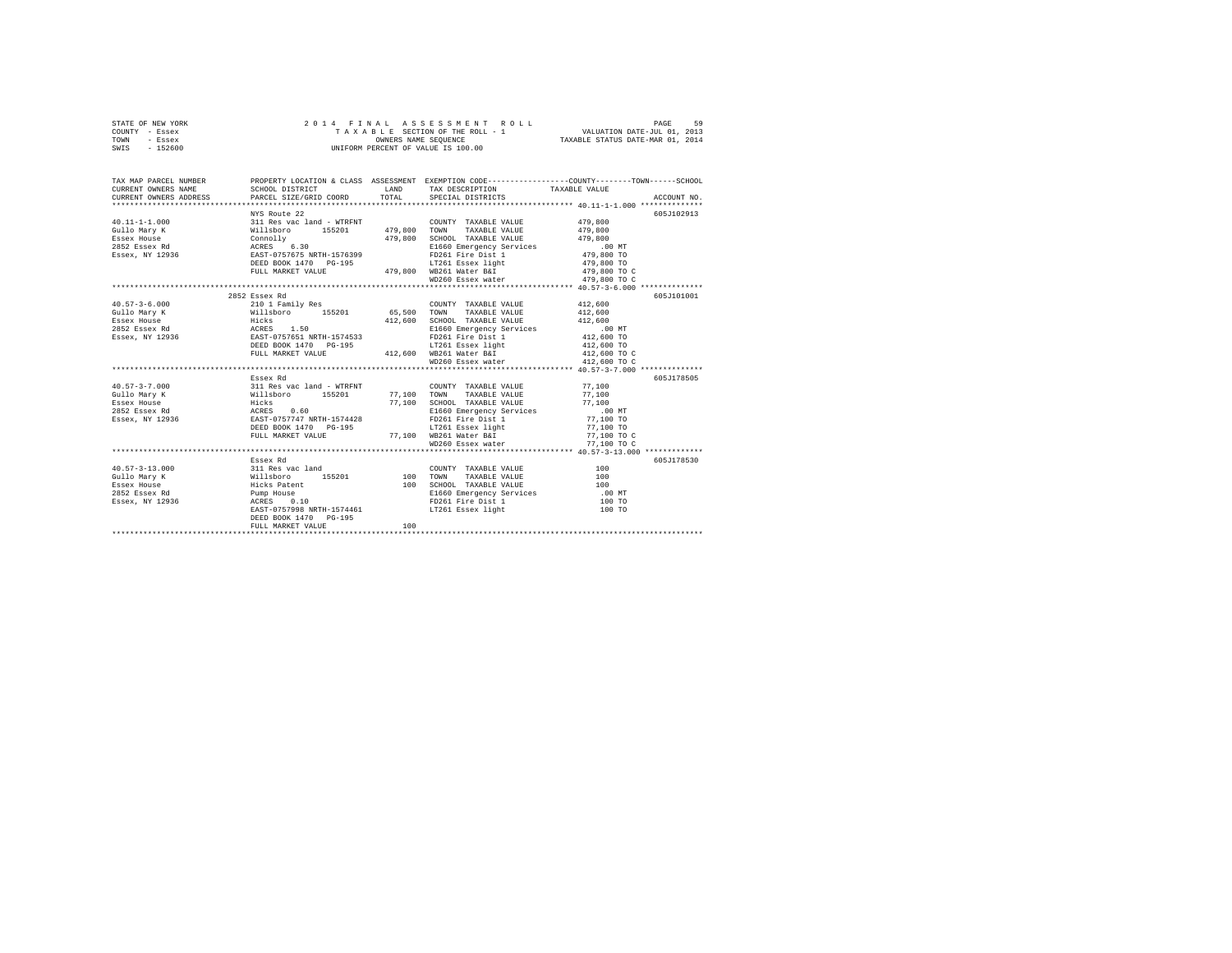| STATE OF NEW YORK | 2014 FINAL ASSESSMENT ROLL         | 60<br>PAGE                       |
|-------------------|------------------------------------|----------------------------------|
| COUNTY - Essex    | TAXABLE SECTION OF THE ROLL - 1    | VALUATION DATE-JUL 01, 2013      |
| TOWN<br>- Essex   | OWNERS NAME SEOUENCE               | TAXABLE STATUS DATE-MAR 01, 2014 |
| - 152600<br>SWIS  | UNIFORM PERCENT OF VALUE IS 100.00 |                                  |

| TAX MAP PARCEL NUMBER<br>CURRENT OWNERS NAME                                                                                                                                                                                       | PROPERTY LOCATION & CLASS ASSESSMENT EXEMPTION CODE----------------COUNTY-------TOWN------SCHOOL<br>SCHOOL DISTRICT | LAND   | TAX DESCRIPTION TAXABLE VALUE                                                                  |                   |            |
|------------------------------------------------------------------------------------------------------------------------------------------------------------------------------------------------------------------------------------|---------------------------------------------------------------------------------------------------------------------|--------|------------------------------------------------------------------------------------------------|-------------------|------------|
|                                                                                                                                                                                                                                    |                                                                                                                     |        |                                                                                                |                   |            |
|                                                                                                                                                                                                                                    | 14 Beggs Point St                                                                                                   |        |                                                                                                |                   | 605J101607 |
|                                                                                                                                                                                                                                    |                                                                                                                     |        | COUNTY TAXABLE VALUE                                                                           | 218,300           |            |
|                                                                                                                                                                                                                                    |                                                                                                                     |        | TAXABLE VALUE 218,300                                                                          |                   |            |
|                                                                                                                                                                                                                                    |                                                                                                                     |        | SCHOOL TAXABLE VALUE 218,300<br>E1660 Emergency Services 00 MT<br>FD261 Fire Dist 1 218,300 TO |                   |            |
|                                                                                                                                                                                                                                    |                                                                                                                     |        |                                                                                                |                   |            |
|                                                                                                                                                                                                                                    |                                                                                                                     |        |                                                                                                |                   |            |
|                                                                                                                                                                                                                                    |                                                                                                                     |        | LT261 Essex light 218,300 TO<br>SB260 Eessex Sewer Bond 218,300 TO C                           |                   |            |
|                                                                                                                                                                                                                                    |                                                                                                                     |        |                                                                                                |                   |            |
|                                                                                                                                                                                                                                    |                                                                                                                     |        |                                                                                                |                   |            |
|                                                                                                                                                                                                                                    |                                                                                                                     |        | FULL MARKET VALUE 218,300 WD260 Essex water                                                    | 218,300 TO C      |            |
|                                                                                                                                                                                                                                    |                                                                                                                     |        |                                                                                                |                   |            |
|                                                                                                                                                                                                                                    | NYS Route 22                                                                                                        |        |                                                                                                |                   | 605J103911 |
|                                                                                                                                                                                                                                    |                                                                                                                     |        |                                                                                                |                   |            |
|                                                                                                                                                                                                                                    |                                                                                                                     |        |                                                                                                |                   |            |
|                                                                                                                                                                                                                                    |                                                                                                                     |        |                                                                                                |                   |            |
|                                                                                                                                                                                                                                    |                                                                                                                     |        |                                                                                                |                   |            |
|                                                                                                                                                                                                                                    |                                                                                                                     |        | FD262 Fire Dist 2 23,600 TO<br>LT262 Whallonsburg light 23,600 TO                              |                   |            |
|                                                                                                                                                                                                                                    |                                                                                                                     |        |                                                                                                |                   |            |
|                                                                                                                                                                                                                                    | FULL MARKET VALUE                                                                                                   | 23,600 |                                                                                                |                   |            |
|                                                                                                                                                                                                                                    |                                                                                                                     |        |                                                                                                |                   |            |
|                                                                                                                                                                                                                                    | Loukes Ln                                                                                                           |        |                                                                                                |                   | 605-175003 |
|                                                                                                                                                                                                                                    |                                                                                                                     |        |                                                                                                | 7,657 7,657 7,657 |            |
|                                                                                                                                                                                                                                    |                                                                                                                     |        | 155001 21,100 COUNTY TAXABLE VALUE                                                             | 13,443            |            |
|                                                                                                                                                                                                                                    |                                                                                                                     |        | SCHOOL TAXABLE VALUE 13,443                                                                    | 13,443            |            |
|                                                                                                                                                                                                                                    |                                                                                                                     |        |                                                                                                |                   |            |
|                                                                                                                                                                                                                                    |                                                                                                                     |        | E1660 Emergency Services .00 MT<br>FD262 Fire Dist 2                                           |                   |            |
|                                                                                                                                                                                                                                    |                                                                                                                     |        |                                                                                                | 21,100 TO         |            |
| Westport, NY 12993<br>MAY BE SUBJECT TO PAYMENT<br>MAY BE SUBJECT TO PAYMENT<br>UNDER AGDIST LAW TIL 2018<br>UNDER AGDIST LAW TIL 2018<br>PULL MARKET VALUE<br>21                                                                  |                                                                                                                     | 21,100 |                                                                                                |                   |            |
|                                                                                                                                                                                                                                    |                                                                                                                     |        |                                                                                                |                   |            |
|                                                                                                                                                                                                                                    |                                                                                                                     |        |                                                                                                |                   |            |
| 1971-2-10.100 (105-1012)<br>Hainer George (105-102502) (106-2012) (107-2012) (108-2012) (108-2012) (108-2012) (108-2012) (108-2012) (108-2012)<br>Hainer Jancice (108-219 (108-219 (108-219 (108-219 (108-219 (108-219 (108-219 (1 |                                                                                                                     |        |                                                                                                |                   |            |
|                                                                                                                                                                                                                                    |                                                                                                                     |        |                                                                                                |                   |            |
|                                                                                                                                                                                                                                    |                                                                                                                     |        |                                                                                                |                   |            |
|                                                                                                                                                                                                                                    |                                                                                                                     |        |                                                                                                |                   |            |
| ACKES 00.00<br>Westport, NY 12993 EAST-0725716 NRTH-1548249                                                                                                                                                                        |                                                                                                                     |        | SCHOOL TAXABLE VALUE 32,881                                                                    |                   |            |
|                                                                                                                                                                                                                                    |                                                                                                                     |        |                                                                                                | $.00$ MT          |            |
| DEED BOOK 1036 PG-75 E1660 Emergency Services<br>MAY BE SUBJECT TO PAYMENT FULL MARKET VALUE 107,100 FD262 Fire Dist 2                                                                                                             |                                                                                                                     |        |                                                                                                | 107,100 TO        |            |
| UNDER AGDIST LAW TIL 2018                                                                                                                                                                                                          |                                                                                                                     |        |                                                                                                |                   |            |
|                                                                                                                                                                                                                                    |                                                                                                                     |        |                                                                                                |                   |            |
|                                                                                                                                                                                                                                    |                                                                                                                     |        |                                                                                                |                   |            |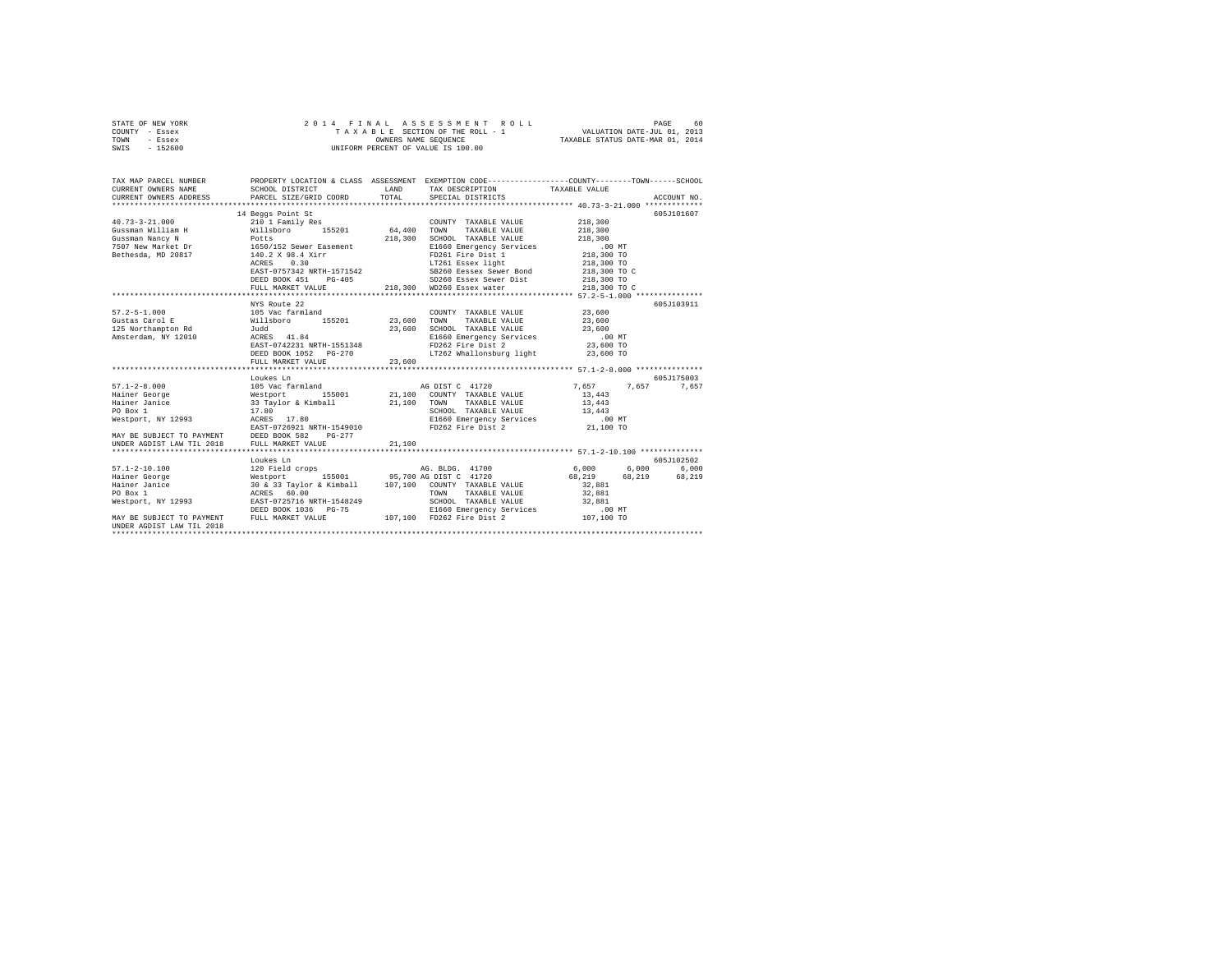| STATE OF NEW YORK<br>COUNTY - Essex<br>TOWN<br>- Essex<br>SWIS - 152600                                                                     |                                                                                                                 |         | 2014 FINAL ASSESSMENT ROLL<br>T A X A B L E SECTION OF THE ROLL - 1<br>OWNERS NAME SEQUENCE<br>UNIFORM PERCENT OF VALUE IS 100.00 | VALUATION DATE-JUL 01, 2013<br>TAXABLE STATUS DATE-MAR 01, 2014 | PAGE<br>61                      |
|---------------------------------------------------------------------------------------------------------------------------------------------|-----------------------------------------------------------------------------------------------------------------|---------|-----------------------------------------------------------------------------------------------------------------------------------|-----------------------------------------------------------------|---------------------------------|
| TAX MAP PARCEL NUMBER PROPERTY LOCATION & CLASS ASSESSMENT EXEMPTION CODE---------------COUNTY-------TOWN-----SCHOOL<br>CURRENT OWNERS NAME | SCHOOL DISTRICT                                                                                                 | LAND    | TAX DESCRIPTION                                                                                                                   | TAXABLE VALUE                                                   |                                 |
| CURRENT OWNERS ADDRESS                                                                                                                      | PARCEL SIZE/GRID COORD                                                                                          | TOTAL   | SPECIAL DISTRICTS                                                                                                                 |                                                                 | ACCOUNT NO.                     |
|                                                                                                                                             | 82 Loukes Ln                                                                                                    |         |                                                                                                                                   |                                                                 | 605J175012                      |
| $57.1 - 2 - 9.000$                                                                                                                          | 210 1 Family Res                                                                                                |         | RES. STAR 41854                                                                                                                   | $\Omega$                                                        | $\Omega$ and $\Omega$<br>30,000 |
| Hainer George F<br>Hainer Janice L                                                                                                          | Westport 155001 32,800 COUNTY TAXABLE VALUE<br>33 Taylor & Kimball 157,000 TOWN TAXABLE VALUE<br>1.80 1.80      |         |                                                                                                                                   | 157,000                                                         |                                 |
|                                                                                                                                             |                                                                                                                 |         |                                                                                                                                   | 157,000                                                         |                                 |
| PO Box 1<br>Westport, NY 12993                                                                                                              |                                                                                                                 |         | E1660 Emergency Services                                                                                                          | 127,000<br>.00 MT                                               |                                 |
|                                                                                                                                             | 1.00<br>ACRES 1.80<br>EAST-0726290 NRTH-1548124                                                                 |         | FD262 Fire Dist 2                                                                                                                 | 157,000 TO                                                      |                                 |
|                                                                                                                                             | DEED BOOK 601 PG-056                                                                                            |         |                                                                                                                                   |                                                                 |                                 |
|                                                                                                                                             | FULL MARKET VALUE                                                                                               | 157,000 |                                                                                                                                   |                                                                 |                                 |
|                                                                                                                                             |                                                                                                                 |         |                                                                                                                                   |                                                                 |                                 |
|                                                                                                                                             | Loukes Ln                                                                                                       |         |                                                                                                                                   |                                                                 | 605J183005                      |
| $57.1 - 2 - 10.200$                                                                                                                         |                                                                                                                 |         |                                                                                                                                   | 1,679                                                           | 1,679 1,679                     |
| Hainer George F<br>Hainer Janice L                                                                                                          |                                                                                                                 |         |                                                                                                                                   | 23,121<br>23,121                                                |                                 |
|                                                                                                                                             |                                                                                                                 |         |                                                                                                                                   | 23,121                                                          |                                 |
|                                                                                                                                             |                                                                                                                 |         | SCHOOL TAXABLE VALUE<br>E1660 Emergency Services                                                                                  | $.00$ MT                                                        |                                 |
| Hainer Jean-<br>PO Box 1<br>Westport, NY 12993<br>DEED BOOK 781<br>DEED BOOK 781<br>DEED BOOK 781<br>DEED BOOK 781<br>POOK 791<br>POOK 781  |                                                                                                                 |         | FD262 Fire Dist 2                                                                                                                 | $24,800$ TO                                                     |                                 |
| MAY BE SUBJECT TO PAYMENT FULL MARKET VALUE                                                                                                 |                                                                                                                 | 24,800  |                                                                                                                                   |                                                                 |                                 |
| UNDER AGDIST LAW TIL 2018                                                                                                                   |                                                                                                                 |         |                                                                                                                                   |                                                                 |                                 |
|                                                                                                                                             | 43 Ridge Way                                                                                                    |         |                                                                                                                                   |                                                                 | 605J101608                      |
| $49.11 - 1 - 16.000$                                                                                                                        | 281 Multiple res                                                                                                |         | COUNTY TAXABLE VALUE                                                                                                              | 220,200                                                         |                                 |
| Hall Anne L                                                                                                                                 |                                                                                                                 |         | 84,900 TOWN TAXABLE VALUE                                                                                                         | 220,200                                                         |                                 |
| Wurst Richard S Jr                                                                                                                          |                                                                                                                 |         | 220,200 SCHOOL TAXABLE VALUE                                                                                                      | 220,200                                                         |                                 |
| 211 29th St S                                                                                                                               | Willsboro 155201<br>Wharton<br>1311/71<br>ACRES 0.91                                                            |         | E1660 Emergency Services                                                                                                          | $.00$ MT                                                        |                                 |
| Purcellville, VA 20132                                                                                                                      |                                                                                                                 |         | FD261 Fire Dist 1                                                                                                                 | 220,200 TO                                                      |                                 |
|                                                                                                                                             | EAST-0757533 NRTH-1563538<br>DEED BOOK 1306 PG-151                                                              |         |                                                                                                                                   |                                                                 |                                 |
|                                                                                                                                             | FULL MARKET VALUE                                                                                               | 220,200 |                                                                                                                                   |                                                                 |                                 |
|                                                                                                                                             | *******************************                                                                                 |         |                                                                                                                                   |                                                                 |                                 |
|                                                                                                                                             | 2241 Lake Shore Rd                                                                                              |         |                                                                                                                                   |                                                                 | 605J100505                      |
| $40.73 - 5 - 15.000$                                                                                                                        | 210 1 Family Res                                                                                                |         | RES. STAR 41854                                                                                                                   | $\sim$ 0                                                        | $\mathsf{n}$<br>30,000          |
| Hall Mark R                                                                                                                                 |                                                                                                                 |         | 59,300 COUNTY TAXABLE VALUE                                                                                                       | 224,900                                                         |                                 |
| Hall Erin C                                                                                                                                 |                                                                                                                 |         | 224,900 TOWN TAXABLE VALUE<br>SCHOOL TAXABLE VALUE                                                                                | 224,900<br>194,900                                              |                                 |
| Rail Efin C<br>PO Box 182<br>Essex, NY 12936                                                                                                |                                                                                                                 |         | E1660 Emergency Services                                                                                                          | $.00$ MT                                                        |                                 |
|                                                                                                                                             | %10 1 ranily Res<br>Nillsboro 155201<br>1668/86 Easement<br>ACRES 0.35 BANK1STARSG<br>EAST-0757168 NRTH-1570238 |         |                                                                                                                                   | 224,900 TO                                                      |                                 |
|                                                                                                                                             | DEED BOOK 1475 PG-136                                                                                           |         | FD261 Fire Dist 1<br>LT261 Essex light                                                                                            | 224,900 TO                                                      |                                 |
|                                                                                                                                             | FULL MARKET VALUE                                                                                               |         | 224,900 SB260 Eessex Sewer Bond                                                                                                   | 224,900 TO C                                                    |                                 |
|                                                                                                                                             |                                                                                                                 |         | SD260 Essex Sewer Dist                                                                                                            | 224,900 TO                                                      |                                 |
|                                                                                                                                             |                                                                                                                 |         | WD260 Essex water<br>****************************                                                                                 | 224,900 TO C<br>****************************                    |                                 |
|                                                                                                                                             |                                                                                                                 |         |                                                                                                                                   |                                                                 |                                 |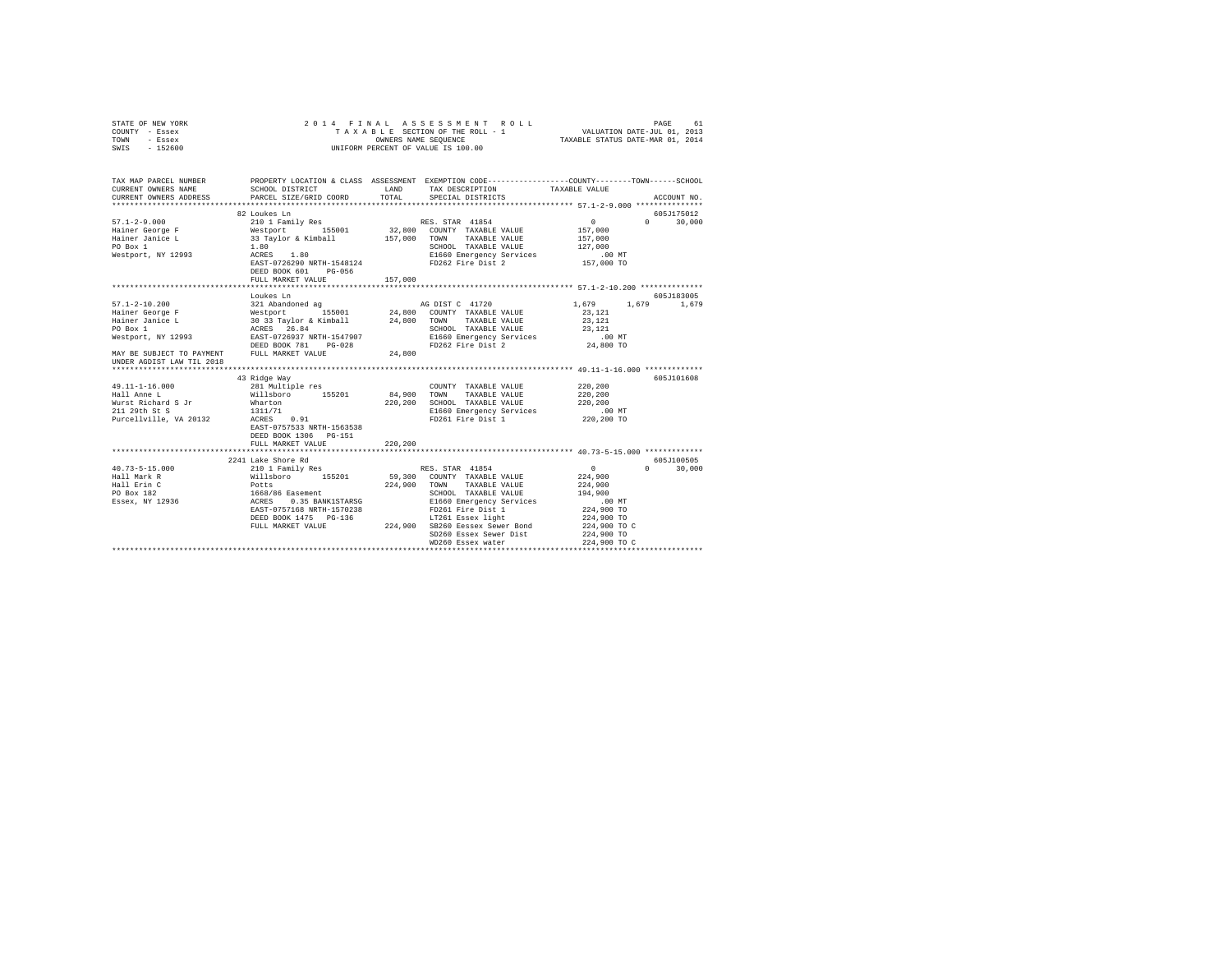| STATE OF NEW YORK |  |  | 2014 FINAL ASSESSMENT ROLL         | PAGE                             | 62 |
|-------------------|--|--|------------------------------------|----------------------------------|----|
| COUNTY - Essex    |  |  | TAXABLE SECTION OF THE ROLL - 1    | VALUATION DATE-JUL 01, 2013      |    |
| TOWN<br>- Essex   |  |  | OWNERS NAME SEOUENCE               | TAXABLE STATUS DATE-MAR 01, 2014 |    |
| $-152600$<br>SWIS |  |  | UNIFORM PERCENT OF VALUE IS 100.00 |                                  |    |

| TAX MAP PARCEL NUMBER<br>CURRENT OWNERS NAME<br>CURRENT OWNERS ADDRESS PARCEL SIZE/GRID COORD                                                                                                                                                                                                                                                                                                                              | SCHOOL DISTRICT           | LAND<br>TOTAL | PROPERTY LOCATION & CLASS ASSESSMENT EXEMPTION CODE---------------COUNTY-------TOWN------SCHOOL<br>${\small \begin{tabular}{ll} \bf{TAX} \textit{DESCRIPITION} \end{tabular}} \begin{tabular}{ll} \bf{TAXABLE} \textit{VALUE} \end{tabular}$                                                                                                                                                                   |                   | ACCOUNT NO. |
|----------------------------------------------------------------------------------------------------------------------------------------------------------------------------------------------------------------------------------------------------------------------------------------------------------------------------------------------------------------------------------------------------------------------------|---------------------------|---------------|----------------------------------------------------------------------------------------------------------------------------------------------------------------------------------------------------------------------------------------------------------------------------------------------------------------------------------------------------------------------------------------------------------------|-------------------|-------------|
|                                                                                                                                                                                                                                                                                                                                                                                                                            |                           |               |                                                                                                                                                                                                                                                                                                                                                                                                                |                   |             |
|                                                                                                                                                                                                                                                                                                                                                                                                                            | 59 Burt Way               |               |                                                                                                                                                                                                                                                                                                                                                                                                                |                   | 605J178521  |
| 49.11-1-31.000                                                                                                                                                                                                                                                                                                                                                                                                             | 260 Seasonal res          |               | COUNTY TAXABLE VALUE 139,700                                                                                                                                                                                                                                                                                                                                                                                   |                   |             |
|                                                                                                                                                                                                                                                                                                                                                                                                                            |                           |               |                                                                                                                                                                                                                                                                                                                                                                                                                |                   |             |
|                                                                                                                                                                                                                                                                                                                                                                                                                            |                           |               |                                                                                                                                                                                                                                                                                                                                                                                                                |                   |             |
|                                                                                                                                                                                                                                                                                                                                                                                                                            |                           |               |                                                                                                                                                                                                                                                                                                                                                                                                                |                   |             |
|                                                                                                                                                                                                                                                                                                                                                                                                                            |                           |               |                                                                                                                                                                                                                                                                                                                                                                                                                |                   |             |
|                                                                                                                                                                                                                                                                                                                                                                                                                            |                           |               |                                                                                                                                                                                                                                                                                                                                                                                                                |                   |             |
|                                                                                                                                                                                                                                                                                                                                                                                                                            |                           |               |                                                                                                                                                                                                                                                                                                                                                                                                                |                   |             |
|                                                                                                                                                                                                                                                                                                                                                                                                                            |                           |               |                                                                                                                                                                                                                                                                                                                                                                                                                |                   |             |
| $\begin{tabular}{l c c c c c} \hline \texttt{X-0+3-3-3.000} & \texttt{2754 E8sec} & \texttt{Rd} & \texttt{2101 I family Res - WTRFINT} & \texttt{COUNT TAXABLE VALUE} & \texttt{389,200} \\ \hline \texttt{Halpin Jocak} & \texttt{2101 I family Res - WTRFINT} & \texttt{155,700 TOWN TAXABLE VALUE} & \texttt{389,200} \\ \texttt{Halpin Jocam} & \texttt{1675/14-Easement} & \texttt{389,200 SCHOLD TAXABLE VALUE} & \$ |                           |               |                                                                                                                                                                                                                                                                                                                                                                                                                |                   | 605J100205  |
|                                                                                                                                                                                                                                                                                                                                                                                                                            |                           |               |                                                                                                                                                                                                                                                                                                                                                                                                                |                   |             |
|                                                                                                                                                                                                                                                                                                                                                                                                                            |                           |               |                                                                                                                                                                                                                                                                                                                                                                                                                |                   |             |
|                                                                                                                                                                                                                                                                                                                                                                                                                            |                           |               |                                                                                                                                                                                                                                                                                                                                                                                                                |                   |             |
|                                                                                                                                                                                                                                                                                                                                                                                                                            |                           |               |                                                                                                                                                                                                                                                                                                                                                                                                                |                   |             |
|                                                                                                                                                                                                                                                                                                                                                                                                                            |                           |               |                                                                                                                                                                                                                                                                                                                                                                                                                |                   |             |
|                                                                                                                                                                                                                                                                                                                                                                                                                            |                           |               |                                                                                                                                                                                                                                                                                                                                                                                                                |                   |             |
|                                                                                                                                                                                                                                                                                                                                                                                                                            |                           |               |                                                                                                                                                                                                                                                                                                                                                                                                                |                   |             |
|                                                                                                                                                                                                                                                                                                                                                                                                                            |                           |               |                                                                                                                                                                                                                                                                                                                                                                                                                |                   |             |
|                                                                                                                                                                                                                                                                                                                                                                                                                            |                           |               |                                                                                                                                                                                                                                                                                                                                                                                                                |                   |             |
|                                                                                                                                                                                                                                                                                                                                                                                                                            |                           |               |                                                                                                                                                                                                                                                                                                                                                                                                                |                   |             |
|                                                                                                                                                                                                                                                                                                                                                                                                                            | 2752 Essex Rd             |               |                                                                                                                                                                                                                                                                                                                                                                                                                |                   | 605J103206  |
|                                                                                                                                                                                                                                                                                                                                                                                                                            |                           |               | COUNTY TAXABLE VALUE 595.400                                                                                                                                                                                                                                                                                                                                                                                   |                   |             |
|                                                                                                                                                                                                                                                                                                                                                                                                                            |                           |               | TAXABLE VALUE 595,400                                                                                                                                                                                                                                                                                                                                                                                          |                   |             |
|                                                                                                                                                                                                                                                                                                                                                                                                                            |                           |               | 00 SCHOOL TAXABLE VALUE 595,400<br>FIG60 Emergency Services 595,400 TO<br>FIG61 Exterport Services 595,400 TO<br>IT261 Exter bist 1 595,400 TO<br>IT261 Essex Sever Bond 555,400 TO C<br>SB240 Essex Sever Bond 555,400 TO C                                                                                                                                                                                   |                   |             |
|                                                                                                                                                                                                                                                                                                                                                                                                                            |                           |               |                                                                                                                                                                                                                                                                                                                                                                                                                |                   |             |
|                                                                                                                                                                                                                                                                                                                                                                                                                            |                           |               |                                                                                                                                                                                                                                                                                                                                                                                                                |                   |             |
|                                                                                                                                                                                                                                                                                                                                                                                                                            |                           |               |                                                                                                                                                                                                                                                                                                                                                                                                                |                   |             |
|                                                                                                                                                                                                                                                                                                                                                                                                                            |                           |               |                                                                                                                                                                                                                                                                                                                                                                                                                |                   |             |
|                                                                                                                                                                                                                                                                                                                                                                                                                            |                           |               |                                                                                                                                                                                                                                                                                                                                                                                                                |                   |             |
|                                                                                                                                                                                                                                                                                                                                                                                                                            |                           |               | ${\small \begin{tabular}{lcccc} \texttt{ACFS} & \texttt{R9} & \texttt{R9} & \texttt{R9} & \texttt{P1} & \texttt{R0} & \texttt{R0} & \texttt{R0} & \texttt{R0} & \texttt{R0} & \texttt{R0} & \texttt{R0} & \texttt{R0} & \texttt{R0} & \texttt{R0} & \texttt{R0} & \texttt{R0} & \texttt{R0} & \texttt{R0} & \texttt{R0} & \texttt{R0} & \texttt{R0} & \texttt{R0} & \texttt{R0} & \texttt{R0} & \texttt{R0} &$ |                   |             |
|                                                                                                                                                                                                                                                                                                                                                                                                                            |                           |               |                                                                                                                                                                                                                                                                                                                                                                                                                |                   |             |
|                                                                                                                                                                                                                                                                                                                                                                                                                            | Essex Rd                  |               |                                                                                                                                                                                                                                                                                                                                                                                                                |                   | 605J178527  |
|                                                                                                                                                                                                                                                                                                                                                                                                                            |                           |               | COUNTY TAXABLE VALUE                                                                                                                                                                                                                                                                                                                                                                                           | 1,500             |             |
|                                                                                                                                                                                                                                                                                                                                                                                                                            |                           |               | TAXABLE VALUE                                                                                                                                                                                                                                                                                                                                                                                                  | 1,500             |             |
|                                                                                                                                                                                                                                                                                                                                                                                                                            |                           |               | SCHOOL TAXABLE VALUE<br>E1660 Emergency Services                                                                                                                                                                                                                                                                                                                                                               | 1,500<br>$.00$ MT |             |
|                                                                                                                                                                                                                                                                                                                                                                                                                            | EAST-0757247 NRTH-1572225 |               |                                                                                                                                                                                                                                                                                                                                                                                                                | 1,500 TO          |             |
|                                                                                                                                                                                                                                                                                                                                                                                                                            |                           |               | FD261 Fire Dist 1<br>LT261 Essex light                                                                                                                                                                                                                                                                                                                                                                         |                   |             |
|                                                                                                                                                                                                                                                                                                                                                                                                                            |                           |               |                                                                                                                                                                                                                                                                                                                                                                                                                |                   |             |
|                                                                                                                                                                                                                                                                                                                                                                                                                            |                           |               |                                                                                                                                                                                                                                                                                                                                                                                                                | 1,500 TO          |             |
|                                                                                                                                                                                                                                                                                                                                                                                                                            |                           |               | SD260 Essex Sewer Dist<br>WD260 Essex water<br>WD260 Essex water                                                                                                                                                                                                                                                                                                                                               | 1,500 TO C        |             |
|                                                                                                                                                                                                                                                                                                                                                                                                                            |                           |               |                                                                                                                                                                                                                                                                                                                                                                                                                |                   |             |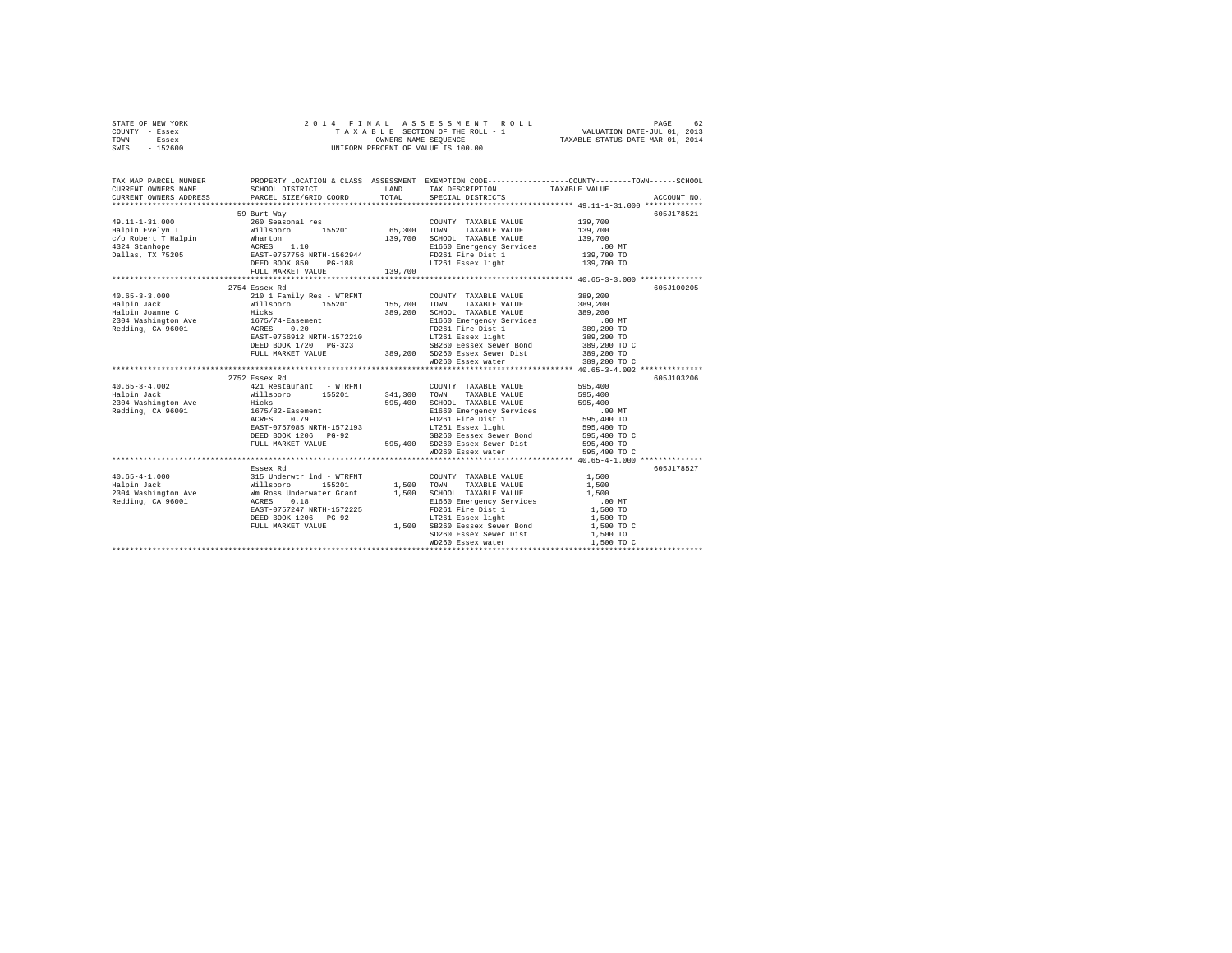| STATE OF NEW YORK<br>COUNTY - Essex<br>TOWN<br>- Essex<br>SWIS - 152600 |                                                     |               | 2014 FINAL ASSESSMENT ROLL<br>TAXABLE SECTION OF THE ROLL - 1<br>OWNERS NAME SEQUENCE<br>UNIFORM PERCENT OF VALUE IS 100.00 | PAGE<br>63<br>VALUATION DATE-JUL 01, 2013<br>TAXABLE STATUS DATE-MAR 01, 2014                                    |
|-------------------------------------------------------------------------|-----------------------------------------------------|---------------|-----------------------------------------------------------------------------------------------------------------------------|------------------------------------------------------------------------------------------------------------------|
| TAX MAP PARCEL NUMBER<br>CURRENT OWNERS NAME                            | SCHOOL DISTRICT                                     | LAND          | TAX DESCRIPTION                                                                                                             | PROPERTY LOCATION & CLASS ASSESSMENT EXEMPTION CODE---------------COUNTY-------TOWN------SCHOOL<br>TAXABLE VALUE |
| CURRENT OWNERS ADDRESS                                                  | PARCEL SIZE/GRID COORD                              | TOTAL         | SPECIAL DISTRICTS                                                                                                           | ACCOUNT NO.                                                                                                      |
|                                                                         |                                                     |               |                                                                                                                             |                                                                                                                  |
|                                                                         | Burt Way                                            |               |                                                                                                                             | 605J186002                                                                                                       |
| $49.11 - 1 - 34.300$                                                    | 311 Res vac land                                    |               | COUNTY TAXABLE VALUE                                                                                                        | 59,200                                                                                                           |
| Halpin Jack H                                                           | Willsboro 155201<br>Wharton Patent                  | 59,200 TOWN   | TAXABLE VALUE                                                                                                               | 59,200                                                                                                           |
| 2304 Washington Ave                                                     |                                                     |               | 59,200 SCHOOL TAXABLE VALUE                                                                                                 | 59,200                                                                                                           |
| Redding, CA 96001                                                       | Bk 946 Pg 312 (Easement)                            |               | E1660 Emergency Services                                                                                                    | .00 MT                                                                                                           |
|                                                                         | ACRES 0.34<br>EAST-0757447 NRTH-1562574             |               | FD261 Fire Dist 1                                                                                                           | 59,200 TO                                                                                                        |
|                                                                         | DEED BOOK 1206 PG-92                                |               |                                                                                                                             |                                                                                                                  |
|                                                                         | FULL MARKET VALUE                                   | 59,200        |                                                                                                                             |                                                                                                                  |
|                                                                         |                                                     | ************* |                                                                                                                             | ************************************* 40.3-3-22.100 **************                                               |
|                                                                         | School St                                           |               |                                                                                                                             | 605J101508                                                                                                       |
| $40.3 - 3 - 22.100$                                                     | 105 Vac farmland                                    |               | COUNTY TAXABLE VALUE                                                                                                        | 65,000                                                                                                           |
| Hamilton Barry                                                          |                                                     |               | 65,000 TOWN TAXABLE VALUE                                                                                                   | 65,000                                                                                                           |
| PO Box 245                                                              | Willsboro 155201<br>Potts<br>ACRES 57.92            |               | 65,000 SCHOOL TAXABLE VALUE                                                                                                 | 65,000                                                                                                           |
| Westport, NY 12993                                                      |                                                     |               | E1660 Emergency Services                                                                                                    | $.00$ MT                                                                                                         |
|                                                                         | EAST-0751179 NRTH-1568677                           |               | FD261 Fire Dist 1                                                                                                           | 65,000 TO                                                                                                        |
|                                                                         | DEED BOOK 1005 PG-328                               |               |                                                                                                                             |                                                                                                                  |
|                                                                         | FULL MARKET VALUE                                   | 65,000        |                                                                                                                             |                                                                                                                  |
|                                                                         |                                                     |               |                                                                                                                             |                                                                                                                  |
| $40.73 - 4 - 8.000$                                                     | 2269 Main St<br>210 1 Family Res                    |               | COUNTY TAXABLE VALUE                                                                                                        | 605J100308<br>81,100                                                                                             |
| Hamilton Barry                                                          | Willsboro 155201                                    |               | 45,500 TOWN TAXABLE VALUE                                                                                                   | 81,100                                                                                                           |
| Main St                                                                 | Potts                                               |               | 81,100 SCHOOL TAXABLE VALUE                                                                                                 | 81,100                                                                                                           |
| PO Box 57                                                               | 1131/65 (37% Int)<br>1668/98 Easement<br>ACRES 0.10 |               | E1660 Emergency Services                                                                                                    | .00 MT                                                                                                           |
| Essex, NY 12936                                                         |                                                     |               |                                                                                                                             | 81,100 TO                                                                                                        |
|                                                                         |                                                     |               | FD261 Fire Dist 1<br>LT261 Essex light                                                                                      | 81,100 TO                                                                                                        |
|                                                                         | EAST-0757051 NRTH-1570974                           |               | SB260 Eessex Sewer Bond                                                                                                     | 81,100 TO C                                                                                                      |
|                                                                         | DEED BOOK 1203 PG-22                                |               | SD260 Essex Sewer Dist                                                                                                      | 81,100 TO                                                                                                        |
|                                                                         | FULL MARKET VALUE                                   |               | 81.100 WD260 Essex water                                                                                                    | 81,100 TO C                                                                                                      |
|                                                                         | **************************                          |               |                                                                                                                             | ******************************** 40.73-6-6.202 **************                                                    |
|                                                                         | 2272 Main St                                        |               |                                                                                                                             | 605J189001                                                                                                       |
| $40.73 - 6 - 6.202$                                                     | 570 Marina<br>- WTRFNT                              |               | COUNTY TAXABLE VALUE                                                                                                        | 492.300                                                                                                          |
| Hamilton Barry                                                          | Willsboro<br>155201                                 |               | 313,100 TOWN TAXABLE VALUE                                                                                                  | 492.300                                                                                                          |
| Lake Shore Rd                                                           | Potts                                               |               | 492,300 SCHOOL TAXABLE VALUE                                                                                                | 492,300                                                                                                          |
| Westport, NY 12993                                                      | 1651/271-Sewer Easement<br>ACRES 0.56               |               | E1660 Emergency Services                                                                                                    | $.00$ MT                                                                                                         |
|                                                                         | EAST-0757282 NRTH-1571121                           |               | FD261 Fire Dist 1<br>LT261 Essex light                                                                                      | 492,300 TO<br>492,300 TO                                                                                         |
|                                                                         | DEED BOOK 1053 PG-39                                |               | SB260 Eessex Sewer Bond                                                                                                     | 492,300 TO C                                                                                                     |
|                                                                         | FULL MARKET VALUE                                   |               | 492.300 SD260 Essex Sewer Dist                                                                                              | 492,300 TO                                                                                                       |
|                                                                         |                                                     |               | WD260 Essex water                                                                                                           | 492,300 TO C                                                                                                     |
|                                                                         |                                                     |               |                                                                                                                             | ********************************                                                                                 |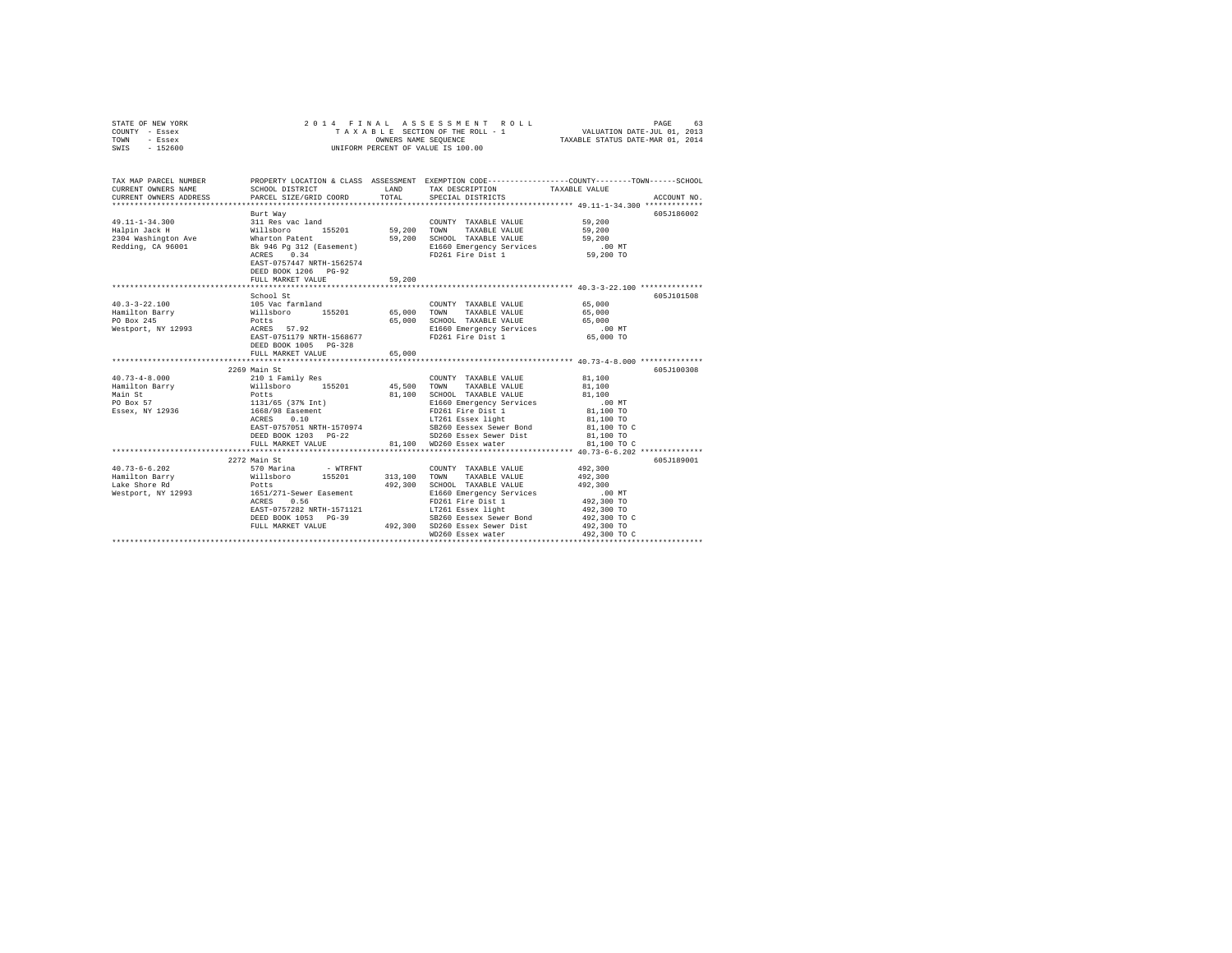|      | STATE OF NEW YORK |  | 2014 FINAL ASSESSMENT ROLL         |                                  | PAGE                        | 64 |
|------|-------------------|--|------------------------------------|----------------------------------|-----------------------------|----|
|      | COUNTY - Essex    |  | TAXABLE SECTION OF THE ROLL - 1    |                                  | VALUATION DATE-JUL 01, 2013 |    |
| TOWN | - Essex           |  | OWNERS NAME SEOUENCE               | TAXABLE STATUS DATE-MAR 01, 2014 |                             |    |
| SWIS | - 152600          |  | UNIFORM PERCENT OF VALUE IS 100.00 |                                  |                             |    |

| TAX MAP PARCEL NUMBER<br>CURRENT OWNERS NAME<br>CURRENT OWNERS ADDRESS PARCEL SIZE/GRID COORD                                                                                                                                                                                                                                                                                                                                                                           | SCHOOL DISTRICT                            | LAND<br><b>TOTAL</b> | TAX DESCRIPTION TAXABLE VALUE SPECIAL DISTRICTS                                                                                                                                                                                        | PROPERTY LOCATION & CLASS ASSESSMENT EXEMPTION CODE---------------COUNTY-------TOWN------SCHOOL<br>ACCOUNT NO. |
|-------------------------------------------------------------------------------------------------------------------------------------------------------------------------------------------------------------------------------------------------------------------------------------------------------------------------------------------------------------------------------------------------------------------------------------------------------------------------|--------------------------------------------|----------------------|----------------------------------------------------------------------------------------------------------------------------------------------------------------------------------------------------------------------------------------|----------------------------------------------------------------------------------------------------------------|
| $\begin{tabular}{lllllllllllll} \multicolumn{4}{c}{\textbf{40.73--7--1.200}} & \multicolumn{4}{c}{\textbf{Take Shore Rd}} & \multicolumn{4}{c}{\textbf{50.8}} & \multicolumn{4}{c}{\textbf{Ca}} & \multicolumn{4}{c}{\textbf{COMN}} \\ \multicolumn{4}{c}{\textbf{Hamilton Barry}} & \multicolumn{4}{c}{\textbf{315 Torro}} & \multicolumn{4}{c}{\textbf{5201}} & \multicolumn{4}{c}{\textbf{300}} & \multicolumn{4}{c}{\textbf{COMN}} \\ \multicolumn{4}{c}{\textbf{L$ | $\overline{a}$ .00                         |                      | COUNTY TAXABLE VALUE<br>39 SD260 Essex Sewer Dist<br>300 WD260 Essex water                                                                                                                                                             | 605J189002<br>300                                                                                              |
|                                                                                                                                                                                                                                                                                                                                                                                                                                                                         | FULL MARKET VALUE                          |                      |                                                                                                                                                                                                                                        | 300 TO C                                                                                                       |
|                                                                                                                                                                                                                                                                                                                                                                                                                                                                         | 2104 Jersey St                             |                      |                                                                                                                                                                                                                                        | 605-7100507<br>$\sim$ 0.000 $\sim$                                                                             |
|                                                                                                                                                                                                                                                                                                                                                                                                                                                                         |                                            |                      |                                                                                                                                                                                                                                        | $\Omega$<br>30,000                                                                                             |
|                                                                                                                                                                                                                                                                                                                                                                                                                                                                         | 268 Sayre Rd                               |                      | $1728/212$ LU to Joyce A Ha SCHOOL TAXABLE VALUE $13,700$                                                                                                                                                                              | 605J104110<br>77,900 77,900 77,900<br>$\overline{0}$<br>$\sim$ 0<br>64,200                                     |
|                                                                                                                                                                                                                                                                                                                                                                                                                                                                         | DEED BOOK 1728 PG-212<br>FULL MARKET VALUE | 155,800              |                                                                                                                                                                                                                                        |                                                                                                                |
|                                                                                                                                                                                                                                                                                                                                                                                                                                                                         | 7 Orchard Ln                               |                      |                                                                                                                                                                                                                                        | 605J102613                                                                                                     |
| 40.73-1-29.000 2101 Family Res<br>Hanes Steven D Millsboro 155201 47,800 TOWN<br>Hanes Borothy E Millsboro 155201 47,800 SCHOO<br>210 Schotlolm Ter 165/7156 Sewer Easement 188,500 SCHOO<br>21160 201201 18224 ACRES 0.10                                                                                                                                                                                                                                              |                                            |                      | COUNTY TAXABLE VALUE<br>TAXABLE VALUE<br>188,500 SCHOOL TAXABLE VALUE 188,500 NO E1660 Emergency Services 188,500 TRN 261 FD261 Fire District 188,500 TRN 2018<br>LT261 Essex light 188,500 TO<br>SB260 Eessex Sewer Bond 188,500 TO C | 188,500<br>188,500                                                                                             |
|                                                                                                                                                                                                                                                                                                                                                                                                                                                                         |                                            |                      | WD260 Essex water                                                                                                                                                                                                                      | 188,500 TO C                                                                                                   |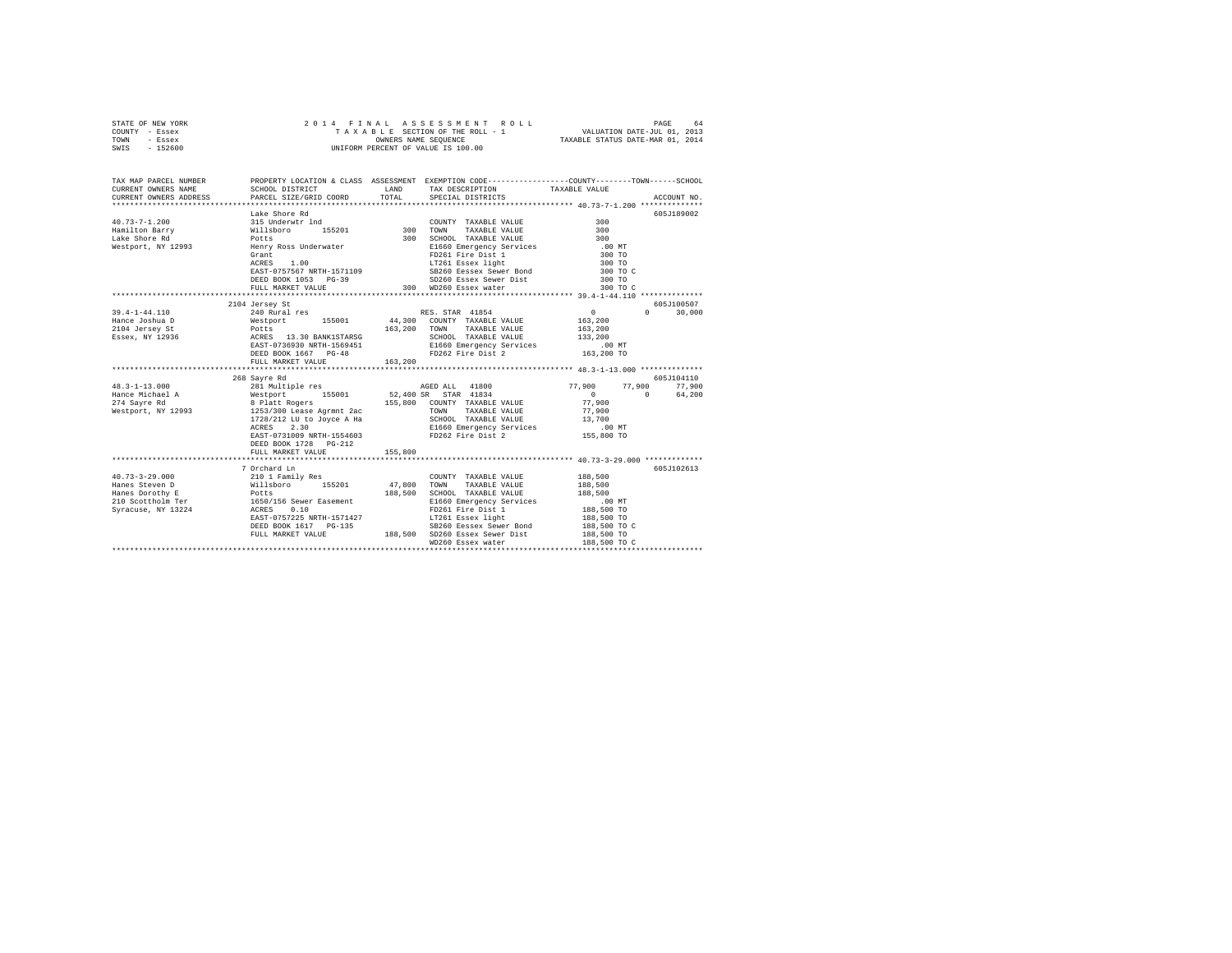| STATE OF NEW YORK                                                                                     |                                                                                                                                                                                                                                                       |         |                   |                                                        |               |
|-------------------------------------------------------------------------------------------------------|-------------------------------------------------------------------------------------------------------------------------------------------------------------------------------------------------------------------------------------------------------|---------|-------------------|--------------------------------------------------------|---------------|
| COUNTY - Essex                                                                                        |                                                                                                                                                                                                                                                       |         |                   |                                                        |               |
| TOWN - Essex                                                                                          |                                                                                                                                                                                                                                                       |         |                   |                                                        |               |
| SWIS - 152600                                                                                         |                                                                                                                                                                                                                                                       |         |                   |                                                        |               |
|                                                                                                       |                                                                                                                                                                                                                                                       |         |                   |                                                        |               |
|                                                                                                       |                                                                                                                                                                                                                                                       |         |                   |                                                        |               |
| CURRENT OWNERS NAME                                                                                   | SCHOOL DISTRICT LAND TAX DESCRIPTION TAXABLE VALUE                                                                                                                                                                                                    |         |                   |                                                        |               |
| CURRENT OWNERS ADDRESS                                                                                | PARCEL SIZE/GRID COORD                                                                                                                                                                                                                                | TOTAL   | SPECIAL DISTRICTS |                                                        | ACCOUNT NO.   |
|                                                                                                       |                                                                                                                                                                                                                                                       |         |                   |                                                        |               |
|                                                                                                       | Leaning Rd                                                                                                                                                                                                                                            |         |                   |                                                        | 605J100409    |
|                                                                                                       |                                                                                                                                                                                                                                                       |         |                   | 51,058 51,058 51,058                                   |               |
| 48.2-1-11.102<br>Hanna Joseph F                                                                       |                                                                                                                                                                                                                                                       |         |                   | 86,042                                                 |               |
| *o.z<br>Hanna Joseph F<br>Hanna Meredith K<br>121 Leaning Rd<br>Essex, NY 12936                       |                                                                                                                                                                                                                                                       |         |                   | 86,042                                                 |               |
|                                                                                                       |                                                                                                                                                                                                                                                       |         |                   | 86,042                                                 |               |
|                                                                                                       |                                                                                                                                                                                                                                                       |         |                   | .00 MT                                                 |               |
|                                                                                                       |                                                                                                                                                                                                                                                       |         |                   |                                                        |               |
|                                                                                                       |                                                                                                                                                                                                                                                       |         |                   | 137,100 TO                                             |               |
|                                                                                                       | $\verb MAX BE SUBJECT TO PAYMENT \hspace{1.5cm} FULL MARKET VALUE \label{thm:un}$ UNDER AGDIST LAW TIL 2018                                                                                                                                           |         |                   |                                                        |               |
|                                                                                                       |                                                                                                                                                                                                                                                       |         |                   |                                                        |               |
|                                                                                                       | 121 Leaning Rd                                                                                                                                                                                                                                        |         |                   | 605.7180007                                            |               |
| 48.2-1-11.200<br>48.2-1-1.<br>Hanna Joseph F<br>Hanna Meredith K<br>121 Leaning Rd<br>Essex, NY 12936 | 240 Rural res                                                                                                                                                                                                                                         |         | RES. STAR 41854   | $\sim$ 0                                               | $0 \t 30,000$ |
|                                                                                                       |                                                                                                                                                                                                                                                       |         |                   | 337,000                                                |               |
|                                                                                                       |                                                                                                                                                                                                                                                       |         |                   | 337,000                                                |               |
|                                                                                                       |                                                                                                                                                                                                                                                       |         |                   | 307,000                                                |               |
|                                                                                                       | Nillsboro 155201 98,000 COUNTY TAXABLE VALUE<br>Potts & Mharton 337,000 TOWN TAXABLE VALUE<br>Potts & Mharton 337,000 TOWN TAXABLE VALUE<br>47.0 Acres<br>47.0 Acres<br>47.0 Acres<br>47.0 Acres<br>2000 SCHOOL TAXABLE VALUE<br>EAST-0739136         |         |                   | .00 MT                                                 |               |
|                                                                                                       |                                                                                                                                                                                                                                                       |         |                   | 337,000 TO                                             |               |
|                                                                                                       |                                                                                                                                                                                                                                                       |         |                   |                                                        |               |
|                                                                                                       | FULL MARKET VALUE                                                                                                                                                                                                                                     | 337,000 |                   |                                                        |               |
|                                                                                                       |                                                                                                                                                                                                                                                       |         |                   |                                                        |               |
|                                                                                                       | 387 Mason Rd                                                                                                                                                                                                                                          |         |                   |                                                        | 605J103403    |
|                                                                                                       |                                                                                                                                                                                                                                                       |         |                   | $\begin{array}{c} 0 \\ 175,400 \\ 175,400 \end{array}$ | 0 64,200      |
|                                                                                                       |                                                                                                                                                                                                                                                       |         |                   |                                                        |               |
|                                                                                                       |                                                                                                                                                                                                                                                       |         |                   |                                                        |               |
|                                                                                                       |                                                                                                                                                                                                                                                       |         |                   | 111,200                                                |               |
|                                                                                                       |                                                                                                                                                                                                                                                       |         |                   |                                                        |               |
|                                                                                                       |                                                                                                                                                                                                                                                       |         |                   | .00 MT.<br>175,400 TO                                  |               |
|                                                                                                       | DEED BOOK 543 PG-32                                                                                                                                                                                                                                   |         |                   |                                                        |               |
|                                                                                                       | FULL MARKET VALUE 175,400                                                                                                                                                                                                                             |         |                   |                                                        |               |
|                                                                                                       |                                                                                                                                                                                                                                                       |         |                   |                                                        |               |
|                                                                                                       | Daniels Rd                                                                                                                                                                                                                                            |         |                   |                                                        | 605J179001    |
| 48.1-1-1.200                                                                                          |                                                                                                                                                                                                                                                       |         |                   | 400                                                    |               |
|                                                                                                       |                                                                                                                                                                                                                                                       |         |                   | 400                                                    |               |
|                                                                                                       |                                                                                                                                                                                                                                                       |         |                   | 400                                                    |               |
| Harsh Robert A<br>387 Mason Rd<br>Essex, NY 12936                                                     |                                                                                                                                                                                                                                                       |         |                   | .00 MT                                                 |               |
|                                                                                                       |                                                                                                                                                                                                                                                       |         |                   | 400 TO                                                 |               |
|                                                                                                       | DEED BOOK 671 PG-038                                                                                                                                                                                                                                  |         |                   |                                                        |               |
|                                                                                                       | FULL MARKET VALUE                                                                                                                                                                                                                                     | 400     |                   |                                                        |               |
|                                                                                                       |                                                                                                                                                                                                                                                       |         |                   |                                                        |               |
|                                                                                                       |                                                                                                                                                                                                                                                       |         |                   |                                                        | 605L100511    |
|                                                                                                       | 409 Middle Rd<br>409 Middle Rd<br>210 1 Family Res $22,400$ TOWNY TAXABLE VALUE $308,400$<br>210 1 Family Res $32,400$ TOWN TAXABLE VALUE $308,400$<br>Potts $1432/298$ Easement $1432/298$ Easement $1432/298$ Easement $1432/298$ Easement $1432/2$ |         |                   |                                                        |               |
|                                                                                                       |                                                                                                                                                                                                                                                       |         |                   |                                                        |               |
| 49.1-1-8.000<br>Hart Henry G<br>543 Rugby Rd<br>Brooklyn, NY 11230                                    |                                                                                                                                                                                                                                                       |         |                   |                                                        |               |
|                                                                                                       |                                                                                                                                                                                                                                                       |         |                   |                                                        |               |
|                                                                                                       |                                                                                                                                                                                                                                                       |         |                   |                                                        |               |
|                                                                                                       | EAST-0750237 NRTH-1567841                                                                                                                                                                                                                             |         |                   |                                                        |               |
|                                                                                                       | DEED BOOK 1510    PG-151                                                                                                                                                                                                                              |         |                   |                                                        |               |
|                                                                                                       |                                                                                                                                                                                                                                                       | 308,400 |                   |                                                        |               |
|                                                                                                       | FULL MARKET VALUE                                                                                                                                                                                                                                     |         |                   |                                                        |               |
|                                                                                                       |                                                                                                                                                                                                                                                       |         |                   |                                                        |               |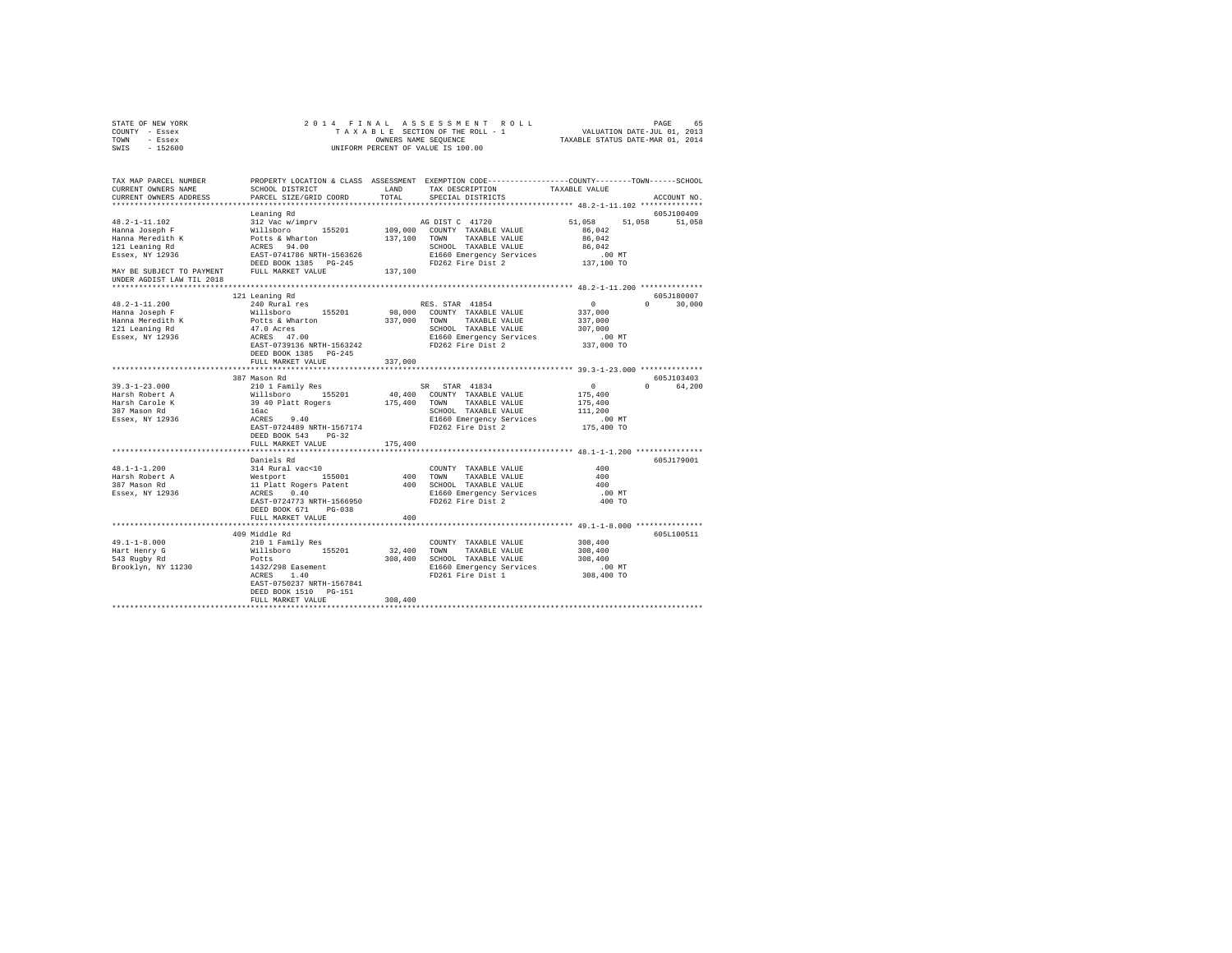| COUNTY - Essex                                                                                                                                                                                                                                                                                                          |                                                                |              |                                                                                                                                                                                                                                     |                                                                                                                                                                                                                                                                                               |                                  |
|-------------------------------------------------------------------------------------------------------------------------------------------------------------------------------------------------------------------------------------------------------------------------------------------------------------------------|----------------------------------------------------------------|--------------|-------------------------------------------------------------------------------------------------------------------------------------------------------------------------------------------------------------------------------------|-----------------------------------------------------------------------------------------------------------------------------------------------------------------------------------------------------------------------------------------------------------------------------------------------|----------------------------------|
| TOWN - Essex<br>SWIS - 152600                                                                                                                                                                                                                                                                                           |                                                                |              | UNIFORM PERCENT OF VALUE IS 100.00                                                                                                                                                                                                  |                                                                                                                                                                                                                                                                                               |                                  |
|                                                                                                                                                                                                                                                                                                                         |                                                                |              |                                                                                                                                                                                                                                     |                                                                                                                                                                                                                                                                                               |                                  |
|                                                                                                                                                                                                                                                                                                                         |                                                                |              |                                                                                                                                                                                                                                     |                                                                                                                                                                                                                                                                                               |                                  |
|                                                                                                                                                                                                                                                                                                                         |                                                                |              |                                                                                                                                                                                                                                     |                                                                                                                                                                                                                                                                                               |                                  |
| TAX MAP PARCEL NUMBER                                                                                                                                                                                                                                                                                                   |                                                                |              | PROPERTY LOCATION & CLASS ASSESSMENT EXEMPTION CODE---------------COUNTY-------TOWN------SCHOOL                                                                                                                                     |                                                                                                                                                                                                                                                                                               |                                  |
| CURRENT OWNERS NAME                                                                                                                                                                                                                                                                                                     | SCHOOL DISTRICT                                                | LAND         | TAX DESCRIPTION TAXABLE VALUE<br>LAND TAX DESCRIPTION<br>TOTAL SPECIAL DISTRICTS                                                                                                                                                    |                                                                                                                                                                                                                                                                                               |                                  |
| CURRENT OWNERS ADDRESS                                                                                                                                                                                                                                                                                                  | SCHOOL DISTRICT<br>PARCEL SIZE/GRID COORD                      |              |                                                                                                                                                                                                                                     |                                                                                                                                                                                                                                                                                               | ACCOUNT NO.                      |
|                                                                                                                                                                                                                                                                                                                         |                                                                |              |                                                                                                                                                                                                                                     |                                                                                                                                                                                                                                                                                               |                                  |
|                                                                                                                                                                                                                                                                                                                         | 486 Brookfield Rd                                              |              |                                                                                                                                                                                                                                     |                                                                                                                                                                                                                                                                                               | 605J184007                       |
| $48.2 - 1 - 25.200$                                                                                                                                                                                                                                                                                                     | 210 1 Family Res                                               |              | COUNTY TAXABLE VALUE 54,400                                                                                                                                                                                                         |                                                                                                                                                                                                                                                                                               |                                  |
|                                                                                                                                                                                                                                                                                                                         |                                                                |              |                                                                                                                                                                                                                                     |                                                                                                                                                                                                                                                                                               |                                  |
| Hart Shawn R<br>$14.400$ Hart Alicia K (1991) 155001 - 1980 10000 17 2000 10000 18 2000 17 2000 18 2000 18 2000 18 2000 18 2000 18 2000 18 2000 18 2000 19 2000 18 2000 18 2000 18 2000 19 2000 19 2000 19 2000 19 2000 12 20                                                                                           |                                                                |              |                                                                                                                                                                                                                                     |                                                                                                                                                                                                                                                                                               |                                  |
|                                                                                                                                                                                                                                                                                                                         |                                                                |              |                                                                                                                                                                                                                                     |                                                                                                                                                                                                                                                                                               |                                  |
|                                                                                                                                                                                                                                                                                                                         |                                                                |              |                                                                                                                                                                                                                                     |                                                                                                                                                                                                                                                                                               |                                  |
|                                                                                                                                                                                                                                                                                                                         | DEED BOOK 1566 PG-209                                          |              |                                                                                                                                                                                                                                     |                                                                                                                                                                                                                                                                                               |                                  |
|                                                                                                                                                                                                                                                                                                                         | FULL MARKET VALUE                                              | 54,400       |                                                                                                                                                                                                                                     |                                                                                                                                                                                                                                                                                               |                                  |
|                                                                                                                                                                                                                                                                                                                         |                                                                |              |                                                                                                                                                                                                                                     |                                                                                                                                                                                                                                                                                               |                                  |
|                                                                                                                                                                                                                                                                                                                         | 2307 Jersey St                                                 |              |                                                                                                                                                                                                                                     | $\sim$ 0 $\sim$ 0 $\sim$ 0 $\sim$ 0 $\sim$ 0 $\sim$ 0 $\sim$ 0 $\sim$ 0 $\sim$ 0 $\sim$ 0 $\sim$ 0 $\sim$ 0 $\sim$ 0 $\sim$ 0 $\sim$ 0 $\sim$ 0 $\sim$ 0 $\sim$ 0 $\sim$ 0 $\sim$ 0 $\sim$ 0 $\sim$ 0 $\sim$ 0 $\sim$ 0 $\sim$ 0 $\sim$ 0 $\sim$ 0 $\sim$ 0 $\sim$ 0 $\sim$ 0 $\sim$ 0 $\sim$ | 605J100812<br>30,000<br>$\Omega$ |
| $\begin{array}{lllllllll} 39.4\mbox{--}1-8.100 & \hspace{1.5cm} 210 & 1 & \text{Family Res} & \hspace{1.5cm} \text{RES. STAR} & 41854 \\ \text{Hastings Jeffrey A} & \hspace{1.5cm} \text{Willsboro} & \hspace{1.5cm} 155201 & \hspace{1.5cm} 34,200 & \hspace{1.5cm} \text{COUNTY} & \text{TAXABLE VALUE} \end{array}$ |                                                                |              |                                                                                                                                                                                                                                     | 189,800                                                                                                                                                                                                                                                                                       |                                  |
| Mastings other a material contract and the material control of the material control of the material of the material control of the material control of the material control of the material control of the material control of                                                                                          |                                                                |              |                                                                                                                                                                                                                                     |                                                                                                                                                                                                                                                                                               |                                  |
|                                                                                                                                                                                                                                                                                                                         |                                                                | 189,800 TOWN | TAXABLE VALUE 189,800<br>TAXABLE VALUE 159,800                                                                                                                                                                                      |                                                                                                                                                                                                                                                                                               |                                  |
|                                                                                                                                                                                                                                                                                                                         |                                                                |              |                                                                                                                                                                                                                                     |                                                                                                                                                                                                                                                                                               |                                  |
|                                                                                                                                                                                                                                                                                                                         | EAST-0741209 NRTH-1571050                                      |              | 00 SCHOOL TAXABLE VALUE<br>3.20 BANK CORE E1660 Emergency Services<br>741209 NRTH-1571050 FD262 Fire Dist 2                                                                                                                         | 00 MT.<br>189,800 TO                                                                                                                                                                                                                                                                          |                                  |
|                                                                                                                                                                                                                                                                                                                         | DEED BOOK 1086 PG-165                                          |              |                                                                                                                                                                                                                                     |                                                                                                                                                                                                                                                                                               |                                  |
|                                                                                                                                                                                                                                                                                                                         | FULL MARKET VALUE                                              | 189,800      |                                                                                                                                                                                                                                     |                                                                                                                                                                                                                                                                                               |                                  |
|                                                                                                                                                                                                                                                                                                                         |                                                                |              |                                                                                                                                                                                                                                     |                                                                                                                                                                                                                                                                                               |                                  |
|                                                                                                                                                                                                                                                                                                                         | Jersey St                                                      |              |                                                                                                                                                                                                                                     |                                                                                                                                                                                                                                                                                               | 605Z013002                       |
|                                                                                                                                                                                                                                                                                                                         |                                                                |              | COUNTY TAXABLE VALUE 34,600                                                                                                                                                                                                         |                                                                                                                                                                                                                                                                                               |                                  |
|                                                                                                                                                                                                                                                                                                                         |                                                                |              |                                                                                                                                                                                                                                     |                                                                                                                                                                                                                                                                                               |                                  |
| 39.4-1-8.200<br>Haatings Jeffrey A Millaboro 155201<br>Haatings Jeffrey A Millaboro 155201<br>Haatings Cheryl A 11.1<br>20015.00<br>20015.00<br>20015.00<br>20015.00<br>20015.00<br>20015.00<br>20015.00<br>20015.00<br>20015.00                                                                                        |                                                                |              | $34,600 \quad \text{TOWN} \qquad \text{TAXABLE VALUE} \qquad \qquad 34,600 \\ 34,600 \quad \text{SCHOOL} \quad \text{TAXABLE VALUE} \qquad \qquad 34,600$                                                                           |                                                                                                                                                                                                                                                                                               |                                  |
|                                                                                                                                                                                                                                                                                                                         |                                                                |              |                                                                                                                                                                                                                                     | .00 MT                                                                                                                                                                                                                                                                                        |                                  |
|                                                                                                                                                                                                                                                                                                                         |                                                                |              | E1660 Emergency Services .00 MT<br>FD262 Fire Dist 2 34,600 TO                                                                                                                                                                      |                                                                                                                                                                                                                                                                                               |                                  |
|                                                                                                                                                                                                                                                                                                                         | EAST-0740985 NRTH-1571908                                      |              |                                                                                                                                                                                                                                     |                                                                                                                                                                                                                                                                                               |                                  |
|                                                                                                                                                                                                                                                                                                                         | DEED BOOK 1738 PG-63                                           |              |                                                                                                                                                                                                                                     |                                                                                                                                                                                                                                                                                               |                                  |
|                                                                                                                                                                                                                                                                                                                         | FULL MARKET VALUE                                              | 34,600       |                                                                                                                                                                                                                                     |                                                                                                                                                                                                                                                                                               |                                  |
|                                                                                                                                                                                                                                                                                                                         |                                                                |              |                                                                                                                                                                                                                                     |                                                                                                                                                                                                                                                                                               |                                  |
|                                                                                                                                                                                                                                                                                                                         | 542 Angier Hill Rd 88 PCT OF VALUE USED FOR EXEMPTION PURPOSES |              |                                                                                                                                                                                                                                     |                                                                                                                                                                                                                                                                                               | 605J103113                       |
|                                                                                                                                                                                                                                                                                                                         |                                                                |              |                                                                                                                                                                                                                                     |                                                                                                                                                                                                                                                                                               |                                  |
|                                                                                                                                                                                                                                                                                                                         |                                                                |              |                                                                                                                                                                                                                                     |                                                                                                                                                                                                                                                                                               |                                  |
|                                                                                                                                                                                                                                                                                                                         |                                                                |              | 162,200 COUNTY TAXABLE VALUE                                                                                                                                                                                                        | $\begin{array}{cccc} \texttt{0.05,1103113} \\ \texttt{71,368} & \texttt{71,368} & \texttt{71,368} \\ \texttt{0} & \texttt{0} & \texttt{64,200} \\ \texttt{90,832} & \texttt{0} & \texttt{64,200} \end{array}$                                                                                 |                                  |
| Willsboro, NY 12996                                                                                                                                                                                                                                                                                                     |                                                                |              |                                                                                                                                                                                                                                     |                                                                                                                                                                                                                                                                                               |                                  |
|                                                                                                                                                                                                                                                                                                                         |                                                                |              | 012109 Will MacDon Taxable 11509 Will 11509 Will Solemont School Taxable Value 26,632<br>ACRES 6.66 EAST-0744497 NRTH-1552113 B1660 Emergency Services 00 NT<br>FRST-0744497 NRTH-1552113 PD262 Fire Dist 2 142 162,200 TO<br>PD262 |                                                                                                                                                                                                                                                                                               |                                  |
|                                                                                                                                                                                                                                                                                                                         |                                                                |              |                                                                                                                                                                                                                                     |                                                                                                                                                                                                                                                                                               |                                  |
|                                                                                                                                                                                                                                                                                                                         |                                                                |              |                                                                                                                                                                                                                                     |                                                                                                                                                                                                                                                                                               |                                  |
|                                                                                                                                                                                                                                                                                                                         | FULL MARKET VALUE                                              |              | 162,200 LT262 Whallonsburg light 162,200 TO                                                                                                                                                                                         |                                                                                                                                                                                                                                                                                               |                                  |
|                                                                                                                                                                                                                                                                                                                         |                                                                |              |                                                                                                                                                                                                                                     |                                                                                                                                                                                                                                                                                               |                                  |

STATE OF NEW YORK 66 2014 FINAL ASSESSMENT ROLL PAGE 66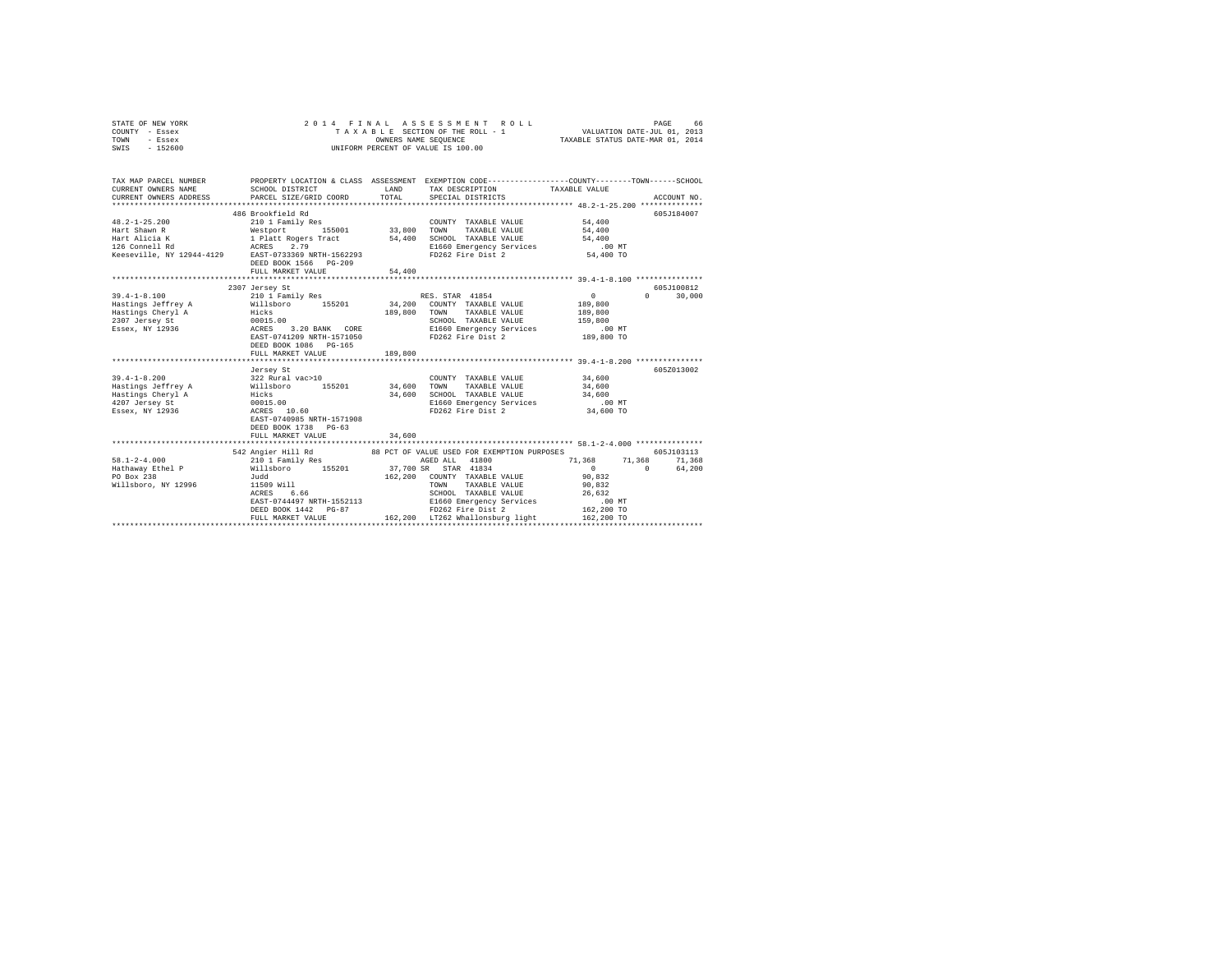| STATE OF NEW YORK |  |  |  | 2014 FINAL ASSESSMENT ROLL         |                                  | PAGE                        | 67 |
|-------------------|--|--|--|------------------------------------|----------------------------------|-----------------------------|----|
| COUNTY - Essex    |  |  |  | TAXABLE SECTION OF THE ROLL - 1    |                                  | VALUATION DATE-JUL 01, 2013 |    |
| TOWN<br>- Essex   |  |  |  | OWNERS NAME SEOUENCE               | TAXABLE STATUS DATE-MAR 01, 2014 |                             |    |
| $-152600$<br>SWIS |  |  |  | UNIFORM PERCENT OF VALUE IS 100.00 |                                  |                             |    |

| TAX MAP PARCEL NUMBER<br>CURRENT OWNERS NAME<br>CURRENT OWNERS ADDRESS                                                                                                                                                      | SCHOOL DISTRICT<br>PARCEL SIZE/GRID COORD                                                                                                         | LAND<br>TOTAL.          | PROPERTY LOCATION & CLASS ASSESSMENT EXEMPTION CODE-----------------COUNTY-------TOWN------SCHOOL<br>TAX DESCRIPTION TAXABLE VALUE<br>SPECIAL DISTRICTS                                |                                                                                                                        | ACCOUNT NO.                                                                  |
|-----------------------------------------------------------------------------------------------------------------------------------------------------------------------------------------------------------------------------|---------------------------------------------------------------------------------------------------------------------------------------------------|-------------------------|----------------------------------------------------------------------------------------------------------------------------------------------------------------------------------------|------------------------------------------------------------------------------------------------------------------------|------------------------------------------------------------------------------|
| $40.3 - 3 - 14.000$<br>$\verb Hayes Scott E  \qquad \qquad \verb Willsboro  \qquad \qquad 155201 \qquad \qquad 64,400 \quad \text{COUNTY} \qquad \verb TXABLE VALUE  \qquad \qquad 147,200$<br>PO Box 47<br>Essex, NY 12936 | 2670 NYS Route 22<br>210 1 Family Res<br>Potts Patent<br>ACRES 0.90<br>EAST-0754978 NRTH-1571648<br>DEED BOOK 1492    PG-167<br>FULL MARKET VALUE |                         | RES. STAR 41854<br>147,200 TOWN TAXABLE VALUE<br>SCHOOL TAXABLE VALUE<br>E1660 Emergency Services .00 MT<br>FD261 Fire Dist 1 147,200 TO<br>147,200 LT261 Essex light                  | $\sim$ 0<br>147,200<br>117,200<br>147,200 TO                                                                           | 605L101703<br>30,000<br>$\Omega$                                             |
| $48.1 - 1 - 8.100$<br>Haynes Donna (Mestport 155001 36,100 VET COM T 41133<br>Haynes Donna (Mestport 155001 57,000 VET COM T 41132<br>Essex, NY 12936 1.1fe Lease Raymond/Doroth VET DIS T 41142                            | 17 Revnolds Rd<br>270 Mfg housing WET COM C 41132<br>Depuy Bk 949 Pg 95<br>ACRES 5.10<br>DEED BOOK 1249 PG-285<br>FULL MARKET VALUE               |                         | AGED ALL 41800<br>SR STAR 41834<br>EAST-0728685 NRTH-1563800 COUNTY TAXABLE VALUE 19,950<br>TOWN TAXABLE VALUE 19,950<br>57,000 SCHOOL TAXABLE VALUE<br>E1660 Emergency Services 00 MT | 14,250<br>14,250<br>$\sim$ 0<br>$\sim$ 0<br>2,850<br>2,850<br>$\sim$ 0<br>19,950 19,950 28,500<br>$\sim$ 0<br>$\sim$ 0 | 605J100102<br>$\circ$<br>$\Omega$<br>$\circ$<br>$\circ$<br>$\circ$<br>28,500 |
|                                                                                                                                                                                                                             |                                                                                                                                                   |                         | FD262 Fire Dist 2                                                                                                                                                                      | 57,000 TO                                                                                                              |                                                                              |
| $49.1 - 1 - 17.200$<br>Hearn George C<br>DEED BOOK 1228 PG-253<br>MAY BE SUBJECT TO PAYMENT FULL MARKET VALUE                                                                                                               | 118 Middle Rd<br>240 Rural res<br>Willsboro 155201 73,300 COUNTY TAXABLE VALUE                                                                    | 574,300 TOWN<br>574,300 | RES. STAR 41854<br>TAXABLE VALUE 574,300<br>SCHOOL TAXABLE VALUE 544,300<br>E1660 Emergency Services .00 MT<br>FD261 Fire Dist 1                                                       | $\sim$ 0<br>574,300<br>574,300 TO                                                                                      | 605J188005<br>30,000<br>$\Omega$                                             |
| UNDER AGDIST LAW TIL 2018<br>$49.11 - 1 - 10.000$<br>9504 Newbold Pl<br>Bethesda, MD 20817-2226                                                                                                                             | 6 Old Oak Way<br>260 Seasonal res<br>ACRES 1.80<br>EAST-0756868 NRTH-1562540                                                                      |                         | COUNTY TAXABLE VALUE 162,000<br>67,400 TOWN TAXABLE VALUE<br>162,000 SCHOOL TAXABLE VALUE<br>E1660 Emergency Services .00 MT<br>FD261 Fire Dist 1                                      | 162,000<br>162,000<br>162,000 TO                                                                                       | 605-7101614                                                                  |
|                                                                                                                                                                                                                             | DEED BOOK 1164 PG-74<br>FULL MARKET VALUE                                                                                                         | 162,000                 |                                                                                                                                                                                        |                                                                                                                        |                                                                              |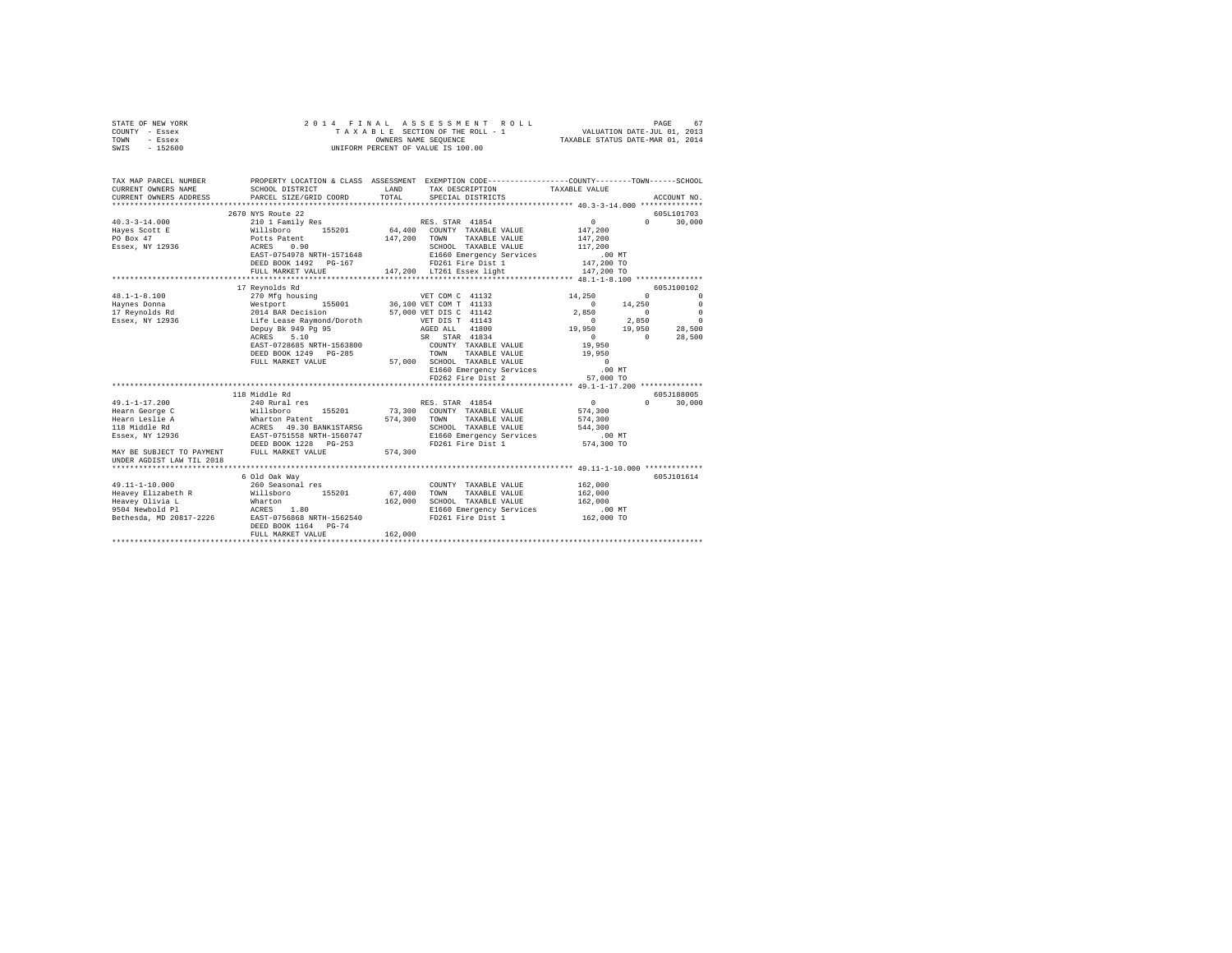| STATE OF NEW YORK              |                                           |            |                                                                                                   |                     |             |
|--------------------------------|-------------------------------------------|------------|---------------------------------------------------------------------------------------------------|---------------------|-------------|
| COUNTY - Essex                 |                                           |            |                                                                                                   |                     |             |
| TOWN - Essex                   |                                           |            |                                                                                                   |                     |             |
| SWIS - 152600                  |                                           |            |                                                                                                   |                     |             |
|                                |                                           |            |                                                                                                   |                     |             |
|                                |                                           |            |                                                                                                   |                     |             |
|                                |                                           |            |                                                                                                   |                     |             |
|                                |                                           |            |                                                                                                   |                     |             |
| TAX MAP PARCEL NUMBER          |                                           |            | PROPERTY LOCATION & CLASS ASSESSMENT EXEMPTION CODE-----------------COUNTY-------TOWN------SCHOOL |                     |             |
| CURRENT OWNERS NAME            | SCHOOL DISTRICT                           | LAND       | TAX DESCRIPTION                                                                                   | TAXABLE VALUE       |             |
| CURRENT OWNERS ADDRESS         | PARCEL SIZE/GRID COORD                    | TOTAL      | SPECIAL DISTRICTS                                                                                 |                     | ACCOUNT NO. |
|                                |                                           |            |                                                                                                   |                     |             |
|                                | 56 Albee Ln                               |            |                                                                                                   |                     | 605J101714  |
| $49.4 - 1 - 2.110$             | 112 Dairy farm - WTRFNT                   |            | COUNTY TAXABLE VALUE                                                                              | 251,100             |             |
|                                | Willsboro 155201                          |            | 90,100 TOWN TAXABLE VALUE                                                                         | 251,100             |             |
| Heurich Gary F<br>12 Spire Way |                                           |            | 251,100 SCHOOL TAXABLE VALUE                                                                      | 251,100             |             |
|                                |                                           |            |                                                                                                   |                     |             |
| Essex, NY 12936                | Judd<br>ACRES 63.40                       |            | E1660 Emergency Services                                                                          | $.00$ MT            |             |
|                                | EAST-0758359 NRTH-1556917                 |            | FD261 Fire Dist 1                                                                                 | 251,100 TO          |             |
|                                | DEED BOOK 1744 PG-73                      |            |                                                                                                   |                     |             |
|                                | CONSERVATION ESMT % 83.00                 |            |                                                                                                   |                     |             |
|                                | FULL MARKET VALUE                         | 251,100    |                                                                                                   |                     |             |
|                                |                                           |            |                                                                                                   |                     |             |
|                                | Albee Ln                                  |            |                                                                                                   |                     | 605Z012003  |
| $49.4 - 1 - 2.120$             | 311 Res vac land - WTRFNT                 |            | COUNTY TAXABLE VALUE                                                                              | 46,750              |             |
|                                |                                           |            |                                                                                                   |                     |             |
| Heurich Gary F                 | willsboro 155201<br>Judd                  |            | 46.750 TOWN TAXABLE VALUE                                                                         | 46,750              |             |
| 12 Spire Way                   |                                           |            | 46,750 SCHOOL TAXABLE VALUE                                                                       | 46,750              |             |
| Essex, NY 12936                | 3.80<br>ACRES 3.80<br>EAST-0759233 NRTH-1 |            | E1660 Emergency Services                                                                          | 00 MT.<br>46,750 TO |             |
|                                |                                           |            | EAST-0759233 NRTH-1556917 FD261 Fire Dist 1                                                       |                     |             |
|                                | DEED BOOK 1744 PG-81                      |            |                                                                                                   |                     |             |
|                                | CONSERVATION ESMT % 83.00                 |            |                                                                                                   |                     |             |
|                                | FULL MARKET VALUE                         | 46,750     |                                                                                                   |                     |             |
|                                |                                           |            |                                                                                                   |                     |             |
|                                |                                           |            |                                                                                                   |                     | 605Z012010  |
|                                | Albee Ln                                  |            |                                                                                                   |                     |             |
| $49.4 - 1 - 2.130$             |                                           |            | COUNTY TAXABLE VALUE                                                                              | 2,499               |             |
| Heurich Gary F<br>12 Spire Way |                                           |            | 2,499 TOWN TAXABLE VALUE                                                                          | 2,499               |             |
|                                |                                           |            | 2,499 SCHOOL TAXABLE VALUE                                                                        | 2,499               |             |
| Essex, NY 12936                |                                           |            | E1660 Emergency Services                                                                          | $.00$ MT            |             |
|                                | EAST-0760806 NRTH-1555858                 |            | FD261 Fire Dist 1                                                                                 | 2,499 TO            |             |
|                                | DEED BOOK 1744 PG-61                      |            |                                                                                                   |                     |             |
|                                | CONSERVATION ESMT % 83.00                 |            |                                                                                                   |                     |             |
|                                |                                           |            |                                                                                                   |                     |             |
|                                | FULL MARKET VALUE                         | 2,499      |                                                                                                   |                     |             |
|                                |                                           |            | ********************************* 49.4-1-2.160 ***************                                    |                     |             |
|                                | Albee Ln                                  |            |                                                                                                   |                     | 605Z012013  |
| $49.4 - 1 - 2.160$             |                                           |            | COUNTY TAXABLE VALUE                                                                              | 17,289              |             |
| Heurich Gary F                 |                                           |            | 17,289 TOWN TAXABLE VALUE                                                                         | 17,289              |             |
| 12 Spire Way                   |                                           |            | 17,289 SCHOOL TAXABLE VALUE                                                                       | 17,289              |             |
| Essex, NY 12936                |                                           |            | E1660 Emergency Services                                                                          | $.00$ MT            |             |
|                                | EAST-0760149 NRTH-1555197                 |            | FD261 Fire Dist 1                                                                                 | 17,289 TO           |             |
|                                | DEED BOOK 1744 PG-69                      |            |                                                                                                   |                     |             |
|                                |                                           |            |                                                                                                   |                     |             |
|                                | CONSERVATION ESMT % 83.00                 |            |                                                                                                   |                     |             |
|                                | FULL MARKET VALUE                         | 17,289     |                                                                                                   |                     |             |
|                                |                                           |            |                                                                                                   |                     |             |
|                                | Albee Ln                                  |            |                                                                                                   |                     | 605Z012016  |
| $49.4 - 1 - 2.190$             | 314 Rural vac<10 - WTRFNT                 |            | COUNTY TAXABLE VALUE                                                                              | 1.411               |             |
| Heurich Gary F                 |                                           |            |                                                                                                   | 1,411               |             |
| 12 Spire Way                   |                                           |            |                                                                                                   | 1,411               |             |
| Essex, NY 12936                |                                           |            |                                                                                                   |                     |             |
|                                |                                           |            | E1660 Emergency Services                                                                          | $.00$ MT            |             |
|                                |                                           |            |                                                                                                   | 1,411 TO            |             |
|                                | DEED BOOK 1744 PG-85                      |            |                                                                                                   |                     |             |
|                                | CONSERVATION ESMT % 83.00                 |            |                                                                                                   |                     |             |
|                                | FULL MARKET VALUE                         | 1,411      |                                                                                                   |                     |             |
|                                |                                           | ********** |                                                                                                   |                     |             |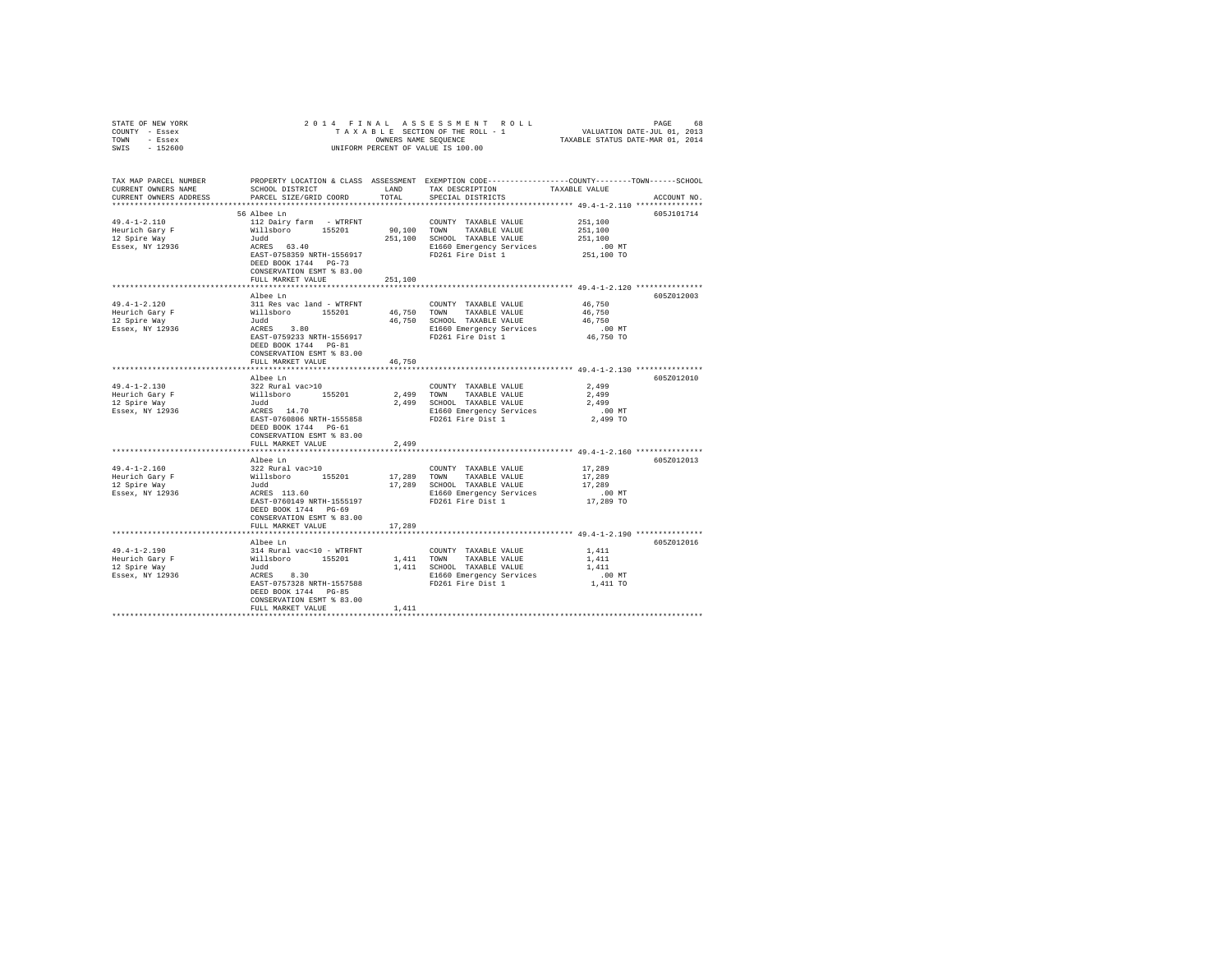| STATE OF NEW YORK<br>COUNTY - Essex<br>TOWN<br>- Essex<br>$-152600$<br>SWIS | 2014 FINAL                                                                                                                                                                                                    | OWNERS NAME SEQUENCE       | ASSESSMENT ROLL<br>TAXABLE SECTION OF THE ROLL - 1<br>UNIFORM PERCENT OF VALUE IS 100.00                                                        | VALUATION DATE-JUL 01, 2013<br>TAXABLE STATUS DATE-MAR 01, 2014    | 69<br>PAGE  |
|-----------------------------------------------------------------------------|---------------------------------------------------------------------------------------------------------------------------------------------------------------------------------------------------------------|----------------------------|-------------------------------------------------------------------------------------------------------------------------------------------------|--------------------------------------------------------------------|-------------|
| TAX MAP PARCEL NUMBER<br>CURRENT OWNERS NAME<br>CURRENT OWNERS ADDRESS      | SCHOOL DISTRICT<br>PARCEL SIZE/GRID COORD                                                                                                                                                                     | LAND<br>TOTAL              | PROPERTY LOCATION & CLASS ASSESSMENT EXEMPTION CODE---------------COUNTY-------TOWN-----SCHOOL<br>TAX DESCRIPTION<br>SPECIAL DISTRICTS          | TAXABLE VALUE                                                      | ACCOUNT NO. |
|                                                                             |                                                                                                                                                                                                               |                            |                                                                                                                                                 |                                                                    |             |
| $49.4 - 1 - 3.000$<br>Heurich Gary F<br>12 Spire Way<br>Essex, NY 12936     | 175 Lighthouse Way<br>260 Seasonal res - WTRFNT<br>Willsboro 155201<br>Judd<br>00004.80<br>ACRES 39.60<br>EAST-0763865 NRTH-1556911<br>DEED BOOK 1744 PG-65<br>CONSERVATION ESMT % 83.00<br>FULL MARKET VALUE | 177,837 TOWN               | COUNTY TAXABLE VALUE<br>TAXABLE VALUE<br>288.437 SCHOOL TAXABLE VALUE<br>E1660 Emergency Services<br>FD261 Fire Dist 1<br>FD262 Fire Dist 2     | 288,437<br>288,437<br>288,437<br>.00 MT<br>230,750 TO<br>57,687 TO | 605J101706  |
|                                                                             |                                                                                                                                                                                                               | 288,437                    |                                                                                                                                                 |                                                                    |             |
|                                                                             | Lighthouse Way                                                                                                                                                                                                |                            |                                                                                                                                                 |                                                                    | 605Z012004  |
| $49.4 - 1 - 6.120$<br>Heurich Gary F<br>12 Spire Way<br>Essex, NY 12936     | 314 Rural vac<10 - WTRFNT<br>314 Rural vac<10 - WTRF1<br>Willsboro - 155201<br>Judd<br>ACRES - 0.40<br>$dudd$<br>ACRES $0.40$<br>EAST-0764811 NRTH-1556789<br>DEED BOOK 1744 PG-65                            | 28,750                     | COUNTY TAXABLE VALUE<br>28,750 TOWN TAXABLE VALUE<br>SCHOOL TAXABLE VALUE<br>E1660 Emergency Services<br>FD261 Fire Dist 1<br>FD262 Fire Dist 2 | 28,750<br>28,750<br>28,750<br>$.00$ MT<br>23,288 TO<br>5,463 TO    |             |
|                                                                             | FULL MARKET VALUE                                                                                                                                                                                             | 28,750                     |                                                                                                                                                 |                                                                    |             |
| $49.4 - 1 - 9.110$<br>Heurich Gary F<br>12 Spire Way<br>Essex, NY 12936     | Lake Shore Rd<br>322 Rural vac>10<br>Willsboro 155201<br>Judd<br>ACRES 122.40<br>EAST-0757479 NRTH-1555245<br>DEED BOOK 1744 PG-77<br>CONSERVATION ESMT % 83.00                                               | 20,808 TOWN<br>20,808      | COUNTY TAXABLE VALUE<br>TAXABLE VALUE<br>SCHOOL TAXABLE VALUE<br>E1660 Emergency Services<br>FD261 Fire Dist 1<br>FD262 Fire Dist 2             | 20,808<br>20,808<br>20,808<br>$.00$ MT<br>15,606 TO<br>5,202 TO    | 605J101713  |
|                                                                             | FULL MARKET VALUE                                                                                                                                                                                             | 20,808                     |                                                                                                                                                 |                                                                    |             |
| $49.15 - 1 - 14.000$<br>Heurich Gary F<br>12 Spire Way<br>Essex, NY 12936   | Lake Shore Rd<br>311 Res vac land<br>Willsboro 155201<br>Friswell<br>ACRES 3.70<br>EAST-0756985 NRTH-1557320<br>DEED BOOK 1349 PG-256<br>FULL MARKET VALUE                                                    | 27,700<br>27,700<br>27,700 | COUNTY TAXABLE VALUE<br>TOWN<br>TAXABLE VALUE<br>SCHOOL TAXABLE VALUE<br>E1660 Emergency Services<br>FD261 Fire Dist 1                          | 27,700<br>27,700<br>27,700<br>$.00$ MT<br>27,700 TO                | 605J101712  |
|                                                                             | *************************                                                                                                                                                                                     |                            |                                                                                                                                                 |                                                                    |             |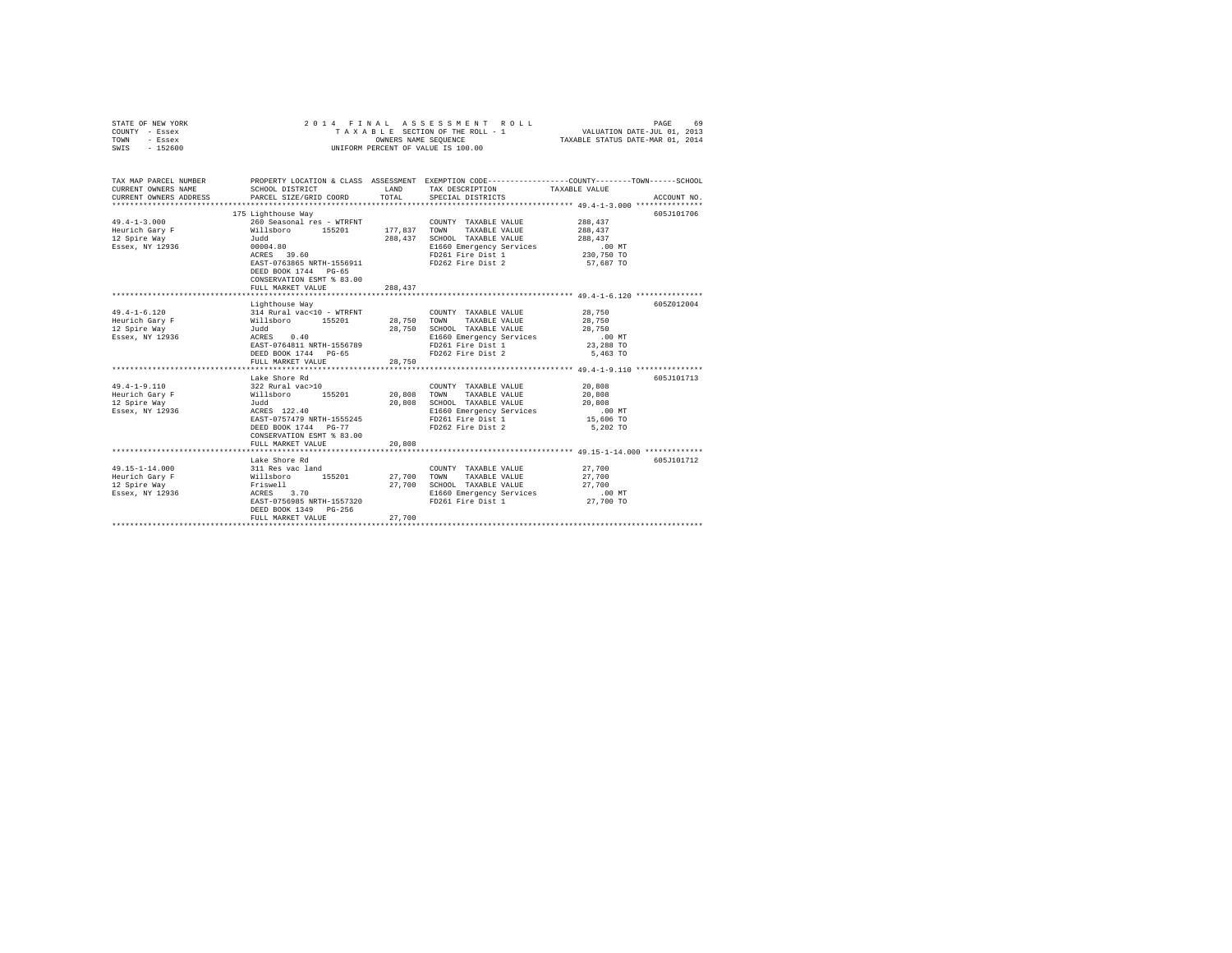| STATE OF NEW YORK                                                                                                                                                                                                              |                                                                               |         |                                                                                   |                                 |               |
|--------------------------------------------------------------------------------------------------------------------------------------------------------------------------------------------------------------------------------|-------------------------------------------------------------------------------|---------|-----------------------------------------------------------------------------------|---------------------------------|---------------|
| COUNTY - Essex                                                                                                                                                                                                                 |                                                                               |         |                                                                                   |                                 |               |
| TOWN - Essex                                                                                                                                                                                                                   |                                                                               |         |                                                                                   |                                 |               |
| SWIS - 152600                                                                                                                                                                                                                  |                                                                               |         |                                                                                   |                                 |               |
|                                                                                                                                                                                                                                |                                                                               |         |                                                                                   |                                 |               |
|                                                                                                                                                                                                                                |                                                                               |         |                                                                                   |                                 |               |
|                                                                                                                                                                                                                                |                                                                               |         |                                                                                   |                                 |               |
| TAX MAP PARCEL NUMBER<br>CURRENT ONNERS NAME SCHOOL DISTRICT & CLASS ASSESSMENT EXEMPTION CODE-----------------COUNTY--------TOWN------SCHOOL                                                                                  |                                                                               |         |                                                                                   |                                 |               |
|                                                                                                                                                                                                                                |                                                                               |         |                                                                                   |                                 |               |
| CURRENT OWNERS ADDRESS                                                                                                                                                                                                         | PARCEL SIZE/GRID COORD                                                        | TOTAL   | SPECIAL DISTRICTS                                                                 |                                 | ACCOUNT NO.   |
|                                                                                                                                                                                                                                |                                                                               |         |                                                                                   |                                 |               |
|                                                                                                                                                                                                                                | 12 Spire Way                                                                  |         |                                                                                   |                                 | 605J101715    |
|                                                                                                                                                                                                                                |                                                                               |         |                                                                                   | $\sim$ 0                        | $0 \t 30,000$ |
|                                                                                                                                                                                                                                |                                                                               |         |                                                                                   | 244.918                         |               |
|                                                                                                                                                                                                                                |                                                                               |         |                                                                                   | 244,918                         |               |
|                                                                                                                                                                                                                                |                                                                               |         | SCHOOL TAXABLE VALUE                                                              | 214,918                         |               |
|                                                                                                                                                                                                                                |                                                                               |         |                                                                                   | .00 MT                          |               |
|                                                                                                                                                                                                                                |                                                                               |         |                                                                                   | 235,121 TO                      |               |
| $12.5-3-14.000$ $12.5-3-14.000$ $12.5-3-14.000$ $12.5-3-14.000$ $12.5-3-14.000$ $12.5-3-14.000$ $12.5-3-14.000$ $12.5-3-14.000$ $12.5-3-14.000$ $12.5-3-14.000$ $12.5-3-14.000$ $12.5-3-14.000$ $12.5-3-14.000$ $12.5-3-14.00$ |                                                                               |         |                                                                                   | 9,797 TO                        |               |
|                                                                                                                                                                                                                                | FULL MARKET VALUE 244,918                                                     |         |                                                                                   |                                 |               |
|                                                                                                                                                                                                                                |                                                                               |         |                                                                                   |                                 |               |
|                                                                                                                                                                                                                                | NYS Route 22                                                                  |         |                                                                                   |                                 | 605J104215    |
| $40.3 - 3 - 13.110$                                                                                                                                                                                                            | 240 Rural res                                                                 |         | COUNTY TAXABLE VALUE                                                              | 799,200                         |               |
|                                                                                                                                                                                                                                |                                                                               |         |                                                                                   |                                 |               |
|                                                                                                                                                                                                                                |                                                                               |         |                                                                                   |                                 |               |
|                                                                                                                                                                                                                                |                                                                               |         |                                                                                   |                                 |               |
|                                                                                                                                                                                                                                |                                                                               |         |                                                                                   |                                 |               |
|                                                                                                                                                                                                                                |                                                                               |         |                                                                                   |                                 |               |
|                                                                                                                                                                                                                                |                                                                               |         |                                                                                   |                                 |               |
|                                                                                                                                                                                                                                |                                                                               |         |                                                                                   | 799,200 TO C                    |               |
|                                                                                                                                                                                                                                | DEED BOOK 1630 PG-292                                                         |         |                                                                                   |                                 |               |
|                                                                                                                                                                                                                                | FULL MARKET VALUE                                                             | 799,200 |                                                                                   |                                 |               |
|                                                                                                                                                                                                                                |                                                                               |         |                                                                                   |                                 |               |
|                                                                                                                                                                                                                                | 32 Elm St                                                                     |         |                                                                                   |                                 | 605J102015    |
| $40.73 - 2 - 17.000$                                                                                                                                                                                                           |                                                                               |         | COUNTY TAXABLE VALUE<br>76,600 TOWN TAXABLE VALUE<br>COUNTY TAXABLE VALUE 226,600 |                                 |               |
| Hobbs Sylvia<br>PO Box 43                                                                                                                                                                                                      | ----- --<br>281 Multiple res<br>Willsboro 155201<br>Potts<br>1661/97-Easement |         |                                                                                   | 226,600                         |               |
|                                                                                                                                                                                                                                |                                                                               |         |                                                                                   |                                 |               |
| Essex, NY 12936                                                                                                                                                                                                                |                                                                               |         |                                                                                   |                                 |               |
|                                                                                                                                                                                                                                | 83(s) X 114 X Irr<br>ACRES 0.28                                               |         |                                                                                   | 226,600<br>00 MT.<br>226,600 TO |               |
|                                                                                                                                                                                                                                |                                                                               |         |                                                                                   | 226,600 TO                      |               |
|                                                                                                                                                                                                                                |                                                                               |         |                                                                                   | 226,600 то с                    |               |
|                                                                                                                                                                                                                                |                                                                               |         |                                                                                   | 226,600 TO                      |               |
|                                                                                                                                                                                                                                |                                                                               |         |                                                                                   | 226,600 TO C                    |               |
|                                                                                                                                                                                                                                |                                                                               |         |                                                                                   |                                 |               |
|                                                                                                                                                                                                                                | Middle Rd                                                                     |         |                                                                                   |                                 | 605J101809    |
|                                                                                                                                                                                                                                |                                                                               |         |                                                                                   | 23,662 23,662 23,662            |               |
|                                                                                                                                                                                                                                |                                                                               |         |                                                                                   | 9,238                           |               |
|                                                                                                                                                                                                                                |                                                                               |         |                                                                                   | 9,238                           |               |
|                                                                                                                                                                                                                                |                                                                               |         | SCHOOL TAXABLE VALUE                                                              | 9,238                           |               |
|                                                                                                                                                                                                                                |                                                                               |         |                                                                                   |                                 |               |
|                                                                                                                                                                                                                                |                                                                               |         | E1660 Emergency Services .00 MT<br>FD261 Fire Dist 1 32,900 TO                    |                                 |               |
|                                                                                                                                                                                                                                |                                                                               |         |                                                                                   |                                 |               |
|                                                                                                                                                                                                                                |                                                                               |         |                                                                                   |                                 |               |
|                                                                                                                                                                                                                                | FULL MARKET VALUE                                                             | 32,900  |                                                                                   |                                 |               |
|                                                                                                                                                                                                                                |                                                                               |         |                                                                                   |                                 |               |
|                                                                                                                                                                                                                                |                                                                               |         |                                                                                   |                                 |               |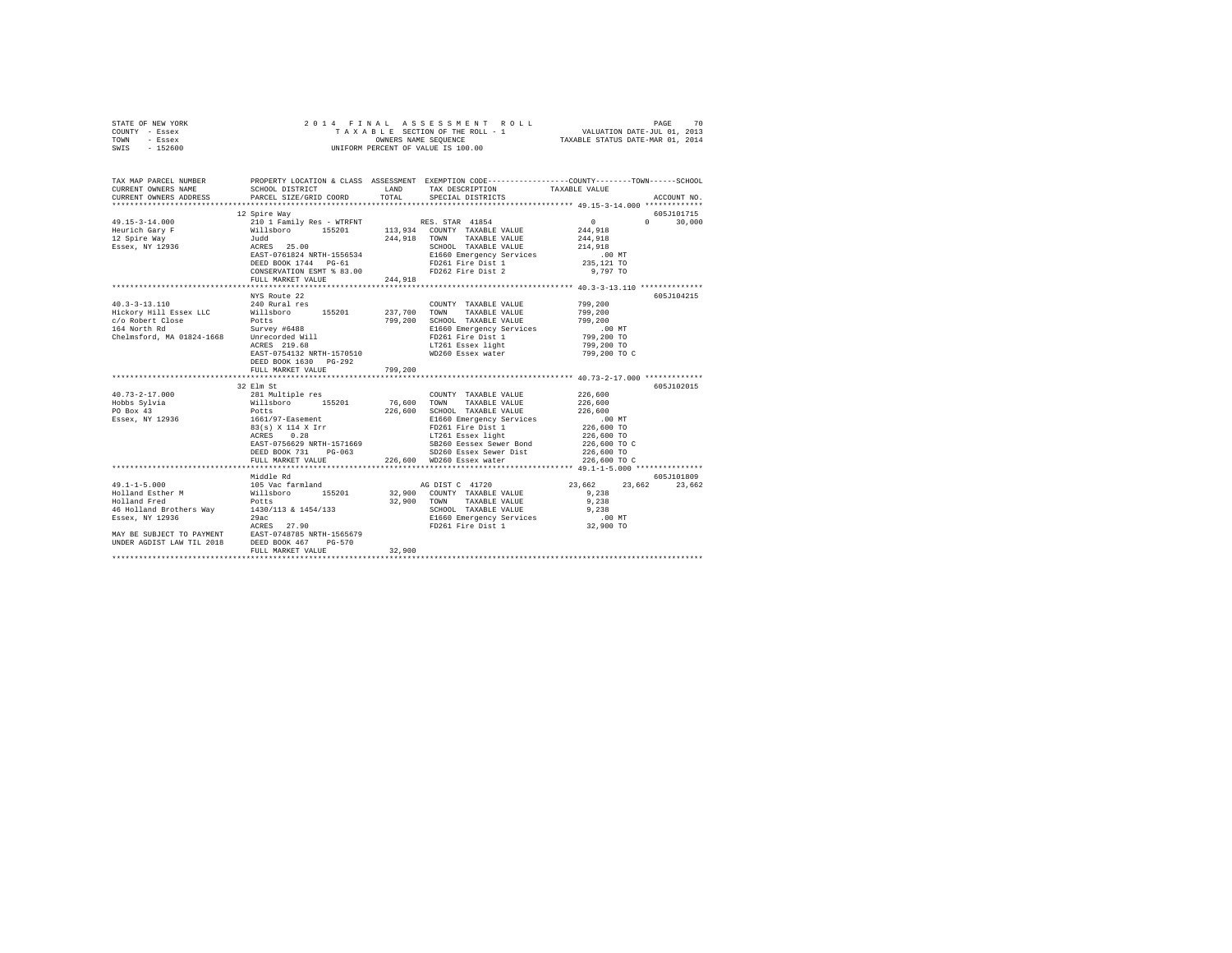| STATE OF NEW YORK | 2014 FINAL ASSESSMENT ROLL         | 71<br>PAGE                       |
|-------------------|------------------------------------|----------------------------------|
| COUNTY - Essex    | TAXABLE SECTION OF THE ROLL - 1    | VALUATION DATE-JUL 01, 2013      |
| TOWN<br>- Essex   | OWNERS NAME SEOUENCE               | TAXABLE STATUS DATE-MAR 01, 2014 |
| $-152600$<br>SWIS | UNIFORM PERCENT OF VALUE IS 100.00 |                                  |

| TAX MAP PARCEL NUMBER                                                               |                                                                             |              | PROPERTY LOCATION & CLASS ASSESSMENT EXEMPTION CODE----------------COUNTY-------TOWN------SCHOOL |                       |                    |
|-------------------------------------------------------------------------------------|-----------------------------------------------------------------------------|--------------|--------------------------------------------------------------------------------------------------|-----------------------|--------------------|
| CURRENT OWNERS NAME                                                                 | SCHOOL DISTRICT                                                             | LAND         | TAX DESCRIPTION TAXABLE VALUE                                                                    |                       |                    |
| CURRENT OWNERS ADDRESS                                                              | PARCEL SIZE/GRID COORD                                                      | TOTAL.       | SPECIAL DISTRICTS                                                                                |                       | ACCOUNT NO.        |
|                                                                                     |                                                                             |              |                                                                                                  |                       |                    |
|                                                                                     | Holland Brothers Way                                                        |              |                                                                                                  |                       | 605J101807         |
| $49.1 - 1 - 22.000$                                                                 | 105 Vac farmland                                                            |              | AG DIST C 41720                                                                                  | 56.314 56.314 56.314  |                    |
| Holland Esther M                                                                    | Willsboro<br>155201                                                         |              | 84.500 COUNTY TAXABLE VALUE                                                                      | 28,186                |                    |
| Holland Fred                                                                        | Wharton & Potts                                                             |              | 84,500 TOWN TAXABLE VALUE                                                                        | 28,186                |                    |
| 46 Holland Brothers Way                                                             | 1430/113 & 1454/133                                                         |              | SCHOOL TAXABLE VALUE                                                                             | 28,186                |                    |
| Essex, NY 12936                                                                     | ACRES 66.60<br>EAST-0749502 NRTH-1564841                                    |              | E1660 Emergency Services<br>FD261 Fire Dist 1                                                    | $.00$ MT<br>84,500 TO |                    |
| MAY BE SUBJECT TO PAYMENT DEED BOOK 467 PG-570                                      |                                                                             |              |                                                                                                  |                       |                    |
| UNDER AGDIST LAW TIL 2018                                                           | FULL MARKET VALUE                                                           | 84,500       |                                                                                                  |                       |                    |
|                                                                                     |                                                                             |              |                                                                                                  |                       |                    |
|                                                                                     | 26 Holland Brothers Way                                                     |              |                                                                                                  |                       | 605J101808         |
| $49.1 - 1 - 23.000$                                                                 | 112 Dairy farm                                                              |              | AG DIST C 41720                                                                                  | 138,751<br>138,751    | 138,751            |
| Holland Esther M<br>"alland Fred                                                    | Willsboro 155201 255,900 SR STAR 41834                                      |              |                                                                                                  | $\Omega$<br>$\sim$ 0  | 64,200             |
|                                                                                     | Wharton                                                                     |              | 308,800 COUNTY TAXABLE VALUE                                                                     | 170,049               |                    |
| 46 Holland Brothers Way                                                             | 1430/113 & 1454/133                                                         |              | TOWN<br>TAXABLE VALUE                                                                            | 170,049               |                    |
| Essex, NY 12936                                                                     |                                                                             |              | SCHOOL TAXABLE VALUE                                                                             | 105,849               |                    |
|                                                                                     | ACRES 163.20<br>EAST-0748298 NRTH-1563428                                   |              | E1660 Emergency Services                                                                         | .00 MT                |                    |
|                                                                                     | PG-570                                                                      |              | FD261 Fire Dist 1                                                                                | 308,800 TO            |                    |
| MAY BE SUBJECT TO PAYMENT DEED BOOK 467<br>UNDER AGDIST LAW TIL 2018 FULL MARKET VA | FULL MARKET VALUE                                                           | 308,800      |                                                                                                  |                       |                    |
|                                                                                     |                                                                             |              |                                                                                                  |                       |                    |
|                                                                                     | 1575 Lake Shore Rd                                                          |              |                                                                                                  |                       | 605J101110         |
| $49.3 - 2 - 17.000$                                                                 | 240 Rural res                                                               |              | RES. STAR 41854                                                                                  | $\Omega$              | $\Omega$<br>30,000 |
| Hollingsworth Donald                                                                | Willsboro<br>155201                                                         |              | 43,500 VETWAR CTS 41120                                                                          | 15,000<br>15,000      | 15,000             |
| Hollingsworth Veronica L Judd                                                       |                                                                             |              | 207,800 COUNTY TAXABLE VALUE                                                                     | 192,800               |                    |
| 1575 Lake Shore Rd                                                                  | ACRES 12.50                                                                 |              | TOWN TAXABLE VALUE                                                                               | 192,800               |                    |
| Essex, NY 12936                                                                     | EAST-0756069 NRTH-1555456                                                   |              | SCHOOL TAXABLE VALUE                                                                             | 162,800               |                    |
|                                                                                     | DEED BOOK 1328 PG-157                                                       |              | E1660 Emergency Services                                                                         | .00 MT                |                    |
|                                                                                     | FULL MARKET VALUE                                                           |              | 207,800 FD262 Fire Dist 2                                                                        | 207,800 TO            |                    |
|                                                                                     |                                                                             |              |                                                                                                  |                       |                    |
|                                                                                     | Lake Shore Rd                                                               |              |                                                                                                  |                       | 605J102008         |
| $49.11 - 1 - 58.000$                                                                | 311 Res vac land - WTRFNT                                                   |              | COUNTY TAXABLE VALUE                                                                             | 207,800               |                    |
| Hollingsworth Donald                                                                | Willsboro 155201                                                            | 207,800 TOWN | TAXABLE VALUE                                                                                    | 207,800               |                    |
| 1575 Lake Shore Rd                                                                  | Wharton                                                                     |              | 207,800 SCHOOL TAXABLE VALUE                                                                     | 207,800               |                    |
| Essex, NY 12936                                                                     | ACRES<br>1.00                                                               |              | E1660 Emergency Services                                                                         | $.00$ MT              |                    |
|                                                                                     | EAST-0757567 NRTH-1560687                                                   |              | FD261 Fire Dist 1                                                                                | 207,800 TO            |                    |
|                                                                                     | PG-086<br>DEED BOOK 838                                                     |              |                                                                                                  |                       |                    |
|                                                                                     | FULL MARKET VALUE                                                           | 207,800      |                                                                                                  |                       |                    |
|                                                                                     |                                                                             |              |                                                                                                  |                       | 605-7101911        |
| $49.69 - 3 - 1.000$                                                                 | 656 Angier Hill Rd                                                          |              | RES. STAR 41854                                                                                  | $\sim$ 0<br>$\Omega$  | 30,000             |
|                                                                                     | 210 1 Family Res<br>Willsboro 155201                                        |              | 32,000 COUNTY TAXABLE VALUE                                                                      | 83,600                |                    |
|                                                                                     |                                                                             |              | 83,600 TOWN TAXABLE VALUE                                                                        | 83,600                |                    |
|                                                                                     |                                                                             |              | SCHOOL TAXABLE VALUE                                                                             | 53,600                |                    |
|                                                                                     |                                                                             |              |                                                                                                  | .00 MT                |                    |
|                                                                                     | EAST-0744440 NRTH-1555063<br>DEED BOOK 1645 - DG-79<br>DEED BOOK 1645 PG-79 |              | E1660 Emergency Services<br>FD262 Fire Dist 2                                                    | 83,600 TO             |                    |
|                                                                                     | FULL MARKET VALUE                                                           |              | 83,600 LT262 Whallonsburg light 83,600 TO                                                        |                       |                    |
|                                                                                     |                                                                             |              |                                                                                                  |                       |                    |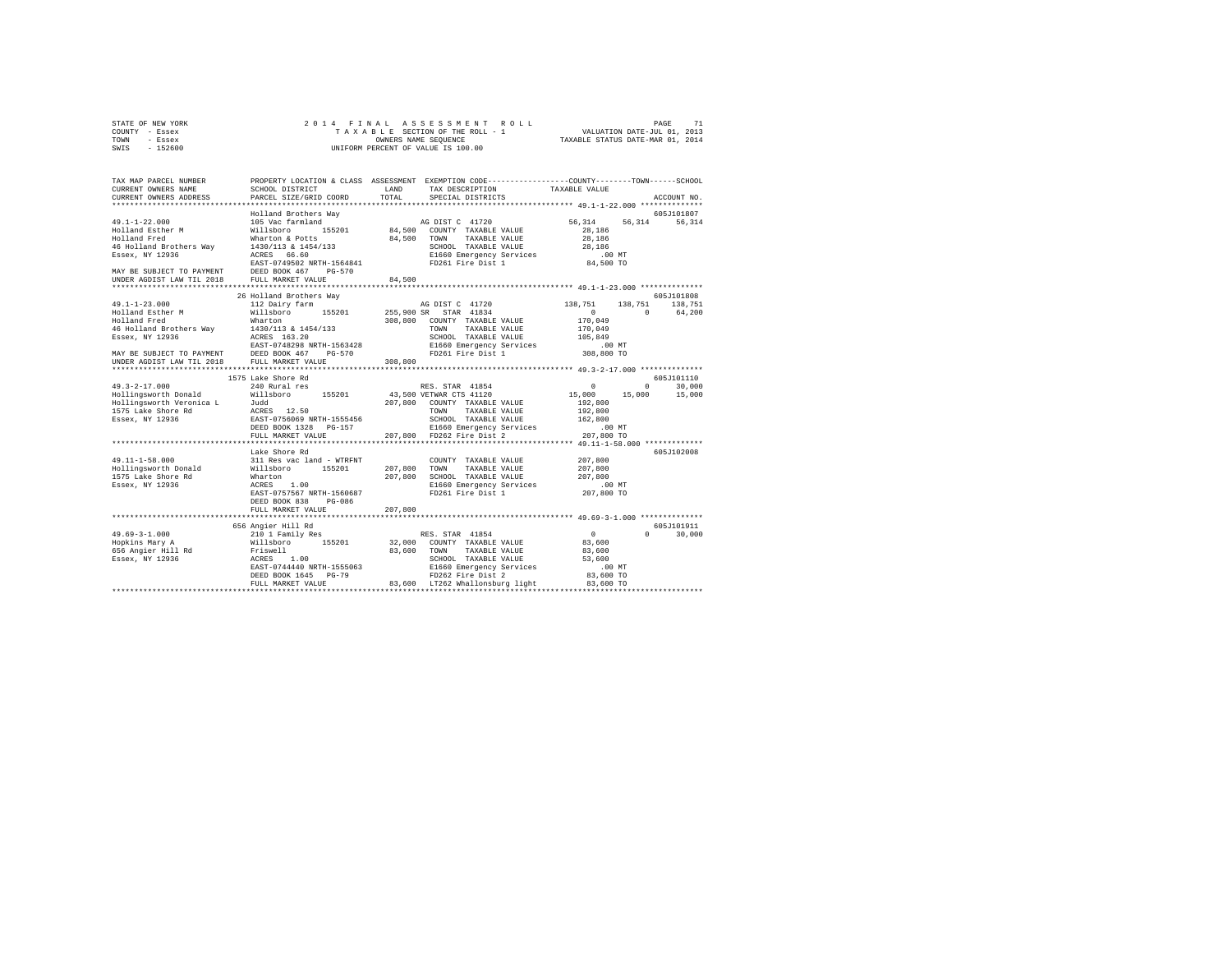| STATE OF NEW YORK                                                                                                       |                                                                                                                                                                                                                                                                                                                                                                                                           |         | 2014 FINAL ASSESSMENT ROLL                                                                                                                                                                                                                                                                                                                                   |         | PAGE<br>72             |  |
|-------------------------------------------------------------------------------------------------------------------------|-----------------------------------------------------------------------------------------------------------------------------------------------------------------------------------------------------------------------------------------------------------------------------------------------------------------------------------------------------------------------------------------------------------|---------|--------------------------------------------------------------------------------------------------------------------------------------------------------------------------------------------------------------------------------------------------------------------------------------------------------------------------------------------------------------|---------|------------------------|--|
| COUNTY - Essex                                                                                                          |                                                                                                                                                                                                                                                                                                                                                                                                           |         |                                                                                                                                                                                                                                                                                                                                                              |         |                        |  |
| TOWN<br>- Essex                                                                                                         |                                                                                                                                                                                                                                                                                                                                                                                                           |         |                                                                                                                                                                                                                                                                                                                                                              |         |                        |  |
| SWIS<br>$-152600$                                                                                                       | UNIFORM PERCENT OF VALUE IS 100.00                                                                                                                                                                                                                                                                                                                                                                        |         |                                                                                                                                                                                                                                                                                                                                                              |         |                        |  |
|                                                                                                                         |                                                                                                                                                                                                                                                                                                                                                                                                           |         |                                                                                                                                                                                                                                                                                                                                                              |         |                        |  |
|                                                                                                                         |                                                                                                                                                                                                                                                                                                                                                                                                           |         |                                                                                                                                                                                                                                                                                                                                                              |         |                        |  |
|                                                                                                                         |                                                                                                                                                                                                                                                                                                                                                                                                           |         |                                                                                                                                                                                                                                                                                                                                                              |         |                        |  |
| TAX MAP PARCEL NUMBER                                                                                                   |                                                                                                                                                                                                                                                                                                                                                                                                           |         | PROPERTY LOCATION & CLASS ASSESSMENT EXEMPTION CODE---------------COUNTY-------TOWN------SCHOOL                                                                                                                                                                                                                                                              |         |                        |  |
| CURRENT OWNERS NAME                                                                                                     | SCHOOL DISTRICT                                                                                                                                                                                                                                                                                                                                                                                           |         | LAND TAX DESCRIPTION TAXABLE VALUE                                                                                                                                                                                                                                                                                                                           |         |                        |  |
| CURRENT OWNERS ADDRESS                                                                                                  | PARCEL SIZE/GRID COORD TOTAL SPECIAL DISTRICTS                                                                                                                                                                                                                                                                                                                                                            |         |                                                                                                                                                                                                                                                                                                                                                              |         | ACCOUNT NO.            |  |
|                                                                                                                         |                                                                                                                                                                                                                                                                                                                                                                                                           |         |                                                                                                                                                                                                                                                                                                                                                              |         |                        |  |
|                                                                                                                         | Angier Hill Rd                                                                                                                                                                                                                                                                                                                                                                                            |         |                                                                                                                                                                                                                                                                                                                                                              |         | 605J103711             |  |
| $49.69 - 3 - 2.000$                                                                                                     | 314 Rural vac<10 000NTY<br>Willsboro 155201 17,600 TOWN<br>Friswell 17,600 SCHOOL                                                                                                                                                                                                                                                                                                                         |         | COUNTY TAXABLE VALUE 17,600                                                                                                                                                                                                                                                                                                                                  |         |                        |  |
| Hopkins Mary A                                                                                                          |                                                                                                                                                                                                                                                                                                                                                                                                           |         | TAXABLE VALUE                                                                                                                                                                                                                                                                                                                                                | 17,600  |                        |  |
| Hopkins Mary A<br>656 Angier Hill Rd                                                                                    |                                                                                                                                                                                                                                                                                                                                                                                                           |         |                                                                                                                                                                                                                                                                                                                                                              | 17,600  |                        |  |
| Essex, NY 12936                                                                                                         |                                                                                                                                                                                                                                                                                                                                                                                                           |         | $\begin{tabular}{lcccc} {\tt Friswell} & & & & & & \\ {\tt Friswell} & & & & & \\ {\tt ACRES} & & & & 17,600 & {\tt SCHOOL} & {\tt TAXABLE} & {\tt VALUE} & & & 17,600 \\ {\tt ACRES} & & & & & & 100 ~{\tt MT} \\ {\tt EXRES} & & & & & 100 ~{\tt MT} \\ {\tt EXST-0744310} & {\tt NRTH-1554890} & & & & {\tt FD262~F1re} & {\tt Dist 2} & \\\end{tabular}$ |         |                        |  |
|                                                                                                                         |                                                                                                                                                                                                                                                                                                                                                                                                           |         |                                                                                                                                                                                                                                                                                                                                                              |         |                        |  |
|                                                                                                                         | DEED BOOK 1580 PG-106                                                                                                                                                                                                                                                                                                                                                                                     |         |                                                                                                                                                                                                                                                                                                                                                              |         |                        |  |
|                                                                                                                         | FULL MARKET VALUE                                                                                                                                                                                                                                                                                                                                                                                         |         | $LT262$ Whallonsburg light $17,600$ TO<br>17,600                                                                                                                                                                                                                                                                                                             |         |                        |  |
|                                                                                                                         |                                                                                                                                                                                                                                                                                                                                                                                                           |         |                                                                                                                                                                                                                                                                                                                                                              |         |                        |  |
|                                                                                                                         | 571 Cook Rd                                                                                                                                                                                                                                                                                                                                                                                               |         |                                                                                                                                                                                                                                                                                                                                                              |         | 605J101102             |  |
| $48.76 - 1 - 1.000$                                                                                                     |                                                                                                                                                                                                                                                                                                                                                                                                           |         |                                                                                                                                                                                                                                                                                                                                                              |         | $\mathbf{r}$<br>30,000 |  |
| Hoskins Edward                                                                                                          |                                                                                                                                                                                                                                                                                                                                                                                                           |         |                                                                                                                                                                                                                                                                                                                                                              |         |                        |  |
| Hoskins Audrey                                                                                                          |                                                                                                                                                                                                                                                                                                                                                                                                           |         |                                                                                                                                                                                                                                                                                                                                                              |         |                        |  |
| 571 Cook Rd                                                                                                             |                                                                                                                                                                                                                                                                                                                                                                                                           |         |                                                                                                                                                                                                                                                                                                                                                              |         |                        |  |
| Essex, NY 12936                                                                                                         |                                                                                                                                                                                                                                                                                                                                                                                                           |         |                                                                                                                                                                                                                                                                                                                                                              |         |                        |  |
|                                                                                                                         |                                                                                                                                                                                                                                                                                                                                                                                                           |         |                                                                                                                                                                                                                                                                                                                                                              |         |                        |  |
|                                                                                                                         |                                                                                                                                                                                                                                                                                                                                                                                                           |         |                                                                                                                                                                                                                                                                                                                                                              |         |                        |  |
|                                                                                                                         | $\begin{tabular}{l c c} \multicolumn{1}{c}{270.\hspace{1cm}M1 \&50.0cm} \multicolumn{1}{c}{270. \hspace{1cm}M2 \& 155.01} & \multicolumn{1}{c}{38,800} & \multicolumn{1}{c}{\text{RES. STAR 416} \& \multicolumn{1}{c}{\text{RES. STAR 416} \& \multicolumn{1}{c}{\text{N11} \& \multicolumn{1}{c}{\text{N11} \& \multicolumn{1}{c}{\text{N11} \& \multicolumn{1}{c}{\text{N$<br>FULL MARKET VALUE 38,800 |         |                                                                                                                                                                                                                                                                                                                                                              |         |                        |  |
|                                                                                                                         |                                                                                                                                                                                                                                                                                                                                                                                                           |         |                                                                                                                                                                                                                                                                                                                                                              |         |                        |  |
|                                                                                                                         | 1740 Lake Shore Rd                                                                                                                                                                                                                                                                                                                                                                                        |         |                                                                                                                                                                                                                                                                                                                                                              |         | 605J101815             |  |
| 49.15-1-11.000                                                                                                          | 260 Seasonal res - WTRFNT                                                                                                                                                                                                                                                                                                                                                                                 |         | COUNTY TAXABLE VALUE                                                                                                                                                                                                                                                                                                                                         | 442,290 |                        |  |
| Houghton Arnold H Millsboro 155201 328,300 TOWN                                                                         |                                                                                                                                                                                                                                                                                                                                                                                                           |         | TAXABLE VALUE                                                                                                                                                                                                                                                                                                                                                | 442,290 |                        |  |
|                                                                                                                         |                                                                                                                                                                                                                                                                                                                                                                                                           | 442,290 | SCHOOL TAXABLE VALUE                                                                                                                                                                                                                                                                                                                                         | 442.290 |                        |  |
|                                                                                                                         |                                                                                                                                                                                                                                                                                                                                                                                                           |         |                                                                                                                                                                                                                                                                                                                                                              |         |                        |  |
| C/o Keith Houghton<br>6932 Dallas Rd<br>6932 Dallas Roano Romano 2.35<br>Roanoke, VA 24019<br>RAST-0757516 NRTH-1558181 |                                                                                                                                                                                                                                                                                                                                                                                                           |         | E1660 Emergency Services .00 MT<br>FD261 Fire Dist 1 442,290 TO                                                                                                                                                                                                                                                                                              |         |                        |  |
|                                                                                                                         | DEED BOOK 747 PG-70                                                                                                                                                                                                                                                                                                                                                                                       |         |                                                                                                                                                                                                                                                                                                                                                              |         |                        |  |
|                                                                                                                         | FULL MARKET VALUE                                                                                                                                                                                                                                                                                                                                                                                         | 442.290 |                                                                                                                                                                                                                                                                                                                                                              |         |                        |  |
|                                                                                                                         |                                                                                                                                                                                                                                                                                                                                                                                                           |         |                                                                                                                                                                                                                                                                                                                                                              |         |                        |  |
|                                                                                                                         | Albee Ln                                                                                                                                                                                                                                                                                                                                                                                                  |         |                                                                                                                                                                                                                                                                                                                                                              |         | 605J101814             |  |
| $49.15 - 1 - 12.000$                                                                                                    |                                                                                                                                                                                                                                                                                                                                                                                                           |         | COUNTY TAXABLE VALUE                                                                                                                                                                                                                                                                                                                                         | 32,600  |                        |  |
| Houghton Arnold H                                                                                                       |                                                                                                                                                                                                                                                                                                                                                                                                           |         | TAXABLE VALUE                                                                                                                                                                                                                                                                                                                                                | 32,600  |                        |  |
|                                                                                                                         |                                                                                                                                                                                                                                                                                                                                                                                                           |         |                                                                                                                                                                                                                                                                                                                                                              |         |                        |  |
|                                                                                                                         |                                                                                                                                                                                                                                                                                                                                                                                                           |         |                                                                                                                                                                                                                                                                                                                                                              |         |                        |  |
|                                                                                                                         |                                                                                                                                                                                                                                                                                                                                                                                                           |         |                                                                                                                                                                                                                                                                                                                                                              |         |                        |  |
|                                                                                                                         | DEED BOOK 747 PG-70                                                                                                                                                                                                                                                                                                                                                                                       |         |                                                                                                                                                                                                                                                                                                                                                              |         |                        |  |
|                                                                                                                         | FULL MARKET VALUE                                                                                                                                                                                                                                                                                                                                                                                         | 32,600  |                                                                                                                                                                                                                                                                                                                                                              |         |                        |  |
|                                                                                                                         |                                                                                                                                                                                                                                                                                                                                                                                                           |         |                                                                                                                                                                                                                                                                                                                                                              |         |                        |  |
|                                                                                                                         |                                                                                                                                                                                                                                                                                                                                                                                                           |         |                                                                                                                                                                                                                                                                                                                                                              |         |                        |  |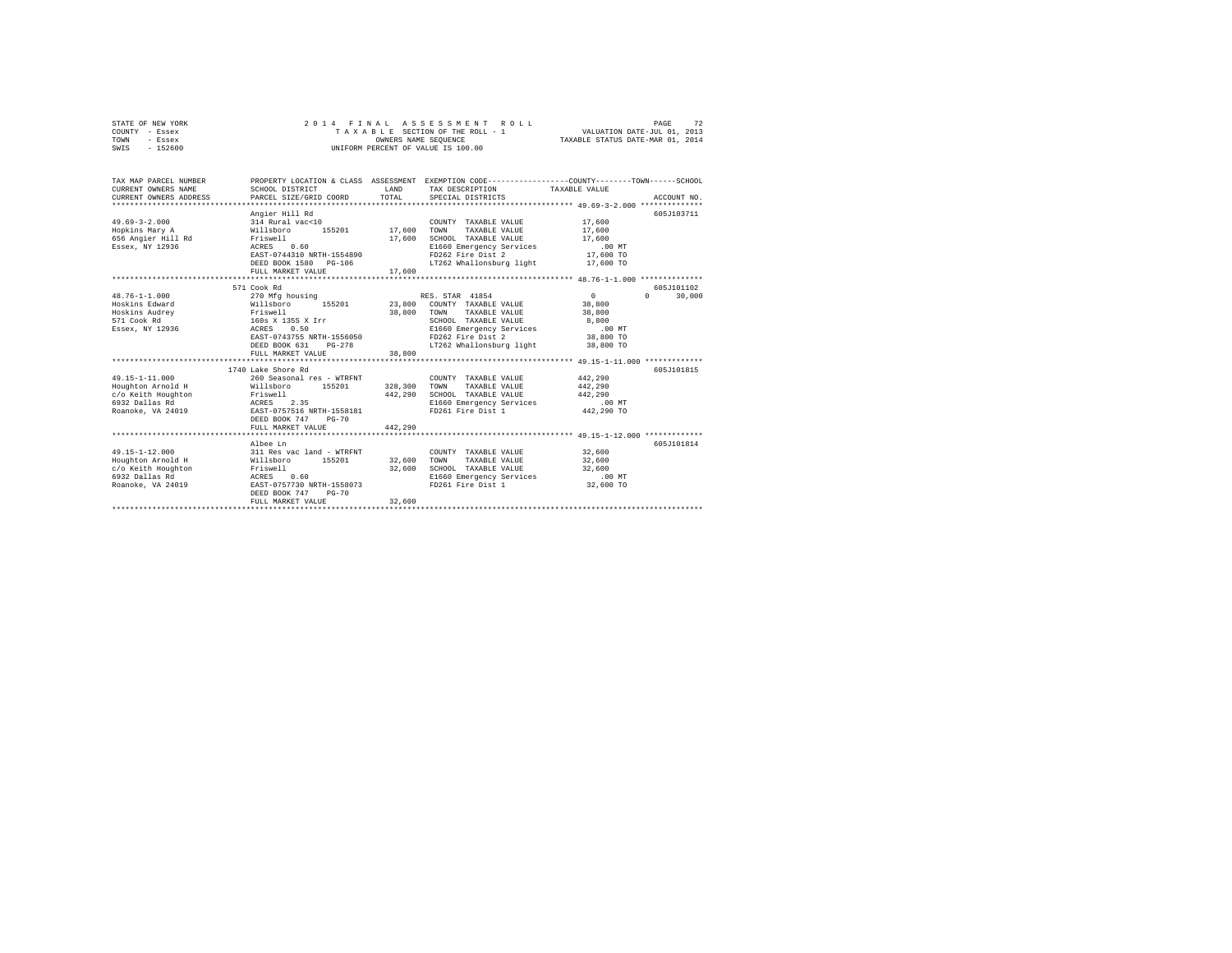| STATE OF NEW YORK<br>COUNTY - Essex<br>TOWN - Essex<br>SWIS - 152600 |                                           | 2014 FINAL ASSESSMENT ROLL<br>T A X A B L E SECTION OF THE ROLL - 1<br>OWNERS NAME SEQUENCE<br>UNIFORM PERCENT OF VALUE IS 100.00 | VALUATION DATE-JUL 01, 2013<br>TAXABLE STATUS DATE-MAR 01, 2014 | 73<br>PAGE    |
|----------------------------------------------------------------------|-------------------------------------------|-----------------------------------------------------------------------------------------------------------------------------------|-----------------------------------------------------------------|---------------|
|                                                                      |                                           |                                                                                                                                   |                                                                 |               |
| TAX MAP PARCEL NUMBER                                                |                                           | PROPERTY LOCATION & CLASS ASSESSMENT EXEMPTION CODE----------------COUNTY-------TOWN-----SCHOOL                                   |                                                                 |               |
| CURRENT OWNERS NAME                                                  | SCHOOL DISTRICT                           | LAND<br>TAX DESCRIPTION                                                                                                           | TAXABLE VALUE                                                   |               |
| CURRENT OWNERS ADDRESS                                               | PARCEL SIZE/GRID COORD                    | TOTAL<br>SPECIAL DISTRICTS                                                                                                        |                                                                 | ACCOUNT NO.   |
|                                                                      | 2722 NYS Route 22                         |                                                                                                                                   |                                                                 | 605J100101    |
| $40.73 - 1 - 3.000$                                                  | 210 1 Family Res                          | SR STAR 41834                                                                                                                     | $\Omega$<br>$0 \qquad \qquad$                                   | 64,200        |
| Houghton Billie Jean                                                 | Willsboro 155201                          | 56,600 VETCOM CTS 41130                                                                                                           | 25,000<br>25,000                                                | 25,000        |
| 2722 NYS Rte 9                                                       | Potts                                     | 198,200 COUNTY TAXABLE VALUE                                                                                                      | 173,200                                                         |               |
| PO Box 65                                                            | 1649/240-Sewer Easement                   | TOWN TAXABLE VALUE                                                                                                                | 173,200                                                         |               |
| Essex, NY 12936                                                      | ACRES 0.27                                | SCHOOL TAXABLE VALUE                                                                                                              | 109,000                                                         |               |
|                                                                      | EAST-0756290 NRTH-1571788                 | E1660 Emergency Services                                                                                                          | $.00$ MT                                                        |               |
|                                                                      | DEED BOOK 1758 PG-300                     | FD261 Fire Dist 1                                                                                                                 | 198,200 TO                                                      |               |
|                                                                      |                                           | FULL MARKET VALUE 198,200 LT261 Essex light                                                                                       | 198,200 TO                                                      |               |
|                                                                      |                                           | SB260 Eessex Sewer Bond                                                                                                           | 198,200 TO C                                                    |               |
|                                                                      |                                           | SD260 Essex Sewer Dist                                                                                                            | 198,200 TO                                                      |               |
|                                                                      |                                           | WD260 Essex water                                                                                                                 | 198,200 TO C                                                    |               |
|                                                                      | NYS Route 22                              |                                                                                                                                   |                                                                 | 605J103614    |
| $40.3 - 2 - 15.000$                                                  | 105 Vac farmland                          | AG DIST C 41720                                                                                                                   | 28,619<br>28,619                                                | 28,619        |
| Houseal Brian L                                                      | Willsboro 155201                          | 46,500 COUNTY TAXABLE VALUE                                                                                                       | 17,881                                                          |               |
| Houseal Katherine P                                                  | Hicks                                     | 46.500 TOWN<br>TAXABLE VALUE                                                                                                      | 17,881                                                          |               |
| 25 Sam Spear Rd                                                      |                                           | SCHOOL TAXABLE VALUE                                                                                                              | 17,881                                                          |               |
| Westport, NY 12993                                                   | 00033.20<br>ACRES 33.20                   | E1660 Emergency Services                                                                                                          | $.00$ MT                                                        |               |
|                                                                      | EAST-0747650 NRTH-1571416                 | FD261 Fire Dist 1                                                                                                                 | 46,500 TO                                                       |               |
| MAY BE SUBJECT TO PAYMENT                                            | DEED BOOK 1455 PG-86                      |                                                                                                                                   |                                                                 |               |
| UNDER AGDIST LAW TIL 2018                                            | FULL MARKET VALUE                         | 46,500                                                                                                                            |                                                                 |               |
|                                                                      |                                           | ************                                                                                                                      | ********************** 40.3-2-17.000 **************             |               |
|                                                                      | NYS Route 22                              |                                                                                                                                   | 45,865                                                          | 605-7103702   |
| $40.3 - 2 - 17.000$                                                  | 105 Vac farmland                          | AG DIST C 41720                                                                                                                   |                                                                 | 45,865 45,865 |
| Houseal Brian L<br>Houseal Katherine P                               | Willsboro 155201<br>Hicks                 | 71,400 COUNTY TAXABLE VALUE<br>TAXABLE VALUE<br>71,400 TOWN                                                                       | 25,535<br>25,535                                                |               |
| 25 Sam Spear Rd                                                      | ACRES 51.00                               | SCHOOL TAXABLE VALUE                                                                                                              | 25,535                                                          |               |
| Westport, NY 12993                                                   | EAST-0746634 NRTH-1572566                 | E1660 Emergency Services                                                                                                          | $.00$ MT                                                        |               |
|                                                                      | DEED BOOK 1455 PG-86                      | FD261 Fire Dist 1                                                                                                                 | 71,400 TO                                                       |               |
| MAY BE SUBJECT TO PAYMENT                                            | FULL MARKET VALUE                         | 71,400                                                                                                                            |                                                                 |               |
| UNDER AGDIST LAW TIL 2018                                            |                                           |                                                                                                                                   |                                                                 |               |
|                                                                      |                                           |                                                                                                                                   |                                                                 |               |
|                                                                      | 58 Ridge Way                              |                                                                                                                                   |                                                                 | 605-7101904   |
| $49.7 - 3 - 2.000$                                                   | 260 Seasonal res                          | COUNTY TAXABLE VALUE                                                                                                              | 166,400                                                         |               |
| Houston Sherrill                                                     | Willsboro 155201                          | 65,300<br>TOWN<br>TAXABLE VALUE                                                                                                   | 166,400                                                         |               |
| Houston Mary                                                         | Wharton                                   | 166,400 SCHOOL TAXABLE VALUE                                                                                                      | 166,400                                                         |               |
| 402 Crazy Horse Cir                                                  | ACRES 1.10                                | E1660 Emergency Services                                                                                                          | .00 MT                                                          |               |
| Edwards, CO 81632                                                    | EAST-0757191 NRTH-1563799                 | FD261 Fire Dist 1                                                                                                                 | 166,400 TO                                                      |               |
|                                                                      | DEED BOOK 1334 PG-46<br>FULL MARKET VALUE | 166,400                                                                                                                           |                                                                 |               |
|                                                                      |                                           |                                                                                                                                   |                                                                 |               |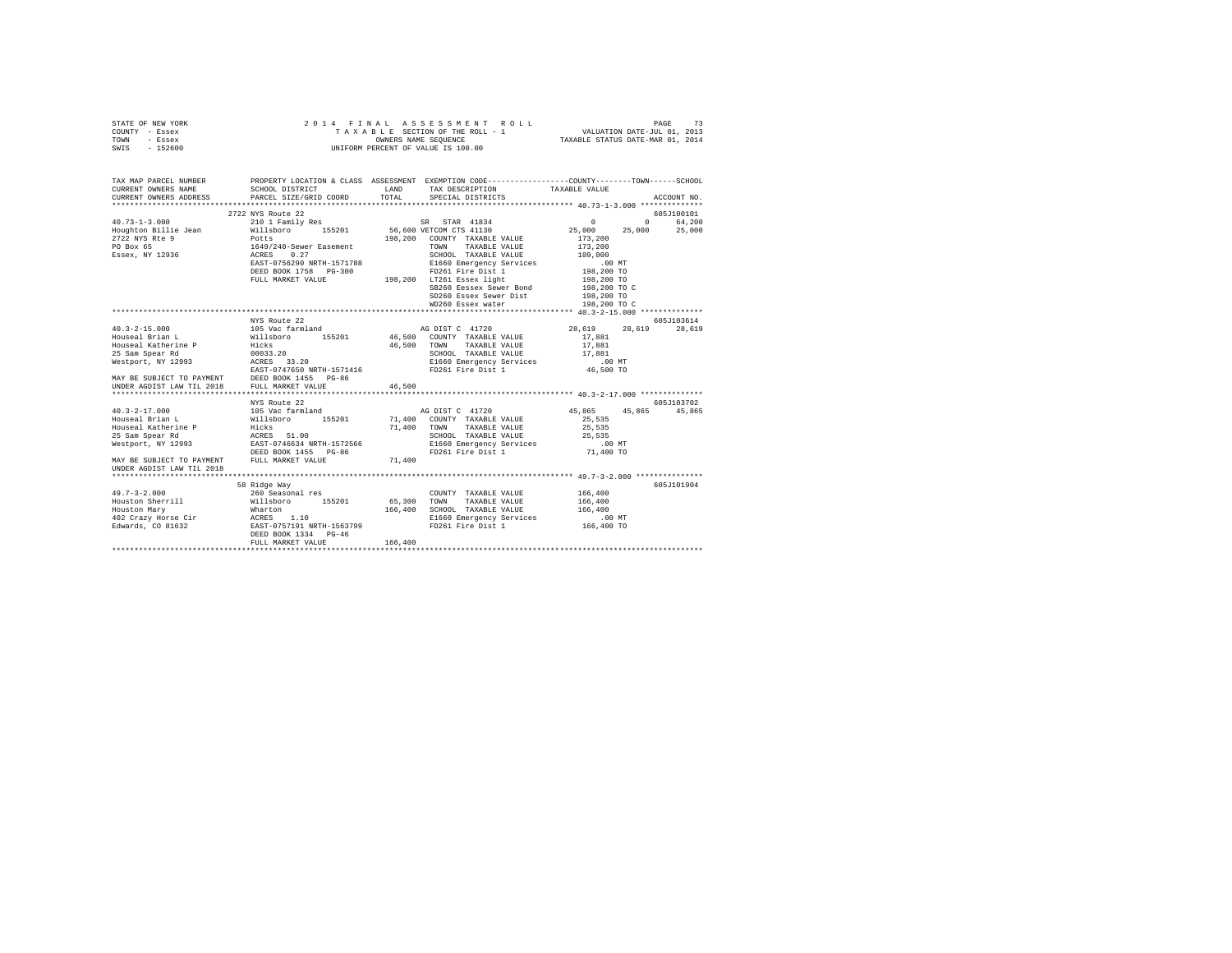| STATE OF NEW YORK<br>COUNTY - Essex<br>TOWN - Essex<br>SWIS - 152600 | 2014 FINAL ASSESSION OF THE ROLL - 1<br>TAXABLE SECTION OF THE ROLL - 1<br>OWNERS NAME SEQUENCE<br>UNIFORM PERCENT OF VALUE IS 100.00                      |                      | PAGE 74 PINAL ASSESSMENT ROLL PAGE 74<br>TAXABLE SECTION OF THE ROLL - 1 VALUATION DATE-JUL 01, 2013<br>OWNERS NAME SEQUENCE 7TAXABLE STATUS DATE-MAR 01, 2014 |                                                     |                           |             |
|----------------------------------------------------------------------|------------------------------------------------------------------------------------------------------------------------------------------------------------|----------------------|----------------------------------------------------------------------------------------------------------------------------------------------------------------|-----------------------------------------------------|---------------------------|-------------|
| CURRENT OWNERS NAME                                                  | TAX MAP PARCEL NUMBER THE PROPERTY LOCATION & CLASS ASSESSMENT EXEMPTION CODE--------------COUNTY-------TOWN------SCHOOL<br>SCHOOL DISTRICT<br><b>LAND</b> |                      | TAX DESCRIPTION                                                                                                                                                | TAXABLE VALUE                                       |                           |             |
| CURRENT OWNERS ADDRESS                                               | PARCEL SIZE/GRID COORD                                                                                                                                     | TOTAL                | SPECIAL DISTRICTS                                                                                                                                              |                                                     |                           | ACCOUNT NO. |
|                                                                      |                                                                                                                                                            |                      |                                                                                                                                                                |                                                     |                           | 605J101905  |
| $48.3 - 1 - 25.000$                                                  |                                                                                                                                                            |                      |                                                                                                                                                                | 21,600                                              | $21,600$ $21,600$         |             |
| Howard Aletha S                                                      |                                                                                                                                                            |                      |                                                                                                                                                                | $\mathbf{0}$                                        | $\sim$ 0 $\sim$           | 21,600      |
| 48 Alden Rd                                                          |                                                                                                                                                            |                      |                                                                                                                                                                | 21,600                                              |                           |             |
| Westport, NY 12993                                                   |                                                                                                                                                            |                      |                                                                                                                                                                | 21,600                                              |                           |             |
|                                                                      | EAST-0725802 NRTH-1551143                                                                                                                                  |                      | SCHOOL TAXABLE VALUE<br>E1660 Emergency Services (00 MT                                                                                                        |                                                     |                           |             |
|                                                                      | DEED BOOK 1617 PG-90                                                                                                                                       |                      |                                                                                                                                                                |                                                     |                           |             |
|                                                                      | FULL MARKET VALUE                                                                                                                                          |                      | 43,200 FD262 Fire Dist 2                                                                                                                                       | 43,200 TO                                           |                           |             |
|                                                                      |                                                                                                                                                            |                      |                                                                                                                                                                |                                                     |                           |             |
|                                                                      | 2418 Jersey St                                                                                                                                             |                      |                                                                                                                                                                |                                                     |                           | 605J101502  |
| $39.4 - 1 - 30.000$                                                  | 210 1 Family Res                                                                                                                                           |                      | AGED ALL 41800<br>32,400 SR STAR 41834                                                                                                                         | 45,400<br>$\sim$ 0                                  | 45,400 45,400<br>$\sim$ 0 |             |
| Howard Gilbert<br>Howard Noda                                        | Willsboro 155201                                                                                                                                           |                      | 90,800 COUNTY TAXABLE VALUE                                                                                                                                    | 45,400                                              |                           | 45,400      |
| PO Box 41                                                            |                                                                                                                                                            |                      | TOWN TAXABLE VALUE                                                                                                                                             | 45,400                                              |                           |             |
| Elizabethtown, NY 12932                                              | Potts<br>1.50<br>ACRES 1.40                                                                                                                                |                      | SCHOOL TAXABLE VALUE                                                                                                                                           | $\sim$ 0                                            |                           |             |
|                                                                      | EAST-0743333 NRTH-1569550                                                                                                                                  |                      | E1660 Emergency Services                                                                                                                                       | $.00$ MT                                            |                           |             |
|                                                                      | DEED BOOK 655<br>$PG-284$                                                                                                                                  |                      | FD261 Fire Dist 1                                                                                                                                              | 90,800 TO                                           |                           |             |
|                                                                      | FULL MARKET VALUE                                                                                                                                          | 90,800               |                                                                                                                                                                |                                                     |                           |             |
|                                                                      | **************************                                                                                                                                 | *************        |                                                                                                                                                                | ********************** 40.65-3-6.000 ************** |                           |             |
|                                                                      | 2748 Essex Rd                                                                                                                                              |                      |                                                                                                                                                                |                                                     |                           | 6079905013  |
| $40.65 - 3 - 6.000$                                                  |                                                                                                                                                            | COUNT<br>41,300 TOWN | COUNTY TAXABLE VALUE                                                                                                                                           | 284,900                                             |                           |             |
| Humphrey Richard                                                     |                                                                                                                                                            |                      | TAXABLE VALUE                                                                                                                                                  | 284,900                                             |                           |             |
| PO Box 192                                                           | 481 Att row bldg<br>Willsboro 155201<br>Hicks Potts<br>ACRES 0.13                                                                                          |                      | 284,900 SCHOOL TAXABLE VALUE                                                                                                                                   | 284,900                                             |                           |             |
| Essex, NY 12936                                                      |                                                                                                                                                            |                      | E1660 Emergency Services                                                                                                                                       | .00 MT                                              |                           |             |
|                                                                      | EAST-0756925 NRTH-1572071                                                                                                                                  |                      | FD261 Fire Dist 1<br>LT261 Essex light                                                                                                                         | 284,900 TO                                          |                           |             |
|                                                                      | DEED BOOK 1465 PG-54<br>FULL MARKET VALUE                                                                                                                  |                      | 284,900 SB260 Eessex Sewer Bond                                                                                                                                | 284,900 TO<br>284,900 TO C                          |                           |             |
|                                                                      |                                                                                                                                                            |                      | SD260 Essex Sewer Dist                                                                                                                                         | 284,900 TO                                          |                           |             |
|                                                                      |                                                                                                                                                            |                      | WD260 Essex water                                                                                                                                              | 284,900 TO C                                        |                           |             |
|                                                                      |                                                                                                                                                            |                      |                                                                                                                                                                |                                                     |                           |             |
|                                                                      | 10 Lila Wav                                                                                                                                                |                      |                                                                                                                                                                |                                                     |                           | 605J103109  |
|                                                                      |                                                                                                                                                            |                      | COUNTY TAXABLE VALUE                                                                                                                                           | 440,200                                             |                           |             |
|                                                                      |                                                                                                                                                            |                      | 251,400 TOWN TAXABLE VALUE                                                                                                                                     | 440,200                                             |                           |             |
|                                                                      |                                                                                                                                                            |                      | 440,200 SCHOOL TAXABLE VALUE                                                                                                                                   | 440,200                                             |                           |             |
|                                                                      |                                                                                                                                                            |                      | E1660 Emergency Services                                                                                                                                       | .00 MT                                              |                           |             |
|                                                                      | Staten Island, NY 10301 ACRES 2.91 BANK NBTOFN                                                                                                             |                      | FD261 Fire Dist 1                                                                                                                                              | 440,200 TO                                          |                           |             |
|                                                                      | EAST-0757801 NRTH-1562065                                                                                                                                  |                      |                                                                                                                                                                |                                                     |                           |             |
|                                                                      | DEED BOOK 1297 PG-10                                                                                                                                       | 440.200              |                                                                                                                                                                |                                                     |                           |             |
|                                                                      | FULL MARKET VALUE                                                                                                                                          |                      |                                                                                                                                                                |                                                     |                           |             |
|                                                                      |                                                                                                                                                            |                      |                                                                                                                                                                |                                                     |                           |             |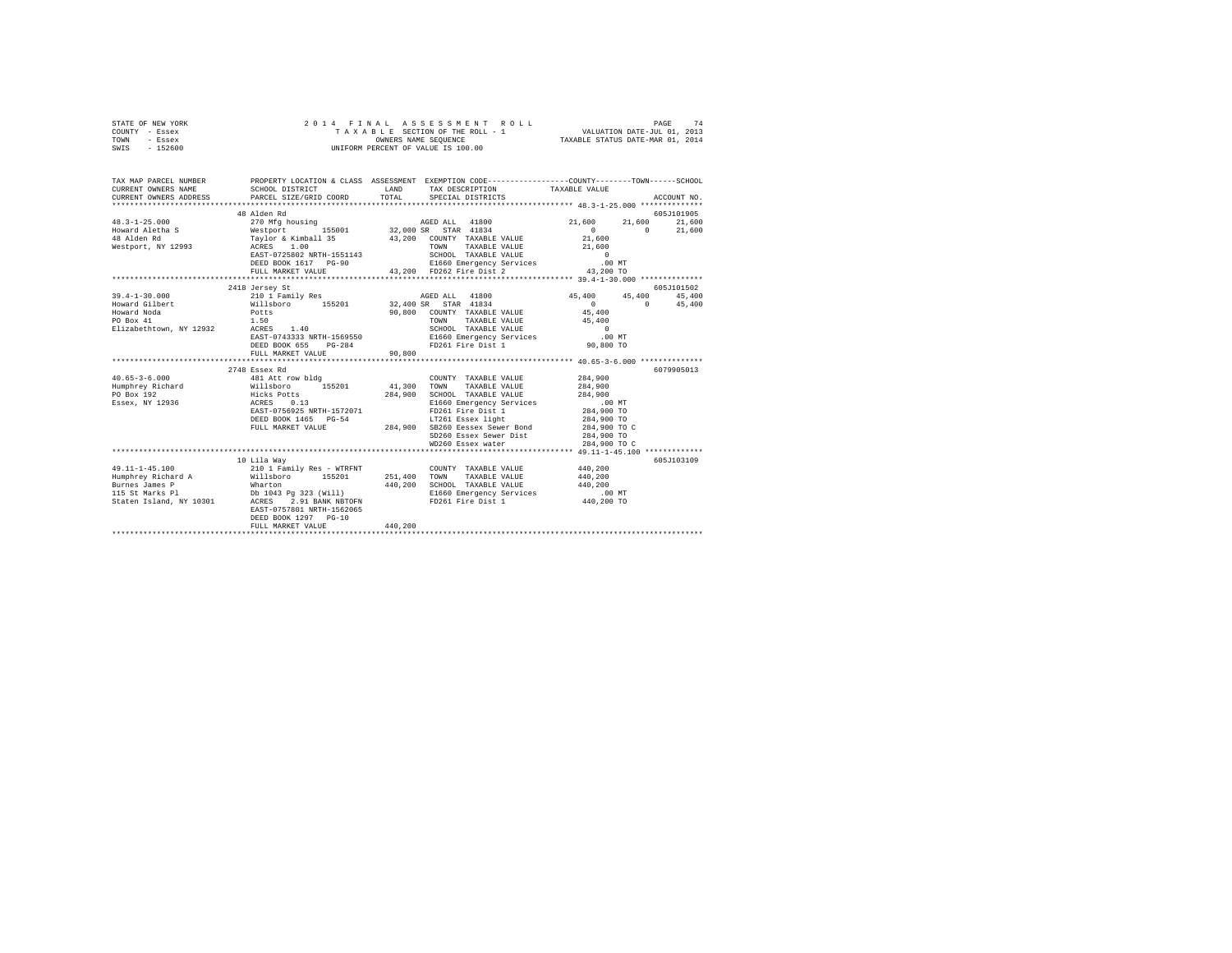| STATE OF NEW YORK<br>COUNTY - Essex<br>TOWN<br>- Essex<br>SWIS - 152600 | 2014 FINAL                                                                                           |                      | UNIFORM PERCENT OF VALUE IS 100.00                                                  |                                                                                                                  |  |
|-------------------------------------------------------------------------|------------------------------------------------------------------------------------------------------|----------------------|-------------------------------------------------------------------------------------|------------------------------------------------------------------------------------------------------------------|--|
| TAX MAP PARCEL NUMBER<br>CURRENT OWNERS NAME                            | SCHOOL DISTRICT                                                                                      |                      | LAND TAX DESCRIPTION                                                                | PROPERTY LOCATION & CLASS ASSESSMENT EXEMPTION CODE----------------COUNTY-------TOWN-----SCHOOL<br>TAXABLE VALUE |  |
| CURRENT OWNERS ADDRESS                                                  | PARCEL SIZE/GRID COORD                                                                               | TOTAL                | SPECIAL DISTRICTS                                                                   | ACCOUNT NO.                                                                                                      |  |
|                                                                         |                                                                                                      |                      |                                                                                     |                                                                                                                  |  |
|                                                                         | NYS Route 22                                                                                         |                      |                                                                                     | 605J194002                                                                                                       |  |
|                                                                         |                                                                                                      |                      | COUNTY TAXABLE VALUE                                                                | 28,800                                                                                                           |  |
|                                                                         |                                                                                                      | 28,800 TOWN          | TAXABLE VALUE                                                                       | 28,800                                                                                                           |  |
|                                                                         |                                                                                                      |                      | 28,800 SCHOOL TAXABLE VALUE                                                         | 28,800                                                                                                           |  |
|                                                                         |                                                                                                      |                      | E1660 Emergency Services                                                            | $.00$ MT                                                                                                         |  |
|                                                                         |                                                                                                      |                      | FD262 Fire Dist 2                                                                   | 28,800 TO                                                                                                        |  |
|                                                                         | EAST-0743428 NRTH-1554691<br>DEED BOOK 1048    PG-182                                                |                      | LT262 Whallonsburg light                                                            | 28,800 TO                                                                                                        |  |
|                                                                         | FULL MARKET VALUE                                                                                    | 28,800               |                                                                                     |                                                                                                                  |  |
|                                                                         | 1575 NYS Route 22                                                                                    |                      |                                                                                     | 6079905003                                                                                                       |  |
| $48.76 - 1 - 9.000$                                                     | 484 1 use sm bld                                                                                     |                      | COUNTY TAXABLE VALUE                                                                | 47,000                                                                                                           |  |
| Hurlburt Scot                                                           |                                                                                                      |                      |                                                                                     | 47,000                                                                                                           |  |
| 1586 NYS Rt 22                                                          |                                                                                                      |                      |                                                                                     | 47.000                                                                                                           |  |
| Essex, NY 12936                                                         |                                                                                                      |                      |                                                                                     |                                                                                                                  |  |
|                                                                         | 1115.011<br>ACRES 0.40<br>EAST-0743197 NRTH-1554909                                                  |                      | E1660 Emergency Services .00 MT<br>FD262 Fire Dist 2 47,000 TO<br>FD262 Fire Dist 2 |                                                                                                                  |  |
|                                                                         | DEED BOOK 1164 PG-267                                                                                |                      | LT262 Whallonsburg light 47,000 TO                                                  |                                                                                                                  |  |
|                                                                         | FULL MARKET VALUE                                                                                    | 47,000               |                                                                                     |                                                                                                                  |  |
|                                                                         | *************************                                                                            | ******************** |                                                                                     | ********************* 48.76-1-8.000 **************                                                               |  |
|                                                                         | 1586 NYS Route 22                                                                                    |                      |                                                                                     | 605J101906                                                                                                       |  |
| $48.76 - 1 - 8.000$                                                     | 210 1 Family Res<br>Willsboro 155201<br>Friswell<br>1.8ac<br>ACRES 1.70<br>EAST-0743634 NRTH-1555007 |                      | RES. STAR 41854                                                                     | $\sim$ 0<br>30,000<br>$\Omega$                                                                                   |  |
| Hurlburt Scott                                                          |                                                                                                      |                      | 30,700 COUNTY TAXABLE VALUE                                                         | 171,500                                                                                                          |  |
| Hurlburt Darcey L<br>1586 NYS Rt 22                                     |                                                                                                      |                      | 171,500 TOWN TAXABLE VALUE                                                          | 171,500                                                                                                          |  |
|                                                                         |                                                                                                      |                      | SCHOOL TAXABLE VALUE                                                                | 141,500                                                                                                          |  |
| Essex, NY 12936                                                         |                                                                                                      |                      | E1660 Emergency Services                                                            | $.00$ MT                                                                                                         |  |
|                                                                         | EAST-0743634 NRTH-1555007                                                                            |                      | FD262 Fire Dist 2                                                                   | 171,500 TO                                                                                                       |  |
|                                                                         | DEED BOOK 913 PG-175                                                                                 |                      | LT262 Whallonsburg light 171,500 TO                                                 |                                                                                                                  |  |
|                                                                         | FULL MARKET VALUE                                                                                    | 171,500              |                                                                                     |                                                                                                                  |  |
|                                                                         |                                                                                                      |                      |                                                                                     |                                                                                                                  |  |
|                                                                         | 2279 Main St                                                                                         |                      |                                                                                     | 605J102311                                                                                                       |  |
| $40.73 - 4 - 5.000$                                                     | 210 1 Family Res                                                                                     |                      | COUNTY TAXABLE VALUE                                                                | 282,000                                                                                                          |  |
| Hutchins Reid C                                                         | Willsboro 155201                                                                                     | 52,000               | TOWN<br>TAXABLE VALUE                                                               | 282,000                                                                                                          |  |
| Hutchins Jennifer L                                                     | Potts                                                                                                | 282,000              | SCHOOL TAXABLE VALUE<br>E1660 Emergency Services                                    | 282,000                                                                                                          |  |
| 2 Whispering Pines Way 1446/153 Release of<br>Queensbury, NY 12804      | Estate Tax Lien                                                                                      |                      | FD261 Fire Dist 1                                                                   | 00 MT.<br>282,000 TO                                                                                             |  |
|                                                                         | ACRES                                                                                                |                      |                                                                                     | 282,000 TO                                                                                                       |  |
|                                                                         | EAST-0756952 NRTH-1571195                                                                            |                      |                                                                                     | 282,000 TO C                                                                                                     |  |
|                                                                         | DEED BOOK 1756 PG-307                                                                                |                      | SD260 Essex Sewer Dist                                                              | 282,000 TO                                                                                                       |  |
|                                                                         | FULL MARKET VALUE                                                                                    |                      | 282,000 WD260 Essex water                                                           | 282,000 TO C                                                                                                     |  |
|                                                                         |                                                                                                      |                      |                                                                                     |                                                                                                                  |  |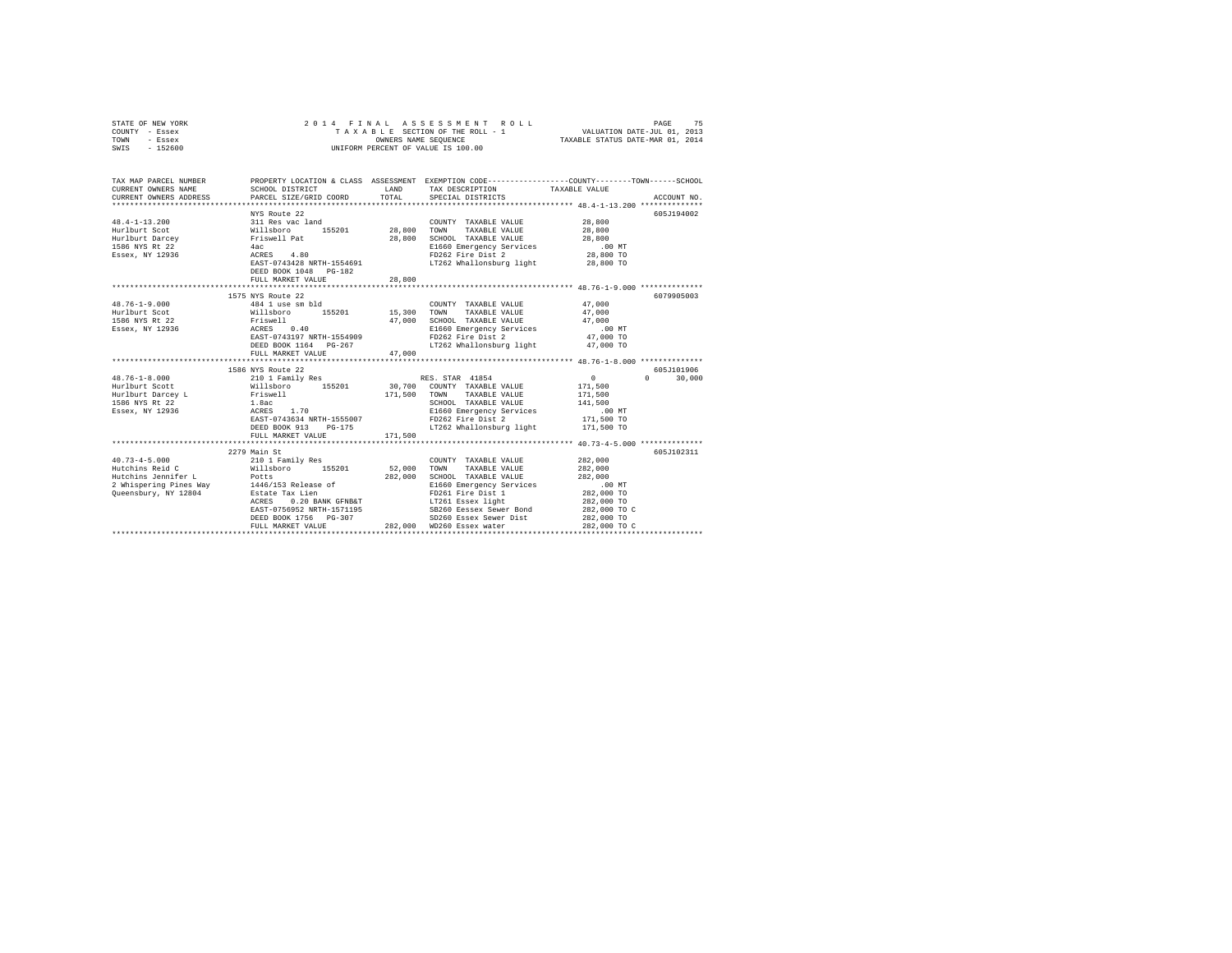|      | STATE OF NEW YORK |  | 2014 FINAL ASSESSMENT ROLL         |                                  | PAGE                        | 76 |
|------|-------------------|--|------------------------------------|----------------------------------|-----------------------------|----|
|      | COUNTY - Essex    |  | TAXABLE SECTION OF THE ROLL - 1    |                                  | VALUATION DATE-JUL 01, 2013 |    |
| TOWN | - Essex           |  | OWNERS NAME SEOUENCE               | TAXABLE STATUS DATE-MAR 01, 2014 |                             |    |
| SWIS | - 152600          |  | UNIFORM PERCENT OF VALUE IS 100.00 |                                  |                             |    |

| TAX MAP PARCEL NUMBER<br>CURRENT OWNERS NAME                                                                                                                                                                                               | SCHOOL DISTRICT                                                                | LAND        | TAX DESCRIPTION                                                                                 | PROPERTY LOCATION & CLASS ASSESSMENT EXEMPTION CODE---------------COUNTY-------TOWN------SCHOOL<br>TAXABLE VALUE |
|--------------------------------------------------------------------------------------------------------------------------------------------------------------------------------------------------------------------------------------------|--------------------------------------------------------------------------------|-------------|-------------------------------------------------------------------------------------------------|------------------------------------------------------------------------------------------------------------------|
| CURRENT OWNERS ADDRESS                                                                                                                                                                                                                     | PARCEL SIZE/GRID COORD                                                         | TOTAL       | SPECIAL DISTRICTS                                                                               | ACCOUNT NO.                                                                                                      |
|                                                                                                                                                                                                                                            |                                                                                |             |                                                                                                 |                                                                                                                  |
|                                                                                                                                                                                                                                            | 2259 Lake Shore Rd                                                             |             |                                                                                                 | 605J101702                                                                                                       |
| $40.73 - 5 - 11.000$                                                                                                                                                                                                                       | 215 1 Fam Res w/                                                               |             | COUNTY TAXABLE VALUE                                                                            | 179,400                                                                                                          |
| 40.73-5-1.000<br>Hutchins Reid Leman Millsboro 155201 58,500 TOUNN<br>Hutchins Renifer Leman Millsboro 155201 58,500 TOWN<br>2 Whispering Pines Way 1677/285-Easement 179,400 SCHOC<br>2 Queensbury, NY 12804 ACRES 0.30 BANKISTARSG PD261 |                                                                                |             | TAXABLE VALUE                                                                                   | 179,400                                                                                                          |
|                                                                                                                                                                                                                                            |                                                                                |             | 179,400 SCHOOL TAXABLE VALUE                                                                    | 179,400                                                                                                          |
|                                                                                                                                                                                                                                            |                                                                                |             | E1660 Emergency Services                                                                        | .00 MT                                                                                                           |
|                                                                                                                                                                                                                                            |                                                                                |             | FD261 Fire Dist 1                                                                               | 179,400 TO                                                                                                       |
|                                                                                                                                                                                                                                            |                                                                                |             | LT261 Essex light                                                                               |                                                                                                                  |
|                                                                                                                                                                                                                                            |                                                                                |             | SB260 Eessex Sewer Bond                                                                         | 179,400 TO<br>179,400 TO C                                                                                       |
|                                                                                                                                                                                                                                            | FULL MARKET VALUE                                                              |             | 179,400 SD260 Essex Sewer Dist                                                                  | 179,400 TO                                                                                                       |
|                                                                                                                                                                                                                                            |                                                                                |             | WD260 Essex water                                                                               | 179,400 TO C                                                                                                     |
|                                                                                                                                                                                                                                            |                                                                                |             |                                                                                                 |                                                                                                                  |
|                                                                                                                                                                                                                                            | 8 Twin Valley Ln                                                               |             |                                                                                                 | 605J101907                                                                                                       |
| $48.3 - 1 - 26.000$                                                                                                                                                                                                                        | 210 1 Family Res                                                               |             | RES. STAR 41854                                                                                 | $\sim$ 0<br>$n \sim$<br>30,000                                                                                   |
| Hyde Linda M<br>8 Twin Valley Ln                                                                                                                                                                                                           |                                                                                |             | Westport 155001 33,500 COUNTY TAXABLE VALUE<br>35 38 Taylor & Kimball 86,100 TOWN TAXABLE VALUE | 86,100                                                                                                           |
|                                                                                                                                                                                                                                            |                                                                                |             |                                                                                                 | 86,100                                                                                                           |
| Westport, NY 12993                                                                                                                                                                                                                         | 1.8ac                                                                          |             | SCHOOL TAXABLE VALUE                                                                            | 56,100                                                                                                           |
|                                                                                                                                                                                                                                            | 2.50<br>ACRES                                                                  |             |                                                                                                 | $.00$ MT                                                                                                         |
|                                                                                                                                                                                                                                            | EAST-0725561 NRTH-1551338                                                      |             | E1660 Emergency Services<br>FD262 Fire Dist 2                                                   | 86,100 TO                                                                                                        |
|                                                                                                                                                                                                                                            | DEED BOOK 1208<br>$PG-327$                                                     |             |                                                                                                 |                                                                                                                  |
|                                                                                                                                                                                                                                            | FULL MARKET VALUE                                                              | 86,100      |                                                                                                 |                                                                                                                  |
|                                                                                                                                                                                                                                            |                                                                                |             |                                                                                                 |                                                                                                                  |
|                                                                                                                                                                                                                                            | 42 Clubhouse Way                                                               |             |                                                                                                 | 605J102110                                                                                                       |
|                                                                                                                                                                                                                                            |                                                                                |             |                                                                                                 | 214,600                                                                                                          |
|                                                                                                                                                                                                                                            |                                                                                |             |                                                                                                 | 214,600                                                                                                          |
|                                                                                                                                                                                                                                            |                                                                                |             |                                                                                                 | 214,600                                                                                                          |
|                                                                                                                                                                                                                                            |                                                                                |             |                                                                                                 | .00 MT                                                                                                           |
|                                                                                                                                                                                                                                            |                                                                                |             |                                                                                                 | 214,600 TO                                                                                                       |
|                                                                                                                                                                                                                                            |                                                                                |             |                                                                                                 |                                                                                                                  |
|                                                                                                                                                                                                                                            | FULL MARKET VALUE                                                              | 214,600     |                                                                                                 |                                                                                                                  |
|                                                                                                                                                                                                                                            |                                                                                |             |                                                                                                 |                                                                                                                  |
|                                                                                                                                                                                                                                            | 1421 Whallons Bay Rd                                                           |             |                                                                                                 | 605J102206                                                                                                       |
| $49.1 - 1 - 15.100$                                                                                                                                                                                                                        |                                                                                |             |                                                                                                 | 157,866 157,866 157,866                                                                                          |
| Irwin Francisca P                                                                                                                                                                                                                          |                                                                                |             |                                                                                                 | $\sim$ 0<br>$\Omega$<br>30,000                                                                                   |
|                                                                                                                                                                                                                                            |                                                                                |             |                                                                                                 | 678.734                                                                                                          |
| 1421 Whallons Bay Rd<br>Essex, NY 12936                                                                                                                                                                                                    |                                                                                |             |                                                                                                 | 678,734                                                                                                          |
|                                                                                                                                                                                                                                            |                                                                                |             |                                                                                                 | 648.734                                                                                                          |
| EAST-0754618 NRTH-1561445 SCHOOL TAXABLE VALUE<br>MAY BE SUBJECT TO PAYMENT DEED BOOK 1581 PG-137 S1660 Emergency Services                                                                                                                 |                                                                                |             |                                                                                                 | .00 MT                                                                                                           |
| UNDER AGDIST LAW TIL 2018                                                                                                                                                                                                                  | FULL MARKET VALUE                                                              |             | 836,600 FD261 Fire Dist 1                                                                       | 836,600 TO                                                                                                       |
|                                                                                                                                                                                                                                            |                                                                                |             |                                                                                                 |                                                                                                                  |
|                                                                                                                                                                                                                                            | Whallons Bay Rd                                                                |             |                                                                                                 | 605J100801                                                                                                       |
| $49.3 - 2 - 10.000$                                                                                                                                                                                                                        | 322 Rural vac>10<br>Willsboro 155201                                           |             | COUNTY TAXABLE VALUE                                                                            | 70,100                                                                                                           |
| Irwin Francisca P                                                                                                                                                                                                                          |                                                                                | 70,100 TOWN | TAXABLE VALUE                                                                                   | 70,100                                                                                                           |
| 1421 Whallons Bay Rd                                                                                                                                                                                                                       |                                                                                |             |                                                                                                 | 70,100                                                                                                           |
| Essex, NY 12936                                                                                                                                                                                                                            | Wharton 70,100 SCHOOL TAXABLE VALUE<br>ACRES 51.35 2006 E1660 Emergency Servic |             | SCHOOL TAXABLE VALUE<br>E1660 Emergency Services                                                | $.00$ MT                                                                                                         |
|                                                                                                                                                                                                                                            |                                                                                |             | EAST-0753430 NRTH-1559107 FD261 Fire Dist 1                                                     | 70,100 TO                                                                                                        |
|                                                                                                                                                                                                                                            | DEED BOOK 1671 PG-193                                                          |             |                                                                                                 |                                                                                                                  |
|                                                                                                                                                                                                                                            | FULL MARKET VALUE                                                              | 70,100      |                                                                                                 |                                                                                                                  |
|                                                                                                                                                                                                                                            |                                                                                |             |                                                                                                 |                                                                                                                  |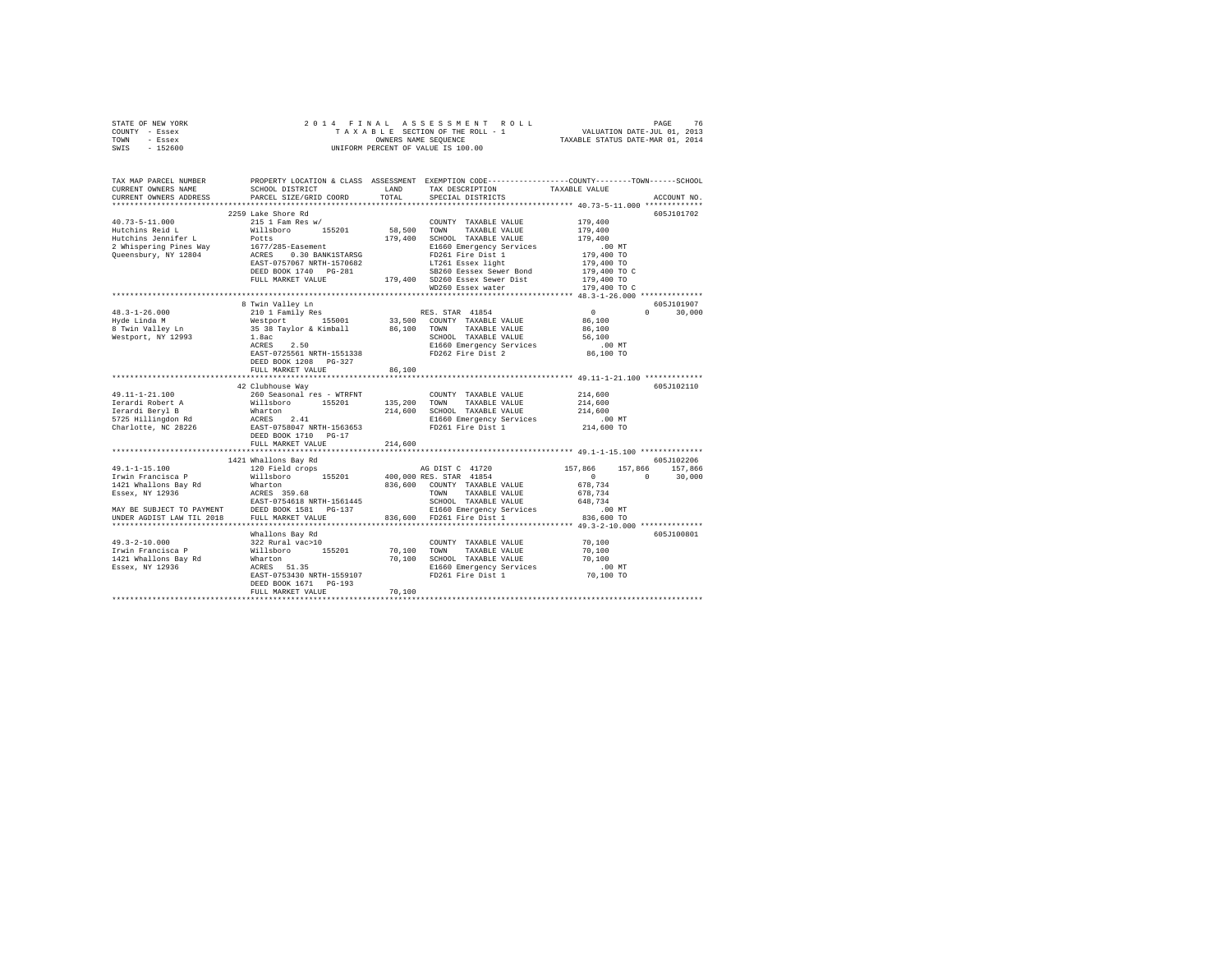| STATE OF NEW YORK                                                                                                                                                                                                                                                                             | 2014 FINAL                            |         |                                                                                                                              |                                                           |               |
|-----------------------------------------------------------------------------------------------------------------------------------------------------------------------------------------------------------------------------------------------------------------------------------------------|---------------------------------------|---------|------------------------------------------------------------------------------------------------------------------------------|-----------------------------------------------------------|---------------|
| COUNTY - Essex                                                                                                                                                                                                                                                                                |                                       |         |                                                                                                                              |                                                           |               |
| TOWN - Essex                                                                                                                                                                                                                                                                                  |                                       |         |                                                                                                                              |                                                           |               |
| SWIS - 152600                                                                                                                                                                                                                                                                                 |                                       |         |                                                                                                                              |                                                           |               |
|                                                                                                                                                                                                                                                                                               |                                       |         |                                                                                                                              |                                                           |               |
|                                                                                                                                                                                                                                                                                               |                                       |         |                                                                                                                              |                                                           |               |
|                                                                                                                                                                                                                                                                                               |                                       |         |                                                                                                                              |                                                           |               |
| TAX MAP PARCEL NUMBER                                                                                                                                                                                                                                                                         |                                       |         | PROPERTY LOCATION & CLASS ASSESSMENT EXEMPTION CODE---------------COUNTY-------TOWN------SCHOOL                              |                                                           |               |
| CURRENT OWNERS NAME                                                                                                                                                                                                                                                                           |                                       |         | ${\tt SCHOOL\ DISTRICT} \hspace{2.5cm} {\tt LAND} \hspace{1.5cm} {\tt TAX\ DESCRIPTION} \hspace{2.5cm} {\tt TAXABLE\ VALUE}$ |                                                           |               |
| CURRENT OWNERS ADDRESS                                                                                                                                                                                                                                                                        | PARCEL SIZE/GRID COORD TOTAL          |         | SPECIAL DISTRICTS                                                                                                            |                                                           | ACCOUNT NO.   |
|                                                                                                                                                                                                                                                                                               |                                       |         |                                                                                                                              |                                                           |               |
|                                                                                                                                                                                                                                                                                               | Whallons Bay Rd                       |         |                                                                                                                              |                                                           | 605J100711    |
| $149.3-2-11.000 \mbox{mms}$ $149.3-2-11.000 \mbox{mms}$ $149.3-2-11.000 \mbox{mms}$ $149.3-2-11.000 \mbox{mms}$ $141.8-10.000 \mbox{mms}$ $142.1 \mbox{Walions}$ $142.1 \mbox{Walions}$ $142.1 \mbox{Walions}$ $142.1 \mbox{Walions}$ $142.1 \mbox{Walions}$ $142.1 \mbox{Walions}$ $142.1 \$ | whattons bay Au<br>314 Rural vac<10   |         | COUNTY TAXABLE VALUE                                                                                                         | $\frac{300}{300}$                                         |               |
|                                                                                                                                                                                                                                                                                               |                                       |         |                                                                                                                              |                                                           |               |
|                                                                                                                                                                                                                                                                                               |                                       |         |                                                                                                                              |                                                           |               |
|                                                                                                                                                                                                                                                                                               |                                       |         |                                                                                                                              | $.00$ MT                                                  |               |
|                                                                                                                                                                                                                                                                                               |                                       |         |                                                                                                                              | 300 TO                                                    |               |
|                                                                                                                                                                                                                                                                                               | DEED BOOK 1671 PG-193                 |         |                                                                                                                              |                                                           |               |
|                                                                                                                                                                                                                                                                                               | FULL MARKET VALUE                     | 300     |                                                                                                                              |                                                           |               |
|                                                                                                                                                                                                                                                                                               |                                       |         |                                                                                                                              |                                                           |               |
|                                                                                                                                                                                                                                                                                               |                                       |         |                                                                                                                              |                                                           | 605J104501    |
|                                                                                                                                                                                                                                                                                               |                                       |         | COUNTY TAXABLE VALUE 48,000                                                                                                  |                                                           |               |
|                                                                                                                                                                                                                                                                                               |                                       |         |                                                                                                                              | 48,000                                                    |               |
|                                                                                                                                                                                                                                                                                               |                                       |         |                                                                                                                              | 48,000                                                    |               |
|                                                                                                                                                                                                                                                                                               |                                       |         |                                                                                                                              | .00 MT                                                    |               |
|                                                                                                                                                                                                                                                                                               |                                       |         |                                                                                                                              | 48,000 TO                                                 |               |
|                                                                                                                                                                                                                                                                                               |                                       |         |                                                                                                                              |                                                           |               |
|                                                                                                                                                                                                                                                                                               |                                       |         |                                                                                                                              |                                                           |               |
|                                                                                                                                                                                                                                                                                               |                                       |         |                                                                                                                              |                                                           |               |
|                                                                                                                                                                                                                                                                                               |                                       |         |                                                                                                                              |                                                           |               |
| 1600 Jersey St<br>39.3-1-20.002<br>1600 Jersey St<br>TVY Robert H Willsboro<br>155201 83,100 COUNTY TAXABLE VALUE<br>IVY ROBERT MILLSDON BEEN ACRES 49.400<br>204,000 TOWN TAXABLE VALUE<br>1600 Jersey St<br>204,000 TOWN NAXABLE VALUE<br>204,                                              |                                       |         | RES. STAR 41854 0<br>- Torritory Taxaric VALUE 304,000                                                                       |                                                           | 605J101811    |
|                                                                                                                                                                                                                                                                                               |                                       |         |                                                                                                                              |                                                           | $0 \t 30.000$ |
|                                                                                                                                                                                                                                                                                               |                                       |         |                                                                                                                              |                                                           |               |
|                                                                                                                                                                                                                                                                                               |                                       |         |                                                                                                                              | 304,000                                                   |               |
|                                                                                                                                                                                                                                                                                               |                                       |         |                                                                                                                              | 274,000                                                   |               |
|                                                                                                                                                                                                                                                                                               |                                       |         |                                                                                                                              | .00 MT                                                    |               |
|                                                                                                                                                                                                                                                                                               |                                       |         |                                                                                                                              | 304,000 TO                                                |               |
|                                                                                                                                                                                                                                                                                               | FULL MARKET VALUE                     | 304,000 |                                                                                                                              |                                                           |               |
|                                                                                                                                                                                                                                                                                               |                                       |         |                                                                                                                              |                                                           |               |
|                                                                                                                                                                                                                                                                                               |                                       |         |                                                                                                                              |                                                           | 605J104015    |
|                                                                                                                                                                                                                                                                                               |                                       |         |                                                                                                                              |                                                           | 3,948 3,948   |
|                                                                                                                                                                                                                                                                                               |                                       |         |                                                                                                                              |                                                           |               |
|                                                                                                                                                                                                                                                                                               |                                       |         |                                                                                                                              |                                                           |               |
|                                                                                                                                                                                                                                                                                               |                                       |         |                                                                                                                              |                                                           |               |
|                                                                                                                                                                                                                                                                                               |                                       |         |                                                                                                                              |                                                           |               |
|                                                                                                                                                                                                                                                                                               |                                       |         |                                                                                                                              |                                                           |               |
|                                                                                                                                                                                                                                                                                               |                                       |         |                                                                                                                              |                                                           |               |
|                                                                                                                                                                                                                                                                                               |                                       |         |                                                                                                                              |                                                           |               |
|                                                                                                                                                                                                                                                                                               |                                       |         |                                                                                                                              |                                                           | 605J179005    |
|                                                                                                                                                                                                                                                                                               | 2538 NYS Route 22<br>210 1 Family Res |         | $SR$ $STR$ $41834$                                                                                                           | $\begin{smallmatrix}&&0\183,100\183,100\end{smallmatrix}$ | 0 64,200      |
| $40.3 - 3 - 12.200$                                                                                                                                                                                                                                                                           |                                       |         |                                                                                                                              |                                                           |               |
|                                                                                                                                                                                                                                                                                               |                                       |         |                                                                                                                              |                                                           |               |
|                                                                                                                                                                                                                                                                                               |                                       |         |                                                                                                                              |                                                           |               |
|                                                                                                                                                                                                                                                                                               |                                       |         |                                                                                                                              |                                                           |               |
|                                                                                                                                                                                                                                                                                               |                                       |         |                                                                                                                              |                                                           |               |
|                                                                                                                                                                                                                                                                                               |                                       |         |                                                                                                                              |                                                           |               |
|                                                                                                                                                                                                                                                                                               |                                       |         |                                                                                                                              |                                                           |               |
|                                                                                                                                                                                                                                                                                               |                                       |         |                                                                                                                              |                                                           |               |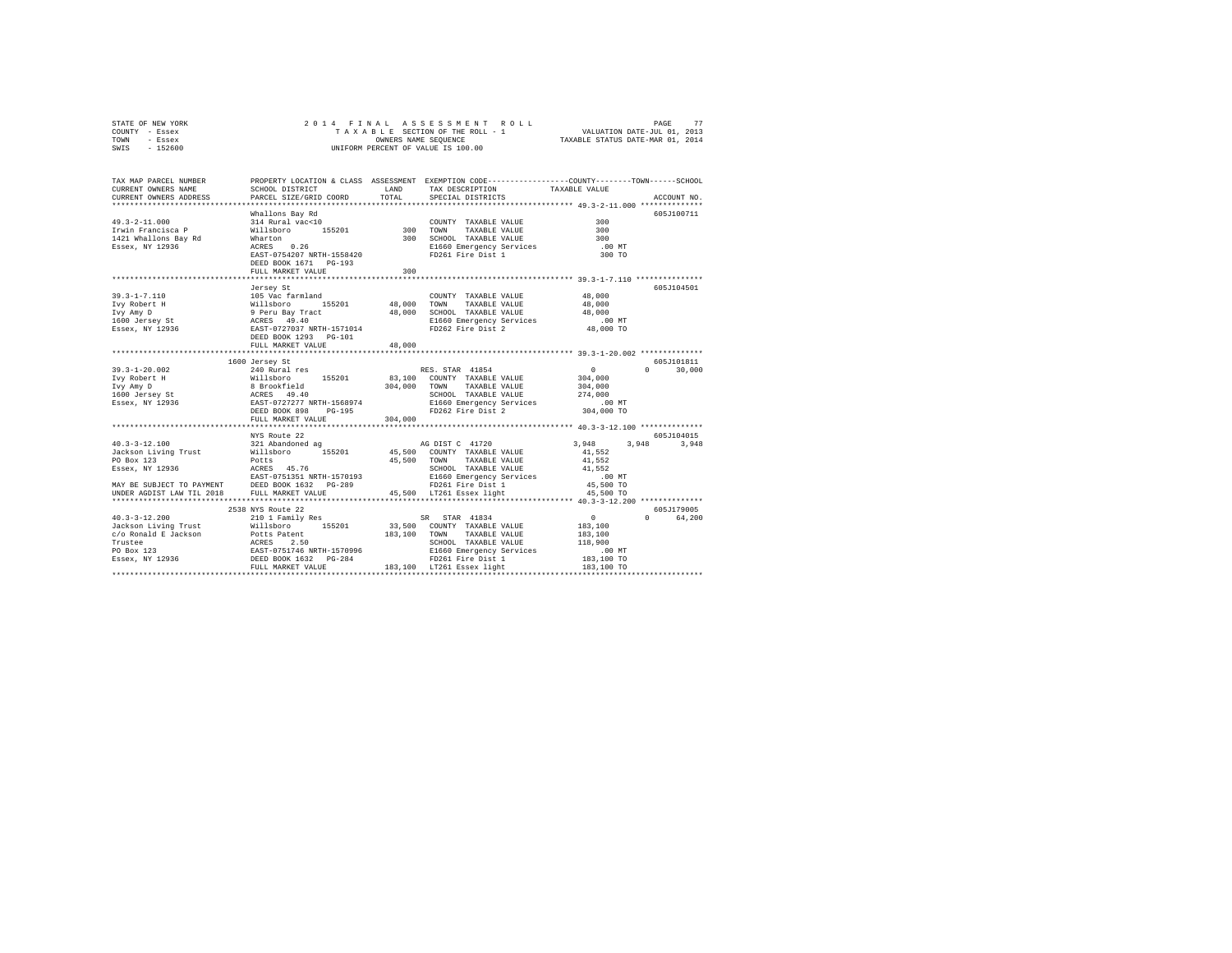| STATE OF NEW YORK<br>COUNTY - Essex<br>TOWN<br>- Essex<br>$-152600$<br>SWIS                           | 2014 FINAL                                                                                                                                                                                            | OWNERS NAME SEQUENCE          | ASSESSMENT<br>ROLL<br>TAXABLE SECTION OF THE ROLL - 1<br>UNIFORM PERCENT OF VALUE IS 100.00                                                                                              | VALUATION DATE-JUL 01, 2013<br>TAXABLE STATUS DATE-MAR 01, 2014                                     | PAGE<br>78                       |
|-------------------------------------------------------------------------------------------------------|-------------------------------------------------------------------------------------------------------------------------------------------------------------------------------------------------------|-------------------------------|------------------------------------------------------------------------------------------------------------------------------------------------------------------------------------------|-----------------------------------------------------------------------------------------------------|----------------------------------|
| TAX MAP PARCEL NUMBER<br>CURRENT OWNERS NAME<br>CURRENT OWNERS ADDRESS<br>*************************** | SCHOOL DISTRICT<br>PARCEL SIZE/GRID COORD                                                                                                                                                             | LAND<br>TOTAL                 | PROPERTY LOCATION & CLASS ASSESSMENT EXEMPTION CODE---------------COUNTY-------TOWN------SCHOOL<br>TAX DESCRIPTION<br>SPECIAL DISTRICTS                                                  | TAXABLE VALUE                                                                                       | ACCOUNT NO.                      |
| $40.73 - 3 - 3.000$<br>Jackson Norma C<br>Essex, NY 12936                                             | 44 Beggs Point St<br>210 1 Family Res - WTRFNT<br>Willsboro 155201<br>Potts<br>133/263 Court Order Sewer<br>88s X 37S Xirr<br>0.10<br>ACRES<br>EAST-0757039 NRTH-1571964<br>DEED BOOK 445<br>$PG-100$ | 42,400 TOWN<br>167.500        | COUNTY TAXABLE VALUE<br>TAXABLE VALUE<br>SCHOOL TAXABLE VALUE<br>E1660 Emergency Services<br>FD261 Fire Dist 1<br>LT261 Essex light<br>SB260 Eessex Sewer Bond<br>SD260 Essex Sewer Dist | 167,500<br>167,500<br>167.500<br>$.00$ MT<br>167,500 TO<br>167,500 TO<br>167,500 TO C<br>167,500 TO | 605J101913                       |
|                                                                                                       | FULL MARKET VALUE                                                                                                                                                                                     |                               | 167,500 WD260 Essex water                                                                                                                                                                | 167,500 TO C                                                                                        |                                  |
| $49.15 - 1 - 16.000$<br>James Douglas H<br>651 MacElroy Rd<br>Ballston Lake, NY 12019                 | Lake Shore Rd<br>311 Res vac land<br>Willsboro 155201<br>Friswell<br>Will 2012-100<br>ACRES<br>0.90<br>EAST-0756803 NRTH-1556802<br>DEED BOOK 1744 PG-118<br>FULL MARKET VALUE                        | 22,600<br>22,600<br>22,600    | COUNTY TAXABLE VALUE<br>TOWN<br>TAXABLE VALUE<br>SCHOOL TAXABLE VALUE<br>E1660 Emergency Services<br>FD262 Fire Dist 2                                                                   | 22,600<br>22,600<br>22,600<br>.00MT<br>22,600 TO                                                    | 605J102005                       |
| $48.2 - 1 - 17.000$<br>James Lloyd H<br>86 Corlear Dr<br>Willsboro, NY 12996                          | 43 Leaning Rd<br>240 Rural res<br>155201<br>Willsboro<br>Wharton<br>ACRES 69.53<br>EAST-0738996 NRTH-1561822<br>DEED BOOK 1142 PG-147<br>FULL MARKET VALUE                                            | 100,500<br>129,360<br>129,360 | COUNTY TAXABLE VALUE<br>TOWN<br>TAXABLE VALUE<br>SCHOOL TAXABLE VALUE<br>E1660 Emergency Services<br>FD262 Fire Dist 2                                                                   | 129,360<br>129,360<br>129,360<br>$.00$ MT<br>129,360 TO                                             | 605J102002                       |
|                                                                                                       | *********************************                                                                                                                                                                     |                               |                                                                                                                                                                                          |                                                                                                     |                                  |
| $49.1 - 1 - 34.000$<br>James Stanley H<br>James Candy M<br>1809 NYS Rte 22<br>Essex, NY 12936         | 1809 NYS Route 22<br>210 1 Family Res<br>Willsboro 155201<br>Wharton<br>6.70 A<br>ACRES<br>6.70<br>EAST-0744647 NRTH-1560357<br>$PG-169$<br>DEED BOOK 657<br>FULL MARKET VALUE                        | 37,700<br>152,000<br>152,000  | RES. STAR 41854<br>COUNTY TAXABLE VALUE<br>TOWN<br>TAXABLE VALUE<br>SCHOOL TAXABLE VALUE<br>E1660 Emergency Services<br>FD262 Fire Dist 2<br>LT262 Whallonsburg light 152,000 TO         | $\mathbf{0}$<br>152,000<br>152,000<br>122,000<br>.00MT<br>152,000 TO                                | 605J102607<br>$\Omega$<br>30,000 |
|                                                                                                       |                                                                                                                                                                                                       |                               |                                                                                                                                                                                          |                                                                                                     |                                  |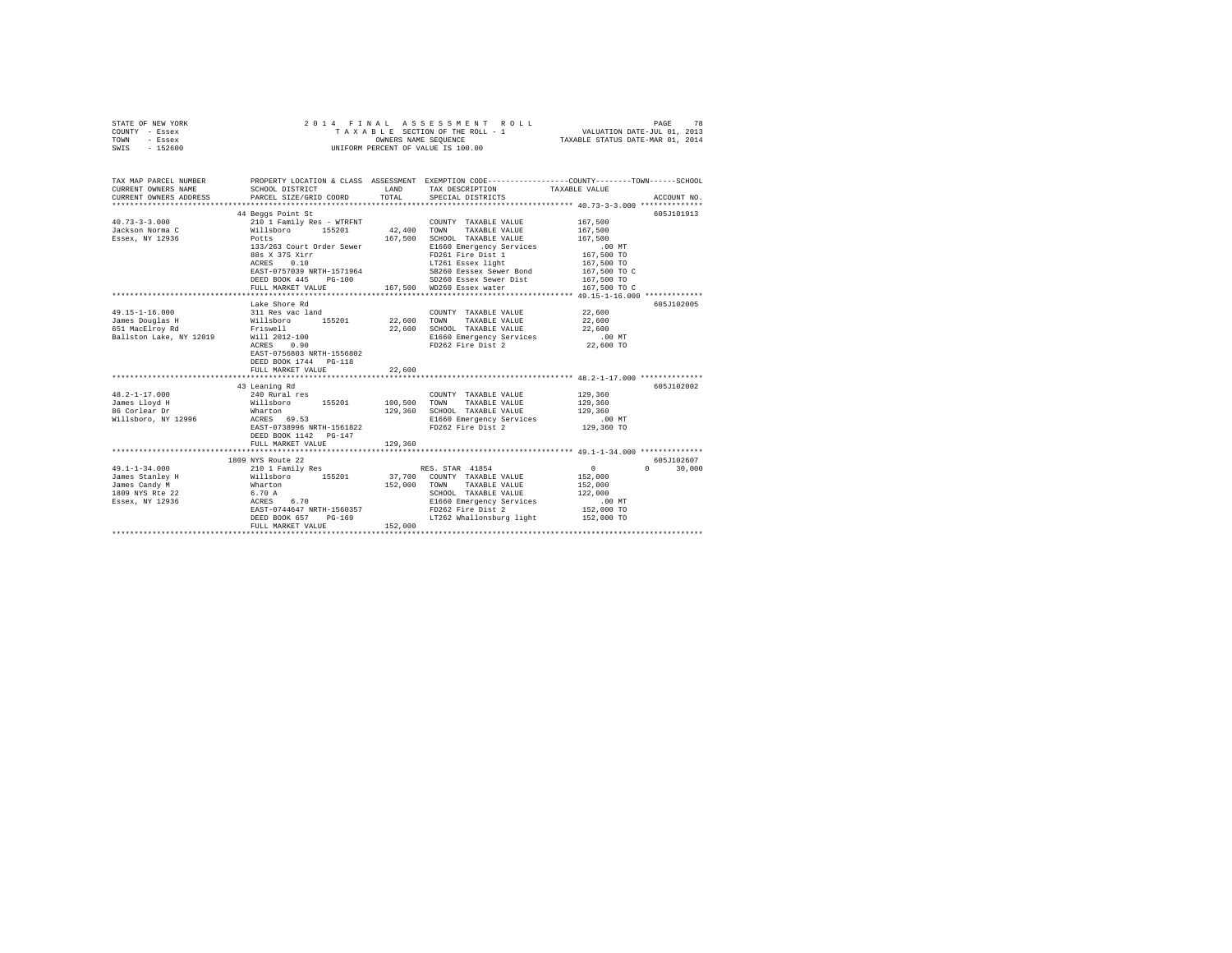| STATE OF NEW YORK<br>COUNTY - Essex<br>TOWN<br>- Essex<br>SWIS - 152600 |                    | 2014 FINAL ASSESSMENT R<br>TAXABLE SECTION OF THE ROLL - 1<br>ONNERS NAME SEQUENCE<br>UNIFORM PERCENT OF VALUE IS 100.00 |                            |             |
|-------------------------------------------------------------------------|--------------------|--------------------------------------------------------------------------------------------------------------------------|----------------------------|-------------|
|                                                                         |                    | TAX MAP PARCEL NUMBER PROPERTY LOCATION & CLASS ASSESSMENT EXEMPTION CODE--------------COUNTY-------TOWN------SCHOOL     |                            | ACCOUNT NO. |
|                                                                         |                    |                                                                                                                          |                            |             |
|                                                                         | 1823 NYS Route 22  |                                                                                                                          |                            | 605-7102003 |
|                                                                         |                    |                                                                                                                          | $27,500$ $27,500$ $27,500$ |             |
|                                                                         |                    |                                                                                                                          | $\sim$ 0 $\sim$            | 27,500      |
|                                                                         |                    |                                                                                                                          |                            |             |
|                                                                         |                    |                                                                                                                          |                            |             |
|                                                                         |                    |                                                                                                                          |                            |             |
|                                                                         |                    |                                                                                                                          |                            |             |
|                                                                         |                    |                                                                                                                          |                            |             |
|                                                                         | FULL MARKET VALUE  | 55,000                                                                                                                   |                            |             |
|                                                                         |                    |                                                                                                                          |                            |             |
|                                                                         | 1666 Lake Shore Rd |                                                                                                                          |                            | 605J102001  |
|                                                                         |                    |                                                                                                                          |                            |             |
|                                                                         |                    |                                                                                                                          |                            |             |
|                                                                         |                    |                                                                                                                          |                            |             |
|                                                                         |                    |                                                                                                                          |                            |             |
|                                                                         |                    |                                                                                                                          |                            |             |
|                                                                         |                    |                                                                                                                          |                            |             |
|                                                                         | FULL MARKET VALUE  | 94,300                                                                                                                   |                            |             |
|                                                                         |                    |                                                                                                                          |                            |             |
|                                                                         | NYS Route 22       |                                                                                                                          |                            | 605J178517  |
|                                                                         |                    |                                                                                                                          | 16,075 16,075 16,075       |             |
|                                                                         |                    |                                                                                                                          | 8,025<br>8,025             |             |
|                                                                         |                    |                                                                                                                          |                            |             |
|                                                                         |                    |                                                                                                                          | 8,025                      |             |
|                                                                         |                    |                                                                                                                          | $.00$ MT                   |             |
|                                                                         |                    |                                                                                                                          | س بن.<br>24,100 TO         |             |
|                                                                         |                    |                                                                                                                          |                            |             |
|                                                                         | FULL MARKET VALUE  | 24,100                                                                                                                   |                            |             |
|                                                                         |                    |                                                                                                                          |                            |             |
|                                                                         |                    |                                                                                                                          |                            |             |
|                                                                         |                    |                                                                                                                          |                            |             |
|                                                                         |                    |                                                                                                                          |                            |             |
|                                                                         |                    |                                                                                                                          |                            |             |
|                                                                         |                    |                                                                                                                          |                            |             |
|                                                                         |                    |                                                                                                                          |                            |             |
|                                                                         |                    |                                                                                                                          |                            |             |
|                                                                         | FULL MARKET VALUE  | 217,500                                                                                                                  |                            |             |
|                                                                         |                    |                                                                                                                          |                            |             |
|                                                                         |                    |                                                                                                                          |                            |             |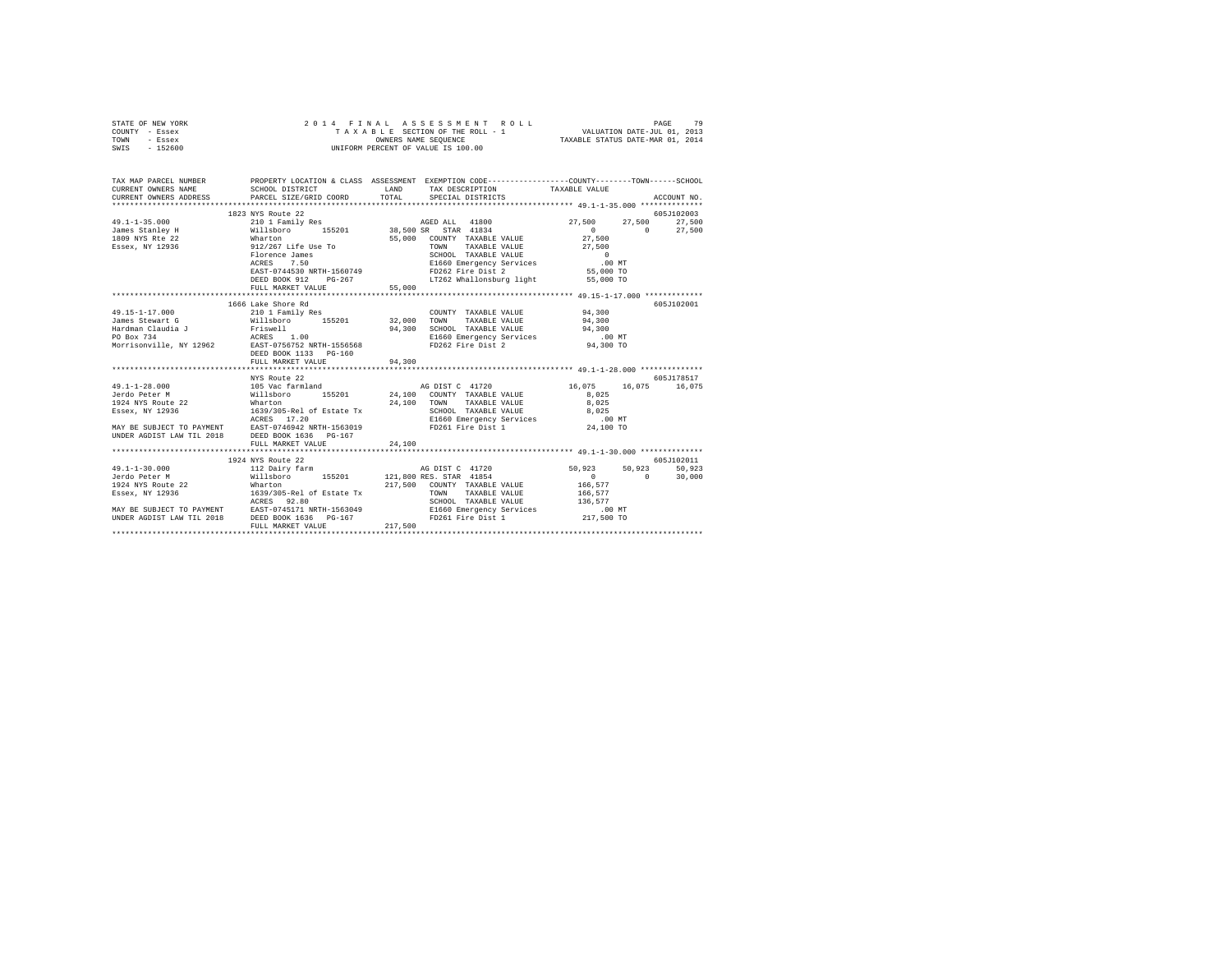| STATE OF NEW YORK<br>COUNTY - Essex<br>TOWN<br>- Essex<br>SWIS - 152600                                                                                                                                                                                                                                              | 2014 FINAL<br>UNIFORM PERCENT OF VALUE IS 100.00                              |             | ASSESSMENT ROLL                                                  | VALUATION DATE-JUL 01, 2013              | 80<br>PAGE  |
|----------------------------------------------------------------------------------------------------------------------------------------------------------------------------------------------------------------------------------------------------------------------------------------------------------------------|-------------------------------------------------------------------------------|-------------|------------------------------------------------------------------|------------------------------------------|-------------|
| TAX MAP PARCEL NUMBER PROPERTY LOCATION & CLASS ASSESSMENT EXEMPTION CODE--------------COUNTY-------TOWN------SCHOOL<br>CURRENT OWNERS NAME                                                                                                                                                                          | SCHOOL DISTRICT                                                               | LAND        | TAX DESCRIPTION                                                  | TAXABLE VALUE                            |             |
| CURRENT OWNERS ADDRESS                                                                                                                                                                                                                                                                                               | PARCEL SIZE/GRID COORD                                                        | TOTAL       | SPECIAL DISTRICTS                                                |                                          | ACCOUNT NO. |
|                                                                                                                                                                                                                                                                                                                      |                                                                               |             |                                                                  |                                          |             |
|                                                                                                                                                                                                                                                                                                                      | 2020 Lake Shore Rd                                                            |             |                                                                  |                                          | 605J102103  |
| $49.7 - 4 - 9.000$                                                                                                                                                                                                                                                                                                   | 260 Seasonal res - WTRFNT                                                     |             | COUNTY TAXABLE VALUE                                             | 560,800                                  |             |
|                                                                                                                                                                                                                                                                                                                      |                                                                               |             | TAXABLE VALUE                                                    | 560,800                                  |             |
|                                                                                                                                                                                                                                                                                                                      |                                                                               |             | 560,800 SCHOOL TAXABLE VALUE                                     | 560,800                                  |             |
|                                                                                                                                                                                                                                                                                                                      | EAST-0758054 NRTH-1564983                                                     |             | E1660 Emergency Services<br>E1660 Emeryency<br>FD261 Fire Dist 1 | $.00$ MT<br>560,800 TO                   |             |
|                                                                                                                                                                                                                                                                                                                      | DEED BOOK 1269 PG-57                                                          |             | LT261 Essex light                                                | 560,800 TO                               |             |
|                                                                                                                                                                                                                                                                                                                      | FULL MARKET VALUE                                                             | 560,800     |                                                                  |                                          |             |
|                                                                                                                                                                                                                                                                                                                      |                                                                               |             |                                                                  |                                          |             |
|                                                                                                                                                                                                                                                                                                                      | 7 Clubhouse Way                                                               |             |                                                                  |                                          | 605J100306  |
| 49.11-1-12.000                                                                                                                                                                                                                                                                                                       | 260 Seasonal res                                                              |             | COUNTY TAXABLE VALUE                                             | 230,300                                  |             |
| Jordan Charles                                                                                                                                                                                                                                                                                                       |                                                                               | 61,600 TOWN | TAXABLE VALUE                                                    | 230,300                                  |             |
| Jordan Elaine<br>20 Boy 6172                                                                                                                                                                                                                                                                                         |                                                                               |             | 230,300 SCHOOL TAXABLE VALUE                                     | 230,300                                  |             |
|                                                                                                                                                                                                                                                                                                                      |                                                                               |             | E1660 Emergency Services                                         |                                          |             |
| Glen Allen, VA 23058                                                                                                                                                                                                                                                                                                 | Willsboro 155201<br>Wharton<br>1358/11 BLA<br>1414/126 Easement<br>ACRES 0.49 |             | FD261 Fire Dist 1                                                | 00 MT.<br>230,300 TO                     |             |
|                                                                                                                                                                                                                                                                                                                      | ACRES 0.49                                                                    |             |                                                                  |                                          |             |
|                                                                                                                                                                                                                                                                                                                      | EAST-0757438 NRTH-1562968                                                     |             |                                                                  |                                          |             |
|                                                                                                                                                                                                                                                                                                                      | DEED BOOK 1164 PG-237                                                         |             |                                                                  |                                          |             |
|                                                                                                                                                                                                                                                                                                                      | FULL MARKET VALUE                                                             | 230,300     |                                                                  |                                          |             |
|                                                                                                                                                                                                                                                                                                                      |                                                                               |             |                                                                  |                                          |             |
|                                                                                                                                                                                                                                                                                                                      | 2276 Main St                                                                  |             |                                                                  |                                          | 605J101207  |
|                                                                                                                                                                                                                                                                                                                      |                                                                               | 58,500 TOWN | COUNTY TAXABLE VALUE<br>TAXABLE VALUE                            | 173,000<br>173,000                       |             |
| $\begin{tabular}{lllllllllllll} \multicolumn{4}{c}{40.73-6-5.000} & & & 210 & \text{Family Res} \\ \multicolumn{4}{c}{Jordan Balance R} & & \multicolumn{4}{c}{William B1} & & 155201 \\ \multicolumn{4}{c}{124\space Sand Dollar St} & & \multicolumn{4}{c}{Potts} & & 155201 \\ \multicolumn{4}{c}{\end{tabular}}$ |                                                                               |             | 173,000 SCHOOL TAXABLE VALUE                                     | 173,000                                  |             |
| Holden Beach, NC 28462                                                                                                                                                                                                                                                                                               |                                                                               |             | E1660 Emergency Services                                         | $.00$ MT                                 |             |
|                                                                                                                                                                                                                                                                                                                      | 1670/183 Easement<br>ACRES 0.30                                               |             | FD261 Fire Dist 1                                                |                                          |             |
|                                                                                                                                                                                                                                                                                                                      | EAST-0757173 NRTH-1571121                                                     |             | LT261 Essex light                                                |                                          |             |
|                                                                                                                                                                                                                                                                                                                      | DEED BOOK 1699 PG-246                                                         |             | SB260 Eessex Sewer Bond                                          | 173,000 TO<br>173,000 TO<br>173,000 TO C |             |
|                                                                                                                                                                                                                                                                                                                      | FULL MARKET VALUE 473,000 SD260 Essex Sewer Dist                              |             |                                                                  | 173,000 TO                               |             |
|                                                                                                                                                                                                                                                                                                                      |                                                                               |             | WD260 Essex water                                                | 173,000 TO C                             |             |
|                                                                                                                                                                                                                                                                                                                      |                                                                               |             |                                                                  |                                          |             |
|                                                                                                                                                                                                                                                                                                                      | 154 Brookfield Rd                                                             |             |                                                                  |                                          | 605J102105  |
| $48.3 - 1 - 5.000$                                                                                                                                                                                                                                                                                                   |                                                                               |             |                                                                  | 33,900 33,900 33,900                     |             |
| Joy Philip G<br>Joy Polly<br>15:                                                                                                                                                                                                                                                                                     |                                                                               |             | 34,200 SR STAR 41834                                             | $\sim$ 0<br>$\sim$ 0                     | 33,900      |
|                                                                                                                                                                                                                                                                                                                      |                                                                               |             | 67,800 COUNTY TAXABLE VALUE                                      | 33,900                                   |             |
| 154 Brookfield Rd                                                                                                                                                                                                                                                                                                    | 1<br>3.8acc Access 3.20                                                       |             | TOWN<br>TAXABLE VALUE                                            | 33,900                                   |             |
| Essex, NY 12936                                                                                                                                                                                                                                                                                                      |                                                                               |             | SCHOOL TAXABLE VALUE                                             | $\sim$ 0                                 |             |
|                                                                                                                                                                                                                                                                                                                      | EAST-0729382 NRTH-1559746                                                     |             |                                                                  |                                          |             |
|                                                                                                                                                                                                                                                                                                                      | DEED BOOK 387 PG-129                                                          |             |                                                                  |                                          |             |
|                                                                                                                                                                                                                                                                                                                      | FULL MARKET VALUE                                                             | 67,800<br>  |                                                                  |                                          |             |
|                                                                                                                                                                                                                                                                                                                      |                                                                               |             |                                                                  |                                          |             |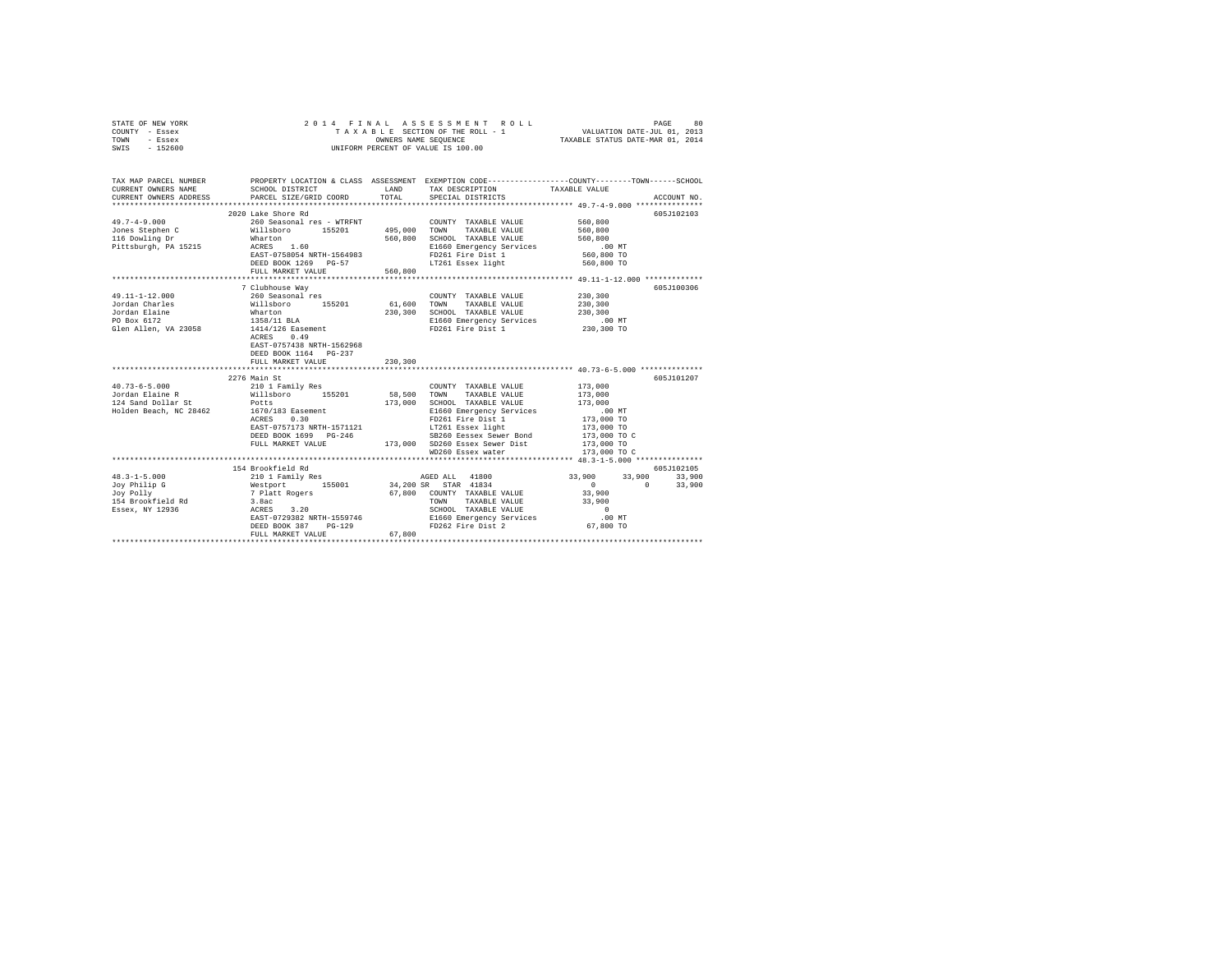| STATE OF NEW YORK | 2014 FINAL ASSESSMENT ROLL         | 81<br>PAGE                       |
|-------------------|------------------------------------|----------------------------------|
| COUNTY - Essex    | TAXABLE SECTION OF THE ROLL - 1    | VALUATION DATE-JUL 01, 2013      |
| TOWN<br>- Essex   | OWNERS NAME SEOUENCE               | TAXABLE STATUS DATE-MAR 01, 2014 |
| $-152600$<br>SWIS | UNIFORM PERCENT OF VALUE IS 100.00 |                                  |

| ***************************<br>Jersey St<br>62,600<br>COUNTY TAXABLE VALUE<br>62.600 TOWN TAXABLE VALUE<br>62,600<br>62,600 SCHOOL TAXABLE VALUE<br>62,600<br>E1660 Emergency Services<br>$.00$ MT<br>FD262 Fire Dist 2<br>62,600 TO<br>62,600<br>FULL MARKET VALUE<br>2307 Main St<br>$40.73 - 2 - 9.000$<br>210 1 Family Res<br>COUNTY TAXABLE VALUE<br>290,000<br>Willsboro 155201<br>52,000<br>Kamiya Kathleen Moses<br>TOWN<br>TAXABLE VALUE<br>290,000<br>290,000<br>PO Box 126<br>Potts<br>SCHOOL TAXABLE VALUE<br>290,000<br>Essex, NY 12936<br>1661/108-Easement<br>E1660 Emergency Services<br>.00 MT<br>Bk 902 Pg 328<br>PRIOR OWER ON 3/01/2014 ACRES 0.20<br>Stransky Family LLC – EAST-0756718 NRTH-1571844<br>FD261 Fire Dist 1<br>LT261 Essex light<br>290,000 TO<br>290,000 TO<br>SB260 Eessex Sewer Bond<br>SD260 Fessex Sewer Bond<br>290,000 TO C<br>290,000 TO<br>DEED BOOK 1765 PG-197<br>SD260 Essex Sewer Dist<br>290,000 WD260 Essex water<br>290,000 TO C<br>FULL MARKET VALUE<br>32 Sayre Rd<br>605J102106<br>260 Seasonal res<br>$57.1 - 2 - 7.002$<br>8,946<br>8,946 8,946<br>AG DIST C 41720<br>999 - 2000 - 2000 - 2000 - 2000 - 2010<br>Kapper Theresa G 2012 - 2012 - 2013 - 2014 - 2014 - 2014 - 2014 - 2014 - 2014 - 2014 - 2014 - 2014 - 2014 - 20<br>2014 - 2014 - 2014 - 2014 - 2014 - 2014 - 2014 - 2014 - 2014 - 2014 - 20<br>73,700 COUNTY TAXABLE VALUE<br>92.454<br>101,400 TOWN TAXABLE VALUE<br>92.454<br>SCHOOL TAXABLE VALUE<br>92.454<br>E1660 Emergency Services<br>$.00$ MT<br>101,400 TO<br>FD262 Fire Dist 2<br>DEED BOOK 882<br>$PG-88$<br>MAY BE SUBJECT TO PAYMENT FULL MARKET VALUE<br>101,400<br>UNDER AGDIST LAW TIL 2018<br>NYS Route 22<br>605Z012002<br>$49.3 - 1 - 1.200$<br>314 Rural vac<10<br>Willsboro 155201<br>Wharton<br>ACRES 9.00<br>33,000<br>COUNTY TAXABLE VALUE<br>33,000 TOWN<br>Keene Karin N<br>TAXABLE VALUE<br>33,000<br>33,000 SCHOOL TAXABLE VALUE<br>80 Tilley Ln<br>33,000<br>Sedona, AZ 86351<br>E1660 Emergency Services<br>.00 MT<br>FD262 Fire Dist 2<br>EAST-0744453 NRTH-1559707<br>33,000 TO<br>LT262 Whallonsburg light<br>DEED BOOK 1186    PG-272<br>33,000 TO<br>33,000<br>FULL MARKET VALUE<br>******************************<br>605J199005<br>510 Walker Rd<br>$48.4 - 1 - 20.120$<br>105 Vac farmland<br>72,900<br>COUNTY TAXABLE VALUE<br>42.500 TOWN<br>Keil Jessie<br>TAXABLE VALUE<br>72,900<br>115 Beebe Hill Rd<br>Milton, VT 05468<br>72,900 SCHOOL TAXABLE VALUE<br>72,900<br>E1660 Emergency Services<br>.00MT<br>72,900 TO<br>FD262 Fire Dist 2<br>EAST-0735576 NRTH-1555377<br>LT262 Whallonsburg light 72,900 TO<br>DEED BOOK 1440 PG-140<br>72,900<br>FULL MARKET VALUE | TAX MAP PARCEL NUMBER<br>CURRENT OWNERS NAME<br>CURRENT OWNERS ADDRESS | SCHOOL DISTRICT<br>PARCEL SIZE/GRID COORD | LAND<br>TOTAL | TAX DESCRIPTION<br>SPECIAL DISTRICTS | PROPERTY LOCATION & CLASS ASSESSMENT EXEMPTION CODE---------------COUNTY-------TOWN-----SCHOOL<br>TAXABLE VALUE<br>ACCOUNT NO. |
|----------------------------------------------------------------------------------------------------------------------------------------------------------------------------------------------------------------------------------------------------------------------------------------------------------------------------------------------------------------------------------------------------------------------------------------------------------------------------------------------------------------------------------------------------------------------------------------------------------------------------------------------------------------------------------------------------------------------------------------------------------------------------------------------------------------------------------------------------------------------------------------------------------------------------------------------------------------------------------------------------------------------------------------------------------------------------------------------------------------------------------------------------------------------------------------------------------------------------------------------------------------------------------------------------------------------------------------------------------------------------------------------------------------------------------------------------------------------------------------------------------------------------------------------------------------------------------------------------------------------------------------------------------------------------------------------------------------------------------------------------------------------------------------------------------------------------------------------------------------------------------------------------------------------------------------------------------------------------------------------------------------------------------------------------------------------------------------------------------------------------------------------------------------------------------------------------------------------------------------------------------------------------------------------------------------------------------------------------------------------------------------------------------------------------------------------------------------------------------------------------------------------------------------------------------------------------------------------------------------------------------------------------------------------------------------|------------------------------------------------------------------------|-------------------------------------------|---------------|--------------------------------------|--------------------------------------------------------------------------------------------------------------------------------|
|                                                                                                                                                                                                                                                                                                                                                                                                                                                                                                                                                                                                                                                                                                                                                                                                                                                                                                                                                                                                                                                                                                                                                                                                                                                                                                                                                                                                                                                                                                                                                                                                                                                                                                                                                                                                                                                                                                                                                                                                                                                                                                                                                                                                                                                                                                                                                                                                                                                                                                                                                                                                                                                                                        |                                                                        |                                           |               |                                      |                                                                                                                                |
|                                                                                                                                                                                                                                                                                                                                                                                                                                                                                                                                                                                                                                                                                                                                                                                                                                                                                                                                                                                                                                                                                                                                                                                                                                                                                                                                                                                                                                                                                                                                                                                                                                                                                                                                                                                                                                                                                                                                                                                                                                                                                                                                                                                                                                                                                                                                                                                                                                                                                                                                                                                                                                                                                        |                                                                        |                                           |               |                                      | 605Z008007                                                                                                                     |
|                                                                                                                                                                                                                                                                                                                                                                                                                                                                                                                                                                                                                                                                                                                                                                                                                                                                                                                                                                                                                                                                                                                                                                                                                                                                                                                                                                                                                                                                                                                                                                                                                                                                                                                                                                                                                                                                                                                                                                                                                                                                                                                                                                                                                                                                                                                                                                                                                                                                                                                                                                                                                                                                                        |                                                                        |                                           |               |                                      |                                                                                                                                |
|                                                                                                                                                                                                                                                                                                                                                                                                                                                                                                                                                                                                                                                                                                                                                                                                                                                                                                                                                                                                                                                                                                                                                                                                                                                                                                                                                                                                                                                                                                                                                                                                                                                                                                                                                                                                                                                                                                                                                                                                                                                                                                                                                                                                                                                                                                                                                                                                                                                                                                                                                                                                                                                                                        |                                                                        |                                           |               |                                      |                                                                                                                                |
|                                                                                                                                                                                                                                                                                                                                                                                                                                                                                                                                                                                                                                                                                                                                                                                                                                                                                                                                                                                                                                                                                                                                                                                                                                                                                                                                                                                                                                                                                                                                                                                                                                                                                                                                                                                                                                                                                                                                                                                                                                                                                                                                                                                                                                                                                                                                                                                                                                                                                                                                                                                                                                                                                        |                                                                        |                                           |               |                                      |                                                                                                                                |
|                                                                                                                                                                                                                                                                                                                                                                                                                                                                                                                                                                                                                                                                                                                                                                                                                                                                                                                                                                                                                                                                                                                                                                                                                                                                                                                                                                                                                                                                                                                                                                                                                                                                                                                                                                                                                                                                                                                                                                                                                                                                                                                                                                                                                                                                                                                                                                                                                                                                                                                                                                                                                                                                                        |                                                                        |                                           |               |                                      |                                                                                                                                |
|                                                                                                                                                                                                                                                                                                                                                                                                                                                                                                                                                                                                                                                                                                                                                                                                                                                                                                                                                                                                                                                                                                                                                                                                                                                                                                                                                                                                                                                                                                                                                                                                                                                                                                                                                                                                                                                                                                                                                                                                                                                                                                                                                                                                                                                                                                                                                                                                                                                                                                                                                                                                                                                                                        |                                                                        |                                           |               |                                      |                                                                                                                                |
|                                                                                                                                                                                                                                                                                                                                                                                                                                                                                                                                                                                                                                                                                                                                                                                                                                                                                                                                                                                                                                                                                                                                                                                                                                                                                                                                                                                                                                                                                                                                                                                                                                                                                                                                                                                                                                                                                                                                                                                                                                                                                                                                                                                                                                                                                                                                                                                                                                                                                                                                                                                                                                                                                        |                                                                        |                                           |               |                                      |                                                                                                                                |
|                                                                                                                                                                                                                                                                                                                                                                                                                                                                                                                                                                                                                                                                                                                                                                                                                                                                                                                                                                                                                                                                                                                                                                                                                                                                                                                                                                                                                                                                                                                                                                                                                                                                                                                                                                                                                                                                                                                                                                                                                                                                                                                                                                                                                                                                                                                                                                                                                                                                                                                                                                                                                                                                                        |                                                                        |                                           |               |                                      |                                                                                                                                |
|                                                                                                                                                                                                                                                                                                                                                                                                                                                                                                                                                                                                                                                                                                                                                                                                                                                                                                                                                                                                                                                                                                                                                                                                                                                                                                                                                                                                                                                                                                                                                                                                                                                                                                                                                                                                                                                                                                                                                                                                                                                                                                                                                                                                                                                                                                                                                                                                                                                                                                                                                                                                                                                                                        |                                                                        |                                           |               |                                      |                                                                                                                                |
|                                                                                                                                                                                                                                                                                                                                                                                                                                                                                                                                                                                                                                                                                                                                                                                                                                                                                                                                                                                                                                                                                                                                                                                                                                                                                                                                                                                                                                                                                                                                                                                                                                                                                                                                                                                                                                                                                                                                                                                                                                                                                                                                                                                                                                                                                                                                                                                                                                                                                                                                                                                                                                                                                        |                                                                        |                                           |               |                                      | 605J103214                                                                                                                     |
|                                                                                                                                                                                                                                                                                                                                                                                                                                                                                                                                                                                                                                                                                                                                                                                                                                                                                                                                                                                                                                                                                                                                                                                                                                                                                                                                                                                                                                                                                                                                                                                                                                                                                                                                                                                                                                                                                                                                                                                                                                                                                                                                                                                                                                                                                                                                                                                                                                                                                                                                                                                                                                                                                        |                                                                        |                                           |               |                                      |                                                                                                                                |
|                                                                                                                                                                                                                                                                                                                                                                                                                                                                                                                                                                                                                                                                                                                                                                                                                                                                                                                                                                                                                                                                                                                                                                                                                                                                                                                                                                                                                                                                                                                                                                                                                                                                                                                                                                                                                                                                                                                                                                                                                                                                                                                                                                                                                                                                                                                                                                                                                                                                                                                                                                                                                                                                                        |                                                                        |                                           |               |                                      |                                                                                                                                |
|                                                                                                                                                                                                                                                                                                                                                                                                                                                                                                                                                                                                                                                                                                                                                                                                                                                                                                                                                                                                                                                                                                                                                                                                                                                                                                                                                                                                                                                                                                                                                                                                                                                                                                                                                                                                                                                                                                                                                                                                                                                                                                                                                                                                                                                                                                                                                                                                                                                                                                                                                                                                                                                                                        |                                                                        |                                           |               |                                      |                                                                                                                                |
|                                                                                                                                                                                                                                                                                                                                                                                                                                                                                                                                                                                                                                                                                                                                                                                                                                                                                                                                                                                                                                                                                                                                                                                                                                                                                                                                                                                                                                                                                                                                                                                                                                                                                                                                                                                                                                                                                                                                                                                                                                                                                                                                                                                                                                                                                                                                                                                                                                                                                                                                                                                                                                                                                        |                                                                        |                                           |               |                                      |                                                                                                                                |
|                                                                                                                                                                                                                                                                                                                                                                                                                                                                                                                                                                                                                                                                                                                                                                                                                                                                                                                                                                                                                                                                                                                                                                                                                                                                                                                                                                                                                                                                                                                                                                                                                                                                                                                                                                                                                                                                                                                                                                                                                                                                                                                                                                                                                                                                                                                                                                                                                                                                                                                                                                                                                                                                                        |                                                                        |                                           |               |                                      |                                                                                                                                |
|                                                                                                                                                                                                                                                                                                                                                                                                                                                                                                                                                                                                                                                                                                                                                                                                                                                                                                                                                                                                                                                                                                                                                                                                                                                                                                                                                                                                                                                                                                                                                                                                                                                                                                                                                                                                                                                                                                                                                                                                                                                                                                                                                                                                                                                                                                                                                                                                                                                                                                                                                                                                                                                                                        |                                                                        |                                           |               |                                      |                                                                                                                                |
|                                                                                                                                                                                                                                                                                                                                                                                                                                                                                                                                                                                                                                                                                                                                                                                                                                                                                                                                                                                                                                                                                                                                                                                                                                                                                                                                                                                                                                                                                                                                                                                                                                                                                                                                                                                                                                                                                                                                                                                                                                                                                                                                                                                                                                                                                                                                                                                                                                                                                                                                                                                                                                                                                        |                                                                        |                                           |               |                                      |                                                                                                                                |
|                                                                                                                                                                                                                                                                                                                                                                                                                                                                                                                                                                                                                                                                                                                                                                                                                                                                                                                                                                                                                                                                                                                                                                                                                                                                                                                                                                                                                                                                                                                                                                                                                                                                                                                                                                                                                                                                                                                                                                                                                                                                                                                                                                                                                                                                                                                                                                                                                                                                                                                                                                                                                                                                                        |                                                                        |                                           |               |                                      |                                                                                                                                |
|                                                                                                                                                                                                                                                                                                                                                                                                                                                                                                                                                                                                                                                                                                                                                                                                                                                                                                                                                                                                                                                                                                                                                                                                                                                                                                                                                                                                                                                                                                                                                                                                                                                                                                                                                                                                                                                                                                                                                                                                                                                                                                                                                                                                                                                                                                                                                                                                                                                                                                                                                                                                                                                                                        |                                                                        |                                           |               |                                      |                                                                                                                                |
|                                                                                                                                                                                                                                                                                                                                                                                                                                                                                                                                                                                                                                                                                                                                                                                                                                                                                                                                                                                                                                                                                                                                                                                                                                                                                                                                                                                                                                                                                                                                                                                                                                                                                                                                                                                                                                                                                                                                                                                                                                                                                                                                                                                                                                                                                                                                                                                                                                                                                                                                                                                                                                                                                        |                                                                        |                                           |               |                                      |                                                                                                                                |
|                                                                                                                                                                                                                                                                                                                                                                                                                                                                                                                                                                                                                                                                                                                                                                                                                                                                                                                                                                                                                                                                                                                                                                                                                                                                                                                                                                                                                                                                                                                                                                                                                                                                                                                                                                                                                                                                                                                                                                                                                                                                                                                                                                                                                                                                                                                                                                                                                                                                                                                                                                                                                                                                                        |                                                                        |                                           |               |                                      |                                                                                                                                |
|                                                                                                                                                                                                                                                                                                                                                                                                                                                                                                                                                                                                                                                                                                                                                                                                                                                                                                                                                                                                                                                                                                                                                                                                                                                                                                                                                                                                                                                                                                                                                                                                                                                                                                                                                                                                                                                                                                                                                                                                                                                                                                                                                                                                                                                                                                                                                                                                                                                                                                                                                                                                                                                                                        |                                                                        |                                           |               |                                      |                                                                                                                                |
|                                                                                                                                                                                                                                                                                                                                                                                                                                                                                                                                                                                                                                                                                                                                                                                                                                                                                                                                                                                                                                                                                                                                                                                                                                                                                                                                                                                                                                                                                                                                                                                                                                                                                                                                                                                                                                                                                                                                                                                                                                                                                                                                                                                                                                                                                                                                                                                                                                                                                                                                                                                                                                                                                        |                                                                        |                                           |               |                                      |                                                                                                                                |
|                                                                                                                                                                                                                                                                                                                                                                                                                                                                                                                                                                                                                                                                                                                                                                                                                                                                                                                                                                                                                                                                                                                                                                                                                                                                                                                                                                                                                                                                                                                                                                                                                                                                                                                                                                                                                                                                                                                                                                                                                                                                                                                                                                                                                                                                                                                                                                                                                                                                                                                                                                                                                                                                                        |                                                                        |                                           |               |                                      |                                                                                                                                |
|                                                                                                                                                                                                                                                                                                                                                                                                                                                                                                                                                                                                                                                                                                                                                                                                                                                                                                                                                                                                                                                                                                                                                                                                                                                                                                                                                                                                                                                                                                                                                                                                                                                                                                                                                                                                                                                                                                                                                                                                                                                                                                                                                                                                                                                                                                                                                                                                                                                                                                                                                                                                                                                                                        |                                                                        |                                           |               |                                      |                                                                                                                                |
|                                                                                                                                                                                                                                                                                                                                                                                                                                                                                                                                                                                                                                                                                                                                                                                                                                                                                                                                                                                                                                                                                                                                                                                                                                                                                                                                                                                                                                                                                                                                                                                                                                                                                                                                                                                                                                                                                                                                                                                                                                                                                                                                                                                                                                                                                                                                                                                                                                                                                                                                                                                                                                                                                        |                                                                        |                                           |               |                                      |                                                                                                                                |
|                                                                                                                                                                                                                                                                                                                                                                                                                                                                                                                                                                                                                                                                                                                                                                                                                                                                                                                                                                                                                                                                                                                                                                                                                                                                                                                                                                                                                                                                                                                                                                                                                                                                                                                                                                                                                                                                                                                                                                                                                                                                                                                                                                                                                                                                                                                                                                                                                                                                                                                                                                                                                                                                                        |                                                                        |                                           |               |                                      |                                                                                                                                |
|                                                                                                                                                                                                                                                                                                                                                                                                                                                                                                                                                                                                                                                                                                                                                                                                                                                                                                                                                                                                                                                                                                                                                                                                                                                                                                                                                                                                                                                                                                                                                                                                                                                                                                                                                                                                                                                                                                                                                                                                                                                                                                                                                                                                                                                                                                                                                                                                                                                                                                                                                                                                                                                                                        |                                                                        |                                           |               |                                      |                                                                                                                                |
|                                                                                                                                                                                                                                                                                                                                                                                                                                                                                                                                                                                                                                                                                                                                                                                                                                                                                                                                                                                                                                                                                                                                                                                                                                                                                                                                                                                                                                                                                                                                                                                                                                                                                                                                                                                                                                                                                                                                                                                                                                                                                                                                                                                                                                                                                                                                                                                                                                                                                                                                                                                                                                                                                        |                                                                        |                                           |               |                                      |                                                                                                                                |
|                                                                                                                                                                                                                                                                                                                                                                                                                                                                                                                                                                                                                                                                                                                                                                                                                                                                                                                                                                                                                                                                                                                                                                                                                                                                                                                                                                                                                                                                                                                                                                                                                                                                                                                                                                                                                                                                                                                                                                                                                                                                                                                                                                                                                                                                                                                                                                                                                                                                                                                                                                                                                                                                                        |                                                                        |                                           |               |                                      |                                                                                                                                |
|                                                                                                                                                                                                                                                                                                                                                                                                                                                                                                                                                                                                                                                                                                                                                                                                                                                                                                                                                                                                                                                                                                                                                                                                                                                                                                                                                                                                                                                                                                                                                                                                                                                                                                                                                                                                                                                                                                                                                                                                                                                                                                                                                                                                                                                                                                                                                                                                                                                                                                                                                                                                                                                                                        |                                                                        |                                           |               |                                      |                                                                                                                                |
|                                                                                                                                                                                                                                                                                                                                                                                                                                                                                                                                                                                                                                                                                                                                                                                                                                                                                                                                                                                                                                                                                                                                                                                                                                                                                                                                                                                                                                                                                                                                                                                                                                                                                                                                                                                                                                                                                                                                                                                                                                                                                                                                                                                                                                                                                                                                                                                                                                                                                                                                                                                                                                                                                        |                                                                        |                                           |               |                                      |                                                                                                                                |
|                                                                                                                                                                                                                                                                                                                                                                                                                                                                                                                                                                                                                                                                                                                                                                                                                                                                                                                                                                                                                                                                                                                                                                                                                                                                                                                                                                                                                                                                                                                                                                                                                                                                                                                                                                                                                                                                                                                                                                                                                                                                                                                                                                                                                                                                                                                                                                                                                                                                                                                                                                                                                                                                                        |                                                                        |                                           |               |                                      |                                                                                                                                |
|                                                                                                                                                                                                                                                                                                                                                                                                                                                                                                                                                                                                                                                                                                                                                                                                                                                                                                                                                                                                                                                                                                                                                                                                                                                                                                                                                                                                                                                                                                                                                                                                                                                                                                                                                                                                                                                                                                                                                                                                                                                                                                                                                                                                                                                                                                                                                                                                                                                                                                                                                                                                                                                                                        |                                                                        |                                           |               |                                      |                                                                                                                                |
|                                                                                                                                                                                                                                                                                                                                                                                                                                                                                                                                                                                                                                                                                                                                                                                                                                                                                                                                                                                                                                                                                                                                                                                                                                                                                                                                                                                                                                                                                                                                                                                                                                                                                                                                                                                                                                                                                                                                                                                                                                                                                                                                                                                                                                                                                                                                                                                                                                                                                                                                                                                                                                                                                        |                                                                        |                                           |               |                                      |                                                                                                                                |
|                                                                                                                                                                                                                                                                                                                                                                                                                                                                                                                                                                                                                                                                                                                                                                                                                                                                                                                                                                                                                                                                                                                                                                                                                                                                                                                                                                                                                                                                                                                                                                                                                                                                                                                                                                                                                                                                                                                                                                                                                                                                                                                                                                                                                                                                                                                                                                                                                                                                                                                                                                                                                                                                                        |                                                                        |                                           |               |                                      |                                                                                                                                |
|                                                                                                                                                                                                                                                                                                                                                                                                                                                                                                                                                                                                                                                                                                                                                                                                                                                                                                                                                                                                                                                                                                                                                                                                                                                                                                                                                                                                                                                                                                                                                                                                                                                                                                                                                                                                                                                                                                                                                                                                                                                                                                                                                                                                                                                                                                                                                                                                                                                                                                                                                                                                                                                                                        |                                                                        |                                           |               |                                      |                                                                                                                                |
|                                                                                                                                                                                                                                                                                                                                                                                                                                                                                                                                                                                                                                                                                                                                                                                                                                                                                                                                                                                                                                                                                                                                                                                                                                                                                                                                                                                                                                                                                                                                                                                                                                                                                                                                                                                                                                                                                                                                                                                                                                                                                                                                                                                                                                                                                                                                                                                                                                                                                                                                                                                                                                                                                        |                                                                        |                                           |               |                                      |                                                                                                                                |
|                                                                                                                                                                                                                                                                                                                                                                                                                                                                                                                                                                                                                                                                                                                                                                                                                                                                                                                                                                                                                                                                                                                                                                                                                                                                                                                                                                                                                                                                                                                                                                                                                                                                                                                                                                                                                                                                                                                                                                                                                                                                                                                                                                                                                                                                                                                                                                                                                                                                                                                                                                                                                                                                                        |                                                                        |                                           |               |                                      |                                                                                                                                |
|                                                                                                                                                                                                                                                                                                                                                                                                                                                                                                                                                                                                                                                                                                                                                                                                                                                                                                                                                                                                                                                                                                                                                                                                                                                                                                                                                                                                                                                                                                                                                                                                                                                                                                                                                                                                                                                                                                                                                                                                                                                                                                                                                                                                                                                                                                                                                                                                                                                                                                                                                                                                                                                                                        |                                                                        |                                           |               |                                      |                                                                                                                                |
|                                                                                                                                                                                                                                                                                                                                                                                                                                                                                                                                                                                                                                                                                                                                                                                                                                                                                                                                                                                                                                                                                                                                                                                                                                                                                                                                                                                                                                                                                                                                                                                                                                                                                                                                                                                                                                                                                                                                                                                                                                                                                                                                                                                                                                                                                                                                                                                                                                                                                                                                                                                                                                                                                        |                                                                        |                                           |               |                                      |                                                                                                                                |
|                                                                                                                                                                                                                                                                                                                                                                                                                                                                                                                                                                                                                                                                                                                                                                                                                                                                                                                                                                                                                                                                                                                                                                                                                                                                                                                                                                                                                                                                                                                                                                                                                                                                                                                                                                                                                                                                                                                                                                                                                                                                                                                                                                                                                                                                                                                                                                                                                                                                                                                                                                                                                                                                                        |                                                                        |                                           |               |                                      |                                                                                                                                |
|                                                                                                                                                                                                                                                                                                                                                                                                                                                                                                                                                                                                                                                                                                                                                                                                                                                                                                                                                                                                                                                                                                                                                                                                                                                                                                                                                                                                                                                                                                                                                                                                                                                                                                                                                                                                                                                                                                                                                                                                                                                                                                                                                                                                                                                                                                                                                                                                                                                                                                                                                                                                                                                                                        |                                                                        |                                           |               |                                      |                                                                                                                                |
|                                                                                                                                                                                                                                                                                                                                                                                                                                                                                                                                                                                                                                                                                                                                                                                                                                                                                                                                                                                                                                                                                                                                                                                                                                                                                                                                                                                                                                                                                                                                                                                                                                                                                                                                                                                                                                                                                                                                                                                                                                                                                                                                                                                                                                                                                                                                                                                                                                                                                                                                                                                                                                                                                        |                                                                        |                                           |               |                                      |                                                                                                                                |
|                                                                                                                                                                                                                                                                                                                                                                                                                                                                                                                                                                                                                                                                                                                                                                                                                                                                                                                                                                                                                                                                                                                                                                                                                                                                                                                                                                                                                                                                                                                                                                                                                                                                                                                                                                                                                                                                                                                                                                                                                                                                                                                                                                                                                                                                                                                                                                                                                                                                                                                                                                                                                                                                                        |                                                                        |                                           |               |                                      |                                                                                                                                |
|                                                                                                                                                                                                                                                                                                                                                                                                                                                                                                                                                                                                                                                                                                                                                                                                                                                                                                                                                                                                                                                                                                                                                                                                                                                                                                                                                                                                                                                                                                                                                                                                                                                                                                                                                                                                                                                                                                                                                                                                                                                                                                                                                                                                                                                                                                                                                                                                                                                                                                                                                                                                                                                                                        |                                                                        |                                           |               |                                      |                                                                                                                                |
|                                                                                                                                                                                                                                                                                                                                                                                                                                                                                                                                                                                                                                                                                                                                                                                                                                                                                                                                                                                                                                                                                                                                                                                                                                                                                                                                                                                                                                                                                                                                                                                                                                                                                                                                                                                                                                                                                                                                                                                                                                                                                                                                                                                                                                                                                                                                                                                                                                                                                                                                                                                                                                                                                        |                                                                        |                                           |               |                                      |                                                                                                                                |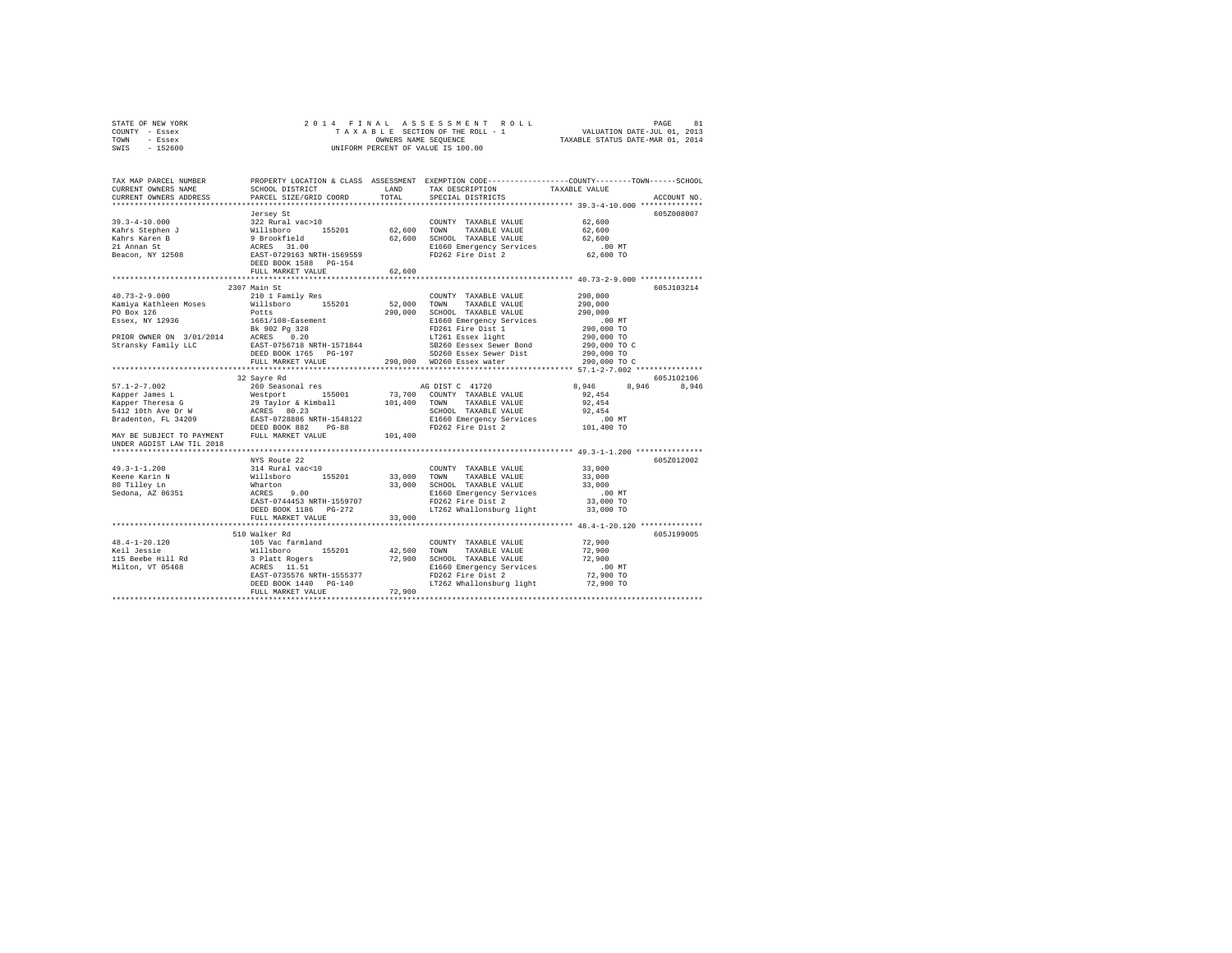|      | STATE OF NEW YORK |  |  | 2014 FINAL ASSESSMENT ROLL         | PAGE                             | 82 |
|------|-------------------|--|--|------------------------------------|----------------------------------|----|
|      | COUNTY - Essex    |  |  | TAXABLE SECTION OF THE ROLL - 1    | VALUATION DATE-JUL 01, 2013      |    |
| TOWN | - Essex           |  |  | OWNERS NAME SEOUENCE               | TAXABLE STATUS DATE-MAR 01, 2014 |    |
| SWIS | - 152600          |  |  | UNIFORM PERCENT OF VALUE IS 100.00 |                                  |    |

| 2838 Essex Rd<br>605J103104<br>$\texttt{k0.57-3-10.000} \begin{minipage}{0.9\textwidth} \begin{minipage}{0.9\textwidth} \begin{minipage}{0.9\textwidth} \begin{minipage}{0.9\textwidth} \begin{minipage}{0.9\textwidth} \begin{minipage}{0.9\textwidth} \begin{minipage}{0.9\textwidth} \begin{minipage}{0.9\textwidth} \begin{minipage}{0.9\textwidth} \begin{minipage}{0.9\textwidth} \begin{minipage}{0.9\textwidth} \begin{minipage}{0.9\textwidth} \begin{minipage}{0.9\textwidth} \begin{minipage}{0.9\textwidth} \begin{minip$<br>511,400<br>COUNTY TAXABLE VALUE<br>511,400<br>SCHOOL TAXABLE VALUE<br>511,400<br>E1660 Emergency Services .00 MT<br>FD261 Fire Dist 1 511,400 TO<br>LT261 Essex light 511,400 TO<br>FD261 Fire Dist 1<br>LT261 Essex light<br>511,400 WB261 Water B&I 511,400 TO C<br>FULL MARKET VALUE<br>605J190008<br>2916 Essex Rd<br>210 1 Family Res - WTRFNT<br>COUNTY TAXABLE VALUE 849,900<br>155201 448,000 TOWN<br>Example 2011 2012<br>Example 2012 2014<br>Example 2012 2014<br>Example 2012 2014<br>Example 2013<br>PO Box 280<br>2013 2014<br>2014<br>2014 2021<br>2014<br>2014<br>2014<br>2014<br>2014<br>2014<br>2014<br>2014<br>2014<br>2014<br>2014<br>2014<br>2014<br>2014<br>2014<br>20<br>TAXABLE VALUE<br>849,900<br>849,900<br>SCHOOL TAXABLE VALUE<br>849,900<br>LT261 Essex light<br>849,900 TO<br>849,900 TO C<br>WB261 Water B&I<br>849,900 WD260 Essex water 849,900 TO C<br>FULL MARKET VALUE<br>2341 NYS Route 22 65 PCT OF VALUE USED FOR EXEMPTION PURPOSES<br>605J102111<br>210 1 Family Res<br>$\sim$ 0 $\sim$ 0 $\sim$ 0 $\sim$ 0 $\sim$ 0 $\sim$ 0 $\sim$ 0 $\sim$ 0 $\sim$ 0 $\sim$ 0 $\sim$ 0 $\sim$ 0 $\sim$ 0 $\sim$ 0 $\sim$ 0 $\sim$ 0 $\sim$ 0 $\sim$ 0 $\sim$ 0 $\sim$ 0 $\sim$ 0 $\sim$ 0 $\sim$ 0 $\sim$ 0 $\sim$ 0 $\sim$ 0 $\sim$ 0 $\sim$ 0 $\sim$ 0 $\sim$ 0 $\sim$ 0 $\sim$<br>30,000<br>$40.3 - 2 - 16.000$<br>RES. STAR 41854<br>$\Omega$<br>Willsboro 155201 38,200 VETCOM CTS 41130 23,800 23,800<br>Kelly Edward R<br>23,800<br>Hicks<br>00007.00<br>112,000 COUNTY TAXABLE VALUE<br>TOWN TAXABLE VALUE<br>Kelly Alicia L<br>2241 NVS Rte 22<br>88,200<br>88,200<br><b>ACRES</b><br>7.20 BANK1STARSG<br>SCHOOL TAXABLE VALUE 58,200<br>Essex, NY 12936<br>$\tt \t\tt{EAST-0746932 NRTH-1570922} \hspace{3.2cm} \t\tt E1660 Energy Services \hspace{3.2cm} \t\tt{SPT20 172 172 173 174.000 TO}$<br>1877 Lake Shore Rd<br>605J104512<br>$49.11 - 1 - 51.000$<br>260 Seasonal res - WTRFNT<br>490,900<br>490,900<br>490,900<br>SCHOOL TAXABLE VALUE 490,900<br>365 Winding Way<br>Wharton<br>Kittering, OH 45429 ACRES 4.60<br>E1660 Emergency Services .00 MT<br>FD261 Fire Dist 1 490,900 TO<br>EAST-0757462 NRTH-1561373<br>DEED BOOK 1695 PG-313<br>490,900<br>FULL MARKET VALUE | TAX MAP PARCEL NUMBER<br>$\begin{tabular}{lllllllll} \textbf{CURRENT} & \textbf{ONRETS} & \textbf{SCHODL DISTRICT} & \textbf{LAND} & \textbf{TA} \textbf{B} \textbf{SCRIPTION} & \textbf{TA} \textbf{X} \textbf{A} \textbf{B} \textbf{B} & \textbf{TA} \textbf{X} \textbf{A} \textbf{B} \textbf{B} & \textbf{NA} \textbf{B} \textbf{B} & \textbf{NA} \textbf{B} \textbf{B} \textbf{B} & \textbf{NA} \textbf{B} \textbf{B} \textbf{B} & \textbf{NA} \textbf{B} \$ |  | PROPERTY LOCATION & CLASS ASSESSMENT EXEMPTION CODE---------------COUNTY-------TOWN------SCHOOL |  |
|---------------------------------------------------------------------------------------------------------------------------------------------------------------------------------------------------------------------------------------------------------------------------------------------------------------------------------------------------------------------------------------------------------------------------------------------------------------------------------------------------------------------------------------------------------------------------------------------------------------------------------------------------------------------------------------------------------------------------------------------------------------------------------------------------------------------------------------------------------------------------------------------------------------------------------------------------------------------------------------------------------------------------------------------------------------------------------------------------------------------------------------------------------------------------------------------------------------------------------------------------------------------------------------------------------------------------------------------------------------------------------------------------------------------------------------------------------------------------------------------------------------------------------------------------------------------------------------------------------------------------------------------------------------------------------------------------------------------------------------------------------------------------------------------------------------------------------------------------------------------------------------------------------------------------------------------------------------------------------------------------------------------------------------------------------------------------------------------------------------------------------------------------------------------------------------------------------------------------------------------------------------------------------------------------------------------------------------------------------------------------------------------------------------------------------------------------------------------------------------------------------------------------------------------------------------------------------------------------------------------------------------------------------------------------------------------------------------------------------------------------------------------|------------------------------------------------------------------------------------------------------------------------------------------------------------------------------------------------------------------------------------------------------------------------------------------------------------------------------------------------------------------------------------------------------------------------------------------------------------------|--|-------------------------------------------------------------------------------------------------|--|
|                                                                                                                                                                                                                                                                                                                                                                                                                                                                                                                                                                                                                                                                                                                                                                                                                                                                                                                                                                                                                                                                                                                                                                                                                                                                                                                                                                                                                                                                                                                                                                                                                                                                                                                                                                                                                                                                                                                                                                                                                                                                                                                                                                                                                                                                                                                                                                                                                                                                                                                                                                                                                                                                                                                                                                     |                                                                                                                                                                                                                                                                                                                                                                                                                                                                  |  |                                                                                                 |  |
|                                                                                                                                                                                                                                                                                                                                                                                                                                                                                                                                                                                                                                                                                                                                                                                                                                                                                                                                                                                                                                                                                                                                                                                                                                                                                                                                                                                                                                                                                                                                                                                                                                                                                                                                                                                                                                                                                                                                                                                                                                                                                                                                                                                                                                                                                                                                                                                                                                                                                                                                                                                                                                                                                                                                                                     |                                                                                                                                                                                                                                                                                                                                                                                                                                                                  |  |                                                                                                 |  |
|                                                                                                                                                                                                                                                                                                                                                                                                                                                                                                                                                                                                                                                                                                                                                                                                                                                                                                                                                                                                                                                                                                                                                                                                                                                                                                                                                                                                                                                                                                                                                                                                                                                                                                                                                                                                                                                                                                                                                                                                                                                                                                                                                                                                                                                                                                                                                                                                                                                                                                                                                                                                                                                                                                                                                                     |                                                                                                                                                                                                                                                                                                                                                                                                                                                                  |  |                                                                                                 |  |
|                                                                                                                                                                                                                                                                                                                                                                                                                                                                                                                                                                                                                                                                                                                                                                                                                                                                                                                                                                                                                                                                                                                                                                                                                                                                                                                                                                                                                                                                                                                                                                                                                                                                                                                                                                                                                                                                                                                                                                                                                                                                                                                                                                                                                                                                                                                                                                                                                                                                                                                                                                                                                                                                                                                                                                     |                                                                                                                                                                                                                                                                                                                                                                                                                                                                  |  |                                                                                                 |  |
|                                                                                                                                                                                                                                                                                                                                                                                                                                                                                                                                                                                                                                                                                                                                                                                                                                                                                                                                                                                                                                                                                                                                                                                                                                                                                                                                                                                                                                                                                                                                                                                                                                                                                                                                                                                                                                                                                                                                                                                                                                                                                                                                                                                                                                                                                                                                                                                                                                                                                                                                                                                                                                                                                                                                                                     |                                                                                                                                                                                                                                                                                                                                                                                                                                                                  |  |                                                                                                 |  |
|                                                                                                                                                                                                                                                                                                                                                                                                                                                                                                                                                                                                                                                                                                                                                                                                                                                                                                                                                                                                                                                                                                                                                                                                                                                                                                                                                                                                                                                                                                                                                                                                                                                                                                                                                                                                                                                                                                                                                                                                                                                                                                                                                                                                                                                                                                                                                                                                                                                                                                                                                                                                                                                                                                                                                                     |                                                                                                                                                                                                                                                                                                                                                                                                                                                                  |  |                                                                                                 |  |
|                                                                                                                                                                                                                                                                                                                                                                                                                                                                                                                                                                                                                                                                                                                                                                                                                                                                                                                                                                                                                                                                                                                                                                                                                                                                                                                                                                                                                                                                                                                                                                                                                                                                                                                                                                                                                                                                                                                                                                                                                                                                                                                                                                                                                                                                                                                                                                                                                                                                                                                                                                                                                                                                                                                                                                     |                                                                                                                                                                                                                                                                                                                                                                                                                                                                  |  |                                                                                                 |  |
|                                                                                                                                                                                                                                                                                                                                                                                                                                                                                                                                                                                                                                                                                                                                                                                                                                                                                                                                                                                                                                                                                                                                                                                                                                                                                                                                                                                                                                                                                                                                                                                                                                                                                                                                                                                                                                                                                                                                                                                                                                                                                                                                                                                                                                                                                                                                                                                                                                                                                                                                                                                                                                                                                                                                                                     |                                                                                                                                                                                                                                                                                                                                                                                                                                                                  |  |                                                                                                 |  |
|                                                                                                                                                                                                                                                                                                                                                                                                                                                                                                                                                                                                                                                                                                                                                                                                                                                                                                                                                                                                                                                                                                                                                                                                                                                                                                                                                                                                                                                                                                                                                                                                                                                                                                                                                                                                                                                                                                                                                                                                                                                                                                                                                                                                                                                                                                                                                                                                                                                                                                                                                                                                                                                                                                                                                                     |                                                                                                                                                                                                                                                                                                                                                                                                                                                                  |  |                                                                                                 |  |
|                                                                                                                                                                                                                                                                                                                                                                                                                                                                                                                                                                                                                                                                                                                                                                                                                                                                                                                                                                                                                                                                                                                                                                                                                                                                                                                                                                                                                                                                                                                                                                                                                                                                                                                                                                                                                                                                                                                                                                                                                                                                                                                                                                                                                                                                                                                                                                                                                                                                                                                                                                                                                                                                                                                                                                     |                                                                                                                                                                                                                                                                                                                                                                                                                                                                  |  |                                                                                                 |  |
|                                                                                                                                                                                                                                                                                                                                                                                                                                                                                                                                                                                                                                                                                                                                                                                                                                                                                                                                                                                                                                                                                                                                                                                                                                                                                                                                                                                                                                                                                                                                                                                                                                                                                                                                                                                                                                                                                                                                                                                                                                                                                                                                                                                                                                                                                                                                                                                                                                                                                                                                                                                                                                                                                                                                                                     |                                                                                                                                                                                                                                                                                                                                                                                                                                                                  |  |                                                                                                 |  |
|                                                                                                                                                                                                                                                                                                                                                                                                                                                                                                                                                                                                                                                                                                                                                                                                                                                                                                                                                                                                                                                                                                                                                                                                                                                                                                                                                                                                                                                                                                                                                                                                                                                                                                                                                                                                                                                                                                                                                                                                                                                                                                                                                                                                                                                                                                                                                                                                                                                                                                                                                                                                                                                                                                                                                                     | $40.57 - 3 - 15.000$                                                                                                                                                                                                                                                                                                                                                                                                                                             |  |                                                                                                 |  |
|                                                                                                                                                                                                                                                                                                                                                                                                                                                                                                                                                                                                                                                                                                                                                                                                                                                                                                                                                                                                                                                                                                                                                                                                                                                                                                                                                                                                                                                                                                                                                                                                                                                                                                                                                                                                                                                                                                                                                                                                                                                                                                                                                                                                                                                                                                                                                                                                                                                                                                                                                                                                                                                                                                                                                                     |                                                                                                                                                                                                                                                                                                                                                                                                                                                                  |  |                                                                                                 |  |
|                                                                                                                                                                                                                                                                                                                                                                                                                                                                                                                                                                                                                                                                                                                                                                                                                                                                                                                                                                                                                                                                                                                                                                                                                                                                                                                                                                                                                                                                                                                                                                                                                                                                                                                                                                                                                                                                                                                                                                                                                                                                                                                                                                                                                                                                                                                                                                                                                                                                                                                                                                                                                                                                                                                                                                     |                                                                                                                                                                                                                                                                                                                                                                                                                                                                  |  |                                                                                                 |  |
|                                                                                                                                                                                                                                                                                                                                                                                                                                                                                                                                                                                                                                                                                                                                                                                                                                                                                                                                                                                                                                                                                                                                                                                                                                                                                                                                                                                                                                                                                                                                                                                                                                                                                                                                                                                                                                                                                                                                                                                                                                                                                                                                                                                                                                                                                                                                                                                                                                                                                                                                                                                                                                                                                                                                                                     |                                                                                                                                                                                                                                                                                                                                                                                                                                                                  |  |                                                                                                 |  |
|                                                                                                                                                                                                                                                                                                                                                                                                                                                                                                                                                                                                                                                                                                                                                                                                                                                                                                                                                                                                                                                                                                                                                                                                                                                                                                                                                                                                                                                                                                                                                                                                                                                                                                                                                                                                                                                                                                                                                                                                                                                                                                                                                                                                                                                                                                                                                                                                                                                                                                                                                                                                                                                                                                                                                                     |                                                                                                                                                                                                                                                                                                                                                                                                                                                                  |  |                                                                                                 |  |
|                                                                                                                                                                                                                                                                                                                                                                                                                                                                                                                                                                                                                                                                                                                                                                                                                                                                                                                                                                                                                                                                                                                                                                                                                                                                                                                                                                                                                                                                                                                                                                                                                                                                                                                                                                                                                                                                                                                                                                                                                                                                                                                                                                                                                                                                                                                                                                                                                                                                                                                                                                                                                                                                                                                                                                     |                                                                                                                                                                                                                                                                                                                                                                                                                                                                  |  |                                                                                                 |  |
|                                                                                                                                                                                                                                                                                                                                                                                                                                                                                                                                                                                                                                                                                                                                                                                                                                                                                                                                                                                                                                                                                                                                                                                                                                                                                                                                                                                                                                                                                                                                                                                                                                                                                                                                                                                                                                                                                                                                                                                                                                                                                                                                                                                                                                                                                                                                                                                                                                                                                                                                                                                                                                                                                                                                                                     |                                                                                                                                                                                                                                                                                                                                                                                                                                                                  |  |                                                                                                 |  |
|                                                                                                                                                                                                                                                                                                                                                                                                                                                                                                                                                                                                                                                                                                                                                                                                                                                                                                                                                                                                                                                                                                                                                                                                                                                                                                                                                                                                                                                                                                                                                                                                                                                                                                                                                                                                                                                                                                                                                                                                                                                                                                                                                                                                                                                                                                                                                                                                                                                                                                                                                                                                                                                                                                                                                                     |                                                                                                                                                                                                                                                                                                                                                                                                                                                                  |  |                                                                                                 |  |
|                                                                                                                                                                                                                                                                                                                                                                                                                                                                                                                                                                                                                                                                                                                                                                                                                                                                                                                                                                                                                                                                                                                                                                                                                                                                                                                                                                                                                                                                                                                                                                                                                                                                                                                                                                                                                                                                                                                                                                                                                                                                                                                                                                                                                                                                                                                                                                                                                                                                                                                                                                                                                                                                                                                                                                     |                                                                                                                                                                                                                                                                                                                                                                                                                                                                  |  |                                                                                                 |  |
|                                                                                                                                                                                                                                                                                                                                                                                                                                                                                                                                                                                                                                                                                                                                                                                                                                                                                                                                                                                                                                                                                                                                                                                                                                                                                                                                                                                                                                                                                                                                                                                                                                                                                                                                                                                                                                                                                                                                                                                                                                                                                                                                                                                                                                                                                                                                                                                                                                                                                                                                                                                                                                                                                                                                                                     |                                                                                                                                                                                                                                                                                                                                                                                                                                                                  |  |                                                                                                 |  |
|                                                                                                                                                                                                                                                                                                                                                                                                                                                                                                                                                                                                                                                                                                                                                                                                                                                                                                                                                                                                                                                                                                                                                                                                                                                                                                                                                                                                                                                                                                                                                                                                                                                                                                                                                                                                                                                                                                                                                                                                                                                                                                                                                                                                                                                                                                                                                                                                                                                                                                                                                                                                                                                                                                                                                                     |                                                                                                                                                                                                                                                                                                                                                                                                                                                                  |  |                                                                                                 |  |
|                                                                                                                                                                                                                                                                                                                                                                                                                                                                                                                                                                                                                                                                                                                                                                                                                                                                                                                                                                                                                                                                                                                                                                                                                                                                                                                                                                                                                                                                                                                                                                                                                                                                                                                                                                                                                                                                                                                                                                                                                                                                                                                                                                                                                                                                                                                                                                                                                                                                                                                                                                                                                                                                                                                                                                     |                                                                                                                                                                                                                                                                                                                                                                                                                                                                  |  |                                                                                                 |  |
|                                                                                                                                                                                                                                                                                                                                                                                                                                                                                                                                                                                                                                                                                                                                                                                                                                                                                                                                                                                                                                                                                                                                                                                                                                                                                                                                                                                                                                                                                                                                                                                                                                                                                                                                                                                                                                                                                                                                                                                                                                                                                                                                                                                                                                                                                                                                                                                                                                                                                                                                                                                                                                                                                                                                                                     |                                                                                                                                                                                                                                                                                                                                                                                                                                                                  |  |                                                                                                 |  |
|                                                                                                                                                                                                                                                                                                                                                                                                                                                                                                                                                                                                                                                                                                                                                                                                                                                                                                                                                                                                                                                                                                                                                                                                                                                                                                                                                                                                                                                                                                                                                                                                                                                                                                                                                                                                                                                                                                                                                                                                                                                                                                                                                                                                                                                                                                                                                                                                                                                                                                                                                                                                                                                                                                                                                                     |                                                                                                                                                                                                                                                                                                                                                                                                                                                                  |  |                                                                                                 |  |
|                                                                                                                                                                                                                                                                                                                                                                                                                                                                                                                                                                                                                                                                                                                                                                                                                                                                                                                                                                                                                                                                                                                                                                                                                                                                                                                                                                                                                                                                                                                                                                                                                                                                                                                                                                                                                                                                                                                                                                                                                                                                                                                                                                                                                                                                                                                                                                                                                                                                                                                                                                                                                                                                                                                                                                     |                                                                                                                                                                                                                                                                                                                                                                                                                                                                  |  |                                                                                                 |  |
|                                                                                                                                                                                                                                                                                                                                                                                                                                                                                                                                                                                                                                                                                                                                                                                                                                                                                                                                                                                                                                                                                                                                                                                                                                                                                                                                                                                                                                                                                                                                                                                                                                                                                                                                                                                                                                                                                                                                                                                                                                                                                                                                                                                                                                                                                                                                                                                                                                                                                                                                                                                                                                                                                                                                                                     |                                                                                                                                                                                                                                                                                                                                                                                                                                                                  |  |                                                                                                 |  |
|                                                                                                                                                                                                                                                                                                                                                                                                                                                                                                                                                                                                                                                                                                                                                                                                                                                                                                                                                                                                                                                                                                                                                                                                                                                                                                                                                                                                                                                                                                                                                                                                                                                                                                                                                                                                                                                                                                                                                                                                                                                                                                                                                                                                                                                                                                                                                                                                                                                                                                                                                                                                                                                                                                                                                                     |                                                                                                                                                                                                                                                                                                                                                                                                                                                                  |  |                                                                                                 |  |
|                                                                                                                                                                                                                                                                                                                                                                                                                                                                                                                                                                                                                                                                                                                                                                                                                                                                                                                                                                                                                                                                                                                                                                                                                                                                                                                                                                                                                                                                                                                                                                                                                                                                                                                                                                                                                                                                                                                                                                                                                                                                                                                                                                                                                                                                                                                                                                                                                                                                                                                                                                                                                                                                                                                                                                     |                                                                                                                                                                                                                                                                                                                                                                                                                                                                  |  |                                                                                                 |  |
|                                                                                                                                                                                                                                                                                                                                                                                                                                                                                                                                                                                                                                                                                                                                                                                                                                                                                                                                                                                                                                                                                                                                                                                                                                                                                                                                                                                                                                                                                                                                                                                                                                                                                                                                                                                                                                                                                                                                                                                                                                                                                                                                                                                                                                                                                                                                                                                                                                                                                                                                                                                                                                                                                                                                                                     |                                                                                                                                                                                                                                                                                                                                                                                                                                                                  |  |                                                                                                 |  |
|                                                                                                                                                                                                                                                                                                                                                                                                                                                                                                                                                                                                                                                                                                                                                                                                                                                                                                                                                                                                                                                                                                                                                                                                                                                                                                                                                                                                                                                                                                                                                                                                                                                                                                                                                                                                                                                                                                                                                                                                                                                                                                                                                                                                                                                                                                                                                                                                                                                                                                                                                                                                                                                                                                                                                                     |                                                                                                                                                                                                                                                                                                                                                                                                                                                                  |  |                                                                                                 |  |
|                                                                                                                                                                                                                                                                                                                                                                                                                                                                                                                                                                                                                                                                                                                                                                                                                                                                                                                                                                                                                                                                                                                                                                                                                                                                                                                                                                                                                                                                                                                                                                                                                                                                                                                                                                                                                                                                                                                                                                                                                                                                                                                                                                                                                                                                                                                                                                                                                                                                                                                                                                                                                                                                                                                                                                     |                                                                                                                                                                                                                                                                                                                                                                                                                                                                  |  |                                                                                                 |  |
|                                                                                                                                                                                                                                                                                                                                                                                                                                                                                                                                                                                                                                                                                                                                                                                                                                                                                                                                                                                                                                                                                                                                                                                                                                                                                                                                                                                                                                                                                                                                                                                                                                                                                                                                                                                                                                                                                                                                                                                                                                                                                                                                                                                                                                                                                                                                                                                                                                                                                                                                                                                                                                                                                                                                                                     |                                                                                                                                                                                                                                                                                                                                                                                                                                                                  |  |                                                                                                 |  |
|                                                                                                                                                                                                                                                                                                                                                                                                                                                                                                                                                                                                                                                                                                                                                                                                                                                                                                                                                                                                                                                                                                                                                                                                                                                                                                                                                                                                                                                                                                                                                                                                                                                                                                                                                                                                                                                                                                                                                                                                                                                                                                                                                                                                                                                                                                                                                                                                                                                                                                                                                                                                                                                                                                                                                                     |                                                                                                                                                                                                                                                                                                                                                                                                                                                                  |  |                                                                                                 |  |
|                                                                                                                                                                                                                                                                                                                                                                                                                                                                                                                                                                                                                                                                                                                                                                                                                                                                                                                                                                                                                                                                                                                                                                                                                                                                                                                                                                                                                                                                                                                                                                                                                                                                                                                                                                                                                                                                                                                                                                                                                                                                                                                                                                                                                                                                                                                                                                                                                                                                                                                                                                                                                                                                                                                                                                     |                                                                                                                                                                                                                                                                                                                                                                                                                                                                  |  |                                                                                                 |  |
|                                                                                                                                                                                                                                                                                                                                                                                                                                                                                                                                                                                                                                                                                                                                                                                                                                                                                                                                                                                                                                                                                                                                                                                                                                                                                                                                                                                                                                                                                                                                                                                                                                                                                                                                                                                                                                                                                                                                                                                                                                                                                                                                                                                                                                                                                                                                                                                                                                                                                                                                                                                                                                                                                                                                                                     |                                                                                                                                                                                                                                                                                                                                                                                                                                                                  |  |                                                                                                 |  |
|                                                                                                                                                                                                                                                                                                                                                                                                                                                                                                                                                                                                                                                                                                                                                                                                                                                                                                                                                                                                                                                                                                                                                                                                                                                                                                                                                                                                                                                                                                                                                                                                                                                                                                                                                                                                                                                                                                                                                                                                                                                                                                                                                                                                                                                                                                                                                                                                                                                                                                                                                                                                                                                                                                                                                                     |                                                                                                                                                                                                                                                                                                                                                                                                                                                                  |  |                                                                                                 |  |
|                                                                                                                                                                                                                                                                                                                                                                                                                                                                                                                                                                                                                                                                                                                                                                                                                                                                                                                                                                                                                                                                                                                                                                                                                                                                                                                                                                                                                                                                                                                                                                                                                                                                                                                                                                                                                                                                                                                                                                                                                                                                                                                                                                                                                                                                                                                                                                                                                                                                                                                                                                                                                                                                                                                                                                     |                                                                                                                                                                                                                                                                                                                                                                                                                                                                  |  |                                                                                                 |  |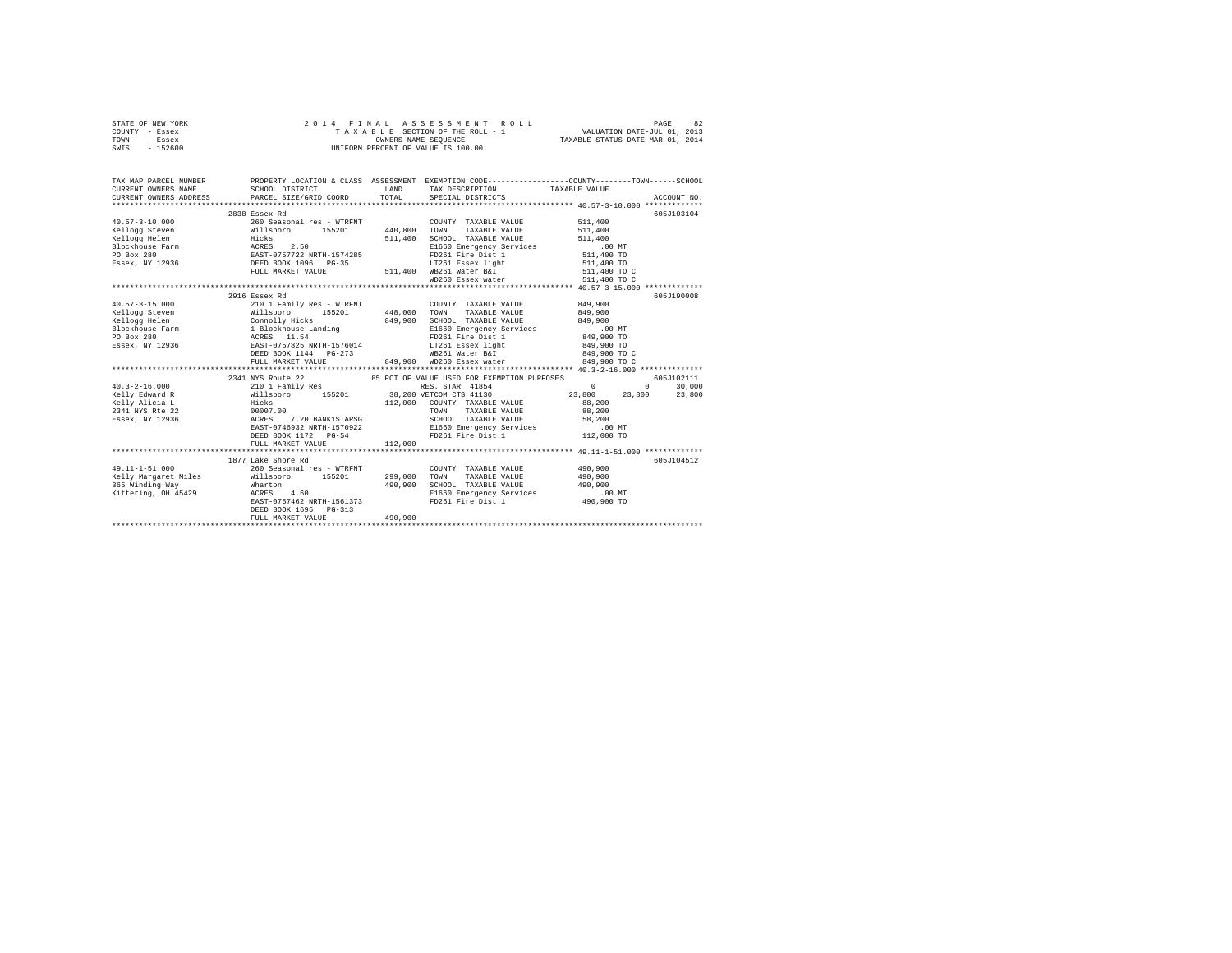|      | STATE OF NEW YORK |  | 2014 FINAL ASSESSMENT ROLL         | 83<br>PAGE                       |
|------|-------------------|--|------------------------------------|----------------------------------|
|      | COUNTY - Essex    |  | TAXABLE SECTION OF THE ROLL - 1    | VALUATION DATE-JUL 01, 2013      |
| TOWN | - Essex           |  | OWNERS NAME SEOUENCE               | TAXABLE STATUS DATE-MAR 01, 2014 |
| SWIS | - 152600          |  | UNIFORM PERCENT OF VALUE IS 100.00 |                                  |

| TAX MAP PARCEL NUMBER<br>CURRENT OWNERS NAME<br>CURRENT OWNERS ADDRESS | SCHOOL DISTRICT<br>PARCEL SIZE/GRID COORD                                                                                                                                             | TOTAL | PROPERTY LOCATION & CLASS ASSESSMENT EXEMPTION CODE---------------COUNTY-------TOWN-----SCHOOL<br>LAND TAX DESCRIPTION<br>SPECIAL DISTRICTS                                                                                             | TAXABLE VALUE                                | ACCOUNT NO.                                                  |
|------------------------------------------------------------------------|---------------------------------------------------------------------------------------------------------------------------------------------------------------------------------------|-------|-----------------------------------------------------------------------------------------------------------------------------------------------------------------------------------------------------------------------------------------|----------------------------------------------|--------------------------------------------------------------|
|                                                                        |                                                                                                                                                                                       |       |                                                                                                                                                                                                                                         |                                              |                                                              |
|                                                                        | 2712 NYS Route 22                                                                                                                                                                     |       |                                                                                                                                                                                                                                         |                                              | 605L102112                                                   |
|                                                                        | 40.73-1-1.000 2/12 NYS KOUE 22<br>40.73-1-1.000 2/12 NYS 210 1 Family Res COUNTY TAXABLE VALUE 142,000<br>26.300 TOWN TAXABLE VALUE 142,000 2012 142,000 2014                         |       |                                                                                                                                                                                                                                         | 142,000                                      |                                                              |
|                                                                        |                                                                                                                                                                                       |       |                                                                                                                                                                                                                                         |                                              |                                                              |
|                                                                        |                                                                                                                                                                                       |       |                                                                                                                                                                                                                                         |                                              |                                                              |
|                                                                        | 665 NE 25th St Apt 2403 Potts Patent<br>Miami, FL 33137 1649/135-Sewer Easement<br>Miami, FL 33137 1649/135-Sewer Easement                                                            |       | 142,000 SCHOOL TAXABLE VALUE<br>E1660 Emergency Services                                                                                                                                                                                |                                              |                                                              |
|                                                                        |                                                                                                                                                                                       |       |                                                                                                                                                                                                                                         |                                              |                                                              |
|                                                                        | EAST-0756047 NRTH-1571759                                                                                                                                                             |       | FD261 Fire Dist 1<br>LT261 Essex light                                                                                                                                                                                                  | 142,000<br>00 MT<br>142,000 TO<br>142,000 TO |                                                              |
|                                                                        |                                                                                                                                                                                       |       | EXED BOOK 1707 PG-25<br>DEED BOOK 1707 PG-25<br>TULL MARKET VALUE 142,000 SD260 Essex Sewer Bond<br>SD260 Essex water                                                                                                                   | 142,000 TO C<br>142,000 TO                   |                                                              |
|                                                                        |                                                                                                                                                                                       |       |                                                                                                                                                                                                                                         |                                              |                                                              |
|                                                                        |                                                                                                                                                                                       |       |                                                                                                                                                                                                                                         | 142,000 TO C                                 |                                                              |
|                                                                        |                                                                                                                                                                                       |       |                                                                                                                                                                                                                                         |                                              |                                                              |
|                                                                        | 2249 Lake Shore Rd                                                                                                                                                                    |       |                                                                                                                                                                                                                                         |                                              | 605L101314                                                   |
|                                                                        |                                                                                                                                                                                       |       | COUNTY TAXABLE VALUE                                                                                                                                                                                                                    | 241,600                                      |                                                              |
|                                                                        |                                                                                                                                                                                       |       | TAXABLE VALUE                                                                                                                                                                                                                           | 241,600                                      |                                                              |
|                                                                        |                                                                                                                                                                                       |       |                                                                                                                                                                                                                                         |                                              |                                                              |
|                                                                        |                                                                                                                                                                                       |       |                                                                                                                                                                                                                                         |                                              |                                                              |
|                                                                        | EAST-0757112 NRTH-1570446                                                                                                                                                             |       |                                                                                                                                                                                                                                         |                                              |                                                              |
|                                                                        |                                                                                                                                                                                       |       |                                                                                                                                                                                                                                         |                                              |                                                              |
|                                                                        |                                                                                                                                                                                       |       |                                                                                                                                                                                                                                         |                                              |                                                              |
|                                                                        |                                                                                                                                                                                       |       |                                                                                                                                                                                                                                         |                                              |                                                              |
|                                                                        |                                                                                                                                                                                       |       | EAST-0757112 NRTH-1570440<br>DEED BOOK 1561 PG-165<br>PULL MARKET VALUE 241,600 SD260 Essex Sewer Dist<br>MD260 Essex water (241,600 TO C<br>MD260 Essex water (241,600 TO C 241,600 TO C<br>MD260 Essex water (241,600 TO C 241,600 TO |                                              |                                                              |
|                                                                        | 5 Willett Ln                                                                                                                                                                          |       |                                                                                                                                                                                                                                         |                                              | 605L103912                                                   |
| $49.69 - 1 - 8.000$                                                    |                                                                                                                                                                                       |       |                                                                                                                                                                                                                                         |                                              | $0 \t 30.000$                                                |
| Kilgren Karl E                                                         |                                                                                                                                                                                       |       |                                                                                                                                                                                                                                         |                                              |                                                              |
| PO Box 237                                                             |                                                                                                                                                                                       |       |                                                                                                                                                                                                                                         |                                              |                                                              |
| Essex, NY 12936                                                        | $\begin{tabular}{lcccccc} Friswell & & & & & & & 62,300 & TOWN & TAXABLE VALUE & & & & & 62,300 \\ ACRES & 0.10 & & & & & & & SCHOOL & TAXABLE VALUE & & & & 32,300 \\ \end{tabular}$ |       |                                                                                                                                                                                                                                         |                                              |                                                              |
|                                                                        | EAST-0744330 NRTH-1555517                                                                                                                                                             |       |                                                                                                                                                                                                                                         |                                              |                                                              |
|                                                                        | DEED BOOK 1298 PG-303                                                                                                                                                                 |       |                                                                                                                                                                                                                                         |                                              |                                                              |
|                                                                        | FULL MARKET VALUE                                                                                                                                                                     |       | SCHOOL TAXABLE VALUE<br>E1660 Emergency Services<br>FD262 Fire Dist 2 300 TO<br>FD262 Fire Dist 2 300 TO<br>62,300 LT262 Whallonsburg light 62,300 TO                                                                                   |                                              |                                                              |
|                                                                        |                                                                                                                                                                                       |       |                                                                                                                                                                                                                                         |                                              |                                                              |
|                                                                        | NYS Route 22                                                                                                                                                                          |       |                                                                                                                                                                                                                                         |                                              | 605J180003                                                   |
|                                                                        |                                                                                                                                                                                       |       |                                                                                                                                                                                                                                         | $53,814$<br>0                                | 53,814<br>$53,814$ $\begin{smallmatrix} 0 \end{smallmatrix}$ |
|                                                                        |                                                                                                                                                                                       |       |                                                                                                                                                                                                                                         |                                              | 30,000                                                       |
|                                                                        |                                                                                                                                                                                       |       |                                                                                                                                                                                                                                         | 20,000                                       | 20,000<br>20,000                                             |
|                                                                        |                                                                                                                                                                                       |       |                                                                                                                                                                                                                                         | 226,386                                      |                                                              |
|                                                                        |                                                                                                                                                                                       |       | TAXABLE VALUE                                                                                                                                                                                                                           | 226,386                                      |                                                              |
|                                                                        |                                                                                                                                                                                       |       |                                                                                                                                                                                                                                         |                                              |                                                              |
| MAY BE SUBJECT TO PAYMENT FULL MARKET VALUE                            |                                                                                                                                                                                       |       |                                                                                                                                                                                                                                         |                                              |                                                              |
| UNDER AGDIST LAW TIL 2018                                              |                                                                                                                                                                                       |       |                                                                                                                                                                                                                                         |                                              |                                                              |
|                                                                        |                                                                                                                                                                                       |       | 20,000 EX                                                                                                                                                                                                                               |                                              |                                                              |
|                                                                        |                                                                                                                                                                                       |       | LT261 Essex light                                                                                                                                                                                                                       |                                              |                                                              |
|                                                                        |                                                                                                                                                                                       |       |                                                                                                                                                                                                                                         |                                              |                                                              |
|                                                                        |                                                                                                                                                                                       |       |                                                                                                                                                                                                                                         |                                              |                                                              |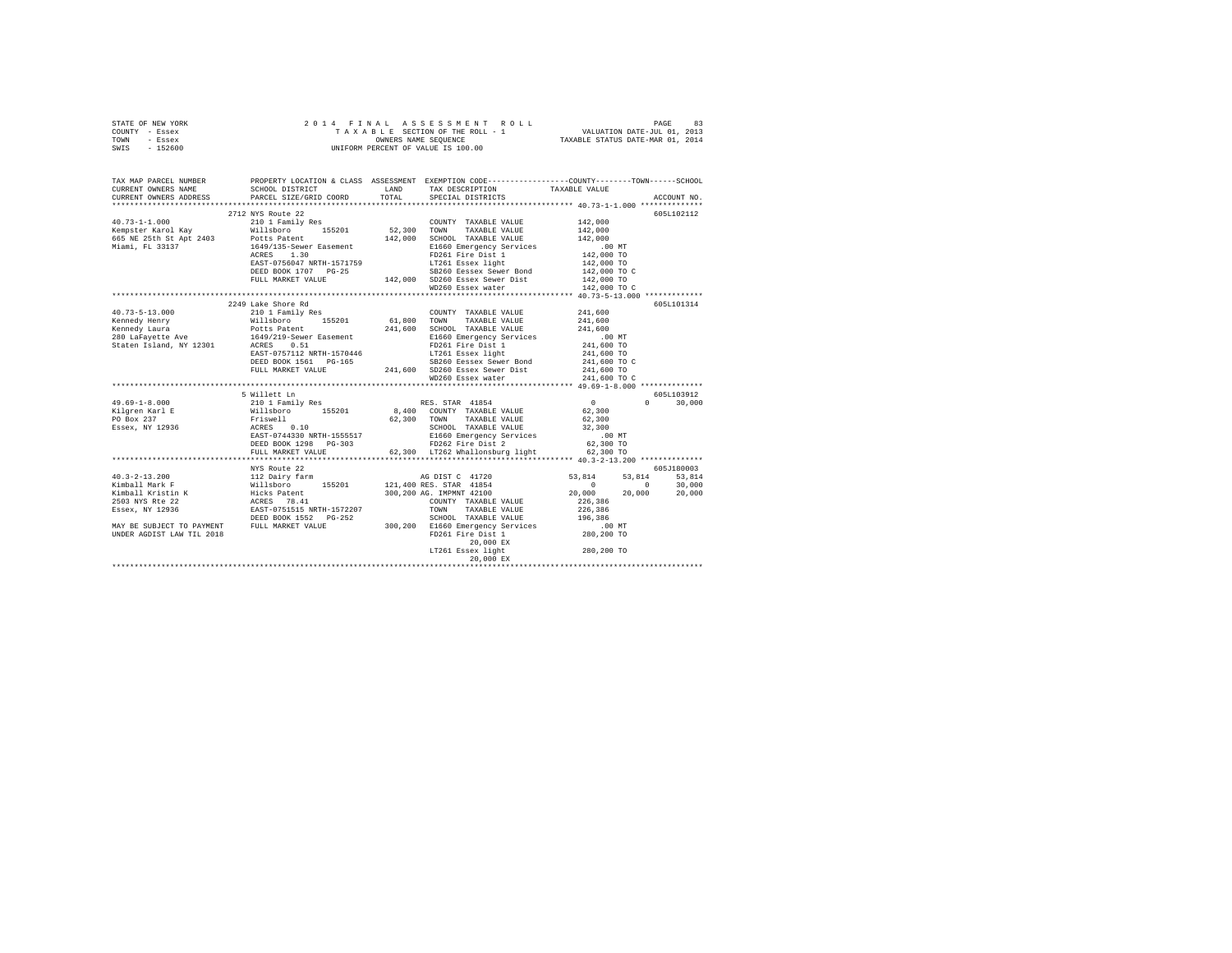| STATE OF NEW YORK<br>COUNTY - Essex<br>TOWN<br>- Essex<br>SWIS - 152600 |                                                                                                      |                        | 2014 FINAL ASSESSMENT ROLL<br>UNIFORM PERCENT OF VALUE IS 100.00                                                                                                             | PAGE<br>84<br>VALUATION DATE-JUL 01, 2013                                                                                                             |
|-------------------------------------------------------------------------|------------------------------------------------------------------------------------------------------|------------------------|------------------------------------------------------------------------------------------------------------------------------------------------------------------------------|-------------------------------------------------------------------------------------------------------------------------------------------------------|
| CURRENT OWNERS NAME<br>CURRENT OWNERS ADDRESS                           | SCHOOL DISTRICT<br>PARCEL SIZE/GRID COORD                                                            | TOTAL                  | LAND TAX DESCRIPTION<br>SPECIAL DISTRICTS                                                                                                                                    | TAX MAP PARCEL NUMBER PROPERTY LOCATION & CLASS ASSESSMENT EXEMPTION CODE---------------COUNTY-------TOWN------SCHOOL<br>TAXABLE VALUE<br>ACCOUNT NO. |
|                                                                         |                                                                                                      |                        |                                                                                                                                                                              |                                                                                                                                                       |
|                                                                         | 1801 Lake Shore Rd                                                                                   |                        |                                                                                                                                                                              | 605J104305                                                                                                                                            |
| $49.15 - 1 - 3.000$<br>Klaus-Scarborough Jane<br>85 Oblong Rd           | 260 Seasonal res - WTRFNT<br>Willsboro 155201<br>Wharton                                             | 248,100 TOWN           | COUNTY TAXABLE VALUE<br>TAXABLE VALUE<br>374,800 SCHOOL TAXABLE VALUE                                                                                                        | 374,800<br>374,800<br>374,800                                                                                                                         |
| Williamstown, MA 01267                                                  | ACRES 3.40<br>EAST-0757485 NRTH-1559695<br>DEED BOOK 1240 PG-139                                     |                        | E1660 Emergency Services<br>FD261 Fire Dist 1                                                                                                                                | .00 MT<br>374,800 TO                                                                                                                                  |
|                                                                         | FULL MARKET VALUE                                                                                    | 374,800                |                                                                                                                                                                              |                                                                                                                                                       |
|                                                                         |                                                                                                      |                        |                                                                                                                                                                              |                                                                                                                                                       |
| $49.7 - 4 - 3.000$                                                      | 2041 Lake Shore Rd<br>210 1 Family Res<br>Willsboro 155201                                           |                        | COUNTY TAXABLE VALUE                                                                                                                                                         | 605J102107<br>322,000                                                                                                                                 |
| Klink Margaret E<br>PO Box 11                                           |                                                                                                      | 50,500 TOWN<br>322,000 | TAXABLE VALUE<br>SCHOOL TAXABLE VALUE                                                                                                                                        | 322,000<br>322,000                                                                                                                                    |
| Essex, NY 12936                                                         | Wharton<br>1342/162 Life Use To                                                                      |                        | E1660 Emergency Services                                                                                                                                                     | .00 MT                                                                                                                                                |
|                                                                         | Bruce H Klink                                                                                        |                        | FD261 Fire Dist 1                                                                                                                                                            | 322,000 TO                                                                                                                                            |
|                                                                         | ACRES 3.50<br>EAST-0757498 NRTH-1565367<br>DEED BOOK 1342 PG-162<br>FULL MARKET VALUE                | 322,000                | LT261 Essex light                                                                                                                                                            | 322,000 TO                                                                                                                                            |
|                                                                         |                                                                                                      |                        |                                                                                                                                                                              |                                                                                                                                                       |
|                                                                         | 9 Elm St                                                                                             |                        |                                                                                                                                                                              | 605J101313                                                                                                                                            |
| $40.73 - 8 - 1.000$                                                     | 210 1 Family Res                                                                                     |                        | COUNTY TAXABLE VALUE                                                                                                                                                         | 136,100                                                                                                                                               |
| Klipper Ionel                                                           | x10<br>Willsboro 155201<br>Potts<br>ACRES 0.60<br>ERST-0756488 NRTH-1571065<br>DEED BOOK 1531 PG-169 | 62.400 TOWN            | TAXABLE VALUE                                                                                                                                                                | 136,100                                                                                                                                               |
| Klipper Miriam<br>3 E 71st St                                           |                                                                                                      |                        | 136,100 SCHOOL TAXABLE VALUE                                                                                                                                                 | 136,100                                                                                                                                               |
|                                                                         |                                                                                                      |                        | E1660 Emergency Services                                                                                                                                                     | .00 MT                                                                                                                                                |
| New York, NY 10021                                                      |                                                                                                      |                        | FD261 Fire Dist 1                                                                                                                                                            | 136,100 TO                                                                                                                                            |
|                                                                         | FULL MARKET VALUE                                                                                    |                        | LT261 Essex light<br>136,100 SB260 Eessex Sewer Bond                                                                                                                         | 136,100 TO<br>136,100 TO C                                                                                                                            |
|                                                                         |                                                                                                      |                        | SD260 Essex Sewer Dist                                                                                                                                                       | 136,100 TO                                                                                                                                            |
|                                                                         |                                                                                                      |                        | WD260 Essex water                                                                                                                                                            | 136,100 TO C                                                                                                                                          |
|                                                                         |                                                                                                      |                        |                                                                                                                                                                              |                                                                                                                                                       |
|                                                                         | 7 Elm St                                                                                             |                        |                                                                                                                                                                              | 605J104113                                                                                                                                            |
| $40.73 - 8 - 2.000$                                                     | 210 1 Family Res<br>Willsboro 155201                                                                 |                        | COUNTY TAXABLE VALUE                                                                                                                                                         | 479,800                                                                                                                                               |
| Klipper Ionel                                                           |                                                                                                      | 65,400 TOWN            | TAXABLE VALUE                                                                                                                                                                | 479,800                                                                                                                                               |
| Klipper Miriam                                                          | Potts<br>1675/221-Easement                                                                           |                        | 479,800 SCHOOL TAXABLE VALUE                                                                                                                                                 | 479,800                                                                                                                                               |
| 3 E 71st St Apt 8B                                                      |                                                                                                      |                        |                                                                                                                                                                              | $.00$ MT                                                                                                                                              |
| New York, NY 10021                                                      | 1.7ac                                                                                                |                        | NAMELE VALUE TRANSILE VALUE E1660 Emergency Services<br>FD261 Fire Dist 1<br>IT261 Essex light<br>SB260 Essex Sever Bond<br>SD260 Essex Sever Bond<br>SD260 Essex Sever Pict | 479,800 TO                                                                                                                                            |
|                                                                         | ACRES 1.40                                                                                           |                        |                                                                                                                                                                              | 479,800 TO                                                                                                                                            |
|                                                                         | EAST-0756514 NRTH-1570936                                                                            |                        |                                                                                                                                                                              | 479,800 TO C                                                                                                                                          |
|                                                                         | DEED BOOK 927 PG-204                                                                                 |                        |                                                                                                                                                                              | 479,800 TO<br>479,800 TO C                                                                                                                            |
|                                                                         | FULL MARKET VALUE                                                                                    |                        | 479,800 WD260 Essex water                                                                                                                                                    |                                                                                                                                                       |
|                                                                         |                                                                                                      |                        |                                                                                                                                                                              |                                                                                                                                                       |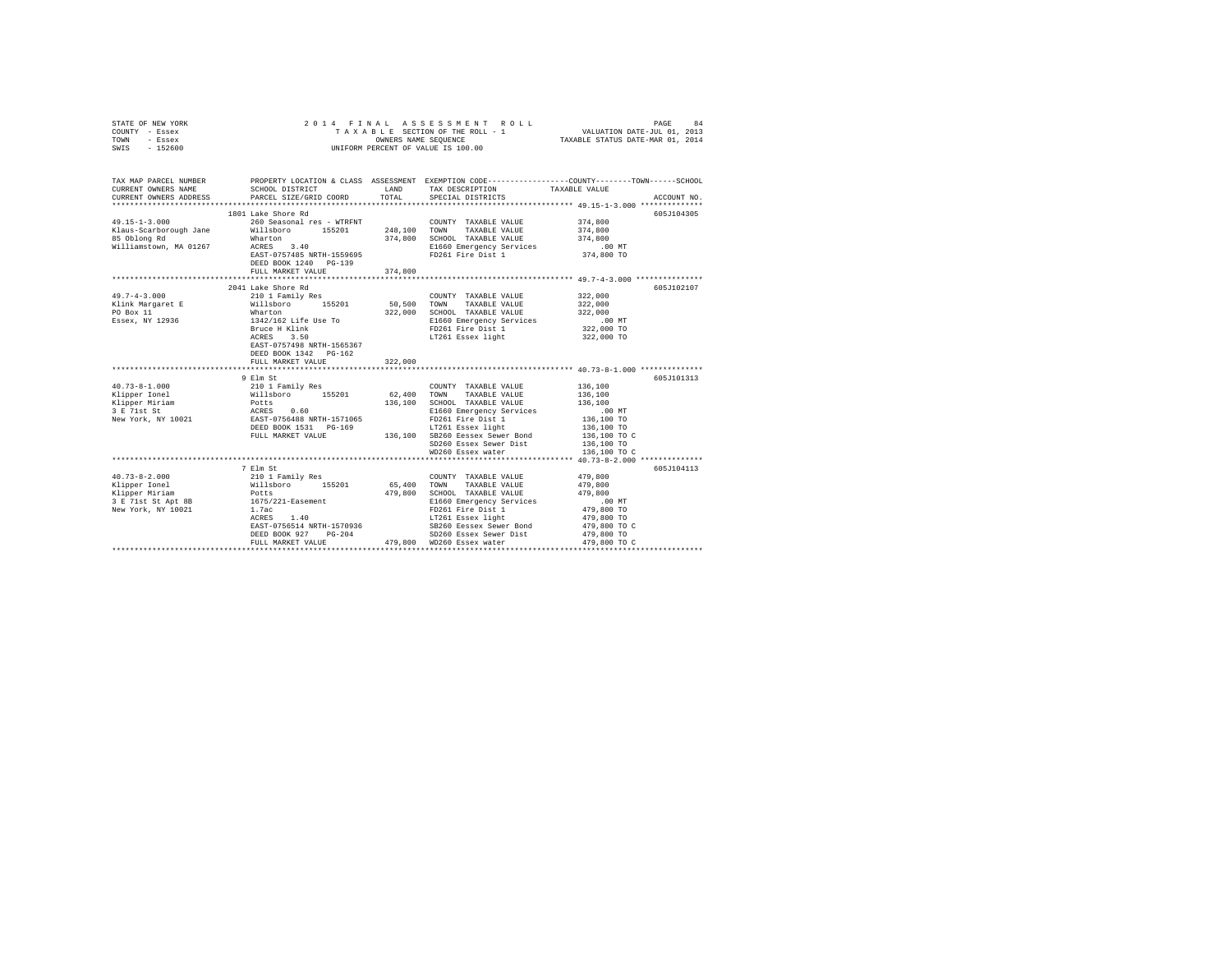|      | STATE OF NEW YORK |  | 2014 FINAL ASSESSMENT ROLL         |                                  | PAGE                        | 85 |
|------|-------------------|--|------------------------------------|----------------------------------|-----------------------------|----|
|      | COUNTY - Essex    |  | TAXABLE SECTION OF THE ROLL - 1    |                                  | VALUATION DATE-JUL 01, 2013 |    |
| TOWN | - Essex           |  | OWNERS NAME SEOUENCE               | TAXABLE STATUS DATE-MAR 01, 2014 |                             |    |
| SWIS | - 152600          |  | UNIFORM PERCENT OF VALUE IS 100.00 |                                  |                             |    |

| TAX MAP PARCEL NUMBER<br>CURRENT OWNERS NAME<br>CURRENT OWNERS ADDRESS | PROPERTY LOCATION & CLASS ASSESSMENT EXEMPTION CODE---------------COUNTY-------TOWN------SCHOOL<br>SCHOOL DISTRICT<br>PARCEL SIZE/GRID COORD                                                                                                                                                                                                                                                                                                                                                           |         | LAND TAX DESCRIPTION<br>TOTAL SPECIAL DISTRICTS                                    | TAXABLE VALUE | ACCOUNT NO. |
|------------------------------------------------------------------------|--------------------------------------------------------------------------------------------------------------------------------------------------------------------------------------------------------------------------------------------------------------------------------------------------------------------------------------------------------------------------------------------------------------------------------------------------------------------------------------------------------|---------|------------------------------------------------------------------------------------|---------------|-------------|
|                                                                        |                                                                                                                                                                                                                                                                                                                                                                                                                                                                                                        |         |                                                                                    |               |             |
|                                                                        | 2285 Main St                                                                                                                                                                                                                                                                                                                                                                                                                                                                                           |         |                                                                                    |               | 605J101015  |
|                                                                        |                                                                                                                                                                                                                                                                                                                                                                                                                                                                                                        |         |                                                                                    |               |             |
|                                                                        |                                                                                                                                                                                                                                                                                                                                                                                                                                                                                                        |         | WD260 Essex water<br>********************************** 40.81-3-2.200 ************ | 690,400 TO C  |             |
|                                                                        | 2222 Lake Shore Rd                                                                                                                                                                                                                                                                                                                                                                                                                                                                                     |         |                                                                                    |               | 605J189007  |
|                                                                        |                                                                                                                                                                                                                                                                                                                                                                                                                                                                                                        |         |                                                                                    |               |             |
|                                                                        |                                                                                                                                                                                                                                                                                                                                                                                                                                                                                                        |         |                                                                                    |               |             |
|                                                                        | Spear Rd                                                                                                                                                                                                                                                                                                                                                                                                                                                                                               |         |                                                                                    |               | 605J102202  |
|                                                                        | DEED BOOK 229 PG-46                                                                                                                                                                                                                                                                                                                                                                                                                                                                                    |         |                                                                                    |               |             |
|                                                                        | FULL MARKET VALUE                                                                                                                                                                                                                                                                                                                                                                                                                                                                                      | 26,200  |                                                                                    |               |             |
|                                                                        | 79 Spear Rd<br>$\begin{array}{lcccc} \texttt{39.3-1-10.120} & \texttt{79 Spectral&TAMABLE VALUE} & \texttt{69.100} \\ \texttt{Knapp} \texttt{Alvin P} & \texttt{2101 Family Res} & \texttt{1010} \\ \texttt{Knapp} \texttt{Alvin P} & \texttt{31.800 TOMN} & \texttt{TAKABLE VALUE} & \texttt{69.100} \\ \texttt{79 Spectral&S. B rootclied Trace} & \texttt{31.800 TOMN} & \texttt{TAKABLE VALUE} & \texttt{69.100} \\ \texttt{79 Spectral&S. B rootclied Trace$<br>DEED BOOK 926 PG-079              |         |                                                                                    |               | 605J181003  |
|                                                                        | FULL MARKET VALUE 69,100                                                                                                                                                                                                                                                                                                                                                                                                                                                                               |         |                                                                                    |               |             |
|                                                                        | 2264 County Route 10                                                                                                                                                                                                                                                                                                                                                                                                                                                                                   |         |                                                                                    |               | 605J102210  |
|                                                                        | $\begin{tabular}{lcccc} 57.1-2-4.000 & & & 240~\texttt{Rural red} & & & 200\texttt{OPT} & \texttt{TAKABLE VALUES} & 188,500\\ \texttt{Koenig David Graf} & & 240~\texttt{Rural red} & & 155001 & & 44,500 & \texttt{TONNT} & \texttt{TAKABLE VALUES} & 188,500\\ \texttt{Koenig David Graf} & & 32~\texttt{Taylor & Kimball1} & 188,500 & \texttt{TAKABLE VALUES} & 188,500\\ \texttt{100 County Road 1470} & & 32~\texttt$<br>EAST-0727100 NRTH-1549463<br>DEED BOOK 1692 PG-210<br>FULL MARKET VALUE | 188,500 |                                                                                    |               |             |
|                                                                        |                                                                                                                                                                                                                                                                                                                                                                                                                                                                                                        |         |                                                                                    |               |             |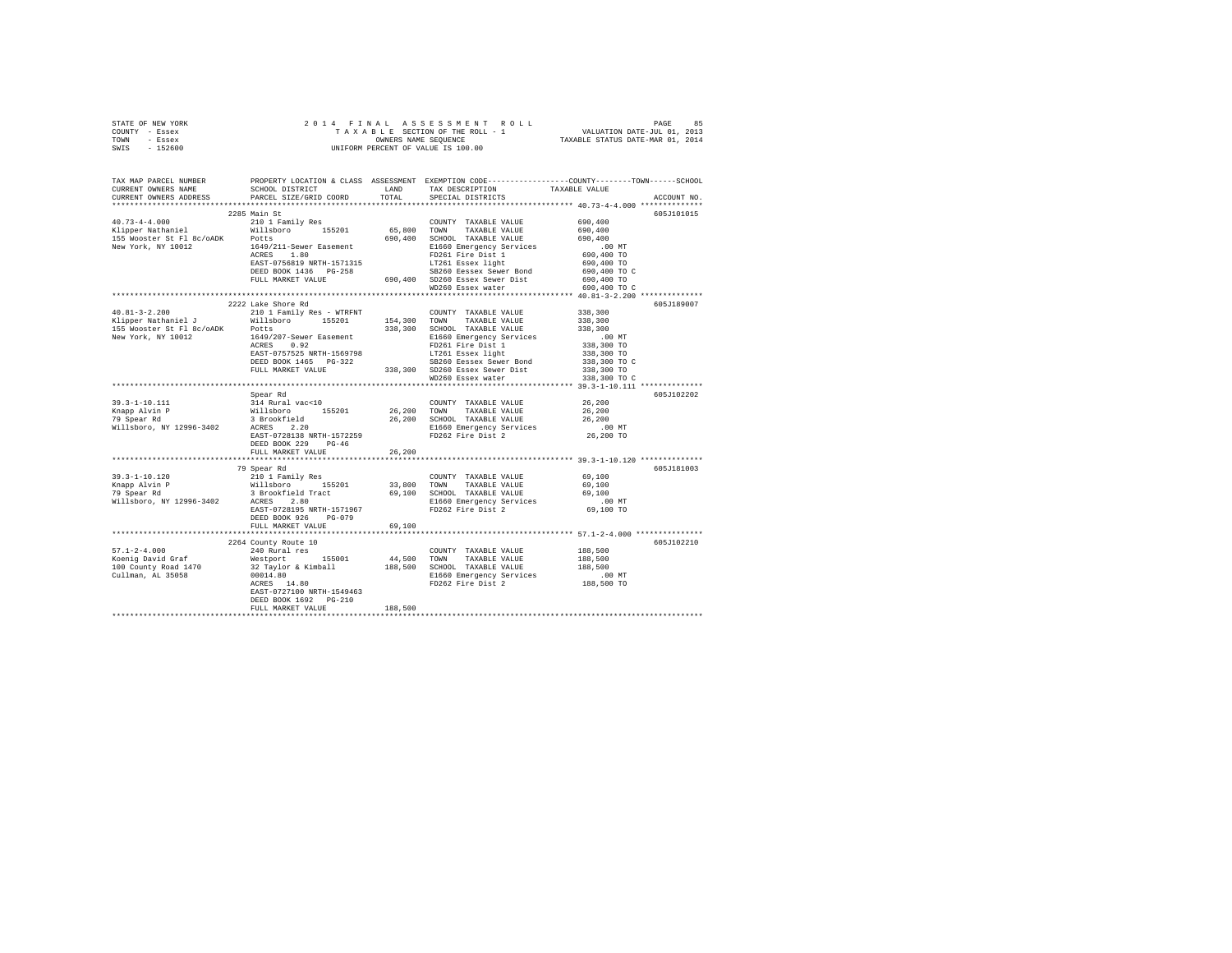| STATE OF NEW YORK                               |                                                                                                 |              | 2014 FINAL ASSESSMENT ROLL                                  |                                                            | PAGE<br>86  |
|-------------------------------------------------|-------------------------------------------------------------------------------------------------|--------------|-------------------------------------------------------------|------------------------------------------------------------|-------------|
| COUNTY - Essex                                  |                                                                                                 |              | TAXABLE SECTION OF THE ROLL - 1 VALUATION DATE-JUL 01, 2013 |                                                            |             |
| TOWN<br>- Essex                                 |                                                                                                 |              | OWNERS NAME SEQUENCE TAXABLE STATUS DATE-MAR 01, 2014       |                                                            |             |
| $SWTS = 152600$                                 |                                                                                                 |              | UNIFORM PERCENT OF VALUE IS 100.00                          |                                                            |             |
|                                                 |                                                                                                 |              |                                                             |                                                            |             |
|                                                 |                                                                                                 |              |                                                             |                                                            |             |
|                                                 |                                                                                                 |              |                                                             |                                                            |             |
| TAX MAP PARCEL NUMBER                           | PROPERTY LOCATION & CLASS ASSESSMENT EXEMPTION CODE----------------COUNTY-------TOWN-----SCHOOL |              |                                                             |                                                            |             |
| CURRENT OWNERS NAME                             | SCHOOL DISTRICT                                                                                 | LAND         | TAX DESCRIPTION TAXABLE VALUE                               |                                                            |             |
| CURRENT OWNERS ADDRESS                          | PARCEL SIZE/GRID COORD TOTAL                                                                    |              | SPECIAL DISTRICTS                                           |                                                            | ACCOUNT NO. |
|                                                 |                                                                                                 |              |                                                             |                                                            |             |
|                                                 | 91 Leaning Rd                                                                                   |              |                                                             |                                                            | 605J102211  |
| $48.2 - 1 - 15.000$                             | 210 1 Family Res AGED ALL 41800                                                                 |              |                                                             | 59,250 59,250                                              | 59,250      |
| Koenig Judith                                   | Willsboro 155201 33,900 SR STAR 41834                                                           |              |                                                             | $\begin{array}{ccc} & 0 & & 0 \\ 59,250 & & & \end{array}$ | 59,250      |
| 91 Leaning Rd                                   | Wharton                                                                                         |              | 118,500 COUNTY TAXABLE VALUE                                |                                                            |             |
| Essex, NY 12936                                 | 00002.80                                                                                        |              | TOWN<br>TAXABLE VALUE                                       | 59,250                                                     |             |
|                                                 | ACRES 2.90                                                                                      |              | SCHOOL TAXABLE VALUE                                        | $\sim$ 0                                                   |             |
|                                                 | EAST-0739845 NRTH-1562594 E1660 Emergency Services                                              |              |                                                             | $.00$ MT                                                   |             |
|                                                 | DEED BOOK 840                                                                                   |              |                                                             |                                                            |             |
|                                                 | FULL MARKET VALUE 118,500                                                                       |              |                                                             |                                                            |             |
|                                                 |                                                                                                 |              |                                                             |                                                            |             |
|                                                 | Block House Rd                                                                                  |              |                                                             |                                                            | 605J104101  |
| $40.3 - 2 - 7.000$                              | 105 Vac farmland                                                                                |              | AG DIST C 41720 27.076 27.076 27.076                        |                                                            |             |
| Kulleseid Lars I                                | Willsboro 155201 48,900 COUNTY TAXABLE VALUE 21,824                                             |              |                                                             |                                                            |             |
| 78 Whippoorwill Pond Rd                         | Hicks                                                                                           | 48,900 TOWN  | TAXABLE VALUE 21,824                                        |                                                            |             |
| Garrison, NY 10524                              | 00043.00                                                                                        |              | SCHOOL TAXABLE VALUE 21,824                                 |                                                            |             |
|                                                 | ACRES 40.20                                                                                     |              | E1660 Emergency Services .00 MT                             |                                                            |             |
| MAY BE SUBJECT TO PAYMENT                       | EAST-0754517 NRTH-1575337 FD261 Fire Dist 1                                                     |              |                                                             | 48,900 TO                                                  |             |
| UNDER AGDIST LAW TIL 2018                       | DEED BOOK 1089 PG-170                                                                           |              |                                                             |                                                            |             |
|                                                 | FULL MARKET VALUE                                                                               | 48,900       |                                                             |                                                            |             |
|                                                 |                                                                                                 |              |                                                             |                                                            |             |
|                                                 | Essex Rd                                                                                        |              |                                                             |                                                            | 605J184008  |
| $40.3 - 2 - 8.112$                              | 105 Vac farmland                                                                                |              | AG DIST C 41720 83.424 83.424                               |                                                            | 83.424      |
| Kulleseid Lars I                                | Willsboro 155201 147,700 COUNTY TAXABLE VALUE                                                   |              |                                                             | 64,276                                                     |             |
| 78 Whippoorwill Pond Rd                         | Hicks                                                                                           | 147.700 TOWN | TAXABLE VALUE                                               | 64,276                                                     |             |
| Garrison, NY 10524                              | Hicks<br>ACRES 106.83                                                                           |              | SCHOOL TAXABLE VALUE                                        | 64,276                                                     |             |
|                                                 | EAST-0755058 NRTH-1574446                                                                       |              |                                                             | .00MT                                                      |             |
| MAY BE SUBJECT TO PAYMENT DEED BOOK 1089 PG-170 |                                                                                                 |              | E1660 Emergency Services<br>FD261 Fire Dist 1               |                                                            |             |
|                                                 |                                                                                                 |              |                                                             | 147,700 TO                                                 |             |
| UNDER AGDIST LAW TIL 2018                       | FULL MARKET VALUE                                                                               |              | 147,700 LT261 Essex light                                   | 147,700 TO                                                 |             |
|                                                 |                                                                                                 |              |                                                             |                                                            |             |

| UNDER AGDIST LAW TIL 2018 --- FULL MARKET VALUE |                           | 147.700 LT261 Essex light        | 147,700 TO         |            |
|-------------------------------------------------|---------------------------|----------------------------------|--------------------|------------|
|                                                 |                           |                                  |                    |            |
|                                                 | 2503 NYS Route 22         |                                  |                    | 605J104104 |
| $40.3 - 2 - 13.111$                             | 105 Vac farmland          | AG DIST C 41720                  | 105,098<br>105,098 | 105,098    |
| Kulleseid Lars I                                | 155201<br>Willsboro       | 247,500<br>COUNTY TAXABLE VALUE  | 150,602            |            |
| 78 Whippoorwill Pond Rd                         | Hicks & Potts             | 255,700<br>TOWN<br>TAXABLE VALUE | 150,602            |            |
| Garrison, NY 10524                              | ACRES 275.50              | SCHOOL TAXABLE VALUE             | 150,602            |            |
|                                                 | EAST-0751757 NRTH-1573401 | E1660 Emergency Services         | .00 MT             |            |
| MAY BE SUBJECT TO PAYMENT                       | DEED BOOK 1089 PG-170     | FD261 Fire Dist 1                | 255,700 TO         |            |
| UNDER AGDIST LAW TIL 2018                       | FULL MARKET VALUE         | LT261 Essex light<br>255,700     | 255,700 TO         |            |
|                                                 |                           |                                  |                    |            |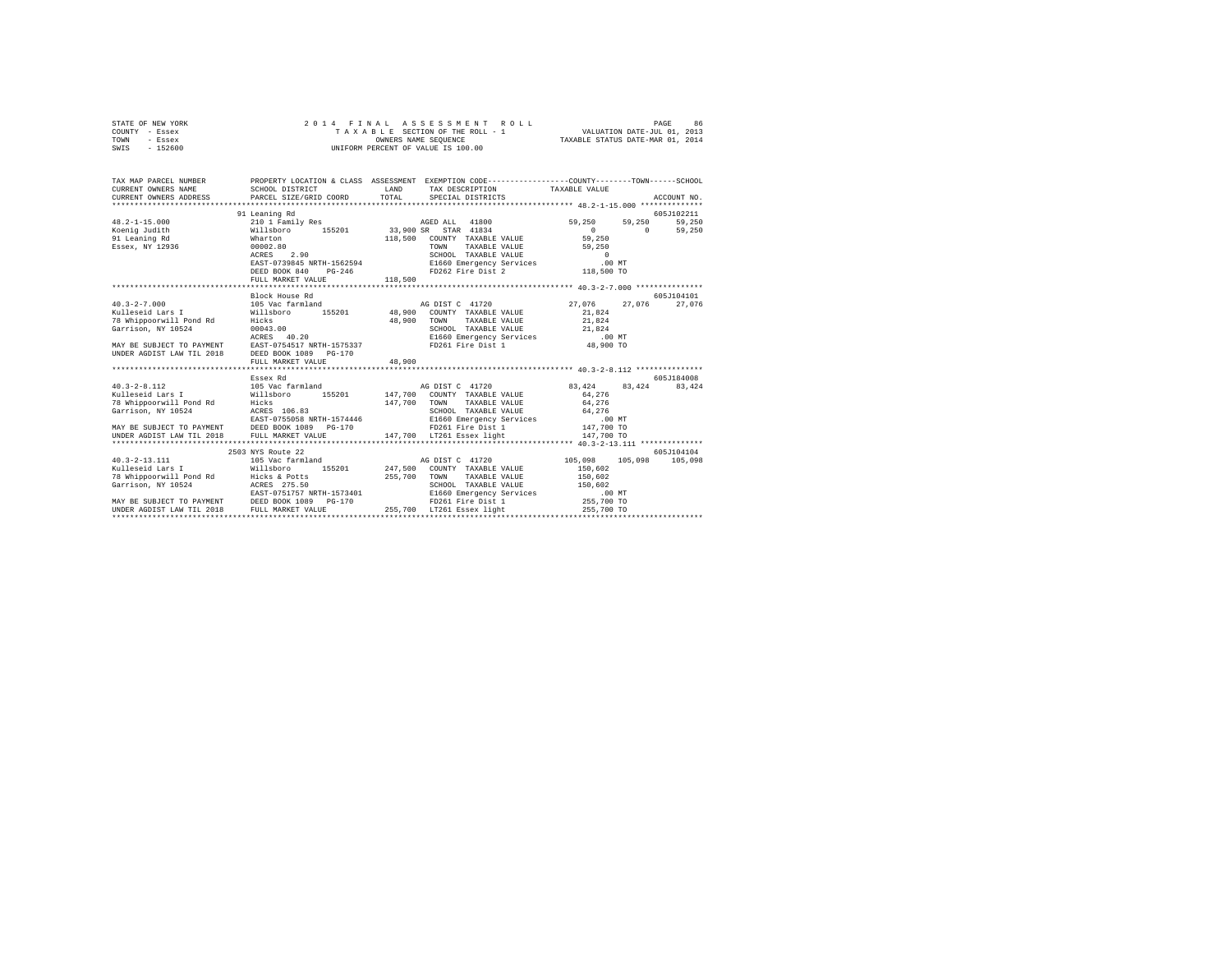|      | STATE OF NEW YORK |  | 2014 FINAL ASSESSMENT ROLL         |                                  | PAGE                        | 87 |
|------|-------------------|--|------------------------------------|----------------------------------|-----------------------------|----|
|      | COUNTY - Essex    |  | TAXABLE SECTION OF THE ROLL - 1    |                                  | VALUATION DATE-JUL 01, 2013 |    |
| TOWN | - Essex           |  | OWNERS NAME SEOUENCE               | TAXABLE STATUS DATE-MAR 01, 2014 |                             |    |
| SWIS | - 152600          |  | UNIFORM PERCENT OF VALUE IS 100.00 |                                  |                             |    |

| TAX MAP PARCEL NUMBER                                                                                                                                                                                                         |                                         |         | PROPERTY LOCATION & CLASS ASSESSMENT EXEMPTION CODE---------------COUNTY-------TOWN------SCHOOL                                                                                                                                                    |                |                        |
|-------------------------------------------------------------------------------------------------------------------------------------------------------------------------------------------------------------------------------|-----------------------------------------|---------|----------------------------------------------------------------------------------------------------------------------------------------------------------------------------------------------------------------------------------------------------|----------------|------------------------|
|                                                                                                                                                                                                                               | 2277 Main St                            |         | COUNTY TAXABLE VALUE 236,000                                                                                                                                                                                                                       |                | 605J102906             |
|                                                                                                                                                                                                                               |                                         |         | TOWN<br>TAXABLE VALUE                                                                                                                                                                                                                              | 236,000        |                        |
|                                                                                                                                                                                                                               |                                         |         | SCHOOL TAXABLE VALUE                                                                                                                                                                                                                               | 236,000        |                        |
| Essex, NY 12936 1652/1-Sewer Easement                                                                                                                                                                                         |                                         |         | Example of the mergency Services<br>FI660 Emergency Services<br>FI660 Emergency Services<br>236,000 TO<br>LT261 Essex light<br>236,000 TO                                                                                                          |                |                        |
|                                                                                                                                                                                                                               | ACRES 0.50                              |         |                                                                                                                                                                                                                                                    |                |                        |
|                                                                                                                                                                                                                               | ACRES 0.50<br>EAST-0756865 NRTH-1571144 |         |                                                                                                                                                                                                                                                    |                |                        |
|                                                                                                                                                                                                                               |                                         |         |                                                                                                                                                                                                                                                    |                |                        |
|                                                                                                                                                                                                                               |                                         |         |                                                                                                                                                                                                                                                    |                |                        |
|                                                                                                                                                                                                                               |                                         |         |                                                                                                                                                                                                                                                    |                |                        |
|                                                                                                                                                                                                                               |                                         |         |                                                                                                                                                                                                                                                    |                |                        |
|                                                                                                                                                                                                                               | 2245 Lake Shore Rd                      |         |                                                                                                                                                                                                                                                    |                | 605J102615             |
| $40.73 - 5 - 14.000$                                                                                                                                                                                                          | 210 1 Family Res RES. STAR 41854        |         |                                                                                                                                                                                                                                                    | $\overline{0}$ | 30,000<br>$\mathbf{a}$ |
|                                                                                                                                                                                                                               |                                         |         |                                                                                                                                                                                                                                                    |                |                        |
|                                                                                                                                                                                                                               |                                         |         | 217,300 TOWN TAXABLE VALUE                                                                                                                                                                                                                         |                |                        |
| PO Box 83 217,300<br>Essex, NY 12936 1587/327 Death Certificat 217,300                                                                                                                                                        |                                         |         | SCHOOL TAXABLE VALUE                                                                                                                                                                                                                               | 217,300        |                        |
|                                                                                                                                                                                                                               | 1649/232-Sewer Easement                 |         | Chrom Indianapolis (1994)<br>Eliso Emergency Services<br>FD261 Fire Dist 1 217,300 TO<br>LT261 Essex light 217,300 TO                                                                                                                              |                |                        |
|                                                                                                                                                                                                                               |                                         |         | ACRES 0.37<br>EAST-0757142 NRTH-1570334<br>LT261 Essex light                                                                                                                                                                                       |                |                        |
|                                                                                                                                                                                                                               |                                         |         |                                                                                                                                                                                                                                                    |                |                        |
|                                                                                                                                                                                                                               |                                         |         |                                                                                                                                                                                                                                                    |                |                        |
|                                                                                                                                                                                                                               |                                         |         |                                                                                                                                                                                                                                                    |                |                        |
|                                                                                                                                                                                                                               |                                         |         |                                                                                                                                                                                                                                                    |                |                        |
|                                                                                                                                                                                                                               |                                         |         | 217,300 TO DEED BOOK 1699 PG-175<br>DEED BOOK 1699 PG-175<br>PULL MARKET VALUE<br>PULL MARKET VALUE<br>PULL MARKET VALUE<br>PULL MARKET VALUE<br>PULL MARKET VALUE<br>PULL MARKET VALUE<br>PULL MARKET VALUE<br>PULL MARKET VALUE<br>PULL MARKET V |                |                        |
|                                                                                                                                                                                                                               | 72 Alden Rd                             |         |                                                                                                                                                                                                                                                    |                | 605J103011             |
| $48.3 - 1 - 23.000$                                                                                                                                                                                                           |                                         |         | 210 1 Family Res RES. STAR 41854                                                                                                                                                                                                                   | $\sim$ 0       | $\Omega$<br>30,000     |
|                                                                                                                                                                                                                               |                                         |         |                                                                                                                                                                                                                                                    |                |                        |
|                                                                                                                                                                                                                               |                                         |         |                                                                                                                                                                                                                                                    |                |                        |
|                                                                                                                                                                                                                               |                                         |         |                                                                                                                                                                                                                                                    |                |                        |
|                                                                                                                                                                                                                               |                                         |         |                                                                                                                                                                                                                                                    |                |                        |
|                                                                                                                                                                                                                               |                                         |         |                                                                                                                                                                                                                                                    |                |                        |
|                                                                                                                                                                                                                               |                                         | 131,700 |                                                                                                                                                                                                                                                    |                |                        |
|                                                                                                                                                                                                                               |                                         |         |                                                                                                                                                                                                                                                    |                |                        |
|                                                                                                                                                                                                                               | 873 Whallons Bay Rd                     |         |                                                                                                                                                                                                                                                    |                | 605L100905             |
| $49.69 - 1 - 4.000$                                                                                                                                                                                                           | 210 1 Family Res                        |         | COUNTY TAXABLE VALUE 75,100                                                                                                                                                                                                                        |                |                        |
|                                                                                                                                                                                                                               |                                         |         |                                                                                                                                                                                                                                                    |                |                        |
| Machine Matthew Millsboro 155201<br>Dickerson Judith Millsboro 155201<br>Dickerson Judith Millsboro 155201<br>20 Joseph O Cumm ACRES 1.10<br>873 Whallons Bay Rd EAST-074475 NRTH-1555830<br>PO Box 299 DEED BOOK 1089 PG-214 |                                         |         | 32,100 TOWN TAXABLE VALUE 75,100<br>75,100 SCHOOL TAXABLE VALUE 75,100<br>E1660 Emergency Services 00 MT                                                                                                                                           |                |                        |
|                                                                                                                                                                                                                               |                                         |         |                                                                                                                                                                                                                                                    |                |                        |
|                                                                                                                                                                                                                               |                                         |         | FD262 Fire Dist 2                                                                                                                                                                                                                                  | 75,100 TO      |                        |
|                                                                                                                                                                                                                               |                                         |         | LT262 Whallonsburg light 75,100 TO                                                                                                                                                                                                                 |                |                        |
| Whallonsburg, NY 12936 FULL MARKET VALUE                                                                                                                                                                                      |                                         | 75,100  |                                                                                                                                                                                                                                                    |                |                        |
|                                                                                                                                                                                                                               |                                         |         |                                                                                                                                                                                                                                                    |                |                        |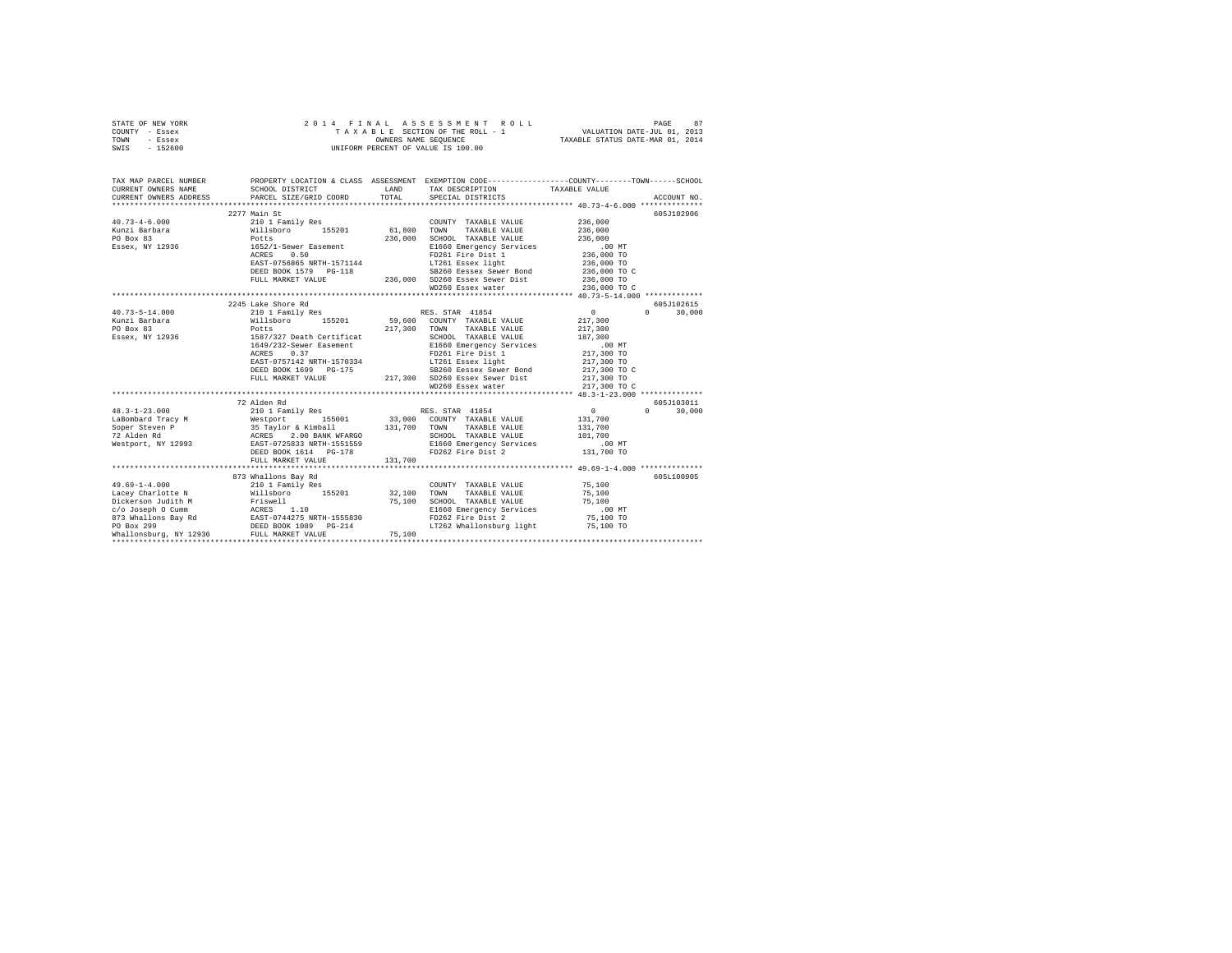|      | STATE OF NEW YORK |                      |  |  |  | 2014 FINAL ASSESSMENT ROLL         | PAGE                        |                                  | 88 |
|------|-------------------|----------------------|--|--|--|------------------------------------|-----------------------------|----------------------------------|----|
|      | COUNTY - Essex    |                      |  |  |  | TAXABLE SECTION OF THE ROLL - 1    | VALUATION DATE-JUL 01, 2013 |                                  |    |
| TOWN | - Essex           | OWNERS NAME SEOUENCE |  |  |  |                                    |                             | TAXABLE STATUS DATE-MAR 01, 2014 |    |
| SWIS | - 152600          |                      |  |  |  | UNIFORM PERCENT OF VALUE IS 100.00 |                             |                                  |    |

| TAX MAP PARCEL NUMBER<br>CURRENT OWNERS NAME<br>CURRENT OWNERS ADDRESS                                                                                                                                                                                                     | SCHOOL DISTRICT<br>PARCEL SIZE/GRID COORD                                                                                                         | LAND<br>TOTAL | TAX DESCRIPTION<br>SPECIAL DISTRICTS                                                                                                                                                                                                                                                               | PROPERTY LOCATION & CLASS ASSESSMENT EXEMPTION CODE----------------COUNTY-------TOWN------SCHOOL<br>TAXABLE VALUE<br>ACCOUNT NO. |        |
|----------------------------------------------------------------------------------------------------------------------------------------------------------------------------------------------------------------------------------------------------------------------------|---------------------------------------------------------------------------------------------------------------------------------------------------|---------------|----------------------------------------------------------------------------------------------------------------------------------------------------------------------------------------------------------------------------------------------------------------------------------------------------|----------------------------------------------------------------------------------------------------------------------------------|--------|
|                                                                                                                                                                                                                                                                            |                                                                                                                                                   |               |                                                                                                                                                                                                                                                                                                    |                                                                                                                                  |        |
|                                                                                                                                                                                                                                                                            | 871 Whallons Bay Rd                                                                                                                               |               |                                                                                                                                                                                                                                                                                                    | 605J101104                                                                                                                       |        |
|                                                                                                                                                                                                                                                                            |                                                                                                                                                   |               | COUNTY TAXABLE VALUE 42,700                                                                                                                                                                                                                                                                        |                                                                                                                                  |        |
|                                                                                                                                                                                                                                                                            |                                                                                                                                                   |               |                                                                                                                                                                                                                                                                                                    | 42,700                                                                                                                           |        |
|                                                                                                                                                                                                                                                                            |                                                                                                                                                   |               | 42,700 SCHOOL TAXABLE VALUE                                                                                                                                                                                                                                                                        | 42,700                                                                                                                           |        |
|                                                                                                                                                                                                                                                                            |                                                                                                                                                   |               |                                                                                                                                                                                                                                                                                                    |                                                                                                                                  |        |
|                                                                                                                                                                                                                                                                            |                                                                                                                                                   |               |                                                                                                                                                                                                                                                                                                    | 00 MT.<br>42,700 TO                                                                                                              |        |
|                                                                                                                                                                                                                                                                            |                                                                                                                                                   |               | LT262 Whallonsburg light 42,700 TO                                                                                                                                                                                                                                                                 |                                                                                                                                  |        |
|                                                                                                                                                                                                                                                                            | FULL MARKET VALUE                                                                                                                                 | 42,700        |                                                                                                                                                                                                                                                                                                    |                                                                                                                                  |        |
|                                                                                                                                                                                                                                                                            |                                                                                                                                                   |               |                                                                                                                                                                                                                                                                                                    |                                                                                                                                  |        |
|                                                                                                                                                                                                                                                                            | COUNTY (COUNTY)<br>311 Res vac land<br>Mestport 155001 25,100 TOWN<br>Gore 25,100 SCHOOL<br>ACRES 1.10 25,100 SCHOOL<br>EAST-0733253 NRTH-1570466 |               |                                                                                                                                                                                                                                                                                                    | 605J102603                                                                                                                       |        |
| $39.4 - 1 - 49.000$                                                                                                                                                                                                                                                        |                                                                                                                                                   |               | COUNTY TAXABLE VALUE                                                                                                                                                                                                                                                                               | 25,100                                                                                                                           |        |
| LaDuke David                                                                                                                                                                                                                                                               |                                                                                                                                                   |               | TAXABLE VALUE                                                                                                                                                                                                                                                                                      | 25,100                                                                                                                           |        |
|                                                                                                                                                                                                                                                                            |                                                                                                                                                   |               | 25,100 SCHOOL TAXABLE VALUE                                                                                                                                                                                                                                                                        | 25,100                                                                                                                           |        |
| 49 Nashville Rd<br>Jericho, VT 05465                                                                                                                                                                                                                                       |                                                                                                                                                   |               |                                                                                                                                                                                                                                                                                                    | .00 MT                                                                                                                           |        |
|                                                                                                                                                                                                                                                                            |                                                                                                                                                   |               | E1660 Emergency Services<br>FD262 Fire Dist 2                                                                                                                                                                                                                                                      | 25,100 TO                                                                                                                        |        |
|                                                                                                                                                                                                                                                                            | PG-076<br>DEED BOOK 826                                                                                                                           |               |                                                                                                                                                                                                                                                                                                    |                                                                                                                                  |        |
|                                                                                                                                                                                                                                                                            | FULL MARKET VALUE                                                                                                                                 | 25,100        |                                                                                                                                                                                                                                                                                                    |                                                                                                                                  |        |
|                                                                                                                                                                                                                                                                            | *************************                                                                                                                         | **********    |                                                                                                                                                                                                                                                                                                    | ************ 49.69-1-10.000 ************                                                                                         |        |
|                                                                                                                                                                                                                                                                            | 870 Whallons Bay Rd                                                                                                                               |               |                                                                                                                                                                                                                                                                                                    | 605J100514                                                                                                                       |        |
| 49.69-1-10.000                                                                                                                                                                                                                                                             | 483 Converted Re                                                                                                                                  |               |                                                                                                                                                                                                                                                                                                    | 63,100                                                                                                                           |        |
|                                                                                                                                                                                                                                                                            |                                                                                                                                                   |               | COUNTY TAXABLE VALUE<br>18,700 TOWN TAXABLE VALUE                                                                                                                                                                                                                                                  |                                                                                                                                  |        |
|                                                                                                                                                                                                                                                                            |                                                                                                                                                   |               |                                                                                                                                                                                                                                                                                                    |                                                                                                                                  |        |
| 49.69-1-10.000<br>1AForest James Millsboro 155201<br>1AForest James Willsboro 155201<br>1AForest Shirley Friswell<br>839 Walker Rd<br>839 Walker Rd<br>838ex, NY 12936<br>2AFORED BOOK 979 PG-20                                                                           |                                                                                                                                                   |               | $\begin{tabular}{lllllllllll} 18,700&\texttt{TONN} & \texttt{InADAL} &  &  & 63,100 \\ 63,100&\texttt{SCHOOL} & \texttt{TAXABLE} & 63,100 & \texttt{MT} \\ &\texttt{E1660} & \texttt{Energy} & \texttt{Services} & .00 & \texttt{MT} \\ &&&& \texttt{C4} & 2 & .00 & \texttt{TO} \\ \end{tabular}$ |                                                                                                                                  |        |
|                                                                                                                                                                                                                                                                            |                                                                                                                                                   |               |                                                                                                                                                                                                                                                                                                    |                                                                                                                                  |        |
|                                                                                                                                                                                                                                                                            |                                                                                                                                                   |               | LT262 Whallonsburg light 63,100 TO                                                                                                                                                                                                                                                                 |                                                                                                                                  |        |
|                                                                                                                                                                                                                                                                            | FULL MARKET VALUE                                                                                                                                 | 63,100        |                                                                                                                                                                                                                                                                                                    |                                                                                                                                  |        |
|                                                                                                                                                                                                                                                                            |                                                                                                                                                   |               |                                                                                                                                                                                                                                                                                                    |                                                                                                                                  |        |
|                                                                                                                                                                                                                                                                            | 839 Walker Rd                                                                                                                                     |               |                                                                                                                                                                                                                                                                                                    | 605J102408                                                                                                                       |        |
| $48.76 - 1 - 15.000$                                                                                                                                                                                                                                                       | 210 1 Family Res                                                                                                                                  |               | SR STAR 41834                                                                                                                                                                                                                                                                                      | $\sim$ 0<br>0 64.200                                                                                                             |        |
|                                                                                                                                                                                                                                                                            |                                                                                                                                                   |               |                                                                                                                                                                                                                                                                                                    | 25,000 25,000 25,000                                                                                                             |        |
|                                                                                                                                                                                                                                                                            |                                                                                                                                                   |               |                                                                                                                                                                                                                                                                                                    | 106,900                                                                                                                          |        |
|                                                                                                                                                                                                                                                                            |                                                                                                                                                   |               | TOWN TAXABLE VALUE                                                                                                                                                                                                                                                                                 | 106,900                                                                                                                          |        |
|                                                                                                                                                                                                                                                                            |                                                                                                                                                   |               | SCHOOL TAXABLE VALUE                                                                                                                                                                                                                                                                               | 42,700                                                                                                                           |        |
|                                                                                                                                                                                                                                                                            |                                                                                                                                                   |               |                                                                                                                                                                                                                                                                                                    |                                                                                                                                  |        |
| $\begin{tabular}{l c c c c c} \hline 48.70-1-10.0001 & 24.01 & 143011 & 28.01 & 28.01 & 28.01 & 41844 & 4184 & 4184 & 4184 & 4184 & 4184 & 4184 & 4184 & 4184 & 4184 & 4184 & 4184 & 4184 & 4184 & 4184 & 4184 & 4184 & 4184 & 4184 & 4184 & 4184 & 4184 & 4184 & 4184 & $ |                                                                                                                                                   |               | E1660 Emergency Services 131,900 FD262 Fire Dist 2 131,900 TO                                                                                                                                                                                                                                      |                                                                                                                                  |        |
|                                                                                                                                                                                                                                                                            |                                                                                                                                                   |               | LT262 Whallonsburg light                                                                                                                                                                                                                                                                           | 131,900 TO                                                                                                                       |        |
|                                                                                                                                                                                                                                                                            |                                                                                                                                                   |               |                                                                                                                                                                                                                                                                                                    |                                                                                                                                  |        |
|                                                                                                                                                                                                                                                                            | 49 Spear Rd                                                                                                                                       |               |                                                                                                                                                                                                                                                                                                    | 605J180005                                                                                                                       |        |
|                                                                                                                                                                                                                                                                            |                                                                                                                                                   |               | RES. STAR 41854                                                                                                                                                                                                                                                                                    | $\sim$ 0<br>$0 \qquad \qquad$                                                                                                    | 30,000 |
|                                                                                                                                                                                                                                                                            |                                                                                                                                                   |               | 33,900 COUNTY TAXABLE VALUE                                                                                                                                                                                                                                                                        | 84,000                                                                                                                           |        |
|                                                                                                                                                                                                                                                                            |                                                                                                                                                   |               | 84,000 TOWN TAXABLE VALUE                                                                                                                                                                                                                                                                          | 84,000                                                                                                                           |        |
|                                                                                                                                                                                                                                                                            |                                                                                                                                                   |               |                                                                                                                                                                                                                                                                                                    |                                                                                                                                  |        |
|                                                                                                                                                                                                                                                                            |                                                                                                                                                   |               |                                                                                                                                                                                                                                                                                                    |                                                                                                                                  |        |
|                                                                                                                                                                                                                                                                            |                                                                                                                                                   |               | SCHOOL TAXABLE VALUE 54,000<br>E1660 Emergency Services 00 MT<br>FD262 Fire Dist 2 84,000 TO                                                                                                                                                                                                       |                                                                                                                                  |        |
|                                                                                                                                                                                                                                                                            | EAST-0728217 NRTH-1571442                                                                                                                         |               |                                                                                                                                                                                                                                                                                                    |                                                                                                                                  |        |
|                                                                                                                                                                                                                                                                            | DEED BOOK 1147 PG-87                                                                                                                              |               |                                                                                                                                                                                                                                                                                                    |                                                                                                                                  |        |
|                                                                                                                                                                                                                                                                            | FULL MARKET VALUE                                                                                                                                 | 84,000        |                                                                                                                                                                                                                                                                                                    |                                                                                                                                  |        |
|                                                                                                                                                                                                                                                                            |                                                                                                                                                   |               |                                                                                                                                                                                                                                                                                                    |                                                                                                                                  |        |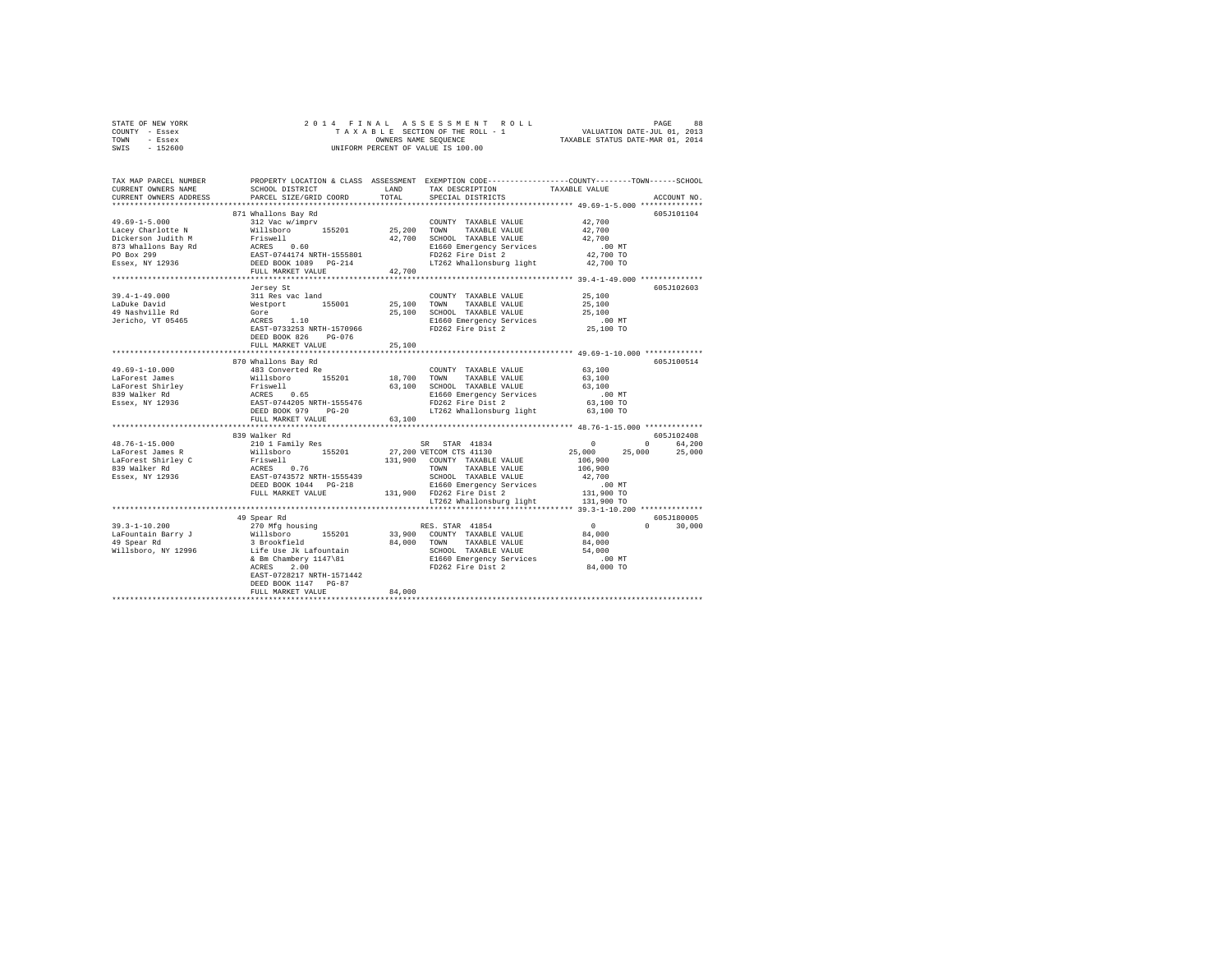| STATE OF NEW YORK<br>COUNTY - Essex<br>TOWN<br>- Essex<br>SWIS - 152600 | 2014 FINAL                                                                                                                                                                                                                                                                                                                                                              |         | ASSESSMENT ROLL<br>T A X A B L E SECTION OF THE ROLL - 1<br>OWNERS NAME SEQUENCE<br>UNIFORM PERCENT OF VALUE IS 100.00                                                                                                               | VALUATION DATE-JUL 01, 2013<br>TAXABLE STATUS DATE-MAR 01, 2014 | 89<br>PAGE                      |
|-------------------------------------------------------------------------|-------------------------------------------------------------------------------------------------------------------------------------------------------------------------------------------------------------------------------------------------------------------------------------------------------------------------------------------------------------------------|---------|--------------------------------------------------------------------------------------------------------------------------------------------------------------------------------------------------------------------------------------|-----------------------------------------------------------------|---------------------------------|
| CURRENT OWNERS NAME                                                     | SCHOOL DISTRICT                                                                                                                                                                                                                                                                                                                                                         |         | TAX MAP PARCEL NUMBER PROPERTY LOCATION & CLASS ASSESSMENT EXEMPTION CODE--------------COUNTY-------TOWN------SCHOOL<br>LAND TAX DESCRIPTION                                                                                         | TAXABLE VALUE                                                   |                                 |
| CURRENT OWNERS ADDRESS                                                  | PARCEL SIZE/GRID COORD                                                                                                                                                                                                                                                                                                                                                  | TOTAL   | SPECIAL DISTRICTS                                                                                                                                                                                                                    |                                                                 | ACCOUNT NO.                     |
|                                                                         |                                                                                                                                                                                                                                                                                                                                                                         |         |                                                                                                                                                                                                                                      |                                                                 |                                 |
|                                                                         | 1455 Whallons Bay Rd                                                                                                                                                                                                                                                                                                                                                    |         |                                                                                                                                                                                                                                      |                                                                 | 605J101406                      |
| 49.15-1-10.000                                                          | 260 Seasonal res - WTRFNT                                                                                                                                                                                                                                                                                                                                               |         | COUNTY TAXABLE VALUE                                                                                                                                                                                                                 | 215,000                                                         |                                 |
|                                                                         |                                                                                                                                                                                                                                                                                                                                                                         |         | 193,000 TOWN TAXABLE VALUE                                                                                                                                                                                                           | 215,000                                                         |                                 |
|                                                                         |                                                                                                                                                                                                                                                                                                                                                                         |         | 215,000 SCHOOL TAXABLE VALUE                                                                                                                                                                                                         | 215,000                                                         |                                 |
|                                                                         |                                                                                                                                                                                                                                                                                                                                                                         |         | E1660 Emergency Services<br>FD261 Fire Dist 1                                                                                                                                                                                        | $.00$ MT                                                        |                                 |
|                                                                         | EAST-0757350 NRTH-1558883<br>DEED BOOK 1372 PG-104                                                                                                                                                                                                                                                                                                                      |         |                                                                                                                                                                                                                                      | 215,000 TO                                                      |                                 |
|                                                                         | FULL MARKET VALUE                                                                                                                                                                                                                                                                                                                                                       | 215,000 |                                                                                                                                                                                                                                      |                                                                 |                                 |
|                                                                         |                                                                                                                                                                                                                                                                                                                                                                         |         |                                                                                                                                                                                                                                      |                                                                 |                                 |
|                                                                         | 130 School St                                                                                                                                                                                                                                                                                                                                                           |         |                                                                                                                                                                                                                                      |                                                                 | 605J101507                      |
| $40.3 - 3 - 18.000$                                                     | 270 Mfg housing                                                                                                                                                                                                                                                                                                                                                         |         | RES. STAR 41854                                                                                                                                                                                                                      | $\sim$ 0                                                        | $\Omega$ and $\Omega$<br>30,000 |
| Lamb Heather                                                            |                                                                                                                                                                                                                                                                                                                                                                         |         |                                                                                                                                                                                                                                      | 73,300                                                          |                                 |
| 130 School St                                                           |                                                                                                                                                                                                                                                                                                                                                                         |         |                                                                                                                                                                                                                                      | 73,300                                                          |                                 |
| Essex, NY 12936                                                         | 270 Mfg nousing $\begin{array}{cccc} 270 \text{ MHz} & \text{arcu} & \text{arcu} & \text{arcu} \\ \text{Willsboro} & 155201 & 25,200 & \text{COUNTY} & \text{TAXABLE VALUE} \\ \text{Potts} & 0.60 & 73,300 & \text{TOMN} & \text{TAXABLE VALUE} \\ \text{ACRES} & 0.6 & 0.7 & 0.7 & 0.7 & 0.7 & 0.7 \\ \text{CRES} & 0.6 & 0.7 & 0.7 & 0.7 & 0.7 & 0.7 \\ \end{array}$ |         |                                                                                                                                                                                                                                      | 43,300                                                          |                                 |
|                                                                         |                                                                                                                                                                                                                                                                                                                                                                         |         |                                                                                                                                                                                                                                      | $.00$ MT                                                        |                                 |
|                                                                         |                                                                                                                                                                                                                                                                                                                                                                         |         |                                                                                                                                                                                                                                      | $73,300$ TO                                                     |                                 |
|                                                                         |                                                                                                                                                                                                                                                                                                                                                                         |         | FULL MARKET VALUE 73,300 LT261 Essex light                                                                                                                                                                                           | 73,300 TO                                                       |                                 |
|                                                                         |                                                                                                                                                                                                                                                                                                                                                                         |         |                                                                                                                                                                                                                                      |                                                                 |                                 |
|                                                                         | 2849 Essex Rd                                                                                                                                                                                                                                                                                                                                                           |         |                                                                                                                                                                                                                                      |                                                                 | 605J194006                      |
| $40.3 - 2 - 18.000$                                                     |                                                                                                                                                                                                                                                                                                                                                                         | 66,100  | COUNTY TAXABLE VALUE                                                                                                                                                                                                                 | 129,000                                                         |                                 |
| Lansing David S<br>Lansing Dianne B                                     |                                                                                                                                                                                                                                                                                                                                                                         | 129,000 | TOWN<br>TAXABLE VALUE<br>SCHOOL TAXABLE VALUE                                                                                                                                                                                        | 129,000<br>129,000                                              |                                 |
| PO Box 46                                                               |                                                                                                                                                                                                                                                                                                                                                                         |         | E1660 Emergency Services                                                                                                                                                                                                             | $.00$ MT                                                        |                                 |
| Essex, NY 12936                                                         |                                                                                                                                                                                                                                                                                                                                                                         |         | FD261 Fire Dist 1                                                                                                                                                                                                                    | 129,000 TO                                                      |                                 |
|                                                                         | 2002 1 1 Family Res<br>Willsboro<br>Willsboro<br>Hicks Pat<br>RACRES<br>DEED DOOK 1382 PG-187<br>DEED BOOK 1382 PG-187                                                                                                                                                                                                                                                  |         | LT261 Essex light                                                                                                                                                                                                                    | 129,000 TO                                                      |                                 |
|                                                                         | FULL MARKET VALUE                                                                                                                                                                                                                                                                                                                                                       |         | 129,000 WB261 Water B&I                                                                                                                                                                                                              | 129,000 TO C                                                    |                                 |
|                                                                         |                                                                                                                                                                                                                                                                                                                                                                         |         | WD260 Essex water                                                                                                                                                                                                                    | 129,000 TO C                                                    |                                 |
|                                                                         |                                                                                                                                                                                                                                                                                                                                                                         |         |                                                                                                                                                                                                                                      |                                                                 |                                 |
|                                                                         | 2858 Essex Rd                                                                                                                                                                                                                                                                                                                                                           |         |                                                                                                                                                                                                                                      |                                                                 | 605J102301                      |
| $40.57 - 3 - 5.100$                                                     |                                                                                                                                                                                                                                                                                                                                                                         |         |                                                                                                                                                                                                                                      | $\sim$ 0                                                        | $0 \t 30,000$                   |
| Lansing David S                                                         |                                                                                                                                                                                                                                                                                                                                                                         |         |                                                                                                                                                                                                                                      | 543,100                                                         |                                 |
| Lansing Dianne B                                                        |                                                                                                                                                                                                                                                                                                                                                                         |         |                                                                                                                                                                                                                                      | 543,100                                                         |                                 |
| PO Box 46                                                               |                                                                                                                                                                                                                                                                                                                                                                         |         |                                                                                                                                                                                                                                      | 513,100                                                         |                                 |
| Essex, NY 12936                                                         |                                                                                                                                                                                                                                                                                                                                                                         |         | 210 1 Family Res - WTRFNT<br>210 1 Family Res - WTRFNT<br>365,400 COUNTY TAXABLE VALUE<br>Hicks<br>2.70 543,100 TOWN TAXABLE VALUE<br>RATER 2.70 50HOLD TAXABLE VALUE<br>RATER 2.70 50HOLD RESPONS<br>DEED BOOK 429PG-564 FD261 Fire | $.00$ MT                                                        |                                 |
|                                                                         | DEED BOOK 429 PG-564 FD261 Fire Dist 1<br>FULL MARKET VALUE 543,100 LT261 Essex light                                                                                                                                                                                                                                                                                   |         |                                                                                                                                                                                                                                      | 543,100 TO<br>543,100 TO                                        |                                 |
|                                                                         |                                                                                                                                                                                                                                                                                                                                                                         |         | WB261 Water B&I                                                                                                                                                                                                                      | 543,100 TO C                                                    |                                 |
|                                                                         |                                                                                                                                                                                                                                                                                                                                                                         |         | WD260 Essex water                                                                                                                                                                                                                    | 543,100 TO C                                                    |                                 |
|                                                                         |                                                                                                                                                                                                                                                                                                                                                                         |         |                                                                                                                                                                                                                                      |                                                                 |                                 |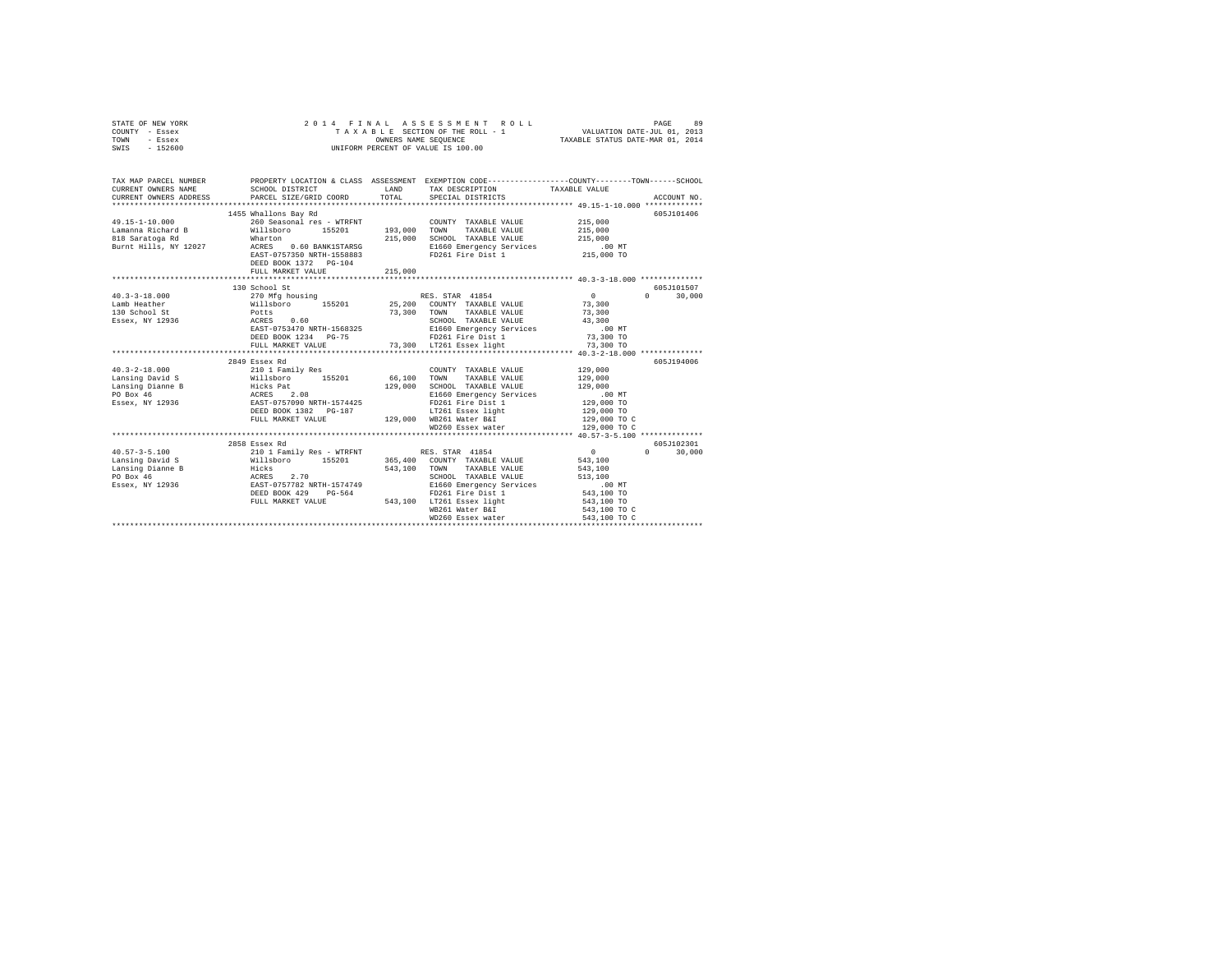| STATE OF NEW YORK                                                                                                                                                                                        |                       |         |  |                                                |             |
|----------------------------------------------------------------------------------------------------------------------------------------------------------------------------------------------------------|-----------------------|---------|--|------------------------------------------------|-------------|
| COUNTY - Essex                                                                                                                                                                                           |                       |         |  |                                                |             |
| TOWN - Essex                                                                                                                                                                                             |                       |         |  |                                                |             |
| SWIS - 152600                                                                                                                                                                                            |                       |         |  |                                                |             |
|                                                                                                                                                                                                          |                       |         |  |                                                |             |
|                                                                                                                                                                                                          |                       |         |  |                                                |             |
|                                                                                                                                                                                                          |                       |         |  |                                                |             |
| TAX MAP PARCEL NUMBER PROPERTY LOCATION & CLASS ASSESSMENT EXEMPTION CODE-------------COUNT-------SCHOOL DERECO<br>CURRENT ONNERS NAME SCHOOL DISTRICT NATELLE LAND TAX DESCRIPTION TAXIABLE VALUE VALUE |                       |         |  |                                                |             |
| CURRENT OWNERS ADDRESS                                                                                                                                                                                   |                       |         |  |                                                | ACCOUNT NO. |
|                                                                                                                                                                                                          |                       |         |  |                                                |             |
|                                                                                                                                                                                                          | 2697 NYS Route 22     |         |  |                                                | 605J102308  |
|                                                                                                                                                                                                          |                       |         |  |                                                |             |
|                                                                                                                                                                                                          |                       |         |  |                                                |             |
|                                                                                                                                                                                                          |                       |         |  |                                                |             |
|                                                                                                                                                                                                          |                       |         |  |                                                |             |
|                                                                                                                                                                                                          |                       |         |  |                                                |             |
|                                                                                                                                                                                                          |                       |         |  |                                                |             |
|                                                                                                                                                                                                          |                       |         |  |                                                |             |
|                                                                                                                                                                                                          |                       |         |  |                                                |             |
|                                                                                                                                                                                                          |                       |         |  |                                                |             |
|                                                                                                                                                                                                          |                       |         |  |                                                |             |
|                                                                                                                                                                                                          |                       |         |  |                                                |             |
|                                                                                                                                                                                                          | Jersey St             |         |  |                                                | 605J179008  |
|                                                                                                                                                                                                          |                       |         |  |                                                |             |
|                                                                                                                                                                                                          |                       |         |  |                                                |             |
|                                                                                                                                                                                                          |                       |         |  |                                                |             |
|                                                                                                                                                                                                          |                       |         |  |                                                |             |
|                                                                                                                                                                                                          |                       |         |  |                                                |             |
|                                                                                                                                                                                                          |                       |         |  |                                                |             |
|                                                                                                                                                                                                          | DEED BOOK 689 PG-196  |         |  |                                                |             |
|                                                                                                                                                                                                          | FULL MARKET VALUE     | 10,000  |  |                                                |             |
|                                                                                                                                                                                                          |                       |         |  | ***************** 40.3-2-12.000 ************** |             |
|                                                                                                                                                                                                          |                       |         |  |                                                | 605J102307  |
|                                                                                                                                                                                                          |                       |         |  |                                                |             |
|                                                                                                                                                                                                          |                       |         |  |                                                |             |
|                                                                                                                                                                                                          |                       |         |  |                                                |             |
|                                                                                                                                                                                                          |                       |         |  |                                                |             |
|                                                                                                                                                                                                          |                       |         |  |                                                |             |
|                                                                                                                                                                                                          |                       |         |  |                                                |             |
|                                                                                                                                                                                                          |                       |         |  |                                                |             |
|                                                                                                                                                                                                          |                       |         |  |                                                |             |
|                                                                                                                                                                                                          |                       |         |  |                                                |             |
|                                                                                                                                                                                                          | 2217 NYS Route 22     |         |  |                                                | 605J101501  |
|                                                                                                                                                                                                          |                       |         |  |                                                |             |
|                                                                                                                                                                                                          |                       |         |  |                                                |             |
|                                                                                                                                                                                                          |                       |         |  |                                                |             |
|                                                                                                                                                                                                          |                       |         |  |                                                |             |
|                                                                                                                                                                                                          |                       |         |  |                                                |             |
|                                                                                                                                                                                                          |                       |         |  |                                                |             |
|                                                                                                                                                                                                          | DEED BOOK 1339 PG-82  |         |  |                                                |             |
|                                                                                                                                                                                                          | FULL MARKET VALUE     | 243,700 |  |                                                |             |
|                                                                                                                                                                                                          |                       |         |  |                                                |             |
|                                                                                                                                                                                                          | 1699 Lake Shore Rd    |         |  |                                                | 605J102514  |
|                                                                                                                                                                                                          |                       |         |  |                                                |             |
|                                                                                                                                                                                                          |                       |         |  |                                                |             |
|                                                                                                                                                                                                          |                       |         |  |                                                |             |
|                                                                                                                                                                                                          |                       |         |  |                                                |             |
|                                                                                                                                                                                                          |                       |         |  |                                                |             |
|                                                                                                                                                                                                          | DEED BOOK 1230 PG-109 |         |  |                                                |             |
|                                                                                                                                                                                                          | FULL MARKET VALUE     | 65,100  |  |                                                |             |
|                                                                                                                                                                                                          |                       |         |  |                                                |             |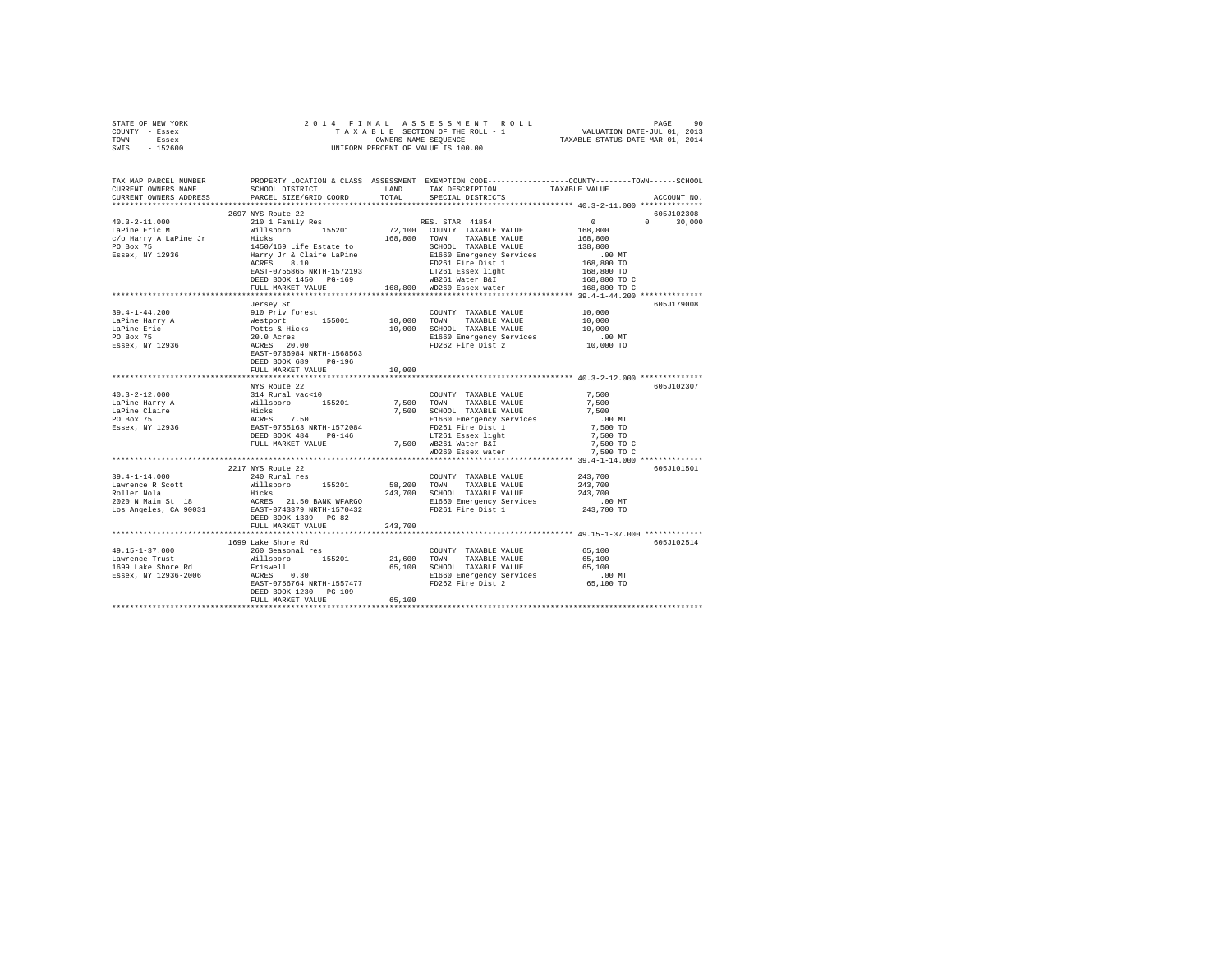|      | STATE OF NEW YORK |  | 2014 FINAL ASSESSMENT ROLL         | 91<br>PAGE                       |  |
|------|-------------------|--|------------------------------------|----------------------------------|--|
|      | COUNTY - Essex    |  | TAXABLE SECTION OF THE ROLL - 1    | VALUATION DATE-JUL 01, 2013      |  |
| TOWN | - Essex           |  | OWNERS NAME SEOUENCE               | TAXABLE STATUS DATE-MAR 01, 2014 |  |
| SWIS | - 152600          |  | UNIFORM PERCENT OF VALUE IS 100.00 |                                  |  |

| TAX MAP PARCEL NUMBER<br>CURRENT OWNERS NAME |                           |         | LAND TAX DESCRIPTION TAXABLE VALUE                                                                                                                                                                                                                                                                                                                                                                                                                                             |            |
|----------------------------------------------|---------------------------|---------|--------------------------------------------------------------------------------------------------------------------------------------------------------------------------------------------------------------------------------------------------------------------------------------------------------------------------------------------------------------------------------------------------------------------------------------------------------------------------------|------------|
|                                              |                           |         |                                                                                                                                                                                                                                                                                                                                                                                                                                                                                |            |
|                                              | 2248 Lake Shore Rd        |         |                                                                                                                                                                                                                                                                                                                                                                                                                                                                                | 605J197004 |
| 40.73-6-11.240 210 1 Family Res              |                           |         | COUNTY TAXABLE VALUE 156,800                                                                                                                                                                                                                                                                                                                                                                                                                                                   |            |
|                                              |                           |         |                                                                                                                                                                                                                                                                                                                                                                                                                                                                                |            |
|                                              |                           |         |                                                                                                                                                                                                                                                                                                                                                                                                                                                                                |            |
|                                              |                           |         |                                                                                                                                                                                                                                                                                                                                                                                                                                                                                |            |
|                                              |                           |         |                                                                                                                                                                                                                                                                                                                                                                                                                                                                                |            |
|                                              |                           |         |                                                                                                                                                                                                                                                                                                                                                                                                                                                                                |            |
|                                              |                           |         |                                                                                                                                                                                                                                                                                                                                                                                                                                                                                |            |
|                                              |                           |         |                                                                                                                                                                                                                                                                                                                                                                                                                                                                                |            |
|                                              |                           |         |                                                                                                                                                                                                                                                                                                                                                                                                                                                                                |            |
|                                              |                           |         |                                                                                                                                                                                                                                                                                                                                                                                                                                                                                |            |
|                                              | 2010 NYS Route 22         |         |                                                                                                                                                                                                                                                                                                                                                                                                                                                                                | 605J185001 |
|                                              |                           |         |                                                                                                                                                                                                                                                                                                                                                                                                                                                                                |            |
|                                              |                           |         |                                                                                                                                                                                                                                                                                                                                                                                                                                                                                |            |
|                                              |                           |         |                                                                                                                                                                                                                                                                                                                                                                                                                                                                                |            |
|                                              |                           |         |                                                                                                                                                                                                                                                                                                                                                                                                                                                                                |            |
|                                              |                           |         |                                                                                                                                                                                                                                                                                                                                                                                                                                                                                |            |
|                                              |                           |         |                                                                                                                                                                                                                                                                                                                                                                                                                                                                                |            |
|                                              |                           |         |                                                                                                                                                                                                                                                                                                                                                                                                                                                                                |            |
|                                              | DEED BOOK 1319 PG-328     |         |                                                                                                                                                                                                                                                                                                                                                                                                                                                                                |            |
|                                              |                           |         |                                                                                                                                                                                                                                                                                                                                                                                                                                                                                |            |
|                                              |                           |         |                                                                                                                                                                                                                                                                                                                                                                                                                                                                                |            |
|                                              | 2007 NYS Route 22         |         |                                                                                                                                                                                                                                                                                                                                                                                                                                                                                | 605J102405 |
|                                              |                           |         |                                                                                                                                                                                                                                                                                                                                                                                                                                                                                |            |
|                                              |                           |         |                                                                                                                                                                                                                                                                                                                                                                                                                                                                                |            |
|                                              |                           |         |                                                                                                                                                                                                                                                                                                                                                                                                                                                                                |            |
|                                              |                           |         |                                                                                                                                                                                                                                                                                                                                                                                                                                                                                |            |
|                                              |                           |         |                                                                                                                                                                                                                                                                                                                                                                                                                                                                                |            |
|                                              | DEED BOOK 1084 PG-82      |         |                                                                                                                                                                                                                                                                                                                                                                                                                                                                                |            |
|                                              | FULL MARKET VALUE         | 274,100 |                                                                                                                                                                                                                                                                                                                                                                                                                                                                                |            |
|                                              |                           |         |                                                                                                                                                                                                                                                                                                                                                                                                                                                                                |            |
|                                              |                           |         |                                                                                                                                                                                                                                                                                                                                                                                                                                                                                | 605J102404 |
| $49.1 - 1 - 4.000$                           |                           |         |                                                                                                                                                                                                                                                                                                                                                                                                                                                                                |            |
| Leaning Garth W                              |                           |         |                                                                                                                                                                                                                                                                                                                                                                                                                                                                                |            |
| Leaning David K                              |                           |         |                                                                                                                                                                                                                                                                                                                                                                                                                                                                                |            |
| 2007 NYS Rte 22                              |                           |         |                                                                                                                                                                                                                                                                                                                                                                                                                                                                                |            |
| Essex, NY 12936                              |                           |         | MYS Route 22<br>19, 200 TOWN TAXABLE VALUE 19, 200<br>21 ON SALE VALUE 19, 200 TOWN TAXABLE VALUE 19, 200<br>219, 200 TOWN TAXABLE VALUE 19, 200<br>219, 200 TOWN TAXABLE VALUE 19, 200<br>21540 E1560 EMPLOYS POST PRESS 17.84<br>200 ECR<br>19,200 SCHOOL TAXABLE VALUE 19,200 ISLAGO EMETER PORT TO ESSAY AND THE POST TO EXAMPLE 200 TO THE POST TO A LA<br>FRAME POST THE POST TO THE POST TO A LAMP TO THE POST TO THE POST TO THE POST TO THE POST TO THE POST TO THE P |            |
|                                              | EAST-0747182 NRTH-1566225 |         |                                                                                                                                                                                                                                                                                                                                                                                                                                                                                |            |
|                                              | DEED BOOK 1093 PG-247     |         |                                                                                                                                                                                                                                                                                                                                                                                                                                                                                |            |
|                                              | FULL MARKET VALUE         | 19,200  |                                                                                                                                                                                                                                                                                                                                                                                                                                                                                |            |
|                                              |                           |         |                                                                                                                                                                                                                                                                                                                                                                                                                                                                                |            |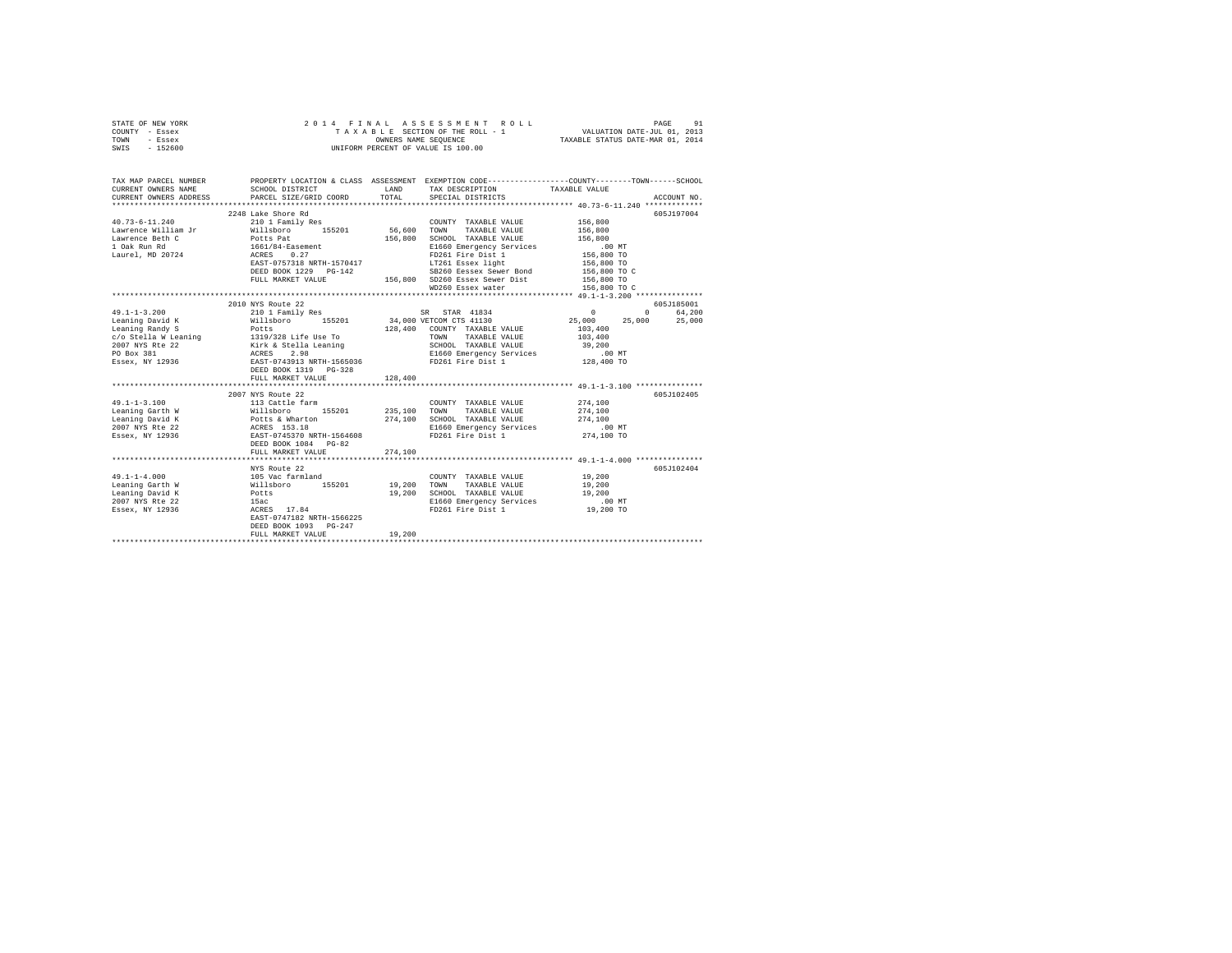| STATE OF NEW YORK<br>COUNTY - Essex<br>TOWN - Essex<br>SWIS - 152600                            | 2014 FINAL ASSESSMENT ROLL<br>PAGE<br>92<br>TAXABLE SECTION OF THE ROLL - 1 VALUATION DATE-JUL 01, 2013<br>TAXABLE STATUS DATE-MAR 01, 2014<br>OWNERS NAME SEQUENCE<br>UNIFORM PERCENT OF VALUE IS 100.00                                                                                                 |         |                                                                                                                                                        |                                                                                                               |  |  |
|-------------------------------------------------------------------------------------------------|-----------------------------------------------------------------------------------------------------------------------------------------------------------------------------------------------------------------------------------------------------------------------------------------------------------|---------|--------------------------------------------------------------------------------------------------------------------------------------------------------|---------------------------------------------------------------------------------------------------------------|--|--|
| TAX MAP PARCEL NUMBER<br>CURRENT OWNERS NAME<br>CURRENT OWNERS ADDRESS                          | LAND<br>SCHOOL DISTRICT<br>PARCEL SIZE/GRID COORD TOTAL                                                                                                                                                                                                                                                   |         | TAX DESCRIPTION TAXABLE VALUE<br>SPECIAL DISTRICTS                                                                                                     | PROPERTY LOCATION & CLASS ASSESSMENT EXEMPTION CODE---------------COUNTY-------TOWN-----SCHOOL<br>ACCOUNT NO. |  |  |
| MAY BE SUBJECT TO PAYMENT<br>UNDER AGDIST LAW TIL 2018                                          | Middle Rd                                                                                                                                                                                                                                                                                                 |         |                                                                                                                                                        | 605J102407<br>52.384<br>52.384                                                                                |  |  |
| $49.1 - 1 - 10.000$<br>Leaning Garth W<br>Leaning David K<br>2007 NYS Rte 22<br>Essex, NY 12936 | School St<br>105 Vac farmland<br>Willsboro 155201<br>Potts<br>98ac<br>ACRES 91.00<br>EAST-0751414 NRTH-1566966<br>DEED BOOK 1093 PG-247<br>FULL MARKET VALUE                                                                                                                                              | 119,800 | COUNTY TAXABLE VALUE<br>119,800 TOWN TAXABLE VALUE<br>119,800 SCHOOL TAXABLE VALUE 119,800<br>E1660 Emergency Services<br>FD261 Fire Dist 1 119,800 TO | 605J102403<br>119,800<br>119,800<br>$.00$ MT                                                                  |  |  |
| 2007 NYS Rte 22<br>Essex, NY 12936                                                              | 131 Albee Ln<br>Book 826 Page 195 & 198<br>ACRES 1.10<br>EAST-0760138 NRTH-1556696<br>DEED BOOK 1201 PG-318<br>FULL MARKET VALUE 511,200                                                                                                                                                                  |         | SCHOOL TAXABLE VALUE 481,200<br>E1660 Emergency Services .00 MT<br>FD261 Fire Dist 1                                                                   | 605J100604<br>$0 \t 30,000$<br>$\sim$ 0<br>511,200<br>511,200<br>511,200 TO                                   |  |  |
| $49.15 - 3 - 8.000$<br>Leaning Garth W<br>Leaning David K<br>2007 NYS Rte 22<br>Essex, NY 12936 | Albee Ln<br>COUNTY TAXABLE VALUE (1991)<br>Milleboro 195201 115,500 TOWN TAXABLE VALUE<br>Milleboro 195201 115,500 SCHOOL TAXABLE VALUE<br>Friswell Judd 115,500 EL660 Energency Service<br>Nook 262 Fire Dist 2<br>ACRES 0.63<br>EAST-0760280 NRTH-1556655<br>DEED BOOK 1201 PG-318<br>FULL MARKET VALUE | 115,500 | COUNTY TAXABLE VALUE<br>115,500 SCHOOL TAXABLE VALUE                                                                                                   | 605J100616<br>115,500<br>115,500<br>115,500                                                                   |  |  |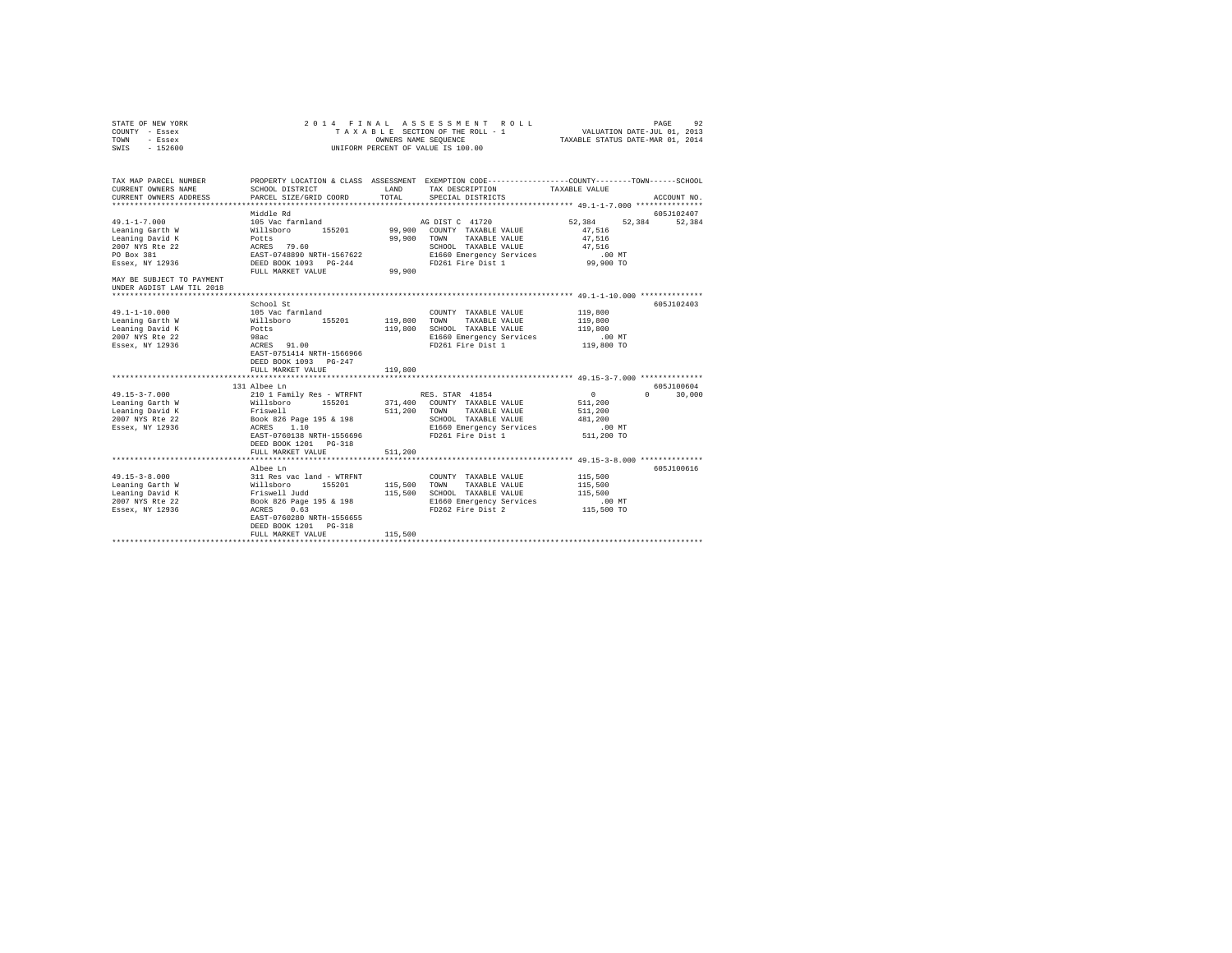| COUNTY - Essex<br>TOWN<br>- Essex<br>SWIS - 152600                                                                                                                                                                                                                                                             | UNIFORM PERCENT OF VALUE IS 100.00               |                      |                                                                                             |                          |                             |  |
|----------------------------------------------------------------------------------------------------------------------------------------------------------------------------------------------------------------------------------------------------------------------------------------------------------------|--------------------------------------------------|----------------------|---------------------------------------------------------------------------------------------|--------------------------|-----------------------------|--|
| TAX MAP PARCEL NUMBER PROPERTY LOCATION & CLASS ASSESSMENT EXEMPTION CODE----------------COUNTY-------TOWN------SCHOOL<br>CURRENT OWNERS NAME<br>CURRENT OWNERS ADDRESS                                                                                                                                        | SCHOOL DISTRICT<br>PARCEL SIZE/GRID COORD        | <b>LAND</b><br>TOTAL | TAX DESCRIPTION<br>SPECIAL DISTRICTS                                                        | TAXABLE VALUE            | ACCOUNT NO.                 |  |
|                                                                                                                                                                                                                                                                                                                |                                                  |                      |                                                                                             |                          |                             |  |
| $40.3 - 2 - 3.000$                                                                                                                                                                                                                                                                                             | 38 Block House Rd                                |                      |                                                                                             |                          | 605J103514<br>23.553 23.553 |  |
| Lease John III                                                                                                                                                                                                                                                                                                 |                                                  |                      |                                                                                             | 23,553<br>569,347        |                             |  |
|                                                                                                                                                                                                                                                                                                                |                                                  |                      |                                                                                             |                          |                             |  |
|                                                                                                                                                                                                                                                                                                                |                                                  |                      |                                                                                             |                          |                             |  |
|                                                                                                                                                                                                                                                                                                                |                                                  |                      |                                                                                             |                          |                             |  |
|                                                                                                                                                                                                                                                                                                                |                                                  |                      |                                                                                             |                          |                             |  |
|                                                                                                                                                                                                                                                                                                                |                                                  |                      |                                                                                             |                          |                             |  |
| $\begin{tabular}{lllllllllll} \texttt{MAX} & \texttt{BE} & \texttt{SUBJECT TO} & \texttt{PAYMENT} & & \texttt{FULL} & \texttt{MAXET} & \texttt{VALUE} & & \texttt{592,900} \\ \texttt{UNDER AGDIST LAW TIL 2018} & & & \texttt{FULL} & \texttt{MARKET} & \texttt{VALUE} & & \texttt{592,900} \\ \end{tabular}$ |                                                  |                      |                                                                                             |                          |                             |  |
|                                                                                                                                                                                                                                                                                                                |                                                  |                      |                                                                                             |                          |                             |  |
|                                                                                                                                                                                                                                                                                                                | 2718 NYS Route 22                                |                      |                                                                                             |                          | 605J101704                  |  |
| $40.73 - 1 - 2.000$                                                                                                                                                                                                                                                                                            | 210 1 Family Res                                 |                      | COUNTY TAXABLE VALUE                                                                        | 164,300                  |                             |  |
|                                                                                                                                                                                                                                                                                                                |                                                  |                      |                                                                                             | 164,300                  |                             |  |
|                                                                                                                                                                                                                                                                                                                |                                                  |                      |                                                                                             | 164,300                  |                             |  |
|                                                                                                                                                                                                                                                                                                                |                                                  |                      |                                                                                             |                          |                             |  |
|                                                                                                                                                                                                                                                                                                                |                                                  |                      | FD261 Fire Dist 1<br>LT261 Essex light                                                      |                          |                             |  |
|                                                                                                                                                                                                                                                                                                                |                                                  |                      |                                                                                             |                          |                             |  |
|                                                                                                                                                                                                                                                                                                                |                                                  |                      |                                                                                             |                          |                             |  |
|                                                                                                                                                                                                                                                                                                                |                                                  |                      | SD260 Essex Sewer Dist                                                                      | 164,300 TO               |                             |  |
|                                                                                                                                                                                                                                                                                                                |                                                  |                      | WD260 Essex water                                                                           | 164,300 TO C             |                             |  |
|                                                                                                                                                                                                                                                                                                                | 2724 NYS Route 22                                |                      |                                                                                             |                          | 605J103507                  |  |
| $40.73 - 1 - 4.000$                                                                                                                                                                                                                                                                                            | $2124$ mis koute 22<br>210 1 Family Res          |                      | COUNTY TAXABLE VALUE                                                                        | 147,400                  |                             |  |
|                                                                                                                                                                                                                                                                                                                |                                                  | 54,000 TOWN          | TAXABLE VALUE                                                                               | 147,400                  |                             |  |
|                                                                                                                                                                                                                                                                                                                |                                                  | 147,400              | SCHOOL TAXABLE VALUE                                                                        | 147,400                  |                             |  |
|                                                                                                                                                                                                                                                                                                                |                                                  |                      | E1660 Emergency Services                                                                    | $.00$ MT                 |                             |  |
|                                                                                                                                                                                                                                                                                                                |                                                  |                      |                                                                                             |                          |                             |  |
| 10.10 111 11 111 111 111 111<br>Fine-Lease Mariko D<br>Fine-Lease Mariko D<br>Db 854 Pg 50<br>Newburgh, NY 12550 123 BANK1STARSG<br>Newburgh, NY 12550 1235 1237 1256329 NRTH-1571830                                                                                                                          |                                                  |                      |                                                                                             | 147,400 TO<br>147,400 TO |                             |  |
|                                                                                                                                                                                                                                                                                                                | DEED BOOK 1416 PG-276                            |                      | E1660 Emergency Services<br>FD261 Fire Dist 1<br>LT261 Essex light<br>SB260 Eessex Services | 147,400 TO C             |                             |  |
|                                                                                                                                                                                                                                                                                                                | FULL MARKET VALUE 147,400 SD260 Essex Sewer Dist |                      |                                                                                             | 147,400 TO               |                             |  |
|                                                                                                                                                                                                                                                                                                                |                                                  |                      | WD260 Essex water                                                                           | 147,400 TO C             |                             |  |
|                                                                                                                                                                                                                                                                                                                |                                                  |                      |                                                                                             |                          |                             |  |
|                                                                                                                                                                                                                                                                                                                | 1600 Lake Shore Rd                               |                      |                                                                                             |                          | 605J100605                  |  |
|                                                                                                                                                                                                                                                                                                                |                                                  |                      | COUNTY TAXABLE VALUE 270.900                                                                |                          |                             |  |
|                                                                                                                                                                                                                                                                                                                |                                                  | 36.100 TOWN          | TAXABLE VALUE                                                                               | 270,900                  |                             |  |
|                                                                                                                                                                                                                                                                                                                |                                                  | 270,900              | SCHOOL TAXABLE VALUE                                                                        | 270,900                  |                             |  |
|                                                                                                                                                                                                                                                                                                                |                                                  |                      | E1660 Emergency Services                                                                    | $.00$ MT<br>270,900 TO   |                             |  |
|                                                                                                                                                                                                                                                                                                                | 5.10 BANK1STARSG                                 |                      | FD262 Fire Dist 2                                                                           |                          |                             |  |
|                                                                                                                                                                                                                                                                                                                | DEED BOOK 1429 PG-14                             |                      |                                                                                             |                          |                             |  |
|                                                                                                                                                                                                                                                                                                                | FULL MARKET VALUE                                | 270,900              |                                                                                             |                          |                             |  |
|                                                                                                                                                                                                                                                                                                                |                                                  |                      |                                                                                             |                          |                             |  |

STATE OF NEW YORK 2 0 1 4 F I N A L A S S E S S M E N T R O L L PAGE 93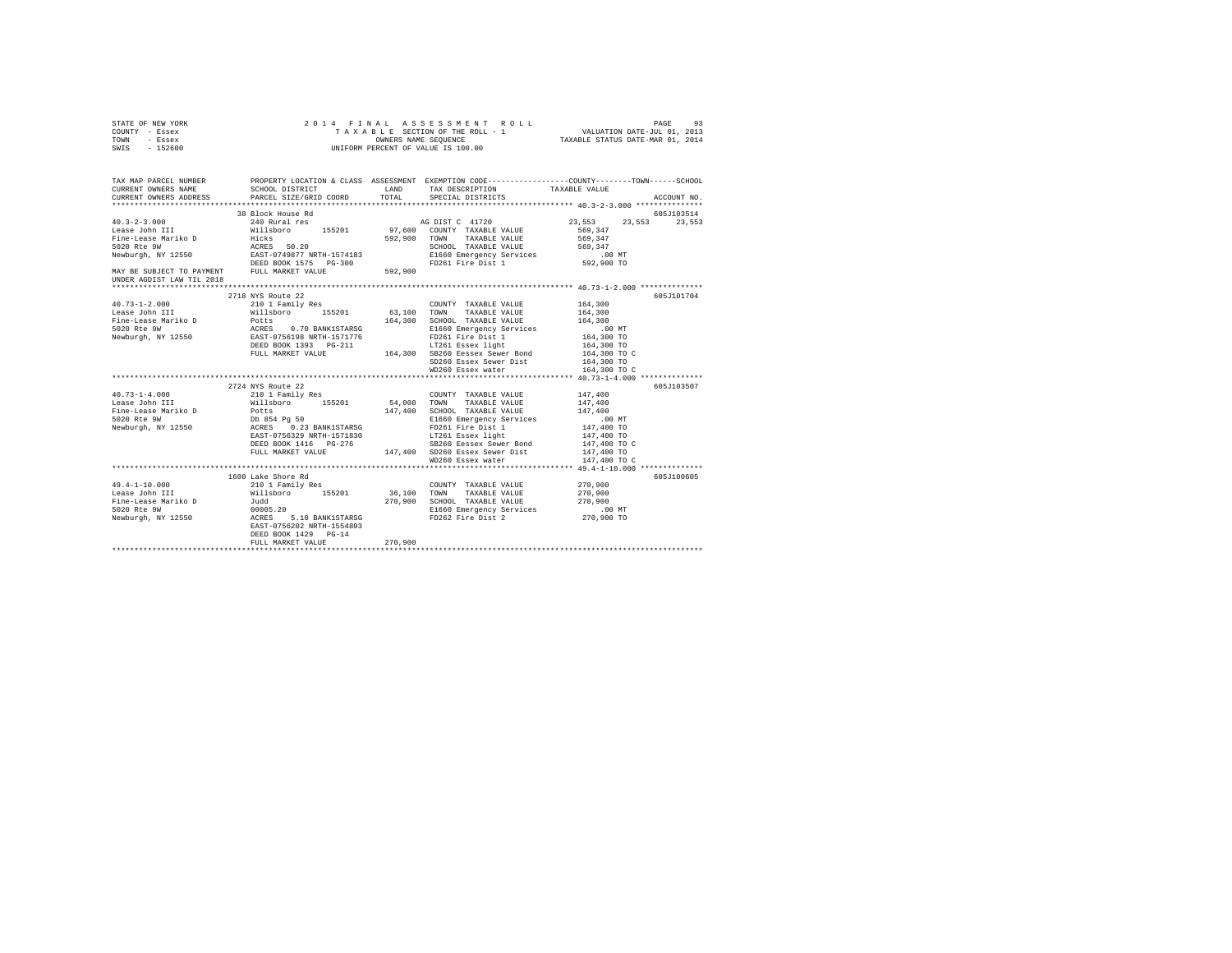| STATE OF NEW YORK | 2014 FINAL ASSESSMENT ROLL         | 94<br>PAGE                       |
|-------------------|------------------------------------|----------------------------------|
| COUNTY - Essex    | TAXABLE SECTION OF THE ROLL - 1    | VALUATION DATE-JUL 01, 2013      |
| TOWN<br>- Essex   | OWNERS NAME SEOUENCE               | TAXABLE STATUS DATE-MAR 01, 2014 |
| - 152600<br>SWIS  | UNIFORM PERCENT OF VALUE IS 100.00 |                                  |

| TAX MAP PARCEL NUMBER<br>CURRENT OWNERS NAME<br>CURRENT OWNERS ADDRESS                                                                            | SCHOOL DISTRICT<br>PARCEL SIZE/GRID COORD                                                                                                               | LAND<br>TOTAL         | TAX DESCRIPTION<br>SPECIAL DISTRICTS                                                                                                                                | PROPERTY LOCATION & CLASS ASSESSMENT EXEMPTION CODE---------------COUNTY-------TOWN-----SCHOOL<br>TAXABLE VALUE<br>ACCOUNT NO.                                        |
|---------------------------------------------------------------------------------------------------------------------------------------------------|---------------------------------------------------------------------------------------------------------------------------------------------------------|-----------------------|---------------------------------------------------------------------------------------------------------------------------------------------------------------------|-----------------------------------------------------------------------------------------------------------------------------------------------------------------------|
|                                                                                                                                                   |                                                                                                                                                         |                       |                                                                                                                                                                     |                                                                                                                                                                       |
| $49.15 - 1 - 19.000$<br>Ledges Gregory G<br>Hollingsworth Veronica E Friswell Judd<br>1575 Lake Shore Rd<br>Essex, NY 12936                       | Lake Shore Rd<br>311 Res vac land<br>Willsboro 155201<br>ACRES 2.90<br>EAST-0756399 NRTH-1556406                                                        |                       | COUNTY TAXABLE VALUE<br>26,900 TOWN TAXABLE VALUE<br>26,900 SCHOOL TAXABLE VALUE<br>E1660 Emergency Services<br>FD262 Fire Dist 2                                   | 605J102411<br>26,900<br>26,900<br>26,900<br>$.00$ MT<br>26,900 TO                                                                                                     |
|                                                                                                                                                   | DEED BOOK 1338 PG-247<br>FULL MARKET VALUE                                                                                                              | 26,900                |                                                                                                                                                                     |                                                                                                                                                                       |
|                                                                                                                                                   |                                                                                                                                                         |                       |                                                                                                                                                                     | ***************************** 49.15-1-26.000 *************                                                                                                            |
| $49.15 - 1 - 26.000$<br>Ledges Gregory G<br>Hollingsworth Veronica E Friswell<br>1575 Lake Shore Rd<br>Essex, NY 12936                            | 1669 Lake Shore Rd<br>210 1 Family Res<br>155201<br>Willsboro<br>ACRES 1.55<br>EAST-0756366 NRTH-1556727<br>DEED BOOK 1338 PG-247                       | 32,600 TOWN<br>81,900 | COUNTY TAXABLE VALUE<br>TAXABLE VALUE<br>SCHOOL TAXABLE VALUE<br>E1660 Emergency Services<br>FD262 Fire Dist 2                                                      | 605J102413<br>81,900<br>81,900<br>81,900<br>$.00$ MT<br>81,900 TO                                                                                                     |
|                                                                                                                                                   | FULL MARKET VALUE                                                                                                                                       | 81,900                |                                                                                                                                                                     |                                                                                                                                                                       |
|                                                                                                                                                   |                                                                                                                                                         |                       |                                                                                                                                                                     |                                                                                                                                                                       |
| $57.1 - 2 - 3.110$<br>Lemmon Nadine A<br>99 Sayre Rd<br>Westport, NY 12993                                                                        | 99 Sayre Rd<br>120 Field crops<br>Westport 155001<br>32 & 35 Taylor & Kimball<br>ACRES 59.10<br>EAST-0728907 NRTH-1551474<br>DEED BOOK 1416 PG-304      | 115,100               | COUNTY TAXABLE VALUE<br>TOWN<br>TAXABLE VALUE<br>365,200 SCHOOL TAXABLE VALUE<br>E1660 Emergency Services<br>FD262 Fire Dist 2                                      | 605J104313<br>365,200<br>365,200<br>365,200<br>$.00$ MT<br>365,200 TO                                                                                                 |
|                                                                                                                                                   | FULL MARKET VALUE                                                                                                                                       | 365,200               |                                                                                                                                                                     |                                                                                                                                                                       |
|                                                                                                                                                   |                                                                                                                                                         |                       |                                                                                                                                                                     |                                                                                                                                                                       |
| $49.3 - 2 - 27.000$<br>Lewis Family Farm Inc<br>1212 Whallons Bay Rd<br>Essex, NY 12936<br>MAY BE SUBJECT TO PAYMENT<br>UNDER AGDIST LAW TIL 2018 | 909 Whallons Bay Rd<br>120 Field crops<br>Willsboro 155201<br>Judd<br>Court Order<br>ACRES 1112.12<br>EAST-0747928 NRTH-1553690<br>DEED BOOK 1023 PG-35 |                       | AG. BLDG. 41700<br>1055,600 AG. BLDG. 41700<br>2341,690 AG, BLDG, 41700<br>AG DIST C 41720<br>COUNTY TAXABLE VALUE<br>TAXABLE VALUE<br>TOWN<br>SCHOOL TAXABLE VALUE | 605J100809<br>328,858<br>328,858 328,858<br>37,470<br>37,470<br>37,470<br>190,068 190,068 190,068<br>378,257<br>378, 257 378, 257<br>1407.037<br>1407,037<br>1407.037 |
|                                                                                                                                                   | FULL MARKET VALUE                                                                                                                                       |                       | 2341,690 E1660 Emergency Services<br>FD262 Fire Dist 2<br>LT262 Whallonsburg light                                                                                  | $.00$ MT<br>2341,690 TO<br>2341,690 TO                                                                                                                                |
|                                                                                                                                                   |                                                                                                                                                         |                       |                                                                                                                                                                     |                                                                                                                                                                       |
| $49.3 - 2 - 24.000$<br>Lewis Salim B<br>1212 Whallons Bay Rd<br>Essex, NY 12936                                                                   | 1212 Whallons Bay Rd<br>210 1 Family Res<br>Willsboro 155201<br>Friswell<br>ACRES 5.20<br>EAST-0751406 NRTH-1557407                                     |                       | RES. STAR 41854<br>34,200 COUNTY TAXABLE VALUE<br>129,500 TOWN TAXABLE VALUE<br>SCHOOL TAXABLE VALUE<br>E1660 Emergency Services<br>FD262 Fire Dist 2               | 605J102013<br>$^{\circ}$<br>$\Omega$<br>30,000<br>129,500<br>129,500<br>99,500<br>.00 MT<br>129,500 TO                                                                |
|                                                                                                                                                   | DEED BOOK 1471 PG-224<br>FULL MARKET VALUE                                                                                                              | 129,500               |                                                                                                                                                                     |                                                                                                                                                                       |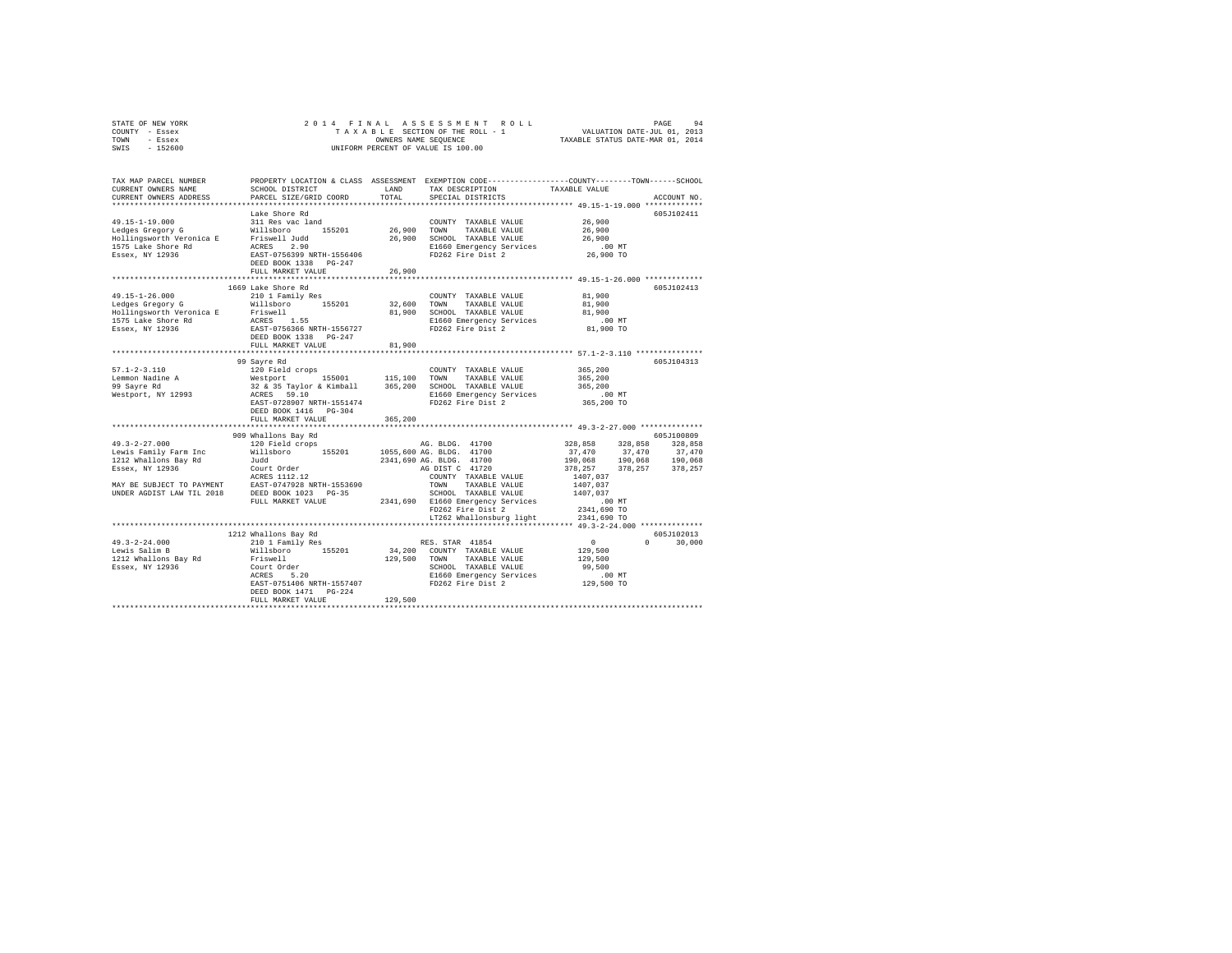| STATE OF NEW YORK<br>COUNTY - Essex<br>TOWN - Essex<br>$-152600$<br>SWIS                                                                                              | 2014 FINAL                                                                          |         | PAGE 95 - PAGE 95 - PAGE 95 - PAGE 95 - PAGE 95 - PAGE 95 - PAGE 95 - PAGE 95 - PAGE 95 - PAGE 95 - PAGE 95 - PAGE 95 - PAGE 95 - PAGE 95 - PAGE 95 - PAGE 95 - PAGE 95 - PAGE 96 - PAGE 96 - PAKABLE STATUS DATE-NAR 01, 2014<br>OWNERS NAME SEQUENCE<br>UNIFORM PERCENT OF VALUE IS 100.00 |                                            |                                    |
|-----------------------------------------------------------------------------------------------------------------------------------------------------------------------|-------------------------------------------------------------------------------------|---------|----------------------------------------------------------------------------------------------------------------------------------------------------------------------------------------------------------------------------------------------------------------------------------------------|--------------------------------------------|------------------------------------|
| TAX MAP PARCEL NUMBER PROPERTY LOCATION & CLASS ASSESSMENT EXEMPTION CODE--------------COUNTY-------TOWN------SCHOOL<br>CURRENT OWNERS NAME<br>CURRENT OWNERS ADDRESS | SCHOOL DISTRICT LAND<br>PARCEL SIZE/GRID COORD                                      | TOTAL   | TAX DESCRIPTION<br>SPECIAL DISTRICTS                                                                                                                                                                                                                                                         | TAXABLE VALUE                              | ACCOUNT NO.                        |
|                                                                                                                                                                       | 87 Middle Rd                                                                        |         |                                                                                                                                                                                                                                                                                              |                                            | 605J183001                         |
| $49.3 - 2 - 8.200$<br>Lloyd James E<br>87 Middle Rd                                                                                                                   | 240 Rural res<br>Willsboro 155201                                                   |         | VETERANS 41101<br>55,700 RES. STAR 41854<br>190,900 COUNTY TAXABLE VALUE                                                                                                                                                                                                                     | 5,000<br>$\sim$ 0<br>185,900               | 5.000<br>$\Omega$<br>$0 \t 30,000$ |
| Essex, NY 12936                                                                                                                                                       | Wharton<br>29.0 Acres<br>ACRES 24.65<br>DEED BOOK 1492 PG-129                       |         | TOWN TAXABLE VALUE<br>FD261 Fire Dist 1                                                                                                                                                                                                                                                      | 185,900<br>160,900<br>.00 MT<br>190,900 TO |                                    |
|                                                                                                                                                                       | FULL MARKET VALUE                                                                   | 190,900 |                                                                                                                                                                                                                                                                                              |                                            |                                    |
|                                                                                                                                                                       | Jersey St                                                                           |         |                                                                                                                                                                                                                                                                                              |                                            | 605J103005                         |
| $39.4 - 1 - 43.000$                                                                                                                                                   | 910 Priv forest                                                                     |         | COUNTY TAXABLE VALUE                                                                                                                                                                                                                                                                         | 92,000                                     |                                    |
| Lobato Sergio<br>135 Stumpel St                                                                                                                                       |                                                                                     |         |                                                                                                                                                                                                                                                                                              | 92,000                                     |                                    |
|                                                                                                                                                                       |                                                                                     |         |                                                                                                                                                                                                                                                                                              | 92,000<br>$.00$ MT                         |                                    |
| Brentwood, NY 11717                                                                                                                                                   | DEED BOOK 1356 PG-29                                                                |         | % Westport 155001 92,000 TOWN TAXABLE VALUE<br>Hicks 92.00 92,000 SCHOOL TAXABLE VALUE<br>ACRES 92.00 EL660 Emergency Services<br>EAST-0736643 NRTH-1570105 FD262 Fire Dist 2<br>TO262 Fire Dist 2<br>E1660 Emergency Services                                                               | 92,000 TO                                  |                                    |
|                                                                                                                                                                       | FULL MARKET VALUE                                                                   | 92,000  |                                                                                                                                                                                                                                                                                              |                                            |                                    |
|                                                                                                                                                                       |                                                                                     |         |                                                                                                                                                                                                                                                                                              |                                            |                                    |
|                                                                                                                                                                       | Jersey St                                                                           |         |                                                                                                                                                                                                                                                                                              |                                            | 605J189005                         |
| $39.4 - 1 - 5.210$                                                                                                                                                    | 322 Rural vac>10                                                                    |         | COUNTY TAXABLE VALUE                                                                                                                                                                                                                                                                         | 40.200                                     |                                    |
|                                                                                                                                                                       |                                                                                     |         | 40,200 TOWN TAXABLE VALUE                                                                                                                                                                                                                                                                    | 40,200<br>40,200                           |                                    |
| Lorberbaum Roger<br>Stahl Carol<br>113 Woodcliff Rd                                                                                                                   |                                                                                     |         | 40,200 SCHOOL TAXABLE VALUE<br>E1660 Emergency Services                                                                                                                                                                                                                                      | .00 MT                                     |                                    |
| Plattsburgh, NY 12901                                                                                                                                                 | 322 Rural vac>10<br>Willsboro 155201<br>Hicks Patent<br>74.5 Ac Deed<br>ACRES 74.50 |         | FD262 Fire Dist 2                                                                                                                                                                                                                                                                            | 40,200 TO                                  |                                    |
|                                                                                                                                                                       | EAST-0739499 NRTH-1573305<br>DEED BOOK 1170 PG-58                                   |         |                                                                                                                                                                                                                                                                                              |                                            |                                    |
|                                                                                                                                                                       | FULL MARKET VALUE                                                                   | 40,200  |                                                                                                                                                                                                                                                                                              |                                            |                                    |
|                                                                                                                                                                       |                                                                                     |         |                                                                                                                                                                                                                                                                                              |                                            |                                    |
|                                                                                                                                                                       | 62 Block House Rd                                                                   |         |                                                                                                                                                                                                                                                                                              |                                            | 605J102504                         |
| $40.3 - 2 - 4.000$                                                                                                                                                    | 210 1 Family Res                                                                    |         | SR STAR 41834                                                                                                                                                                                                                                                                                | $\sim$ 0.000 $\sim$                        | 0 64,200                           |
| Lowe Virginia H<br>c/o Edie Morris<br>26 Maple Ave                                                                                                                    | Willsboro 155201                                                                    |         | 36,800 VETCOM CTS 41130<br>370,900 COUNTY TAXABLE VALUE                                                                                                                                                                                                                                      | 25,000<br>25,000                           | 25,000                             |
|                                                                                                                                                                       | Hicks<br>ACRES 5.80                                                                 |         | TOWN TAXABLE VALUE                                                                                                                                                                                                                                                                           | 345,900<br>345,900                         |                                    |
| Mechanicville, NY 12118                                                                                                                                               | EAST-0750062 NRTH-1574702                                                           |         |                                                                                                                                                                                                                                                                                              |                                            |                                    |
|                                                                                                                                                                       | DEED BOOK 1701 PG-93                                                                |         |                                                                                                                                                                                                                                                                                              |                                            |                                    |
|                                                                                                                                                                       | FULL MARKET VALUE                                                                   |         |                                                                                                                                                                                                                                                                                              |                                            |                                    |
|                                                                                                                                                                       |                                                                                     |         |                                                                                                                                                                                                                                                                                              |                                            |                                    |
|                                                                                                                                                                       | Block House Rd                                                                      |         |                                                                                                                                                                                                                                                                                              |                                            | 605J102505                         |
|                                                                                                                                                                       |                                                                                     |         | COUNTY TAXABLE VALUE                                                                                                                                                                                                                                                                         | 5,500                                      |                                    |
|                                                                                                                                                                       |                                                                                     |         | 5,500 TOWN TAXABLE VALUE                                                                                                                                                                                                                                                                     | 5,500                                      |                                    |
|                                                                                                                                                                       |                                                                                     |         | 5,500 SCHOOL TAXABLE VALUE                                                                                                                                                                                                                                                                   | 5,500                                      |                                    |
|                                                                                                                                                                       |                                                                                     |         | ACRES 5.50 E1660 Emergency Services<br>EAST-0750663 NRTH-1574793 FD261 Fire Dist 1                                                                                                                                                                                                           | $.00$ MT                                   |                                    |
|                                                                                                                                                                       | DEED BOOK 1701 PG-93                                                                |         |                                                                                                                                                                                                                                                                                              | $5,500$ TO                                 |                                    |
|                                                                                                                                                                       | FULL MARKET VALUE                                                                   | 5,500   |                                                                                                                                                                                                                                                                                              |                                            |                                    |
|                                                                                                                                                                       |                                                                                     |         |                                                                                                                                                                                                                                                                                              |                                            |                                    |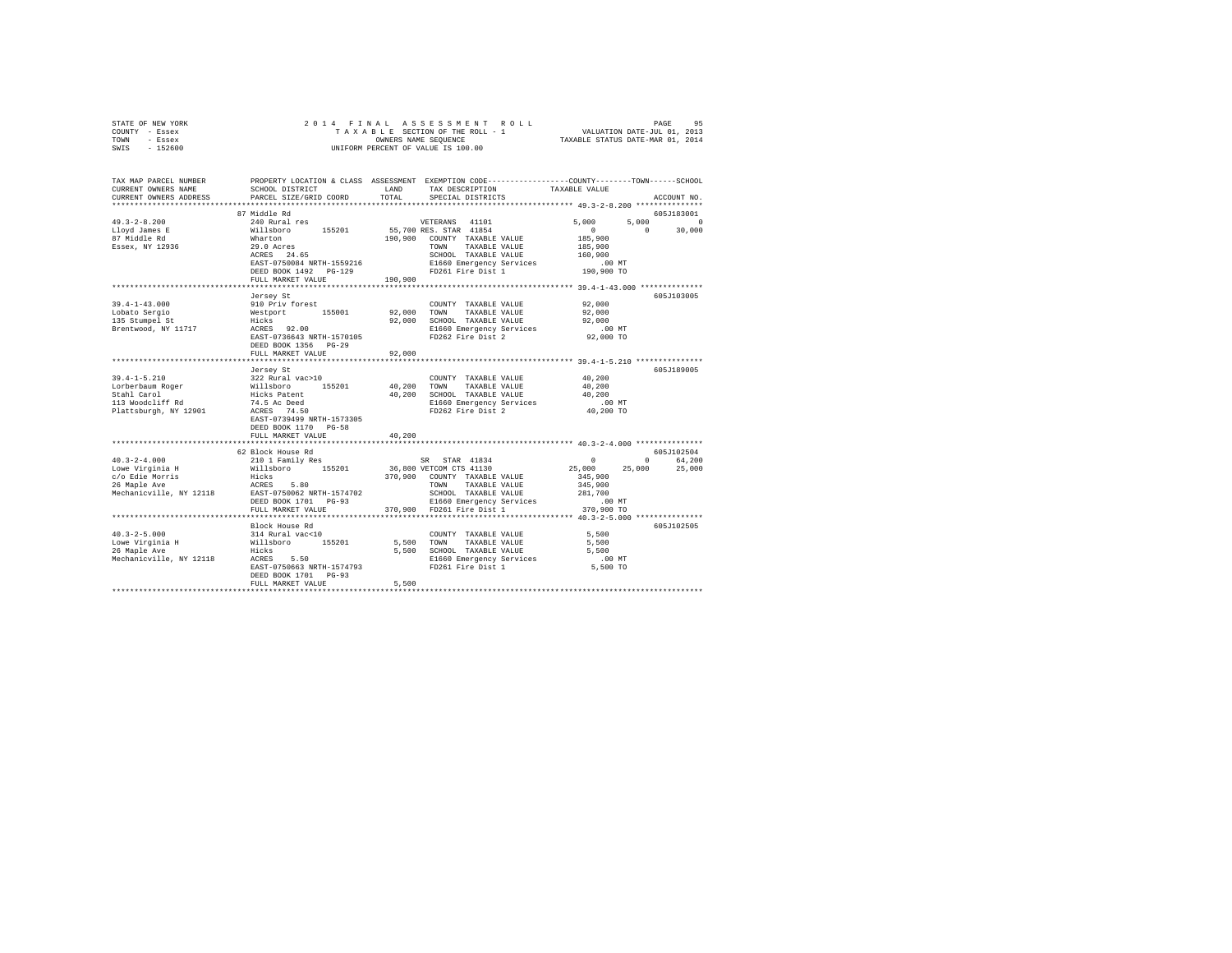| STATE OF NEW YORK                                                                                                                                                                                                                                                                                                                                                                                                                         |                                                                               |              |                                                                                                                |              |               |
|-------------------------------------------------------------------------------------------------------------------------------------------------------------------------------------------------------------------------------------------------------------------------------------------------------------------------------------------------------------------------------------------------------------------------------------------|-------------------------------------------------------------------------------|--------------|----------------------------------------------------------------------------------------------------------------|--------------|---------------|
| COUNTY - Essex                                                                                                                                                                                                                                                                                                                                                                                                                            |                                                                               |              |                                                                                                                |              |               |
| TOWN<br>- Essex                                                                                                                                                                                                                                                                                                                                                                                                                           |                                                                               |              |                                                                                                                |              |               |
| $-152600$<br>SWIS                                                                                                                                                                                                                                                                                                                                                                                                                         |                                                                               |              |                                                                                                                |              |               |
|                                                                                                                                                                                                                                                                                                                                                                                                                                           |                                                                               |              |                                                                                                                |              |               |
|                                                                                                                                                                                                                                                                                                                                                                                                                                           |                                                                               |              |                                                                                                                |              |               |
| TAX MAP PARCEL NUMBER                                                                                                                                                                                                                                                                                                                                                                                                                     |                                                                               |              | PROPERTY LOCATION & CLASS ASSESSMENT EXEMPTION CODE---------------COUNTY-------TOWN-----SCHOOL                 |              |               |
| CURRENT OWNERS NAME                                                                                                                                                                                                                                                                                                                                                                                                                       | SCHOOL DISTRICT LAND                                                          |              | TAX DESCRIPTION TAXABLE VALUE                                                                                  |              |               |
| CURRENT OWNERS ADDRESS                                                                                                                                                                                                                                                                                                                                                                                                                    | PARCEL SIZE/GRID COORD                                                        | TOTAL        | SPECIAL DISTRICTS                                                                                              |              | ACCOUNT NO.   |
|                                                                                                                                                                                                                                                                                                                                                                                                                                           |                                                                               |              |                                                                                                                |              |               |
|                                                                                                                                                                                                                                                                                                                                                                                                                                           | 2737 NYS Route 22                                                             |              |                                                                                                                |              | 605J102610    |
| $40.65 - 2 - 8.000$                                                                                                                                                                                                                                                                                                                                                                                                                       | 220 2 Family Res                                                              |              | COUNTY TAXABLE VALUE                                                                                           | 287,700      |               |
| LugoDeSlosser Hada<br>PO Box 36<br>Essex, NY 12936                                                                                                                                                                                                                                                                                                                                                                                        | Willsboro 155201<br>Hicks                                                     | 61,800 TOWN  | TAXABLE VALUE                                                                                                  | 287,700      |               |
|                                                                                                                                                                                                                                                                                                                                                                                                                                           |                                                                               |              | 287,700 SCHOOL TAXABLE VALUE                                                                                   | 287,700      |               |
|                                                                                                                                                                                                                                                                                                                                                                                                                                           | 1673/228 Easement                                                             |              | E1660 Emergency Seads<br>E1660 Emergency Services                                                              | .00 MT       |               |
|                                                                                                                                                                                                                                                                                                                                                                                                                                           | ACRES 0.50                                                                    |              |                                                                                                                | 287,700 TO   |               |
|                                                                                                                                                                                                                                                                                                                                                                                                                                           | EAST-0756665 NRTH-1572151                                                     |              | LT261 Essex light                                                                                              | 287,700 TO   |               |
|                                                                                                                                                                                                                                                                                                                                                                                                                                           | DEED BOOK 1439 PG-48                                                          |              | SB260 Eessex Sewer Bond                                                                                        | 287,700 TO C |               |
|                                                                                                                                                                                                                                                                                                                                                                                                                                           | FULL MARKET VALUE                                                             |              | 287,700 SD260 Essex Sewer Dist                                                                                 | 287,700 TO   |               |
|                                                                                                                                                                                                                                                                                                                                                                                                                                           |                                                                               |              | WD260 Essex water                                                                                              | 287,700 TO C |               |
|                                                                                                                                                                                                                                                                                                                                                                                                                                           |                                                                               |              |                                                                                                                |              |               |
|                                                                                                                                                                                                                                                                                                                                                                                                                                           | 10 Sandy Point Way                                                            |              |                                                                                                                |              | 605J178501    |
| $40.65 - 1 - 1.200$                                                                                                                                                                                                                                                                                                                                                                                                                       | 260 Seasonal res - WTRFNT                                                     |              | COUNTY TAXABLE VALUE                                                                                           | 398,400      |               |
| MacBride Peter A                                                                                                                                                                                                                                                                                                                                                                                                                          | Willsboro 155201                                                              | 301,000 TOWN | TAXABLE VALUE                                                                                                  | 398,400      |               |
|                                                                                                                                                                                                                                                                                                                                                                                                                                           |                                                                               |              | 398,400 SCHOOL TAXABLE VALUE                                                                                   | 398,400      |               |
| MacBride Judith A<br>21 Cherry Ln<br>Dedham, MA 02026                                                                                                                                                                                                                                                                                                                                                                                     | Hicks Pat<br>RCRES 1.75<br>EAST-0757466 NRTH-1573592<br>DEED BOOK 1568 PG-261 |              | E1660 Emergency Services                                                                                       | $.00$ MT     |               |
|                                                                                                                                                                                                                                                                                                                                                                                                                                           |                                                                               |              | FD261 Fire Dist 1                                                                                              | 398,400 TO   |               |
|                                                                                                                                                                                                                                                                                                                                                                                                                                           |                                                                               |              | DEED BOOK 1568 PG-261 1988 LT261 Essex light<br>FULL MARKET VALUE 398,400 WB261 Water B&I<br>WD260 Essex water | 398,400 TO   |               |
|                                                                                                                                                                                                                                                                                                                                                                                                                                           |                                                                               |              |                                                                                                                | 398,400 TO C |               |
|                                                                                                                                                                                                                                                                                                                                                                                                                                           |                                                                               |              |                                                                                                                | 398,400 TO C |               |
|                                                                                                                                                                                                                                                                                                                                                                                                                                           |                                                                               |              |                                                                                                                |              | 605J104112    |
| $\begin{tabular}{l c c c c} \multicolumn{3}{c }{40.73-5-10.000} & $\hspace{0.1cm}$\multicolumn{3}{c }{\textbf{M}aCDevitt Lawrence}} & $\hspace{0.1cm}$\multicolumn{3}{c }{\textbf{M}aCDevitt Lawrence}} & $\hspace{0.1cm}$\multicolumn{3}{c }{\textbf{M}aCDevitt Lawrence}} & $\hspace{0.1cm}$\multicolumn{3}{c }{\textbf{M}aCDevitt Lawďer} & $\hspace{0.1cm}$\multicolumn{3}{c }{\textbf{M}aCDevit Law} & $\hspace{0.1cm}$\multicolumn$ |                                                                               |              |                                                                                                                | $\sim$ 0     | $0 \t 30.000$ |
|                                                                                                                                                                                                                                                                                                                                                                                                                                           |                                                                               |              |                                                                                                                | 176,000      |               |
|                                                                                                                                                                                                                                                                                                                                                                                                                                           |                                                                               |              |                                                                                                                | 176,000      |               |
|                                                                                                                                                                                                                                                                                                                                                                                                                                           |                                                                               |              |                                                                                                                | 146,000      |               |
|                                                                                                                                                                                                                                                                                                                                                                                                                                           |                                                                               |              | E1660 Emergency Services                                                                                       | .00 MT       |               |
|                                                                                                                                                                                                                                                                                                                                                                                                                                           |                                                                               |              |                                                                                                                | 176,000 TO   |               |
|                                                                                                                                                                                                                                                                                                                                                                                                                                           |                                                                               |              |                                                                                                                | 176,000 TO   |               |
|                                                                                                                                                                                                                                                                                                                                                                                                                                           |                                                                               |              |                                                                                                                | 176,000 то с |               |
|                                                                                                                                                                                                                                                                                                                                                                                                                                           |                                                                               |              |                                                                                                                | 176,000 TO   |               |
|                                                                                                                                                                                                                                                                                                                                                                                                                                           |                                                                               |              | WD260 Essex water                                                                                              | 176,000 TO C |               |
|                                                                                                                                                                                                                                                                                                                                                                                                                                           |                                                                               |              |                                                                                                                |              |               |
|                                                                                                                                                                                                                                                                                                                                                                                                                                           | 2219 Lake Shore Rd                                                            |              |                                                                                                                |              | 605L102215    |
| $40.81 - 1 - 2.000$                                                                                                                                                                                                                                                                                                                                                                                                                       | 9 Lake Shore Rd<br>210 1 Family Res                                           |              | RES. STAR 41854                                                                                                | $\sim$ 0     | $0 \t 30,000$ |
| MacDougal Andrew                                                                                                                                                                                                                                                                                                                                                                                                                          | Willsboro 155201                                                              |              | 58,500 COUNTY TAXABLE VALUE                                                                                    | 137,700      |               |
| Nichols-MacDougal Maghan L Potts Patent                                                                                                                                                                                                                                                                                                                                                                                                   |                                                                               |              | 137,700 TOWN TAXABLE VALUE                                                                                     | 137,700      |               |
|                                                                                                                                                                                                                                                                                                                                                                                                                                           |                                                                               |              |                                                                                                                | 107,700      |               |
|                                                                                                                                                                                                                                                                                                                                                                                                                                           |                                                                               |              | SCHOOL TAXABLE value<br>E1660 Emergency Services<br>FD261 Fire Dist 1<br>------ measy light                    | $.00$ MT     |               |
|                                                                                                                                                                                                                                                                                                                                                                                                                                           | EAST-0757231 NRTH-1569743                                                     |              |                                                                                                                | 137,700 TO   |               |
|                                                                                                                                                                                                                                                                                                                                                                                                                                           | DEED BOOK 1434 PG-10                                                          |              |                                                                                                                | 137,700 TO   |               |
|                                                                                                                                                                                                                                                                                                                                                                                                                                           | FULL MARKET VALUE                                                             |              | -10 LT261 Essex light<br>137,700 SB260 Eessex Sewer Bond                                                       | 137,700 TO C |               |
|                                                                                                                                                                                                                                                                                                                                                                                                                                           |                                                                               |              | SD260 Essex Sewer Dist                                                                                         | 137,700 TO   |               |
|                                                                                                                                                                                                                                                                                                                                                                                                                                           |                                                                               |              | WD260 Essex water                                                                                              | 137,700 TO C |               |
|                                                                                                                                                                                                                                                                                                                                                                                                                                           |                                                                               |              |                                                                                                                |              |               |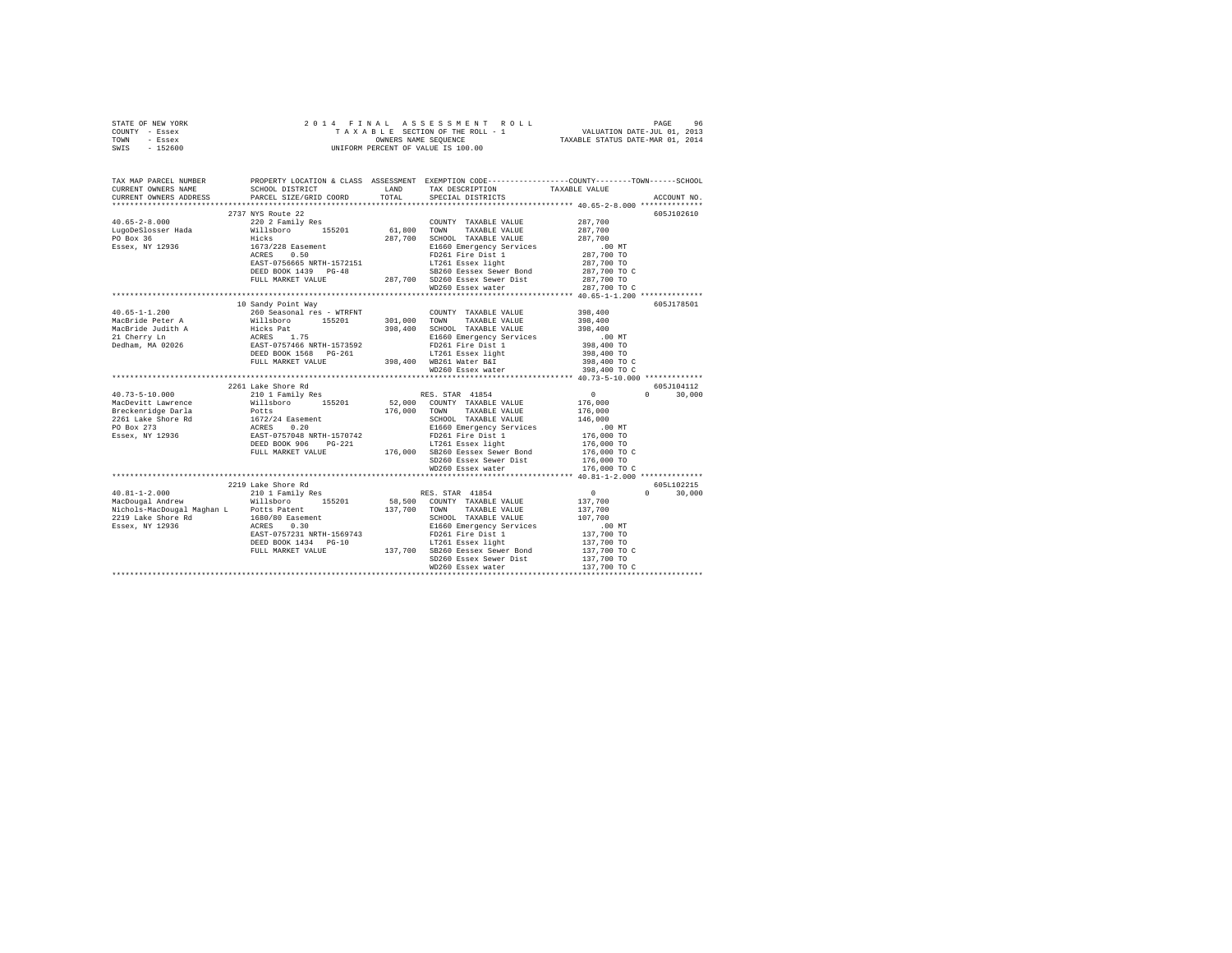| STATE OF NEW YORK | 2014 FINAL ASSESSMENT ROLL         | PAGE                             |
|-------------------|------------------------------------|----------------------------------|
| COUNTY - Essex    | TAXABLE SECTION OF THE ROLL - 1    | VALUATION DATE-JUL 01, 2013      |
| TOWN<br>- Essex   | OWNERS NAME SEOUENCE               | TAXABLE STATUS DATE-MAR 01, 2014 |
| $-152600$<br>SWIS | UNIFORM PERCENT OF VALUE IS 100.00 |                                  |

| SCHOOL DISTRICT<br>PARCEL SIZE/GRID COORD | LAND               | SPECIAL DISTRICTS |                                                                                                                                                                                                                                                                                                                                             | ACCOUNT NO.                                                                                                                                                                                                                                                                                                                                                                                                                                                                                                                                                                                                                                                                                                                                                                                                                                                                                                                                                     |
|-------------------------------------------|--------------------|-------------------|---------------------------------------------------------------------------------------------------------------------------------------------------------------------------------------------------------------------------------------------------------------------------------------------------------------------------------------------|-----------------------------------------------------------------------------------------------------------------------------------------------------------------------------------------------------------------------------------------------------------------------------------------------------------------------------------------------------------------------------------------------------------------------------------------------------------------------------------------------------------------------------------------------------------------------------------------------------------------------------------------------------------------------------------------------------------------------------------------------------------------------------------------------------------------------------------------------------------------------------------------------------------------------------------------------------------------|
| Whallons Bay Rd                           |                    |                   |                                                                                                                                                                                                                                                                                                                                             | 605J102109                                                                                                                                                                                                                                                                                                                                                                                                                                                                                                                                                                                                                                                                                                                                                                                                                                                                                                                                                      |
| 9 Willett Ln<br>FULL MARKET VALUE         |                    |                   |                                                                                                                                                                                                                                                                                                                                             | 605L102108                                                                                                                                                                                                                                                                                                                                                                                                                                                                                                                                                                                                                                                                                                                                                                                                                                                                                                                                                      |
|                                           |                    |                   |                                                                                                                                                                                                                                                                                                                                             |                                                                                                                                                                                                                                                                                                                                                                                                                                                                                                                                                                                                                                                                                                                                                                                                                                                                                                                                                                 |
| ACRES 0.78                                |                    |                   | 900, ں۔۔۔<br>280, 900<br>290                                                                                                                                                                                                                                                                                                                | 605J103001                                                                                                                                                                                                                                                                                                                                                                                                                                                                                                                                                                                                                                                                                                                                                                                                                                                                                                                                                      |
| 2217 Lake Shore Rd                        |                    |                   | $\sim$ 0 $\sim$ 0 $\sim$ 0 $\sim$ 0 $\sim$ 0 $\sim$ 0 $\sim$ 0 $\sim$ 0 $\sim$ 0 $\sim$ 0 $\sim$ 0 $\sim$ 0 $\sim$ 0 $\sim$ 0 $\sim$ 0 $\sim$ 0 $\sim$ 0 $\sim$ 0 $\sim$ 0 $\sim$ 0 $\sim$ 0 $\sim$ 0 $\sim$ 0 $\sim$ 0 $\sim$ 0 $\sim$ 0 $\sim$ 0 $\sim$ 0 $\sim$ 0 $\sim$ 0 $\sim$ 0 $\sim$<br>137,900 TO C<br>137,900 TO<br>137,900 TO C | 605J100710<br>$\Omega$<br>30,000                                                                                                                                                                                                                                                                                                                                                                                                                                                                                                                                                                                                                                                                                                                                                                                                                                                                                                                                |
|                                           | 2218 Lake Shore Rd |                   | TOTAL<br>DEED BOOK 1232 PG-109<br>FULL MARKET VALUE 32,400<br>210 1 Family Res<br>158,100                                                                                                                                                                                                                                                   | PROPERTY LOCATION & CLASS ASSESSMENT EXEMPTION CODE----------------COUNTY-------TOWN-----SCHOOL<br>TAX DESCRIPTION TAXABLE VALUE<br>LT262 Whallonsburg light 32,400 TO<br>COUNTY TAXABLE VALUE 158,100<br>19.0001 21,600 TOWN TAXABLE VALUE 159,100<br>MacDougal Beta M Priswell Patent 158,100 TOWN TAXABLE VALUE 158,100<br>MacDougal Beta M Priswell Patent 158,100 SCHOOL TAXABLE VALUE<br>MacDougal Beta Priswell Packs 0.30<br>Patent RESS<br>COUNTY TAXABLE VALUE 280,900<br>1652/24-Sewer Easement 1999-1990 Emergency Services<br>ACRES 0.78 FOR FORD FOR FORE 1992 FOR FORES 0.78 FACE 0.79 FOR FORES 0.79 FOR FORES 0.79 FOR FORE 280,900 TO<br>EAST-0757542 NRLn=12000000<br>DEED BOOK 1236 PG-261 280,900 SD260 Essex Sewer Dist 280,900 TO C<br>FULL MARKET VALUE 280,900 SD260 Essex water 280,900 TO C<br>COLLECTION CONTROL CONTRACT 2000 SD260 ESSEX water<br>210 1 Family Res RES. STAR 41854<br>SD260 Essex Sewer Dist<br>WD260 Essex water |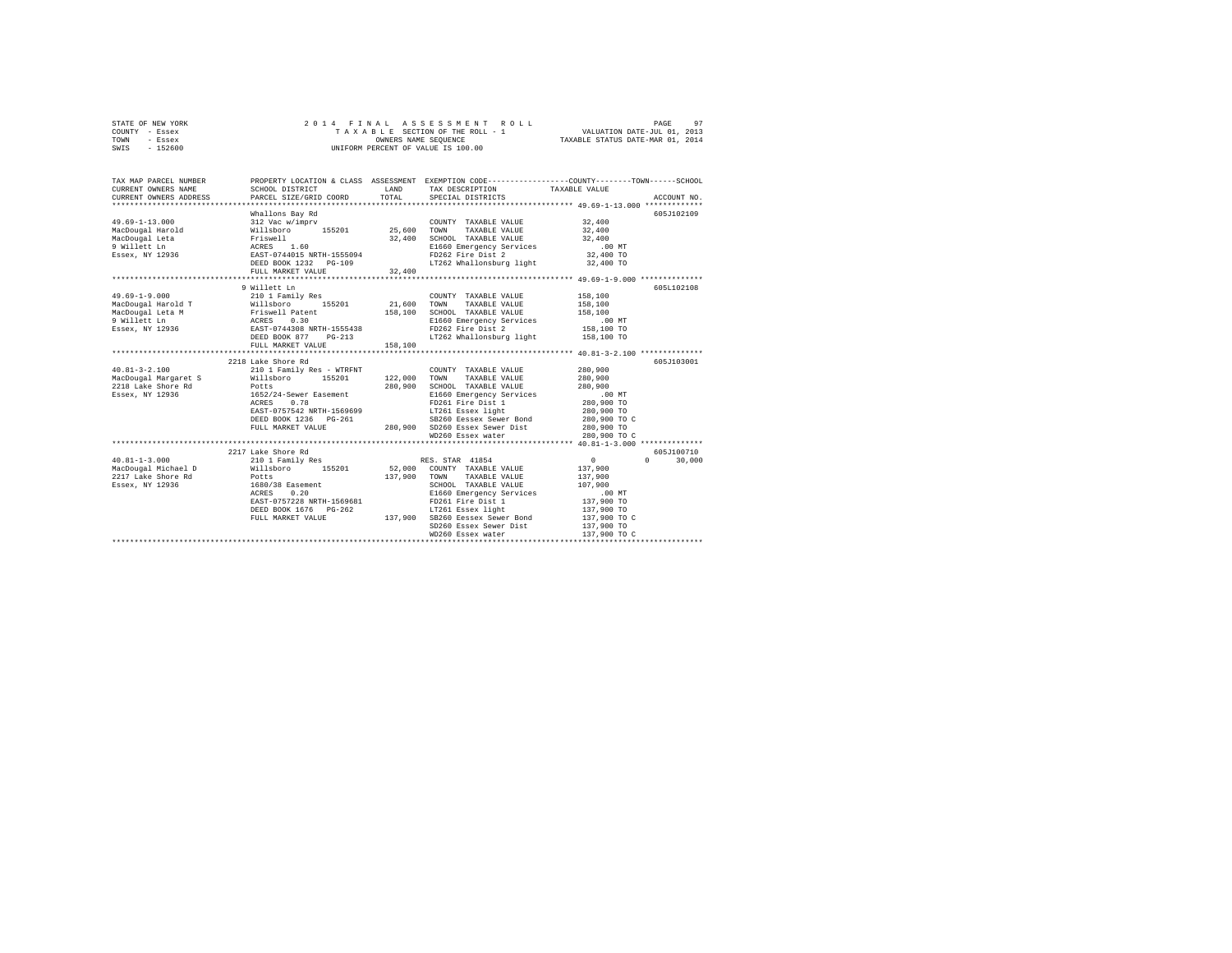| STATE OF NEW YORK                               |                                                                                                                                                                                                                                                |         |                                                                                                                                                                                                                                                                                                                                                                                                                                                           |                                                 |             |
|-------------------------------------------------|------------------------------------------------------------------------------------------------------------------------------------------------------------------------------------------------------------------------------------------------|---------|-----------------------------------------------------------------------------------------------------------------------------------------------------------------------------------------------------------------------------------------------------------------------------------------------------------------------------------------------------------------------------------------------------------------------------------------------------------|-------------------------------------------------|-------------|
| COUNTY - Essex                                  |                                                                                                                                                                                                                                                |         |                                                                                                                                                                                                                                                                                                                                                                                                                                                           |                                                 |             |
| TOWN - Essex                                    |                                                                                                                                                                                                                                                |         |                                                                                                                                                                                                                                                                                                                                                                                                                                                           |                                                 |             |
| SWIS - 152600                                   |                                                                                                                                                                                                                                                |         |                                                                                                                                                                                                                                                                                                                                                                                                                                                           |                                                 |             |
|                                                 |                                                                                                                                                                                                                                                |         |                                                                                                                                                                                                                                                                                                                                                                                                                                                           |                                                 |             |
|                                                 |                                                                                                                                                                                                                                                |         |                                                                                                                                                                                                                                                                                                                                                                                                                                                           |                                                 |             |
|                                                 | TAX MAP PARCEL NUMBER PROPERTY LOCATION & CLASS ASSESSMENT EXEMPTION CODE---------------COUNTY-------TOWN-----SCHOOL                                                                                                                           |         |                                                                                                                                                                                                                                                                                                                                                                                                                                                           |                                                 |             |
| CURRENT OWNERS NAME                             | SCHOOL DISTRICT                                                                                                                                                                                                                                | LAND    | TAX DESCRIPTION                                                                                                                                                                                                                                                                                                                                                                                                                                           | TAXABLE VALUE                                   |             |
| CURRENT OWNERS ADDRESS                          | PARCEL SIZE/GRID COORD                                                                                                                                                                                                                         | TOTAL   | SPECIAL DISTRICTS                                                                                                                                                                                                                                                                                                                                                                                                                                         |                                                 | ACCOUNT NO. |
|                                                 |                                                                                                                                                                                                                                                |         |                                                                                                                                                                                                                                                                                                                                                                                                                                                           |                                                 |             |
|                                                 | 2289 NYS Route 22                                                                                                                                                                                                                              |         |                                                                                                                                                                                                                                                                                                                                                                                                                                                           |                                                 | 605J102909  |
| $40.3 - 1 - 8.001$                              | 312 Vac w/imprv                                                                                                                                                                                                                                |         | COUNTY TAXABLE VALUE 29,300                                                                                                                                                                                                                                                                                                                                                                                                                               |                                                 |             |
|                                                 |                                                                                                                                                                                                                                                |         |                                                                                                                                                                                                                                                                                                                                                                                                                                                           | 29,300                                          |             |
| Mace Valerie<br>PO Box 1<br>Somers, NY 10589    | Williaboro 155201 24,000 TOWN TAXABLE VALUE<br>Milliaboro 155201 24,000 TOWN TAXABLE VALUE<br>Hicks 0.50 29,300 SCHOOL TAXABLE VALUE<br>RACRES 0.50 E1660 Emergency Services<br>PEED BOOK 1318 PG-160 PD261 Fire Dist 1                        |         |                                                                                                                                                                                                                                                                                                                                                                                                                                                           | 29,300                                          |             |
|                                                 |                                                                                                                                                                                                                                                |         |                                                                                                                                                                                                                                                                                                                                                                                                                                                           |                                                 |             |
|                                                 |                                                                                                                                                                                                                                                |         |                                                                                                                                                                                                                                                                                                                                                                                                                                                           | 00 MT.<br>29,300 TO                             |             |
|                                                 |                                                                                                                                                                                                                                                |         |                                                                                                                                                                                                                                                                                                                                                                                                                                                           |                                                 |             |
|                                                 |                                                                                                                                                                                                                                                |         |                                                                                                                                                                                                                                                                                                                                                                                                                                                           |                                                 |             |
|                                                 | FULL MARKET VALUE                                                                                                                                                                                                                              | 29,300  |                                                                                                                                                                                                                                                                                                                                                                                                                                                           |                                                 |             |
|                                                 |                                                                                                                                                                                                                                                |         |                                                                                                                                                                                                                                                                                                                                                                                                                                                           |                                                 |             |
|                                                 | 468 Walker Rd                                                                                                                                                                                                                                  |         |                                                                                                                                                                                                                                                                                                                                                                                                                                                           |                                                 | 605J199006  |
| 48.4-1-20.131                                   | 240 Rural res                                                                                                                                                                                                                                  |         | COUNTY TAXABLE VALUE                                                                                                                                                                                                                                                                                                                                                                                                                                      | 198,800                                         |             |
|                                                 |                                                                                                                                                                                                                                                |         |                                                                                                                                                                                                                                                                                                                                                                                                                                                           |                                                 |             |
|                                                 |                                                                                                                                                                                                                                                |         |                                                                                                                                                                                                                                                                                                                                                                                                                                                           |                                                 |             |
|                                                 |                                                                                                                                                                                                                                                |         |                                                                                                                                                                                                                                                                                                                                                                                                                                                           |                                                 |             |
|                                                 |                                                                                                                                                                                                                                                |         |                                                                                                                                                                                                                                                                                                                                                                                                                                                           |                                                 |             |
|                                                 |                                                                                                                                                                                                                                                |         |                                                                                                                                                                                                                                                                                                                                                                                                                                                           |                                                 |             |
|                                                 |                                                                                                                                                                                                                                                |         |                                                                                                                                                                                                                                                                                                                                                                                                                                                           |                                                 |             |
|                                                 |                                                                                                                                                                                                                                                |         |                                                                                                                                                                                                                                                                                                                                                                                                                                                           |                                                 |             |
|                                                 | 299 School St                                                                                                                                                                                                                                  |         |                                                                                                                                                                                                                                                                                                                                                                                                                                                           | 605J104207                                      |             |
| $40.73 - 4 - 10.000$                            | 299 School Strainly Res SR STAR 41834<br>2010 1 Family Res 1130,000 VETCOM CTS 41130<br>Potts 164/194 Sever Easement 182,200 COUNTY TAXABLE VALUE<br>Potts 164/194 Sever Easement TAXABLE VALUE<br>RATER SCHOOL TAXABLE VALUE<br>RATER 1       |         |                                                                                                                                                                                                                                                                                                                                                                                                                                                           |                                                 |             |
|                                                 |                                                                                                                                                                                                                                                |         |                                                                                                                                                                                                                                                                                                                                                                                                                                                           | $0$ 0 64,200<br>25,000 25,000 25,000<br>157,200 |             |
| MacLeod Grace A<br>PO Box 173                   |                                                                                                                                                                                                                                                |         |                                                                                                                                                                                                                                                                                                                                                                                                                                                           |                                                 |             |
|                                                 |                                                                                                                                                                                                                                                |         |                                                                                                                                                                                                                                                                                                                                                                                                                                                           |                                                 |             |
| Essex, NY 12936                                 |                                                                                                                                                                                                                                                |         |                                                                                                                                                                                                                                                                                                                                                                                                                                                           |                                                 |             |
|                                                 |                                                                                                                                                                                                                                                |         |                                                                                                                                                                                                                                                                                                                                                                                                                                                           |                                                 |             |
|                                                 |                                                                                                                                                                                                                                                |         |                                                                                                                                                                                                                                                                                                                                                                                                                                                           |                                                 |             |
|                                                 |                                                                                                                                                                                                                                                |         |                                                                                                                                                                                                                                                                                                                                                                                                                                                           |                                                 |             |
|                                                 |                                                                                                                                                                                                                                                |         |                                                                                                                                                                                                                                                                                                                                                                                                                                                           |                                                 |             |
|                                                 | FULL MARKET VALUE                                                                                                                                                                                                                              |         | SB260 Eessex Sewer Bond                                                                                                                                                                                                                                                                                                                                                                                                                                   | 182,200 TO C                                    |             |
|                                                 |                                                                                                                                                                                                                                                |         |                                                                                                                                                                                                                                                                                                                                                                                                                                                           | 182,200 TO                                      |             |
|                                                 |                                                                                                                                                                                                                                                |         | SD260 Essex Sewer Dist<br>WD260 Essex water                                                                                                                                                                                                                                                                                                                                                                                                               | 182,200 TO C                                    |             |
|                                                 |                                                                                                                                                                                                                                                |         |                                                                                                                                                                                                                                                                                                                                                                                                                                                           |                                                 |             |
|                                                 | Ridge Way<br>311 Res vac land<br>311 Res vac land<br>20,500 TOWN TAXABLE VALUE<br>20,500 SCHOOL TAXABLE VALUE<br>20,500 SCHOOL TAXABLE VALUE<br>20,500 SCHOOL TAXABLE VALUE<br>20,500 E1660 Emergency Services<br>20,500 E1660 Emergency Servi |         |                                                                                                                                                                                                                                                                                                                                                                                                                                                           |                                                 | 605J102508  |
|                                                 |                                                                                                                                                                                                                                                |         | $\begin{tabular}{lllllllll} \multicolumn{4}{c}{\textbf{COUNTY}} & \textbf{TAXABLE VALUE} & & & & 20,500 \\ \multicolumn{4}{c}{20,500} & \textbf{TOWN} & \textbf{TAXABLE VALUE} & & & 20,500 \\ \multicolumn{4}{c}{\textbf{20,500}} & & & \multicolumn{4}{c}{\textbf{TAYABLE VALUE}} & & & \multicolumn{4}{c}{\textbf{20,500}} \\ \multicolumn{4}{c}{\textbf{500}} & & & \multicolumn{4}{c}{\textbf{500}} & & & \multicolumn{4}{c}{\textbf{500}} \\ \mult$ |                                                 |             |
| 49.11-1-15.000<br>Madigan John Jr<br>PO Box 322 |                                                                                                                                                                                                                                                |         |                                                                                                                                                                                                                                                                                                                                                                                                                                                           |                                                 |             |
|                                                 |                                                                                                                                                                                                                                                |         |                                                                                                                                                                                                                                                                                                                                                                                                                                                           | 20,500                                          |             |
|                                                 |                                                                                                                                                                                                                                                |         |                                                                                                                                                                                                                                                                                                                                                                                                                                                           |                                                 |             |
| Essex, NY 12936                                 |                                                                                                                                                                                                                                                |         |                                                                                                                                                                                                                                                                                                                                                                                                                                                           | $.00$ MT                                        |             |
|                                                 |                                                                                                                                                                                                                                                |         |                                                                                                                                                                                                                                                                                                                                                                                                                                                           | 20,500 TO                                       |             |
|                                                 |                                                                                                                                                                                                                                                |         |                                                                                                                                                                                                                                                                                                                                                                                                                                                           | 20,500 TO                                       |             |
|                                                 |                                                                                                                                                                                                                                                |         |                                                                                                                                                                                                                                                                                                                                                                                                                                                           |                                                 |             |
|                                                 |                                                                                                                                                                                                                                                |         |                                                                                                                                                                                                                                                                                                                                                                                                                                                           |                                                 |             |
|                                                 | 10 Pearson Way                                                                                                                                                                                                                                 |         |                                                                                                                                                                                                                                                                                                                                                                                                                                                           |                                                 | 605J102509  |
|                                                 |                                                                                                                                                                                                                                                |         | COUNTY TAXABLE VALUE<br>86,500 TOWN TAXABLE VALUE<br>COUNTY TAXABLE VALUE 456,400                                                                                                                                                                                                                                                                                                                                                                         |                                                 |             |
|                                                 |                                                                                                                                                                                                                                                |         |                                                                                                                                                                                                                                                                                                                                                                                                                                                           | 456,400                                         |             |
|                                                 |                                                                                                                                                                                                                                                |         |                                                                                                                                                                                                                                                                                                                                                                                                                                                           | 456,400                                         |             |
|                                                 |                                                                                                                                                                                                                                                |         |                                                                                                                                                                                                                                                                                                                                                                                                                                                           |                                                 |             |
|                                                 |                                                                                                                                                                                                                                                |         |                                                                                                                                                                                                                                                                                                                                                                                                                                                           | 00 MT.<br>456,400 TO                            |             |
|                                                 | DEED BOOK 1346 PG-328                                                                                                                                                                                                                          |         |                                                                                                                                                                                                                                                                                                                                                                                                                                                           |                                                 |             |
|                                                 | FULL MARKET VALUE                                                                                                                                                                                                                              | 456,400 |                                                                                                                                                                                                                                                                                                                                                                                                                                                           |                                                 |             |
|                                                 |                                                                                                                                                                                                                                                |         |                                                                                                                                                                                                                                                                                                                                                                                                                                                           |                                                 |             |
|                                                 |                                                                                                                                                                                                                                                |         |                                                                                                                                                                                                                                                                                                                                                                                                                                                           |                                                 |             |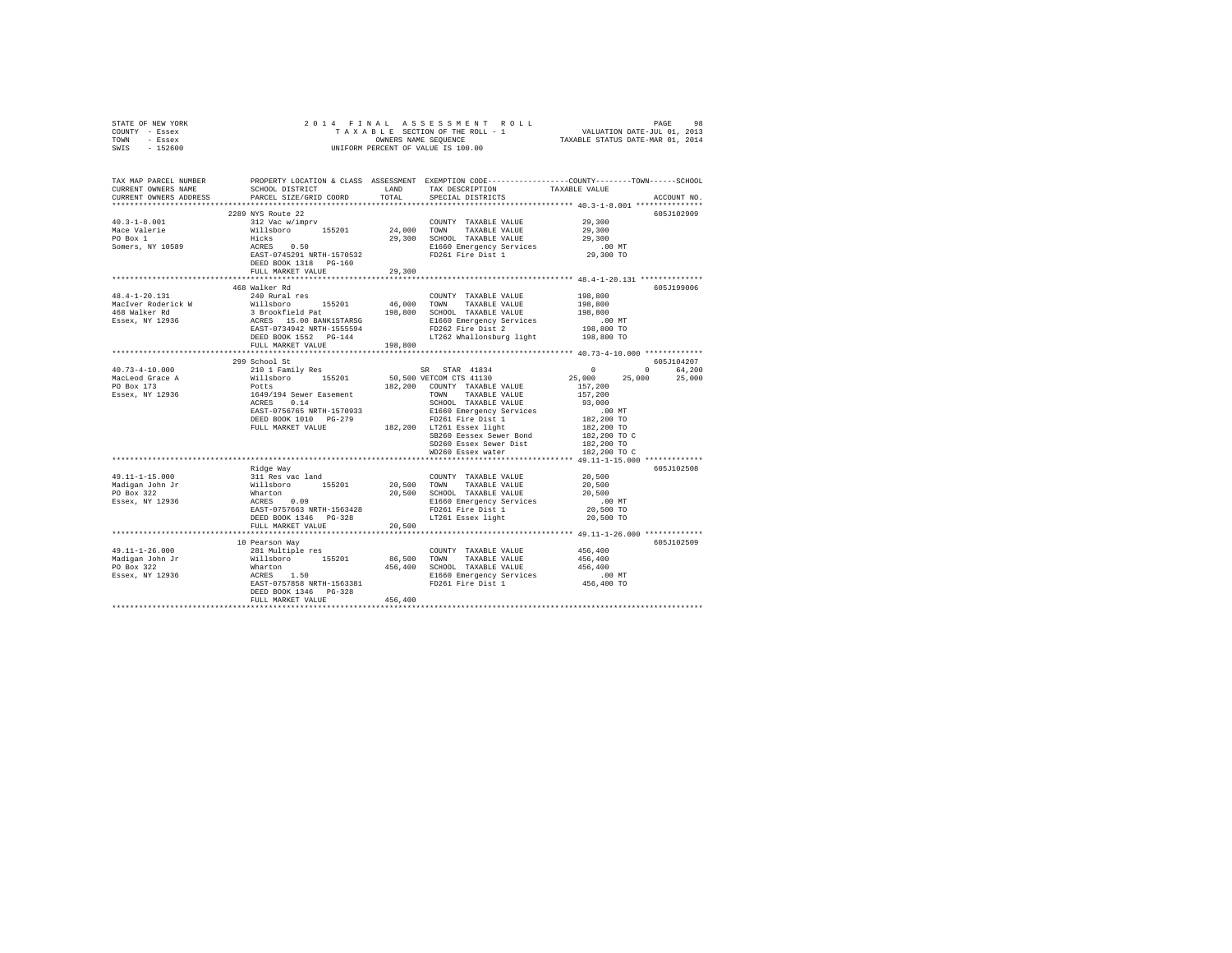| STATE OF NEW YORK<br>COUNTY - Essex                         | 2014 FINAL<br>ASSESSMENT ROLL<br>PAGE<br>99<br>TAXABLE SECTION OF THE ROLL - 1                                                |         |                                                                                                |                    |                 |  |
|-------------------------------------------------------------|-------------------------------------------------------------------------------------------------------------------------------|---------|------------------------------------------------------------------------------------------------|--------------------|-----------------|--|
| - Essex<br>TOWN                                             | VALUATION DATE-JUL 01, 2013<br>TAXABLE STATUS DATE-MAR 01, 2014<br>OWNERS NAME SEQUENCE<br>UNIFORM PERCENT OF VALUE IS 100.00 |         |                                                                                                |                    |                 |  |
| SWIS<br>$-152600$                                           |                                                                                                                               |         |                                                                                                |                    |                 |  |
|                                                             |                                                                                                                               |         |                                                                                                |                    |                 |  |
| TAX MAP PARCEL NUMBER                                       |                                                                                                                               |         | PROPERTY LOCATION & CLASS ASSESSMENT EXEMPTION CODE---------------COUNTY-------TOWN-----SCHOOL |                    |                 |  |
| CURRENT OWNERS NAME                                         | SCHOOL DISTRICT                                                                                                               | LAND    | TAX DESCRIPTION                                                                                | TAXABLE VALUE      |                 |  |
| CURRENT OWNERS ADDRESS                                      | PARCEL SIZE/GRID COORD                                                                                                        | TOTAL   | SPECIAL DISTRICTS                                                                              |                    | ACCOUNT NO.     |  |
|                                                             |                                                                                                                               |         |                                                                                                |                    |                 |  |
|                                                             | Lake Shore Rd                                                                                                                 |         |                                                                                                |                    | 605J174009      |  |
| 49.11-1-27.000                                              | 311 Res vac land                                                                                                              |         | COUNTY TAXABLE VALUE                                                                           | 57,800             |                 |  |
| Madigan John Jr                                             |                                                                                                                               |         | 57.800 TOWN TAXABLE VALUE                                                                      | 57,800             |                 |  |
| PO Box 322                                                  | Willsboro 155201<br>Wharton                                                                                                   |         | 57,800 SCHOOL TAXABLE VALUE                                                                    | 57,800             |                 |  |
| Essex, NY 12936                                             | Db 893 Pg 233/236<br>ACRES 1.60                                                                                               |         | E1660 Emergency Services                                                                       | .00MT              |                 |  |
|                                                             |                                                                                                                               |         | FD261 Fire Dist 1                                                                              | 57,800 TO          |                 |  |
|                                                             | EAST-0757886 NRTH-1563223                                                                                                     |         |                                                                                                |                    |                 |  |
|                                                             | DEED BOOK 1346 PG-328                                                                                                         |         |                                                                                                |                    |                 |  |
|                                                             | FULL MARKET VALUE                                                                                                             | 57,800  |                                                                                                |                    |                 |  |
|                                                             |                                                                                                                               |         | ********************************** 49.3-2-14.000 **************                                |                    |                 |  |
|                                                             | Lake Shore Rd                                                                                                                 |         |                                                                                                |                    | 605J102910      |  |
| $49.3 - 2 - 14.000$                                         | 321 Abandoned ag                                                                                                              |         | COUNTY TAXABLE VALUE                                                                           | 16,900             |                 |  |
| Mandeville Myrna                                            | Willsboro 155201                                                                                                              | 16,900  | TOWN TAXABLE VALUE                                                                             | 16,900             |                 |  |
| 1571 Lake Shore Rd                                          | Judd<br>$ACRES$ 16.90                                                                                                         | 16,900  | SCHOOL TAXABLE VALUE                                                                           | 16,900             |                 |  |
| Essex, NY 12936                                             |                                                                                                                               |         | E1660 Emergency Services                                                                       | $.00$ MT           |                 |  |
|                                                             | EAST-0755732 NRTH-1555733<br>DEED BOOK 1309 PG-240                                                                            |         | FD262 Fire Dist 2                                                                              | 16,900 TO          |                 |  |
|                                                             | FULL MARKET VALUE                                                                                                             | 16,900  |                                                                                                |                    |                 |  |
|                                                             |                                                                                                                               |         |                                                                                                |                    |                 |  |
|                                                             | 1571 Lake Shore Rd                                                                                                            |         |                                                                                                |                    | 605J101603      |  |
| $49.3 - 2 - 18.000$                                         | 281 Multiple res                                                                                                              |         | RES. STAR 41854                                                                                | $\sim$ 0           | $0 \t 30,000$   |  |
| Mandeville Myrna                                            | Willsboro 155201                                                                                                              |         | 78,300 COUNTY TAXABLE VALUE                                                                    | 580,600            |                 |  |
| 1571 Lake Shore Rd                                          | Judd                                                                                                                          |         | 580,600 TOWN TAXABLE VALUE                                                                     | 580,600            |                 |  |
| Essex, NY 12936                                             | ACRES 25.30                                                                                                                   |         | SCHOOL TAXABLE VALUE                                                                           | 550,600            |                 |  |
|                                                             | EAST-0755275 NRTH-1554774                                                                                                     |         | E1660 Emergency Services                                                                       | $.00$ MT           |                 |  |
|                                                             | DEED BOOK 695 PG-231                                                                                                          |         | FD262 Fire Dist 2                                                                              | 580,600 TO         |                 |  |
|                                                             | FULL MARKET VALUE                                                                                                             | 580,600 |                                                                                                |                    |                 |  |
|                                                             |                                                                                                                               |         |                                                                                                |                    |                 |  |
|                                                             | Lake Shore Rd                                                                                                                 |         |                                                                                                |                    | 605J175011      |  |
| $49.3 - 2 - 19.000$                                         | 105 Vac farmland                                                                                                              |         | AG DIST C 41720                                                                                | 82,253             | 82, 253 82, 253 |  |
| Mandeville Myrna                                            | Willsboro 155201                                                                                                              |         | 135,100 COUNTY TAXABLE VALUE                                                                   | 52,847             |                 |  |
| 1571 Lake Shore Rd<br>1571 Lake Snore Aw<br>Essex, NY 12936 | Judd                                                                                                                          |         | 135,100 TOWN TAXABLE VALUE                                                                     | 52,847             |                 |  |
|                                                             |                                                                                                                               |         | SCHOOL TAXABLE VALUE                                                                           | 52.847             |                 |  |
|                                                             | EAST-0754330 NRTH-1554272                                                                                                     |         | E1660 Emergency Services                                                                       | $.00$ MT           |                 |  |
|                                                             |                                                                                                                               |         | FD262 Fire Dist 2                                                                              | 135,100 TO         |                 |  |
|                                                             |                                                                                                                               | 135,100 |                                                                                                |                    |                 |  |
|                                                             |                                                                                                                               |         |                                                                                                |                    |                 |  |
|                                                             | 1680 Lake Shore Rd                                                                                                            |         |                                                                                                |                    | 605J102006      |  |
| $49.15 - 1 - 15.000$                                        | 311 Res vac land                                                                                                              |         | COUNTY TAXABLE VALUE                                                                           | 25,300             |                 |  |
|                                                             |                                                                                                                               |         | TOWN TAXABLE VALUE                                                                             | 25,300             |                 |  |
|                                                             |                                                                                                                               |         | 25,300 SCHOOL TAXABLE VALUE                                                                    | 25,300<br>$.00$ MT |                 |  |
|                                                             |                                                                                                                               |         | E1660 Emergency Services<br>FD262 Fire Dist 2                                                  | 25,300 TO          |                 |  |
|                                                             | DEED BOOK 1679 PG-233                                                                                                         |         |                                                                                                |                    |                 |  |
|                                                             | FULL MARKET VALUE                                                                                                             | 25,300  |                                                                                                |                    |                 |  |
|                                                             |                                                                                                                               |         |                                                                                                |                    |                 |  |
|                                                             |                                                                                                                               |         |                                                                                                |                    |                 |  |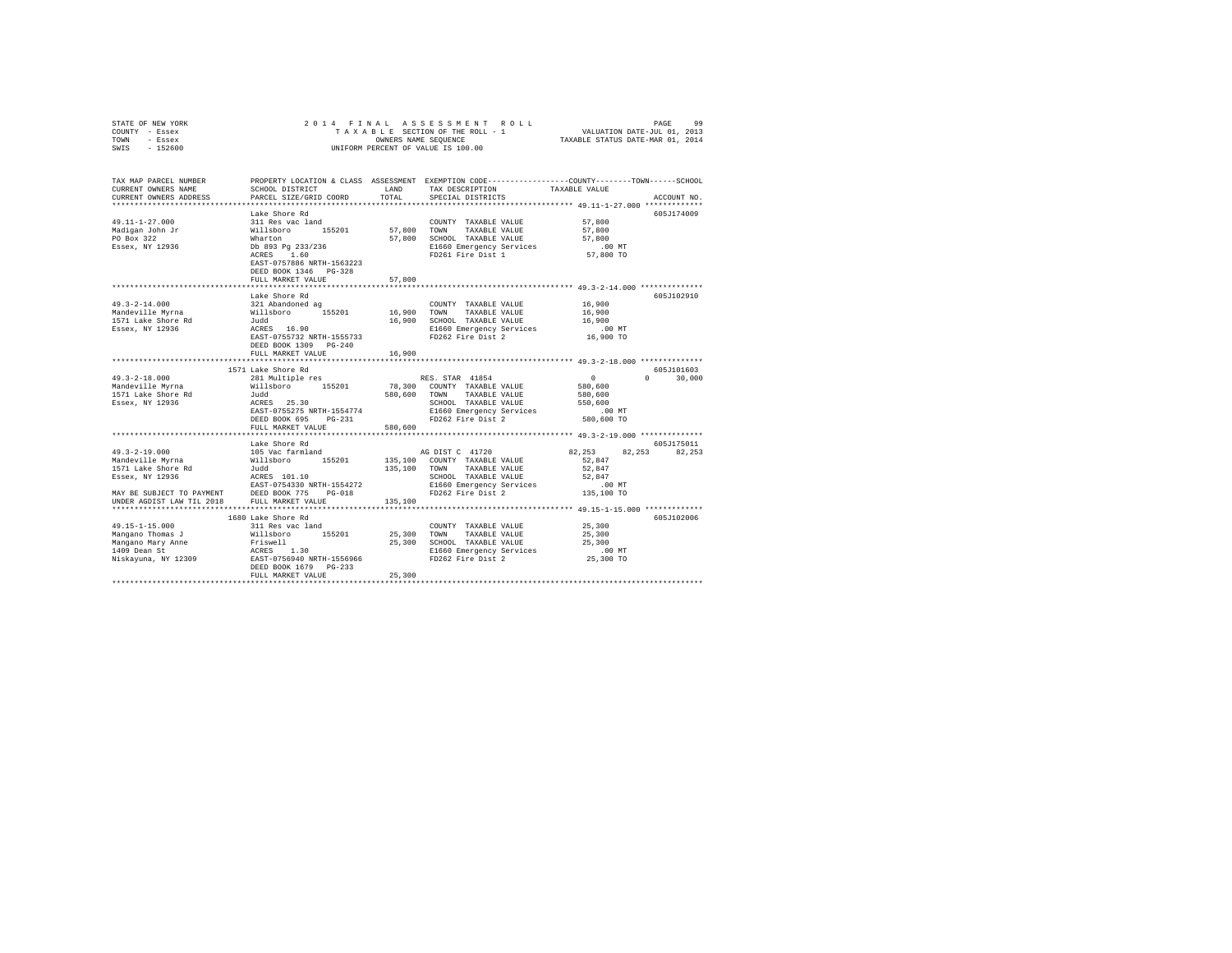| STATE OF NEW YORK<br>COUNTY - Essex<br>TOWN<br>- Essex<br>SWIS - 152600                                                                                                                  | TAXABLE SECTION OF IRE NOW THE WALK ON STRUCK THAT CONSERN THE SECTION OF THE RESPONSE TO A SECTION OF THE SECTION OF THE SECTION OF THE SECTION OF THE SECTION OF THE SECTION OF THE SECTION OF THE SECTION OF THE SECTION OF                                  |                   | ASSESSMENT ROLL                                                                                                                                                                                                           | PAGE<br>100<br>TAXABLE SECTION OF THE ROLL - 1 VALUATION DATE-JUL 01, 2013<br>OWNERS NAME SEQUENCE TAXABLE STATUS DATE-MAR 01, 2014                    |
|------------------------------------------------------------------------------------------------------------------------------------------------------------------------------------------|-----------------------------------------------------------------------------------------------------------------------------------------------------------------------------------------------------------------------------------------------------------------|-------------------|---------------------------------------------------------------------------------------------------------------------------------------------------------------------------------------------------------------------------|--------------------------------------------------------------------------------------------------------------------------------------------------------|
| CURRENT OWNERS NAME<br>CURRENT OWNERS ADDRESS                                                                                                                                            | SCHOOL DISTRICT<br>PARCEL SIZE/GRID COORD                                                                                                                                                                                                                       |                   |                                                                                                                                                                                                                           | TAX MAP PARCEL NUMBER THE PROPERTY LOCATION & CLASS ASSESSMENT EXEMPTION CODE-------------COUNTY-------TOWN-----SCHOOL<br>TAXABLE VALUE<br>ACCOUNT NO. |
|                                                                                                                                                                                          | 1681 Lake Shore Rd<br>DEED BOOK 1543    PG-32                                                                                                                                                                                                                   |                   | COUNTY TAXABLE VALUE<br>TAXABLE VALUE<br>SCHOOL TAXABLE VALUE<br>E1660 Emergency Services<br>FD262 Fire Dist 2                                                                                                            | 605-7100911<br>159,700<br>159,700<br>159,700<br>$.00$ MT<br>159,700 TO                                                                                 |
|                                                                                                                                                                                          | FULL MARKET VALUE                                                                                                                                                                                                                                               | 159,700           |                                                                                                                                                                                                                           | 605J100901                                                                                                                                             |
| $39.3 - 1 - 4.000$<br>Martin Donald<br>58 Reber Rd<br>Essex, NY 12936                                                                                                                    | 1495 Jersey St<br>240 Rural res<br>Willsboro 155201 44,000 TOWN TAXABLE VALUE<br>5 Brookfield 106,800 SCHOOL TAXABLE VALUE<br>ACRES 11.92 BANK WFARGO BLOGO EMOTOR FORES 11.92 BANK WFARGO BAST-0724741 NRTH-1570406 FD262 Fire Dist 2<br>DEED BOOK 1529 PG-147 |                   | COUNTY TAXABLE VALUE                                                                                                                                                                                                      | 106,800<br>106,800<br>106,800<br>.00 MT<br>106,800 TO                                                                                                  |
|                                                                                                                                                                                          | FULL MARKET VALUE                                                                                                                                                                                                                                               | 106,800           |                                                                                                                                                                                                                           | ********************** 40.73-3-19.000 *************                                                                                                    |
| 40.73-3-19.000<br>Martini Antonio D 311 Res vac land<br>Martini Susan E Potts<br>Martini Susan B Potts<br>8 Pennacook St 1651/322-Easement<br>Norfolk, MA 02056 ACRES 0.10               | Beggs Point St<br>EAST-0757156 NRTH-1571518<br>DEED BOOK 1480 PG-25<br>FULL MARKET VALUE                                                                                                                                                                        | 45,500<br>45,500  | COUNTY TAXABLE VALUE<br>TOWN TAXABLE VALUE<br>SCHOOL TAXABLE VALUE<br>E1660 Emergency Services<br>FD261 Fire Dist 1<br>LT261 Essex light<br>SB260 Eessex Sewer Bond<br>45,500 SD260 Essex Sewer Dist<br>WD260 Essex water | 605J103603<br>45,500<br>45,500<br>45,500<br>.00 MT<br>00 MT.<br>45,500 TO<br>45,500 TO<br>45,500 TO C<br>45,500 TO<br>45,500 TO C                      |
|                                                                                                                                                                                          | 5 Orchard Ln                                                                                                                                                                                                                                                    |                   |                                                                                                                                                                                                                           | 605J103604                                                                                                                                             |
| $40.73 - 3 - 30.000$<br>Martini Antonio D<br>Martini Australian B<br>Martini Australian B<br>Martini Australian B<br>Potts<br>1651/326-Sever Easement<br>Norfolk, MA 02056<br>ACRES 0.10 | 210 1 Family Res<br>EAST-0757173 NRTH-1571418<br>DEED BOOK 1480 PG-25<br>FULL MARKET VALUE                                                                                                                                                                      | 45,500<br>256,100 | COUNTY TAXABLE VALUE<br>TOWN<br>TAXABLE VALUE<br>SCHOOL TAXABLE VALUE<br>E1660 Emergency Services<br>FD261 Fire Dist 1<br>LT261 Essex light<br>SB260 Eessex Sewer Bond<br>256,100 SD260 Essex Sewer Dist                  | 256,100<br>256,100<br>256,100<br>.00 MT<br>256,100 TO<br>256,100 TO<br>256,100 TO C<br>256,100 TO                                                      |
|                                                                                                                                                                                          |                                                                                                                                                                                                                                                                 |                   | WD260 Essex water                                                                                                                                                                                                         | 256,100 TO C                                                                                                                                           |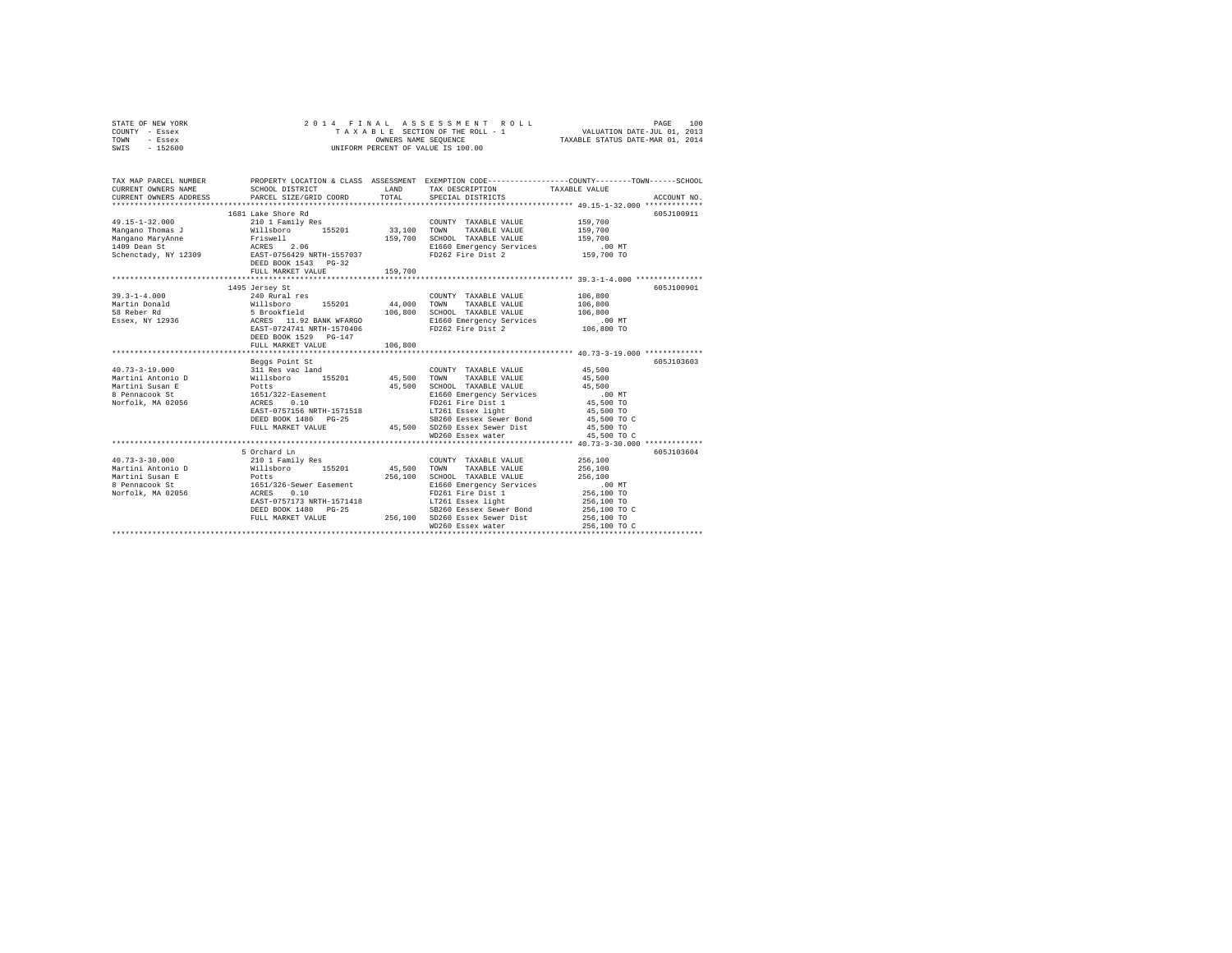|      | STATE OF NEW YORK |  |  | 2014 FINAL ASSESSMENT ROLL         |                                  | PAGE                        | 101 |
|------|-------------------|--|--|------------------------------------|----------------------------------|-----------------------------|-----|
|      | COUNTY - Essex    |  |  | TAXABLE SECTION OF THE ROLL - 1    |                                  | VALUATION DATE-JUL 01, 2013 |     |
| TOWN | - Essex           |  |  | OWNERS NAME SEOUENCE               | TAXABLE STATUS DATE-MAR 01, 2014 |                             |     |
| SWIS | $-152600$         |  |  | UNIFORM PERCENT OF VALUE IS 100.00 |                                  |                             |     |

| TAX MAP PARCEL NUMBER<br>CURRENT OWNERS NAME                        | SCHOOL DISTRICT                                                    | LAND                 | TAX DESCRIPTION                                                                                                                                                                                                                                      | PROPERTY LOCATION & CLASS ASSESSMENT EXEMPTION CODE---------------COUNTY-------TOWN------SCHOOL<br>TAXABLE VALUE |
|---------------------------------------------------------------------|--------------------------------------------------------------------|----------------------|------------------------------------------------------------------------------------------------------------------------------------------------------------------------------------------------------------------------------------------------------|------------------------------------------------------------------------------------------------------------------|
| CURRENT OWNERS ADDRESS                                              | PARCEL SIZE/GRID COORD                                             | TOTAL                | SPECIAL DISTRICTS                                                                                                                                                                                                                                    | ACCOUNT NO.                                                                                                      |
|                                                                     |                                                                    |                      |                                                                                                                                                                                                                                                      | 605J100207                                                                                                       |
|                                                                     |                                                                    |                      |                                                                                                                                                                                                                                                      | $\sim$ 0<br>$\Omega$<br>30,000                                                                                   |
|                                                                     |                                                                    |                      |                                                                                                                                                                                                                                                      | 739,900                                                                                                          |
|                                                                     |                                                                    |                      |                                                                                                                                                                                                                                                      | 739,900                                                                                                          |
|                                                                     |                                                                    |                      |                                                                                                                                                                                                                                                      | 709,900                                                                                                          |
|                                                                     |                                                                    |                      |                                                                                                                                                                                                                                                      | .00 MT                                                                                                           |
|                                                                     |                                                                    |                      |                                                                                                                                                                                                                                                      | 739,900 TO                                                                                                       |
|                                                                     |                                                                    |                      |                                                                                                                                                                                                                                                      | 739,900 TO                                                                                                       |
|                                                                     |                                                                    |                      |                                                                                                                                                                                                                                                      | 739,900 TO C                                                                                                     |
|                                                                     |                                                                    |                      | WD260 Essex water                                                                                                                                                                                                                                    | 739,900 TO C                                                                                                     |
|                                                                     |                                                                    |                      |                                                                                                                                                                                                                                                      |                                                                                                                  |
|                                                                     | Savre Rd                                                           |                      |                                                                                                                                                                                                                                                      | 605J180001                                                                                                       |
| $57.1 - 2 - 11.000$                                                 |                                                                    |                      |                                                                                                                                                                                                                                                      | 100                                                                                                              |
| Mastandrea Joseph A                                                 |                                                                    |                      |                                                                                                                                                                                                                                                      | 100                                                                                                              |
| 12 Ravenhurst Ave                                                   |                                                                    |                      |                                                                                                                                                                                                                                                      | 100                                                                                                              |
| Staten Island, NY 10310                                             |                                                                    |                      |                                                                                                                                                                                                                                                      | $.00$ MT                                                                                                         |
|                                                                     |                                                                    |                      |                                                                                                                                                                                                                                                      | 100 TO                                                                                                           |
|                                                                     | DEED BOOK 920 PG-92                                                |                      |                                                                                                                                                                                                                                                      |                                                                                                                  |
|                                                                     | FULL MARKET VALUE                                                  | 100                  |                                                                                                                                                                                                                                                      |                                                                                                                  |
|                                                                     |                                                                    |                      |                                                                                                                                                                                                                                                      |                                                                                                                  |
|                                                                     | 3 Church St                                                        |                      |                                                                                                                                                                                                                                                      | 605J102911                                                                                                       |
| 40.73-2-16.100<br>Mastrovich Steven J                               |                                                                    | COUNT<br>51,400 TOWN | COUNTY TAXABLE VALUE<br>TAXABLE VALUE                                                                                                                                                                                                                | 420,400<br>420,400                                                                                               |
| 623 Clapboardtree St                                                |                                                                    |                      |                                                                                                                                                                                                                                                      | 420,400                                                                                                          |
| Westwood, MA 02090-2508                                             | 210 1 Family Res<br>Willsboro 155201<br>Potts<br>1661/112-Easement |                      | 420,400 SCHOOL TAXABLE VALUE<br>E1660 Emergency Services                                                                                                                                                                                             | .00MT                                                                                                            |
|                                                                     |                                                                    |                      |                                                                                                                                                                                                                                                      | 420,400 TO                                                                                                       |
|                                                                     |                                                                    |                      |                                                                                                                                                                                                                                                      | 420,400 TO                                                                                                       |
|                                                                     |                                                                    |                      |                                                                                                                                                                                                                                                      | 420,400 TO C                                                                                                     |
|                                                                     |                                                                    |                      |                                                                                                                                                                                                                                                      | 420,400 TO                                                                                                       |
|                                                                     |                                                                    |                      | 1661/112-Easement<br>Response 10.1 (Will)<br>Response 1.1 (Will)<br>RESE 0.19<br>RESE 1.1 (Will)<br>RESE 1.1 (Will)<br>RESE 1.1 (Will)<br>12261 Essex light<br>DEED BOOK 1652 PG-127<br>120,400 SD260 Essex Sewer Dist<br>DEED BOOK 1652 PG-127<br>1 | 420,400 TO C                                                                                                     |
|                                                                     |                                                                    |                      |                                                                                                                                                                                                                                                      |                                                                                                                  |
|                                                                     | 2047 Lake Shore Rd                                                 |                      |                                                                                                                                                                                                                                                      | 605J103007                                                                                                       |
| $49.7 - 4 - 2.000$                                                  | 260 Seasonal res - WTRFNT                                          |                      | COUNTY TAXABLE VALUE                                                                                                                                                                                                                                 | 579,400                                                                                                          |
|                                                                     |                                                                    |                      |                                                                                                                                                                                                                                                      | 579,400                                                                                                          |
|                                                                     |                                                                    |                      | 448,000 TOWN TAXABLE VALUE<br>579,400 SCHOOL TAXABLE VALUE                                                                                                                                                                                           | 579,400                                                                                                          |
| 3704 Blackthorn Ct Wharton<br>Chevy Chase, MD 20815-4942 ACRES 5.49 |                                                                    |                      | E1660 Emergency Services                                                                                                                                                                                                                             | $.00$ MT                                                                                                         |
|                                                                     | EAST-0757465 NRTH-1565759                                          |                      | FD261 Fire Dist 1                                                                                                                                                                                                                                    | 579,400 TO                                                                                                       |
|                                                                     | DEED BOOK 1344 PG-309                                              |                      | LT261 Essex light                                                                                                                                                                                                                                    | 579,400 TO                                                                                                       |
|                                                                     | FULL MARKET VALUE                                                  | 579,400              |                                                                                                                                                                                                                                                      |                                                                                                                  |
|                                                                     |                                                                    |                      |                                                                                                                                                                                                                                                      |                                                                                                                  |
|                                                                     | 16 Spire Way                                                       |                      |                                                                                                                                                                                                                                                      | 605J104014                                                                                                       |
|                                                                     |                                                                    |                      | COUNTY TAXABLE VALUE 395,000                                                                                                                                                                                                                         |                                                                                                                  |
|                                                                     |                                                                    |                      | 214,200 TOWN TAXABLE VALUE                                                                                                                                                                                                                           | 395,000                                                                                                          |
|                                                                     |                                                                    |                      | 395,000 SCHOOL TAXABLE VALUE                                                                                                                                                                                                                         | 395,000                                                                                                          |
|                                                                     |                                                                    |                      | E1660 Emergency Services                                                                                                                                                                                                                             | $.00$ MT                                                                                                         |
|                                                                     |                                                                    |                      | FD262 Fire Dist 2                                                                                                                                                                                                                                    | 395,000 TO                                                                                                       |
|                                                                     |                                                                    |                      |                                                                                                                                                                                                                                                      |                                                                                                                  |
|                                                                     | FULL MARKET VALUE                                                  | 395,000              |                                                                                                                                                                                                                                                      |                                                                                                                  |
|                                                                     |                                                                    |                      |                                                                                                                                                                                                                                                      |                                                                                                                  |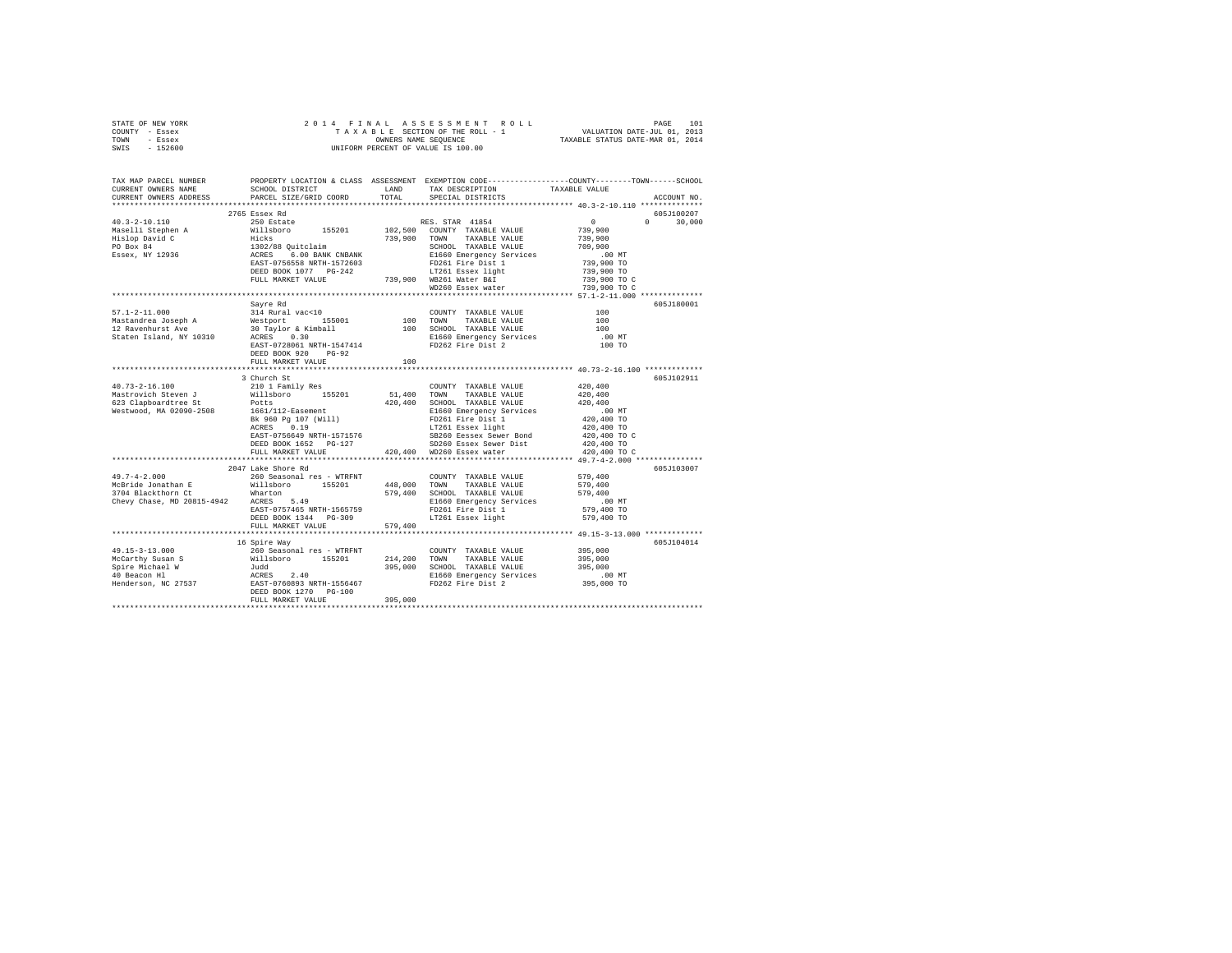| STATE OF NEW YORK<br>COUNTY - Essex<br>TOWN - Essex                                                                                                                                                                                                                                                                                                                                                             | 4 FINAL ASSESSMENT ROLL TAXABLE SECTION OF THE ROLL TAXABLE SECTION OF THE ROLL - 1<br>TAXABLE SECTION OF THE ROLL - 1 WALUATION DATE-JUL 01, 2013<br>OWNERS NAME SEQUENCE  TAXABLE STATUS DATE-MAR 01, 2014<br>2014 FINAL<br>OWNERS NAME SEQUENCE<br>UNIFORM PERCENT OF VALUE IS 100.00 |         |                                                                                                                                                                                        |                          |               |
|-----------------------------------------------------------------------------------------------------------------------------------------------------------------------------------------------------------------------------------------------------------------------------------------------------------------------------------------------------------------------------------------------------------------|------------------------------------------------------------------------------------------------------------------------------------------------------------------------------------------------------------------------------------------------------------------------------------------|---------|----------------------------------------------------------------------------------------------------------------------------------------------------------------------------------------|--------------------------|---------------|
| SWIS - 152600                                                                                                                                                                                                                                                                                                                                                                                                   |                                                                                                                                                                                                                                                                                          |         |                                                                                                                                                                                        |                          |               |
| TAX MAP PARCEL NUMBER PROPERTY LOCATION & CLASS ASSESSMENT EXEMPTION CODE--------------COUNTY-------TOWN------SCHOOL<br>CURRENT OWNERS NAME                                                                                                                                                                                                                                                                     | SCHOOL DISTRICT                                                                                                                                                                                                                                                                          | LAND    | TAX DESCRIPTION                                                                                                                                                                        | TAXABLE VALUE            |               |
| CURRENT OWNERS ADDRESS                                                                                                                                                                                                                                                                                                                                                                                          | PARCEL SIZE/GRID COORD                                                                                                                                                                                                                                                                   | TOTAL   | SPECIAL DISTRICTS                                                                                                                                                                      |                          | ACCOUNT NO.   |
|                                                                                                                                                                                                                                                                                                                                                                                                                 |                                                                                                                                                                                                                                                                                          |         |                                                                                                                                                                                        |                          |               |
|                                                                                                                                                                                                                                                                                                                                                                                                                 | 12 Pearson Way                                                                                                                                                                                                                                                                           |         |                                                                                                                                                                                        |                          | 605J100704    |
| $49.11 - 1 - 25.000$                                                                                                                                                                                                                                                                                                                                                                                            | 260 Seasonal res - WTRFNT                                                                                                                                                                                                                                                                |         | COUNTY TAXABLE VALUE                                                                                                                                                                   | 209,500                  |               |
| McDuffie Ann V                                                                                                                                                                                                                                                                                                                                                                                                  | Willsboro 155201<br>Wharton                                                                                                                                                                                                                                                              |         | 127,800 TOWN TAXABLE VALUE<br>209,500 SCHOOL TAXABLE VALUE                                                                                                                             | 209,500<br>209,500       |               |
| Bedford Hills, NY 10507                                                                                                                                                                                                                                                                                                                                                                                         | 1449/103 Affidavit                                                                                                                                                                                                                                                                       |         | E1660 Emergency Services                                                                                                                                                               | .00 MT                   |               |
|                                                                                                                                                                                                                                                                                                                                                                                                                 | ACRES 0.70                                                                                                                                                                                                                                                                               |         | FD261 Fire Dist 1                                                                                                                                                                      | 209,500 TO               |               |
|                                                                                                                                                                                                                                                                                                                                                                                                                 | EAST-0758079 NRTH-1563381                                                                                                                                                                                                                                                                |         |                                                                                                                                                                                        |                          |               |
|                                                                                                                                                                                                                                                                                                                                                                                                                 | DEED BOOK 799 PG-87                                                                                                                                                                                                                                                                      |         |                                                                                                                                                                                        |                          |               |
|                                                                                                                                                                                                                                                                                                                                                                                                                 | FULL MARKET VALUE                                                                                                                                                                                                                                                                        | 209,500 |                                                                                                                                                                                        |                          |               |
|                                                                                                                                                                                                                                                                                                                                                                                                                 |                                                                                                                                                                                                                                                                                          |         |                                                                                                                                                                                        |                          |               |
| $49.3 - 1 - 1.100$                                                                                                                                                                                                                                                                                                                                                                                              | 1723 NYS Route 22<br>240 Rural res                                                                                                                                                                                                                                                       |         |                                                                                                                                                                                        |                          | 605J178518    |
|                                                                                                                                                                                                                                                                                                                                                                                                                 |                                                                                                                                                                                                                                                                                          |         | COUNTY TAXABLE VALUE<br>61,100 TOWN TAXABLE VALUE                                                                                                                                      | 259,900<br>259,900       |               |
|                                                                                                                                                                                                                                                                                                                                                                                                                 |                                                                                                                                                                                                                                                                                          |         | 259,900 SCHOOL TAXABLE VALUE                                                                                                                                                           | 259,900                  |               |
|                                                                                                                                                                                                                                                                                                                                                                                                                 |                                                                                                                                                                                                                                                                                          |         | E1660 Emergency Services                                                                                                                                                               | $.00$ MT                 |               |
|                                                                                                                                                                                                                                                                                                                                                                                                                 |                                                                                                                                                                                                                                                                                          |         | FD262 Fire Dist 2                                                                                                                                                                      | 259,900 TO               |               |
|                                                                                                                                                                                                                                                                                                                                                                                                                 |                                                                                                                                                                                                                                                                                          |         | LT262 Whallonsburg light                                                                                                                                                               | 259,900 TO               |               |
| $\begin{tabular}{lllllllllll} \texttt{A9.5--1--1}.\texttt{10} & \texttt{William 1} & \texttt{Willsboro} & \texttt{259.900} \\ \texttt{Mefaden Philip J} & \texttt{What} & \texttt{Marton} & \texttt{259.900} \\ \texttt{4 Naval In} & \texttt{Max10.5} & \texttt{259.900} & \texttt{259.900} \\ \texttt{4 Naval In} & \texttt{2582--0744075 NRTH--1558110} \\ \texttt{Ossining, NY 10562} & \texttt{259.900} &$ |                                                                                                                                                                                                                                                                                          |         |                                                                                                                                                                                        |                          |               |
| Keene Karin N                                                                                                                                                                                                                                                                                                                                                                                                   |                                                                                                                                                                                                                                                                                          |         |                                                                                                                                                                                        |                          |               |
|                                                                                                                                                                                                                                                                                                                                                                                                                 | 2229 County Route 10                                                                                                                                                                                                                                                                     |         |                                                                                                                                                                                        |                          | 605Z000007    |
| $57.1 - 2 - 2.200$                                                                                                                                                                                                                                                                                                                                                                                              | 223 Councy Route 10<br>210 1 Family Res                                                                                                                                                                                                                                                  |         | RES. STAR 41854                                                                                                                                                                        | $\sim$ 0                 | $0 \t 30.000$ |
| McGarry Timothy J                                                                                                                                                                                                                                                                                                                                                                                               | Westport 155001                                                                                                                                                                                                                                                                          |         | 32,800 COUNTY TAXABLE VALUE                                                                                                                                                            | 141,700                  |               |
| 2229 County Rte 10                                                                                                                                                                                                                                                                                                                                                                                              | 35 Taylor & Kimball                                                                                                                                                                                                                                                                      |         | 141,700 TOWN TAXABLE VALUE                                                                                                                                                             | 141,700                  |               |
| Westport, NY 12993                                                                                                                                                                                                                                                                                                                                                                                              | ACRES 3.10                                                                                                                                                                                                                                                                               |         |                                                                                                                                                                                        | 111,700                  |               |
|                                                                                                                                                                                                                                                                                                                                                                                                                 |                                                                                                                                                                                                                                                                                          |         |                                                                                                                                                                                        | .00 MT                   |               |
|                                                                                                                                                                                                                                                                                                                                                                                                                 | FULL MARKET VALUE                                                                                                                                                                                                                                                                        |         | 33 Taylor and the SCHOOL TAXABLE VALUE<br>ACRES 3.10<br>EAST-0726821 NRTH-1550162<br>PERST-0726821 NRTH-1550162<br>PERST PORT PO-320<br>PERST PERST PORT PORT PORT PORT PORT PORT PORT | 141,700 TO               |               |
|                                                                                                                                                                                                                                                                                                                                                                                                                 |                                                                                                                                                                                                                                                                                          | 141,700 |                                                                                                                                                                                        |                          |               |
|                                                                                                                                                                                                                                                                                                                                                                                                                 | 2077 Lake Shore Rd                                                                                                                                                                                                                                                                       |         |                                                                                                                                                                                        |                          | 605J103310    |
| $49.7 - 4 - 1.000$                                                                                                                                                                                                                                                                                                                                                                                              | 210 1 Family Res - WTRFNT                                                                                                                                                                                                                                                                |         | COUNTY TAXABLE VALUE                                                                                                                                                                   | 531,000                  |               |
| McGraw Thomas                                                                                                                                                                                                                                                                                                                                                                                                   | Willsboro 155201                                                                                                                                                                                                                                                                         |         | 446,600 TOWN TAXABLE VALUE                                                                                                                                                             | 531,000                  |               |
| McGraw Martha<br>30 N VanDien Ave                                                                                                                                                                                                                                                                                                                                                                               | Potts<br>00003.90<br>ACRES ___ 3.40                                                                                                                                                                                                                                                      |         | 531,000 SCHOOL TAXABLE VALUE<br>E1660 Emergency Services                                                                                                                               | 531,000                  |               |
|                                                                                                                                                                                                                                                                                                                                                                                                                 |                                                                                                                                                                                                                                                                                          |         |                                                                                                                                                                                        | .00 MT                   |               |
| Ridgewood, NJ 07450                                                                                                                                                                                                                                                                                                                                                                                             | EAST-0757490 NRTH-1566282                                                                                                                                                                                                                                                                |         | FD261 Fire Dist 1                                                                                                                                                                      | 531,000 TO<br>531,000 TO |               |
|                                                                                                                                                                                                                                                                                                                                                                                                                 | DEED BOOK 1382 PG-76                                                                                                                                                                                                                                                                     |         | LT261 Essex light                                                                                                                                                                      |                          |               |
|                                                                                                                                                                                                                                                                                                                                                                                                                 | FULL MARKET VALUE                                                                                                                                                                                                                                                                        | 531,000 |                                                                                                                                                                                        |                          |               |
|                                                                                                                                                                                                                                                                                                                                                                                                                 |                                                                                                                                                                                                                                                                                          |         |                                                                                                                                                                                        |                          |               |
|                                                                                                                                                                                                                                                                                                                                                                                                                 | 20 Ridge Way                                                                                                                                                                                                                                                                             |         |                                                                                                                                                                                        |                          | 605J104208    |
| 49.7-5-4.000<br>McIntyre Katrina<br>2925 Xenwood Ave S                                                                                                                                                                                                                                                                                                                                                          | 281 Multiple res                                                                                                                                                                                                                                                                         |         | COUNTY TAXABLE VALUE                                                                                                                                                                   | 129,400                  |               |
|                                                                                                                                                                                                                                                                                                                                                                                                                 | Willsboro 155201                                                                                                                                                                                                                                                                         |         | 82,300 TOWN TAXABLE VALUE                                                                                                                                                              | 129,400                  |               |
| St Louis Park, MN 55416 ACRES 0.60                                                                                                                                                                                                                                                                                                                                                                              | Wharton                                                                                                                                                                                                                                                                                  |         | 129,400 SCHOOL TAXABLE VALUE<br>E1660 Emergency Services<br>FD261 Fire Dist 1                                                                                                          | 129,400                  |               |
|                                                                                                                                                                                                                                                                                                                                                                                                                 | EAST-0758003 NRTH-1564092                                                                                                                                                                                                                                                                |         |                                                                                                                                                                                        | 00 MT.<br>129,400 TO     |               |
|                                                                                                                                                                                                                                                                                                                                                                                                                 | DEED BOOK 1624 PG-204                                                                                                                                                                                                                                                                    |         |                                                                                                                                                                                        |                          |               |
|                                                                                                                                                                                                                                                                                                                                                                                                                 | FULL MARKET VALUE                                                                                                                                                                                                                                                                        | 129,400 |                                                                                                                                                                                        |                          |               |
|                                                                                                                                                                                                                                                                                                                                                                                                                 |                                                                                                                                                                                                                                                                                          |         |                                                                                                                                                                                        |                          |               |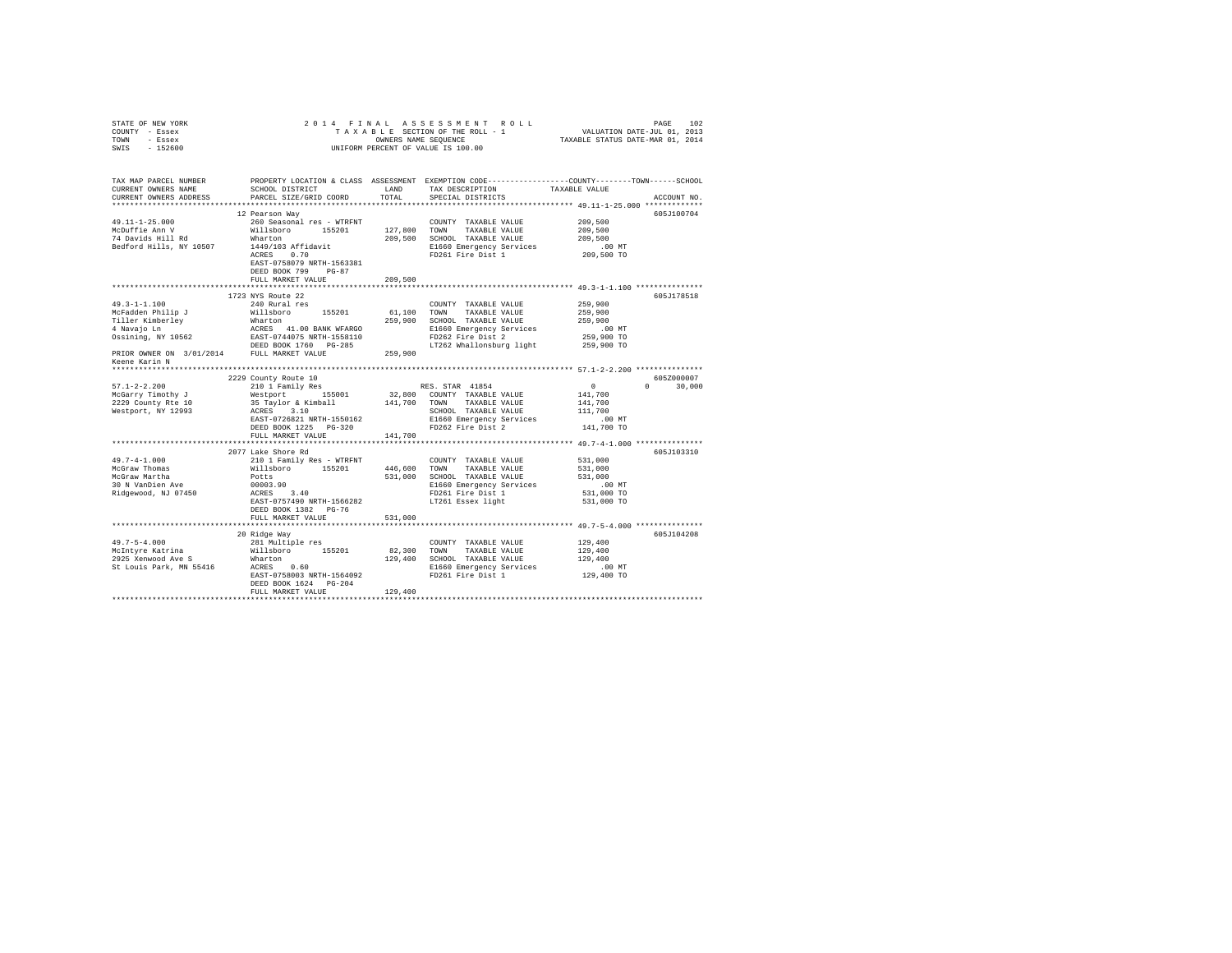| STATE OF NEW YORK | 2014 FINAL ASSESSMENT ROLL         | 103<br>PAGE                      |
|-------------------|------------------------------------|----------------------------------|
| COUNTY - Essex    | TAXABLE SECTION OF THE ROLL - 1    | VALUATION DATE-JUL 01, 2013      |
| TOWN<br>- Essex   | OWNERS NAME SEOUENCE               | TAXABLE STATUS DATE-MAR 01, 2014 |
| $-152600$<br>SWIS | UNIFORM PERCENT OF VALUE IS 100.00 |                                  |

| TAX MAP PARCEL NUMBER<br>CURRENT OWNERS NAME<br>CURRENT OWNERS ADDRESS                                                                                                                                                                                                                                                                                                                                                                                                 | SCHOOL DISTRICT<br>PARCEL SIZE/GRID COORD                                                                | LAND<br>TOTAL | TAX DESCRIPTION<br>SPECIAL DISTRICTS                                           | PROPERTY LOCATION & CLASS ASSESSMENT EXEMPTION CODE---------------COUNTY-------TOWN------SCHOOL<br>TAXABLE VALUE<br>ACCOUNT NO. |  |
|------------------------------------------------------------------------------------------------------------------------------------------------------------------------------------------------------------------------------------------------------------------------------------------------------------------------------------------------------------------------------------------------------------------------------------------------------------------------|----------------------------------------------------------------------------------------------------------|---------------|--------------------------------------------------------------------------------|---------------------------------------------------------------------------------------------------------------------------------|--|
|                                                                                                                                                                                                                                                                                                                                                                                                                                                                        |                                                                                                          |               |                                                                                |                                                                                                                                 |  |
|                                                                                                                                                                                                                                                                                                                                                                                                                                                                        | 9 Church St                                                                                              |               |                                                                                | 605J104303                                                                                                                      |  |
| 40.73-2-14.002                                                                                                                                                                                                                                                                                                                                                                                                                                                         | 210 1 Family Res RES. STAR 41854                                                                         |               |                                                                                | $0 \t 30,000$<br>$\sim$ 0                                                                                                       |  |
|                                                                                                                                                                                                                                                                                                                                                                                                                                                                        |                                                                                                          |               |                                                                                | 273,000                                                                                                                         |  |
|                                                                                                                                                                                                                                                                                                                                                                                                                                                                        |                                                                                                          |               |                                                                                | 273,000                                                                                                                         |  |
|                                                                                                                                                                                                                                                                                                                                                                                                                                                                        |                                                                                                          |               | SCHOOL TAXABLE VALUE                                                           | 243,000                                                                                                                         |  |
|                                                                                                                                                                                                                                                                                                                                                                                                                                                                        |                                                                                                          |               |                                                                                | .00 MT                                                                                                                          |  |
|                                                                                                                                                                                                                                                                                                                                                                                                                                                                        |                                                                                                          |               |                                                                                | 273,000 TO                                                                                                                      |  |
| $\begin{tabular}{l c c c c} \multicolumn{1}{c}{\textbf{\emph{McRenna Jcanne}}} & \multicolumn{1}{c}{\textbf{\emph{McRenna Jcanne}}} & \multicolumn{1}{c}{\textbf{\emph{McRenna Jcame}}} & \multicolumn{1}{c}{\textbf{\emph{McRenna Jcame}}}& \multicolumn{1}{c}{\textbf{\emph{McRenna Jcame}}}& \multicolumn{1}{c}{\textbf{\emph{McRiena Jcame}}}& \multicolumn{1}{c}{\textbf{\emph{McRiena Jcame}}}& \multicolumn{1}{c}{\textbf{\emph{McRiena Jcame}}}& \multicolumn$ |                                                                                                          |               |                                                                                | 273,000 TO                                                                                                                      |  |
|                                                                                                                                                                                                                                                                                                                                                                                                                                                                        |                                                                                                          |               | SB260 Eessex Sewer Bond 273,000 TO C                                           |                                                                                                                                 |  |
|                                                                                                                                                                                                                                                                                                                                                                                                                                                                        |                                                                                                          |               | SD260 Essex Sewer Dist 273,000 TO<br>WD260 Essex water 273,000 TO C            |                                                                                                                                 |  |
|                                                                                                                                                                                                                                                                                                                                                                                                                                                                        |                                                                                                          |               |                                                                                |                                                                                                                                 |  |
|                                                                                                                                                                                                                                                                                                                                                                                                                                                                        |                                                                                                          |               |                                                                                |                                                                                                                                 |  |
|                                                                                                                                                                                                                                                                                                                                                                                                                                                                        | Main St                                                                                                  |               |                                                                                | 605Z008005                                                                                                                      |  |
| $\begin{tabular}{lllllllllll} \multicolumn{4}{c}{\textbf{40.73--3-32.100/1}} & & & & & \multicolumn{4}{c}{\textbf{315 Underwtr}~\textbf{Ind}~\textbf{- WTRFT}} \\ \multicolumn{4}{c}{\textbf{MCKenna~Steplen}} & & & & \multicolumn{4}{c}{\textbf{M1Biboro}} & & & \multicolumn{4}{c}{\textbf{155201}} \\ \multicolumn{4}{c}{\textbf{FO Box~241}} & & & & \multicolumn{4}{c}{\textbf{M1Biboro}} & & & \multicolumn{4}{c}{\textbf{15201}} \\ \$                         |                                                                                                          |               | COUNTY TAXABLE VALUE                                                           | 46,600                                                                                                                          |  |
|                                                                                                                                                                                                                                                                                                                                                                                                                                                                        |                                                                                                          | $0$ TOWN      | TAXABLE VALUE                                                                  | 46,600                                                                                                                          |  |
|                                                                                                                                                                                                                                                                                                                                                                                                                                                                        |                                                                                                          |               | 46,600 SCHOOL TAXABLE VALUE<br>E1660 Emergency Services                        | 46,600                                                                                                                          |  |
|                                                                                                                                                                                                                                                                                                                                                                                                                                                                        |                                                                                                          |               |                                                                                | $.00$ MT                                                                                                                        |  |
|                                                                                                                                                                                                                                                                                                                                                                                                                                                                        | EAST-0757195 NRTH-1572052<br>DEED BOOK 1416 PG-182                                                       |               | FD261 Fire Dist 1<br>LT261 Essex light                                         | 46,600 TO<br>$46,600$ TO                                                                                                        |  |
|                                                                                                                                                                                                                                                                                                                                                                                                                                                                        |                                                                                                          |               |                                                                                |                                                                                                                                 |  |
|                                                                                                                                                                                                                                                                                                                                                                                                                                                                        | FULL MARKET VALUE                                                                                        |               |                                                                                | 46,600 TO C<br>46,600 TO                                                                                                        |  |
|                                                                                                                                                                                                                                                                                                                                                                                                                                                                        |                                                                                                          |               | 46,600 SB260 Eessex Sewer Bond<br>SD260 Eessex Sewer Dist<br>WD260 Essex water |                                                                                                                                 |  |
|                                                                                                                                                                                                                                                                                                                                                                                                                                                                        |                                                                                                          |               |                                                                                | 46,600 TO C                                                                                                                     |  |
|                                                                                                                                                                                                                                                                                                                                                                                                                                                                        | 29 Beggs Point St                                                                                        |               |                                                                                | 605J100203                                                                                                                      |  |
| $40.73 - 3 - 10.000$                                                                                                                                                                                                                                                                                                                                                                                                                                                   | 415 Motel<br>- WTRFNT                                                                                    |               | COUNTY TAXABLE VALUE 349,200                                                   |                                                                                                                                 |  |
|                                                                                                                                                                                                                                                                                                                                                                                                                                                                        |                                                                                                          |               |                                                                                |                                                                                                                                 |  |
|                                                                                                                                                                                                                                                                                                                                                                                                                                                                        |                                                                                                          |               |                                                                                |                                                                                                                                 |  |
|                                                                                                                                                                                                                                                                                                                                                                                                                                                                        |                                                                                                          |               |                                                                                |                                                                                                                                 |  |
|                                                                                                                                                                                                                                                                                                                                                                                                                                                                        |                                                                                                          |               |                                                                                |                                                                                                                                 |  |
|                                                                                                                                                                                                                                                                                                                                                                                                                                                                        |                                                                                                          |               |                                                                                |                                                                                                                                 |  |
|                                                                                                                                                                                                                                                                                                                                                                                                                                                                        |                                                                                                          |               |                                                                                | 349,200 TO C                                                                                                                    |  |
|                                                                                                                                                                                                                                                                                                                                                                                                                                                                        |                                                                                                          |               |                                                                                |                                                                                                                                 |  |
|                                                                                                                                                                                                                                                                                                                                                                                                                                                                        |                                                                                                          |               | WD260 Essex water                                                              | 349,200 TO C                                                                                                                    |  |
|                                                                                                                                                                                                                                                                                                                                                                                                                                                                        |                                                                                                          |               |                                                                                |                                                                                                                                 |  |
|                                                                                                                                                                                                                                                                                                                                                                                                                                                                        | Beggs Point St                                                                                           |               |                                                                                | 605J100202                                                                                                                      |  |
| $40.73 - 3 - 11.000$                                                                                                                                                                                                                                                                                                                                                                                                                                                   | 311 Res vac land - WTRFNT                                                                                |               | COUNTY TAXABLE VALUE 75,900                                                    |                                                                                                                                 |  |
|                                                                                                                                                                                                                                                                                                                                                                                                                                                                        |                                                                                                          |               | 75,900 TOWN TAXABLE VALUE                                                      | 75,900                                                                                                                          |  |
| McKenna Stephen A<br>Orchard St                                                                                                                                                                                                                                                                                                                                                                                                                                        |                                                                                                          |               | 75,900 SCHOOL TAXABLE VALUE                                                    | 75,900                                                                                                                          |  |
| PO Box 241                                                                                                                                                                                                                                                                                                                                                                                                                                                             |                                                                                                          |               | E1660 Emergency Services                                                       | $.00$ MT                                                                                                                        |  |
| -- ---- ---<br>Essex, NY 12936                                                                                                                                                                                                                                                                                                                                                                                                                                         | willsboro 155201<br>Potts 15201<br>1649/190 Sewer Easement<br>ACRES 0.20 BANK1STARSG<br>0.20 BANK1STARSG |               | FD261 Fire Dist 1                                                              | 75,900 TO                                                                                                                       |  |
|                                                                                                                                                                                                                                                                                                                                                                                                                                                                        | EAST-0757358 NRTH-1571783                                                                                |               | LT261 Essex light                                                              | 75,900 TO                                                                                                                       |  |
|                                                                                                                                                                                                                                                                                                                                                                                                                                                                        | DEED BOOK 1263 PG-54                                                                                     |               | SB260 Eessex Sewer Bond                                                        | 75,900 то с                                                                                                                     |  |
|                                                                                                                                                                                                                                                                                                                                                                                                                                                                        | FULL MARKET VALUE                                                                                        |               |                                                                                | 75,900 TO                                                                                                                       |  |
|                                                                                                                                                                                                                                                                                                                                                                                                                                                                        |                                                                                                          |               | 75,900 SD260 Essex Sewer Dist<br>WD260 Essex water                             | 75,900 TO C                                                                                                                     |  |
|                                                                                                                                                                                                                                                                                                                                                                                                                                                                        |                                                                                                          |               |                                                                                |                                                                                                                                 |  |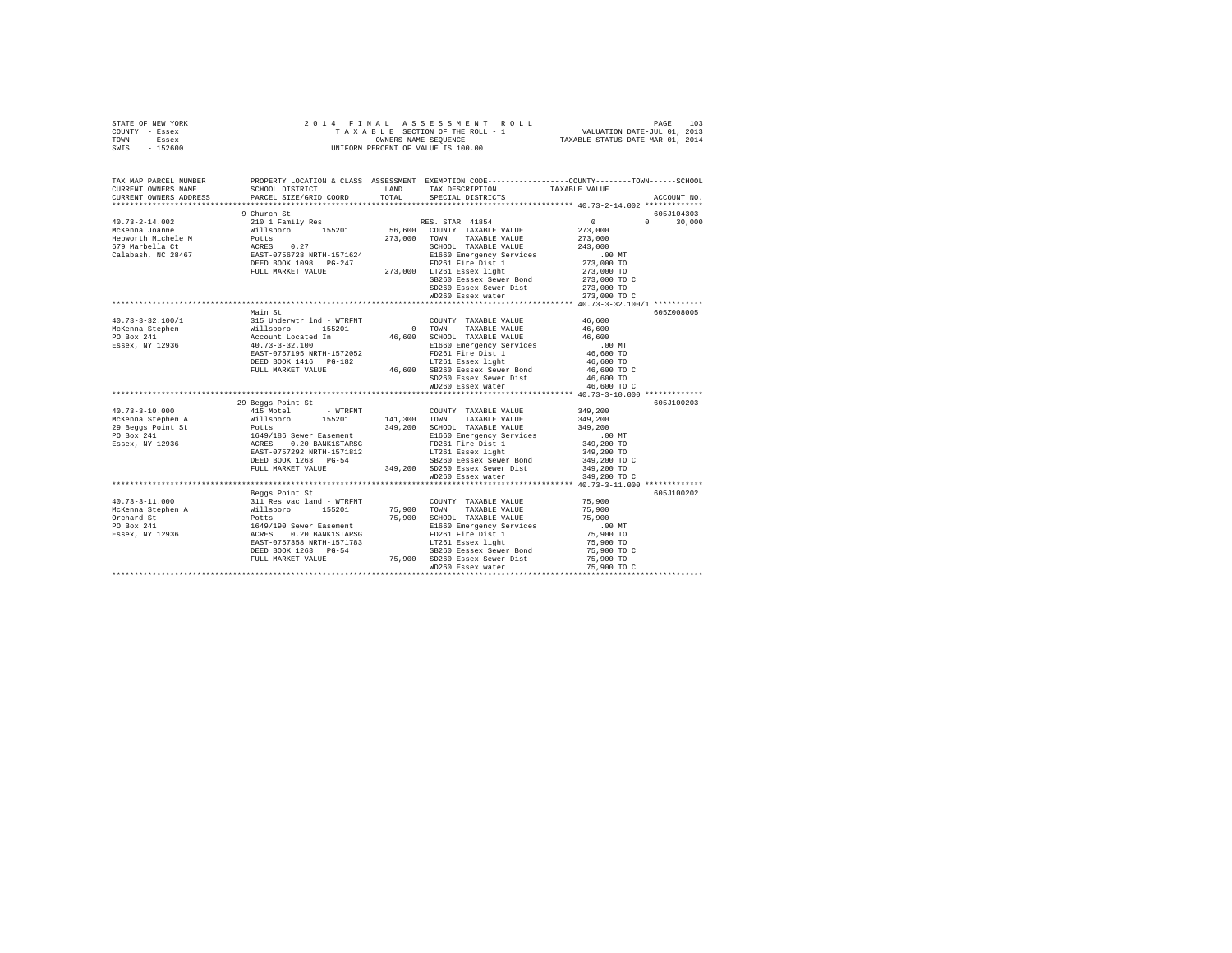| COUNTY - Essex<br>TOWN<br>- Essex<br>$-152600$<br>SWTS                                                                                       | UNIFORM PERCENT OF VALUE IS 100.00                                                                                                                                                                                                                                                                             |                         |                                                                                                                                                                                                                                                                                                               |                                                                                                                                    |                                           |
|----------------------------------------------------------------------------------------------------------------------------------------------|----------------------------------------------------------------------------------------------------------------------------------------------------------------------------------------------------------------------------------------------------------------------------------------------------------------|-------------------------|---------------------------------------------------------------------------------------------------------------------------------------------------------------------------------------------------------------------------------------------------------------------------------------------------------------|------------------------------------------------------------------------------------------------------------------------------------|-------------------------------------------|
| TAX MAP PARCEL NUMBER<br>CURRENT OWNERS NAME<br>CURRENT OWNERS ADDRESS                                                                       | SCHOOL DISTRICT<br>PARCEL SIZE/GRID COORD                                                                                                                                                                                                                                                                      | LAND<br>TOTAL           | PROPERTY LOCATION & CLASS ASSESSMENT EXEMPTION CODE---------------COUNTY-------TOWN------SCHOOL<br>TAX DESCRIPTION TAXABLE VALUE<br>SPECIAL DISTRICTS                                                                                                                                                         |                                                                                                                                    | ACCOUNT NO.                               |
| Willsboro, NY 12996                                                                                                                          | 51 Block House Rd<br>1516/26 Boundary<br>Line Agreement<br>ACRES     5.56 BANK1STARSG<br>EAST-0750215 NRTH-1575375<br>DEED BOOK 1493 PG-110<br>FULL MARKET VALUE                                                                                                                                               | 41,800                  | COUNTY TAXABLE VALUE 41,800<br>TAXABLE VALUE<br>SCHOOL TAXABLE VALUE<br>E1660 Emergency Services<br>FD261 Fire Dist 1                                                                                                                                                                                         | 41,800<br>41,800<br>.00 MT<br>41,800 TO                                                                                            | 605J180002                                |
|                                                                                                                                              |                                                                                                                                                                                                                                                                                                                |                         |                                                                                                                                                                                                                                                                                                               |                                                                                                                                    |                                           |
| $39.3 - 1 - 25.300$<br>McMahon William J<br>371 Daniels Rd<br>$49.3 - 2 - 1.000$<br>McShane Melinda M<br>121 Christian Rd<br>Essex, NY 12936 | 371 Daniels Rd<br>240 Rural res<br>Willsboro 155201<br>LaRock-McMahon Catherine 6 Brookfield Pat 300,000<br>371 Daniels Rd ACRES 15.78 BANK WFARGO<br>Essex, NY 12936 EAST-0724094 NRTH-1569320<br>DEED BOOK 1307 PG-180<br>FULL MARKET VALUE<br>121 Christian Rd<br>210 1 Family Res<br>DEED BOOK 1747 PG-264 | 300,000                 | RES. STAR 41854<br>46,800 COUNTY TAXABLE VALUE<br>TAXABLE VALUE<br>TOWN<br>SCHOOL TAXABLE VALUE<br>E1660 Emergency Services .00 MT<br>FD262 Fire Dist 2<br>COUNTY TAXABLE VALUE<br>TAXABLE VALUE<br>TOWN<br>SCHOOL TAXABLE VALUE<br>E1660 Emergency Services<br>FD262 Fire Dist 2<br>LT262 Whallonsburg light | $0 \qquad \qquad$<br>300,000<br>300,000<br>270,000<br>300,000 TO<br>67,300<br>67,300<br>67,300<br>.00 MT<br>67,300 TO<br>67,300 TO | 605-195007<br>$0 \t 30.000$<br>605J104106 |
|                                                                                                                                              | FULL MARKET VALUE                                                                                                                                                                                                                                                                                              | 67,300                  |                                                                                                                                                                                                                                                                                                               |                                                                                                                                    |                                           |
| $39.3 - 4 - 7.000$<br>McShane Michael R                                                                                                      | 1880 Jersey St<br>210 1 Family Res<br>Willsboro 155201<br>MCShane Melinda M<br>McShane Melinda M<br>10 Brookfield<br>1880 Jersey St<br>ESSEX, NY 12936<br>EAST-0732213 NRTH-1569236<br>DEED BOOK 1267 PG-24<br>FULL MARKET VALUE                                                                               | 295,700 TOWN<br>295,700 | RES. STAR 41854<br>33,600 COUNTY TAXABLE VALUE<br>TAXABLE VALUE<br>SCHOOL TAXABLE VALUE<br>$\text{SCHOOL}$ TAAADLE VALUE<br>$\text{E1660}$ Emergency Services 00 MT<br>$\text{SFR}$ 295,700 TO<br>FD262 Fire Dist 2                                                                                           | $\sim$ 0<br>295,700<br>295,700<br>265,700<br>295,700 TO                                                                            | 605J183004<br>$0 \t 30,000$               |

STATE OF NEW YORK 2014 FINAL ASSESSMENT ROLL PAGE 104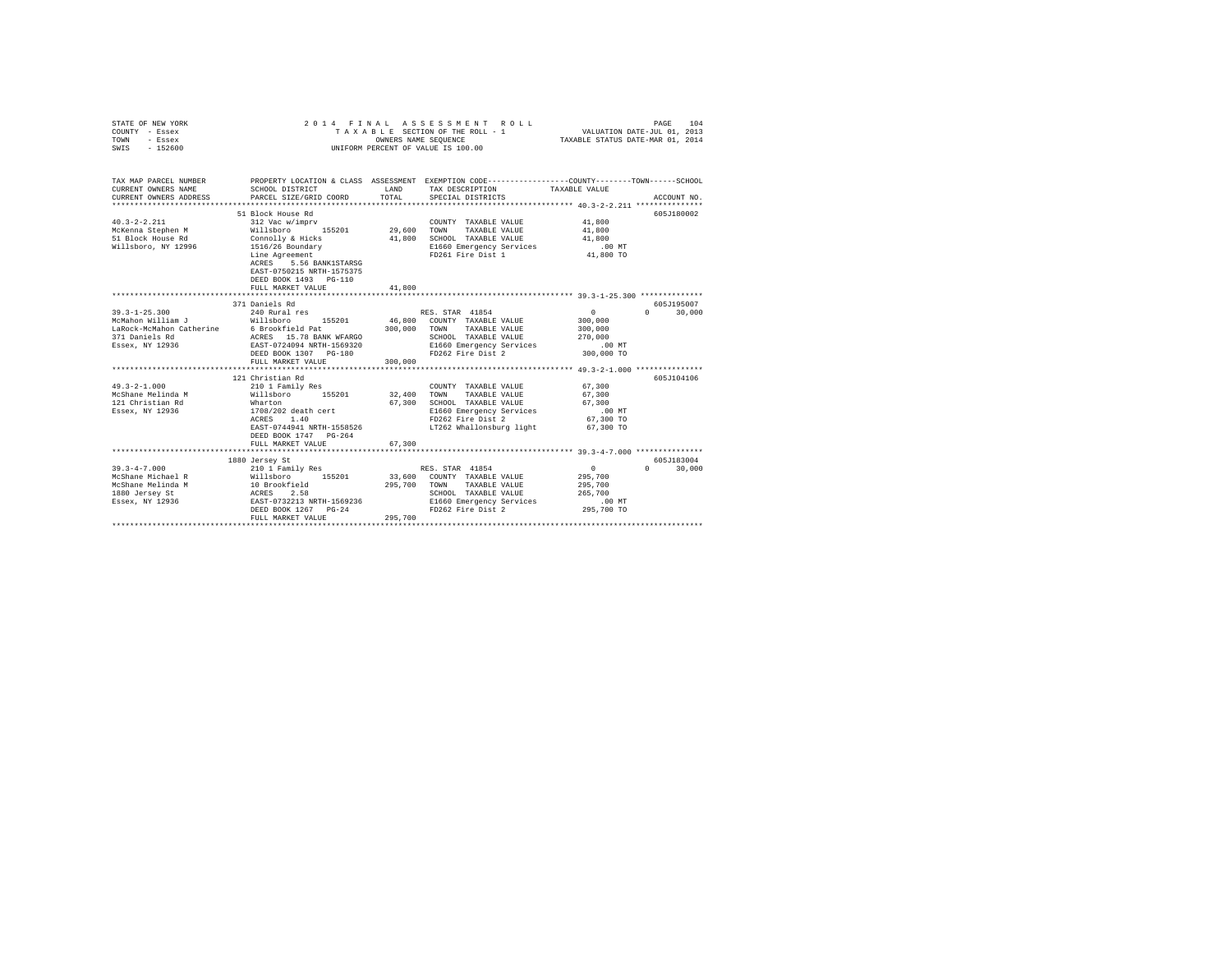| STATE OF NEW YORK | 2014 FINAL ASSESSMENT ROLL         | 105<br>PAGE                      |
|-------------------|------------------------------------|----------------------------------|
| COUNTY - Essex    | TAXABLE SECTION OF THE ROLL - 1    | VALUATION DATE-JUL 01, 2013      |
| TOWN<br>- Essex   | OWNERS NAME SEOUENCE               | TAXABLE STATUS DATE-MAR 01, 2014 |
| $-152600$<br>SWIS | UNIFORM PERCENT OF VALUE IS 100.00 |                                  |

| TAX MAP PARCEL NUMBER<br>CURRENT OWNERS NAME<br>CURRENT OWNERS ADDRESS                                                                                                                                                       | SCHOOL DISTRICT<br>PARCEL SIZE/GRID COORD                   | <b>EXAMPLE AND STATE OF A STATE OF A STATE OF A STATE OF A STATE OF A STATE OF A STATE OF A STATE OF A STATE OF A</b><br>TOTAL | TAX DESCRIPTION<br>SPECIAL DISTRICTS                                                                                                                                                                                                                                                                                                                                                                      | PROPERTY LOCATION & CLASS ASSESSMENT EXEMPTION CODE----------------COUNTY-------TOWN------SCHOOL<br>TAXABLE VALUE<br>ACCOUNT NO. |
|------------------------------------------------------------------------------------------------------------------------------------------------------------------------------------------------------------------------------|-------------------------------------------------------------|--------------------------------------------------------------------------------------------------------------------------------|-----------------------------------------------------------------------------------------------------------------------------------------------------------------------------------------------------------------------------------------------------------------------------------------------------------------------------------------------------------------------------------------------------------|----------------------------------------------------------------------------------------------------------------------------------|
|                                                                                                                                                                                                                              |                                                             |                                                                                                                                |                                                                                                                                                                                                                                                                                                                                                                                                           |                                                                                                                                  |
|                                                                                                                                                                                                                              | 290 School St                                               |                                                                                                                                |                                                                                                                                                                                                                                                                                                                                                                                                           | 605J102804                                                                                                                       |
| $40.73 - 5 - 1.100$ 281 Multiple res $281$ Multiple res $281$ Multiple res $5,000$ TOWN<br>$40.73 - 5 - 1.100$                                                                                                               |                                                             |                                                                                                                                | COUNTY TAXABLE VALUE                                                                                                                                                                                                                                                                                                                                                                                      | 229,500                                                                                                                          |
|                                                                                                                                                                                                                              |                                                             |                                                                                                                                | TAXABLE VALUE                                                                                                                                                                                                                                                                                                                                                                                             | 229,500                                                                                                                          |
| 728 Schodack Landing Rd Potts                                                                                                                                                                                                |                                                             | 229,500                                                                                                                        | SCHOOL TAXABLE VALUE                                                                                                                                                                                                                                                                                                                                                                                      | 229,500                                                                                                                          |
| $128$ Schodack Landing, NY 12156 $1672/15$ -Easement<br>Schodack Landing, NY 12156 $1672/15$ -Easement                                                                                                                       |                                                             |                                                                                                                                | E1660 Emergency Services                                                                                                                                                                                                                                                                                                                                                                                  | $.00$ MT                                                                                                                         |
|                                                                                                                                                                                                                              |                                                             |                                                                                                                                | FD261 Fire Dist 1                                                                                                                                                                                                                                                                                                                                                                                         | ىسى.<br>229,500 TO                                                                                                               |
|                                                                                                                                                                                                                              |                                                             |                                                                                                                                | LT261 Essex light<br>$\begin{tabular}{lllllllllllll} $\text{m.u.} & $\text{m.u.} & $\text{m.u.} & $\text{m.u.} & $\text{m.u.} & $\text{m.u.} & $\text{m.u.} & $\text{m.u.} & $\text{m.u.} \\ \text{DED BONC S06} & $\text{PG}-525$ & $\text{S3260 } $83260 $ $88688 $ $68898 $ $29$, $500 $ $70$ \\ \text{FULL MARREF VALUB} & $\text{Q29,500} & $\text{SD260 } $88260 $ $8888 $ $68898 $ $229,500 $ $70$ |                                                                                                                                  |
|                                                                                                                                                                                                                              |                                                             |                                                                                                                                |                                                                                                                                                                                                                                                                                                                                                                                                           |                                                                                                                                  |
|                                                                                                                                                                                                                              |                                                             |                                                                                                                                |                                                                                                                                                                                                                                                                                                                                                                                                           |                                                                                                                                  |
|                                                                                                                                                                                                                              |                                                             |                                                                                                                                |                                                                                                                                                                                                                                                                                                                                                                                                           |                                                                                                                                  |
|                                                                                                                                                                                                                              |                                                             |                                                                                                                                |                                                                                                                                                                                                                                                                                                                                                                                                           |                                                                                                                                  |
|                                                                                                                                                                                                                              | Beggs Point St                                              |                                                                                                                                |                                                                                                                                                                                                                                                                                                                                                                                                           | 605J101315                                                                                                                       |
| $40.73 - 3 - 23.000$                                                                                                                                                                                                         | 311 Res vac land<br>Willsboro 155201<br>Potts<br>ACRES 0.10 |                                                                                                                                | COUNTY TAXABLE VALUE                                                                                                                                                                                                                                                                                                                                                                                      | $41,000$<br>$41,000$                                                                                                             |
| Mever Kenneth G                                                                                                                                                                                                              |                                                             |                                                                                                                                | 41,000 TOWN TAXABLE VALUE                                                                                                                                                                                                                                                                                                                                                                                 |                                                                                                                                  |
| Meyer Di C                                                                                                                                                                                                                   |                                                             |                                                                                                                                | 41,000 SCHOOL TAXABLE VALUE 41,000                                                                                                                                                                                                                                                                                                                                                                        |                                                                                                                                  |
|                                                                                                                                                                                                                              |                                                             |                                                                                                                                | E1660 Emergency Services .00 MT<br>FD261 Fire Dist 1 41,000 TO                                                                                                                                                                                                                                                                                                                                            |                                                                                                                                  |
|                                                                                                                                                                                                                              | DEED BOOK 1744 PG-21                                        |                                                                                                                                |                                                                                                                                                                                                                                                                                                                                                                                                           |                                                                                                                                  |
|                                                                                                                                                                                                                              | FULL MARKET VALUE                                           |                                                                                                                                |                                                                                                                                                                                                                                                                                                                                                                                                           | 41,000 TO<br>41,000 TO C                                                                                                         |
|                                                                                                                                                                                                                              |                                                             |                                                                                                                                | $5D260$ Essex Sewer Dist $41,000$ TO                                                                                                                                                                                                                                                                                                                                                                      |                                                                                                                                  |
|                                                                                                                                                                                                                              |                                                             |                                                                                                                                | WD260 Essex water                                                                                                                                                                                                                                                                                                                                                                                         | 41,000 TO C                                                                                                                      |
|                                                                                                                                                                                                                              |                                                             |                                                                                                                                |                                                                                                                                                                                                                                                                                                                                                                                                           |                                                                                                                                  |
|                                                                                                                                                                                                                              | 13 Orchard Ln                                               |                                                                                                                                |                                                                                                                                                                                                                                                                                                                                                                                                           | 605J103204                                                                                                                       |
| $40.73 - 3 - 25.000$                                                                                                                                                                                                         | 210 1 Family Res                                            |                                                                                                                                | COUNTY TAXABLE VALUE                                                                                                                                                                                                                                                                                                                                                                                      | 177,300                                                                                                                          |
|                                                                                                                                                                                                                              |                                                             |                                                                                                                                |                                                                                                                                                                                                                                                                                                                                                                                                           |                                                                                                                                  |
| Mever Di C                                                                                                                                                                                                                   | Potts<br>1651/298-Sewer Easement<br>----- 0.20              |                                                                                                                                |                                                                                                                                                                                                                                                                                                                                                                                                           | 177,300                                                                                                                          |
| 36 White Ave                                                                                                                                                                                                                 |                                                             |                                                                                                                                | 177,300 SCHOOL TAXABLE VALUE<br>E1660 Emergency Services                                                                                                                                                                                                                                                                                                                                                  | $.00$ MT                                                                                                                         |
| Newton Centre, MA 02459 ACRES                                                                                                                                                                                                |                                                             |                                                                                                                                | FD261 Fire Dist 1                                                                                                                                                                                                                                                                                                                                                                                         | 177,300 TO                                                                                                                       |
|                                                                                                                                                                                                                              |                                                             |                                                                                                                                |                                                                                                                                                                                                                                                                                                                                                                                                           |                                                                                                                                  |
|                                                                                                                                                                                                                              |                                                             |                                                                                                                                |                                                                                                                                                                                                                                                                                                                                                                                                           |                                                                                                                                  |
|                                                                                                                                                                                                                              |                                                             |                                                                                                                                |                                                                                                                                                                                                                                                                                                                                                                                                           |                                                                                                                                  |
|                                                                                                                                                                                                                              |                                                             |                                                                                                                                | ${\tt EAST-0757386\ NRTH-1571484}\begin{array}{l} \tt-177.300\ T0\\ \tt-178.15\ T261\ F25260\ F25360\ F25460\ F25460\ F2550\ F255700\ F2560\ F2560\ F257700\ T2580\ F25870\ F25870\ F25870\ F25870\ F25870\ F25870\ F25870\ F25870\ F25870\ F25870\ F25870\ F25870\ F25870\ F$                                                                                                                            |                                                                                                                                  |
|                                                                                                                                                                                                                              |                                                             |                                                                                                                                |                                                                                                                                                                                                                                                                                                                                                                                                           |                                                                                                                                  |
|                                                                                                                                                                                                                              | 545 Middle Rd                                               |                                                                                                                                |                                                                                                                                                                                                                                                                                                                                                                                                           | 605J180013                                                                                                                       |
| $40.3 - 2 - 14.200$                                                                                                                                                                                                          | 484 1 use sm bld                                            |                                                                                                                                | COUNTY TAXABLE VALUE 305,500                                                                                                                                                                                                                                                                                                                                                                              |                                                                                                                                  |
|                                                                                                                                                                                                                              |                                                             |                                                                                                                                | TOWN<br>TAXABLE VALUE 305,500                                                                                                                                                                                                                                                                                                                                                                             |                                                                                                                                  |
|                                                                                                                                                                                                                              |                                                             |                                                                                                                                | 305,500 SCHOOL TAXABLE VALUE<br>E1660 Emergency Services                                                                                                                                                                                                                                                                                                                                                  | 305,500<br>.00 MT                                                                                                                |
|                                                                                                                                                                                                                              |                                                             |                                                                                                                                |                                                                                                                                                                                                                                                                                                                                                                                                           |                                                                                                                                  |
| Middle Road Landing LLC $\begin{array}{r} \text{Willsboro} \\ \text{Millsboro} \end{array}$ 155201 36,200<br>271 Adams Riley Hicks 5.70 305,500<br>271 Adams Mill Rd ACRES 5.70<br>Stowe, VT 05672 BAST-0748840 NRTH-1571115 |                                                             |                                                                                                                                | FD261 Fire Dist 1 305,500 TO                                                                                                                                                                                                                                                                                                                                                                              |                                                                                                                                  |
|                                                                                                                                                                                                                              | DEED BOOK 1674 PG-107                                       | 305,500                                                                                                                        |                                                                                                                                                                                                                                                                                                                                                                                                           |                                                                                                                                  |
|                                                                                                                                                                                                                              | FULL MARKET VALUE                                           |                                                                                                                                |                                                                                                                                                                                                                                                                                                                                                                                                           |                                                                                                                                  |
|                                                                                                                                                                                                                              |                                                             |                                                                                                                                |                                                                                                                                                                                                                                                                                                                                                                                                           |                                                                                                                                  |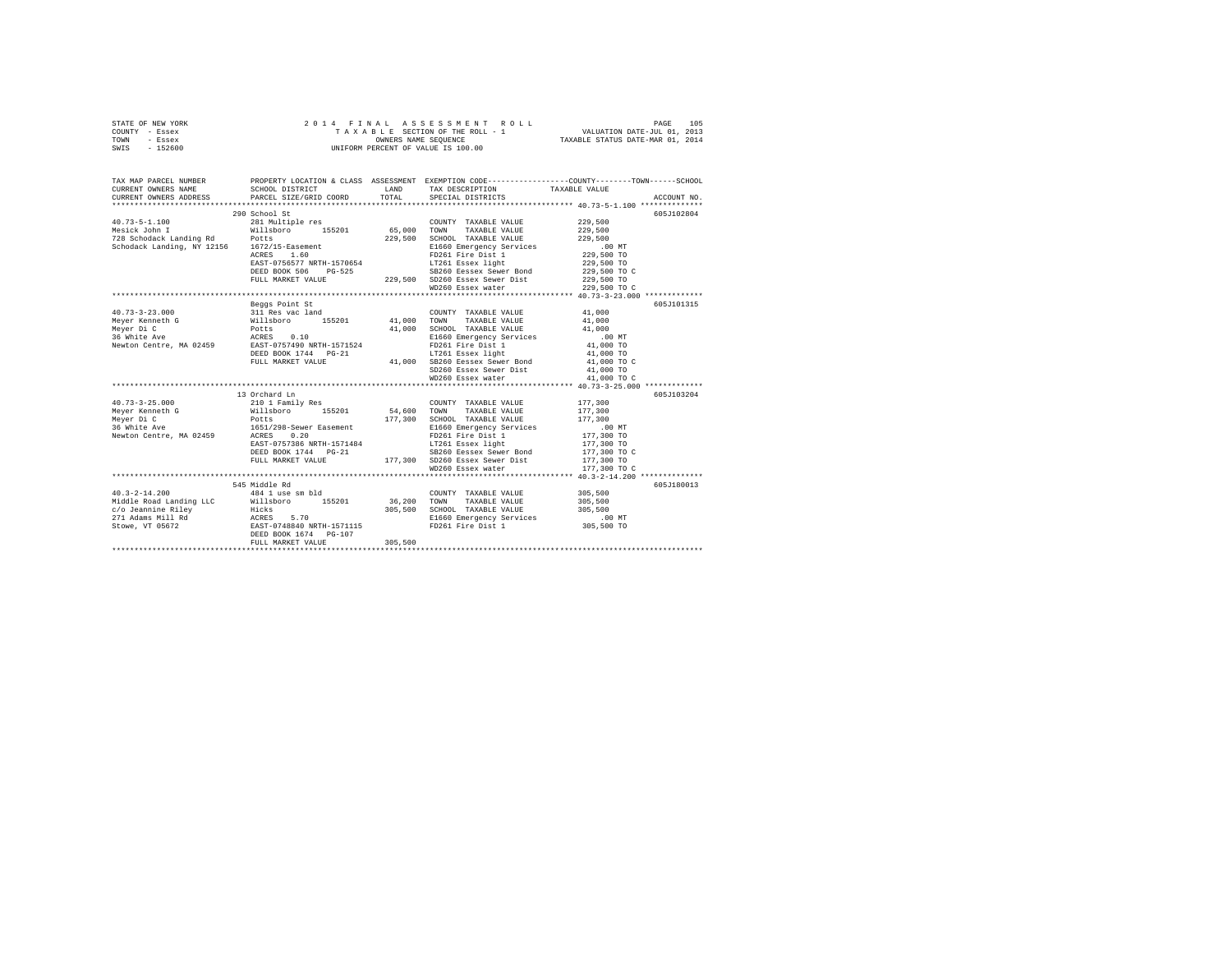| STATE OF NEW YORK | 2014 FINAL ASSESSMENT ROLL         | 106<br>PAGE                      |
|-------------------|------------------------------------|----------------------------------|
| COUNTY - Essex    | TAXABLE SECTION OF THE ROLL - 1    | VALUATION DATE-JUL 01, 2013      |
| TOWN<br>- Essex   | OWNERS NAME SEOUENCE               | TAXABLE STATUS DATE-MAR 01, 2014 |
| $-152600$<br>SWIS | UNIFORM PERCENT OF VALUE IS 100.00 |                                  |

| TAX MAP PARCEL NUMBER<br>CURRENT OWNERS NAME<br>CURRENT OWNERS ADDRESS | SCHOOL DISTRICT<br>PARCEL SIZE/GRID COORD                                                                                                                                                                                             | LAND<br>TOTAL         | TAX DESCRIPTION<br>SPECIAL DISTRICTS                                                                                                                                                                                                                                                                                               | PROPERTY LOCATION & CLASS ASSESSMENT EXEMPTION CODE----------------COUNTY-------TOWN-----SCHOOL<br>TAXABLE VALUE<br>ACCOUNT NO.                                                                                                                                                                                                                    |  |
|------------------------------------------------------------------------|---------------------------------------------------------------------------------------------------------------------------------------------------------------------------------------------------------------------------------------|-----------------------|------------------------------------------------------------------------------------------------------------------------------------------------------------------------------------------------------------------------------------------------------------------------------------------------------------------------------------|----------------------------------------------------------------------------------------------------------------------------------------------------------------------------------------------------------------------------------------------------------------------------------------------------------------------------------------------------|--|
|                                                                        | Alden Rd                                                                                                                                                                                                                              |                       |                                                                                                                                                                                                                                                                                                                                    | 605J185005                                                                                                                                                                                                                                                                                                                                         |  |
|                                                                        | EAST-0730673 NRTH-1554720<br>DEED BOOK 1258 PG-144<br>FULL MARKET VALUE                                                                                                                                                               | 26,200                | FD262 Fire Dist 2                                                                                                                                                                                                                                                                                                                  | 26,200<br>26,200<br>.00 MT<br>26,200 TO                                                                                                                                                                                                                                                                                                            |  |
|                                                                        | 321 Alden Rd                                                                                                                                                                                                                          |                       |                                                                                                                                                                                                                                                                                                                                    | 605J100706                                                                                                                                                                                                                                                                                                                                         |  |
|                                                                        | EAST-0730841 NRTH-1555157<br>DEED BOOK 1258 PG-144<br>FULL MARKET VALUE                                                                                                                                                               | 128,400               | RES. STAR 41854<br>33,300 COUNTY TAXABLE VALUE<br>128,400 TOWN TAXABLE VALUE<br>SCHOOL TAXABLE VALUE 98,400<br>E1660 Emergency Services 00 MT<br>FD262 Fire Dist 2 128,400 TO                                                                                                                                                      | $\sim$ 0 $\sim$ 0 $\sim$ 0 $\sim$ 0 $\sim$ 0 $\sim$ 0 $\sim$ 0 $\sim$ 0 $\sim$ 0 $\sim$ 0 $\sim$ 0 $\sim$ 0 $\sim$ 0 $\sim$ 0 $\sim$ 0 $\sim$ 0 $\sim$ 0 $\sim$ 0 $\sim$ 0 $\sim$ 0 $\sim$ 0 $\sim$ 0 $\sim$ 0 $\sim$ 0 $\sim$ 0 $\sim$ 0 $\sim$ 0 $\sim$ 0 $\sim$ 0 $\sim$ 0 $\sim$ 0 $\sim$<br>$0 \qquad \qquad$<br>30,000<br>128,400<br>128,400 |  |
|                                                                        | ***************************                                                                                                                                                                                                           | ********************* |                                                                                                                                                                                                                                                                                                                                    | ******************** 49.7-5-2.000 ***************                                                                                                                                                                                                                                                                                                  |  |
|                                                                        | 30 Ridge Way<br>DEED BOOK 1591    PG-321                                                                                                                                                                                              |                       | COUNTY TAXABLE VALUE 95,000<br>$\begin{array}{ccccccccc} 60,100 & & & & & \text{TOMN} & & & \text{TAXABLE} & \text{YALUE} & & & & & \text{---} \ 95,000 & & & & & \text{SCHODL} & & & \text{TAXABLE} & \text{VALUE} & & & & \text{---} & \text{---} \ 95,000 & & & & & \text{---} & & \text{---} \end{array}$<br>FD261 Fire Dist 1 | 605J100610<br>$.00$ MT<br>95,000 TO                                                                                                                                                                                                                                                                                                                |  |
|                                                                        | FULL MARKET VALUE                                                                                                                                                                                                                     | 95,000                |                                                                                                                                                                                                                                                                                                                                    |                                                                                                                                                                                                                                                                                                                                                    |  |
|                                                                        | 82 Ridge Way                                                                                                                                                                                                                          |                       |                                                                                                                                                                                                                                                                                                                                    | 605J103106                                                                                                                                                                                                                                                                                                                                         |  |
|                                                                        | FULL MARKET VALUE                                                                                                                                                                                                                     | 128,800               |                                                                                                                                                                                                                                                                                                                                    |                                                                                                                                                                                                                                                                                                                                                    |  |
|                                                                        |                                                                                                                                                                                                                                       |                       |                                                                                                                                                                                                                                                                                                                                    | 605J100105                                                                                                                                                                                                                                                                                                                                         |  |
|                                                                        | 1:<br>Friewell 563,400 COUNTY TAXABLE VALUE 548,400<br>ACRES 1.30<br>ESP-0759004 NRTH-1557254 TOWN TAXABLE VALUE 548,400<br>ENST-0759004 NRTH-1557254 SCHOOL TAXABLE VALUE 548,400<br>FULL MARKE VALUE 563,400 FD261 Fire pist 1  563 |                       |                                                                                                                                                                                                                                                                                                                                    | $\sim$ 0 $\sim$<br>$\sim$ 0<br>30,000<br>15,000 15,000 15,000                                                                                                                                                                                                                                                                                      |  |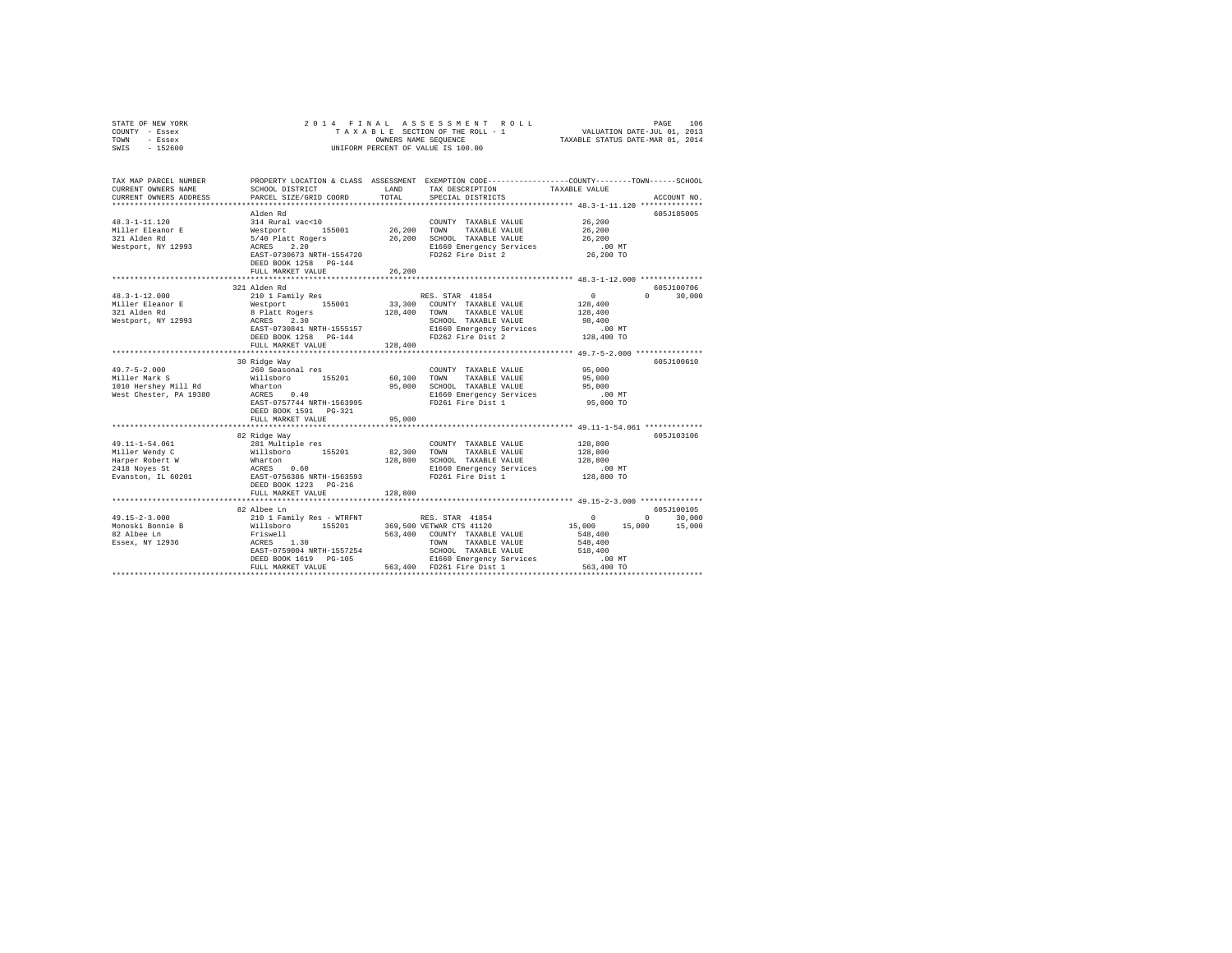| STATE OF NEW YORK | 2014 FINAL ASSESSMENT ROLL         | 107<br>PAGE                      |
|-------------------|------------------------------------|----------------------------------|
| COUNTY - Essex    | TAXABLE SECTION OF THE ROLL - 1    | VALUATION DATE-JUL 01, 2013      |
| TOWN<br>- Essex   | OWNERS NAME SEOUENCE               | TAXABLE STATUS DATE-MAR 01, 2014 |
| - 152600<br>SWIS  | UNIFORM PERCENT OF VALUE IS 100.00 |                                  |

| TAX MAP PARCEL NUMBER<br>CURRENT OWNERS NAME<br>CURRENT OWNERS ADDRESS                                                                                                                                                                                                                                                                                                                                  | SCHOOL DISTRICT<br>PARCEL SIZE/GRID COORD |         | PROPERTY LOCATION & CLASS ASSESSMENT EXEMPTION CODE----------------COUNTY-------TOWN-----SCHOOL<br>LAND TAX DESCRIPTION<br>TOTAL SPECIAL DISTRICTS                                                                                                                                                                                                                                                               | TAXABLE VALUE                                            | ACCOUNT NO.   |
|---------------------------------------------------------------------------------------------------------------------------------------------------------------------------------------------------------------------------------------------------------------------------------------------------------------------------------------------------------------------------------------------------------|-------------------------------------------|---------|------------------------------------------------------------------------------------------------------------------------------------------------------------------------------------------------------------------------------------------------------------------------------------------------------------------------------------------------------------------------------------------------------------------|----------------------------------------------------------|---------------|
|                                                                                                                                                                                                                                                                                                                                                                                                         |                                           |         |                                                                                                                                                                                                                                                                                                                                                                                                                  |                                                          |               |
|                                                                                                                                                                                                                                                                                                                                                                                                         | 300 Daniels Rd                            |         |                                                                                                                                                                                                                                                                                                                                                                                                                  |                                                          | 605J199004    |
|                                                                                                                                                                                                                                                                                                                                                                                                         |                                           |         |                                                                                                                                                                                                                                                                                                                                                                                                                  |                                                          | $0 \t 30,000$ |
|                                                                                                                                                                                                                                                                                                                                                                                                         |                                           |         |                                                                                                                                                                                                                                                                                                                                                                                                                  |                                                          |               |
|                                                                                                                                                                                                                                                                                                                                                                                                         |                                           |         |                                                                                                                                                                                                                                                                                                                                                                                                                  |                                                          |               |
|                                                                                                                                                                                                                                                                                                                                                                                                         |                                           |         |                                                                                                                                                                                                                                                                                                                                                                                                                  |                                                          |               |
|                                                                                                                                                                                                                                                                                                                                                                                                         |                                           |         |                                                                                                                                                                                                                                                                                                                                                                                                                  |                                                          |               |
|                                                                                                                                                                                                                                                                                                                                                                                                         | FULL MARKET VALUE                         | 198,500 |                                                                                                                                                                                                                                                                                                                                                                                                                  |                                                          |               |
|                                                                                                                                                                                                                                                                                                                                                                                                         |                                           |         |                                                                                                                                                                                                                                                                                                                                                                                                                  |                                                          |               |
|                                                                                                                                                                                                                                                                                                                                                                                                         | 92 Middle Rd                              |         |                                                                                                                                                                                                                                                                                                                                                                                                                  |                                                          | 605J102901    |
| $49.1 - 1 - 17.100$                                                                                                                                                                                                                                                                                                                                                                                     |                                           |         |                                                                                                                                                                                                                                                                                                                                                                                                                  |                                                          |               |
| Moran Janice                                                                                                                                                                                                                                                                                                                                                                                            |                                           |         |                                                                                                                                                                                                                                                                                                                                                                                                                  | 66,300 66,300 66,300<br>0 0 64,200<br>$\sim$ 0           |               |
|                                                                                                                                                                                                                                                                                                                                                                                                         |                                           |         |                                                                                                                                                                                                                                                                                                                                                                                                                  |                                                          |               |
| - Princip Rd<br>Essex, NY 12936                                                                                                                                                                                                                                                                                                                                                                         |                                           |         | 132,600 COUNTY TAXABLE VALUE<br>TOWN TAXABLE VALUE                                                                                                                                                                                                                                                                                                                                                               | 66,300<br>66,300                                         |               |
|                                                                                                                                                                                                                                                                                                                                                                                                         |                                           |         | $\begin{tabular}{lllllllllllll} \textsc{ACRES} & 1.70 & \textsc{TONN} & \textsc{TAXABLE VALUE} & 66,300 \\ \textsc{EAST}-0755579\textrm{NRTH}-1560166 & \textsc{SCHOML} & \textsc{TAZALE VALUE} & 2,100 \\ \textsc{DEED BOOK 890} & \textsc{PG}-050 & \textsc{E1660} & \textsc{Energy} & \textsc{Sevives} & 0.0 \text{ MT} \\ \textsc{FULL} \textsc{MARKET VALUE} & 132,600 & \textsc{FD261} & \textsc{F1c} & 1$ |                                                          |               |
|                                                                                                                                                                                                                                                                                                                                                                                                         |                                           |         |                                                                                                                                                                                                                                                                                                                                                                                                                  |                                                          |               |
|                                                                                                                                                                                                                                                                                                                                                                                                         |                                           |         |                                                                                                                                                                                                                                                                                                                                                                                                                  |                                                          |               |
|                                                                                                                                                                                                                                                                                                                                                                                                         |                                           |         |                                                                                                                                                                                                                                                                                                                                                                                                                  | ****************** 49.11-1-7.000 *************           |               |
|                                                                                                                                                                                                                                                                                                                                                                                                         | 16 Old Oak Way                            |         |                                                                                                                                                                                                                                                                                                                                                                                                                  |                                                          | 605J103009    |
| 49.11-1-7.000                                                                                                                                                                                                                                                                                                                                                                                           |                                           |         |                                                                                                                                                                                                                                                                                                                                                                                                                  |                                                          |               |
|                                                                                                                                                                                                                                                                                                                                                                                                         |                                           |         |                                                                                                                                                                                                                                                                                                                                                                                                                  |                                                          |               |
|                                                                                                                                                                                                                                                                                                                                                                                                         |                                           |         |                                                                                                                                                                                                                                                                                                                                                                                                                  |                                                          |               |
|                                                                                                                                                                                                                                                                                                                                                                                                         |                                           |         |                                                                                                                                                                                                                                                                                                                                                                                                                  | 00 MT.<br>150,000 TO                                     |               |
|                                                                                                                                                                                                                                                                                                                                                                                                         |                                           |         |                                                                                                                                                                                                                                                                                                                                                                                                                  |                                                          |               |
|                                                                                                                                                                                                                                                                                                                                                                                                         | DEED BOOK 706 PG-295                      |         |                                                                                                                                                                                                                                                                                                                                                                                                                  |                                                          |               |
|                                                                                                                                                                                                                                                                                                                                                                                                         | FULL MARKET VALUE                         | 150,000 |                                                                                                                                                                                                                                                                                                                                                                                                                  |                                                          |               |
|                                                                                                                                                                                                                                                                                                                                                                                                         |                                           |         |                                                                                                                                                                                                                                                                                                                                                                                                                  |                                                          |               |
|                                                                                                                                                                                                                                                                                                                                                                                                         | 1538 NYS Route 22<br>210 1 Family Res     |         |                                                                                                                                                                                                                                                                                                                                                                                                                  |                                                          | 605J104403    |
| $48.4 - 1 - 15.000$                                                                                                                                                                                                                                                                                                                                                                                     |                                           |         | RES. STAR 41854                                                                                                                                                                                                                                                                                                                                                                                                  | $\sim$ 0                                                 | $0 \t 30,000$ |
|                                                                                                                                                                                                                                                                                                                                                                                                         |                                           |         |                                                                                                                                                                                                                                                                                                                                                                                                                  |                                                          |               |
| Essex, NY 12936                                                                                                                                                                                                                                                                                                                                                                                         |                                           |         | 151,000 COUNTY TAXABLE VALUE<br>TOWN                                                                                                                                                                                                                                                                                                                                                                             |                                                          |               |
|                                                                                                                                                                                                                                                                                                                                                                                                         | Friswell<br>00010.00<br>ACRES 10.00       |         | TAXABLE VALUE 136,000                                                                                                                                                                                                                                                                                                                                                                                            |                                                          |               |
|                                                                                                                                                                                                                                                                                                                                                                                                         |                                           |         |                                                                                                                                                                                                                                                                                                                                                                                                                  |                                                          |               |
|                                                                                                                                                                                                                                                                                                                                                                                                         |                                           |         |                                                                                                                                                                                                                                                                                                                                                                                                                  |                                                          |               |
|                                                                                                                                                                                                                                                                                                                                                                                                         |                                           |         | DEED BOOK 1462 PG-41 FD262 Fire Dist 2 151,000 TO<br>FULL MARKET VALUE 151,000 LT262 Whallonsburg light 151,000 TO                                                                                                                                                                                                                                                                                               |                                                          |               |
|                                                                                                                                                                                                                                                                                                                                                                                                         |                                           |         |                                                                                                                                                                                                                                                                                                                                                                                                                  | ***************************** 48.76-1-17.000 *********** |               |
|                                                                                                                                                                                                                                                                                                                                                                                                         | 582 Cook Rd                               |         |                                                                                                                                                                                                                                                                                                                                                                                                                  |                                                          | 605J100309    |
|                                                                                                                                                                                                                                                                                                                                                                                                         |                                           |         | COUNTY TAXABLE VALUE                                                                                                                                                                                                                                                                                                                                                                                             | 108,800                                                  |               |
|                                                                                                                                                                                                                                                                                                                                                                                                         |                                           |         | TAXABLE VALUE 108,800                                                                                                                                                                                                                                                                                                                                                                                            |                                                          |               |
|                                                                                                                                                                                                                                                                                                                                                                                                         |                                           |         |                                                                                                                                                                                                                                                                                                                                                                                                                  |                                                          |               |
|                                                                                                                                                                                                                                                                                                                                                                                                         |                                           |         |                                                                                                                                                                                                                                                                                                                                                                                                                  |                                                          |               |
|                                                                                                                                                                                                                                                                                                                                                                                                         |                                           |         | 108,800<br>108,800<br>E1660 Emergency Services<br>FD262 Fire Dist 2 108,800 TO<br>108,800 TO<br>108,800 TO                                                                                                                                                                                                                                                                                                       |                                                          |               |
|                                                                                                                                                                                                                                                                                                                                                                                                         |                                           |         | LT262 Whallonsburg light 108,800 TO                                                                                                                                                                                                                                                                                                                                                                              |                                                          |               |
| $\begin{tabular}{l c c c c c} \multicolumn{1}{c}{\textbf{48.76--1--17.000}} & \multicolumn{1}{c}{\textbf{59.64~nm} & \multicolumn{1}{c}{\textbf{59.65~nm}} & \multicolumn{1}{c}{\textbf{59.66~nm}} & \multicolumn{1}{c}{\textbf{10.67~nm}} & \multicolumn{1}{c}{\textbf{10.67~nm}} & \multicolumn{1}{c}{\textbf{10.67~nm}} & \multicolumn{1}{c}{\textbf{10.67~nm}} & \multicolumn{1}{c}{\textbf{10.67~$ |                                           |         |                                                                                                                                                                                                                                                                                                                                                                                                                  |                                                          |               |
|                                                                                                                                                                                                                                                                                                                                                                                                         |                                           |         |                                                                                                                                                                                                                                                                                                                                                                                                                  |                                                          |               |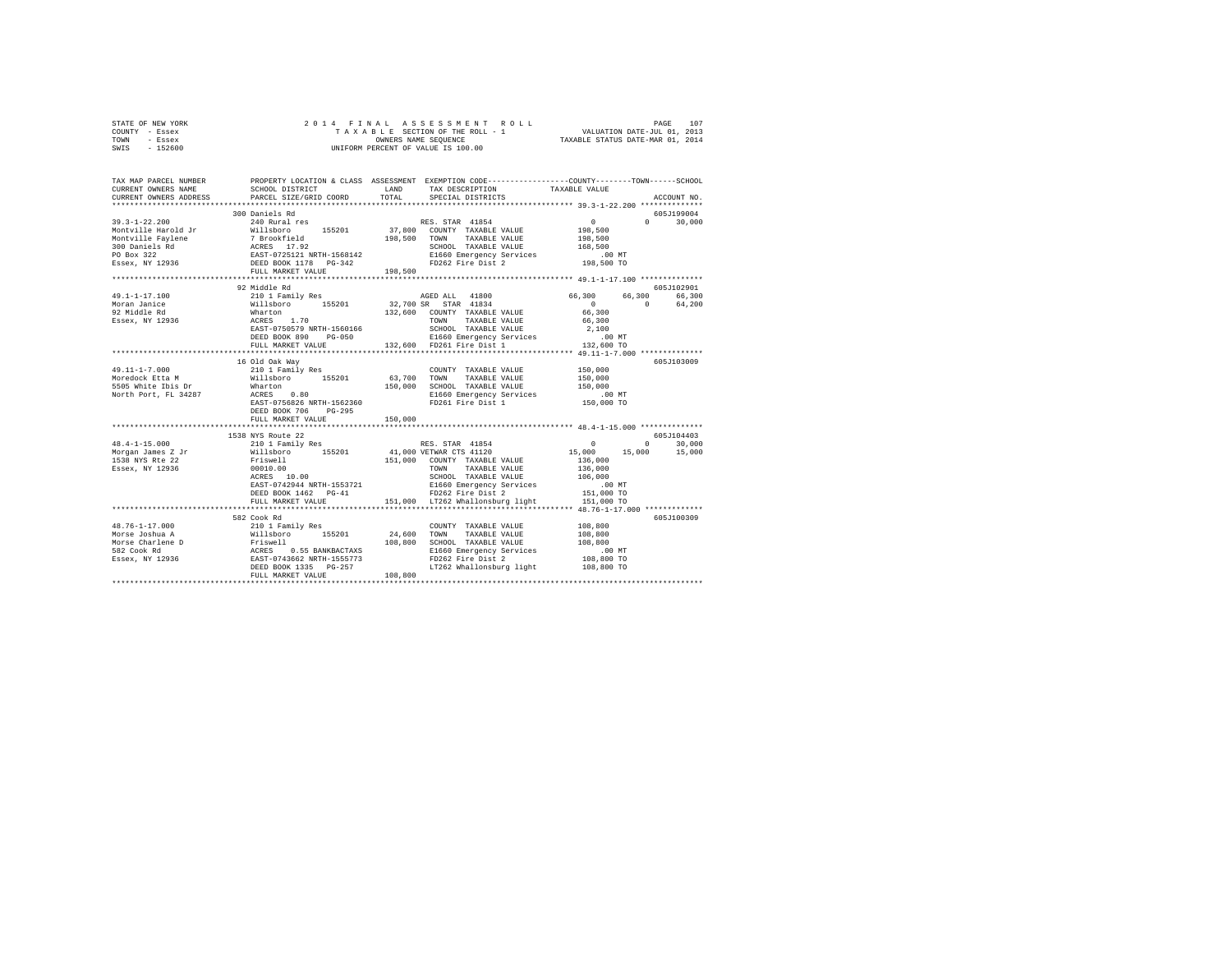|      | STATE OF NEW YORK |  | 2014 FINAL ASSESSMENT ROLL         | 108<br>PAGE                      |  |
|------|-------------------|--|------------------------------------|----------------------------------|--|
|      | COUNTY - Essex    |  | TAXABLE SECTION OF THE ROLL - 1    | VALUATION DATE-JUL 01, 2013      |  |
| TOWN | - Essex           |  | OWNERS NAME SEOUENCE               | TAXABLE STATUS DATE-MAR 01, 2014 |  |
| SWIS | - 152600          |  | UNIFORM PERCENT OF VALUE IS 100.00 |                                  |  |

| TAX MAP PARCEL NUMBER<br>CURRENT OWNERS NAME<br>CURRENT OWNERS ADDRESS                                                                                                                                                                                                   | SCHOOL DISTRICT<br>PARCEL SIZE/GRID COORD                                                                                                  | LAND<br>TOTAL    | PROPERTY LOCATION & CLASS ASSESSMENT EXEMPTION CODE---------------COUNTY-------TOWN------SCHOOL<br>TAX DESCRIPTION TAXABLE VALUE<br>SPECIAL DISTRICTS                                                                                                                             |                                                         | ACCOUNT NO.                               |
|--------------------------------------------------------------------------------------------------------------------------------------------------------------------------------------------------------------------------------------------------------------------------|--------------------------------------------------------------------------------------------------------------------------------------------|------------------|-----------------------------------------------------------------------------------------------------------------------------------------------------------------------------------------------------------------------------------------------------------------------------------|---------------------------------------------------------|-------------------------------------------|
| $40.3 - 3 - 17.200$<br>Moulton Robert E<br>Moulton Robert E<br>Moulton Elizabeth G<br>75 Wakeley Rd<br>2.2 Acres<br>Newington, CT 06111 ACRES 1.87                                                                                                                       | School St<br>314 Rural vac<10<br>155201 25,900<br>EAST-0753768 NRTH-1568824<br>DEED BOOK 825<br>$PG-007$<br>FULL MARKET VALUE              | 25,900<br>25,900 | COUNTY TAXABLE VALUE<br>TAXABLE VALUE<br>TOWN<br>SCHOOL TAXABLE VALUE<br>E1660 Emergency Services .00 MT<br>FD261 Fire Dist 1<br>LT261 Essex light<br>WD260 Essex water 25,900 TO C                                                                                               | 25,900<br>25,900<br>25,900<br>25,900 TO<br>25,900 TO    | 605J185004                                |
| $40.73 - 6 - 11.210$                                                                                                                                                                                                                                                     | 15 Harbor View Way<br>210 1 Family Res - WTRFNT RES. STAR 41854<br>EAST-0757520 NRTH-1570440<br>DEED BOOK 1486 PG-188<br>FULL MARKET VALUE | 782,900          | TOWN<br>TAXABLE VALUE<br>SCHOOL TAXABLE VALUE<br>E1660 Emergency Services .00 MT<br>FD261 Fire Dist 1 782,900 TO<br>FD261 Fire Dist 1<br>LT261 Essex light<br>782,900 SB260 Eessex Sewer Bond 782,900 TO C<br>SD260 Essex Sewer Dist 782,900 TO<br>WD260 Essex water 782,900 TO C | $\sim$ 0<br>782,900<br>782,900<br>752,900<br>782,900 TO | 605J197003<br>$0 \qquad \qquad$<br>30,000 |
| $40.3 - 3 - 21.000$<br>Murphy Lauren H Millsboro 155201 34,400 COUNTY TAXABLE VALUE 7 School St Potts 276,600 TOWN TAXABLE VALUE 7 School St Potts 276,600 TOWN TAXABLE VALUE 7 School St Potts 276,600 TOWN TAXABLE VALUE 7 SERIES 251 SERIES 28 SER<br>Murphy Lauren H | 7 School St<br>220 2 Family Res<br>3.40<br>ACRES<br>EAST-0750521 NRTH-1567997<br>DEED BOOK 1129 PG-327<br>FULL MARKET VALUE                | 276,600          | RES. STAR 41854<br>SCHOOL TAXABLE VALUE 246,600<br>E1660 Emergency Services .00 MT<br>FD261 Fire Dist 1 276,600 TO                                                                                                                                                                | $\sim$ 0<br>276,600<br>276,600                          | 605J100115<br>30,000<br>$\Omega$          |
| $48.4 - 1 - 16.000$<br>Murphy Lauren H<br>7 School St<br>Essex, NY 12936    ACRES    2.10                                                                                                                                                                                | 1444 NYS Route 22<br>Judd<br>EAST-0742445 NRTH-1553320<br>DEED BOOK 1546 PG-107<br>FULL MARKET VALUE                                       | 18,700           | COUNTY TAXABLE VALUE<br>TAXABLE VALUE<br>18.700 SCHOOL TAXABLE VALUE 18.700<br>E1660 Emergency Services .00 MT<br>FD262 Fire Dist 2 18,700 TO<br>LT262 Whallonsburg light 18,700 TO                                                                                               | 18,700<br>18,700                                        | 6079978513                                |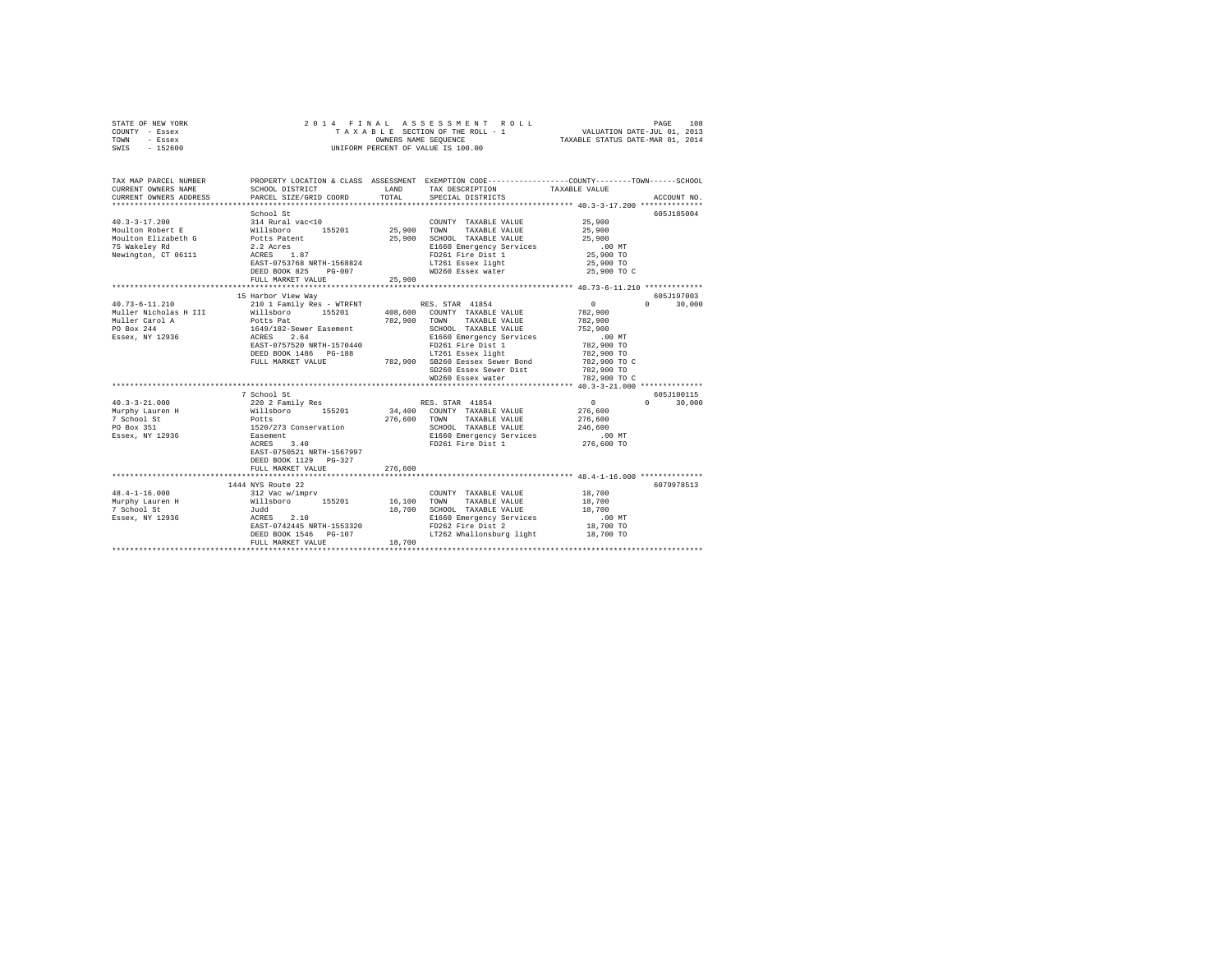| STATE OF NEW YORK                                                                                  |                                                                                                                                                                                                                                            |         |                                               |                                                                                                                         |
|----------------------------------------------------------------------------------------------------|--------------------------------------------------------------------------------------------------------------------------------------------------------------------------------------------------------------------------------------------|---------|-----------------------------------------------|-------------------------------------------------------------------------------------------------------------------------|
| COUNTY - Essex                                                                                     |                                                                                                                                                                                                                                            |         |                                               |                                                                                                                         |
| TOWN - Essex                                                                                       |                                                                                                                                                                                                                                            |         |                                               |                                                                                                                         |
| SWIS - 152600                                                                                      |                                                                                                                                                                                                                                            |         | UNIFORM PERCENT OF VALUE IS 100.00            |                                                                                                                         |
|                                                                                                    |                                                                                                                                                                                                                                            |         |                                               |                                                                                                                         |
|                                                                                                    |                                                                                                                                                                                                                                            |         |                                               | TAX MAP PARCEL NUMBER THE PROPERTY LOCATION & CLASS ASSESSMENT EXEMPTION CODE--------------COUNTY-------TOWN-----SCHOOL |
| CURRENT OWNERS NAME                                                                                | SCHOOL DISTRICT                                                                                                                                                                                                                            |         | LAND TAX DESCRIPTION                          | TAXABLE VALUE                                                                                                           |
| CURRENT OWNERS ADDRESS                                                                             | PARCEL SIZE/GRID COORD                                                                                                                                                                                                                     | TOTAL   | SPECIAL DISTRICTS                             | ACCOUNT NO.                                                                                                             |
|                                                                                                    |                                                                                                                                                                                                                                            |         |                                               |                                                                                                                         |
|                                                                                                    | 24 Ridge Way                                                                                                                                                                                                                               |         |                                               | 605J100204                                                                                                              |
| $49.7 - 5 - 3.000$                                                                                 | 210 1 Family Res                                                                                                                                                                                                                           |         | COUNTY TAXABLE VALUE                          | 203,000                                                                                                                 |
| 49.7-5-3.000<br>Myers Charles T                                                                    |                                                                                                                                                                                                                                            |         | 66,100 TOWN TAXABLE VALUE                     | 203,000                                                                                                                 |
| 245 N Undermountain Rd                                                                             | Willsboro 155201                                                                                                                                                                                                                           |         | 203,000 SCHOOL TAXABLE VALUE                  | 203,000                                                                                                                 |
|                                                                                                    |                                                                                                                                                                                                                                            |         |                                               |                                                                                                                         |
| Sheffield, MA 01257                                                                                | Wharton<br>Bk 935 Pg127<br>ACRES 1.38                                                                                                                                                                                                      |         | E1660 Emergency Services<br>FD261 Fire Dist 1 | $.00$ MT<br>203,000 TO                                                                                                  |
|                                                                                                    | EAST-0757797 NRTH-1564125                                                                                                                                                                                                                  |         | FD261 Fire Dist 1                             |                                                                                                                         |
|                                                                                                    | DEED BOOK 1229 PG-165                                                                                                                                                                                                                      |         |                                               |                                                                                                                         |
|                                                                                                    |                                                                                                                                                                                                                                            |         |                                               |                                                                                                                         |
|                                                                                                    | FULL MARKET VALUE                                                                                                                                                                                                                          | 203,000 |                                               |                                                                                                                         |
|                                                                                                    |                                                                                                                                                                                                                                            |         |                                               |                                                                                                                         |
|                                                                                                    | 2208 Lake Shore Rd                                                                                                                                                                                                                         |         |                                               | 605J100302                                                                                                              |
| $40.81 - 3 - 5.000$                                                                                | 210 1 Family Res - WTRFNT                                                                                                                                                                                                                  |         | COUNTY TAXABLE VALUE                          | 287,900                                                                                                                 |
| Nadire Abdelhaq Ben                                                                                |                                                                                                                                                                                                                                            |         |                                               | 287,900                                                                                                                 |
| Nadire Kathleen B                                                                                  |                                                                                                                                                                                                                                            |         |                                               | 287,900                                                                                                                 |
| 6 Wathley Farm Ln<br>Kent, CT 06757                                                                |                                                                                                                                                                                                                                            |         |                                               | $.00$ MT                                                                                                                |
|                                                                                                    | Willishoro 155201 133,700 TOWN TAKABLE VAUUE<br>Potts 1651/304-Easement 287,900 SCHOLD TAKABLE VAUUE<br>1651/304-Easement 287,900 SCHOLD TAKABLE VAUUE<br>1651/304-Easement E1660 Emergency Services<br>2025-057537 NRTH-1569441 17261 Ein |         |                                               | 287,900 TO                                                                                                              |
|                                                                                                    |                                                                                                                                                                                                                                            |         |                                               | 287,900 TO                                                                                                              |
|                                                                                                    |                                                                                                                                                                                                                                            |         |                                               | 287,900 TO C                                                                                                            |
|                                                                                                    | FULL MARKET VALUE                                                                                                                                                                                                                          |         | 287,900 SD260 Essex Sewer Dist                | 287,900 TO                                                                                                              |
|                                                                                                    |                                                                                                                                                                                                                                            |         | WD260 Essex water                             | 287,900 TO C                                                                                                            |
|                                                                                                    |                                                                                                                                                                                                                                            |         |                                               | ******* 39.3-1-21.100 *************                                                                                     |
|                                                                                                    | 1520 Jersey St                                                                                                                                                                                                                             |         |                                               | 605J103715                                                                                                              |
| 39.3-1-21.100                                                                                      | 240 Rural res                                                                                                                                                                                                                              |         | COUNTY TAXABLE VALUE                          | 111,000                                                                                                                 |
| Needleman Barry                                                                                    | Willsboro 155201                                                                                                                                                                                                                           |         | 65,200 TOWN TAXABLE VALUE                     | 111,000                                                                                                                 |
| Needleman Ruth B<br>19 Watchtower Rd                                                               | 6 Brookfield<br>ACRES 28.73                                                                                                                                                                                                                |         | 111,000 SCHOOL TAXABLE VALUE                  | 111,000                                                                                                                 |
|                                                                                                    |                                                                                                                                                                                                                                            |         | E1660 Emergency Services                      | .00 MT                                                                                                                  |
| Hopkinton, NH 03229                                                                                | EAST-0725701 NRTH-1568891                                                                                                                                                                                                                  |         | FD262 Fire Dist 2                             | 111,000 TO                                                                                                              |
|                                                                                                    | DEED BOOK 1743 PG-10                                                                                                                                                                                                                       |         |                                               |                                                                                                                         |
|                                                                                                    | FULL MARKET VALUE                                                                                                                                                                                                                          | 111,000 |                                               |                                                                                                                         |
|                                                                                                    |                                                                                                                                                                                                                                            |         |                                               |                                                                                                                         |
|                                                                                                    | Jersey St                                                                                                                                                                                                                                  |         |                                               | 605Z008002                                                                                                              |
|                                                                                                    |                                                                                                                                                                                                                                            |         | COUNTY TAXABLE VALUE                          | 35,000                                                                                                                  |
|                                                                                                    |                                                                                                                                                                                                                                            |         | 35,000 TOWN TAXABLE VALUE                     | 35,000                                                                                                                  |
|                                                                                                    |                                                                                                                                                                                                                                            |         | 35,000 SCHOOL TAXABLE VALUE                   | 35,000                                                                                                                  |
|                                                                                                    |                                                                                                                                                                                                                                            |         | E1660 Emergency Services<br>FD262 Fire Dist 2 | .00 MT                                                                                                                  |
|                                                                                                    |                                                                                                                                                                                                                                            |         |                                               | 35,000 TO                                                                                                               |
|                                                                                                    | DEED BOOK 1743 PG-14                                                                                                                                                                                                                       |         |                                               |                                                                                                                         |
|                                                                                                    | FULL MARKET VALUE                                                                                                                                                                                                                          | 35,000  |                                               |                                                                                                                         |
|                                                                                                    |                                                                                                                                                                                                                                            |         |                                               |                                                                                                                         |
|                                                                                                    | Lake Shore Rd                                                                                                                                                                                                                              |         |                                               | 605J101204                                                                                                              |
| 49.15-1-21.000<br>Neely Alden S<br>Neely Marshall<br>$c/\sigma$ Virginia A Falso<br>1913 Patton Dr | 311 Res vac land                                                                                                                                                                                                                           |         | COUNTY TAXABLE VALUE                          | 300                                                                                                                     |
|                                                                                                    | Willsboro 155201<br>Friswell                                                                                                                                                                                                               |         | 300 TOWN TAXABLE VALUE                        | 300                                                                                                                     |
|                                                                                                    |                                                                                                                                                                                                                                            |         | 300 SCHOOL TAXABLE VALUE                      | 300                                                                                                                     |
|                                                                                                    | 1364/320 Life Use to                                                                                                                                                                                                                       |         | E1660 Emergency Services<br>FD262 Fire Dist 2 | .00 MT<br>300 TO                                                                                                        |
|                                                                                                    | Ellen L Dilz                                                                                                                                                                                                                               |         |                                               |                                                                                                                         |
| Schenectady, NY 12303                                                                              | ACRES 0.30                                                                                                                                                                                                                                 |         |                                               |                                                                                                                         |
|                                                                                                    | EAST-0756274 NRTH-1556868                                                                                                                                                                                                                  |         |                                               |                                                                                                                         |
|                                                                                                    | FULL MARKET VALUE                                                                                                                                                                                                                          | 300     |                                               |                                                                                                                         |
|                                                                                                    |                                                                                                                                                                                                                                            |         |                                               |                                                                                                                         |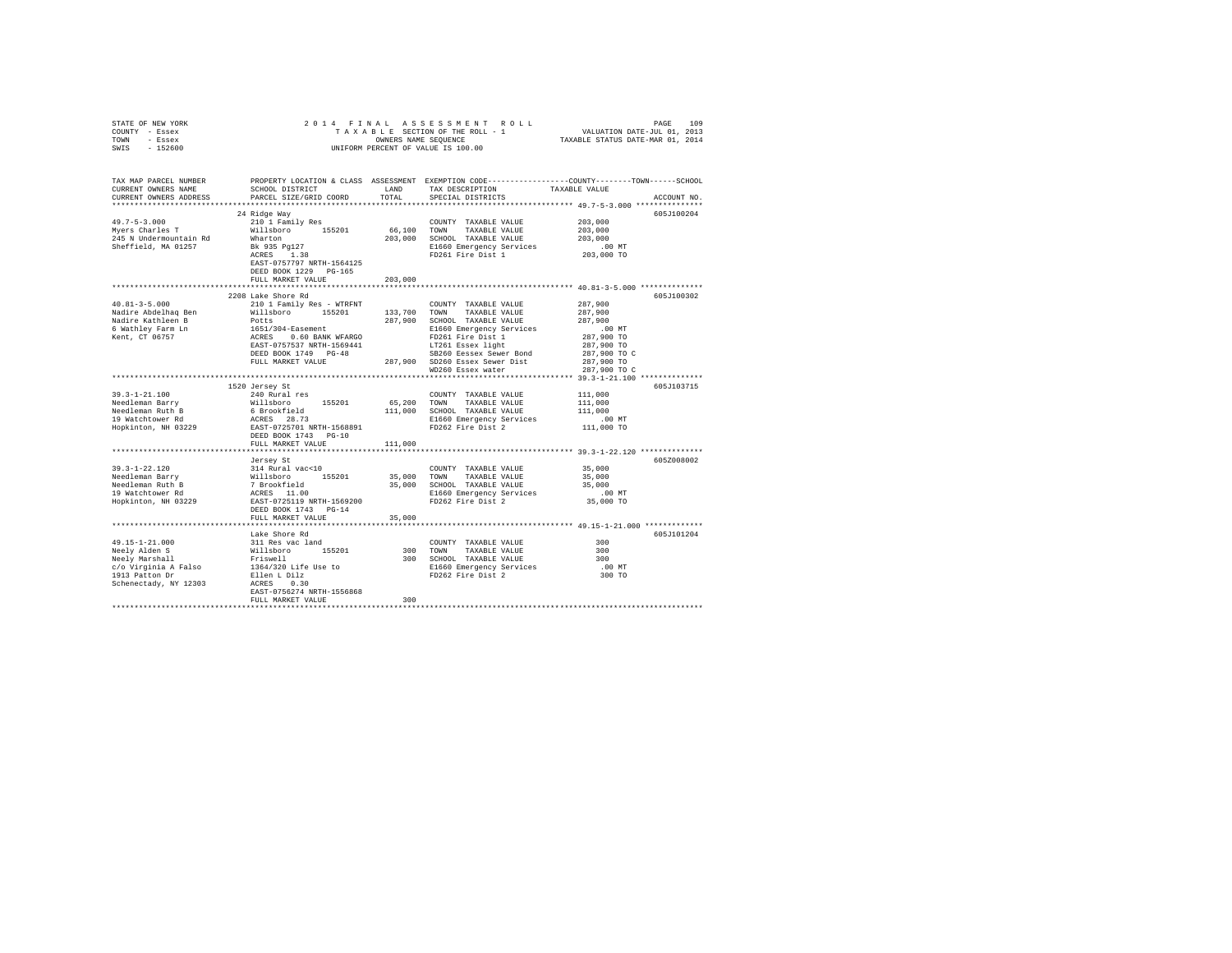| COUNTY - Essex<br>TOWN<br>- Essex<br>SWIS<br>$-152600$                 |                                                      | OWNERS NAME SEQUENCE | TAXABLE SECTION OF THE ROLL - 1<br>UNIFORM PERCENT OF VALUE IS 100.00                                                                   | VALUATION DATE-JUL 01, 2013<br>TAXABLE STATUS DATE-MAR 01, 2014 |             |
|------------------------------------------------------------------------|------------------------------------------------------|----------------------|-----------------------------------------------------------------------------------------------------------------------------------------|-----------------------------------------------------------------|-------------|
| TAX MAP PARCEL NUMBER<br>CURRENT OWNERS NAME<br>CURRENT OWNERS ADDRESS | SCHOOL DISTRICT<br>PARCEL SIZE/GRID COORD            | LAND<br>TOTAL        | PROPERTY LOCATION & CLASS ASSESSMENT EXEMPTION CODE---------------COUNTY-------TOWN------SCHOOL<br>TAX DESCRIPTION<br>SPECIAL DISTRICTS | TAXABLE VALUE                                                   | ACCOUNT NO. |
|                                                                        |                                                      |                      |                                                                                                                                         |                                                                 |             |
|                                                                        | Lake Shore Rd                                        |                      |                                                                                                                                         |                                                                 | 605J103012  |
| 49.15-1-24.000                                                         | 311 Res vac land<br>Willsboro 155201<br>Friswell     | 200 TOWN             | COUNTY TAXABLE VALUE                                                                                                                    | 200<br>200                                                      |             |
| Neely Jill A<br>c/o Virginia Falso                                     |                                                      |                      | TAXABLE VALUE<br>200 SCHOOL TAXABLE VALUE                                                                                               | 200                                                             |             |
| 1913 Patton Dr                                                         | 1364/314 Life Use to                                 |                      | E1660 Emergency Services                                                                                                                | $.00$ MT                                                        |             |
| Schenectady, NY 12303                                                  | Virginia Falso                                       |                      | FD262 Fire Dist 2                                                                                                                       | 200 TO                                                          |             |
|                                                                        | ACRES 0.22                                           |                      |                                                                                                                                         |                                                                 |             |
|                                                                        | EAST-0756390 NRTH-1556860                            |                      |                                                                                                                                         |                                                                 |             |
|                                                                        | FULL MARKET VALUE                                    | 200                  |                                                                                                                                         |                                                                 |             |
|                                                                        |                                                      |                      |                                                                                                                                         |                                                                 |             |
|                                                                        | 1679 Lake Shore Rd                                   |                      |                                                                                                                                         |                                                                 | 605J102501  |
| 49.15-1-25.000                                                         | 260 Seasonal res<br>Willsboro 155201                 |                      | COUNTY TAXABLE VALUE                                                                                                                    | 51,400                                                          |             |
| Neelv Jill A<br>c/o Virginia Falso                                     | Friswell                                             | 8,400                | TOWN TAXABLE VALUE<br>51,400 SCHOOL TAXABLE VALUE                                                                                       | 51,400<br>51,400                                                |             |
| 1913 Patton Dr                                                         | 1364/314 Life Use to                                 |                      | E1660 Emergency Services                                                                                                                | $.00$ MT                                                        |             |
| Schenectady, NY 12303                                                  | Virginia Falso                                       |                      | FD262 Fire Dist 2                                                                                                                       | 51,400 TO                                                       |             |
|                                                                        | ACRES 0.10                                           |                      |                                                                                                                                         |                                                                 |             |
|                                                                        | EAST-0756442 NRTH-1556845                            |                      |                                                                                                                                         |                                                                 |             |
|                                                                        | DEED BOOK 855<br>$PG-348$                            |                      |                                                                                                                                         |                                                                 |             |
|                                                                        | FULL MARKET VALUE                                    | 51,400               |                                                                                                                                         |                                                                 |             |
|                                                                        | 9 Orchard Ln                                         |                      |                                                                                                                                         |                                                                 | 605J103406  |
| $40.73 - 3 - 28.000$                                                   | 210 1 Family Res                                     |                      | COUNTY TAXABLE VALUE                                                                                                                    | 231,900                                                         |             |
| Neely Jilliann N                                                       | Willsboro 155201                                     | 47,800               | TOWN<br>TAXABLE VALUE                                                                                                                   | 231,900                                                         |             |
| 8 Griffin St                                                           | Potts                                                |                      | 231,900 SCHOOL TAXABLE VALUE                                                                                                            | 231,900                                                         |             |
| Skaneateles, NY 13152                                                  | $1663/195$ -Easement<br>ACRES 0.13                   |                      | E1660 Emergency Services                                                                                                                | $.00$ MT                                                        |             |
|                                                                        |                                                      |                      | FD261 Fire Dist 1                                                                                                                       | 231,900 TO                                                      |             |
|                                                                        | EAST-0757274 NRTH-1571435                            |                      | LT261 Essex light                                                                                                                       | 231,900 TO                                                      |             |
|                                                                        | DEED BOOK 1687    PG-180                             |                      | SB260 Eessex Sewer Bond                                                                                                                 | 231,900 TO C                                                    |             |
|                                                                        | FULL MARKET VALUE                                    |                      | 231.900 SD260 Essex Sewer Dist<br>WD260 Essex water                                                                                     | 231,900 TO<br>231,900 TO C                                      |             |
|                                                                        |                                                      |                      |                                                                                                                                         |                                                                 |             |
|                                                                        | Lake Shore Rd                                        |                      |                                                                                                                                         |                                                                 | 605J102212  |
| $49.15 - 1 - 23.000$                                                   | 311 Res vac land                                     |                      | COUNTY TAXABLE VALUE                                                                                                                    | 300                                                             |             |
| Neely Marshall Grant IV                                                | Willsboro 155201                                     | 300 TOWN             | TAXABLE VALUE                                                                                                                           | 300                                                             |             |
| Neely Marshall G III                                                   | Friswell<br>1364/317 Life Use to                     |                      | 300 SCHOOL TAXABLE VALUE                                                                                                                | 300                                                             |             |
| c/o Virginia Falso                                                     |                                                      |                      | E1660 Emergency Services                                                                                                                | $.00$ MT                                                        |             |
| 1913 Patton Dr                                                         | Janet L LaBelle<br>ACRES 0 30                        |                      | FD262 Fire Dist 2                                                                                                                       | 300 TO                                                          |             |
| Schenectady, NY 12303                                                  | ACRES 0.30                                           |                      |                                                                                                                                         |                                                                 |             |
|                                                                        | EAST-0756333 NRTH-1556863<br>DEED BOOK 262<br>PG-589 |                      |                                                                                                                                         |                                                                 |             |
|                                                                        | FULL MARKET VALUE                                    | 300                  |                                                                                                                                         |                                                                 |             |
|                                                                        |                                                      |                      |                                                                                                                                         |                                                                 |             |

STATE OF NEW YORK 2014 FINAL ASSESSMENT ROLL PAGE 110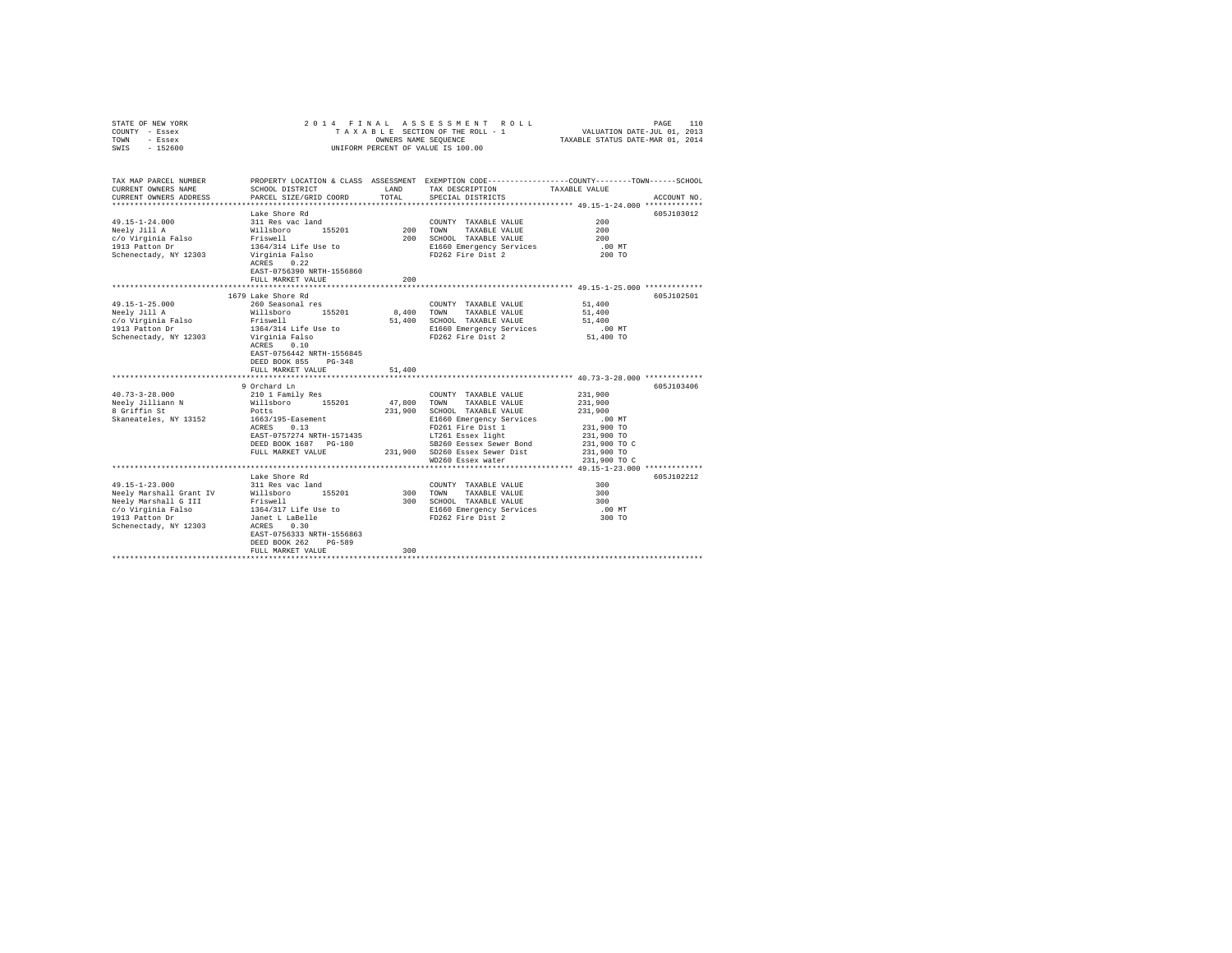| STATE OF NEW YORK                                  |                                       |              |                               |                                                                                                 |
|----------------------------------------------------|---------------------------------------|--------------|-------------------------------|-------------------------------------------------------------------------------------------------|
| COUNTY - Essex                                     |                                       |              |                               |                                                                                                 |
| TOWN - Essex                                       |                                       |              |                               |                                                                                                 |
| SWIS - 152600                                      |                                       |              |                               |                                                                                                 |
|                                                    |                                       |              |                               |                                                                                                 |
| TAX MAP PARCEL NUMBER                              |                                       |              |                               | PROPERTY LOCATION & CLASS ASSESSMENT EXEMPTION CODE---------------COUNTY-------TOWN------SCHOOL |
| CURRENT OWNERS NAME                                | SCHOOL DISTRICT                       | LAND         | TAX DESCRIPTION               | TAXABLE VALUE                                                                                   |
| CURRENT OWNERS ADDRESS                             | PARCEL SIZE/GRID COORD                | TOTAL        | SPECIAL DISTRICTS             | ACCOUNT NO.                                                                                     |
|                                                    |                                       |              |                               |                                                                                                 |
|                                                    | 12 Burt Way                           |              |                               | 605J101613                                                                                      |
| $49.11 - 1 - 6.100$                                | 260 Seasonal res                      |              | COUNTY TAXABLE VALUE          | 124,700                                                                                         |
| Nestor Martha                                      | Willsboro 155201<br>Wharton           | 62,900 TOWN  | TAXABLE VALUE                 | 124,700                                                                                         |
| nestor marcha<br>97 Estabrook Rd                   |                                       |              | 124,700 SCHOOL TAXABLE VALUE  | 124,700                                                                                         |
| Concord, MA 01742                                  | ACRES 0.68                            |              | E1660 Emergency Services      | $.00$ MT                                                                                        |
|                                                    | EAST-0756587 NRTH-1562516             |              | FD261 Fire Dist 1             | 124,700 TO                                                                                      |
|                                                    | DEED BOOK 1733 PG-280                 |              |                               |                                                                                                 |
|                                                    | FULL MARKET VALUE                     | 124,700      |                               |                                                                                                 |
|                                                    |                                       |              |                               | ************************************ 49.15-3-9.000 **************                               |
|                                                    | Albee Ln                              |              |                               | 605J102313                                                                                      |
| $49.15 - 3 - 9.000$                                | 311 Res vac land - WTRFNT             |              | COUNTY TAXABLE VALUE          | 120,300                                                                                         |
| Neuzil Christopher E                               | Willsboro 155201                      | 120,300 TOWN | TAXABLE VALUE                 | 120,300                                                                                         |
| Neuzil Sandra G                                    |                                       |              | 120,300 SCHOOL TAXABLE VALUE  | 120,300                                                                                         |
| 11595 Lake Newport Rd                              | $\frac{\text{d}u}{\text{ACRES}}$ 0.27 |              | E1660 Emergency Services      | $.00$ MT                                                                                        |
| Reston, VA 20194                                   | EAST-0760349 NRTH-1556626             |              | FD262 Fire Dist 2             | 120,300 TO                                                                                      |
|                                                    | DEED BOOK 1721 PG-145                 |              |                               |                                                                                                 |
|                                                    | FULL MARKET VALUE                     | 120,300      |                               |                                                                                                 |
|                                                    |                                       |              |                               |                                                                                                 |
|                                                    | 141 Albee Ln                          |              |                               | 605J102312                                                                                      |
| 49.15-3-10.000                                     | 210 1 Family Res - WTRFNT             |              | COUNTY TAXABLE VALUE          | 345,100                                                                                         |
| Neuzil Christopher E                               | Willsboro 155201 237,800              |              | TOWN<br>TAXABLE VALUE         | 345,100                                                                                         |
| Neuzil Sandra G                                    | Judd                                  |              | 345,100 SCHOOL TAXABLE VALUE  | 345,100                                                                                         |
|                                                    | 1304/157 Agreement<br>ACRES 0.74      |              | E1660 Emergency Services      | .00 MT                                                                                          |
| 11595 Lake Newport Rd<br>Reston, VA 20194          |                                       |              | FD262 Fire Dist 2             | 345,100 TO                                                                                      |
|                                                    | EAST-0760422 NRTH-1556612             |              |                               |                                                                                                 |
|                                                    | DEED BOOK 1721 PG-145                 |              |                               |                                                                                                 |
|                                                    | FULL MARKET VALUE                     | 345,100      |                               |                                                                                                 |
|                                                    |                                       |              |                               |                                                                                                 |
|                                                    | 2239 NYS Route 22                     |              |                               | 605J101108                                                                                      |
| $40.3 - 1 - 9.001$                                 | 210 1 Family Res                      |              | COUNTY TAXABLE VALUE          | 299,000                                                                                         |
| Nevlon Richard                                     | Willsboro 155201                      | 34,300 TOWN  | TAXABLE VALUE                 | 299,000                                                                                         |
| 2239 NYS Route 22                                  | $Hicks$ 00003.30                      |              | 299,000 SCHOOL TAXABLE VALUE  | 299,000                                                                                         |
| Essex, NY 12936                                    |                                       |              | E1660 Emergency Services      | $.00$ MT                                                                                        |
|                                                    | $ACRES$ 3.25                          |              | FD261 Fire Dist 1             | 299,000 TO                                                                                      |
|                                                    | EAST-0744430 NRTH-1570517             |              |                               |                                                                                                 |
|                                                    | DEED BOOK 1649 PG-51                  |              |                               |                                                                                                 |
|                                                    | FULL MARKET VALUE                     | 299,000      |                               |                                                                                                 |
|                                                    |                                       |              |                               |                                                                                                 |
|                                                    | 103 Albee Ln                          |              |                               | 605J103102                                                                                      |
| $49.15 - 3 - 2.110$                                | 281 Multiple res - WTRFNT             |              | COUNTY TAXABLE VALUE          | 315,700                                                                                         |
| Noble Alexandra<br>Noble Stephen<br>18 Hilltop Rd  | Willsboro 155201                      |              | 260,700 TOWN<br>TAXABLE VALUE | 315,700                                                                                         |
|                                                    | Friswell                              |              | 315,700 SCHOOL TAXABLE VALUE  | 315,700                                                                                         |
|                                                    | 1632/45-Restrictive Coven             |              | E1660 Emergency Services      | $.00$ MT                                                                                        |
| Basking Ridge, NJ 07920                            | 1.4ac                                 |              | FD261 Fire Dist 1             | 315,700 TO                                                                                      |
|                                                    | ACRES 0.40                            |              |                               |                                                                                                 |
| PRIOR OWNER ON 3/01/2014 EAST-0759548 NRTH-1557009 |                                       |              |                               |                                                                                                 |
| Noble Alexandra                                    | DEED BOOK 815 PG-154                  |              |                               |                                                                                                 |
|                                                    | FULL MARKET VALUE                     | 315,700      |                               |                                                                                                 |
|                                                    |                                       |              |                               |                                                                                                 |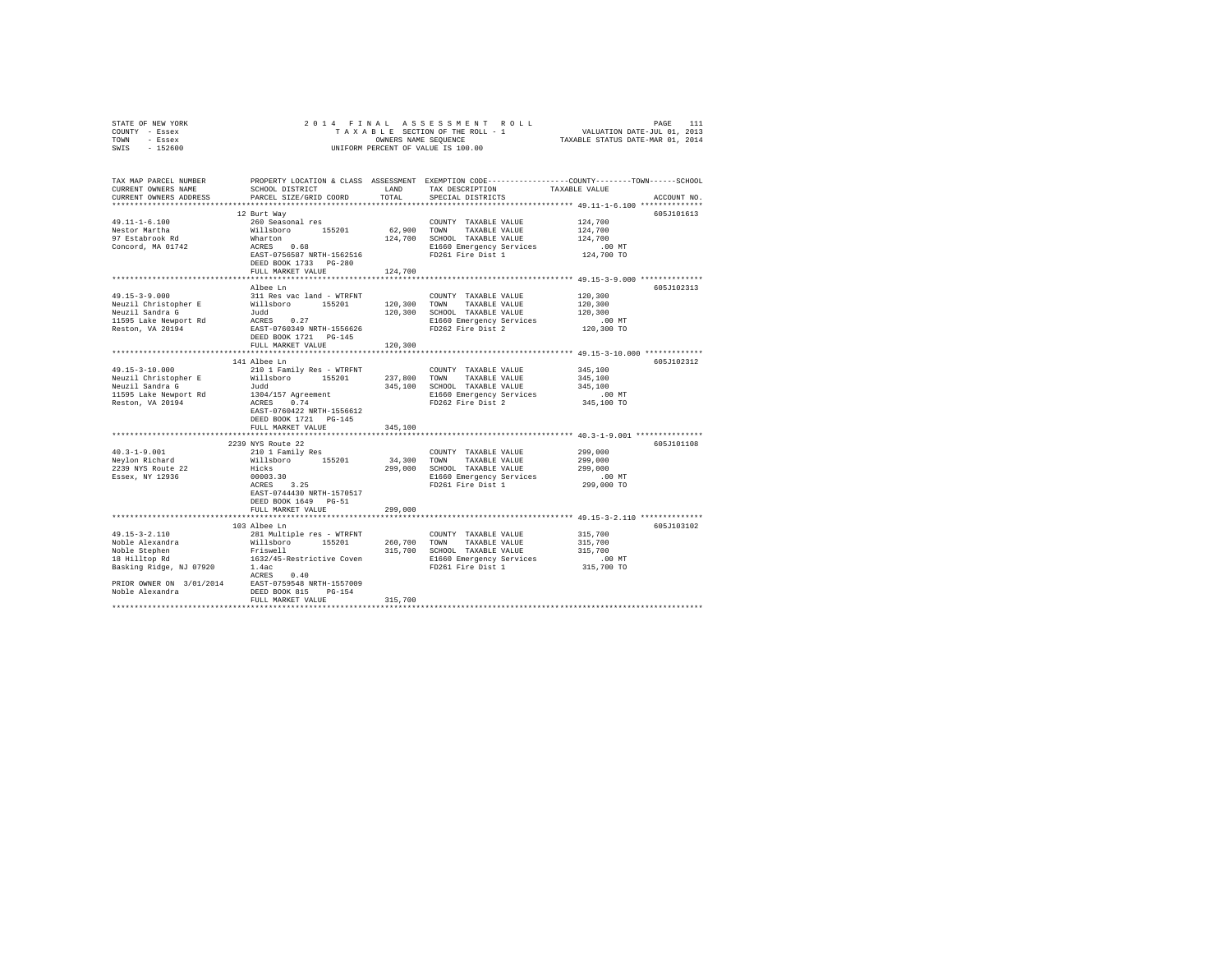| STATE OF NEW YORK                                                                                                        | 2014 FINAL                                                                  |              |                                    |                                                                                                 |  |
|--------------------------------------------------------------------------------------------------------------------------|-----------------------------------------------------------------------------|--------------|------------------------------------|-------------------------------------------------------------------------------------------------|--|
| COUNTY - Essex                                                                                                           |                                                                             |              |                                    |                                                                                                 |  |
| TOWN - Essex                                                                                                             |                                                                             |              | OWNERS NAME SEQUENCE               |                                                                                                 |  |
| SWIS - 152600                                                                                                            |                                                                             |              | UNIFORM PERCENT OF VALUE IS 100.00 |                                                                                                 |  |
|                                                                                                                          |                                                                             |              |                                    |                                                                                                 |  |
|                                                                                                                          |                                                                             |              |                                    |                                                                                                 |  |
|                                                                                                                          |                                                                             |              |                                    | PROPERTY LOCATION & CLASS ASSESSMENT EXEMPTION CODE---------------COUNTY-------TOWN------SCHOOL |  |
| TAX MAP PARCEL NUMBER<br>CURRENT OWNERS NAME                                                                             | SCHOOL DISTRICT                                                             | LAND         | TAX DESCRIPTION                    | TAXABLE VALUE                                                                                   |  |
| CURRENT OWNERS ADDRESS                                                                                                   | PARCEL SIZE/GRID COORD                                                      | TOTAL        | SPECIAL DISTRICTS                  | ACCOUNT NO.                                                                                     |  |
|                                                                                                                          |                                                                             |              |                                    |                                                                                                 |  |
|                                                                                                                          |                                                                             |              |                                    |                                                                                                 |  |
|                                                                                                                          | Albee Ln                                                                    |              |                                    | 605Z009001                                                                                      |  |
| $49.15 - 3 - 15.200$                                                                                                     | 311 Res vac land                                                            |              | COUNTY TAXABLE VALUE               | 32,300                                                                                          |  |
| Noble Alexandra R                                                                                                        | sii kes vac iand<br>Willsboro – 155201<br>Judd<br>1632/45-Restrictive Coven | 32,300 TOWN  | TAXABLE VALUE                      | 32,300                                                                                          |  |
| 8 Spruce St Apt 19D                                                                                                      |                                                                             |              | 32,300 SCHOOL TAXABLE VALUE        | 32,300                                                                                          |  |
| New York, NY 10038                                                                                                       |                                                                             |              | E1660 Emergency Services           | $.00$ MT                                                                                        |  |
|                                                                                                                          | ACRES 1.30                                                                  |              | FD261 Fire Dist 1                  | 32,300 TO                                                                                       |  |
|                                                                                                                          | EAST-0759465 NRTH-1556774                                                   |              |                                    |                                                                                                 |  |
|                                                                                                                          | DEED BOOK 1570 PG-47                                                        |              |                                    |                                                                                                 |  |
|                                                                                                                          | FULL MARKET VALUE                                                           | 32,300       |                                    |                                                                                                 |  |
|                                                                                                                          |                                                                             |              |                                    |                                                                                                 |  |
|                                                                                                                          | Jersey St                                                                   |              |                                    | 605J101510                                                                                      |  |
| $39.3 - 4 - 9.000$                                                                                                       | 910 Priv forest                                                             |              | COUNTY TAXABLE VALUE               | 84,200                                                                                          |  |
| Northeast Wilderness Trust Millsboro 155201<br>17 State St Ste 302 9 & 10 Brookfield<br>Montpelier, VT 05602 ACRES 90.00 |                                                                             |              | 84,200 TOWN TAXABLE VALUE          | 84,200                                                                                          |  |
|                                                                                                                          |                                                                             |              | 84,200 SCHOOL TAXABLE VALUE        | 84,200                                                                                          |  |
|                                                                                                                          |                                                                             |              | E1660 Emergency Services           | $.00$ MT                                                                                        |  |
|                                                                                                                          | EAST-0731112 NRTH-1568984                                                   |              | FD262 Fire Dist 2                  | 84,200 TO                                                                                       |  |
|                                                                                                                          | DEED BOOK 1568 PG-283                                                       |              |                                    |                                                                                                 |  |
|                                                                                                                          | FULL MARKET VALUE                                                           | 84,200       |                                    |                                                                                                 |  |
|                                                                                                                          |                                                                             |              |                                    |                                                                                                 |  |
|                                                                                                                          | Reynolds Rd                                                                 |              |                                    | 605J102305                                                                                      |  |
| 48.1-1-18.100                                                                                                            | 910 Priv forest                                                             |              | COUNTY TAXABLE VALUE               | 50,800                                                                                          |  |
| Northeast Wilderness Trust Westport 155001                                                                               |                                                                             | 50,800       | TOWN<br>TAXABLE VALUE              | 50,800                                                                                          |  |
| 17 State St Ste 302                                                                                                      |                                                                             |              | 50,800 SCHOOL TAXABLE VALUE        | 50,800                                                                                          |  |
| Montpelier, VT 05602                                                                                                     | 14 15 Brookfield<br>ACRES 70.00                                             |              | E1660 Emergency Services           | $.00$ MT                                                                                        |  |
|                                                                                                                          | EAST-0730704 NRTH-1567203                                                   |              | FD262 Fire Dist 2                  | 50,800 TO                                                                                       |  |
|                                                                                                                          | DEED BOOK 1639 PG-121                                                       |              |                                    |                                                                                                 |  |
|                                                                                                                          | FULL MARKET VALUE                                                           | 50,800       |                                    |                                                                                                 |  |
|                                                                                                                          |                                                                             |              |                                    |                                                                                                 |  |
|                                                                                                                          | 719 Brookfield Rd                                                           |              |                                    | 605Z001002                                                                                      |  |
| $48.1 - 1 - 18.200$                                                                                                      | 270 Mfg housing                                                             |              | COUNTY TAXABLE VALUE               | 53,800                                                                                          |  |
| Northeast Wilderness Trust Westport 155001                                                                               |                                                                             | 42.500 TOWN  | TAXABLE VALUE                      | 53,800                                                                                          |  |
| 17 State St Ste 302                                                                                                      | 14 & 15 Brookfield                                                          |              | 53,800 SCHOOL TAXABLE VALUE        | 53,800                                                                                          |  |
| Montpelier, VT 05602                                                                                                     | ACRES 11.40                                                                 |              | E1660 Emergency Services           | $.00$ MT                                                                                        |  |
|                                                                                                                          | EAST-0731626 NRTH-1568192                                                   |              | FD262 Fire Dist 2                  | 53,800 TO                                                                                       |  |
|                                                                                                                          | DEED BOOK 1639 PG-121                                                       |              |                                    |                                                                                                 |  |
|                                                                                                                          | FULL MARKET VALUE                                                           | 53,800       |                                    |                                                                                                 |  |
|                                                                                                                          |                                                                             |              |                                    | *************** 48.2-1-2.100 ***************                                                    |  |
|                                                                                                                          | 682 Brookfield Rd                                                           |              |                                    | 605J101007                                                                                      |  |
| $48.2 - 1 - 2.100$                                                                                                       |                                                                             |              |                                    | 213,600                                                                                         |  |
|                                                                                                                          | 910 Priv forest                                                             |              | COUNTY TAXABLE VALUE               |                                                                                                 |  |
| Northeast Wilderness Trust Westport 155001                                                                               | 15 Brookfield                                                               | 204,100 TOWN | TAXABLE VALUE                      | 213,600<br>213,600                                                                              |  |
| 17 State St Ste 302                                                                                                      |                                                                             |              | 213,600 SCHOOL TAXABLE VALUE       |                                                                                                 |  |
| Montpelier, VT 05602                                                                                                     | 1486/82 Boundary Line                                                       |              | E1660 Emergency Services           | .00 MT                                                                                          |  |
|                                                                                                                          | Agreement 97.9AC                                                            |              | FD262 Fire Dist 2                  | 213,600 TO                                                                                      |  |
|                                                                                                                          | ACRES 202.66                                                                |              |                                    |                                                                                                 |  |
|                                                                                                                          | EAST-0733952 NRTH-1567684                                                   |              |                                    |                                                                                                 |  |
|                                                                                                                          | DEED BOOK 1488 PG-305                                                       |              |                                    |                                                                                                 |  |
|                                                                                                                          | FULL MARKET VALUE                                                           | 213,600      |                                    |                                                                                                 |  |
|                                                                                                                          |                                                                             |              |                                    |                                                                                                 |  |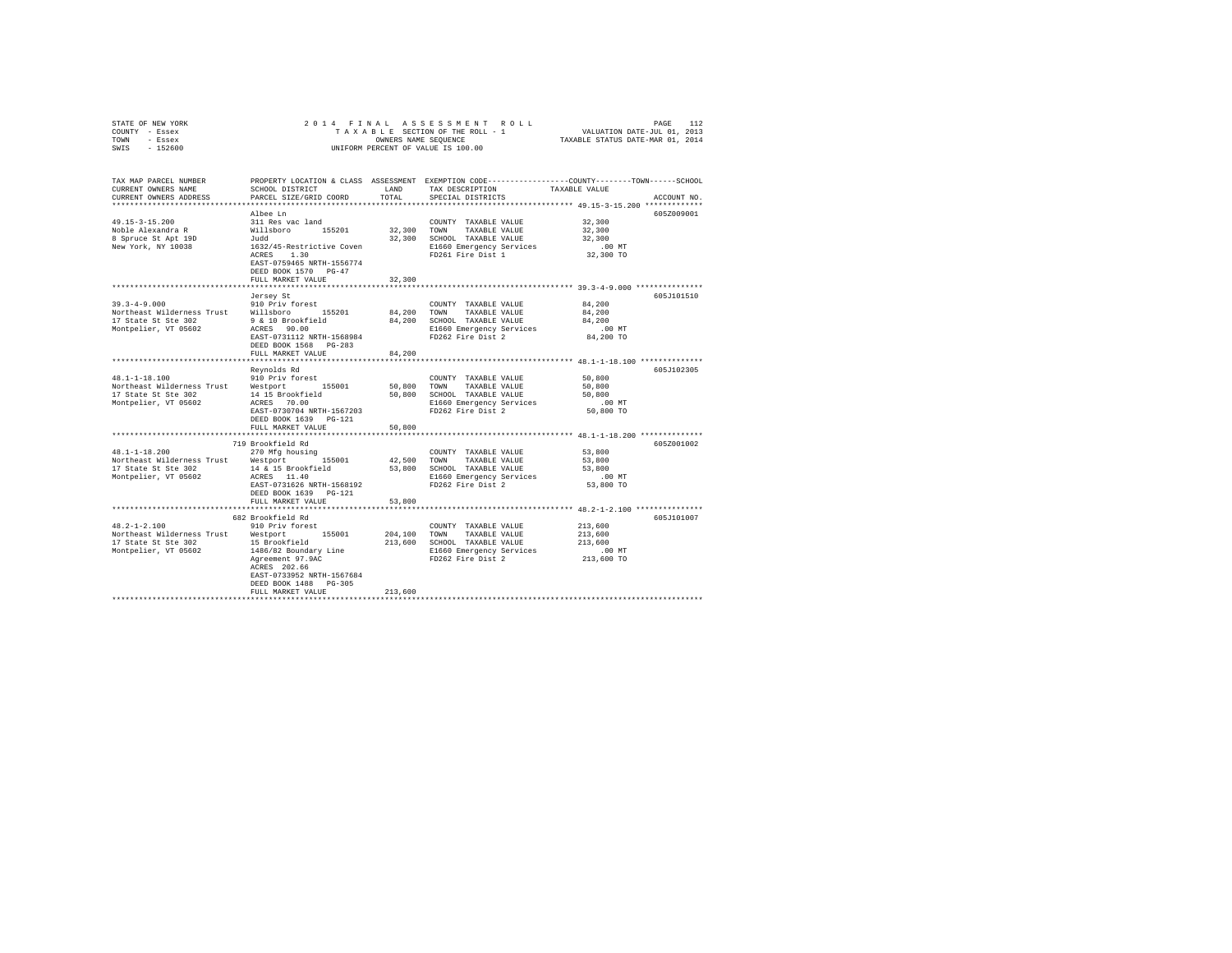| STATE OF NEW YORK<br>COUNTY - Essex<br>TOWN<br>- Essex<br>SWIS - 152600                                                                                                                                                                       | 2014 FINAL ASSESSMENT I<br>TAXABLE SECTION OF THE ROLL -<br>UNIFORM PERCENT OF VALUE IS 100.00                                                                                                                                                                                                       |              |                                                                 |                                                                                                                          |             |
|-----------------------------------------------------------------------------------------------------------------------------------------------------------------------------------------------------------------------------------------------|------------------------------------------------------------------------------------------------------------------------------------------------------------------------------------------------------------------------------------------------------------------------------------------------------|--------------|-----------------------------------------------------------------|--------------------------------------------------------------------------------------------------------------------------|-------------|
| CURRENT OWNERS NAME                                                                                                                                                                                                                           | SCHOOL DISTRICT                                                                                                                                                                                                                                                                                      |              |                                                                 | TAX MAP PARCEL NUMBER THE PROPERTY LOCATION & CLASS ASSESSMENT EXEMPTION CODE-------------COUNTY--------TOWN------SCHOOL |             |
|                                                                                                                                                                                                                                               |                                                                                                                                                                                                                                                                                                      |              |                                                                 |                                                                                                                          |             |
|                                                                                                                                                                                                                                               | 1996 Lake Shore Rd                                                                                                                                                                                                                                                                                   |              |                                                                 |                                                                                                                          | 605.T101513 |
| $49.7 - 4 - 10.000$                                                                                                                                                                                                                           |                                                                                                                                                                                                                                                                                                      |              |                                                                 | 802,200                                                                                                                  |             |
| Noyes Judith G                                                                                                                                                                                                                                |                                                                                                                                                                                                                                                                                                      |              |                                                                 | 802,200                                                                                                                  |             |
| Gibson Mark<br>4230 Route 46                                                                                                                                                                                                                  |                                                                                                                                                                                                                                                                                                      |              | SCHOOL TAXABLE VALUE                                            | 802,200                                                                                                                  |             |
|                                                                                                                                                                                                                                               |                                                                                                                                                                                                                                                                                                      |              |                                                                 | .00 MT                                                                                                                   |             |
| Munnsville, NY 13409                                                                                                                                                                                                                          |                                                                                                                                                                                                                                                                                                      |              |                                                                 | 802,200 TO                                                                                                               |             |
|                                                                                                                                                                                                                                               | 281 Multiple res - WTRFNT<br>281 Multiple res - WTRFNT<br>281 Multiple res - WTRFNT<br>281 Multiple res - WTRFNT<br>281 Multiple res - 578,100<br>281 Multiple res 2024 PD 261 MARIE VALUE<br>2024 DIGO14.50<br>21660 Emergency Services<br>21<br>EAST-0758332 NRTH-1564445<br>DEED BOOK 1738 PG-160 |              |                                                                 | 802,200 TO                                                                                                               |             |
|                                                                                                                                                                                                                                               | FULL MARKET VALUE                                                                                                                                                                                                                                                                                    | 802,200      |                                                                 |                                                                                                                          |             |
|                                                                                                                                                                                                                                               |                                                                                                                                                                                                                                                                                                      |              |                                                                 |                                                                                                                          |             |
|                                                                                                                                                                                                                                               | 2317 NYS Route 22                                                                                                                                                                                                                                                                                    |              |                                                                 |                                                                                                                          | 605Z005003  |
|                                                                                                                                                                                                                                               |                                                                                                                                                                                                                                                                                                      |              | COUNTY TAXABLE VALUE 31,300                                     |                                                                                                                          |             |
|                                                                                                                                                                                                                                               |                                                                                                                                                                                                                                                                                                      | 31,300       | TOWN<br>TAXABLE VALUE<br>SCHOOL TAXABLE VALUE                   | 31,300<br>31,300                                                                                                         |             |
|                                                                                                                                                                                                                                               |                                                                                                                                                                                                                                                                                                      |              |                                                                 | $.00$ MT                                                                                                                 |             |
|                                                                                                                                                                                                                                               | ACRES 0.62 E1660 Emergency Services<br>EAST-0746425 NRTH-1570667 FD261 Fire Dist 1                                                                                                                                                                                                                   |              |                                                                 | 31,300 TO                                                                                                                |             |
|                                                                                                                                                                                                                                               | FULL MARKET VALUE                                                                                                                                                                                                                                                                                    | 31,300       |                                                                 |                                                                                                                          |             |
|                                                                                                                                                                                                                                               | ****************************                                                                                                                                                                                                                                                                         |              |                                                                 |                                                                                                                          |             |
|                                                                                                                                                                                                                                               | 2732 NYS Route 22                                                                                                                                                                                                                                                                                    |              |                                                                 |                                                                                                                          | 605-7104504 |
| $40.73 - 2 - 1.000$                                                                                                                                                                                                                           | 2/22 A10 AUGLE 22<br>210 1 Family Res<br>Willaboro 155201<br>Potts<br>1668/94 Easement<br>ACRES 0.20<br>RAST-0756550 NRTH-1571904                                                                                                                                                                    |              | COUNTY TAXABLE VALUE                                            | 238,400                                                                                                                  |             |
| Olsen Michael O                                                                                                                                                                                                                               |                                                                                                                                                                                                                                                                                                      | 52,000 TOWN  | TAXABLE VALUE                                                   | 238,400                                                                                                                  |             |
| Olsen Susan<br>PO Box 468                                                                                                                                                                                                                     |                                                                                                                                                                                                                                                                                                      | 238,400      | SCHOOL TAXABLE VALUE<br>E1660 Emergency Services                | 238,400                                                                                                                  |             |
|                                                                                                                                                                                                                                               |                                                                                                                                                                                                                                                                                                      |              |                                                                 | .00 MT.<br>238,400 TO                                                                                                    |             |
| Oldwick, NJ 08858                                                                                                                                                                                                                             |                                                                                                                                                                                                                                                                                                      |              | FD261 Fire Dist 1<br>LT261 Essex light                          | 238,400 TO                                                                                                               |             |
|                                                                                                                                                                                                                                               | DEED BOOK 1233 PG-219                                                                                                                                                                                                                                                                                |              | SB260 Eessex Sewer Bond                                         |                                                                                                                          |             |
|                                                                                                                                                                                                                                               | FULL MARKET VALUE                                                                                                                                                                                                                                                                                    |              | 238,400 SD260 Essex Sewer Dist                                  | 238,400 TO C<br>238,400 TO                                                                                               |             |
|                                                                                                                                                                                                                                               |                                                                                                                                                                                                                                                                                                      |              | WD260 Essex water                                               | 238,400 TO C                                                                                                             |             |
|                                                                                                                                                                                                                                               |                                                                                                                                                                                                                                                                                                      |              |                                                                 |                                                                                                                          |             |
|                                                                                                                                                                                                                                               | 1699 Jersev St                                                                                                                                                                                                                                                                                       |              |                                                                 |                                                                                                                          | 605J101509  |
|                                                                                                                                                                                                                                               |                                                                                                                                                                                                                                                                                                      |              | AG DIST C 41720                                                 | 65,655 65,655 65,655                                                                                                     |             |
|                                                                                                                                                                                                                                               |                                                                                                                                                                                                                                                                                                      |              | 143,300 COUNTY TAXABLE VALUE                                    | 138,945                                                                                                                  |             |
|                                                                                                                                                                                                                                               |                                                                                                                                                                                                                                                                                                      | 204.600 TOWN | TAXABLE VALUE                                                   | 138,945                                                                                                                  |             |
|                                                                                                                                                                                                                                               |                                                                                                                                                                                                                                                                                                      |              | SCHOOL TAXABLE VALUE                                            | 138,945                                                                                                                  |             |
|                                                                                                                                                                                                                                               |                                                                                                                                                                                                                                                                                                      |              | E1660 Emergency Services .00 MT<br>FD262 Fire Dist 2 204,600 TO |                                                                                                                          |             |
|                                                                                                                                                                                                                                               |                                                                                                                                                                                                                                                                                                      |              |                                                                 |                                                                                                                          |             |
| 39.3-1-11.110<br>240 Rural res<br>Open Space Conservancy Inc Willsboro<br>155201<br>1350 Broadway Ste 201 2 Brookfield<br>New York, NY 10018<br>NAY BE SUBJECT TO PAYMENT RAGES 88.00<br>NAY BE SUBJECT TO PAYMENT RAGES 88.00<br>NAY BE SUBJ |                                                                                                                                                                                                                                                                                                      |              |                                                                 |                                                                                                                          |             |
|                                                                                                                                                                                                                                               | FULL MARKET VALUE                                                                                                                                                                                                                                                                                    | 204,600      |                                                                 |                                                                                                                          |             |
|                                                                                                                                                                                                                                               |                                                                                                                                                                                                                                                                                                      |              |                                                                 |                                                                                                                          |             |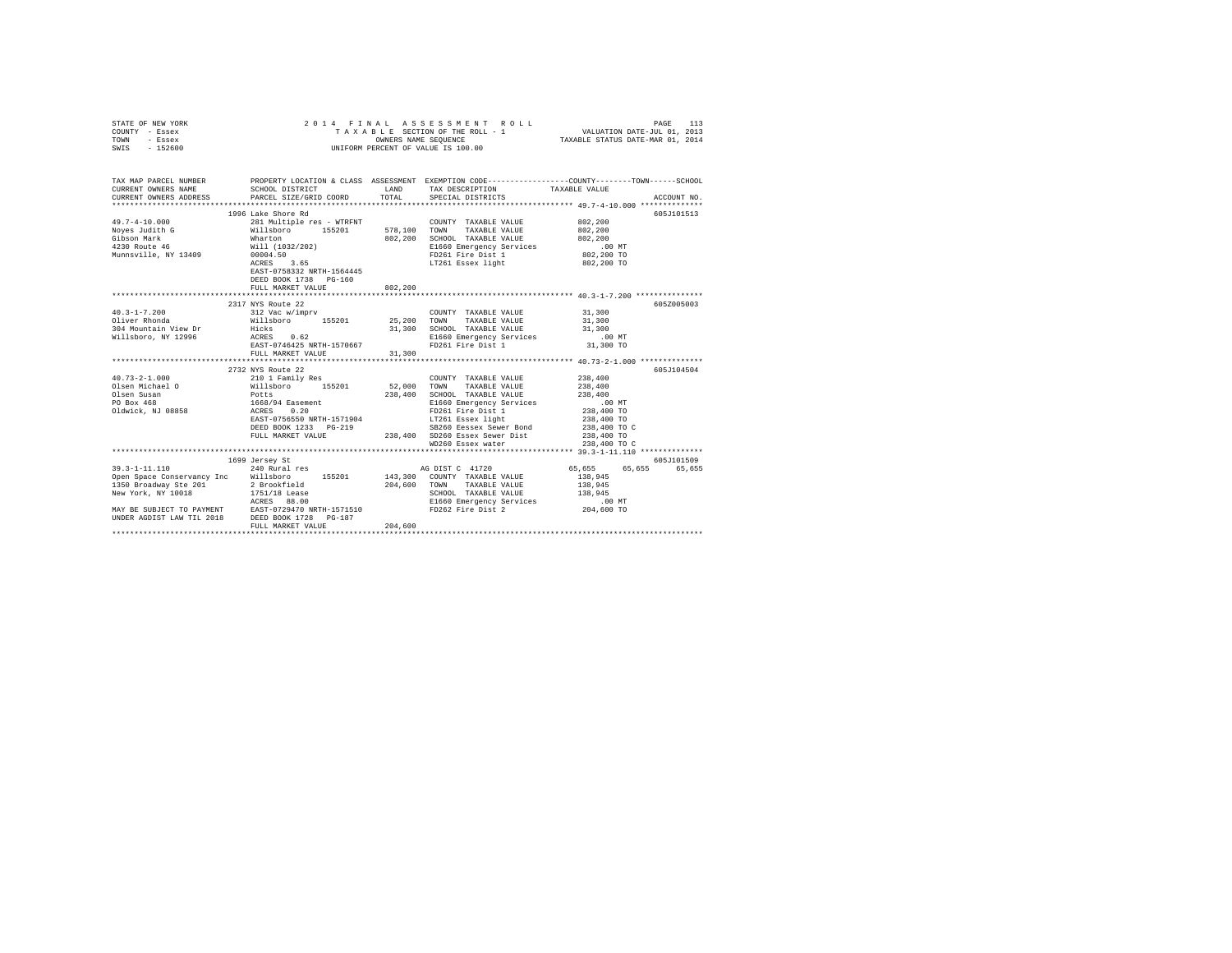| STATE OF NEW YORK |                      |  |  |  |  |  | 2014 FINAL ASSESSMENT ROLL         |                                  | PAGE                        | 114 |
|-------------------|----------------------|--|--|--|--|--|------------------------------------|----------------------------------|-----------------------------|-----|
| COUNTY - Essex    |                      |  |  |  |  |  | TAXABLE SECTION OF THE ROLL - 1    |                                  | VALUATION DATE-JUL 01, 2013 |     |
| TOWN<br>- Essex   | OWNERS NAME SEOUENCE |  |  |  |  |  |                                    | TAXABLE STATUS DATE-MAR 01, 2014 |                             |     |
| $-152600$<br>SWIS |                      |  |  |  |  |  | UNIFORM PERCENT OF VALUE IS 100.00 |                                  |                             |     |

| TAX MAP PARCEL NUMBER<br>CURRENT OWNERS NAME              | SCHOOL DISTRICT                                                                                                                                                                              | LAND <b>LAND</b>                    | TAX DESCRIPTION TAXABLE VALUE                                                                                                                                                 | PROPERTY LOCATION & CLASS ASSESSMENT EXEMPTION CODE----------------COUNTY-------TOWN-----SCHOOL |
|-----------------------------------------------------------|----------------------------------------------------------------------------------------------------------------------------------------------------------------------------------------------|-------------------------------------|-------------------------------------------------------------------------------------------------------------------------------------------------------------------------------|-------------------------------------------------------------------------------------------------|
| $40.73 - 6 - 7.000$<br>New York, NY 10014-2587 ACRES 0.10 | 2268 Lake Shore Rd<br>210 1 Family Res<br>Orberg John K (1989)<br>Kuhl Janet I (1989)<br>296 W 10th St Apt 1E (1970/188 Easement 1989)<br>1670/188 Easement 1690                             |                                     | COUNTY TAXABLE VALUE 208,400<br>TOWN<br>TAXABLE VALUE 208,400<br>SCHOOL TAXABLE VALUE<br>E1660 Emergency Services .00 MT<br>FD261 Fire Dist 1 208,400 TO<br>WD260 Essex water | 605J100301<br>208,400<br>208,400 TO<br>208,400 TO C<br>208,400 TO C                             |
| Vero Beach, FL 32963 ACRES                                | 1789 Lake Shore Rd<br>3.70 000<br>EAST-0757442 NRTH-1559239<br>DEED BOOK 1561 PG-62<br>FULL MARKET VALUE                                                                                     | 727,500                             | E1660 Emergency Services .00 MT<br>FD261 Fire Dist 1 727,500 TO<br>FD261 Fire Dist 1                                                                                          | 605J102205                                                                                      |
| $49.7 - 1 - 3.000$<br>Landsdale, PA 19446 Agreement       | 67 Wildacres Way<br>260 Seasonal res<br>Palen Frederick P Jr             Willsboro       155201             71,800   TOWN<br>ACRES 3.28<br>EAST-0757083 NRTH-1564310<br>DEED BOOK 891 PG-056 |                                     | COUNTY TAXABLE VALUE 223, 200<br>TAXABLE VALUE 223, 200<br>223,200 SCHOOL TAXABLE VALUE 223,200<br>E1660 Emergency Services .00 MT<br>FD261 Fire Dist 1 223.200 TO            | 605J103111                                                                                      |
|                                                           | 23 Tuttle Way<br>FULL MARKET VALUE                                                                                                                                                           | 148,900<br>************************ | COUNTY TAXABLE VALUE<br>148,900 SCHOOL TAXABLE VALUE 148,900<br>E1660 Emergency Services .00 MT<br>FD261 Fire Dist 1 148,900 TO<br>FD261 Fire Dist 1                          | 605J103110<br>148,900<br>148,900                                                                |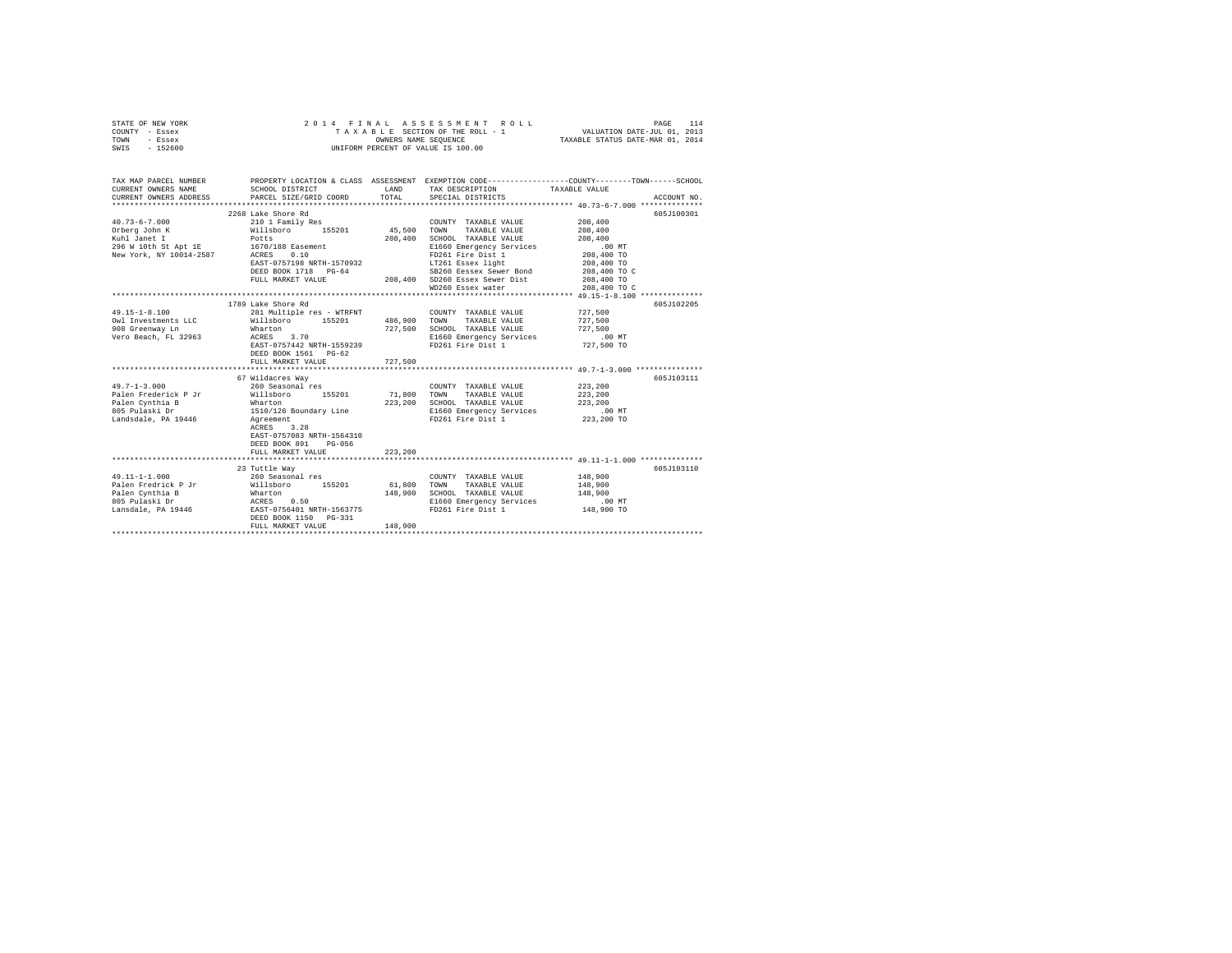|      | STATE OF NEW YORK |  | 2014 FINAL ASSESSMENT ROLL         | 115<br>PAGE                      |  |
|------|-------------------|--|------------------------------------|----------------------------------|--|
|      | COUNTY - Essex    |  | TAXABLE SECTION OF THE ROLL - 1    | VALUATION DATE-JUL 01, 2013      |  |
| TOWN | - Essex           |  | OWNERS NAME SEOUENCE               | TAXABLE STATUS DATE-MAR 01, 2014 |  |
| SWIS | - 152600          |  | UNIFORM PERCENT OF VALUE IS 100.00 |                                  |  |

| TAX MAP PARCEL NUMBER<br>CURRENT OWNERS NAME                                                                                                                                                                                                        | SCHOOL DISTRICT                                                                                                                                                                                                | LAND<br>TOTAL | TAX DESCRIPTION                                         | PROPERTY LOCATION & CLASS ASSESSMENT EXEMPTION CODE---------------COUNTY-------TOWN-----SCHOOL<br>TAXABLE VALUE |
|-----------------------------------------------------------------------------------------------------------------------------------------------------------------------------------------------------------------------------------------------------|----------------------------------------------------------------------------------------------------------------------------------------------------------------------------------------------------------------|---------------|---------------------------------------------------------|-----------------------------------------------------------------------------------------------------------------|
| CURRENT OWNERS ADDRESS                                                                                                                                                                                                                              | PARCEL SIZE/GRID COORD                                                                                                                                                                                         |               | SPECIAL DISTRICTS                                       | ACCOUNT NO.                                                                                                     |
|                                                                                                                                                                                                                                                     | 351 Cook Rd                                                                                                                                                                                                    |               |                                                         | 605J181002                                                                                                      |
| $48.2 - 1 - 29.000$                                                                                                                                                                                                                                 | 260 Seasonal res                                                                                                                                                                                               |               | COUNTY TAXABLE VALUE                                    | 98,600                                                                                                          |
| Palmateer Barbara M                                                                                                                                                                                                                                 | Willsboro 155201<br>Wharton                                                                                                                                                                                    | 68,900 TOWN   | TAXABLE VALUE                                           | 98,600                                                                                                          |
| 656 S Ohioville Rd                                                                                                                                                                                                                                  |                                                                                                                                                                                                                |               | 98,600 SCHOOL TAXABLE VALUE                             | 98,600                                                                                                          |
| Clintondale, NY 12515                                                                                                                                                                                                                               | Wharton<br>ACRES 53.59                                                                                                                                                                                         |               | E1660 Emergency Services                                | $.00$ MT                                                                                                        |
|                                                                                                                                                                                                                                                     | EAST-0741653 NRTH-1561141                                                                                                                                                                                      |               | FD262 Fire Dist 2                                       | 98,600 TO                                                                                                       |
|                                                                                                                                                                                                                                                     | DEED BOOK 1311 PG-288                                                                                                                                                                                          |               | LT262 Whallonsburg light 98,600 TO                      |                                                                                                                 |
|                                                                                                                                                                                                                                                     | FULL MARKET VALUE                                                                                                                                                                                              | 98,600        |                                                         |                                                                                                                 |
|                                                                                                                                                                                                                                                     |                                                                                                                                                                                                                |               |                                                         |                                                                                                                 |
|                                                                                                                                                                                                                                                     | 64 Daniels Rd                                                                                                                                                                                                  |               |                                                         | 605J181005                                                                                                      |
| $48.1 - 1 - 8.221$                                                                                                                                                                                                                                  | 240 Rural res                                                                                                                                                                                                  |               | COUNTY TAXABLE VALUE                                    | 87,300                                                                                                          |
| Palmateer Jessie L                                                                                                                                                                                                                                  | Westport 155001 42,300 TOWN                                                                                                                                                                                    |               | TAXABLE VALUE                                           | 87,300                                                                                                          |
|                                                                                                                                                                                                                                                     |                                                                                                                                                                                                                |               | 87,300 SCHOOL TAXABLE VALUE<br>E1660 Emergency Services | 87,300                                                                                                          |
|                                                                                                                                                                                                                                                     |                                                                                                                                                                                                                |               |                                                         | .00 MT                                                                                                          |
|                                                                                                                                                                                                                                                     | EAST-0727575 NRTH-1563694                                                                                                                                                                                      |               | FD262 Fire Dist 2                                       | 87,300 TO                                                                                                       |
|                                                                                                                                                                                                                                                     | DEED BOOK 1490 PG-210                                                                                                                                                                                          |               |                                                         |                                                                                                                 |
|                                                                                                                                                                                                                                                     | FULL MARKET VALUE                                                                                                                                                                                              | 87,300        |                                                         |                                                                                                                 |
|                                                                                                                                                                                                                                                     | Angier Hill Rd                                                                                                                                                                                                 |               |                                                         | 605J103112                                                                                                      |
| $57.2 - 6 - 1.000$                                                                                                                                                                                                                                  |                                                                                                                                                                                                                |               | COUNTY TAXABLE VALUE                                    | 3.000                                                                                                           |
|                                                                                                                                                                                                                                                     |                                                                                                                                                                                                                | 3,000 TOWN    | TAXABLE VALUE                                           | 3,000                                                                                                           |
| Palmer Margaret F<br>1099 Sunset Dr                                                                                                                                                                                                                 | 314 Rural vac<10<br>Willsboro 155201<br>Judd<br>ACRES 3.00                                                                                                                                                     |               | 3,000 SCHOOL TAXABLE VALUE                              | 3,000                                                                                                           |
| Willsboro, NY 12996                                                                                                                                                                                                                                 |                                                                                                                                                                                                                |               |                                                         | $.00$ MT                                                                                                        |
|                                                                                                                                                                                                                                                     | EAST-0743125 NRTH-1551311                                                                                                                                                                                      |               | E1660 Emergency Services<br>FD262 Fire Dist 2           | 3,000 TO                                                                                                        |
|                                                                                                                                                                                                                                                     | DEED BOOK 1583 PG-213                                                                                                                                                                                          |               | LT262 Whallonsburg light                                | 3,000 TO                                                                                                        |
|                                                                                                                                                                                                                                                     | FULL MARKET VALUE                                                                                                                                                                                              | 3,000         |                                                         |                                                                                                                 |
|                                                                                                                                                                                                                                                     |                                                                                                                                                                                                                |               |                                                         |                                                                                                                 |
|                                                                                                                                                                                                                                                     | 51 Daniels Rd                                                                                                                                                                                                  |               |                                                         | 605J104508                                                                                                      |
| $48.1 - 1 - 27.000$                                                                                                                                                                                                                                 | 210 1 Family Res                                                                                                                                                                                               |               | COUNTY TAXABLE VALUE                                    | 63,900                                                                                                          |
| Palmer Mary C                                                                                                                                                                                                                                       | 11-1 - 11-11-12 - 155001 - 14,600 - 10-11-11-12<br>7 Platt Rogers - 155001 - 163,900 - 1516001<br>1993 - 20081 - 20081 - 11660 Briefol Briefol Briefol Briefol Briefol Briefol Briefol Briefol Briefol Briefol |               | TAXABLE VALUE 63,900                                    |                                                                                                                 |
| PO Box 165                                                                                                                                                                                                                                          |                                                                                                                                                                                                                |               | 63,900 SCHOOL TAXABLE VALUE                             | 63,900                                                                                                          |
| Westport, NY 12993                                                                                                                                                                                                                                  |                                                                                                                                                                                                                |               | E1660 Emergency Services<br>FD262 Fire Dist 2           | $.00$ MT                                                                                                        |
|                                                                                                                                                                                                                                                     | EAST-0727852 NRTH-1563117                                                                                                                                                                                      |               |                                                         | 63,900 TO                                                                                                       |
|                                                                                                                                                                                                                                                     | DEED BOOK 1461 PG-115                                                                                                                                                                                          |               |                                                         |                                                                                                                 |
|                                                                                                                                                                                                                                                     | FULL MARKET VALUE                                                                                                                                                                                              | 63,900        |                                                         | **************** 48.76-1-16.000 ************                                                                    |
|                                                                                                                                                                                                                                                     | 1603 NYS Route 22                                                                                                                                                                                              |               |                                                         | 605J103115                                                                                                      |
|                                                                                                                                                                                                                                                     |                                                                                                                                                                                                                |               | COUNTY TAXABLE VALUE                                    | 69,100                                                                                                          |
|                                                                                                                                                                                                                                                     |                                                                                                                                                                                                                | 32,100 TOWN   | TAXABLE VALUE                                           | 69,100                                                                                                          |
| 48.76-1-16.000<br>Palmer Waite Millsboro 155201<br>$C/O$ Robert Rivers Friewell<br>$1003$ NYS Rte 22<br>$1278/29$ Land Contract<br>$15603$ NYS Rte 22<br>$1278/29$ Land Contract<br>$15603$ NYS Rte 22<br>$1278/29$ Land Contract<br>$1560$<br>$15$ |                                                                                                                                                                                                                |               | 69,100 SCHOOL TAXABLE VALUE                             | 69,100                                                                                                          |
|                                                                                                                                                                                                                                                     |                                                                                                                                                                                                                |               | E1660 Emergency Services                                | $.00$ MT                                                                                                        |
|                                                                                                                                                                                                                                                     |                                                                                                                                                                                                                |               | FD262 Fire Dist 2                                       | 69,100 TO                                                                                                       |
|                                                                                                                                                                                                                                                     | EAST-0743601 NRTH-1555639                                                                                                                                                                                      |               | LT262 Whallonsburg light                                | 69,100 TO                                                                                                       |
|                                                                                                                                                                                                                                                     | DEED BOOK 1278 PG-29                                                                                                                                                                                           |               |                                                         |                                                                                                                 |
|                                                                                                                                                                                                                                                     | FULL MARKET VALUE                                                                                                                                                                                              | 69,100        |                                                         |                                                                                                                 |
|                                                                                                                                                                                                                                                     |                                                                                                                                                                                                                |               |                                                         |                                                                                                                 |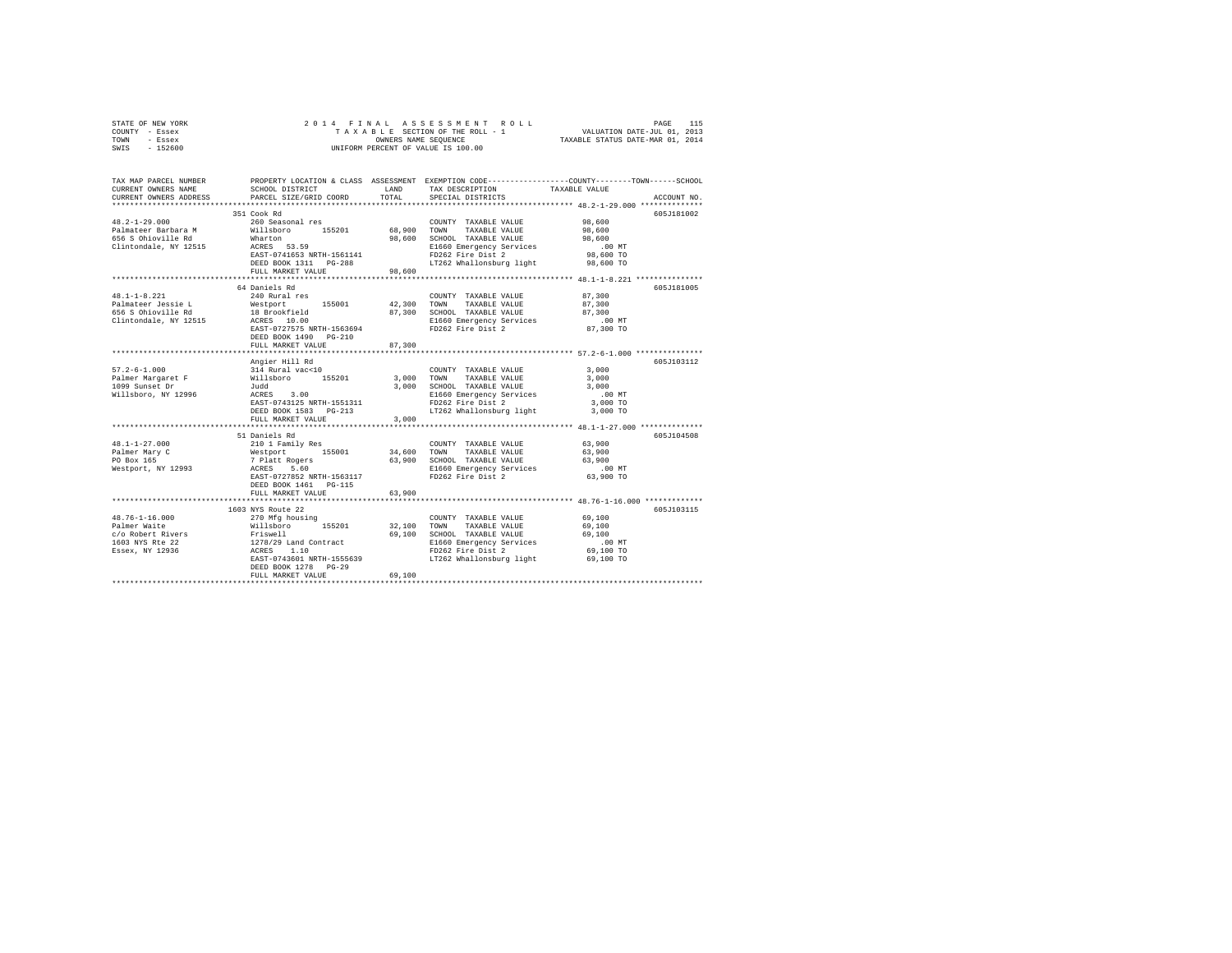| STATE OF NEW YORK<br>COUNTY - Essex                                                                                                                                                                                                  |                              |              |                                                                                                                                                                                                                                                                                                                                                                                                               |                                                                                                                      |
|--------------------------------------------------------------------------------------------------------------------------------------------------------------------------------------------------------------------------------------|------------------------------|--------------|---------------------------------------------------------------------------------------------------------------------------------------------------------------------------------------------------------------------------------------------------------------------------------------------------------------------------------------------------------------------------------------------------------------|----------------------------------------------------------------------------------------------------------------------|
| TOWN - Essex                                                                                                                                                                                                                         |                              |              |                                                                                                                                                                                                                                                                                                                                                                                                               |                                                                                                                      |
| SWIS - 152600                                                                                                                                                                                                                        |                              |              |                                                                                                                                                                                                                                                                                                                                                                                                               |                                                                                                                      |
|                                                                                                                                                                                                                                      |                              |              |                                                                                                                                                                                                                                                                                                                                                                                                               |                                                                                                                      |
|                                                                                                                                                                                                                                      |                              |              |                                                                                                                                                                                                                                                                                                                                                                                                               | TAX MAP PARCEL NUMBER PROPERTY LOCATION & CLASS ASSESSMENT EXEMPTION CODE---------------COUNTY-------TOWN-----SCHOOL |
| CURRENT OWNERS NAME                                                                                                                                                                                                                  |                              |              | SCHOOL DISTRICT                    LAND       TAX DESCRIPTION                 TAXABLE VALUE                                                                                                                                                                                                                                                                                                                   |                                                                                                                      |
| CURRENT OWNERS ADDRESS                                                                                                                                                                                                               | PARCEL SIZE/GRID COORD TOTAL |              | SPECIAL DISTRICTS                                                                                                                                                                                                                                                                                                                                                                                             | ACCOUNT NO.                                                                                                          |
|                                                                                                                                                                                                                                      |                              |              |                                                                                                                                                                                                                                                                                                                                                                                                               |                                                                                                                      |
|                                                                                                                                                                                                                                      | 533 Angier Hill Rd           |              |                                                                                                                                                                                                                                                                                                                                                                                                               | 605J198001                                                                                                           |
| $58.1 - 2 - 1.000$                                                                                                                                                                                                                   |                              |              |                                                                                                                                                                                                                                                                                                                                                                                                               |                                                                                                                      |
|                                                                                                                                                                                                                                      |                              |              |                                                                                                                                                                                                                                                                                                                                                                                                               |                                                                                                                      |
| Palmer William<br>239 NYS Rte 22                                                                                                                                                                                                     |                              |              |                                                                                                                                                                                                                                                                                                                                                                                                               |                                                                                                                      |
| Westport, NY 12993                                                                                                                                                                                                                   |                              |              | $\begin{tabular}{l c c c c} \texttt{53.4 M9E1F} & \texttt{R1.4 M} & \texttt{C} & \texttt{C} & \texttt{C} & \texttt{C} & \texttt{M1.4 M} & \texttt{R2.4 M} & \texttt{D} & \texttt{D} & \texttt{D} & \texttt{D} & \texttt{D} & \texttt{D} & \texttt{D} & \texttt{D} & \texttt{D} & \texttt{D} \\ \texttt{0} & \texttt{0} & \texttt{1} & \texttt{1} & \texttt{1} & \texttt{1} & \texttt{1} & \texttt{1} & \text$ |                                                                                                                      |
|                                                                                                                                                                                                                                      |                              |              |                                                                                                                                                                                                                                                                                                                                                                                                               |                                                                                                                      |
|                                                                                                                                                                                                                                      |                              |              |                                                                                                                                                                                                                                                                                                                                                                                                               |                                                                                                                      |
|                                                                                                                                                                                                                                      |                              |              |                                                                                                                                                                                                                                                                                                                                                                                                               |                                                                                                                      |
|                                                                                                                                                                                                                                      |                              |              |                                                                                                                                                                                                                                                                                                                                                                                                               | 605J104401                                                                                                           |
|                                                                                                                                                                                                                                      |                              |              | COUNTY TAXABLE VALUE 38,500                                                                                                                                                                                                                                                                                                                                                                                   |                                                                                                                      |
|                                                                                                                                                                                                                                      |                              |              |                                                                                                                                                                                                                                                                                                                                                                                                               | 38,500                                                                                                               |
|                                                                                                                                                                                                                                      |                              |              |                                                                                                                                                                                                                                                                                                                                                                                                               | 38,500                                                                                                               |
|                                                                                                                                                                                                                                      |                              |              |                                                                                                                                                                                                                                                                                                                                                                                                               |                                                                                                                      |
|                                                                                                                                                                                                                                      |                              |              |                                                                                                                                                                                                                                                                                                                                                                                                               | 00 MT.<br>38,500 TO                                                                                                  |
|                                                                                                                                                                                                                                      | DEED BOOK 1699 PG-313        |              |                                                                                                                                                                                                                                                                                                                                                                                                               |                                                                                                                      |
|                                                                                                                                                                                                                                      | FULL MARKET VALUE            | 38,500       |                                                                                                                                                                                                                                                                                                                                                                                                               |                                                                                                                      |
|                                                                                                                                                                                                                                      |                              |              |                                                                                                                                                                                                                                                                                                                                                                                                               |                                                                                                                      |
|                                                                                                                                                                                                                                      | 1913 Jersey St               |              |                                                                                                                                                                                                                                                                                                                                                                                                               | 605J100902                                                                                                           |
| $39.4 - 1 - 48.000$                                                                                                                                                                                                                  | 240 Rural res                |              | COUNTY TAXABLE VALUE 44,400                                                                                                                                                                                                                                                                                                                                                                                   |                                                                                                                      |
|                                                                                                                                                                                                                                      |                              |              |                                                                                                                                                                                                                                                                                                                                                                                                               | 44,400                                                                                                               |
|                                                                                                                                                                                                                                      |                              |              |                                                                                                                                                                                                                                                                                                                                                                                                               | 44,400                                                                                                               |
| Parker Johanne L Mestport 155001 34,400 COMM TAXABLE VALUE<br>Parker Johanne L 10 Brookfield 44,400 SCHOOL TAXABLE VALUE<br>Parker Johanne L 10 Brookfield 8160 Bmergency Services<br>297 Fort Edward Rd RAERS 11.40 11660 Bmergency |                              |              |                                                                                                                                                                                                                                                                                                                                                                                                               | .00 MT<br>44,400 TO                                                                                                  |
|                                                                                                                                                                                                                                      | DEED BOOK 1715 PG-86         |              |                                                                                                                                                                                                                                                                                                                                                                                                               |                                                                                                                      |
|                                                                                                                                                                                                                                      | FULL MARKET VALUE            | 44,400       |                                                                                                                                                                                                                                                                                                                                                                                                               |                                                                                                                      |
|                                                                                                                                                                                                                                      |                              |              |                                                                                                                                                                                                                                                                                                                                                                                                               |                                                                                                                      |
|                                                                                                                                                                                                                                      | 14 Rock Way                  |              |                                                                                                                                                                                                                                                                                                                                                                                                               | 605J103207                                                                                                           |
| 49.11-1-14.000                                                                                                                                                                                                                       | 260 Seasonal res             |              | COUNTY TAXABLE VALUE                                                                                                                                                                                                                                                                                                                                                                                          | 221,000                                                                                                              |
|                                                                                                                                                                                                                                      |                              |              |                                                                                                                                                                                                                                                                                                                                                                                                               |                                                                                                                      |
|                                                                                                                                                                                                                                      |                              |              |                                                                                                                                                                                                                                                                                                                                                                                                               |                                                                                                                      |
|                                                                                                                                                                                                                                      |                              |              |                                                                                                                                                                                                                                                                                                                                                                                                               | .00 MT                                                                                                               |
|                                                                                                                                                                                                                                      |                              |              |                                                                                                                                                                                                                                                                                                                                                                                                               | 221,000 TO                                                                                                           |
|                                                                                                                                                                                                                                      |                              |              |                                                                                                                                                                                                                                                                                                                                                                                                               | 221,000 TO                                                                                                           |
|                                                                                                                                                                                                                                      |                              |              |                                                                                                                                                                                                                                                                                                                                                                                                               |                                                                                                                      |
|                                                                                                                                                                                                                                      | 10 Orchard Ln                |              |                                                                                                                                                                                                                                                                                                                                                                                                               | 605J103501                                                                                                           |
| $40.73 - 6 - 3.000$                                                                                                                                                                                                                  |                              |              | COUNTY TAXABLE VALUE 431,800                                                                                                                                                                                                                                                                                                                                                                                  |                                                                                                                      |
|                                                                                                                                                                                                                                      |                              | 202,800 TOWN | TAXABLE VALUE                                                                                                                                                                                                                                                                                                                                                                                                 | 431,800                                                                                                              |
|                                                                                                                                                                                                                                      |                              |              |                                                                                                                                                                                                                                                                                                                                                                                                               |                                                                                                                      |
| Bedford Hills, NY 10507-2404 1649/215-Sewer Easement                                                                                                                                                                                 |                              |              |                                                                                                                                                                                                                                                                                                                                                                                                               |                                                                                                                      |
|                                                                                                                                                                                                                                      |                              |              |                                                                                                                                                                                                                                                                                                                                                                                                               |                                                                                                                      |
|                                                                                                                                                                                                                                      |                              |              |                                                                                                                                                                                                                                                                                                                                                                                                               |                                                                                                                      |
|                                                                                                                                                                                                                                      |                              |              |                                                                                                                                                                                                                                                                                                                                                                                                               |                                                                                                                      |
|                                                                                                                                                                                                                                      |                              |              | WILLIBOUT 199201 1992<br>POLES 2021 100 SCHOOL TAXABLE VALUE 431,800<br>1649/215-Sewer Easement 431,800 SCHOOL TAXABLE VALUE<br>16490 SCHOOL TAXABLE VALUE 431,800 TO<br>2026 FIPE 154 1<br>20260 FIPE 154 1<br>20260 FIPE 154 1200 TO 431                                                                                                                                                                    |                                                                                                                      |
|                                                                                                                                                                                                                                      |                              |              | WD260 Essex water                                                                                                                                                                                                                                                                                                                                                                                             | 431,800 TO C                                                                                                         |
|                                                                                                                                                                                                                                      |                              |              |                                                                                                                                                                                                                                                                                                                                                                                                               |                                                                                                                      |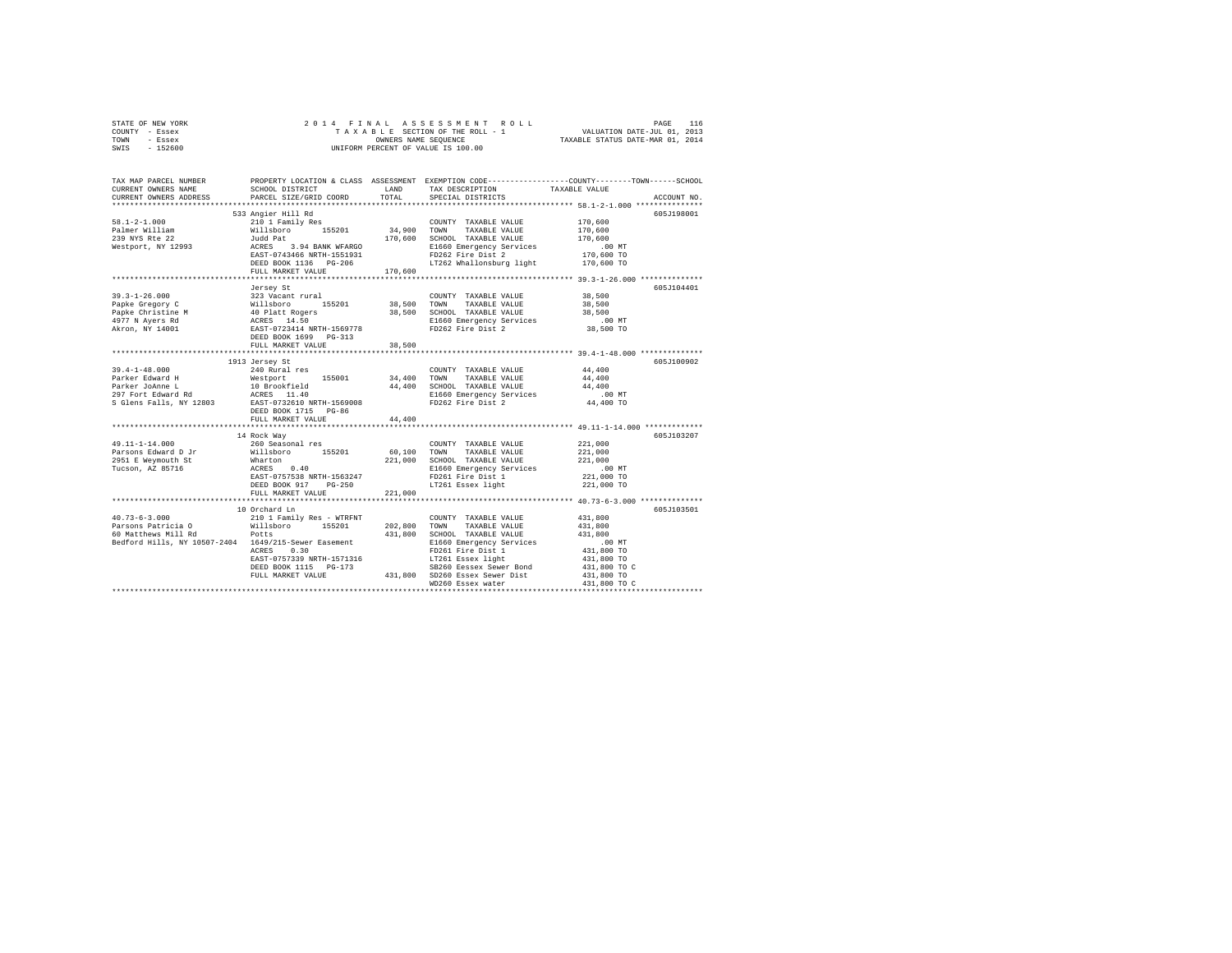| STATE OF NEW YORK<br>COUNTY - Essex<br>TOWN - Essex<br>SWIS - 152600                                                                                                                                                                                                                                                                                                                                                                  | 2014 FINAL ASSESSMENT ROLL PAGE 117<br>TAXABLE SECTION OF THE ROLL - 1 VALUATION DATE-JUL 01, 2013<br>ONNERS NAME SEQUENCE TAXABLE STATUS DATE-MAR 01, 2014<br>UNIFORM PERCENT OF VALUE IS 100.00 |  |                      |                          |
|---------------------------------------------------------------------------------------------------------------------------------------------------------------------------------------------------------------------------------------------------------------------------------------------------------------------------------------------------------------------------------------------------------------------------------------|---------------------------------------------------------------------------------------------------------------------------------------------------------------------------------------------------|--|----------------------|--------------------------|
| TAX MAP PARCEL NUMBER PROPERTY LOCATION & CLASS ASSESSMENT EXEMPTION CODE--------------COUNTY-------TOWN------SCHOOL<br>CURRENT OWNERS NAME<br>CURRENT OWNERS ADDRESS                                                                                                                                                                                                                                                                 |                                                                                                                                                                                                   |  |                      | ACCOUNT NO.              |
|                                                                                                                                                                                                                                                                                                                                                                                                                                       | School St                                                                                                                                                                                         |  |                      | 605Z013001               |
|                                                                                                                                                                                                                                                                                                                                                                                                                                       |                                                                                                                                                                                                   |  | 31,402 31,402 31,402 |                          |
|                                                                                                                                                                                                                                                                                                                                                                                                                                       |                                                                                                                                                                                                   |  | 45,800 TO C          |                          |
|                                                                                                                                                                                                                                                                                                                                                                                                                                       |                                                                                                                                                                                                   |  |                      |                          |
| $\begin{tabular}{l c c c c c} \hline \texttt{1013--3.001} & \texttt{Lake Short Rd} \\ \hline \texttt{113} & \texttt{Lake Short Rd} \\ \hline \texttt{111} & \texttt{Re} & \texttt{vac land - WTRFNT} \\ \texttt{111} & \texttt{311} & \texttt{Res vac land - WTRFNT} \\ \texttt{111} & \texttt{311} & \texttt{Res vac land - WTRFNT} \\ \texttt{111} & \texttt{211} & \texttt{211} & \texttt{211} & \texttt{211} & \texttt{211} \\ \$ | 8 Farm Way                                                                                                                                                                                        |  |                      | 605J101214<br>605J101213 |
| WB261 Water B&I (1741,872 TO C)<br>MD260 Essex water and the sex water the limit of the sex water distance the control of the control of the control of the control of the control of the control of the control of the control o                                                                                                                                                                                                     |                                                                                                                                                                                                   |  |                      |                          |
|                                                                                                                                                                                                                                                                                                                                                                                                                                       | Farm Way                                                                                                                                                                                          |  |                      | 605J101301               |
| $\begin{tabular}{l c c c c c} \multicolumn{1}{c}{\textbf{49.1--1-13.000}} & \multicolumn{1}{c}{\textbf{50.5101301}} & \multicolumn{1}{c}{\textbf{50.5101301}} & \multicolumn{1}{c}{\textbf{50.5101301}} & \multicolumn{1}{c}{\textbf{50.5101301}} & \multicolumn{1}{c}{\textbf{50.5101301}} & \multicolumn{1}{c}{\textbf{50.547}} & \multicolumn{1}{c}{\textbf{50.547}} & \multicolumn{1}{$                                           |                                                                                                                                                                                                   |  |                      |                          |
|                                                                                                                                                                                                                                                                                                                                                                                                                                       |                                                                                                                                                                                                   |  |                      |                          |
|                                                                                                                                                                                                                                                                                                                                                                                                                                       |                                                                                                                                                                                                   |  |                      |                          |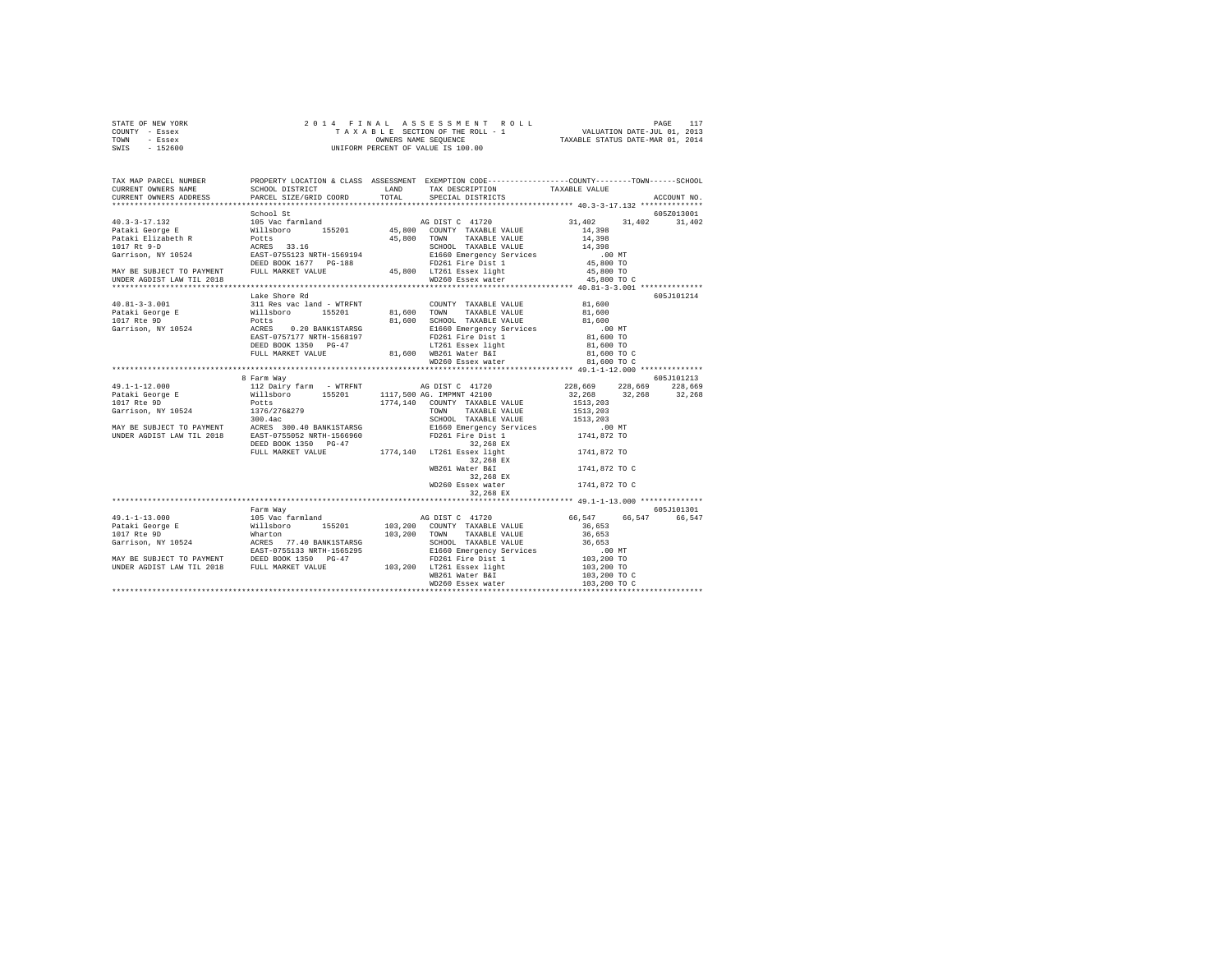|      | STATE OF NEW YORK |  | 2014 FINAL ASSESSMENT ROLL         | 118<br>PAGE                      |  |
|------|-------------------|--|------------------------------------|----------------------------------|--|
|      | COUNTY - Essex    |  | TAXABLE SECTION OF THE ROLL - 1    | VALUATION DATE-JUL 01, 2013      |  |
| TOWN | - Essex           |  | OWNERS NAME SEOUENCE               | TAXABLE STATUS DATE-MAR 01, 2014 |  |
| SWIS | - 152600          |  | UNIFORM PERCENT OF VALUE IS 100.00 |                                  |  |

| TAX MAP PARCEL NUMBER<br>CURRENT OWNERS NAME | SCHOOL DISTRICT<br>CURRENT OWNERS ADDRESS PARCEL SIZE/GRID COORD | PROPERTY LOCATION & CLASS ASSESSMENT EXEMPTION CODE----------------COUNTY-------TOWN------SCHOOL<br>LAND<br>TAX DESCRIPTION TAXABLE VALUE<br>SERCIAL DISTRICTS<br>TOTAL<br>SPECIAL DISTRICTS                         | ACCOUNT NO.                                                                                                                                         |
|----------------------------------------------|------------------------------------------------------------------|----------------------------------------------------------------------------------------------------------------------------------------------------------------------------------------------------------------------|-----------------------------------------------------------------------------------------------------------------------------------------------------|
|                                              | 2733 NYS Route 22                                                | TAXABLE VALUE<br>SB260 Eessex Sewer Bond 220,000 TO C<br>WD260 Essex water                                                                                                                                           | 605J103208<br>$\sim$ 0 $\sim$<br>$0 \t 30.000$<br>220,000<br>220,000<br>190,000<br>00 MT.<br>220,000 TO<br>220,000 TO<br>220,000 TO<br>220,000 TO C |
|                                              |                                                                  |                                                                                                                                                                                                                      |                                                                                                                                                     |
| $39.4 - 1 - 39.000$                          | 417 Leaning Rd<br>DEED BOOK 1158 PG-79                           | COUNTY TAXABLE VALUE 35,100<br>TAXABLE VALUE<br>35,100 SCHOOL TAXABLE VALUE 35,100<br>E1660 Emergency Services .00 MT<br>FD261 Fire Dist 1 35,100 TO                                                                 | 605J100509<br>35,100                                                                                                                                |
|                                              | FULL MARKET VALUE                                                | 35,100                                                                                                                                                                                                               |                                                                                                                                                     |
|                                              |                                                                  |                                                                                                                                                                                                                      |                                                                                                                                                     |
|                                              | 137 Christian Rd                                                 | LT262 Whallonsburg light 142,100 TO                                                                                                                                                                                  | 605J102608<br>36,500 36,500 36,500<br>59,164 59,164 59,164                                                                                          |
|                                              |                                                                  |                                                                                                                                                                                                                      |                                                                                                                                                     |
|                                              | 304 Christian Rd                                                 | ACRES 54.30<br>MAY BE SUBJECT TO PAYMENT RAST-0748570 NRTH-1558456 E1660 E1660 Energency Services (19.00 NT<br>UNDER AGDIST LAW TIL 2018 DEED BOOK 1523 PG-314<br>DEED BOOK 1523 PG-314 PD261 Fire Dist 1 249,600 TO | 605J103210<br>35,648 35,648 35,648<br>$0 \t 64.200$                                                                                                 |
|                                              |                                                                  |                                                                                                                                                                                                                      |                                                                                                                                                     |
|                                              |                                                                  |                                                                                                                                                                                                                      |                                                                                                                                                     |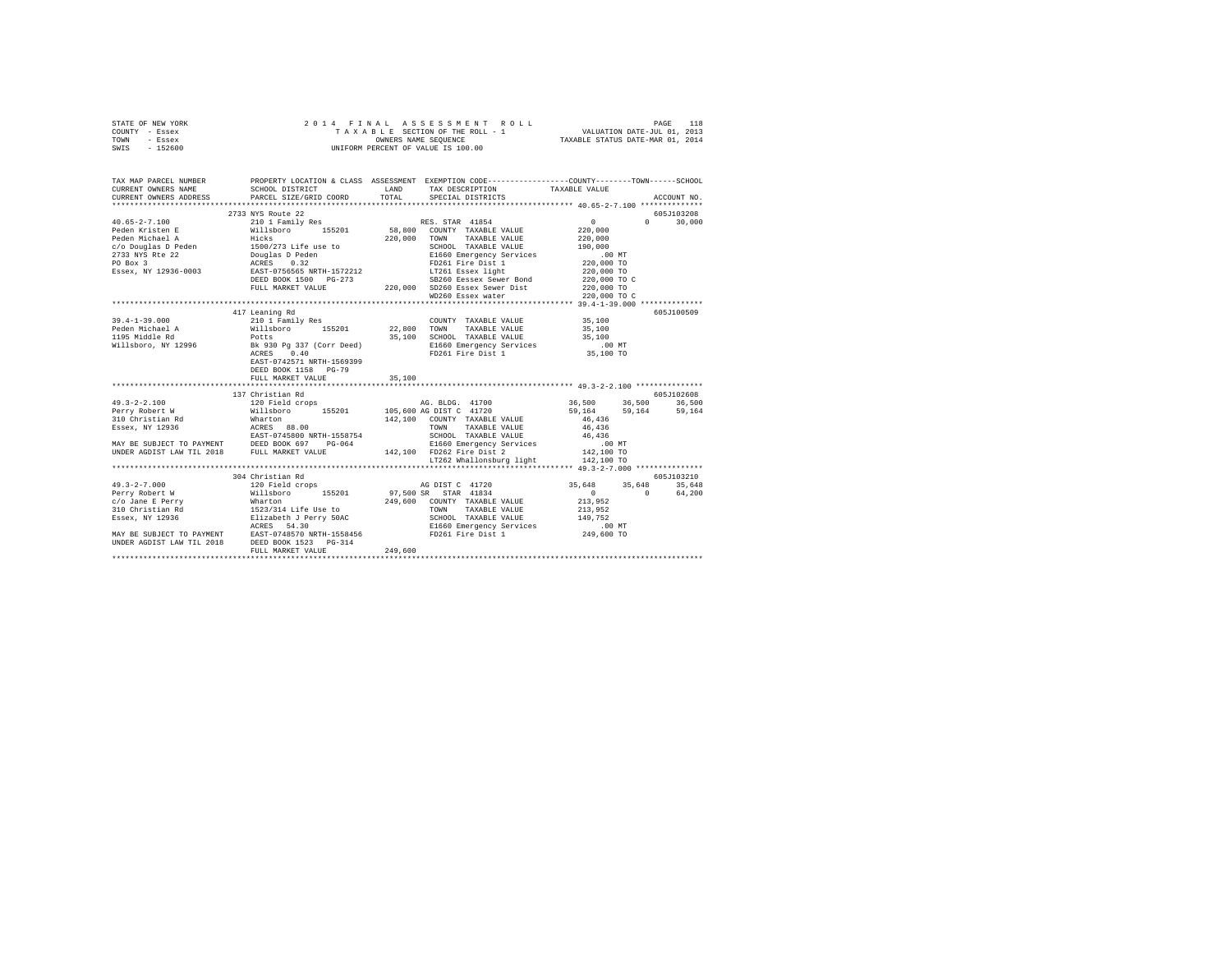| STATE OF NEW YORK                                                                   |                                                                                                                           |         |                                              |               |
|-------------------------------------------------------------------------------------|---------------------------------------------------------------------------------------------------------------------------|---------|----------------------------------------------|---------------|
| COUNTY - Essex                                                                      |                                                                                                                           |         |                                              |               |
| TOWN - Essex<br>SWIS - 152600                                                       |                                                                                                                           |         |                                              |               |
|                                                                                     |                                                                                                                           |         |                                              |               |
| TAX MAP PARCEL NUMBER                                                               | PROPERTY LOCATION & CLASS ASSESSMENT EXEMPTION CODE---------------COUNTY-------TOWN------SCHOOL                           |         |                                              |               |
| CURRENT OWNERS NAME                                                                 |                                                                                                                           |         |                                              |               |
| CURRENT OWNERS ADDRESS                                                              | PARCEL SIZE/GRID COORD                                                                                                    |         |                                              | ACCOUNT NO.   |
|                                                                                     |                                                                                                                           |         |                                              |               |
|                                                                                     | 310 Christian Rd                                                                                                          |         |                                              | 605J103211    |
|                                                                                     |                                                                                                                           |         |                                              |               |
|                                                                                     |                                                                                                                           |         |                                              |               |
|                                                                                     |                                                                                                                           |         |                                              |               |
|                                                                                     |                                                                                                                           |         |                                              |               |
|                                                                                     |                                                                                                                           |         |                                              |               |
|                                                                                     |                                                                                                                           |         |                                              |               |
| UNDER AGDIST LAW TIL 2018                                                           |                                                                                                                           |         |                                              |               |
|                                                                                     |                                                                                                                           |         |                                              |               |
|                                                                                     | 242 School St                                                                                                             |         |                                              | 6057003004    |
| 40.3-3-17.131                                                                       |                                                                                                                           |         |                                              |               |
|                                                                                     | 210 1 Family Res (1120 VETWAR CTS 41120<br>Willaboro 155201 40,300 VETBIS CTS 41440<br>Potts 267,700 COUNTY TAXABLE VALUE |         | 15,000 15,000 15,000<br>26,770 26,770 26,770 |               |
|                                                                                     |                                                                                                                           |         |                                              |               |
|                                                                                     |                                                                                                                           |         |                                              |               |
|                                                                                     |                                                                                                                           |         |                                              |               |
|                                                                                     |                                                                                                                           |         |                                              |               |
|                                                                                     |                                                                                                                           |         |                                              |               |
|                                                                                     |                                                                                                                           |         |                                              |               |
|                                                                                     |                                                                                                                           |         |                                              |               |
|                                                                                     |                                                                                                                           |         |                                              |               |
|                                                                                     | 1684 Jersey St                                                                                                            |         |                                              | 605J103309    |
| $39.3 - 4 - 1.000$                                                                  |                                                                                                                           |         |                                              |               |
| <sub>33.</sub><br>Pierce Angela<br>Pierce Todd<br>1684 Jersey St<br>Essex, NY 12936 |                                                                                                                           |         |                                              |               |
|                                                                                     |                                                                                                                           |         |                                              |               |
|                                                                                     |                                                                                                                           |         |                                              |               |
|                                                                                     |                                                                                                                           |         |                                              |               |
|                                                                                     | DEED BOOK 1540 PG-49                                                                                                      |         |                                              |               |
|                                                                                     | FULL MARKET VALUE 70,600                                                                                                  |         |                                              |               |
|                                                                                     |                                                                                                                           |         |                                              |               |
|                                                                                     |                                                                                                                           |         |                                              |               |
|                                                                                     | Jersey St                                                                                                                 |         |                                              | 605Z002001    |
|                                                                                     |                                                                                                                           |         |                                              |               |
|                                                                                     |                                                                                                                           |         |                                              |               |
|                                                                                     |                                                                                                                           |         |                                              |               |
|                                                                                     |                                                                                                                           |         |                                              |               |
|                                                                                     |                                                                                                                           |         |                                              |               |
|                                                                                     | DEED BOOK 1293 PG-95<br>FULL MARKET VALUE                                                                                 |         |                                              |               |
|                                                                                     |                                                                                                                           | 600     |                                              |               |
|                                                                                     |                                                                                                                           |         |                                              |               |
|                                                                                     | 1577 Jersey St                                                                                                            |         |                                              | 605J104509    |
|                                                                                     |                                                                                                                           |         |                                              | $0 \t 30.000$ |
|                                                                                     |                                                                                                                           |         |                                              |               |
|                                                                                     |                                                                                                                           |         |                                              |               |
|                                                                                     |                                                                                                                           |         |                                              |               |
|                                                                                     |                                                                                                                           |         |                                              |               |
|                                                                                     |                                                                                                                           |         |                                              |               |
|                                                                                     | DEED BOOK 887 PG-338                                                                                                      |         |                                              |               |
|                                                                                     | FULL MARKET VALUE                                                                                                         | 203,300 |                                              |               |
|                                                                                     |                                                                                                                           |         |                                              |               |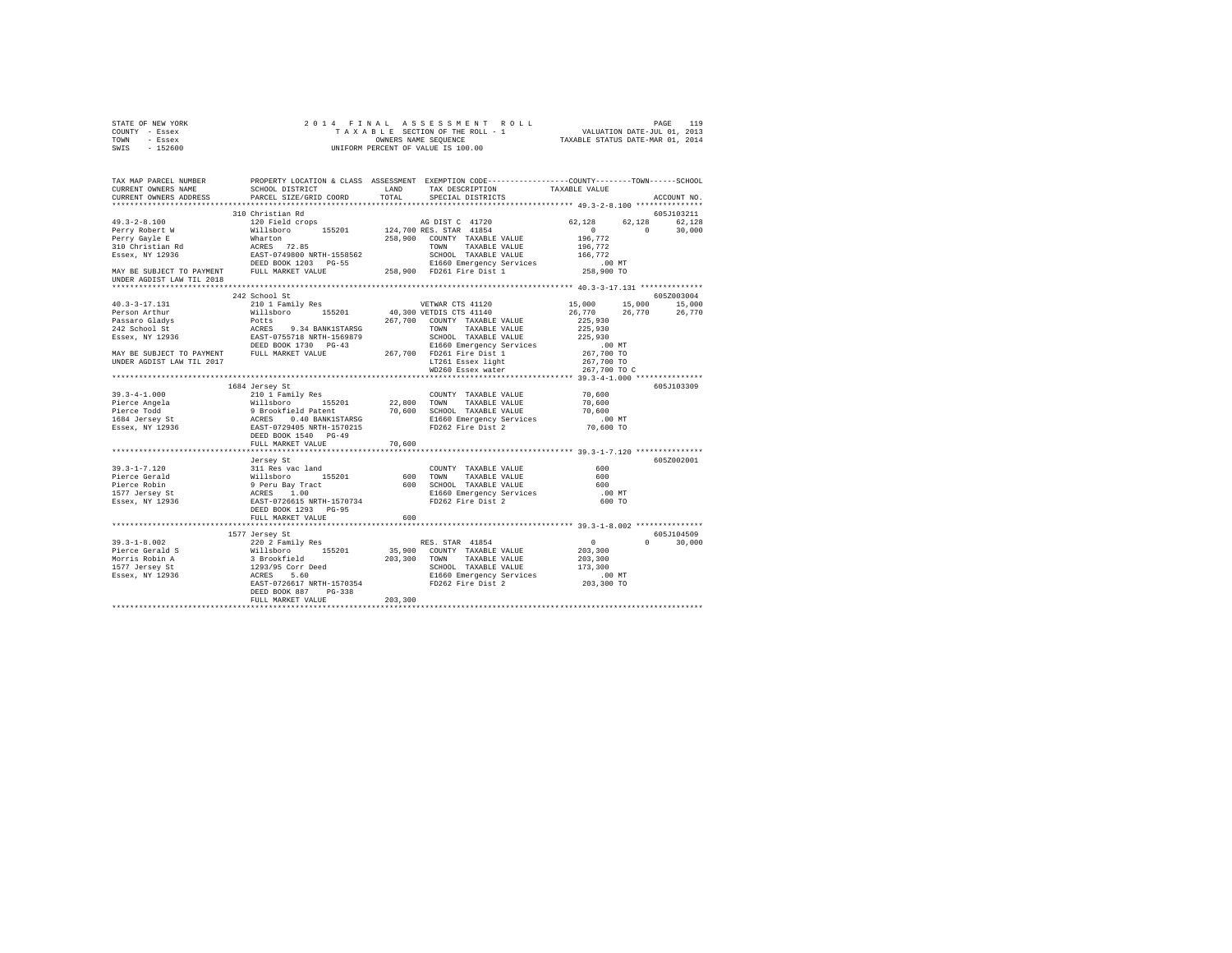| COUNTY - Essex<br>TOWN<br>- Essex            |                                                   |             |                                                                                                                    |                                                  |                             |
|----------------------------------------------|---------------------------------------------------|-------------|--------------------------------------------------------------------------------------------------------------------|--------------------------------------------------|-----------------------------|
| SWIS - 152600                                |                                                   |             | UNIFORM PERCENT OF VALUE IS 100.00                                                                                 |                                                  |                             |
| TAX MAP PARCEL NUMBER<br>CURRENT OWNERS NAME | SCHOOL DISTRICT                                   | LAND        | PROPERTY LOCATION & CLASS ASSESSMENT EXEMPTION CODE---------------COUNTY-------TOWN------SCHOOL<br>TAX DESCRIPTION | TAXABLE VALUE                                    |                             |
| CURRENT OWNERS ADDRESS                       | PARCEL SIZE/GRID COORD                            | TOTAL       | SPECIAL DISTRICTS                                                                                                  |                                                  | ACCOUNT NO.                 |
| ********************                         |                                                   |             |                                                                                                                    | ******************* 57.1-2-1.000 *************** |                             |
| $57.1 - 2 - 1.000$                           | County Route 10<br>120 Field crops                |             | AG DIST C 41720                                                                                                    | 25,417                                           | 605J103302<br>25.417 25.417 |
| Pierce John A                                |                                                   |             | 43,500 COUNTY TAXABLE VALUE                                                                                        | 18,083                                           |                             |
| Pierce Melissa J                             | Westport 155001<br>36 Taylor & Kimball            | 43,500 TOWN | TAXABLE VALUE                                                                                                      | 18,083                                           |                             |
| 2147 County Rte 10                           |                                                   |             | SCHOOL TAXABLE VALUE                                                                                               | 18,083                                           |                             |
| Westport, NY 12993                           | ACRES 45.20<br>EAST-0725614 NRTH-1550105          |             | E1660 Emergency Services                                                                                           | $.00$ MT                                         |                             |
|                                              | DEED BOOK 1428 PG-303                             |             | FD262 Fire Dist 2                                                                                                  | 43,500 TO                                        |                             |
| MAY BE SUBJECT TO PAYMENT                    | FULL MARKET VALUE 43.500                          |             |                                                                                                                    |                                                  |                             |
| UNDER AGDIST LAW TIL 2018                    |                                                   |             |                                                                                                                    |                                                  |                             |
|                                              | Daniels Rd                                        |             |                                                                                                                    |                                                  | 605J103213                  |
| $48.1 - 1 - 32.000$                          | 910 Priv forest                                   |             | COUNTY TAXABLE VALUE                                                                                               | 42,000                                           |                             |
| Pierce Peter M                               |                                                   | 42,000      | TOWN<br>TAXABLE VALUE                                                                                              | 42,000                                           |                             |
| 1253 Floral Ave                              |                                                   |             | 42,000 SCHOOL TAXABLE VALUE                                                                                        | 42,000                                           |                             |
| Rotterdam, NY 12306                          | Westport 155001<br>39 Platt Rogers<br>ACRES 42.00 |             | E1660 Emergency Services                                                                                           | $.00$ MT                                         |                             |
|                                              | EAST-0724533 NRTH-1561755                         |             | FD262 Fire Dist 2                                                                                                  | 42,000 TO                                        |                             |
|                                              | DEED BOOK 1344 PG-298                             |             |                                                                                                                    |                                                  |                             |
|                                              | FULL MARKET VALUE                                 | 42,000      |                                                                                                                    |                                                  |                             |
|                                              | Daniels Rd                                        |             |                                                                                                                    |                                                  | 605J103511                  |
| $39.3 - 1 - 22.110$                          | 312 Vac w/imprv                                   |             | COUNTY TAXABLE VALUE                                                                                               | 44,200                                           |                             |
| Pierce Steve D                               | Willsboro 155201                                  | 31,100 TOWN | TAXABLE VALUE                                                                                                      | 44,200                                           |                             |
| 1451 Stowersville Rd                         | 6 12 Brookfield                                   |             | 44,200 SCHOOL TAXABLE VALUE                                                                                        | 44,200                                           |                             |
| Essex, NY 12936                              | ACRES 7.13                                        |             | E1660 Emergency Services                                                                                           | $.00$ MT                                         |                             |
|                                              | EAST-0724779 NRTH-1569148                         |             | FD262 Fire Dist 2                                                                                                  | 44,200 TO                                        |                             |
|                                              | DEED BOOK 1098 PG-241                             |             |                                                                                                                    |                                                  |                             |
|                                              | FULL MARKET VALUE                                 | 44,200      |                                                                                                                    |                                                  |                             |
|                                              | Daniels Rd                                        |             |                                                                                                                    |                                                  | 605J195006                  |
| $39.3 - 1 - 25.200$                          | 314 Rural vac<10                                  |             | COUNTY TAXABLE VALUE                                                                                               | 32,500                                           |                             |
| Pierce Steve D                               |                                                   |             | 32,500 TOWN TAXABLE VALUE                                                                                          | 32,500                                           |                             |
| 1451 Stowersville Rd                         | Willsboro 155201<br>6 Brookfield Pat              |             | 32,500 SCHOOL TAXABLE VALUE                                                                                        | 32,500                                           |                             |
| Essex, NY 12936                              | ACRES 8.52                                        |             | E1660 Emergency Services                                                                                           | $.00$ MT                                         |                             |
|                                              | EAST-0724280 NRTH-1568771                         |             | FD262 Fire Dist 2                                                                                                  | 32,500 TO                                        |                             |
|                                              | DEED BOOK 1146    PG-104                          |             |                                                                                                                    |                                                  |                             |
|                                              | FULL MARKET VALUE                                 | 32,500      |                                                                                                                    |                                                  |                             |
|                                              | 1451 Stowersville Rd                              |             |                                                                                                                    |                                                  | 605J101010                  |
| $39.3 - 1 - 3.000$                           | 240 Rural res                                     |             | RES. STAR 41854                                                                                                    | $\sim$ 0                                         | $0 \t 30,000$               |
|                                              | Willsboro 155201                                  |             | 62,000 COUNTY TAXABLE VALUE                                                                                        | 295,700                                          |                             |
| Pierce Steven<br>Pierce Linda                | 40 Platt Rogers                                   |             | 295,700 TOWN TAXABLE VALUE                                                                                         | 295,700                                          |                             |
| 1451 Stowersville Rd                         |                                                   |             | SCHOOL TAXABLE VALUE                                                                                               | 265,700                                          |                             |
| Essex, NY 12936                              | ACRES 25.00<br>EAST-0723689 NRTH-1570328          |             | E1660 Emergency Services<br>FD262 Fire Dist 2                                                                      | $.00$ MT                                         |                             |
|                                              | DEED BOOK 1281    PG-309                          |             | FD262 Fire Dist 2                                                                                                  | 295,700 TO                                       |                             |
|                                              | FULL MARKET VALUE                                 | 295,700     |                                                                                                                    |                                                  |                             |
|                                              |                                                   |             |                                                                                                                    |                                                  |                             |

STATE OF NEW YORK 2 0 1 4 F I N A L A S S E S S M E N T R O L L PAGE 120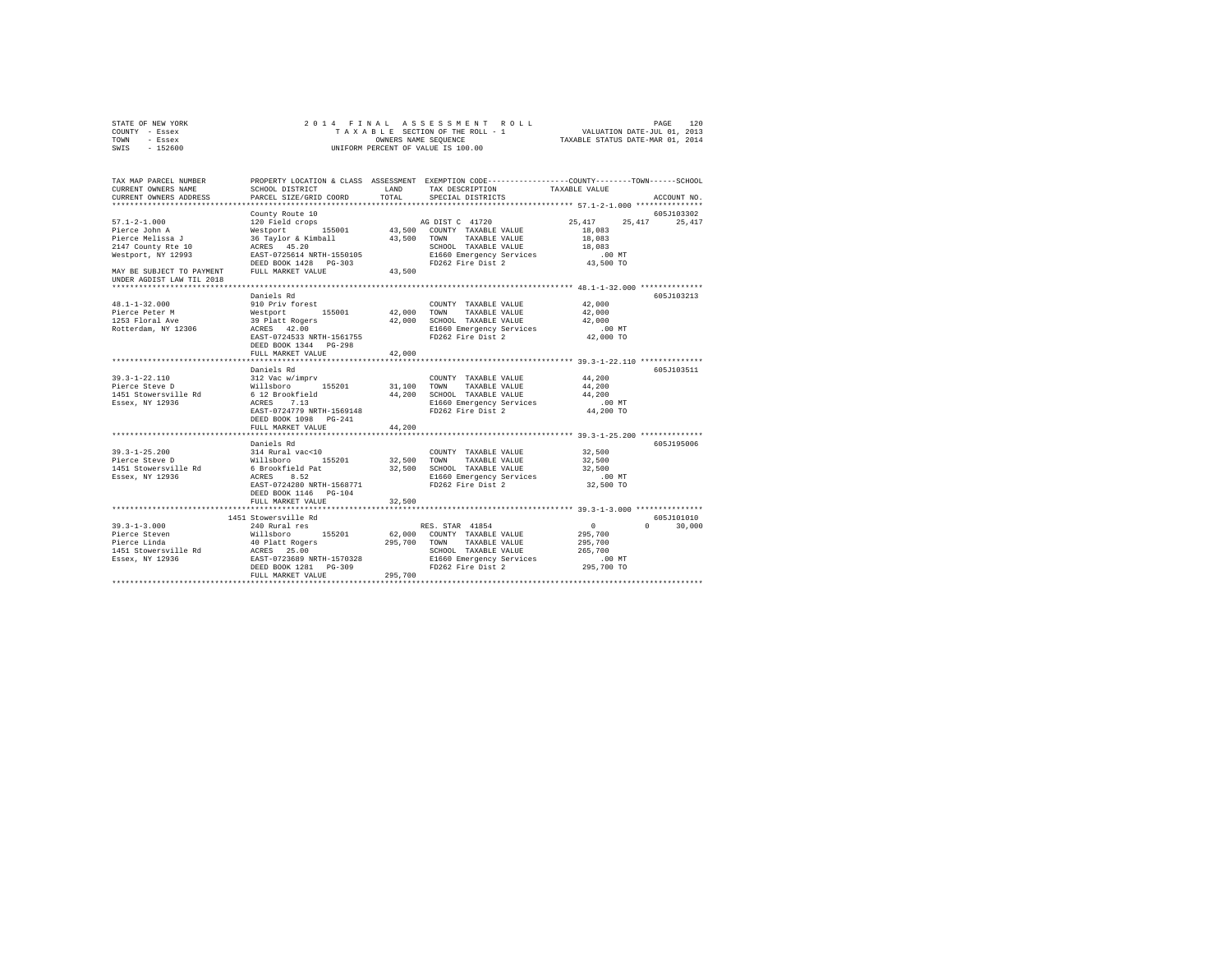|      | STATE OF NEW YORK |  | 2014 FINAL ASSESSMENT ROLL         |                                  | PAGE                        |  |
|------|-------------------|--|------------------------------------|----------------------------------|-----------------------------|--|
|      | COUNTY - Essex    |  | TAXABLE SECTION OF THE ROLL - 1    |                                  | VALUATION DATE-JUL 01, 2013 |  |
| TOWN | - Essex           |  | OWNERS NAME SEOUENCE               | TAXABLE STATUS DATE-MAR 01, 2014 |                             |  |
| SWIS | $-152600$         |  | UNIFORM PERCENT OF VALUE IS 100.00 |                                  |                             |  |

| TAX MAP PARCEL NUMBER<br>CURRENT OWNERS NAME<br>CURRENT OWNERS ADDRESS                                                                                                 | SCHOOL DISTRICT<br>PARCEL SIZE/GRID COORD                                                                                                                                                                                             | LAND<br>TOTAL. | PROPERTY LOCATION & CLASS ASSESSMENT EXEMPTION CODE---------------COUNTY-------TOWN-----SCHOOL<br>TAX DESCRIPTION<br>SPECIAL DISTRICTS | TAXABLE VALUE         | ACCOUNT NO.        |
|------------------------------------------------------------------------------------------------------------------------------------------------------------------------|---------------------------------------------------------------------------------------------------------------------------------------------------------------------------------------------------------------------------------------|----------------|----------------------------------------------------------------------------------------------------------------------------------------|-----------------------|--------------------|
|                                                                                                                                                                        |                                                                                                                                                                                                                                       |                |                                                                                                                                        |                       |                    |
|                                                                                                                                                                        | 2284 NYS Route 22                                                                                                                                                                                                                     |                |                                                                                                                                        |                       | 605J102908         |
| $40.3 - 1 - 6.001$                                                                                                                                                     | 483 Converted Re                                                                                                                                                                                                                      |                | RES. STAR 41854                                                                                                                        | $\sim$ 0              | 30,000<br>$\Omega$ |
| Pierce Todd                                                                                                                                                            |                                                                                                                                                                                                                                       |                | Willsboro 155201 21,000 COUNTY TAXABLE VALUE                                                                                           | 84,900<br>84,900      |                    |
| 2284 NYS Rte 22                                                                                                                                                        | Potts                                                                                                                                                                                                                                 |                | 84,900 TOWN TAXABLE VALUE                                                                                                              |                       |                    |
| Essex, NY 12936                                                                                                                                                        | ACRES 0.75                                                                                                                                                                                                                            |                | SCHOOL TAXABLE VALUE                                                                                                                   | 54,900                |                    |
|                                                                                                                                                                        | EAST-0745480 NRTH-1570328                                                                                                                                                                                                             |                | E1660 Emergency Services                                                                                                               | .00 MT                |                    |
|                                                                                                                                                                        | DEED BOOK 1547 PG-17                                                                                                                                                                                                                  |                | FD261 Fire Dist 1                                                                                                                      | 84,900 TO             |                    |
|                                                                                                                                                                        | FULL MARKET VALUE                                                                                                                                                                                                                     | 84,900         |                                                                                                                                        |                       |                    |
|                                                                                                                                                                        | Twin Valley Ln                                                                                                                                                                                                                        |                |                                                                                                                                        |                       | 605J180012         |
| $48.3 - 1 - 18.001$                                                                                                                                                    | 105 Vac farmland                                                                                                                                                                                                                      |                | AG DIST C 41720                                                                                                                        | 2,988<br>2,988        | 2,988              |
| Pierce Vernon A                                                                                                                                                        | Westport 155001 4,500 COUNTY TAXABLE VALUE                                                                                                                                                                                            |                |                                                                                                                                        | 1,512                 |                    |
| Westport, NY 12993                                                                                                                                                     |                                                                                                                                                                                                                                       |                | TAXABLE VALUE                                                                                                                          | 1,512                 |                    |
|                                                                                                                                                                        |                                                                                                                                                                                                                                       |                | SCHOOL TAXABLE VALUE                                                                                                                   | 1,512                 |                    |
|                                                                                                                                                                        |                                                                                                                                                                                                                                       |                |                                                                                                                                        | $.00$ MT              |                    |
| MAY BE SUBJECT TO PAYMENT EAST-0724967 NRTH-1551675<br>UNDER AGDIST LAW TIL 2018 DEED BOOK 862 PG-131                                                                  | $\begin{tabular}{lllll} 39 & Taylor & $\&$ Kimball & & & 4,500 & TOMN \\ ACRES & 3.20 & & & SCHOO \\ EAST & 0724967 & NRTH-1551675 & & & E1660 \\ DEST & 0704967 & & & E1660 \\ DEED & BOOK & 862 & PG-131 & & & FD262 \end{tabular}$ |                | E1660 Emergency Services<br>FD262 Fire Dist 2                                                                                          | 4,500 TO              |                    |
|                                                                                                                                                                        | FULL MARKET VALUE                                                                                                                                                                                                                     | 4,500          |                                                                                                                                        |                       |                    |
|                                                                                                                                                                        |                                                                                                                                                                                                                                       |                |                                                                                                                                        |                       |                    |
|                                                                                                                                                                        | 27 Gladd Ln                                                                                                                                                                                                                           |                |                                                                                                                                        |                       | 605J100813         |
|                                                                                                                                                                        |                                                                                                                                                                                                                                       |                |                                                                                                                                        | 85,700                |                    |
|                                                                                                                                                                        |                                                                                                                                                                                                                                       |                |                                                                                                                                        | 85,700                |                    |
|                                                                                                                                                                        |                                                                                                                                                                                                                                       |                |                                                                                                                                        | 85,700                |                    |
|                                                                                                                                                                        |                                                                                                                                                                                                                                       |                | E1660 Emergency Services<br>FD262 Fire Dist 2                                                                                          | $.00$ MT<br>85,700 TO |                    |
|                                                                                                                                                                        | DEED BOOK 843 PG-259                                                                                                                                                                                                                  |                | LT262 Whallonsburg light                                                                                                               | 85,700 TO             |                    |
|                                                                                                                                                                        | FULL MARKET VALUE                                                                                                                                                                                                                     | 85,700         |                                                                                                                                        |                       |                    |
|                                                                                                                                                                        |                                                                                                                                                                                                                                       |                |                                                                                                                                        |                       |                    |
|                                                                                                                                                                        | 33 Ridge Way                                                                                                                                                                                                                          |                |                                                                                                                                        |                       | 605J100311         |
| $49.11 - 1 - 19.000$                                                                                                                                                   | 260 Seasonal res                                                                                                                                                                                                                      |                | COUNTY TAXABLE VALUE                                                                                                                   | 83,200                |                    |
|                                                                                                                                                                        |                                                                                                                                                                                                                                       |                | TOWN<br>TAXABLE VALUE 83,200                                                                                                           |                       |                    |
| Poppino William R Millsboro 155201 45,500<br>Poppino Kathryn B Wharton 83,200<br>Poppino nili<br>Poppino Kathryn B<br>1003 Bickory Rd                                  |                                                                                                                                                                                                                                       |                | 83,200 SCHOOL TAXABLE VALUE                                                                                                            | 83,200                |                    |
|                                                                                                                                                                        | 50 x 130 x Irr<br>ACRES 0.50                                                                                                                                                                                                          |                | SCHOOL TAXABLE VALUE<br>E1660 Emergency Services                                                                                       | $.00$ MT              |                    |
| Schenctady, NY 12309                                                                                                                                                   |                                                                                                                                                                                                                                       |                | FD261 Fire Dist 1                                                                                                                      | 83,200 TO             |                    |
|                                                                                                                                                                        | EAST-0757718 NRTH-1563717                                                                                                                                                                                                             |                |                                                                                                                                        |                       |                    |
|                                                                                                                                                                        | DEED BOOK 639<br>$PG-231$                                                                                                                                                                                                             |                |                                                                                                                                        |                       |                    |
|                                                                                                                                                                        | FULL MARKET VALUE                                                                                                                                                                                                                     | 83,200         | ********************************** 49.11-1-28.000 ***********                                                                          |                       |                    |
|                                                                                                                                                                        | 1935 Lake Shore Rd                                                                                                                                                                                                                    |                |                                                                                                                                        |                       | 605J100312         |
| 49.11-1-28.000                                                                                                                                                         | 210 1 Family Res                                                                                                                                                                                                                      |                | COUNTY TAXABLE VALUE                                                                                                                   | 246,300               |                    |
|                                                                                                                                                                        |                                                                                                                                                                                                                                       | 66,500         | TOWN<br>TAXABLE VALUE                                                                                                                  | 246,300               |                    |
| Poppino William R<br>Poppino Kathryn B Whatron 155201 66<br>Poppino Kathryn B Whatron 155201 246<br>1027 Hickory Rd<br>Schenectady, NY 12309 BAST-0757866 NRTH-1563086 |                                                                                                                                                                                                                                       | 246,300        | SCHOOL TAXABLE VALUE                                                                                                                   | 246,300               |                    |
|                                                                                                                                                                        |                                                                                                                                                                                                                                       |                | E1660 Emergency Services                                                                                                               | $.00$ MT              |                    |
|                                                                                                                                                                        |                                                                                                                                                                                                                                       |                | FD261 Fire Dist 1                                                                                                                      | 246,300 TO            |                    |
|                                                                                                                                                                        | $PG-241$<br>TITR 246,300<br>DEED BOOK 969                                                                                                                                                                                             |                | LT261 Essex light                                                                                                                      | 246,300 TO            |                    |
|                                                                                                                                                                        | FULL MARKET VALUE                                                                                                                                                                                                                     |                |                                                                                                                                        |                       |                    |
|                                                                                                                                                                        |                                                                                                                                                                                                                                       |                |                                                                                                                                        |                       |                    |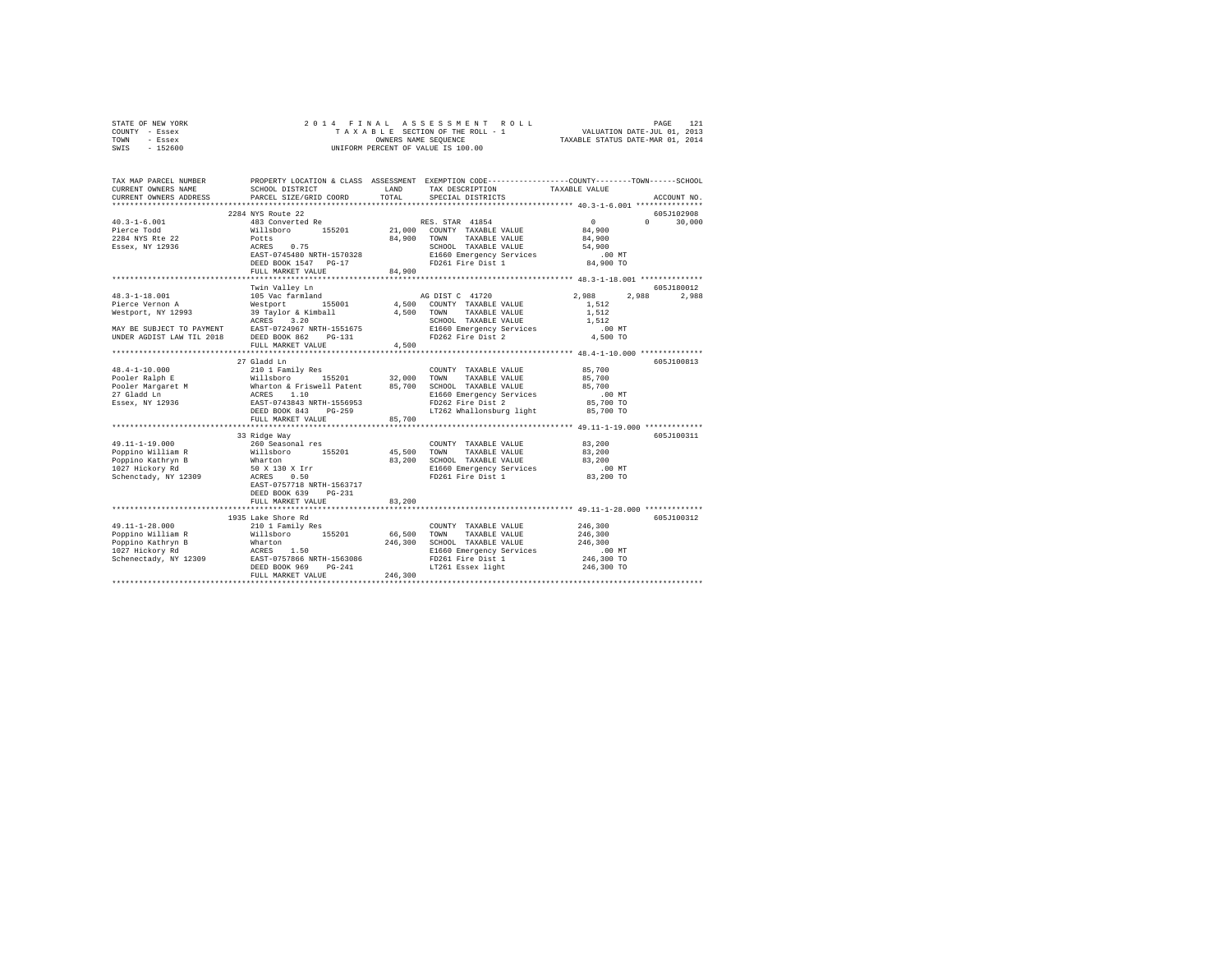| STATE OF NEW YORK<br>COUNTY - Essex<br>TOWN - Essex<br>$-152600$<br>SWIS                                              | OWNERS NAME SEQUENCE<br>UNIFORM PERCENT OF VALUE IS 100.00                            | PAGE 122 PAGE 122<br>TAXABLE SECTION OF THE ROLL - 1<br>ONNERS NAME SEQUENCE 1 TAXABLE STATE-JUL 1, 2013<br>ONNERS NAME SEQUENCE 12 TAXABLE STATUS DATE-MAR 01, 2014 |                                                                 |                      |                  |
|-----------------------------------------------------------------------------------------------------------------------|---------------------------------------------------------------------------------------|----------------------------------------------------------------------------------------------------------------------------------------------------------------------|-----------------------------------------------------------------|----------------------|------------------|
| TAX MAP PARCEL NUMBER PROPERTY LOCATION & CLASS ASSESSMENT EXEMPTION CODE---------------COUNTY-------TOWN------SCHOOL |                                                                                       |                                                                                                                                                                      |                                                                 |                      |                  |
| CURRENT OWNERS NAME                                                                                                   | SCHOOL DISTRICT LAND                                                                  | TOTAL                                                                                                                                                                | TAX DESCRIPTION                                                 | TAXABLE VALUE        |                  |
| CURRENT OWNERS ADDRESS<br>************************                                                                    | PARCEL SIZE/GRID COORD                                                                |                                                                                                                                                                      | SPECIAL DISTRICTS                                               |                      | ACCOUNT NO.      |
|                                                                                                                       | 105 Reynolds Rd                                                                       |                                                                                                                                                                      |                                                                 |                      | 605J103312       |
| $48.1 - 1 - 12.000$                                                                                                   | 910 Priv forest                                                                       |                                                                                                                                                                      | COUNTY TAXABLE VALUE                                            | 50,200               |                  |
| Power Gerard                                                                                                          | Westport 155001                                                                       |                                                                                                                                                                      | 49,500 TOWN TAXABLE VALUE                                       | 50,200               |                  |
| 54 Powers Rd                                                                                                          | 13 Brookfield                                                                         |                                                                                                                                                                      | 50,200 SCHOOL TAXABLE VALUE                                     | 50,200               |                  |
| Essex, NY 12936                                                                                                       | 00050.00                                                                              |                                                                                                                                                                      | E1660 Emergency Services                                        | $.00$ MT             |                  |
|                                                                                                                       | ACRES 50.00<br>EAST-0728616 NRTH-1566838<br>DEED BOOK 410 PG-056<br>FULL MARKET VALUE | 50,200                                                                                                                                                               | FD262 Fire Dist 2                                               | 50,200 TO            |                  |
|                                                                                                                       |                                                                                       |                                                                                                                                                                      |                                                                 |                      |                  |
|                                                                                                                       | 54 Powers Rd                                                                          |                                                                                                                                                                      |                                                                 |                      | 605J101103       |
| 48.4-1-24.000                                                                                                         | 210 1 Family Res                                                                      |                                                                                                                                                                      | SR STAR 41834                                                   | $\sim$ 0             | 0 54,600         |
| Power Gerard                                                                                                          | Westport 155001                                                                       |                                                                                                                                                                      | 38,900 COUNTY TAXABLE VALUE                                     | 54,600               |                  |
| 54 Powers Rd                                                                                                          | 8 Platt Rogers                                                                        |                                                                                                                                                                      | 54,600 TOWN TAXABLE VALUE                                       | 54,600               |                  |
| Essex, NY 12936                                                                                                       | ACRES 7.90                                                                            |                                                                                                                                                                      | SCHOOL TAXABLE VALUE                                            | $\sim$ 0             |                  |
|                                                                                                                       | EAST-0731740 NRTH-1558099                                                             |                                                                                                                                                                      |                                                                 | .00 MT               |                  |
|                                                                                                                       | DEED BOOK 669 PG-176<br>FULL MARKET VALUE                                             | 54,600                                                                                                                                                               | SCHOOL TAAADDE<br>E1660 Emergency Services<br>FD262 Fire Dist 2 | 54,600 TO            |                  |
|                                                                                                                       |                                                                                       |                                                                                                                                                                      |                                                                 |                      |                  |
|                                                                                                                       | Twin Valley Ln                                                                        |                                                                                                                                                                      |                                                                 |                      | 605Z000006       |
| 48.3-1-19.210                                                                                                         | 322 Rural vac>10                                                                      |                                                                                                                                                                      | AG DIST C 41720                                                 | $\sim$ 0             | $\cap$<br>$\cap$ |
| Pratt Michael E                                                                                                       |                                                                                       |                                                                                                                                                                      | 6,100 COUNTY TAXABLE VALUE                                      | 6,100                |                  |
| Pratt Cynthia L<br>237 Alden Rd                                                                                       | %22 kulai Val/10<br>38 Taylor & Kimball<br>ACRES 10.10<br>EAST-0725160 NRTH-1552116   |                                                                                                                                                                      | 6,100 TOWN TAXABLE VALUE                                        | 6,100                |                  |
|                                                                                                                       |                                                                                       |                                                                                                                                                                      | SCHOOL TAXABLE VALUE                                            | 6,100                |                  |
| Westport, NY 12993                                                                                                    | DEED BOOK 1523 PG-276                                                                 |                                                                                                                                                                      | E1660 Emergency Services<br>FD262 Fire Dist 2                   | $.00$ MT<br>6,100 TO |                  |
| MAY BE SUBJECT TO PAYMENT                                                                                             | FULL MARKET VALUE                                                                     | 6,100                                                                                                                                                                |                                                                 |                      |                  |
| UNDER AGDIST LAW TIL 2018                                                                                             |                                                                                       |                                                                                                                                                                      |                                                                 |                      |                  |
|                                                                                                                       |                                                                                       |                                                                                                                                                                      |                                                                 |                      |                  |
|                                                                                                                       | Alden Rd                                                                              |                                                                                                                                                                      |                                                                 |                      | 605J103301       |
| $48.3 - 1 - 22.100$                                                                                                   | 105 Vac farmland                                                                      |                                                                                                                                                                      | AG DIST C 41720                                                 | 39,088               | 39,088 39,088    |
| Pratt Michael E                                                                                                       |                                                                                       |                                                                                                                                                                      |                                                                 | 45.212               |                  |
| 237 Alden Rd<br>Westport, NY 12993                                                                                    |                                                                                       |                                                                                                                                                                      | SCHOOL TAXABLE VALUE                                            | 45.212<br>45.212     |                  |
|                                                                                                                       | EAST-0727254 NRTH-1551878                                                             |                                                                                                                                                                      | E1660 Emergency Services                                        | .00MT                |                  |
|                                                                                                                       | DEED BOOK 1316 PG-3                                                                   |                                                                                                                                                                      | FD262 Fire Dist 2                                               | 84,300 TO            |                  |
| MAY BE SUBJECT TO PAYMENT<br>UNDER AGDIST LAW TIL 2018                                                                | FULL MARKET VALUE                                                                     | 84,300                                                                                                                                                               |                                                                 |                      |                  |
|                                                                                                                       |                                                                                       |                                                                                                                                                                      |                                                                 |                      |                  |
|                                                                                                                       | Twin Valley Ln                                                                        |                                                                                                                                                                      |                                                                 |                      | 605J178512       |
| $48.3 - 1 - 27.100$                                                                                                   | 314 Rural vac<10                                                                      |                                                                                                                                                                      | COUNTY TAXABLE VALUE                                            | 400                  |                  |
|                                                                                                                       |                                                                                       |                                                                                                                                                                      |                                                                 | 400                  |                  |
|                                                                                                                       |                                                                                       |                                                                                                                                                                      |                                                                 | 400                  |                  |
|                                                                                                                       |                                                                                       |                                                                                                                                                                      |                                                                 | .00 MT<br>400 TO     |                  |
|                                                                                                                       | DEED BOOK 1523 PG-276                                                                 |                                                                                                                                                                      |                                                                 |                      |                  |
|                                                                                                                       | FULL MARKET VALUE                                                                     | 400                                                                                                                                                                  |                                                                 |                      |                  |
|                                                                                                                       |                                                                                       |                                                                                                                                                                      |                                                                 |                      |                  |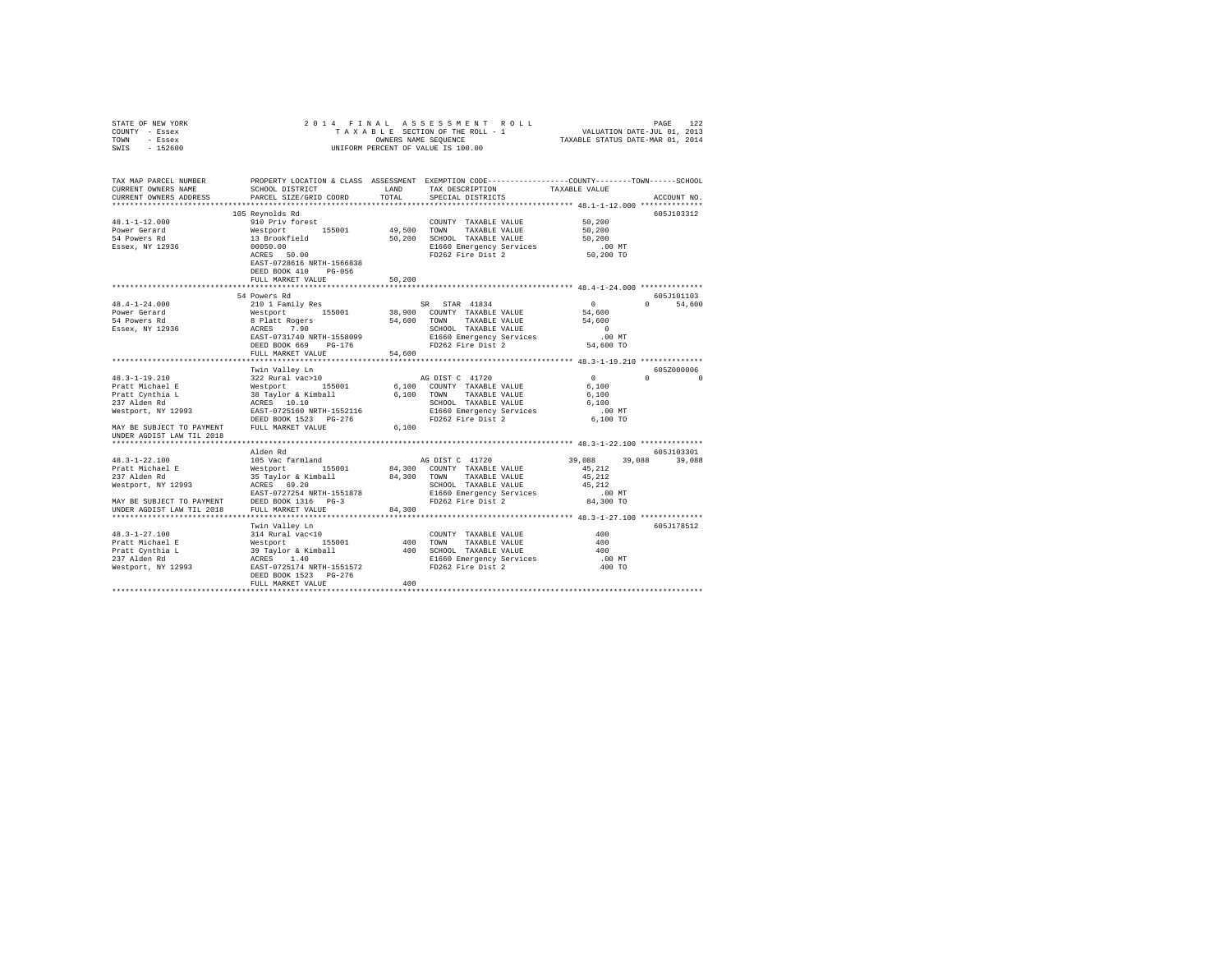| COUNTY - Essex<br>TOWN - Essex<br>SWIS - 152600 |                                                                                                                    | OWNERS NAME SEOUENCE | TAXABLE SECTION OF THE ROLL - 1<br>UNIFORM PERCENT OF VALUE IS 100.00 | VALUATION DATE-JUL 01, 2013<br>TAXABLE STATUS DATE-MAR 01, 2014 |              |               |
|-------------------------------------------------|--------------------------------------------------------------------------------------------------------------------|----------------------|-----------------------------------------------------------------------|-----------------------------------------------------------------|--------------|---------------|
| TAX MAP PARCEL NUMBER<br>CURRENT OWNERS NAME    | PROPERTY LOCATION & CLASS ASSESSMENT EXEMPTION CODE---------------COUNTY-------TOWN------SCHOOL<br>SCHOOL DISTRICT | LAND                 | TAX DESCRIPTION                                                       | TAXABLE VALUE                                                   |              |               |
| CURRENT OWNERS ADDRESS                          | PARCEL SIZE/GRID COORD                                                                                             | TOTAL                | SPECIAL DISTRICTS                                                     |                                                                 |              | ACCOUNT NO.   |
|                                                 |                                                                                                                    |                      |                                                                       |                                                                 |              |               |
|                                                 | Christian Rd<br>105 Vac farmland                                                                                   |                      |                                                                       |                                                                 |              | 605J102102    |
| $49.1 - 1 - 27.100$                             |                                                                                                                    |                      | COUNTY TAXABLE VALUE 55,100                                           |                                                                 |              |               |
| Preston Katharine M                             | Willsboro 155201 55,100 TOWN                                                                                       |                      | TAXABLE VALUE                                                         | 55,100                                                          |              |               |
| Bingham John HL<br>247 Christian Rd             | Wharton<br>ACRES 45.95                                                                                             |                      | 55,100 SCHOOL TAXABLE VALUE                                           | 55,100<br>.00 MT                                                |              |               |
| Essex, NY 12936                                 |                                                                                                                    |                      | E1660 Emergency Services<br>FD261 Fire Dist 1                         | 55,100 TO                                                       |              |               |
|                                                 | EAST-0747039 NRTH-1561030<br>DEED BOOK 1388 PG-121                                                                 |                      |                                                                       |                                                                 |              |               |
|                                                 | FULL MARKET VALUE                                                                                                  | 55,100               |                                                                       |                                                                 |              |               |
|                                                 |                                                                                                                    |                      |                                                                       |                                                                 |              |               |
|                                                 | 247 Christian Rd                                                                                                   |                      |                                                                       |                                                                 |              | 605J186003    |
| $49.1 - 1 - 27.200$                             |                                                                                                                    |                      |                                                                       | $\sim$ 0 $\sim$ 0                                               |              | $0 \t 30,000$ |
| Preston Katharine M                             |                                                                                                                    |                      |                                                                       | 25,000                                                          | 25,000       | 25,000        |
| Bingham John Hl                                 | Wharton                                                                                                            |                      | 368,300 COUNTY TAXABLE VALUE                                          | 343,300                                                         |              |               |
| 247 Christian Rd                                | 1615/140-Easement                                                                                                  |                      | <b>TOWN</b><br>TAXABLE VALUE                                          | 343,300                                                         |              |               |
| Essex, NY 12936                                 | ACRES 70.13                                                                                                        |                      | SCHOOL TAXABLE VALUE                                                  |                                                                 |              |               |
|                                                 | EAST-0746085 NRTH-1560302                                                                                          |                      | E1660 Emergency Services                                              | 313,300<br>.00 MT                                               |              |               |
|                                                 | DEED BOOK 1350 PG-238                                                                                              |                      | FD261 Fire Dist 1                                                     | 368,300 TO                                                      |              |               |
|                                                 | FULL MARKET VALUE                                                                                                  | 368,300              |                                                                       |                                                                 |              |               |
|                                                 |                                                                                                                    |                      |                                                                       |                                                                 |              |               |
|                                                 | 18 Ross Way                                                                                                        |                      |                                                                       |                                                                 |              | 605-7102904   |
| $40.73 - 5 - 3.100$                             | 210 1 Family Res                                                                                                   |                      | RES. STAR 41854                                                       | $\sim$ 0                                                        | $\mathbf{0}$ | 30,000        |
| Pribble Jonathan L<br>Pribble Jennifer L        | Willsboro 155201                                                                                                   |                      | 72,400 COUNTY TAXABLE VALUE                                           | 296,500                                                         |              |               |
| PO Box 193                                      | Potts                                                                                                              |                      | 296,500 TOWN TAXABLE VALUE                                            | 296,500<br>266,500                                              |              |               |
| Essex, NY 12936                                 | 1680/99 Easement<br>ACRES 1.87 BANK1STARSG                                                                         |                      |                                                                       | $.00$ MT                                                        |              |               |
|                                                 |                                                                                                                    |                      | SCHOOL TRAMBLE<br>E1660 Emergency Services                            | 296,500 TO                                                      |              |               |
|                                                 |                                                                                                                    |                      |                                                                       | 296,500 TO                                                      |              |               |
|                                                 | EAST-0756821 NRTH-1570488<br>DEED BOOK 1498 PO-128 17261 Easex light proper book 1498 FULL MARKET VALUE            |                      |                                                                       | 296,500 TO C                                                    |              |               |
|                                                 |                                                                                                                    |                      | SD260 Essex Sewer Dist                                                | 296,500 TO                                                      |              |               |
|                                                 |                                                                                                                    |                      | WD260 Essex water                                                     | 296,500 TO C                                                    |              |               |
|                                                 |                                                                                                                    |                      |                                                                       |                                                                 |              |               |
|                                                 | 25 Ross Way                                                                                                        |                      |                                                                       |                                                                 |              | 605J102905    |
| $40.73 - 5 - 18.000$                            | 433 Auto body                                                                                                      |                      | COUNTY TAXABLE VALUE                                                  | 203,500                                                         |              |               |
| Pribble Jonathan L                              | Willsboro 155201                                                                                                   | 88,300 TOWN          | TAXABLE VALUE                                                         | 203,500                                                         |              |               |
| Pribble Jennifer L                              | Potts                                                                                                              | 203,500              | SCHOOL TAXABLE VALUE                                                  | 203,500                                                         |              |               |
| PO Box 193                                      | 1680/107 Easement                                                                                                  |                      | E1660 Emergency Services                                              | $.00$ MT                                                        |              |               |
| Essex, NY 12936                                 | ACRES 4.62                                                                                                         |                      | FD261 Fire Dist 1<br>LT261 Essex light                                | 203,500 TO                                                      |              |               |
|                                                 | EAST-0756899 NRTH-1570167                                                                                          |                      |                                                                       | 203,500 TO                                                      |              |               |
|                                                 | DEED BOOK 1498    PG-138<br>FULL MARKET VALUE                                                                      |                      | SB260 Eessex Sewer Bond                                               | 203,500 TO C                                                    |              |               |
|                                                 |                                                                                                                    |                      | 203.500 SD260 Essex Sewer Dist                                        | 203,500 TO                                                      |              |               |
|                                                 |                                                                                                                    |                      | WD260 Essex water                                                     | 203,500 TO C                                                    |              |               |

STATE OF NEW YORK 2 0 1 4 F I N A L A S S E S S M E N T R O L L PAGE 123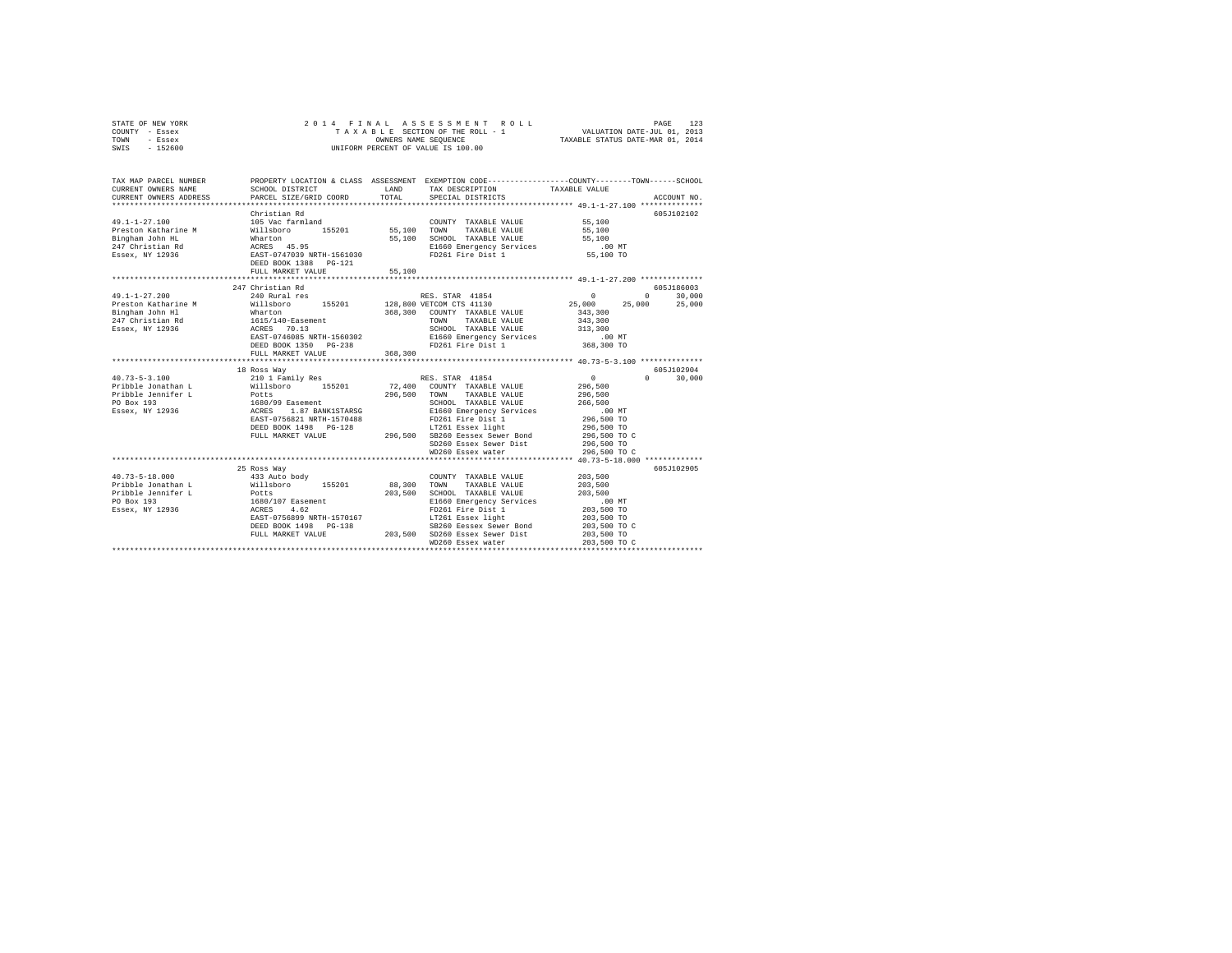| STATE OF NEW YORK | 2014 FINAL ASSESSMENT ROLL         | 124<br>PAGE                      |
|-------------------|------------------------------------|----------------------------------|
| COUNTY - Essex    | TAXABLE SECTION OF THE ROLL - 1    | VALUATION DATE-JUL 01, 2013      |
| TOWN<br>- Essex   | OWNERS NAME SEOUENCE               | TAXABLE STATUS DATE-MAR 01, 2014 |
| - 152600<br>SWIS  | UNIFORM PERCENT OF VALUE IS 100.00 |                                  |

| TAX MAP PARCEL NUMBER                                                                                                                                                                                                                                                                       |                                                                |        | PROPERTY LOCATION & CLASS ASSESSMENT EXEMPTION CODE----------------COUNTY-------TOWN-----SCHOOL |                         |                                           |
|---------------------------------------------------------------------------------------------------------------------------------------------------------------------------------------------------------------------------------------------------------------------------------------------|----------------------------------------------------------------|--------|-------------------------------------------------------------------------------------------------|-------------------------|-------------------------------------------|
|                                                                                                                                                                                                                                                                                             | Lake Shore Rd                                                  |        | SD260 Essex Sewer Dist 700 TO                                                                   |                         | 605J178509                                |
| 49.15-1-35.000 210 1 Family Res RES. STAR 41854<br>VALLEY-SOLUTION 21,600 COUNTY TAXABLE VALUE 34,800<br>MODER SINCE SINCE 2012 21,600 COUNTY TAXABLE VALUE 34,800<br>MODER SINCE SINCE 2012 21,600 COUNTY TAXABLE VALUE 34,800<br>MODER SINCE 34,800<br>1691 Lake Shore Rd<br>25 BESE POLY | 1691 Lake Shore Rd                                             |        |                                                                                                 | $0$<br>84,800<br>84,800 | 605J100914<br>30,000<br>$0 \qquad \qquad$ |
| Ralston Carrie D<br>Ralston Gregory P<br>Potts B59/16 Life Use David Ra<br>C/O David T Ralston 1598/16 Life Use David Ra<br>26 School St RCRES 8.00 COUNTY TAXABLE VALUE<br>PO Box 153 REST-0752933 NRTH-1567564 RI660 Emergency Service                                                    | 98 School St                                                   |        |                                                                                                 |                         | 605J102907                                |
|                                                                                                                                                                                                                                                                                             | Block House Rd<br>DEED BOOK 828<br>PG-001<br>FULL MARKET VALUE | 16,800 |                                                                                                 |                         | 605J100506                                |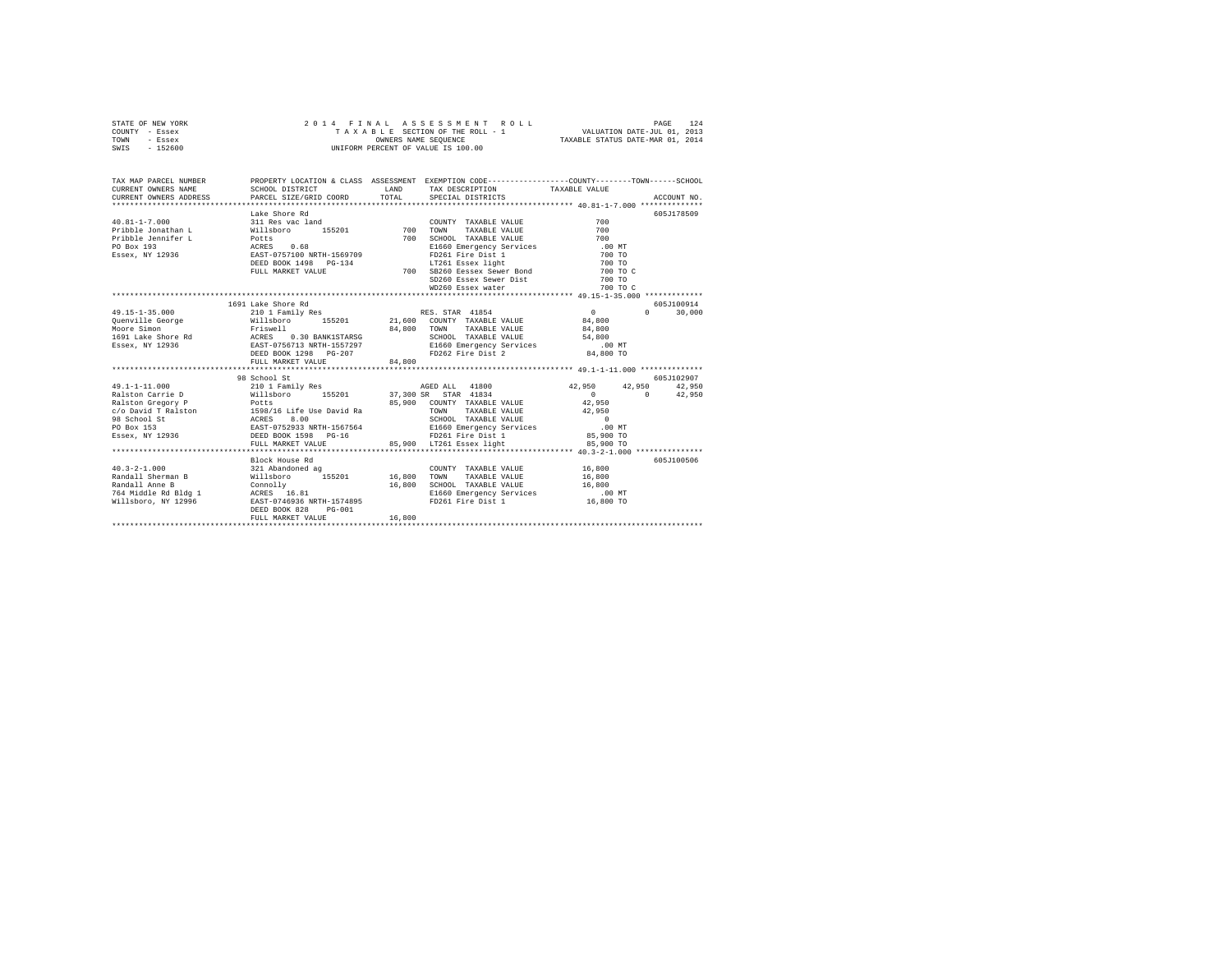| STATE OF NEW YORK                                                                                                                                                                                                                                                                                                                                                                                                                                                            |                                                                                                                                           |        |                                                                                                               |                                                                                                                      |  |
|------------------------------------------------------------------------------------------------------------------------------------------------------------------------------------------------------------------------------------------------------------------------------------------------------------------------------------------------------------------------------------------------------------------------------------------------------------------------------|-------------------------------------------------------------------------------------------------------------------------------------------|--------|---------------------------------------------------------------------------------------------------------------|----------------------------------------------------------------------------------------------------------------------|--|
| COUNTY - Essex                                                                                                                                                                                                                                                                                                                                                                                                                                                               |                                                                                                                                           |        |                                                                                                               |                                                                                                                      |  |
| TOWN - Essex<br>SWIS - 152600                                                                                                                                                                                                                                                                                                                                                                                                                                                |                                                                                                                                           |        |                                                                                                               |                                                                                                                      |  |
|                                                                                                                                                                                                                                                                                                                                                                                                                                                                              |                                                                                                                                           |        | OWNERS NAME SEQUENCE<br>UNIFORM PERCENT OF VALUE IS 100.00                                                    |                                                                                                                      |  |
|                                                                                                                                                                                                                                                                                                                                                                                                                                                                              |                                                                                                                                           |        |                                                                                                               |                                                                                                                      |  |
|                                                                                                                                                                                                                                                                                                                                                                                                                                                                              |                                                                                                                                           |        |                                                                                                               |                                                                                                                      |  |
|                                                                                                                                                                                                                                                                                                                                                                                                                                                                              |                                                                                                                                           |        |                                                                                                               | TAX MAP PARCEL NUMBER PROPERTY LOCATION & CLASS ASSESSMENT EXEMPTION CODE--------------COUNTY-------TOWN------SCHOOL |  |
| CURRENT OWNERS NAME                                                                                                                                                                                                                                                                                                                                                                                                                                                          | SCHOOL DISTRICT                                                                                                                           | LAND   | TAX DESCRIPTION                                                                                               | TAXABLE VALUE                                                                                                        |  |
| CURRENT OWNERS ADDRESS                                                                                                                                                                                                                                                                                                                                                                                                                                                       | PARCEL SIZE/GRID COORD                                                                                                                    | TOTAL  | SPECIAL DISTRICTS                                                                                             | ACCOUNT NO.                                                                                                          |  |
|                                                                                                                                                                                                                                                                                                                                                                                                                                                                              |                                                                                                                                           |        |                                                                                                               |                                                                                                                      |  |
| 48.76-1-7.000                                                                                                                                                                                                                                                                                                                                                                                                                                                                | 1590 NYS Route 22<br>210 1 Family Res                                                                                                     |        |                                                                                                               | 605J102807<br>$\sim$ 0<br>$0 \t 30.000$                                                                              |  |
| Rapalee Elizabeth                                                                                                                                                                                                                                                                                                                                                                                                                                                            | - --/<br>Williaboro 155201 32,000 COUNTY TAXABLE VALUE<br>Priswell 1.00 66,400 TOWN TAXABLE VALUE<br>ACRES 1.00 66,400 TOWN TAXABLE VALUE |        | RES. STAR 41854                                                                                               | 66,400                                                                                                               |  |
| 1590 NYS Rte 22                                                                                                                                                                                                                                                                                                                                                                                                                                                              |                                                                                                                                           |        |                                                                                                               | 66,400                                                                                                               |  |
| Essex, NY 12936                                                                                                                                                                                                                                                                                                                                                                                                                                                              |                                                                                                                                           |        |                                                                                                               | 36,400                                                                                                               |  |
|                                                                                                                                                                                                                                                                                                                                                                                                                                                                              |                                                                                                                                           |        | ACRES 1.00<br>EAST-043719 NRTH-1555170 - EL660 Emergency Services<br>DEED BOOK 1162 PG-18 - FD262 Fire Dist 2 | $.00$ MT                                                                                                             |  |
|                                                                                                                                                                                                                                                                                                                                                                                                                                                                              |                                                                                                                                           |        |                                                                                                               | 66,400 TO                                                                                                            |  |
|                                                                                                                                                                                                                                                                                                                                                                                                                                                                              | FULL MARKET VALUE                                                                                                                         |        | 66,400 LT262 Whallonsburg light 66,400 TO                                                                     |                                                                                                                      |  |
|                                                                                                                                                                                                                                                                                                                                                                                                                                                                              |                                                                                                                                           |        |                                                                                                               |                                                                                                                      |  |
|                                                                                                                                                                                                                                                                                                                                                                                                                                                                              | 1687 Lake Shore Rd                                                                                                                        |        |                                                                                                               | 605J104311                                                                                                           |  |
| $49.15 - 1 - 33.000$                                                                                                                                                                                                                                                                                                                                                                                                                                                         | 210 1 Family Res                                                                                                                          |        | COUNTY TAXABLE VALUE 59,900                                                                                   |                                                                                                                      |  |
| Rathbun Carol E                                                                                                                                                                                                                                                                                                                                                                                                                                                              | Willsboro 155201                                                                                                                          |        | 25,200 TOWN TAXABLE VALUE                                                                                     | 59,900                                                                                                               |  |
| 2104 Barrett Rd                                                                                                                                                                                                                                                                                                                                                                                                                                                              | Friswell<br>ACRES 0.60                                                                                                                    |        | 59,900 SCHOOL TAXABLE VALUE                                                                                   | 59,900                                                                                                               |  |
| Ballston Spa, NY 12020                                                                                                                                                                                                                                                                                                                                                                                                                                                       |                                                                                                                                           |        | E1660 Emergency Services                                                                                      | .00 MT                                                                                                               |  |
|                                                                                                                                                                                                                                                                                                                                                                                                                                                                              | EAST-0756656 NRTH-1557156                                                                                                                 |        | FD262 Fire Dist 2                                                                                             | 59,900 TO                                                                                                            |  |
|                                                                                                                                                                                                                                                                                                                                                                                                                                                                              | DEED BOOK 1023 PG-297                                                                                                                     |        |                                                                                                               |                                                                                                                      |  |
|                                                                                                                                                                                                                                                                                                                                                                                                                                                                              | FULL MARKET VALUE                                                                                                                         | 59,900 |                                                                                                               |                                                                                                                      |  |
|                                                                                                                                                                                                                                                                                                                                                                                                                                                                              | *************************                                                                                                                 |        |                                                                                                               | ************************ 49.15-1-34.000 *************                                                                |  |
|                                                                                                                                                                                                                                                                                                                                                                                                                                                                              | Lake Shore Rd                                                                                                                             |        |                                                                                                               | 605J104312                                                                                                           |  |
| $49.15 - 1 - 34.000$                                                                                                                                                                                                                                                                                                                                                                                                                                                         | 314 Rural vac<10                                                                                                                          |        | COUNTY TAXABLE VALUE 16,800                                                                                   |                                                                                                                      |  |
| 49.15-1-34.000<br>Rathbun Carol E<br>2104 Barrett Rd<br>Rathbun Carol E<br>Millsboro 155201<br>2014 Barrett Rd Friswell<br>Ballston Spa, NY 12020<br>ACRES 0.20                                                                                                                                                                                                                                                                                                              |                                                                                                                                           |        | 16,800 TOWN TAXABLE VALUE                                                                                     | 16,800<br>16,800                                                                                                     |  |
|                                                                                                                                                                                                                                                                                                                                                                                                                                                                              |                                                                                                                                           |        | 16,800 SCHOOL TAXABLE VALUE                                                                                   |                                                                                                                      |  |
|                                                                                                                                                                                                                                                                                                                                                                                                                                                                              | EAST-0756691 NRTH-1557239                                                                                                                 |        | E1660 Emergency Services<br>FD262 Fire Dist 2                                                                 | 00 MT.<br>16,800 TO                                                                                                  |  |
|                                                                                                                                                                                                                                                                                                                                                                                                                                                                              | DEED BOOK 1023 PG-297                                                                                                                     |        |                                                                                                               |                                                                                                                      |  |
|                                                                                                                                                                                                                                                                                                                                                                                                                                                                              | FULL MARKET VALUE                                                                                                                         | 16,800 |                                                                                                               |                                                                                                                      |  |
|                                                                                                                                                                                                                                                                                                                                                                                                                                                                              |                                                                                                                                           |        |                                                                                                               |                                                                                                                      |  |
|                                                                                                                                                                                                                                                                                                                                                                                                                                                                              | 736 Brookfield Rd                                                                                                                         |        |                                                                                                               | 605J175001                                                                                                           |  |
| $48.2 - 1 - 1.000$                                                                                                                                                                                                                                                                                                                                                                                                                                                           | 270 Mfg housing                                                                                                                           |        | RES. STAR 41854                                                                                               | $0 \t 30,000$<br>$\sim$ 0                                                                                            |  |
|                                                                                                                                                                                                                                                                                                                                                                                                                                                                              |                                                                                                                                           |        |                                                                                                               | 43,400                                                                                                               |  |
|                                                                                                                                                                                                                                                                                                                                                                                                                                                                              |                                                                                                                                           |        |                                                                                                               | 43,400                                                                                                               |  |
| $\begin{tabular}{lcccc} \texttt{Rathbun Panela} & \texttt{new}\texttt{mug moving} & \texttt{RES}, \texttt{STRR} & 41854 \\ \texttt{Benway Alexander} & \texttt{Meastport} & 155001 & 32,900 & \texttt{COMINT} & \texttt{TXABLE} \texttt{ VAJUE} \\ \texttt{Benway Alexander} & 15 \texttt{ Brookfield} & 43,400 & \texttt{COMNT} & \texttt{TXABLE} \texttt{VALUE} \\ 736 \texttt{ Brookfield Red} & \texttt{ACRES} & 1,90 & \texttt{SCHON} & \texttt{TXABLE} \texttt{VALUE}$ |                                                                                                                                           |        | SCHOOL TAXABLE VALULE<br>E1660 Emergency Services<br>FD262 Fire Dist 2                                        | 13,400                                                                                                               |  |
|                                                                                                                                                                                                                                                                                                                                                                                                                                                                              |                                                                                                                                           |        |                                                                                                               | $.00$ MT                                                                                                             |  |
|                                                                                                                                                                                                                                                                                                                                                                                                                                                                              |                                                                                                                                           |        |                                                                                                               | 43,400 TO                                                                                                            |  |
|                                                                                                                                                                                                                                                                                                                                                                                                                                                                              | FULL MARKET VALUE                                                                                                                         |        |                                                                                                               |                                                                                                                      |  |
|                                                                                                                                                                                                                                                                                                                                                                                                                                                                              |                                                                                                                                           |        |                                                                                                               |                                                                                                                      |  |
|                                                                                                                                                                                                                                                                                                                                                                                                                                                                              | Alden Rd                                                                                                                                  |        |                                                                                                               | 605J178511                                                                                                           |  |
|                                                                                                                                                                                                                                                                                                                                                                                                                                                                              |                                                                                                                                           |        |                                                                                                               | 4,200                                                                                                                |  |
|                                                                                                                                                                                                                                                                                                                                                                                                                                                                              |                                                                                                                                           |        |                                                                                                               | 4,200                                                                                                                |  |
|                                                                                                                                                                                                                                                                                                                                                                                                                                                                              |                                                                                                                                           |        |                                                                                                               | 4,200                                                                                                                |  |
|                                                                                                                                                                                                                                                                                                                                                                                                                                                                              |                                                                                                                                           |        |                                                                                                               | 00 MT.<br>4,200 TO                                                                                                   |  |
|                                                                                                                                                                                                                                                                                                                                                                                                                                                                              | ACRES 5.95                                                                                                                                |        |                                                                                                               |                                                                                                                      |  |
|                                                                                                                                                                                                                                                                                                                                                                                                                                                                              | EAST-0729727 NRTH-1554407                                                                                                                 |        |                                                                                                               |                                                                                                                      |  |
|                                                                                                                                                                                                                                                                                                                                                                                                                                                                              | DEED BOOK 1299 PG-205                                                                                                                     |        |                                                                                                               |                                                                                                                      |  |
|                                                                                                                                                                                                                                                                                                                                                                                                                                                                              | FULL MARKET VALUE                                                                                                                         | 4.200  |                                                                                                               |                                                                                                                      |  |
|                                                                                                                                                                                                                                                                                                                                                                                                                                                                              |                                                                                                                                           |        |                                                                                                               |                                                                                                                      |  |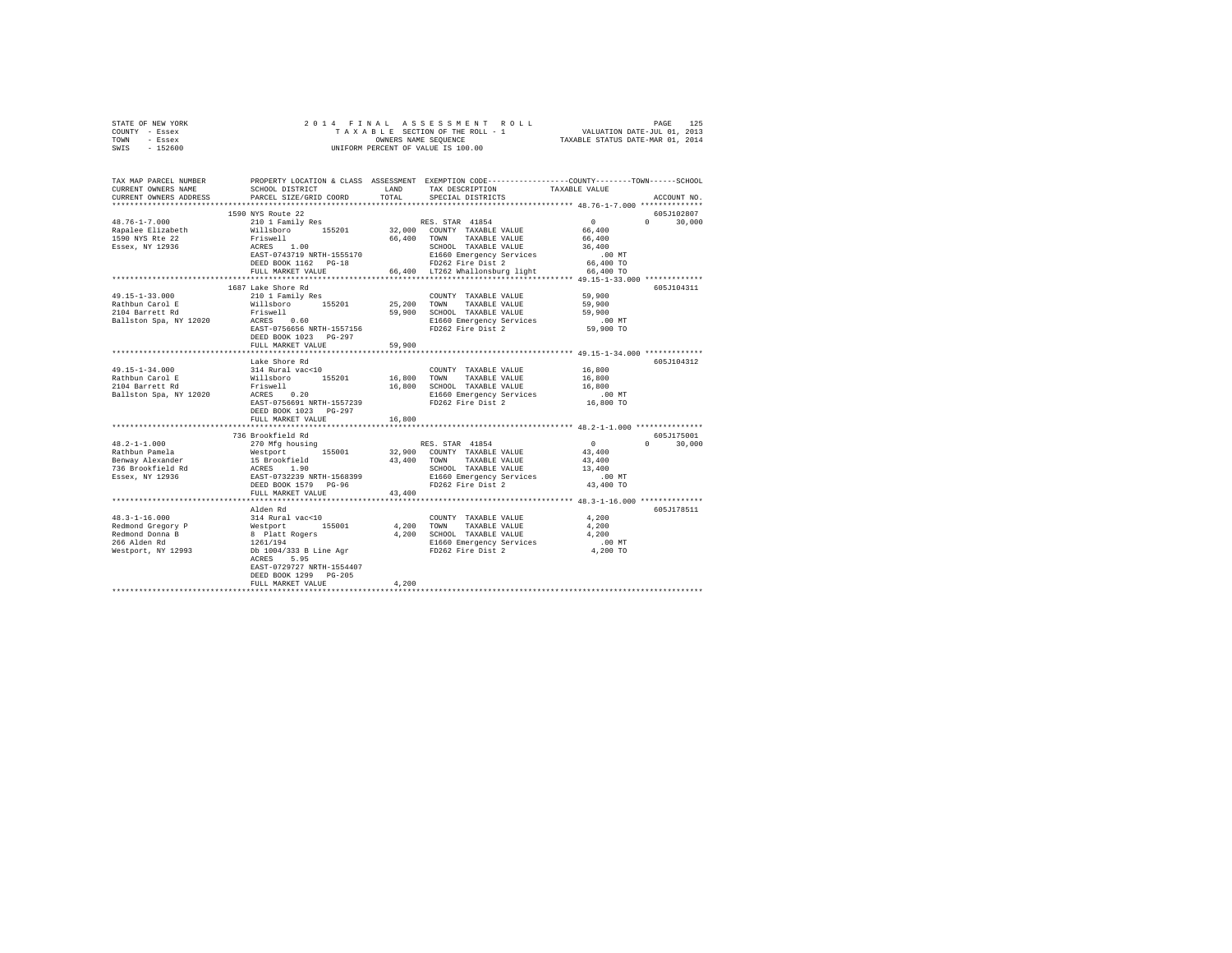| STATE OF NEW YORK<br>COUNTY - Essex<br>TOWN<br>- Essex<br>SWIS - 152600                                                                                                                                                                               |                                       |         | 2014 FINAL ASSESSMENT ROLL<br>UNIFORM PERCENT OF VALUE IS 100.00 |                                                            |                                              |
|-------------------------------------------------------------------------------------------------------------------------------------------------------------------------------------------------------------------------------------------------------|---------------------------------------|---------|------------------------------------------------------------------|------------------------------------------------------------|----------------------------------------------|
| TAX MAP PARCEL NUMBER PROPERTY LOCATION & CLASS ASSESSMENT EXEMPTION CODE--------------COUNTY-------TOWN------SCHOOL<br>CURRENT OWNERS NAME                                                                                                           | SCHOOL DISTRICT                       |         | LAND TAX DESCRIPTION                                             | TAXABLE VALUE                                              |                                              |
| CURRENT OWNERS ADDRESS PARCEL SIZE/GRID COORD                                                                                                                                                                                                         |                                       | TOTAL   | SPECIAL DISTRICTS                                                |                                                            | ACCOUNT NO.                                  |
|                                                                                                                                                                                                                                                       | 266 Alden Rd                          |         |                                                                  |                                                            | 605J103407                                   |
| 48.3-1-17.000                                                                                                                                                                                                                                         | 210 1 Family Res                      |         | RES. STAR 41854                                                  | $0 \qquad \qquad$                                          | $0 \t 30,000$                                |
|                                                                                                                                                                                                                                                       |                                       |         | 30,100 COUNTY TAXABLE VALUE                                      | 145,100                                                    |                                              |
|                                                                                                                                                                                                                                                       |                                       |         | 145,100 TOWN TAXABLE VALUE                                       | 145,100                                                    |                                              |
|                                                                                                                                                                                                                                                       |                                       |         | SCHOOL TAXABLE VALUE                                             | 115,100                                                    |                                              |
| Westport, NY 12993                                                                                                                                                                                                                                    | 1ac                                   |         | E1660 Emergency Services                                         | .00 MT.<br>145,100 TO                                      |                                              |
|                                                                                                                                                                                                                                                       | 1261/194<br>1ac<br>ACRES 1.10         |         | FD262 Fire Dist 2                                                |                                                            |                                              |
|                                                                                                                                                                                                                                                       | EAST-0729577 NRTH-1554584             |         |                                                                  |                                                            |                                              |
|                                                                                                                                                                                                                                                       | DEED BOOK 1299 PG-205                 |         |                                                                  |                                                            |                                              |
|                                                                                                                                                                                                                                                       | FULL MARKET VALUE                     | 145,100 |                                                                  |                                                            |                                              |
|                                                                                                                                                                                                                                                       | ****************************          |         |                                                                  | ***************************** 40.73-6-11.100 ************* |                                              |
|                                                                                                                                                                                                                                                       | 2250 Lake Shore Rd                    |         |                                                                  |                                                            | 605J102706                                   |
| $40.73 - 6 - 11.100$                                                                                                                                                                                                                                  | 210 1 Family Res - WTRFNT             |         | COUNTY TAXABLE VALUE                                             | 257,800                                                    |                                              |
| Reis Richard                                                                                                                                                                                                                                          | Willsboro 155201<br>Potts             |         | 167,300 TOWN TAXABLE VALUE                                       | 257,800                                                    |                                              |
| Reis Mary Ruth<br>711 Copley Ln                                                                                                                                                                                                                       |                                       |         | 257,800 SCHOOL TAXABLE VALUE<br>E1660 Emergency Services         | 257,800<br>.00MT                                           |                                              |
| Silver Spring, MD 20904                                                                                                                                                                                                                               | 1649/236-Sewer Easement<br>ACRES 0.85 |         | FD261 Fire Dist 1                                                | 257,800 TO                                                 |                                              |
|                                                                                                                                                                                                                                                       | EAST-0757411 NRTH-1570605             |         | LT261 Essex light                                                | 257,800 TO                                                 |                                              |
|                                                                                                                                                                                                                                                       | DEED BOOK 1736 PG-148                 |         | SB260 Eessex Sewer Bond                                          | 257,800 TO C                                               |                                              |
|                                                                                                                                                                                                                                                       | FULL MARKET VALUE                     |         | 257,800 SD260 Essex Sewer Dist                                   | 257,800 TO                                                 |                                              |
|                                                                                                                                                                                                                                                       |                                       |         | WD260 Essex water                                                | 257,800 TO C                                               |                                              |
|                                                                                                                                                                                                                                                       |                                       |         |                                                                  |                                                            |                                              |
|                                                                                                                                                                                                                                                       | 83 Wildacres Way                      |         |                                                                  |                                                            | 605J103212                                   |
| $49.7 - 1 - 2.000$                                                                                                                                                                                                                                    | 260 Seasonal res                      |         | COUNTY TAXABLE VALUE 237, 200                                    |                                                            |                                              |
| Renkoff Franklin D                                                                                                                                                                                                                                    | Willsboro 155201                      |         | 67.500 TOWN TAXABLE VALUE                                        | 237,200                                                    |                                              |
| 40 Fifth Ave                                                                                                                                                                                                                                          | Wharton                               |         | 237,200 SCHOOL TAXABLE VALUE                                     | 237,200                                                    |                                              |
| New York, NY 10011                                                                                                                                                                                                                                    | 00001.70                              |         | E1660 Emergency Services                                         | $.00$ MT                                                   |                                              |
|                                                                                                                                                                                                                                                       | ACRES 1.70                            |         | FD261 Fire Dist 1                                                | 237,200 TO                                                 |                                              |
|                                                                                                                                                                                                                                                       | EAST-0757236 NRTH-1564606             |         | LT261 Essex light                                                | 237,200 TO                                                 |                                              |
|                                                                                                                                                                                                                                                       | DEED BOOK 897 PG-271                  |         |                                                                  |                                                            |                                              |
|                                                                                                                                                                                                                                                       | FULL MARKET VALUE                     | 237,200 |                                                                  |                                                            |                                              |
|                                                                                                                                                                                                                                                       | 230 Revnolds Rd                       |         |                                                                  |                                                            | 605J103414                                   |
| $48.1 - 1 - 22.000$                                                                                                                                                                                                                                   | 210 1 Family Res                      |         | VET COM C 41132                                                  | 10,875                                                     | $\begin{array}{ccc}\n0 & & & 0\n\end{array}$ |
|                                                                                                                                                                                                                                                       |                                       |         |                                                                  | $0 \t 10,875$                                              | $\sim$ 0                                     |
| Reynolds Robert F<br>Reynolds Robert F<br>Reynolds Robert F<br>Reynolds Robert F<br>155001 32,500 VET COM T<br>14153<br>230 Reynolds Rd<br>230 Reynolds Rd<br>230 Reynolds Rd<br>230 Reynolds Rd<br>230 Reynolds Rd<br>241 COMNY TAXABLE VALUE<br>259 |                                       |         |                                                                  | $\sim$ 0                                                   | $0 \t 30,000$                                |
|                                                                                                                                                                                                                                                       |                                       |         |                                                                  | 32,625                                                     |                                              |
|                                                                                                                                                                                                                                                       |                                       |         |                                                                  | 32,625                                                     |                                              |
|                                                                                                                                                                                                                                                       | EAST-0732116 NRTH-1566119             |         | SCHOOL TAXABLE VALUE                                             | 13,500                                                     |                                              |
|                                                                                                                                                                                                                                                       | DEED BOOK 1183 PG-337                 |         | E1660 Emergency Services                                         | $.00$ MT                                                   |                                              |
|                                                                                                                                                                                                                                                       | FULL MARKET VALUE                     |         | 43.500 FD262 Fire Dist 2                                         | 43,500 TO                                                  |                                              |
|                                                                                                                                                                                                                                                       |                                       |         |                                                                  |                                                            |                                              |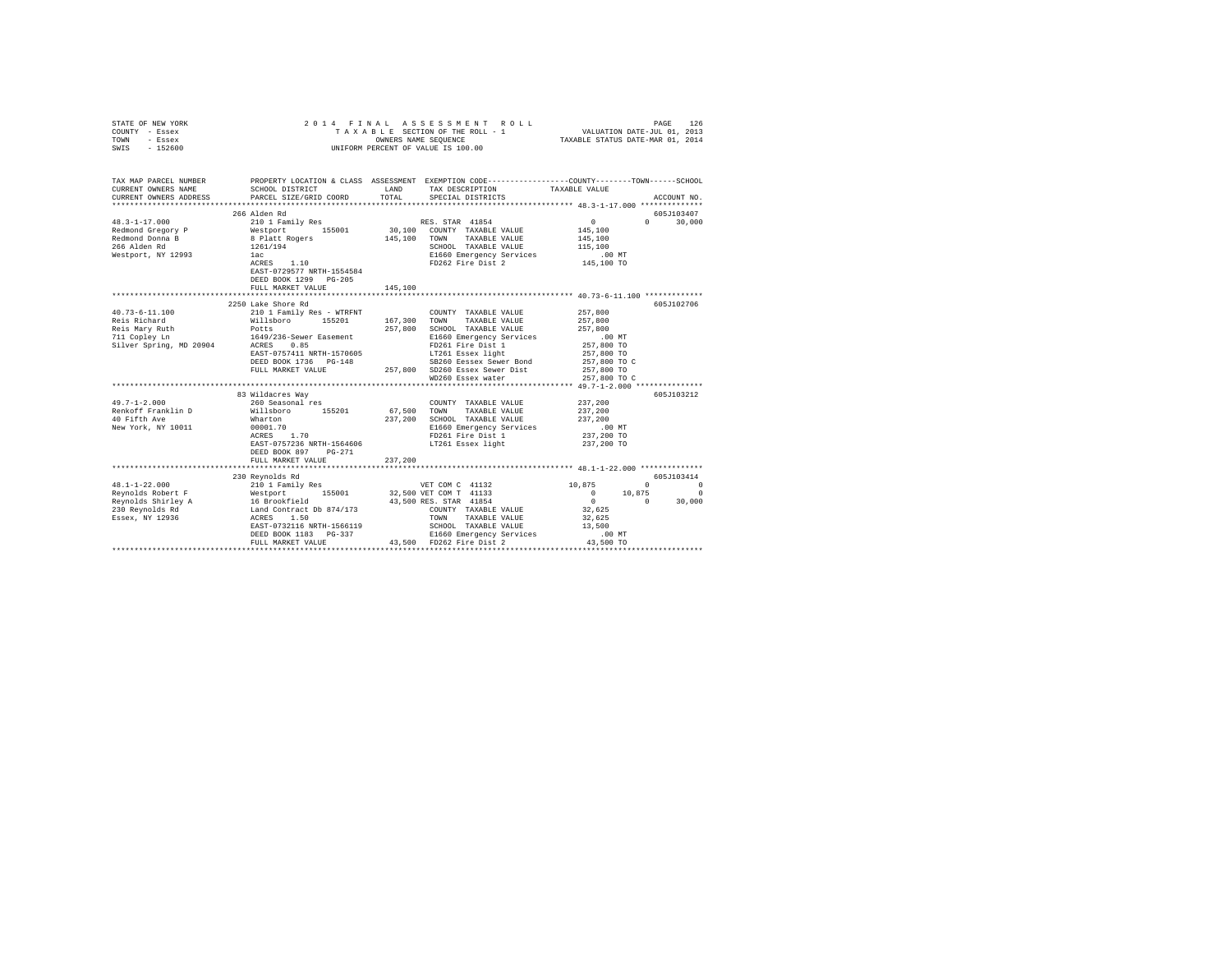|      | STATE OF NEW YORK |  | 2014 FINAL ASSESSMENT ROLL         |                                  | PAGE                        | 127 |
|------|-------------------|--|------------------------------------|----------------------------------|-----------------------------|-----|
|      | COUNTY - Essex    |  | TAXABLE SECTION OF THE ROLL - 1    |                                  | VALUATION DATE-JUL 01, 2013 |     |
| TOWN | - Essex           |  | OWNERS NAME SEOUENCE               | TAXABLE STATUS DATE-MAR 01, 2014 |                             |     |
| SWIS | $-152600$         |  | UNIFORM PERCENT OF VALUE IS 100.00 |                                  |                             |     |

| TAX MAP PARCEL NUMBER<br>CURRENT OWNERS NAME                                                                                                                                                                                                           | SCHOOL DISTRICT TAND TAX DESCRIPTION |         |                            | PROPERTY LOCATION & CLASS ASSESSMENT EXEMPTION CODE----------------COUNTY-------TOWN-----SCHOOL<br>TAXABLE VALUE |             |
|--------------------------------------------------------------------------------------------------------------------------------------------------------------------------------------------------------------------------------------------------------|--------------------------------------|---------|----------------------------|------------------------------------------------------------------------------------------------------------------|-------------|
| CURRENT OWNERS ADDRESS PARCEL SIZE/GRID COORD                                                                                                                                                                                                          |                                      | TOTAL   | SPECIAL DISTRICTS          |                                                                                                                  | ACCOUNT NO. |
|                                                                                                                                                                                                                                                        |                                      |         |                            |                                                                                                                  |             |
| 39.4-1-27.000<br>All Aural vac<10<br>Richer Andre Millsboro<br>Willisboro 155201<br>3,200 SCHOOL TAXABLE VALUE<br>10 Driveway Apt 1106<br>Millsboro 155201<br>2,200 SCHOOL TAXABLE VALUE<br>2,200 SCHOOL TAXABLE VALUE<br>2,200 SCHOOL TAXABLE         | 2412 Jersey St                       |         | COUNTY TAXABLE VALUE 3,200 |                                                                                                                  | 605J104007  |
|                                                                                                                                                                                                                                                        |                                      |         |                            | 3,200                                                                                                            |             |
|                                                                                                                                                                                                                                                        |                                      |         |                            | 3,200                                                                                                            |             |
|                                                                                                                                                                                                                                                        |                                      |         |                            | $.00$ MT                                                                                                         |             |
|                                                                                                                                                                                                                                                        |                                      |         |                            | 3,200 TO                                                                                                         |             |
|                                                                                                                                                                                                                                                        |                                      |         |                            |                                                                                                                  |             |
|                                                                                                                                                                                                                                                        | FULL MARKET VALUE                    | 3,200   |                            |                                                                                                                  |             |
|                                                                                                                                                                                                                                                        |                                      |         |                            |                                                                                                                  |             |
|                                                                                                                                                                                                                                                        | 347 Christian Rd                     |         |                            |                                                                                                                  | 605J103506  |
| $49.1 - 1 - 26.000$                                                                                                                                                                                                                                    | 240 Rural res                        |         |                            | 50,930 50,930<br>50,930                                                                                          |             |
|                                                                                                                                                                                                                                                        |                                      |         |                            | $0 \t 0 \t 64,200$                                                                                               |             |
|                                                                                                                                                                                                                                                        |                                      |         |                            | 182,670                                                                                                          |             |
|                                                                                                                                                                                                                                                        |                                      |         |                            | 182,670<br>118,470                                                                                               |             |
|                                                                                                                                                                                                                                                        |                                      |         |                            |                                                                                                                  |             |
|                                                                                                                                                                                                                                                        |                                      |         |                            | 00 MT.<br>233,600 TO                                                                                             |             |
|                                                                                                                                                                                                                                                        |                                      |         |                            |                                                                                                                  |             |
|                                                                                                                                                                                                                                                        |                                      |         |                            |                                                                                                                  |             |
|                                                                                                                                                                                                                                                        | 11 Derby Way                         |         |                            |                                                                                                                  | 605J103510  |
|                                                                                                                                                                                                                                                        |                                      |         |                            |                                                                                                                  |             |
|                                                                                                                                                                                                                                                        |                                      |         |                            |                                                                                                                  |             |
|                                                                                                                                                                                                                                                        |                                      |         |                            |                                                                                                                  |             |
|                                                                                                                                                                                                                                                        |                                      |         |                            |                                                                                                                  |             |
|                                                                                                                                                                                                                                                        |                                      |         |                            |                                                                                                                  |             |
|                                                                                                                                                                                                                                                        | DEED BOOK 1035 PG-201                |         |                            |                                                                                                                  |             |
|                                                                                                                                                                                                                                                        | FULL MARKET VALUE                    | 153,500 |                            |                                                                                                                  |             |
|                                                                                                                                                                                                                                                        | 2221 Lake Shore Rd                   |         |                            |                                                                                                                  | 605J100709  |
|                                                                                                                                                                                                                                                        |                                      |         |                            |                                                                                                                  |             |
|                                                                                                                                                                                                                                                        |                                      |         |                            |                                                                                                                  |             |
|                                                                                                                                                                                                                                                        |                                      |         |                            |                                                                                                                  |             |
|                                                                                                                                                                                                                                                        |                                      |         |                            |                                                                                                                  |             |
|                                                                                                                                                                                                                                                        |                                      |         |                            |                                                                                                                  |             |
|                                                                                                                                                                                                                                                        |                                      |         |                            |                                                                                                                  |             |
|                                                                                                                                                                                                                                                        |                                      |         |                            |                                                                                                                  |             |
|                                                                                                                                                                                                                                                        |                                      |         |                            |                                                                                                                  |             |
|                                                                                                                                                                                                                                                        |                                      |         |                            |                                                                                                                  |             |
|                                                                                                                                                                                                                                                        |                                      |         |                            |                                                                                                                  |             |
|                                                                                                                                                                                                                                                        | 20 Spire Way                         |         |                            |                                                                                                                  | 605J101304  |
| $\begin{array}{cccccc} 49.15-3-12.000 & 210 & 1\tanh 1y\text{ Res - WTRINT} & \text{COUNTY TAXABLE VALUE} & 565,100\\ \text{Rock Whallon Real Prop Trust & \textit{Willsboro} & 155201 & 303,200 & \text{TONNT TAXABLE VALUE} & 565,100\\ \end{array}$ |                                      |         |                            |                                                                                                                  |             |
|                                                                                                                                                                                                                                                        |                                      |         |                            |                                                                                                                  |             |
|                                                                                                                                                                                                                                                        |                                      |         |                            |                                                                                                                  |             |
| Note that the state of the state of the state of the state of the state of the state of the state of the states and the state of the state of the state of the state of the states and the state of the state of the state of                          |                                      |         |                            |                                                                                                                  |             |
|                                                                                                                                                                                                                                                        |                                      |         |                            |                                                                                                                  |             |
|                                                                                                                                                                                                                                                        |                                      | 565,100 |                            |                                                                                                                  |             |
|                                                                                                                                                                                                                                                        | FULL MARKET VALUE                    |         |                            |                                                                                                                  |             |
|                                                                                                                                                                                                                                                        |                                      |         |                            |                                                                                                                  |             |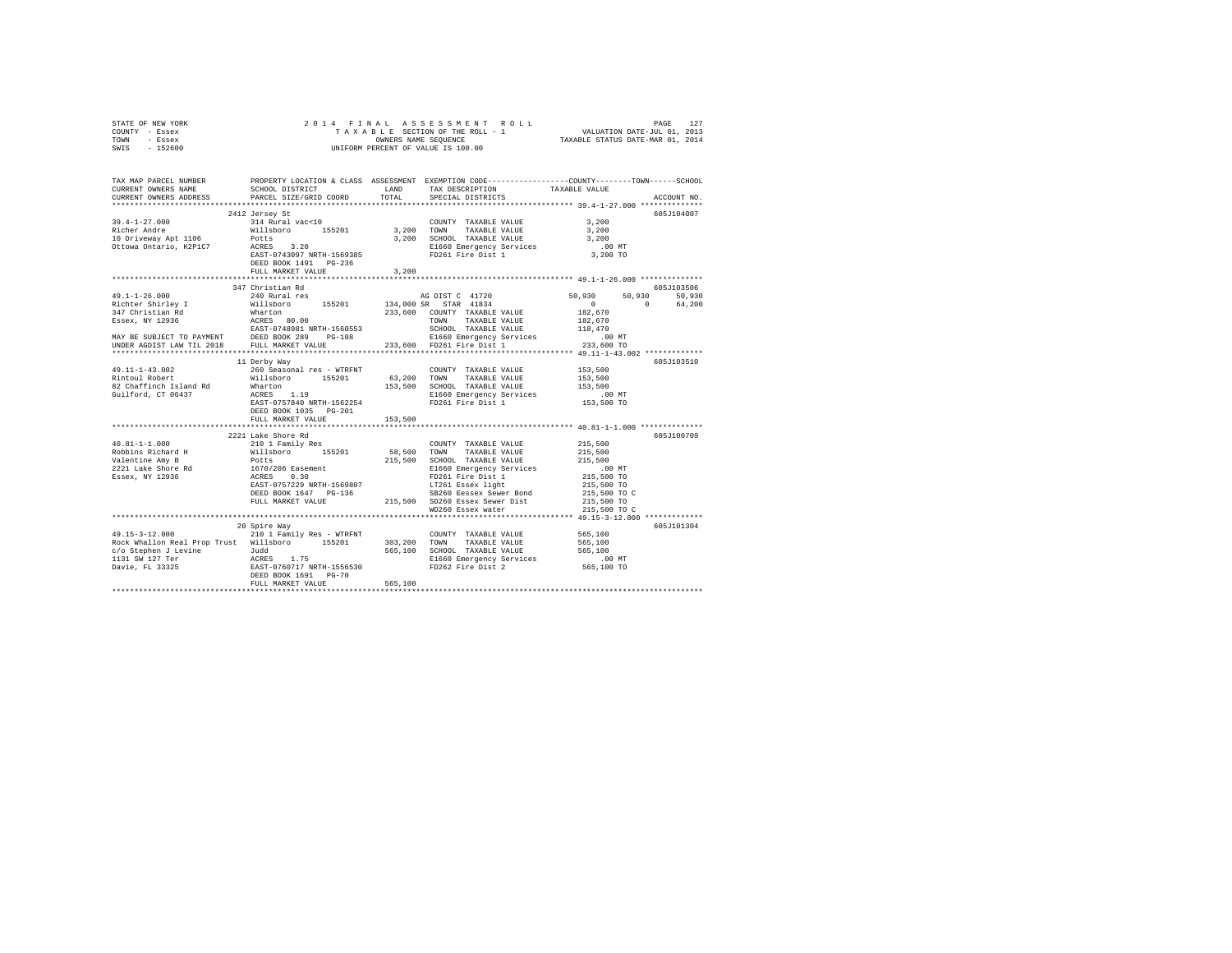| STATE OF NEW YORK |           |                      |  |  |  |  |  | 2014 FINAL ASSESSMENT ROLL         |                                  | PAGE                        | 128 |
|-------------------|-----------|----------------------|--|--|--|--|--|------------------------------------|----------------------------------|-----------------------------|-----|
| COUNTY - Essex    |           |                      |  |  |  |  |  | TAXABLE SECTION OF THE ROLL - 1    |                                  | VALUATION DATE-JUL 01, 2013 |     |
| TOWN              | - Essex   | OWNERS NAME SEOUENCE |  |  |  |  |  |                                    | TAXABLE STATUS DATE-MAR 01, 2014 |                             |     |
| SWIS              | $-152600$ |                      |  |  |  |  |  | UNIFORM PERCENT OF VALUE IS 100.00 |                                  |                             |     |

| TAX MAP PARCEL NUMBER<br>CURRENT OWNERS NAME |                                                                                                                                                                                                                                                                                                                                                                  |         | LAND TAX DESCRIPTION TAXABLE VALUE                                                                     |                            |  |
|----------------------------------------------|------------------------------------------------------------------------------------------------------------------------------------------------------------------------------------------------------------------------------------------------------------------------------------------------------------------------------------------------------------------|---------|--------------------------------------------------------------------------------------------------------|----------------------------|--|
|                                              | 2727 NYS Route 22<br>40.65-2-4.000 $210$ I Family Res $\begin{array}{ccc}\n 210 & 1 & \text{Family Res} \\  \text{Rosehberg Douglas P} & \text{will sboro} & 155201 & 60,100 & \text{TONN} \\  \text{no P.} & \text{P.} & \text{P.} & \text{P.} & \text{P.} \\  \text{P.} & \text{P.} & \text{P.} & \text{P.} & \text{P.} \\  \end{array}$                       |         | COUNTY TAXABLE VALUE 194.100                                                                           | 605J102902                 |  |
|                                              |                                                                                                                                                                                                                                                                                                                                                                  |         | TAXABLE VALUE 194.100                                                                                  |                            |  |
|                                              | PO Box 16031<br>Chapel Hill, NC 27516 1650/160-Sewer Easement<br><u>in die Staatsbeskilder in die Staatsbeskilder in die Staatsbeskilder in die Staatsbeskilder in die Staatsbeski</u> ld<br>Die Staatsbeskilder in die Staatsbeskilder in die Staatsbeskilder in die Staatsbeskilder in die Staatsbeski                                                         |         | 194,100 SCHOOL TAXABLE VALUE 194,100<br>E1660 Emergency Services 00 MT<br>FD261 Fire Dist 1 194,100 TO |                            |  |
|                                              |                                                                                                                                                                                                                                                                                                                                                                  |         |                                                                                                        |                            |  |
|                                              | ACRES<br>0.40                                                                                                                                                                                                                                                                                                                                                    |         |                                                                                                        |                            |  |
|                                              |                                                                                                                                                                                                                                                                                                                                                                  |         |                                                                                                        |                            |  |
|                                              |                                                                                                                                                                                                                                                                                                                                                                  |         |                                                                                                        |                            |  |
|                                              |                                                                                                                                                                                                                                                                                                                                                                  |         |                                                                                                        |                            |  |
|                                              |                                                                                                                                                                                                                                                                                                                                                                  |         | WD260 Essex water                                                                                      | 194,100 TO C               |  |
|                                              |                                                                                                                                                                                                                                                                                                                                                                  |         |                                                                                                        |                            |  |
|                                              | 39.3-4-2.000<br>Rowe Robert W (111sboro 155201 67,900 TOWNT TAXABLE VALUE 249,600<br>Rowe Robert W (111sboro 155201 67,900 TOWN TAXABLE VALUE 249,600<br>ROBOX 533 ACRES 32.50 249,600 ECHOLO TAXABLE VALUE 249,600<br>PO Box 533 BACR                                                                                                                           |         |                                                                                                        | 605J197013                 |  |
|                                              |                                                                                                                                                                                                                                                                                                                                                                  |         |                                                                                                        |                            |  |
|                                              |                                                                                                                                                                                                                                                                                                                                                                  |         |                                                                                                        |                            |  |
|                                              |                                                                                                                                                                                                                                                                                                                                                                  |         |                                                                                                        |                            |  |
|                                              |                                                                                                                                                                                                                                                                                                                                                                  |         |                                                                                                        |                            |  |
|                                              |                                                                                                                                                                                                                                                                                                                                                                  |         |                                                                                                        |                            |  |
|                                              |                                                                                                                                                                                                                                                                                                                                                                  |         |                                                                                                        |                            |  |
|                                              | FULL MARKET VALUE                                                                                                                                                                                                                                                                                                                                                | 249,600 |                                                                                                        |                            |  |
|                                              |                                                                                                                                                                                                                                                                                                                                                                  |         |                                                                                                        |                            |  |
|                                              | $\begin{tabular}{lcccc} 40.3-2-8.200 & 2835 Esecx Rd & 000NTY TAXABLE VALUE & 299, 800\nRumney Michael & 2101 Family Res & 155201 & 67,500 TOWN TAXABLE VALUE & 299, 800\nRumsey Michael S & Hick Patt. & 299, 800\nRumsey Montca S & Hick Patt. & 299, 800 TOMS\nRumsey M3mica S & Hick Patt. & 299, 800 TOMS\nRumley M3mica S & 152 BANK WPARGO & 299, 800 T\$ |         |                                                                                                        | 605-179004                 |  |
|                                              |                                                                                                                                                                                                                                                                                                                                                                  |         |                                                                                                        |                            |  |
|                                              |                                                                                                                                                                                                                                                                                                                                                                  |         |                                                                                                        |                            |  |
|                                              |                                                                                                                                                                                                                                                                                                                                                                  |         |                                                                                                        |                            |  |
|                                              |                                                                                                                                                                                                                                                                                                                                                                  |         |                                                                                                        |                            |  |
|                                              |                                                                                                                                                                                                                                                                                                                                                                  |         | LT261 Essex light                                                                                      |                            |  |
|                                              |                                                                                                                                                                                                                                                                                                                                                                  |         |                                                                                                        | 299,800 TO<br>299,800 TO C |  |
|                                              |                                                                                                                                                                                                                                                                                                                                                                  |         | WD260 Essex water                                                                                      | 299,800 TO C               |  |
|                                              |                                                                                                                                                                                                                                                                                                                                                                  |         |                                                                                                        |                            |  |
|                                              |                                                                                                                                                                                                                                                                                                                                                                  |         |                                                                                                        |                            |  |
|                                              |                                                                                                                                                                                                                                                                                                                                                                  |         |                                                                                                        |                            |  |
|                                              |                                                                                                                                                                                                                                                                                                                                                                  |         |                                                                                                        |                            |  |
|                                              |                                                                                                                                                                                                                                                                                                                                                                  |         |                                                                                                        |                            |  |
|                                              |                                                                                                                                                                                                                                                                                                                                                                  |         |                                                                                                        |                            |  |
|                                              |                                                                                                                                                                                                                                                                                                                                                                  |         |                                                                                                        |                            |  |
|                                              | ACRES 76.99<br>MAY BE SUBJECT TO PAYMENT BAST-0728815 NRTH-1549439<br>UNDER AGDIST LAW TIL 2018 DEED BOOK 1671 PG-285                                                                                                                                                                                                                                            |         |                                                                                                        | .00 MT                     |  |
|                                              |                                                                                                                                                                                                                                                                                                                                                                  |         | E1660 Emergency Services<br>FD262 Fire Dist 2                                                          | 269,100 TO                 |  |
|                                              | FULL MARKET VALUE                                                                                                                                                                                                                                                                                                                                                | 269,100 |                                                                                                        |                            |  |
|                                              |                                                                                                                                                                                                                                                                                                                                                                  |         |                                                                                                        |                            |  |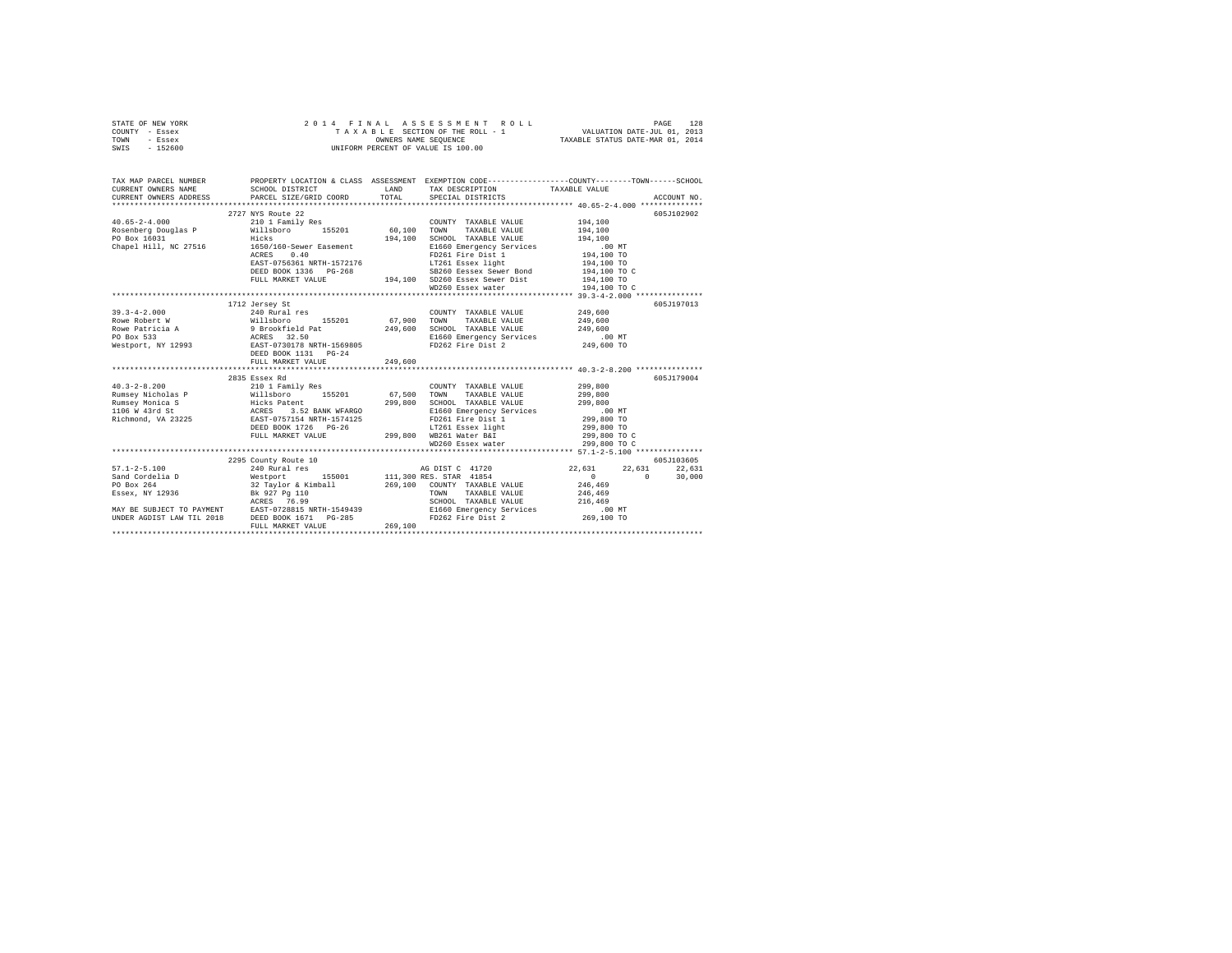| STATE OF NEW YORK<br>COUNTY - Essex | 2014 FINAL ASSESSMENT ROL<br>TAXABLE SECTION OF THE ROLL - 1<br>ONNERS NAME SEQUENCE<br>UNIFORM PERCENT OF VALUE IS 100.00                                                                                                                                                                                                                                        |         | PAGE 129 PAGE 129<br>TAXABLE SECTION OF THE ROLL - 1 VALUATION DATE-JUL 01, 2013<br>OWNERS NAME SEQUENCE TRIABLE STATUS DATE-MAR 01, 2014 |                  |               |
|-------------------------------------|-------------------------------------------------------------------------------------------------------------------------------------------------------------------------------------------------------------------------------------------------------------------------------------------------------------------------------------------------------------------|---------|-------------------------------------------------------------------------------------------------------------------------------------------|------------------|---------------|
| TOWN - Essex                        |                                                                                                                                                                                                                                                                                                                                                                   |         |                                                                                                                                           |                  |               |
| SWIS - 152600                       |                                                                                                                                                                                                                                                                                                                                                                   |         |                                                                                                                                           |                  |               |
|                                     |                                                                                                                                                                                                                                                                                                                                                                   |         |                                                                                                                                           |                  |               |
|                                     | TAX MAP PARCEL NUMBER PROPERTY LOCATION & CLASS ASSESSMENT EXEMPTION CODE--------------COUNTY-------TOWN-----SCHOOL                                                                                                                                                                                                                                               |         |                                                                                                                                           |                  |               |
| CURRENT OWNERS NAME                 | SCHOOL DISTRICT LAND TAX DESCRIPTION                                                                                                                                                                                                                                                                                                                              |         |                                                                                                                                           | TAXABLE VALUE    |               |
| CURRENT OWNERS ADDRESS              | PARCEL SIZE/GRID COORD                                                                                                                                                                                                                                                                                                                                            | TOTAL   | SPECIAL DISTRICTS                                                                                                                         |                  | ACCOUNT NO.   |
|                                     |                                                                                                                                                                                                                                                                                                                                                                   |         |                                                                                                                                           |                  |               |
|                                     | 16 Sandy Point Way                                                                                                                                                                                                                                                                                                                                                |         |                                                                                                                                           |                  | 605J100108    |
| $40.65 - 1 - 1.100$                 | 260 Seasonal res - WTRFNT                                                                                                                                                                                                                                                                                                                                         |         | COUNTY TAXABLE VALUE                                                                                                                      | 508,500          |               |
|                                     | Sandy Point Of Essex Ltd Willsboro 155201 455,800 TOWN<br>c/o Christine Herrmann Hicks 508,500 SCHOC                                                                                                                                                                                                                                                              |         | TAXABLE VALUE                                                                                                                             | 508,500          |               |
|                                     |                                                                                                                                                                                                                                                                                                                                                                   |         |                                                                                                                                           | 508,500          |               |
|                                     | 93 Millpond<br>2007 POINT BEET TRAINING STAND 1998<br>2008, SOO SCHOOL TAXABLE VALUE<br>2018 Millpond<br>2018 Millpond<br>2018 PD261 Fire Dist 1<br>2020 PD261 Fire Dist 1<br>2020 FIRED BOX 949 PG-331<br>PULL MARKET VALUE<br>PD261 EAST 1.0<br>                                                                                                                |         |                                                                                                                                           | $.00$ MT         |               |
|                                     |                                                                                                                                                                                                                                                                                                                                                                   |         |                                                                                                                                           | 508,500 TO       |               |
|                                     |                                                                                                                                                                                                                                                                                                                                                                   |         |                                                                                                                                           | 508,500 TO       |               |
|                                     |                                                                                                                                                                                                                                                                                                                                                                   |         |                                                                                                                                           | 508,500 TO C     |               |
|                                     |                                                                                                                                                                                                                                                                                                                                                                   |         |                                                                                                                                           | 508,500 TO C     |               |
|                                     | 122 Albee Ln                                                                                                                                                                                                                                                                                                                                                      |         |                                                                                                                                           |                  | 605J101206    |
| $49.15 - 3 - 5.000$                 | 210 1 Family Res - WTRFNT                                                                                                                                                                                                                                                                                                                                         |         | COUNTY TAXABLE VALUE                                                                                                                      | 450,600          |               |
|                                     |                                                                                                                                                                                                                                                                                                                                                                   |         |                                                                                                                                           | 450,600          |               |
|                                     | Sattar Family Trust Millsboro 155201 262,900<br>1405 Rowe Rd Priswell 155201 450,600<br>Schenectady, NY 12309 ACRES 2.00 450,600<br>Willsboro 155201 262,900 TOWN TAXABLE VALUE<br>Friswell 450,600 SCHOOL TAXABLE VALUE<br>ACRES 2.00 450,600 E1660 Emergency Services<br>EAST-0759791 NRTH-1556625 FD261 Fire Dist 1<br>DEED BOOK 1168 PO-148 FD261 Fire Dist 1 |         |                                                                                                                                           | 450,600          |               |
|                                     |                                                                                                                                                                                                                                                                                                                                                                   |         |                                                                                                                                           | $.00$ MT         |               |
|                                     |                                                                                                                                                                                                                                                                                                                                                                   |         |                                                                                                                                           | 450,600 TO       |               |
|                                     | DEED BOOK 1168 PG-148                                                                                                                                                                                                                                                                                                                                             |         |                                                                                                                                           |                  |               |
|                                     | FULL MARKET VALUE                                                                                                                                                                                                                                                                                                                                                 | 450,600 |                                                                                                                                           |                  |               |
|                                     |                                                                                                                                                                                                                                                                                                                                                                   |         |                                                                                                                                           |                  |               |
|                                     | 123 Albee Ln                                                                                                                                                                                                                                                                                                                                                      |         |                                                                                                                                           |                  | 605J101205    |
| $49.15 - 3 - 6.000$                 | 312 Vac w/imprv - WTRFNT                                                                                                                                                                                                                                                                                                                                          |         | COUNTY TAXABLE VALUE                                                                                                                      | 184,200          |               |
|                                     |                                                                                                                                                                                                                                                                                                                                                                   |         | 180,200 TOWN TAXABLE VALUE                                                                                                                | 184,200          |               |
|                                     |                                                                                                                                                                                                                                                                                                                                                                   |         | 184,200 SCHOOL TAXABLE VALUE 184,200<br>E1660 Emergency Services .00 MT                                                                   |                  |               |
|                                     | Sattar Family Trust and Millsboro 155201<br>1405 Rowe Rd Friswell<br>20101140<br>Schenectady, NY 12309 0001140<br>ACRES 1.30                                                                                                                                                                                                                                      |         |                                                                                                                                           |                  |               |
|                                     |                                                                                                                                                                                                                                                                                                                                                                   |         | FD261 Fire Dist 1                                                                                                                         | 184,200 TO       |               |
|                                     | EAST-0759941 NRTH-1556525                                                                                                                                                                                                                                                                                                                                         |         |                                                                                                                                           |                  |               |
|                                     | DEED BOOK 1168 PG-148                                                                                                                                                                                                                                                                                                                                             |         |                                                                                                                                           |                  |               |
|                                     | FULL MARKET VALUE                                                                                                                                                                                                                                                                                                                                                 | 184,200 |                                                                                                                                           |                  |               |
|                                     |                                                                                                                                                                                                                                                                                                                                                                   |         |                                                                                                                                           |                  |               |
| $39.3 - 1 - 11.200$                 | 52 Spear Rd<br>210 1 Family Res                                                                                                                                                                                                                                                                                                                                   |         |                                                                                                                                           |                  | 605J176013    |
|                                     |                                                                                                                                                                                                                                                                                                                                                                   |         | COUNTY TAXABLE VALUE                                                                                                                      | 89,800<br>89,800 |               |
|                                     | $\begin{tabular}{l c c c c c c c c} \hline $3,000$ & $200$ & $100$ & $100$ & $100$ \\ \hline $3,001$ & $1000$ & $1000$ & $1000$ & $1000$ & $1000$ \\ \hline \hline $3,001$ & $1000$ & $1000$ & $1000$ & $1000$ & $1000$ \\ \hline $4$ & $1000$ & $1000$ & $1000$ & $1000$ & $1000$ & $1000$ \\ \hline $5$ & $010$ & $101$                                         |         |                                                                                                                                           | 89,800           |               |
|                                     |                                                                                                                                                                                                                                                                                                                                                                   |         |                                                                                                                                           |                  |               |
|                                     |                                                                                                                                                                                                                                                                                                                                                                   |         |                                                                                                                                           | MT.<br>89,800 TO |               |
|                                     |                                                                                                                                                                                                                                                                                                                                                                   |         |                                                                                                                                           |                  |               |
|                                     | FULL MARKET VALUE                                                                                                                                                                                                                                                                                                                                                 | 89,800  |                                                                                                                                           |                  |               |
|                                     |                                                                                                                                                                                                                                                                                                                                                                   |         |                                                                                                                                           |                  |               |
|                                     | 240 Sayre Rd                                                                                                                                                                                                                                                                                                                                                      |         |                                                                                                                                           |                  | 605J103609    |
|                                     |                                                                                                                                                                                                                                                                                                                                                                   |         |                                                                                                                                           | $\sim$ 0         | $0 \t 30,000$ |
|                                     |                                                                                                                                                                                                                                                                                                                                                                   |         |                                                                                                                                           | 137,400          |               |
|                                     |                                                                                                                                                                                                                                                                                                                                                                   |         |                                                                                                                                           | 137,400          |               |
|                                     |                                                                                                                                                                                                                                                                                                                                                                   |         |                                                                                                                                           | 107,400          |               |
|                                     |                                                                                                                                                                                                                                                                                                                                                                   |         |                                                                                                                                           | .00 MT           |               |
|                                     |                                                                                                                                                                                                                                                                                                                                                                   |         |                                                                                                                                           | 137,400 TO       |               |
|                                     |                                                                                                                                                                                                                                                                                                                                                                   |         |                                                                                                                                           |                  |               |
|                                     |                                                                                                                                                                                                                                                                                                                                                                   |         |                                                                                                                                           |                  |               |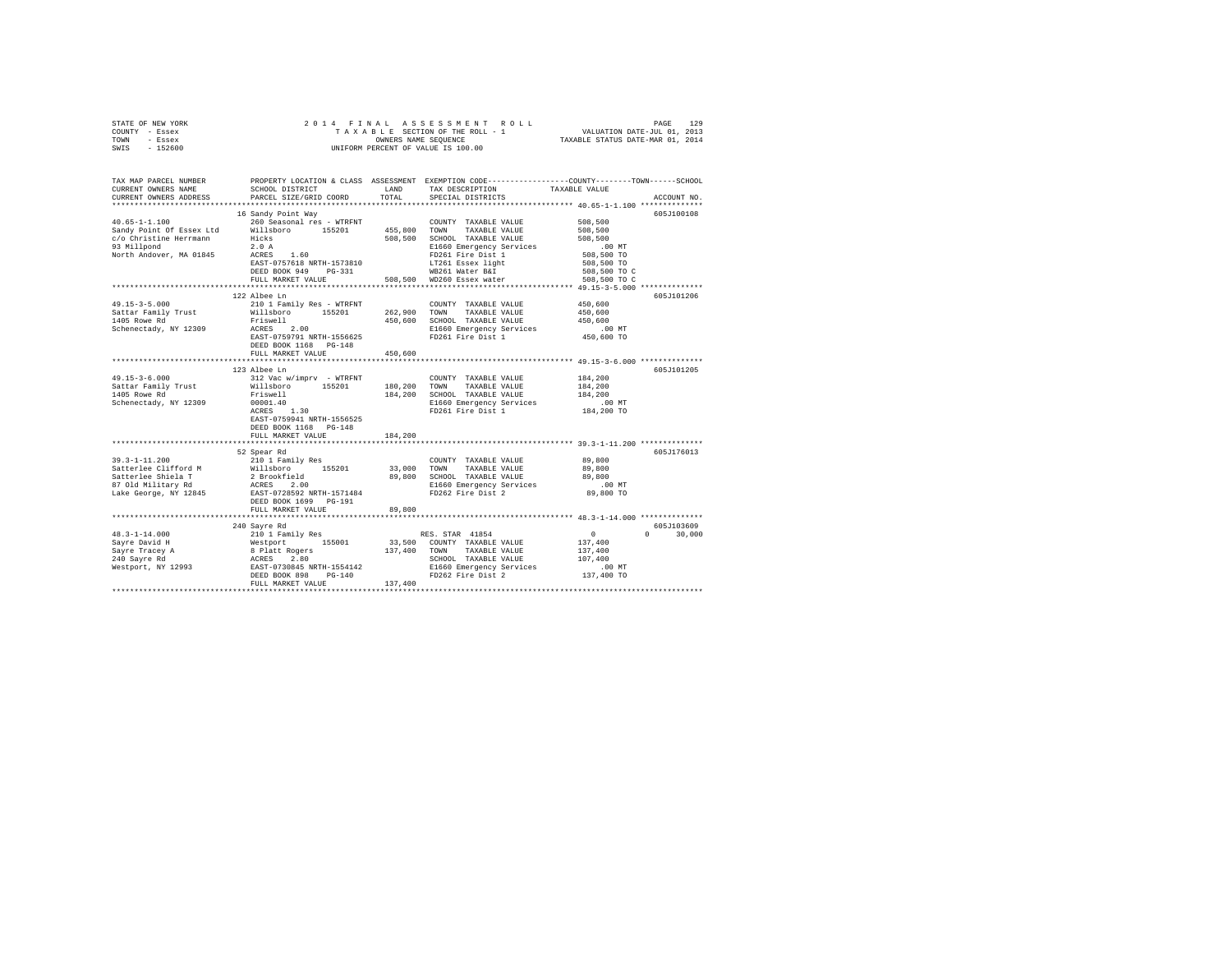| STATE OF NEW YORK                                                                                                                                                                                                                                                                                           | 2014 FINAL                                                                                                                                |         |                                                                       |                                                                                                                                                    |                    |
|-------------------------------------------------------------------------------------------------------------------------------------------------------------------------------------------------------------------------------------------------------------------------------------------------------------|-------------------------------------------------------------------------------------------------------------------------------------------|---------|-----------------------------------------------------------------------|----------------------------------------------------------------------------------------------------------------------------------------------------|--------------------|
| COUNTY - Essex                                                                                                                                                                                                                                                                                              |                                                                                                                                           |         |                                                                       | PAGE 130 PAGE 130 PAGE 130<br>TAXABLE SECTION OF THE ROLL - 1 VALUATION DATE-JUL 01, 2013<br>OWNERS NAME SEQUENCE TRXABLE STATUS DATE-MAR 01, 2014 |                    |
| TOWN - Essex                                                                                                                                                                                                                                                                                                |                                                                                                                                           |         |                                                                       |                                                                                                                                                    |                    |
| SWIS - 152600                                                                                                                                                                                                                                                                                               |                                                                                                                                           |         | OWNERS NAME SEQUENCE<br>UNIFORM PERCENT OF VALUE IS 100.00            |                                                                                                                                                    |                    |
|                                                                                                                                                                                                                                                                                                             |                                                                                                                                           |         |                                                                       |                                                                                                                                                    |                    |
|                                                                                                                                                                                                                                                                                                             |                                                                                                                                           |         |                                                                       |                                                                                                                                                    |                    |
| TAX MAP PARCEL NUMBER                                                                                                                                                                                                                                                                                       | PROPERTY LOCATION & CLASS ASSESSMENT EXEMPTION CODE---------------COUNTY-------TOWN------SCHOOL                                           |         |                                                                       |                                                                                                                                                    |                    |
| CURRENT OWNERS NAME                                                                                                                                                                                                                                                                                         | SCHOOL DISTRICT                                                                                                                           | LAND    | TAX DESCRIPTION                                                       | TAXABLE VALUE                                                                                                                                      |                    |
| CURRENT OWNERS ADDRESS                                                                                                                                                                                                                                                                                      | PARCEL SIZE/GRID COORD                                                                                                                    | TOTAL   | SPECIAL DISTRICTS                                                     |                                                                                                                                                    | ACCOUNT NO.        |
|                                                                                                                                                                                                                                                                                                             |                                                                                                                                           |         |                                                                       |                                                                                                                                                    |                    |
|                                                                                                                                                                                                                                                                                                             | Sayre Rd                                                                                                                                  |         |                                                                       |                                                                                                                                                    | 605J103607         |
| $48.3 - 1 - 15.100$                                                                                                                                                                                                                                                                                         |                                                                                                                                           |         | AG DIST C 41720                                                       | 35,449                                                                                                                                             | 35, 449 35, 449    |
| Sayre David H                                                                                                                                                                                                                                                                                               |                                                                                                                                           |         |                                                                       | 97.351                                                                                                                                             |                    |
|                                                                                                                                                                                                                                                                                                             |                                                                                                                                           |         | 131,200 COUNTY TAXABLE VALUE<br>132,800 TOWN TAXABLE VALUE            | 97.351                                                                                                                                             |                    |
| Morris Mary Jean<br>240 Sayre Rd                                                                                                                                                                                                                                                                            |                                                                                                                                           |         |                                                                       | 97.351                                                                                                                                             |                    |
| Westport, NY 12993                                                                                                                                                                                                                                                                                          | ----- m<br>105 Vac farmland<br>8 Platt Rogers<br>8 Platt Rogers<br>ACRES 123.60<br>EAST-0731168 NRTH-1553403<br>RAST-0731168 NRTH-1553403 |         | SCHOOL TAXABLE VALUE<br>E1660 Emergency Services<br>FD262 Fire Dist 2 | .00 MT                                                                                                                                             |                    |
|                                                                                                                                                                                                                                                                                                             | DEED BOOK 454 PG-243                                                                                                                      |         |                                                                       | 132,800 TO                                                                                                                                         |                    |
| MAY BE SUBJECT TO PAYMENT                                                                                                                                                                                                                                                                                   | FULL MARKET VALUE                                                                                                                         | 132,800 |                                                                       |                                                                                                                                                    |                    |
| UNDER AGDIST LAW TIL 2018                                                                                                                                                                                                                                                                                   |                                                                                                                                           |         |                                                                       |                                                                                                                                                    |                    |
|                                                                                                                                                                                                                                                                                                             |                                                                                                                                           |         |                                                                       |                                                                                                                                                    |                    |
|                                                                                                                                                                                                                                                                                                             | Walker Rd                                                                                                                                 |         |                                                                       |                                                                                                                                                    | 605J103608         |
| 48.4-1-21.000                                                                                                                                                                                                                                                                                               | 910 Priv forest                                                                                                                           |         | COUNTY TAXABLE VALUE                                                  | 57,400                                                                                                                                             |                    |
| Sayre David H                                                                                                                                                                                                                                                                                               |                                                                                                                                           |         | 57,400 TOWN TAXABLE VALUE                                             | 57,400                                                                                                                                             |                    |
|                                                                                                                                                                                                                                                                                                             |                                                                                                                                           |         | 57,400 SCHOOL TAXABLE VALUE                                           | 57,400                                                                                                                                             |                    |
|                                                                                                                                                                                                                                                                                                             |                                                                                                                                           |         |                                                                       | $.00$ MT                                                                                                                                           |                    |
| Sayre Tracey A<br>240 Sayre Rd<br>Westport, NY 12993                                                                                                                                                                                                                                                        | Westport 155001 57,4<br>6 Platt Rogers 57,4<br>00100.00<br>ACRES 108.30<br>RAST-0733067 NRTH-1553752                                      |         | E1660 Emergency Services<br>FD262 Fire Dist 2                         | 57,400 TO                                                                                                                                          |                    |
|                                                                                                                                                                                                                                                                                                             |                                                                                                                                           |         |                                                                       |                                                                                                                                                    |                    |
|                                                                                                                                                                                                                                                                                                             | DEED BOOK 898 PG-138                                                                                                                      |         |                                                                       |                                                                                                                                                    |                    |
|                                                                                                                                                                                                                                                                                                             | FULL MARKET VALUE                                                                                                                         | 57,400  |                                                                       |                                                                                                                                                    |                    |
|                                                                                                                                                                                                                                                                                                             |                                                                                                                                           |         |                                                                       |                                                                                                                                                    |                    |
|                                                                                                                                                                                                                                                                                                             | Walker Rd                                                                                                                                 |         |                                                                       |                                                                                                                                                    | 605J103606         |
| $57.2 - 3 - 1.000$                                                                                                                                                                                                                                                                                          | 120 Field crops                                                                                                                           |         | COUNTY TAXABLE VALUE                                                  | 144,500                                                                                                                                            |                    |
|                                                                                                                                                                                                                                                                                                             |                                                                                                                                           |         | COUNTY TAXABLE VALUE<br>129,700 TOWN TAXABLE VALUE                    | 144,500                                                                                                                                            |                    |
|                                                                                                                                                                                                                                                                                                             |                                                                                                                                           |         |                                                                       | 144,500                                                                                                                                            |                    |
|                                                                                                                                                                                                                                                                                                             |                                                                                                                                           |         |                                                                       |                                                                                                                                                    |                    |
|                                                                                                                                                                                                                                                                                                             |                                                                                                                                           |         | E1660 Emergency Services                                              | .00 MT                                                                                                                                             |                    |
| $\begin{tabular}{l c c c c c} \hline $57.2-3-1.000$ & $140$ & $140$ & $140$ & $140$ & $140$ & $140$ & $140$ & $140$ & $140$ & $140$ & $140$ & $140$ & $140$ & $140$ & $140$ & $140$ & $140$ & $140$ & $140$ & $140$ & $140$ & $140$ & $140$ & $140$ & $140$ & $140$ & $140$ & $140$ & $140$ & $140$ & $140$ |                                                                                                                                           |         |                                                                       | 144,500 TO                                                                                                                                         |                    |
|                                                                                                                                                                                                                                                                                                             |                                                                                                                                           |         |                                                                       |                                                                                                                                                    |                    |
| MAY BE SUBJECT TO PAYMENT                                                                                                                                                                                                                                                                                   | FULL MARKET VALUE                                                                                                                         | 144,500 |                                                                       |                                                                                                                                                    |                    |
| UNDER AGDIST LAW TIL 2016                                                                                                                                                                                                                                                                                   |                                                                                                                                           |         |                                                                       |                                                                                                                                                    |                    |
|                                                                                                                                                                                                                                                                                                             |                                                                                                                                           |         |                                                                       |                                                                                                                                                    |                    |
|                                                                                                                                                                                                                                                                                                             | 160 Sayre Rd                                                                                                                              |         |                                                                       |                                                                                                                                                    | 605J195010         |
|                                                                                                                                                                                                                                                                                                             |                                                                                                                                           |         |                                                                       | 44,750                                                                                                                                             | 44,750 44,750      |
|                                                                                                                                                                                                                                                                                                             |                                                                                                                                           |         |                                                                       |                                                                                                                                                    | $0 \t 0 \t 44,750$ |
|                                                                                                                                                                                                                                                                                                             |                                                                                                                                           |         |                                                                       | 44,750                                                                                                                                             |                    |
|                                                                                                                                                                                                                                                                                                             |                                                                                                                                           |         |                                                                       | 44,750                                                                                                                                             |                    |
|                                                                                                                                                                                                                                                                                                             |                                                                                                                                           |         |                                                                       | $\sim$ 0                                                                                                                                           |                    |
|                                                                                                                                                                                                                                                                                                             | DEED BOOK 1072    PG-348                                                                                                                  |         |                                                                       | .00 MT                                                                                                                                             |                    |
|                                                                                                                                                                                                                                                                                                             |                                                                                                                                           |         |                                                                       | 89,500 TO                                                                                                                                          |                    |
|                                                                                                                                                                                                                                                                                                             |                                                                                                                                           |         |                                                                       |                                                                                                                                                    |                    |
|                                                                                                                                                                                                                                                                                                             | Leaning Rd                                                                                                                                |         |                                                                       |                                                                                                                                                    | 605J102406         |
|                                                                                                                                                                                                                                                                                                             |                                                                                                                                           |         |                                                                       | 47,209 47,209                                                                                                                                      | 47,209             |
|                                                                                                                                                                                                                                                                                                             |                                                                                                                                           |         |                                                                       | 27,791                                                                                                                                             |                    |
|                                                                                                                                                                                                                                                                                                             |                                                                                                                                           |         |                                                                       | 27,791                                                                                                                                             |                    |
|                                                                                                                                                                                                                                                                                                             |                                                                                                                                           |         |                                                                       | 27,791                                                                                                                                             |                    |
|                                                                                                                                                                                                                                                                                                             |                                                                                                                                           |         |                                                                       | 00 MT.<br>75,000 TO                                                                                                                                |                    |
|                                                                                                                                                                                                                                                                                                             |                                                                                                                                           |         |                                                                       |                                                                                                                                                    |                    |
|                                                                                                                                                                                                                                                                                                             |                                                                                                                                           |         |                                                                       |                                                                                                                                                    |                    |
|                                                                                                                                                                                                                                                                                                             |                                                                                                                                           |         |                                                                       |                                                                                                                                                    |                    |
|                                                                                                                                                                                                                                                                                                             |                                                                                                                                           |         |                                                                       |                                                                                                                                                    |                    |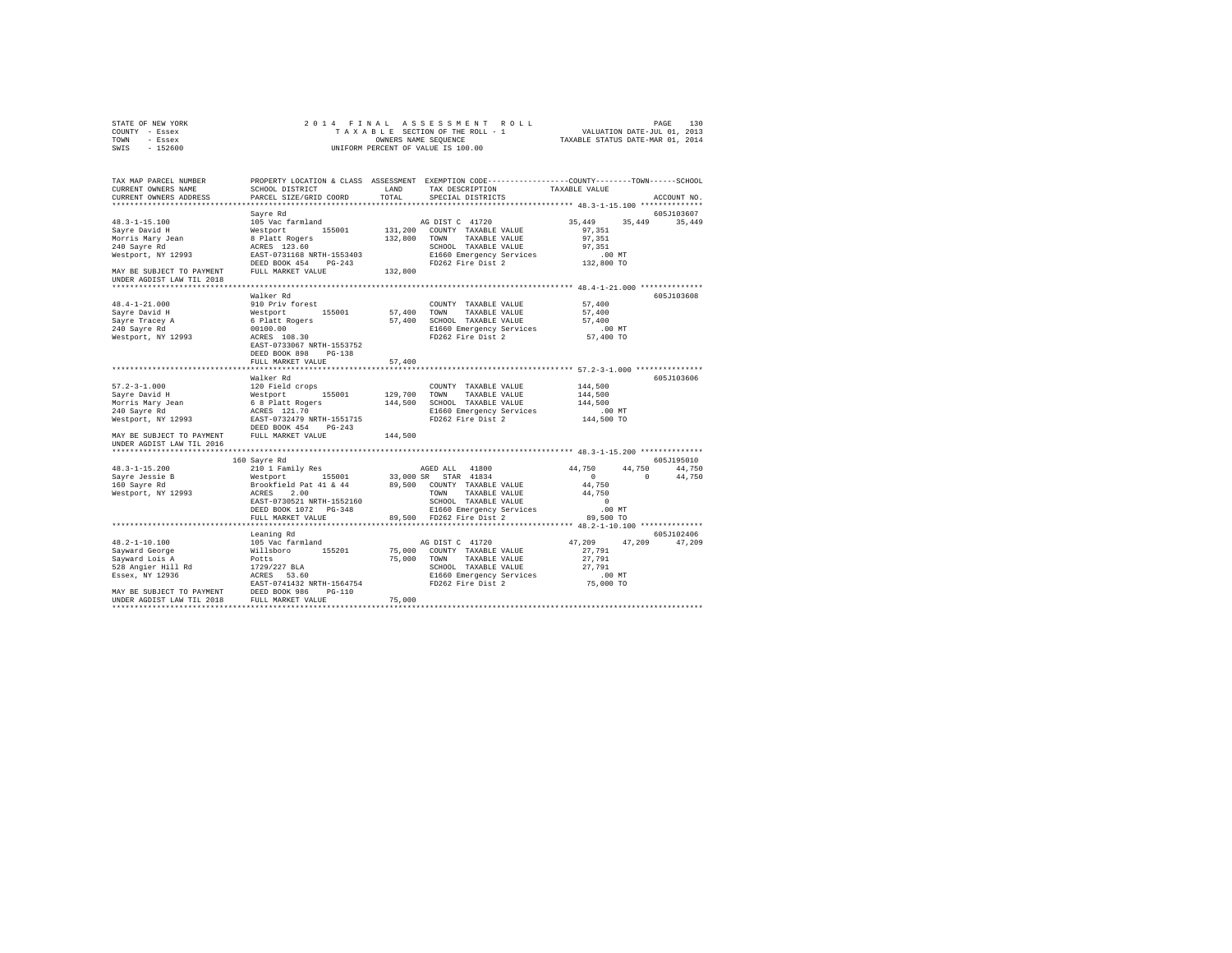| STATE OF NEW YORK                                     | 2014 FINAL                                                                                                                             |         |                                                                                                 |                      |               |
|-------------------------------------------------------|----------------------------------------------------------------------------------------------------------------------------------------|---------|-------------------------------------------------------------------------------------------------|----------------------|---------------|
| COUNTY - Essex                                        |                                                                                                                                        |         |                                                                                                 |                      |               |
| TOWN - Essex                                          |                                                                                                                                        |         |                                                                                                 |                      |               |
| SWIS - 152600                                         |                                                                                                                                        |         | OWNERS NAME SEQUENCE<br>UNIFORM PERCENT OF VALUE IS 100.00                                      |                      |               |
|                                                       |                                                                                                                                        |         |                                                                                                 |                      |               |
|                                                       |                                                                                                                                        |         |                                                                                                 |                      |               |
| TAX MAP PARCEL NUMBER                                 |                                                                                                                                        |         | PROPERTY LOCATION & CLASS ASSESSMENT EXEMPTION CODE----------------COUNTY-------TOWN-----SCHOOL |                      |               |
| CURRENT OWNERS NAME                                   | SCHOOL DISTRICT                                                                                                                        | LAND    | TAX DESCRIPTION TAXABLE VALUE                                                                   |                      |               |
| CURRENT OWNERS ADDRESS                                | PARCEL SIZE/GRID COORD                                                                                                                 | TOTAL   | SPECIAL DISTRICTS                                                                               |                      | ACCOUNT NO.   |
|                                                       |                                                                                                                                        |         |                                                                                                 |                      |               |
|                                                       | Leaning Rd                                                                                                                             |         |                                                                                                 |                      | 605J103611    |
| 48.2-1-14.000                                         |                                                                                                                                        |         | AG DIST C 41720                                                                                 | 62,145 62,145 62,145 |               |
|                                                       |                                                                                                                                        |         | 96,700 COUNTY TAXABLE VALUE                                                                     | 34,555               |               |
| Sayward George<br>Sayward Lois                        |                                                                                                                                        |         | 96,700 TOWN TAXABLE VALUE                                                                       | 34,555               |               |
|                                                       |                                                                                                                                        |         |                                                                                                 | 34,555               |               |
| 528 Angier Hill Rd<br>Essex, NY 12936                 | Easing Actor<br>105 Vac farmland<br>Willsbroom<br>Marton<br>ERSS 69.10<br>ERST-0740778 NRTH-1562313<br>DEED BOOK 883 PG-40             |         | SCHOOL TAAABLE VADOR<br>E1660 Emergency Services<br>FD262 Fire Dist 2                           | $.00$ MT             |               |
|                                                       |                                                                                                                                        |         |                                                                                                 | 96,700 TO            |               |
| MAY BE SUBJECT TO PAYMENT FULL MARKET VALUE           |                                                                                                                                        | 96,700  |                                                                                                 |                      |               |
| UNDER AGDIST LAW TIL 2018                             |                                                                                                                                        |         |                                                                                                 |                      |               |
|                                                       |                                                                                                                                        |         |                                                                                                 |                      |               |
|                                                       | 528 Angier Hill Rd                                                                                                                     |         |                                                                                                 |                      | 605-103202    |
| $58.1 - 2 - 2.000$                                    | 210 1 Family Res                                                                                                                       |         | RES. STAR 41854                                                                                 | $\sim$ 0             | $0 \t 30,000$ |
|                                                       |                                                                                                                                        |         | 32,100 COUNTY TAXABLE VALUE                                                                     |                      |               |
| Sayward George<br>Sayward Lois                        |                                                                                                                                        |         |                                                                                                 | 151,600              |               |
|                                                       |                                                                                                                                        |         | 151,600 TOWN TAXABLE VALUE                                                                      | 151,600              |               |
| 528 Angier Hill Rd<br>Essex, NY 12936                 | 210 1 Family kes<br>Willsboro 155201 32,100<br>Judd 151,600<br>ACRES 1.10 151,600<br>EAST-0743704 NRTH-1551879<br>PRED BOOK 679 PG-277 |         | SCHOOL TAXABLE VALUE                                                                            | 121,600              |               |
|                                                       |                                                                                                                                        |         | E1660 Emergency Services                                                                        | $.00$ MT             |               |
|                                                       |                                                                                                                                        |         | FD262 Fire Dist 2                                                                               | 151,600 TO           |               |
|                                                       | FULL MARKET VALUE                                                                                                                      |         | 151,600 LT262 Whallonsburg light                                                                | 151,600 TO           |               |
|                                                       |                                                                                                                                        |         |                                                                                                 |                      |               |
|                                                       | Brookfield Rd                                                                                                                          |         |                                                                                                 |                      | 605J103610    |
| $48.3 - 1 - 2.000$                                    | 910 Priv forest                                                                                                                        |         | COUNTY TAXABLE VALUE                                                                            | 29,900               |               |
| Sayward Richard E                                     |                                                                                                                                        |         | 29,900 TOWN TAXABLE VALUE                                                                       | 29,900               |               |
| Sayward Sarah J                                       | Nestport 155001<br>7 Platt Rogers<br>00040.00<br>ACRES 40.90                                                                           |         | 29,900 SCHOOL TAXABLE VALUE                                                                     | 29,900               |               |
| 269 Coonrod Rd                                        |                                                                                                                                        |         | E1660 Emergency Services<br>FD262 Fire Dist 2                                                   | .00 MT               |               |
| Willsboro, NY 12996                                   |                                                                                                                                        |         |                                                                                                 | 29,900 TO            |               |
|                                                       | EAST-0726307 NRTH-1560567                                                                                                              |         |                                                                                                 |                      |               |
|                                                       | DEED BOOK 1230 PG-216                                                                                                                  |         |                                                                                                 |                      |               |
|                                                       | FULL MARKET VALUE                                                                                                                      | 29,900  |                                                                                                 |                      |               |
|                                                       | ***************************                                                                                                            |         |                                                                                                 |                      |               |
|                                                       | 2059 Jersey St                                                                                                                         |         |                                                                                                 |                      | 605J101112    |
| $39.4 - 1 - 45.000$                                   | 210 1 Family Res                                                                                                                       |         | RES. STAR 41854                                                                                 | $\sim$ 0             | $0 \t 30,000$ |
|                                                       |                                                                                                                                        |         |                                                                                                 | 103,200              |               |
|                                                       |                                                                                                                                        |         | 32,100 COUNTY TAXABLE VALUE<br>103,200 TOWN TAXABLE VALUE                                       | 103,200              |               |
| Sayward Samuel A<br>2059 Jersey St<br>Essex, NY 12936 | Westport 155001<br>Hicks<br>ACRES 1.10<br>EAST-0735733 NRTH-1569572                                                                    |         | SCHOOL TAXABLE VALUE                                                                            | 73,200               |               |
|                                                       |                                                                                                                                        |         | E1660 Emergency Services                                                                        | $.00$ MT             |               |
|                                                       | DEED BOOK 1542 PG-63                                                                                                                   |         | FD262 Fire Dist 2                                                                               | 103,200 TO           |               |
|                                                       | FULL MARKET VALUE                                                                                                                      | 103,200 |                                                                                                 |                      |               |
|                                                       |                                                                                                                                        |         |                                                                                                 |                      |               |
|                                                       | 2386 NYS Route 22                                                                                                                      |         |                                                                                                 |                      | 605J103615    |
| $40.3 - 3 - 1.110$                                    | 210 1 Family Res                                                                                                                       |         |                                                                                                 | $\sim$ 0             | 0 64,200      |
|                                                       |                                                                                                                                        |         | SR STAR 41834<br>32,300 COUNTY TAXABLE VALUE                                                    | 118,900              |               |
| Sayward Stephen A Jr Willsboro 155201                 |                                                                                                                                        |         |                                                                                                 | 118,900              |               |
| 495 Middle Rd                                         | Potts                                                                                                                                  |         | 118,900 TOWN TAXABLE VALUE                                                                      |                      |               |
| Essex, NY 12936                                       |                                                                                                                                        |         |                                                                                                 |                      |               |
|                                                       |                                                                                                                                        |         |                                                                                                 |                      |               |
|                                                       |                                                                                                                                        |         |                                                                                                 |                      |               |
|                                                       | EAST-0748112 NRTH-1570687                                                                                                              |         |                                                                                                 |                      |               |
|                                                       | DEED BOOK 1666 PG-101                                                                                                                  |         |                                                                                                 |                      |               |
|                                                       | FULL MARKET VALUE                                                                                                                      | 118,900 |                                                                                                 |                      |               |
|                                                       |                                                                                                                                        |         |                                                                                                 |                      |               |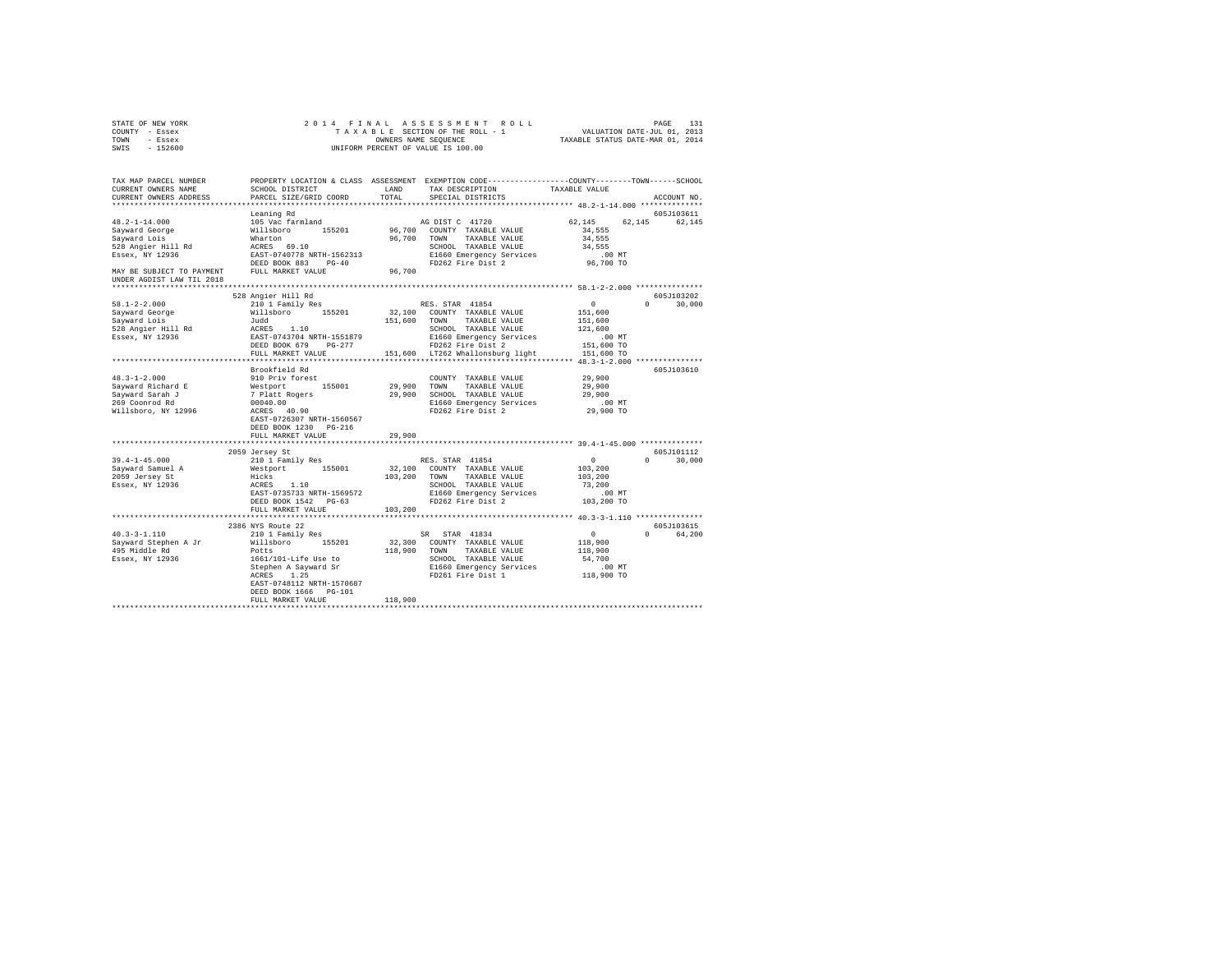| STATE OF NEW YORK | 2014 FINAL ASSESSMENT ROLL         | 132<br>PAGE                      |
|-------------------|------------------------------------|----------------------------------|
| - Essex<br>COUNTY | TAXABLE SECTION OF THE ROLL - 1    | VALUATION DATE-JUL 01, 2013      |
| TOWN<br>- Essex   | OWNERS NAME SEOUENCE               | TAXABLE STATUS DATE-MAR 01, 2014 |
| $-152600$<br>SWIS | UNIFORM PERCENT OF VALUE IS 100.00 |                                  |
|                   |                                    |                                  |

| TAX MAP PARCEL NUMBER                                                                                                                                                                                                                            |                                                                                         |         | PROPERTY LOCATION & CLASS ASSESSMENT EXEMPTION CODE---------------COUNTY-------TOWN-----SCHOOL |                                 |               |
|--------------------------------------------------------------------------------------------------------------------------------------------------------------------------------------------------------------------------------------------------|-----------------------------------------------------------------------------------------|---------|------------------------------------------------------------------------------------------------|---------------------------------|---------------|
| CURRENT OWNERS NAME<br>CURRENT OWNERS ADDRESS                                                                                                                                                                                                    | SCHOOL DISTRICT<br>PARCEL SIZE/GRID COORD                                               | TOTAL   | LAND TAX DESCRIPTION<br>SPECIAL DISTRICTS                                                      | TAXABLE VALUE                   | ACCOUNT NO    |
|                                                                                                                                                                                                                                                  |                                                                                         |         |                                                                                                |                                 |               |
|                                                                                                                                                                                                                                                  | NYS Route 22                                                                            |         |                                                                                                |                                 | 605Z005001    |
|                                                                                                                                                                                                                                                  |                                                                                         |         |                                                                                                | 156,248 156,248 156,248         |               |
|                                                                                                                                                                                                                                                  |                                                                                         |         |                                                                                                |                                 |               |
|                                                                                                                                                                                                                                                  |                                                                                         |         |                                                                                                |                                 |               |
|                                                                                                                                                                                                                                                  |                                                                                         |         |                                                                                                |                                 |               |
|                                                                                                                                                                                                                                                  |                                                                                         |         |                                                                                                |                                 |               |
|                                                                                                                                                                                                                                                  |                                                                                         |         |                                                                                                |                                 |               |
|                                                                                                                                                                                                                                                  |                                                                                         |         |                                                                                                |                                 |               |
|                                                                                                                                                                                                                                                  |                                                                                         |         |                                                                                                |                                 |               |
|                                                                                                                                                                                                                                                  | 495 Middle Rd                                                                           |         |                                                                                                |                                 | 605J185002    |
| $40.3 - 3 - 1.200$                                                                                                                                                                                                                               | 210 1 Family Res                                                                        |         | RES. STAR 41854<br>15,000 15,000 15,000 15,000                                                 |                                 |               |
| Sayward Stephen A Jr<br>495 Middle Rd                                                                                                                                                                                                            | Willsboro 155201 33,500 VETWAR CTS 41120                                                |         |                                                                                                |                                 |               |
|                                                                                                                                                                                                                                                  | Potts<br>Potts 167,0<br>2.0 Acres 2.50 167,0<br>ACRES 2.50<br>EAST-0749204 NRTH-1569880 |         | 167,000 COUNTY TAXABLE VALUE                                                                   | 152,000                         |               |
| Essex, NY 12936                                                                                                                                                                                                                                  |                                                                                         |         | TOWN TAXABLE VALUE                                                                             | 152,000                         |               |
|                                                                                                                                                                                                                                                  |                                                                                         |         | SCHOOL TAXABLE VALUE                                                                           |                                 |               |
|                                                                                                                                                                                                                                                  |                                                                                         |         | E1660 Emergency Services                                                                       | 122,000<br>00 MT.<br>167,000 TO |               |
|                                                                                                                                                                                                                                                  | DEED BOOK 815 PG-334                                                                    |         | FD261 Fire Dist 1                                                                              |                                 |               |
|                                                                                                                                                                                                                                                  | FULL MARKET VALUE                                                                       | 167,000 |                                                                                                |                                 |               |
|                                                                                                                                                                                                                                                  |                                                                                         |         |                                                                                                |                                 |               |
|                                                                                                                                                                                                                                                  | Middle Rd                                                                               |         | COUNTY TAXABLE VALUE                                                                           | 28,900                          | 605J178504    |
|                                                                                                                                                                                                                                                  | 155201 28,900 TOWN                                                                      |         |                                                                                                |                                 |               |
|                                                                                                                                                                                                                                                  |                                                                                         |         | TAXABLE VALUE<br>28,900 SCHOOL TAXABLE VALUE                                                   | 28,900<br>28,900                |               |
|                                                                                                                                                                                                                                                  |                                                                                         |         |                                                                                                | $.00$ MT                        |               |
|                                                                                                                                                                                                                                                  |                                                                                         |         | E1660 Emergency Services<br>FD261 Fire Dist 1                                                  | 28,900 TO                       |               |
|                                                                                                                                                                                                                                                  | DEED BOOK 1514 PG-289                                                                   |         | LT261 Essex light                                                                              | 28,900 TO                       |               |
|                                                                                                                                                                                                                                                  | FULL MARKET VALUE                                                                       | 28,900  |                                                                                                |                                 |               |
|                                                                                                                                                                                                                                                  |                                                                                         |         |                                                                                                |                                 |               |
|                                                                                                                                                                                                                                                  | Middle Rd                                                                               |         |                                                                                                |                                 | 605J103701    |
| $40.3 - 3 - 8.000$                                                                                                                                                                                                                               | 105 Vac farmland                                                                        |         | AG DIST C 41720                                                                                | 11,149                          | 11,149 11,149 |
|                                                                                                                                                                                                                                                  |                                                                                         |         |                                                                                                |                                 |               |
|                                                                                                                                                                                                                                                  |                                                                                         |         |                                                                                                |                                 |               |
|                                                                                                                                                                                                                                                  |                                                                                         |         |                                                                                                |                                 |               |
|                                                                                                                                                                                                                                                  |                                                                                         |         |                                                                                                |                                 |               |
|                                                                                                                                                                                                                                                  |                                                                                         |         |                                                                                                |                                 |               |
| MAY BE SUBJECT TO PAYMENT FULL MARKET VALUE 18,300 LT261 Essex light                                                                                                                                                                             |                                                                                         |         |                                                                                                | 18,300 TO                       |               |
| UNDER AGDIST LAW TIL 2018                                                                                                                                                                                                                        |                                                                                         |         |                                                                                                |                                 |               |
|                                                                                                                                                                                                                                                  |                                                                                         |         |                                                                                                |                                 |               |
|                                                                                                                                                                                                                                                  | 66 Reber Rd                                                                             |         |                                                                                                |                                 | 605J101011    |
| $39.3 - 1 - 6.052$                                                                                                                                                                                                                               | 112 Dairy farm                                                                          |         | AG DIST C 41720                                                                                | 51,655 51,655 51,655            |               |
| Sayward's Ridge View Farm LL Willsboro 155201 120,900 COUNTY TAXABLE VALUE                                                                                                                                                                       |                                                                                         |         |                                                                                                | 93,445                          |               |
|                                                                                                                                                                                                                                                  |                                                                                         |         |                                                                                                |                                 |               |
| 29 Angler Hill Rd<br>29 Angler Hill Rd<br>29 Angler Hill Rd<br>29 Angler Hill Rd<br>29 Angler Hill Rd<br>29 Angler Top Districts of the Same CHOLOGY TAXABLE VALUE<br>29 Angler Hill Rd<br>29 Angler Hill Rd<br>29 Angler Hill Rd<br>29 Angler H |                                                                                         |         |                                                                                                |                                 |               |
|                                                                                                                                                                                                                                                  |                                                                                         |         |                                                                                                |                                 |               |
|                                                                                                                                                                                                                                                  |                                                                                         |         |                                                                                                |                                 |               |
|                                                                                                                                                                                                                                                  |                                                                                         |         |                                                                                                |                                 |               |
|                                                                                                                                                                                                                                                  | FULL MARKET VALUE<br>*********************                                              | 145,100 |                                                                                                |                                 |               |
|                                                                                                                                                                                                                                                  |                                                                                         |         |                                                                                                |                                 |               |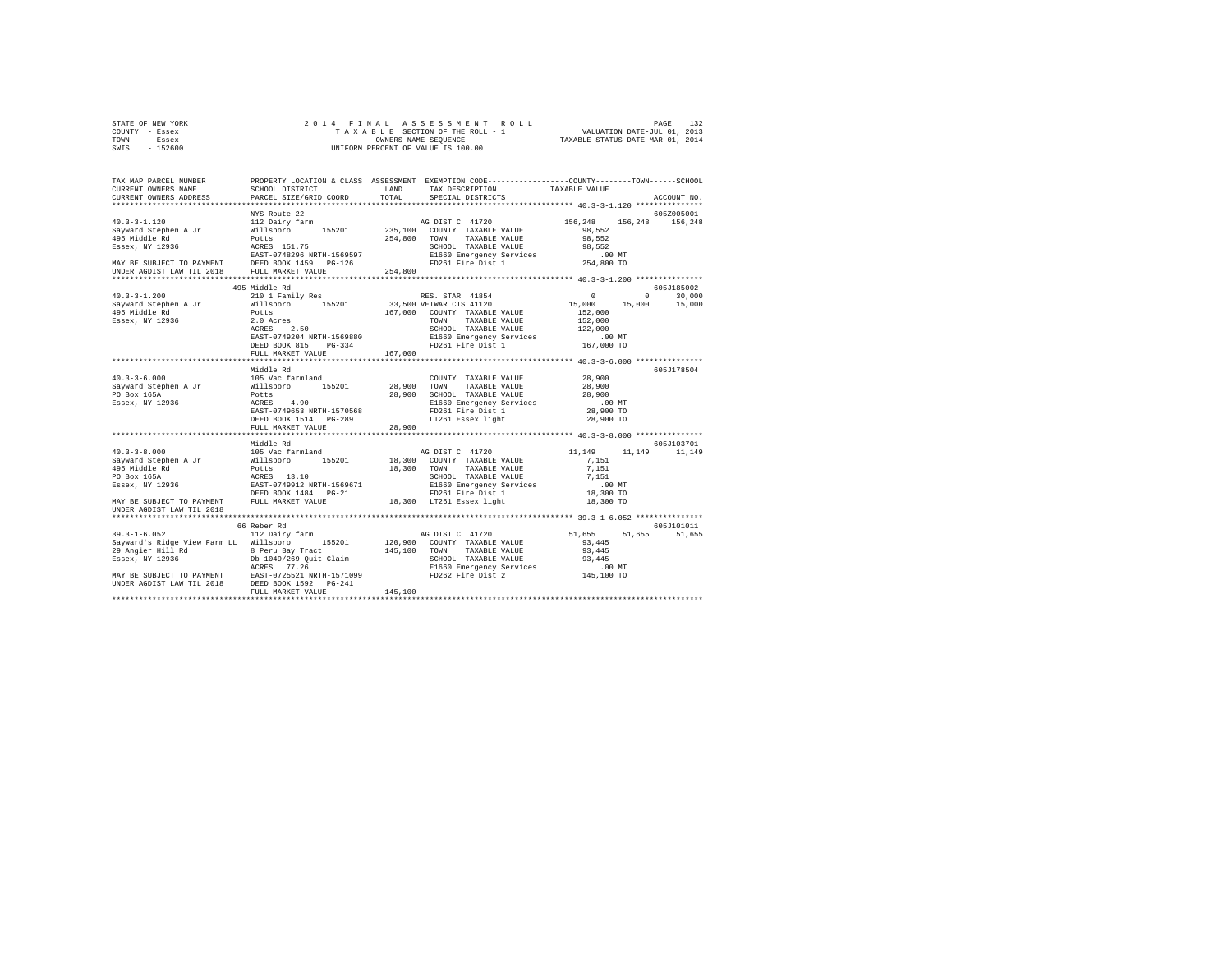| STATE OF NEW YORK | 2014 FINAL ASSESSMENT ROLL         | 133<br>PAGE                      |
|-------------------|------------------------------------|----------------------------------|
| COUNTY - Essex    | TAXABLE SECTION OF THE ROLL - 1    | VALUATION DATE-JUL 01, 2013      |
| TOWN<br>- Essex   | OWNERS NAME SEOUENCE               | TAXABLE STATUS DATE-MAR 01, 2014 |
| $-152600$<br>SWIS | UNIFORM PERCENT OF VALUE IS 100.00 |                                  |

| TAX MAP PARCEL NUMBER                                                                                                                                                                                                                      |                                                                                                               |         |                                                                                                                                                                                                                                                                                                                      | PROPERTY LOCATION & CLASS ASSESSMENT EXEMPTION CODE----------------COUNTY-------TOWN------SCHOOL |
|--------------------------------------------------------------------------------------------------------------------------------------------------------------------------------------------------------------------------------------------|---------------------------------------------------------------------------------------------------------------|---------|----------------------------------------------------------------------------------------------------------------------------------------------------------------------------------------------------------------------------------------------------------------------------------------------------------------------|--------------------------------------------------------------------------------------------------|
| $40.73 - 3 - 24.000$                                                                                                                                                                                                                       | 15 Orchard Ln<br>210 1 Family Res - WTRFNT                                                                    |         | COUNTY TAXABLE VALUE                                                                                                                                                                                                                                                                                                 | 605J103703<br>212,700                                                                            |
| Scheinin-Solovitch Family Trus Willsboro 155201 54,400                                                                                                                                                                                     |                                                                                                               | 212,700 | TAXABLE VALUE<br>TOWN<br>SCHOOL TAXABLE VALUE<br>E1660 Emergency Services                                                                                                                                                                                                                                            | 212,700<br>212,700<br>.00MT                                                                      |
|                                                                                                                                                                                                                                            |                                                                                                               |         | 1650/104 sew-<br>RATE-0757430 NRTH-1571431 LT261 Essex 11gm<br>RATE-0757430 NRTH-1571431 DEED BOX 1474 PG-1<br>DEED BOOK 1474 PG-1<br>PETITL MARKET VALUE 212,700 SD260 Essex Sewer Dist<br>WD260 Essex Sewer Dist<br>WD260 Essex water<br>W<br>LT261 Essex light 212,700 TO<br>SB260 Eessex Sewer Bond 212,700 TO C | 212,700 TO C                                                                                     |
|                                                                                                                                                                                                                                            |                                                                                                               |         |                                                                                                                                                                                                                                                                                                                      |                                                                                                  |
| 49.11-1-33.000<br>Colling Bileen M Willshoro 155201<br>Proutt Charles P (Anarton 155201<br>Proutt Charles P (Anarton 130<br>Charlotte, VT 05445 EAST-0757900 NRTH-1562697<br>Charlotte, VT 05445 EAST-0757900 N49<br>DEED BOOK 1490 PG-264 | 64 Burt Way<br>210 1 Family Res<br>FULL MARKET VALUE<br>Jersey St                                             | 240,000 | COUNTY TAXABLE VALUE<br>98,400 TOWN TAXABLE VALUE<br>240,000 SCHOOL TAXABLE VALUE<br>E1660 Emergency Services .00 MT<br>FD261 Fire Dist 1 240,000 TO                                                                                                                                                                 | 605J103108<br>240,000<br>240,000<br>240,000<br>605.T178528                                       |
| $39.3 - 1 - 27.000$                                                                                                                                                                                                                        | 910 Priv forest<br>orest<br>155201 4,300 TOWN<br>FULL MARKET VALUE                                            | 4.300   | COUNTY TAXABLE VALUE                                                                                                                                                                                                                                                                                                 | 4,300<br>4,300<br>4,300<br>$.00$ MT<br>4,300 TO                                                  |
|                                                                                                                                                                                                                                            | 35 Beggs Point St                                                                                             |         |                                                                                                                                                                                                                                                                                                                      | 605J103705                                                                                       |
| $40.73 - 3 - 9.000$<br>Schmitt James<br>35 Beggs Point Street Potts<br>Essex, NY 12936 116e Jacker 112.<br>ACRES 0.30<br>PRIOR OWNER ON 3/01/2014 EAST-0757206 NRTH-1571805<br>Schmitt James DEED BOOK 1764 PG-308                         | 35 Beggs Point St<br>210 1 Family Res<br>Willsboro 155201 61,400 TOWN<br>209,800 209,800<br>e Wallace Schmitt |         | COUNTY TAXABLE VALUE<br>TAXABLE VALUE<br>SCHOOL TAXABLE VALUE<br>E1660 Emergency Services<br>FD261 Fire Dist 1<br>LT261 Essex light                                                                                                                                                                                  | 209,800<br>209,800<br>209,800<br>.00MT<br>209,800 TO                                             |
|                                                                                                                                                                                                                                            | FULL MARKET VALUE                                                                                             |         | 3-308 SB260 Eessex Sewer Bond<br>209,800 SD260 Essex Sewer Dist<br>WD260 Essex water                                                                                                                                                                                                                                 | 209,800 TO<br>209,800 TO C<br>209,800 TO<br>209,800 TO C                                         |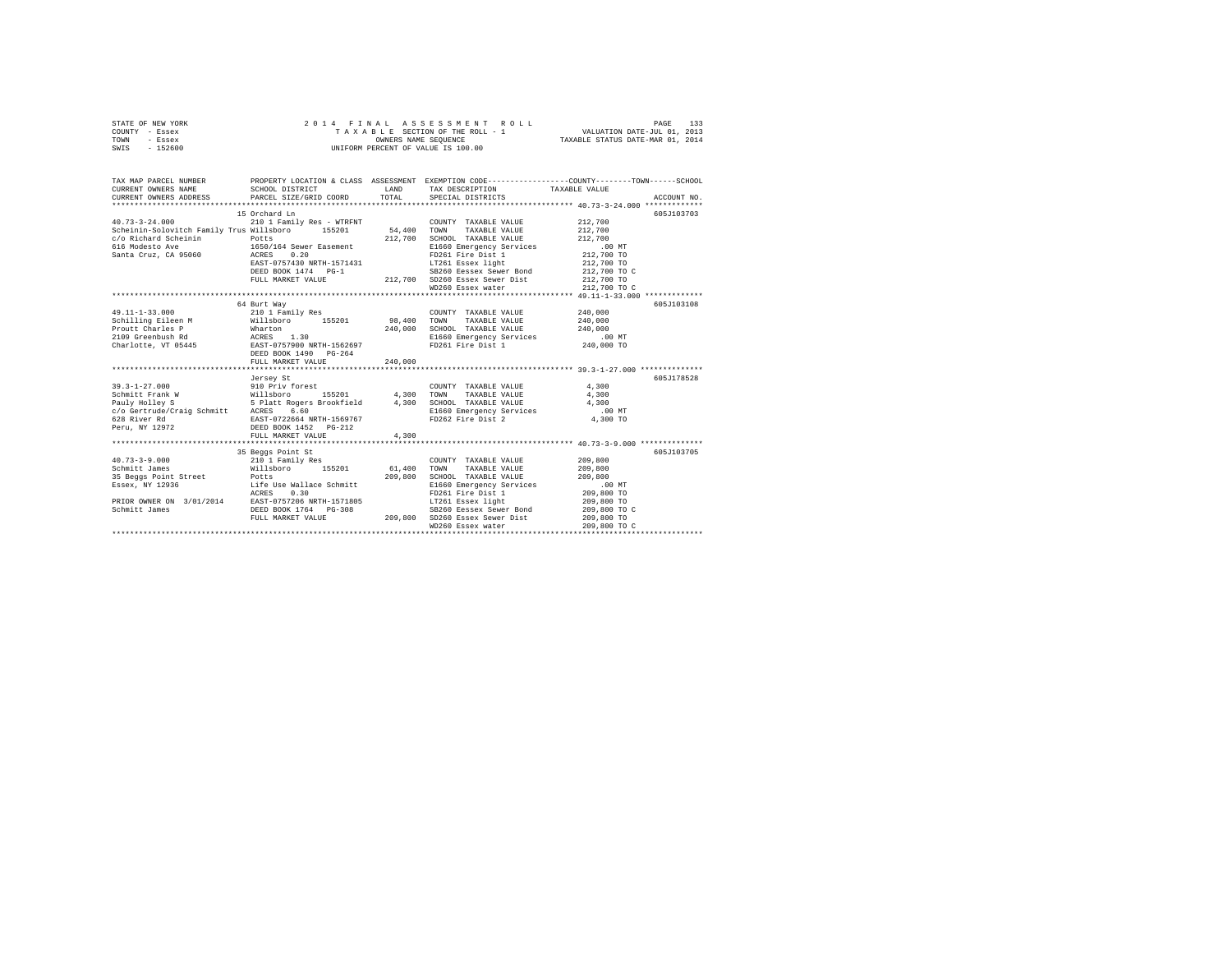| STATE OF NEW YORK | 2014 FINAL ASSESSMENT ROLL         | 134<br>PAGE                      |
|-------------------|------------------------------------|----------------------------------|
| COUNTY - Essex    | TAXABLE SECTION OF THE ROLL - 1    | VALUATION DATE-JUL 01, 2013      |
| TOWN<br>- Essex   | OWNERS NAME SEOUENCE               | TAXABLE STATUS DATE-MAR 01, 2014 |
| $-152600$<br>SWIS | UNIFORM PERCENT OF VALUE IS 100.00 |                                  |

|                                                                                                                                                                                                                                                           | 37 Beggs Point St                                                                                                                                                                                                              |         | 605J103706 |  |
|-----------------------------------------------------------------------------------------------------------------------------------------------------------------------------------------------------------------------------------------------------------|--------------------------------------------------------------------------------------------------------------------------------------------------------------------------------------------------------------------------------|---------|------------|--|
|                                                                                                                                                                                                                                                           |                                                                                                                                                                                                                                |         |            |  |
|                                                                                                                                                                                                                                                           |                                                                                                                                                                                                                                |         |            |  |
|                                                                                                                                                                                                                                                           |                                                                                                                                                                                                                                |         |            |  |
|                                                                                                                                                                                                                                                           |                                                                                                                                                                                                                                |         |            |  |
|                                                                                                                                                                                                                                                           |                                                                                                                                                                                                                                |         |            |  |
|                                                                                                                                                                                                                                                           |                                                                                                                                                                                                                                |         |            |  |
|                                                                                                                                                                                                                                                           |                                                                                                                                                                                                                                |         |            |  |
|                                                                                                                                                                                                                                                           |                                                                                                                                                                                                                                |         |            |  |
|                                                                                                                                                                                                                                                           |                                                                                                                                                                                                                                |         |            |  |
|                                                                                                                                                                                                                                                           |                                                                                                                                                                                                                                |         |            |  |
|                                                                                                                                                                                                                                                           |                                                                                                                                                                                                                                |         | 605J103704 |  |
|                                                                                                                                                                                                                                                           |                                                                                                                                                                                                                                |         |            |  |
|                                                                                                                                                                                                                                                           |                                                                                                                                                                                                                                |         |            |  |
|                                                                                                                                                                                                                                                           |                                                                                                                                                                                                                                |         |            |  |
|                                                                                                                                                                                                                                                           |                                                                                                                                                                                                                                |         |            |  |
|                                                                                                                                                                                                                                                           |                                                                                                                                                                                                                                |         |            |  |
|                                                                                                                                                                                                                                                           |                                                                                                                                                                                                                                |         |            |  |
|                                                                                                                                                                                                                                                           |                                                                                                                                                                                                                                |         |            |  |
|                                                                                                                                                                                                                                                           |                                                                                                                                                                                                                                |         |            |  |
|                                                                                                                                                                                                                                                           |                                                                                                                                                                                                                                |         |            |  |
| 39 Beggs Point St<br>47,800 TONNY TAXABLE VALUE 107,100<br>2017-11 Vallace G Trust Willshoro 155201 47,800 TONN TAXABLE VALUE 107,100<br>276 Temple Hill Rd Unit 2302 1652/28-Easement 107,100 SCHOOL TAXABLE VALUE 2002<br>276 Temple                    |                                                                                                                                                                                                                                |         |            |  |
|                                                                                                                                                                                                                                                           | 2312 Main St                                                                                                                                                                                                                   |         | 605J101711 |  |
| $\begin{array}{cccccccc} 40.73 - 3 - 1.000 & & & 485 & > \text{luse sm bld} & & & & \text{COUNTY TAXABLE VALUE} & & & 144,100 \\ & & & & 485 & > \text{luse sm bld} & & & & 39,800 & & \text{TOMN} & & \text{TAXABLE VALUE} & & & 144,100 \\ \end{array}$ |                                                                                                                                                                                                                                |         |            |  |
|                                                                                                                                                                                                                                                           |                                                                                                                                                                                                                                |         |            |  |
| PO Box 74<br>Essex, NY 12936                                                                                                                                                                                                                              |                                                                                                                                                                                                                                |         |            |  |
|                                                                                                                                                                                                                                                           |                                                                                                                                                                                                                                |         |            |  |
|                                                                                                                                                                                                                                                           |                                                                                                                                                                                                                                |         |            |  |
|                                                                                                                                                                                                                                                           |                                                                                                                                                                                                                                |         |            |  |
|                                                                                                                                                                                                                                                           |                                                                                                                                                                                                                                |         |            |  |
|                                                                                                                                                                                                                                                           |                                                                                                                                                                                                                                |         |            |  |
|                                                                                                                                                                                                                                                           | POLISOTOL 193201 144,100 SCHOOL TAXABLE VALUE 144,100 TOCL 1651/294-Sever Easement 144,100 SCHOOL TAXABLE VALUE 144,100 TO 1651/294-Sever Easement 146,100 SCHOOL TAXABLE VALUE 146,100 TO 1651/294-Sever Easement 1650 Emprop |         |            |  |
|                                                                                                                                                                                                                                                           |                                                                                                                                                                                                                                |         |            |  |
|                                                                                                                                                                                                                                                           | 2197 NYS Route 22                                                                                                                                                                                                              |         | 6079900510 |  |
|                                                                                                                                                                                                                                                           |                                                                                                                                                                                                                                |         |            |  |
|                                                                                                                                                                                                                                                           |                                                                                                                                                                                                                                |         |            |  |
|                                                                                                                                                                                                                                                           |                                                                                                                                                                                                                                |         |            |  |
|                                                                                                                                                                                                                                                           |                                                                                                                                                                                                                                |         |            |  |
| 19.4-1-29.000<br>Schoenig Michael Louis 210 1 Family Res COUNTY TAXABLE VALUE 130,000<br>Schoenig Michael Louis Willsboro 155201 35,000 TOWN TAXABLE VALUE 130,000<br>136,000 SCHOOL TAXABLE VALUE 130,000<br>Chicago, IL 60626 201 BA                    |                                                                                                                                                                                                                                |         |            |  |
|                                                                                                                                                                                                                                                           | EAST-0743450 NRTH-1569273                                                                                                                                                                                                      |         |            |  |
|                                                                                                                                                                                                                                                           | DEED BOOK 1642 PG-33<br>FULL MARKET VALUE                                                                                                                                                                                      |         |            |  |
|                                                                                                                                                                                                                                                           |                                                                                                                                                                                                                                | 130,000 |            |  |
|                                                                                                                                                                                                                                                           |                                                                                                                                                                                                                                |         |            |  |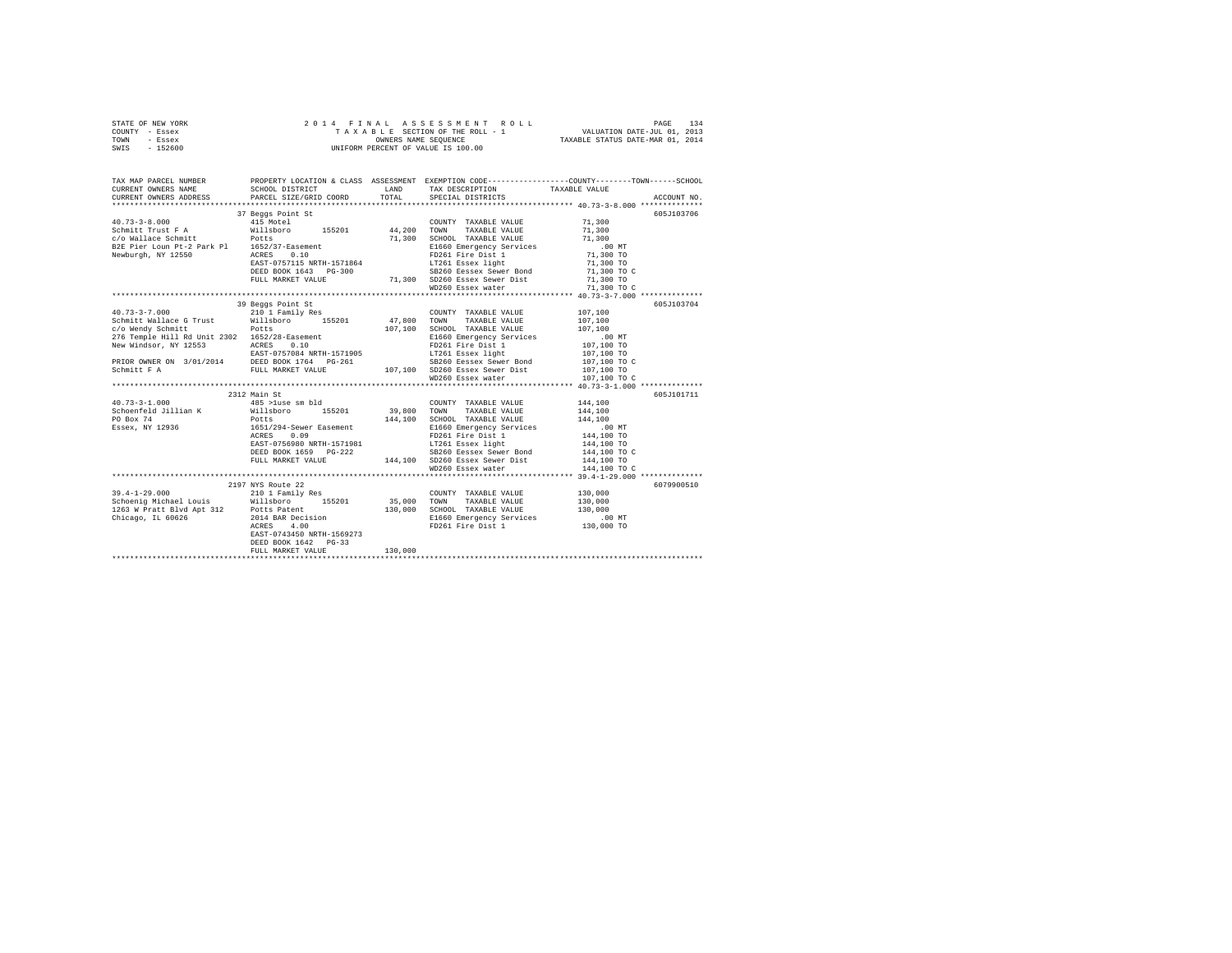| STATE OF NEW YORK | 2014 FINAL ASSESSMENT ROLL         | 135<br>PAGE                      |
|-------------------|------------------------------------|----------------------------------|
| COUNTY - Essex    | TAXABLE SECTION OF THE ROLL - 1    | VALUATION DATE-JUL 01, 2013      |
| TOWN<br>- Essex   | OWNERS NAME SEOUENCE               | TAXABLE STATUS DATE-MAR 01, 2014 |
| $-152600$<br>SWIS | UNIFORM PERCENT OF VALUE IS 100.00 |                                  |

| TAX MAP PARCEL NUMBER     |                                                                                                                                                                                                         | LAND<br>TAX DESCRIPTION TAXABLE VALUE<br>TOTAL SPECIAL DISTRICTS                                                                                                                                                                                                                                                                                                                                                                                                                                                                                    | PROPERTY LOCATION & CLASS ASSESSMENT EXEMPTION CODE----------------COUNTY-------TOWN-----SCHOOL<br>ACCOUNT NO. |
|---------------------------|---------------------------------------------------------------------------------------------------------------------------------------------------------------------------------------------------------|-----------------------------------------------------------------------------------------------------------------------------------------------------------------------------------------------------------------------------------------------------------------------------------------------------------------------------------------------------------------------------------------------------------------------------------------------------------------------------------------------------------------------------------------------------|----------------------------------------------------------------------------------------------------------------|
|                           | 2 Schreiber Way                                                                                                                                                                                         | Contractive During Policy (1990)<br>Scheen Barry 2,50 (2000)<br>2 124,600 COUNTY TAXABLE VALUE 99,600<br>2 2.50 TOWN TAXABLE VALUE 99,600<br>2 2.50 TORO TAXABLE VALUE 99,600<br>2 2000 DEED BOX 109 POLICY SCHOL TAXABLE VALUE 9,000<br>2                                                                                                                                                                                                                                                                                                          | 605J103708<br>$\sim$ 0 $\sim$ 0 $\sim$                                                                         |
|                           | 405 Leaning Rd<br>Schreiber Phyless and Potts Patent and 2,200<br>2 Schreiber Way ACRES 0.40<br>Essex, NY 12936 BASET-0742484 NRTH-1569063<br>ESSEX, NY 12936 BEED BOOK 833 PG-130<br>FULL MARKET VALUE | $\texttt{39.4-1-37.000}\quad \texttt{22.00}\quad \texttt{270 Mfg housing}\quad \texttt{CONTNY} \quad \texttt{TXABLE VALUE}\quad \texttt{32.200}\quad \texttt{22.800} \quad \texttt{TONNY} \quad \texttt{TXABLE VALUE}\quad \texttt{32.200}\quad \texttt{23.200}\quad \texttt{24.800} \quad \texttt{26.800} \quad \texttt{58.800} \quad \texttt{59.800} \quad \texttt{59.800} \quad \texttt{59.800} \quad \texttt{59.800} \quad \$<br>32,200 SCHOOL TAXABLE VALUE 32,200<br>E1660 Emergency Services .00 MT<br>FD261 Fire Dist 1 32,200 TO<br>32.200 | 605K104302                                                                                                     |
| UNDER AGDIST LAW TIL 2018 | 607 Middle Rd                                                                                                                                                                                           | $594,400$ COUNTY TAXABLE VALUE $520,005$<br>TOWN TAXABLE VALUE $520,005$<br>SCHOOL TAXABLE VALUE 490,005<br>E1660 Emergency Services .00 MT<br>MAY BE SUBJECT TO PAYMENT FULL MARKET VALUE 594,400 FD261 Fire Dist 1 594,400 TO                                                                                                                                                                                                                                                                                                                     | 605J104102<br>AG DIST C 41720 74,395 74,395 74,395<br>$\sim$ 0<br>$0 \t 30,000$<br>TAXABLE VALUE 520,005       |
|                           | 2302 Main St<br>ACRES 0.37                                                                                                                                                                              | WD260 Essex water                                                                                                                                                                                                                                                                                                                                                                                                                                                                                                                                   | 605J103801<br>$\sim$ 0<br>$0 \qquad \qquad$<br>30,000<br>243.500<br>243,500 TO C                               |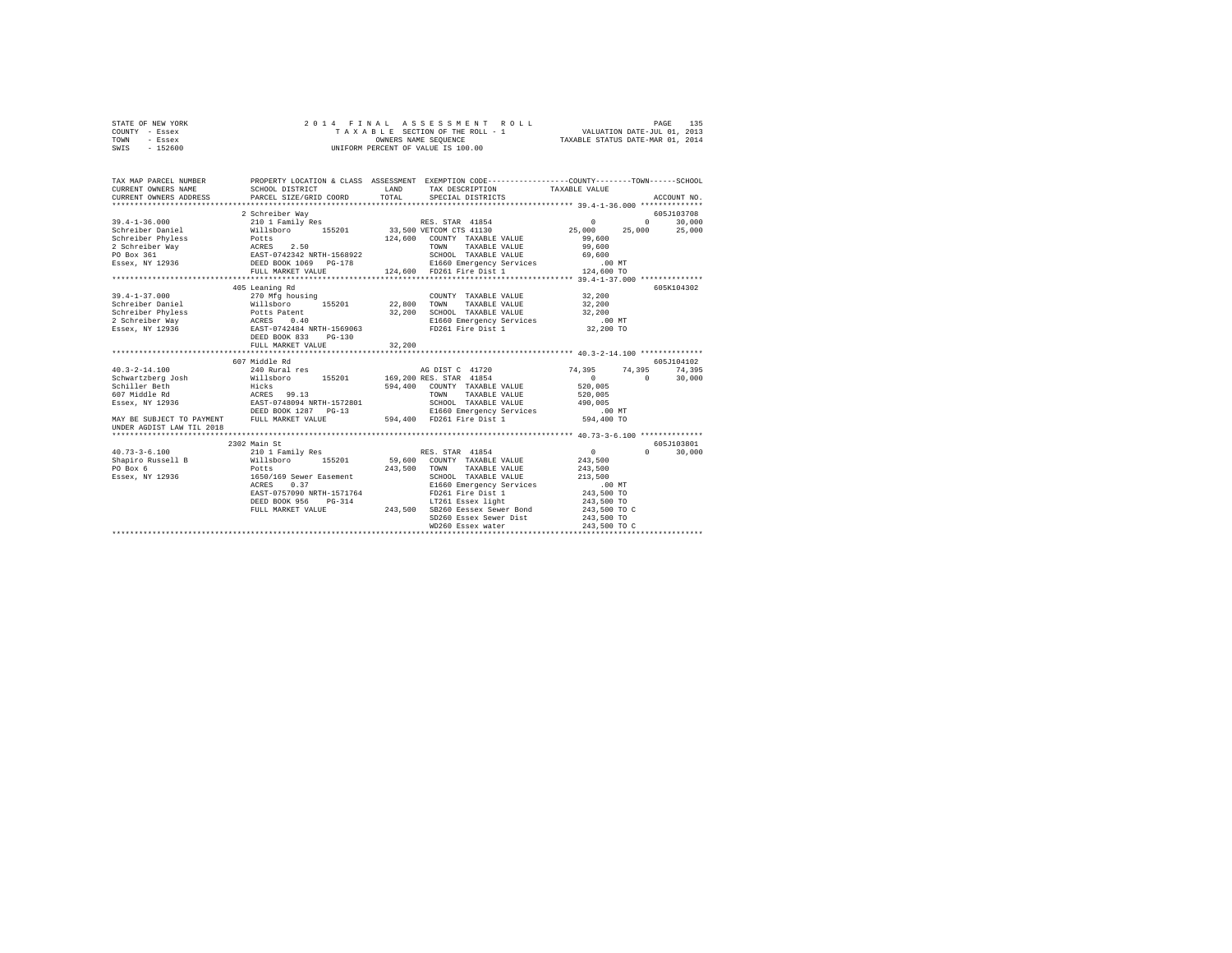|      | STATE OF NEW YORK |  |  | 2014 FINAL ASSESSMENT ROLL         | PAGE                             | 136 |
|------|-------------------|--|--|------------------------------------|----------------------------------|-----|
|      | COUNTY - Essex    |  |  | TAXABLE SECTION OF THE ROLL - 1    | VALUATION DATE-JUL 01, 2013      |     |
| TOWN | - Essex           |  |  | OWNERS NAME SEOUENCE               | TAXABLE STATUS DATE-MAR 01, 2014 |     |
| SWIS | - 152600          |  |  | UNIFORM PERCENT OF VALUE IS 100.00 |                                  |     |

| TAX MAP PARCEL NUMBER                                                                                                                                                                                                                     |                           |         | PROPERTY LOCATION & CLASS ASSESSMENT EXEMPTION CODE----------------COUNTY-------TOWN-----SCHOOL                                                                                                                                        |                                                                                                                                                                                                                                                                                               |                                 |
|-------------------------------------------------------------------------------------------------------------------------------------------------------------------------------------------------------------------------------------------|---------------------------|---------|----------------------------------------------------------------------------------------------------------------------------------------------------------------------------------------------------------------------------------------|-----------------------------------------------------------------------------------------------------------------------------------------------------------------------------------------------------------------------------------------------------------------------------------------------|---------------------------------|
|                                                                                                                                                                                                                                           |                           |         |                                                                                                                                                                                                                                        |                                                                                                                                                                                                                                                                                               |                                 |
|                                                                                                                                                                                                                                           | 269 School St             |         |                                                                                                                                                                                                                                        |                                                                                                                                                                                                                                                                                               | 605J103709                      |
| 40.73-8-4.000 210 1 Family Res                                                                                                                                                                                                            |                           |         | COUNTY TAXABLE VALUE 421,500                                                                                                                                                                                                           |                                                                                                                                                                                                                                                                                               |                                 |
| Chrys (and the milliplorary of the milliplorary 15201 68,700 TOWN<br>Sharp Katherine Milliplorary 15201 68,700 TOWN<br>21 Gates Ave 1670/198 Easement 421,500 SCHOO<br>Brooklyn, NY 11238 ACRES 4.69<br>Brooklyn, NY 11238 ACRES 4.69<br> |                           |         | TAXABLE VALUE                                                                                                                                                                                                                          | 421,500                                                                                                                                                                                                                                                                                       |                                 |
|                                                                                                                                                                                                                                           |                           |         | SCHOOL TAXABLE VALUE                                                                                                                                                                                                                   | 421,500                                                                                                                                                                                                                                                                                       |                                 |
|                                                                                                                                                                                                                                           |                           |         | CONCORRESIDED AND ELECTRICITY SETTICES<br>FILE OF EXECUTIVE SETTICES<br>FILE OF THE DIST 1 421,500 TO                                                                                                                                  |                                                                                                                                                                                                                                                                                               |                                 |
|                                                                                                                                                                                                                                           |                           |         | FD261 Fire Dist 1<br>LT261 Essex light                                                                                                                                                                                                 |                                                                                                                                                                                                                                                                                               |                                 |
|                                                                                                                                                                                                                                           |                           |         |                                                                                                                                                                                                                                        | 421,500 TO                                                                                                                                                                                                                                                                                    |                                 |
|                                                                                                                                                                                                                                           |                           |         |                                                                                                                                                                                                                                        |                                                                                                                                                                                                                                                                                               |                                 |
|                                                                                                                                                                                                                                           |                           |         |                                                                                                                                                                                                                                        |                                                                                                                                                                                                                                                                                               |                                 |
|                                                                                                                                                                                                                                           |                           |         | EAST-0756128 NRTH-1570813<br>DEED BOOK 1564 PG-148 SB260 Eessex Sewer Dist 421,500 TO C<br>FULL MARKET VALUE 421,500 SD260 Essex water Dist 421,500 TO C<br>MD260 Essex water New 401,500 TO C<br>WD260 Essex water New ALUE 40,73-2-2 |                                                                                                                                                                                                                                                                                               |                                 |
|                                                                                                                                                                                                                                           |                           |         |                                                                                                                                                                                                                                        |                                                                                                                                                                                                                                                                                               |                                 |
|                                                                                                                                                                                                                                           | 2736 NYS Route 22         |         |                                                                                                                                                                                                                                        |                                                                                                                                                                                                                                                                                               | 605J104010                      |
| $40.73 - 2 - 2.000$                                                                                                                                                                                                                       |                           |         | 210 1 Family Res 60 RES. STAR 41854                                                                                                                                                                                                    | $\sim$ 0                                                                                                                                                                                                                                                                                      | $\mathbf{r}$<br>30,000          |
| Shaw Joseph P 366,300 Willsboro 155201 60,100 COUNTY TAXABLE VALUE 366,300                                                                                                                                                                |                           |         |                                                                                                                                                                                                                                        |                                                                                                                                                                                                                                                                                               |                                 |
|                                                                                                                                                                                                                                           |                           |         |                                                                                                                                                                                                                                        |                                                                                                                                                                                                                                                                                               |                                 |
| CHE CONTROLLER POLICE SERVICE PRODUCED AND DESCRIPTION OF PROPERTY AND POLICE SERVICE SERVICE SERVICE SERVICE<br>TO Box 28 (1997) 1998 (1997) 1999 (1998) 1999 (1998) 1999 (1999) 1999 (1999) 1999 (1999) 1999 (1999) 1999 (1999)         |                           |         |                                                                                                                                                                                                                                        |                                                                                                                                                                                                                                                                                               |                                 |
|                                                                                                                                                                                                                                           |                           |         |                                                                                                                                                                                                                                        |                                                                                                                                                                                                                                                                                               |                                 |
|                                                                                                                                                                                                                                           |                           |         |                                                                                                                                                                                                                                        |                                                                                                                                                                                                                                                                                               |                                 |
|                                                                                                                                                                                                                                           |                           |         |                                                                                                                                                                                                                                        |                                                                                                                                                                                                                                                                                               |                                 |
|                                                                                                                                                                                                                                           |                           |         |                                                                                                                                                                                                                                        |                                                                                                                                                                                                                                                                                               |                                 |
|                                                                                                                                                                                                                                           |                           |         |                                                                                                                                                                                                                                        |                                                                                                                                                                                                                                                                                               |                                 |
|                                                                                                                                                                                                                                           |                           |         |                                                                                                                                                                                                                                        |                                                                                                                                                                                                                                                                                               |                                 |
|                                                                                                                                                                                                                                           |                           |         |                                                                                                                                                                                                                                        |                                                                                                                                                                                                                                                                                               |                                 |
|                                                                                                                                                                                                                                           | 366 Brookfield Rd         |         |                                                                                                                                                                                                                                        |                                                                                                                                                                                                                                                                                               | 605J103502                      |
| $48.4 - 1 - 2.000$                                                                                                                                                                                                                        | 240 Rural res             |         | RES. STAR 41854                                                                                                                                                                                                                        | $\sim$ 0 $\sim$ 0 $\sim$ 0 $\sim$ 0 $\sim$ 0 $\sim$ 0 $\sim$ 0 $\sim$ 0 $\sim$ 0 $\sim$ 0 $\sim$ 0 $\sim$ 0 $\sim$ 0 $\sim$ 0 $\sim$ 0 $\sim$ 0 $\sim$ 0 $\sim$ 0 $\sim$ 0 $\sim$ 0 $\sim$ 0 $\sim$ 0 $\sim$ 0 $\sim$ 0 $\sim$ 0 $\sim$ 0 $\sim$ 0 $\sim$ 0 $\sim$ 0 $\sim$ 0 $\sim$ 0 $\sim$ | $\Omega$ and $\Omega$<br>30,000 |
|                                                                                                                                                                                                                                           |                           |         |                                                                                                                                                                                                                                        |                                                                                                                                                                                                                                                                                               |                                 |
|                                                                                                                                                                                                                                           |                           |         |                                                                                                                                                                                                                                        |                                                                                                                                                                                                                                                                                               |                                 |
|                                                                                                                                                                                                                                           |                           |         |                                                                                                                                                                                                                                        |                                                                                                                                                                                                                                                                                               |                                 |
|                                                                                                                                                                                                                                           |                           |         | EAST-0734023 NRTH-1559590 E1660 Emergency Services .00 MT<br>DEED BOOK 1299 PG-295 FD262 Fire Dist 2 84,200 TO                                                                                                                         |                                                                                                                                                                                                                                                                                               |                                 |
|                                                                                                                                                                                                                                           |                           |         |                                                                                                                                                                                                                                        |                                                                                                                                                                                                                                                                                               |                                 |
|                                                                                                                                                                                                                                           | FULL MARKET VALUE         | 84,200  |                                                                                                                                                                                                                                        |                                                                                                                                                                                                                                                                                               |                                 |
|                                                                                                                                                                                                                                           |                           |         |                                                                                                                                                                                                                                        |                                                                                                                                                                                                                                                                                               |                                 |
|                                                                                                                                                                                                                                           | 5 Clubhouse Way           |         |                                                                                                                                                                                                                                        |                                                                                                                                                                                                                                                                                               | 605J101610                      |
| 49.11-1-11.000 210 1 Family Res                                                                                                                                                                                                           |                           |         | COUNTY TAXABLE VALUE 249,600                                                                                                                                                                                                           |                                                                                                                                                                                                                                                                                               |                                 |
|                                                                                                                                                                                                                                           |                           |         |                                                                                                                                                                                                                                        |                                                                                                                                                                                                                                                                                               |                                 |
|                                                                                                                                                                                                                                           |                           |         |                                                                                                                                                                                                                                        |                                                                                                                                                                                                                                                                                               |                                 |
|                                                                                                                                                                                                                                           |                           |         | E1660 Emergency Services .00 MT                                                                                                                                                                                                        |                                                                                                                                                                                                                                                                                               |                                 |
|                                                                                                                                                                                                                                           | EAST-0757475 NRTH-1562861 |         | FD261 Fire Dist 1 249,600 TO                                                                                                                                                                                                           |                                                                                                                                                                                                                                                                                               |                                 |
|                                                                                                                                                                                                                                           | DEED BOOK 909<br>$PG-51$  |         |                                                                                                                                                                                                                                        |                                                                                                                                                                                                                                                                                               |                                 |
|                                                                                                                                                                                                                                           | FULL MARKET VALUE         | 249,600 |                                                                                                                                                                                                                                        |                                                                                                                                                                                                                                                                                               |                                 |
|                                                                                                                                                                                                                                           |                           |         |                                                                                                                                                                                                                                        |                                                                                                                                                                                                                                                                                               |                                 |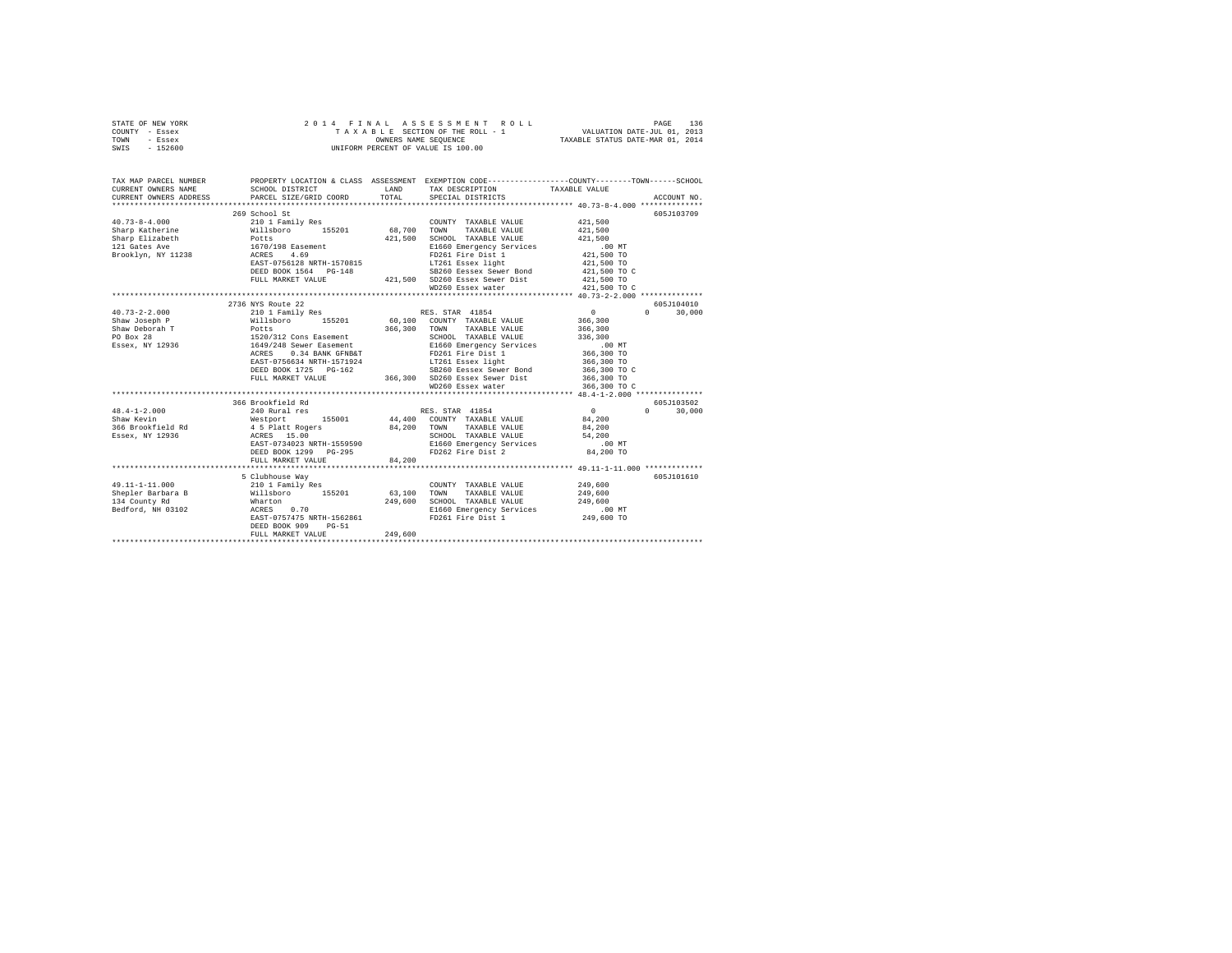| STATE OF NEW YORK | 2014 FINAL ASSESSMENT ROLL         | PAGE                             |
|-------------------|------------------------------------|----------------------------------|
| COUNTY - Essex    | TAXABLE SECTION OF THE ROLL - 1    | VALUATION DATE-JUL 01, 2013      |
| TOWN<br>- Essex   | OWNERS NAME SEOUENCE               | TAXABLE STATUS DATE-MAR 01, 2014 |
| $-152600$<br>SWIS | UNIFORM PERCENT OF VALUE IS 100.00 |                                  |

| TAX MAP PARCEL NUMBER<br>CURRENT OWNERS NAME                                                    | SCHOOL DISTRICT<br>CURRENT OWNERS ADDRESS PARCEL SIZE/GRID COORD TOTAL                                                                                                | LAND               | TAX DESCRIPTION TAXABLE VALUE<br>SPECIAL DISTRICTS                                                                                                                                                                                | PROPERTY LOCATION & CLASS ASSESSMENT EXEMPTION CODE----------------COUNTY-------TOWN-----SCHOOL<br>ACCOUNT NO. |  |
|-------------------------------------------------------------------------------------------------|-----------------------------------------------------------------------------------------------------------------------------------------------------------------------|--------------------|-----------------------------------------------------------------------------------------------------------------------------------------------------------------------------------------------------------------------------------|----------------------------------------------------------------------------------------------------------------|--|
| $49.3 - 2 - 26.140$                                                                             | 1446 Lake Shore Rd<br>240 Rural res<br>Sherman Jeffrey W 6111sboro 155201 43,300 COUNTY TAXABLE VALUE 511,700<br>DEED BOOK 1209 PG-346<br>FULL MARKET VALUE           | 511,700            | RES. STAR 41854<br>511,700 TOWN TAXABLE VALUE 511,700<br>SCHOOL TAXABLE VALUE<br>E1660 Emergency Services .00 MT<br>FD262 Fire Dist 2 511,700 TO                                                                                  | 605J195005<br>$\sim$ 0 $\sim$ 0<br>30,000<br>$\Omega$<br>481,700                                               |  |
|                                                                                                 | 1376 NYS Route 22                                                                                                                                                     |                    |                                                                                                                                                                                                                                   | 6079905011                                                                                                     |  |
| $57.2 - 4 - 1.100$<br>Sherrill Ruth<br>1376 NYS Rte 22<br>Essex, NY 12936<br>$39.3 - 4 - 8.000$ | 240 Rural res<br>Judd<br>ACRES 18.20<br>EAST-0741361 NRTH-1551827<br>DEED BOOK 844 PG-318<br>FULL MARKET VALUE<br>1908 Jersey St<br>210 1 Family Res                  |                    | SR STAR 41834<br>104.900 TOWN TAXABLE VALUE 104.900<br>SCHOOL TAXABLE VALUE 40.700<br>E1660 Emergency Services 100 MT<br>FD262 Fire Dist 2 104,900 TO<br>FD262 Fire Dist 2<br>104,900 LT262 Whallonsburg light<br>RES. STAR 41854 | $\sim$ 0<br>0 64.200<br>104,900<br>104,900 TO<br>605J102803<br>$\sim$ 0<br>30,000<br>$\Omega$                  |  |
|                                                                                                 | EAST-0732044 NRTH-1568654<br>DEED BOOK 1309 PG-179<br>FULL MARKET VALUE                                                                                               | 45,000             | SCHOOL TAXABLE VALUE 15,000<br>E1660 Emergency Services .00 MT<br>FD262 Fire Dist 2                                                                                                                                               | 45,000<br>45,000<br>45,000 TO                                                                                  |  |
|                                                                                                 | 2892 Essex Rd                                                                                                                                                         |                    |                                                                                                                                                                                                                                   | 605J104111                                                                                                     |  |
| Shigley Linda B<br>Shigley Klaus O<br>20 White Rd<br>Wayland, MA 01778                          | 40.57-3-2.000 210 1 Family Res - WTRFNT<br>Willsboro 155201 423,100<br>Hicks<br>ACRES 3.86<br>BAST-0757794 NRTH-1575631<br>DEED BOOK 1634 PG-212<br>FULL MARKET VALUE | 896,400<br>896,400 | COUNTY TAXABLE VALUE<br>TOWN<br>TAXABLE VALUE<br>SCHOOL TAXABLE VALUE<br>E1660 Emergency Services<br>FD261 Fire Dist 1<br>LT261 Essex light<br>WB261 Water B&I<br>WD260 Essex water                                               | 896,400<br>896,400<br>896,400<br>$.00$ MT<br>$896,400$ TO<br>896,400 TO<br>896,400 TO C<br>896,400 TO C        |  |
|                                                                                                 |                                                                                                                                                                       |                    |                                                                                                                                                                                                                                   |                                                                                                                |  |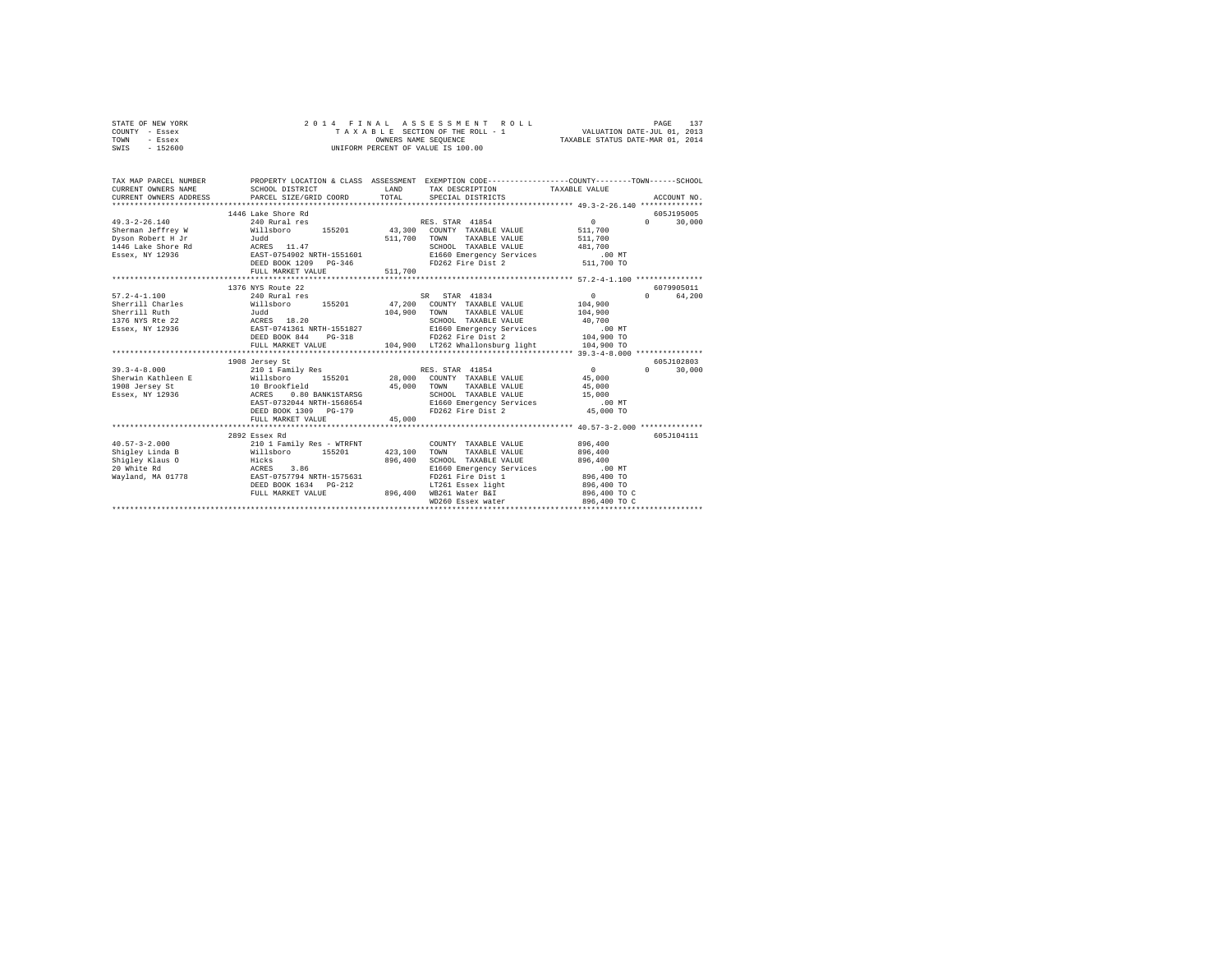| STATE OF NEW YORK | 2014 FINAL ASSESSMENT ROLL         | 138<br>PAGE                      |
|-------------------|------------------------------------|----------------------------------|
| COUNTY - Essex    | TAXABLE SECTION OF THE ROLL - 1    | VALUATION DATE-JUL 01, 2013      |
| TOWN<br>- Essex   | OWNERS NAME SEOUENCE               | TAXABLE STATUS DATE-MAR 01, 2014 |
| $-152600$<br>SWIS | UNIFORM PERCENT OF VALUE IS 100.00 |                                  |

| TAX MAP PARCEL NUMBER<br>CURRENT OWNERS NAME                                                                                                                                                                                                                                                                                                                                                                                                                         | SCHOOL DISTRICT                                                                                                                  | LAND        | PROPERTY LOCATION & CLASS ASSESSMENT EXEMPTION CODE---------------COUNTY-------TOWN-----SCHOOL<br>TAX DESCRIPTION                                    | TAXABLE VALUE                                       |             |
|----------------------------------------------------------------------------------------------------------------------------------------------------------------------------------------------------------------------------------------------------------------------------------------------------------------------------------------------------------------------------------------------------------------------------------------------------------------------|----------------------------------------------------------------------------------------------------------------------------------|-------------|------------------------------------------------------------------------------------------------------------------------------------------------------|-----------------------------------------------------|-------------|
| CURRENT OWNERS ADDRESS<br>*********************                                                                                                                                                                                                                                                                                                                                                                                                                      | PARCEL SIZE/GRID COORD<br>***************************                                                                            | TOTAL       | SPECIAL DISTRICTS                                                                                                                                    |                                                     | ACCOUNT NO. |
|                                                                                                                                                                                                                                                                                                                                                                                                                                                                      | 2280 Main St                                                                                                                     |             |                                                                                                                                                      |                                                     |             |
|                                                                                                                                                                                                                                                                                                                                                                                                                                                                      |                                                                                                                                  |             |                                                                                                                                                      |                                                     | 605J103015  |
| $40.73 - 6 - 1.000$                                                                                                                                                                                                                                                                                                                                                                                                                                                  | 210 1 Family Res                                                                                                                 | 52,000 TOWN | COUNTY TAXABLE VALUE                                                                                                                                 | 198,800                                             |             |
|                                                                                                                                                                                                                                                                                                                                                                                                                                                                      |                                                                                                                                  |             | TAXABLE VALUE                                                                                                                                        | 198,800                                             |             |
|                                                                                                                                                                                                                                                                                                                                                                                                                                                                      |                                                                                                                                  |             | 198,800 SCHOOL TAXABLE VALUE                                                                                                                         | 198,800                                             |             |
|                                                                                                                                                                                                                                                                                                                                                                                                                                                                      |                                                                                                                                  |             | E1660 Emergency Services                                                                                                                             | 00 MT.<br>198,800 TO<br>198,800 TO                  |             |
|                                                                                                                                                                                                                                                                                                                                                                                                                                                                      |                                                                                                                                  |             | FD261 Fire Dist 1                                                                                                                                    |                                                     |             |
|                                                                                                                                                                                                                                                                                                                                                                                                                                                                      |                                                                                                                                  |             | LT261 Essex light                                                                                                                                    |                                                     |             |
|                                                                                                                                                                                                                                                                                                                                                                                                                                                                      |                                                                                                                                  |             | SB260 Eessex Sewer Bond<br>SB260 Eessex Sewer Bond<br>SD260 Essex Sewer Dist 198,800 TO<br>SB260 Eessex Sewer Bond<br>198,800 SD260 Essex Sewer Dist |                                                     |             |
|                                                                                                                                                                                                                                                                                                                                                                                                                                                                      | FULL MARKET VALUE                                                                                                                |             |                                                                                                                                                      |                                                     |             |
|                                                                                                                                                                                                                                                                                                                                                                                                                                                                      |                                                                                                                                  |             | WD260 Essex water                                                                                                                                    | 198,800 TO C                                        |             |
|                                                                                                                                                                                                                                                                                                                                                                                                                                                                      |                                                                                                                                  |             |                                                                                                                                                      |                                                     |             |
|                                                                                                                                                                                                                                                                                                                                                                                                                                                                      | Reynolds Rd                                                                                                                      |             |                                                                                                                                                      |                                                     | 605J101612  |
| $48.1 - 1 - 15.000$                                                                                                                                                                                                                                                                                                                                                                                                                                                  |                                                                                                                                  |             | COUNTY TAXABLE VALUE                                                                                                                                 | 9,800                                               |             |
| Simcox Reid J                                                                                                                                                                                                                                                                                                                                                                                                                                                        |                                                                                                                                  |             | 9,800 TOWN TAXABLE VALUE                                                                                                                             | 9,800                                               |             |
| Simcox Marianne V<br>2912 Jackson Dr                                                                                                                                                                                                                                                                                                                                                                                                                                 |                                                                                                                                  |             | 9,800 SCHOOL TAXABLE VALUE                                                                                                                           | 9,800                                               |             |
|                                                                                                                                                                                                                                                                                                                                                                                                                                                                      |                                                                                                                                  |             | E1660 Emergency Services                                                                                                                             |                                                     |             |
| Haymarket, VA 20169                                                                                                                                                                                                                                                                                                                                                                                                                                                  | A: J. D. D. The State Corporation of Marsher<br>155001<br>17 Brookfield<br>100015.00<br>ACRES 15.10<br>EAST-0729909 NRTH-1565326 |             | FD262 Fire Dist 2                                                                                                                                    | 00 MT.<br>9,800 TO                                  |             |
|                                                                                                                                                                                                                                                                                                                                                                                                                                                                      |                                                                                                                                  |             |                                                                                                                                                      |                                                     |             |
|                                                                                                                                                                                                                                                                                                                                                                                                                                                                      | DEED BOOK 1187 PG-166                                                                                                            |             |                                                                                                                                                      |                                                     |             |
|                                                                                                                                                                                                                                                                                                                                                                                                                                                                      | FULL MARKET VALUE                                                                                                                | 9,800       |                                                                                                                                                      |                                                     |             |
|                                                                                                                                                                                                                                                                                                                                                                                                                                                                      | **************************                                                                                                       |             |                                                                                                                                                      | ********************* 49.3-2-25.000 *************** |             |
|                                                                                                                                                                                                                                                                                                                                                                                                                                                                      | 171 Cross Rd                                                                                                                     |             |                                                                                                                                                      |                                                     | 605J103504  |
| $49.3 - 2 - 25.000$                                                                                                                                                                                                                                                                                                                                                                                                                                                  | 120 Field crops                                                                                                                  |             | AG DIST C 41720                                                                                                                                      | 120,444 120,444 120,444                             |             |
| Slatkin Carole                                                                                                                                                                                                                                                                                                                                                                                                                                                       |                                                                                                                                  |             |                                                                                                                                                      | $\begin{array}{cccccccc}\n0 & & & & 0\n\end{array}$ | 30,000      |
| Slatkin Laura M<br>171 Cross Rd<br>Essex, NY 12936                                                                                                                                                                                                                                                                                                                                                                                                                   |                                                                                                                                  |             |                                                                                                                                                      | 370,056                                             |             |
|                                                                                                                                                                                                                                                                                                                                                                                                                                                                      | Judd<br>00125.00<br>ACRES 132.50<br>EAST-0751498 NRTH-1554528                                                                    |             | TOWN<br>TAXABLE VALUE                                                                                                                                | 370,056                                             |             |
|                                                                                                                                                                                                                                                                                                                                                                                                                                                                      |                                                                                                                                  |             | SCHOOL TAXABLE VALUE                                                                                                                                 | 340,056                                             |             |
|                                                                                                                                                                                                                                                                                                                                                                                                                                                                      |                                                                                                                                  |             |                                                                                                                                                      |                                                     |             |
|                                                                                                                                                                                                                                                                                                                                                                                                                                                                      |                                                                                                                                  |             | E1660 Emergency Services .00 MT<br>FD262 Fire Dist 2 490,500 TO                                                                                      |                                                     |             |
| MAY BE SUBJECT TO PAYMENT DEED BOOK 569 PG-144<br>UNDER AGDIST LAW TIL 2018 FULL MARKET VALUE                                                                                                                                                                                                                                                                                                                                                                        |                                                                                                                                  | 490,500     |                                                                                                                                                      |                                                     |             |
|                                                                                                                                                                                                                                                                                                                                                                                                                                                                      |                                                                                                                                  |             |                                                                                                                                                      |                                                     |             |
|                                                                                                                                                                                                                                                                                                                                                                                                                                                                      | 1816 Lake Shore Rd                                                                                                               |             |                                                                                                                                                      |                                                     | 605J103914  |
| 49.11-1-60.000                                                                                                                                                                                                                                                                                                                                                                                                                                                       | 240 Rural res - WTRFNT                                                                                                           |             | COUNTY TAXABLE VALUE                                                                                                                                 | 579,400                                             |             |
|                                                                                                                                                                                                                                                                                                                                                                                                                                                                      |                                                                                                                                  |             |                                                                                                                                                      |                                                     |             |
|                                                                                                                                                                                                                                                                                                                                                                                                                                                                      |                                                                                                                                  |             |                                                                                                                                                      | 579,400<br>579,400                                  |             |
|                                                                                                                                                                                                                                                                                                                                                                                                                                                                      |                                                                                                                                  |             | 383,600 TOWN TAXABLE VALUE<br>579,400 SCHOOL TAXABLE VALUE<br>E1660 Emergency Services                                                               |                                                     |             |
| $\begin{tabular}{lcccc} S1akkin Carole & & & & & & & & & \\ S1akkin Carole & & & & & & & & & & \\ S2A:kin Laura & & & & & & & & & & \\ S3A:kin Laura & & & & & & & & & & \\ S1A:Choss Rd & & & & & & & & & & \\ S2A:KBS & & & & & & & & & & \\ IS1A:Cross Rd & & & & & & & & & & \\ AS1A:Crass & & & & & & & & & & \\ IS1A:Crass & & & & & & & & & & \\ IS1A:Crass & & & & & & & & & & \\ ES2A:Choss & & & & & & & & & & \\ ES2A:Choss & & & & & & & & & & \\ ES2A:$ |                                                                                                                                  |             |                                                                                                                                                      | $.00$ MT<br>579,400 TO                              |             |
|                                                                                                                                                                                                                                                                                                                                                                                                                                                                      |                                                                                                                                  |             |                                                                                                                                                      |                                                     |             |
|                                                                                                                                                                                                                                                                                                                                                                                                                                                                      | DEED BOOK 1006 PG-163                                                                                                            |             |                                                                                                                                                      |                                                     |             |
|                                                                                                                                                                                                                                                                                                                                                                                                                                                                      | FULL MARKET VALUE                                                                                                                | 579,400     |                                                                                                                                                      |                                                     |             |
|                                                                                                                                                                                                                                                                                                                                                                                                                                                                      |                                                                                                                                  |             |                                                                                                                                                      |                                                     |             |
|                                                                                                                                                                                                                                                                                                                                                                                                                                                                      | Lake Shore Rd                                                                                                                    |             |                                                                                                                                                      |                                                     | 605J103913  |
|                                                                                                                                                                                                                                                                                                                                                                                                                                                                      |                                                                                                                                  |             | COUNTY TAXABLE VALUE                                                                                                                                 | 180,000                                             |             |
|                                                                                                                                                                                                                                                                                                                                                                                                                                                                      |                                                                                                                                  |             | 180,000 TOWN TAXABLE VALUE                                                                                                                           | 180,000                                             |             |
|                                                                                                                                                                                                                                                                                                                                                                                                                                                                      |                                                                                                                                  |             | 180,000 SCHOOL TAXABLE VALUE                                                                                                                         | 180,000                                             |             |
| 49.15-1-1.000 and MTRFNT<br>Slackin Carole (Millaboro 155201)<br>171 Cross Rd (Millaboro 155201)<br>171 Cross Rd (Marton 2014 Bars pecision<br>2014 Basex, NY 12936 2014 BARs pecision                                                                                                                                                                                                                                                                               |                                                                                                                                  |             | E1660 Emergency Services                                                                                                                             | $180,000$ TO                                        |             |
|                                                                                                                                                                                                                                                                                                                                                                                                                                                                      |                                                                                                                                  |             | FD261 Fire Dist 1                                                                                                                                    |                                                     |             |
|                                                                                                                                                                                                                                                                                                                                                                                                                                                                      | EAST-0757531 NRTH-1560001                                                                                                        |             |                                                                                                                                                      |                                                     |             |
|                                                                                                                                                                                                                                                                                                                                                                                                                                                                      | DEED BOOK 532<br>PG-159                                                                                                          |             |                                                                                                                                                      |                                                     |             |
|                                                                                                                                                                                                                                                                                                                                                                                                                                                                      | FULL MARKET VALUE                                                                                                                | 180,000     |                                                                                                                                                      |                                                     |             |
|                                                                                                                                                                                                                                                                                                                                                                                                                                                                      |                                                                                                                                  |             |                                                                                                                                                      |                                                     |             |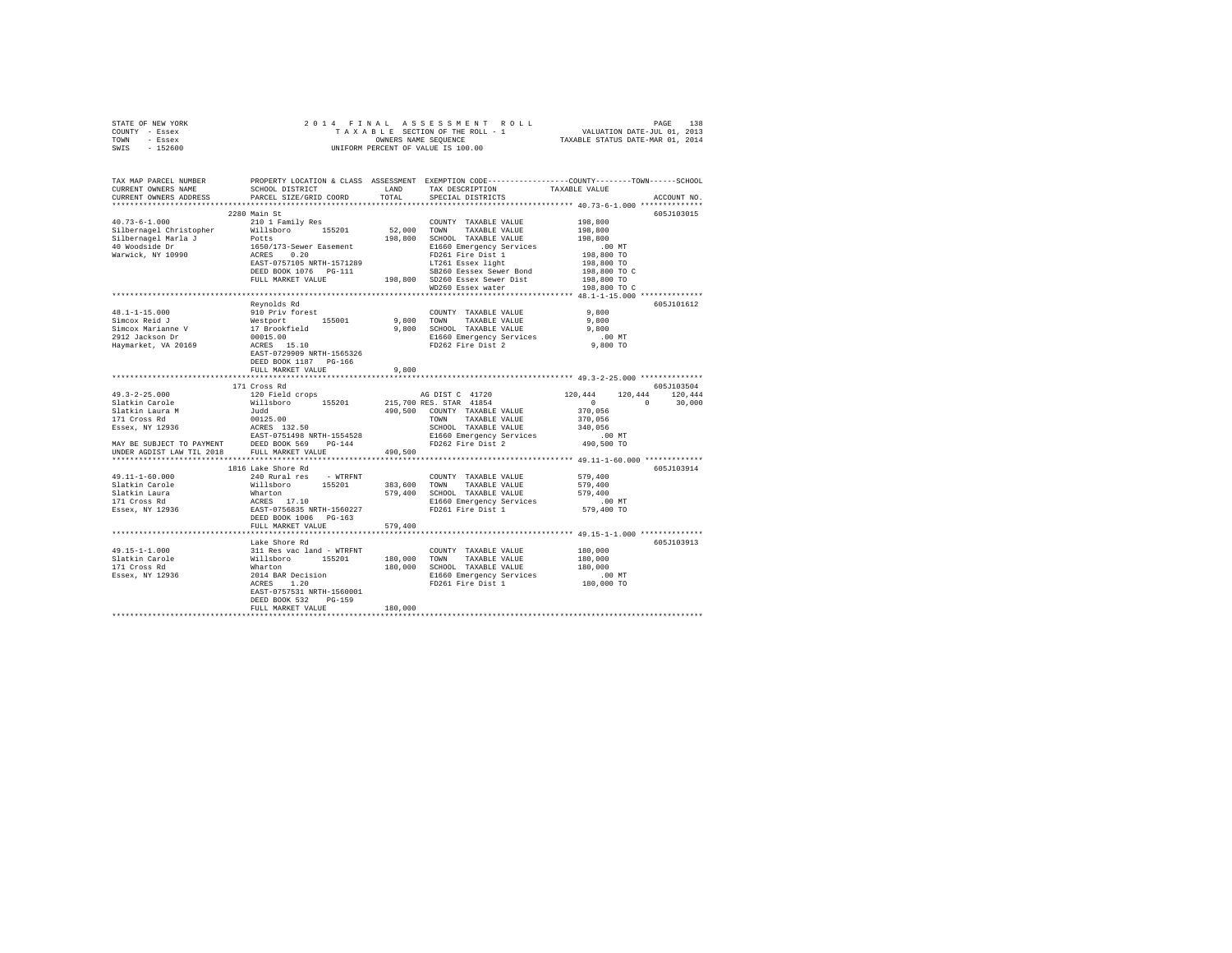| STATE OF NEW YORK                                                                                                     |                                                                                                                    |         |                                                            |                      |
|-----------------------------------------------------------------------------------------------------------------------|--------------------------------------------------------------------------------------------------------------------|---------|------------------------------------------------------------|----------------------|
| COUNTY - Essex                                                                                                        |                                                                                                                    |         |                                                            |                      |
| TOWN - Essex                                                                                                          |                                                                                                                    |         | OWNERS NAME SEQUENCE<br>UNIFORM PERCENT OF VALUE IS 100.00 |                      |
| SWIS - 152600                                                                                                         |                                                                                                                    |         |                                                            |                      |
|                                                                                                                       |                                                                                                                    |         |                                                            |                      |
| TAX MAP PARCEL NUMBER PROPERTY LOCATION & CLASS ASSESSMENT EXEMPTION CODE----------------COUNTY-------TOWN-----SCHOOL |                                                                                                                    |         |                                                            |                      |
| CURRENT OWNERS NAME                                                                                                   | SCHOOL DISTRICT LAND TAX DESCRIPTION TAXABLE VALUE<br>PARCEL SIZE/GRID COORD TOTAL SPECIAL DISTRICTS TAXABLE VALUE |         |                                                            |                      |
| CURRENT OWNERS ADDRESS                                                                                                |                                                                                                                    |         |                                                            | ACCOUNT NO.          |
|                                                                                                                       |                                                                                                                    |         |                                                            |                      |
|                                                                                                                       |                                                                                                                    |         |                                                            | 605J103915           |
|                                                                                                                       |                                                                                                                    |         |                                                            |                      |
|                                                                                                                       |                                                                                                                    |         |                                                            |                      |
|                                                                                                                       |                                                                                                                    |         |                                                            |                      |
|                                                                                                                       |                                                                                                                    |         |                                                            |                      |
|                                                                                                                       |                                                                                                                    |         |                                                            |                      |
|                                                                                                                       |                                                                                                                    |         |                                                            |                      |
|                                                                                                                       |                                                                                                                    |         |                                                            |                      |
|                                                                                                                       | FULL MARKET VALUE                                                                                                  | 416,600 |                                                            |                      |
|                                                                                                                       |                                                                                                                    |         |                                                            |                      |
|                                                                                                                       | 11 Pearson Wav                                                                                                     |         |                                                            | 605J103008           |
|                                                                                                                       |                                                                                                                    |         |                                                            |                      |
|                                                                                                                       |                                                                                                                    |         |                                                            |                      |
|                                                                                                                       |                                                                                                                    |         |                                                            |                      |
|                                                                                                                       |                                                                                                                    |         |                                                            |                      |
|                                                                                                                       |                                                                                                                    |         |                                                            |                      |
|                                                                                                                       |                                                                                                                    |         |                                                            |                      |
|                                                                                                                       | DEED BOOK 1663 PG-134                                                                                              |         |                                                            |                      |
|                                                                                                                       | FULL MARKET VALUE                                                                                                  | 123,900 |                                                            |                      |
|                                                                                                                       |                                                                                                                    |         |                                                            |                      |
|                                                                                                                       | County Route 10                                                                                                    |         |                                                            | 605J174008           |
|                                                                                                                       |                                                                                                                    |         | AG DIST C 41720 8,127 8,127 8,127                          |                      |
|                                                                                                                       |                                                                                                                    |         |                                                            |                      |
|                                                                                                                       |                                                                                                                    |         |                                                            |                      |
|                                                                                                                       |                                                                                                                    |         |                                                            |                      |
|                                                                                                                       |                                                                                                                    |         |                                                            |                      |
|                                                                                                                       |                                                                                                                    |         |                                                            |                      |
| MAY BE SUBJECT TO PAYMENT FULL MARKET VALUE 11,900                                                                    |                                                                                                                    |         |                                                            |                      |
| UNDER AGDIST LAW TIL 2018                                                                                             |                                                                                                                    |         |                                                            |                      |
|                                                                                                                       |                                                                                                                    |         |                                                            |                      |
|                                                                                                                       |                                                                                                                    |         |                                                            | 605J180010           |
|                                                                                                                       |                                                                                                                    |         |                                                            | 28,070 28,070 28,070 |
|                                                                                                                       |                                                                                                                    |         |                                                            |                      |
|                                                                                                                       |                                                                                                                    |         |                                                            |                      |
|                                                                                                                       |                                                                                                                    |         |                                                            |                      |
|                                                                                                                       |                                                                                                                    |         |                                                            |                      |
|                                                                                                                       |                                                                                                                    |         |                                                            |                      |
|                                                                                                                       |                                                                                                                    |         |                                                            |                      |
| UNDER AGDIST LAW TIL 2018                                                                                             |                                                                                                                    |         |                                                            |                      |
|                                                                                                                       |                                                                                                                    |         |                                                            |                      |
|                                                                                                                       |                                                                                                                    |         |                                                            | 605J179006           |
|                                                                                                                       |                                                                                                                    |         |                                                            | 11,179 11,179 11,179 |
|                                                                                                                       |                                                                                                                    |         |                                                            |                      |
|                                                                                                                       |                                                                                                                    |         |                                                            |                      |
|                                                                                                                       |                                                                                                                    |         |                                                            |                      |
|                                                                                                                       |                                                                                                                    |         |                                                            |                      |
|                                                                                                                       |                                                                                                                    |         |                                                            |                      |
|                                                                                                                       |                                                                                                                    |         |                                                            |                      |
| UNDER AGDIST LAW TIL 2018                                                                                             |                                                                                                                    |         |                                                            |                      |
|                                                                                                                       |                                                                                                                    |         |                                                            |                      |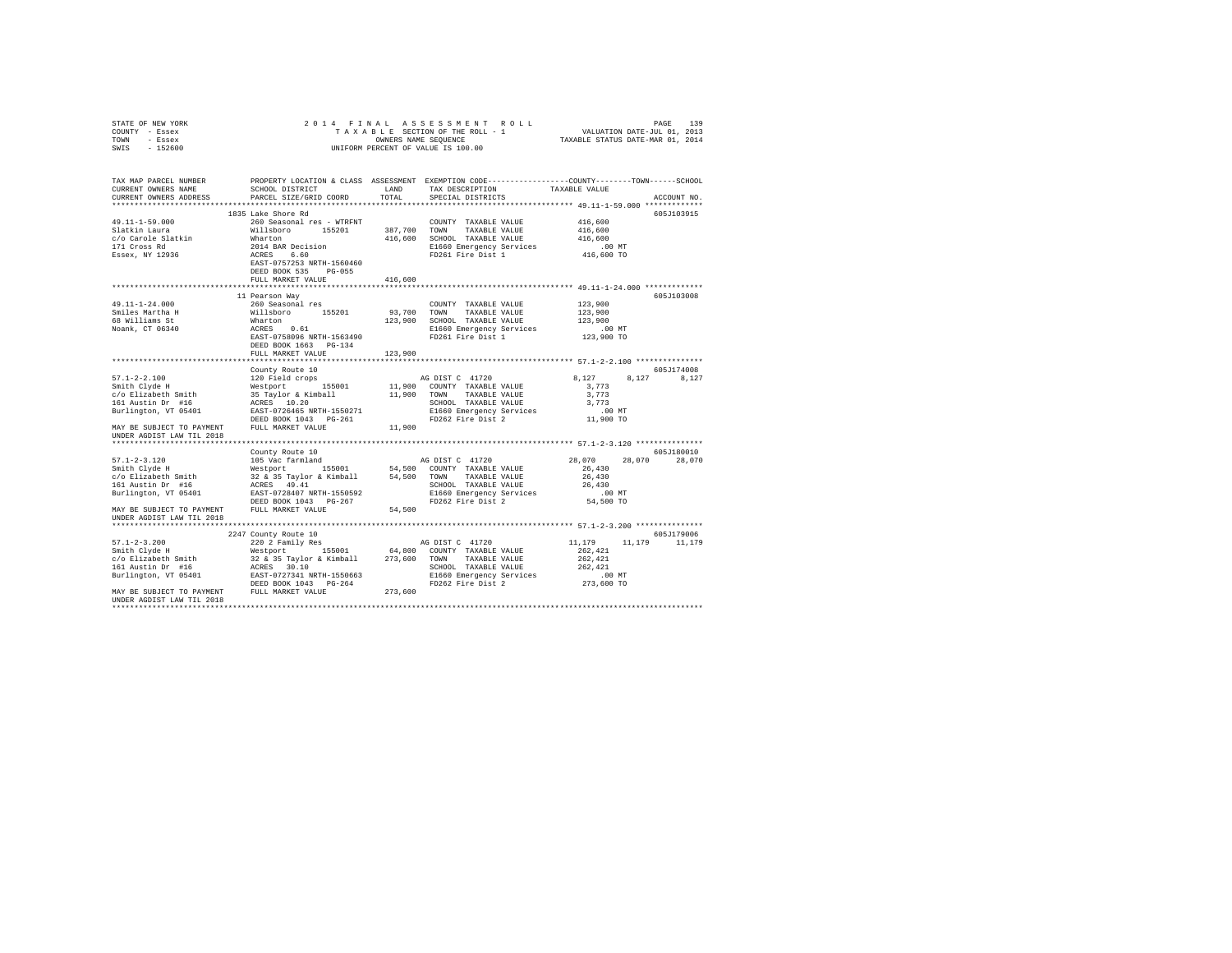| STATE OF NEW YORK                                                                                                                                                                                                                                                                                                                                                     |                           |         |                                                                |                                                         |               |
|-----------------------------------------------------------------------------------------------------------------------------------------------------------------------------------------------------------------------------------------------------------------------------------------------------------------------------------------------------------------------|---------------------------|---------|----------------------------------------------------------------|---------------------------------------------------------|---------------|
| COUNTY - Essex                                                                                                                                                                                                                                                                                                                                                        |                           |         |                                                                |                                                         |               |
| TOWN - Essex                                                                                                                                                                                                                                                                                                                                                          |                           |         |                                                                |                                                         |               |
| SWIS - 152600                                                                                                                                                                                                                                                                                                                                                         |                           |         |                                                                |                                                         |               |
|                                                                                                                                                                                                                                                                                                                                                                       |                           |         |                                                                |                                                         |               |
| TAX MAP PARCEL NUMBER PROPERTY LOCATION & CLASS ASSESSMENT EXEMPTION CODE---------------COUNTY-------TOWN-----SCHOOL                                                                                                                                                                                                                                                  |                           |         |                                                                |                                                         |               |
| CURRENT OWNERS NAME                                                                                                                                                                                                                                                                                                                                                   | SCHOOL DISTRICT           | LAND    | TAX DESCRIPTION                                                | TAXABLE VALUE                                           |               |
| CURRENT OWNERS ADDRESS                                                                                                                                                                                                                                                                                                                                                | PARCEL SIZE/GRID COORD    | TOTAL   | SPECIAL DISTRICTS                                              |                                                         | ACCOUNT NO.   |
|                                                                                                                                                                                                                                                                                                                                                                       |                           |         |                                                                |                                                         |               |
|                                                                                                                                                                                                                                                                                                                                                                       |                           |         |                                                                |                                                         |               |
|                                                                                                                                                                                                                                                                                                                                                                       | 58 McAuliffe Way          |         |                                                                |                                                         | 605J102302    |
| $39.4 - 1 - 11.000$                                                                                                                                                                                                                                                                                                                                                   | 260 Seasonal res          |         | COUNTY TAXABLE VALUE 63,100                                    |                                                         |               |
|                                                                                                                                                                                                                                                                                                                                                                       |                           |         |                                                                | 63,100                                                  |               |
|                                                                                                                                                                                                                                                                                                                                                                       |                           |         | 63,100 SCHOOL TAXABLE VALUE                                    | 63,100                                                  |               |
|                                                                                                                                                                                                                                                                                                                                                                       |                           |         | E1660 Emergency Services<br>FD261 Fire Dist 1                  | .00 MT<br>63,100 TO                                     |               |
|                                                                                                                                                                                                                                                                                                                                                                       |                           |         |                                                                |                                                         |               |
|                                                                                                                                                                                                                                                                                                                                                                       | EAST-0743252 NRTH-1571174 |         |                                                                |                                                         |               |
|                                                                                                                                                                                                                                                                                                                                                                       | DEED BOOK 1246 PG-184     |         |                                                                |                                                         |               |
|                                                                                                                                                                                                                                                                                                                                                                       | FULL MARKET VALUE         | 63,100  |                                                                |                                                         |               |
|                                                                                                                                                                                                                                                                                                                                                                       |                           |         |                                                                |                                                         |               |
|                                                                                                                                                                                                                                                                                                                                                                       | McAuliffe Way             |         |                                                                |                                                         | 605J100403    |
| $39.4 - 1 - 7.000$                                                                                                                                                                                                                                                                                                                                                    | 322 Rural vac>10          |         | COUNTY TAXABLE VALUE                                           | 55,500                                                  |               |
|                                                                                                                                                                                                                                                                                                                                                                       |                           |         |                                                                | 55,500                                                  |               |
|                                                                                                                                                                                                                                                                                                                                                                       |                           |         |                                                                | 55,500                                                  |               |
|                                                                                                                                                                                                                                                                                                                                                                       |                           |         | E1660 Emergency Services .00 MT<br>FD261 Fire Dist 1 55,500 TO |                                                         |               |
|                                                                                                                                                                                                                                                                                                                                                                       |                           |         |                                                                |                                                         |               |
|                                                                                                                                                                                                                                                                                                                                                                       |                           |         |                                                                |                                                         |               |
|                                                                                                                                                                                                                                                                                                                                                                       | FULL MARKET VALUE         | 55,500  |                                                                |                                                         |               |
|                                                                                                                                                                                                                                                                                                                                                                       |                           |         | ******************************* 49.3-2-26.110 **************   |                                                         |               |
|                                                                                                                                                                                                                                                                                                                                                                       | Clark Rd                  |         |                                                                |                                                         | 605J102402    |
|                                                                                                                                                                                                                                                                                                                                                                       |                           |         |                                                                | 32,300                                                  |               |
|                                                                                                                                                                                                                                                                                                                                                                       |                           |         |                                                                | 32,300                                                  |               |
|                                                                                                                                                                                                                                                                                                                                                                       |                           |         |                                                                | 32,300                                                  |               |
|                                                                                                                                                                                                                                                                                                                                                                       |                           |         |                                                                | .00MT                                                   |               |
|                                                                                                                                                                                                                                                                                                                                                                       |                           |         |                                                                | 32,300 TO                                               |               |
|                                                                                                                                                                                                                                                                                                                                                                       | DEED BOOK 1119 PG-173     |         |                                                                |                                                         |               |
|                                                                                                                                                                                                                                                                                                                                                                       | FULL MARKET VALUE         | 32,300  |                                                                |                                                         |               |
|                                                                                                                                                                                                                                                                                                                                                                       |                           |         |                                                                |                                                         |               |
|                                                                                                                                                                                                                                                                                                                                                                       |                           |         |                                                                |                                                         | 605J101308    |
|                                                                                                                                                                                                                                                                                                                                                                       |                           |         |                                                                | $\begin{smallmatrix}&&0\\2&2&9&,1&0&0\end{smallmatrix}$ | $0 \t 30.000$ |
|                                                                                                                                                                                                                                                                                                                                                                       |                           |         |                                                                |                                                         |               |
|                                                                                                                                                                                                                                                                                                                                                                       |                           |         |                                                                |                                                         |               |
|                                                                                                                                                                                                                                                                                                                                                                       |                           |         |                                                                | 229,100<br>199,100                                      |               |
|                                                                                                                                                                                                                                                                                                                                                                       |                           |         |                                                                | .00MT                                                   |               |
|                                                                                                                                                                                                                                                                                                                                                                       |                           |         |                                                                | 229,100 TO                                              |               |
| $\begin{tabular}{l c c c c c} \hline \texttt{REV} & \texttt{REV} & \texttt{REV} & \texttt{R11} & \texttt{S1} & \texttt{S278 Main St} \\ \hline 40.73 & 483 & 50merted Re & 83 & 00mert Donna & 483 & 00mert Donna & 483 & 00mert Donna & 483 & 00mert Donna & 483 & 00mert Doma & 229,100 & 000NTY TAXAELE VALUE & 483 & 229,100 & 000NTY TAXAELE VALUE & 483 & 229,$ |                           |         |                                                                | 229,100 TO                                              |               |
|                                                                                                                                                                                                                                                                                                                                                                       |                           |         |                                                                | 229,100 TO C                                            |               |
|                                                                                                                                                                                                                                                                                                                                                                       |                           |         |                                                                | 229,100 TO                                              |               |
|                                                                                                                                                                                                                                                                                                                                                                       |                           |         | SD260 Essex Sewer Dist<br>WD260 Essex water                    | 229,100 TO C                                            |               |
|                                                                                                                                                                                                                                                                                                                                                                       |                           |         |                                                                |                                                         |               |
|                                                                                                                                                                                                                                                                                                                                                                       | 69 Reber Rd               |         |                                                                |                                                         | 605J191004    |
|                                                                                                                                                                                                                                                                                                                                                                       |                           |         |                                                                | 135,100                                                 |               |
|                                                                                                                                                                                                                                                                                                                                                                       |                           |         |                                                                | 135,100                                                 |               |
|                                                                                                                                                                                                                                                                                                                                                                       |                           |         |                                                                | 135,100                                                 |               |
|                                                                                                                                                                                                                                                                                                                                                                       |                           |         |                                                                |                                                         |               |
|                                                                                                                                                                                                                                                                                                                                                                       |                           |         |                                                                | 00 MT.<br>135,100 TO                                    |               |
|                                                                                                                                                                                                                                                                                                                                                                       | DEED BOOK 978 PG-274      |         |                                                                |                                                         |               |
|                                                                                                                                                                                                                                                                                                                                                                       | FULL MARKET VALUE         | 135,100 |                                                                |                                                         |               |
|                                                                                                                                                                                                                                                                                                                                                                       |                           |         |                                                                |                                                         |               |
|                                                                                                                                                                                                                                                                                                                                                                       |                           |         |                                                                |                                                         |               |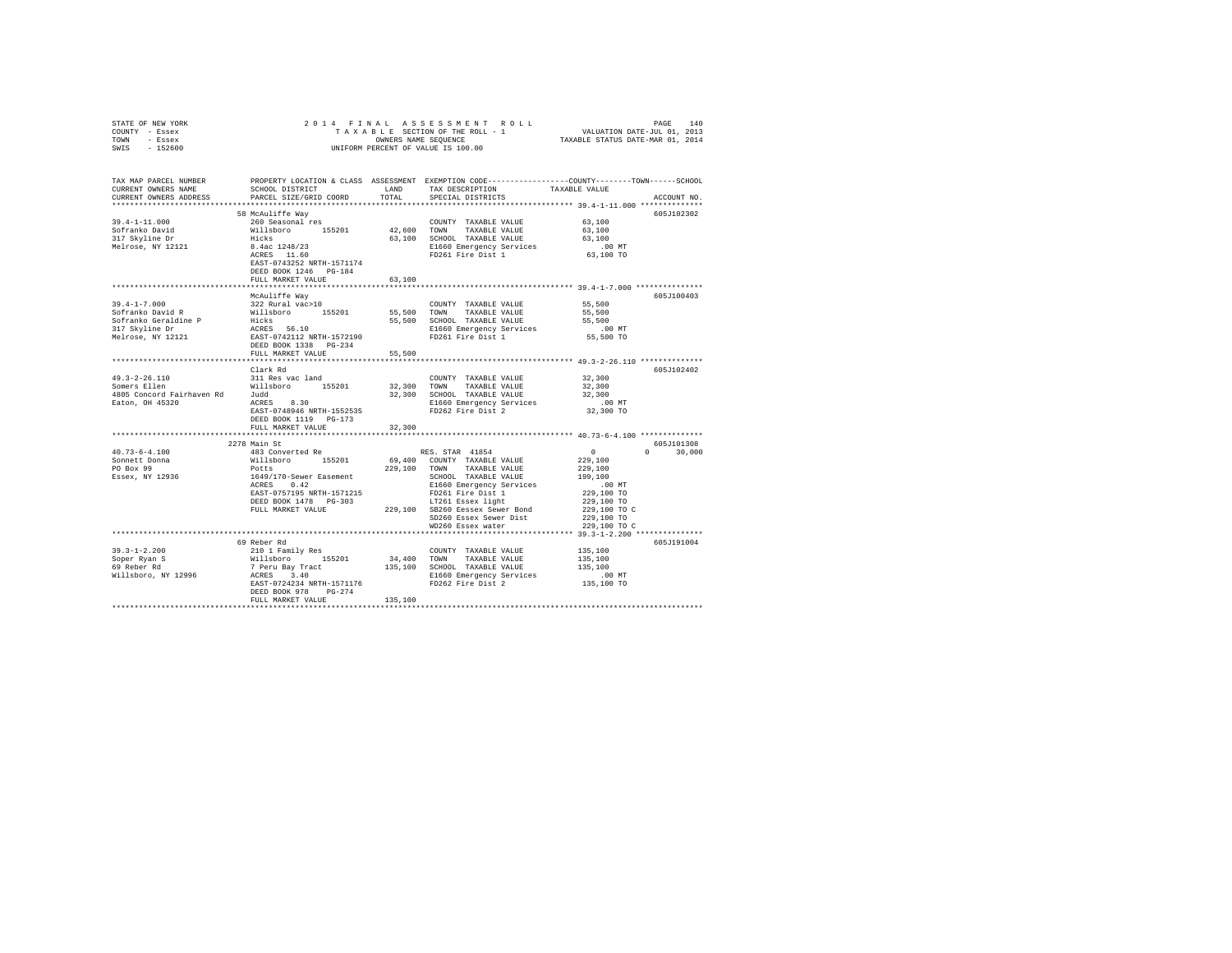| STATE OF NEW YORK                | 2014 FINAL                                                                                                                               |                          |                                                                                                                                                                            |                                            |             |
|----------------------------------|------------------------------------------------------------------------------------------------------------------------------------------|--------------------------|----------------------------------------------------------------------------------------------------------------------------------------------------------------------------|--------------------------------------------|-------------|
| COUNTY - Essex                   |                                                                                                                                          |                          | PAGE 141 A S S E S S M E N T R O L L PROE 141<br>T A X A B LE SECTION OF THE ROLL - 1 VALUATION DATE-JUL 01, 2013<br>OWNERS NAME SEQUENCE TAXABLE STATUS DATE-MAR 01, 2014 |                                            |             |
| TOWN - Essex                     |                                                                                                                                          |                          | OWNERS NAME SEQUENCE                                                                                                                                                       |                                            |             |
| SWIS - 152600                    |                                                                                                                                          |                          | UNIFORM PERCENT OF VALUE IS 100.00                                                                                                                                         |                                            |             |
|                                  |                                                                                                                                          |                          |                                                                                                                                                                            |                                            |             |
|                                  |                                                                                                                                          |                          |                                                                                                                                                                            |                                            |             |
| TAX MAP PARCEL NUMBER            |                                                                                                                                          |                          | PROPERTY LOCATION & CLASS ASSESSMENT EXEMPTION CODE---------------COUNTY-------TOWN------SCHOOL                                                                            |                                            |             |
| CURRENT OWNERS NAME              | SCHOOL DISTRICT                                                                                                                          | LAND                     | TAX DESCRIPTION                                                                                                                                                            | TAXABLE VALUE                              |             |
| CURRENT OWNERS ADDRESS           | PARCEL SIZE/GRID COORD                                                                                                                   | TOTAL                    | SPECIAL DISTRICTS                                                                                                                                                          |                                            | ACCOUNT NO. |
|                                  |                                                                                                                                          |                          |                                                                                                                                                                            |                                            |             |
|                                  | 187 Leaning Rd                                                                                                                           |                          |                                                                                                                                                                            |                                            | 605J191005  |
| $48.2 - 1 - 10.210$              | 240 Rural res                                                                                                                            |                          | COUNTY TAXABLE VALUE                                                                                                                                                       | 304,900                                    |             |
|                                  | Willsboro 155201                                                                                                                         |                          | 118,700 TOWN TAXABLE VALUE                                                                                                                                                 | 304,900                                    |             |
| Sparre Audrey D<br>25 Lincoln St | Brookfield/gore S Potts                                                                                                                  |                          | 304,900 SCHOOL TAXABLE VALUE                                                                                                                                               | 304,900                                    |             |
| Westport, CT 06880               | 1422/75 Conservation Easm                                                                                                                |                          |                                                                                                                                                                            | $.00$ MT                                   |             |
|                                  | 1729/227 BLA 1751/190 Eas                                                                                                                |                          | E1660 Emergency Services<br>FD262 Fire Dist 2                                                                                                                              | 304,900 TO                                 |             |
|                                  | ACRES 100.00 BANK1STARSG                                                                                                                 |                          |                                                                                                                                                                            |                                            |             |
|                                  | EAST-0739298 NRTH-1564602                                                                                                                |                          |                                                                                                                                                                            |                                            |             |
|                                  | DEED BOOK 1751 PG-323                                                                                                                    |                          |                                                                                                                                                                            |                                            |             |
|                                  | FULL MARKET VALUE                                                                                                                        |                          |                                                                                                                                                                            |                                            |             |
|                                  |                                                                                                                                          | 304,900<br>************* | ***************************** 48.2-1-10.220 *************                                                                                                                  |                                            |             |
|                                  |                                                                                                                                          |                          |                                                                                                                                                                            |                                            |             |
|                                  | Leaning Rd                                                                                                                               |                          |                                                                                                                                                                            |                                            | 605Z014003  |
| 48.2-1-10.220                    | 311 Res vac land                                                                                                                         |                          | COUNTY TAXABLE VALUE                                                                                                                                                       | 32,200                                     |             |
| Sparre Audrey D<br>25 Lincoln St |                                                                                                                                          |                          | 32,200 TOWN TAXABLE VALUE                                                                                                                                                  | 32,200                                     |             |
|                                  |                                                                                                                                          |                          | 32,200 SCHOOL TAXABLE VALUE                                                                                                                                                | 32,200                                     |             |
| Westport, CT 06880               | willsboro 155201<br>Brookfield/Gore 5 Potts<br>1751/190 Easmt                                                                            |                          | E1660 Emergency Services                                                                                                                                                   | $.00$ MT                                   |             |
|                                  | ACRES 8.20                                                                                                                               |                          | FD262 Fire Dist 2                                                                                                                                                          | 32,200 TO                                  |             |
|                                  | EAST-0740180 NRTH-1564268                                                                                                                |                          |                                                                                                                                                                            |                                            |             |
|                                  | DEED BOOK 1751 PG-323                                                                                                                    |                          |                                                                                                                                                                            |                                            |             |
|                                  | FULL MARKET VALUE                                                                                                                        | 32,200                   |                                                                                                                                                                            |                                            |             |
|                                  |                                                                                                                                          | **********               |                                                                                                                                                                            | ************ 48.2-1-10.230 *************** |             |
|                                  | Leaning Rd                                                                                                                               |                          |                                                                                                                                                                            |                                            | 605Z014004  |
| $48.2 - 1 - 10.230$              | 312 Vac w/imprv                                                                                                                          |                          | COUNTY TAXABLE VALUE                                                                                                                                                       | 31,800                                     |             |
|                                  | Willsboro 155201                                                                                                                         |                          | 26,500 TOWN TAXABLE VALUE                                                                                                                                                  | 31,800                                     |             |
| Sparre Audrey D<br>25 Lincoln St | $\frac{1751/190}{1751/190}$ External and $\frac{31}{1660}$ ECHOL TAXABLE VALUE<br>1751/190 Easnt and $\frac{1760}{1000}$ Europe Services |                          |                                                                                                                                                                            | 31,800                                     |             |
| Westport, CT 06880               |                                                                                                                                          |                          | E1660 Emergency Services                                                                                                                                                   | $.00$ MT                                   |             |
|                                  | ACRES 2.25                                                                                                                               |                          | FD262 Fire Dist 2                                                                                                                                                          | 31,800 TO                                  |             |
|                                  | EAST-0740521 NRTH-1564270                                                                                                                |                          |                                                                                                                                                                            |                                            |             |
|                                  | DEED BOOK 1751 PG-323                                                                                                                    |                          |                                                                                                                                                                            |                                            |             |
|                                  | FULL MARKET VALUE                                                                                                                        | 31,800                   |                                                                                                                                                                            |                                            |             |
|                                  | *********************                                                                                                                    |                          | ***************************** 49.15-1-30.000 *************                                                                                                                 |                                            |             |
|                                  | 1677 Lake Shore Rd                                                                                                                       |                          |                                                                                                                                                                            |                                            | 605J101201  |
| 49.15-1-30.000                   | 270 Mfg housing                                                                                                                          |                          | COUNTY TAXABLE VALUE                                                                                                                                                       | 31,400                                     |             |
|                                  |                                                                                                                                          |                          |                                                                                                                                                                            |                                            |             |
| Sperbeck Thomas E                | Willsboro 155201                                                                                                                         |                          | 21,600 TOWN TAXABLE VALUE                                                                                                                                                  | 31,400                                     |             |
| 23 Gifford Rd                    | Friswell<br>ACRES 0.30<br>Friswell                                                                                                       |                          | 31,400 SCHOOL TAXABLE VALUE                                                                                                                                                | 31,400                                     |             |
| Schenectady, NY 12304            |                                                                                                                                          |                          | E1660 Emergency Services<br>FD262 Fire Dist 2                                                                                                                              | $.00$ MT                                   |             |
|                                  | EAST-0756597 NRTH-1556914                                                                                                                |                          |                                                                                                                                                                            | 31,400 TO                                  |             |
|                                  | DEED BOOK 894 PG-266                                                                                                                     |                          |                                                                                                                                                                            |                                            |             |
|                                  | FULL MARKET VALUE                                                                                                                        | 31,400                   |                                                                                                                                                                            |                                            |             |
|                                  |                                                                                                                                          |                          |                                                                                                                                                                            |                                            |             |
|                                  | 20 Derby Way                                                                                                                             |                          |                                                                                                                                                                            |                                            | 605J101403  |
| 49.11-1-40.000                   | 281 Multiple res                                                                                                                         |                          | COUNTY TAXABLE VALUE                                                                                                                                                       | 264,900                                    |             |
| Spraque Henry H III              | Willsboro 155201                                                                                                                         | 85,300 TOWN              | TAXABLE VALUE                                                                                                                                                              | 264,900                                    |             |
| 1400 Hinman Ave #6               | Wharton                                                                                                                                  |                          | 264,900 SCHOOL TAXABLE VALUE                                                                                                                                               | 264,900                                    |             |
| Evanston, IL 60201               | $ACRES$ 1.10                                                                                                                             |                          | E1660 Emergency Services                                                                                                                                                   | $.00$ MT                                   |             |
|                                  | EAST-0757913 NRTH-1562512                                                                                                                |                          | FD261 Fire Dist 1                                                                                                                                                          | 264,900 TO                                 |             |
|                                  | DEED BOOK 1654 PG-127                                                                                                                    |                          |                                                                                                                                                                            |                                            |             |
|                                  | FULL MARKET VALUE                                                                                                                        | 264,900                  |                                                                                                                                                                            |                                            |             |
|                                  |                                                                                                                                          |                          |                                                                                                                                                                            |                                            |             |
|                                  |                                                                                                                                          |                          |                                                                                                                                                                            |                                            |             |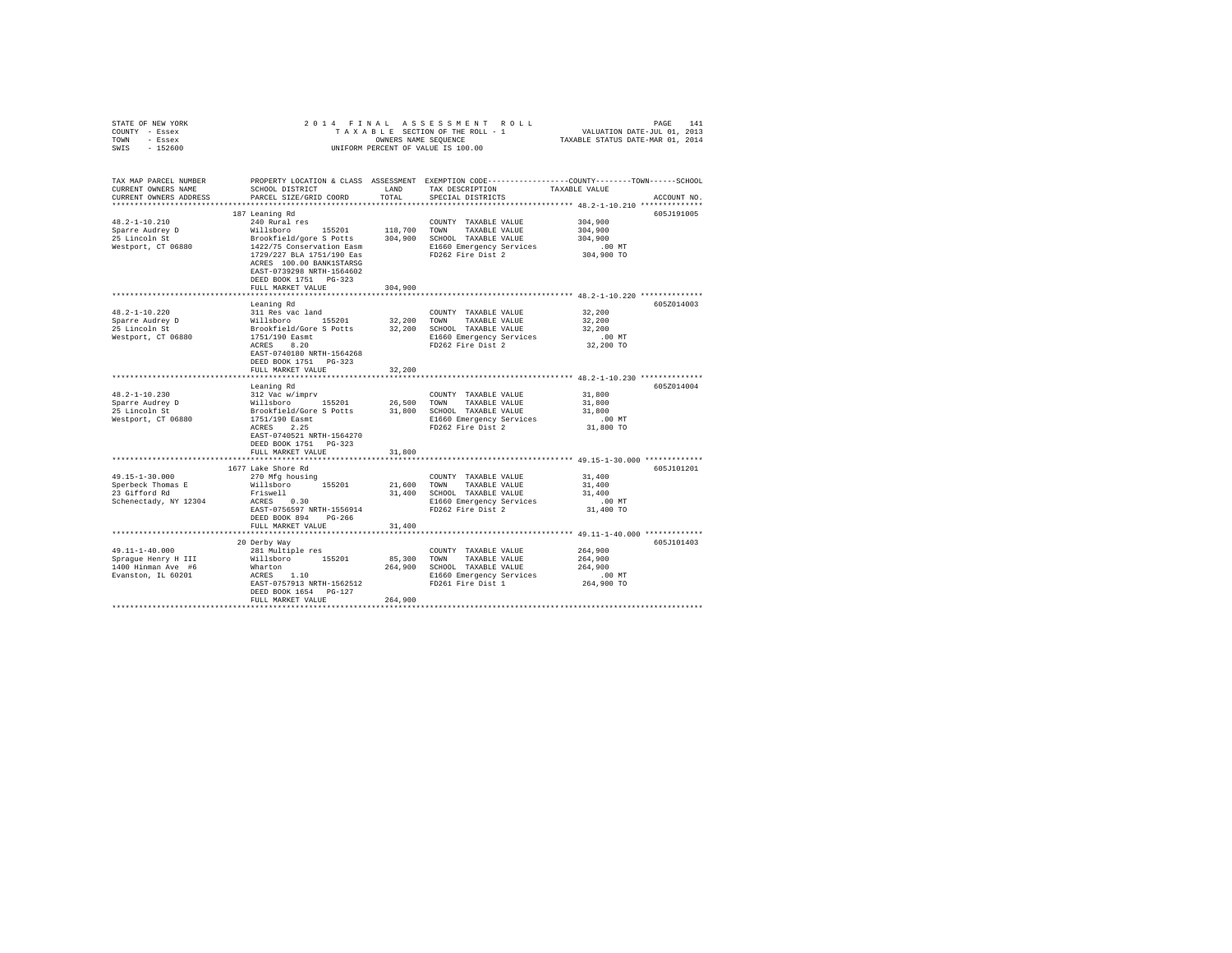| STATE OF NEW YORK<br>COUNTY - Essex<br>TOWN<br>- Essex<br>$-152600$<br>SWIS                                                                                                | 2014 FINAL                                                                                                                                                                           | OWNERS NAME SEOUENCE                           | ASSESSMENT ROLL<br>TAXABLE SECTION OF THE ROLL - 1<br>UNIFORM PERCENT OF VALUE IS 100.00                                                                                                                                      | PAGE<br>VALUATION DATE-JUL 01, 2013<br>TAXABLE STATUS DATE-MAR 01, 2014                                               | 142         |
|----------------------------------------------------------------------------------------------------------------------------------------------------------------------------|--------------------------------------------------------------------------------------------------------------------------------------------------------------------------------------|------------------------------------------------|-------------------------------------------------------------------------------------------------------------------------------------------------------------------------------------------------------------------------------|-----------------------------------------------------------------------------------------------------------------------|-------------|
| TAX MAP PARCEL NUMBER<br>CURRENT OWNERS NAME                                                                                                                               | SCHOOL DISTRICT                                                                                                                                                                      | LAND                                           | TAX DESCRIPTION                                                                                                                                                                                                               | PROPERTY LOCATION & CLASS ASSESSMENT EXEMPTION CODE-----------------COUNTY-------TOWN-----SCHOOL<br>TAXABLE VALUE     |             |
| CURRENT OWNERS ADDRESS                                                                                                                                                     | PARCEL SIZE/GRID COORD                                                                                                                                                               | TOTAL                                          | SPECIAL DISTRICTS                                                                                                                                                                                                             |                                                                                                                       | ACCOUNT NO. |
|                                                                                                                                                                            | 2291 Main St                                                                                                                                                                         |                                                |                                                                                                                                                                                                                               |                                                                                                                       | 605J102708  |
| $40.73 - 4 - 3.000$                                                                                                                                                        | 210 1 Family Res                                                                                                                                                                     |                                                | RES. STAR 41854                                                                                                                                                                                                               | 0<br>$\mathbf{r}$                                                                                                     | 30,000      |
| Spurgeon Jani L<br>2291 Main St<br>PO Box 144<br>Essex, NY 12936                                                                                                           | %10 1 Family Res<br>Nillsboro 155201<br>Potts 0.30<br>EAST-0756874 NRTH-1571475<br>DEED BOOK 1632 PG-274<br>FULL MARKET VALUE                                                        |                                                | 58.500 COUNTY TAXABLE VALUE<br>288,800 TOWN TAXABLE VALUE<br>SCHOOL TAXABLE VALUE<br>SCHOOL TAXABLE VALUE<br>E1660 Emergency Services<br>PG-274 FD261 Fire Dist 1<br>288,800 LT261 Essex light<br>SB260 Eessex Sewer Bond     | 288,800<br>288,800<br>258,800<br>$.00$ MT<br>288,800 TO<br>288,800 TO<br>288,800 TO C                                 |             |
|                                                                                                                                                                            |                                                                                                                                                                                      |                                                | SD260 Essex Sewer Dist                                                                                                                                                                                                        | 288,800 TO                                                                                                            |             |
|                                                                                                                                                                            |                                                                                                                                                                                      |                                                | WD260 Essex water                                                                                                                                                                                                             | 288,800 TO C                                                                                                          |             |
|                                                                                                                                                                            | 1703 Lake Shore Rd                                                                                                                                                                   |                                                |                                                                                                                                                                                                                               |                                                                                                                       | 605J102415  |
| 49.15-1-38.000<br>Stavropolous Xenophon<br>Stavropolous Heather<br>40 Paulin Blvd<br>Leonia, NJ 07605                                                                      | 260 Seasonal res<br>Willsboro 155201<br>Friswell<br>ACRES 0.30<br>EAST-0756784 NRTH-1557555<br>DEED BOOK 735<br>$PG-071$                                                             | 21,600<br>45,300                               | COUNTY TAXABLE VALUE<br>TOWN<br>TAXABLE VALUE<br>SCHOOL TAXABLE VALUE<br>E1660 Emergency Services<br>FD261 Fire Dist 1                                                                                                        | 45,300<br>45,300<br>45,300<br>$.00$ MT<br>45,300 TO                                                                   |             |
|                                                                                                                                                                            | FULL MARKET VALUE                                                                                                                                                                    | 45,300                                         |                                                                                                                                                                                                                               |                                                                                                                       |             |
|                                                                                                                                                                            | ************************                                                                                                                                                             |                                                |                                                                                                                                                                                                                               | **************** 48.2-1-4.000 ****************                                                                        |             |
| $48.2 - 1 - 4.000$<br>Steady Dennis<br>Wagner John<br>14 Prospect St<br>PO Box 100<br>Vergennes, VT 05491                                                                  | Jersey St<br>323 Vacant rural<br>Westport 155001<br>Hicks<br>ACRES 40.00<br>EAST-0736211 NRTH-1567680<br>DEED BOOK 1263 PG-190<br>FULL MARKET VALUE<br>***************************** | 43,000<br>43,000<br>43,000<br>**************** | COUNTY TAXABLE VALUE<br>TOWN<br>TAXABLE VALUE<br>SCHOOL TAXABLE VALUE<br>E1660 Emergency Services<br>FD262 Fire Dist 2                                                                                                        | 43,000<br>43,000<br>43,000<br>$.00$ MT<br>43,000 TO<br>********************************* 40.73-6-9.000 ************** | 605J101111  |
|                                                                                                                                                                            | 2260 Lake Shore Rd                                                                                                                                                                   |                                                |                                                                                                                                                                                                                               |                                                                                                                       | 605J103114  |
| $40.73 - 6 - 9.000$<br>Stephan Bruce M<br>Stephan Joan T<br>Stephan Joan T<br>617 Garden Creek Pl<br>Danville, CA 64526<br>Danville, CA 64526<br>EAST-0757290 NRTH-1570770 | 210 1 Family Res<br>willsboro 155201<br>Potts<br>DEED BOOK 1371 PG-8<br>FULL MARKET VALUE                                                                                            | 91,700<br>352,000                              | COUNTY TAXABLE VALUE<br>TAXABLE VALUE<br>TOWN<br>SCHOOL TAXABLE VALUE<br>E1660 Emergency Services<br>FD261 Fire Dist 1<br>LT261 Essex light<br>SB260 Eessex Sewer Bond<br>352,000 SD260 Essex Sewer Dist<br>WD260 Essex water | 352,000<br>352,000<br>352,000<br>.00 MT<br>352,000 TO<br>352,000 TO<br>352,000 TO C<br>352,000 TO<br>352,000 TO C     |             |
|                                                                                                                                                                            |                                                                                                                                                                                      |                                                |                                                                                                                                                                                                                               |                                                                                                                       |             |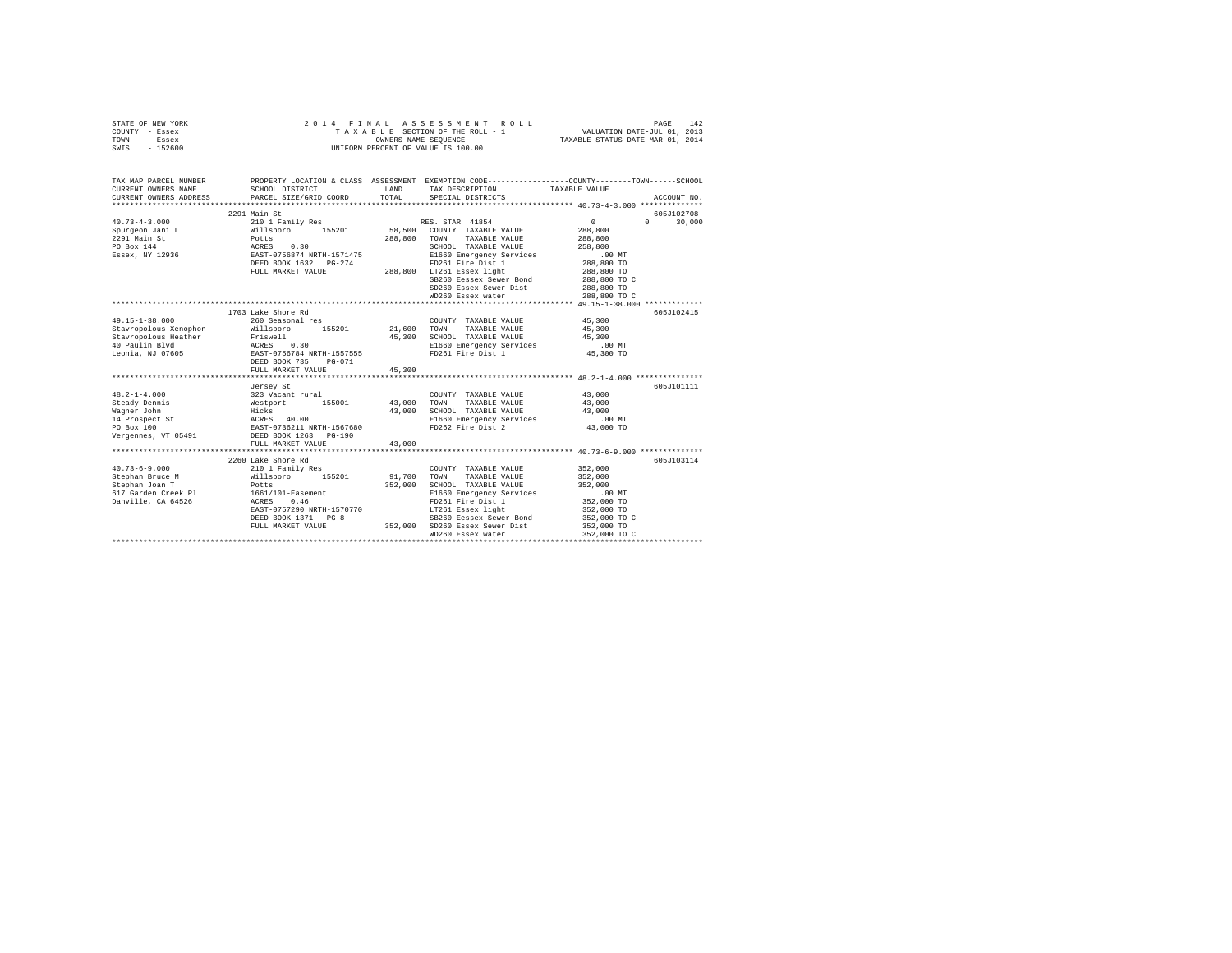| STATE OF NEW YORK | 2014 FINAL ASSESSMENT ROLL         | 143<br>PAGE                      |
|-------------------|------------------------------------|----------------------------------|
| COUNTY - Essex    | TAXABLE SECTION OF THE ROLL - 1    | VALUATION DATE-JUL 01, 2013      |
| TOWN<br>- Essex   | OWNERS NAME SEOUENCE               | TAXABLE STATUS DATE-MAR 01, 2014 |
| $-152600$<br>SWIS | UNIFORM PERCENT OF VALUE IS 100.00 |                                  |
|                   |                                    |                                  |

| TAX MAP PARCEL NUMBER<br>CURRENT OWNERS NAME | PROPERTY LOCATION & CLASS ASSESSMENT EXEMPTION CODE---------------COUNTY-------TOWN-----SCHOOL<br>SCHOOL DISTRICT                                                                                                                      |        | LAND TAX DESCRIPTION                                                                                          | TAXABLE VALUE                   |               |
|----------------------------------------------|----------------------------------------------------------------------------------------------------------------------------------------------------------------------------------------------------------------------------------------|--------|---------------------------------------------------------------------------------------------------------------|---------------------------------|---------------|
|                                              |                                                                                                                                                                                                                                        |        |                                                                                                               |                                 |               |
|                                              |                                                                                                                                                                                                                                        |        |                                                                                                               |                                 |               |
|                                              | 56 Alden Rd                                                                                                                                                                                                                            |        |                                                                                                               |                                 | 605J104107    |
| $48.3 - 1 - 24.000$                          | 270 Mfg housing                                                                                                                                                                                                                        |        | AGED ALL 41800                                                                                                | 18,050 18,050 18,050            |               |
|                                              | Contract District Contract (1990) 24,600 SR STAR 41834<br>Stevens Elizabeth (1990) 25 Tarylor & Ximball 36,100 COUNTY TAXABLE VALUE<br>56 Alden Rd (1990) 226/261 Easement 1260/201 TOWN TAXABLE VALUE                                 |        |                                                                                                               | $\overline{0}$                  | $0 \t 18,050$ |
|                                              |                                                                                                                                                                                                                                        |        | 36,100 COUNTY TAXABLE VALUE                                                                                   | 18,050                          |               |
|                                              |                                                                                                                                                                                                                                        |        | TAXABLE VALUE                                                                                                 | 18,050                          |               |
| Westport, NY 12993 1ac                       |                                                                                                                                                                                                                                        |        | SCHOOL TAXABLE VALUE<br>E1660 Emergency Services<br>FD262 Fire Dist 2                                         | $\qquad \qquad 0$               |               |
|                                              | 1ac<br>ACRES 0.90<br>EAST-0725831 NRTH-1551318                                                                                                                                                                                         |        |                                                                                                               | $.00$ MT<br>00 MT.<br>36,100 TO |               |
|                                              |                                                                                                                                                                                                                                        |        |                                                                                                               |                                 |               |
|                                              | DEED BOOK 478<br>PG-325                                                                                                                                                                                                                |        |                                                                                                               |                                 |               |
|                                              |                                                                                                                                                                                                                                        |        |                                                                                                               |                                 |               |
|                                              |                                                                                                                                                                                                                                        |        |                                                                                                               |                                 |               |
|                                              | 697 Middle Rd                                                                                                                                                                                                                          |        |                                                                                                               |                                 | 605J188004    |
| $40.3 - 2 - 2.221$                           |                                                                                                                                                                                                                                        |        |                                                                                                               | 37,282 37,282 37,282            |               |
| Stewart Caryl J<br>1 Steele St               |                                                                                                                                                                                                                                        |        | 86,000 COUNTY TAXABLE VALUE 266,018<br>303,300 TOWN TAXABLE VALUE 266,018                                     |                                 |               |
|                                              |                                                                                                                                                                                                                                        |        |                                                                                                               |                                 |               |
|                                              |                                                                                                                                                                                                                                        |        |                                                                                                               |                                 |               |
|                                              |                                                                                                                                                                                                                                        |        | TOWN TAXABLE VALUE<br>SCHOOL TAXABLE VALUE<br>E1660 Emergency Services 100 MT<br>FD261 Fire Dist 1 303,300 TO |                                 |               |
|                                              | - EXERCITY ACHIEF 11 ACRES 46.00<br>BIFINITY DESCRIPS ARE STRAINING MAY BE SCHOOL TAXABLE VALUE<br>MAY BE SUBJECT TO PAYMENT DEED BOOK 1068 POLA FOR PD261 Fire Dist 1<br>UNDER AGDIST LAW TIL 2018 FULL MARKET VALUE 303,300<br>UNDER |        |                                                                                                               |                                 |               |
|                                              |                                                                                                                                                                                                                                        |        |                                                                                                               |                                 |               |
|                                              | 1420 Whallons Bay Rd                                                                                                                                                                                                                   |        |                                                                                                               |                                 | 6057006002    |
| $49.3 - 2 - 13.200$                          | 240 Rural res                                                                                                                                                                                                                          |        | AG DIST C 41720                                                                                               | 5,592 5,592 5,592               |               |
|                                              |                                                                                                                                                                                                                                        |        |                                                                                                               | $\sim$ 0<br>$\sim$ 0            | 30,000        |
|                                              |                                                                                                                                                                                                                                        |        |                                                                                                               | 558,308                         |               |
|                                              |                                                                                                                                                                                                                                        |        | 563,900 COUNTY TAXABLE VALUE<br>TOWN TAXABLE VALUE<br>TAXABLE VALUE 558,308                                   |                                 |               |
|                                              | ESSex, NY 12936 68857-0756363 NRTH-1557981                                                                                                                                                                                             |        | SCHOOL TAXABLE VALUE 528,308                                                                                  |                                 |               |
|                                              |                                                                                                                                                                                                                                        |        |                                                                                                               |                                 |               |
|                                              | DEED BOOK 1694 PG-280 B1660 Emergency Services<br>MAY BE SUBJECT TO PAYMENT FULL MARKET VALUE 563,900 FD262 Fire Dist 2                                                                                                                |        |                                                                                                               | 00 MT.<br>563,900 TO            |               |
| UNDER AGDIST LAW TIL 2018                    |                                                                                                                                                                                                                                        |        |                                                                                                               |                                 |               |
|                                              |                                                                                                                                                                                                                                        |        |                                                                                                               |                                 |               |
|                                              | Middle Rd                                                                                                                                                                                                                              |        |                                                                                                               |                                 | 605J187005    |
| $49.1 - 1 - 19.210$                          | 105 Vac farmland <b>105</b> CHA AG DIST C 41720 30,213 30,213                                                                                                                                                                          |        |                                                                                                               |                                 | 30,213        |
| Sukel Jovce V                                | Willsboro 155201 56,300 COUNTY TAXABLE VALUE<br>Wharton 56,300 TOWN TAXABLE VALUE                                                                                                                                                      |        |                                                                                                               | $26$ , $087\,$                  |               |
| 258 Middle Rd                                |                                                                                                                                                                                                                                        |        |                                                                                                               | 26,087                          |               |
| Essex, NY 12936                              | 1463/46 Easement                                                                                                                                                                                                                       |        | SCHOOL TAXABLE VALUE 26,087                                                                                   |                                 |               |
|                                              |                                                                                                                                                                                                                                        |        |                                                                                                               |                                 |               |
|                                              | ACRES 47.08<br>MAY BE SUBJECT TO PAYMENT BAST-0751335 NRTH-1563722<br>UNDER AGDIST LAW TIL 2018 DEED BOOK 1468 PG-19                                                                                                                   |        | E1660 Emergency Services .00 MT<br>FD261 Fire Dist 1 56,300 TO                                                |                                 |               |
|                                              |                                                                                                                                                                                                                                        |        |                                                                                                               |                                 |               |
|                                              | FULL MARKET VALUE                                                                                                                                                                                                                      | 56,300 |                                                                                                               |                                 |               |
|                                              |                                                                                                                                                                                                                                        |        |                                                                                                               |                                 |               |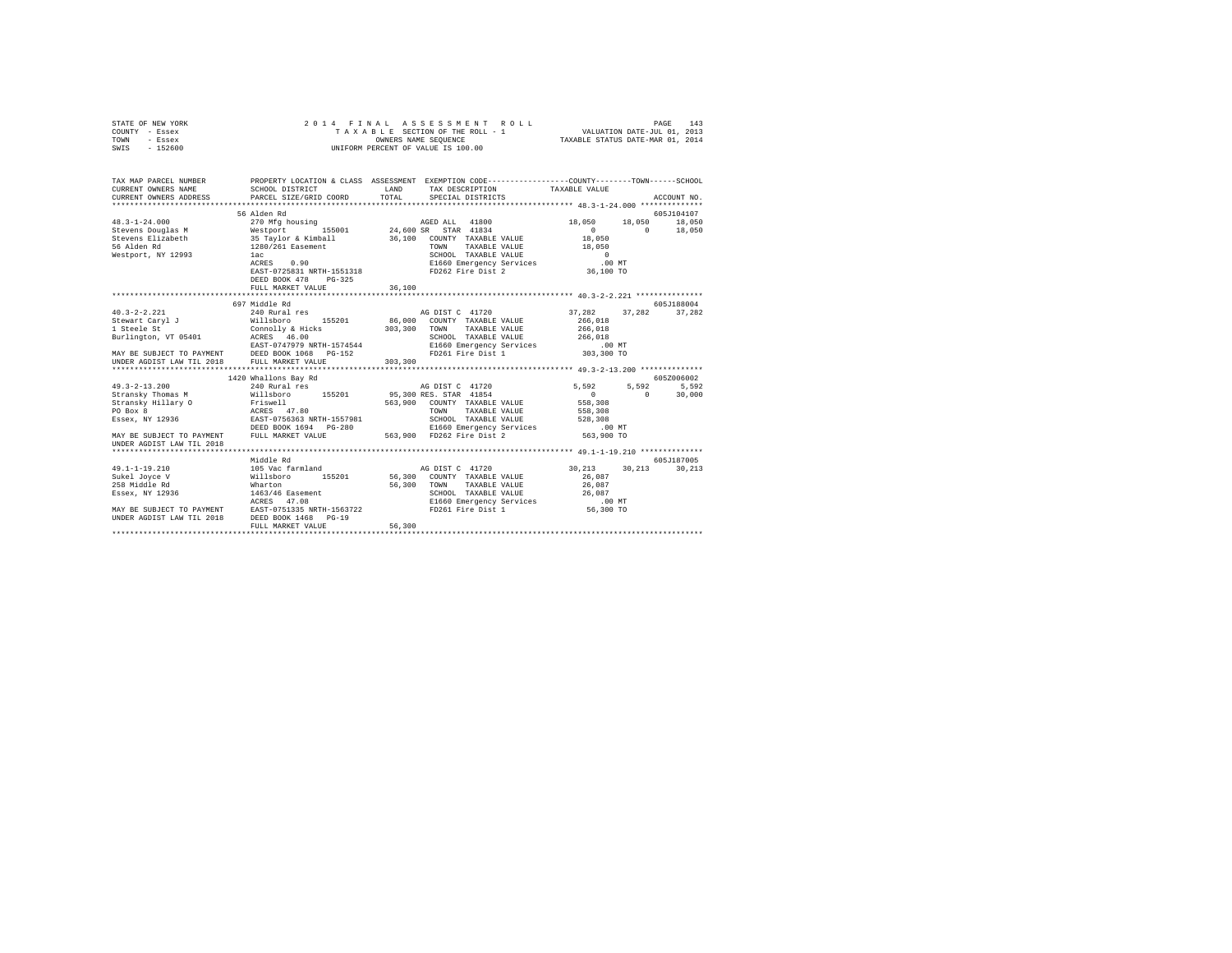| STATE OF NEW YORK      |                                      |         | 2014 FINAL ASSESSMENT ROLL                                   |                                  | 144<br>PAGE          |
|------------------------|--------------------------------------|---------|--------------------------------------------------------------|----------------------------------|----------------------|
| COUNTY<br>- Essex      |                                      |         | TAXABLE SECTION OF THE ROLL - 1                              | VALUATION DATE-JUL 01, 2013      |                      |
| TOWN<br>- Essex        |                                      |         | OWNERS NAME SEQUENCE                                         | TAXABLE STATUS DATE-MAR 01, 2014 |                      |
| $-152600$<br>SWIS      |                                      |         | UNIFORM PERCENT OF VALUE IS 100.00                           |                                  |                      |
|                        |                                      |         |                                                              |                                  |                      |
|                        |                                      |         |                                                              |                                  |                      |
|                        |                                      |         |                                                              |                                  |                      |
| TAX MAP PARCEL NUMBER  | PROPERTY LOCATION & CLASS ASSESSMENT |         | EXEMPTION CODE-----------------COUNTY-------TOWN------SCHOOL |                                  |                      |
| CURRENT OWNERS NAME    | SCHOOL DISTRICT                      |         | LAND TAX DESCRIPTION                                         | TAXABLE VALUE                    |                      |
| CURRENT OWNERS ADDRESS |                                      |         | PARCEL SIZE/GRID COORD TOTAL SPECIAL DISTRICTS               |                                  | ACCOUNT NO.          |
|                        |                                      |         |                                                              |                                  |                      |
|                        | 258 Middle Rd                        |         |                                                              |                                  | 605J104314           |
| $49.1 - 1 - 21.000$    | 210 1 Family Res                     |         | SR STAR 41834                                                |                                  | 64,200<br>$^{\circ}$ |
| Sukel Raymond P        |                                      |         | Willsboro 155201 33,600 VETWAR CTS 41120                     | 15,000 15,000                    | 15,000               |
| Thaler Julie A         | Wharton                              | 103,300 | COUNTY TAXABLE VALUE                                         | 88,300                           |                      |
| c/o Richard Sukel      | 1407/314 Life Use To                 |         | TOWN<br>TAXABLE VALUE                                        | 88,300                           |                      |
| 258 Middle Rd          | Richard & Joyce V Sukel              |         | SCHOOL TAXABLE VALUE                                         | 24,100                           |                      |
| Essex, NY 12936        | ACRES 2.60                           |         | E1660 Emergency Services .00 MT                              |                                  |                      |
|                        | EAST-0750945 NRTH-1564144            |         | FD261 Fire Dist 1                                            | 103,300 TO                       |                      |
|                        | DEED BOOK 1628 PG-151                |         |                                                              |                                  |                      |
|                        | FULL MARKET VALUE                    | 103,300 |                                                              |                                  |                      |
|                        |                                      |         |                                                              |                                  |                      |
|                        | Brookfield Rd                        |         |                                                              |                                  | 605J101407           |
|                        |                                      |         |                                                              |                                  |                      |

|                          | FULL MARKET VALUE                          | 103,300     |                                           |              |             |
|--------------------------|--------------------------------------------|-------------|-------------------------------------------|--------------|-------------|
|                          |                                            |             |                                           |              |             |
|                          | Brookfield Rd                              |             |                                           |              | 605-7101407 |
| $48.3 - 1 - 20.001$      | 910 Priv forest                            |             | COUNTY TAXABLE VALUE                      | 17,100       |             |
| SUNY Auxilliary Svcs Inc | Westport 155001 17,100 TOWN                |             | TAXABLE VALUE                             | 17,100       |             |
| 101 Broad St             | 39 Platt Rogers                            |             | 17,100 SCHOOL TAXABLE VALUE               | 17,100       |             |
| Plattsburgh, NY 12901    | ACRES 32.00                                |             | E1660 Emergency Services .00 MT           |              |             |
|                          | EAST-0724502 NRTH-1560380                  |             | FD262 Fire Dist 2 17.100 TO               |              |             |
|                          | DEED BOOK 1055 PG-282                      |             |                                           |              |             |
|                          |                                            |             |                                           |              |             |
|                          |                                            |             |                                           |              |             |
|                          | 228 Clark Rd                               |             |                                           |              | 605J188003  |
| $49.3 - 2 - 26.200$      | 210 1 Family Res                           |             | COUNTY TAXABLE VALUE                      | 231,900      |             |
| Swan John S Jr           | willsboro 155201 39,000 TOWN TAXABLE VALUE |             |                                           | 231,900      |             |
| 228 Clark Rd             | Judd                                       |             | 231,900 SCHOOL TAXABLE VALUE              | 231,900      |             |
|                          | Essex, NY 12936 6 ACRES 8.03 BANK GFNB&T   |             | E1660 Emergency Services .00 MT           |              |             |
|                          | EAST-0749104 NRTH-1551959                  |             | FD262 Fire Dist 2 231,900 TO              |              |             |
|                          | DEED BOOK 895<br>$PG-115$                  |             |                                           |              |             |
|                          | FULL MARKET VALUE                          | 231,900     |                                           |              |             |
|                          |                                            |             |                                           |              |             |
|                          | 2719 NYS Route 22                          |             |                                           |              | 605J102915  |
| $40.65 - 2 - 2.000$      | 210 1 Family Res                           |             | COUNTY TAXABLE VALUE                      | 154,400      |             |
| Sweatt Phebe             | 210 1 Family Res<br>Willsboro 155201       |             | 58,500 TOWN TAXABLE VALUE                 | 154,400      |             |
| 2719 NYS Rte 22          | Hicks                                      |             | 154,400 SCHOOL TAXABLE VALUE              | 154,400      |             |
| Essex, NY 12936          | 1650/178-Sewer Easement                    |             | E1660 Emergency Services .00 MT           |              |             |
|                          | 0.30<br>ACRES                              |             | FD261 Fire Dist 1 154,400 TO              |              |             |
|                          | EAST-0756229 NRTH-1572068                  |             | LT261 Essex light 154,400 TO              |              |             |
|                          | DEED BOOK 1563 PG-147                      |             | SB260 Eessex Sewer Bond 154,400 TO C      |              |             |
|                          | FULL MARKET VALUE                          |             | 154,400 SD260 Essex Sewer Dist 154,400 TO |              |             |
|                          |                                            |             | WD260 Essex water                         | 154,400 TO C |             |
|                          |                                            |             |                                           |              |             |
|                          | 19 Old Oak Way                             |             |                                           |              | 605J102801  |
| $49.11 - 1 - 37.000$     | 210 1 Family Res                           |             | COUNTY TAXABLE VALUE                      | 302,800      |             |
|                          | Swish Holdings LLC Millsboro 155201        | 73.500 TOWN | TAXABLE VALUE                             | 302,800      |             |
| 1871 Thousand Oaks Blvd  | Wharton                                    |             | 302,800 SCHOOL TAXABLE VALUE              | 302,800      |             |
| Berkelev, CA 94707       | ACRES 3.82                                 |             | E1660 Emergency Services .00 MT           |              |             |
|                          | EAST-0757160 NRTH-1562196                  |             | FD261 Fire Dist 1 302.800 TO              |              |             |
|                          | DEED BOOK 1614 PG-275                      |             |                                           |              |             |
|                          | FULL MARKET VALUE                          | 302,800     |                                           |              |             |
|                          |                                            |             |                                           |              |             |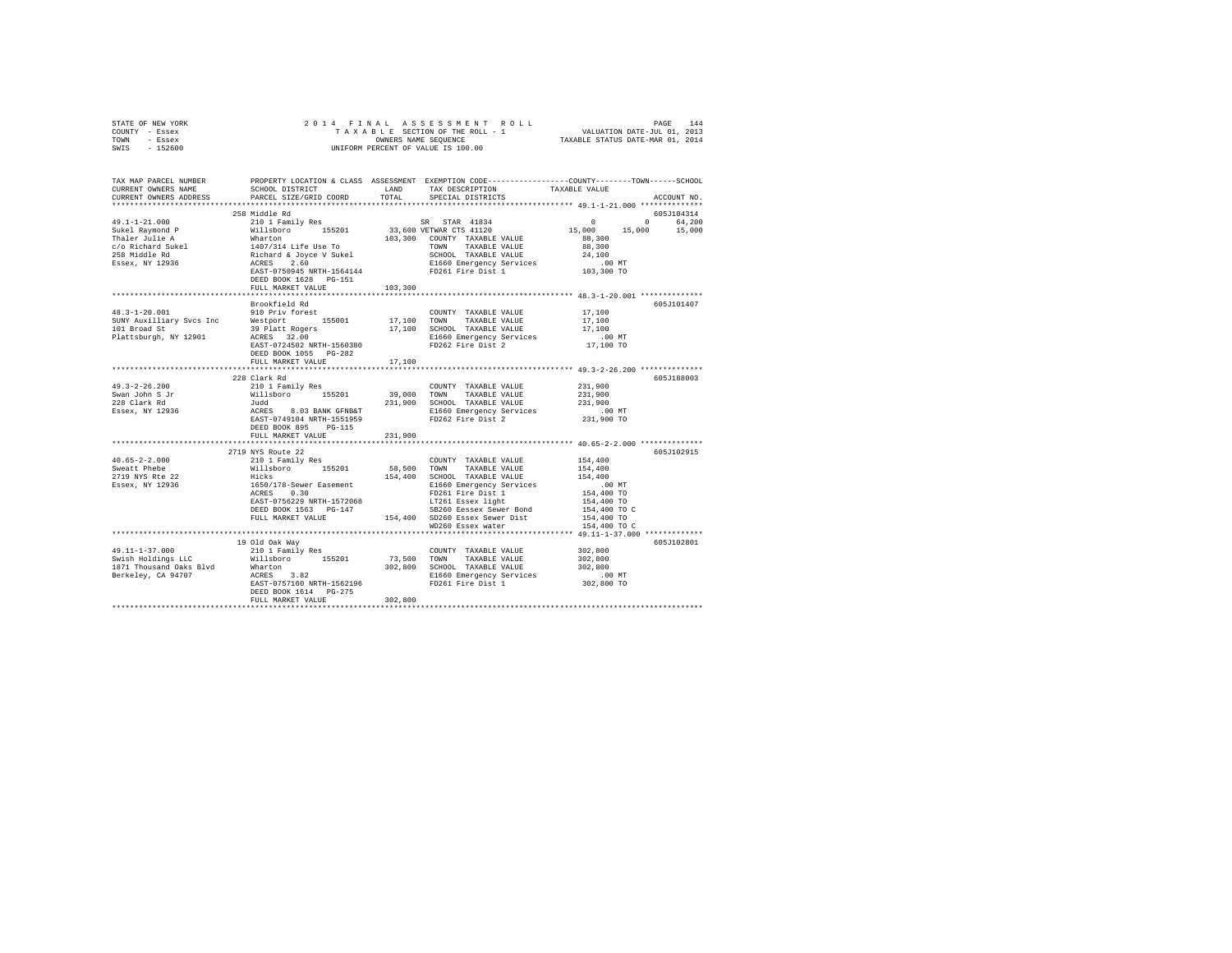| TOWN<br>- Essex<br>$-152600$<br>SWIS                      | UNIFORM PERCENT OF VALUE IS 100.00      | TAXABLE STATUS DATE-MAR 01, 2014 |                                               |                                                                                                 |  |
|-----------------------------------------------------------|-----------------------------------------|----------------------------------|-----------------------------------------------|-------------------------------------------------------------------------------------------------|--|
|                                                           |                                         |                                  |                                               |                                                                                                 |  |
| TAX MAP PARCEL NUMBER                                     |                                         |                                  |                                               | PROPERTY LOCATION & CLASS ASSESSMENT EXEMPTION CODE---------------COUNTY-------TOWN------SCHOOL |  |
| CURRENT OWNERS NAME                                       | SCHOOL DISTRICT                         | LAND                             | TAX DESCRIPTION                               | TAXABLE VALUE                                                                                   |  |
| CURRENT OWNERS ADDRESS                                    | PARCEL SIZE/GRID COORD                  | TOTAL                            | SPECIAL DISTRICTS                             | ACCOUNT NO.                                                                                     |  |
|                                                           |                                         |                                  |                                               |                                                                                                 |  |
|                                                           | Cross Rd                                |                                  |                                               | 605Z007006                                                                                      |  |
| $49.3 - 2 - 20.600$                                       | 321 Abandoned ag                        |                                  | COUNTY TAXABLE VALUE                          | 30,900                                                                                          |  |
| Tabor 64 Inc                                              | Willsboro 155201                        | 30,900<br>30,900                 | TOWN<br>TAXABLE VALUE                         | 30,900                                                                                          |  |
| $c/o$ A S Fine - Pres.                                    | Judd Patent<br>5 Fine Subd 5949         |                                  | SCHOOL TAXABLE VALUE                          | 30,900                                                                                          |  |
| 133A Circular St<br>Saratoga Springs, NY 12866 ACRES 6.93 |                                         |                                  | E1660 Emergency Services<br>FD262 Fire Dist 2 | $.00$ MT<br>30,900 TO                                                                           |  |
|                                                           | EAST-0753137 NRTH-1555715               |                                  |                                               |                                                                                                 |  |
|                                                           | DEED BOOK 1595 PG-77                    |                                  |                                               |                                                                                                 |  |
|                                                           | FULL MARKET VALUE                       | 30,900                           |                                               |                                                                                                 |  |
|                                                           |                                         |                                  |                                               |                                                                                                 |  |
|                                                           | 2819 Essex Rd                           |                                  |                                               | 605J104206                                                                                      |  |
| $40.3 - 2 - 9.100$                                        | 240 Rural res                           |                                  | COUNTY TAXABLE VALUE                          | 169,000                                                                                         |  |
| Tart William O Jr                                         | Willsboro 155201                        | 96,900                           | TOWN<br>TAXABLE VALUE                         | 169,000                                                                                         |  |
| Little Michelle M                                         | Hicks                                   | 169,000                          | SCHOOL TAXABLE VALUE                          | 169,000                                                                                         |  |
| 5248 N Catherine St                                       | 38.1ac                                  |                                  | E1660 Emergency Services                      | $.00$ MT                                                                                        |  |
| Plattsburgh, NY 12901                                     | ACRES 36.91                             |                                  | FD261 Fire Dist 1                             | 169,000 TO                                                                                      |  |
|                                                           | EAST-0755657 NRTH-1573481               |                                  | LT261 Essex light                             | 169,000 TO                                                                                      |  |
|                                                           | DEED BOOK 834 PG-219                    |                                  | WB261 Water B&I                               | 169,000 TO C                                                                                    |  |
|                                                           | FULL MARKET VALUE                       |                                  | 169,000 WD260 Essex water                     | 169,000 TO C                                                                                    |  |
|                                                           |                                         |                                  |                                               |                                                                                                 |  |
|                                                           | 1352 Whallons Bay Rd                    |                                  |                                               | 605J103505                                                                                      |  |
| $49.3 - 2 - 13.100$                                       | 240 Rural res                           |                                  | COUNTY TAXABLE VALUE                          | 638,500                                                                                         |  |
| Teitelbaum Richard C                                      | Willsboro<br>155201                     | 84,400                           | TOWN<br>TAXABLE VALUE                         | 638,500                                                                                         |  |
| Teitelbaum Bethany B                                      | Friswell                                | 638,500                          | SCHOOL TAXABLE VALUE                          | 638,500                                                                                         |  |
| 3 Brookside Ct                                            | ACRES 40.00 BANK1STARSG                 |                                  | E1660 Emergency Services                      | $.00$ MT                                                                                        |  |
| Cranbury, NJ 08512                                        | EAST-0755171 NRTH-1557394               |                                  | FD262 Fire Dist 2                             | 638,500 TO                                                                                      |  |
|                                                           | DEED BOOK 1658 PG-89                    |                                  |                                               |                                                                                                 |  |
|                                                           | FULL MARKET VALUE                       | 638,500                          |                                               |                                                                                                 |  |
|                                                           | 34 Ridge Way                            |                                  |                                               | 605J100210                                                                                      |  |
| $49.7 - 5 - 1.000$                                        | 260 Seasonal res                        |                                  | COUNTY TAXABLE VALUE                          | 124,200                                                                                         |  |
| Thomas David                                              | 155201<br>Willsboro                     | 63,100                           | TOWN<br>TAXABLE VALUE                         | 124,200                                                                                         |  |
| 3839 Evelyn Dr                                            | Wharton                                 | 124,200                          | SCHOOL TAXABLE VALUE                          | 124,200                                                                                         |  |
| Wilmington Del, 19808                                     | ACRES 0.70                              |                                  | E1660 Emergency Services                      | $.00$ MT                                                                                        |  |
|                                                           | EAST-0757621 NRTH-1563963               |                                  | FD261 Fire Dist 1                             | 124,200 TO                                                                                      |  |
|                                                           | DEED BOOK 933<br>PG-105                 |                                  |                                               |                                                                                                 |  |
|                                                           | FULL MARKET VALUE                       | 124,200                          |                                               |                                                                                                 |  |
|                                                           |                                         |                                  |                                               | ************* 49.7-4-4.000 ****************                                                     |  |
|                                                           | 87 Wildacres Way                        |                                  |                                               | 605J104012                                                                                      |  |
| $49.7 - 4 - 4.000$                                        | 210 1 Family Res                        |                                  | COUNTY TAXABLE VALUE                          | 156,900                                                                                         |  |
| Thorn Gert D                                              | Willsboro 155201                        | 65,100                           | TOWN<br>TAXABLE VALUE                         | 156,900                                                                                         |  |
| Drover Lynn                                               | Wharton                                 | 156,900                          | SCHOOL TAXABLE VALUE                          | 156,900                                                                                         |  |
| 72 Robinwood Ave 2L                                       | ACRES 1.03<br>EAST-0757172 NRTH-1565009 |                                  | E1660 Emergency Services                      | .00MT                                                                                           |  |
| Jamaica Plain, MA 02130                                   |                                         |                                  | FD261 Fire Dist 1                             | 156,900 TO                                                                                      |  |
|                                                           | DEED BOOK 1751    PG-311                |                                  | LT261 Essex light                             | 156,900 TO                                                                                      |  |
|                                                           | FULL MARKET VALUE                       | 156,900                          |                                               |                                                                                                 |  |
|                                                           |                                         |                                  |                                               |                                                                                                 |  |

STATE OF NEW YORK 2 0 1 4 F I N A L A S S E S S M E N T R O L L PAGE 145 COUNTY - Essex T A X A B L E SECTION OF THE ROLL - 1 VALUATION DATE-JUL 01, 2013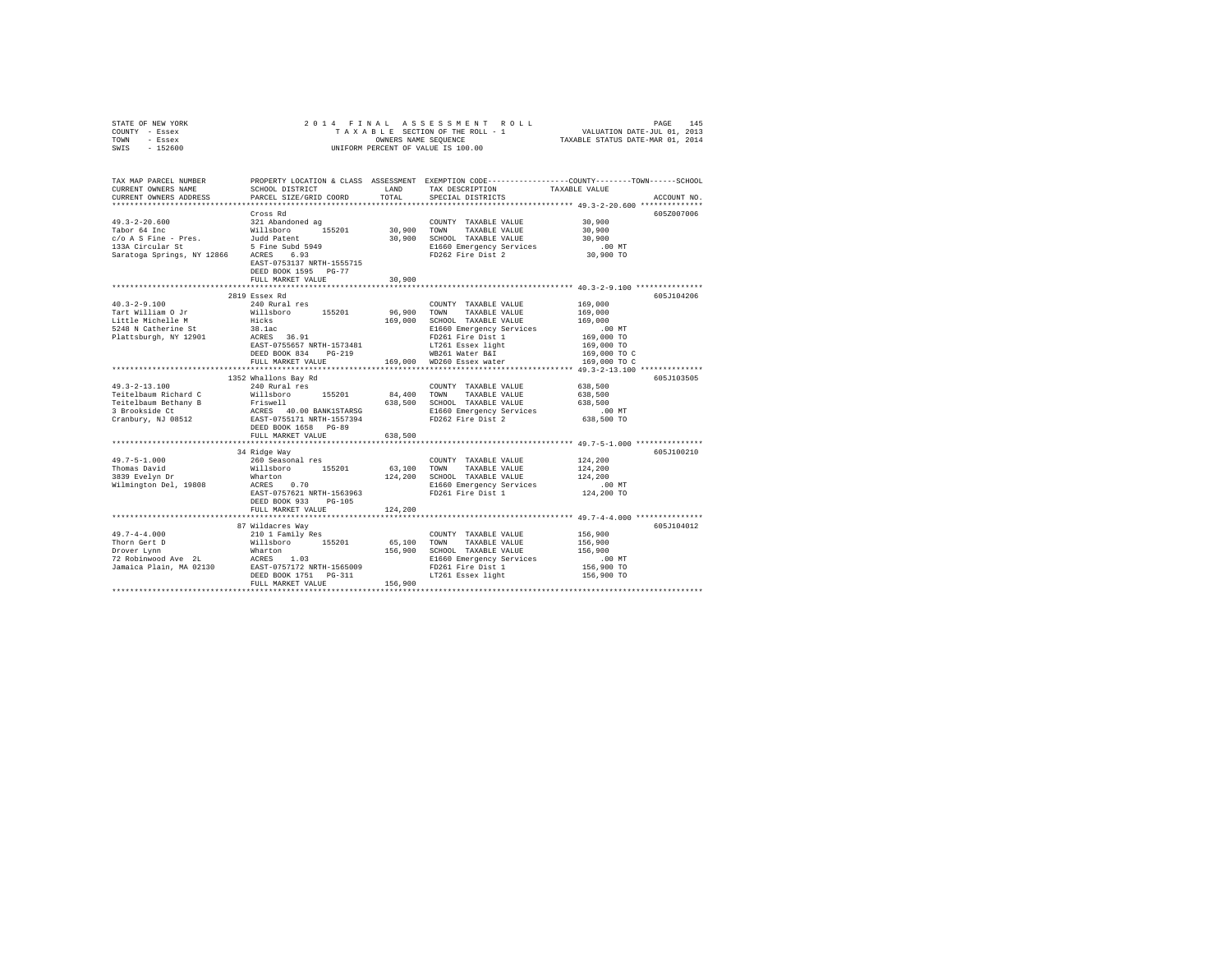| STATE OF NEW YORK | 2014 FINAL ASSESSMENT ROLL         | 146<br>PAGE                      |
|-------------------|------------------------------------|----------------------------------|
| COUNTY - Essex    | TAXABLE SECTION OF THE ROLL - 1    | VALUATION DATE-JUL 01, 2013      |
| TOWN<br>- Essex   | OWNERS NAME SEOUENCE               | TAXABLE STATUS DATE-MAR 01, 2014 |
| $-152600$<br>SWIS | UNIFORM PERCENT OF VALUE IS 100.00 |                                  |

| TAX MAP PARCEL NUMBER                                                                                                                                                                                                                                 | PROPERTY LOCATION & CLASS ASSESSMENT EXEMPTION CODE-----------------COUNTY-------TOWN------SCHOOL |                             |             |               |
|-------------------------------------------------------------------------------------------------------------------------------------------------------------------------------------------------------------------------------------------------------|---------------------------------------------------------------------------------------------------|-----------------------------|-------------|---------------|
|                                                                                                                                                                                                                                                       |                                                                                                   |                             |             |               |
|                                                                                                                                                                                                                                                       |                                                                                                   |                             |             | ACCOUNT NO.   |
|                                                                                                                                                                                                                                                       |                                                                                                   |                             |             | 605J100613    |
|                                                                                                                                                                                                                                                       |                                                                                                   | COUNTY TAXABLE VALUE 74,200 |             |               |
|                                                                                                                                                                                                                                                       |                                                                                                   |                             | 74,200      |               |
|                                                                                                                                                                                                                                                       |                                                                                                   |                             | 74,200      |               |
|                                                                                                                                                                                                                                                       |                                                                                                   |                             | $.00$ MT    |               |
|                                                                                                                                                                                                                                                       |                                                                                                   |                             | $74,200$ TO |               |
|                                                                                                                                                                                                                                                       |                                                                                                   |                             | 74,200 TO   |               |
|                                                                                                                                                                                                                                                       | FULL MARKET VALUE 74,200                                                                          |                             |             |               |
|                                                                                                                                                                                                                                                       |                                                                                                   |                             |             |               |
|                                                                                                                                                                                                                                                       | Walker Rd                                                                                         |                             |             | 605J102813    |
|                                                                                                                                                                                                                                                       |                                                                                                   |                             |             |               |
|                                                                                                                                                                                                                                                       |                                                                                                   |                             |             |               |
|                                                                                                                                                                                                                                                       |                                                                                                   |                             |             |               |
|                                                                                                                                                                                                                                                       |                                                                                                   |                             |             |               |
|                                                                                                                                                                                                                                                       |                                                                                                   |                             |             |               |
| 48.4-1-12.000 105 Walker Rd<br>Three Creek Farms LLC (1915 Wallsboro 155201 68,800 TOWN TAXABLE VALUE 68,800<br>105 Washer This (1920) 15201 68,800 TOWN TAXABLE VALUE 68,800<br>1053 Davis Rd<br>1053 Davis Rd<br>1053 Davis Rd<br>1053 D            |                                                                                                   |                             |             |               |
|                                                                                                                                                                                                                                                       |                                                                                                   |                             |             |               |
|                                                                                                                                                                                                                                                       |                                                                                                   |                             |             |               |
| 48.4-1-17.000 33 County Home Way<br>48.4-1-17.000 33 County Home Way<br>Three Creek Farms LLC Willisboro 155201 410,100 COUNTY TAXABLE VALUE 334,929<br>$(2)$ County TAXABLE VALUE 334,929<br>$(10)$ COUNTY TAXABLE VALUE 334,929<br>$(1$             |                                                                                                   |                             |             |               |
|                                                                                                                                                                                                                                                       |                                                                                                   |                             |             |               |
|                                                                                                                                                                                                                                                       |                                                                                                   |                             |             |               |
|                                                                                                                                                                                                                                                       |                                                                                                   |                             |             |               |
|                                                                                                                                                                                                                                                       |                                                                                                   |                             |             |               |
|                                                                                                                                                                                                                                                       |                                                                                                   |                             |             |               |
|                                                                                                                                                                                                                                                       |                                                                                                   |                             |             |               |
| UNDER AGDIST LAW TIL 2018                                                                                                                                                                                                                             |                                                                                                   |                             |             |               |
|                                                                                                                                                                                                                                                       |                                                                                                   |                             |             |               |
|                                                                                                                                                                                                                                                       | NYS Route 22                                                                                      |                             |             | 605J195002    |
|                                                                                                                                                                                                                                                       |                                                                                                   |                             |             | 30,400 30,400 |
|                                                                                                                                                                                                                                                       |                                                                                                   |                             |             |               |
|                                                                                                                                                                                                                                                       |                                                                                                   |                             |             |               |
|                                                                                                                                                                                                                                                       |                                                                                                   |                             |             |               |
|                                                                                                                                                                                                                                                       |                                                                                                   |                             |             |               |
|                                                                                                                                                                                                                                                       |                                                                                                   |                             |             |               |
| UNDER AGDIST LAW TIL 2018                                                                                                                                                                                                                             |                                                                                                   |                             |             |               |
|                                                                                                                                                                                                                                                       |                                                                                                   |                             |             |               |
|                                                                                                                                                                                                                                                       | NYS Route 22                                                                                      |                             |             | 605J178516    |
|                                                                                                                                                                                                                                                       |                                                                                                   |                             |             |               |
|                                                                                                                                                                                                                                                       |                                                                                                   |                             |             |               |
|                                                                                                                                                                                                                                                       |                                                                                                   |                             |             |               |
|                                                                                                                                                                                                                                                       |                                                                                                   |                             |             |               |
|                                                                                                                                                                                                                                                       |                                                                                                   |                             |             |               |
|                                                                                                                                                                                                                                                       |                                                                                                   |                             |             |               |
| 48.4-2-1.000<br>105 Vac farmland<br>105 Vac farmland<br>105 Vac farmland<br>105 Vac farmland<br>105201<br>105000 31,100 TOWIY TAXABLE VALUE<br>10513 Davis Rd<br>106533 Davis Rd<br>10533 Davis Rd<br>10533 Davis Rd<br>10533 Davis Rd<br>10533 Davis |                                                                                                   |                             |             |               |
|                                                                                                                                                                                                                                                       |                                                                                                   |                             |             |               |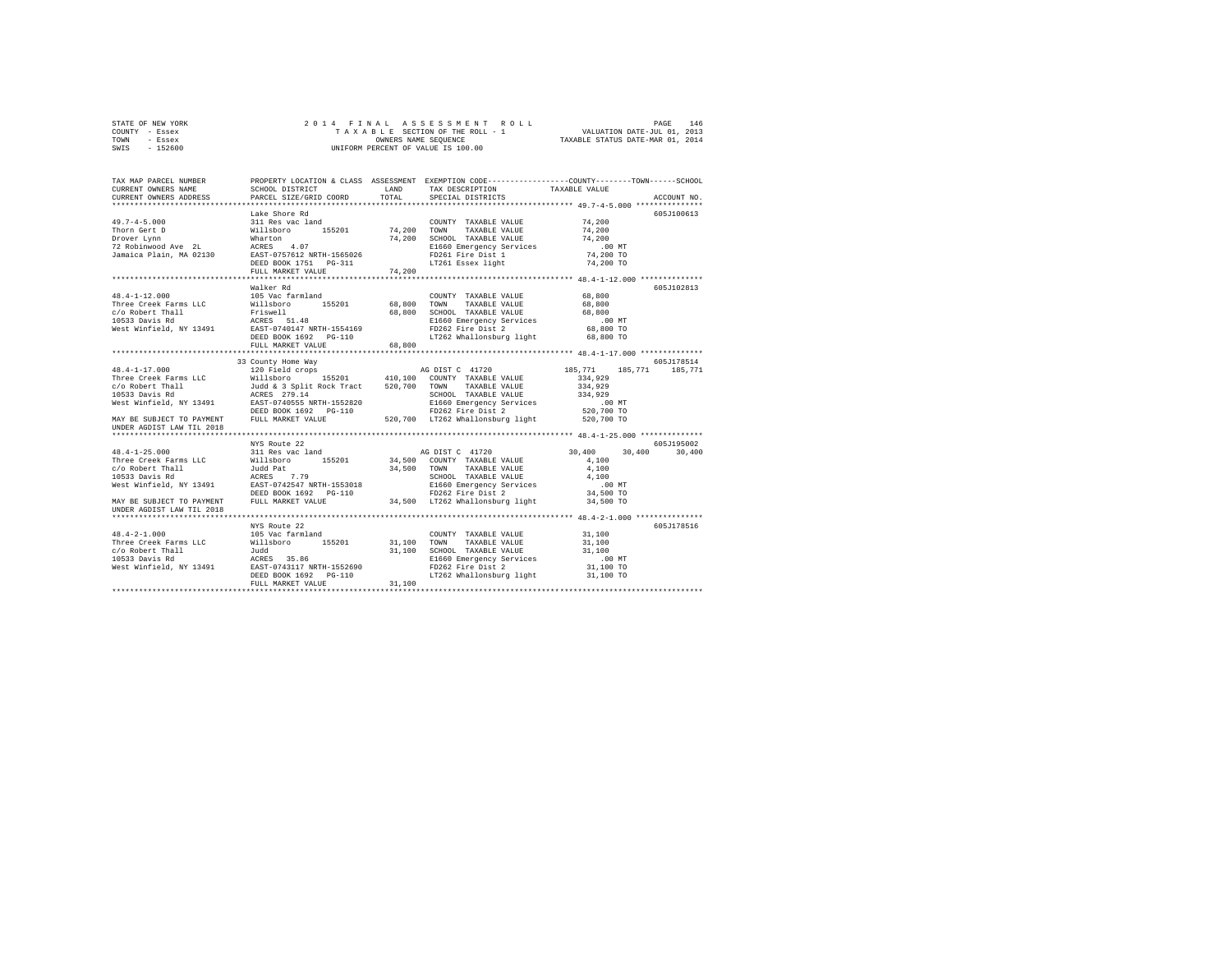| STATE OF NEW YORK | 2014 FINAL ASSESSMENT ROLL         | 147<br>PAGE                      |
|-------------------|------------------------------------|----------------------------------|
| COUNTY - Essex    | TAXABLE SECTION OF THE ROLL - 1    | VALUATION DATE-JUL 01, 2013      |
| TOWN<br>- Essex   | OWNERS NAME SEOUENCE               | TAXABLE STATUS DATE-MAR 01, 2014 |
| $-152600$<br>SWIS | UNIFORM PERCENT OF VALUE IS 100.00 |                                  |

| TAX MAP PARCEL NUMBER<br>CURRENT OWNERS NAME<br>CURRENT OWNERS ADDRESS                                                                                                                   | SCHOOL DISTRICT<br>PARCEL SIZE/GRID COORD                                                                                                                            | LAND<br>TOTAL           | TAX DESCRIPTION TAXABLE VALUE<br>SPECIAL DISTRICTS                                                                                                            | PROPERTY LOCATION & CLASS ASSESSMENT EXEMPTION CODE---------------COUNTY-------TOWN-----SCHOOL<br>ACCOUNT NO.     |
|------------------------------------------------------------------------------------------------------------------------------------------------------------------------------------------|----------------------------------------------------------------------------------------------------------------------------------------------------------------------|-------------------------|---------------------------------------------------------------------------------------------------------------------------------------------------------------|-------------------------------------------------------------------------------------------------------------------|
| $57.2 - 3 - 3.000$<br>Three Creek Farms LLC<br>c/o Robert Thall<br>10533 Davis Rd<br>West Winfield, NY 13491                                                                             | Ferris Ln<br>314 Rural vac<10<br>Westport 155001 200 TOWN<br>2 Split Rock<br>ACRES 0.20<br>EAST-0736036 NRTH-1549187<br>DEED BOOK 1692 PG-110<br>FULL MARKET VALUE   | 200                     | COUNTY TAXABLE VALUE<br>TAXABLE VALUE<br>200 SCHOOL TAXABLE VALUE<br>SCHOOL TAXABLE VALUE<br>E1660 Emergency Services<br>FD262 Fire Dist 2                    | 605J178523<br>200<br>200<br>200<br>.00 MT<br>200 TO<br>*************** 57.2-3-5.100 ****************              |
| $57.2 - 3 - 5.100$<br>Three Creek Farms LLC<br>c/o Robert Thall<br>10533 Davis Rd<br>West Winfield, NY 13491<br>MAY BE SUBJECT TO PAYMENT FULL MARKET VALUE<br>UNDER AGDIST LAW TIL 2018 | Ferris Ln<br>105 Vac farmland<br>155001<br>Westport<br>2 Split Rock<br>ACRES 11.42<br>EAST-0735297 NRTH-1548818<br>DEED BOOK 1692    PG-110                          | 16,000<br>16,000        | AG DIST C 41720<br>16,000 COUNTY TAXABLE VALUE<br>TOWN<br>TAXABLE VALUE<br>SCHOOL TAXABLE VALUE<br>E1660 Emergency Services<br>FD262 Fire Dist 2              | 605J102809<br>10,475 10,475<br>10,475<br>5.525<br>5.525<br>5,525<br>$.00$ MT<br>16,000 TO                         |
| $57.2 - 3 - 5.200$<br>Three Creek Farms LLC<br>10533 Davis Rd<br>West Winfield, NY 13491<br>MAY BE SUBJECT TO PAYMENT<br>UNDER AGDIST LAW TIL 2018                                       | Ferris Ln<br>105 Vac farmland<br>Westport 155001<br>2 Split Rock<br>ACRES 67.29<br>EAST-0734382 NRTH-1549300<br>DEED BOOK 1692 PG-110<br>FULL MARKET VALUE           | 89,700                  | AG DIST C 41720<br>89,700 COUNTY TAXABLE VALUE<br>89,700 TOWN TAXABLE VALUE<br>SCHOOL TAXABLE VALUE<br>E1660 Emergency Services<br>FD262 Fire Dist 2          | 605-195011<br>45,844<br>45,844 45,844<br>43,856<br>43,856<br>43,856<br>$.00$ MT<br>89,700 TO                      |
| $57.2 - 3 - 6.000$<br>Three Creek Farms LLC<br>10533 Davis Rd<br>West Winfield, NY 13491                                                                                                 | Walker Rd<br>910 Priv forest<br>Westport 155001<br>1 Split Rock<br>ACRES 49.35<br>EAST-0732803 NRTH-1548770<br>DEED BOOK 1692 PG-110<br>FULL MARKET VALUE            | 49,400                  | COUNTY TAXABLE VALUE 49,400<br>49.400 TOWN TAXABLE VALUE<br>49,400 SCHOOL TAXABLE VALUE<br>E1660 Emergency Services<br>FD262 Fire Dist 2                      | **************************** 57.2-3-6.000 **************<br>605J102808<br>49,400<br>49,400<br>.00 MT<br>49,400 TO |
| $57.2 - 3 - 8.000$<br>Three Creek Farms LLC<br>10533 Davis Rd<br>West Winfield, NY 13491                                                                                                 | NYS Route 22<br>105 Vac farmland<br>Willsboro<br>155201<br>2&3 Split Rock<br>ACRES 156.05<br>EAST-0736896 NRTH-1550285<br>DEED BOOK 1692 PG-110<br>FULL MARKET VALUE | 135,500 TOWN<br>135,500 | COUNTY TAXABLE VALUE<br>TAXABLE VALUE<br>135,500 SCHOOL TAXABLE VALUE<br>E1660 Emergency Services<br>FD262 Fire Dist 2<br>LT262 Whallonsburg light 135,500 TO | 605-7195001<br>135,500<br>135,500<br>135,500<br>.00 MT<br>135,500 TO                                              |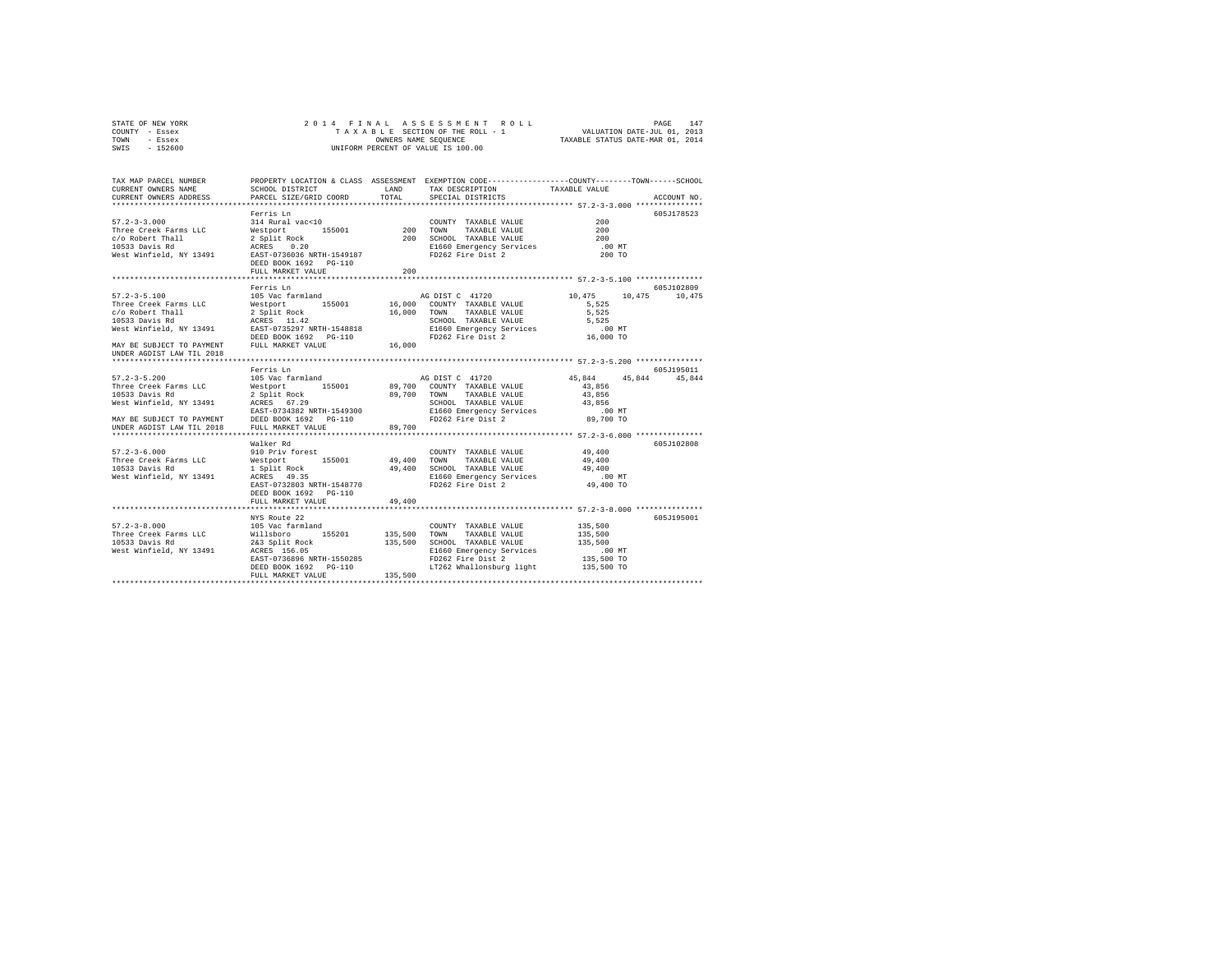|      | STATE OF NEW YORK |                      |  |  |  | 2014 FINAL ASSESSMENT ROLL         | PAGE                             | 148 |
|------|-------------------|----------------------|--|--|--|------------------------------------|----------------------------------|-----|
|      | COUNTY - Essex    |                      |  |  |  | TAXABLE SECTION OF THE ROLL - 1    | VALUATION DATE-JUL 01, 2013      |     |
| TOWN | - Essex           | OWNERS NAME SEOUENCE |  |  |  |                                    | TAXABLE STATUS DATE-MAR 01, 2014 |     |
| SWIS | - 152600          |                      |  |  |  | UNIFORM PERCENT OF VALUE IS 100.00 |                                  |     |

| TAX MAP PARCEL NUMBER                                                                                                                                                                                                                                                            |                                                                                                                                |         |                                                                                                                                                                                                                                                                                                                    | PROPERTY LOCATION & CLASS ASSESSMENT EXEMPTION CODE----------------COUNTY-------TOWN------SCHOOL |
|----------------------------------------------------------------------------------------------------------------------------------------------------------------------------------------------------------------------------------------------------------------------------------|--------------------------------------------------------------------------------------------------------------------------------|---------|--------------------------------------------------------------------------------------------------------------------------------------------------------------------------------------------------------------------------------------------------------------------------------------------------------------------|--------------------------------------------------------------------------------------------------|
| 49.15-1-28.000 260 Seasonal res                                                                                                                                                                                                                                                  | 1671 Lake Shore Rd<br>FULL MARKET VALUE                                                                                        | 55.900  | COUNTY TAXABLE VALUE 55,900                                                                                                                                                                                                                                                                                        | 605J100913                                                                                       |
|                                                                                                                                                                                                                                                                                  | FULL MARKET VALUE                                                                                                              |         | DEED BOOK 1612 PG-19 SB260 Eessex Sewer Bond 200 TO C<br>200 SD260 Essex Sewer Dist<br>WD260 Essex water                                                                                                                                                                                                           | 605J189006<br>200 TO<br>200 TO C                                                                 |
| $40.73 - 2 - 15.001$<br>To-box 250,400<br>Tospann Sylvia Millisboro 155201 58,500 TOWN TAXABLE VALUE 250,400<br>36 Elm St Ports Ports 250,400 SCHOOL TAXABLE VALUE 250,400<br>PO Box 204 1651/275-Sewer Easement E1660 Emergency Services 00 MT<br>Essex, NY 12936 Db 814 Pg 183 | 36 Elm St<br>210 1 Family Res<br>ACRES 0.30                                                                                    |         | COUNTY TAXABLE VALUE 250,400<br>$FD261$ Fire Dist 1 250,400 TO<br>LT261 Essex light<br>ACAST-0756573 NRTH-1571776 202260 ESSEX Sewer Bond 250,400 TO C<br>DEED BOOK 1612 PG-19 3D260 ESSEX Sewer Dist 250,400 TO C<br>DEED BOOK 1612 PG-19<br>PEED BOOK 1612 PG-19<br>PHILL MARKET VALUE 250,400 WD260 Essex water | 605J103515<br>250,400 TO<br>250,400 TO C                                                         |
| $49.11 - 1 - 49.000$<br>Touhey Charles L                                                                                                                                                                                                                                         | 1893 Lake Shore Rd<br>260 Seasonal res - WTRFNT<br>EAST-0757519 NRTH-1561754<br>DEED BOOK 466<br>$PG-542$<br>FULL MARKET VALUE | 555,600 | COUNTY TAXABLE VALUE 555,600<br>Willsboro 155201 371,600 TOWN TAXABLE VALUE 555,600<br>555,600 SCHOOL TAXABLE VALUE<br>E1660 Emergency Services (00 MT<br>FD261 Fire Dist 1 555,600 TO                                                                                                                             | 605J104214                                                                                       |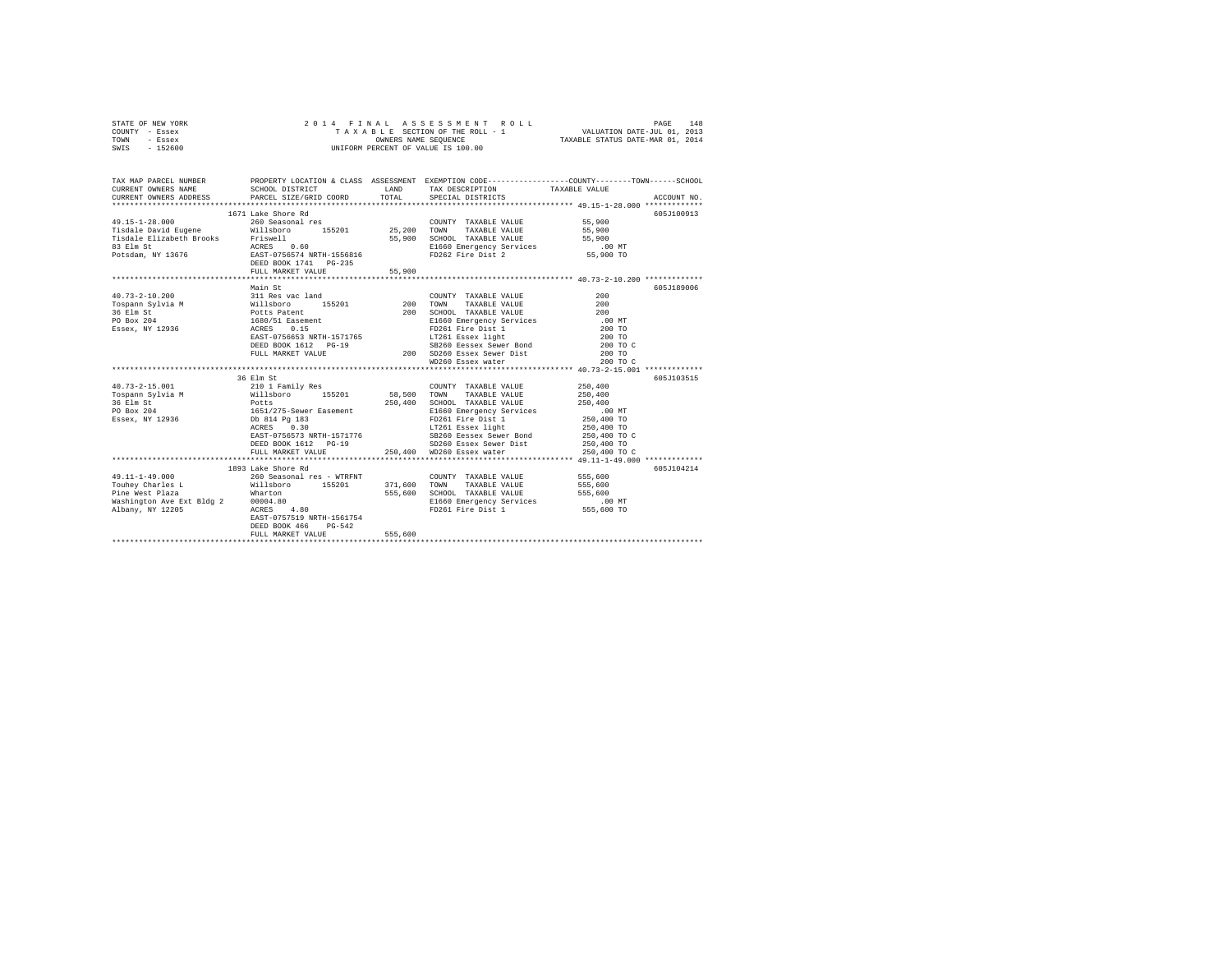| STATE OF NEW YORK | 2014 FINAL ASSESSMENT ROLL         | 149<br>PAGE                      |
|-------------------|------------------------------------|----------------------------------|
| COUNTY - Essex    | TAXABLE SECTION OF THE ROLL - 1    | VALUATION DATE-JUL 01, 2013      |
| TOWN<br>- Essex   | OWNERS NAME SEOUENCE               | TAXABLE STATUS DATE-MAR 01, 2014 |
| $-152600$<br>SWIS | UNIFORM PERCENT OF VALUE IS 100.00 |                                  |

| TAX MAP PARCEL NUMBER<br>CURRENT OWNERS NAME<br>CURRENT OWNERS ADDRESS PARCEL SIZE/GRID COORD                                                                                                                                                  | SCHOOL DISTRICT                   | LAND<br>TOTAL  | PROPERTY LOCATION & CLASS ASSESSMENT EXEMPTION CODE---------------COUNTY-------TOWN------SCHOOL<br>TAX DESCRIPTION TAXABLE VALUE SPECIAL DISTRICTS                                                                            |                      | ACCOUNT NO. |
|------------------------------------------------------------------------------------------------------------------------------------------------------------------------------------------------------------------------------------------------|-----------------------------------|----------------|-------------------------------------------------------------------------------------------------------------------------------------------------------------------------------------------------------------------------------|----------------------|-------------|
|                                                                                                                                                                                                                                                | 1885 Lake Shore Rd                |                |                                                                                                                                                                                                                               |                      | 605J102104  |
| 49.11-1-50.000                                                                                                                                                                                                                                 | 260 Seasonal res - WTRFNT         |                | COUNTY TAXABLE VALUE 334,600                                                                                                                                                                                                  |                      |             |
|                                                                                                                                                                                                                                                |                                   |                |                                                                                                                                                                                                                               | 334,600              |             |
|                                                                                                                                                                                                                                                |                                   |                |                                                                                                                                                                                                                               | 334,600              |             |
|                                                                                                                                                                                                                                                |                                   |                | E1660 Emergency Services                                                                                                                                                                                                      | $.00$ MT             |             |
|                                                                                                                                                                                                                                                |                                   |                |                                                                                                                                                                                                                               | 334,600 TO           |             |
| To The Company of the Millsboro and the Millsboro and the Millsboro and The Company Allies (2011)<br>Touhey Allies Company and the Millsboro and the SAS (314,600 STOWN TAXABLE VALUE<br>Touhey Allies (2011) The Mest Pass (2012)             |                                   |                |                                                                                                                                                                                                                               |                      |             |
|                                                                                                                                                                                                                                                |                                   |                |                                                                                                                                                                                                                               |                      |             |
|                                                                                                                                                                                                                                                |                                   |                |                                                                                                                                                                                                                               |                      |             |
|                                                                                                                                                                                                                                                | NYS Route 22                      |                |                                                                                                                                                                                                                               |                      | 605Z001005  |
|                                                                                                                                                                                                                                                |                                   |                | COUNTY TAXABLE VALUE                                                                                                                                                                                                          | 753,600              |             |
|                                                                                                                                                                                                                                                |                                   |                | TAXABLE VALUE                                                                                                                                                                                                                 | 753,600              |             |
|                                                                                                                                                                                                                                                |                                   |                | SCHOOL TAXABLE VALUE                                                                                                                                                                                                          | 753,600              |             |
| 1981 - 1982<br>1992 - Property Tax Dept<br>200 - Station K<br>200 - Station K<br>200 - 201 - 2012 - 2013 - 2014<br>2015 - 2014 - 2015 - 2016 - 2014<br>2015 - 2014 - 2015 - 2016 - 2014<br>2015 - 2014 - 2015 - 2016 - 2014 - 2014<br>2015 - 2 |                                   | 753,600        | E1660 Emergency Services                                                                                                                                                                                                      | .00 MT               |             |
|                                                                                                                                                                                                                                                |                                   |                | FD262 Fire Dist 2                                                                                                                                                                                                             | 753,600 TO           |             |
|                                                                                                                                                                                                                                                |                                   |                | LT262 Whallonsburg light 753,600 TO                                                                                                                                                                                           |                      |             |
| Toronto Ontario, CanM4P 2H1 FULL MARKET VALUE                                                                                                                                                                                                  |                                   | 753,600        |                                                                                                                                                                                                                               |                      |             |
|                                                                                                                                                                                                                                                |                                   | ************** | ************************************ 40.57-1-2.000 ***************                                                                                                                                                            |                      |             |
|                                                                                                                                                                                                                                                | 2885 Essex Rd                     |                |                                                                                                                                                                                                                               |                      | 605-7101914 |
| $40.57 - 1 - 2.000$                                                                                                                                                                                                                            | 640 Health care                   |                | COUNTY TAXABLE VALUE 152,100                                                                                                                                                                                                  |                      |             |
|                                                                                                                                                                                                                                                |                                   |                | 63,900 TOWN TAXABLE VALUE                                                                                                                                                                                                     | 152,100              |             |
|                                                                                                                                                                                                                                                |                                   | 152,100        | SCHOOL TAXABLE VALUE                                                                                                                                                                                                          | 152,100              |             |
|                                                                                                                                                                                                                                                |                                   |                | E1660 Emergency Services                                                                                                                                                                                                      |                      |             |
|                                                                                                                                                                                                                                                |                                   |                |                                                                                                                                                                                                                               | 00 MT.<br>152,100 TO |             |
|                                                                                                                                                                                                                                                | 164/340 Mtg Release<br>ACRES 0.30 |                | FD261 Fire Dist 1<br>LT261 Essex light                                                                                                                                                                                        | 152,100 TO           |             |
|                                                                                                                                                                                                                                                |                                   |                | EAST-0757404 NRTH-1575375 WB261 Water B&I                                                                                                                                                                                     | 152,100 TO C         |             |
|                                                                                                                                                                                                                                                | DEED BOOK 1746 PG-4               |                | WD260 Essex water                                                                                                                                                                                                             | 152,100 TO C         |             |
|                                                                                                                                                                                                                                                | FULL MARKET VALUE                 | 152,100        |                                                                                                                                                                                                                               |                      |             |
|                                                                                                                                                                                                                                                |                                   |                |                                                                                                                                                                                                                               |                      |             |
|                                                                                                                                                                                                                                                | 13 Beggs Point St                 |                |                                                                                                                                                                                                                               |                      | 605J104209  |
|                                                                                                                                                                                                                                                |                                   |                |                                                                                                                                                                                                                               | $\mathbf{r}$         | 30,000      |
|                                                                                                                                                                                                                                                |                                   |                |                                                                                                                                                                                                                               | 15,000               | 15,000      |
|                                                                                                                                                                                                                                                |                                   |                |                                                                                                                                                                                                                               |                      |             |
|                                                                                                                                                                                                                                                |                                   |                |                                                                                                                                                                                                                               |                      |             |
|                                                                                                                                                                                                                                                |                                   |                |                                                                                                                                                                                                                               |                      |             |
|                                                                                                                                                                                                                                                |                                   |                |                                                                                                                                                                                                                               |                      |             |
|                                                                                                                                                                                                                                                |                                   |                |                                                                                                                                                                                                                               |                      |             |
|                                                                                                                                                                                                                                                |                                   |                |                                                                                                                                                                                                                               |                      |             |
|                                                                                                                                                                                                                                                |                                   |                | دم 1.30 در 17AXABLE VALUE<br>216,000 EAST-0757330 NRTH-1571686 E1660 Emergency Services<br>210,000 TORED BOOK 1668 PG-90 17261 Exercise 1.00 MT<br>210,000 TO 17261 Essex light 210,000 TO<br>210,000 SB260 Eessex Sewar Pord | 210,000 TO C         |             |
|                                                                                                                                                                                                                                                |                                   |                |                                                                                                                                                                                                                               |                      |             |
|                                                                                                                                                                                                                                                |                                   |                | WD260 Essex water                                                                                                                                                                                                             | 210,000 TO C         |             |
|                                                                                                                                                                                                                                                |                                   |                |                                                                                                                                                                                                                               |                      |             |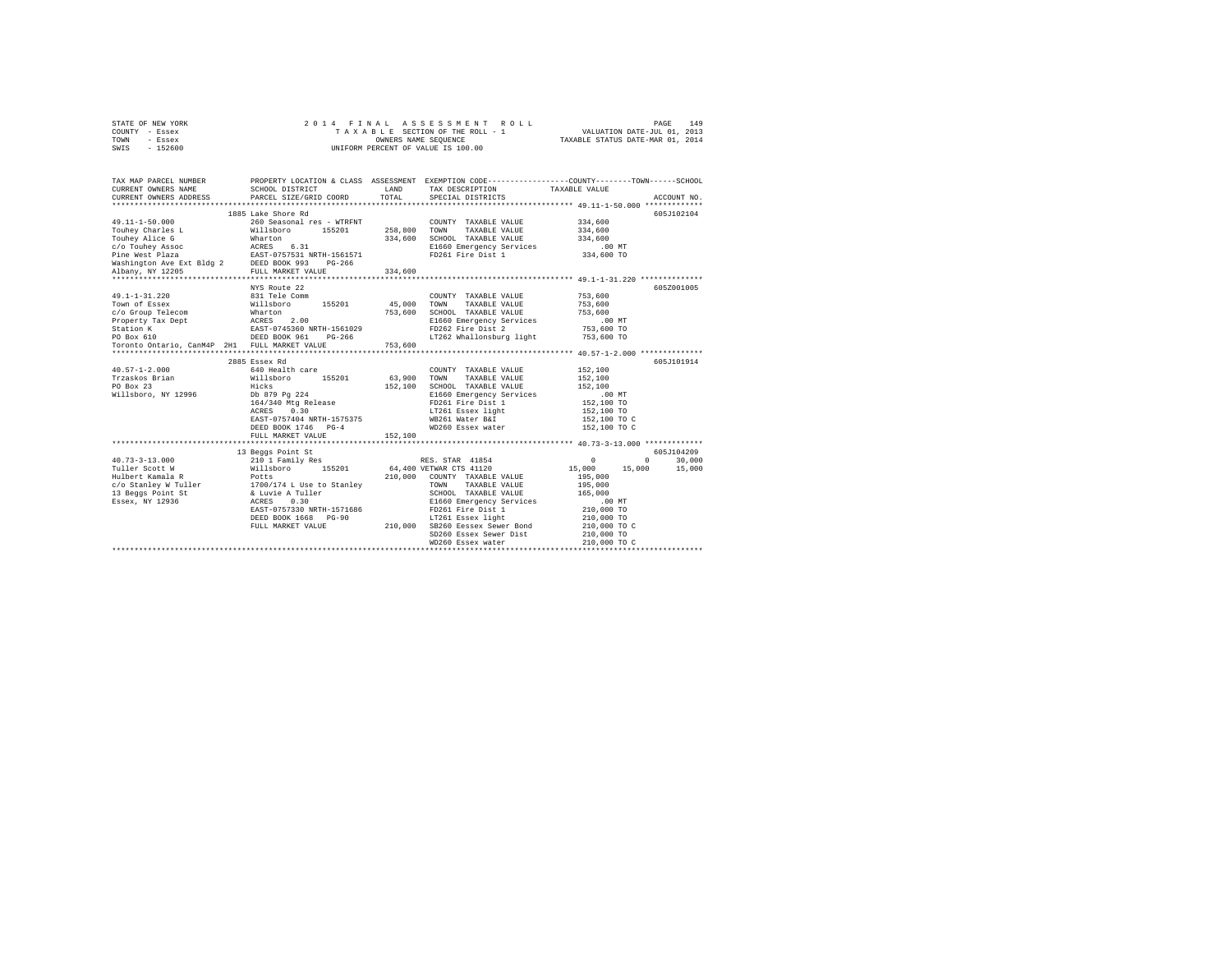| STATE OF NEW YORK<br>COUNTY - Essex<br>TOWN - Essex<br>$-152600$<br>SWIS                                                                                                                                                                                                                                                                                                                | OWNERS NAME SEQUENCE<br>UNIFORM PERCENT OF VALUE IS 100.00                                                                                                                                                                     |         |                                                                                                                                                                                                     |                                                |             |
|-----------------------------------------------------------------------------------------------------------------------------------------------------------------------------------------------------------------------------------------------------------------------------------------------------------------------------------------------------------------------------------------|--------------------------------------------------------------------------------------------------------------------------------------------------------------------------------------------------------------------------------|---------|-----------------------------------------------------------------------------------------------------------------------------------------------------------------------------------------------------|------------------------------------------------|-------------|
| TAX MAP PARCEL NUMBER PROPERTY LOCATION & CLASS ASSESSMENT EXEMPTION CODE---------------COUNTY-------TOWN------SCHOOL                                                                                                                                                                                                                                                                   |                                                                                                                                                                                                                                |         |                                                                                                                                                                                                     |                                                |             |
| CURRENT OWNERS NAME<br>CURRENT OWNERS ADDRESS                                                                                                                                                                                                                                                                                                                                           | SCHOOL DISTRICT LAND<br>PARCEL SIZE/GRID COORD                                                                                                                                                                                 | TOTAL   | TAX DESCRIPTION<br>SPECIAL DISTRICTS                                                                                                                                                                | TAXABLE VALUE                                  | ACCOUNT NO. |
|                                                                                                                                                                                                                                                                                                                                                                                         |                                                                                                                                                                                                                                |         |                                                                                                                                                                                                     |                                                |             |
|                                                                                                                                                                                                                                                                                                                                                                                         | 1330 Whallons Bay Rd                                                                                                                                                                                                           |         |                                                                                                                                                                                                     |                                                | 605J103107  |
| $49.3 - 2 - 12.000$                                                                                                                                                                                                                                                                                                                                                                     |                                                                                                                                                                                                                                |         | COUNTY TAXABLE VALUE                                                                                                                                                                                | 100,500                                        |             |
| Tuller Stanley W                                                                                                                                                                                                                                                                                                                                                                        |                                                                                                                                                                                                                                |         | 41,300 TOWN TAXABLE VALUE                                                                                                                                                                           | 100,500                                        |             |
| Tuller Luvie A<br>DO Box 279                                                                                                                                                                                                                                                                                                                                                            |                                                                                                                                                                                                                                |         | 100.500 SCHOOL TAXABLE VALUE                                                                                                                                                                        | 100,500                                        |             |
| PO Box 279<br>Essex, NY 12936                                                                                                                                                                                                                                                                                                                                                           |                                                                                                                                                                                                                                |         | E1660 Emergency Services<br>FD261 Fire Dist 1                                                                                                                                                       | $.00$ MT<br>100,500 TO                         |             |
|                                                                                                                                                                                                                                                                                                                                                                                         | 1990 Marianus Bay Axia<br>100 Seasonal res<br>1118boro 155201 11,30<br>10.30<br>200 ACRES 10.30<br>200 EAST-0754527 NRTH-1557938<br>2000 DEAST-0754527 NRTH-1557938<br>2000 DEAST-0754527 NRTH-1557938<br>2000 DEAST AND PO-64 |         |                                                                                                                                                                                                     |                                                |             |
|                                                                                                                                                                                                                                                                                                                                                                                         | FULL MARKET VALUE                                                                                                                                                                                                              | 100,500 |                                                                                                                                                                                                     |                                                |             |
|                                                                                                                                                                                                                                                                                                                                                                                         | 414 Cook Rd                                                                                                                                                                                                                    |         |                                                                                                                                                                                                     |                                                | 605J180011  |
| $48.4 - 1 - 8.200$                                                                                                                                                                                                                                                                                                                                                                      | 240 Rural res                                                                                                                                                                                                                  |         | COUNTY TAXABLE VALUE                                                                                                                                                                                | 125,500                                        |             |
|                                                                                                                                                                                                                                                                                                                                                                                         |                                                                                                                                                                                                                                |         | 78,500 TOWN TAXABLE VALUE                                                                                                                                                                           | 125,500                                        |             |
| Twigfire Linda A Willsboro 155201<br>156 Connecticut St What Connecticut St San Francisco, CA 94107-2415<br>San Francisco, CA 94107-2415 ACRES 63.50                                                                                                                                                                                                                                    |                                                                                                                                                                                                                                |         | 125,500 SCHOOL TAXABLE VALUE                                                                                                                                                                        | 125,500                                        |             |
|                                                                                                                                                                                                                                                                                                                                                                                         |                                                                                                                                                                                                                                |         |                                                                                                                                                                                                     |                                                |             |
|                                                                                                                                                                                                                                                                                                                                                                                         |                                                                                                                                                                                                                                |         |                                                                                                                                                                                                     |                                                |             |
|                                                                                                                                                                                                                                                                                                                                                                                         | FULL MARKET VALUE                                                                                                                                                                                                              | 125,500 |                                                                                                                                                                                                     |                                                |             |
|                                                                                                                                                                                                                                                                                                                                                                                         |                                                                                                                                                                                                                                |         |                                                                                                                                                                                                     |                                                |             |
|                                                                                                                                                                                                                                                                                                                                                                                         | 41 Ridge Way                                                                                                                                                                                                                   |         |                                                                                                                                                                                                     |                                                | 605J101512  |
| 49.11-1-18.000                                                                                                                                                                                                                                                                                                                                                                          | 260 Seasonal res                                                                                                                                                                                                               |         | COUNTY TAXABLE VALUE 113,000                                                                                                                                                                        | 113,000                                        |             |
|                                                                                                                                                                                                                                                                                                                                                                                         |                                                                                                                                                                                                                                |         |                                                                                                                                                                                                     | 113,000                                        |             |
|                                                                                                                                                                                                                                                                                                                                                                                         |                                                                                                                                                                                                                                |         |                                                                                                                                                                                                     | $.00$ MT                                       |             |
|                                                                                                                                                                                                                                                                                                                                                                                         |                                                                                                                                                                                                                                |         |                                                                                                                                                                                                     | 113,000 TO                                     |             |
|                                                                                                                                                                                                                                                                                                                                                                                         |                                                                                                                                                                                                                                |         | LT261 Essex light                                                                                                                                                                                   | 113,000 TO                                     |             |
|                                                                                                                                                                                                                                                                                                                                                                                         | FULL MARKET VALUE                                                                                                                                                                                                              | 113,000 |                                                                                                                                                                                                     |                                                |             |
|                                                                                                                                                                                                                                                                                                                                                                                         | School St                                                                                                                                                                                                                      |         |                                                                                                                                                                                                     |                                                | 605Z003003  |
|                                                                                                                                                                                                                                                                                                                                                                                         |                                                                                                                                                                                                                                |         | $\begin{tabular}{lllllllllll} \multicolumn{2}{c}{\textbf{COUNTY}} & \textbf{TAXABLE VALUE} & & & & 59,000 \\ \multicolumn{2}{c}{\textbf{TOWN}} & \textbf{TAXABLE VALUE} & & & 59,000 \end{tabular}$ |                                                |             |
|                                                                                                                                                                                                                                                                                                                                                                                         |                                                                                                                                                                                                                                |         |                                                                                                                                                                                                     |                                                |             |
|                                                                                                                                                                                                                                                                                                                                                                                         |                                                                                                                                                                                                                                |         |                                                                                                                                                                                                     | 59,000                                         |             |
|                                                                                                                                                                                                                                                                                                                                                                                         |                                                                                                                                                                                                                                |         |                                                                                                                                                                                                     | $.00$ MT<br>59,000 TO                          |             |
|                                                                                                                                                                                                                                                                                                                                                                                         |                                                                                                                                                                                                                                |         |                                                                                                                                                                                                     | 59,000 TO                                      |             |
|                                                                                                                                                                                                                                                                                                                                                                                         | DEED BOOK 1339 PG-127                                                                                                                                                                                                          |         | LT261 Essex light<br>WD260 Essex water                                                                                                                                                              | 59,000 TO C                                    |             |
|                                                                                                                                                                                                                                                                                                                                                                                         | FULL MARKET VALUE                                                                                                                                                                                                              | 59,000  |                                                                                                                                                                                                     |                                                |             |
|                                                                                                                                                                                                                                                                                                                                                                                         |                                                                                                                                                                                                                                |         |                                                                                                                                                                                                     |                                                |             |
|                                                                                                                                                                                                                                                                                                                                                                                         | 377 Christian Rd                                                                                                                                                                                                               |         |                                                                                                                                                                                                     | 115,450<br>115,450 115,450                     | 605J191001  |
| 49.1-1-24.120<br>Ulmer Albert C                                                                                                                                                                                                                                                                                                                                                         |                                                                                                                                                                                                                                |         |                                                                                                                                                                                                     | $\begin{array}{ccc} & & 0 & & & 0 \end{array}$ | 64,200      |
|                                                                                                                                                                                                                                                                                                                                                                                         |                                                                                                                                                                                                                                |         |                                                                                                                                                                                                     | 115,450                                        |             |
|                                                                                                                                                                                                                                                                                                                                                                                         |                                                                                                                                                                                                                                |         |                                                                                                                                                                                                     | 115,450                                        |             |
|                                                                                                                                                                                                                                                                                                                                                                                         |                                                                                                                                                                                                                                |         |                                                                                                                                                                                                     | 51,250                                         |             |
| $\begin{tabular}{l c c c c c} \multicolumn{1}{c}{\textbf{49.1--1--24.120}} & \multicolumn{1}{c}{\textbf{49.1--24.120}} & \multicolumn{1}{c}{\textbf{A9.1--24.120}} & \multicolumn{1}{c}{\textbf{A9.1--24.120}} & \multicolumn{1}{c}{\textbf{A9.1--24.120}} & \multicolumn{1}{c}{\textbf{A9.1--24.120}} & \multicolumn{1}{c}{\textbf{A9.1--24.120}} & \multicolumn{1}{c}{\textbf{A9.1--$ |                                                                                                                                                                                                                                |         |                                                                                                                                                                                                     | $.00$ MT<br>230,900 TO                         |             |
|                                                                                                                                                                                                                                                                                                                                                                                         |                                                                                                                                                                                                                                |         |                                                                                                                                                                                                     |                                                |             |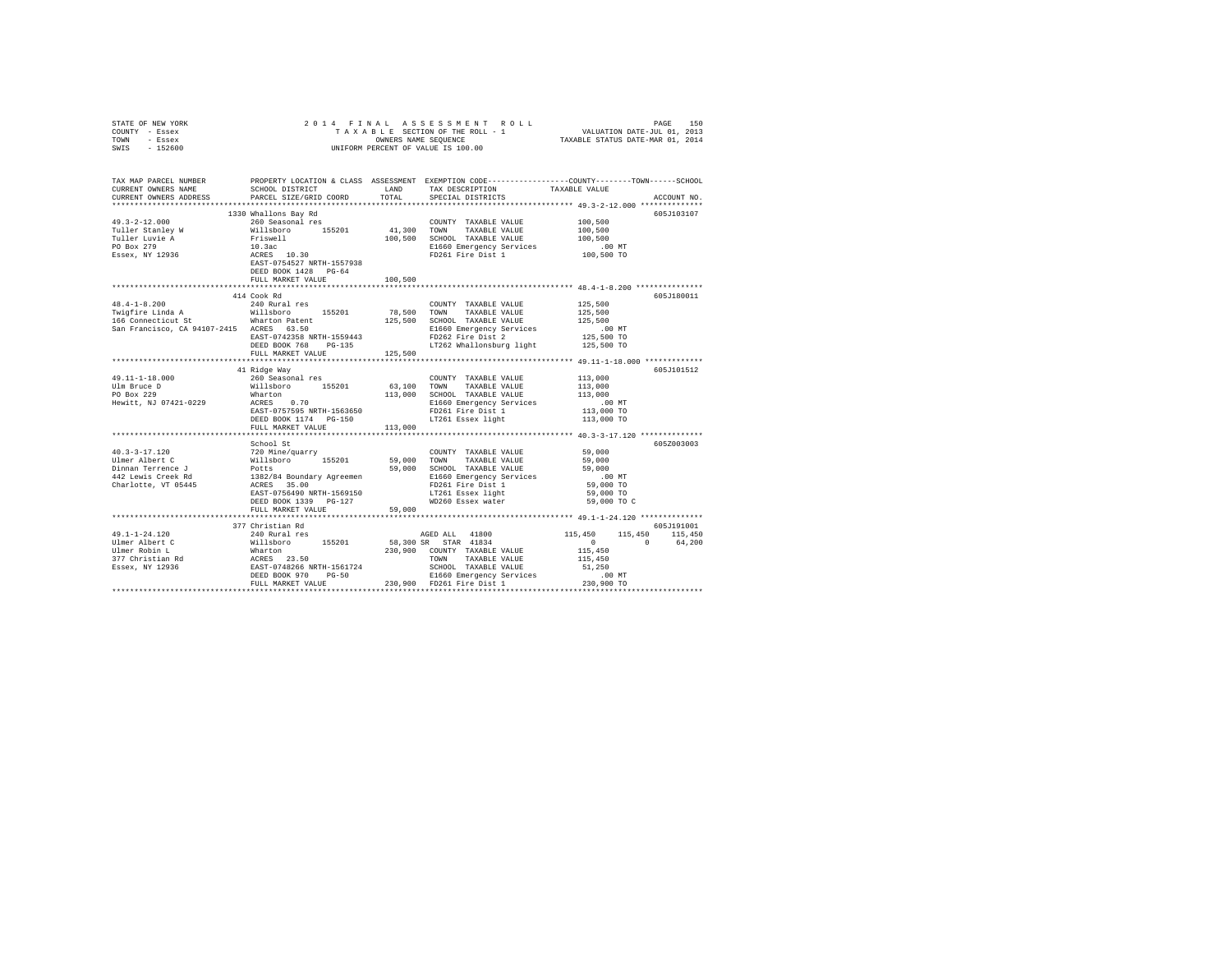| STATE OF NEW YORK |  | 2014 FINAL ASSESSMENT ROLL         | PAGE                             | 151 |
|-------------------|--|------------------------------------|----------------------------------|-----|
| COUNTY - Essex    |  | TAXABLE SECTION OF THE ROLL - 1    | VALUATION DATE-JUL 01, 2013      |     |
| TOWN<br>- Essex   |  | OWNERS NAME SEOUENCE               | TAXABLE STATUS DATE-MAR 01, 2014 |     |
| SWIS - 152600     |  | UNIFORM PERCENT OF VALUE IS 100.00 |                                  |     |

| TAX MAP PARCEL NUMBER                                                                                                                                                                                                                            | PROPERTY LOCATION & CLASS ASSESSMENT EXEMPTION CODE----------------COUNTY-------TOWN------SCHOOL                                                     |         |                                                                |                              |                                  |
|--------------------------------------------------------------------------------------------------------------------------------------------------------------------------------------------------------------------------------------------------|------------------------------------------------------------------------------------------------------------------------------------------------------|---------|----------------------------------------------------------------|------------------------------|----------------------------------|
|                                                                                                                                                                                                                                                  |                                                                                                                                                      |         |                                                                |                              |                                  |
| $40.81 - 1 - 6.000$                                                                                                                                                                                                                              | 2209 Lake Shore Rd<br>210 1 Family Res                                                                                                               |         | RES. STAR 41854                                                | $0 \qquad \qquad$<br>207,900 | 605J101115<br>$\Omega$<br>30,000 |
|                                                                                                                                                                                                                                                  |                                                                                                                                                      |         |                                                                |                              |                                  |
|                                                                                                                                                                                                                                                  |                                                                                                                                                      |         |                                                                | 207,900                      |                                  |
| Vagianos Anthony (1992)<br>Vagianos Anthony (1992)<br>Poemey Joan P (1992)<br>Poemey Vagianos Anthony (1992)<br>Poemey Joan P (1992)<br>Poemey Anthony (1993)<br>Poemey Anthony (1993)<br>Poemey Script (1994)<br>Poemey Script (1994)<br>Poemey |                                                                                                                                                      |         | SCHOOL TAXABLE VALUE                                           | 177,900                      |                                  |
|                                                                                                                                                                                                                                                  |                                                                                                                                                      |         |                                                                | .00 MT<br>207,900 TO         |                                  |
|                                                                                                                                                                                                                                                  |                                                                                                                                                      |         |                                                                |                              |                                  |
|                                                                                                                                                                                                                                                  | DEED BOOK 1448    PG-272                                                                                                                             |         | 3-272 LT261 Essex light<br>207,900 SB260 Eessex Sewer Bond     | 207,900 TO<br>207,900 TO C   |                                  |
|                                                                                                                                                                                                                                                  | FULL MARKET VALUE                                                                                                                                    |         |                                                                |                              |                                  |
|                                                                                                                                                                                                                                                  |                                                                                                                                                      |         | SD260 Essex Sewer Dist 207,900 TO                              |                              |                                  |
|                                                                                                                                                                                                                                                  |                                                                                                                                                      |         | WD260 Essex water                                              | 207,900 TO C                 |                                  |
|                                                                                                                                                                                                                                                  |                                                                                                                                                      |         |                                                                |                              |                                  |
|                                                                                                                                                                                                                                                  | 2296 Main St<br>210 1 Family Res                                                                                                                     |         |                                                                |                              | 605J103503                       |
| $40.73 - 3 - 17.000$                                                                                                                                                                                                                             |                                                                                                                                                      |         | COUNTY TAXABLE VALUE                                           | 164,800                      |                                  |
|                                                                                                                                                                                                                                                  |                                                                                                                                                      |         |                                                                | 164,800                      |                                  |
| PO Box 331<br>Essex, NY 12936                                                                                                                                                                                                                    |                                                                                                                                                      |         | 164,800 SCHOOL TAXABLE VALUE                                   | 164,800                      |                                  |
|                                                                                                                                                                                                                                                  |                                                                                                                                                      |         | E1660 Emergency Services                                       | $.00$ MT                     |                                  |
|                                                                                                                                                                                                                                                  |                                                                                                                                                      |         | $FD261$ Fire Dist 1                                            | 164,800 TO                   |                                  |
|                                                                                                                                                                                                                                                  | EAST-0757025 NRTH-1571625                                                                                                                            |         | LT261 Essex light                                              | 164,800 TO                   |                                  |
|                                                                                                                                                                                                                                                  |                                                                                                                                                      |         |                                                                |                              |                                  |
|                                                                                                                                                                                                                                                  | DEED BOOK 1067 PG-308<br>BE260 Eessex Sewer Bond<br>FULL MARKET VALUE 164,800 TO C<br>TULL MARKET VALUE 164,800 TO 20160 Essex Sewer Dist 164,800 TO |         |                                                                |                              |                                  |
|                                                                                                                                                                                                                                                  |                                                                                                                                                      |         | WD260 Essex water                                              | 164,800 TO C                 |                                  |
|                                                                                                                                                                                                                                                  |                                                                                                                                                      |         |                                                                |                              |                                  |
|                                                                                                                                                                                                                                                  | 1855 Lake Shore Rd<br>210 1 Family Res - WTRFNT COUNTY TAXABLE VALUE 276,900                                                                         |         |                                                                |                              | 605J103315                       |
| 49.11-1-55.054                                                                                                                                                                                                                                   |                                                                                                                                                      |         |                                                                |                              |                                  |
| Vanderhorst Wesley Millsboro 155201 134,900 TOWN TAXABLE VALUE 276,900                                                                                                                                                                           |                                                                                                                                                      |         |                                                                |                              |                                  |
|                                                                                                                                                                                                                                                  |                                                                                                                                                      |         | 276,900 SCHOOL TAXABLE VALUE                                   | 276,900                      |                                  |
|                                                                                                                                                                                                                                                  |                                                                                                                                                      |         | E1660 Emergency Services                                       | .00 MT                       |                                  |
|                                                                                                                                                                                                                                                  |                                                                                                                                                      |         | FD261 Fire Dist 1                                              | 276,900 TO                   |                                  |
|                                                                                                                                                                                                                                                  |                                                                                                                                                      |         |                                                                |                              |                                  |
|                                                                                                                                                                                                                                                  | FULL MARKET VALUE                                                                                                                                    | 276,900 |                                                                |                              |                                  |
|                                                                                                                                                                                                                                                  |                                                                                                                                                      |         |                                                                |                              |                                  |
|                                                                                                                                                                                                                                                  | Ridge Way                                                                                                                                            |         |                                                                |                              | 605J104308                       |
| $49.11 - 1 - 4.000$                                                                                                                                                                                                                              |                                                                                                                                                      |         | COUNTY TAXABLE VALUE                                           | 56,300                       |                                  |
| VanDeveld Neltie W                                                                                                                                                                                                                               |                                                                                                                                                      |         | TAXABLE VALUE                                                  | 56,300                       |                                  |
|                                                                                                                                                                                                                                                  |                                                                                                                                                      | 56,300  | SCHOOL TAXABLE VALUE 56,300                                    |                              |                                  |
|                                                                                                                                                                                                                                                  |                                                                                                                                                      |         | E1660 Emergency Services .00 MT<br>FD261 Fire Dist 1 56,300 TO |                              |                                  |
|                                                                                                                                                                                                                                                  |                                                                                                                                                      |         |                                                                |                              |                                  |
|                                                                                                                                                                                                                                                  |                                                                                                                                                      |         |                                                                |                              |                                  |
|                                                                                                                                                                                                                                                  | DEED BOOK 920<br>$PG-298$                                                                                                                            |         |                                                                |                              |                                  |
|                                                                                                                                                                                                                                                  | FULL MARKET VALUE                                                                                                                                    | 56,300  |                                                                |                              |                                  |
|                                                                                                                                                                                                                                                  |                                                                                                                                                      |         |                                                                |                              |                                  |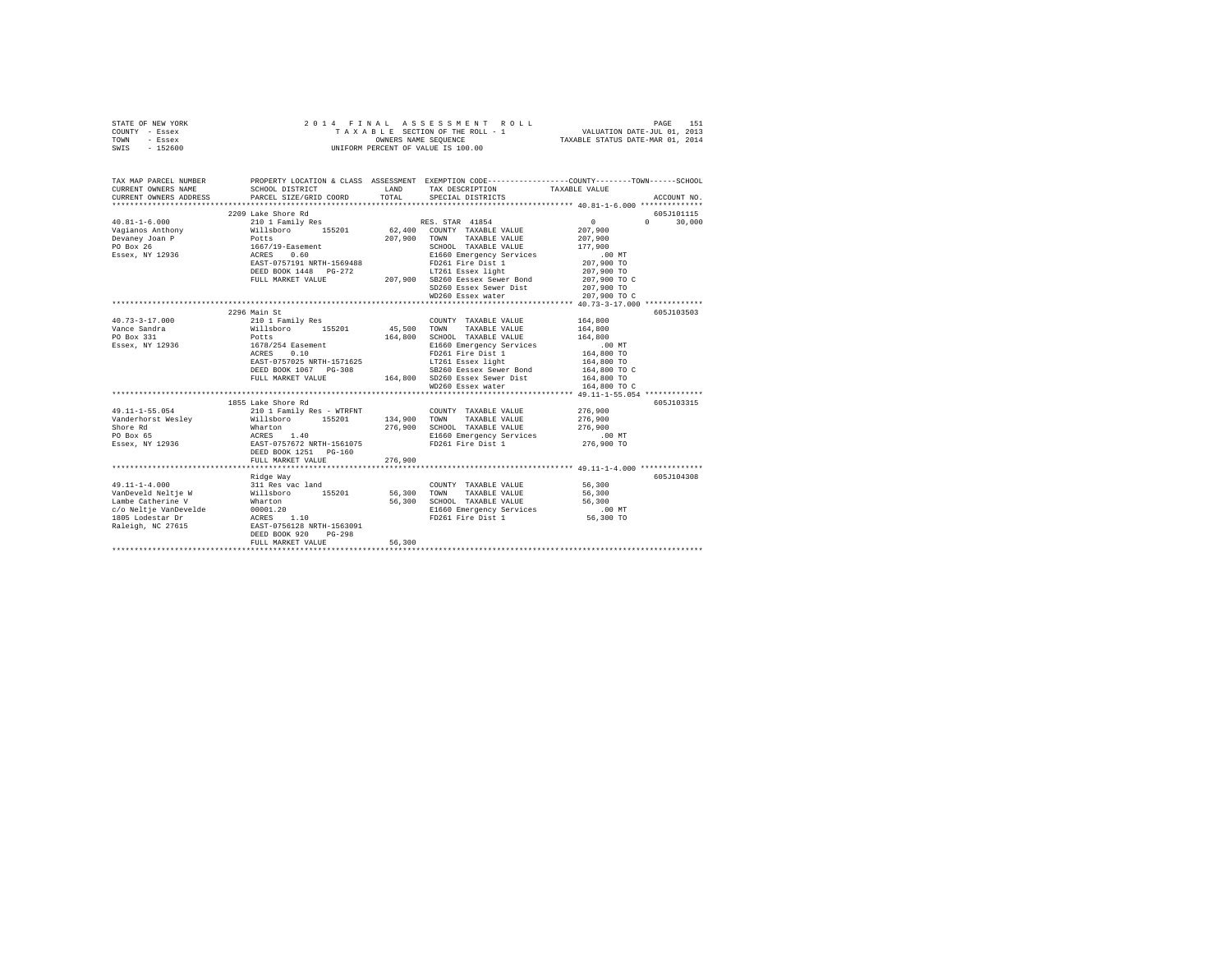| STATE OF NEW YORK | 2014 FINAL ASSESSMENT ROLL         | 152<br>PAGE                      |
|-------------------|------------------------------------|----------------------------------|
| COUNTY - Essex    | TAXABLE SECTION OF THE ROLL - 1    | VALUATION DATE-JUL 01, 2013      |
| TOWN<br>- Essex   | OWNERS NAME SEOUENCE               | TAXABLE STATUS DATE-MAR 01, 2014 |
| $-152600$<br>SWIS | UNIFORM PERCENT OF VALUE IS 100.00 |                                  |

| TAX MAP PARCEL NUMBER  |                                                                                                             |                                                                                                                                                                                                                                                                                                                                                                                                                                                                                             | PROPERTY LOCATION & CLASS ASSESSMENT EXEMPTION CODE----------------COUNTY-------TOWN-----SCHOOL |
|------------------------|-------------------------------------------------------------------------------------------------------------|---------------------------------------------------------------------------------------------------------------------------------------------------------------------------------------------------------------------------------------------------------------------------------------------------------------------------------------------------------------------------------------------------------------------------------------------------------------------------------------------|-------------------------------------------------------------------------------------------------|
| CURRENT OWNERS NAME    | SCHOOL DISTRICT                                                                                             | LAND TAX DESCRIPTION TAXABLE VALUE                                                                                                                                                                                                                                                                                                                                                                                                                                                          |                                                                                                 |
| CURRENT OWNERS ADDRESS | PARCEL SIZE/GRID COORD                                                                                      | TOTAL SPECIAL DISTRICTS                                                                                                                                                                                                                                                                                                                                                                                                                                                                     | ACCOUNT NO.                                                                                     |
|                        |                                                                                                             |                                                                                                                                                                                                                                                                                                                                                                                                                                                                                             |                                                                                                 |
|                        |                                                                                                             |                                                                                                                                                                                                                                                                                                                                                                                                                                                                                             | 605J103201                                                                                      |
|                        |                                                                                                             |                                                                                                                                                                                                                                                                                                                                                                                                                                                                                             | $0 \t 30,000$                                                                                   |
|                        |                                                                                                             |                                                                                                                                                                                                                                                                                                                                                                                                                                                                                             |                                                                                                 |
|                        |                                                                                                             |                                                                                                                                                                                                                                                                                                                                                                                                                                                                                             |                                                                                                 |
|                        |                                                                                                             |                                                                                                                                                                                                                                                                                                                                                                                                                                                                                             |                                                                                                 |
|                        |                                                                                                             |                                                                                                                                                                                                                                                                                                                                                                                                                                                                                             |                                                                                                 |
|                        |                                                                                                             |                                                                                                                                                                                                                                                                                                                                                                                                                                                                                             |                                                                                                 |
|                        |                                                                                                             |                                                                                                                                                                                                                                                                                                                                                                                                                                                                                             |                                                                                                 |
|                        |                                                                                                             |                                                                                                                                                                                                                                                                                                                                                                                                                                                                                             |                                                                                                 |
|                        |                                                                                                             |                                                                                                                                                                                                                                                                                                                                                                                                                                                                                             |                                                                                                 |
|                        |                                                                                                             | WD260 Essex water                                                                                                                                                                                                                                                                                                                                                                                                                                                                           | 317,200 TO C                                                                                    |
|                        |                                                                                                             |                                                                                                                                                                                                                                                                                                                                                                                                                                                                                             |                                                                                                 |
|                        | Essex Rd                                                                                                    |                                                                                                                                                                                                                                                                                                                                                                                                                                                                                             | 605Z001001                                                                                      |
| $40.3 - 2 - 9.200$     |                                                                                                             | COUNTY TAXABLE VALUE                                                                                                                                                                                                                                                                                                                                                                                                                                                                        | 12,600<br>12,600                                                                                |
| Voorhis Dorothy        |                                                                                                             |                                                                                                                                                                                                                                                                                                                                                                                                                                                                                             |                                                                                                 |
| PO Box 147             |                                                                                                             | 12,600 SCHOOL TAXABLE VALUE 12,600<br>E1660 Emergency Services .00 MT                                                                                                                                                                                                                                                                                                                                                                                                                       |                                                                                                 |
| Essex, NY 12936        |                                                                                                             | COUNTY TAXABLE VALUE WILL<br>SOLUTISON MILLE VALUE HICKS AND TOWN TAXABLE VALUE HICKS<br>HICKS 1.19 12,600 SCHOOL TAXABLE VALUE<br>ACRES 1.19 E1660 Emergency Services<br>E1660 Emergency Services                                                                                                                                                                                                                                                                                          |                                                                                                 |
|                        | EAST-0757013 NRTH-1573609                                                                                   | FD261 Fire Dist 1                                                                                                                                                                                                                                                                                                                                                                                                                                                                           | 12,600 TO                                                                                       |
|                        | DEED BOOK 1245 PG-335                                                                                       | LT261 Essex light                                                                                                                                                                                                                                                                                                                                                                                                                                                                           | 12,600 TO                                                                                       |
|                        | DEED BOOK 1245 PG-335 LT261 Essex light<br>FULL MARKET VALUE 12,600 WB261 Water B&I                         |                                                                                                                                                                                                                                                                                                                                                                                                                                                                                             | $12,600$ TO C                                                                                   |
|                        |                                                                                                             | WD260 Essex water                                                                                                                                                                                                                                                                                                                                                                                                                                                                           | 12,600 TO C                                                                                     |
|                        |                                                                                                             |                                                                                                                                                                                                                                                                                                                                                                                                                                                                                             |                                                                                                 |
|                        | 2803 Essex Rd                                                                                               |                                                                                                                                                                                                                                                                                                                                                                                                                                                                                             | 605J104315                                                                                      |
|                        |                                                                                                             |                                                                                                                                                                                                                                                                                                                                                                                                                                                                                             |                                                                                                 |
|                        |                                                                                                             |                                                                                                                                                                                                                                                                                                                                                                                                                                                                                             |                                                                                                 |
| PO Box 147             | Hicks<br>00005.90                                                                                           | $792,600 \qquad \text{COUNTY} \qquad \text{TXABLE VALUE} \qquad \qquad 777,600 \\ \text{TOWN} \qquad \text{TAXABLE VALUE} \qquad \qquad 777,600$                                                                                                                                                                                                                                                                                                                                            |                                                                                                 |
| Essex, NY 12936        |                                                                                                             |                                                                                                                                                                                                                                                                                                                                                                                                                                                                                             |                                                                                                 |
|                        | ACRES 5.20                                                                                                  | TOWN TAXABLE VALUE 777,600<br>SCHOOL TAXABLE VALUE 747,600                                                                                                                                                                                                                                                                                                                                                                                                                                  |                                                                                                 |
|                        |                                                                                                             |                                                                                                                                                                                                                                                                                                                                                                                                                                                                                             |                                                                                                 |
|                        |                                                                                                             |                                                                                                                                                                                                                                                                                                                                                                                                                                                                                             |                                                                                                 |
|                        |                                                                                                             |                                                                                                                                                                                                                                                                                                                                                                                                                                                                                             | 792,600 TO<br>792,600 TO C                                                                      |
|                        |                                                                                                             | WB261 Water B&I                                                                                                                                                                                                                                                                                                                                                                                                                                                                             |                                                                                                 |
|                        |                                                                                                             | WD260 Essex water                                                                                                                                                                                                                                                                                                                                                                                                                                                                           | 792,600 TO C                                                                                    |
|                        |                                                                                                             |                                                                                                                                                                                                                                                                                                                                                                                                                                                                                             |                                                                                                 |
|                        | Christian Rd                                                                                                |                                                                                                                                                                                                                                                                                                                                                                                                                                                                                             | 605J104413                                                                                      |
| $49.3 - 2 - 3.100$     | 314 Rural vac<10             COUNTY TAXABLE VALUE<br>Willsboro    155201      28,800   TOWN   TAXABLE VALUE | $\begin{tabular}{lllllll} \multicolumn{2}{c}{\textbf{COUNTY}} & \textbf{TAXABLE VALUE} & & \\ \multicolumn{2}{c}{\textbf{COUNTY}} & \textbf{TAXABLE VALUE} & & \\ \multicolumn{2}{c}{\textbf{COWTY}} & \textbf{TAXABLE VALUE} & & \\ \multicolumn{2}{c}{\textbf{COWTY}} & \textbf{SOD} & & \\ \multicolumn{2}{c}{\textbf{COWTY}} & \textbf{SOD} & & \\ \multicolumn{2}{c}{\textbf{COWTY}} & \textbf{SOD} & & \\ \multicolumn{2}{c}{\textbf{COWTY}} & \textbf{SOD} & & \\ \multicolumn{2}{c$ |                                                                                                 |
| Walker Jason           |                                                                                                             |                                                                                                                                                                                                                                                                                                                                                                                                                                                                                             | 28,800                                                                                          |
| PO Box 4               | .----------<br>Friswell 28,800<br>ACRES 4.77 EAST-0744800 NRTH-1556060                                      | 28,800 SCHOOL TAXABLE VALUE 28,800                                                                                                                                                                                                                                                                                                                                                                                                                                                          |                                                                                                 |
| Essex, NY 12936        |                                                                                                             | E1660 Emergency Services .00 MT<br>FD262 Fire Dist 2 .00 TO                                                                                                                                                                                                                                                                                                                                                                                                                                 |                                                                                                 |
|                        |                                                                                                             |                                                                                                                                                                                                                                                                                                                                                                                                                                                                                             |                                                                                                 |
|                        | DEED BOOK 1053 PG-185<br>FULL MARKET VALUE 28,800                                                           | LT262 Whallonsburg light 28,800 TO                                                                                                                                                                                                                                                                                                                                                                                                                                                          |                                                                                                 |
|                        |                                                                                                             |                                                                                                                                                                                                                                                                                                                                                                                                                                                                                             |                                                                                                 |
|                        |                                                                                                             |                                                                                                                                                                                                                                                                                                                                                                                                                                                                                             |                                                                                                 |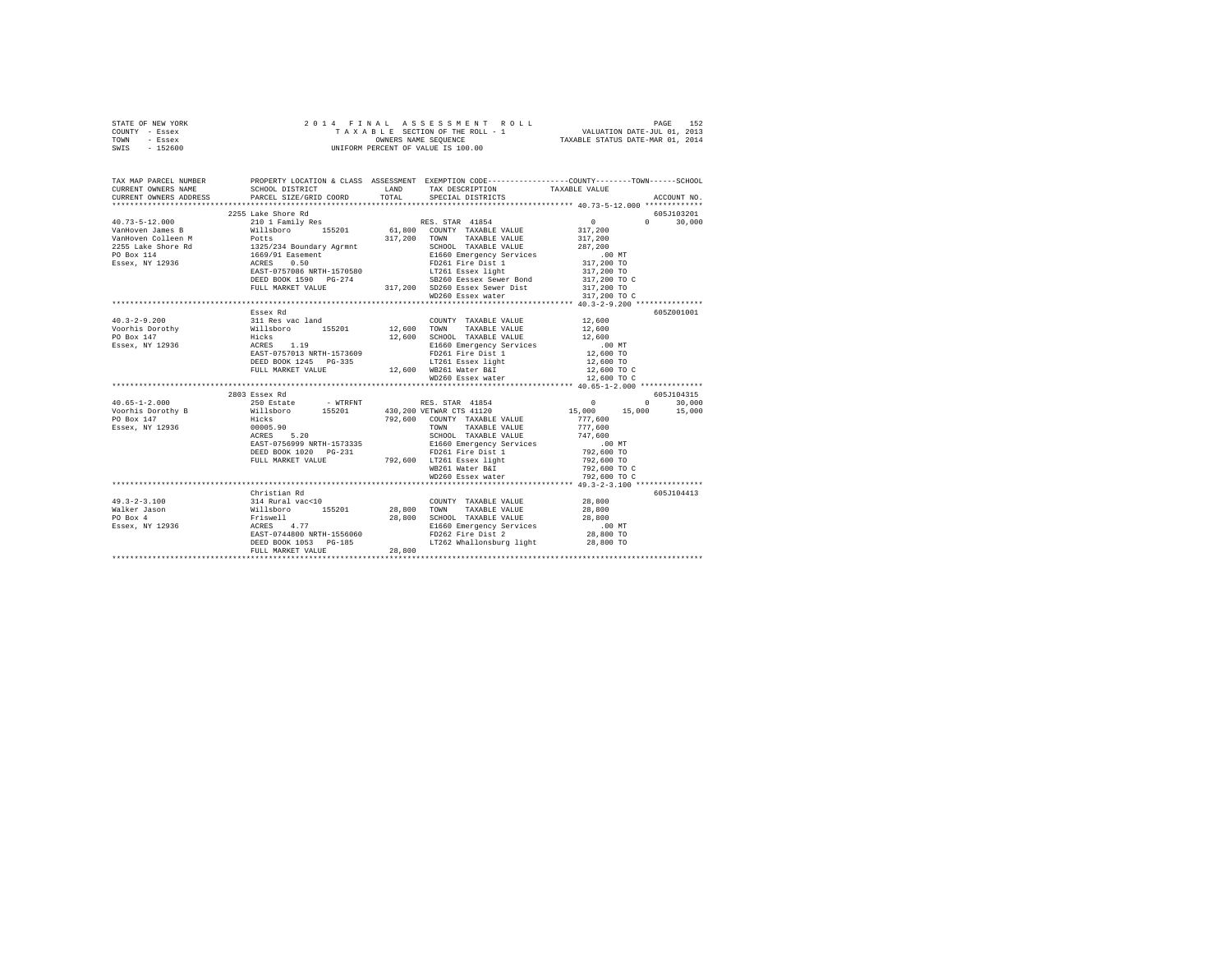|      | STATE OF NEW YORK |  | 2014 FINAL ASSESSMENT ROLL         | PAGE                             | 153 |
|------|-------------------|--|------------------------------------|----------------------------------|-----|
|      | COUNTY - Essex    |  | TAXABLE SECTION OF THE ROLL - 1    | VALUATION DATE-JUL 01, 2013      |     |
| TOWN | - Essex           |  | OWNERS NAME SEOUENCE               | TAXABLE STATUS DATE-MAR 01, 2014 |     |
| SWIS | - 152600          |  | UNIFORM PERCENT OF VALUE IS 100.00 |                                  |     |

| TAX MAP PARCEL NUMBER<br>CURRENT OWNERS NAME<br>CURRENT OWNERS ADDRESS | SCHOOL DISTRICT<br>PARCEL SIZE/GRID COORD                                               | LAND<br>TOTAL      | PROPERTY LOCATION & CLASS ASSESSMENT EXEMPTION CODE---------------COUNTY-------TOWN-----SCHOOL<br>TAX DESCRIPTION<br>SPECIAL DISTRICTS                                                                                                                                                                                                                                                                                                | TAXABLE VALUE                                            | ACCOUNT NO.            |
|------------------------------------------------------------------------|-----------------------------------------------------------------------------------------|--------------------|---------------------------------------------------------------------------------------------------------------------------------------------------------------------------------------------------------------------------------------------------------------------------------------------------------------------------------------------------------------------------------------------------------------------------------------|----------------------------------------------------------|------------------------|
|                                                                        |                                                                                         |                    |                                                                                                                                                                                                                                                                                                                                                                                                                                       |                                                          |                        |
|                                                                        |                                                                                         |                    |                                                                                                                                                                                                                                                                                                                                                                                                                                       |                                                          | 605J194009             |
| $49.3 - 2 - 3.400$                                                     |                                                                                         |                    | RES. STAR 41854<br>55,100 COUNTY TAXABLE VALUE                                                                                                                                                                                                                                                                                                                                                                                        | $\begin{smallmatrix}&&0\\&&280\,,\,300\end{smallmatrix}$ | $\Omega$<br>30,000     |
| Walker Mark                                                            |                                                                                         |                    |                                                                                                                                                                                                                                                                                                                                                                                                                                       |                                                          |                        |
| 83 Christian Rd                                                        |                                                                                         |                    |                                                                                                                                                                                                                                                                                                                                                                                                                                       | 280,300<br>250,300                                       |                        |
| Essex, NY 12936                                                        |                                                                                         |                    |                                                                                                                                                                                                                                                                                                                                                                                                                                       |                                                          |                        |
|                                                                        |                                                                                         |                    |                                                                                                                                                                                                                                                                                                                                                                                                                                       |                                                          |                        |
|                                                                        |                                                                                         |                    |                                                                                                                                                                                                                                                                                                                                                                                                                                       |                                                          |                        |
|                                                                        |                                                                                         |                    |                                                                                                                                                                                                                                                                                                                                                                                                                                       |                                                          |                        |
|                                                                        |                                                                                         |                    |                                                                                                                                                                                                                                                                                                                                                                                                                                       |                                                          |                        |
|                                                                        | 2360 Jersey St<br>240 Rural res                                                         |                    |                                                                                                                                                                                                                                                                                                                                                                                                                                       |                                                          | 605J178500             |
| $39.4 - 1 - 10.200$                                                    |                                                                                         |                    | SR STAR 41834<br>51,800 COUNTY TAXABLE VALUE                                                                                                                                                                                                                                                                                                                                                                                          | $\begin{array}{c} 0 \\ 133,500 \end{array}$              | 0 64,200               |
|                                                                        |                                                                                         |                    |                                                                                                                                                                                                                                                                                                                                                                                                                                       |                                                          |                        |
|                                                                        |                                                                                         |                    |                                                                                                                                                                                                                                                                                                                                                                                                                                       | 133,500                                                  |                        |
|                                                                        |                                                                                         |                    | SCHOOL TAXABLE VALUE                                                                                                                                                                                                                                                                                                                                                                                                                  | 69,300                                                   |                        |
|                                                                        |                                                                                         |                    | E1660 Emergency Services<br>FD261 Fire Dist 1                                                                                                                                                                                                                                                                                                                                                                                         | 00 MT.<br>133,500 TO                                     |                        |
|                                                                        | FULL MARKET VALUE                                                                       | 133,500            |                                                                                                                                                                                                                                                                                                                                                                                                                                       |                                                          |                        |
|                                                                        | *************************                                                               | ****************** |                                                                                                                                                                                                                                                                                                                                                                                                                                       | **************** 40.73-3-12.003 ***********              |                        |
|                                                                        | 26 Beggs Point St                                                                       |                    |                                                                                                                                                                                                                                                                                                                                                                                                                                       |                                                          | 605J100307             |
| $40.73 - 3 - 12.003$                                                   | 210 1 Family Res - WTRFNT COUNT<br>Willsboro 155201 145,500 TOWN<br>Potts 264,300 SCHOO |                    | COUNTY TAXABLE VALUE                                                                                                                                                                                                                                                                                                                                                                                                                  |                                                          |                        |
| Wardle G Alan                                                          |                                                                                         |                    |                                                                                                                                                                                                                                                                                                                                                                                                                                       | 264,300<br>264,300                                       |                        |
|                                                                        |                                                                                         |                    |                                                                                                                                                                                                                                                                                                                                                                                                                                       |                                                          |                        |
|                                                                        |                                                                                         |                    | 145,500 TOWN TAXABLE VALUE 264,300 SCHOOL TAXABLE VALUE 264,300 TO SECTION TAXABLE 264,300 TO SECTION TO SET A SAMPLE 2018 TO SECTION TO SET A SAMPLE 2018 TO SECTION TO SET A SAMPLE 2018 TO SECTION TO SECTION TO SECTION T<br>A SCHOOL TAXABLE VALUE (264,300 SCHOOL TAXABLE VALUE 28 M 69th Structure 2011 2012)<br>New York, NY 10023 1680/99 Easement (266 Smarrency Services 2014)<br>ACRES 0.60 BANK1STARSG PD261 Fire Dist 1 |                                                          |                        |
|                                                                        |                                                                                         |                    |                                                                                                                                                                                                                                                                                                                                                                                                                                       |                                                          |                        |
|                                                                        |                                                                                         |                    |                                                                                                                                                                                                                                                                                                                                                                                                                                       |                                                          |                        |
|                                                                        |                                                                                         |                    | $\begin{array}{cccccc} \texttt{ERST}-0^{\text{TOM}} & \texttt{J001} & \texttt{1.01} & \texttt{1.02} & \texttt{1.03} & \texttt{1.03} & \texttt{1.04} & \texttt{1.04} & \texttt{1.04} & \texttt{1.05} & \texttt{1.05} & \texttt{1.06} & \texttt{1.07} & \texttt{1.07} & \texttt{1.08} & \texttt{1.08} & \texttt{1.08} & \texttt{1.08} & \texttt{1.08} & \texttt{1.08} & \texttt{1.$                                                     |                                                          |                        |
|                                                                        |                                                                                         |                    |                                                                                                                                                                                                                                                                                                                                                                                                                                       |                                                          |                        |
|                                                                        |                                                                                         |                    |                                                                                                                                                                                                                                                                                                                                                                                                                                       |                                                          |                        |
|                                                                        |                                                                                         |                    | $\begin{tabular}{l c c c c c} \hline \texttt{FULL} \texttt{ PAL} \texttt{PAL} \texttt{RAL} \texttt{RAL} \texttt{RAL} \texttt{RAL} \texttt{RAL} \texttt{RAL} \texttt{RAL} \texttt{RAL} \texttt{RAL} \texttt{RAL} \texttt{RAL} \texttt{RAL} \texttt{RAL} \texttt{RAL} \texttt{RAL} \texttt{RAL} \texttt{RAL} \texttt{RAL} \texttt{RAL} \texttt{RAL} \texttt{RAL} \texttt{RAL} \texttt{RAL} \texttt{RAL} \texttt{RAL} \text$             |                                                          |                        |
|                                                                        | 893 Whallons Bay Rd                                                                     |                    |                                                                                                                                                                                                                                                                                                                                                                                                                                       |                                                          | 605J101401             |
| $49.69 - 2 - 2.000$                                                    | 210 1 Family Res                                                                        |                    |                                                                                                                                                                                                                                                                                                                                                                                                                                       |                                                          | $\mathbf{r}$<br>30,000 |
| Watrous Fred                                                           |                                                                                         |                    |                                                                                                                                                                                                                                                                                                                                                                                                                                       |                                                          |                        |
|                                                                        |                                                                                         |                    |                                                                                                                                                                                                                                                                                                                                                                                                                                       |                                                          |                        |
|                                                                        |                                                                                         |                    |                                                                                                                                                                                                                                                                                                                                                                                                                                       |                                                          |                        |
|                                                                        |                                                                                         |                    |                                                                                                                                                                                                                                                                                                                                                                                                                                       |                                                          |                        |
|                                                                        |                                                                                         |                    | DEED BOOK 1393 PG-252 PD262 Fire Dist 2 72,600 TO<br>FULL MARKET VALUE 72,600 TO 17262 Whallonsburg light 72,600 TO                                                                                                                                                                                                                                                                                                                   |                                                          |                        |
|                                                                        |                                                                                         |                    |                                                                                                                                                                                                                                                                                                                                                                                                                                       |                                                          |                        |
|                                                                        | 88 Daniels Rd                                                                           |                    |                                                                                                                                                                                                                                                                                                                                                                                                                                       |                                                          | 605J101109             |
|                                                                        |                                                                                         |                    |                                                                                                                                                                                                                                                                                                                                                                                                                                       |                                                          | $0 \t 30.000$          |
|                                                                        |                                                                                         |                    |                                                                                                                                                                                                                                                                                                                                                                                                                                       |                                                          |                        |
|                                                                        |                                                                                         |                    |                                                                                                                                                                                                                                                                                                                                                                                                                                       |                                                          |                        |
|                                                                        |                                                                                         |                    |                                                                                                                                                                                                                                                                                                                                                                                                                                       |                                                          |                        |
|                                                                        |                                                                                         |                    |                                                                                                                                                                                                                                                                                                                                                                                                                                       |                                                          |                        |
|                                                                        |                                                                                         |                    |                                                                                                                                                                                                                                                                                                                                                                                                                                       |                                                          |                        |
|                                                                        |                                                                                         |                    |                                                                                                                                                                                                                                                                                                                                                                                                                                       |                                                          |                        |
|                                                                        | FULL MARKET VALUE                                                                       | 110,800            |                                                                                                                                                                                                                                                                                                                                                                                                                                       |                                                          |                        |
|                                                                        |                                                                                         |                    |                                                                                                                                                                                                                                                                                                                                                                                                                                       |                                                          |                        |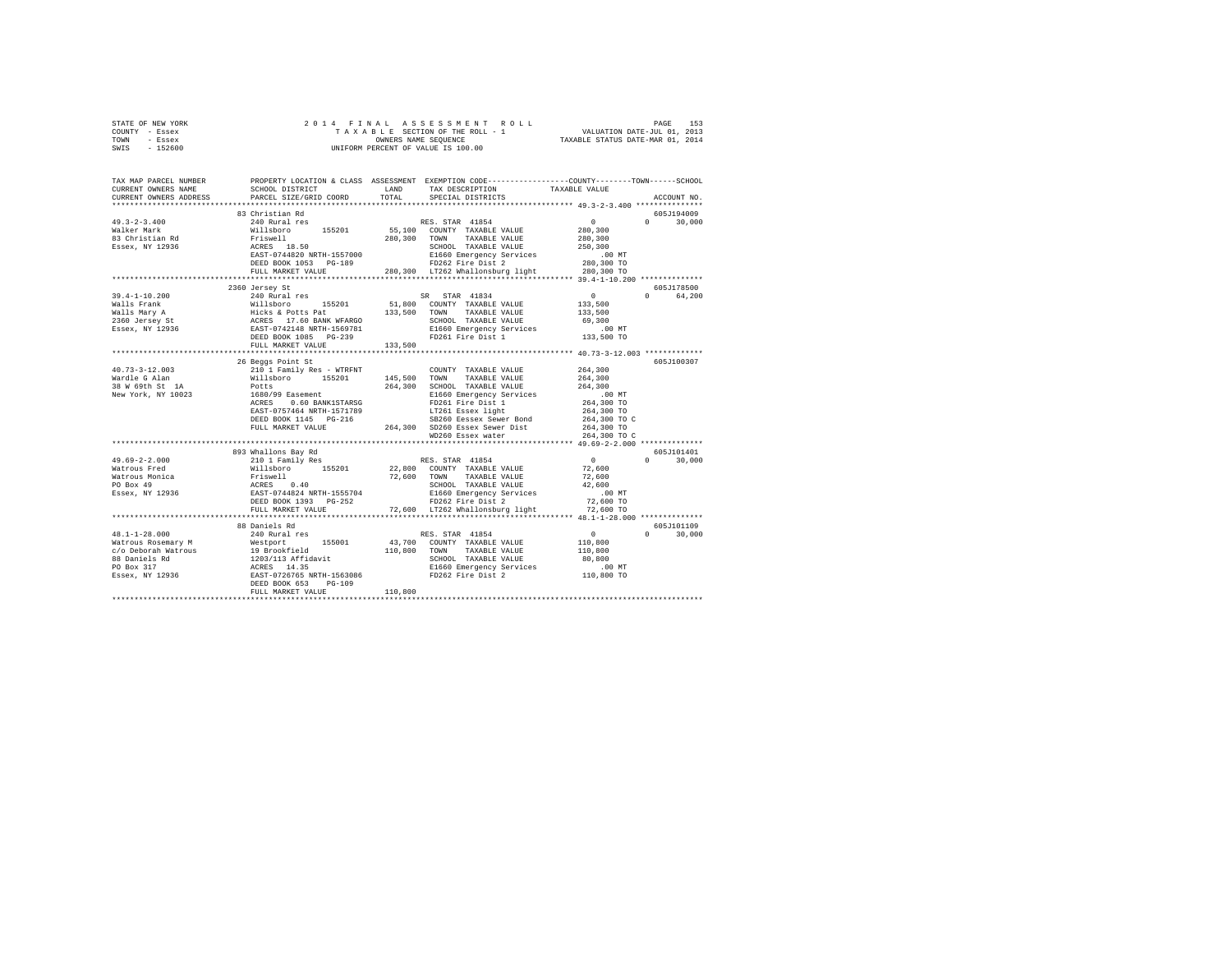| STATE OF NEW YORK | 2014 FINAL ASSESSMENT ROLL         | 154<br>PAGE                      |
|-------------------|------------------------------------|----------------------------------|
| COUNTY - Essex    | TAXABLE SECTION OF THE ROLL - 1    | VALUATION DATE-JUL 01, 2013      |
| TOWN<br>- Essex   | OWNERS NAME SEOUENCE               | TAXABLE STATUS DATE-MAR 01, 2014 |
| $-152600$<br>SWIS | UNIFORM PERCENT OF VALUE IS 100.00 |                                  |

| TAX MAP PARCEL NUMBER<br>CURRENT OWNERS NAME<br>CURRENT OWNERS ADDRESS | SCHOOL DISTRICT<br>PARCEL SIZE/GRID COORD | LAND<br>TOTAL | TAX DESCRIPTION<br>SPECIAL DISTRICTS                                                      | PROPERTY LOCATION & CLASS ASSESSMENT EXEMPTION CODE----------------COUNTY-------TOWN------SCHOOL<br>TAXABLE VALUE | ACCOUNT NO. |
|------------------------------------------------------------------------|-------------------------------------------|---------------|-------------------------------------------------------------------------------------------|-------------------------------------------------------------------------------------------------------------------|-------------|
|                                                                        | *****************************             |               |                                                                                           |                                                                                                                   |             |
|                                                                        | 697 Brookfield Rd                         |               |                                                                                           |                                                                                                                   | 605Z001003  |
|                                                                        |                                           |               |                                                                                           |                                                                                                                   |             |
|                                                                        |                                           |               |                                                                                           |                                                                                                                   |             |
|                                                                        |                                           |               |                                                                                           |                                                                                                                   |             |
|                                                                        |                                           |               | E1660 Emergency Services .00 MT<br>FD262 Fire Dist 2 34,900 TO                            |                                                                                                                   |             |
|                                                                        |                                           |               |                                                                                           |                                                                                                                   |             |
|                                                                        | FULL MARKET VALUE                         | 34,900        |                                                                                           |                                                                                                                   |             |
|                                                                        |                                           |               |                                                                                           |                                                                                                                   |             |
|                                                                        | 61 Block House Rd                         |               |                                                                                           |                                                                                                                   | 605.7103513 |
| $40.3 - 2 - 2.100$                                                     |                                           |               |                                                                                           | $\Omega$                                                                                                          | 30,000      |
| Wekin Jori                                                             |                                           |               |                                                                                           |                                                                                                                   |             |
| Wekin Andrew<br>PO Box 79                                              |                                           |               | 341,400 TOWN TAXABLE VALUE                                                                | 341,400                                                                                                           |             |
|                                                                        |                                           |               |                                                                                           |                                                                                                                   |             |
| Essex, NY 12936                                                        |                                           |               |                                                                                           |                                                                                                                   |             |
|                                                                        | EAST-0750354 NRTH-1575119                 |               | SCHOOL TAXABLE VALUE<br>E1660 Emergency Services - .00 MT<br>FD261 Fire Dist 1 341,400 TO |                                                                                                                   |             |
|                                                                        | DEED BOOK 1682 PG-202                     |               |                                                                                           |                                                                                                                   |             |
|                                                                        | FULL MARKET VALUE                         | 341,400       |                                                                                           |                                                                                                                   |             |
|                                                                        |                                           | ************* |                                                                                           |                                                                                                                   |             |
|                                                                        | 1598 NYS Route 22                         |               |                                                                                           |                                                                                                                   | 605J104506  |
|                                                                        |                                           |               | COUNTY TAXABLE VALUE 95,900                                                               |                                                                                                                   |             |
|                                                                        |                                           |               |                                                                                           | 95,900                                                                                                            |             |
|                                                                        |                                           |               | 95,900 SCHOOL TAXABLE VALUE                                                               | 95,900                                                                                                            |             |
|                                                                        |                                           |               | E1660 Emergency Services<br>FD262 Fire Dist 2                                             | $.00$ MT                                                                                                          |             |
|                                                                        | ACRES 0.20<br>EAST-0743758 NRTH-1555318   |               |                                                                                           | 95,900 TO                                                                                                         |             |
|                                                                        | FULL MARKET VALUE                         |               | 95,900 LT262 Whallonsburg light                                                           | 95,900 TO                                                                                                         |             |
|                                                                        |                                           |               |                                                                                           |                                                                                                                   |             |
|                                                                        | NYS Route 22                              |               |                                                                                           |                                                                                                                   | 605J104507  |
|                                                                        |                                           |               | COUNTY TAXABLE VALUE 25,200                                                               |                                                                                                                   |             |
|                                                                        |                                           |               |                                                                                           | 25,200                                                                                                            |             |
|                                                                        |                                           |               | 25,200 SCHOOL TAXABLE VALUE 25,200                                                        |                                                                                                                   |             |
|                                                                        |                                           |               | E1660 Emergency Services<br>FD262 Fire Dist 2                                             | $.00$ MT                                                                                                          |             |
|                                                                        |                                           |               |                                                                                           | 25,200 TO                                                                                                         |             |
|                                                                        | DEED BOOK 664 PG-064                      |               | LT262 Whallonsburg light                                                                  | 25,200 TO                                                                                                         |             |
|                                                                        | FULL MARKET VALUE                         | 25,200        |                                                                                           |                                                                                                                   |             |
|                                                                        | 2194 NYS Route 22                         |               |                                                                                           |                                                                                                                   | 605J104510  |
|                                                                        |                                           |               |                                                                                           | 51,400 51,400 51,400                                                                                              |             |
|                                                                        |                                           |               | AGED ALL 41800<br>00 SP STAR 41834                                                        | $0 \t 51,400$                                                                                                     |             |
|                                                                        |                                           |               |                                                                                           |                                                                                                                   |             |
|                                                                        |                                           |               |                                                                                           |                                                                                                                   |             |
|                                                                        |                                           |               |                                                                                           |                                                                                                                   |             |
|                                                                        |                                           |               |                                                                                           |                                                                                                                   |             |
|                                                                        |                                           |               |                                                                                           |                                                                                                                   |             |
|                                                                        |                                           |               |                                                                                           |                                                                                                                   |             |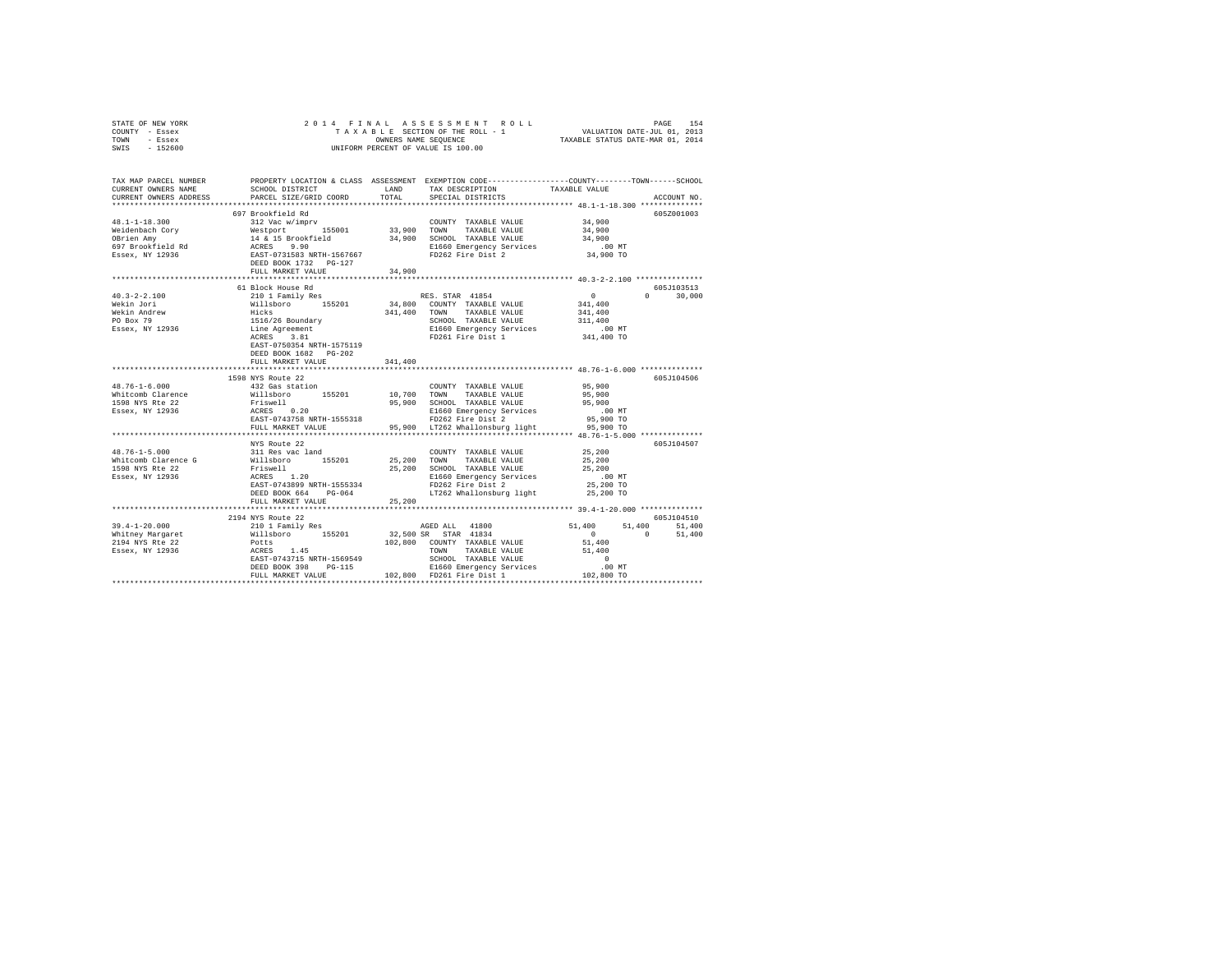| STATE OF NEW YORK | 2014 FINAL ASSESSMENT ROLL         | 155<br>PAGE                      |
|-------------------|------------------------------------|----------------------------------|
| COUNTY - Essex    | TAXABLE SECTION OF THE ROLL - 1    | VALUATION DATE-JUL 01, 2013      |
| TOWN<br>- Essex   | OWNERS NAME SEOUENCE               | TAXABLE STATUS DATE-MAR 01, 2014 |
| - 152600<br>SWIS  | UNIFORM PERCENT OF VALUE IS 100.00 |                                  |

| TAX MAP PARCEL NUMBER<br>CURRENT OWNERS NAME<br>CURRENT OWNERS ADDRESS                                                                                                                                                                                                                                                                                                                                          | SCHOOL DISTRICT<br><b>EAND</b><br>PARCEL SIZE/GRID COORD                                                                                                                                                                                                                                  | TOTAL  | TAX DESCRIPTION TAXABLE VALUE<br>SPECIAL DISTRICTS<br>SPECIAL DISTRICTS | PROPERTY LOCATION & CLASS ASSESSMENT EXEMPTION CODE---------------COUNTY-------TOWN-----SCHOOL<br>ACCOUNT NO. |
|-----------------------------------------------------------------------------------------------------------------------------------------------------------------------------------------------------------------------------------------------------------------------------------------------------------------------------------------------------------------------------------------------------------------|-------------------------------------------------------------------------------------------------------------------------------------------------------------------------------------------------------------------------------------------------------------------------------------------|--------|-------------------------------------------------------------------------|---------------------------------------------------------------------------------------------------------------|
|                                                                                                                                                                                                                                                                                                                                                                                                                 | 15 Old Oak Way                                                                                                                                                                                                                                                                            |        |                                                                         | 605J100212                                                                                                    |
| 49.11-1-52.000<br>Wight David T<br>PO Box 91<br>Essex, NY 12936                                                                                                                                                                                                                                                                                                                                                 | 1867 Lake Shore Rd<br>210 1 Family Res - WTREWT RES. STAR 41854 0<br>210 1 Family Res - WTREWT 219,400 COUNTY TAXABLE VALUE 326,400<br>226,400 2013 226,400 COUNTY TAXABLE VALUE 326,400<br>296,400 ACRES 1.20<br>EAST-0757661 NRTH-1561212 SIG60 EMBERT SPU<br>FULL MARKET VALUE 326,400 |        |                                                                         | 605.7104511<br>$\Omega$<br>30,000                                                                             |
|                                                                                                                                                                                                                                                                                                                                                                                                                 | Lake Shore Rd<br>FULL MARKET VALUE                                                                                                                                                                                                                                                        | 77,800 |                                                                         | 605J189009                                                                                                    |
| $\begin{tabular}{l c c c c c} \multicolumn{1}{c}{40.57-2-1.000} & \multicolumn{1}{c}{2844} & \multicolumn{1}{c}{2849} & \multicolumn{1}{c}{2849} & \multicolumn{1}{c}{C} & \multicolumn{1}{c}{2849} & \multicolumn{1}{c}{C} & \multicolumn{1}{c}{2849} & \multicolumn{1}{c}{C} & \multicolumn{1}{c}{2849} & \multicolumn{1}{c}{C} & \multicolumn{1}{c}{2849} & \multicolumn{1}{c}{C} & \multicolumn{1}{c}{2849$ | 2847 Essex Rd                                                                                                                                                                                                                                                                             |        | WD260 Essex water                                                       | 605J101705<br>182,600 TO C<br>182,600 TO C                                                                    |
|                                                                                                                                                                                                                                                                                                                                                                                                                 |                                                                                                                                                                                                                                                                                           |        |                                                                         | 605Z010001                                                                                                    |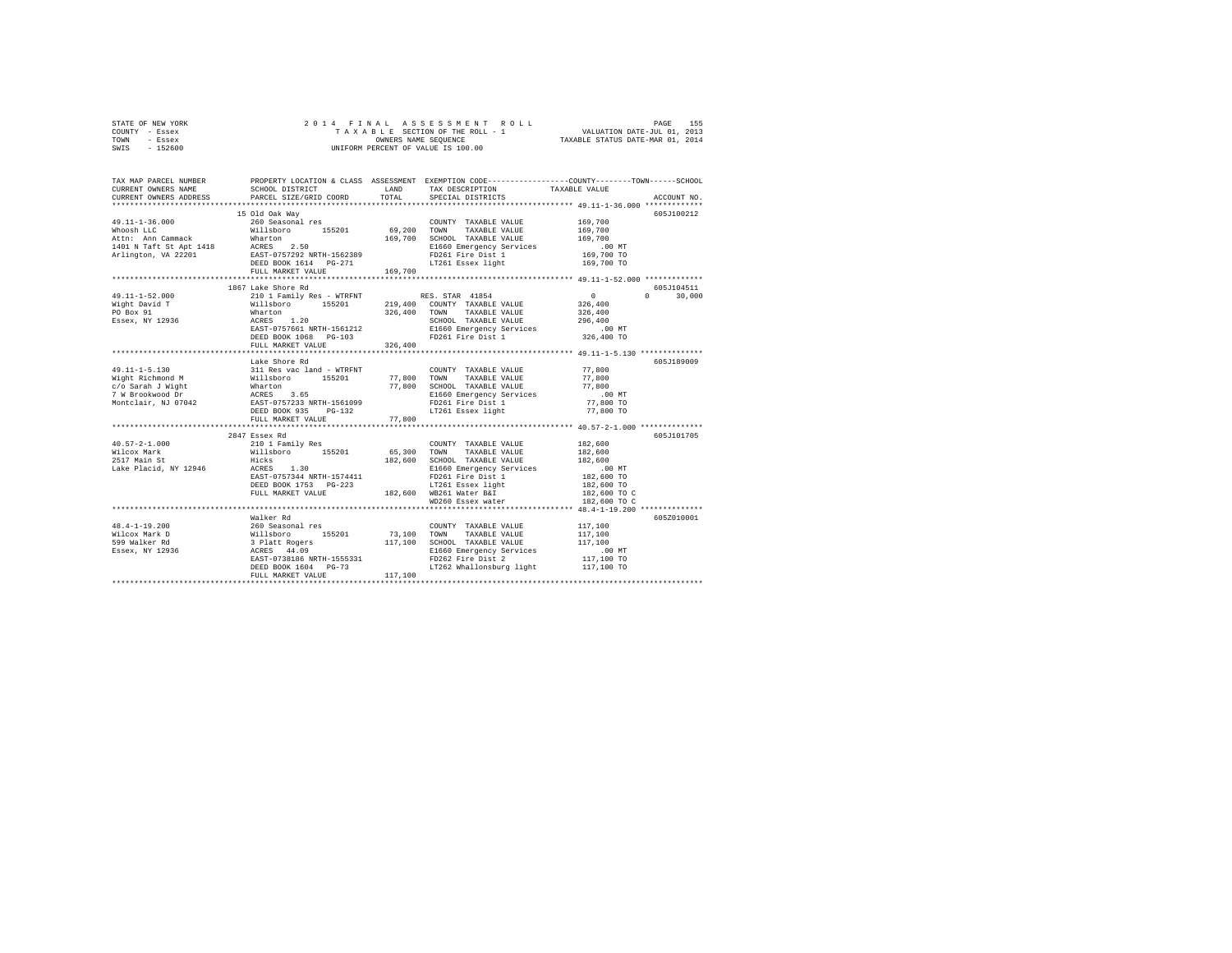|      | STATE OF NEW YORK |  |  | 2014 FINAL ASSESSMENT ROLL         | PAGE                             | 156 |
|------|-------------------|--|--|------------------------------------|----------------------------------|-----|
|      | COUNTY - Essex    |  |  | TAXABLE SECTION OF THE ROLL - 1    | VALUATION DATE-JUL 01, 2013      |     |
| TOWN | - Essex           |  |  | OWNERS NAME SEOUENCE               | TAXABLE STATUS DATE-MAR 01, 2014 |     |
| SWIS | - 152600          |  |  | UNIFORM PERCENT OF VALUE IS 100.00 |                                  |     |

| TAX MAP PARCEL NUMBER                                                                            |                                                                                                                                                                                                                                                                 |         |                                                                                                                                                                                                                                | PROPERTY LOCATION & CLASS ASSESSMENT EXEMPTION CODE---------------COUNTY-------TOWN-----SCHOOL<br>SCHOOL DISTRICT LAND TAX DESCRIPTION TAXABLE VALUE                                                                                     |
|--------------------------------------------------------------------------------------------------|-----------------------------------------------------------------------------------------------------------------------------------------------------------------------------------------------------------------------------------------------------------------|---------|--------------------------------------------------------------------------------------------------------------------------------------------------------------------------------------------------------------------------------|------------------------------------------------------------------------------------------------------------------------------------------------------------------------------------------------------------------------------------------|
|                                                                                                  |                                                                                                                                                                                                                                                                 |         |                                                                                                                                                                                                                                |                                                                                                                                                                                                                                          |
|                                                                                                  | 2755 Essex Rd                                                                                                                                                                                                                                                   |         |                                                                                                                                                                                                                                | 605L102709                                                                                                                                                                                                                               |
|                                                                                                  |                                                                                                                                                                                                                                                                 |         | COUNTY TAXABLE VALUE 187,200                                                                                                                                                                                                   |                                                                                                                                                                                                                                          |
|                                                                                                  |                                                                                                                                                                                                                                                                 |         |                                                                                                                                                                                                                                | 187,200                                                                                                                                                                                                                                  |
|                                                                                                  |                                                                                                                                                                                                                                                                 |         |                                                                                                                                                                                                                                | 187,200                                                                                                                                                                                                                                  |
|                                                                                                  |                                                                                                                                                                                                                                                                 |         |                                                                                                                                                                                                                                |                                                                                                                                                                                                                                          |
|                                                                                                  |                                                                                                                                                                                                                                                                 |         | SCHOOL TAAABLE value<br>E1660 Emergency Services<br>FD261 Fire Dist 1 187,200 TO<br>IT7261 Essex light 187,200 TO<br>187,200 TO                                                                                                |                                                                                                                                                                                                                                          |
|                                                                                                  |                                                                                                                                                                                                                                                                 |         |                                                                                                                                                                                                                                |                                                                                                                                                                                                                                          |
|                                                                                                  |                                                                                                                                                                                                                                                                 |         |                                                                                                                                                                                                                                |                                                                                                                                                                                                                                          |
|                                                                                                  |                                                                                                                                                                                                                                                                 |         |                                                                                                                                                                                                                                |                                                                                                                                                                                                                                          |
|                                                                                                  |                                                                                                                                                                                                                                                                 |         |                                                                                                                                                                                                                                | 3260 Eessex Sewer Bond<br>FULL MARKET VALUE 187,200 SD260 Essex Sewer Dist 187,200 TO<br>FULL MARKET VALUE 187,200 SD260 Essex Water<br>187,200 SD260 Essex Water Dist 187,200 TO C<br>FULL MARKET VALUE 187,200 TO C<br>187,200 SD260 E |
|                                                                                                  |                                                                                                                                                                                                                                                                 |         |                                                                                                                                                                                                                                |                                                                                                                                                                                                                                          |
|                                                                                                  | 2235 Lake Shore Rd                                                                                                                                                                                                                                              |         |                                                                                                                                                                                                                                | 605J102710                                                                                                                                                                                                                               |
| $40.73 - 5 - 16.000$                                                                             | 210 1 Family Res                                                                                                                                                                                                                                                |         | COUNTY TAXABLE VALUE 253.900                                                                                                                                                                                                   |                                                                                                                                                                                                                                          |
|                                                                                                  | Wilson Denise N Millsboro 155201 58,500 TOWN                                                                                                                                                                                                                    |         | TAXABLE VALUE 253,900                                                                                                                                                                                                          |                                                                                                                                                                                                                                          |
|                                                                                                  |                                                                                                                                                                                                                                                                 |         |                                                                                                                                                                                                                                |                                                                                                                                                                                                                                          |
|                                                                                                  |                                                                                                                                                                                                                                                                 |         |                                                                                                                                                                                                                                |                                                                                                                                                                                                                                          |
| 2235 Lake Shore Rd<br>PO Box 106 1677/273-Easement<br>Essex, NY 12936 2022<br>ACRES 0.22<br>2022 |                                                                                                                                                                                                                                                                 |         |                                                                                                                                                                                                                                |                                                                                                                                                                                                                                          |
|                                                                                                  |                                                                                                                                                                                                                                                                 |         |                                                                                                                                                                                                                                |                                                                                                                                                                                                                                          |
|                                                                                                  |                                                                                                                                                                                                                                                                 |         | 253,900 SCHOOL TAXABLE VALUE 253,900 NORTHOLD 253,900 NIGHT 253,900 TO FORE PRIOR 253,900 TO EXAMPLE 253,900 TO CHORE 253,900 TO CHORE 253,900 TO CHORE 253,900 TO CHORE 253,900 TO CHORE 253,900 TO CHORE 253,900 TO CHORE 25 |                                                                                                                                                                                                                                          |
|                                                                                                  |                                                                                                                                                                                                                                                                 |         |                                                                                                                                                                                                                                |                                                                                                                                                                                                                                          |
|                                                                                                  |                                                                                                                                                                                                                                                                 |         |                                                                                                                                                                                                                                | 253,900 TO C                                                                                                                                                                                                                             |
|                                                                                                  | Pocts<br>1677/273-Easement<br>1677/273-Easement<br>RERD BOOK 1608 PG-271 58260 Eessex Sever Bond<br>253,900 TO S2260 Eessex Sever Bond<br>253,900 TO S2260 Eessex Sever Bond<br>253,900 TO S2260 Eessex Sever Bond<br>253,900 TO S2260 Eess                     |         |                                                                                                                                                                                                                                |                                                                                                                                                                                                                                          |
|                                                                                                  | 2291 NYS Route 22                                                                                                                                                                                                                                               |         |                                                                                                                                                                                                                                | 605J101409                                                                                                                                                                                                                               |
|                                                                                                  | $\begin{array}{cccccccc} 40.3-1-3.000 & & & & 240 \text{ Rural res} & & & \text{COUNT TAXABLE VALUE} & & 186,300 \\ \text{Wing Shelley C} & \text{WillsBoro} & \text{155201} & \text{54,400} & \text{TOWN} & \text{TAXABLE VALUE} & \text{186,300} \end{array}$ |         | COUNTY TAXABLE VALUE 186,300                                                                                                                                                                                                   |                                                                                                                                                                                                                                          |
|                                                                                                  |                                                                                                                                                                                                                                                                 |         |                                                                                                                                                                                                                                |                                                                                                                                                                                                                                          |
|                                                                                                  |                                                                                                                                                                                                                                                                 |         |                                                                                                                                                                                                                                |                                                                                                                                                                                                                                          |
|                                                                                                  |                                                                                                                                                                                                                                                                 |         |                                                                                                                                                                                                                                |                                                                                                                                                                                                                                          |
|                                                                                                  | EAST-0745109 NRTH-1573862<br>DEED BOOK 1225 PG-17                                                                                                                                                                                                               |         |                                                                                                                                                                                                                                |                                                                                                                                                                                                                                          |
|                                                                                                  | FULL MARKET VALUE                                                                                                                                                                                                                                               | 186,300 |                                                                                                                                                                                                                                |                                                                                                                                                                                                                                          |
|                                                                                                  |                                                                                                                                                                                                                                                                 |         |                                                                                                                                                                                                                                |                                                                                                                                                                                                                                          |
|                                                                                                  | 599 Walker Rd                                                                                                                                                                                                                                                   |         |                                                                                                                                                                                                                                | 605J104408                                                                                                                                                                                                                               |
|                                                                                                  | $48.4 - 1 - 19.100$ 312 Vac w/imprv                                                                                                                                                                                                                             |         | COUNTY TAXABLE VALUE 69,700                                                                                                                                                                                                    |                                                                                                                                                                                                                                          |
|                                                                                                  | - 1991, 1992, 1992, 1992, 1993, 1994, 1994, 1994, 1994, 1994, 1994, 1994, 1994, 1994, 1994, 1994, 1994, 1994,<br>160 Lighthouse Way (1992), 1994, 1994, 1995, 1994, 1995, 1996, 1996, 1996, 1996, 1996, 1997, 1998, 1997, 1998<br>19                            |         |                                                                                                                                                                                                                                |                                                                                                                                                                                                                                          |
|                                                                                                  |                                                                                                                                                                                                                                                                 |         |                                                                                                                                                                                                                                |                                                                                                                                                                                                                                          |
|                                                                                                  |                                                                                                                                                                                                                                                                 |         |                                                                                                                                                                                                                                |                                                                                                                                                                                                                                          |
|                                                                                                  |                                                                                                                                                                                                                                                                 |         |                                                                                                                                                                                                                                | 69,700 TO                                                                                                                                                                                                                                |
|                                                                                                  |                                                                                                                                                                                                                                                                 |         | LT262 Whallonsburg light 69,700 TO                                                                                                                                                                                             |                                                                                                                                                                                                                                          |
|                                                                                                  |                                                                                                                                                                                                                                                                 |         |                                                                                                                                                                                                                                |                                                                                                                                                                                                                                          |
|                                                                                                  |                                                                                                                                                                                                                                                                 |         |                                                                                                                                                                                                                                |                                                                                                                                                                                                                                          |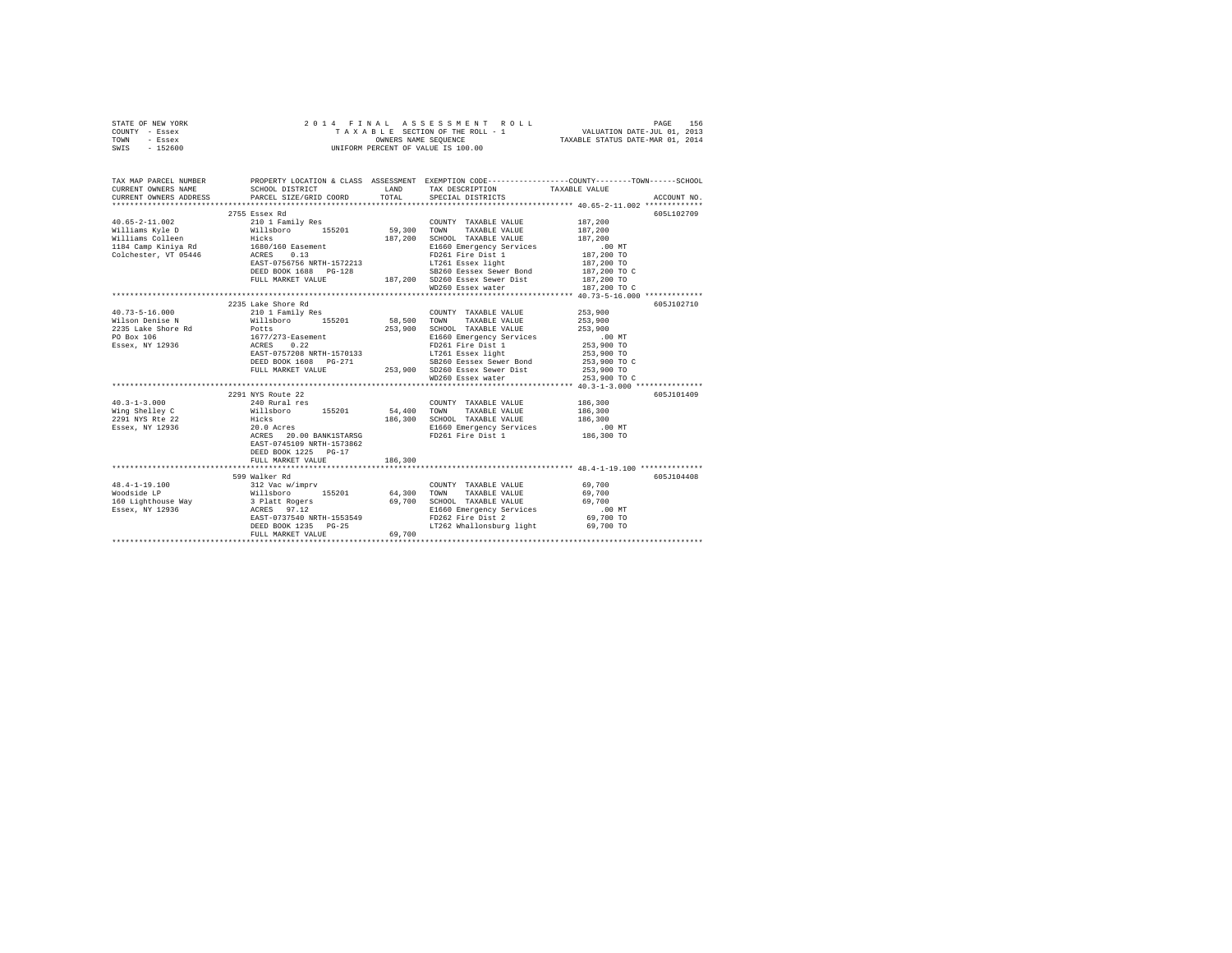| STATE OF NEW YORK |          |  |  |  |                      |  |                                    |  | 2014 FINAL ASSESSMENT ROLL |                                  |                             | PAGE | 157 |
|-------------------|----------|--|--|--|----------------------|--|------------------------------------|--|----------------------------|----------------------------------|-----------------------------|------|-----|
| COUNTY - Essex    |          |  |  |  |                      |  | TAXABLE SECTION OF THE ROLL - 1    |  |                            |                                  | VALUATION DATE-JUL 01, 2013 |      |     |
| TOWN              | - Essex  |  |  |  | OWNERS NAME SEOUENCE |  |                                    |  |                            | TAXABLE STATUS DATE-MAR 01, 2014 |                             |      |     |
| SWIS              | - 152600 |  |  |  |                      |  | UNIFORM PERCENT OF VALUE IS 100.00 |  |                            |                                  |                             |      |     |
|                   |          |  |  |  |                      |  |                                    |  |                            |                                  |                             |      |     |
|                   |          |  |  |  |                      |  |                                    |  |                            |                                  |                             |      |     |

| TAX MAP PARCEL NUMBER                                              |                                                                                                                       |        |                                                                                               | PROPERTY LOCATION & CLASS ASSESSMENT EXEMPTION CODE----------------COUNTY-------TOWN-----SCHOOL |             |
|--------------------------------------------------------------------|-----------------------------------------------------------------------------------------------------------------------|--------|-----------------------------------------------------------------------------------------------|-------------------------------------------------------------------------------------------------|-------------|
| CURRENT OWNERS NAME                                                | SCHOOL DISTRICT                                                                                                       | LAND   | TAX DESCRIPTION TAXABLE VALUE                                                                 |                                                                                                 |             |
| CURRENT OWNERS ADDRESS                                             | PARCEL SIZE/GRID COORD                                                                                                | TOTAL  | SPECIAL DISTRICTS                                                                             |                                                                                                 | ACCOUNT NO. |
|                                                                    |                                                                                                                       |        |                                                                                               |                                                                                                 |             |
|                                                                    | 160 Lighthouse Way                                                                                                    |        |                                                                                               |                                                                                                 | 605J101514  |
| $49.4 - 1 - 6.110$                                                 | 210 1 Family Res - WTRFNT RES. STAR 41854<br>Willsboro 155201 413,200 COUNTY TAXABLE VALUE                            |        |                                                                                               | $\sim$ 0<br>$0 \qquad \qquad$                                                                   | 30,000      |
| Woodside LP                                                        |                                                                                                                       |        |                                                                                               | 795,000                                                                                         |             |
| 160 Lighthouse Way 5udd                                            |                                                                                                                       |        |                                                                                               | 795,000                                                                                         |             |
| Essex, NY 12936                                                    | Ay Judd<br>ACRES 4.35 SCHOOL TAXABLE VALUE<br>EAST-0764621 NRTH-1556544 E1660 Emergency Services<br>FD262 Fire Dist 2 |        | ${\tt SCHOOL} \hspace{0.4cm} {\tt TAXABLE\hspace{0.1cm}VALUE} \hspace{0.4cm} 765 \, , \, 000$ |                                                                                                 |             |
|                                                                    |                                                                                                                       |        |                                                                                               | .00 MT                                                                                          |             |
|                                                                    |                                                                                                                       |        |                                                                                               | 795,000 TO                                                                                      |             |
|                                                                    | FULL MARKET VALUE 795,000                                                                                             |        |                                                                                               |                                                                                                 |             |
|                                                                    |                                                                                                                       |        |                                                                                               | *********************** 49.69-2-4.000 **************                                            |             |
|                                                                    | 5 Christian Rd                                                                                                        |        |                                                                                               |                                                                                                 | 605J183006  |
| $49.69 - 2 - 4.000$                                                | 210 1 Family Res                                                                                                      |        | RES. STAR 41854                                                                               | $\sim$ 0 $\sim$<br>$\mathbf{a}$                                                                 | 30,000      |
| Wrisley Derrick E                                                  | Willsboro 155201<br>Friswell Patent<br>ACRES 0.74                                                                     |        | 26,900 COUNTY TAXABLE VALUE                                                                   | 132,900                                                                                         |             |
| 199 Clark Rd                                                       |                                                                                                                       |        | 132,900 TOWN TAXABLE VALUE                                                                    | 132,900<br>102,900                                                                              |             |
| Essex, NY 12936                                                    |                                                                                                                       |        | SCHOOL TAXABLE VALUE                                                                          |                                                                                                 |             |
|                                                                    | EAST-0744949 NRTH-1555714                                                                                             |        | E1660 Emergency Services                                                                      | .00 MT<br>132,900 TO                                                                            |             |
|                                                                    | DEED BOOK 1753 PG-42                                                                                                  |        | FD262 Fire Dist 2<br>132,900 LT261 Essex light                                                |                                                                                                 |             |
|                                                                    | FULL MARKET VALUE                                                                                                     |        |                                                                                               | 132,900 TO                                                                                      |             |
|                                                                    |                                                                                                                       |        |                                                                                               |                                                                                                 |             |
|                                                                    | 25 Gladd Ln                                                                                                           |        |                                                                                               |                                                                                                 | 605J104602  |
|                                                                    |                                                                                                                       |        | COUNTY TAXABLE VALUE 88.000                                                                   |                                                                                                 |             |
|                                                                    | Wrisley Kyle 0 68,000 Willsboro 155201 32,600 TOWN TAXABLE VALUE 88,000                                               |        |                                                                                               |                                                                                                 |             |
|                                                                    |                                                                                                                       |        | 88,000 SCHOOL TAXABLE VALUE 88,000                                                            |                                                                                                 |             |
|                                                                    |                                                                                                                       |        | E1660 Emergency Services                                                                      | $.00$ MT                                                                                        |             |
|                                                                    |                                                                                                                       |        | FD262 Fire Dist 2                                                                             | 88,000 TO                                                                                       |             |
|                                                                    |                                                                                                                       |        | LT262 Whallonsburg light 88,000 TO                                                            |                                                                                                 |             |
|                                                                    | EAST-0743936 NRTH-1556807                                                                                             |        |                                                                                               |                                                                                                 |             |
|                                                                    | DEED BOOK 1556 PG-193                                                                                                 |        |                                                                                               |                                                                                                 |             |
|                                                                    | FULL MARKET VALUE                                                                                                     | 88,000 |                                                                                               |                                                                                                 |             |
|                                                                    |                                                                                                                       |        |                                                                                               |                                                                                                 |             |
|                                                                    | 15 Gladd Ln                                                                                                           |        |                                                                                               |                                                                                                 | 605J104603  |
| $49.3 - 1 - 4.000$                                                 | 210 1 Family Res                                                                                                      |        |                                                                                               | AGED ALL 41800 44,950 44,950 44,950                                                             |             |
| Wrisley Kyle O                                                     |                                                                                                                       |        | Willsboro 155201 26,400 VETWAR CTS 41120                                                      | 15,000 15,000 15,000                                                                            |             |
| c/o Raymond K Wrisley Friswell<br>15 Gladd Ln 1556/189 Life Use to |                                                                                                                       |        | 104,900 SR STAR 41834                                                                         | $\begin{array}{c}0\\44,950\end{array}$<br>$\sim$ 0 $\sim$                                       | 44,950      |
|                                                                    | Essex, NY 12936                        Raymond K Wrisley                                                              | TOWN   | COUNTY TAXABLE VALUE                                                                          |                                                                                                 |             |
|                                                                    |                                                                                                                       |        | TAXABLE VALUE                                                                                 | 44,950                                                                                          |             |
|                                                                    | ACRES 0.70                                                                                                            |        | SCHOOL TAXABLE VALUE<br>E1660 Emergency Services                                              | $\sim$ 0 $\,$                                                                                   |             |
|                                                                    | EAST-0744017 NRTH-1556617<br>DEED BOOK 1556 PG-189                                                                    |        |                                                                                               | .00MT                                                                                           |             |
|                                                                    |                                                                                                                       |        | FD262 Fire Dist 2                                                                             | 104,900 TO                                                                                      |             |
|                                                                    | FULL MARKET VALUE                                                                                                     |        | 104,900 LT262 Whallonsburg light                                                              | 104,900 TO                                                                                      |             |
|                                                                    |                                                                                                                       |        |                                                                                               |                                                                                                 |             |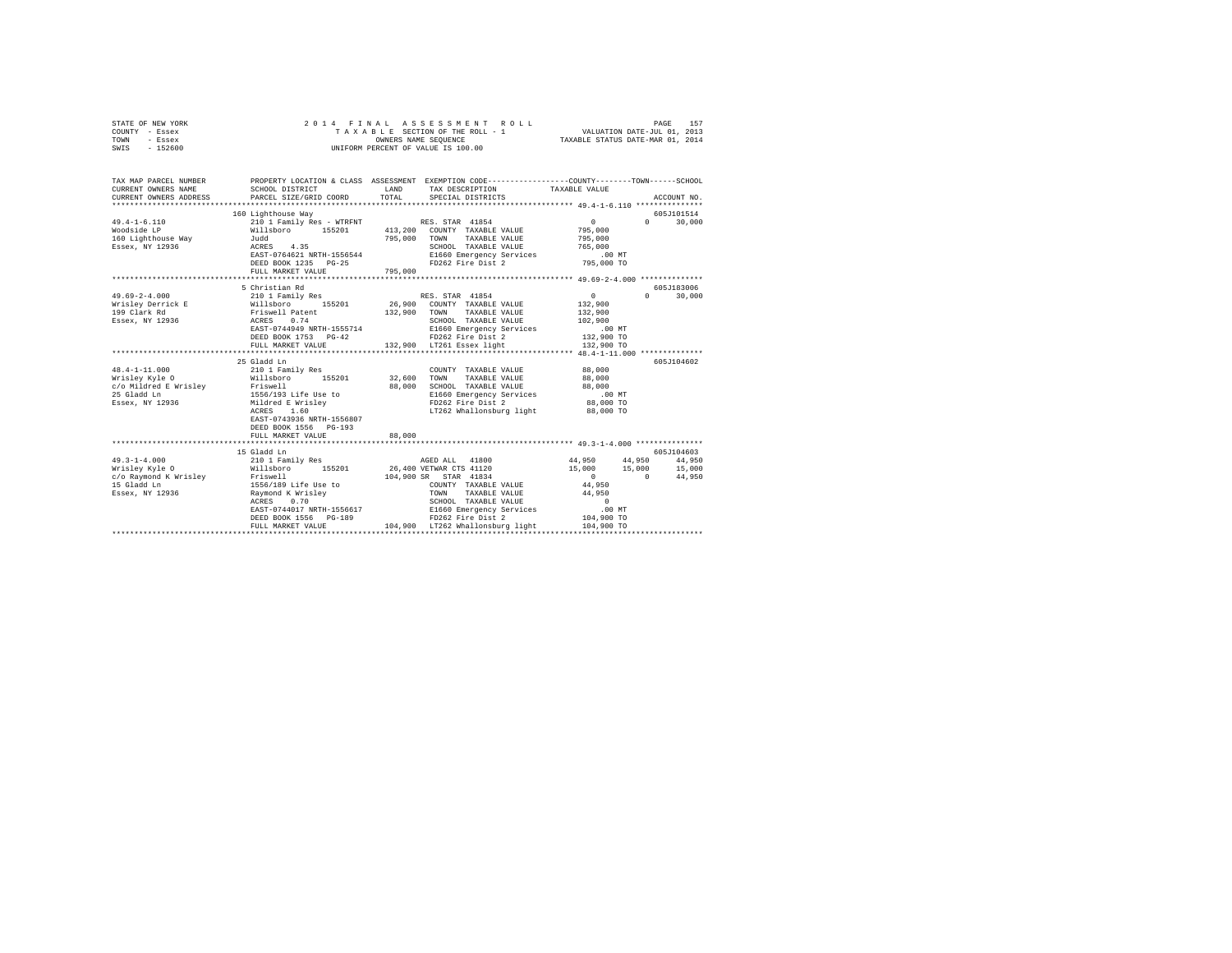|      | STATE OF NEW YORK |  |  | 2014 FINAL ASSESSMENT ROLL         |                                  | PAGE | 158 |
|------|-------------------|--|--|------------------------------------|----------------------------------|------|-----|
|      | COUNTY - Essex    |  |  | TAXABLE SECTION OF THE ROLL - 1    | VALUATION DATE-JUL 01, 2013      |      |     |
| TOWN | - Essex           |  |  | OWNERS NAME SEOUENCE               | TAXABLE STATUS DATE-MAR 01, 2014 |      |     |
| SWIS | - 152600          |  |  | UNIFORM PERCENT OF VALUE IS 100.00 |                                  |      |     |

|                                    |                                                                                                                                                                                                                                                                                                           |                                                                                                                                                                                                             | TAX DESCRIPTION TAXABLE VALUE                                                                                                                                                                                                                                              | ACCOUNT NO.                                                                                                                                                                                                                                                                                                                                                                                                                                                                                                                                                                                     |
|------------------------------------|-----------------------------------------------------------------------------------------------------------------------------------------------------------------------------------------------------------------------------------------------------------------------------------------------------------|-------------------------------------------------------------------------------------------------------------------------------------------------------------------------------------------------------------|----------------------------------------------------------------------------------------------------------------------------------------------------------------------------------------------------------------------------------------------------------------------------|-------------------------------------------------------------------------------------------------------------------------------------------------------------------------------------------------------------------------------------------------------------------------------------------------------------------------------------------------------------------------------------------------------------------------------------------------------------------------------------------------------------------------------------------------------------------------------------------------|
| 210 1 Family Res<br>$PG-338$       |                                                                                                                                                                                                                                                                                                           | SCHOOL TAXABLE VALUE                                                                                                                                                                                        | 0<br>130,200<br>130,200<br>100,200<br>$.00$ MT<br>130,200 TO                                                                                                                                                                                                               | 605J102213<br>$\Omega$<br>30,000                                                                                                                                                                                                                                                                                                                                                                                                                                                                                                                                                                |
|                                    |                                                                                                                                                                                                                                                                                                           | TAXABLE VALUE                                                                                                                                                                                               | 97,730<br>74.770<br>74.770<br>.00MT                                                                                                                                                                                                                                        | 605J195004<br>97.730<br>97,730                                                                                                                                                                                                                                                                                                                                                                                                                                                                                                                                                                  |
|                                    |                                                                                                                                                                                                                                                                                                           |                                                                                                                                                                                                             |                                                                                                                                                                                                                                                                            |                                                                                                                                                                                                                                                                                                                                                                                                                                                                                                                                                                                                 |
| $PG-143$                           |                                                                                                                                                                                                                                                                                                           |                                                                                                                                                                                                             | 30.130<br>30,130<br>18,170<br>18,170<br>$.00$ MT<br>48,300 TO<br>48,300 TO                                                                                                                                                                                                 | 605J183003<br>30,130                                                                                                                                                                                                                                                                                                                                                                                                                                                                                                                                                                            |
|                                    |                                                                                                                                                                                                                                                                                                           |                                                                                                                                                                                                             |                                                                                                                                                                                                                                                                            |                                                                                                                                                                                                                                                                                                                                                                                                                                                                                                                                                                                                 |
|                                    |                                                                                                                                                                                                                                                                                                           |                                                                                                                                                                                                             |                                                                                                                                                                                                                                                                            | 605J102012                                                                                                                                                                                                                                                                                                                                                                                                                                                                                                                                                                                      |
| 240 Rural res<br>FULL MARKET VALUE |                                                                                                                                                                                                                                                                                                           | TOWN<br>SCHOOL TAXABLE VALUE<br>FD262 Fire Dist 2                                                                                                                                                           | 149,700<br>119,700<br>.00MT                                                                                                                                                                                                                                                | $\Omega$<br>30,000                                                                                                                                                                                                                                                                                                                                                                                                                                                                                                                                                                              |
|                                    | 199 Clark Rd<br>DEED BOOK 821<br>1445 Lake Shore Rd<br>FULL MARKET VALUE<br>Clark Rd<br>Lacey Cynthia L Judd Patent<br>50.0 Acres<br>MAY BE SUBJECT TO PAYMENT DEED BOOK 768<br>UNDER AGDIST LAW TIL 2018 FULL MARKET VALUE<br>1345 NYS Route 22<br>zahorchak Jennifer Millsboro<br>DEED BOOK 1588 PG-198 | Essex, NY 12936-9725 EAST-0753444 NRTH-1552216<br>DEED BOOK 1172 PG-242<br>FULL MARKET VALUE 172,500<br>105 Vac farmland<br>Willsboro 155201<br>Essex, NY 12936-9725<br>EAST-0749753 NRTH-1551184<br>48,300 | 130,200 TOWN TAXABLE VALUE<br>FD262 Fire Dist 2<br>312 Vac w/imprv AG DIST C 41720<br>Willsboro 155201 162,100 COUNTY TAXABLE VALUE<br>Judd 172,500 TOWN TAXABLE VALUE<br>AG DIST C 41720<br>5201 48,300 COUNTY TAXABLE VALUE<br>48.300 TOWN<br>RES. STAR 41854<br>149,700 | RES. STAR 41854<br>Willsboro 155201 25,000 COUNTY TAXABLE VALUE<br>Judd 130,200 TOWN TAXABLE VALUE<br>E1660 Emergency Services<br>130,200 TO<br>FULL MARKET VALUE 130, 200 LT262 Whallonsburg light<br>SCHOOL TAXABLE VALUE 74.770<br>E1660 Emergency Services<br>FD262 Fire Dist 2 172,500 TO<br>TAXABLE VALUE<br>SCHOOL TAXABLE VALUE 18,170<br>E1660 Emergency Services<br>FD262 Fire Dist 2<br>LT262 Whallonsburg light<br>$\sim$ 0<br>155201 41,000 COUNTY TAXABLE VALUE 149,700<br>TAXABLE VALUE<br>E1660 Emergency Services<br>149,700 TO<br>149.700 LT262 Whallonsburg light 149.700 TO |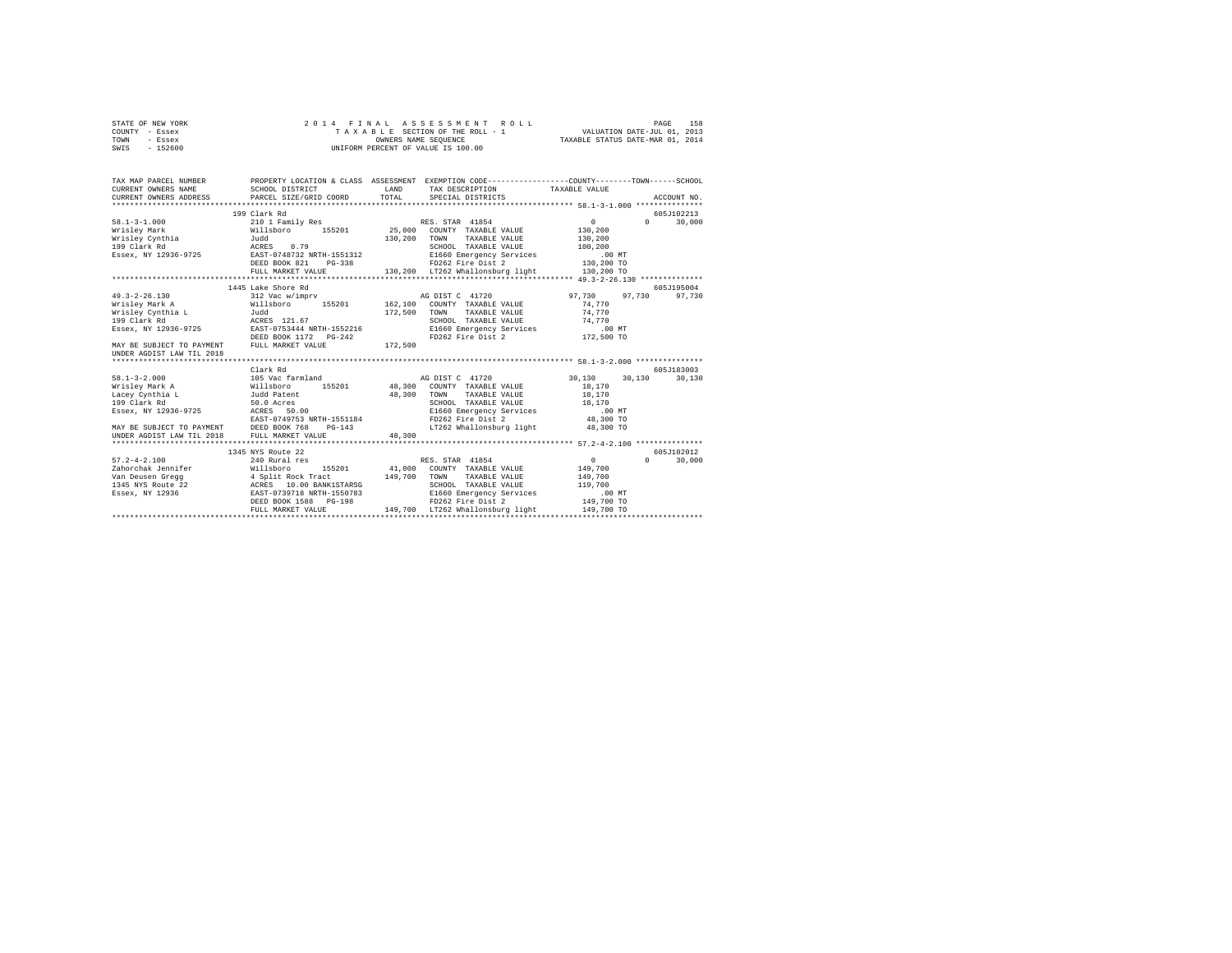| STATE OF NEW YORK | 2014 FINAL ASSESSMENT ROLL         | 159<br>PAGE                      |
|-------------------|------------------------------------|----------------------------------|
| COUNTY - Essex    | TAXABLE SECTION OF THE ROLL - 1    | VALUATION DATE-JUL 01, 2013      |
| TOWN<br>- Essex   |                                    | TAXABLE STATUS DATE-MAR 01, 2014 |
| SWIS<br>$-152600$ |                                    | RPS150/V04/L015                  |
|                   | UNIFORM PERCENT OF VALUE IS 100.00 | CURRENT DATE 6/26/2014           |
|                   |                                    |                                  |
|                   | ROLL SUB SECTION- - TOTALS         |                                  |

## \*\*\* S P E C I A L D I S T R I C T S U M M A R Y \*\*\*

| CODE | DISTRICT NAME        | TOTAL.<br>PARCELS | <b>EXTENSION</b><br><b>TYPE</b> | <b>EXTENSION</b><br>VALUE | AD VALOREM<br>VALUE | <b>EXEMPT</b><br>AMOUNT | TAXABLE<br>VALUE |
|------|----------------------|-------------------|---------------------------------|---------------------------|---------------------|-------------------------|------------------|
|      | SB260 Eessex Sewer B |                   | 133 TOTAL C                     |                           | 29509,899           | 186,600                 | 29323.299        |
|      | SD260 Essex Sewer Di |                   | 133 TOTAL                       |                           | 29509,899           | 186,600                 | 29323.299        |
|      | E1660 Emergency Serv |                   | 698 MOVTAX                      |                           |                     |                         |                  |
|      | FD261 Fire Dist 1    |                   | 398 TOTAL                       |                           | 88655.693           | 238,868                 | 88416.825        |
|      | FD262 Fire Dist 2    |                   | 304 TOTAL                       |                           | 35973,099           | 4,100                   | 35968.999        |
|      | LT261 Essex light    |                   | 215 TOTAL                       |                           | 53666,639           | 238,868                 | 53427.771        |
|      | LT262 Whallonsburg 1 |                   | 83 TOTAL                        |                           | 11911.990           |                         | 11911.990        |
|      | WB261 Water B&I      |                   | 35 TOTAL C                      |                           | 14622.940           | 32,268                  | 14590.672        |
|      | WD260 Essex water    |                   | $173$ TOTAL $C$                 |                           | 45330.439           | 218,868                 | 45111.571        |

# \*\*\* S C H O O L D I S T R I C T S U M M A R Y \*\*\*

| CODE             | DISTRICT NAME         | TOTAL<br>PARCELS | ASSESSED<br>LAND      | ASSESSED<br>TOTAL      | <b>EXEMPT</b><br>AMOUNT | TOTAL<br>TAXABLE       | STAR<br>AMOUNT       | STAR<br>TAXABLE        |
|------------------|-----------------------|------------------|-----------------------|------------------------|-------------------------|------------------------|----------------------|------------------------|
| 155001<br>155201 | Westport<br>Willsboro | 99<br>599        | 4476.700<br>53003.688 | 8162,500<br>116466.291 | 722.718<br>6117.580     | 7439.782<br>110348,711 | 1182,400<br>6032.125 | 6257.382<br>104316.586 |
|                  | SUB-TOTAL             | 698              | 57480.388             | 124628.791             | 6840.298                | 117788.493             | 7214.525             | 110573.968             |
|                  | TOTAL                 | 698              | 57480.388             | 124628.791             | 6840.298                | 117788,493             | 7214.525             | 110573.968             |

# \*\*\* S Y S T E M C O D E S S U M M A R Y \*\*\*

NO SYSTEM EXEMPTIONS AT THIS LEVEL

| CODE           | DESCRIPTION              | TOTAL<br>PARCELS | COUNTY             | TOWN    | SCHOOL  |
|----------------|--------------------------|------------------|--------------------|---------|---------|
| 33201<br>33302 | C TAX SALE<br>CNTY REFOR |                  | 190,700<br>123,600 | 190,700 |         |
| 41101          | VETERANS                 |                  | 5,000              | 5,000   |         |
| 41120          | VETWAR CTS               | 15               | 225,000            | 225,000 | 225,000 |
| 41130          | VETCOM CTS               | 14               | 333.575            | 333.575 | 333.575 |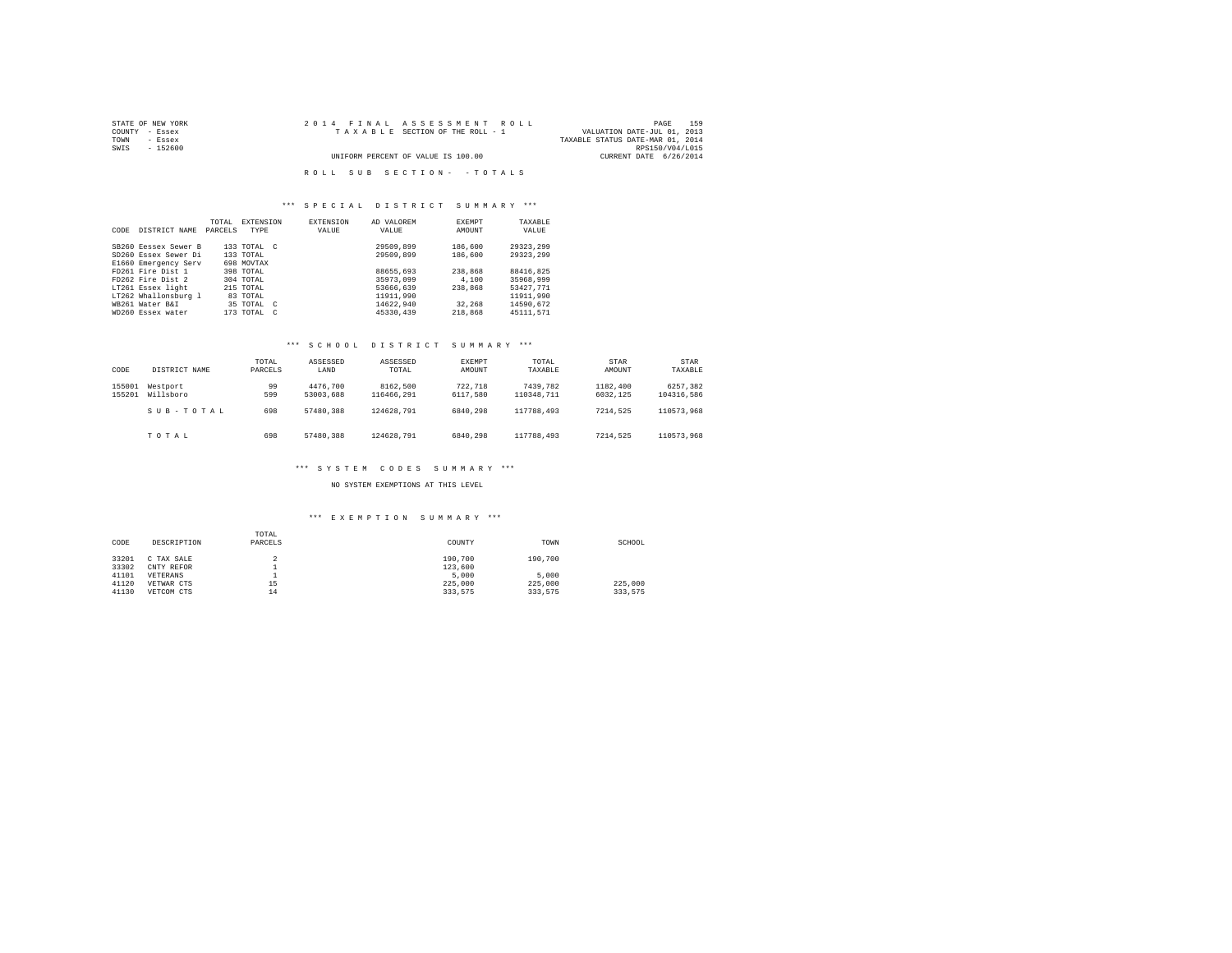| STATE OF NEW YORK | 2014 FINAL ASSESSMENT ROLL         | 160<br>PAGE                      |
|-------------------|------------------------------------|----------------------------------|
| COUNTY - Essex    | TAXABLE SECTION OF THE ROLL - 1    | VALUATION DATE-JUL 01, 2013      |
| TOWN<br>- Essex   |                                    | TAXABLE STATUS DATE-MAR 01, 2014 |
| SWIS<br>$-152600$ |                                    | RPS150/V04/L015                  |
|                   | UNIFORM PERCENT OF VALUE IS 100.00 | CURRENT DATE 6/26/2014           |
|                   |                                    |                                  |
|                   | ROLL SUB SECTION- - TOTALS         |                                  |

## \*\*\* E X E M P T I O N S U M M A R Y \*\*\*

|       |             | TOTAL          |          |          |           |
|-------|-------------|----------------|----------|----------|-----------|
| CODE  | DESCRIPTION | PARCELS        | COUNTY   | TOWN     | SCHOOL    |
|       |             |                |          |          |           |
| 41132 | VET COM C   | $\overline{c}$ | 25.125   |          |           |
| 41133 | VET COM T   | $\overline{c}$ |          | 25.125   |           |
| 41140 | VETDIS CTS  | $\overline{c}$ | 76.770   | 76.770   | 76.770    |
| 41142 | VET DIS C   |                | 2,850    |          |           |
| 41143 | VET DIS T   |                |          | 2,850    |           |
| 41700 | AG. BLDG.   | 4              | 608,896  | 608.896  | 608.896   |
| 41720 | AG DIST C   | 73             | 4096.661 | 4096.661 | 4096.661  |
| 41800 | AGED ALL    | 25             | 1438.578 | 1438.578 | 1447,128  |
| 41834 | SR<br>STAR  | 52             |          |          | 2985.200  |
| 41854 | RES. STAR   | 141            |          |          | 4229.325  |
| 42100 | AG. IMPMNT  | $\overline{a}$ | 52.268   | 52.268   | 52.268    |
|       | TOTAL       | 338            | 7179.023 | 7055,423 | 14054.823 |
|       |             |                |          |          |           |

| ROLL       | DESCRIPTION | TOTAL   | ASSESSED  | ASSESSED   | TAXABLE    | TAXARLE    | TAXABLE    | STAR       |
|------------|-------------|---------|-----------|------------|------------|------------|------------|------------|
| <b>SEC</b> |             | PARCELS | LAND      | TOTAL      | COUNTY     | TOWN       | SCHOOL     | TAXABLE    |
|            | TAXABLE     | 698     | 57480.388 | 124628.791 | 117449.768 | 117573.368 | 117788.493 | 110573.968 |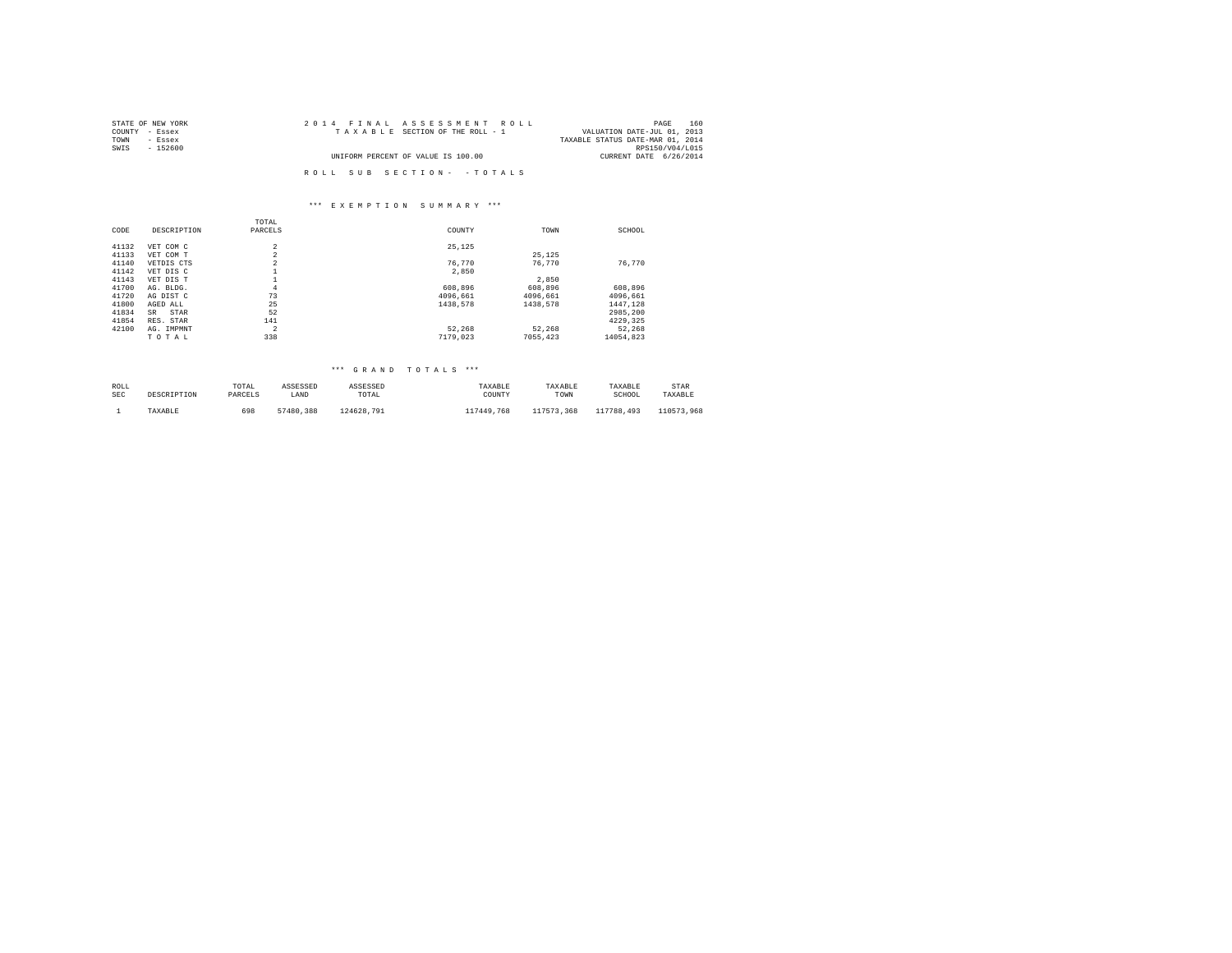|      | STATE OF NEW YORK |  |  |  | 2014 FINAL ASSESSMENT ROLL         |  |  |  |                                                                          | PAGE | 161 |
|------|-------------------|--|--|--|------------------------------------|--|--|--|--------------------------------------------------------------------------|------|-----|
|      | COUNTY - Essex    |  |  |  |                                    |  |  |  | TAXABLE SECTION OF THE ROLL - 1 SUB-SECT - A VALUATION DATE-JUL 01, 2013 |      |     |
| TOWN | - Essex           |  |  |  | OWNERS NAME SEOUENCE               |  |  |  | TAXABLE STATUS DATE-MAR 01, 2014                                         |      |     |
| SWIS | $-152600$         |  |  |  | UNIFORM PERCENT OF VALUE IS 100.00 |  |  |  |                                                                          |      |     |

| TAX MAP PARCEL NUMBER<br>CURRENT OWNERS NAME                                                                        | SCHOOL DISTRICT                                                                                                                                          | LAND                    | PROPERTY LOCATION & CLASS ASSESSMENT EXEMPTION CODE----------------COUNTY-------TOWN-----SCHOOL<br>TAX DESCRIPTION TAXABLE VALUE                               |                                                                          |                             |
|---------------------------------------------------------------------------------------------------------------------|----------------------------------------------------------------------------------------------------------------------------------------------------------|-------------------------|----------------------------------------------------------------------------------------------------------------------------------------------------------------|--------------------------------------------------------------------------|-----------------------------|
| $39.4 - 1 - 3.000$<br>Shirley Forests Inc Willsboro<br>c/o David Shirley<br>17100 102nd Ave NE<br>Bothell, WA 98011 | Jersey St<br>911 Forest s480<br>Hicks<br>86AC Under 480 RPTL<br>ACRES 86.00<br>EAST-0737239 NRTH-1572088<br>DEED BOOK 662<br>PG-051<br>FULL MARKET VALUE | 55,700 TOWN<br>55,700   | FISCHER 47450<br>155201 55,700 COUNTY TAXABLE VALUE<br>TAXABLE VALUE<br>SCHOOL TAXABLE VALUE<br>E1660 Emergency Services .00 MT<br>FD262 Fire Dist 2 55,700 TO | 8.632<br>8,632<br>47.068<br>47,068<br>47.068                             | 605J103908<br>8,632         |
|                                                                                                                     |                                                                                                                                                          |                         |                                                                                                                                                                |                                                                          |                             |
| $39.4 - 1 - 41.100$<br>Shirley Forests Inc Millsboro 155201                                                         | Jersey St<br>911 Forest s480<br>EAST-0739510 NRTH-1569854<br>DEED BOOK 662<br>PG-051<br>FULL MARKET VALUE                                                | 195,200 TOWN<br>195,200 | FISCHER 47450 81,598<br>195,200 COUNTY TAXABLE VALUE<br>TAXABLE VALUE<br>SCHOOL TAXABLE VALUE<br>E1660 Emergency Services<br>FD262 Fire Dist 2 195,200 TO      | 81,598<br>113,602<br>113,602<br>113,602<br>$.00$ MT                      | 605J103909<br>81,598        |
| $39.4 - 1 - 47.000$<br>Shirley Forests Inc Westport<br>ACRES<br>Bothell, WA 98011                                   | Jersey St<br>911 Forest s480<br>50.00<br>EAST-0733281 NRTH-1569832<br>DEED BOOK 662 PG-051<br>FULL MARKET VALUE                                          | 41,400 TOWN<br>41,400   | 47450<br>FISCHER<br>155001 41,400 COUNTY TAXABLE VALUE<br>TAXABLE VALUE<br>SCHOOL TAXABLE VALUE<br>E1660 Emergency Services .00 MT<br>FD262 Fire Dist 2        | 14,503<br>26,897<br>26,897<br>26,897<br>41,400 TO                        | 605J103803<br>14,503 14,503 |
| $48.1 - 1 - 1.100$<br>Bothell, WA 98011                                                                             | Daniels Rd<br>911 Forest s480<br>ACRES 174.80<br>EAST-0724067 NRTH-1564937<br>DEED BOOK 662<br>$PG-051$<br>FULL MARKET VALUE                             | 119,900                 | 47450<br>FISCHER<br>SCHOOL TAXABLE VALUE<br>E1660 Emergency Services<br>FD262 Fire Dist 2                                                                      | 39,682<br>39,682<br>80,218<br>80,218<br>80,218<br>$.00$ MT<br>119,900 TO | 605-7103904<br>39,682       |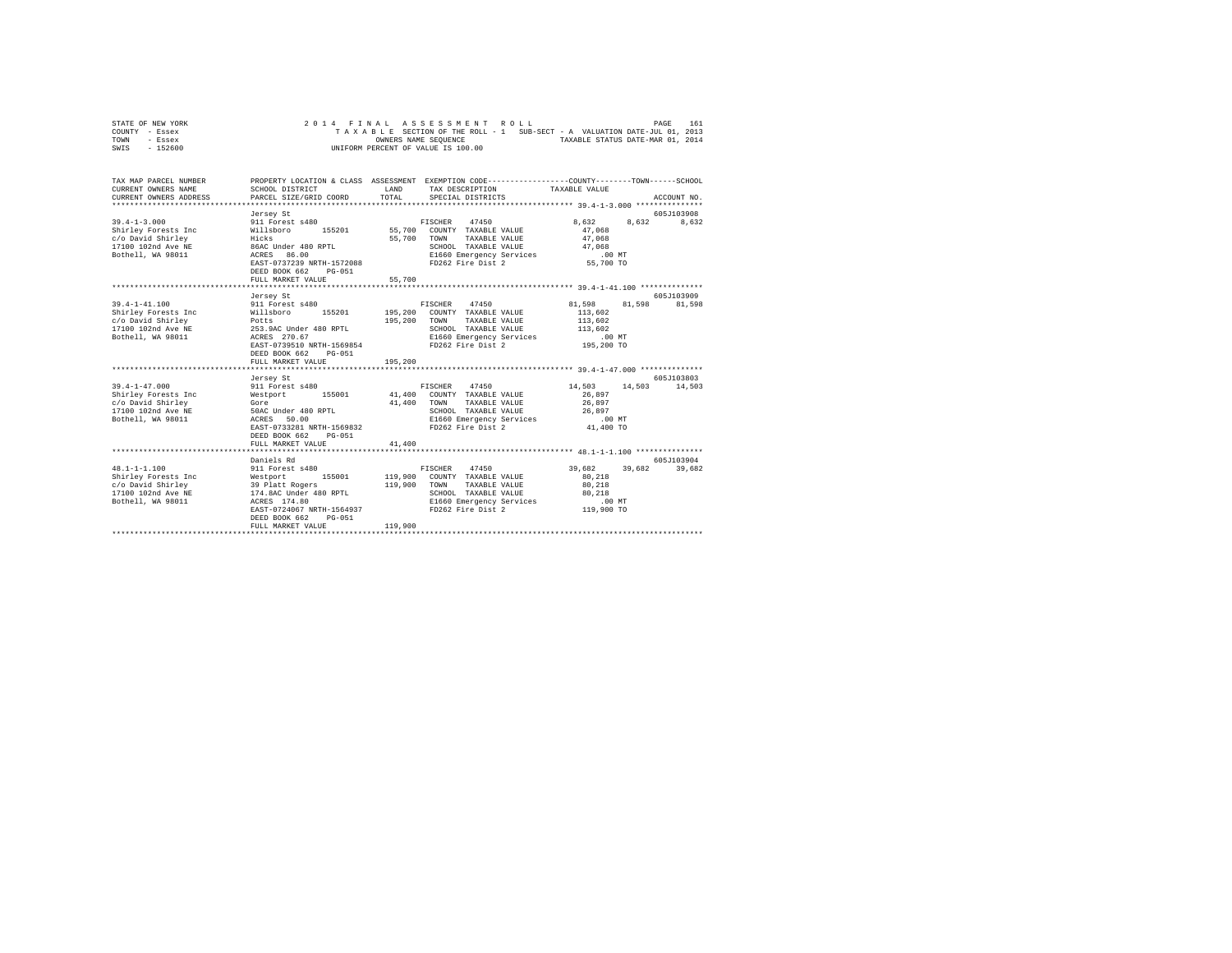|      | STATE OF NEW YORK |  |  |  | 2014 FINAL ASSESSMENT ROLL         |  |  |  |  |                                                                          | PAGE | 162 |
|------|-------------------|--|--|--|------------------------------------|--|--|--|--|--------------------------------------------------------------------------|------|-----|
|      | COUNTY - Essex    |  |  |  |                                    |  |  |  |  | TAXABLE SECTION OF THE ROLL - 1 SUB-SECT - A VALUATION DATE-JUL 01, 2013 |      |     |
| TOWN | - Essex           |  |  |  | OWNERS NAME SEOUENCE               |  |  |  |  | TAXABLE STATUS DATE-MAR 01, 2014                                         |      |     |
| SWIS | $-152600$         |  |  |  | UNIFORM PERCENT OF VALUE IS 100.00 |  |  |  |  |                                                                          |      |     |

| TAX MAP PARCEL NUMBER<br>CURRENT OWNERS NAME<br>CURRENT OWNERS ADDRESS                                                                                          | SCHOOL DISTRICT<br>PARCEL SIZE/GRID COORD                                                                                                                                                                        | <b>T.AND</b><br>TOTAL. | PROPERTY LOCATION & CLASS ASSESSMENT EXEMPTION CODE----------------COUNTY-------TOWN-----SCHOOL<br>TAX DESCRIPTION TAXABLE VALUE<br>SPECIAL DISTRICTS |                                                                      | ACCOUNT NO.               |
|-----------------------------------------------------------------------------------------------------------------------------------------------------------------|------------------------------------------------------------------------------------------------------------------------------------------------------------------------------------------------------------------|------------------------|-------------------------------------------------------------------------------------------------------------------------------------------------------|----------------------------------------------------------------------|---------------------------|
| $48.1 - 1 - 2.000$<br>Shirley Forests Inc<br>c/o David Shirley<br>17100 102nd Ave NE<br>Bothell, WA 98011                                                       | Daniels Rd<br>911 Forest s480<br>Westport 155001 25,000 COUNTY TAXABLE VALUE<br>19 Brookfield<br>25AC Under 480 RPTL<br>ACRES 25.00<br>EAST-0725895 NRTH-1563687<br>DEED BOOK 662<br>PG-051<br>FULL MARKET VALUE | 25,000<br>25,000       | FISCHER 47450<br>TOWN<br>TAXABLE VALUE<br>SCHOOL TAXABLE VALUE<br>E1660 Emergency Services<br>FD262 Fire Dist 2 25,000 TO                             | 11,553<br>11,553<br>13,447<br>13,447<br>13,447<br>.00MT              | 605J103804<br>11,553      |
|                                                                                                                                                                 |                                                                                                                                                                                                                  |                        |                                                                                                                                                       |                                                                      |                           |
| $48.1 - 1 - 5.000$<br>Shirley Forests Inc<br>c/o David Shirley<br>17100 102nd Ave NE<br>Bothell, WA 98011                                                       | Mason Rd<br>911 Forest s480<br>Westport 155001 45,900 COUNTY TAXABLE VALUE<br>12 Brookfield<br>50AC Under 480 RPTL<br>ACRES 50.00<br>EAST-0726042 NRTH-1567047<br>DEED BOOK 662<br>PG-051<br>FULL MARKET VALUE   | 45,900<br>45,900       | FISCHER 47450<br>TOWN<br>TAXABLE VALUE<br>SCHOOL TAXABLE VALUE<br>E1660 Emergency Services<br>FD262 Fire Dist 2                                       | 513<br>45,387<br>45,387<br>45.387<br>$.00$ MT<br>45,900 TO           | 605-7103906<br>513<br>513 |
|                                                                                                                                                                 | ************************                                                                                                                                                                                         |                        | ********************************** 48.1-1-6.000 ****************                                                                                      |                                                                      |                           |
| $48.1 - 1 - 6.000$<br>Shirley Forests Inc Westport<br>$c$ /o David Shirley $12$ 19 Brookfield<br>17100 102nd Ave NE 70.01AC Under 480 RPTL<br>Bothell, WA 98011 | Daniels Rd<br>911 Forest s480<br>155001 37,800<br>ACRES 70.01<br>EAST-0725937 NRTH-1565330<br>DEED BOOK 662<br>PG-051<br>FULL MARKET VALUE                                                                       | 37,800<br>37,800       | COUNTY TAXABLE VALUE<br>TOWN<br>TAXABLE VALUE<br>SCHOOL TAXABLE VALUE<br>E1660 Emergency Services<br>FD262 Fire Dist 2                                | 37,800<br>37,800<br>37,800<br>.00MT<br>37,800 TO                     | 605J103806                |
| $48.1 - 1 - 7.000$<br>Bothell, WA 98011                                                                                                                         | Daniels Rd<br>911 Forest s480<br>155201<br>ACRES 44.10<br>EAST-0727297 NRTH-1565007<br>DEED BOOK 662<br>$PG-051$<br>FULL MARKET VALUE                                                                            | 35,500                 | FISCHER 47450<br>35,500 COUNTY TAXABLE VALUE<br>35.500 TOWN<br>TAXABLE VALUE<br>SCHOOL TAXABLE VALUE<br>E1660 Emergency Services<br>FD262 Fire Dist 2 | 27,908<br>27,908<br>7.592<br>7.592<br>7,592<br>$.00$ MT<br>35,500 TO | 605J103907<br>27,908      |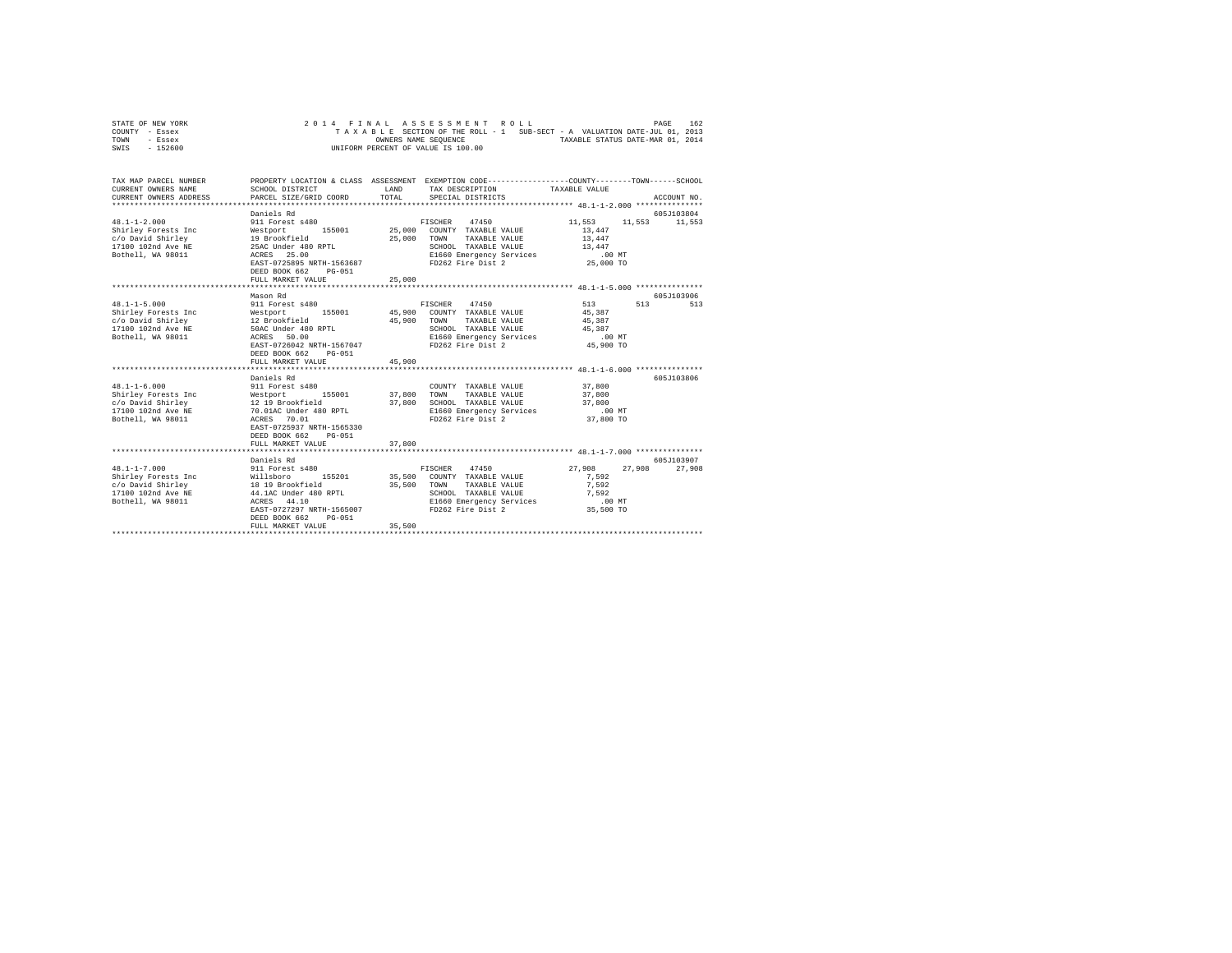| STATE OF NEW YORK | 2014 FINAL ASSESSMENT ROLL         | 163<br>PAGE                                                              |
|-------------------|------------------------------------|--------------------------------------------------------------------------|
| COUNTY - Essex    |                                    | TAXABLE SECTION OF THE ROLL - 1 SUB-SECT - A VALUATION DATE-JUL 01, 2013 |
| TOWN<br>- Essex   | OWNERS NAME SEOUENCE               | TAXABLE STATUS DATE-MAR 01, 2014                                         |
| $-152600$<br>SWIS | UNIFORM PERCENT OF VALUE IS 100.00 |                                                                          |

| TAX MAP PARCEL NUMBER<br>CURRENT OWNERS NAME                                                               | SCHOOL DISTRICT                                                                                                                                                          | T.AND  | PROPERTY LOCATION & CLASS ASSESSMENT EXEMPTION CODE----------------COUNTY-------TOWN-----SCHOOL<br>TAX DESCRIPTION                                 | TAXABLE VALUE                                                           |                      |
|------------------------------------------------------------------------------------------------------------|--------------------------------------------------------------------------------------------------------------------------------------------------------------------------|--------|----------------------------------------------------------------------------------------------------------------------------------------------------|-------------------------------------------------------------------------|----------------------|
| CURRENT OWNERS ADDRESS<br>************************                                                         | PARCEL SIZE/GRID COORD                                                                                                                                                   | TOTAL  | SPECIAL DISTRICTS                                                                                                                                  |                                                                         | ACCOUNT NO.          |
|                                                                                                            | Reynolds Rd                                                                                                                                                              |        |                                                                                                                                                    |                                                                         | 605J103815           |
| $48.1 - 1 - 9.000$<br>Shirley Forests Inc<br>c/o David Shirley<br>17100 102nd Ave NE<br>Bothell, WA 98011  | 911 Forest s480<br>Westport 155001<br>18 Brookfield<br>18.4AC Under 480 RPTL<br>ACRES 18.40                                                                              |        | FISCHER 47450<br>18,400 COUNTY TAXABLE VALUE<br>18,400 TOWN TAXABLE VALUE<br>SCHOOL TAXABLE VALUE<br>E1660 Emergency Services                      | 10,802<br>10,802<br>7.598<br>7,598<br>7.598<br>.00MT                    | 10,802               |
|                                                                                                            | EAST-0728438 NRTH-1565122<br>DEED BOOK 662<br>$PG-051$<br>FULL MARKET VALUE                                                                                              | 18,400 | FD262 Fire Dist 2                                                                                                                                  | 18,400 TO                                                               |                      |
|                                                                                                            |                                                                                                                                                                          |        |                                                                                                                                                    |                                                                         |                      |
| $48.1 - 1 - 14.000$<br>Shirley Forests Inc<br>c/o David Shirley<br>17100 102nd Ave<br>Bothell, WA 98011    | Reynolds Rd<br>911 Forest s480<br>Westport 155001<br>17 18 Brookfield<br>84.4AC Under 480 RPTL<br>ACRES 84.40                                                            | 73,800 | FISCHER 47450<br>COUNTY TAXABLE VALUE<br>73,800 TOWN TAXABLE VALUE<br>SCHOOL TAXABLE VALUE<br>E1660 Emergency Services                             | 53,359<br>53,359<br>20,441<br>20,441<br>20,441<br>$.00$ MT              | 605J103902<br>53,359 |
|                                                                                                            | EAST-0730036 NRTH-1564478<br>DEED BOOK 662<br>PG-051<br>FULL MARKET VALUE                                                                                                | 73,800 | FD262 Fire Dist 2                                                                                                                                  | 73,800 TO                                                               |                      |
|                                                                                                            |                                                                                                                                                                          |        |                                                                                                                                                    |                                                                         |                      |
|                                                                                                            | Daniels Rd                                                                                                                                                               |        |                                                                                                                                                    |                                                                         | 605J103814           |
| $48.1 - 1 - 25.000$<br>Shirley Forests Inc<br>c/o David Shirley<br>17100 102nd Ave NE<br>Bothell, WA 98011 | 911 Forest s480<br>Westport 155001<br>7 Platt Rogers<br>102.8AC Under 480 RPTL<br>ACRES 102.80<br>EAST-0730185 NRTH-1562632<br>DEED BOOK 662 PG-051                      |        | FISCHER 47450<br>87,200 COUNTY TAXABLE VALUE<br>87,200 TOWN TAXABLE VALUE<br>SCHOOL TAXABLE VALUE<br>E1660 Emergency Services<br>FD262 Fire Dist 2 | 25,338<br>25,338<br>61,862<br>61,862<br>61.862<br>$.00$ MT<br>87,200 TO | 25,338               |
|                                                                                                            | FULL MARKET VALUE<br>******************                                                                                                                                  | 87,200 |                                                                                                                                                    | ******************************* 48.1-1-30.000 ***************           |                      |
|                                                                                                            | Daniels Rd                                                                                                                                                               |        |                                                                                                                                                    |                                                                         | 605J103901           |
| $48.1 - 1 - 30.000$<br>Shirley Forests Inc<br>c/o David Shirley<br>17100 102nd Ave NE<br>Bothell, WA 98011 | 911 Forest s480<br>Westport 155001<br>7 Platt Rogers<br>66.6AC Under 480 RPTL<br>ACRES 66.60<br>EAST-0726045 NRTH-1562046<br>DEED BOOK 662 PG-051                        |        | FISCHER 47450<br>47,000 COUNTY TAXABLE VALUE<br>47,000 TOWN TAXABLE VALUE<br>SCHOOL TAXABLE VALUE<br>E1660 Emergency Services<br>FD262 Fire Dist 2 | 25,819<br>21,181<br>21,181<br>21,181<br>$.00$ MT<br>47,000 TO           | 25.819 25.819        |
|                                                                                                            | FULL MARKET VALUE                                                                                                                                                        | 47,000 |                                                                                                                                                    |                                                                         |                      |
| $48.1 - 1 - 31.000$<br>Shirley Forests Inc<br>c/o David Shirley<br>17100 102nd Ave NE<br>Bothell, WA 98011 | Daniels Rd<br>911 Forest s480<br>%<br>Westport 155001<br>7 39 Platt Rogers<br>48AC Under 480 RPTL<br>ACRES 48.00<br>EAST-0724249 NRTH-1562704<br>DEED BOOK 662<br>PG-051 |        | COUNTY TAXABLE VALUE<br>25,900 TOWN TAXABLE VALUE<br>25,900 SCHOOL TAXABLE VALUE<br>E1660 Emergency Services<br>FD262 Fire Dist 2                  | 25,900<br>25,900<br>25,900<br>$.00$ MT<br>25,900 TO                     | 605J103903           |
|                                                                                                            | FULL MARKET VALUE                                                                                                                                                        | 25,900 |                                                                                                                                                    |                                                                         |                      |
|                                                                                                            |                                                                                                                                                                          |        |                                                                                                                                                    |                                                                         |                      |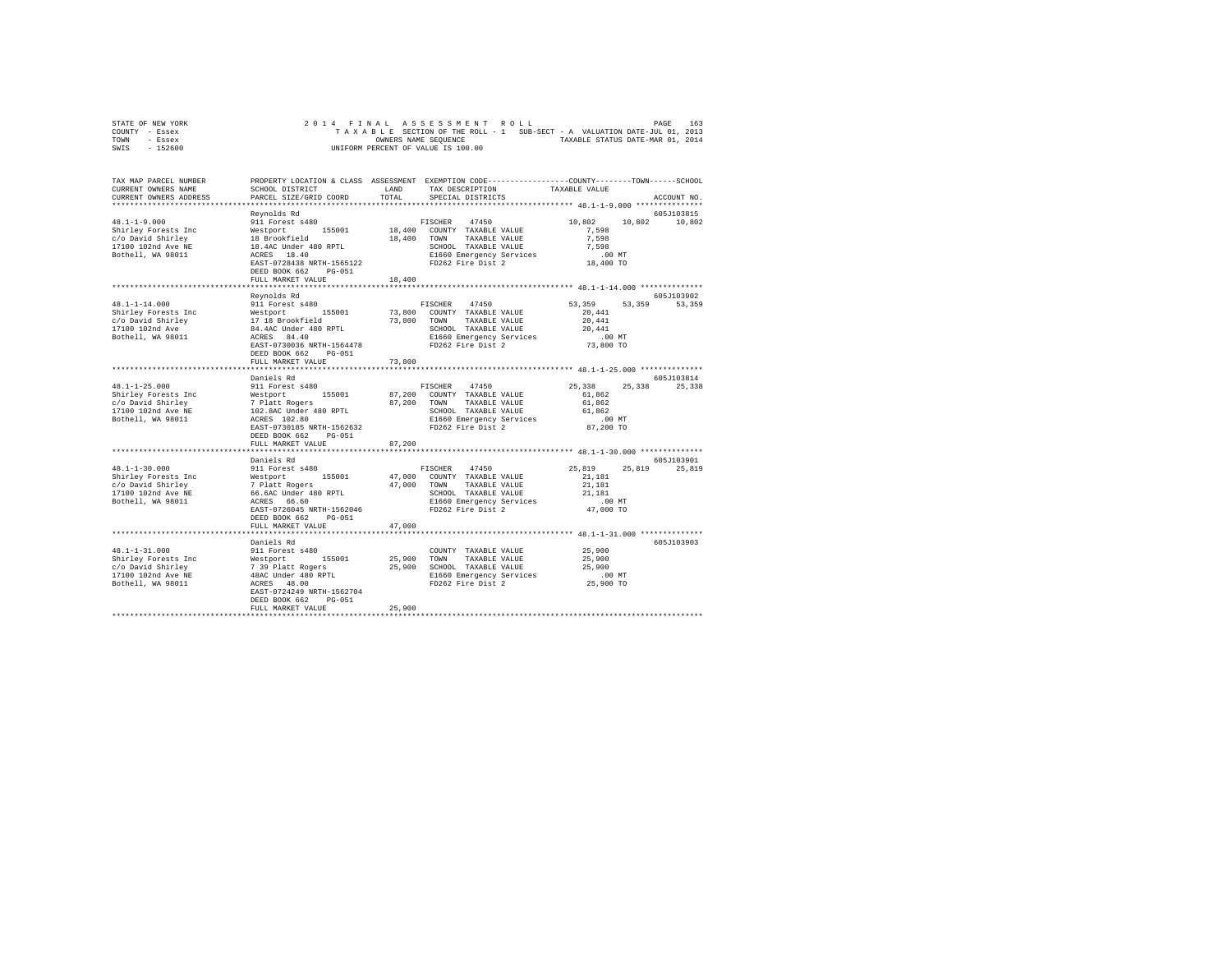| STATE OF NEW YORK |  |  | 2014 FINAL ASSESSMENT ROLL         |  |  |                                                                          |  | PAGE                             | 164 |
|-------------------|--|--|------------------------------------|--|--|--------------------------------------------------------------------------|--|----------------------------------|-----|
| COUNTY - Essex    |  |  |                                    |  |  | TAXABLE SECTION OF THE ROLL - 1 SUB-SECT - A VALUATION DATE-JUL 01, 2013 |  |                                  |     |
| TOWN<br>- Essex   |  |  | OWNERS NAME SEOUENCE               |  |  |                                                                          |  | TAXABLE STATUS DATE-MAR 01, 2014 |     |
| $-152600$<br>SWIS |  |  | UNIFORM PERCENT OF VALUE IS 100.00 |  |  |                                                                          |  |                                  |     |

| TAX MAP PARCEL NUMBER<br>CURRENT OWNERS NAME                                                               | SCHOOL DISTRICT                                                                                                                                      | LAND     | PROPERTY LOCATION & CLASS ASSESSMENT EXEMPTION CODE----------------COUNTY-------TOWN------SCHOOL<br>TAX DESCRIPTION                                   | TAXABLE VALUE                                                           |               |
|------------------------------------------------------------------------------------------------------------|------------------------------------------------------------------------------------------------------------------------------------------------------|----------|-------------------------------------------------------------------------------------------------------------------------------------------------------|-------------------------------------------------------------------------|---------------|
| CURRENT OWNERS ADDRESS<br>***********************                                                          | PARCEL SIZE/GRID COORD<br>****************************                                                                                               | TOTAL    | SPECIAL DISTRICTS                                                                                                                                     |                                                                         | ACCOUNT NO.   |
|                                                                                                            | Brookfield Rd                                                                                                                                        |          |                                                                                                                                                       |                                                                         | 605J103805    |
| $48.2 - 1 - 24.000$<br>Shirley Forests Inc<br>c/o David Shirley<br>17100 102nd Ave NE<br>Bothell, WA 98011 | 911 Forest s480<br>Westport 155001<br>4 Platt Rogers<br>100AC Under 480 RPTL<br>ACRES 100.00<br>EAST-0732428 NRTH-1560568<br>DEED BOOK 662<br>PG-051 |          | FISCHER<br>47450<br>77,900 COUNTY TAXABLE VALUE<br>77,900 TOWN TAXABLE VALUE<br>SCHOOL TAXABLE VALUE<br>E1660 Emergency Services<br>FD262 Fire Dist 2 | 24,110<br>24,110<br>53,790<br>53,790<br>53,790<br>$.00$ MT<br>77,900 TO | 24,110        |
|                                                                                                            | FULL MARKET VALUE                                                                                                                                    | 77,900   |                                                                                                                                                       |                                                                         |               |
|                                                                                                            |                                                                                                                                                      | ******** |                                                                                                                                                       | *************** 48.3-1-3.000 ****************                           |               |
|                                                                                                            |                                                                                                                                                      |          |                                                                                                                                                       |                                                                         | 605J103813    |
|                                                                                                            | Brookfield Rd                                                                                                                                        |          |                                                                                                                                                       |                                                                         |               |
| $48.3 - 1 - 3.000$                                                                                         | 911 Forest s480                                                                                                                                      |          | FISCHER 47450                                                                                                                                         | 5,129<br>5,129                                                          | 5,129         |
|                                                                                                            |                                                                                                                                                      | 32,900   | COUNTY TAXABLE VALUE                                                                                                                                  | 27.771                                                                  |               |
|                                                                                                            |                                                                                                                                                      |          | 32,900 TOWN TAXABLE VALUE                                                                                                                             | 27.771                                                                  |               |
|                                                                                                            |                                                                                                                                                      |          | SCHOOL TAXABLE VALUE                                                                                                                                  | 27.771                                                                  |               |
|                                                                                                            |                                                                                                                                                      |          | E1660 Emergency Services                                                                                                                              | .00 MT                                                                  |               |
|                                                                                                            | EAST-0726465 NRTH-1559460<br>DEED BOOK 662<br>PG-051                                                                                                 |          | FD262 Fire Dist 2                                                                                                                                     | 32,900 TO                                                               |               |
|                                                                                                            | FULL MARKET VALUE                                                                                                                                    | 32,900   |                                                                                                                                                       |                                                                         |               |
|                                                                                                            |                                                                                                                                                      |          |                                                                                                                                                       |                                                                         |               |
|                                                                                                            | Brookfield Rd                                                                                                                                        |          |                                                                                                                                                       |                                                                         | 605J103808    |
| $48.3 - 1 - 4.000$                                                                                         | 911 Forest s480                                                                                                                                      |          | FISCHER 47450                                                                                                                                         | 49,951                                                                  | 49.951 49.951 |
| Shirley Forests Inc                                                                                        | Westport 155001<br>7 Platt Rogers<br>156.3AC Under 480 RPTL                                                                                          |          | 122,300 COUNTY TAXABLE VALUE                                                                                                                          | 72,349                                                                  |               |
| c/o David Shirley                                                                                          |                                                                                                                                                      |          | 122,300 TOWN TAXABLE VALUE                                                                                                                            | 72.349                                                                  |               |
| 17100 102nd Ave NE                                                                                         |                                                                                                                                                      |          | SCHOOL TAXABLE VALUE                                                                                                                                  | 72,349                                                                  |               |
| Bothell, WA 98011                                                                                          | ACRES 156.30                                                                                                                                         |          | E1660 Emergency Services                                                                                                                              | $.00$ MT                                                                |               |
|                                                                                                            | EAST-0728996 NRTH-1560271<br>DEED BOOK 662 PG-051                                                                                                    |          | FD262 Fire Dist 2                                                                                                                                     | 122,300 TO                                                              |               |
|                                                                                                            | FULL MARKET VALUE                                                                                                                                    | 122,300  |                                                                                                                                                       |                                                                         |               |
|                                                                                                            |                                                                                                                                                      |          |                                                                                                                                                       |                                                                         |               |
|                                                                                                            | Brookfield Rd                                                                                                                                        |          |                                                                                                                                                       |                                                                         | 605-T103809   |
| $48.3 - 1 - 8.000$                                                                                         | 911 Forest s480                                                                                                                                      |          | FISCHER 47450                                                                                                                                         | 61.594                                                                  | 61,594 61,594 |
| Shirley Forests Inc                                                                                        |                                                                                                                                                      | 167,900  | COUNTY TAXABLE VALUE                                                                                                                                  | 106,306                                                                 |               |
| c/o David Shirley                                                                                          |                                                                                                                                                      |          | 167,900 TOWN TAXABLE VALUE                                                                                                                            | 106,306                                                                 |               |
| 17100 102nd Ave NE                                                                                         | Westport 155001<br>8 Platt Rogers<br>238.8AC Under 480 RPTL                                                                                          |          | SCHOOL TAXABLE VALUE                                                                                                                                  | 106,306                                                                 |               |
| Bothell, WA 98011                                                                                          | ACRES 238.80                                                                                                                                         |          | E1660 Emergency Services                                                                                                                              | .00 MT                                                                  |               |
|                                                                                                            | EAST-0728870 NRTH-1557832                                                                                                                            |          | FD262 Fire Dist 2                                                                                                                                     | 167,900 TO                                                              |               |
|                                                                                                            | DEED BOOK 662 PG-051                                                                                                                                 |          |                                                                                                                                                       |                                                                         |               |
|                                                                                                            | FULL MARKET VALUE                                                                                                                                    | 167,900  |                                                                                                                                                       |                                                                         |               |
|                                                                                                            |                                                                                                                                                      |          |                                                                                                                                                       |                                                                         |               |
|                                                                                                            | Brookfield Rd                                                                                                                                        |          |                                                                                                                                                       |                                                                         | 605J103807    |
| $48.3 - 1 - 9.000$                                                                                         | 911 Forest s480                                                                                                                                      |          | COUNTY TAXABLE VALUE                                                                                                                                  | 16,100                                                                  |               |
| Shirley Forests Inc                                                                                        |                                                                                                                                                      |          | 16,100 TOWN TAXABLE VALUE                                                                                                                             | 16,100                                                                  |               |
| c/o David Shirley                                                                                          |                                                                                                                                                      |          | 16,100 SCHOOL TAXABLE VALUE                                                                                                                           | 16,100                                                                  |               |
| 17100 102nd Ave NE                                                                                         |                                                                                                                                                      |          | E1660 Emergency Services                                                                                                                              | $.00$ MT                                                                |               |
| Bothell, WA 98011                                                                                          |                                                                                                                                                      |          | FD262 Fire Dist 2                                                                                                                                     | 16,100 TO                                                               |               |
|                                                                                                            | % Mestport<br>Westport<br>8 Platt Rogers<br>29.9AC Under 480 RPTL<br>ACRES 29.90<br>20.000613 NPTL<br>EAST-0726511 NRTH-1557130                      |          |                                                                                                                                                       |                                                                         |               |
|                                                                                                            | DEED BOOK 662<br>$PG-051$                                                                                                                            |          |                                                                                                                                                       |                                                                         |               |
|                                                                                                            | FULL MARKET VALUE                                                                                                                                    | 16,100   |                                                                                                                                                       |                                                                         |               |
|                                                                                                            |                                                                                                                                                      |          |                                                                                                                                                       |                                                                         |               |
|                                                                                                            |                                                                                                                                                      |          |                                                                                                                                                       |                                                                         |               |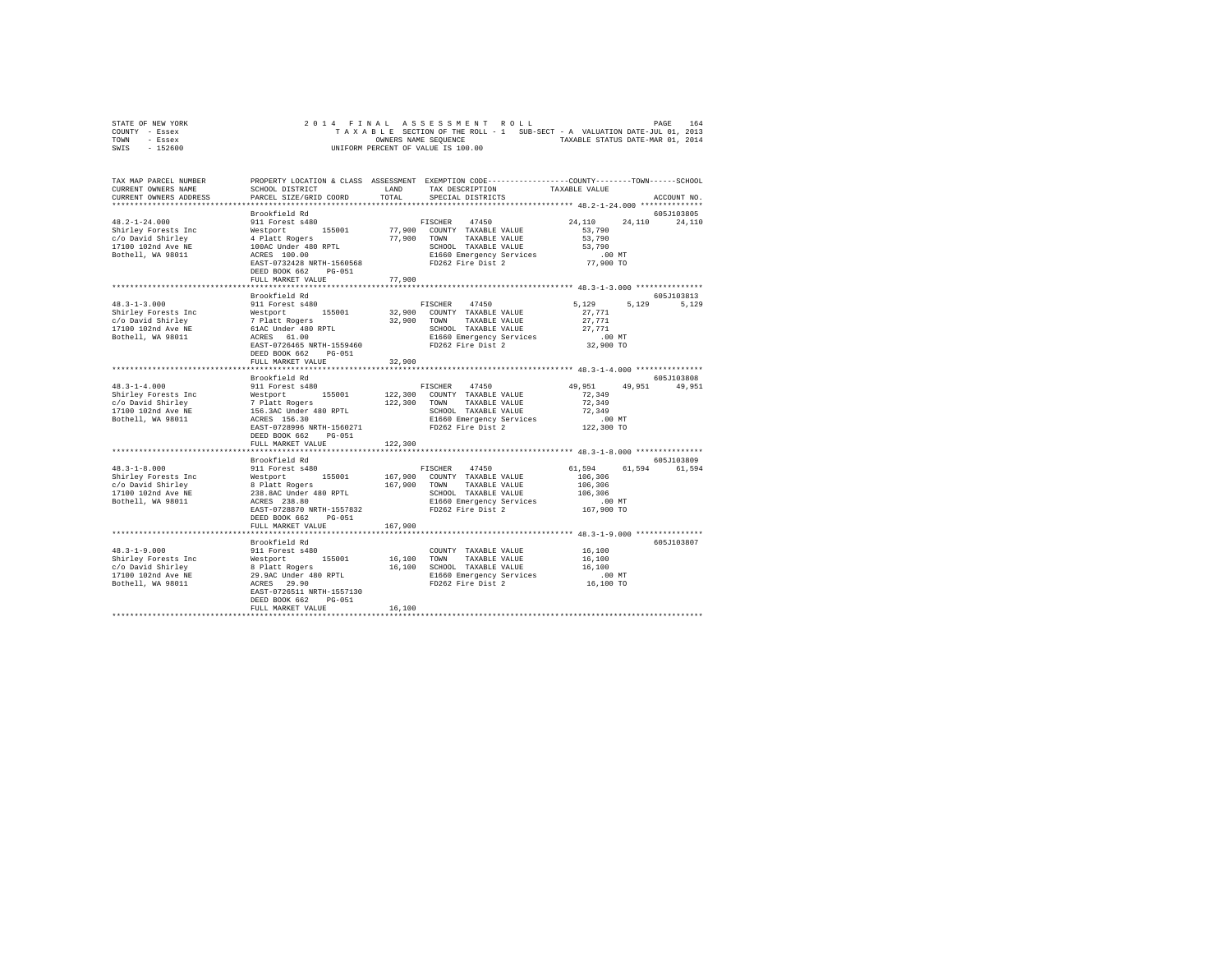|      | STATE OF NEW YORK |  | 2014 FINAL ASSESSMENT ROLL                                               |  |  | PAGE                             | 165 |
|------|-------------------|--|--------------------------------------------------------------------------|--|--|----------------------------------|-----|
|      | COUNTY - Essex    |  | TAXABLE SECTION OF THE ROLL - 1 SUB-SECT - A VALUATION DATE-JUL 01, 2013 |  |  |                                  |     |
| TOWN | - Essex           |  | OWNERS NAME SEOUENCE                                                     |  |  | TAXABLE STATUS DATE-MAR 01, 2014 |     |
| SWIS | - 152600          |  | UNIFORM PERCENT OF VALUE IS 100.00                                       |  |  |                                  |     |
|      |                   |  |                                                                          |  |  |                                  |     |

| TAX MAP PARCEL NUMBER                                                                                                                                                                                                                     |                      | PROPERTY LOCATION & CLASS ASSESSMENT EXEMPTION CODE---------------COUNTY-------TOWN------SCHOOL |  |                                                                                     |  |             |
|-------------------------------------------------------------------------------------------------------------------------------------------------------------------------------------------------------------------------------------------|----------------------|-------------------------------------------------------------------------------------------------|--|-------------------------------------------------------------------------------------|--|-------------|
| CURRENT OWNERS NAME                                                                                                                                                                                                                       | SCHOOL DISTRICT      | LAND TAX DESCRIPTION TAXABLE VALUE                                                              |  |                                                                                     |  |             |
|                                                                                                                                                                                                                                           |                      |                                                                                                 |  |                                                                                     |  |             |
| .CURRENT OWNERS ADDRESS PARCEL SIZE/GRID COORD TOTAL SPECIAL DISTRICTS (2011) ACCOUNT NO ACCOUNT NO COORD TEST AND RESERVE TO A SERVER A SERVER AND RESERVE A SERVER AND RESERVE A SERVER AND RESERVE A SERVER AND RESERVE A S            |                      |                                                                                                 |  |                                                                                     |  |             |
|                                                                                                                                                                                                                                           | Cook Rd              |                                                                                                 |  |                                                                                     |  | 605J103812  |
| 48.4-1-3.000 911 Forest s480 FISCHER 47450 17,563 17,563 17,563                                                                                                                                                                           |                      |                                                                                                 |  |                                                                                     |  |             |
| Shirley Forests Inc 65,137                                                                                                                                                                                                                |                      |                                                                                                 |  |                                                                                     |  |             |
|                                                                                                                                                                                                                                           |                      |                                                                                                 |  |                                                                                     |  |             |
|                                                                                                                                                                                                                                           |                      |                                                                                                 |  | SCHOOL TAXABLE VALUE 55,137<br>E1660 Emergency Services 65,137                      |  |             |
|                                                                                                                                                                                                                                           |                      |                                                                                                 |  |                                                                                     |  |             |
| 0211 11100 102nd Shirley (1990)<br>26.0 David Shirley (1990)<br>27.700 TOWN TAXABLE VALUE (1991)<br>27.700 TOWN TAXABLE VALUE (1991)<br>27.700 TOWN TAXABLE VALUE (1991)<br>27.700 TOWN TAXABLE VALUE (1991)<br>27.700 TOWN TAXABLE VALUE |                      |                                                                                                 |  | FD262 Fire Dist 2 72,700 TO                                                         |  |             |
|                                                                                                                                                                                                                                           | DEED BOOK 662 PG-051 |                                                                                                 |  |                                                                                     |  |             |
|                                                                                                                                                                                                                                           |                      |                                                                                                 |  |                                                                                     |  |             |
|                                                                                                                                                                                                                                           |                      |                                                                                                 |  |                                                                                     |  |             |
|                                                                                                                                                                                                                                           | Cook Rd              |                                                                                                 |  |                                                                                     |  | 605.T103811 |
| 48.4-1-4.000 911 Forest s480 FISCHER 47450 15,804 15,804 15,804                                                                                                                                                                           |                      |                                                                                                 |  |                                                                                     |  |             |
|                                                                                                                                                                                                                                           |                      |                                                                                                 |  |                                                                                     |  |             |
|                                                                                                                                                                                                                                           |                      |                                                                                                 |  |                                                                                     |  |             |
|                                                                                                                                                                                                                                           |                      |                                                                                                 |  | UWEN ARABLE VALUE<br>SCHOOL TAXABLE VALUE 18,996<br>E1660 Emergency Services 18,096 |  |             |
|                                                                                                                                                                                                                                           |                      |                                                                                                 |  |                                                                                     |  |             |
|                                                                                                                                                                                                                                           |                      |                                                                                                 |  | FD262 Fire Dist 2 34,700 TO                                                         |  |             |
|                                                                                                                                                                                                                                           | DEED BOOK 662 PG-051 |                                                                                                 |  |                                                                                     |  |             |
|                                                                                                                                                                                                                                           |                      | 34,700                                                                                          |  |                                                                                     |  |             |
|                                                                                                                                                                                                                                           |                      |                                                                                                 |  |                                                                                     |  |             |
|                                                                                                                                                                                                                                           | Brookfield Rd        |                                                                                                 |  |                                                                                     |  | 605J103810  |
| 48.4-1-23.000 911 Forest s480 FISCHER 47450 30,445 30,445 30,445                                                                                                                                                                          |                      |                                                                                                 |  |                                                                                     |  |             |
| Shirley Forests Inc 68,100 COUNTY TAXABLE VALUE 37,655                                                                                                                                                                                    |                      |                                                                                                 |  |                                                                                     |  |             |
| c/o David Shirley 5 Platt Rogers 68,100 TOWN                                                                                                                                                                                              |                      |                                                                                                 |  | TAXABLE VALUE 37,655                                                                |  |             |
| 17100 102nd Ave NE 70.4AC Under 480 RPTL                                                                                                                                                                                                  |                      |                                                                                                 |  | SCHOOL TAXABLE VALUE 37,655<br>E1660 Emergency Services .00 MT                      |  |             |
| Bothell, WA 98011 ACRES 70.40                                                                                                                                                                                                             |                      | ACRES 70.40<br>EAST-0732659 NRTH-1557960                                                        |  |                                                                                     |  |             |
|                                                                                                                                                                                                                                           |                      |                                                                                                 |  | FD262 Fire Dist 2 68,100 TO                                                         |  |             |
|                                                                                                                                                                                                                                           | DEED BOOK 662        | $PG-051$                                                                                        |  |                                                                                     |  |             |
|                                                                                                                                                                                                                                           | FULL MARKET VALUE    | 68.100                                                                                          |  |                                                                                     |  |             |
|                                                                                                                                                                                                                                           |                      |                                                                                                 |  |                                                                                     |  |             |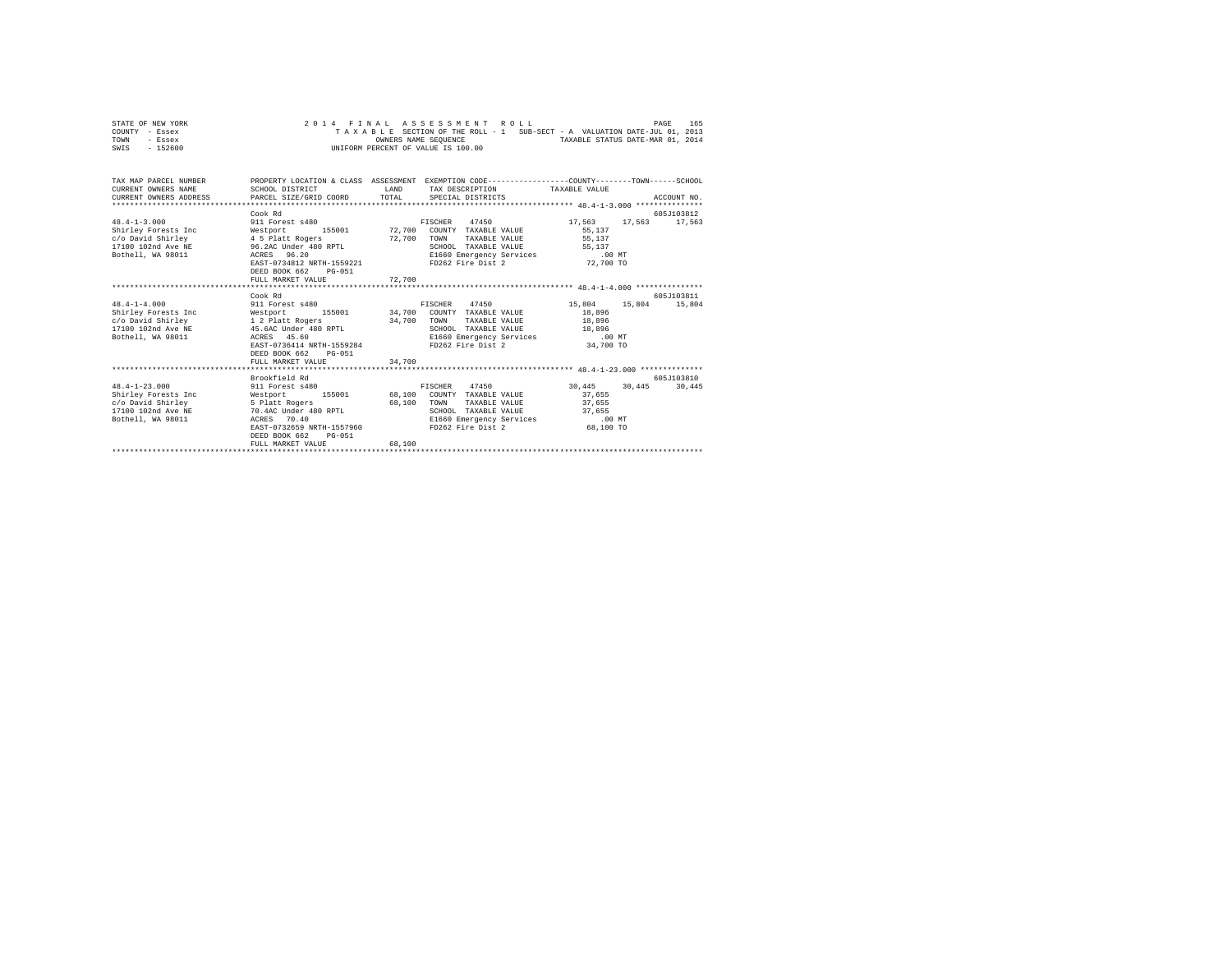| STATE OF NEW YORK | 2014 FINAL ASSESSMENT ROLL                                               | 166<br>PAGE            |
|-------------------|--------------------------------------------------------------------------|------------------------|
| COUNTY - Essex    | TAXABLE SECTION OF THE ROLL - 1 SUB-SECT - A VALUATION DATE-JUL 01, 2013 |                        |
| TOWN<br>- Essex   | TAXABLE STATUS DATE-MAR 01, 2014                                         |                        |
| SWTS<br>$-152600$ |                                                                          | RPS150/V04/L015        |
|                   | UNIFORM PERCENT OF VALUE IS 100.00                                       | CURRENT DATE 6/26/2014 |
|                   | ROLL SUB SECTION-A-TOTALS                                                |                        |

# \*\*\* S P E C I A L D I S T R I C T S U M M A R Y \*\*\*

| CODE | DISTRICT NAME                             | TOTAL<br>PARCELS | EXTENSION<br><b>TYPE</b> | <b>EXTENSION</b><br><b>VALUE</b> | AD VALOREM<br>VALUE. | <b>EXEMPT</b><br><b>AMOUNT</b> | TAXARLE<br>VALUE. |
|------|-------------------------------------------|------------------|--------------------------|----------------------------------|----------------------|--------------------------------|-------------------|
|      | E1660 Emergency Serv<br>FD262 Fire Dist 2 |                  | 21 MOVTAX<br>21 TOTAL    |                                  | 1401,300             |                                | 1401,300          |

## \*\*\* S C H O O L D I S T R I C T S U M M A R Y \*\*\*

| CODE             | DISTRICT NAME         | TOTAL<br>PARCELS | ASSESSED<br>LAND    | ASSESSED<br>TOTAL   | <b>EXEMPT</b><br>AMOUNT | TOTAL<br>TAXABLE   | STAR<br>AMOUNT | <b>STAR</b><br>TAXABLE |
|------------------|-----------------------|------------------|---------------------|---------------------|-------------------------|--------------------|----------------|------------------------|
| 155001<br>155201 | Westport<br>Willsboro | 18<br>3          | 1114,900<br>286,400 | 1114,900<br>286,400 | 386.165<br>118,138      | 728.735<br>168.262 |                | 728,735<br>168,262     |
|                  | SUB-TOTAL             | 21               | 1401,300            | 1401,300            | 504,303                 | 896.997            |                | 896.997                |
|                  | TOTAL                 | 21               | 1401.300            | 1401,300            | 504,303                 | 896.997            |                | 896,997                |

#### \*\*\* S Y S T E M C O D E S S U M M A R Y \*\*\*

NO SYSTEM EXEMPTIONS AT THIS LEVEL

| CODE  | DESCRIPTION | TOTAL<br>PARCELS | COUNTY  | TOWN    | SCHOOL  |
|-------|-------------|------------------|---------|---------|---------|
| 47450 | FISCHER     | 18               | 504,303 | 504,303 | 504,303 |
|       | TOTAL       | 18               | 504,303 | 504,303 | 504,303 |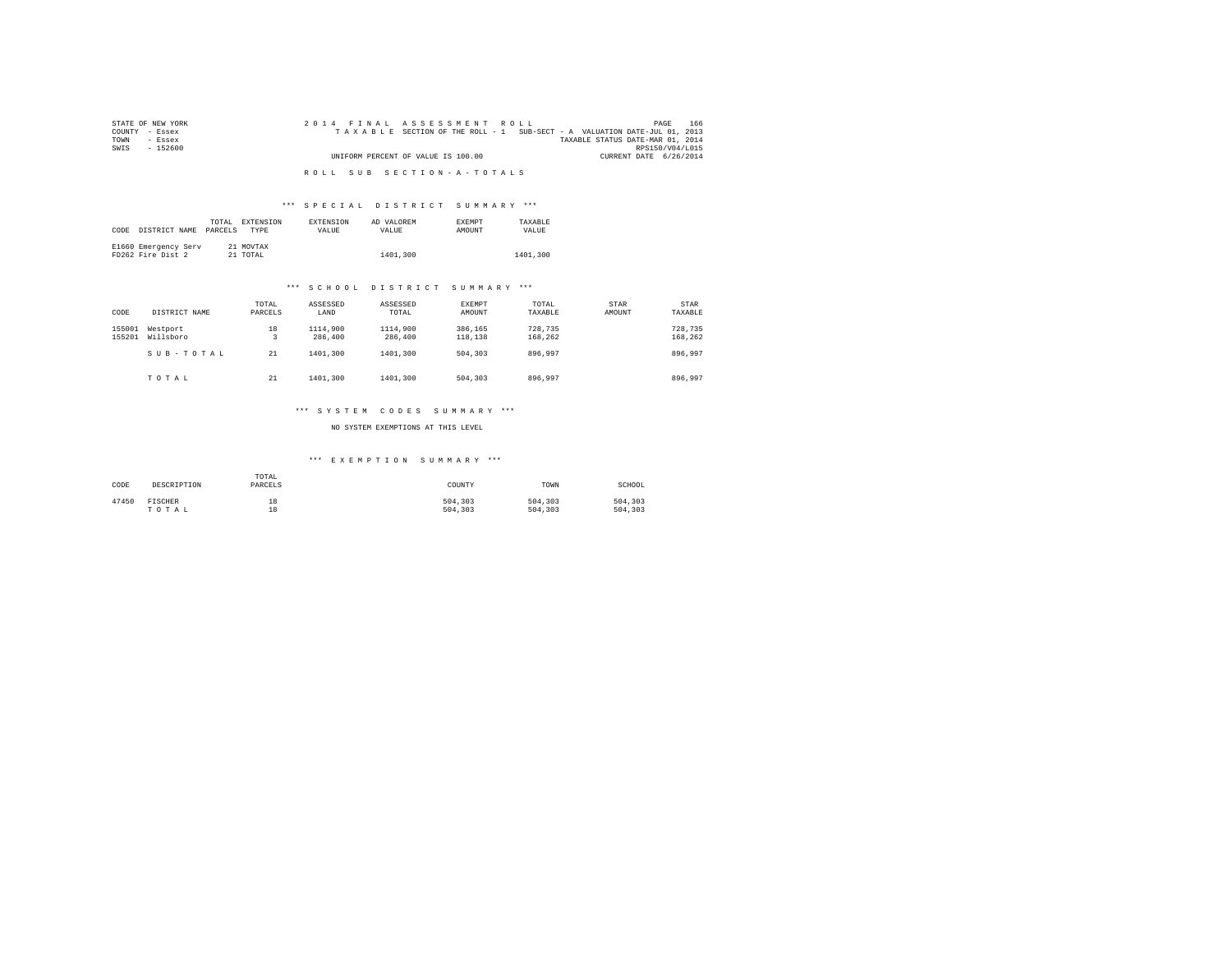| STATE OF NEW YORK | 2014 FINAL ASSESSMENT ROLL                                               | 167<br>PAGE                      |
|-------------------|--------------------------------------------------------------------------|----------------------------------|
| COUNTY - Essex    | TAXABLE SECTION OF THE ROLL - 1 SUB-SECT - A VALUATION DATE-JUL 01, 2013 |                                  |
| TOWN<br>- Essex   |                                                                          | TAXABLE STATUS DATE-MAR 01, 2014 |
| SWIS<br>$-152600$ |                                                                          | RPS150/V04/L015                  |
|                   | UNIFORM PERCENT OF VALUE IS 100.00                                       | CURRENT DATE 6/26/2014           |
|                   | ROLL SUB SECTION-A-TOTALS                                                |                                  |

| ROLL | DESCRIPTION | TOTAL   | ASSESSED | ASSESSED | TAXABLE | TAXABLE | TAXABLE | STAR    |
|------|-------------|---------|----------|----------|---------|---------|---------|---------|
| SEC  |             | PARCELS | LAND     | TOTAL    | COUNTY  | TOWN    | SCHOOL  | TAXABLE |
|      | TAXABLE     | --      | 1401,300 | 1401.300 | 896,997 | 896.997 | 896.997 | 896.997 |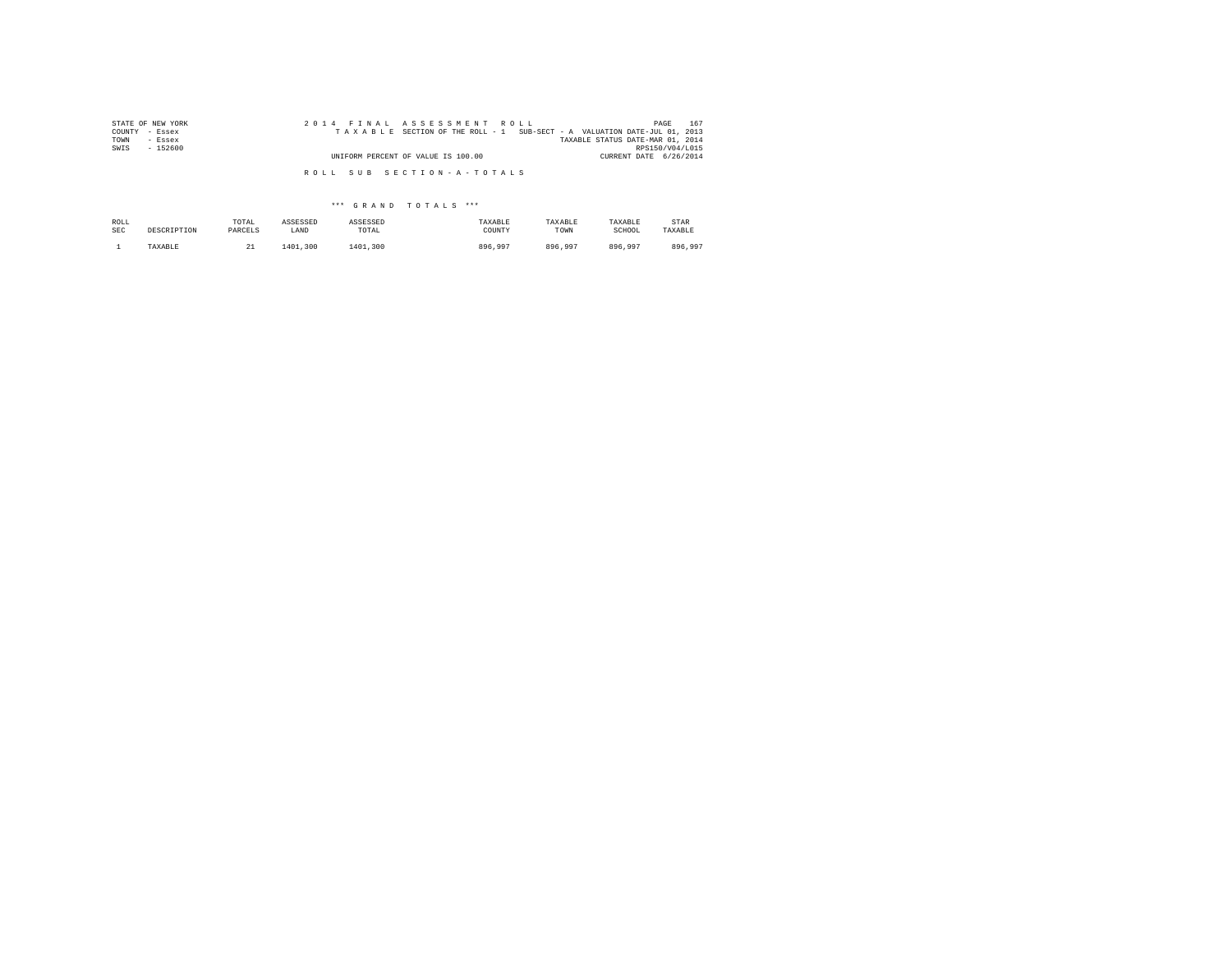|      | STATE OF NEW YORK |  |  |  | 2014 FINAL ASSESSMENT ROLL         |  |  |  |                                                                          | PAGE | 168 |
|------|-------------------|--|--|--|------------------------------------|--|--|--|--------------------------------------------------------------------------|------|-----|
|      | COUNTY - Essex    |  |  |  |                                    |  |  |  | TAXABLE SECTION OF THE ROLL - 1 SUB-SECT - B VALUATION DATE-JUL 01, 2013 |      |     |
| TOWN | - Essex           |  |  |  | OWNERS NAME SEOUENCE               |  |  |  | TAXABLE STATUS DATE-MAR 01, 2014                                         |      |     |
| SWIS | $-152600$         |  |  |  | UNIFORM PERCENT OF VALUE IS 100.00 |  |  |  |                                                                          |      |     |

| TAX MAP PARCEL NUMBER | PROPERTY LOCATION & CLASS ASSESSMENT EXEMPTION CODE----------------COUNTY-------TOWN------SCHOOL                                                                                                                               |  |            |
|-----------------------|--------------------------------------------------------------------------------------------------------------------------------------------------------------------------------------------------------------------------------|--|------------|
|                       |                                                                                                                                                                                                                                |  |            |
|                       | Sayre Rd                                                                                                                                                                                                                       |  | 605J192002 |
|                       |                                                                                                                                                                                                                                |  |            |
|                       |                                                                                                                                                                                                                                |  |            |
|                       |                                                                                                                                                                                                                                |  |            |
|                       |                                                                                                                                                                                                                                |  |            |
|                       |                                                                                                                                                                                                                                |  |            |
|                       |                                                                                                                                                                                                                                |  |            |
|                       |                                                                                                                                                                                                                                |  |            |
|                       |                                                                                                                                                                                                                                |  |            |
|                       | 124 Lighthouse Way                                                                                                                                                                                                             |  | 605J185003 |
|                       |                                                                                                                                                                                                                                |  |            |
|                       |                                                                                                                                                                                                                                |  |            |
|                       |                                                                                                                                                                                                                                |  |            |
|                       |                                                                                                                                                                                                                                |  |            |
|                       |                                                                                                                                                                                                                                |  |            |
|                       |                                                                                                                                                                                                                                |  |            |
|                       |                                                                                                                                                                                                                                |  |            |
|                       |                                                                                                                                                                                                                                |  |            |
|                       | 1913 (1993) Harbor Way (1994) Harbor Way (1994) Harbor Way (1994) Harbor Way (1994) Harbor Way (1994) (1994) Harbor Way (1994) (1994) Harbor (1994) (1994) Harbor (1994) (1994) Harbor (1994) (1994) (1994) (1994) (1994) (199 |  |            |
|                       |                                                                                                                                                                                                                                |  |            |
|                       |                                                                                                                                                                                                                                |  |            |
|                       |                                                                                                                                                                                                                                |  |            |
|                       |                                                                                                                                                                                                                                |  |            |
|                       |                                                                                                                                                                                                                                |  |            |
|                       |                                                                                                                                                                                                                                |  |            |
|                       | ACRES 101.00<br>MAY BE SUBJECT TO PAYMENT EAST-0762887 NRTH-1554462<br>UNDER RPTL480A UNTIL 2023 DEED BOOK 1644 PG-162                                                                                                         |  |            |
|                       |                                                                                                                                                                                                                                |  |            |
|                       |                                                                                                                                                                                                                                |  |            |
|                       |                                                                                                                                                                                                                                |  |            |
|                       |                                                                                                                                                                                                                                |  |            |
|                       |                                                                                                                                                                                                                                |  |            |
|                       |                                                                                                                                                                                                                                |  |            |
|                       |                                                                                                                                                                                                                                |  |            |
|                       |                                                                                                                                                                                                                                |  |            |
|                       |                                                                                                                                                                                                                                |  |            |
|                       |                                                                                                                                                                                                                                |  |            |
|                       |                                                                                                                                                                                                                                |  |            |
|                       |                                                                                                                                                                                                                                |  |            |
|                       |                                                                                                                                                                                                                                |  |            |
|                       |                                                                                                                                                                                                                                |  |            |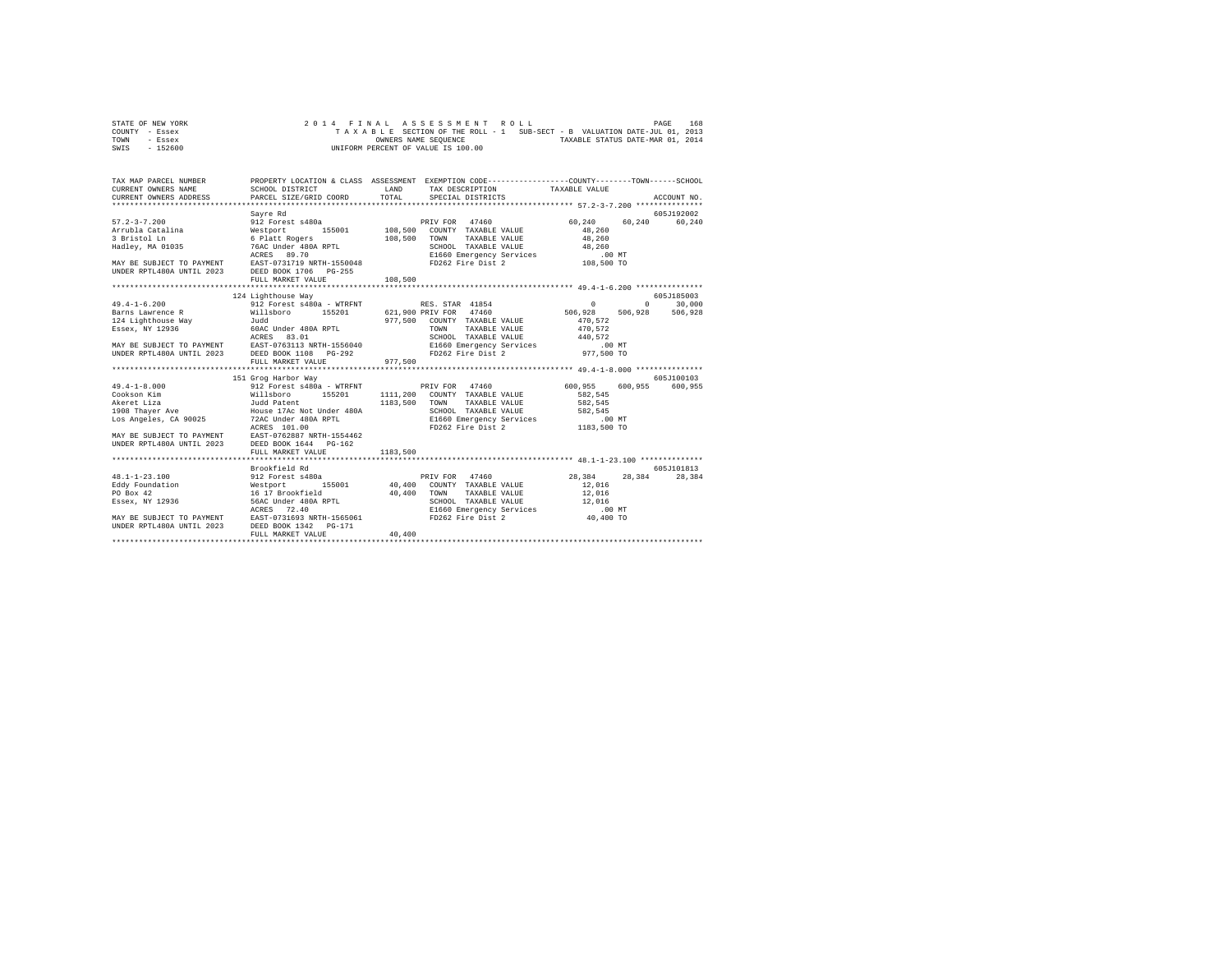| STATE OF NEW YORK |  |  | 2014 FINAL ASSESSMENT ROLL         |  |                                                                          |                                  | PAGE | 169 |
|-------------------|--|--|------------------------------------|--|--------------------------------------------------------------------------|----------------------------------|------|-----|
| COUNTY - Essex    |  |  |                                    |  | TAXABLE SECTION OF THE ROLL - 1 SUB-SECT - B VALUATION DATE-JUL 01, 2013 |                                  |      |     |
| TOWN<br>- Essex   |  |  | OWNERS NAME SEOUENCE               |  |                                                                          | TAXABLE STATUS DATE-MAR 01, 2014 |      |     |
| $-152600$<br>SWIS |  |  | UNIFORM PERCENT OF VALUE IS 100.00 |  |                                                                          |                                  |      |     |

| TAX MAP PARCEL NUMBER<br>CURRENT OWNERS NAME                                                                                                                                                | SCHOOL DISTRICT                                                                                               | LAND         | TAX DESCRIPTION TAXABLE VALUE                                                               | PROPERTY LOCATION & CLASS ASSESSMENT EXEMPTION CODE---------------COUNTY-------TOWN------SCHOOL |             |
|---------------------------------------------------------------------------------------------------------------------------------------------------------------------------------------------|---------------------------------------------------------------------------------------------------------------|--------------|---------------------------------------------------------------------------------------------|-------------------------------------------------------------------------------------------------|-------------|
| CURRENT OWNERS ADDRESS PARCEL SIZE/GRID COORD TOTAL                                                                                                                                         |                                                                                                               |              | SPECIAL DISTRICTS                                                                           |                                                                                                 | ACCOUNT NO. |
|                                                                                                                                                                                             |                                                                                                               |              |                                                                                             |                                                                                                 |             |
|                                                                                                                                                                                             | 912 Forest s480a<br>Westport 155001 87,300 COUNTY TAXABLE VALUE<br>4 Platt Rogers 87,300 COUNTY TAXABLE VALUE |              |                                                                                             |                                                                                                 | 6057012001  |
| $48.1 - 1 - 24.200$                                                                                                                                                                         |                                                                                                               |              |                                                                                             | 69,480 69,480                                                                                   | 69,480      |
| Eddy Foundation<br>6 Leaning Rd                                                                                                                                                             |                                                                                                               |              |                                                                                             | 17,820                                                                                          |             |
|                                                                                                                                                                                             |                                                                                                               |              |                                                                                             | 17,820                                                                                          |             |
| 6 Leaning Rue (1996)<br>Essex, NY 12936 (1988) 88AC Under 480A RPTL<br>--- 00 F0                                                                                                            |                                                                                                               |              | SCHOOL TAXABLE VALUE 17,820                                                                 |                                                                                                 |             |
| D.00 MT ACRES 89.50<br>MAY BE SUBJECT TO PAYMENT EAST-0731918 NRTH-1562791 FD262 Fire Dist 2 (87,300 TO                                                                                     |                                                                                                               |              |                                                                                             |                                                                                                 |             |
|                                                                                                                                                                                             |                                                                                                               |              |                                                                                             |                                                                                                 |             |
| UNDER RPTL480A UNTIL 2023 DEED BOOK 1619 PG-231                                                                                                                                             |                                                                                                               |              |                                                                                             |                                                                                                 |             |
|                                                                                                                                                                                             | FULL MARKET VALUE                                                                                             | 87,300       |                                                                                             |                                                                                                 |             |
|                                                                                                                                                                                             |                                                                                                               |              |                                                                                             |                                                                                                 |             |
|                                                                                                                                                                                             | Jersey St                                                                                                     |              |                                                                                             |                                                                                                 | 605J100315  |
| $48.2 - 1 - 5.000$                                                                                                                                                                          | 912 Forest s480a                                                                                              |              | PRIV FOR 47460                                                                              | 36,000 36,000                                                                                   | 36,000      |
| Eddy Foundation                                                                                                                                                                             | Westport 155001 45,000 COUNTY TAXABLE VALUE                                                                   |              |                                                                                             | 9.000                                                                                           |             |
| PO Box 42                                                                                                                                                                                   | Potts                                                                                                         | 45,000       | TOWN<br>TAXABLE VALUE                                                                       | 9,000                                                                                           |             |
|                                                                                                                                                                                             |                                                                                                               |              |                                                                                             |                                                                                                 |             |
|                                                                                                                                                                                             |                                                                                                               |              | SCHOOL TAXABLE VALUE 9,000<br>E1660 Emergency Services 00 MT<br>FD262 Fire Dist 2 45,000 TO |                                                                                                 |             |
|                                                                                                                                                                                             |                                                                                                               |              |                                                                                             |                                                                                                 |             |
| UNDER RPTL480A UNTIL 2023 DEED BOOK 1228 PG-308                                                                                                                                             |                                                                                                               |              |                                                                                             |                                                                                                 |             |
|                                                                                                                                                                                             | FULL MARKET VALUE                                                                                             | 45,000       |                                                                                             |                                                                                                 |             |
|                                                                                                                                                                                             |                                                                                                               |              |                                                                                             |                                                                                                 |             |
|                                                                                                                                                                                             | Brookfield Rd                                                                                                 |              |                                                                                             |                                                                                                 | 605-7101014 |
| $48.2 - 1 - 18.000$                                                                                                                                                                         | 912 Forest s480a                                                                                              |              | PRIV FOR 47460                                                                              | 97.291<br>97.291                                                                                | 97,291      |
| Eddy Foundation Willsboro                                                                                                                                                                   |                                                                                                               |              | 155201 127.700 COUNTY TAXABLE VALUE                                                         | 30,409                                                                                          |             |
|                                                                                                                                                                                             | Potts                                                                                                         | 127,700 TOWN | TAXABLE VALUE                                                                               | 30,409                                                                                          |             |
| PO Box 42<br>Essex, NY 12936                                                                                                                                                                | 128AC Under 480A RPTL<br>ACRES 136.80                                                                         |              |                                                                                             |                                                                                                 |             |
|                                                                                                                                                                                             |                                                                                                               |              | SCHOOL TAXABLE VALUE 30,409<br>E1660 Emergency Services .00 MT                              |                                                                                                 |             |
|                                                                                                                                                                                             |                                                                                                               |              | FD262 Fire Dist 2 127,700 TO                                                                |                                                                                                 |             |
| MAY BE SUBJECT TO PAYMENT EAST-0736814 NRTH-1563678<br>UNDER RPTL480A UNTIL 2023                                                                                                            | DEED BOOK 1580 PG-75                                                                                          |              |                                                                                             |                                                                                                 |             |
|                                                                                                                                                                                             |                                                                                                               |              |                                                                                             |                                                                                                 |             |
|                                                                                                                                                                                             | FULL MARKET VALUE<br>**************************                                                               | 127,700      |                                                                                             |                                                                                                 |             |
|                                                                                                                                                                                             |                                                                                                               |              |                                                                                             |                                                                                                 |             |
|                                                                                                                                                                                             | Cook Rd                                                                                                       |              |                                                                                             |                                                                                                 | 605J100512  |
| $48.2 - 1 - 21.000$                                                                                                                                                                         | 912 Forest s480a                                                                                              |              | PRIV FOR 47460                                                                              | 22,000<br>22,000                                                                                | 22,000      |
|                                                                                                                                                                                             |                                                                                                               |              |                                                                                             | 5,500                                                                                           |             |
|                                                                                                                                                                                             |                                                                                                               |              |                                                                                             | 5,500                                                                                           |             |
| Eddy Foundation Mestport 155001 27,500 COUNTY TAXABLE VALUE PO Box 42<br>PO Box 42 1 4 Platt Rogers 27,500 TOWN TAXABLE VALUE<br>14 33AC Under 400A RPTL SCHOOL TAXABLE VALUE<br>SESS 33.00 |                                                                                                               |              | SCHOOL TAXABLE VALUE                                                                        | 5,500                                                                                           |             |
|                                                                                                                                                                                             |                                                                                                               |              | E1660 Emergency Services<br>FD262 Fire Dist 2                                               | $.00$ MT                                                                                        |             |
| MAY BE SUBJECT TO PAYMENT EAST-0735755 NRTH-1561527<br>UNDER RPTL480A UNTIL 2023 DEED BOOK 1580 PG-75                                                                                       |                                                                                                               |              |                                                                                             | 27,500 TO                                                                                       |             |
|                                                                                                                                                                                             |                                                                                                               |              |                                                                                             |                                                                                                 |             |
|                                                                                                                                                                                             | FULL MARKET VALUE                                                                                             | 27,500       |                                                                                             |                                                                                                 |             |
|                                                                                                                                                                                             |                                                                                                               |              |                                                                                             |                                                                                                 |             |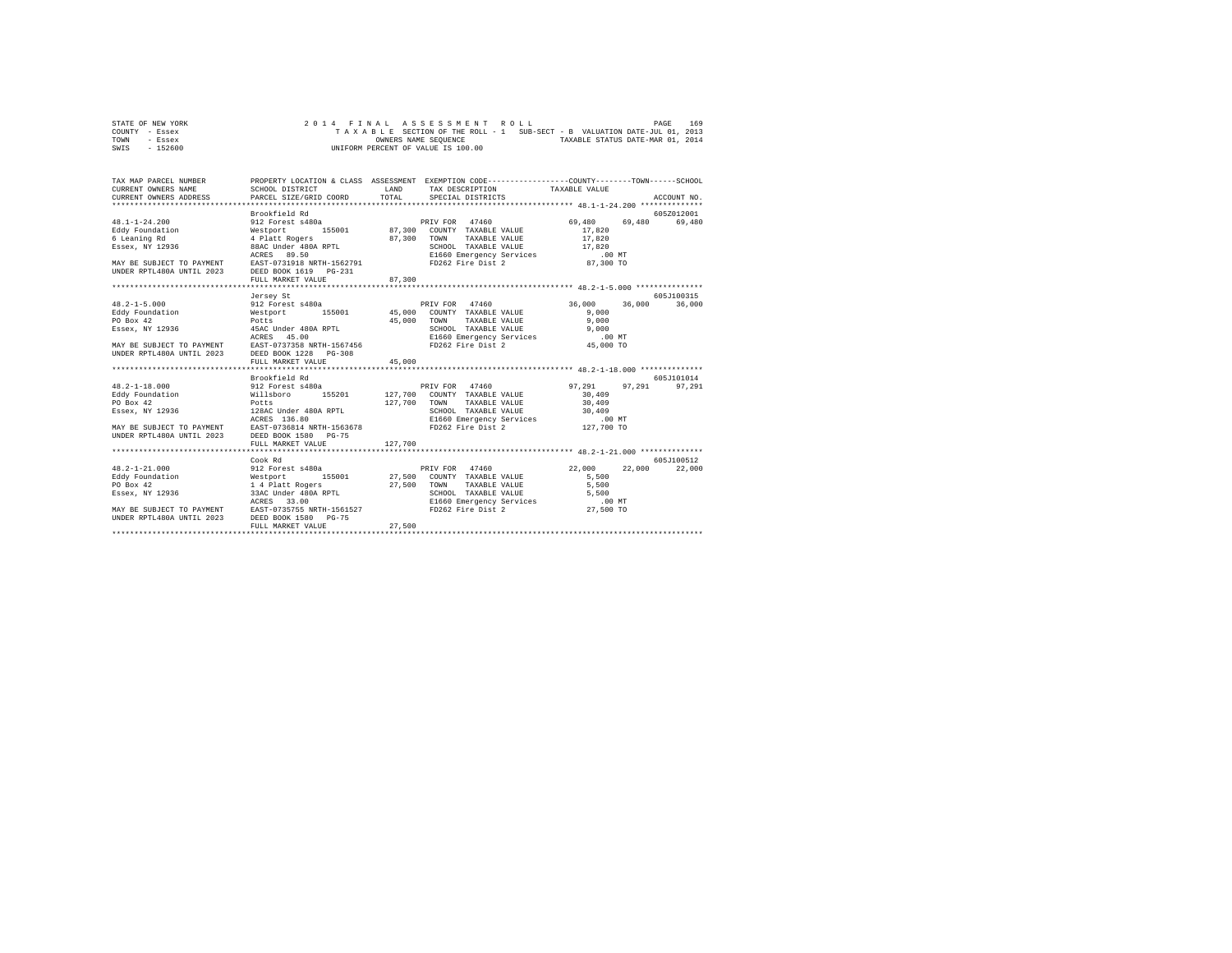| STATE OF NEW YORK |  |  |  |  | 2014 FINAL ASSESSMENT ROLL         |  |  |                                                                          |                                  | PAGE | 170 |
|-------------------|--|--|--|--|------------------------------------|--|--|--------------------------------------------------------------------------|----------------------------------|------|-----|
| COUNTY - Essex    |  |  |  |  |                                    |  |  | TAXABLE SECTION OF THE ROLL - 1 SUB-SECT - B VALUATION DATE-JUL 01, 2013 |                                  |      |     |
| TOWN<br>- Essex   |  |  |  |  | OWNERS NAME SEOUENCE               |  |  |                                                                          | TAXABLE STATUS DATE-MAR 01, 2014 |      |     |
| $-152600$<br>SWIS |  |  |  |  | UNIFORM PERCENT OF VALUE IS 100.00 |  |  |                                                                          |                                  |      |     |

| TAX MAP PARCEL NUMBER<br>CURRENT OWNERS NAME<br>CURRENT OWNERS ADDRESS PARCEL SIZE/GRID COORD                                                                                                                                                                                                                                                                                                                                                                                                                                                                                                                                                                                                                             | SCHOOL DISTRICT                                                                                 | LAND<br>TOTAL | PROPERTY LOCATION & CLASS ASSESSMENT EXEMPTION CODE-----------------COUNTY-------TOWN------SCHOOL<br>TAX DESCRIPTION TAXABLE VALUE<br>SPECIAL DISTRICTS |                                     | ACCOUNT NO.                  |
|---------------------------------------------------------------------------------------------------------------------------------------------------------------------------------------------------------------------------------------------------------------------------------------------------------------------------------------------------------------------------------------------------------------------------------------------------------------------------------------------------------------------------------------------------------------------------------------------------------------------------------------------------------------------------------------------------------------------------|-------------------------------------------------------------------------------------------------|---------------|---------------------------------------------------------------------------------------------------------------------------------------------------------|-------------------------------------|------------------------------|
| $48.2 - 1 - 22.000$<br>48.2-1-22.000<br>Edgy Foundation Mestport 155001 18,800 COUNTY TAXABLE VALUE<br>PO Box 42 4 Platt Rogers 18,800 TOWN TAXABLE VALUE<br>PO Box 42 4 Platt Rogers 18,800 TOWN TAXABLE VALUE<br>FISSEX, NY 12936 21.12<br>RORES 21.12<br>$\begin{tabular}{lllllllllllll} & $\,\,\ldots\,\, \text{---}\, & $\,\,\,\ldots\,\, & $\,\,\,\ldots\,\, & $\,\,\,\ldots\,\, & $\,\,\,\ldots\,\, & $\,\,\,\ldots\,\, & $\,\,\,\ldots\,\, & $\,\,\,\ldots\,\, & $\,\,\,\ldots\,\, & $\,\,\,\ldots\,\, & $\,\,\,\ldots\,\, & $\,\,\,\ldots\,\, & $\,\,\,\ldots\,\, & $\,\,\,\ldots\,\, & $\,\,\,\ldots\,\, & $\,\,\,\ldots\,\, & $\,\,\,\ldots\,\, & $\,\,\,\ldots\,\, & $\,\,\,\ldots\,\, & $\,\,\,\ldots\,\, &$ | Cook Rd<br>912 Forest s480a<br>FULL MARKET VALUE                                                | 18,800        | PRIV FOR 47460<br>TAXABLE VALUE                                                                                                                         | 15,040<br>3,760<br>3,760            | 605-7100705<br>15,040 15,040 |
| $48.2 - 1 - 27.000$<br>UNDER RPTL480A UNTIL 2023 DEED BOOK 1370 PG-109                                                                                                                                                                                                                                                                                                                                                                                                                                                                                                                                                                                                                                                    | Brookfield Rd<br>FULL MARKET VALUE                                                              | 14,400        | 912 Forest s480a <b>11,520</b> PRIV FOR 47460 11,520                                                                                                    | 11,520                              | 605J100608<br>11,520         |
| MAY BE SUBJECT TO PAYMENT BAST-0737084 NRTH-1557545<br>UNDER RPTL480A UNTIL 2023 DEED BOOK 1279 PG-244                                                                                                                                                                                                                                                                                                                                                                                                                                                                                                                                                                                                                    | Brookfield Rd<br>FULL MARKET VALUE                                                              | 53,900        | FD262 Fire Dist 2<br>LT262 Whallonsburg light                                                                                                           | 53,900 TO<br>53,900 TO              | 605J104213<br>39,296         |
| Essex, NY 12936 1615/277-Easement<br>MAY BE SUBJECT TO PAYMENT ACRES 169.45<br>UNDER RPTL480A UNTIL 2023                                                                                                                                                                                                                                                                                                                                                                                                                                                                                                                                                                                                                  | Walker Rd<br>101AC Under 480A RPTL<br>ACRES 169.45<br>DEED BOOK 1279 PG-53<br>FULL MARKET VALUE | 172,500       | TAXABLE VALUE<br>EAST-0741975 NRTH-1555995 LT262 Whallonsburg light 172,500 TO                                                                          | 102.912 102.912<br>69.588<br>69,588 | 605J102812<br>102,912        |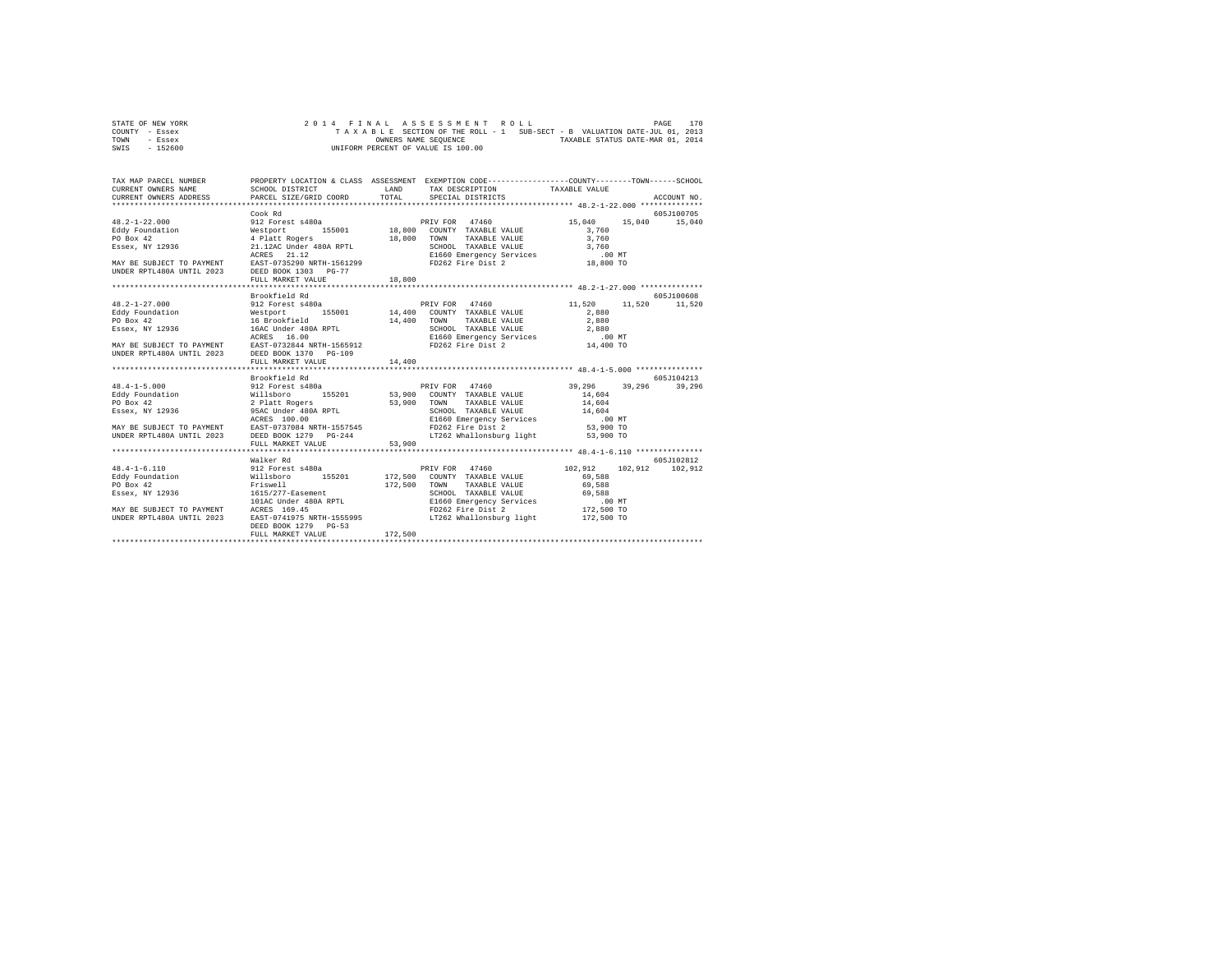| STATE OF NEW YORK | 2014 FINAL ASSESSMENT ROLL |  |  |                                    |  |  |  |  |                                                                          | PAGE | 171 |
|-------------------|----------------------------|--|--|------------------------------------|--|--|--|--|--------------------------------------------------------------------------|------|-----|
| COUNTY - Essex    |                            |  |  |                                    |  |  |  |  | TAXABLE SECTION OF THE ROLL - 1 SUB-SECT - B VALUATION DATE-JUL 01, 2013 |      |     |
| TOWN<br>- Essex   |                            |  |  | OWNERS NAME SEOUENCE               |  |  |  |  | TAXABLE STATUS DATE-MAR 01, 2014                                         |      |     |
| $-152600$<br>SWIS |                            |  |  | UNIFORM PERCENT OF VALUE IS 100.00 |  |  |  |  |                                                                          |      |     |

| TAX MAP PARCEL NUMBER |                                                                                                                                                                                                                                         |             | PROPERTY LOCATION & CLASS ASSESSMENT EXEMPTION CODE----------------COUNTY-------TOWN-----SCHOOL |                                       |                  |
|-----------------------|-----------------------------------------------------------------------------------------------------------------------------------------------------------------------------------------------------------------------------------------|-------------|-------------------------------------------------------------------------------------------------|---------------------------------------|------------------|
|                       |                                                                                                                                                                                                                                         |             |                                                                                                 |                                       |                  |
|                       | Cook Rd                                                                                                                                                                                                                                 |             |                                                                                                 |                                       | 605J197007       |
|                       |                                                                                                                                                                                                                                         |             |                                                                                                 |                                       | 70.000<br>70,000 |
|                       |                                                                                                                                                                                                                                         |             |                                                                                                 |                                       |                  |
|                       |                                                                                                                                                                                                                                         |             |                                                                                                 |                                       |                  |
|                       |                                                                                                                                                                                                                                         |             |                                                                                                 |                                       |                  |
|                       |                                                                                                                                                                                                                                         |             |                                                                                                 |                                       |                  |
|                       |                                                                                                                                                                                                                                         |             |                                                                                                 |                                       |                  |
|                       | UNDER RPTL480A UNTIL 2023 DEED BOOK 1263 PG-23                                                                                                                                                                                          |             | LT262 Whallonsburg light 87,500 TO                                                              |                                       |                  |
|                       | FULL MARKET VALUE                                                                                                                                                                                                                       | 87.500      |                                                                                                 |                                       |                  |
|                       |                                                                                                                                                                                                                                         |             |                                                                                                 |                                       |                  |
|                       | Cook Rd                                                                                                                                                                                                                                 |             |                                                                                                 |                                       | 605-7102401      |
| $48.4 - 1 - 8.110$    | 912 Forest s480a                                                                                                                                                                                                                        |             | PRIV FOR 47460                                                                                  | 16,832 16,832                         | 16,832           |
|                       | Eddy Foundation Millsboro 155201 40,400 COUNTY TAXABLE VALUE                                                                                                                                                                            |             |                                                                                                 | 23,568                                |                  |
|                       |                                                                                                                                                                                                                                         |             |                                                                                                 |                                       |                  |
|                       |                                                                                                                                                                                                                                         |             |                                                                                                 |                                       |                  |
|                       | Eddy Foundation<br>FO Box 42<br>Marton 21 AC Under 480A RPTL 40,400 TOWN TAXABLE VALUE<br>SEREX, NY 12936 21 AC Under 480A RPTL<br>MAY BE SUBJECT TO PAYMENT EAST-0743444 NRTH-1558766 ED262 Fire Dist 2 40,400 TO<br>MAY BE SUBJECT TO |             |                                                                                                 |                                       |                  |
|                       |                                                                                                                                                                                                                                         |             |                                                                                                 |                                       |                  |
|                       |                                                                                                                                                                                                                                         |             |                                                                                                 |                                       |                  |
|                       | FULL MARKET VALUE                                                                                                                                                                                                                       | $40\,, 400$ |                                                                                                 |                                       |                  |
|                       |                                                                                                                                                                                                                                         |             |                                                                                                 |                                       |                  |
|                       | Walker Rd                                                                                                                                                                                                                               |             |                                                                                                 |                                       | 605J104411       |
|                       |                                                                                                                                                                                                                                         |             |                                                                                                 | 166.292                               | 166,292          |
|                       |                                                                                                                                                                                                                                         |             |                                                                                                 |                                       |                  |
|                       |                                                                                                                                                                                                                                         |             |                                                                                                 |                                       |                  |
|                       |                                                                                                                                                                                                                                         |             |                                                                                                 |                                       |                  |
|                       |                                                                                                                                                                                                                                         |             |                                                                                                 |                                       |                  |
|                       |                                                                                                                                                                                                                                         |             |                                                                                                 |                                       |                  |
|                       |                                                                                                                                                                                                                                         |             |                                                                                                 |                                       |                  |
|                       | FULL MARKET VALUE                                                                                                                                                                                                                       | 242,800     |                                                                                                 |                                       |                  |
|                       | ***************************                                                                                                                                                                                                             |             |                                                                                                 |                                       |                  |
|                       | Walker Rd                                                                                                                                                                                                                               |             |                                                                                                 |                                       | 605Z005004       |
|                       |                                                                                                                                                                                                                                         |             |                                                                                                 | 16,400                                | 16,400           |
|                       |                                                                                                                                                                                                                                         |             |                                                                                                 |                                       |                  |
|                       |                                                                                                                                                                                                                                         |             |                                                                                                 |                                       |                  |
|                       |                                                                                                                                                                                                                                         |             |                                                                                                 |                                       |                  |
|                       |                                                                                                                                                                                                                                         |             |                                                                                                 |                                       |                  |
|                       |                                                                                                                                                                                                                                         |             |                                                                                                 |                                       |                  |
|                       |                                                                                                                                                                                                                                         |             | LT262 Whallonsburg light                                                                        | 30,700 TO                             |                  |
|                       | FULL MARKET VALUE                                                                                                                                                                                                                       | 30,700      |                                                                                                 |                                       |                  |
|                       |                                                                                                                                                                                                                                         |             |                                                                                                 | ************************************* |                  |
|                       |                                                                                                                                                                                                                                         |             |                                                                                                 |                                       |                  |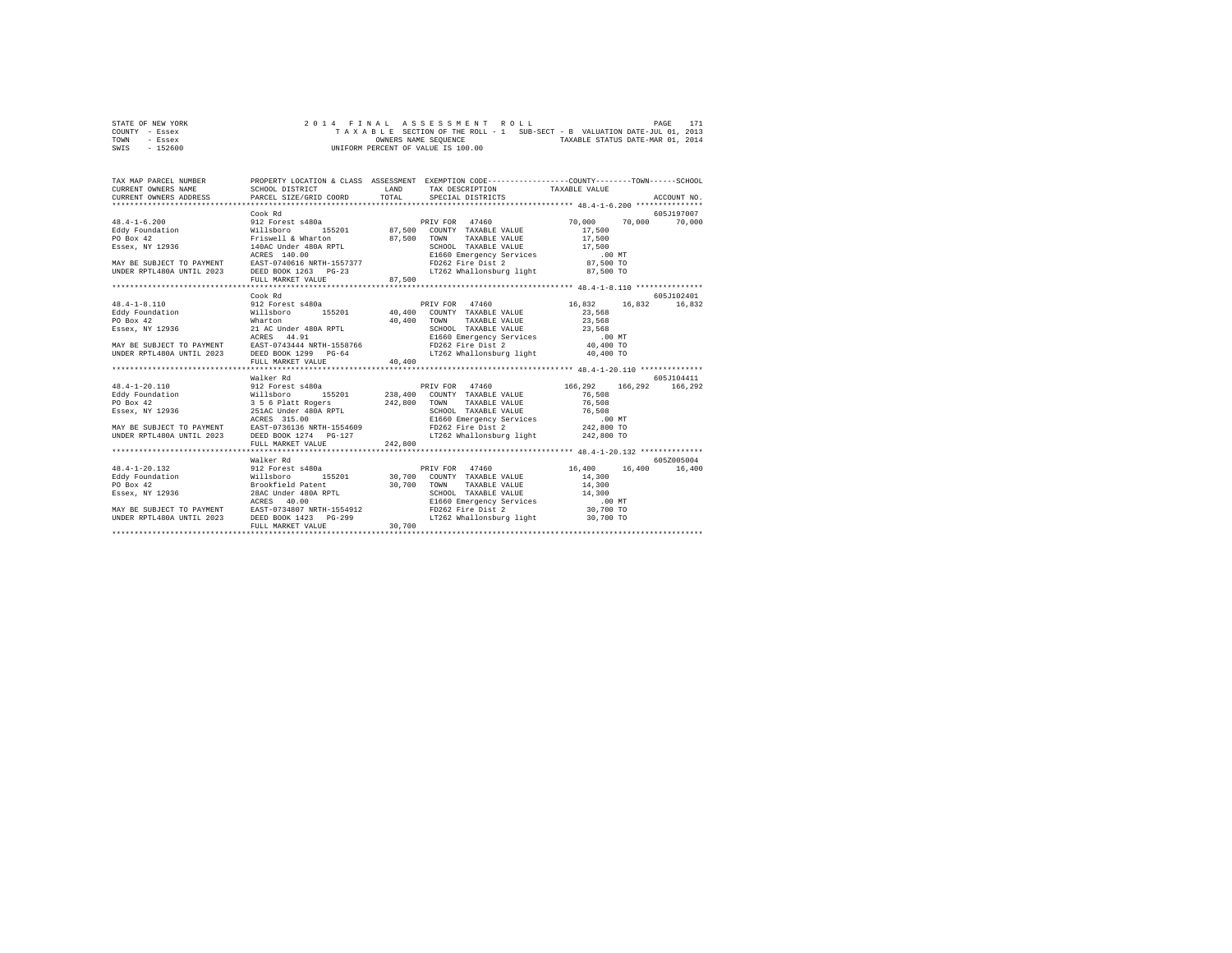| STATE OF NEW YORK | 2014 FINAL ASSESSMENT ROLL                                               | 172<br>PAGE                      |
|-------------------|--------------------------------------------------------------------------|----------------------------------|
| COUNTY - Essex    | TAXABLE SECTION OF THE ROLL - 1 SUB-SECT - B VALUATION DATE-JUL 01, 2013 |                                  |
| TOWN<br>- Essex   | OWNERS NAME SEOUENCE                                                     | TAXABLE STATUS DATE-MAR 01, 2014 |
| $-152600$<br>SWIS | UNIFORM PERCENT OF VALUE IS 100.00                                       |                                  |

| TAX MAP PARCEL NUMBER<br>CURRENT OWNERS NAME                                                                                                                                                         | PROPERTY LOCATION & CLASS ASSESSMENT EXEMPTION CODE----------------COUNTY-------TOWN-----SCHOOL<br>SCHOOL DISTRICT                                                                                                             |        |                                       | LAND TAX DESCRIPTION TAXABLE VALUE |                                                           |               |
|------------------------------------------------------------------------------------------------------------------------------------------------------------------------------------------------------|--------------------------------------------------------------------------------------------------------------------------------------------------------------------------------------------------------------------------------|--------|---------------------------------------|------------------------------------|-----------------------------------------------------------|---------------|
| CURRENT OWNERS ADDRESS PARCEL SIZE/GRID COORD TOTAL                                                                                                                                                  |                                                                                                                                                                                                                                |        | SPECIAL DISTRICTS                     |                                    |                                                           | ACCOUNT NO.   |
|                                                                                                                                                                                                      |                                                                                                                                                                                                                                |        |                                       |                                    |                                                           |               |
|                                                                                                                                                                                                      | woute 22<br>105 Vac farmland<br>Willsboro 155201<br>Hicks                                                                                                                                                                      |        |                                       |                                    |                                                           | 605J101415    |
| $40.3 - 1 - 4.000$                                                                                                                                                                                   |                                                                                                                                                                                                                                |        |                                       |                                    | $50\,, 565 \qquad \quad 50\,, 565 \qquad \quad 50\,, 565$ |               |
| Mace Christina                                                                                                                                                                                       |                                                                                                                                                                                                                                |        |                                       |                                    | 26,400                                                    | 26,400 26,400 |
| c/o Valerie Mace                                                                                                                                                                                     |                                                                                                                                                                                                                                |        | 142,000 COUNTY TAXABLE VALUE          |                                    | 65,035                                                    |               |
| Rte 202                                                                                                                                                                                              | 33AC Under 480A RPTL<br>DB 1047 Pg 70                                                                                                                                                                                          |        | TOWN                                  | TAXABLE VALUE                      | 65,035                                                    |               |
| PO Box 636                                                                                                                                                                                           |                                                                                                                                                                                                                                |        |                                       |                                    |                                                           |               |
| Somers, NY 10589 ACRES 120.50                                                                                                                                                                        |                                                                                                                                                                                                                                |        |                                       |                                    |                                                           |               |
|                                                                                                                                                                                                      |                                                                                                                                                                                                                                |        |                                       |                                    |                                                           |               |
| MAY BE SUBJECT TO PAYMENT DEED BOOK 1047 PG-64                                                                                                                                                       |                                                                                                                                                                                                                                |        |                                       |                                    |                                                           |               |
|                                                                                                                                                                                                      |                                                                                                                                                                                                                                |        |                                       |                                    |                                                           |               |
|                                                                                                                                                                                                      | NYS Route 22                                                                                                                                                                                                                   |        |                                       |                                    |                                                           | 605J101503    |
| $40.3 - 1 - 2.000$                                                                                                                                                                                   | 912 Forest s480a (a) AG DIST C 41720 (32,434 (32,434 (32,434 (32,434 (32,434 (32,434 (32,434 (32,434 (32,434 (32,434 (32,434 (32,434 (32,434 (32,434 (32,434 (32,434 (32,434 (32,434 (32,434 (32,434 (32,434 (32,434 (32,434 ( |        |                                       |                                    |                                                           |               |
| Mace Kent                                                                                                                                                                                            | Willsboro 155201 97,000 PRIV FOR 47460                                                                                                                                                                                         |        |                                       |                                    | 24,000                                                    | 24,000 24,000 |
| R <sub>0</sub> 202                                                                                                                                                                                   | Hicks                                                                                                                                                                                                                          |        | 97,000 COUNTY TAXABLE VALUE           |                                    | 40,566                                                    |               |
| PO Box 636                                                                                                                                                                                           | 30AC Under 480A RPTL                                                                                                                                                                                                           |        | TOWN                                  | TAXABLE VALUE                      | 40,566                                                    |               |
|                                                                                                                                                                                                      |                                                                                                                                                                                                                                |        |                                       | SCHOOL TAXABLE VALUE 40,566        |                                                           |               |
|                                                                                                                                                                                                      |                                                                                                                                                                                                                                |        |                                       |                                    | el660 Emergency Services<br>FD261 Fire Dist 1 97.000 π    |               |
|                                                                                                                                                                                                      |                                                                                                                                                                                                                                |        |                                       |                                    |                                                           |               |
|                                                                                                                                                                                                      |                                                                                                                                                                                                                                |        |                                       |                                    |                                                           |               |
| DB 1047 Pg 55<br>MAY BE SUBJECT TO PAYMENT ACRES 91.00<br>UNDER RPTL480A UNTIL 2023 DEED BOOK 1047 RFTH-1572290<br>UNDER RPTL480A UNTIL 2023 DEED BOOK 1047 PG-50<br>WILL MARGET 1028 PHTL MARGET 10 |                                                                                                                                                                                                                                | 97,000 |                                       |                                    |                                                           |               |
|                                                                                                                                                                                                      |                                                                                                                                                                                                                                |        |                                       |                                    |                                                           |               |
|                                                                                                                                                                                                      | 237 Alden Rd                                                                                                                                                                                                                   |        |                                       |                                    |                                                           | 605J103314    |
| $48.3 - 1 - 10.100$                                                                                                                                                                                  | 912 Forest s480a                                                                                                                                                                                                               |        | AG DIST C 41720                       |                                    | 56,630 56,630                                             | 56,630        |
| Pratt Michael E                                                                                                                                                                                      | Westport 155001 369,800 SR STAR 41834                                                                                                                                                                                          |        |                                       |                                    | $\sim$ 0                                                  | 0 64,200      |
| Pratt Cynthia S                                                                                                                                                                                      | S 300 B Platt Rogers 566,300 B 328AC Under 480A RPTL                                                                                                                                                                           |        | 566,300 PRIV FOR 47460                |                                    | 142,649 142,649 142,649                                   |               |
| 237 Alden Rd                                                                                                                                                                                         |                                                                                                                                                                                                                                |        |                                       | COUNTY TAXABLE VALUE               | 367.021                                                   |               |
| Westport, NY 12993 ACRES 390.79                                                                                                                                                                      | ACRES 390.79<br>EAST-0727242 NRTH-1553968                                                                                                                                                                                      |        | TOWN                                  | TAXABLE VALUE 367.021              |                                                           |               |
|                                                                                                                                                                                                      |                                                                                                                                                                                                                                |        |                                       | SCHOOL TAXABLE VALUE 302.821       |                                                           |               |
| MAY BE SUBJECT TO PAYMENT DEED BOOK 511                                                                                                                                                              |                                                                                                                                                                                                                                |        |                                       |                                    | PG-154 C1660 Emergency Services .00 MT                    |               |
| UNDER RPTL480A UNTIL 2023 FULL MARKET VALUE                                                                                                                                                          |                                                                                                                                                                                                                                |        | 566,300 FD262 Fire Dist 2             |                                    | 566,300 TO                                                |               |
|                                                                                                                                                                                                      |                                                                                                                                                                                                                                |        | ************************************* |                                    |                                                           |               |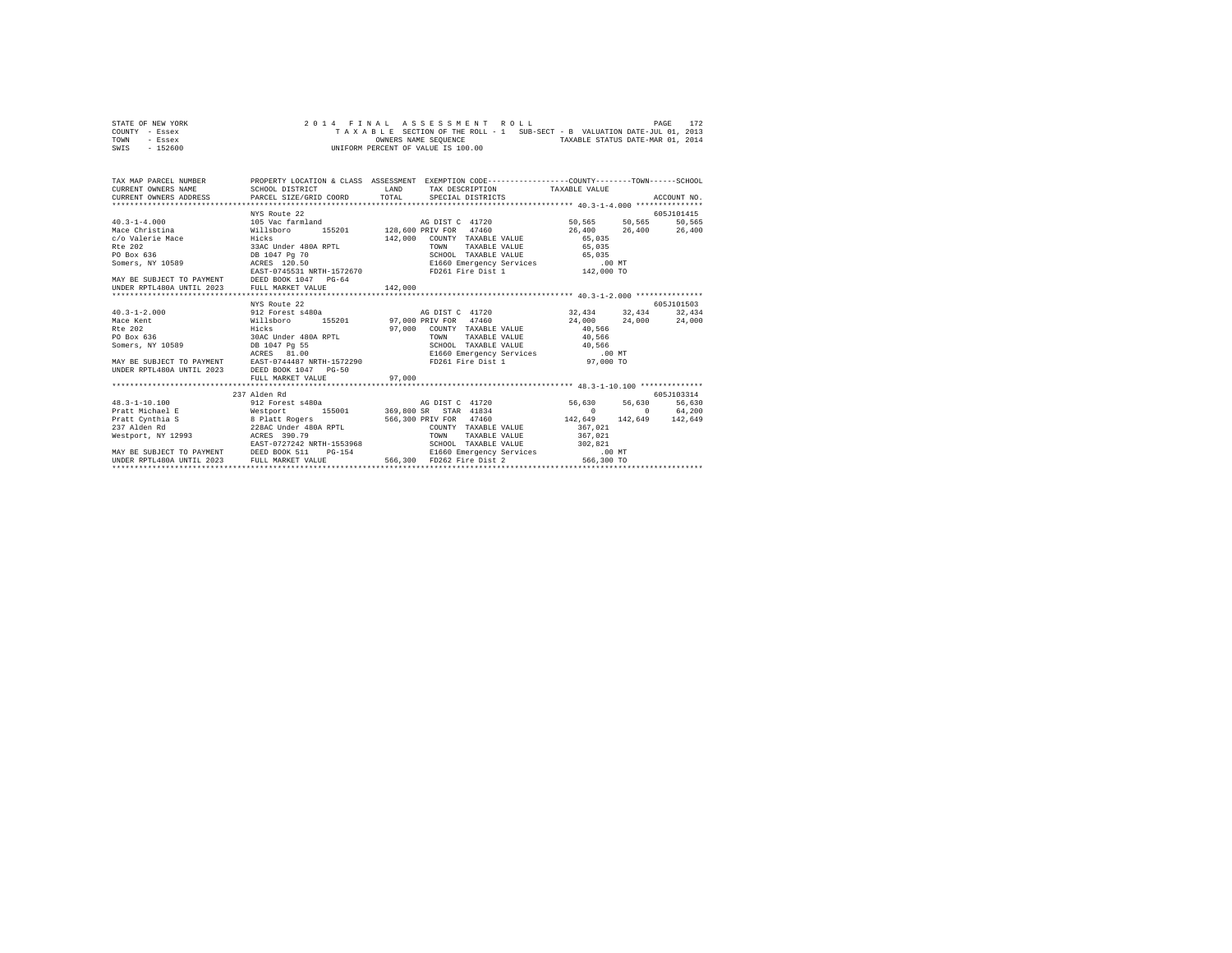| STATE OF NEW YORK | 2014 FINAL ASSESSMENT ROLL                                               | 173<br>PAGE                      |
|-------------------|--------------------------------------------------------------------------|----------------------------------|
| COUNTY - Essex    | TAXABLE SECTION OF THE ROLL - 1 SUB-SECT - B VALUATION DATE-JUL 01, 2013 |                                  |
| TOWN<br>- Essex   |                                                                          | TAXABLE STATUS DATE-MAR 01, 2014 |
| SWIS<br>- 152600  |                                                                          | RPS150/V04/L015                  |
|                   | UNIFORM PERCENT OF VALUE IS 100.00                                       | CURRENT DATE 6/26/2014           |
|                   |                                                                          |                                  |

R O L L S U B S E C T I O N - B - T O T A L S

## \*\*\* S P E C I A L D I S T R I C T S U M M A R Y \*\*\*

|      |                      | TOTAL   | EXTENSION | EXTENSION | AD VALOREM | EXEMPT | TAXABLE  |
|------|----------------------|---------|-----------|-----------|------------|--------|----------|
| CODE | DISTRICT NAME        | PARCELS | TYPE      | VALUE     | VALUE      | AMOUNT | VALUE    |
|      |                      |         |           |           |            |        |          |
|      | E1660 Emergency Serv |         | 19 MOVTAX |           |            |        |          |
|      | FD261 Fire Dist 1    |         | 2 TOTAL   |           | 239,000    |        | 239,000  |
|      | FD262 Fire Dist 2    |         | 17 TOTAL  |           | 3824,700   |        | 3824,700 |
|      | LT262 Whallonsburg 1 |         | 6 TOTAL   |           | 627,800    |        | 627,800  |

# \*\*\* S C H O O L D I S T R I C T S U M M A R Y \*\*\*

| CODE             | DISTRICT NAME         | TOTAL<br>PARCELS | ASSESSED<br>LAND    | ASSESSED<br>TOTAL   | <b>EXEMPT</b><br>AMOUNT | TOTAL<br>TAXABLE    | <b>STAR</b><br>AMOUNT | STAR<br>TAXABLE     |
|------------------|-----------------------|------------------|---------------------|---------------------|-------------------------|---------------------|-----------------------|---------------------|
| 155001<br>155201 | Westport<br>Willsboro | 8<br>11          | 711,700<br>2709,800 | 908,200<br>3155,500 | 441.943<br>1750.305     | 466.257<br>1405.195 | 64.200<br>30,000      | 402.057<br>1375.195 |
|                  | SUB-TOTAL             | 19               | 3421.500            | 4063,700            | 2192.248                | 1871.452            | 94,200                | 1777.252            |
|                  | TOTAL                 | 19               | 3421,500            | 4063,700            | 2192.248                | 1871.452            | 94,200                | 1777.252            |

## \*\*\* S Y S T E M C O D E S S U M M A R Y \*\*\*

## NO SYSTEM EXEMPTIONS AT THIS LEVEL

| CODE  | DESCRIPTION       | TOTAL<br>PARCELS | COUNTY   | TOWN     | SCHOOL   |
|-------|-------------------|------------------|----------|----------|----------|
| 41720 | AG DIST C         |                  | 139,629  | 139,629  | 139,629  |
| 41834 | STAR<br><b>SR</b> |                  |          |          | 64.200   |
| 41854 | RES. STAR         | ≖                |          |          | 30,000   |
| 47460 | PRIV FOR          | 19               | 2052.619 | 2052.619 | 2052.619 |
|       | TOTAL             | 24               | 2192.248 | 2192.248 | 2286.448 |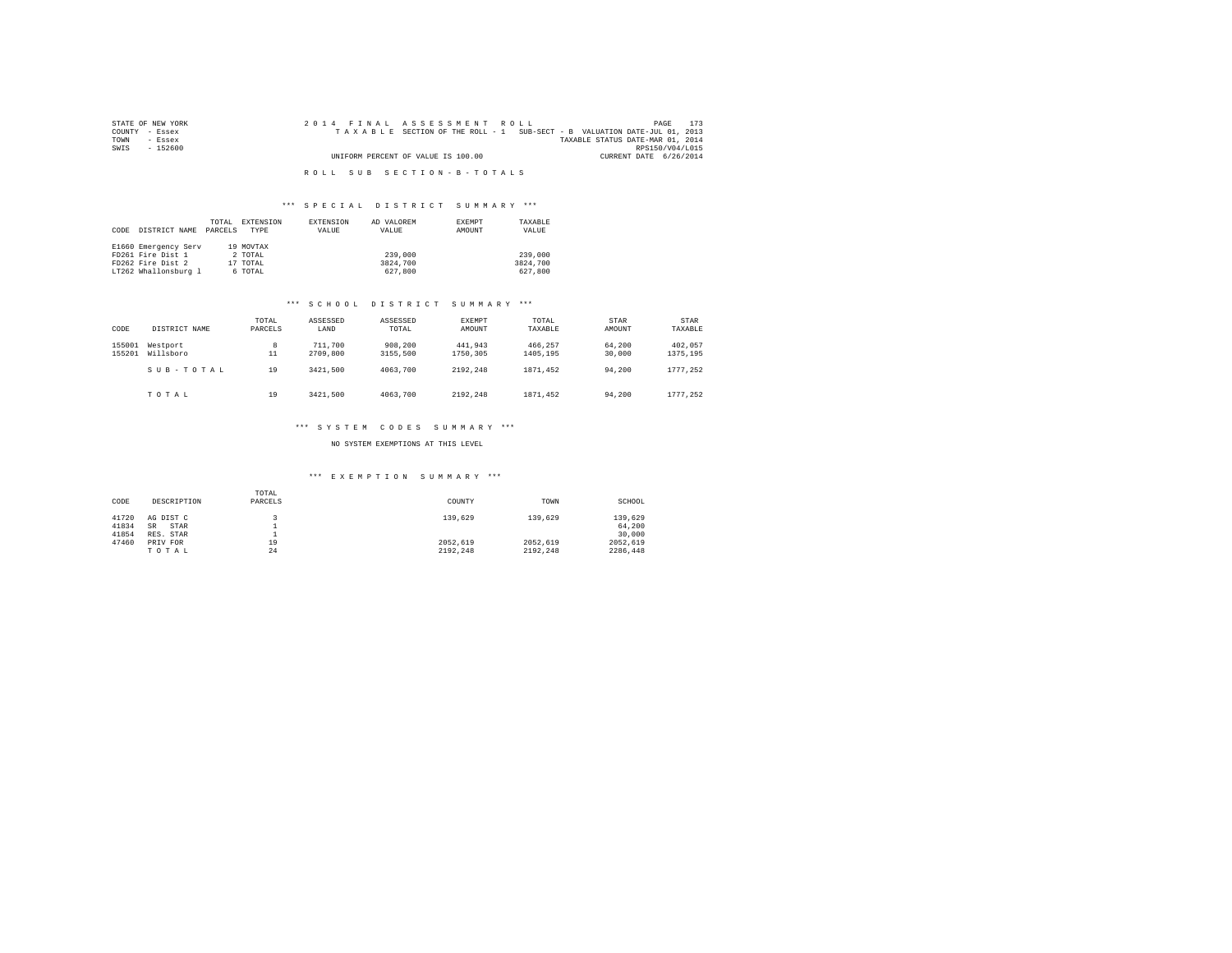| STATE OF NEW YORK | 2014 FINAL ASSESSMENT ROLL                                               | 174<br>PAGE                      |
|-------------------|--------------------------------------------------------------------------|----------------------------------|
| COUNTY - Essex    | TAXABLE SECTION OF THE ROLL - 1 SUB-SECT - B VALUATION DATE-JUL 01, 2013 |                                  |
| TOWN<br>- Essex   |                                                                          | TAXABLE STATUS DATE-MAR 01, 2014 |
| SWIS<br>$-152600$ |                                                                          | RPS150/V04/L015                  |
|                   | UNIFORM PERCENT OF VALUE IS 100.00                                       | CURRENT DATE 6/26/2014           |
|                   | ROLL SUB SECTION-B-TOTALS                                                |                                  |

| ROLL       | DESCRIPTION | TOTAL   | ASSESSED | ASSESSED | TAXABLE  | TAXABLE      | TAXABLE  | STAR     |
|------------|-------------|---------|----------|----------|----------|--------------|----------|----------|
| <b>SEC</b> |             | PARCELS | LAND     | TOTAL    | COUNTY   | TOWN         | SCHOOL   | TAXABLE  |
|            | TAXABLE     | ۰۵.     | 3421.500 | 4063,700 | 1871.452 | .452<br>1871 | 1871.452 | 1777.252 |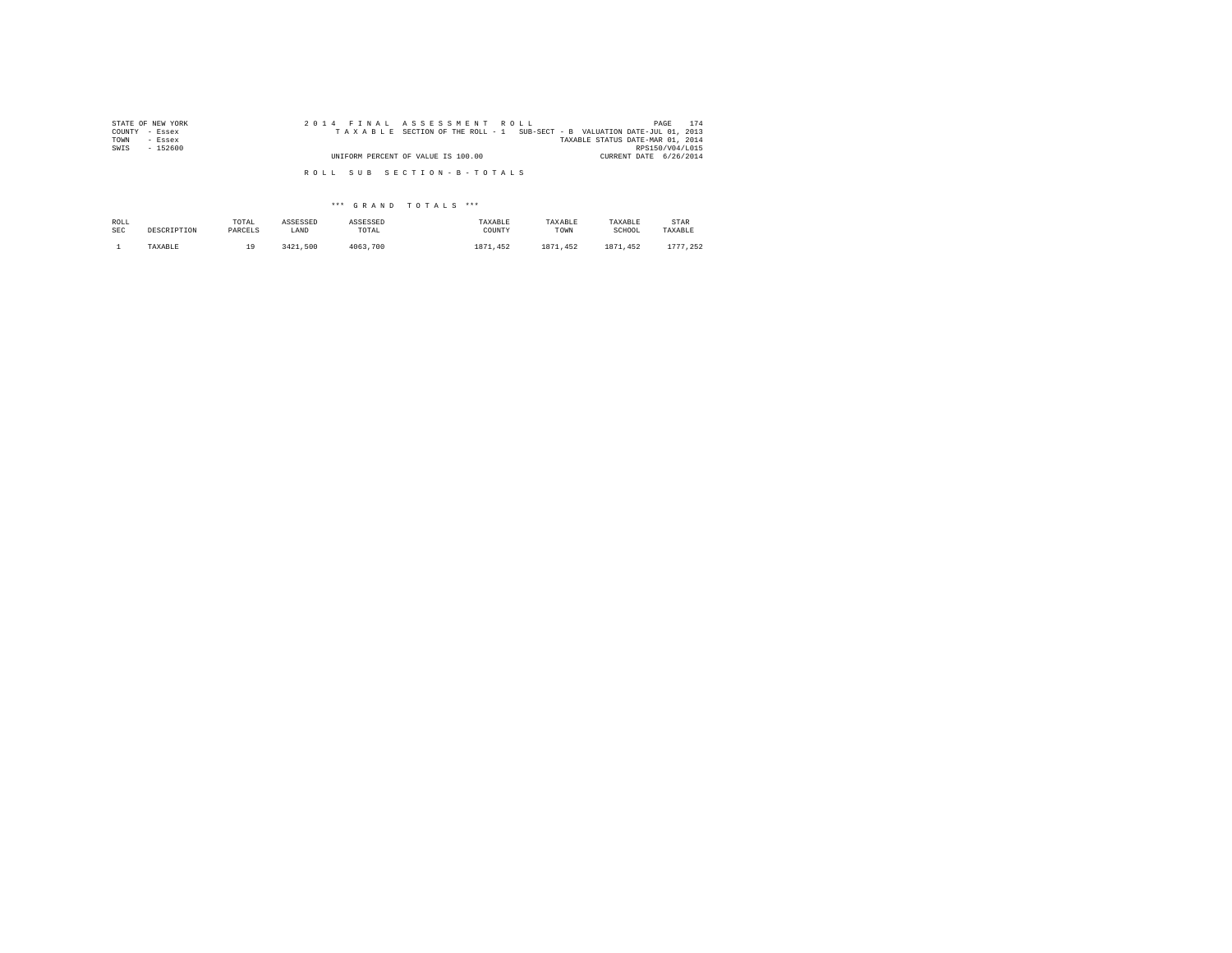| STATE OF NEW YORK |           |  | 2014 FINAL ASSESSMENT ROLL         |                                  | PAGE            | 175 |
|-------------------|-----------|--|------------------------------------|----------------------------------|-----------------|-----|
| COUNTY - Essex    |           |  | TAXABLE SECTION OF THE ROLL - 1    | VALUATION DATE-JUL 01, 2013      |                 |     |
| TOWN              | $-$ Essex |  |                                    | TAXABLE STATUS DATE-MAR 01, 2014 |                 |     |
| SWIS              | $-152600$ |  | UNIFORM PERCENT OF VALUE IS 100.00 |                                  | RPS150/V04/L015 |     |
|                   |           |  |                                    | CURRENT DATE 6/26/2014           |                 |     |

## ROLL SECTION TOTALS

## \*\*\* S P E C I A L D I S T R I C T S U M M A R Y \*\*\*

|      |                      | TOTAL   | <b>EXTENSION</b> | <b>EXTENSION</b> | AD VALOREM | <b>EXEMPT</b> | TAXABLE   |
|------|----------------------|---------|------------------|------------------|------------|---------------|-----------|
| CODE | DISTRICT NAME        | PARCELS | <b>TYPE</b>      | VALUE            | VALUE      | AMOUNT        | VALUE     |
|      |                      |         |                  |                  |            |               |           |
|      | SB260 Eessex Sewer B |         | 133 TOTAL C      |                  | 29509.899  | 186,600       | 29323.299 |
|      | SD260 Essex Sewer Di |         | 133 TOTAL        |                  | 29509.899  | 186,600       | 29323.299 |
|      | E1660 Emergency Serv |         | 738 MOVTAX       |                  |            |               |           |
|      | FD261 Fire Dist 1    |         | 400 TOTAL        |                  | 88894.693  | 238,868       | 88655.825 |
|      | FD262 Fire Dist 2    |         | 342 TOTAL        |                  | 41199,099  | 4,100         | 41194.999 |
|      | LT261 Essex light    |         | 215 TOTAL        |                  | 53666,639  | 238,868       | 53427.771 |
|      | LT262 Whallonsburg 1 |         | 89 TOTAL         |                  | 12539,790  |               | 12539,790 |
|      | WB261 Water B&I      |         | 35 TOTAL C       |                  | 14622.940  | 32,268        | 14590.672 |
|      | WD260 Essex water    |         | 173 TOTAL C      |                  | 45330.439  | 218,868       | 45111.571 |

# \*\*\* S C H O O L D I S T R I C T S U M M A R Y \*\*\*

| CODE             | DISTRICT NAME         | TOTAL<br>PARCELS | ASSESSED<br>LAND      | ASSESSED<br>TOTAL       | EXEMPT<br>AMOUNT     | TOTAL<br>TAXABLE       | STAR<br>AMOUNT       | STAR<br>TAXABLE        |
|------------------|-----------------------|------------------|-----------------------|-------------------------|----------------------|------------------------|----------------------|------------------------|
| 155001<br>155201 | Westport<br>Willsboro | 125<br>613       | 6303,300<br>55999,888 | 10185,600<br>119908.191 | 1550.826<br>7986.023 | 8634.774<br>111922.168 | 1246.600<br>6062.125 | 7388.174<br>105860.043 |
|                  | SUB-TOTAL             | 738              | 62303.188             | 130093.791              | 9536.849             | 120556.942             | 7308.725             | 113248.217             |
|                  | TOTAL                 | 738              | 62303.188             | 130093.791              | 9536.849             | 120556.942             | 7308,725             | 113248.217             |

# \*\*\* S Y S T E M C O D E S S U M M A R Y \*\*\*

## NO SYSTEM EXEMPTIONS AT THIS LEVEL

| CODE           | DESCRIPTION              | TOTAL<br>PARCELS | COUNTY             | TOWN    | SCHOOL  |
|----------------|--------------------------|------------------|--------------------|---------|---------|
| 33201<br>33302 | C TAX SALE<br>CNTY REFOR |                  | 190,700<br>123,600 | 190,700 |         |
| 41101          | VETERANS                 |                  | 5,000              | 5,000   |         |
| 41120          | VETWAR CTS               | 15               | 225,000            | 225,000 | 225,000 |
| 41130          | VETCOM CTS               | 14               | 333.575            | 333.575 | 333.575 |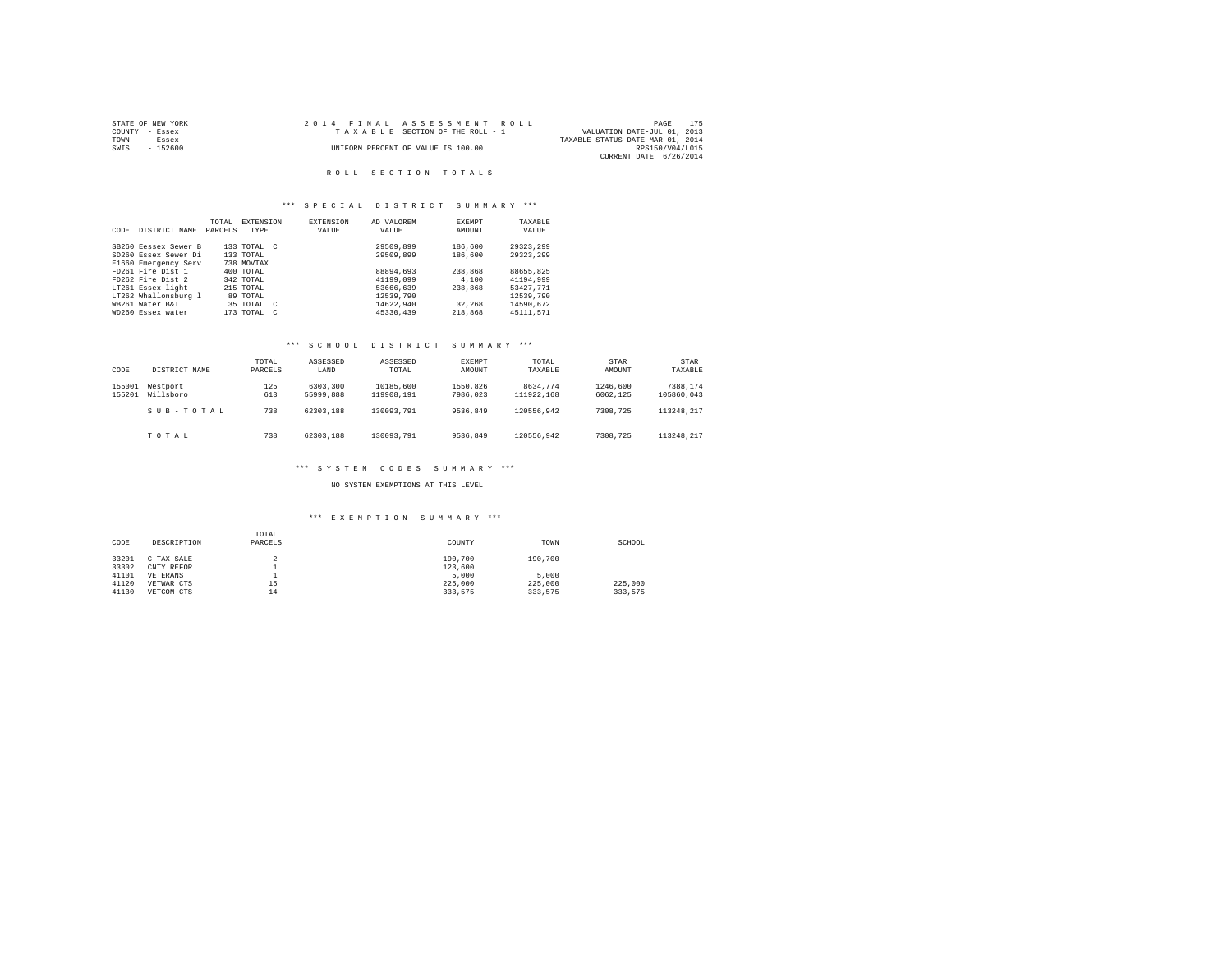| STATE OF NEW YORK | 2014 FINAL ASSESSMENT ROLL         | 176<br>PAGE                      |
|-------------------|------------------------------------|----------------------------------|
| COUNTY - Essex    | TAXABLE SECTION OF THE ROLL - 1    | VALUATION DATE-JUL 01, 2013      |
| TOWN<br>- Essex   |                                    | TAXABLE STATUS DATE-MAR 01, 2014 |
| SWIS<br>- 152600  | UNIFORM PERCENT OF VALUE IS 100.00 | RPS150/V04/L015                  |
|                   |                                    | CURRENT DATE 6/26/2014           |
|                   |                                    |                                  |
|                   | ROLL SECTION TOTALS                |                                  |

# \*\*\* E X E M P T I O N S U M M A R Y \*\*\*

|       |                | TOTAL          |          |          |           |
|-------|----------------|----------------|----------|----------|-----------|
| CODE  | DESCRIPTION    | PARCELS        | COUNTY   | TOWN     | SCHOOL    |
| 41132 | VET COM C      | 2              | 25.125   |          |           |
| 41133 | VET COM T      | $\overline{a}$ |          | 25.125   |           |
| 41140 | VETDIS CTS     | $\overline{a}$ | 76.770   | 76.770   | 76.770    |
| 41142 | VET DIS C      |                | 2,850    |          |           |
| 41143 | VET DIS T      | Ŧ              |          | 2.850    |           |
| 41700 | AG. BLDG.      | $\overline{4}$ | 608,896  | 608,896  | 608.896   |
| 41720 | AG DIST C      | 76             | 4236.290 | 4236.290 | 4236.290  |
| 41800 | AGED ALL       | 25             | 1438.578 | 1438.578 | 1447.128  |
| 41834 | SR.<br>STAR    | 53             |          |          | 3049,400  |
| 41854 | RES. STAR      | 142            |          |          | 4259.325  |
| 42100 | AG. IMPMNT     | $\overline{a}$ | 52.268   | 52.268   | 52.268    |
| 47450 | <b>FISCHER</b> | 18             | 504,303  | 504,303  | 504,303   |
| 47460 | PRIV FOR       | 19             | 2052.619 | 2052.619 | 2052.619  |
|       | TOTAL          | 380            | 9875.574 | 9751.974 | 16845.574 |

| ROLL | DESCRIPTION | TOTAL   | ASSESSED  | ASSESSED   | TAXABLE    | TAXABLE    | TAXABLE    | STAR       |
|------|-------------|---------|-----------|------------|------------|------------|------------|------------|
| SEC  |             | PARCELS | LAND      | TOTAL      | COUNTY     | TOWN       | SCHOOL     | TAXABLE    |
|      | TAXABLE     | 738     | 62303.188 | 130093.791 | 120218.217 | 120341.817 | 120556.942 | 113248.217 |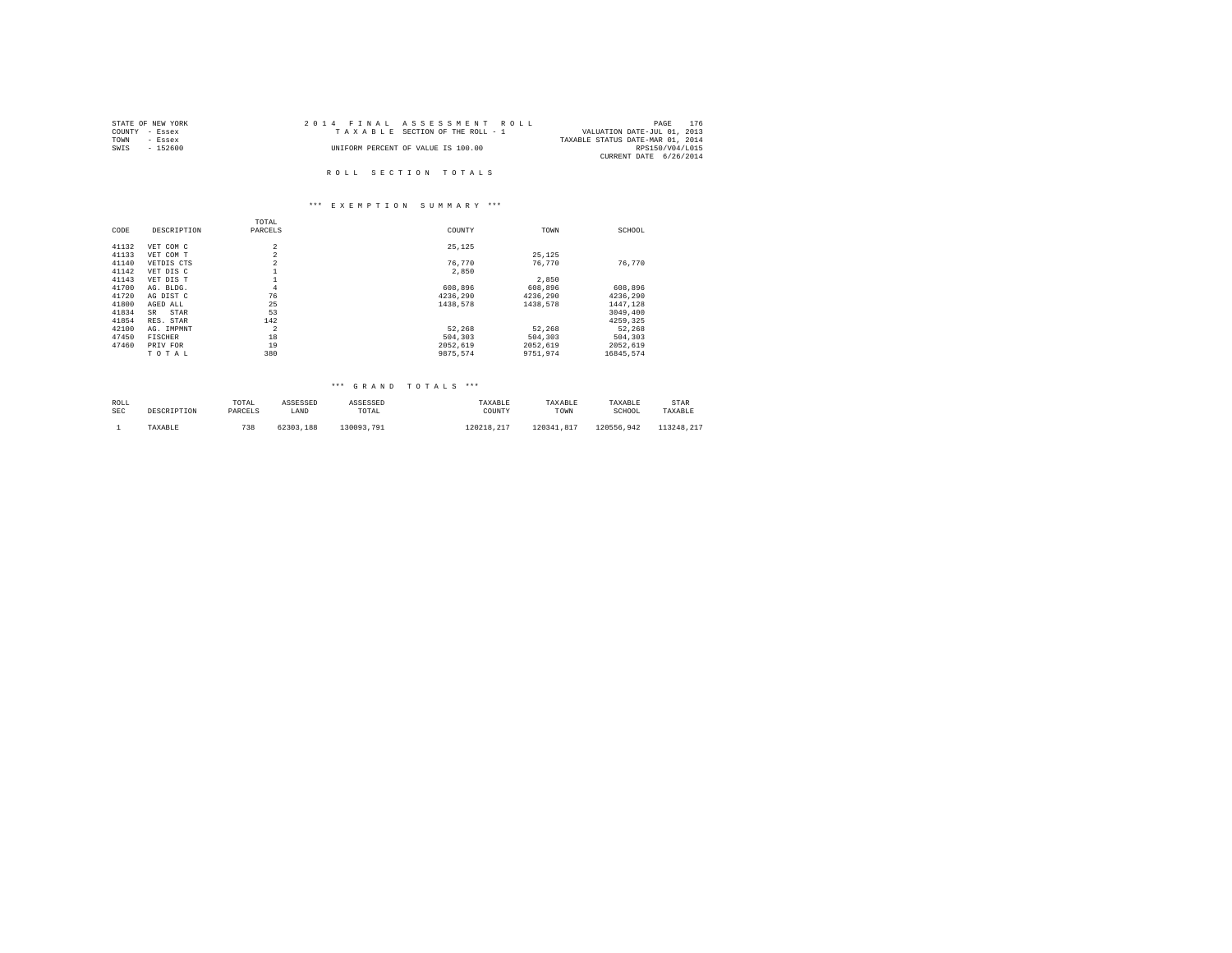| STATE OF NEW YORK |           |  |  |  | 2014 FINAL ASSESSMENT ROLL               |                                  | PAGE                        |  |
|-------------------|-----------|--|--|--|------------------------------------------|----------------------------------|-----------------------------|--|
| COUNTY - Essex    |           |  |  |  | STATE OWNED LAND SECTION OF THE ROLL - 3 |                                  | VALUATION DATE-JUL 01, 2013 |  |
| TOWN              | - Essex   |  |  |  | OWNERS NAME SEOUENCE                     | TAXABLE STATUS DATE-MAR 01, 2014 |                             |  |
| SWIS              | $-152600$ |  |  |  | UNIFORM PERCENT OF VALUE IS 100.00       |                                  |                             |  |

| CURRENT OWNERS NAME                             | SCHOOL DISTRICT             | LAND         | TAX DESCRIPTION TAXABLE VALUE   | TAX MAP PARCEL NUMBER THE PROPERTY LOCATION & CLASS ASSESSMENT EXEMPTION CODE--------------COUNTY-------TOWN------SCHOOL |  |  |  |  |  |
|-------------------------------------------------|-----------------------------|--------------|---------------------------------|--------------------------------------------------------------------------------------------------------------------------|--|--|--|--|--|
|                                                 |                             |              |                                 |                                                                                                                          |  |  |  |  |  |
|                                                 | Lake Shore Rd               |              |                                 | 605J195003                                                                                                               |  |  |  |  |  |
| $49.3 - 2 - 26.120$                             | 931 Forest s532a            |              | COUNTY TAXABLE VALUE            | 60,100                                                                                                                   |  |  |  |  |  |
| 0110001                                         | 155201 60,100<br>Willsboro  |              | TOWN<br>TAXABLE VALUE           | 60,100                                                                                                                   |  |  |  |  |  |
| State Of New York<br><b>Tudd</b>                |                             | 60,100       | SCHOOL TAXABLE VALUE            | 60,100                                                                                                                   |  |  |  |  |  |
| State Comptroller ACRES 109.09                  |                             |              | E1660 Emergency Services        | $.00$ MT                                                                                                                 |  |  |  |  |  |
| Land Claims Unit                                | EAST-0750816 NRTH-1552356   |              | FD262 Fire Dist 2               | 60,100 TO                                                                                                                |  |  |  |  |  |
| 7th Fl Alfred E Smith Bld DEED BOOK 1070 PG-329 |                             |              |                                 |                                                                                                                          |  |  |  |  |  |
| Albany, NY 12233                                | FULL MARKET VALUE           | 60,100       |                                 |                                                                                                                          |  |  |  |  |  |
|                                                 |                             |              |                                 |                                                                                                                          |  |  |  |  |  |
|                                                 | Lake Shore Rd               |              |                                 | 605J194004                                                                                                               |  |  |  |  |  |
| 49.4-1-2.200 931 Forest s532a                   |                             |              | COUNTY TAXABLE VALUE            | 227,900                                                                                                                  |  |  |  |  |  |
| 0120001                                         | 155201 227,900<br>Willsboro |              | TOWN<br>TAXABLE VALUE           | 227,900                                                                                                                  |  |  |  |  |  |
| State Of New York<br>Judd Pat                   |                             | 227,900      | SCHOOL TAXABLE VALUE            | 227,900                                                                                                                  |  |  |  |  |  |
| State Comptroller                               | ACRES 338.86                |              | E1660 Emergency Services .00 MT |                                                                                                                          |  |  |  |  |  |
| Land Claims Unit                                | EAST-0759025 NRTH-1553159   |              | FD261 Fire Dist 1               | 227,900 TO                                                                                                               |  |  |  |  |  |
| 7th Fl Alfred E Smith Bld DEED BOOK 1079 PG-316 |                             |              |                                 |                                                                                                                          |  |  |  |  |  |
| Albany, NY 12233                                | FULL MARKET VALUE           | 227,900      |                                 |                                                                                                                          |  |  |  |  |  |
|                                                 |                             |              |                                 |                                                                                                                          |  |  |  |  |  |
|                                                 | Errata                      |              |                                 | 6057012018                                                                                                               |  |  |  |  |  |
| $999.99 - 1 - 1.000$                            | 993 Transition t            |              | COUNTY TAXABLE VALUE            | $\Omega$                                                                                                                 |  |  |  |  |  |
| 7777777                                         | Willsboro<br>155201         | $\Omega$     | TOWN<br>TAXABLE VALUE           | $\circ$                                                                                                                  |  |  |  |  |  |
| Errata                                          |                             | $\mathbf{r}$ | TAXABLE VALUE<br>SCHOOL         | $\Omega$                                                                                                                 |  |  |  |  |  |
| Essex, NY                                       | FULL MARKET VALUE           |              |                                 |                                                                                                                          |  |  |  |  |  |
|                                                 |                             |              |                                 |                                                                                                                          |  |  |  |  |  |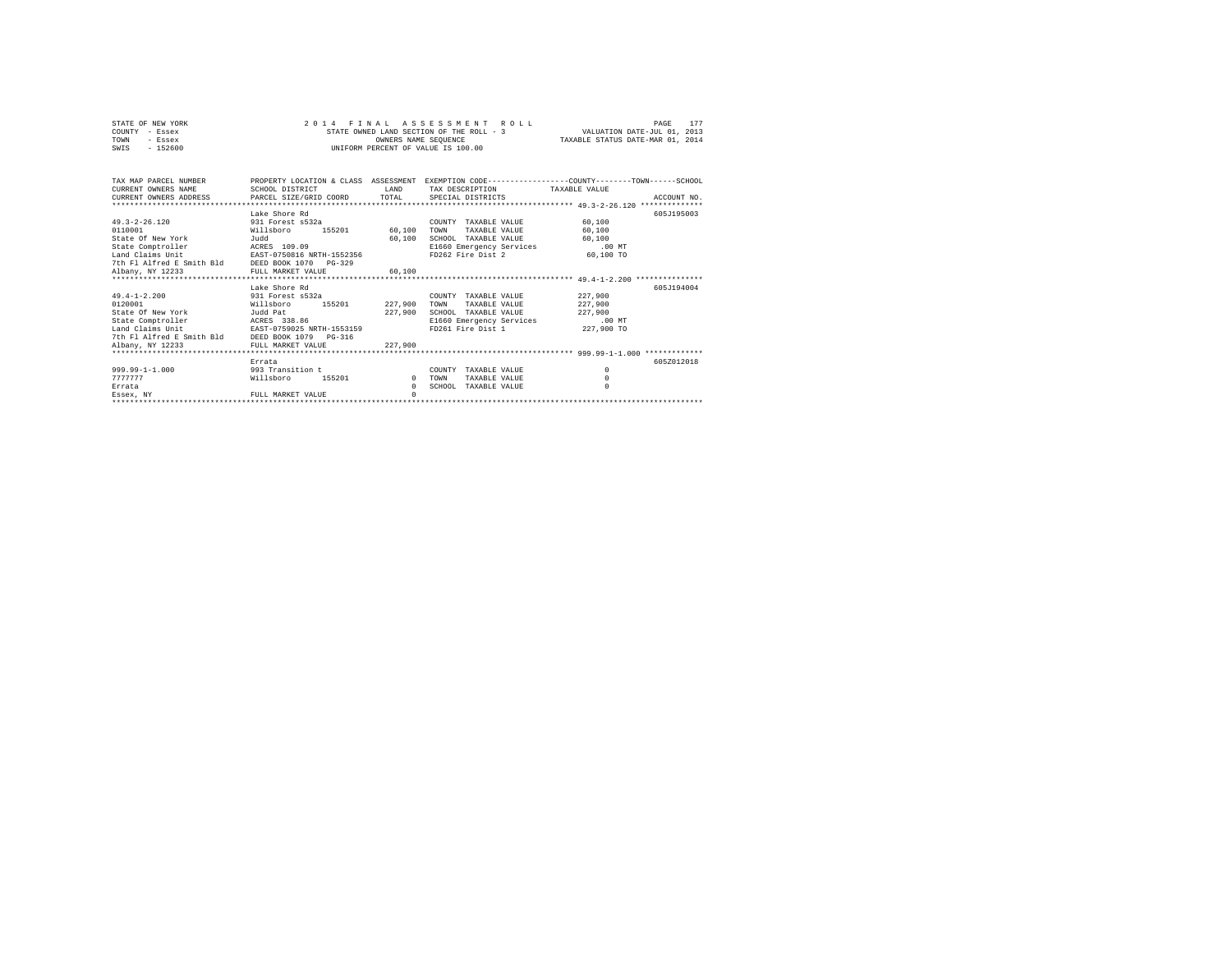| STATE OF NEW YORK | 2014 FINAL ASSESSMENT ROLL               | 178<br>PAGE                      |
|-------------------|------------------------------------------|----------------------------------|
| COUNTY - Essex    | STATE OWNED LAND SECTION OF THE ROLL - 3 | VALUATION DATE-JUL 01, 2013      |
| TOWN<br>- Essex   |                                          | TAXABLE STATUS DATE-MAR 01, 2014 |
| SWTS<br>- 152600  |                                          | RPS150/V04/L015                  |
|                   | UNIFORM PERCENT OF VALUE IS 100.00       | CURRENT DATE 6/26/2014           |
|                   |                                          |                                  |
|                   | ROLL SUB SECTION- - TOTALS               |                                  |

## \*\*\* S P E C I A L D I S T R I C T S U M M A R Y \*\*\*

| DISTRICT NAME<br>CODE                                          | EXTENSION<br>TOTAL.<br>PARCELS<br>TYPE | <b>EXTENSION</b><br>VALUE | AD VALOREM<br>VALUE | <b>EXEMPT</b><br><b>AMOUNT</b> | TAXARLE<br>VALUE  |
|----------------------------------------------------------------|----------------------------------------|---------------------------|---------------------|--------------------------------|-------------------|
| E1660 Emergency Serv<br>FD261 Fire Dist 1<br>FD262 Fire Dist 2 | 2 MOVTAX<br>1 TOTAL<br>1 TOTAL         |                           | 227,900<br>60,100   |                                | 227,900<br>60,100 |

#### \*\*\* S C H O O L D I S T R I C T S U M M A R Y \*\*\*

| CODE   | DISTRICT NAME | TOTAL<br>PARCELS | ASSESSED<br>LAND | ASSESSED<br>TOTAL | EXEMPT<br>AMOUNT | TOTAL<br>TAXABLE | STAR<br>AMOUNT | <b>STAR</b><br>TAXABLE |
|--------|---------------|------------------|------------------|-------------------|------------------|------------------|----------------|------------------------|
| 155201 | Willsboro     |                  | 288,000          | 288,000           |                  | 288,000          |                | 288,000                |
|        | SUB-TOTAL     |                  | 288,000          | 288,000           |                  | 288,000          |                | 288,000                |
|        | TOTAL         |                  | 288,000          | 288,000           |                  | 288,000          |                | 288,000                |

#### \*\*\* S Y S T E M C O D E S S U M M A R Y \*\*\*

NO SYSTEM EXEMPTIONS AT THIS LEVEL

## \*\*\* E X E M P T I O N S U M M A R Y \*\*\*

NO EXEMPTIONS AT THIS LEVEL

| ROLL<br>SEC | DESCRIPTION            | TOTAL<br>PARCELS | ASSESSED<br>LAND | ASSESSED<br>TOTAL | TAXABLE<br>COUNTY | TAXABLE<br>TOWN | TAXABLE<br>SCHOOL | STAR<br>TAXABLE |
|-------------|------------------------|------------------|------------------|-------------------|-------------------|-----------------|-------------------|-----------------|
|             | OWNED<br>LAND<br>STATE |                  | ,000<br>288      | 288,000           | 288,000           | 288,000         | 288,000           | 288<br>.000     |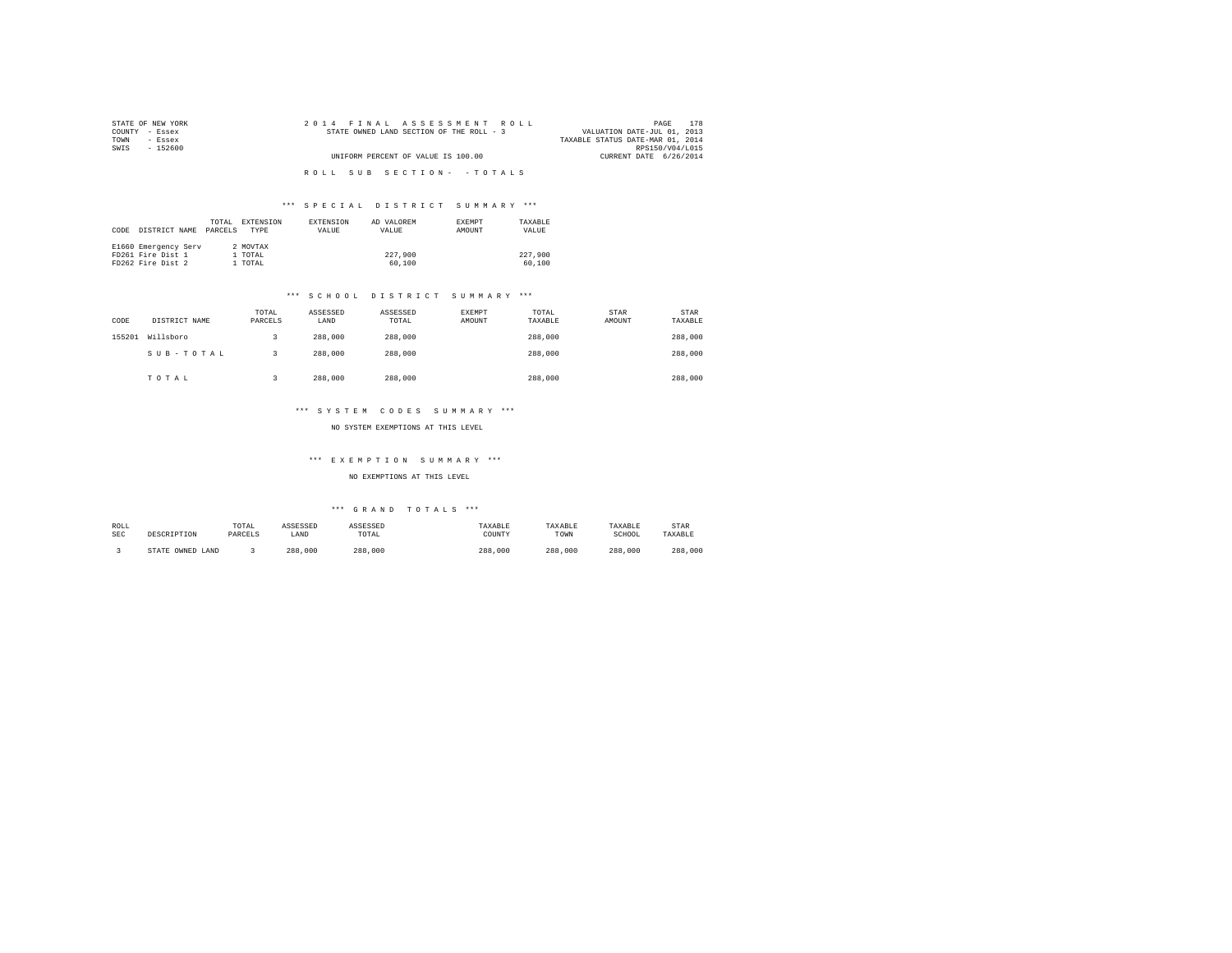| 2014 FINAL ASSESSMENT ROLL<br>STATE OF NEW YORK<br>PAGE<br>179<br>COUNTY - Essex<br>STATE OWNED LAND SECTION OF THE ROBE OF SUB-SECT - P- ECL CONSERVATION AND CONDERN LAW EASEMENTS TAXABLE STATUS DATE-MAR 01, 2014<br>TOWN - Essex<br>SWIS - 152600<br>UNIFORM PERCENT OF VALUE IS 100.00 |                                                                                                                                                     |                      |                                                                                                       |                                                                                                                                 |  |  |  |  |
|----------------------------------------------------------------------------------------------------------------------------------------------------------------------------------------------------------------------------------------------------------------------------------------------|-----------------------------------------------------------------------------------------------------------------------------------------------------|----------------------|-------------------------------------------------------------------------------------------------------|---------------------------------------------------------------------------------------------------------------------------------|--|--|--|--|
| TAX MAP PARCEL NUMBER<br>CURRENT OWNERS NAME<br>CURRENT OWNERS ADDRESS                                                                                                                                                                                                                       | SCHOOL DISTRICT<br>PARCEL SIZE/GRID COORD                                                                                                           | LAND<br>TOTAL        | TAX DESCRIPTION<br>SPECIAL DISTRICTS                                                                  | PROPERTY LOCATION & CLASS ASSESSMENT EXEMPTION CODE----------------COUNTY-------TOWN-----SCHOOL<br>TAXABLE VALUE<br>ACCOUNT NO. |  |  |  |  |
| 49.4-1-2.110-ESMT<br>State Of New York<br>C/O County Treasurer Judd<br>Essex County ACRES 63.40                                                                                                                                                                                              | 56 Albee Ln<br>980 Consvn easmt - WTRFNT<br>EAST-0758359 NRTH-1556917<br>DEED BOOK 1744 PG-73<br>CONSERVATION ESMT % 83.00                          |                      | COUNTY TAXABLE VALUE<br>FD261 Fire Dist 1                                                             | 605J101714<br>439,900<br>439,900<br>439,900<br>439,900 TO                                                                       |  |  |  |  |
|                                                                                                                                                                                                                                                                                              | FULL MARKET VALUE                                                                                                                                   | 439,900              |                                                                                                       |                                                                                                                                 |  |  |  |  |
| 49.4-1-2.120-ESMT<br>State Of New York Millsboro 155201 228,250 TOWN TAXABLE VALUE C/O County Treasurer Judici 228,250 SCHOOL TAXABLE VALUE VALUE                                                                                                                                            | Albee Ln<br>980 Consvn easmt - WTRFNT<br>EAST-0759233 NRTH-1556917<br>DEED BOOK 1744 PG-81<br>CONSERVATION ESMT % 83.00                             |                      | COUNTY TAXABLE VALUE                                                                                  | 605Z012003<br>228,250<br>228,250<br>228,250<br>228,250 TO                                                                       |  |  |  |  |
|                                                                                                                                                                                                                                                                                              | FULL MARKET VALUE                                                                                                                                   | 228,250              |                                                                                                       |                                                                                                                                 |  |  |  |  |
|                                                                                                                                                                                                                                                                                              |                                                                                                                                                     |                      |                                                                                                       |                                                                                                                                 |  |  |  |  |
| 49.4-1-2.130-ESMT<br>State Of New York<br>C/O County Treasurer<br>$C/O$ County Treasurer $Judd$<br>Essex $County$ ACRES 14.70                                                                                                                                                                | Albee Ln<br>980 Consvn easmt<br>Willsboro 155201<br>EAST-0760806 NRTH-1555858<br>DEED BOOK 1744 PG-61                                               |                      | COUNTY TAXABLE VALUE<br>12,201 TOWN TAXABLE VALUE<br>12,201 SCHOOL TAXABLE VALUE<br>FD261 Fire Dist 1 | 605Z012010<br>12,201<br>12,201<br>12,201<br>12,201 TO                                                                           |  |  |  |  |
|                                                                                                                                                                                                                                                                                              | CONSERVATION ESMT % 83.00                                                                                                                           |                      |                                                                                                       |                                                                                                                                 |  |  |  |  |
|                                                                                                                                                                                                                                                                                              | FULL MARKET VALUE                                                                                                                                   | 12,201               |                                                                                                       |                                                                                                                                 |  |  |  |  |
|                                                                                                                                                                                                                                                                                              | Albee Ln                                                                                                                                            |                      |                                                                                                       | 605Z012013                                                                                                                      |  |  |  |  |
| 49.4-1-2.160-ESMT<br>State Of New York<br>C/O County Treasurer<br>Essex County ACRES 113.60                                                                                                                                                                                                  | 980 Consvn easmt<br>Willsboro 155201<br>Judd<br>EAST-0760149 NRTH-1555197<br>DEED BOOK 1744 PG-69<br>CONSERVATION ESMT % 83.00<br>FULL MARKET VALUE | 84,411               | COUNTY TAXABLE VALUE<br>84.411 TOWN TAXABLE VALUE<br>84,411 SCHOOL TAXABLE VALUE<br>FD261 Fire Dist 1 | 84,411<br>84,411<br>84,411<br>84,411 TO                                                                                         |  |  |  |  |
|                                                                                                                                                                                                                                                                                              |                                                                                                                                                     |                      |                                                                                                       | ******************************** 49.4-1-2.190-ESMT **********                                                                   |  |  |  |  |
| 49.4-1-2.190-ESMT<br>State Of New York Willsboro 155201<br>C/O County Treasurer Judd<br>Essex County ACRES 8.30                                                                                                                                                                              | Albee Ln<br>980 Consvn easmt - WTRFNT<br>EAST-0757328 NRTH-1557588<br>DEED BOOK 1744 PG-85<br>CONSERVATION ESMT % 83.00<br>FULL MARKET VALUE        | 6,889<br>*********** | COUNTY TAXABLE VALUE<br>6,889 TOWN TAXABLE VALUE<br>6,889 SCHOOL TAXABLE VALUE<br>FD261 Fire Dist 1   | 605Z012016<br>6,889<br>6,889<br>6,889<br>6,889 TO                                                                               |  |  |  |  |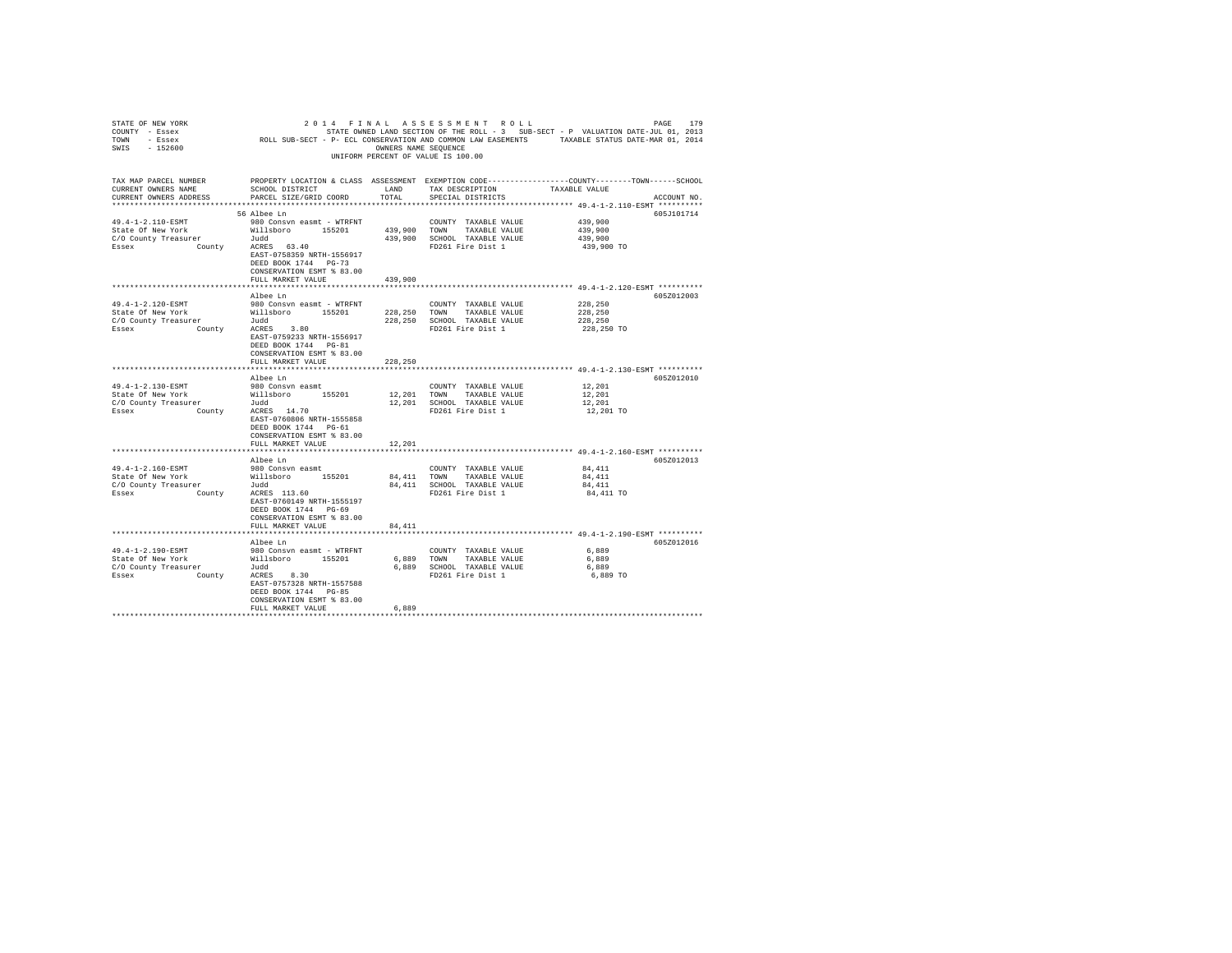| STATE OWNED LAND SECTION OF THE ROLL - 3 SUB-SECT - P VALUATION DATE-JUL 01, 2013<br>COUNTY - Essex<br>ROLL SUB-SECT - P- ECL CONSERVATION AND COMMON LAW EASEMENTS TAXABLE STATUS DATE-MAR 01, 2014<br>TOWN<br>- Essex<br>$-152600$<br>SWIS<br>OWNERS NAME SEQUENCE<br>UNIFORM PERCENT OF VALUE IS 100.00 |                                                                                                     |                          |                                                             |                         |             |  |  |  |
|------------------------------------------------------------------------------------------------------------------------------------------------------------------------------------------------------------------------------------------------------------------------------------------------------------|-----------------------------------------------------------------------------------------------------|--------------------------|-------------------------------------------------------------|-------------------------|-------------|--|--|--|
| TAX MAP PARCEL NUMBER THE PROPERTY LOCATION & CLASS ASSESSMENT EXEMPTION CODE--------------COUNTY-------TOWN------SCHOOL<br>CURRENT OWNERS NAME                                                                                                                                                            | SCHOOL DISTRICT                                                                                     | <b>LAND</b>              | TAX DESCRIPTION TAXABLE VALUE                               |                         |             |  |  |  |
| CURRENT OWNERS ADDRESS                                                                                                                                                                                                                                                                                     | PARCEL SIZE/GRID COORD                                                                              | TOTAL.                   | SPECIAL DISTRICTS                                           |                         | ACCOUNT NO. |  |  |  |
|                                                                                                                                                                                                                                                                                                            |                                                                                                     |                          |                                                             |                         |             |  |  |  |
|                                                                                                                                                                                                                                                                                                            | 175 Lighthouse Way                                                                                  |                          |                                                             |                         | 605J101706  |  |  |  |
| 49.4-1-3.000-ESMT                                                                                                                                                                                                                                                                                          | 980 Consyn easmt - WTRFNT                                                                           |                          | COUNTY TAXABLE VALUE                                        | 868,263                 |             |  |  |  |
| State Of New York<br>C/O County Treasurer                                                                                                                                                                                                                                                                  | Willsboro 155201                                                                                    | 868, 263 TOWN<br>868,263 | TAXABLE VALUE                                               | 868,263<br>868,263      |             |  |  |  |
| Essex                                                                                                                                                                                                                                                                                                      | Judd<br>County 00004.80                                                                             |                          | SCHOOL TAXABLE VALUE<br>FD261 Fire Dist 1                   | 694,610 TO              |             |  |  |  |
|                                                                                                                                                                                                                                                                                                            | ACRES 39.60                                                                                         |                          | FD262 Fire Dist 2 173,653 TO                                |                         |             |  |  |  |
|                                                                                                                                                                                                                                                                                                            | EAST-0763865 NRTH-1556911<br>DEED BOOK 1744 PG-65<br>CONSERVATION ESMT % 83.00<br>FULL MARKET VALUE | 868,263                  |                                                             |                         |             |  |  |  |
|                                                                                                                                                                                                                                                                                                            |                                                                                                     | *************            | ****************************** 49.4-1-9.110-ESMT ********** |                         |             |  |  |  |
|                                                                                                                                                                                                                                                                                                            | Lake Shore Rd                                                                                       |                          |                                                             |                         | 605J101713  |  |  |  |
| 49.4-1-9.110-ESMT                                                                                                                                                                                                                                                                                          | 980 Consvn easmt                                                                                    |                          | COUNTY TAXABLE VALUE                                        | 101,592                 |             |  |  |  |
| State Of New York                                                                                                                                                                                                                                                                                          | Willsboro 155201 101,592 TOWN                                                                       |                          | TAXABLE VALUE                                               | 101,592                 |             |  |  |  |
| C/O County Treasurer                                                                                                                                                                                                                                                                                       | Judd<br>ACRES 122.40                                                                                | 101,592                  | SCHOOL TAXABLE VALUE                                        | 101,592                 |             |  |  |  |
| County<br>Essex                                                                                                                                                                                                                                                                                            | EAST-0757479 NRTH-1555245                                                                           |                          | FD261 Fire Dist 1<br>FD262 Fire Dist 2                      | 76,194 TO<br>25,398 TO  |             |  |  |  |
|                                                                                                                                                                                                                                                                                                            | DEED BOOK 1744 PG-77<br>CONSERVATION ESMT % 83.00<br>FULL MARKET VALUE                              | 101,592                  |                                                             |                         |             |  |  |  |
|                                                                                                                                                                                                                                                                                                            |                                                                                                     |                          |                                                             |                         |             |  |  |  |
|                                                                                                                                                                                                                                                                                                            | 12 Spire Way                                                                                        |                          |                                                             |                         | 605J101715  |  |  |  |
| 49.15-3-14.000-ESMT                                                                                                                                                                                                                                                                                        | 980 Consyn easmt - WTRFNT                                                                           |                          | COUNTY TAXABLE VALUE 556,266                                |                         |             |  |  |  |
| State Of New York                                                                                                                                                                                                                                                                                          | Willsboro 155201<br>Judd                                                                            | 556,266                  | TAXABLE VALUE<br>TOWN<br>SCHOOL TAXABLE VALUE               | 556,266                 |             |  |  |  |
| C/O County Treasurer                                                                                                                                                                                                                                                                                       |                                                                                                     | 556,266                  | FD261 Fire Dist 1                                           | 556,266                 |             |  |  |  |
| Essex<br>County                                                                                                                                                                                                                                                                                            | ACRES 25.00<br>EAST-0761824 NRTH-1556534<br>DEED BOOK 1744 PG-61<br>CONSERVATION ESMT % 83.00       |                          | FD262 Fire Dist 2                                           | 534,015 TO<br>22,251 TO |             |  |  |  |
|                                                                                                                                                                                                                                                                                                            | FULL MARKET VALUE                                                                                   | 556,266                  |                                                             |                         |             |  |  |  |
|                                                                                                                                                                                                                                                                                                            |                                                                                                     |                          |                                                             |                         |             |  |  |  |

STATE OF NEW YORK 2 0 1 4 F I N A L A S S E S S M E N T R O L L PAGE 180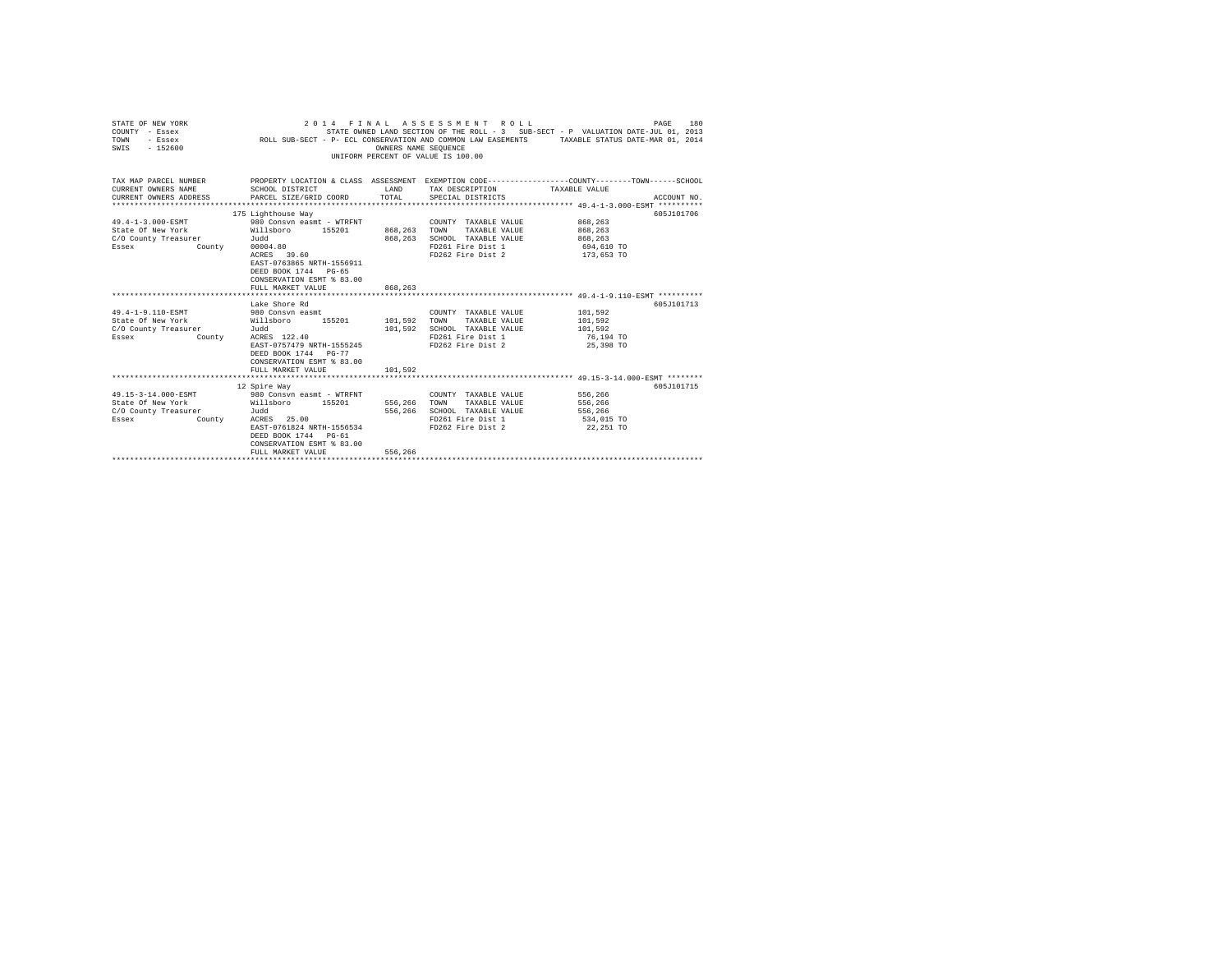| STATE OF NEW YORK   | 2014 FINAL ASSESSMENT ROLL<br>181<br>PAGE                                                        |
|---------------------|--------------------------------------------------------------------------------------------------|
| COUNTY<br>$-$ Essex | STATE OWNED LAND SECTION OF THE ROLL - 3 SUB-SECT - P VALUATION DATE-JUL 01, 2013                |
| TOWN<br>- Essex     | TAXABLE STATUS DATE-MAR 01, 2014<br>ROLL SUB-SECT - P- ECL CONSERVATION AND COMMON LAW EASEMENTS |
| $-152600$<br>SWIS   | RPS150/V04/L015                                                                                  |
|                     | CURRENT DATE 6/26/2014                                                                           |
|                     | UNIFORM PERCENT OF VALUE IS 100.00                                                               |
|                     | ROLL SUB SECTION-P-TOTALS                                                                        |

| CODE | DISTRICT NAME        | TOTAL.<br>PARCELS | EXTENSION<br><b>TYPE</b> | EXTENSION<br>VALUE | AD VALOREM<br>VALUE | <b>EXEMPT</b><br>AMOUNT | TAXARLE<br>VALUE |
|------|----------------------|-------------------|--------------------------|--------------------|---------------------|-------------------------|------------------|
|      | E1660 Emergency Serv |                   | 8 MOVTAX                 |                    |                     |                         |                  |
|      | FD261 Fire Dist 1    |                   | 8 TOTAL                  |                    | 2076,470            |                         | 2076.470         |
|      | FD262 Fire Dist 2    |                   | 3 TOTAL                  |                    | 221,302             |                         | 221,302          |

#### \*\*\* S C H O O L D I S T R I C T S U M M A R Y \*\*\*

| CODE   | DISTRICT NAME | TOTAL<br>PARCELS | ASSESSED<br>LAND | ASSESSED<br>TOTAL | EXEMPT<br>AMOUNT | TOTAL<br>TAXABLE | STAR<br>AMOUNT | STAR<br>TAXABLE |
|--------|---------------|------------------|------------------|-------------------|------------------|------------------|----------------|-----------------|
| 155201 | Willsboro     | 8                | 2297.772         | 2297.772          |                  | 2297.772         |                | 2297.772        |
|        | SUB-TOTAL     | 8                | 2297.772         | 2297.772          |                  | 2297.772         |                | 2297.772        |
|        | TOTAL         | 8                | 2297.772         | 2297.772          |                  | 2297.772         |                | 2297.772        |

#### \*\*\* S Y S T E M C O D E S S U M M A R Y \*\*\*

NO SYSTEM EXEMPTIONS AT THIS LEVEL

### \*\*\* E X E M P T I O N S U M M A R Y \*\*\*

#### NO EXEMPTIONS AT THIS LEVEL

| ROLL<br>SEC | DESCRIPTION            | TOTAL<br>PARCELS | ASSESSED<br>LAND | ASSESSED<br>TOTAL     | TAXABLE<br>COUNTY | TAXABLE<br>TOWN               | TAXABLE<br>SCHOOL | STAR<br>TAXABLE        |
|-------------|------------------------|------------------|------------------|-----------------------|-------------------|-------------------------------|-------------------|------------------------|
|             | OWNED<br>STATE<br>LAND |                  | 2297<br>773      | つつロワ<br>$\mathcal{L}$ | 2297<br>773       | 2297<br>773<br>$\overline{1}$ | 2297<br>772       | 2297<br>B <sub>n</sub> |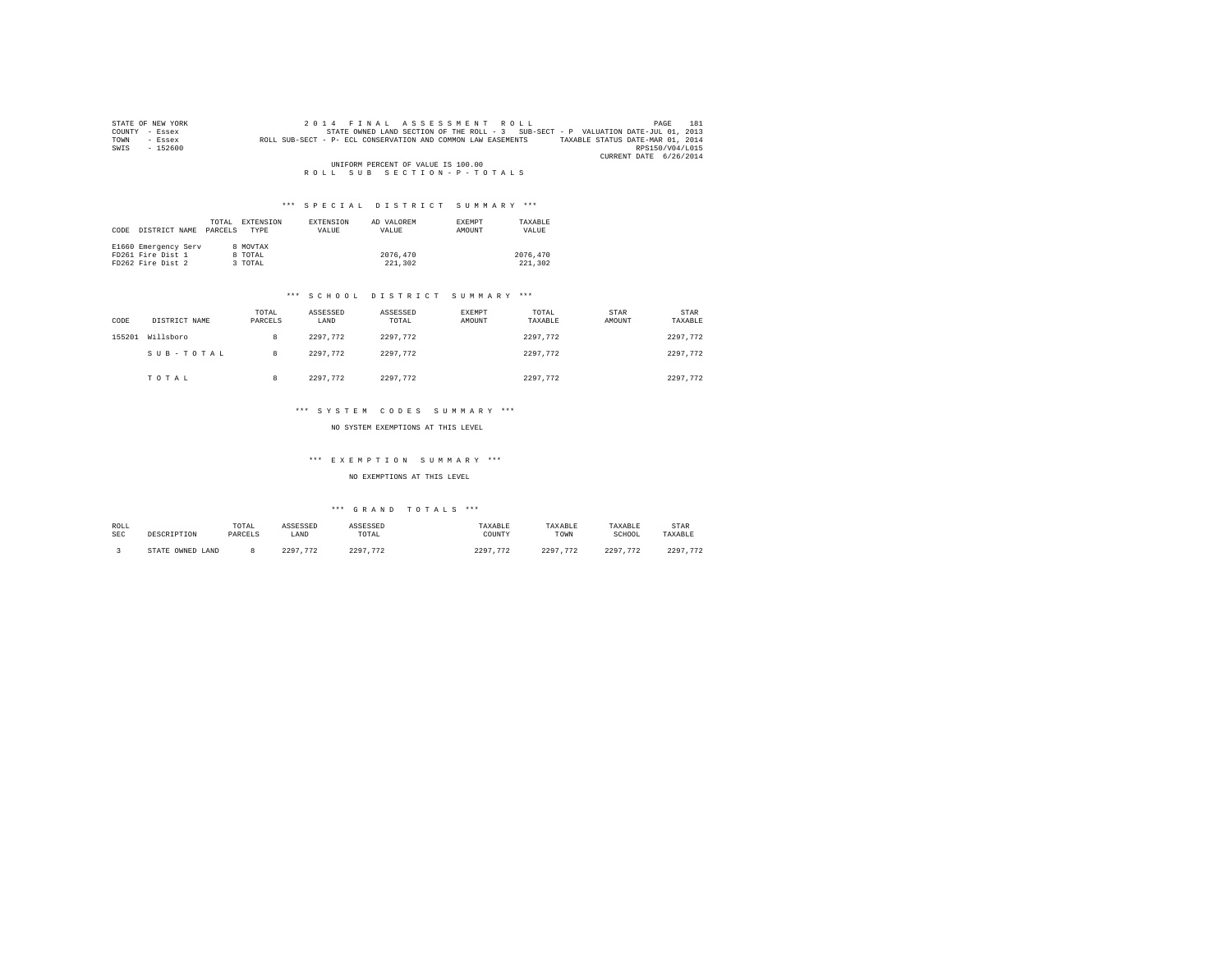| STATE OF NEW YORK | 2014 FINAL ASSESSMENT ROLL               | 182<br>PAGE                      |
|-------------------|------------------------------------------|----------------------------------|
| COUNTY - Essex    | STATE OWNED LAND SECTION OF THE ROLL - 3 | VALUATION DATE-JUL 01, 2013      |
| TOWN<br>- Essex   |                                          | TAXABLE STATUS DATE-MAR 01, 2014 |
| SWIS<br>- 152600  |                                          | RPS150/V04/L015                  |
|                   | UNIFORM PERCENT OF VALUE IS 100.00       | CURRENT DATE 6/26/2014           |
|                   | ROLL SECTION TOTALS                      |                                  |

| CODE | DISTRICT NAME                                                  | TOTAL<br>PARCELS | EXTENSION<br>TYPE               | <b>EXTENSION</b><br>VALUE | AD VALOREM<br>VALUE | <b>EXEMPT</b><br><b>AMOUNT</b> | TAXARLE<br>VALUE    |
|------|----------------------------------------------------------------|------------------|---------------------------------|---------------------------|---------------------|--------------------------------|---------------------|
|      | E1660 Emergency Serv<br>FD261 Fire Dist 1<br>FD262 Fire Dist 2 |                  | 10 MOVTAX<br>9 TOTAL<br>4 TOTAL |                           | 2304,370<br>281,402 |                                | 2304,370<br>281,402 |

#### \*\*\* S C H O O L D I S T R I C T S U M M A R Y \*\*\*

| CODE   | DISTRICT NAME | TOTAL<br>PARCELS | ASSESSED<br>LAND | ASSESSED<br>TOTAL | EXEMPT<br>AMOUNT | TOTAL<br>TAXABLE | STAR<br>AMOUNT | STAR<br>TAXABLE |
|--------|---------------|------------------|------------------|-------------------|------------------|------------------|----------------|-----------------|
| 155201 | Willsboro     | 11               | 2585.772         | 2585.772          |                  | 2585.772         |                | 2585.772        |
|        | SUB-TOTAL     | 11               | 2585.772         | 2585.772          |                  | 2585.772         |                | 2585.772        |
|        | TOTAL         | 11               | 2585.772         | 2585.772          |                  | 2585.772         |                | 2585.772        |

#### \*\*\* S Y S T E M C O D E S S U M M A R Y \*\*\*

NO SYSTEM EXEMPTIONS AT THIS LEVEL

### \*\*\* E X E M P T I O N S U M M A R Y \*\*\*

#### NO EXEMPTIONS AT THIS LEVEL

| ROLL<br>SEC | DESCRIPTION         | TOTAL<br>PARCELS | ASSESSED<br>LAND | ASSESSED<br>TOTAL<br>the contract of the contract of the | TAXABLE<br>COUNTY | TAXABLE<br>TOWN | TAXABLE<br>SCHOOL | STAR<br>TAXABLE |
|-------------|---------------------|------------------|------------------|----------------------------------------------------------|-------------------|-----------------|-------------------|-----------------|
|             | STATE OWNED<br>LAND | --               | 2585<br>772      | 2585<br>$\sim$                                           | 2585<br>772       | 773<br>2585     | 2585<br>772       | 2585<br>$\eta$  |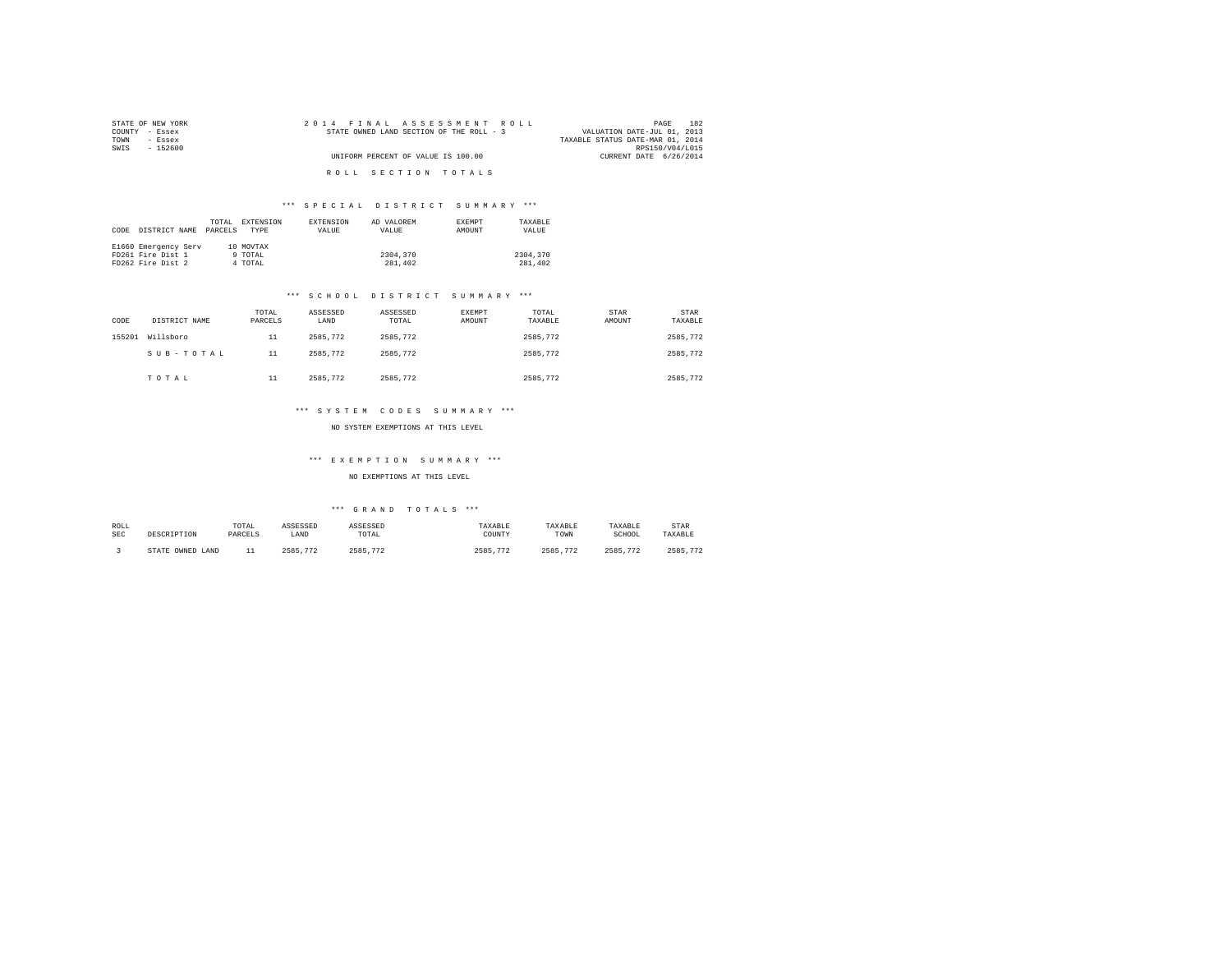| STATE OF NEW YORK<br>COUNTY - Essex<br>TOWN<br>- Essex<br>SWIS<br>$-152600$                                                   | 2 0 1 4<br>FINAL                                                                                                                                                                                                                                                                                                                                                                                                                   |                | ASSESSMENT ROLL<br>SPECIAL FRANCHISE SECTION OF THE ROLL - 5<br>OWNERS NAME SECUENCE<br>UNIFORM PERCENT OF VALUE IS 100.00                                                                   | 183<br>PAGE<br>VALUATION DATE-JUL 01, 2013<br>TAXABLE STATUS DATE-MAR 01, 2014                                   |             |  |
|-------------------------------------------------------------------------------------------------------------------------------|------------------------------------------------------------------------------------------------------------------------------------------------------------------------------------------------------------------------------------------------------------------------------------------------------------------------------------------------------------------------------------------------------------------------------------|----------------|----------------------------------------------------------------------------------------------------------------------------------------------------------------------------------------------|------------------------------------------------------------------------------------------------------------------|-------------|--|
| TAX MAP PARCEL NUMBER<br>CURRENT OWNERS NAME<br>CURRENT OWNERS ADDRESS                                                        | SCHOOL DISTRICT<br>PARCEL SIZE/GRID COORD                                                                                                                                                                                                                                                                                                                                                                                          | LAND<br>TOTAL  | TAX DESCRIPTION<br>SPECIAL DISTRICTS                                                                                                                                                         | PROPERTY LOCATION & CLASS ASSESSMENT EXEMPTION CODE---------------COUNTY-------TOWN------SCHOOL<br>TAXABLE VALUE | ACCOUNT NO. |  |
|                                                                                                                               |                                                                                                                                                                                                                                                                                                                                                                                                                                    |                |                                                                                                                                                                                              |                                                                                                                  |             |  |
| 526. - 9999 - 905.840/8602<br>Cable Comm Of Willsboro<br>6 Essex Rd<br>PO Box 625<br>Willsboro, NY 12996                      | Town Outside Vla<br>----- ------- ---<br>869 Television<br>155201<br>Willsboro<br>Special Franchise Town 23.543<br>No Land Improvements Only<br>905840-152600-860<br>${\tt EAST-0738014 \; NRTH-1554205} \qquad \qquad {\tt LT261 \; Eseex \; light} \qquad \qquad 23,543 \; {\tt TO} \\ {\tt FUL \; MARKET \; VALUE} \qquad \qquad 23,543 \; {\tt TO} \\ {\tt T262 \; Whallonsburg \; light} \qquad \qquad 23,543 \; {\tt TO} \\$ | $\overline{a}$ | COUNTY TAXABLE VALUE<br>TAXABLE VALUE<br>TOWN<br>SCHOOL TAXABLE VALUE<br>FD261 Fire Dist 1<br>FD262 Fire Dist 2                                                                              | 23.543<br>23,543<br>23,543<br>23,543 TO<br>23,543 TO                                                             | 6050191019  |  |
|                                                                                                                               |                                                                                                                                                                                                                                                                                                                                                                                                                                    |                | WD260 Essex water                                                                                                                                                                            | 23,543 TO C                                                                                                      |             |  |
|                                                                                                                               | Town Outside Vlg                                                                                                                                                                                                                                                                                                                                                                                                                   |                |                                                                                                                                                                                              |                                                                                                                  | 6050304801  |  |
| 526. - 9999-608.900/8601<br>Chazy & Westport Tel Co<br>Chazy, NY 12921                                                        | 866 Telephone<br>155001<br>Westport<br>Special Franchise Town 13,592<br>No Land Improvements Only<br>608900-152600-860<br>EAST-0738014 NRTH-1554205                                                                                                                                                                                                                                                                                | $\sim$ 0       | COUNTY TAXABLE VALUE<br>TAXABLE VALUE<br>TOWN<br>SCHOOL TAXABLE VALUE<br>FD262 Fire Dist 2                                                                                                   | 13,592<br>13,592<br>13,592<br>13,592 TO                                                                          |             |  |
|                                                                                                                               | FULL MARKET VALUE                                                                                                                                                                                                                                                                                                                                                                                                                  | 13,592         |                                                                                                                                                                                              |                                                                                                                  |             |  |
|                                                                                                                               | Town Outside Vlg                                                                                                                                                                                                                                                                                                                                                                                                                   |                |                                                                                                                                                                                              |                                                                                                                  | 605J190017  |  |
| 526. - 9999-131.600/8601<br>NYSEG Corp<br>Utility Shared Svcs<br>Freeport Bldg<br>70 Farm View Dr<br>New Gloucester, ME 04260 | 861 Elec & gas<br>Westport 155001<br>Special Franchise Town 29,599<br>Special Franchise Town<br>No Land Improvements Only<br>131600-152600-860 9.46%<br>EAST-0738014 NRTH-1554205<br>DEED BOOK 9 PG-46<br>FULL MARKET VALUE                                                                                                                                                                                                        | 0              | COUNTY TAXABLE VALUE<br>TAXABLE VALUE<br>TOWN<br>SCHOOL TAXABLE VALUE<br>FD261 Fire Dist 1<br>FD262 Fire Dist 2<br>LT261 Essex light<br>LT262 Whallonsburg light<br>29,599 WD260 Essex water | 29,599<br>29,599<br>29,599<br>18,227 TO<br>11,372 TO<br>6,062 TO<br>6,062 TO<br>4,005 TO C                       |             |  |
|                                                                                                                               |                                                                                                                                                                                                                                                                                                                                                                                                                                    |                |                                                                                                                                                                                              |                                                                                                                  |             |  |
| 526. - 9999-131.600/8602<br>NYSEG Corp<br>Utility Shared Svcs<br>Freeport Bldg<br>70 Farm View Dr<br>New Gloucester, ME 04260 | Town Outside Vlg<br>861 Elec & gas<br>Willsboro 155201<br>Special Franchise Town 283, 284<br>Special Franchise Town<br>No Land Improvements Only<br>131600-152600-860 90.54%<br>131600-152600-860 90.54%<br>EAST-0738014 NRTH-1554205<br>DEED BOOK 90 PG-54                                                                                                                                                                        | $\sim$ 0       | COUNTY TAXABLE VALUE<br>TAXABLE VALUE<br>TOWN<br>SCHOOL TAXABLE VALUE<br>FD261 Fire Dist 1<br>FD262 Fire Dist 2<br>LT261 Essex light<br>LT262 Whallonsburg light                             | 283,284<br>283,284<br>283,284<br>174,446 TO<br>108,838 TO<br>58,017 TO<br>58,017 TO                              | 6050304907  |  |
|                                                                                                                               | FULL MARKET VALUE                                                                                                                                                                                                                                                                                                                                                                                                                  |                | 283, 284 WD260 Essex water                                                                                                                                                                   | 38,328 TO C                                                                                                      |             |  |
|                                                                                                                               |                                                                                                                                                                                                                                                                                                                                                                                                                                    |                |                                                                                                                                                                                              |                                                                                                                  |             |  |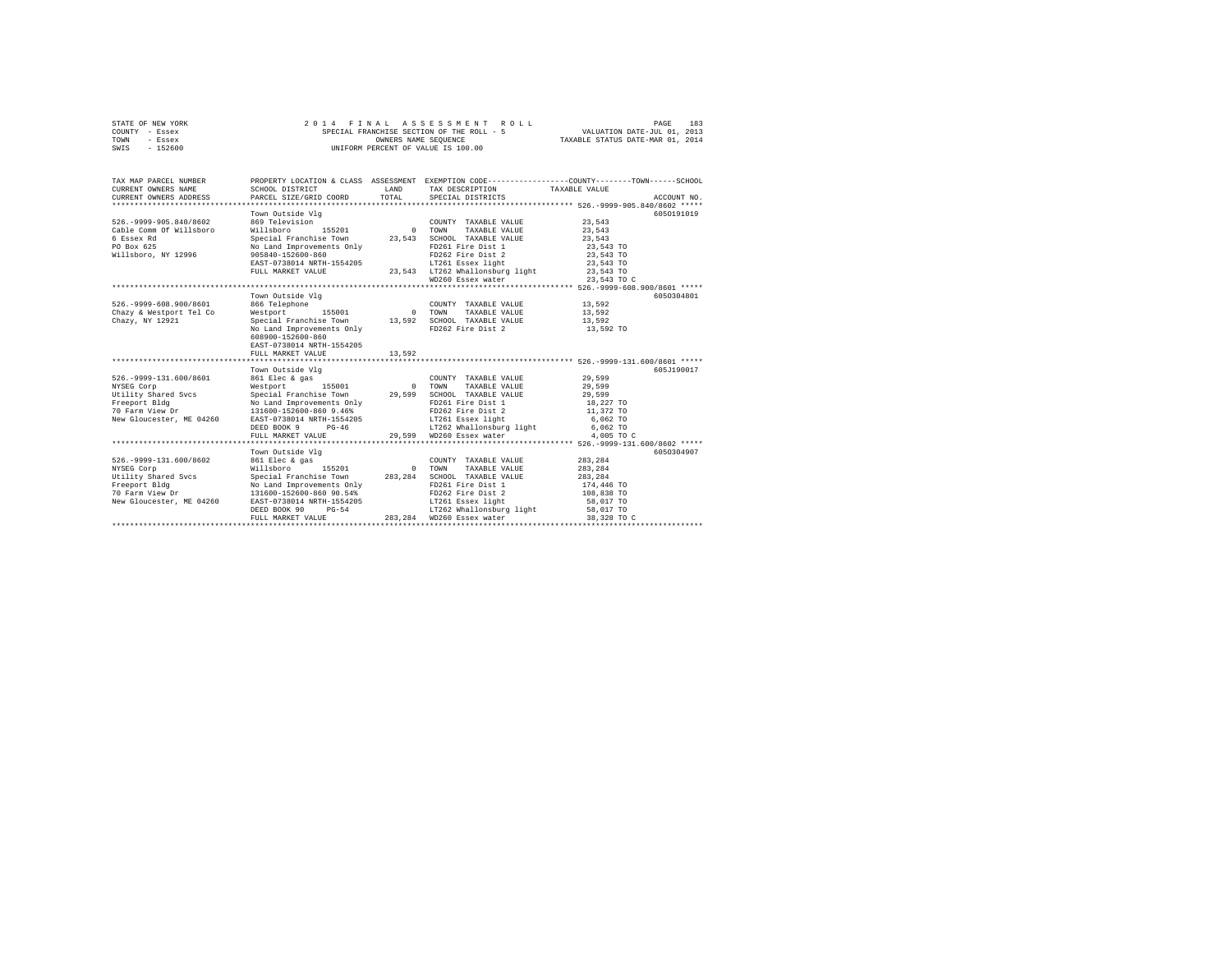| STATE OF NEW YORK<br>COUNTY<br>- Essex<br>TOWN<br>- Essex<br>$-152600$<br>SWIS                             |                                                                                                                                                                                             | OWNERS NAME SEQUENCE | 2014 FINAL ASSESSMENT ROLL<br>SPECIAL FRANCHISE SECTION OF THE ROLL - 5<br>INIFORM PERCENT OF VALUE IS 100.00                                                                                                   | PAGE<br>VALUATION DATE-JUL 01, 2013<br>TAXABLE STATUS DATE-MAR 01, 2014                      | 184 |
|------------------------------------------------------------------------------------------------------------|---------------------------------------------------------------------------------------------------------------------------------------------------------------------------------------------|----------------------|-----------------------------------------------------------------------------------------------------------------------------------------------------------------------------------------------------------------|----------------------------------------------------------------------------------------------|-----|
| TAX MAP PARCEL NUMBER<br>CURRENT OWNERS NAME<br>CURRENT OWNERS ADDRESS PARCEL SIZE/GRID COORD TOTAL        | PROPERTY LOCATION & CLASS ASSESSMENT<br>SCHOOL DISTRICT                                                                                                                                     | LAND                 | TAX DESCRIPTION<br>SPECIAL DISTRICTS                                                                                                                                                                            | EXEMPTION CODE-----------------COUNTY-------TOWN------SCHOOL<br>TAXABLE VALUE<br>ACCOUNT NO. |     |
| 526. - 9999-631.900/8602<br>Verizon New York Inc.<br>c/o Duff & Phelps<br>PO Box 2749<br>Addison, TX 75001 | Town Outside Vla<br>866 Telephone<br>Willsboro 155201<br>Special Franchise Town 207,036<br>No Land Improvements Only<br>631900-152600-860<br>EAST-0738014 NRTH-1554205<br>FULL MARKET VALUE | $\sim$ 0<br>207.036  | COUNTY<br>TAXABLE VALUE<br>TOWN<br>TAXABLE VALUE<br>SCHOOL<br>TAXABLE VALUE<br>FD261 Fire Dist 1<br>FD262 Fire Dist 2<br>LT261 Essex light 63.974 TO<br>LT262 Whallonsburg light 42,008 TO<br>WD260 Essex water | 6050304905<br>207,036<br>207,036<br>207,036<br>124,222 TO<br>82.814 TO<br>43,478 TO C        |     |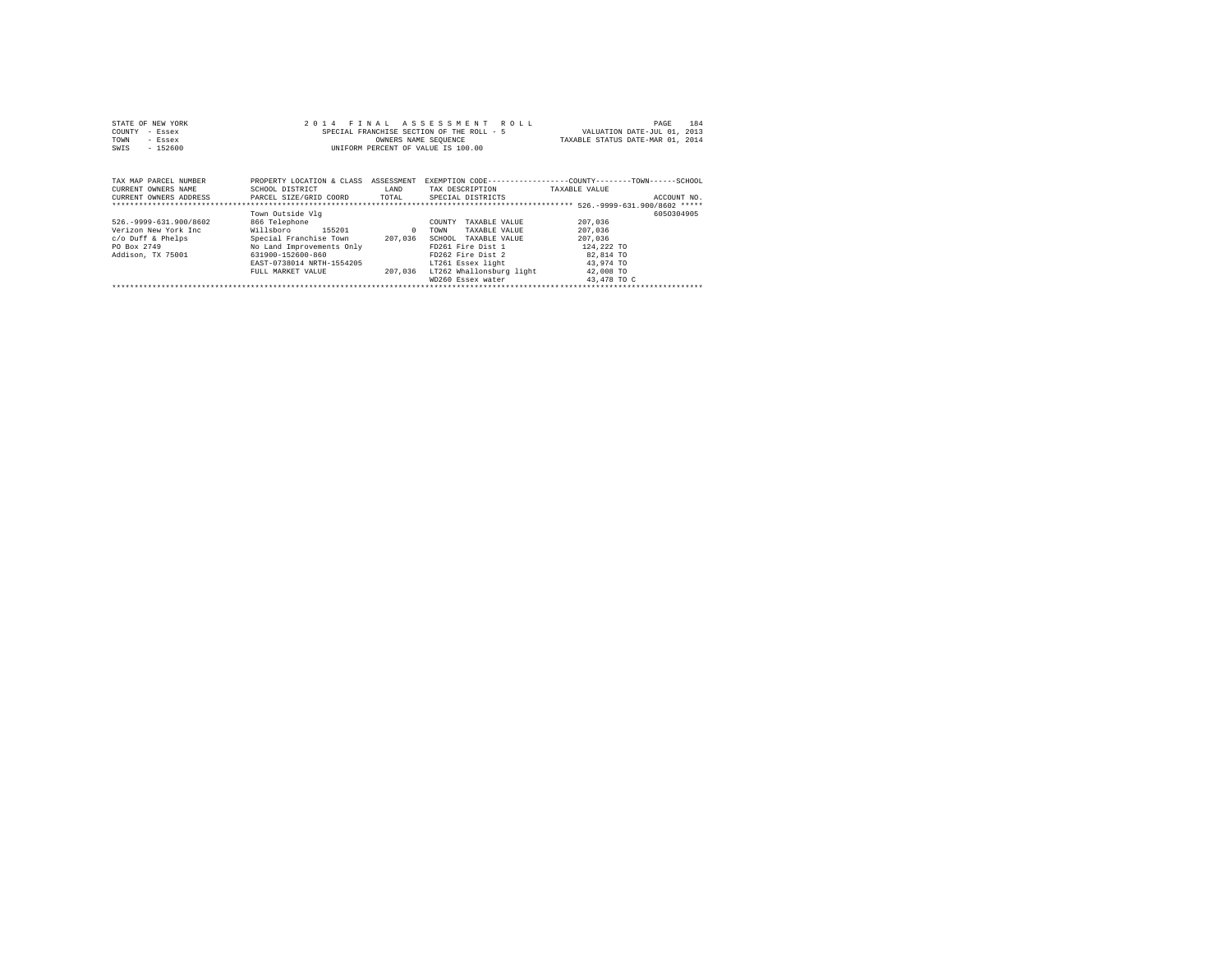| STATE OF NEW YORK | 2014 FINAL ASSESSMENT ROLL                | 185<br>PAGE                      |
|-------------------|-------------------------------------------|----------------------------------|
| COUNTY - Essex    | SPECIAL FRANCHISE SECTION OF THE ROLL - 5 | VALUATION DATE-JUL 01, 2013      |
| TOWN<br>- Essex   |                                           | TAXABLE STATUS DATE-MAR 01, 2014 |
| SWIS<br>$-152600$ |                                           | RPS150/V04/L015                  |
|                   | UNIFORM PERCENT OF VALUE IS 100.00        | CURRENT DATE 6/26/2014           |
|                   |                                           |                                  |
|                   | ROLL SUB SECTION- - TOTALS                |                                  |

|      |                      | TOTAL   | EXTENSION | EXTENSION | AD VALOREM | EXEMPT | TAXABLE |
|------|----------------------|---------|-----------|-----------|------------|--------|---------|
| CODE | DISTRICT NAME        | PARCELS | TYPE      | VALUE     | VALUE      | AMOUNT | VALUE   |
|      |                      |         |           |           |            |        |         |
|      | FD261 Fire Dist 1    |         | 4 TOTAL   |           | 340,438    |        | 340,438 |
|      | FD262 Fire Dist 2    |         | 5 TOTAL   |           | 240.159    |        | 240.159 |
|      | LT261 Essex light    |         | 4 TOTAL   |           | 131,596    |        | 131,596 |
|      | LT262 Whallonsburg 1 |         | 4 TOTAL   |           | 129,630    |        | 129,630 |
|      | WD260 Essex water    |         | 4 TOTAL C |           | 109,354    |        | 109,354 |

#### \*\*\* S C H O O L D I S T R I C T S U M M A R Y \*\*\*

| CODE             | DISTRICT NAME         | TOTAL<br>PARCELS    | ASSESSED<br>LAND | ASSESSED<br>TOTAL | EXEMPT<br>AMOUNT | TOTAL<br>TAXABLE  | STAR<br>AMOUNT | <b>STAR</b><br>TAXABLE |
|------------------|-----------------------|---------------------|------------------|-------------------|------------------|-------------------|----------------|------------------------|
| 155001<br>155201 | Westport<br>Willsboro | $\overline{2}$<br>٠ |                  | 43,191<br>513,863 |                  | 43.191<br>513,863 |                | 43,191<br>513,863      |
|                  | SUB-TOTAL             | 5                   |                  | 557.054           |                  | 557.054           |                | 557,054                |
|                  | TOTAL                 | 5                   |                  | 557.054           |                  | 557.054           |                | 557.054                |

#### \*\*\* SYSTEM CODES SUMMARY \*\*\*

NO SYSTEM EXEMPTIONS AT THIS LEVEL

### \*\*\* E X E M P T I O N S U M M A R Y \*\*\*

NO EXEMPTIONS AT THIS LEVEL

| ROLL       | DESCRIPTION       | TOTAL   | ASSESSED | ASSESSED | TAXABLE | TAXABLE | TAXARLE | STAR    |
|------------|-------------------|---------|----------|----------|---------|---------|---------|---------|
| <b>SEC</b> |                   | PARCELS | LAND     | TOTAL    | COUNTY  | TOWN    | SCHOOL  | TAXABLE |
|            | SPECIAL FRANCHISE |         |          | 557.054  | 557.054 | 557.054 | 557.054 | 557.054 |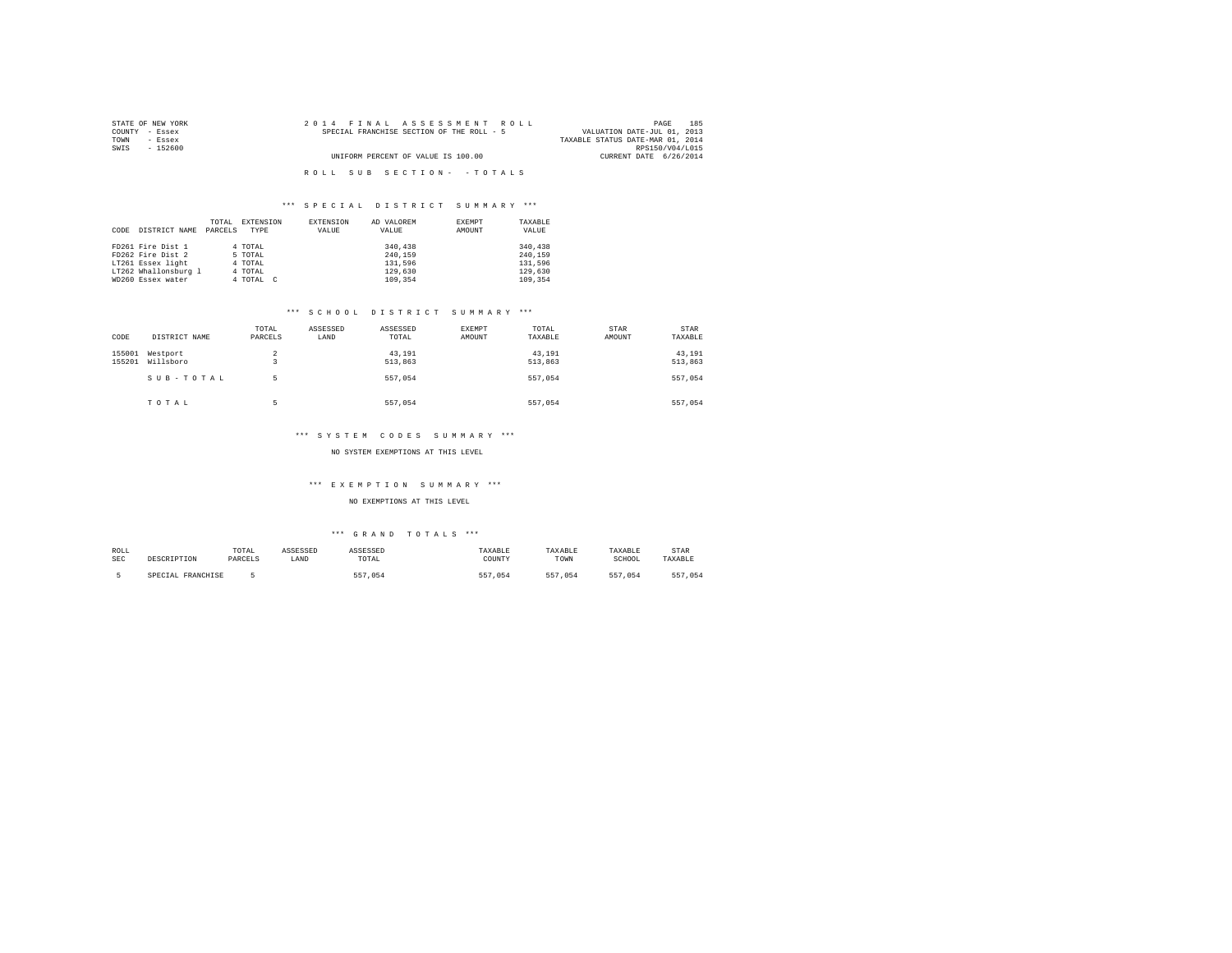| STATE OF NEW YORK | 2014 FINAL ASSESSMENT ROLL                | 186<br>PAGE                      |
|-------------------|-------------------------------------------|----------------------------------|
| COUNTY - Essex    | SPECIAL FRANCHISE SECTION OF THE ROLL - 5 | VALUATION DATE-JUL 01, 2013      |
| TOWN<br>- Essex   |                                           | TAXABLE STATUS DATE-MAR 01, 2014 |
| - 152600<br>SWIS  | UNIFORM PERCENT OF VALUE IS 100.00        | RPS150/V04/L015                  |
|                   |                                           | CURRENT DATE 6/26/2014           |

### R O L L S E C T I O N T O T A L S

# \*\*\* S P E C I A L D I S T R I C T S U M M A R Y \*\*\*

|      |                      | TOTAL   | EXTENSION | EXTENSION | AD VALOREM | EXEMPT | TAXABLE |
|------|----------------------|---------|-----------|-----------|------------|--------|---------|
| CODE | DISTRICT NAME        | PARCELS | TYPE      | VALUE     | VALUE      | AMOUNT | VALUE   |
|      |                      |         |           |           |            |        |         |
|      | FD261 Fire Dist 1    |         | 4 TOTAL   |           | 340,438    |        | 340,438 |
|      | FD262 Fire Dist 2    |         | 5 TOTAL   |           | 240.159    |        | 240.159 |
|      | LT261 Essex light    |         | 4 TOTAL   |           | 131,596    |        | 131,596 |
|      | LT262 Whallonsburg 1 |         | 4 TOTAL   |           | 129,630    |        | 129,630 |
|      | WD260 Essex water    |         | 4 TOTAL C |           | 109,354    |        | 109,354 |

#### \*\*\* S C H O O L D I S T R I C T S U M M A R Y \*\*\*

| CODE             | DISTRICT NAME         | TOTAL<br>PARCELS    | ASSESSED<br>LAND | ASSESSED<br>TOTAL | <b>EXEMPT</b><br>AMOUNT | TOTAL<br>TAXABLE  | STAR<br>AMOUNT | STAR<br>TAXABLE   |
|------------------|-----------------------|---------------------|------------------|-------------------|-------------------------|-------------------|----------------|-------------------|
| 155001<br>155201 | Westport<br>Willsboro | $\overline{a}$<br>3 |                  | 43,191<br>513,863 |                         | 43,191<br>513,863 |                | 43,191<br>513,863 |
|                  | SUB-TOTAL             | 5                   |                  | 557.054           |                         | 557.054           |                | 557.054           |
|                  | TOTAL                 | к                   |                  | 557.054           |                         | 557.054           |                | 557.054           |

#### \*\*\* SYSTEM CODES SUMMARY \*\*\*

NO SYSTEM EXEMPTIONS AT THIS LEVEL

### \*\*\* E X E M P T I O N S U M M A R Y \*\*\*

NO EXEMPTIONS AT THIS LEVEL

| ROLL       | DESCRIPTION       | TOTAL   | ASSESSED | ASSESSED | TAXABLE | TAXABLE | TAXARLE | STAR    |
|------------|-------------------|---------|----------|----------|---------|---------|---------|---------|
| <b>SEC</b> |                   | PARCELS | LAND     | TOTAL    | COUNTY  | TOWN    | SCHOOL  | TAXABLE |
|            | SPECIAL FRANCHISE |         |          | 557.054  | 557.054 | 557.054 | 557.054 | 557.054 |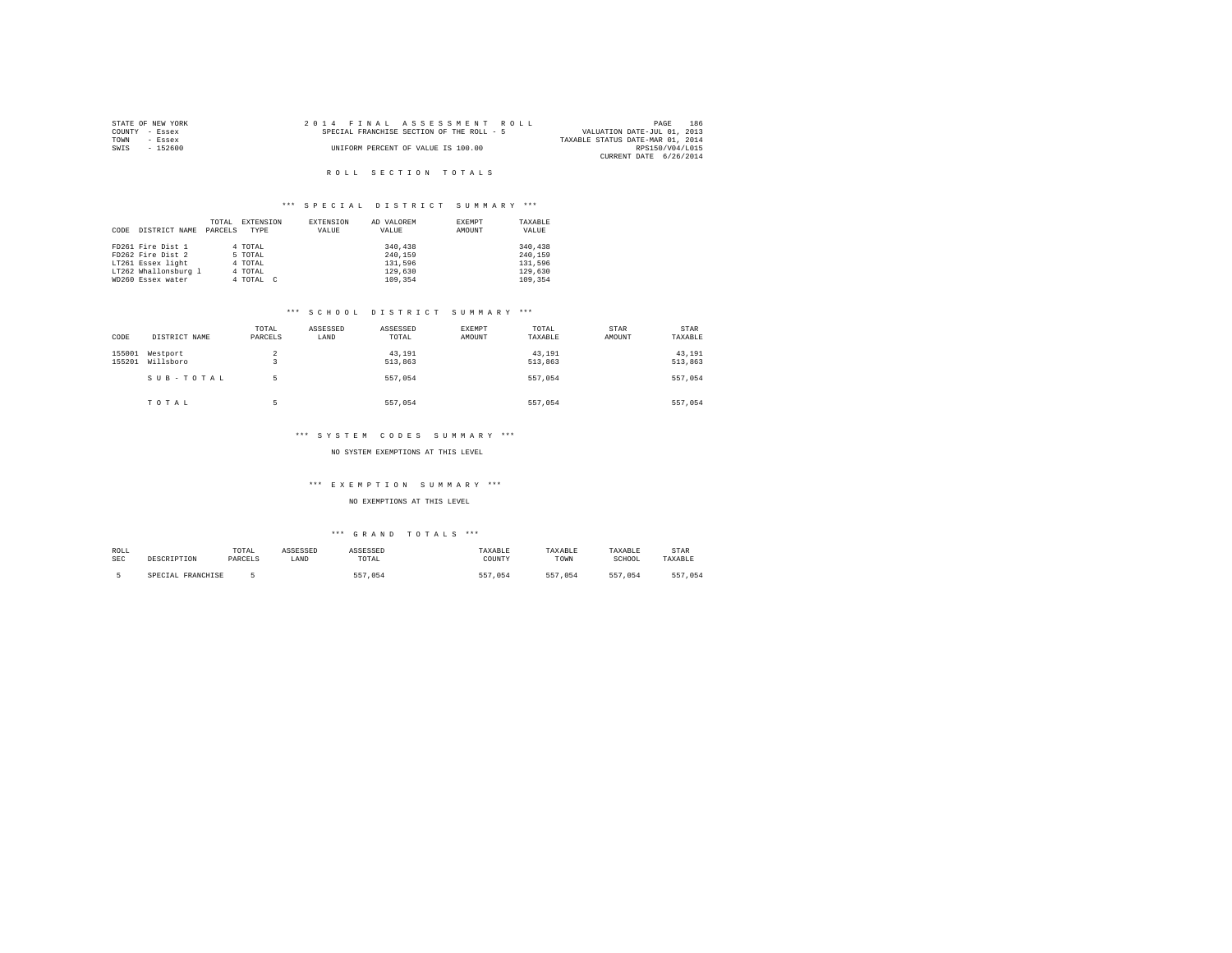|      | STATE OF NEW YORK |  | 2014 FINAL ASSESSMENT ROLL             |                                  | PAGE | 187 |
|------|-------------------|--|----------------------------------------|----------------------------------|------|-----|
|      | COUNTY - Essex    |  | UTILITY & R.R. SECTION OF THE ROLL - 6 | VALUATION DATE-JUL 01, 2013      |      |     |
| TOWN | - Essex           |  | OWNERS NAME SEOUENCE                   | TAXABLE STATUS DATE-MAR 01, 2014 |      |     |
| SWIS | $-152600$         |  | UNIFORM PERCENT OF VALUE IS 100.00     |                                  |      |     |

| TAX MAP PARCEL NUMBER                                                                     |                                            |              | PROPERTY LOCATION & CLASS ASSESSMENT EXEMPTION CODE---------------COUNTY-------TOWN-----SCHOOL |                                                 |
|-------------------------------------------------------------------------------------------|--------------------------------------------|--------------|------------------------------------------------------------------------------------------------|-------------------------------------------------|
| CURRENT OWNERS NAME                                                                       | SCHOOL DISTRICT                            | LAND         | TAX DESCRIPTION TAXABLE VALUE                                                                  |                                                 |
| CURRENT OWNERS ADDRESS                                                                    | PARCEL SIZE/GRID COORD                     | TOTAL        | SPECIAL DISTRICTS                                                                              | ACCOUNT NO.                                     |
|                                                                                           |                                            |              |                                                                                                |                                                 |
|                                                                                           | Outside Plant                              |              |                                                                                                | 605N204701                                      |
| 626. - 9999 - 608. 900/1881                                                               | 836 Telecom. eq.                           |              | COUNTY TAXABLE VALUE                                                                           | 5,998                                           |
| Chazy & Westport Tel Co                                                                   | 155001<br>Westport                         | $\Omega$     | TOWN<br>TAXABLE VALUE                                                                          | 5,998                                           |
| Westport, NY 12993                                                                        | 888888                                     | 5,998        | SCHOOL TAXABLE VALUE                                                                           | 5,998                                           |
|                                                                                           | 155001 .10000                              |              | FD262 Fire Dist 2                                                                              | 5,998 TO                                        |
|                                                                                           | EAST-0738014 NRTH-1554205                  |              |                                                                                                |                                                 |
|                                                                                           | FULL MARKET VALUE                          | 5,998        |                                                                                                |                                                 |
|                                                                                           | *********************                      |              |                                                                                                | ******************* 40.65-3-1.000 ************* |
|                                                                                           | 2758 Essex Rd                              |              |                                                                                                | 605N204704                                      |
| $40.65 - 3 - 1.000$                                                                       | 448 Pier / wharf - WTRFNT                  |              | COUNTY TAXABLE VALUE                                                                           | 256,600                                         |
| Lake Champlain Trans Co Inc Willsboro                                                     | 155201                                     | 133,200      | TOWN<br>TAXABLE VALUE                                                                          | 256,600                                         |
| King Street Dock                                                                          | Hicks                                      | 256,600      | SCHOOL TAXABLE VALUE                                                                           | 256,600                                         |
| Burlington, VT 05401                                                                      | ACRES<br>0.50                              |              | E1660 Emergency Services                                                                       | $.00$ MT                                        |
|                                                                                           | EAST-0756958 NRTH-1572370                  |              | FD261 Fire Dist 1                                                                              | 256,600 TO                                      |
|                                                                                           | DEED BOOK 610<br>$PG-017$                  |              | LT261 Essex light                                                                              | 256,600 TO                                      |
|                                                                                           | FULL MARKET VALUE                          | 256,600      | SB260 Eessex Sewer Bond                                                                        | 256,600 TO C                                    |
|                                                                                           |                                            |              | SD260 Essex Sewer Dist                                                                         | 256,600 TO                                      |
|                                                                                           |                                            |              | WD260 Essex water                                                                              | 256,600 TO C                                    |
|                                                                                           |                                            |              |                                                                                                |                                                 |
|                                                                                           | School St                                  |              |                                                                                                | 605Z004010                                      |
| $40.3 - 3 - 13.200/1$                                                                     | 837 Cell Tower                             |              | COUNTY TAXABLE VALUE                                                                           | 43,800                                          |
| Nextel                                                                                    | Willsboro<br>155201                        | $\mathbf{r}$ | TOWN<br>TAXABLE VALUE                                                                          | 43,800                                          |
| c/o Sprint Nextel Property Svc This Account located in                                    |                                            | 43,800       | SCHOOL TAXABLE VALUE                                                                           | 43,800                                          |
|                                                                                           |                                            |              | E1660 Emergency Services                                                                       | .00 MT                                          |
| Mailstop KSOPHT0101-Z2650 TM# 40.3-3-13.200<br>6391 Sprint Pkwy BAST-0755475 NRTH-1570271 |                                            |              |                                                                                                |                                                 |
| Overland Park, KS 66251-2650 FULL MARKET VALUE                                            |                                            | 43,800       |                                                                                                |                                                 |
|                                                                                           |                                            |              |                                                                                                |                                                 |
|                                                                                           | Northeast Grouped Trans L                  |              |                                                                                                | 605Z000002                                      |
| 626. - 9999-131.600/1001                                                                  | 882 Elec Trans Imp                         |              | COUNTY TAXABLE VALUE                                                                           | 1,170                                           |
| NYSEG Corp                                                                                | 155001<br>Westport                         | $\sim$       | TOWN<br>TAXABLE VALUE                                                                          | 1,170                                           |
| Utility Shared Svcs                                                                       | 000016                                     | 1,170        | SCHOOL TAXABLE VALUE                                                                           | 1,170                                           |
| Freeport Bldg                                                                             | 155001.00600                               |              | FD261 Fire Dist 1                                                                              | 33 TO                                           |
| 70 Farm View Dr                                                                           | EAST-0738014 NRTH-1554205                  |              | FD262 Fire Dist 2                                                                              | 1,137 TO                                        |
| New Gloucester, ME 04260                                                                  | FULL MARKET VALUE                          | 1,170        |                                                                                                |                                                 |
|                                                                                           |                                            |              |                                                                                                |                                                 |
|                                                                                           | Northeast Grouped Trans L                  |              |                                                                                                | 605Z000003                                      |
| 626. - 9999 - 131. 600/1002                                                               | 882 Elec Trans Imp                         |              | COUNTY TAXABLE VALUE                                                                           | 18,326                                          |
| NYSEG Corp                                                                                | Willsboro<br>155201                        | $\circ$      | TOWN<br>TAXABLE VALUE                                                                          | 18,326                                          |
| Utility Shared Svcs                                                                       | 000016                                     | 18,326       | SCHOOL TAXABLE VALUE                                                                           | 18,326                                          |
| Freeport Bldg                                                                             |                                            |              | FD261 Fire Dist 1                                                                              | 511 TO                                          |
| 70 Farm View Dr                                                                           | 155201 .09400<br>EAST-0738014 NRTH-1554205 |              | FD262 Fire Dist 2                                                                              | 17,815 TO                                       |
| New Gloucester, ME 04260                                                                  | FULL MARKET VALUE                          | 18,326       |                                                                                                |                                                 |
|                                                                                           |                                            |              |                                                                                                |                                                 |
|                                                                                           |                                            |              |                                                                                                |                                                 |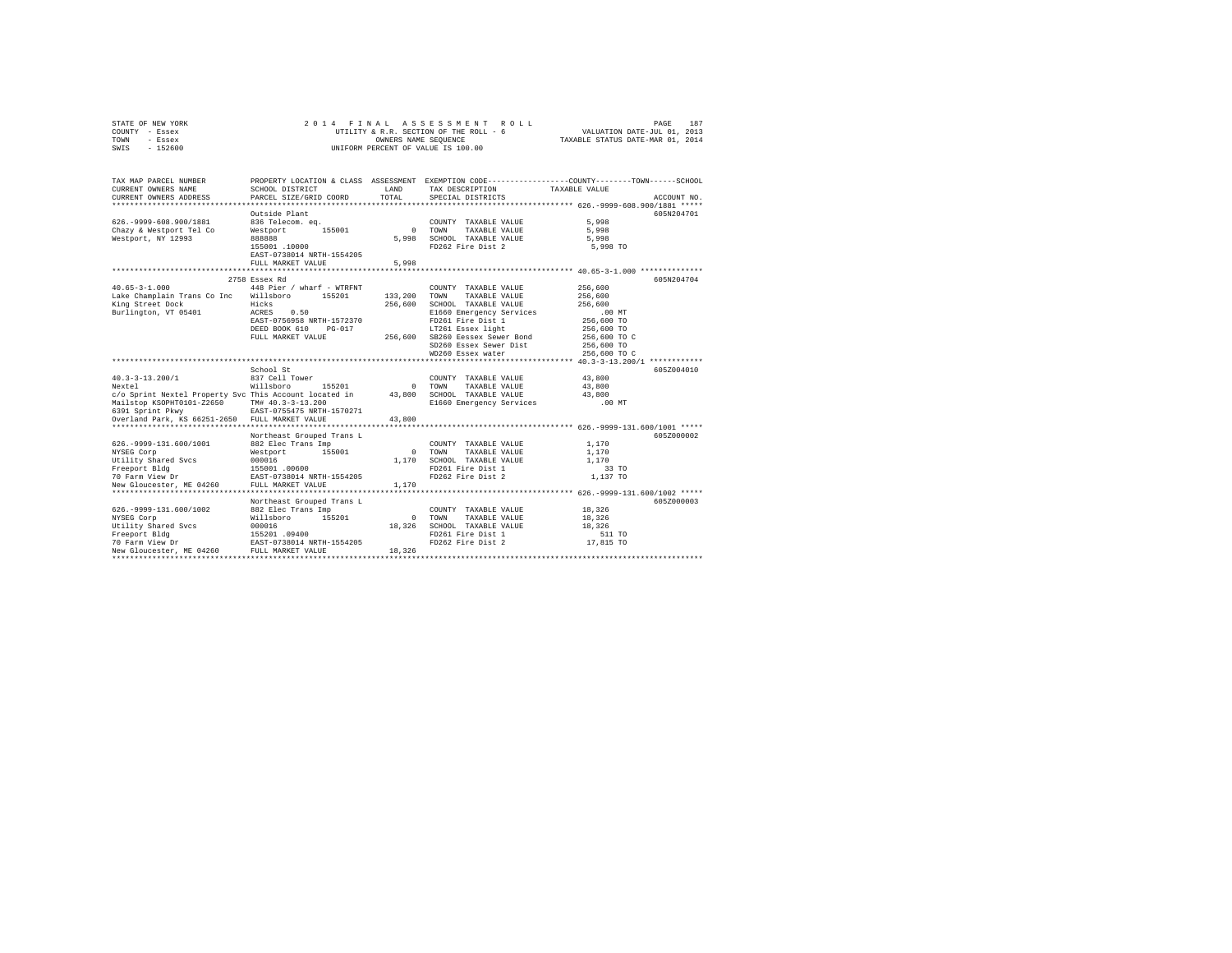|      | STATE OF NEW YORK |  | 2014 FINAL ASSESSMENT ROLL             |  | PAGE                             | 188 |
|------|-------------------|--|----------------------------------------|--|----------------------------------|-----|
|      | COUNTY - Essex    |  | UTILITY & R.R. SECTION OF THE ROLL - 6 |  | VALUATION DATE-JUL 01, 2013      |     |
| TOWN | - Essex           |  | OWNERS NAME SEOUENCE                   |  | TAXABLE STATUS DATE-MAR 01, 2014 |     |
| SWIS | $-152600$         |  | UNIFORM PERCENT OF VALUE IS 100.00     |  |                                  |     |

| TAX MAP PARCEL NUMBER<br>CURRENT OWNERS NAME                                                                                                                                                                                         | SCHOOL DISTRICT                                                                                                                      | <b>T.AND</b>  | PROPERTY LOCATION & CLASS ASSESSMENT EXEMPTION CODE----------------COUNTY-------TOWN------SCHOOL<br>TAX DESCRIPTION TAXABLE VALUE |                                                  |             |
|--------------------------------------------------------------------------------------------------------------------------------------------------------------------------------------------------------------------------------------|--------------------------------------------------------------------------------------------------------------------------------------|---------------|-----------------------------------------------------------------------------------------------------------------------------------|--------------------------------------------------|-------------|
| CURRENT OWNERS ADDRESS                                                                                                                                                                                                               | PARCEL SIZE/GRID COORD                                                                                                               | TOTAL         | SPECIAL DISTRICTS                                                                                                                 |                                                  | ACCOUNT NO. |
|                                                                                                                                                                                                                                      | Republic Steel Brook Tran                                                                                                            |               |                                                                                                                                   |                                                  | 605Z000004  |
| 626. - 9999-131.600/1011                                                                                                                                                                                                             | 882 Elec Trans Imp                                                                                                                   |               | COUNTY TAXABLE VALUE                                                                                                              | 570                                              |             |
| NYSEG Corp                                                                                                                                                                                                                           |                                                                                                                                      |               | TAXABLE VALUE                                                                                                                     | 570                                              |             |
| NISSE COTP = MESSING MESSING = MESSING MESSING MESSING MESSING MESSING MESSING MESSING MESSING MESSING MESSING<br>The Second Messing Messing Messing MESSING MESSING MESSING MESSING MESSING MESSING MESSING MESSING MESSING ME<br>N |                                                                                                                                      | 570           | SCHOOL TAXABLE VALUE                                                                                                              | 570                                              |             |
|                                                                                                                                                                                                                                      |                                                                                                                                      |               | FD261 Fire Dist 1                                                                                                                 | 16 TO                                            |             |
|                                                                                                                                                                                                                                      |                                                                                                                                      |               | FD262 Fire Dist 2                                                                                                                 | 554 TO                                           |             |
|                                                                                                                                                                                                                                      |                                                                                                                                      | 570           |                                                                                                                                   |                                                  |             |
|                                                                                                                                                                                                                                      |                                                                                                                                      | ************* |                                                                                                                                   | ******************* 626.-9999-131.600/1012 ***** |             |
|                                                                                                                                                                                                                                      | Republic Steel Brook Tran                                                                                                            |               |                                                                                                                                   |                                                  | 605Z000005  |
| 626.-9999-131.600/1012 882 Elec Trans Imp                                                                                                                                                                                            |                                                                                                                                      |               | COUNTY TAXABLE VALUE 8,924                                                                                                        |                                                  |             |
|                                                                                                                                                                                                                                      | $\begin{array}{c}\n\texttt{Willsboro} \\ 000024\n\end{array}\n\qquad\n\begin{array}{c}\n\text{155201} \\ \text{155201}\n\end{array}$ |               | O TOWN TAXABLE VALUE<br>8,924 SCHOOL TAXABLE VALUE                                                                                | 8,924                                            |             |
| NYSEG Corp<br>Utility Shared Svcs                                                                                                                                                                                                    |                                                                                                                                      | 8,924         |                                                                                                                                   | 8.924                                            |             |
|                                                                                                                                                                                                                                      |                                                                                                                                      |               | FD261 Fire Dist 1                                                                                                                 | 249 TO                                           |             |
|                                                                                                                                                                                                                                      |                                                                                                                                      |               | FD262 Fire Dist 2                                                                                                                 | 8,675 TO                                         |             |
|                                                                                                                                                                                                                                      |                                                                                                                                      | 8,924         |                                                                                                                                   |                                                  |             |
|                                                                                                                                                                                                                                      |                                                                                                                                      |               |                                                                                                                                   |                                                  |             |
|                                                                                                                                                                                                                                      | Outside Plant                                                                                                                        |               |                                                                                                                                   |                                                  | 605J190018  |
| 626.-9999-131.600/1881 884 Elec Dist Out                                                                                                                                                                                             |                                                                                                                                      |               | COUNTY TAXABLE VALUE                                                                                                              | 70,938                                           |             |
|                                                                                                                                                                                                                                      |                                                                                                                                      |               | 0 TOWN<br>TAXABLE VALUE                                                                                                           | 70,938                                           |             |
|                                                                                                                                                                                                                                      |                                                                                                                                      | 70,938        | SCHOOL TAXABLE VALUE                                                                                                              | 70,938                                           |             |
|                                                                                                                                                                                                                                      |                                                                                                                                      |               | FD261 Fire Dist 1                                                                                                                 | 1,979 TO                                         |             |
|                                                                                                                                                                                                                                      |                                                                                                                                      |               | FD262 Fire Dist 2                                                                                                                 | 68,959 TO                                        |             |
|                                                                                                                                                                                                                                      |                                                                                                                                      | 70,938        |                                                                                                                                   |                                                  |             |
|                                                                                                                                                                                                                                      | Outside Plant                                                                                                                        |               |                                                                                                                                   |                                                  | 605N204705  |
|                                                                                                                                                                                                                                      |                                                                                                                                      |               | COUNTY TAXABLE VALUE                                                                                                              | 1111,360                                         |             |
| 626.-9999-131.600/1882 884 Elec Dist Out                                                                                                                                                                                             | Willsboro 155201                                                                                                                     |               | 0 TOWN TAXABLE VALUE                                                                                                              | 1111,360                                         |             |
| NYSEG Corp<br>Utility Shared Svcs                                                                                                                                                                                                    | 88888                                                                                                                                |               | 1111,360 SCHOOL TAXABLE VALUE                                                                                                     | 1111,360                                         |             |
|                                                                                                                                                                                                                                      |                                                                                                                                      |               | FD261 Fire Dist 1                                                                                                                 | 31,007 TO                                        |             |
|                                                                                                                                                                                                                                      |                                                                                                                                      |               | FD262 Fire Dist 2                                                                                                                 | 1080,353 TO                                      |             |
| New Gloucester, ME 04260 FULL MARKET VALUE                                                                                                                                                                                           |                                                                                                                                      | 1111,360      |                                                                                                                                   |                                                  |             |
|                                                                                                                                                                                                                                      |                                                                                                                                      |               |                                                                                                                                   |                                                  |             |
|                                                                                                                                                                                                                                      | Outside Plant                                                                                                                        |               |                                                                                                                                   |                                                  | 605J190016  |
|                                                                                                                                                                                                                                      |                                                                                                                                      |               | COUNTY TAXABLE VALUE                                                                                                              | 4.535                                            |             |
|                                                                                                                                                                                                                                      |                                                                                                                                      |               | 0 TOWN<br>TAXABLE VALUE                                                                                                           | 4,535                                            |             |
|                                                                                                                                                                                                                                      |                                                                                                                                      | 4.535         | SCHOOL TAXABLE VALUE                                                                                                              | 4.535                                            |             |
| 626.-9999-631.900/1881 - 836 Telecom.eq.<br>Verizon New York Inc. Westport 155001<br>C/o Duff & Phelps - 888888<br>PO Box 2749 - 888888 - 155001.06600<br>Addison, TX 75001 - 155001.06600 - 1687-0738014 NRTH-1554205               |                                                                                                                                      |               | FD261 Fire Dist 1                                                                                                                 | 2,268 TO                                         |             |
|                                                                                                                                                                                                                                      |                                                                                                                                      |               | FD262 Fire Dist 2                                                                                                                 | 2,268 TO                                         |             |
|                                                                                                                                                                                                                                      | FULL MARKET VALUE                                                                                                                    |               | 4,535 LT261 Essex light                                                                                                           | 1,134 TO                                         |             |
|                                                                                                                                                                                                                                      |                                                                                                                                      |               |                                                                                                                                   | 1,134 TO                                         |             |
|                                                                                                                                                                                                                                      |                                                                                                                                      |               | LT262 Whallonsburg light<br>WD260 Essex water                                                                                     | 378 TO C                                         |             |
|                                                                                                                                                                                                                                      |                                                                                                                                      |               |                                                                                                                                   |                                                  |             |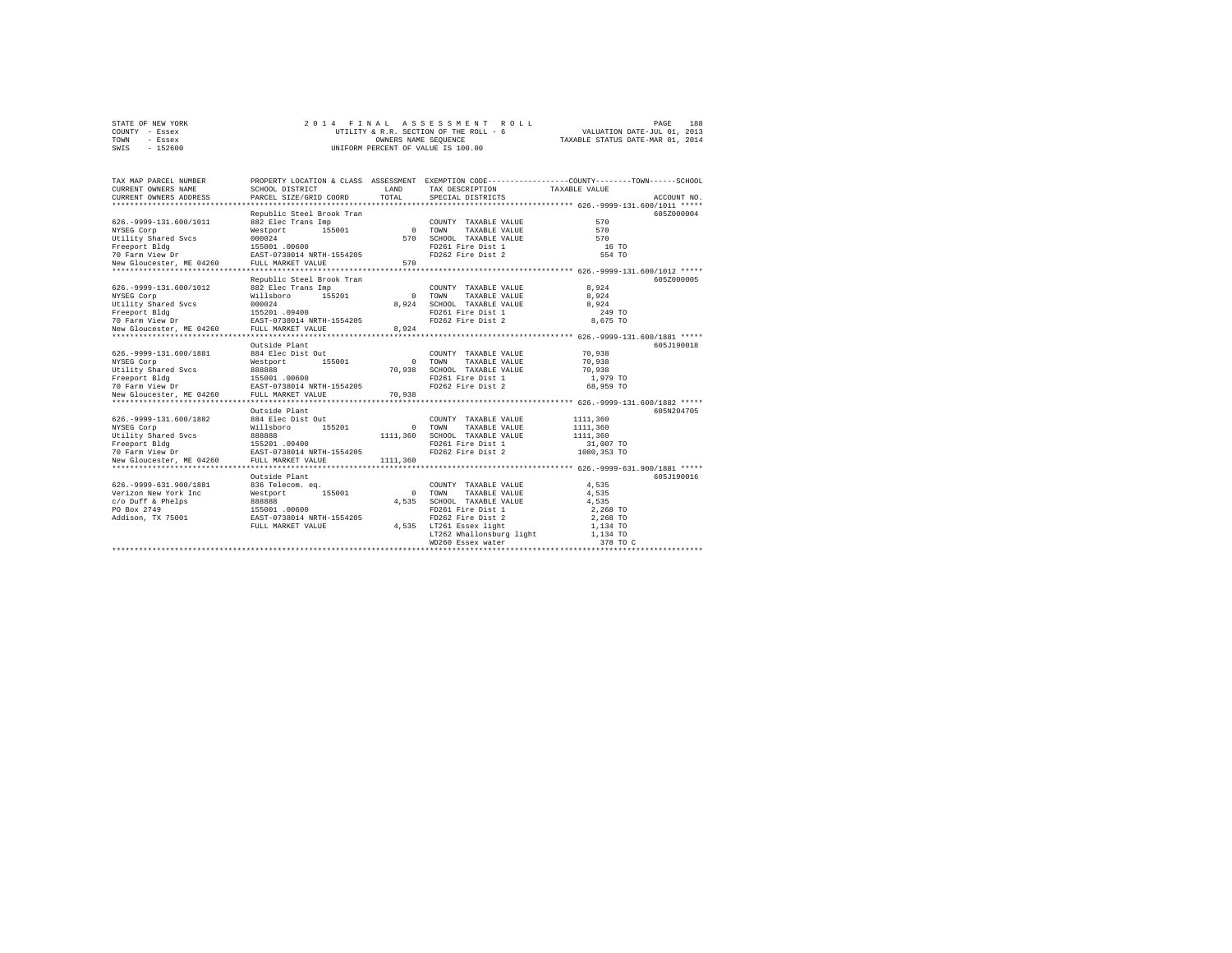| STATE OF NEW YORK<br>COUNTY<br>- Essex<br>TOWN<br>- Essex<br>$-152600$<br>SWIS                                  | 2014 FINAL                                                                                                                           |                                | ASSESSMENT ROLL<br>UTILITY & R.R. SECTION OF THE ROLL - 6<br>OWNERS NAME SEQUENCE<br>UNIFORM PERCENT OF VALUE IS 100.00                                                | VALUATION DATE-JUL 01, 2013<br>TAXABLE STATUS DATE-MAR 01, 2014                | 189<br>PAGE |
|-----------------------------------------------------------------------------------------------------------------|--------------------------------------------------------------------------------------------------------------------------------------|--------------------------------|------------------------------------------------------------------------------------------------------------------------------------------------------------------------|--------------------------------------------------------------------------------|-------------|
| TAX MAP PARCEL NUMBER<br>CURRENT OWNERS NAME<br>CURRENT OWNERS ADDRESS PARCEL SIZE/GRID COORD TOTAL             | PROPERTY LOCATION & CLASS<br>SCHOOL DISTRICT                                                                                         | ASSESSMENT<br>LAND             | EXEMPTION CODE-----------------COUNTY-------TOWN------SCHOOL<br>TAX DESCRIPTION<br>SPECIAL DISTRICTS                                                                   | TAXABLE VALUE                                                                  | ACCOUNT NO. |
| 626. - 9999 - 631. 900/1882<br>Verizon New York Inc<br>$c$ /o Duff & Phelps<br>PO Box 2749<br>Addison, TX 75001 | Outside Plant<br>836 Telecom. ea.<br>Willsboro<br>155201<br>888888<br>155201.09400<br>EAST-0738014 NRTH-1554205<br>FULL MARKET VALUE | $^{\circ}$<br>71,049<br>71,049 | TAXABLE VALUE<br>COUNTY<br>TOWN<br>TAXABLE VALUE<br>SCHOOL<br>TAXABLE VALUE<br>FD261 Fire Dist 1<br>FD262 Fire Dist 2<br>LT261 Essex light<br>LT262 Whallonsburg light | 71,049<br>71,049<br>71,049<br>35,525 TO<br>35,525 TO<br>17,762 TO<br>17,762 TO | 605N204920  |

| WD260 Essex water | 5,918 TO C |
|-------------------|------------|
|                   |            |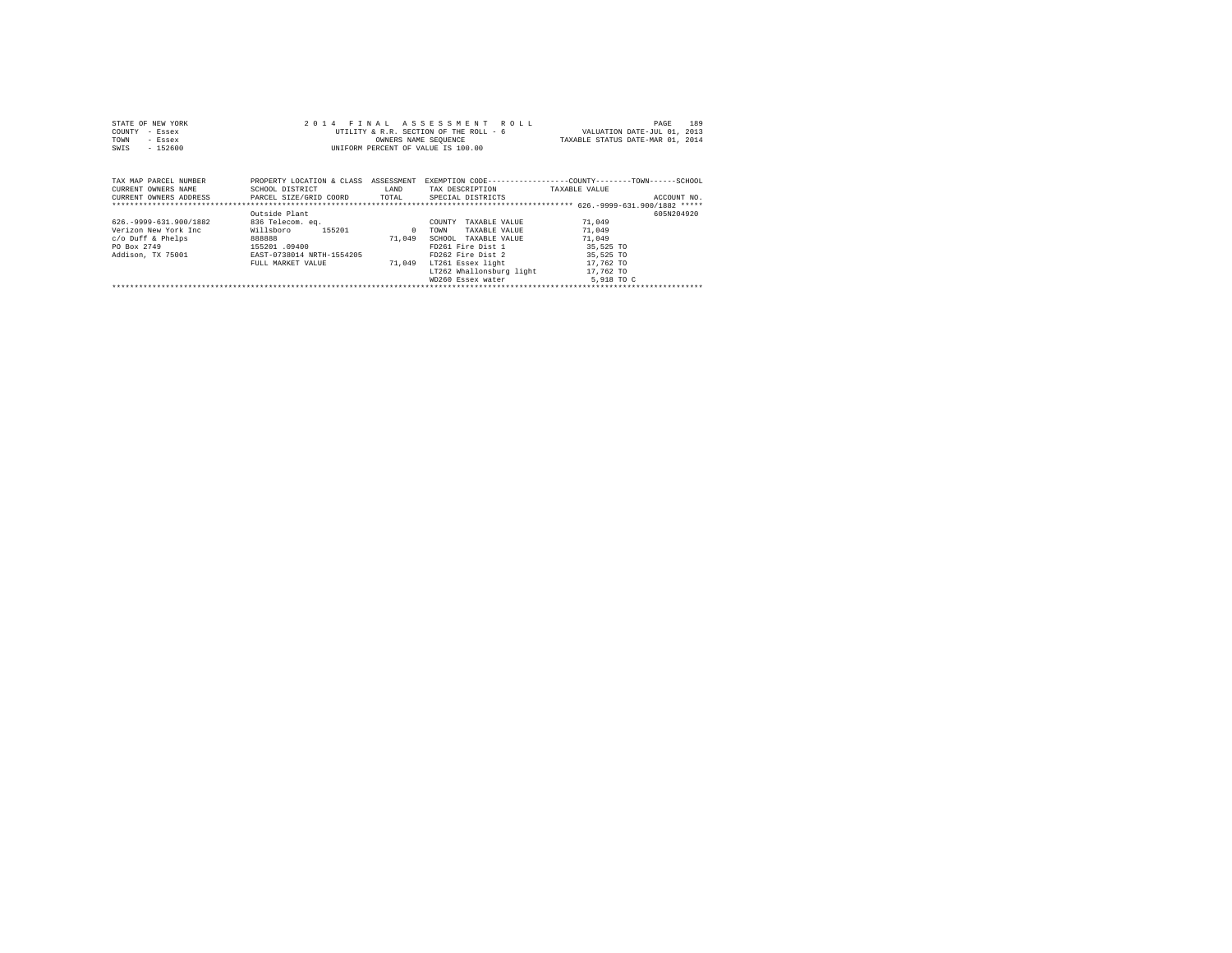| STATE OF NEW YORK | 2014 FINAL ASSESSMENT ROLL             | 190<br>PAGE                      |
|-------------------|----------------------------------------|----------------------------------|
| COUNTY - Essex    | UTILITY & R.R. SECTION OF THE ROLL - 6 | VALUATION DATE-JUL 01, 2013      |
| TOWN<br>- Essex   |                                        | TAXABLE STATUS DATE-MAR 01, 2014 |
| SWIS<br>- 152600  |                                        | RPS150/V04/L015                  |
|                   | UNIFORM PERCENT OF VALUE IS 100.00     | CURRENT DATE 6/26/2014           |
|                   |                                        |                                  |
|                   | ROLL SUB SECTION- - TOTALS             |                                  |

|      |                      | TOTAL   | EXTENSION | <b>EXTENSION</b> | AD VALOREM |          | <b>EXEMPT</b> | TAXABLE  |
|------|----------------------|---------|-----------|------------------|------------|----------|---------------|----------|
| CODE | DISTRICT NAME        | PARCELS | TYPE      | VALUE            | VALUE      |          | AMOUNT        | VALUE    |
|      | SB260 Eessex Sewer B |         | 1 TOTAL C |                  |            | 256,600  |               | 256,600  |
|      | SD260 Essex Sewer Di |         | 1 TOTAL   |                  |            | 256,600  |               | 256,600  |
|      | E1660 Emergency Serv |         | 2 MOVTAX  |                  |            |          |               |          |
|      | FD261 Fire Dist 1    |         | 9 TOTAL   |                  |            | 328,188  |               | 328,188  |
|      | FD262 Fire Dist 2    |         | 9 TOTAL   |                  |            | 1221.284 |               | 1221.284 |
|      | LT261 Essex light    |         | 3 TOTAL   |                  |            | 275,496  |               | 275,496  |
|      | LT262 Whallonsburg 1 |         | 2 TOTAL   |                  |            | 18,896   |               | 18,896   |
|      | WD260 Essex water    |         | 3 TOTAL C |                  |            | 262.896  |               | 262.896  |

### \*\*\* S C H O O L D I S T R I C T S U M M A R Y \*\*\*

| CODE             | DISTRICT NAME         | TOTAL<br>PARCELS | ASSESSED<br>LAND | ASSESSED<br>TOTAL  | EXEMPT<br>AMOUNT | TOTAL<br>TAXABLE   | STAR<br>AMOUNT | STAR<br>TAXABLE    |
|------------------|-----------------------|------------------|------------------|--------------------|------------------|--------------------|----------------|--------------------|
| 155001<br>155201 | Westport<br>Willsboro | ь<br>6           | 133,200          | 83,211<br>1510,059 |                  | 83.211<br>1510,059 |                | 83.211<br>1510,059 |
|                  | SUB-TOTAL             | 11               | 133,200          | 1593,270           |                  | 1593.270           |                | 1593,270           |
|                  | TOTAL                 | 11               | 133,200          | 1593,270           |                  | 1593.270           |                | 1593,270           |

### \*\*\* S Y S T E M C O D E S S U M M A R Y \*\*\*

NO SYSTEM EXEMPTIONS AT THIS LEVEL

\*\*\* E X E M P T I O N S U M M A R Y \*\*\*

NO EXEMPTIONS AT THIS LEVEL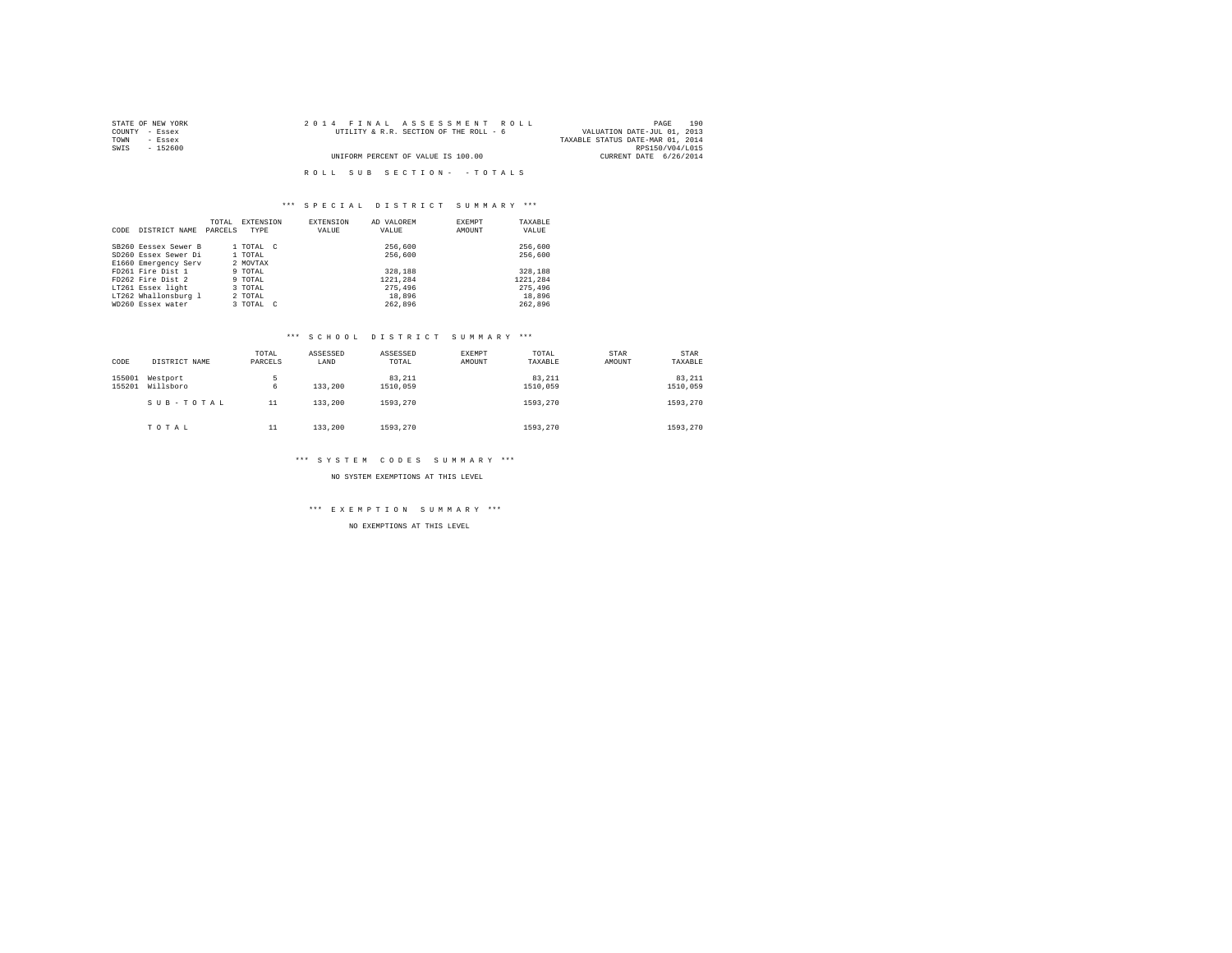| STATE OF NEW YORK | 2014 FINAL ASSESSMENT ROLL             | 191<br>PAGE                      |
|-------------------|----------------------------------------|----------------------------------|
| COUNTY - Essex    | UTILITY & R.R. SECTION OF THE ROLL - 6 | VALUATION DATE-JUL 01, 2013      |
| TOWN<br>- Essex   |                                        | TAXABLE STATUS DATE-MAR 01, 2014 |
| SWIS<br>$-152600$ |                                        | RPS150/V04/L015                  |
|                   | UNIFORM PERCENT OF VALUE IS 100.00     | CURRENT DATE 6/26/2014           |
|                   |                                        |                                  |
|                   | ROLL SUB SECTION- - TOTALS             |                                  |

| ROLL       | DESCRIPTION      | TOTAL   | ASSESSED | ASSESSED | TAXABLE  | TAXABLE  | TAXABLE  | STAR     |
|------------|------------------|---------|----------|----------|----------|----------|----------|----------|
| <b>SEC</b> |                  | PARCELS | LAND     | TOTAL    | COUNTY   | TOWN     | SCHOOL   | TAXABLE  |
|            | UTILITIES & N.C. |         | 133,200  | 1593.270 | 1593,270 | 1593.270 | 1593.270 | 1593.270 |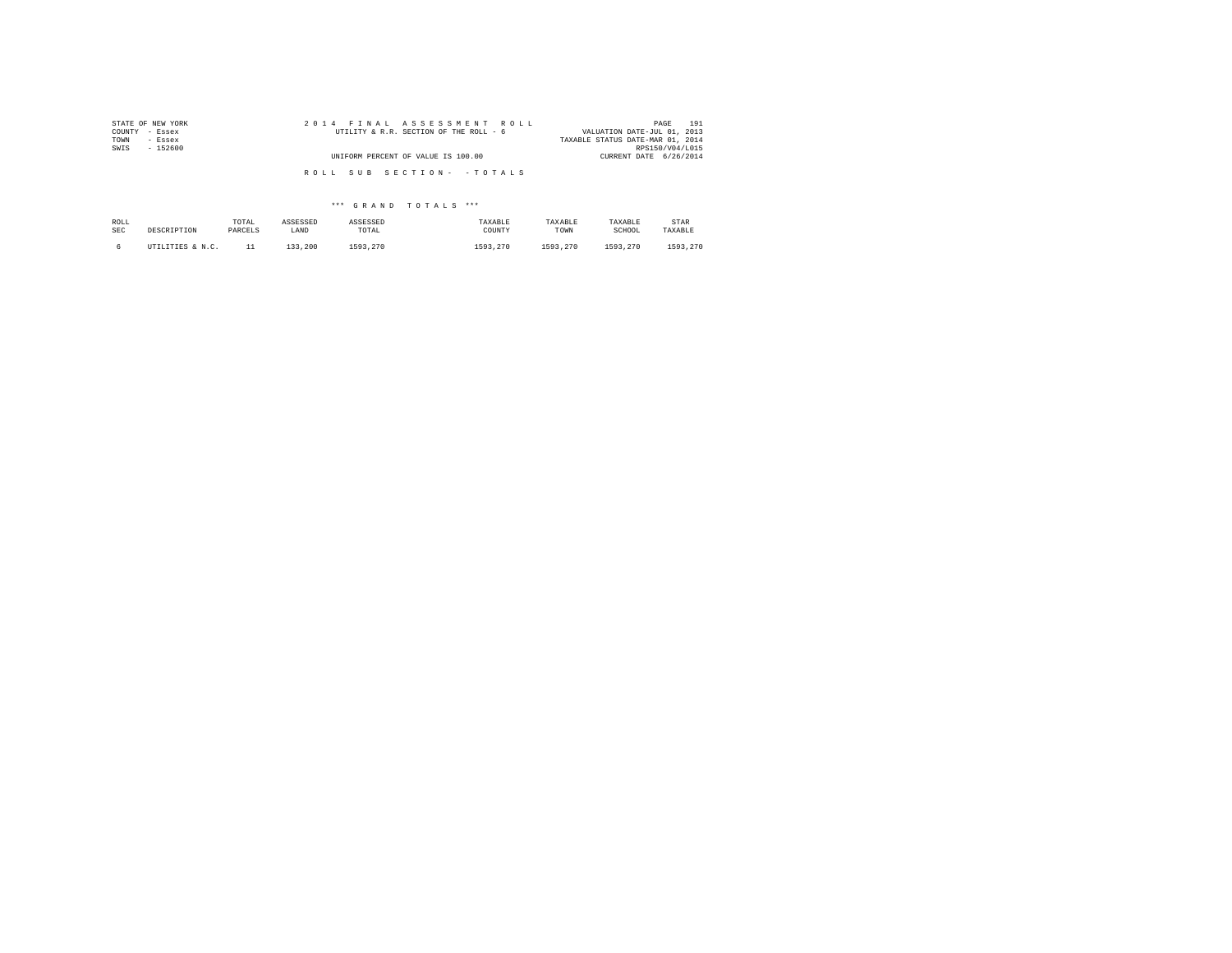|      | STATE OF NEW YORK |  | 2014 FINAL ASSESSMENT ROLL             |                                  | PAGE            | 192 |
|------|-------------------|--|----------------------------------------|----------------------------------|-----------------|-----|
|      | COUNTY - Essex    |  | UTILITY & R.R. SECTION OF THE ROLL - 6 | VALUATION DATE-JUL 01, 2013      |                 |     |
| TOWN | - Essex           |  |                                        | TAXABLE STATUS DATE-MAR 01, 2014 |                 |     |
| SWIS | - 152600          |  | UNIFORM PERCENT OF VALUE IS 100.00     |                                  | RPS150/V04/L015 |     |
|      |                   |  |                                        | CURRENT DATE 6/26/2014           |                 |     |

### R O L L S E C T I O N T O T A L S

# \*\*\* S P E C I A L D I S T R I C T S U M M A R Y \*\*\*

|      |                      | TOTAL   | <b>EXTENSION</b> |        | EXTENSION | AD VALOREM | EXEMPT | TAXABLE  |
|------|----------------------|---------|------------------|--------|-----------|------------|--------|----------|
| CODE | DISTRICT NAME        | PARCELS | TYPE             |        | VALUE     | VALUE      | AMOUNT | VALUE    |
|      |                      |         |                  |        |           |            |        |          |
|      | SB260 Eessex Sewer B |         | 1 TOTAL C        |        |           | 256,600    |        | 256,600  |
|      | SD260 Essex Sewer Di |         | 1 TOTAL          |        |           | 256,600    |        | 256,600  |
|      | E1660 Emergency Serv |         | 2 MOVTAX         |        |           |            |        |          |
|      | FD261 Fire Dist 1    |         | 9 TOTAL          |        |           | 328,188    |        | 328,188  |
|      | FD262 Fire Dist 2    |         | 9 TOTAL          |        |           | 1221.284   |        | 1221.284 |
|      | LT261 Essex light    |         | 3 TOTAL          |        |           | 275,496    |        | 275,496  |
|      | LT262 Whallonsburg 1 |         | 2 TOTAL          |        |           | 18,896     |        | 18,896   |
|      | WD260 Essex water    |         | 3 TOTAL          | $\sim$ |           | 262.896    |        | 262.896  |

### \*\*\* S C H O O L D I S T R I C T S U M M A R Y \*\*\*

| CODE             | DISTRICT NAME         | TOTAL<br>PARCELS | ASSESSED<br>LAND | ASSESSED<br>TOTAL  | <b>EXEMPT</b><br>AMOUNT | TOTAL<br>TAXABLE   | STAR<br>AMOUNT | STAR<br>TAXABLE    |
|------------------|-----------------------|------------------|------------------|--------------------|-------------------------|--------------------|----------------|--------------------|
| 155001<br>155201 | Westport<br>Willsboro | 5<br>6           | 133,200          | 83,211<br>1510,059 |                         | 83.211<br>1510.059 |                | 83.211<br>1510,059 |
|                  | SUB-TOTAL             | 11               | 133,200          | 1593,270           |                         | 1593.270           |                | 1593,270           |
|                  | TOTAL                 | 11               | 133,200          | 1593,270           |                         | 1593.270           |                | 1593,270           |

### \*\*\* S Y S T E M C O D E S S U M M A R Y \*\*\*

NO SYSTEM EXEMPTIONS AT THIS LEVEL

\*\*\* E X E M P T I O N S U M M A R Y \*\*\*

NO EXEMPTIONS AT THIS LEVEL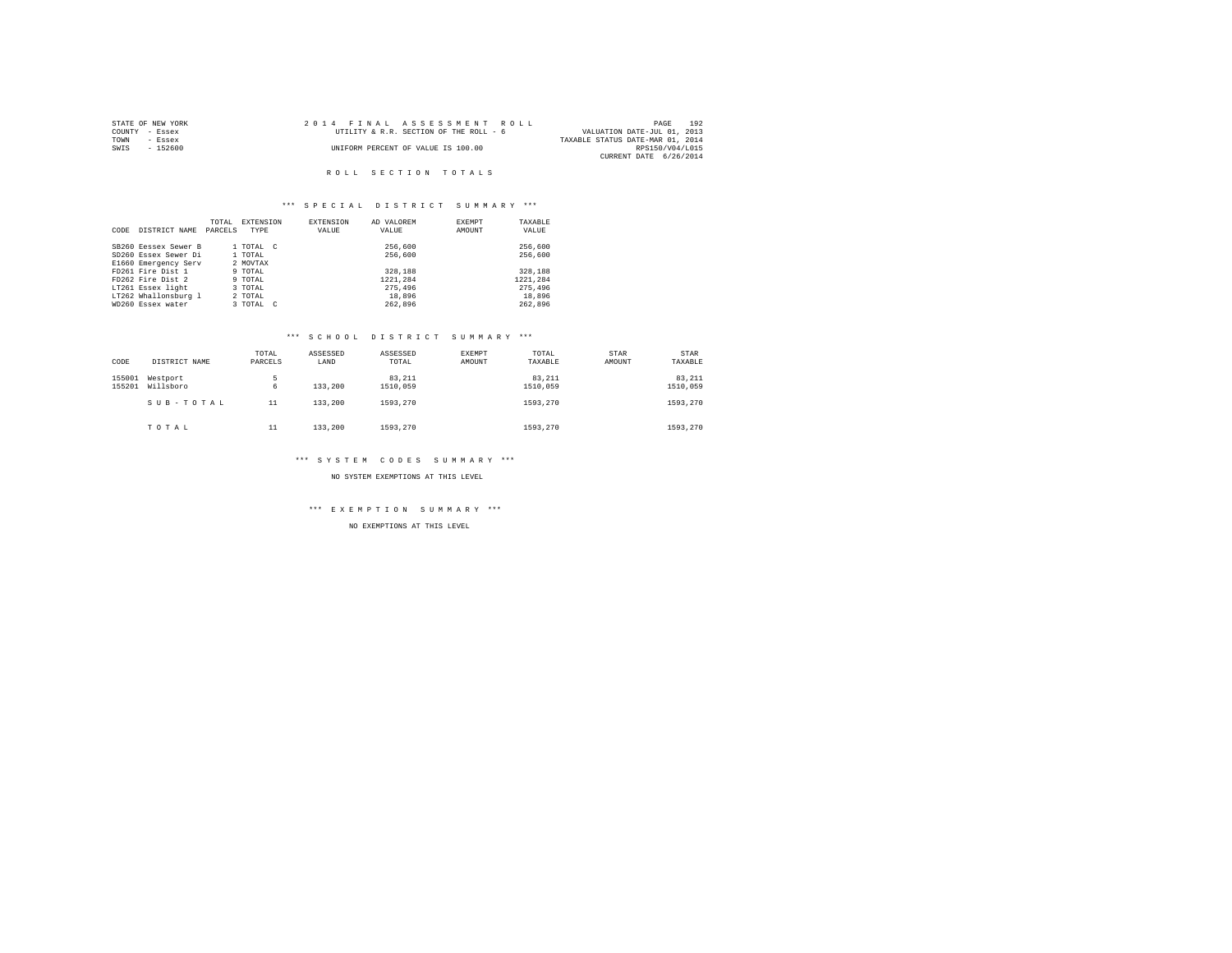| STATE OF NEW YORK | 2014 FINAL ASSESSMENT ROLL             | 193<br>PAGE                      |
|-------------------|----------------------------------------|----------------------------------|
| COUNTY<br>- Essex | UTILITY & R.R. SECTION OF THE ROLL - 6 | VALUATION DATE-JUL 01, 2013      |
| TOWN<br>- Essex   |                                        | TAXABLE STATUS DATE-MAR 01, 2014 |
| SWIS<br>$-152600$ | UNIFORM PERCENT OF VALUE IS 100.00     | RPS150/V04/L015                  |
|                   |                                        | CURRENT DATE 6/26/2014           |
|                   |                                        |                                  |
|                   | ROLL SECTION TOTALS                    |                                  |

| ROLL | DESCRIPTION      | TOTAL   | ASSESSED | ASSESSED | TAXABLE  | TAXABLE  | TAXABLE  | STAR     |
|------|------------------|---------|----------|----------|----------|----------|----------|----------|
| SEC  |                  | PARCELS | LAND     | TOTAL    | COUNTY   | TOWN     | SCHOOL   | TAXABLE  |
|      | UTILITIES & N.C. |         | 133,200  | 1593.270 | 1593,270 | 1593.270 | 1593.270 | 1593,270 |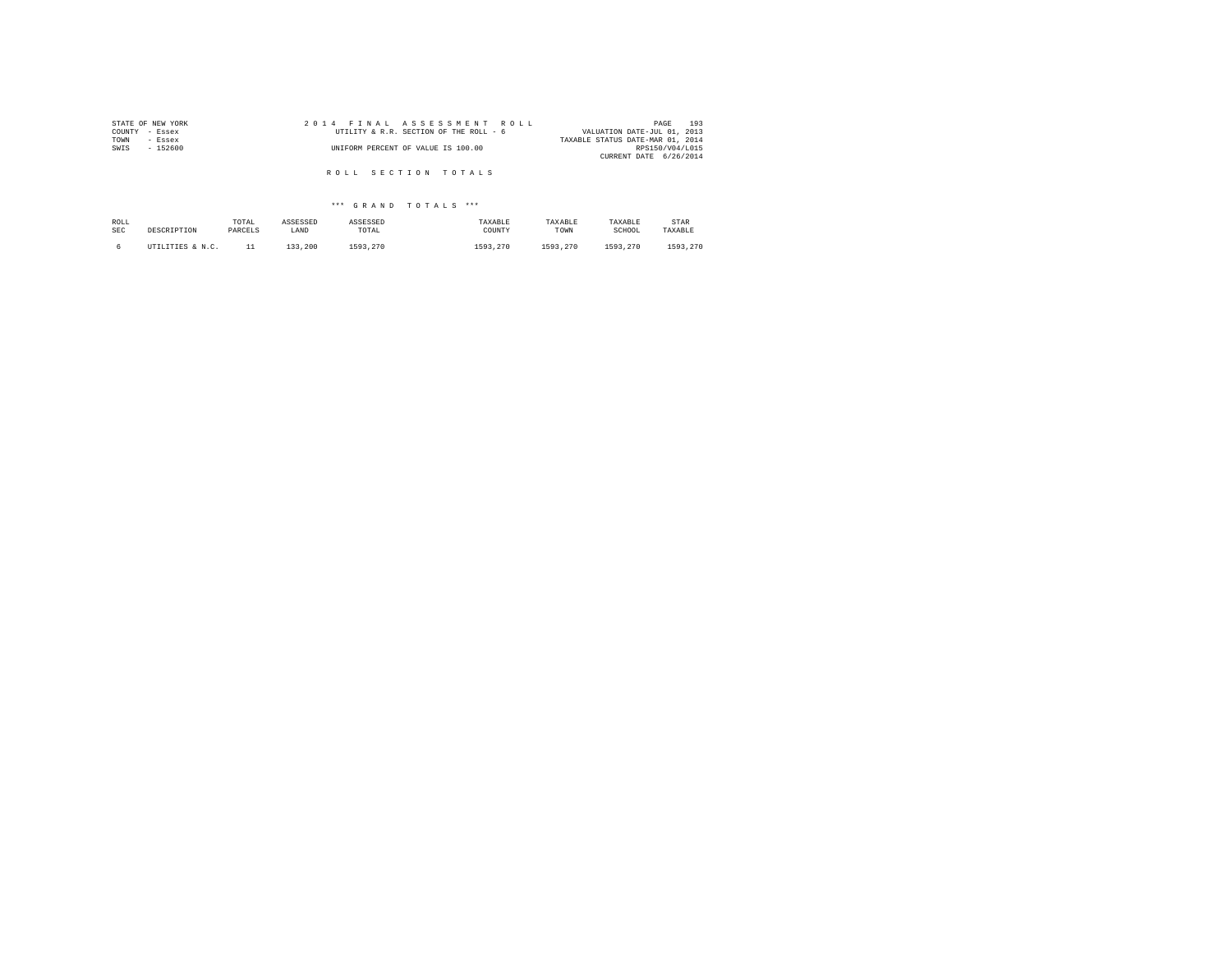| STATE OF NEW YORK<br>COUNTY<br>- Essex<br>TOWN<br>- Essex<br>$-152600$<br>SWIS                                                                         |                                                                                                                                                                       | OWNERS NAME SEQUENCE | 2014 FINAL ASSESSMENT ROLL<br>CEILING RAILROAD SECTION OF THE ROLL - 7<br>UNIFORM PERCENT OF VALUE IS 100.00                                                                  | VALUATION DATE-JUL 01, 2013<br>TAXABLE STATUS DATE-MAR 01, 2014                     | 194<br>PAGE |
|--------------------------------------------------------------------------------------------------------------------------------------------------------|-----------------------------------------------------------------------------------------------------------------------------------------------------------------------|----------------------|-------------------------------------------------------------------------------------------------------------------------------------------------------------------------------|-------------------------------------------------------------------------------------|-------------|
| TAX MAP PARCEL NUMBER<br>CURRENT OWNERS NAME<br>CURRENT OWNERS ADDRESS . PARCEL SIZE/GRID COORD TOTAL SPECIAL DISTRICTS                                | PROPERTY LOCATION & CLASS ASSESSMENT<br>SCHOOL DISTRICT                                                                                                               | LAND                 | EXEMPTION CODE-----------------COUNTY-------TOWN------SCHOOL<br>TAX DESCRIPTION                                                                                               | TAXABLE VALUE                                                                       | ACCOUNT NO. |
| $49.1 - 1 - 29.000$<br>D&H Corporation Willsboro<br>7th Floor Tax Dept Railroad Ceiling Property 525,382<br>120 S 6th St<br>Minneapolis, MN 55402-1803 | NYS Route 22<br>842 Ceiling rr<br>155201 46,600<br>Main Line Thru Town<br>ACRES 17.90<br>EAST-0747199 NRTH-1564141<br>DEED BOOK 985 PG-1<br>FULL MARKET VALUE 525,382 |                      | COUNTY<br>TAXABLE VALUE<br>TOWN<br>TAXABLE VALUE<br>SCHOOL<br>TAXABLE VALUE<br>E1660 Emergency Services<br>FD261 Fire Dist 1<br>FD262 Fire Dist 2<br>LT262 Whallonsburg light | 525,382<br>525,382<br>525,382<br>$.00$ MT<br>238,523 TO<br>286,859 TO<br>286,859 TO | 605N204703  |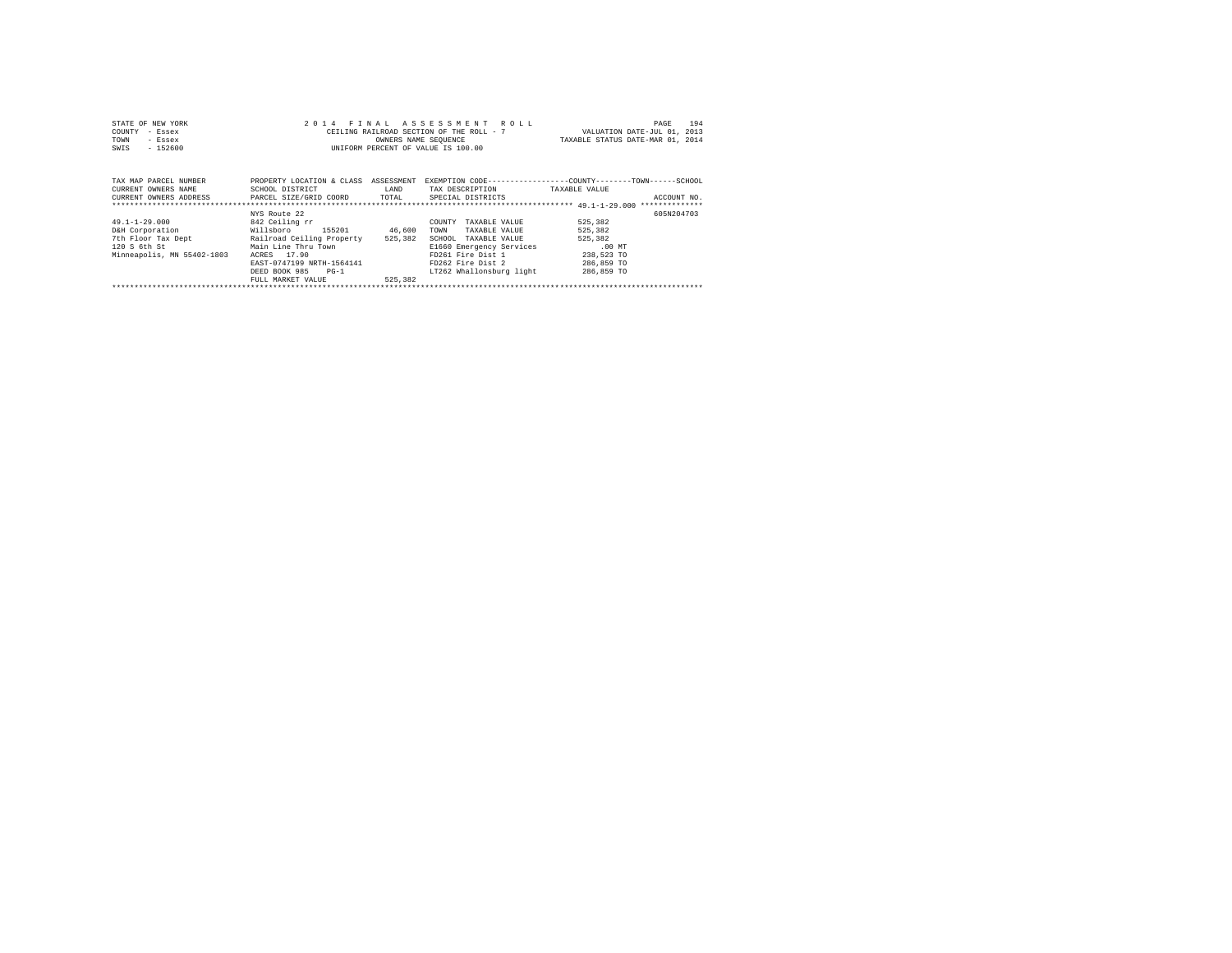| STATE OF NEW YORK | 2014 FINAL ASSESSMENT ROLL               | 195<br>PAGE                      |
|-------------------|------------------------------------------|----------------------------------|
| COUNTY - Essex    | CEILING RAILROAD SECTION OF THE ROLL - 7 | VALUATION DATE-JUL 01, 2013      |
| TOWN<br>- Essex   |                                          | TAXABLE STATUS DATE-MAR 01, 2014 |
| SWIS<br>- 152600  |                                          | RPS150/V04/L015                  |
|                   | UNIFORM PERCENT OF VALUE IS 100.00       | CURRENT DATE 6/26/2014           |
|                   |                                          |                                  |
|                   | ROLL SUB SECTION- - TOTALS               |                                  |

|      |                      | TOTAL   | EXTENSION | EXTENSION | AD VALOREM | EXEMPT | TAXABLE |
|------|----------------------|---------|-----------|-----------|------------|--------|---------|
| CODE | DISTRICT NAME        | PARCELS | TYPE      | VALUE     | VALUE      | AMOUNT | VALUE   |
|      |                      |         |           |           |            |        |         |
|      | E1660 Emergency Serv |         | 1 MOVTAX  |           |            |        |         |
|      | FD261 Fire Dist 1    |         | 1 TOTAL   |           | 238.523    |        | 238.523 |
|      | FD262 Fire Dist 2    |         | 1 TOTAL   |           | 286,859    |        | 286,859 |
|      | LT262 Whallonsburg 1 |         | 1 TOTAL   |           | 286,859    |        | 286,859 |

### \*\*\* S C H O O L D I S T R I C T S U M M A R Y \*\*\*

| CODE   | DISTRICT NAME | TOTAL<br>PARCELS | ASSESSED<br>LAND | ASSESSED<br>TOTAL | <b>EXEMPT</b><br>AMOUNT | TOTAL<br>TAXABLE | STAR<br>AMOUNT | <b>STAR</b><br>TAXABLE |
|--------|---------------|------------------|------------------|-------------------|-------------------------|------------------|----------------|------------------------|
| 155201 | Willsboro     | <b>.</b>         | 46,600           | 525,382           |                         | 525,382          |                | 525,382                |
|        | SUB-TOTAL     |                  | 46.600           | 525,382           |                         | 525.382          |                | 525,382                |
|        | TOTAL         |                  | 46,600           | 525,382           |                         | 525,382          |                | 525,382                |

# \*\*\* S Y S T E M C O D E S S U M M A R Y \*\*\*

#### NO SYSTEM EXEMPTIONS AT THIS LEVEL

# \*\*\* E X E M P T I O N S U M M A R Y \*\*\*

### NO EXEMPTIONS AT THIS LEVEL

| ROLL<br><b>SEC</b> | DESCRIPTION       | TOTAL<br>PARCELS | ASSESSED<br>LAND | ASSESSED<br>TOTAL | TAXABLE<br>COUNTY | TAXABLE<br>TOWN | TAXABLE<br>SCHOOL | <b>STAR</b><br>TAXABLE |
|--------------------|-------------------|------------------|------------------|-------------------|-------------------|-----------------|-------------------|------------------------|
|                    | CEILING RAILROADS |                  | .600             | .382<br>525       | 525<br>382        | .382<br>525     | 382<br>525        | 525<br>382             |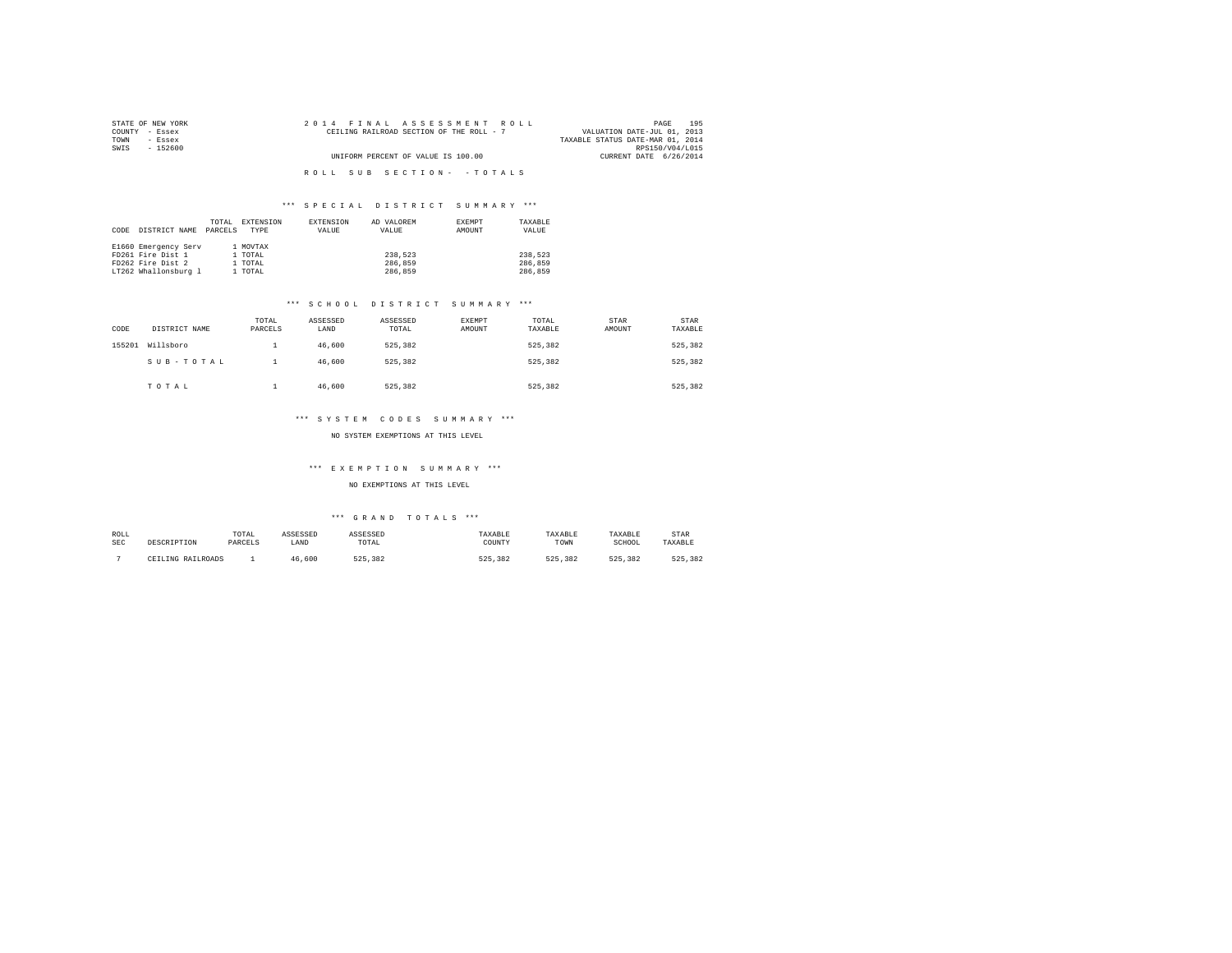|      | STATE OF NEW YORK |  |  | 2014 FINAL ASSESSMENT ROLL               |                                  | PAGE            | 196 |
|------|-------------------|--|--|------------------------------------------|----------------------------------|-----------------|-----|
|      | COUNTY - Essex    |  |  | CEILING RAILROAD SECTION OF THE ROLL - 7 | VALUATION DATE-JUL 01, 2013      |                 |     |
| TOWN | - Essex           |  |  |                                          | TAXABLE STATUS DATE-MAR 01, 2014 |                 |     |
| SWIS | - 152600          |  |  | UNIFORM PERCENT OF VALUE IS 100.00       |                                  | RPS150/V04/L015 |     |
|      |                   |  |  |                                          | CURRENT DATE 6/26/2014           |                 |     |

# R O L L S E C T I O N T O T A L S

# \*\*\* S P E C I A L D I S T R I C T S U M M A R Y \*\*\*

|      |                      | TOTAL   | EXTENSION | EXTENSION | AD VALOREM | EXEMPT | TAXABLE |
|------|----------------------|---------|-----------|-----------|------------|--------|---------|
| CODE | DISTRICT NAME        | PARCELS | TYPE      | VALUE     | VALUE      | AMOUNT | VALUE   |
|      |                      |         |           |           |            |        |         |
|      | E1660 Emergency Serv |         | 1 MOVTAX  |           |            |        |         |
|      | FD261 Fire Dist 1    |         | 1 TOTAL   |           | 238.523    |        | 238.523 |
|      | FD262 Fire Dist 2    |         | 1 TOTAL   |           | 286,859    |        | 286,859 |
|      | LT262 Whallonsburg 1 |         | 1 TOTAL   |           | 286,859    |        | 286,859 |

# \*\*\* S C H O O L D I S T R I C T S U M M A R Y \*\*\*

| CODE   | DISTRICT NAME | TOTAL<br>PARCELS | ASSESSED<br>LAND | ASSESSED<br>TOTAL | EXEMPT<br>AMOUNT | TOTAL<br>TAXABLE | STAR<br>AMOUNT | <b>STAR</b><br>TAXABLE |
|--------|---------------|------------------|------------------|-------------------|------------------|------------------|----------------|------------------------|
| 155201 | Willsboro     | <b>.</b>         | 46,600           | 525,382           |                  | 525.382          |                | 525,382                |
|        | SUB-TOTAL     |                  | 46.600           | 525,382           |                  | 525.382          |                | 525,382                |
|        | TOTAL         |                  | 46,600           | 525,382           |                  | 525,382          |                | 525,382                |

# \*\*\* S Y S T E M C O D E S S U M M A R Y \*\*\*

#### NO SYSTEM EXEMPTIONS AT THIS LEVEL

# \*\*\* E X E M P T I O N S U M M A R Y \*\*\*

### NO EXEMPTIONS AT THIS LEVEL

| ROLL<br><b>SEC</b> | DESCRIPTION       | TOTAL<br>PARCELS | ASSESSED<br>LAND | ASSESSED<br>TOTAL | TAXABLE<br>COUNTY | TAXABLE<br>TOWN | TAXABLE<br>SCHOOL | STAR<br>TAXABLE |
|--------------------|-------------------|------------------|------------------|-------------------|-------------------|-----------------|-------------------|-----------------|
|                    | CEILING RAILROADS |                  | .600             | .382<br>525       | 525,382           | 525.382         | 525.382           | 525,382         |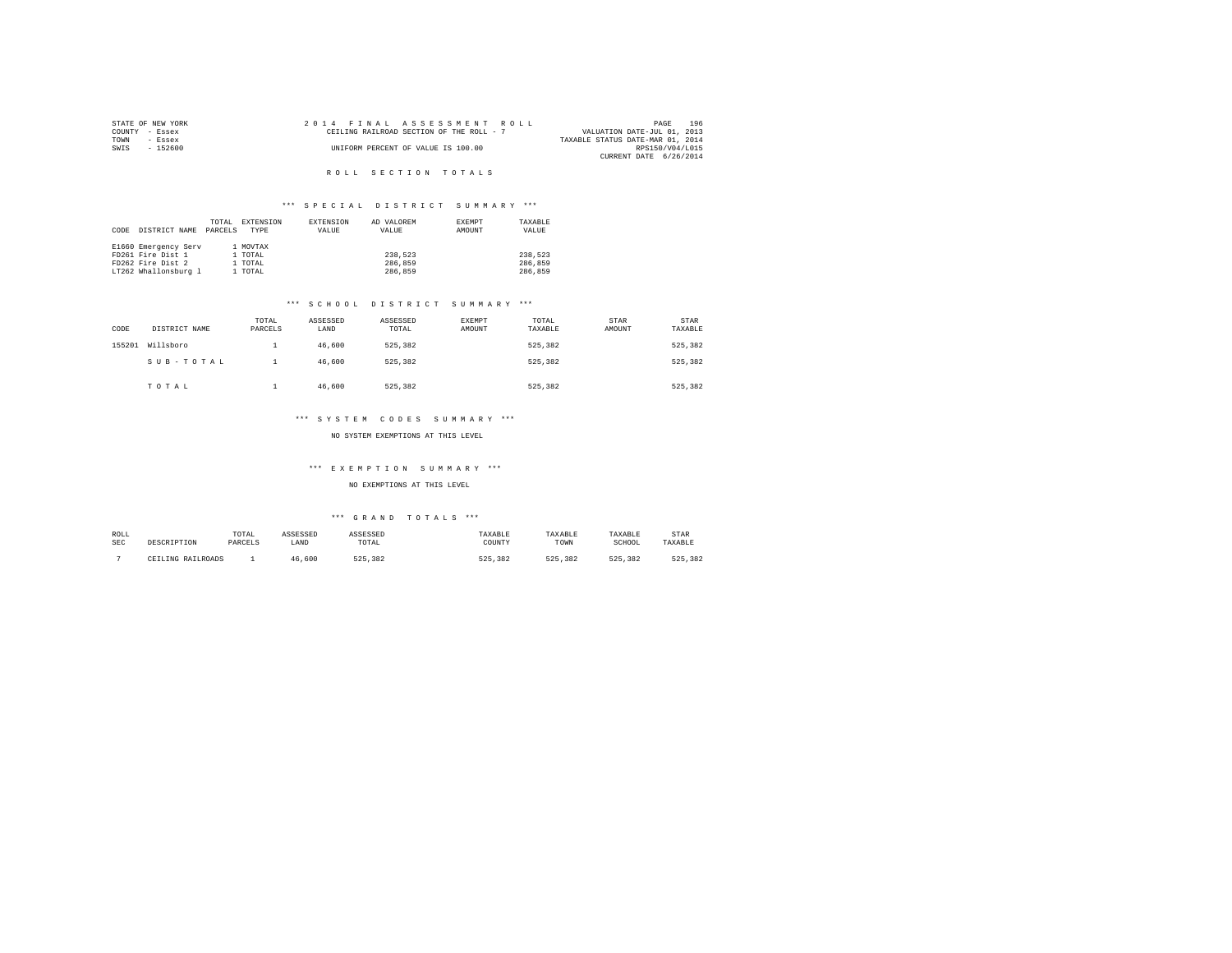| STATE OF NEW YORK<br>COUNTY - Essex<br>TOWN - Essex<br>SWIS - 152600                                                                                                                                                                                                                                                                                                                                         | 2014 FINAL ASSESSMENT R<br>WHOLLY EXEMPT SECTION OF THE ROLL - 8<br>OWNERS NAME SEQUENCE<br>UNIFORM PERCENT OF VALUE IS 100.00 |               |                                      |                                                              |               |  |
|--------------------------------------------------------------------------------------------------------------------------------------------------------------------------------------------------------------------------------------------------------------------------------------------------------------------------------------------------------------------------------------------------------------|--------------------------------------------------------------------------------------------------------------------------------|---------------|--------------------------------------|--------------------------------------------------------------|---------------|--|
| TAX MAP PARCEL NUMBER PROPERTY LOCATION & CLASS ASSESSMENT EXEMPTION CODE--------------COUNTY-------TOWN------SCHOOL<br>CURRENT OWNERS NAME<br>CURRENT OWNERS ADDRESS                                                                                                                                                                                                                                        | SCHOOL DISTRICT<br>PARCEL SIZE/GRID COORD                                                                                      | LAND<br>TOTAL | TAX DESCRIPTION<br>SPECIAL DISTRICTS | TAXABLE VALUE                                                | ACCOUNT NO.   |  |
|                                                                                                                                                                                                                                                                                                                                                                                                              |                                                                                                                                |               |                                      |                                                              |               |  |
|                                                                                                                                                                                                                                                                                                                                                                                                              | Lake Shore Rd                                                                                                                  |               |                                      |                                                              | 605J194005    |  |
|                                                                                                                                                                                                                                                                                                                                                                                                              |                                                                                                                                |               |                                      |                                                              | 40.100 40.100 |  |
|                                                                                                                                                                                                                                                                                                                                                                                                              |                                                                                                                                |               |                                      |                                                              |               |  |
|                                                                                                                                                                                                                                                                                                                                                                                                              | 203 Revnolds Rd                                                                                                                |               |                                      |                                                              | 6079905107    |  |
| $\begin{array}{lcccc} & & & 203 & \text{Reynolds R} & \text{1001} & \text{R} & \text{111} & \text{121} & \text{132} & \text{143} & \text{151} & \text{151} & \text{151} & \text{151} & \text{151} & \text{151} & \text{151} & \text{151} & \text{151} & \text{151} & \text{151} & \text{151} & \text{151} & \text{151} & \text{151} & \text{151} & \text{151} & \text{151} & \text{1$<br>$40.57 - 1 - 1.000$ | 2891 Essex Rd<br>620 Religious                                                                                                 |               | CONSTREL 25110<br>WB261 Water B&I    | 2,000 2,000 2,000<br>328,400 328,400 328,400<br>328,400 TO C | 6079905001    |  |
|                                                                                                                                                                                                                                                                                                                                                                                                              |                                                                                                                                |               | WD260 Essex water                    | 328,400 TO C                                                 |               |  |
|                                                                                                                                                                                                                                                                                                                                                                                                              |                                                                                                                                |               |                                      |                                                              |               |  |
|                                                                                                                                                                                                                                                                                                                                                                                                              | FULL MARKET VALUE                                                                                                              | 4,800         |                                      |                                                              |               |  |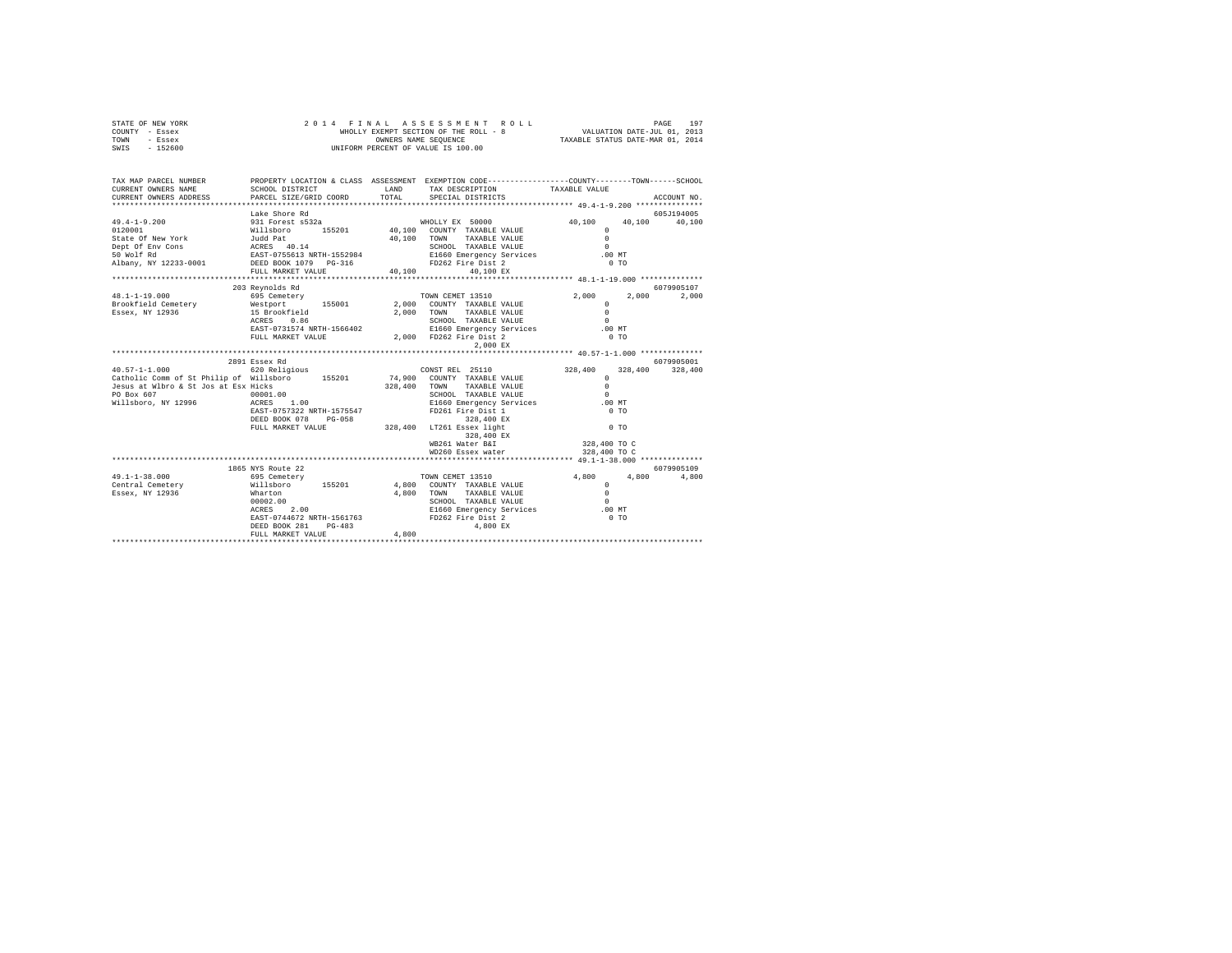| STATE OF NEW YORK<br>COUNTY - Essex                                                                                                                                                                                                    |                                                                                                                             |         | FINAL ASSESSMENT ROLL PAGE 198<br>WHOLLY EXEMPT SECTION OF THE ROLL - 8 VALUATION DATE-JUL 01, 2013<br>OWNERS NAME SEQUENCE TAXABLE STATUS DATE-MAR 01, 2014<br>2014 FINAL ASSESSMENT ROLL |                         |                 |
|----------------------------------------------------------------------------------------------------------------------------------------------------------------------------------------------------------------------------------------|-----------------------------------------------------------------------------------------------------------------------------|---------|--------------------------------------------------------------------------------------------------------------------------------------------------------------------------------------------|-------------------------|-----------------|
| TOWN - Essex                                                                                                                                                                                                                           |                                                                                                                             |         |                                                                                                                                                                                            |                         |                 |
| SWIS - 152600                                                                                                                                                                                                                          |                                                                                                                             |         | UNIFORM PERCENT OF VALUE IS 100.00                                                                                                                                                         |                         |                 |
|                                                                                                                                                                                                                                        |                                                                                                                             |         |                                                                                                                                                                                            |                         |                 |
|                                                                                                                                                                                                                                        |                                                                                                                             |         |                                                                                                                                                                                            |                         |                 |
| TAX MAP PARCEL NUMBER                                                                                                                                                                                                                  | PROPERTY LOCATION & CLASS ASSESSMENT EXEMPTION CODE----------------COUNTY-------TOWN------SCHOOL                            |         |                                                                                                                                                                                            |                         |                 |
| CURRENT OWNERS NAME                                                                                                                                                                                                                    | SCHOOL DISTRICT                                                                                                             | LAND    | TAX DESCRIPTION TAXABLE VALUE                                                                                                                                                              |                         |                 |
| CURRENT OWNERS ADDRESS                                                                                                                                                                                                                 | PARCEL SIZE/GRID COORD                                                                                                      |         | TOTAL SPECIAL DISTRICTS                                                                                                                                                                    |                         | ACCOUNT NO.     |
|                                                                                                                                                                                                                                        |                                                                                                                             |         |                                                                                                                                                                                            |                         |                 |
|                                                                                                                                                                                                                                        | 2303 Main St                                                                                                                |         |                                                                                                                                                                                            |                         | 605J104310      |
| $40.73 - 2 - 11.000$                                                                                                                                                                                                                   | 464 Office bldg.                                                                                                            |         | CONST ED 25120                                                                                                                                                                             | 508,880<br>508,880      | 508,880         |
|                                                                                                                                                                                                                                        |                                                                                                                             |         |                                                                                                                                                                                            | $\circ$                 |                 |
|                                                                                                                                                                                                                                        |                                                                                                                             |         |                                                                                                                                                                                            | $\Omega$                |                 |
|                                                                                                                                                                                                                                        |                                                                                                                             |         | SCHOOL TAXABLE VALUE                                                                                                                                                                       | $\Omega$                |                 |
|                                                                                                                                                                                                                                        |                                                                                                                             |         | E1660 Emergency Services .00 MT                                                                                                                                                            |                         |                 |
|                                                                                                                                                                                                                                        |                                                                                                                             |         |                                                                                                                                                                                            | 0 <sub>T</sub>          |                 |
|                                                                                                                                                                                                                                        |                                                                                                                             |         |                                                                                                                                                                                            |                         |                 |
|                                                                                                                                                                                                                                        |                                                                                                                             |         |                                                                                                                                                                                            | $0$ TO                  |                 |
|                                                                                                                                                                                                                                        |                                                                                                                             |         |                                                                                                                                                                                            |                         |                 |
|                                                                                                                                                                                                                                        |                                                                                                                             |         | SB260 Eessex Sewer Bond<br>SD260 Eessex Sever Bond<br>DD260 Eessex Sever Birth                                                                                                             |                         |                 |
|                                                                                                                                                                                                                                        |                                                                                                                             |         |                                                                                                                                                                                            | $0$ TO                  |                 |
|                                                                                                                                                                                                                                        |                                                                                                                             |         | 508,880 EX                                                                                                                                                                                 |                         |                 |
|                                                                                                                                                                                                                                        |                                                                                                                             |         | WD260 Essex water                                                                                                                                                                          | 508,880 TO C            |                 |
|                                                                                                                                                                                                                                        |                                                                                                                             |         |                                                                                                                                                                                            |                         |                 |
|                                                                                                                                                                                                                                        | Leaning Rd                                                                                                                  |         |                                                                                                                                                                                            |                         | 605Z010003      |
| $48.2 - 1 - 6.220$                                                                                                                                                                                                                     | 615 Educatn fac                                                                                                             |         | NP ORGANIZ 25300                                                                                                                                                                           | 169,900 169,900 169,900 |                 |
|                                                                                                                                                                                                                                        |                                                                                                                             |         |                                                                                                                                                                                            | $\Omega$<br>$\Omega$    |                 |
|                                                                                                                                                                                                                                        |                                                                                                                             |         | SCHOOL TAXABLE VALUE                                                                                                                                                                       | $\sim$                  |                 |
| Eddy Foundation (Methorit 155001 169,900 COUNTY TAXABLE VALUE<br>FO Box 42 2013<br>ESEX, NY 12936 501 501 501 169,900 COUNTY TAXABLE VALUE<br>FSSEX, NY 12936 50200 501<br>MAY BE SUBJECT TO PAYMENT ACRES 394.00 16950 E1660 Energenc |                                                                                                                             |         |                                                                                                                                                                                            |                         |                 |
|                                                                                                                                                                                                                                        |                                                                                                                             |         | E1660 Emergency Services .00 MT<br>FD261 Fire Dist 1 0 TO                                                                                                                                  |                         |                 |
| UNDER RPTL480A UNTIL 2023 DEED BOOK 1228 PG-308                                                                                                                                                                                        |                                                                                                                             |         | 169,900 EX                                                                                                                                                                                 |                         |                 |
|                                                                                                                                                                                                                                        | FULL MARKET VALUE                                                                                                           | 169,900 |                                                                                                                                                                                            |                         |                 |
|                                                                                                                                                                                                                                        |                                                                                                                             |         |                                                                                                                                                                                            |                         |                 |
|                                                                                                                                                                                                                                        | 331 Cook Rd                                                                                                                 |         |                                                                                                                                                                                            |                         | 605J100802      |
| $48.4 - 1 - 7.000$                                                                                                                                                                                                                     | 140 Truck crops                                                                                                             |         | NP ORGANIZ 25300                                                                                                                                                                           | 376.100                 | 376,100 376,100 |
|                                                                                                                                                                                                                                        |                                                                                                                             |         |                                                                                                                                                                                            | $\circ$                 |                 |
|                                                                                                                                                                                                                                        |                                                                                                                             |         |                                                                                                                                                                                            | $\Omega$                |                 |
|                                                                                                                                                                                                                                        |                                                                                                                             |         | SCHOOL TAXABLE VALUE                                                                                                                                                                       | $\sim$                  |                 |
|                                                                                                                                                                                                                                        |                                                                                                                             |         | E1660 Emergency Services .00 MT                                                                                                                                                            |                         |                 |
|                                                                                                                                                                                                                                        |                                                                                                                             |         |                                                                                                                                                                                            | $0$ TO                  |                 |
|                                                                                                                                                                                                                                        |                                                                                                                             |         |                                                                                                                                                                                            |                         |                 |
|                                                                                                                                                                                                                                        | EAB1-1038000 mAth 12002000<br>DEED BOOK 1263 PG-23<br>FULL MARKET VALUE 376,100 LT262 Whallonsburg light 0 TO<br>276 100 EX |         |                                                                                                                                                                                            |                         |                 |
|                                                                                                                                                                                                                                        |                                                                                                                             |         | 376,100 EX                                                                                                                                                                                 |                         |                 |
|                                                                                                                                                                                                                                        |                                                                                                                             |         |                                                                                                                                                                                            |                         |                 |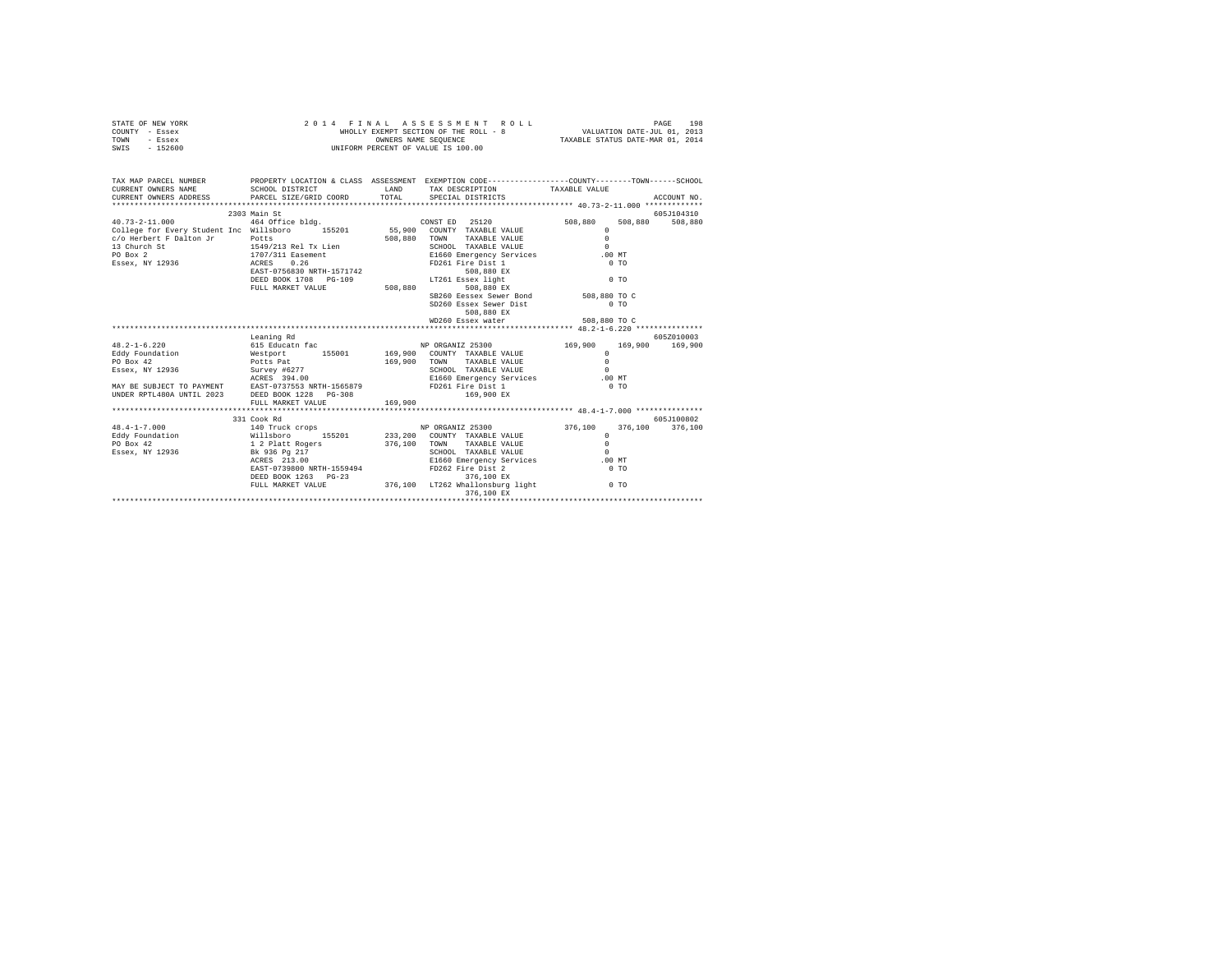| STATE OF NEW YORK<br>COUNTY - Essex<br>TOWN - Essex<br>SWIS - 152600                                                                                                                                                                                                                                                                                                                  |                                           |                                                                                                                                                                                                                                                             |                                       |               |
|---------------------------------------------------------------------------------------------------------------------------------------------------------------------------------------------------------------------------------------------------------------------------------------------------------------------------------------------------------------------------------------|-------------------------------------------|-------------------------------------------------------------------------------------------------------------------------------------------------------------------------------------------------------------------------------------------------------------|---------------------------------------|---------------|
| TAX MAP PARCEL NUMBER<br>CURRENT OWNERS NAME<br>CURRENT OWNERS ADDRESS                                                                                                                                                                                                                                                                                                                | PARCEL SIZE/GRID COORD                    | PROPERTY LOCATION & CLASS ASSESSMENT EXEMPTION CODE----------------COUNTY-------TOWN------SCHOOL                                                                                                                                                            |                                       | ACCOUNT NO.   |
|                                                                                                                                                                                                                                                                                                                                                                                       |                                           |                                                                                                                                                                                                                                                             |                                       | 6079905009    |
| $\begin{array}{cccc} 40.3-3-16.000 & 2698 \, \mathrm{YTS} \text{ RUC} & 2,400 \\ 2,400 & 695 \, \text{Cemetery} & 2,400 \\ \text{Essex, Cemetery} & 695 \, \text{Cemetery} & 155201 & 2,400 \, \text{COWITY} & \text{TXXABLE VALUE} & 0 \\ \text{Essex, NY} & 12936 & \text{PCLES} & 1.00 & 2,400 \, \text{CUMY} & \text{TXABLE VALUE} & 0 \\ \text{Exsex, NY} & 12936 & \text{ACRES$ |                                           |                                                                                                                                                                                                                                                             | 2.400                                 | 2,400         |
|                                                                                                                                                                                                                                                                                                                                                                                       |                                           |                                                                                                                                                                                                                                                             |                                       |               |
|                                                                                                                                                                                                                                                                                                                                                                                       |                                           |                                                                                                                                                                                                                                                             |                                       |               |
|                                                                                                                                                                                                                                                                                                                                                                                       |                                           |                                                                                                                                                                                                                                                             | $\sim$ 0                              |               |
|                                                                                                                                                                                                                                                                                                                                                                                       |                                           | Potts<br>RCRES 1.00<br>REST-0755688 NRTH-1571776<br>FIG60 Emergency Services<br>FULL MARKET VALUE<br>2,400<br>FD261 Fire Dist 1 2,400 EX<br>2,400 EX<br>LT261 Essex light<br>$L$ 2,400 EX<br>$2.400$ EX<br>$2.400$ EX<br>$2.400$ EX<br>$2.400$ EX<br>$2.40$ | $.00$ MT<br>0 <sub>T</sub>            |               |
|                                                                                                                                                                                                                                                                                                                                                                                       |                                           |                                                                                                                                                                                                                                                             |                                       |               |
|                                                                                                                                                                                                                                                                                                                                                                                       |                                           |                                                                                                                                                                                                                                                             | 0 <sub>T</sub>                        |               |
|                                                                                                                                                                                                                                                                                                                                                                                       |                                           |                                                                                                                                                                                                                                                             |                                       |               |
|                                                                                                                                                                                                                                                                                                                                                                                       |                                           |                                                                                                                                                                                                                                                             | 0 TO C                                |               |
|                                                                                                                                                                                                                                                                                                                                                                                       |                                           |                                                                                                                                                                                                                                                             |                                       |               |
|                                                                                                                                                                                                                                                                                                                                                                                       |                                           |                                                                                                                                                                                                                                                             |                                       |               |
|                                                                                                                                                                                                                                                                                                                                                                                       |                                           |                                                                                                                                                                                                                                                             |                                       |               |
|                                                                                                                                                                                                                                                                                                                                                                                       | 2757 Essex Rd                             |                                                                                                                                                                                                                                                             |                                       | 605J102903    |
|                                                                                                                                                                                                                                                                                                                                                                                       | 330 Vacant comm NP ORGANIZ 25300          |                                                                                                                                                                                                                                                             |                                       | 73,900 73,900 |
|                                                                                                                                                                                                                                                                                                                                                                                       |                                           |                                                                                                                                                                                                                                                             |                                       |               |
|                                                                                                                                                                                                                                                                                                                                                                                       |                                           |                                                                                                                                                                                                                                                             | $\sim$                                |               |
|                                                                                                                                                                                                                                                                                                                                                                                       |                                           |                                                                                                                                                                                                                                                             | $.00$ MT                              |               |
| Pase Communications (PRES 22<br>The 22<br>PO Box 250<br>Essex, NY 12936 1661/16-Easement<br>ACRES 0.72                                                                                                                                                                                                                                                                                |                                           |                                                                                                                                                                                                                                                             | $0$ TO                                |               |
|                                                                                                                                                                                                                                                                                                                                                                                       | EAST-0756695 NRTH-1572307                 |                                                                                                                                                                                                                                                             |                                       |               |
|                                                                                                                                                                                                                                                                                                                                                                                       | DEED BOOK 1030 PG-95                      | SCHOOL TAXABLE VALUE<br>ELGO DRATALE PRINCE<br>ELGO DRATE POST<br>TOZO I TIP DIST 1<br>TAXABLE PRINCE<br>TAXABLE PRINCE<br>TAXABLE POST 1<br>TAXABLE PRINCE PRINCE                                                                                          | $0$ TO                                |               |
|                                                                                                                                                                                                                                                                                                                                                                                       | FULL MARKET VALUE 73,900 73,900 73,900 EX |                                                                                                                                                                                                                                                             |                                       |               |
|                                                                                                                                                                                                                                                                                                                                                                                       |                                           | SB260 Eessex Sewer Bond<br>SD260 Essex Sewer Dist                                                                                                                                                                                                           | 73,900 то с<br>$0$ TO                 |               |
|                                                                                                                                                                                                                                                                                                                                                                                       |                                           |                                                                                                                                                                                                                                                             |                                       |               |
|                                                                                                                                                                                                                                                                                                                                                                                       |                                           | 73,900 EX<br>WD260 Essex water                                                                                                                                                                                                                              |                                       |               |
|                                                                                                                                                                                                                                                                                                                                                                                       |                                           |                                                                                                                                                                                                                                                             |                                       |               |
|                                                                                                                                                                                                                                                                                                                                                                                       |                                           |                                                                                                                                                                                                                                                             |                                       |               |
|                                                                                                                                                                                                                                                                                                                                                                                       |                                           |                                                                                                                                                                                                                                                             |                                       |               |
|                                                                                                                                                                                                                                                                                                                                                                                       |                                           |                                                                                                                                                                                                                                                             |                                       |               |
|                                                                                                                                                                                                                                                                                                                                                                                       |                                           |                                                                                                                                                                                                                                                             |                                       |               |
|                                                                                                                                                                                                                                                                                                                                                                                       |                                           |                                                                                                                                                                                                                                                             |                                       |               |
|                                                                                                                                                                                                                                                                                                                                                                                       |                                           |                                                                                                                                                                                                                                                             |                                       |               |
|                                                                                                                                                                                                                                                                                                                                                                                       |                                           |                                                                                                                                                                                                                                                             |                                       |               |
| $\begin{tabular}{lcccc} \textbf{40.73--1-6.000} & \textbf{270.800} & \textbf{605110250b} \\ & & \textbf{280.800} & \textbf{200.000} & \textbf{200.000} & \textbf{200.000} & \textbf{605110250b} \\ & & \textbf{483 Converted Re} & \textbf{NP ORGANIZ 25300} & \\ \textbf{Easex} & \textbf{Com Hertiage} & \textbf{Org} & \textbf{MIDB} & \textbf{200.000} & \textbf{200.000$         |                                           | 200,000 EX<br>PELD BOOK 1267 PC-162<br>FULL MARKET VALUE<br>200,000 LT261 ESsex 14sht<br>200,000 EX<br>200,000 EX                                                                                                                                           |                                       |               |
|                                                                                                                                                                                                                                                                                                                                                                                       |                                           | SB260 Eessex Sewer Bond<br>SD260 Essex Sewer Dist                                                                                                                                                                                                           | 200,000 TO C<br>$0$ TO                |               |
|                                                                                                                                                                                                                                                                                                                                                                                       |                                           | 200,000 EX<br>WD260 Essex water                                                                                                                                                                                                                             | 200,000 TO C                          |               |
|                                                                                                                                                                                                                                                                                                                                                                                       |                                           | ****************************                                                                                                                                                                                                                                | ************************************* |               |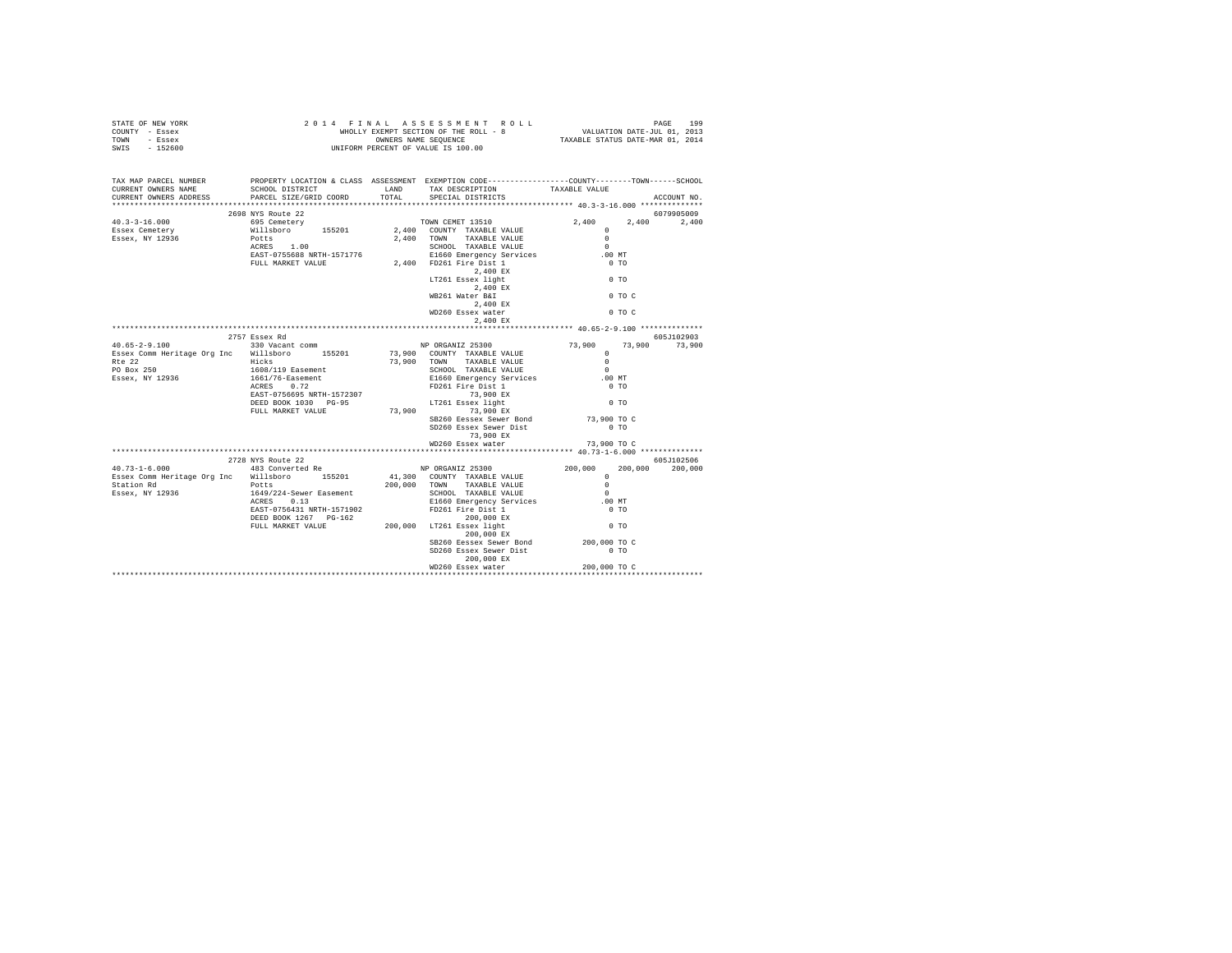| TAX MAP PARCEL NUMBER PROPERTY LOCATION & CLASS ASSESSMENT EXEMPTION CODE---------------COUNTY-------TOWN------SCHOOL<br>SCHOOL DISTRICT                     LAND        TAX DESCRIPTION                 TAXABLE VALUE<br>PARCEL SIZE/GRID COORD<br>TOTAL<br>SPECIAL DISTRICTS<br>ACCOUNT NO.<br>6079905014<br>1972,800<br>1972,800<br>272,800<br>272,800<br>272,800<br>272,800<br>272,800<br>272,800<br>272,800<br>272,800<br>272,800<br>272,800<br>272,800<br>272,800<br>272,800<br>272,800<br>272,800<br>272,800<br>272,800<br>272,800<br>272,800<br>272,800<br>272,800<br>272,800<br>272,<br>372,800 372,800<br>272,800 TOWN TAXABLE VALUE<br>372,800 TOWN TAXABLE VALUE<br>E1660 Emergency Services 00<br>FP261 Fire Dist 1 0 TO<br>$\begin{tabular}{lllllllllll} \texttt{Esex Comm United neurons} & \texttt{Hicks} \\ \texttt{Church} & \texttt{Chuch} \\ \texttt{PO Box 125} & 1650/144-Sewer Eastern \\ \texttt{Esex, NY 12936} & 89 \texttt{s X 985 Xirr} \\ \texttt{Esex, NY 12936} & 0.20 \\ & - & 0.027 \\ \end{tabular}$<br>${\tt EXST-0756766\atop \tt DEED-0756766\atop \tt NFLID-0756766\atop \tt FULL\atop \tt NARKST\atop \tt VALUB} \times 1272,800 \xrightarrow{\tt T2761\atop \tt T286ex} 122,800 \xrightarrow{\tt ST2860\atop \tt ST2,800\atop \tt ST2,800\atop \tt ST2,800\atop \tt ST2,800\atop \tt ST2,800\atop \tt ST2,800\atop \tt ST2,800\atop \tt ST2,800\atop \tt ST2,800\atop$<br>$\sim$ 0 TO<br>372,800 TO C<br>SB260 Eessex Sewer Bond<br>SD260 Essex Sewer Dist<br>0.70<br>372,800 EX<br>WD260 Essex water 372,800 TO C<br>2306 Main St<br>6079905015<br>CHURCH PAR 21600<br>231,100<br>$40.73 - 3 - 4.000$<br>210 1 Family Res<br>231,100<br>231,100<br>Essex Comm United Methodist Willsboro 155201 52,000 COUNTY TAXABLE VALUE<br>$\Omega$<br>Church<br>PO Box 125<br>Essex, NY 12936<br>Essex, NY 12936<br>ACRES 0.20<br>231,100 TOWN TAXABLE VALUE<br>$\overline{0}$<br>SCHOOL TAXABLE VALUE<br>E1660 Emergency South 1<br>$\sim$<br>E1660 Emergency Services 60 00 MT<br>FD261 Fire Dist 1 231,100 TO<br>EAST-0756994 NRTH-1571874<br>LT261 Essex light<br>231,100 SB260 Eessex Sewer Bond<br>DEED BOOK 1674 PG-47<br>231,100 TO<br>231,100 TO C<br>FULL MARKET VALUE<br>SD260 Essex Sewer Dist<br>231,100 TO<br>231,100 TO C<br>WD260 Essex water<br>605J104211<br>17 Tyrrell St<br>$49.69 - 1 - 2.002$<br>50,500<br>Essex County<br>PO Box 217<br>FO BOX 217<br>Elizabethtown, NY 12932 FEMA Buyout<br>ACRES 0.29<br>SCHOOL TAXABLE VALUE 0<br>E1660 Emergency Services 6.00 MT<br>FD262 Fire Dist 2<br>EAST-0744217 NRTH-1556115<br>$0$ TO<br>50,500 EX<br>DEED BOOK 1760 PG-1 | STATE OF NEW YORK<br>COUNTY - Essex<br>TOWN - Essex<br>SWIS - 152600 | 2014 FINAL ASSESSMENT R<br>WHOLLY EXEMPT SECTION OF THE ROLL - 8<br>ONNERS NAME SEQUENCE<br>UNIFORM PERCENT OF VALUE IS 100.00<br>FINAL ASSESSMENT ROLL PAGE 200<br>WHOLLY EXEMPT SECTION OF THE ROLL - 8 VALUATION DATE-JUL 01, 2013<br>OWNERS NAME SEQUENCE TAXABLE STATUS DATE-MAR 01, 2014<br>2014 FINAL ASSESSMENT ROLL |  |  |  |  |
|----------------------------------------------------------------------------------------------------------------------------------------------------------------------------------------------------------------------------------------------------------------------------------------------------------------------------------------------------------------------------------------------------------------------------------------------------------------------------------------------------------------------------------------------------------------------------------------------------------------------------------------------------------------------------------------------------------------------------------------------------------------------------------------------------------------------------------------------------------------------------------------------------------------------------------------------------------------------------------------------------------------------------------------------------------------------------------------------------------------------------------------------------------------------------------------------------------------------------------------------------------------------------------------------------------------------------------------------------------------------------------------------------------------------------------------------------------------------------------------------------------------------------------------------------------------------------------------------------------------------------------------------------------------------------------------------------------------------------------------------------------------------------------------------------------------------------------------------------------------------------------------------------------------------------------------------------------------------------------------------------------------------------------------------------------------------------------------------------------------------------------------------------------------------------------------------------------------------------------------------------------------------------------------------------------------------------------------------------------------------------------------------------------------------------------------------------------------------------------------------------------------------------------------------------------------------------------------------------------------------------|----------------------------------------------------------------------|------------------------------------------------------------------------------------------------------------------------------------------------------------------------------------------------------------------------------------------------------------------------------------------------------------------------------|--|--|--|--|
|                                                                                                                                                                                                                                                                                                                                                                                                                                                                                                                                                                                                                                                                                                                                                                                                                                                                                                                                                                                                                                                                                                                                                                                                                                                                                                                                                                                                                                                                                                                                                                                                                                                                                                                                                                                                                                                                                                                                                                                                                                                                                                                                                                                                                                                                                                                                                                                                                                                                                                                                                                                                                            | CURRENT OWNERS NAME<br>CURRENT OWNERS ADDRESS                        |                                                                                                                                                                                                                                                                                                                              |  |  |  |  |
|                                                                                                                                                                                                                                                                                                                                                                                                                                                                                                                                                                                                                                                                                                                                                                                                                                                                                                                                                                                                                                                                                                                                                                                                                                                                                                                                                                                                                                                                                                                                                                                                                                                                                                                                                                                                                                                                                                                                                                                                                                                                                                                                                                                                                                                                                                                                                                                                                                                                                                                                                                                                                            |                                                                      |                                                                                                                                                                                                                                                                                                                              |  |  |  |  |
|                                                                                                                                                                                                                                                                                                                                                                                                                                                                                                                                                                                                                                                                                                                                                                                                                                                                                                                                                                                                                                                                                                                                                                                                                                                                                                                                                                                                                                                                                                                                                                                                                                                                                                                                                                                                                                                                                                                                                                                                                                                                                                                                                                                                                                                                                                                                                                                                                                                                                                                                                                                                                            |                                                                      |                                                                                                                                                                                                                                                                                                                              |  |  |  |  |
|                                                                                                                                                                                                                                                                                                                                                                                                                                                                                                                                                                                                                                                                                                                                                                                                                                                                                                                                                                                                                                                                                                                                                                                                                                                                                                                                                                                                                                                                                                                                                                                                                                                                                                                                                                                                                                                                                                                                                                                                                                                                                                                                                                                                                                                                                                                                                                                                                                                                                                                                                                                                                            |                                                                      |                                                                                                                                                                                                                                                                                                                              |  |  |  |  |
|                                                                                                                                                                                                                                                                                                                                                                                                                                                                                                                                                                                                                                                                                                                                                                                                                                                                                                                                                                                                                                                                                                                                                                                                                                                                                                                                                                                                                                                                                                                                                                                                                                                                                                                                                                                                                                                                                                                                                                                                                                                                                                                                                                                                                                                                                                                                                                                                                                                                                                                                                                                                                            |                                                                      |                                                                                                                                                                                                                                                                                                                              |  |  |  |  |
|                                                                                                                                                                                                                                                                                                                                                                                                                                                                                                                                                                                                                                                                                                                                                                                                                                                                                                                                                                                                                                                                                                                                                                                                                                                                                                                                                                                                                                                                                                                                                                                                                                                                                                                                                                                                                                                                                                                                                                                                                                                                                                                                                                                                                                                                                                                                                                                                                                                                                                                                                                                                                            |                                                                      |                                                                                                                                                                                                                                                                                                                              |  |  |  |  |
|                                                                                                                                                                                                                                                                                                                                                                                                                                                                                                                                                                                                                                                                                                                                                                                                                                                                                                                                                                                                                                                                                                                                                                                                                                                                                                                                                                                                                                                                                                                                                                                                                                                                                                                                                                                                                                                                                                                                                                                                                                                                                                                                                                                                                                                                                                                                                                                                                                                                                                                                                                                                                            |                                                                      |                                                                                                                                                                                                                                                                                                                              |  |  |  |  |
|                                                                                                                                                                                                                                                                                                                                                                                                                                                                                                                                                                                                                                                                                                                                                                                                                                                                                                                                                                                                                                                                                                                                                                                                                                                                                                                                                                                                                                                                                                                                                                                                                                                                                                                                                                                                                                                                                                                                                                                                                                                                                                                                                                                                                                                                                                                                                                                                                                                                                                                                                                                                                            |                                                                      |                                                                                                                                                                                                                                                                                                                              |  |  |  |  |
|                                                                                                                                                                                                                                                                                                                                                                                                                                                                                                                                                                                                                                                                                                                                                                                                                                                                                                                                                                                                                                                                                                                                                                                                                                                                                                                                                                                                                                                                                                                                                                                                                                                                                                                                                                                                                                                                                                                                                                                                                                                                                                                                                                                                                                                                                                                                                                                                                                                                                                                                                                                                                            |                                                                      |                                                                                                                                                                                                                                                                                                                              |  |  |  |  |
|                                                                                                                                                                                                                                                                                                                                                                                                                                                                                                                                                                                                                                                                                                                                                                                                                                                                                                                                                                                                                                                                                                                                                                                                                                                                                                                                                                                                                                                                                                                                                                                                                                                                                                                                                                                                                                                                                                                                                                                                                                                                                                                                                                                                                                                                                                                                                                                                                                                                                                                                                                                                                            |                                                                      |                                                                                                                                                                                                                                                                                                                              |  |  |  |  |
|                                                                                                                                                                                                                                                                                                                                                                                                                                                                                                                                                                                                                                                                                                                                                                                                                                                                                                                                                                                                                                                                                                                                                                                                                                                                                                                                                                                                                                                                                                                                                                                                                                                                                                                                                                                                                                                                                                                                                                                                                                                                                                                                                                                                                                                                                                                                                                                                                                                                                                                                                                                                                            |                                                                      |                                                                                                                                                                                                                                                                                                                              |  |  |  |  |
|                                                                                                                                                                                                                                                                                                                                                                                                                                                                                                                                                                                                                                                                                                                                                                                                                                                                                                                                                                                                                                                                                                                                                                                                                                                                                                                                                                                                                                                                                                                                                                                                                                                                                                                                                                                                                                                                                                                                                                                                                                                                                                                                                                                                                                                                                                                                                                                                                                                                                                                                                                                                                            |                                                                      |                                                                                                                                                                                                                                                                                                                              |  |  |  |  |
|                                                                                                                                                                                                                                                                                                                                                                                                                                                                                                                                                                                                                                                                                                                                                                                                                                                                                                                                                                                                                                                                                                                                                                                                                                                                                                                                                                                                                                                                                                                                                                                                                                                                                                                                                                                                                                                                                                                                                                                                                                                                                                                                                                                                                                                                                                                                                                                                                                                                                                                                                                                                                            |                                                                      |                                                                                                                                                                                                                                                                                                                              |  |  |  |  |
|                                                                                                                                                                                                                                                                                                                                                                                                                                                                                                                                                                                                                                                                                                                                                                                                                                                                                                                                                                                                                                                                                                                                                                                                                                                                                                                                                                                                                                                                                                                                                                                                                                                                                                                                                                                                                                                                                                                                                                                                                                                                                                                                                                                                                                                                                                                                                                                                                                                                                                                                                                                                                            |                                                                      |                                                                                                                                                                                                                                                                                                                              |  |  |  |  |
|                                                                                                                                                                                                                                                                                                                                                                                                                                                                                                                                                                                                                                                                                                                                                                                                                                                                                                                                                                                                                                                                                                                                                                                                                                                                                                                                                                                                                                                                                                                                                                                                                                                                                                                                                                                                                                                                                                                                                                                                                                                                                                                                                                                                                                                                                                                                                                                                                                                                                                                                                                                                                            |                                                                      |                                                                                                                                                                                                                                                                                                                              |  |  |  |  |
|                                                                                                                                                                                                                                                                                                                                                                                                                                                                                                                                                                                                                                                                                                                                                                                                                                                                                                                                                                                                                                                                                                                                                                                                                                                                                                                                                                                                                                                                                                                                                                                                                                                                                                                                                                                                                                                                                                                                                                                                                                                                                                                                                                                                                                                                                                                                                                                                                                                                                                                                                                                                                            |                                                                      |                                                                                                                                                                                                                                                                                                                              |  |  |  |  |
|                                                                                                                                                                                                                                                                                                                                                                                                                                                                                                                                                                                                                                                                                                                                                                                                                                                                                                                                                                                                                                                                                                                                                                                                                                                                                                                                                                                                                                                                                                                                                                                                                                                                                                                                                                                                                                                                                                                                                                                                                                                                                                                                                                                                                                                                                                                                                                                                                                                                                                                                                                                                                            |                                                                      |                                                                                                                                                                                                                                                                                                                              |  |  |  |  |
|                                                                                                                                                                                                                                                                                                                                                                                                                                                                                                                                                                                                                                                                                                                                                                                                                                                                                                                                                                                                                                                                                                                                                                                                                                                                                                                                                                                                                                                                                                                                                                                                                                                                                                                                                                                                                                                                                                                                                                                                                                                                                                                                                                                                                                                                                                                                                                                                                                                                                                                                                                                                                            |                                                                      |                                                                                                                                                                                                                                                                                                                              |  |  |  |  |
|                                                                                                                                                                                                                                                                                                                                                                                                                                                                                                                                                                                                                                                                                                                                                                                                                                                                                                                                                                                                                                                                                                                                                                                                                                                                                                                                                                                                                                                                                                                                                                                                                                                                                                                                                                                                                                                                                                                                                                                                                                                                                                                                                                                                                                                                                                                                                                                                                                                                                                                                                                                                                            |                                                                      |                                                                                                                                                                                                                                                                                                                              |  |  |  |  |
|                                                                                                                                                                                                                                                                                                                                                                                                                                                                                                                                                                                                                                                                                                                                                                                                                                                                                                                                                                                                                                                                                                                                                                                                                                                                                                                                                                                                                                                                                                                                                                                                                                                                                                                                                                                                                                                                                                                                                                                                                                                                                                                                                                                                                                                                                                                                                                                                                                                                                                                                                                                                                            |                                                                      |                                                                                                                                                                                                                                                                                                                              |  |  |  |  |
|                                                                                                                                                                                                                                                                                                                                                                                                                                                                                                                                                                                                                                                                                                                                                                                                                                                                                                                                                                                                                                                                                                                                                                                                                                                                                                                                                                                                                                                                                                                                                                                                                                                                                                                                                                                                                                                                                                                                                                                                                                                                                                                                                                                                                                                                                                                                                                                                                                                                                                                                                                                                                            |                                                                      |                                                                                                                                                                                                                                                                                                                              |  |  |  |  |
|                                                                                                                                                                                                                                                                                                                                                                                                                                                                                                                                                                                                                                                                                                                                                                                                                                                                                                                                                                                                                                                                                                                                                                                                                                                                                                                                                                                                                                                                                                                                                                                                                                                                                                                                                                                                                                                                                                                                                                                                                                                                                                                                                                                                                                                                                                                                                                                                                                                                                                                                                                                                                            |                                                                      |                                                                                                                                                                                                                                                                                                                              |  |  |  |  |
|                                                                                                                                                                                                                                                                                                                                                                                                                                                                                                                                                                                                                                                                                                                                                                                                                                                                                                                                                                                                                                                                                                                                                                                                                                                                                                                                                                                                                                                                                                                                                                                                                                                                                                                                                                                                                                                                                                                                                                                                                                                                                                                                                                                                                                                                                                                                                                                                                                                                                                                                                                                                                            |                                                                      |                                                                                                                                                                                                                                                                                                                              |  |  |  |  |
|                                                                                                                                                                                                                                                                                                                                                                                                                                                                                                                                                                                                                                                                                                                                                                                                                                                                                                                                                                                                                                                                                                                                                                                                                                                                                                                                                                                                                                                                                                                                                                                                                                                                                                                                                                                                                                                                                                                                                                                                                                                                                                                                                                                                                                                                                                                                                                                                                                                                                                                                                                                                                            |                                                                      |                                                                                                                                                                                                                                                                                                                              |  |  |  |  |
|                                                                                                                                                                                                                                                                                                                                                                                                                                                                                                                                                                                                                                                                                                                                                                                                                                                                                                                                                                                                                                                                                                                                                                                                                                                                                                                                                                                                                                                                                                                                                                                                                                                                                                                                                                                                                                                                                                                                                                                                                                                                                                                                                                                                                                                                                                                                                                                                                                                                                                                                                                                                                            |                                                                      |                                                                                                                                                                                                                                                                                                                              |  |  |  |  |
|                                                                                                                                                                                                                                                                                                                                                                                                                                                                                                                                                                                                                                                                                                                                                                                                                                                                                                                                                                                                                                                                                                                                                                                                                                                                                                                                                                                                                                                                                                                                                                                                                                                                                                                                                                                                                                                                                                                                                                                                                                                                                                                                                                                                                                                                                                                                                                                                                                                                                                                                                                                                                            |                                                                      |                                                                                                                                                                                                                                                                                                                              |  |  |  |  |
|                                                                                                                                                                                                                                                                                                                                                                                                                                                                                                                                                                                                                                                                                                                                                                                                                                                                                                                                                                                                                                                                                                                                                                                                                                                                                                                                                                                                                                                                                                                                                                                                                                                                                                                                                                                                                                                                                                                                                                                                                                                                                                                                                                                                                                                                                                                                                                                                                                                                                                                                                                                                                            |                                                                      |                                                                                                                                                                                                                                                                                                                              |  |  |  |  |
|                                                                                                                                                                                                                                                                                                                                                                                                                                                                                                                                                                                                                                                                                                                                                                                                                                                                                                                                                                                                                                                                                                                                                                                                                                                                                                                                                                                                                                                                                                                                                                                                                                                                                                                                                                                                                                                                                                                                                                                                                                                                                                                                                                                                                                                                                                                                                                                                                                                                                                                                                                                                                            |                                                                      |                                                                                                                                                                                                                                                                                                                              |  |  |  |  |
|                                                                                                                                                                                                                                                                                                                                                                                                                                                                                                                                                                                                                                                                                                                                                                                                                                                                                                                                                                                                                                                                                                                                                                                                                                                                                                                                                                                                                                                                                                                                                                                                                                                                                                                                                                                                                                                                                                                                                                                                                                                                                                                                                                                                                                                                                                                                                                                                                                                                                                                                                                                                                            |                                                                      |                                                                                                                                                                                                                                                                                                                              |  |  |  |  |
|                                                                                                                                                                                                                                                                                                                                                                                                                                                                                                                                                                                                                                                                                                                                                                                                                                                                                                                                                                                                                                                                                                                                                                                                                                                                                                                                                                                                                                                                                                                                                                                                                                                                                                                                                                                                                                                                                                                                                                                                                                                                                                                                                                                                                                                                                                                                                                                                                                                                                                                                                                                                                            |                                                                      |                                                                                                                                                                                                                                                                                                                              |  |  |  |  |
|                                                                                                                                                                                                                                                                                                                                                                                                                                                                                                                                                                                                                                                                                                                                                                                                                                                                                                                                                                                                                                                                                                                                                                                                                                                                                                                                                                                                                                                                                                                                                                                                                                                                                                                                                                                                                                                                                                                                                                                                                                                                                                                                                                                                                                                                                                                                                                                                                                                                                                                                                                                                                            |                                                                      |                                                                                                                                                                                                                                                                                                                              |  |  |  |  |
|                                                                                                                                                                                                                                                                                                                                                                                                                                                                                                                                                                                                                                                                                                                                                                                                                                                                                                                                                                                                                                                                                                                                                                                                                                                                                                                                                                                                                                                                                                                                                                                                                                                                                                                                                                                                                                                                                                                                                                                                                                                                                                                                                                                                                                                                                                                                                                                                                                                                                                                                                                                                                            |                                                                      |                                                                                                                                                                                                                                                                                                                              |  |  |  |  |
|                                                                                                                                                                                                                                                                                                                                                                                                                                                                                                                                                                                                                                                                                                                                                                                                                                                                                                                                                                                                                                                                                                                                                                                                                                                                                                                                                                                                                                                                                                                                                                                                                                                                                                                                                                                                                                                                                                                                                                                                                                                                                                                                                                                                                                                                                                                                                                                                                                                                                                                                                                                                                            |                                                                      |                                                                                                                                                                                                                                                                                                                              |  |  |  |  |
| FULL MARKET VALUE 50,500 LT262 Whallonsburg light 0 TO<br>50,500 EX                                                                                                                                                                                                                                                                                                                                                                                                                                                                                                                                                                                                                                                                                                                                                                                                                                                                                                                                                                                                                                                                                                                                                                                                                                                                                                                                                                                                                                                                                                                                                                                                                                                                                                                                                                                                                                                                                                                                                                                                                                                                                                                                                                                                                                                                                                                                                                                                                                                                                                                                                        |                                                                      |                                                                                                                                                                                                                                                                                                                              |  |  |  |  |
|                                                                                                                                                                                                                                                                                                                                                                                                                                                                                                                                                                                                                                                                                                                                                                                                                                                                                                                                                                                                                                                                                                                                                                                                                                                                                                                                                                                                                                                                                                                                                                                                                                                                                                                                                                                                                                                                                                                                                                                                                                                                                                                                                                                                                                                                                                                                                                                                                                                                                                                                                                                                                            |                                                                      |                                                                                                                                                                                                                                                                                                                              |  |  |  |  |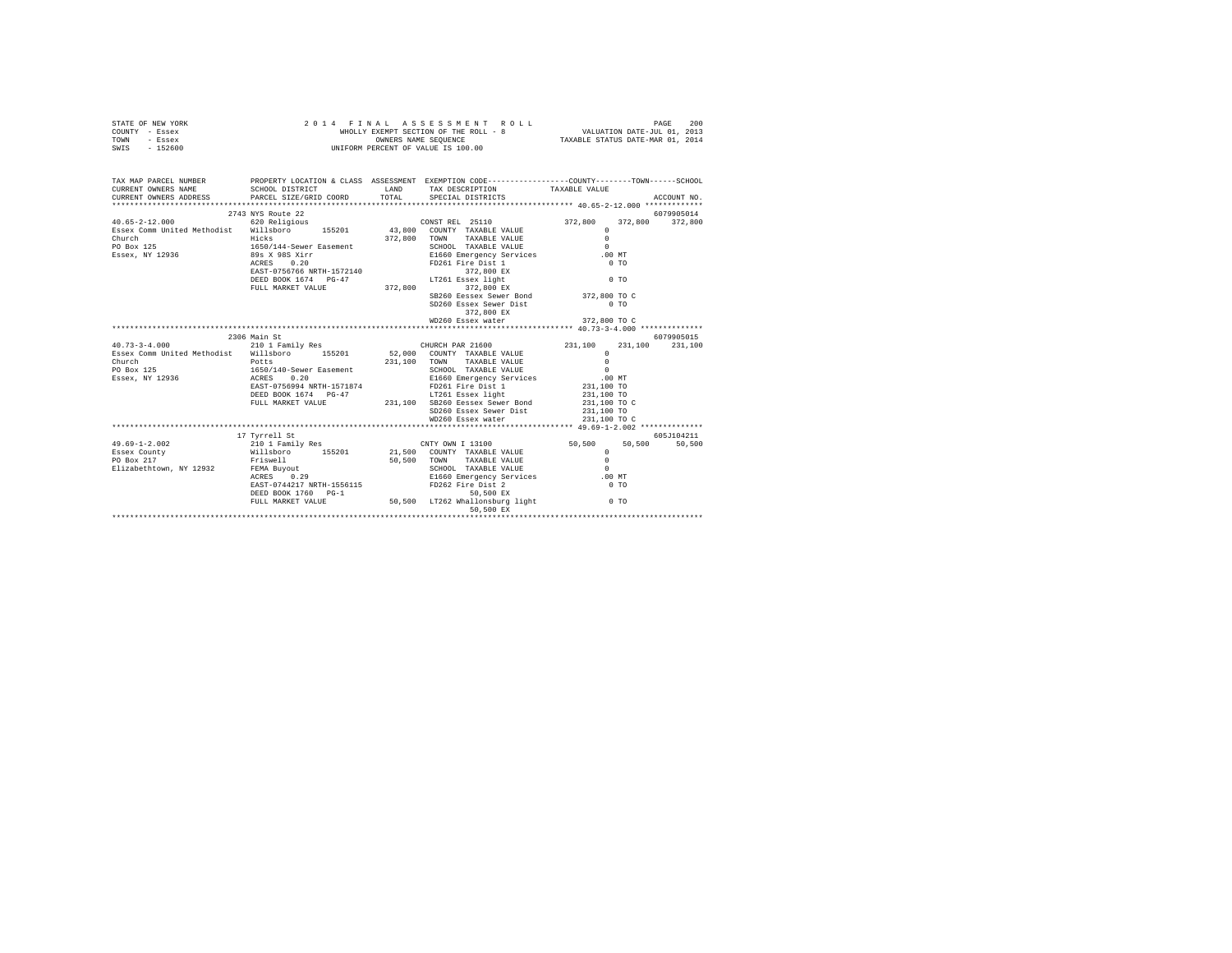| STATE OF NEW YORK<br>COUNTY - Essex<br>TOWN - Essex<br>SWIS - 152600                                                                                                  | 2014 FINAL ASSESSMENT I<br>WHOLLY EXEMPT SECTION OF THE ROLL - {<br>WHOLLY EXEMPT SERIES SUMER SEQUENCE |       | FINAL ASSESSMENT ROLL PAGE 201<br>WHOLLY EXEMPT SECTION OF THE ROLL - 8<br>TAXABLE STATUS DATE-NDR 01, 2013<br>TAXABLE STATUS DATE-NAR 01, 2014<br>2014 FINAL ASSESSMENT ROLL |                  |                 |
|-----------------------------------------------------------------------------------------------------------------------------------------------------------------------|---------------------------------------------------------------------------------------------------------|-------|-------------------------------------------------------------------------------------------------------------------------------------------------------------------------------|------------------|-----------------|
| TAX MAP PARCEL NUMBER PROPERTY LOCATION & CLASS ASSESSMENT EXEMPTION CODE---------------COUNTY-------TOWN-----SCHOOL<br>CURRENT OWNERS NAME<br>CURRENT OWNERS ADDRESS | SCHOOL DISTRICT TAND TAX DESCRIPTION<br>PARCEL SIZE/GRID COORD                                          | TOTAL | SPECIAL DISTRICTS                                                                                                                                                             | TAXABLE VALUE    | ACCOUNT NO.     |
|                                                                                                                                                                       |                                                                                                         |       |                                                                                                                                                                               |                  |                 |
|                                                                                                                                                                       |                                                                                                         |       |                                                                                                                                                                               |                  |                 |
|                                                                                                                                                                       |                                                                                                         |       |                                                                                                                                                                               |                  |                 |
|                                                                                                                                                                       |                                                                                                         |       |                                                                                                                                                                               |                  |                 |
|                                                                                                                                                                       |                                                                                                         |       | 100 EX<br>LT262 Whallonsburg light 0 TO                                                                                                                                       |                  |                 |
|                                                                                                                                                                       |                                                                                                         |       |                                                                                                                                                                               |                  |                 |
|                                                                                                                                                                       | 2659 NYS Route 22                                                                                       |       |                                                                                                                                                                               |                  | 605J197010      |
|                                                                                                                                                                       |                                                                                                         |       |                                                                                                                                                                               |                  | 573,200 573,200 |
|                                                                                                                                                                       |                                                                                                         |       |                                                                                                                                                                               |                  |                 |
|                                                                                                                                                                       |                                                                                                         |       |                                                                                                                                                                               |                  |                 |
|                                                                                                                                                                       |                                                                                                         |       |                                                                                                                                                                               |                  |                 |
|                                                                                                                                                                       |                                                                                                         |       |                                                                                                                                                                               | .00 MT<br>$0$ TO |                 |
|                                                                                                                                                                       |                                                                                                         |       |                                                                                                                                                                               |                  |                 |
|                                                                                                                                                                       |                                                                                                         |       | 573,200 EX                                                                                                                                                                    | $0$ TO           |                 |
|                                                                                                                                                                       |                                                                                                         |       | WB261 Water B&I                                                                                                                                                               | 573,200 TO C     |                 |
|                                                                                                                                                                       |                                                                                                         |       | WD260 Essex water                                                                                                                                                             | 573,200 TO C     |                 |
|                                                                                                                                                                       |                                                                                                         |       |                                                                                                                                                                               |                  |                 |
| $40.73 - 4 - 1.000$                                                                                                                                                   | 4 Church St                                                                                             |       |                                                                                                                                                                               |                  | 6079905101      |
|                                                                                                                                                                       |                                                                                                         |       |                                                                                                                                                                               |                  |                 |
| Essex St Johns Church Millsboro 155201<br>Essex, NY 12936 Potts                                                                                                       |                                                                                                         |       |                                                                                                                                                                               |                  |                 |
|                                                                                                                                                                       | 1675/93-Easement                                                                                        |       |                                                                                                                                                                               | $\sim$           |                 |
|                                                                                                                                                                       |                                                                                                         |       |                                                                                                                                                                               | .00 MT           |                 |
|                                                                                                                                                                       | 95s X 76S<br>ACRES 0.20                                                                                 |       |                                                                                                                                                                               | $0$ TO           |                 |
|                                                                                                                                                                       | EAST-0756672 NRTH-1571433<br>DEED BOOK 077                                                              |       |                                                                                                                                                                               |                  |                 |
|                                                                                                                                                                       | DEED BOOK 077 PG-325                                                                                    |       | SCHOOL TAXABLE VALUE<br>SCHOOL TAXABLE VALUE<br>EI660 Emergency Services<br>FD261 Fire Dist 1<br>352,400 EX<br>LT261 Essex light<br>352,400 EX<br>352,400 EX                  | $0$ TO           |                 |
|                                                                                                                                                                       | FULL MARKET VALUE                                                                                       |       |                                                                                                                                                                               |                  |                 |
|                                                                                                                                                                       |                                                                                                         |       | SB260 Eessex Sewer Bond 352,400 TO C                                                                                                                                          |                  |                 |
|                                                                                                                                                                       |                                                                                                         |       | SD260 Essex Sewer Dist<br>352,400 EX                                                                                                                                          | $0$ TO           |                 |
|                                                                                                                                                                       |                                                                                                         |       |                                                                                                                                                                               |                  |                 |
|                                                                                                                                                                       |                                                                                                         |       |                                                                                                                                                                               |                  |                 |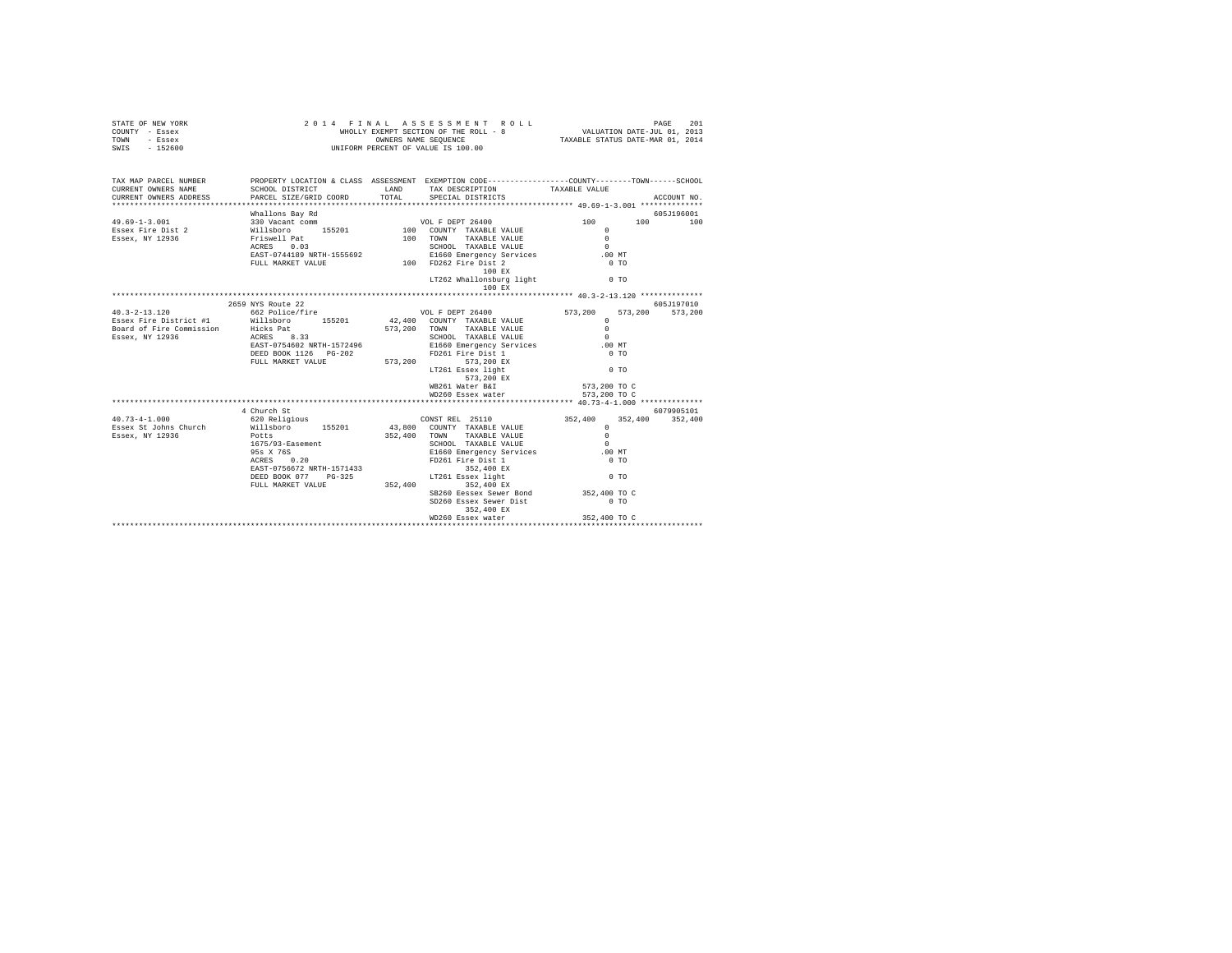| STATE OF NEW YORK | 2014 FINAL ASSESSMENT ROLL            | 202<br>PAGE                      |
|-------------------|---------------------------------------|----------------------------------|
| COUNTY - Essex    | WHOLLY EXEMPT SECTION OF THE ROLL - 8 | VALUATION DATE-JUL 01, 2013      |
| TOWN<br>- Essex   | OWNERS NAME SEOUENCE                  | TAXABLE STATUS DATE-MAR 01, 2014 |
| $-152600$<br>SWIS | UNIFORM PERCENT OF VALUE IS 100.00    |                                  |

| TAX MAP PARCEL NUMBER                             |                                                                       | PROPERTY LOCATION & CLASS ASSESSMENT EXEMPTION CODE----------------COUNTY-------TOWN------SCHOOL<br>$\begin{array}{lllllll} \texttt{CURERENT} & \texttt{OMNE} & \texttt{SCHODL DISTET} & \texttt{LAND} & \texttt{TAX BSCREPTION} & \texttt{TAXABLE VALUE} & \texttt{ACCOUNT NO} \\ \texttt{CURRENT} & \texttt{OMNESS} & \texttt{PARCIL} & \texttt{SPECHPTON} & \texttt{SPECHPTING} & \texttt{ACCOURT NO} \\ & \texttt{MKET} & \texttt{MCET} & \texttt{MCET} & \texttt{SPECHPTON} & \texttt{SPECHPTING} & \texttt{SPECHPTING} & \texttt{A} & \texttt{A} & \texttt{A} &$ |                 |            |
|---------------------------------------------------|-----------------------------------------------------------------------|------------------------------------------------------------------------------------------------------------------------------------------------------------------------------------------------------------------------------------------------------------------------------------------------------------------------------------------------------------------------------------------------------------------------------------------------------------------------------------------------------------------------------------------------------------------------|-----------------|------------|
|                                                   |                                                                       |                                                                                                                                                                                                                                                                                                                                                                                                                                                                                                                                                                        |                 |            |
|                                                   | 10 Church St                                                          |                                                                                                                                                                                                                                                                                                                                                                                                                                                                                                                                                                        |                 | 6079905102 |
| $40.73 - 4 - 2.000$                               | 210 1 Family Res 6. 21600 CHURCH PAR 21600 216,700                    |                                                                                                                                                                                                                                                                                                                                                                                                                                                                                                                                                                        | 216,700 216,700 |            |
|                                                   | Essex St Johns Parsonage Willsboro 155201 40,200 COUNTY TAXABLE VALUE |                                                                                                                                                                                                                                                                                                                                                                                                                                                                                                                                                                        | $^{\circ}$      |            |
| Essex, NY 12936                                   | Potts                                                                 |                                                                                                                                                                                                                                                                                                                                                                                                                                                                                                                                                                        |                 |            |
|                                                   | 1675/99-Easement                                                      |                                                                                                                                                                                                                                                                                                                                                                                                                                                                                                                                                                        |                 |            |
|                                                   |                                                                       | $\begin{tabular}{cc} 216,700 & \texttt{TONN} & \texttt{TAXABLE VALUE} & 0 \\ \texttt{SCH60} & \texttt{TAXABLE VALUE} & 0 \\ \texttt{E160 Energy} & \texttt{P100} & \texttt{T10} \\ \texttt{F160 Energy} & \texttt{S11} & 0 \\ \texttt{F261 File Dis1} & \texttt{N1} & 216,700 T0 \\ \end{tabular}$<br>76s x 76s xirr x 1640 = 1650 Emergency Services<br>216,700 TO 216,700 TO 2216,700 FORE 216,700 TO 216,700 TO 216,700 TO 216,700 TO 216,700 TO 216,700 TO 216,700 TO                                                                                              |                 |            |
|                                                   |                                                                       |                                                                                                                                                                                                                                                                                                                                                                                                                                                                                                                                                                        |                 |            |
|                                                   |                                                                       |                                                                                                                                                                                                                                                                                                                                                                                                                                                                                                                                                                        |                 |            |
|                                                   |                                                                       |                                                                                                                                                                                                                                                                                                                                                                                                                                                                                                                                                                        |                 |            |
|                                                   |                                                                       |                                                                                                                                                                                                                                                                                                                                                                                                                                                                                                                                                                        |                 |            |
|                                                   |                                                                       |                                                                                                                                                                                                                                                                                                                                                                                                                                                                                                                                                                        |                 |            |
|                                                   |                                                                       |                                                                                                                                                                                                                                                                                                                                                                                                                                                                                                                                                                        |                 |            |
|                                                   | 2172 NYS Route 22                                                     |                                                                                                                                                                                                                                                                                                                                                                                                                                                                                                                                                                        |                 | 6079905002 |
|                                                   | 39.4-1-23.000 620 Religious                                           | CONST REL 25110 293,000                                                                                                                                                                                                                                                                                                                                                                                                                                                                                                                                                | 293,000 293,000 |            |
|                                                   | Foothills Baptist Church Willsboro 155201                             | 27,600 COUNTY TAXABLE VALUE<br>293,000 TOWN TAXABLE VALUE<br>SCHOOL TAXABLE VALUE                                                                                                                                                                                                                                                                                                                                                                                                                                                                                      | $\circ$         |            |
| 2172 NYS Rte 22 Potts<br>Essex, NY 12936 00002.00 |                                                                       |                                                                                                                                                                                                                                                                                                                                                                                                                                                                                                                                                                        | $\Omega$        |            |
|                                                   | $0.0002100$<br>ACRES 2.10<br>TROP 0.040011                            |                                                                                                                                                                                                                                                                                                                                                                                                                                                                                                                                                                        | $\sim$ 0        |            |
|                                                   |                                                                       | ACRES 2.10<br>EAST-0743826 NRTH-1568983 FD261 Fire Dist 1 0 MT<br>PERSON TO A LOC PROPERTY CONTROLLED AND TO TO                                                                                                                                                                                                                                                                                                                                                                                                                                                        |                 |            |
|                                                   |                                                                       |                                                                                                                                                                                                                                                                                                                                                                                                                                                                                                                                                                        |                 |            |
|                                                   |                                                                       |                                                                                                                                                                                                                                                                                                                                                                                                                                                                                                                                                                        |                 |            |
|                                                   |                                                                       |                                                                                                                                                                                                                                                                                                                                                                                                                                                                                                                                                                        |                 |            |
|                                                   |                                                                       |                                                                                                                                                                                                                                                                                                                                                                                                                                                                                                                                                                        |                 |            |
|                                                   | 2756 Essex Rd                                                         |                                                                                                                                                                                                                                                                                                                                                                                                                                                                                                                                                                        |                 | 6079901912 |
|                                                   | 40.65-3-2.000 632 Benevolent - WTRFNT FRATERNAL 25400 393,300         |                                                                                                                                                                                                                                                                                                                                                                                                                                                                                                                                                                        | 393,300 393,300 |            |
|                                                   |                                                                       |                                                                                                                                                                                                                                                                                                                                                                                                                                                                                                                                                                        | $^{\circ}$      |            |
|                                                   |                                                                       | 393,300 TOWN TAXABLE VALUE                                                                                                                                                                                                                                                                                                                                                                                                                                                                                                                                             | $\circ$         |            |
|                                                   |                                                                       |                                                                                                                                                                                                                                                                                                                                                                                                                                                                                                                                                                        |                 |            |
|                                                   |                                                                       |                                                                                                                                                                                                                                                                                                                                                                                                                                                                                                                                                                        |                 |            |
|                                                   | EAST-0756864 NRTH-1572288                                             |                                                                                                                                                                                                                                                                                                                                                                                                                                                                                                                                                                        |                 |            |
|                                                   |                                                                       | DEED BOOK 199 PG-511 393,300 EX<br>FULL MARKET VALUE 393,300 LT261 Essex light                                                                                                                                                                                                                                                                                                                                                                                                                                                                                         |                 |            |
|                                                   |                                                                       |                                                                                                                                                                                                                                                                                                                                                                                                                                                                                                                                                                        | $0$ TO          |            |
|                                                   |                                                                       | 393,300 EX                                                                                                                                                                                                                                                                                                                                                                                                                                                                                                                                                             |                 |            |
|                                                   |                                                                       | SB260 Eessex Sewer Bond 393,300 TO C<br>SD260 Essex Sewer Dist 6 0 TO                                                                                                                                                                                                                                                                                                                                                                                                                                                                                                  |                 |            |
|                                                   |                                                                       |                                                                                                                                                                                                                                                                                                                                                                                                                                                                                                                                                                        |                 |            |
|                                                   |                                                                       | 393,300 EX                                                                                                                                                                                                                                                                                                                                                                                                                                                                                                                                                             |                 |            |
|                                                   |                                                                       |                                                                                                                                                                                                                                                                                                                                                                                                                                                                                                                                                                        |                 |            |
|                                                   |                                                                       |                                                                                                                                                                                                                                                                                                                                                                                                                                                                                                                                                                        |                 |            |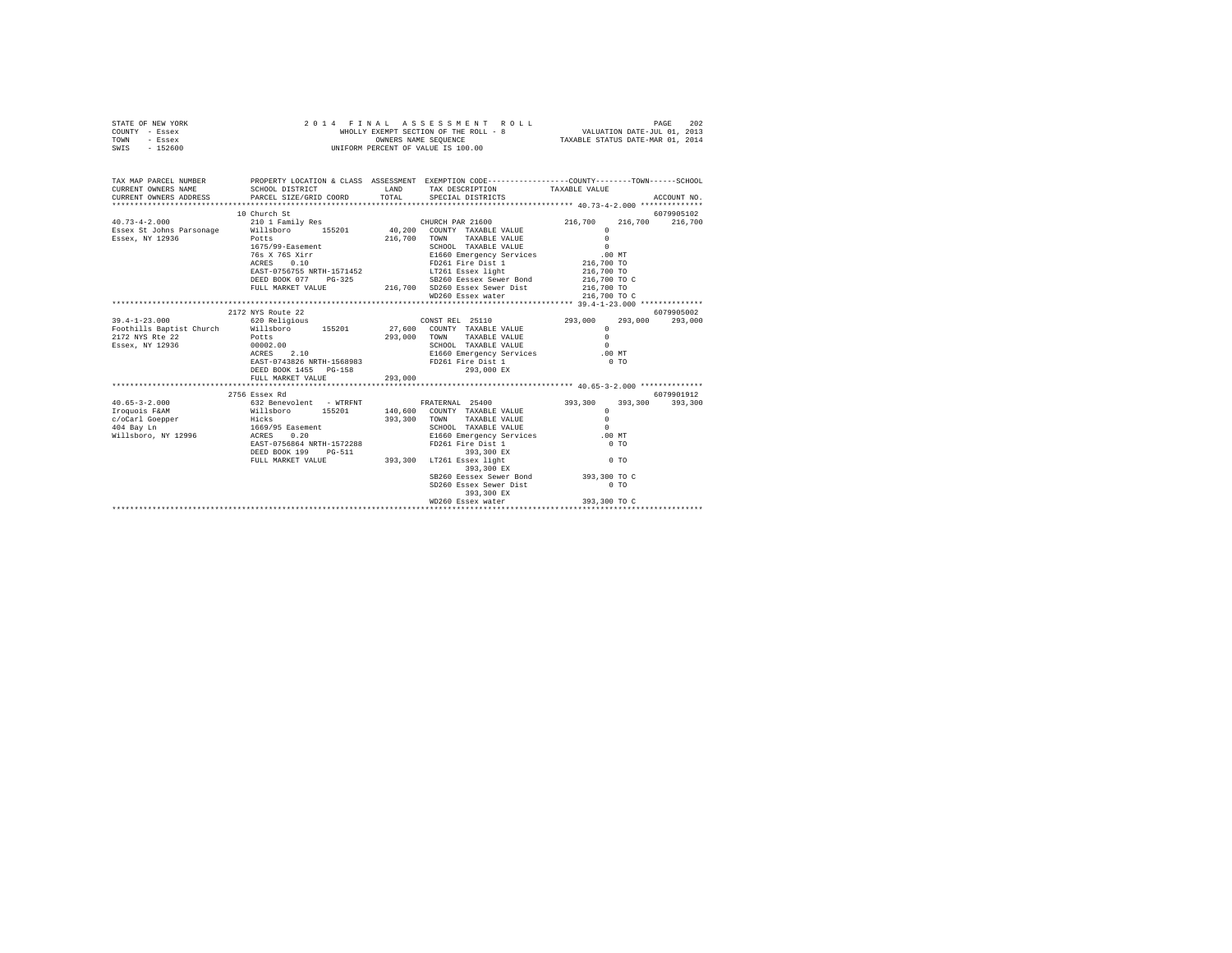|      | STATE OF NEW YORK | 2014 FINAL ASSESSMENT ROLL            | 203<br>PAGE                      |
|------|-------------------|---------------------------------------|----------------------------------|
|      | COUNTY - Essex    | WHOLLY EXEMPT SECTION OF THE ROLL - 8 | VALUATION DATE-JUL 01, 2013      |
| TOWN | - Essex           | OWNERS NAME SEOUENCE                  | TAXABLE STATUS DATE-MAR 01, 2014 |
| SWIS | - 152600          | UNIFORM PERCENT OF VALUE IS 100.00    |                                  |

| TAX MAP PARCEL NUMBER | PROPERTY LOCATION & CLASS ASSESSMENT EXEMPTION CODE-----------------COUNTY-------TOWN------SCHOOL<br>CURRENT OWNERS NAME SCHOOL DISTRICT TAND IAND TAX DESCRIPTION TAXABLE VALUE                                                     |                                                  |       |               |
|-----------------------|--------------------------------------------------------------------------------------------------------------------------------------------------------------------------------------------------------------------------------------|--------------------------------------------------|-------|---------------|
|                       |                                                                                                                                                                                                                                      |                                                  |       |               |
|                       |                                                                                                                                                                                                                                      |                                                  |       |               |
|                       | 1447 NYS Route 22                                                                                                                                                                                                                    |                                                  |       | 605J197008    |
|                       |                                                                                                                                                                                                                                      |                                                  |       |               |
| PO Box 237            |                                                                                                                                                                                                                                      |                                                  |       |               |
| Essex, NY 12936       |                                                                                                                                                                                                                                      |                                                  |       |               |
|                       |                                                                                                                                                                                                                                      |                                                  |       |               |
|                       |                                                                                                                                                                                                                                      |                                                  |       |               |
|                       |                                                                                                                                                                                                                                      |                                                  |       |               |
|                       |                                                                                                                                                                                                                                      |                                                  |       |               |
|                       |                                                                                                                                                                                                                                      |                                                  |       |               |
|                       | Alden Rd                                                                                                                                                                                                                             |                                                  |       | 6079905105    |
|                       |                                                                                                                                                                                                                                      |                                                  |       |               |
|                       |                                                                                                                                                                                                                                      |                                                  |       |               |
|                       |                                                                                                                                                                                                                                      |                                                  |       |               |
|                       |                                                                                                                                                                                                                                      |                                                  |       |               |
|                       |                                                                                                                                                                                                                                      |                                                  |       |               |
|                       |                                                                                                                                                                                                                                      |                                                  |       |               |
|                       |                                                                                                                                                                                                                                      |                                                  |       |               |
|                       |                                                                                                                                                                                                                                      |                                                  |       |               |
|                       |                                                                                                                                                                                                                                      |                                                  |       |               |
|                       |                                                                                                                                                                                                                                      |                                                  |       |               |
|                       | Angier Hill Rd                                                                                                                                                                                                                       |                                                  |       | 6079993002    |
|                       |                                                                                                                                                                                                                                      |                                                  | 5,900 | 5,900         |
|                       |                                                                                                                                                                                                                                      |                                                  |       |               |
|                       |                                                                                                                                                                                                                                      |                                                  |       |               |
|                       | 57.2-6-2.200 – Angler Hill Hotel Ary, STATE 12100 – 5,900<br>SNY Dept Env Cons – Willshoro – 155201 – 5,900 COUNTY TAXABLE VALUE – 5,900 – 5,900 – 5,900 – 5,900 – 5,900 –<br>State Of New York – Judd Pat – 5,900 – 50 MONTY TAXABL | 5,900 TOWN TAXABLE VALUE<br>SCHOOL TAXABLE VALUE |       |               |
|                       |                                                                                                                                                                                                                                      |                                                  |       |               |
|                       |                                                                                                                                                                                                                                      |                                                  |       |               |
|                       |                                                                                                                                                                                                                                      |                                                  |       |               |
|                       |                                                                                                                                                                                                                                      |                                                  |       |               |
|                       |                                                                                                                                                                                                                                      |                                                  |       |               |
|                       | N WOLF KI<br>MARRIAGE THE SURFACE OF THE SURFACE OF THE SURFACE OF THE SURFACE OF THE SURFACE OF THE SURFACE OF THE SURFACE OF THE SURFACE OF THE SURFACE OF THE SURFACE OF THE SURFACE OF THE SURFACE OF THE SURFACE OF THE SUR     |                                                  |       | 605-7102410   |
|                       | Whallons Bay Rd                                                                                                                                                                                                                      |                                                  |       |               |
|                       |                                                                                                                                                                                                                                      |                                                  |       | 21,600 21,600 |
|                       |                                                                                                                                                                                                                                      |                                                  |       |               |
|                       |                                                                                                                                                                                                                                      |                                                  |       |               |
|                       |                                                                                                                                                                                                                                      |                                                  |       |               |
|                       |                                                                                                                                                                                                                                      |                                                  |       |               |
|                       |                                                                                                                                                                                                                                      |                                                  |       |               |
|                       |                                                                                                                                                                                                                                      |                                                  |       |               |
|                       |                                                                                                                                                                                                                                      | 21,600 EX                                        |       |               |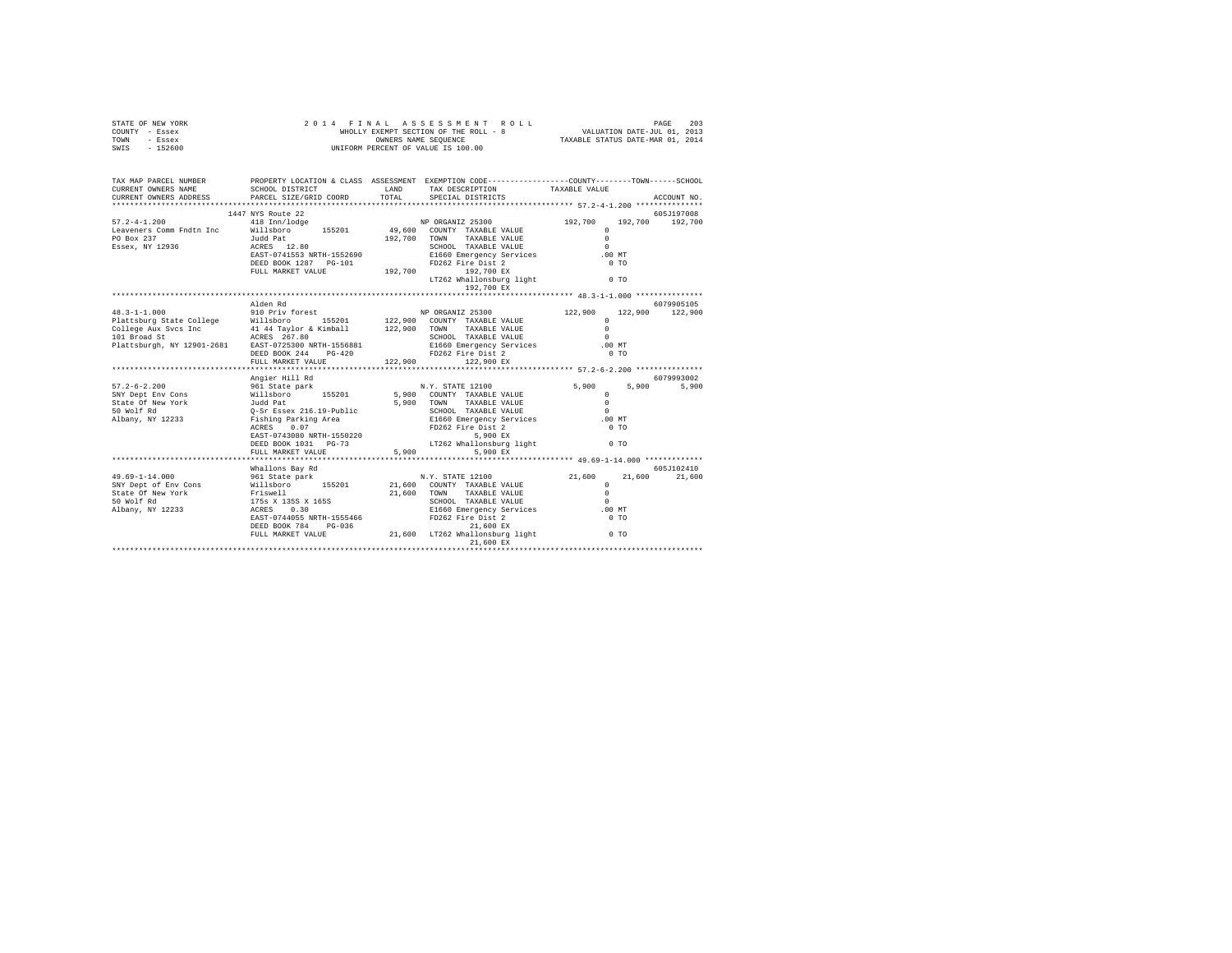| STATE OF NEW YORK<br>COUNTY - Essex<br>TOWN<br>- Essex<br>SWIS - 152600                                                                     | 2014 FINAL ASSESSMENT ROLL<br>WHOLLY EXEMPT SECTION OF THE ROLL - 8<br>UNIFORM PERCENT OF VALUE IS 100.00                                  |              |                                                              |                                                  |                      |
|---------------------------------------------------------------------------------------------------------------------------------------------|--------------------------------------------------------------------------------------------------------------------------------------------|--------------|--------------------------------------------------------------|--------------------------------------------------|----------------------|
| TAX MAP PARCEL NUMBER PROPERTY LOCATION & CLASS ASSESSMENT EXEMPTION CODE--------------COUNTY-------TOWN------SCHOOL<br>CURRENT OWNERS NAME | SCHOOL DISTRICT                                                                                                                            | LAND         | TAX DESCRIPTION                                              | TAXABLE VALUE                                    |                      |
| CURRENT OWNERS ADDRESS                                                                                                                      | PARCEL SIZE/GRID COORD                                                                                                                     | TOTAL        | SPECIAL DISTRICTS                                            |                                                  | ACCOUNT NO.          |
|                                                                                                                                             | Lake Shore Rd                                                                                                                              |              |                                                              |                                                  | 6079905010           |
| $49.4 - 1 - 4.000$                                                                                                                          | 661 Military - WTRFNT                                                                                                                      |              | 14100<br><b>USA</b>                                          | 182,400                                          | 182,400 182,400      |
| Split Rock Light Station                                                                                                                    | Willsboro 155201 182,400 COUNTY TAXABLE VALUE                                                                                              |              |                                                              | $\circ$                                          |                      |
| US Coast Guard Sta Burlington Judd                                                                                                          |                                                                                                                                            |              | 182,400 TOWN TAXABLE VALUE                                   | $\Omega$                                         |                      |
| Depot St<br>Depot St<br>Burlington, VT 05401                                                                                                | Bk 00P Pg 346<br>150s X 145S Xirr                                                                                                          |              | SCHOOL TAXABLE VALUE                                         | $\sim$                                           |                      |
|                                                                                                                                             | $ACRES$ 0.40                                                                                                                               |              | E1660 Emergency Services<br>FD262 Fire Dist 2                | .00MT<br>$0$ TO                                  |                      |
|                                                                                                                                             | EAST-0764902 NRTH-1557266                                                                                                                  |              | 182,400 EX                                                   |                                                  |                      |
|                                                                                                                                             | DEED BOOK P PG-346                                                                                                                         |              |                                                              |                                                  |                      |
|                                                                                                                                             | FULL MARKET VALUE                                                                                                                          | 182,400      |                                                              |                                                  |                      |
|                                                                                                                                             |                                                                                                                                            |              |                                                              |                                                  |                      |
| 39.4-1-17.000                                                                                                                               | 2214 NYS Route 22                                                                                                                          |              | TOWN OWN I 13500                                             | 66,500<br>66.500                                 | 6079905103<br>66,500 |
| Town Of Essex                                                                                                                               | 681 Culture bldg<br>Willsboro 155201                                                                                                       |              | 14,000 COUNTY TAXABLE VALUE                                  | $\Omega$                                         |                      |
| Essex, NY 12936                                                                                                                             | Potts                                                                                                                                      |              |                                                              |                                                  |                      |
|                                                                                                                                             |                                                                                                                                            |              |                                                              |                                                  |                      |
|                                                                                                                                             |                                                                                                                                            |              |                                                              |                                                  |                      |
|                                                                                                                                             |                                                                                                                                            |              |                                                              |                                                  |                      |
|                                                                                                                                             | FULL MARKET VALUE                                                                                                                          | 66,500       |                                                              |                                                  |                      |
|                                                                                                                                             | **********************                                                                                                                     | ************ |                                                              | ******************* 39.4-1-25.000 ************** |                      |
|                                                                                                                                             |                                                                                                                                            |              |                                                              |                                                  | 605J100503           |
| $39.4 - 1 - 25.000$                                                                                                                         |                                                                                                                                            |              | TOWN OWN I 13500                                             | 8,000 8,000                                      | 8,000                |
| Town of Essex                                                                                                                               |                                                                                                                                            |              | 8,000 COUNTY TAXABLE VALUE                                   | $\Omega$                                         |                      |
| PO Box 355<br>Essex, NY 12936                                                                                                               |                                                                                                                                            |              | 8,000 TOWN TAXABLE VALUE<br>SCHOOL TAXABLE VALUE             | $\Omega$<br>$\Omega$                             |                      |
|                                                                                                                                             |                                                                                                                                            |              | E1660 Emergency Services                                     | $.00$ MT                                         |                      |
|                                                                                                                                             | Also Route 22<br>314 Rural vac<10<br>Willsboro 155201<br>Potts<br>ACRES 0.40<br>EAST-0743782 NRTH-1568093<br>DEED BOOK 1611 PG-200<br>---- |              | FD261 Fire Dist 1                                            | 0 <sub>T</sub>                                   |                      |
|                                                                                                                                             | FULL MARKET VALUE                                                                                                                          | 8,000        | 8.000 EX                                                     |                                                  |                      |
|                                                                                                                                             | ***************************                                                                                                                |              |                                                              | **************** 40.3-3-9.100 ***************    |                      |
|                                                                                                                                             | 2476 NYS Route 22                                                                                                                          |              |                                                              |                                                  | 6079905104           |
| $40.3 - 3 - 9.100$<br>Town Of Essex                                                                                                         | 852 Landfill<br>willsboro 155201 35.000 COUNTY TAXABLE VALUE                                                                               |              | TOWN OWN I 13500                                             | 37,800                                           | 37,800 37,800        |
| Essex, NY 12936                                                                                                                             | Potts                                                                                                                                      |              | 37,800 TOWN TAXABLE VALUE                                    | $\Omega$                                         |                      |
|                                                                                                                                             | FOULS<br>30.0 Acres<br>ACPES 22.10                                                                                                         |              | SCHOOL TAXABLE VALUE                                         | $\Omega$                                         |                      |
|                                                                                                                                             | $ACRES$ 23.40                                                                                                                              |              | E1660 Emergency Services<br>FD261 Fire Dist 1                | $.00$ MT                                         |                      |
|                                                                                                                                             | EAST-0750373 NRTH-1570076                                                                                                                  |              |                                                              | 0 <sub>T</sub>                                   |                      |
|                                                                                                                                             | DEED BOOK 360 PG-467                                                                                                                       |              | 37,800 EX                                                    |                                                  |                      |
|                                                                                                                                             |                                                                                                                                            |              | FULL MARKET VALUE 37,800 LT261 Essex light 0 TO<br>37,800 EX |                                                  |                      |
|                                                                                                                                             |                                                                                                                                            |              |                                                              |                                                  |                      |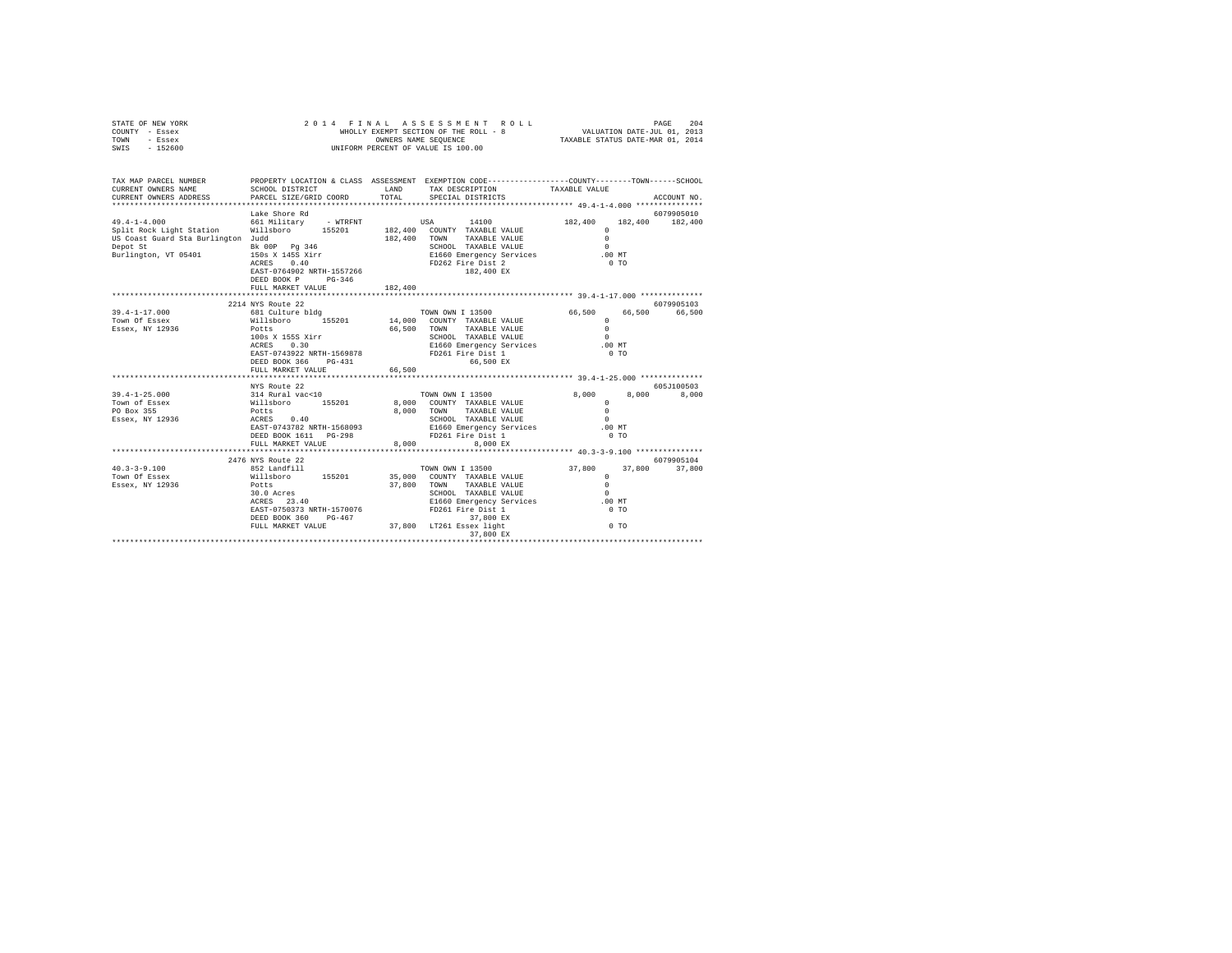| STATE OF NEW YORK<br>COUNTY - Essex<br>TOWN - Essex<br>SWIS - 152600                                                                                                                                                                                                                                                                                                                     | 2014 FINAL ASSESSMENT I<br>WHOLLY EXEMPT SECTION OF THE ROLL - {<br>WHOLLY EXEMPT SERIES SUMER SEQUENCE                                                                                        | FINAL ASSESSMENT ROLL PAGE 205<br>WHOLLY EXEMPT SECTION OF THE ROLL - 8 VALUATION DATE-JUL 01, 2013<br>OWNERS NAME SEQUENCE TAXABLE STATUS DATE-MAR 01, 2014 |                                                                                                                                                                                                                                                  |               |             |
|------------------------------------------------------------------------------------------------------------------------------------------------------------------------------------------------------------------------------------------------------------------------------------------------------------------------------------------------------------------------------------------|------------------------------------------------------------------------------------------------------------------------------------------------------------------------------------------------|--------------------------------------------------------------------------------------------------------------------------------------------------------------|--------------------------------------------------------------------------------------------------------------------------------------------------------------------------------------------------------------------------------------------------|---------------|-------------|
| TAX MAP PARCEL NUMBER PROPERTY LOCATION & CLASS ASSESSMENT EXEMPTION CODE---------------COUNTY-------TOWN------SCHOOL<br>CURRENT OWNERS NAME                                                                                                                                                                                                                                             | SCHOOL DISTRICT TAND TAX DESCRIPTION                                                                                                                                                           |                                                                                                                                                              |                                                                                                                                                                                                                                                  | TAXABLE VALUE |             |
| CURRENT OWNERS ADDRESS                                                                                                                                                                                                                                                                                                                                                                   | PARCEL SIZE/GRID COORD                                                                                                                                                                         | TOTAL                                                                                                                                                        | SPECIAL DISTRICTS                                                                                                                                                                                                                                |               | ACCOUNT NO. |
|                                                                                                                                                                                                                                                                                                                                                                                          |                                                                                                                                                                                                |                                                                                                                                                              |                                                                                                                                                                                                                                                  |               |             |
|                                                                                                                                                                                                                                                                                                                                                                                          |                                                                                                                                                                                                |                                                                                                                                                              |                                                                                                                                                                                                                                                  |               |             |
|                                                                                                                                                                                                                                                                                                                                                                                          |                                                                                                                                                                                                |                                                                                                                                                              |                                                                                                                                                                                                                                                  |               |             |
|                                                                                                                                                                                                                                                                                                                                                                                          |                                                                                                                                                                                                |                                                                                                                                                              |                                                                                                                                                                                                                                                  |               |             |
|                                                                                                                                                                                                                                                                                                                                                                                          |                                                                                                                                                                                                |                                                                                                                                                              |                                                                                                                                                                                                                                                  |               |             |
|                                                                                                                                                                                                                                                                                                                                                                                          |                                                                                                                                                                                                |                                                                                                                                                              |                                                                                                                                                                                                                                                  |               |             |
|                                                                                                                                                                                                                                                                                                                                                                                          |                                                                                                                                                                                                |                                                                                                                                                              |                                                                                                                                                                                                                                                  |               |             |
|                                                                                                                                                                                                                                                                                                                                                                                          |                                                                                                                                                                                                |                                                                                                                                                              |                                                                                                                                                                                                                                                  |               |             |
|                                                                                                                                                                                                                                                                                                                                                                                          |                                                                                                                                                                                                |                                                                                                                                                              |                                                                                                                                                                                                                                                  |               |             |
|                                                                                                                                                                                                                                                                                                                                                                                          |                                                                                                                                                                                                |                                                                                                                                                              | 3541,200 EX                                                                                                                                                                                                                                      |               |             |
|                                                                                                                                                                                                                                                                                                                                                                                          |                                                                                                                                                                                                |                                                                                                                                                              | WD260 Essex water 3541,200 TO C                                                                                                                                                                                                                  |               |             |
|                                                                                                                                                                                                                                                                                                                                                                                          |                                                                                                                                                                                                |                                                                                                                                                              |                                                                                                                                                                                                                                                  |               |             |
| $\begin{array}{cccccc} & & & 24 & 2.13 & 200 & 24 & 820\, \text{N} & \text{K} & \text{S2D} & \text{N} & \text{S2D} & \text{N} & \text{S2D} & \text{N} & \text{S2D} & \text{N} & \text{S2D} & \text{N} & \text{S2D} & \text{N} & \text{S2D} & \text{N} & \text{S2D} & \text{N} & \text{S2D} & \text{N} & \text{S2D} & \text{N} & \text{S2D} & \text{N} & \text{S2D} & \text{N} & \text{S$ |                                                                                                                                                                                                |                                                                                                                                                              |                                                                                                                                                                                                                                                  |               |             |
|                                                                                                                                                                                                                                                                                                                                                                                          |                                                                                                                                                                                                |                                                                                                                                                              |                                                                                                                                                                                                                                                  |               |             |
|                                                                                                                                                                                                                                                                                                                                                                                          |                                                                                                                                                                                                |                                                                                                                                                              |                                                                                                                                                                                                                                                  |               |             |
|                                                                                                                                                                                                                                                                                                                                                                                          |                                                                                                                                                                                                |                                                                                                                                                              |                                                                                                                                                                                                                                                  |               |             |
| Essex, NY 12936<br>Essex, NY 12936<br>ACRES 0.43                                                                                                                                                                                                                                                                                                                                         |                                                                                                                                                                                                |                                                                                                                                                              |                                                                                                                                                                                                                                                  | .00MT         |             |
|                                                                                                                                                                                                                                                                                                                                                                                          |                                                                                                                                                                                                |                                                                                                                                                              | ACRES 0.43<br>EAST-0755475 NRTH-1570271 FD261 Fire Dist 1<br>FD261 Fire Dist 1                                                                                                                                                                   |               |             |
|                                                                                                                                                                                                                                                                                                                                                                                          |                                                                                                                                                                                                |                                                                                                                                                              |                                                                                                                                                                                                                                                  | $0$ TO        |             |
|                                                                                                                                                                                                                                                                                                                                                                                          |                                                                                                                                                                                                |                                                                                                                                                              | ${\tt DEED\ BOOK\ 724}\ {\tt PG-254}\ {\tt 48,000\ EX} \label{thm:261}$ ${\tt FUL\ MARKET\ VAUE}\ {\tt 48,000\ LT261\ Esex\ light}$ ${\tt 0\ TO}$                                                                                                |               |             |
|                                                                                                                                                                                                                                                                                                                                                                                          |                                                                                                                                                                                                |                                                                                                                                                              | 48,000 EX                                                                                                                                                                                                                                        |               |             |
|                                                                                                                                                                                                                                                                                                                                                                                          |                                                                                                                                                                                                |                                                                                                                                                              | WD260 Essex water 48,000 TO C                                                                                                                                                                                                                    |               |             |
|                                                                                                                                                                                                                                                                                                                                                                                          |                                                                                                                                                                                                |                                                                                                                                                              |                                                                                                                                                                                                                                                  |               |             |
|                                                                                                                                                                                                                                                                                                                                                                                          | Essex Rd                                                                                                                                                                                       |                                                                                                                                                              |                                                                                                                                                                                                                                                  |               | 605Z012008  |
| $40.65 - 2 - 9.100/1$                                                                                                                                                                                                                                                                                                                                                                    | 853 Sewage (1952)<br>Willshoro 155201 (200MTY TAXABLE VALUE Hicks<br>Hicks (1952)<br>EAST-0756695 NRTH-1572307 (84,600 TOWN TAXABLE VALUE EAST-0756695 NRTH-1572307 (2000 SCHOOL TAXABLE VALUE |                                                                                                                                                              | $\begin{tabular}{lcccc} NP ORGANIZ & 25300 & & & 84,600 & & 800 & & 84,600 \\ 0 & \text{COUNT} & TXRABLE VALUE & & & 0 & & 84,600 \\ 00 & \text{TONN} & \text{TXRABLE VALUE} & & & 0 \\ & \text{SCHOL} & TXRABLE VALUE & & & 0 \\ \end{tabular}$ |               |             |
| Town of Essex                                                                                                                                                                                                                                                                                                                                                                            |                                                                                                                                                                                                |                                                                                                                                                              |                                                                                                                                                                                                                                                  |               |             |
| 355 Main St                                                                                                                                                                                                                                                                                                                                                                              |                                                                                                                                                                                                |                                                                                                                                                              |                                                                                                                                                                                                                                                  |               |             |
| Essex, NY 12936                                                                                                                                                                                                                                                                                                                                                                          |                                                                                                                                                                                                |                                                                                                                                                              |                                                                                                                                                                                                                                                  |               |             |
|                                                                                                                                                                                                                                                                                                                                                                                          |                                                                                                                                                                                                |                                                                                                                                                              | E1660 Emergency Services .00 MT<br>84,600 FD261 Fire Dist 1 0 TO                                                                                                                                                                                 |               |             |
|                                                                                                                                                                                                                                                                                                                                                                                          | FULL MARKET VALUE                                                                                                                                                                              |                                                                                                                                                              |                                                                                                                                                                                                                                                  |               |             |
|                                                                                                                                                                                                                                                                                                                                                                                          |                                                                                                                                                                                                |                                                                                                                                                              | 84,600 EX<br>LT261 Essex light                                                                                                                                                                                                                   | $00$ TO       |             |
|                                                                                                                                                                                                                                                                                                                                                                                          |                                                                                                                                                                                                |                                                                                                                                                              | 84,600 EX                                                                                                                                                                                                                                        |               |             |
|                                                                                                                                                                                                                                                                                                                                                                                          |                                                                                                                                                                                                |                                                                                                                                                              | SB260 Eessex Sewer Bond 84,600 TO C                                                                                                                                                                                                              |               |             |
|                                                                                                                                                                                                                                                                                                                                                                                          |                                                                                                                                                                                                |                                                                                                                                                              | SD260 Essex Sewer Dist                                                                                                                                                                                                                           | $0$ TO        |             |
|                                                                                                                                                                                                                                                                                                                                                                                          |                                                                                                                                                                                                |                                                                                                                                                              | 84,600 EX                                                                                                                                                                                                                                        |               |             |
|                                                                                                                                                                                                                                                                                                                                                                                          |                                                                                                                                                                                                |                                                                                                                                                              | WD260 Essex water 84,600 TO C                                                                                                                                                                                                                    |               |             |
|                                                                                                                                                                                                                                                                                                                                                                                          |                                                                                                                                                                                                |                                                                                                                                                              |                                                                                                                                                                                                                                                  |               |             |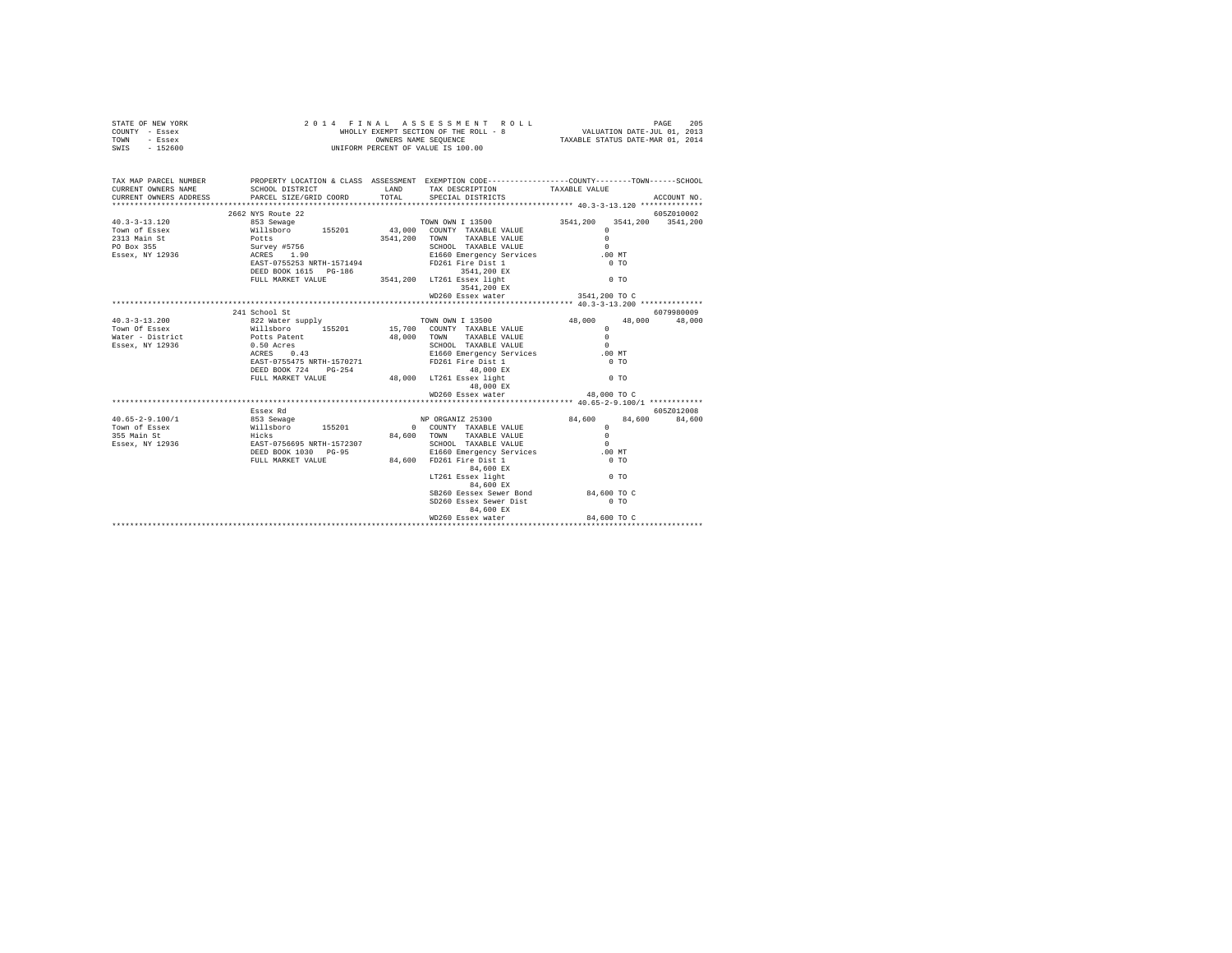| STATE OF NEW YORK<br>COUNTY - Essex<br>TOWN - Essex<br>$-152600$<br>SWIS                                                                                                                                                                                                                                                                                                          | 2 0 1 4 F IN A L A S S E S S M E N T R O :<br>WHOLLY EXEMPT SECTION OF THE ROLL - 8<br>ONNERS RAME PERCENT OF VALUE IS 100.00                                                                                                                                                                                                                       | FINAL ASSES MENT ROLL<br>WHOLLY EXEMPT SECTION OF THE ROLL - 8<br>WHOLLY EXEMPT SECTION OF THE ROLL - 8<br>TAXABLE STATUS DATE-MAR 01, 2014 |                                                                                   |                                                 |             |
|-----------------------------------------------------------------------------------------------------------------------------------------------------------------------------------------------------------------------------------------------------------------------------------------------------------------------------------------------------------------------------------|-----------------------------------------------------------------------------------------------------------------------------------------------------------------------------------------------------------------------------------------------------------------------------------------------------------------------------------------------------|---------------------------------------------------------------------------------------------------------------------------------------------|-----------------------------------------------------------------------------------|-------------------------------------------------|-------------|
| TAX MAP PARCEL NUMBER<br>CURRENT OWNERS NAME<br>CURRENT OWNERS ADDRESS                                                                                                                                                                                                                                                                                                            | PROPERTY LOCATION & CLASS ASSESSMENT EXEMPTION CODE----------------COUNTY-------TOWN------SCHOOL<br>SCHOOL DISTRICT LAND<br>PARCEL SIZE/GRID COORD                                                                                                                                                                                                  | TOTAL                                                                                                                                       | TAX DESCRIPTION TAXABLE VALUE<br>SPECIAL DISTRICTS                                |                                                 | ACCOUNT NO. |
|                                                                                                                                                                                                                                                                                                                                                                                   | 2759 Essex Rd                                                                                                                                                                                                                                                                                                                                       |                                                                                                                                             |                                                                                   |                                                 | 6079900208  |
|                                                                                                                                                                                                                                                                                                                                                                                   |                                                                                                                                                                                                                                                                                                                                                     |                                                                                                                                             |                                                                                   | 256,000                                         | 256,000     |
|                                                                                                                                                                                                                                                                                                                                                                                   |                                                                                                                                                                                                                                                                                                                                                     |                                                                                                                                             |                                                                                   |                                                 |             |
|                                                                                                                                                                                                                                                                                                                                                                                   |                                                                                                                                                                                                                                                                                                                                                     |                                                                                                                                             |                                                                                   |                                                 |             |
|                                                                                                                                                                                                                                                                                                                                                                                   |                                                                                                                                                                                                                                                                                                                                                     |                                                                                                                                             |                                                                                   |                                                 |             |
|                                                                                                                                                                                                                                                                                                                                                                                   |                                                                                                                                                                                                                                                                                                                                                     |                                                                                                                                             |                                                                                   |                                                 |             |
|                                                                                                                                                                                                                                                                                                                                                                                   |                                                                                                                                                                                                                                                                                                                                                     |                                                                                                                                             |                                                                                   |                                                 |             |
|                                                                                                                                                                                                                                                                                                                                                                                   |                                                                                                                                                                                                                                                                                                                                                     |                                                                                                                                             |                                                                                   |                                                 |             |
|                                                                                                                                                                                                                                                                                                                                                                                   |                                                                                                                                                                                                                                                                                                                                                     |                                                                                                                                             | 256,000 EX                                                                        |                                                 |             |
|                                                                                                                                                                                                                                                                                                                                                                                   |                                                                                                                                                                                                                                                                                                                                                     |                                                                                                                                             | SB260 Eessex Sewer Bond                                                           | 256,000 TO C                                    |             |
|                                                                                                                                                                                                                                                                                                                                                                                   |                                                                                                                                                                                                                                                                                                                                                     |                                                                                                                                             | SD260 Essex Sewer Dist                                                            | $0$ TO                                          |             |
|                                                                                                                                                                                                                                                                                                                                                                                   |                                                                                                                                                                                                                                                                                                                                                     |                                                                                                                                             | 256,000 EX                                                                        |                                                 |             |
|                                                                                                                                                                                                                                                                                                                                                                                   |                                                                                                                                                                                                                                                                                                                                                     |                                                                                                                                             | WB261 Water B&I                                                                   | 256,000 TO C                                    |             |
|                                                                                                                                                                                                                                                                                                                                                                                   |                                                                                                                                                                                                                                                                                                                                                     |                                                                                                                                             | WD260 Essex water                                                                 | 256,000 TO C                                    |             |
|                                                                                                                                                                                                                                                                                                                                                                                   |                                                                                                                                                                                                                                                                                                                                                     |                                                                                                                                             |                                                                                   | **************** 40.73-2-7.000 **************   |             |
|                                                                                                                                                                                                                                                                                                                                                                                   | 2313 Main St                                                                                                                                                                                                                                                                                                                                        |                                                                                                                                             |                                                                                   |                                                 | 605J101312  |
| $40.73 - 2 - 7.000$<br>Town Of Essex                                                                                                                                                                                                                                                                                                                                              |                                                                                                                                                                                                                                                                                                                                                     |                                                                                                                                             |                                                                                   | 389,800                                         | 389,800     |
| Main St                                                                                                                                                                                                                                                                                                                                                                           |                                                                                                                                                                                                                                                                                                                                                     |                                                                                                                                             | TOWN OWN I 13500<br>73,000 COUNTY TAXABLE VALUE 389,800 OO COUNTY TAXABLE VALUE 0 |                                                 |             |
| Essex, NY 12936                                                                                                                                                                                                                                                                                                                                                                   | %13 % and to the Same of S2 1<br>Willaboro 155201<br>Potts<br>RCRES 0.50<br>EAST-0756761 NRTH-1571977<br>DEED BOOK 1007 PG-269<br>POLLS 0.50<br>EAST-0756761 NRTH-1571977<br>DEED BOOK 1007 PG-269<br>PD261 Free Dist 1<br>FULL MARKET VALUE 389,800<br>FULL MARKET VALUE 389,800<br>LT261 East 1 1ght 289,800<br>LT261 East 1ght 289,800<br>200 PM |                                                                                                                                             | SCHOOL TAXABLE VALUE<br>E1660 Emergency Services                                  | $\sim$ 0                                        |             |
|                                                                                                                                                                                                                                                                                                                                                                                   |                                                                                                                                                                                                                                                                                                                                                     |                                                                                                                                             |                                                                                   | .00MT                                           |             |
|                                                                                                                                                                                                                                                                                                                                                                                   |                                                                                                                                                                                                                                                                                                                                                     |                                                                                                                                             | FD261 Fire Dist 1                                                                 | $0$ TO                                          |             |
|                                                                                                                                                                                                                                                                                                                                                                                   |                                                                                                                                                                                                                                                                                                                                                     |                                                                                                                                             |                                                                                   |                                                 |             |
|                                                                                                                                                                                                                                                                                                                                                                                   |                                                                                                                                                                                                                                                                                                                                                     |                                                                                                                                             |                                                                                   | $0$ TO                                          |             |
|                                                                                                                                                                                                                                                                                                                                                                                   |                                                                                                                                                                                                                                                                                                                                                     |                                                                                                                                             | 389,800 EX                                                                        |                                                 |             |
|                                                                                                                                                                                                                                                                                                                                                                                   |                                                                                                                                                                                                                                                                                                                                                     |                                                                                                                                             | SB260 Eessex Sewer Bond                                                           | 389,800 TO C                                    |             |
|                                                                                                                                                                                                                                                                                                                                                                                   |                                                                                                                                                                                                                                                                                                                                                     |                                                                                                                                             | SD260 Essex Sewer Dist                                                            | $0$ TO                                          |             |
|                                                                                                                                                                                                                                                                                                                                                                                   |                                                                                                                                                                                                                                                                                                                                                     |                                                                                                                                             | 389,800 EX<br>WD260 Essex water                                                   | 389,800 TO C                                    |             |
|                                                                                                                                                                                                                                                                                                                                                                                   |                                                                                                                                                                                                                                                                                                                                                     |                                                                                                                                             |                                                                                   | ***************** 40.73-2-13.000 ************** |             |
|                                                                                                                                                                                                                                                                                                                                                                                   | 11 Church St                                                                                                                                                                                                                                                                                                                                        |                                                                                                                                             |                                                                                   |                                                 | 6079905004  |
| $\begin{tabular}{l c c c c c} \multicolumn{1}{c}{\textbf{40.73--2-13.000}} & \multicolumn{1}{c}{16.7200} & \multicolumn{1}{c}{16.7200} & \multicolumn{1}{c}{16.7200} & \multicolumn{1}{c}{16.7200} & \multicolumn{1}{c}{16.7200} & \multicolumn{1}{c}{16.7200} & \multicolumn{1}{c}{16.7200} & \multicolumn{1}{c}{16.7200} & \multicolumn{1}{c}{16.7200} & \multicolumn{1}{c}{16$ |                                                                                                                                                                                                                                                                                                                                                     |                                                                                                                                             |                                                                                   |                                                 |             |
|                                                                                                                                                                                                                                                                                                                                                                                   |                                                                                                                                                                                                                                                                                                                                                     |                                                                                                                                             |                                                                                   |                                                 |             |
|                                                                                                                                                                                                                                                                                                                                                                                   |                                                                                                                                                                                                                                                                                                                                                     |                                                                                                                                             |                                                                                   |                                                 |             |
|                                                                                                                                                                                                                                                                                                                                                                                   |                                                                                                                                                                                                                                                                                                                                                     |                                                                                                                                             |                                                                                   |                                                 |             |
|                                                                                                                                                                                                                                                                                                                                                                                   |                                                                                                                                                                                                                                                                                                                                                     |                                                                                                                                             |                                                                                   |                                                 |             |
|                                                                                                                                                                                                                                                                                                                                                                                   |                                                                                                                                                                                                                                                                                                                                                     |                                                                                                                                             |                                                                                   |                                                 |             |
|                                                                                                                                                                                                                                                                                                                                                                                   |                                                                                                                                                                                                                                                                                                                                                     |                                                                                                                                             |                                                                                   |                                                 |             |
|                                                                                                                                                                                                                                                                                                                                                                                   |                                                                                                                                                                                                                                                                                                                                                     |                                                                                                                                             |                                                                                   |                                                 |             |
|                                                                                                                                                                                                                                                                                                                                                                                   |                                                                                                                                                                                                                                                                                                                                                     |                                                                                                                                             | SB260 Eessex Sewer Bond                                                           | 162,900 TO C                                    |             |
|                                                                                                                                                                                                                                                                                                                                                                                   |                                                                                                                                                                                                                                                                                                                                                     |                                                                                                                                             | SD260 Essex Sewer Dist                                                            | $0$ TO                                          |             |
|                                                                                                                                                                                                                                                                                                                                                                                   |                                                                                                                                                                                                                                                                                                                                                     |                                                                                                                                             | 162,900 EX                                                                        |                                                 |             |
|                                                                                                                                                                                                                                                                                                                                                                                   |                                                                                                                                                                                                                                                                                                                                                     |                                                                                                                                             | WD260 Essex water                                                                 | 162,900 TO C                                    |             |
|                                                                                                                                                                                                                                                                                                                                                                                   |                                                                                                                                                                                                                                                                                                                                                     |                                                                                                                                             |                                                                                   |                                                 |             |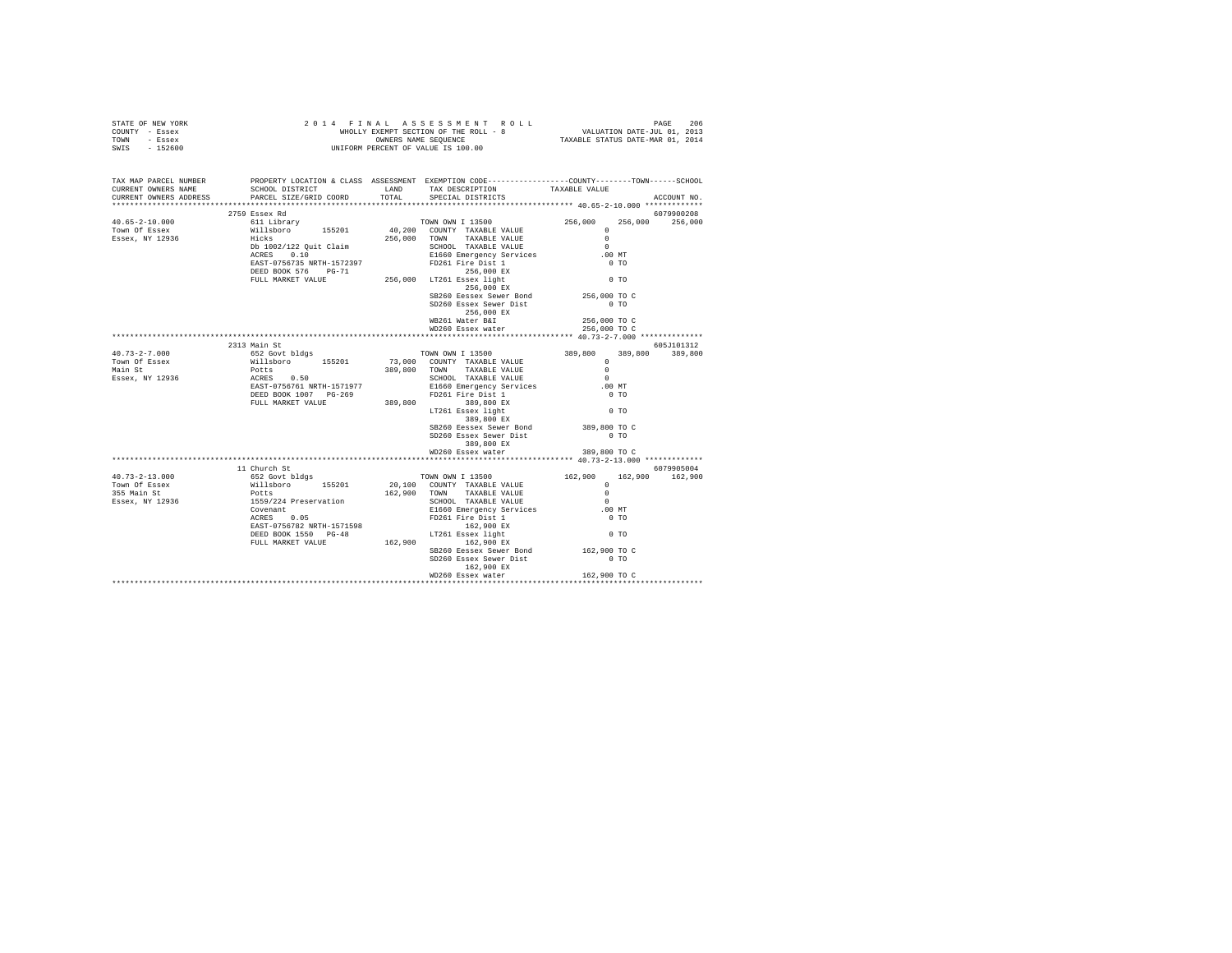| STATE OF NEW YORK<br>COUNTY - Essex<br>TOWN<br>- Essex<br>$-152600$<br>SWIS | 2014 FINAL<br>WHOLLY EXEMPT SECTION OF THE ROLL - 8<br>UNIFORM PERCENT OF VALUE IS 100.00                                                   | 207<br>PAGE<br>VALUATION DATE-JUL 01, 2013<br>TAXABLE STATUS DATE-MAR 01, 2014 |                                                    |                         |                    |
|-----------------------------------------------------------------------------|---------------------------------------------------------------------------------------------------------------------------------------------|--------------------------------------------------------------------------------|----------------------------------------------------|-------------------------|--------------------|
| TAX MAP PARCEL NUMBER<br>CURRENT OWNERS NAME<br>CURRENT OWNERS ADDRESS      | PROPERTY LOCATION & CLASS ASSESSMENT EXEMPTION CODE---------------COUNTY-------TOWN-----SCHOOL<br>SCHOOL DISTRICT<br>PARCEL SIZE/GRID COORD | LAND<br>TOTAL                                                                  | TAX DESCRIPTION<br>SPECIAL DISTRICTS               | TAXABLE VALUE           | ACCOUNT NO.        |
|                                                                             | 22 Beggs Point St                                                                                                                           |                                                                                |                                                    |                         | 6079904011         |
| $40.73 - 3 - 22.004$                                                        | 593 Picnic site - WTRFNT TOWN OWN I 13500                                                                                                   |                                                                                |                                                    | 584,300                 | 584,300<br>584,300 |
| Town Of Essex                                                               | Willsboro 155201<br>Potts                                                                                                                   |                                                                                | 560,100 COUNTY TAXABLE VALUE                       | $\mathbf{r}$            |                    |
| Essex, NY 12936                                                             | ACRES 2.23                                                                                                                                  |                                                                                | 584,300 TOWN TAXABLE VALUE<br>SCHOOL TAXABLE VALUE | $\Omega$<br>$\Omega$    |                    |
|                                                                             | EAST-0757615 NRTH-1571632                                                                                                                   |                                                                                | E1660 Emergency Services                           | .00 MT                  |                    |
|                                                                             | DEED BOOK 591 PG-258                                                                                                                        |                                                                                | FD261 Fire Dist 1                                  | 0 <sub>T</sub>          |                    |
|                                                                             | FULL MARKET VALUE                                                                                                                           | 584,300                                                                        | 584,300 EX                                         |                         |                    |
|                                                                             |                                                                                                                                             |                                                                                | LT261 Essex light                                  | 0 <sub>T</sub>          |                    |
|                                                                             |                                                                                                                                             |                                                                                | $584,300$ EX                                       |                         |                    |
|                                                                             |                                                                                                                                             |                                                                                | SB260 Eessex Sewer Bond                            | 584,300 TO C            |                    |
|                                                                             |                                                                                                                                             |                                                                                | SD260 Essex Sewer Dist                             | $0$ TO                  |                    |
|                                                                             |                                                                                                                                             |                                                                                | 584,300 EX                                         |                         |                    |
|                                                                             |                                                                                                                                             |                                                                                | WD260 Essex water                                  | 584,300 TO C            |                    |
|                                                                             |                                                                                                                                             |                                                                                |                                                    |                         |                    |
|                                                                             | Main St                                                                                                                                     |                                                                                |                                                    |                         | 605J178525         |
| $40.73 - 3 - 32.100$                                                        | 315 Underwtr 1nd                                                                                                                            |                                                                                | TOWN OWN I 13500                                   | 400                     | 400<br>400         |
| Town of Essex                                                               | Willsboro<br>Henry H Ross<br>Underwater Gran<br>155201                                                                                      |                                                                                | 400 COUNTY TAXABLE VALUE                           | $\Omega$                |                    |
| PO Box 355                                                                  |                                                                                                                                             |                                                                                | 400 TOWN TAXABLE VALUE                             | $\sim$                  |                    |
| Essex, NY 12936                                                             | Underwater Grant                                                                                                                            |                                                                                | SCHOOL TAXABLE VALUE                               | $\sim$                  |                    |
|                                                                             | Aug 8 1843<br>ACRES 1.30                                                                                                                    |                                                                                | E1660 Emergency Services<br>FD261 Fire Dist 1      | .00MT<br>0 <sub>T</sub> |                    |
|                                                                             | EAST-0757195 NRTH-1572052                                                                                                                   |                                                                                | 400 RX                                             |                         |                    |
|                                                                             | DEED BOOK 1416    PG-182                                                                                                                    |                                                                                | LT261 Essex light                                  | $0$ TO                  |                    |
|                                                                             | FULL MARKET VALUE                                                                                                                           | 400                                                                            | 400 EX                                             |                         |                    |
|                                                                             |                                                                                                                                             |                                                                                | SB260 Eessex Sewer Bond                            | 400 TO C                |                    |
|                                                                             |                                                                                                                                             |                                                                                | SD260 Essex Sewer Dist                             | 0.70                    |                    |
|                                                                             |                                                                                                                                             |                                                                                | 400 EX                                             |                         |                    |
|                                                                             |                                                                                                                                             |                                                                                | WD260 Essex water                                  | 400 TO C                |                    |
|                                                                             |                                                                                                                                             |                                                                                |                                                    |                         |                    |
|                                                                             | Reynolds Rd                                                                                                                                 |                                                                                |                                                    |                         | 6079904604         |
| $48.1 - 1 - 20.000$                                                         | 695 Cemetery                                                                                                                                |                                                                                | TOWN OWN I 13500                                   | 100                     | 100<br>100         |
| Town Of Essex                                                               | Westport 155001                                                                                                                             |                                                                                | 100 COUNTY TAXABLE VALUE                           | $\Omega$                |                    |
| Essex, NY 12936                                                             | Brookfield Lot 15                                                                                                                           |                                                                                | 100 TOWN<br>TAXABLE VALUE                          | $\Omega$                |                    |
|                                                                             | ACRES 0.10                                                                                                                                  |                                                                                | SCHOOL TAXABLE VALUE<br>E1660 Emergency Services   | $\Omega$                |                    |
|                                                                             | EAST-0731540 NRTH-1566205                                                                                                                   |                                                                                |                                                    | $.00$ MT                |                    |
|                                                                             | DEED BOOK 637<br>PG-182                                                                                                                     |                                                                                | FD262 Fire Dist 2                                  | 0 <sub>T</sub>          |                    |
|                                                                             | FULL MARKET VALUE                                                                                                                           | 100                                                                            | 100 EX                                             |                         |                    |
|                                                                             |                                                                                                                                             |                                                                                |                                                    |                         |                    |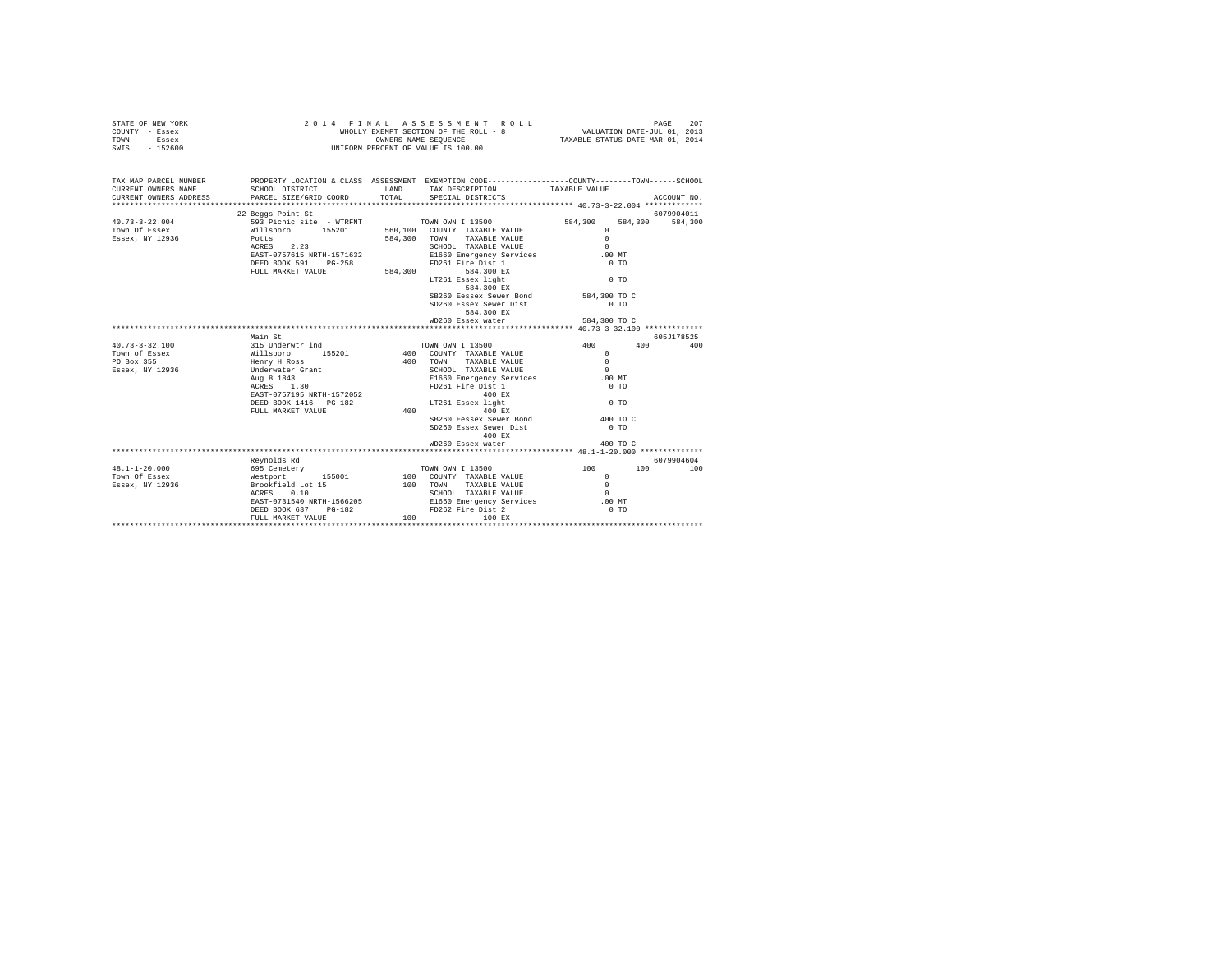| STATE OF NEW YORK<br>COUNTY - Essex<br>TOWN - Essex<br>SWIS - 152600                                                                                                                                                                                                                                                                                                                                      |                                                                  |       |                                                                                                                                                                                                                                                                                                                                                                                       |                                                    |                 |
|-----------------------------------------------------------------------------------------------------------------------------------------------------------------------------------------------------------------------------------------------------------------------------------------------------------------------------------------------------------------------------------------------------------|------------------------------------------------------------------|-------|---------------------------------------------------------------------------------------------------------------------------------------------------------------------------------------------------------------------------------------------------------------------------------------------------------------------------------------------------------------------------------------|----------------------------------------------------|-----------------|
| CURRENT OWNERS ADDRESS PARCEL SIZE/GRID COORD                                                                                                                                                                                                                                                                                                                                                             |                                                                  | TOTAL | SCHOOL DISTRICT LAND TAX DESCRIPTION TAXABLE VALUE<br>SPECIAL DISTRICTS                                                                                                                                                                                                                                                                                                               |                                                    | ACCOUNT NO.     |
|                                                                                                                                                                                                                                                                                                                                                                                                           |                                                                  |       |                                                                                                                                                                                                                                                                                                                                                                                       |                                                    |                 |
| $\begin{tabular}{l c c c c c} \multicolumn{1}{c}{\textbf{48.76--1-4.000}} & \multicolumn{1}{c}{\textbf{49.76--1-4.000}} & \multicolumn{1}{c}{\textbf{59.76--1-4.000}} & \multicolumn{1}{c}{\textbf{59.76--1-4.000}} & \multicolumn{1}{c}{\textbf{59.76--1-4.000}} & \multicolumn{1}{c}{\textbf{59.76--1-4.000}} & \multicolumn{1}{c}{\textbf{59.76--1-4.000}} & \multicolumn{1$                           | 1610 NYS Route 22                                                |       |                                                                                                                                                                                                                                                                                                                                                                                       |                                                    | 605J104503      |
|                                                                                                                                                                                                                                                                                                                                                                                                           |                                                                  |       |                                                                                                                                                                                                                                                                                                                                                                                       |                                                    |                 |
|                                                                                                                                                                                                                                                                                                                                                                                                           |                                                                  |       | 291,400 EX                                                                                                                                                                                                                                                                                                                                                                            |                                                    |                 |
|                                                                                                                                                                                                                                                                                                                                                                                                           |                                                                  |       |                                                                                                                                                                                                                                                                                                                                                                                       |                                                    |                 |
|                                                                                                                                                                                                                                                                                                                                                                                                           | 1856 NYS Route 22                                                |       |                                                                                                                                                                                                                                                                                                                                                                                       |                                                    | 605J190015      |
|                                                                                                                                                                                                                                                                                                                                                                                                           |                                                                  |       |                                                                                                                                                                                                                                                                                                                                                                                       |                                                    | 4,200           |
|                                                                                                                                                                                                                                                                                                                                                                                                           |                                                                  |       |                                                                                                                                                                                                                                                                                                                                                                                       |                                                    |                 |
|                                                                                                                                                                                                                                                                                                                                                                                                           |                                                                  |       |                                                                                                                                                                                                                                                                                                                                                                                       |                                                    |                 |
|                                                                                                                                                                                                                                                                                                                                                                                                           |                                                                  |       |                                                                                                                                                                                                                                                                                                                                                                                       |                                                    |                 |
|                                                                                                                                                                                                                                                                                                                                                                                                           |                                                                  |       |                                                                                                                                                                                                                                                                                                                                                                                       |                                                    |                 |
|                                                                                                                                                                                                                                                                                                                                                                                                           |                                                                  |       |                                                                                                                                                                                                                                                                                                                                                                                       |                                                    |                 |
| $\begin{array}{cccccc} \texttt{49.1-1-31.210} & \texttt{1856 NTS} & \texttt{R5019} & \texttt{605719} & \texttt{605719} \\ \texttt{Tom} & \texttt{330 Vacant comm} & \texttt{185201} & \texttt{4,200} & \texttt{COMN} & \texttt{113500} & \texttt{4,200} & \texttt{4,200} & \texttt{605719} \\ \texttt{Tom} & \texttt{5888K} & \texttt{3111s} & \texttt{605719} & \texttt{6057$                            |                                                                  |       | 4,200 EX                                                                                                                                                                                                                                                                                                                                                                              |                                                    |                 |
|                                                                                                                                                                                                                                                                                                                                                                                                           |                                                                  |       |                                                                                                                                                                                                                                                                                                                                                                                       |                                                    |                 |
|                                                                                                                                                                                                                                                                                                                                                                                                           |                                                                  |       |                                                                                                                                                                                                                                                                                                                                                                                       |                                                    | 6079905106      |
| $49.1 - 1 - 32.000$                                                                                                                                                                                                                                                                                                                                                                                       |                                                                  |       |                                                                                                                                                                                                                                                                                                                                                                                       |                                                    | 206,000 206,000 |
| Town of Essex<br>Tool Shed                                                                                                                                                                                                                                                                                                                                                                                |                                                                  |       |                                                                                                                                                                                                                                                                                                                                                                                       |                                                    |                 |
|                                                                                                                                                                                                                                                                                                                                                                                                           |                                                                  |       |                                                                                                                                                                                                                                                                                                                                                                                       |                                                    |                 |
| Essex, NY 12936                                                                                                                                                                                                                                                                                                                                                                                           |                                                                  |       |                                                                                                                                                                                                                                                                                                                                                                                       |                                                    |                 |
|                                                                                                                                                                                                                                                                                                                                                                                                           | 2.1.00<br>RAST-0745046 NRTH-1561553<br>RAST-0745046 NRTH-1561553 |       |                                                                                                                                                                                                                                                                                                                                                                                       |                                                    |                 |
|                                                                                                                                                                                                                                                                                                                                                                                                           |                                                                  |       | 206,000 EX                                                                                                                                                                                                                                                                                                                                                                            |                                                    |                 |
|                                                                                                                                                                                                                                                                                                                                                                                                           | FULL MARKET VALUE 206,000                                        |       |                                                                                                                                                                                                                                                                                                                                                                                       |                                                    |                 |
|                                                                                                                                                                                                                                                                                                                                                                                                           |                                                                  |       |                                                                                                                                                                                                                                                                                                                                                                                       | ********************* 49.1-1-33.000 ************** |                 |
|                                                                                                                                                                                                                                                                                                                                                                                                           |                                                                  |       |                                                                                                                                                                                                                                                                                                                                                                                       |                                                    | 605J101105      |
|                                                                                                                                                                                                                                                                                                                                                                                                           |                                                                  |       | $14,000 \quad \text{TONN} \quad \text{IMN} \quad 13500 \quad \text{S5,200} \quad \text{S5,200} \quad \text{S5,200} \quad \text{S5,200} \quad \text{S5,200} \quad \text{S5,200} \quad \text{S5,200} \quad \text{S5,200} \quad \text{S5,200} \quad \text{S5,200} \quad \text{S5,201} \quad \text{S5,201} \quad \text{S5,202} \quad \text{S5,203} \quad \text{S5,204} \quad \text{S5,20$ |                                                    |                 |
|                                                                                                                                                                                                                                                                                                                                                                                                           |                                                                  |       |                                                                                                                                                                                                                                                                                                                                                                                       |                                                    |                 |
|                                                                                                                                                                                                                                                                                                                                                                                                           |                                                                  |       |                                                                                                                                                                                                                                                                                                                                                                                       |                                                    |                 |
|                                                                                                                                                                                                                                                                                                                                                                                                           |                                                                  |       |                                                                                                                                                                                                                                                                                                                                                                                       |                                                    |                 |
|                                                                                                                                                                                                                                                                                                                                                                                                           |                                                                  |       |                                                                                                                                                                                                                                                                                                                                                                                       |                                                    |                 |
|                                                                                                                                                                                                                                                                                                                                                                                                           |                                                                  |       |                                                                                                                                                                                                                                                                                                                                                                                       |                                                    |                 |
| $\begin{array}{cccc} \texttt{49.1-1-33.000} & \texttt{1854 NYS} \text{ RUC} & \texttt{22} & \texttt{TOWN} \text{ ONN} & \texttt{13500} & \texttt{35,200} & \texttt{35} \\ \texttt{TOWN} \text{ of } \texttt{Eseex} & \texttt{6111} \texttt{B} \texttt{D} \texttt{AV} & \texttt{155201} & \texttt{14,000} & \texttt{COWHY} & \texttt{TAXABLE VALUE} & \texttt{0} \\ \texttt{Eseex, NY 12936} & \texttt{Wl$ |                                                                  |       |                                                                                                                                                                                                                                                                                                                                                                                       |                                                    |                 |
|                                                                                                                                                                                                                                                                                                                                                                                                           |                                                                  |       |                                                                                                                                                                                                                                                                                                                                                                                       |                                                    |                 |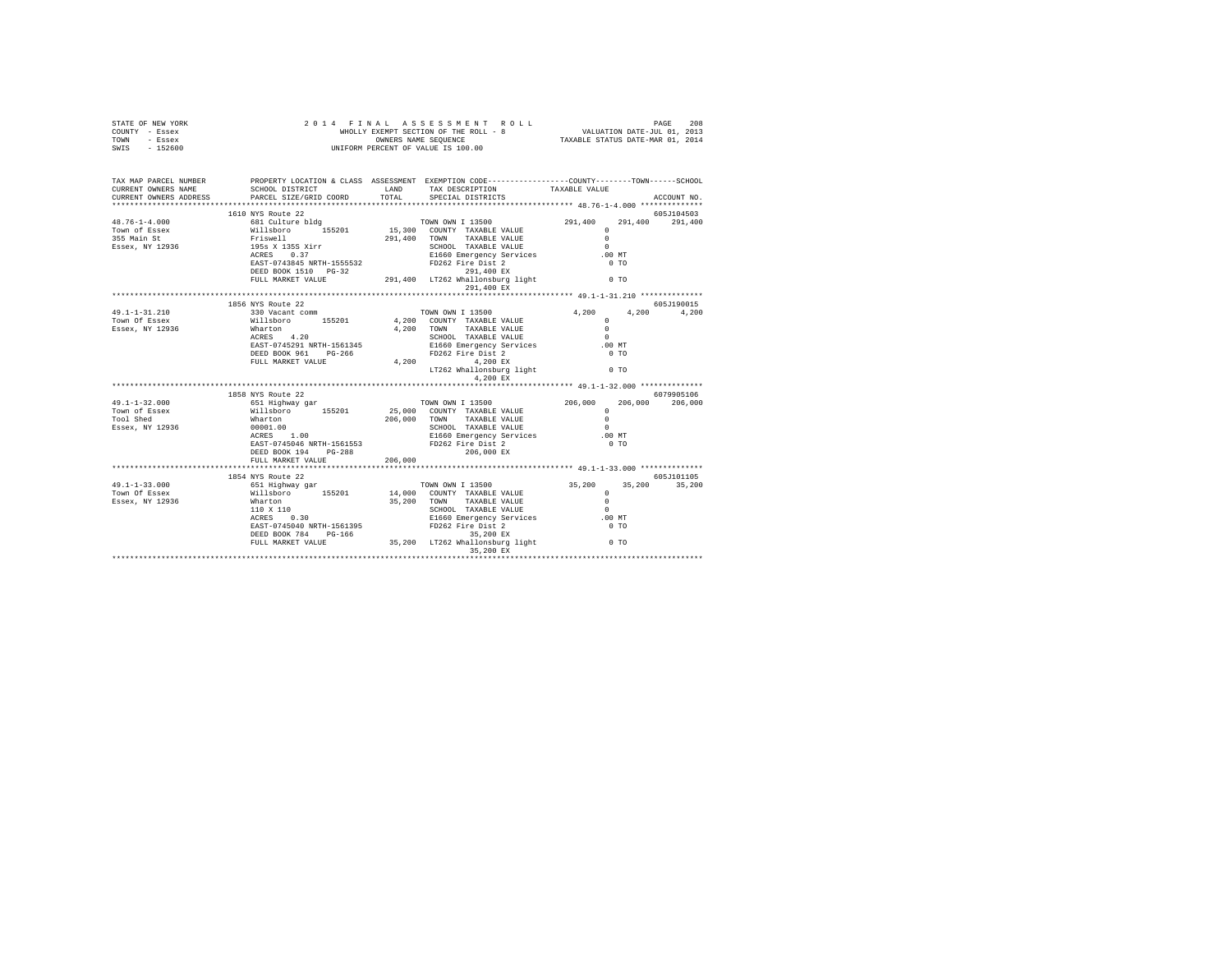| STATE OF NEW YORK<br>COUNTY - Essex<br>TOWN - Essex<br>SWIS - 152600                                                                                                                                                                                                                                                                                   | 2014 FINAL ASSESSMENT R<br>WHOLLY EXEMPT SECTION OF THE ROLL - 8<br>OWNERS NAME SEQUENCE<br>UNIFORM PERCENT OF VALUE IS 100.00 | FINAL ASSESSMENT ROLL MALL PAGE 209<br>WHOLLY EXEMPT SECTION OF THE ROLL - 8<br>OWNERS NAME SEQUENCE TAXABLE STATUS DATE-MAR 01, 2014 |                                                                                                                                                                                                                                        |                         |  |             |
|--------------------------------------------------------------------------------------------------------------------------------------------------------------------------------------------------------------------------------------------------------------------------------------------------------------------------------------------------------|--------------------------------------------------------------------------------------------------------------------------------|---------------------------------------------------------------------------------------------------------------------------------------|----------------------------------------------------------------------------------------------------------------------------------------------------------------------------------------------------------------------------------------|-------------------------|--|-------------|
| TAX MAP PARCEL NUMBER PROPERTY LOCATION & CLASS ASSESSMENT EXEMPTION CODE--------------COUNTY-------TOWN------SCHOOL<br>CURRENT OWNERS NAME                                                                                                                                                                                                            | SCHOOL DISTRICT                                                                                                                | LAND                                                                                                                                  | TAX DESCRIPTION TAXABLE VALUE                                                                                                                                                                                                          |                         |  |             |
| CURRENT OWNERS ADDRESS<br>*************************                                                                                                                                                                                                                                                                                                    | PARCEL SIZE/GRID COORD                                                                                                         | TOTAL                                                                                                                                 | SPECIAL DISTRICTS                                                                                                                                                                                                                      |                         |  | ACCOUNT NO. |
|                                                                                                                                                                                                                                                                                                                                                        | 1741 Lake Shore Rd                                                                                                             |                                                                                                                                       |                                                                                                                                                                                                                                        |                         |  | 6079905008  |
| 49.15-1-39.000                                                                                                                                                                                                                                                                                                                                         |                                                                                                                                |                                                                                                                                       | 1/1 Bag Jackbook Musiko (11 - WTRFNT TOWN OWN I 13500<br>Willshoro 155201 283,300 COUNTY TAXABLE VALUE<br>Friswell 291,500 TOWN TAXABLE VALUE<br>RCRES 8.80 SCHOOL TAXABLE VALUE<br>REST-0757104 NRTH-1558287 ELECT PROPERTY SETTING T | 291,500 291,500 291,500 |  |             |
| Town Of Essex                                                                                                                                                                                                                                                                                                                                          |                                                                                                                                |                                                                                                                                       |                                                                                                                                                                                                                                        | $\Omega$                |  |             |
| Essex, NY 12936                                                                                                                                                                                                                                                                                                                                        |                                                                                                                                |                                                                                                                                       |                                                                                                                                                                                                                                        | $\sim$ 0                |  |             |
|                                                                                                                                                                                                                                                                                                                                                        |                                                                                                                                |                                                                                                                                       |                                                                                                                                                                                                                                        | $\sim$                  |  |             |
|                                                                                                                                                                                                                                                                                                                                                        |                                                                                                                                |                                                                                                                                       |                                                                                                                                                                                                                                        | .00 MT                  |  |             |
|                                                                                                                                                                                                                                                                                                                                                        |                                                                                                                                |                                                                                                                                       | FULL MARKET VALUE $291,500$ 291,500 EX                                                                                                                                                                                                 | 0 <sub>T</sub>          |  |             |
|                                                                                                                                                                                                                                                                                                                                                        |                                                                                                                                |                                                                                                                                       | *********************************** 49.15-1-18.000 *************                                                                                                                                                                       |                         |  |             |
|                                                                                                                                                                                                                                                                                                                                                        | 1648 Lake Shore Rd                                                                                                             |                                                                                                                                       |                                                                                                                                                                                                                                        |                         |  | 6079905108  |
| 49.15-1-18.000                                                                                                                                                                                                                                                                                                                                         |                                                                                                                                |                                                                                                                                       | TOWN CEMET 13510                                                                                                                                                                                                                       | 2,400                   |  | 2,400 2,400 |
| Whallon Bay Cemetery                                                                                                                                                                                                                                                                                                                                   |                                                                                                                                |                                                                                                                                       |                                                                                                                                                                                                                                        | $\Omega$                |  |             |
| Essex, NY 12936                                                                                                                                                                                                                                                                                                                                        |                                                                                                                                |                                                                                                                                       | 2,400 TOWN TAXABLE VALUE                                                                                                                                                                                                               | $\Omega$                |  |             |
|                                                                                                                                                                                                                                                                                                                                                        |                                                                                                                                |                                                                                                                                       |                                                                                                                                                                                                                                        | $\sim$ 0                |  |             |
|                                                                                                                                                                                                                                                                                                                                                        | EAST-0756654 NRTH-1556257                                                                                                      |                                                                                                                                       | SCHOOL TAXABLE VALUE 0<br>E1660 Emergency Services 0.00 MT                                                                                                                                                                             |                         |  |             |
|                                                                                                                                                                                                                                                                                                                                                        | DEED BOOK 134 PG-069                                                                                                           |                                                                                                                                       | FD262 Fire Dist 2                                                                                                                                                                                                                      | 0.70                    |  |             |
|                                                                                                                                                                                                                                                                                                                                                        | FULL MARKET VALUE                                                                                                              | 2.400                                                                                                                                 | 2,400 EX<br>************************ 48.4-1-14.000 **************                                                                                                                                                                      |                         |  |             |
|                                                                                                                                                                                                                                                                                                                                                        | 1552 NYS Route 22                                                                                                              |                                                                                                                                       |                                                                                                                                                                                                                                        |                         |  | 605J103404  |
|                                                                                                                                                                                                                                                                                                                                                        |                                                                                                                                |                                                                                                                                       |                                                                                                                                                                                                                                        |                         |  |             |
| $\begin{array}{cccccccc} & & & & 1552\ \text{NTS} & \text{Route 22} & & & & & \\ 48.4-1-14.000 && 1552\ \text{NTS} & \text{NIS} & \text{Root} & \text{27} & & & & \\ & & & & 31\ \text{Res} & \text{vac land} && 27,000 && 27,000 && 27,000 && 27,000 && 27,000 && 27,000 && 27,000 && 27,000 && 27,000 && 27,000 && 27,000 && 27,000 && 27,000 && 27$ |                                                                                                                                |                                                                                                                                       |                                                                                                                                                                                                                                        |                         |  |             |
|                                                                                                                                                                                                                                                                                                                                                        |                                                                                                                                |                                                                                                                                       |                                                                                                                                                                                                                                        |                         |  |             |
|                                                                                                                                                                                                                                                                                                                                                        |                                                                                                                                |                                                                                                                                       | SCHOOL TAXABLE VALUE                                                                                                                                                                                                                   | $\sim$ 0                |  |             |
|                                                                                                                                                                                                                                                                                                                                                        |                                                                                                                                |                                                                                                                                       | E1660 Emergency Services .00 MT                                                                                                                                                                                                        |                         |  |             |
|                                                                                                                                                                                                                                                                                                                                                        | DEED BOOK 1266 PG-186                                                                                                          |                                                                                                                                       | FD262 Fire Dist 2                                                                                                                                                                                                                      | 0 <sub>T</sub>          |  |             |
|                                                                                                                                                                                                                                                                                                                                                        | FULL MARKET VALUE                                                                                                              |                                                                                                                                       | 27,000 27,000 EX                                                                                                                                                                                                                       |                         |  |             |
|                                                                                                                                                                                                                                                                                                                                                        |                                                                                                                                |                                                                                                                                       | LT262 Whallonsburg light 0 TO                                                                                                                                                                                                          |                         |  |             |
|                                                                                                                                                                                                                                                                                                                                                        |                                                                                                                                |                                                                                                                                       | 27,000 EX                                                                                                                                                                                                                              |                         |  |             |
|                                                                                                                                                                                                                                                                                                                                                        |                                                                                                                                |                                                                                                                                       |                                                                                                                                                                                                                                        |                         |  | 6079905006  |
| $49.69 - 1 - 1.000$                                                                                                                                                                                                                                                                                                                                    | 1637 NYS Route 22<br>662 Police/fire                                                                                           |                                                                                                                                       | VOL F DEPT 26400                                                                                                                                                                                                                       | 218,900 218,900 218,900 |  |             |
| Whallonsburgh Fire Station Willsboro 155201                                                                                                                                                                                                                                                                                                            |                                                                                                                                |                                                                                                                                       | VOL F DEFT ZONOU<br>15,700 COUNTY TAXABLE VALUE<br>TIME TALLE VALUE                                                                                                                                                                    | $\sim$ 0                |  |             |
| Whallonsburgh, NY 12936                                                                                                                                                                                                                                                                                                                                | Friswell                                                                                                                       |                                                                                                                                       | 218,900 TOWN TAXABLE VALUE                                                                                                                                                                                                             | $\Omega$                |  |             |
|                                                                                                                                                                                                                                                                                                                                                        | 95.6 X 128 X Irr<br>ACRES 0.43                                                                                                 |                                                                                                                                       | SCHOOL TAXABLE VALUE                                                                                                                                                                                                                   | $\sim$ 0                |  |             |
|                                                                                                                                                                                                                                                                                                                                                        |                                                                                                                                |                                                                                                                                       | E1660 Emergency Services .00 MT                                                                                                                                                                                                        |                         |  |             |
|                                                                                                                                                                                                                                                                                                                                                        |                                                                                                                                |                                                                                                                                       |                                                                                                                                                                                                                                        |                         |  |             |
|                                                                                                                                                                                                                                                                                                                                                        |                                                                                                                                |                                                                                                                                       |                                                                                                                                                                                                                                        |                         |  |             |
|                                                                                                                                                                                                                                                                                                                                                        |                                                                                                                                |                                                                                                                                       | 218,900 EX                                                                                                                                                                                                                             |                         |  |             |
|                                                                                                                                                                                                                                                                                                                                                        |                                                                                                                                |                                                                                                                                       |                                                                                                                                                                                                                                        |                         |  |             |
|                                                                                                                                                                                                                                                                                                                                                        |                                                                                                                                |                                                                                                                                       |                                                                                                                                                                                                                                        |                         |  |             |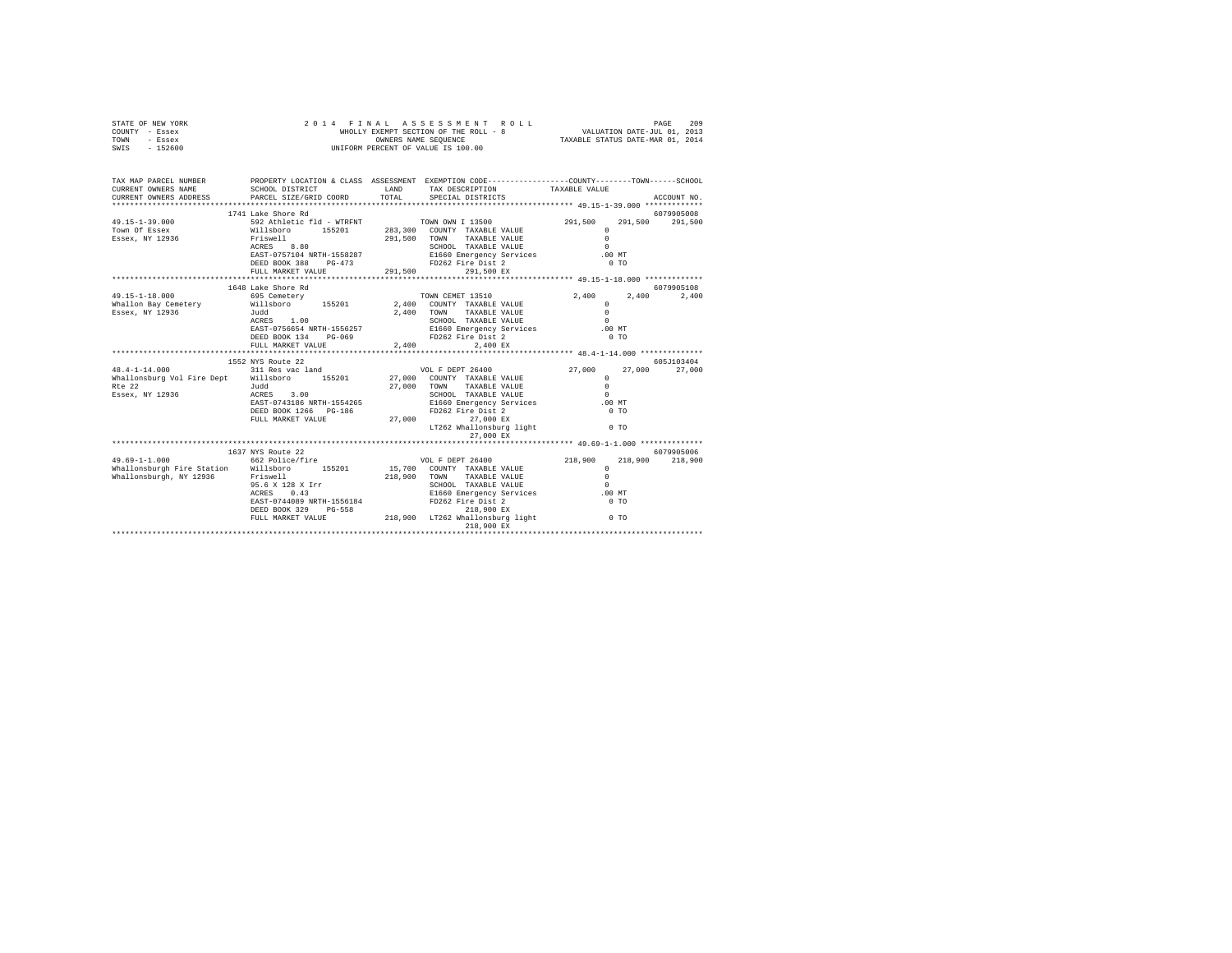| STATE OF NEW YORK | 2014 FINAL ASSESSMENT ROLL            | 210<br>PAGE                      |
|-------------------|---------------------------------------|----------------------------------|
| COUNTY - Essex    | WHOLLY EXEMPT SECTION OF THE ROLL - 8 | VALUATION DATE-JUL 01, 2013      |
| TOWN<br>- Essex   |                                       | TAXABLE STATUS DATE-MAR 01, 2014 |
| SWIS<br>- 152600  |                                       | RPS150/V04/L015                  |
|                   | UNIFORM PERCENT OF VALUE IS 100.00    | CURRENT DATE 6/26/2014           |
|                   |                                       |                                  |
|                   | ROLL SUB SECTION- - TOTALS            |                                  |

| CODE | DISTRICT NAME        | TOTAL<br>PARCELS | <b>EXTENSION</b><br>TYPE | EXTENSION<br>VALUE | AD VALOREM<br>VALUE | EXEMPT<br>AMOUNT | TAXABLE<br>VALUE |
|------|----------------------|------------------|--------------------------|--------------------|---------------------|------------------|------------------|
|      |                      |                  |                          |                    |                     |                  |                  |
|      | SB260 Eessex Sewer B |                  | 14 TOTAL C               |                    | 3827,080            |                  | 3827.080         |
|      | SD260 Essex Sewer Di |                  | 14 TOTAL                 |                    | 3827,080            | 3379,280         | 447.800          |
|      | E1660 Emergency Serv |                  | 44 MOVTAX                |                    |                     |                  |                  |
|      | FD261 Fire Dist 1    |                  | 24 TOTAL                 |                    | 8895,480            | 8447.680         | 447.800          |
|      | FD262 Fire Dist 2    |                  | 20 TOTAL                 |                    | 2075,800            | 2075,800         |                  |
|      | LT261 Essex light    |                  | 20 TOTAL                 |                    | 8358,080            | 7910,280         | 447.800          |
|      | LT262 Whallonsburg 1 |                  | 11 TOTAL                 |                    | 1223,600            | 1223,600         |                  |
|      | WB261 Water B&I      |                  | 4 TOTAL C                |                    | 1160,000            | 2,400            | 1157.600         |
|      | WD260 Essex water    |                  | $19$ TOTAL $C$           |                    | 8320.280            | 2,400            | 8317,880         |

# \*\*\* S C H O O L D I S T R I C T S U M M A R Y \*\*\*

| CODE             | DISTRICT NAME         | TOTAL<br>PARCELS | ASSESSED<br>LAND    | ASSESSED<br>TOTAL    | EXEMPT<br>AMOUNT     | TOTAL<br>TAXABLE | STAR<br>AMOUNT | STAR<br>TAXABLE |
|------------------|-----------------------|------------------|---------------------|----------------------|----------------------|------------------|----------------|-----------------|
| 155001<br>155201 | Westport<br>Willsboro | 3<br>41          | 172,000<br>2517.300 | 172,000<br>10799.280 | 172,000<br>10799.280 |                  |                |                 |
|                  | SUB-TOTAL             | 44               | 2689,300            | 10971.280            | 10971.280            |                  |                |                 |
|                  | TOTAL                 | 44               | 2689,300            | 10971.280            | 10971.280            |                  |                |                 |

### \*\*\* S Y S T E M C O D E S S U M M A R Y \*\*\*

| CODE  | DESCRIPTION        | TOTAL<br>PARCELS | COUNTY           | TOWN             | SCHOOL           |
|-------|--------------------|------------------|------------------|------------------|------------------|
| 50000 | WHOLLY EX<br>TOTAL |                  | 40,100<br>40,100 | 40,100<br>40,100 | 40.100<br>40,100 |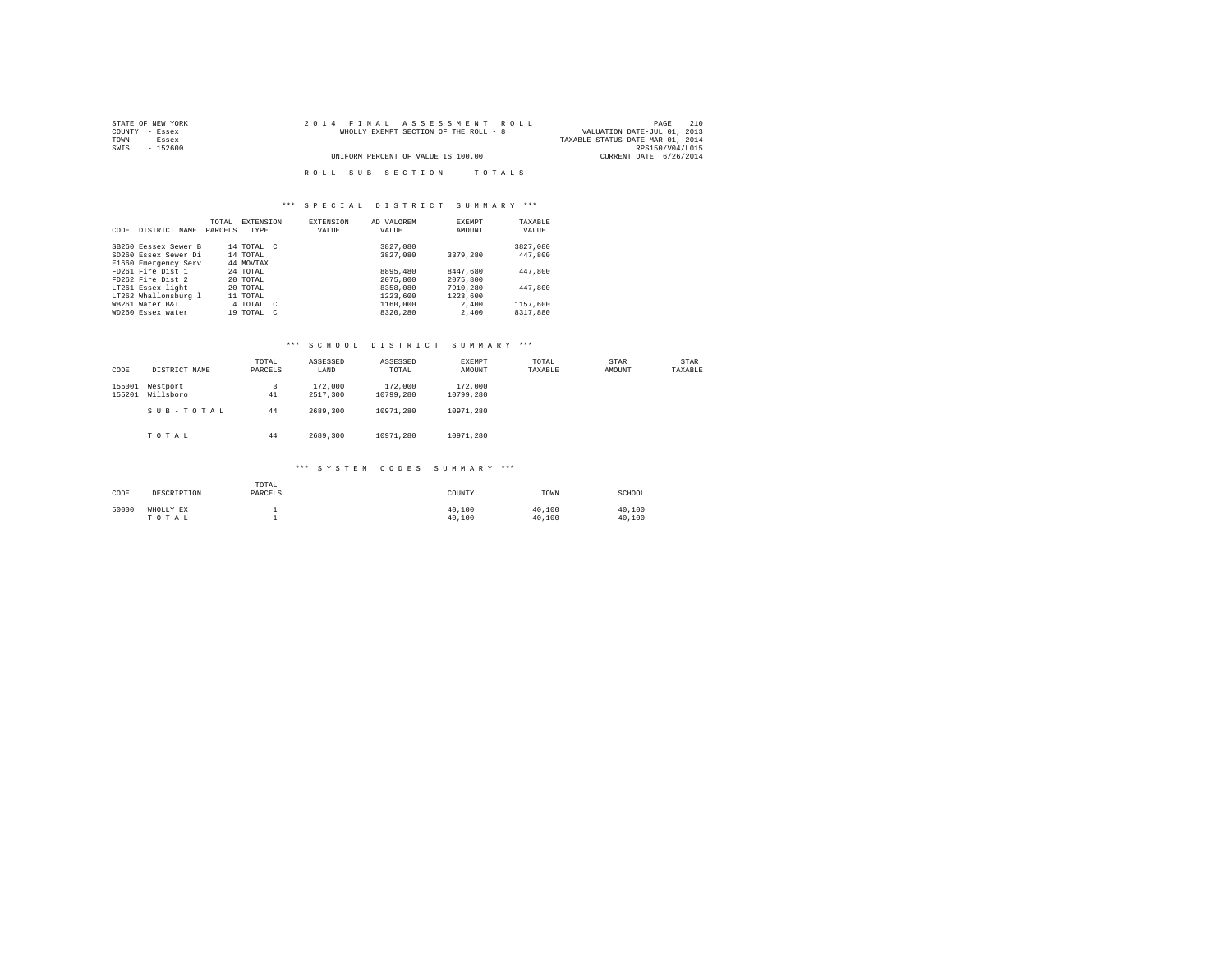| STATE OF NEW YORK | 2014 FINAL ASSESSMENT ROLL            | 211<br>PAGE                      |
|-------------------|---------------------------------------|----------------------------------|
| COUNTY - Essex    | WHOLLY EXEMPT SECTION OF THE ROLL - 8 | VALUATION DATE-JUL 01, 2013      |
| TOWN<br>- Essex   |                                       | TAXABLE STATUS DATE-MAR 01, 2014 |
| SWIS<br>- 152600  |                                       | RPS150/V04/L015                  |
|                   | UNIFORM PERCENT OF VALUE IS 100.00    | CURRENT DATE 6/26/2014           |
|                   |                                       |                                  |
|                   | ROLL SUB SECTION- - TOTALS            |                                  |

#### \*\*\* E X E M P T I O N S U M M A R Y \*\*\*

|       |             | TOTAL   |           |           |           |
|-------|-------------|---------|-----------|-----------|-----------|
| CODE  | DESCRIPTION | PARCELS | COUNTY    | TOWN      | SCHOOL    |
| 12100 | N.Y. STATE  | 2       | 27,500    | 27.500    | 27,500    |
| 13100 | CNTY OWN I  |         | 50,500    | 50,500    | 50,500    |
| 13500 | TOWN OWN I  | 16      | 5923,300  | 5923,300  | 5923,300  |
| 13510 | TOWN CEMET  | 4       | 11,600    | 11,600    | 11,600    |
| 14100 | USA         |         | 182,400   | 182,400   | 182,400   |
| 21600 | CHURCH PAR  |         | 447,800   | 447.800   | 447.800   |
| 25110 | CONST REL   | 4       | 1346,600  | 1346,600  | 1346,600  |
| 25120 | CONST ED    |         | 508,880   | 508,880   | 508,880   |
| 25300 | NP ORGANIZ  | n       | 1220.100  | 1220.100  | 1220.100  |
| 25400 | FRATERNAL   |         | 393,300   | 393,300   | 393,300   |
| 26400 | VOL F DEPT  | 4       | 819,200   | 819,200   | 819,200   |
|       | TOTAL       | 43      | 10931.180 | 10931.180 | 10931.180 |

# \*\*\* G R A N D T O T A L S \*\*\*

| ROLI<br>the contract of the contract of the |          | TOTAL   |      | ے در                                                     |             |      | ז דם הי<br>. | STAR    |
|---------------------------------------------|----------|---------|------|----------------------------------------------------------|-------------|------|--------------|---------|
| SEC                                         | 5 1 1 VW | ------- | LAND | TOTAL<br>the contract of the contract of the contract of | COUNTY<br>. | TOWN | SCHOOL<br>.  | TAXABLE |
|                                             |          |         |      |                                                          |             |      |              |         |

8 WHOLLY EXEMPT 44 2689,300 10971,280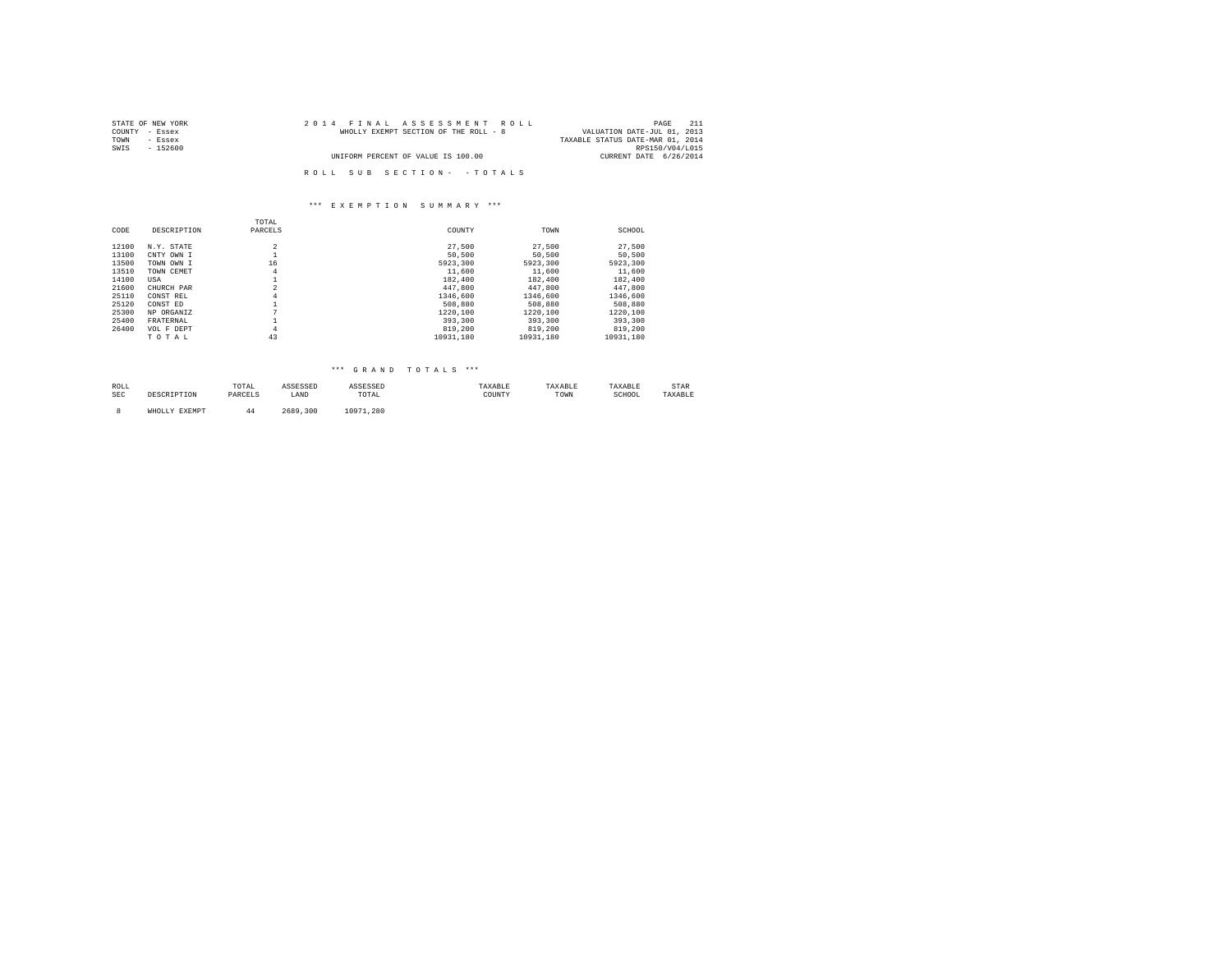|      | STATE OF NEW YORK | 2014 FINAL ASSESSMENT ROLL            | PAGE                             | 212 |
|------|-------------------|---------------------------------------|----------------------------------|-----|
|      | COUNTY - Essex    | WHOLLY EXEMPT SECTION OF THE ROLL - 8 | VALUATION DATE-JUL 01, 2013      |     |
| TOWN | - Essex           |                                       | TAXABLE STATUS DATE-MAR 01, 2014 |     |
| SWIS | $-152600$         | UNIFORM PERCENT OF VALUE IS 100.00    | RPS150/V04/L015                  |     |
|      |                   |                                       | CURRENT DATE 6/26/2014           |     |

# ROLL SECTION TOTALS

# \*\*\* S P E C I A L D I S T R I C T S U M M A R Y \*\*\*

|      |                      | TOTAL   | <b>EXTENSION</b> | <b>EXTENSION</b> | AD VALOREM | EXEMPT   | TAXABLE  |
|------|----------------------|---------|------------------|------------------|------------|----------|----------|
| CODE | DISTRICT NAME        | PARCELS | <b>TYPE</b>      | VALUE            | VALUE      | AMOUNT   | VALUE    |
|      |                      |         |                  |                  |            |          |          |
|      | SB260 Eessex Sewer B |         | 14 TOTAL C       |                  | 3827.080   |          | 3827,080 |
|      | SD260 Essex Sewer Di |         | 14 TOTAL         |                  | 3827,080   | 3379,280 | 447,800  |
|      | E1660 Emergency Serv |         | 44 MOVTAX        |                  |            |          |          |
|      | FD261 Fire Dist 1    |         | 24 TOTAL         |                  | 8895,480   | 8447.680 | 447.800  |
|      | FD262 Fire Dist 2    |         | 20 TOTAL         |                  | 2075,800   | 2075,800 |          |
|      | LT261 Essex light    |         | 20 TOTAL         |                  | 8358,080   | 7910,280 | 447.800  |
|      | LT262 Whallonsburg 1 |         | 11 TOTAL         |                  | 1223,600   | 1223,600 |          |
|      | WB261 Water B&I      |         | 4 TOTAL C        |                  | 1160,000   | 2,400    | 1157.600 |
|      | WD260 Essex water    |         | 19 TOTAL C       |                  | 8320.280   | 2,400    | 8317,880 |

# \*\*\* S C H O O L D I S T R I C T S U M M A R Y \*\*\*

| CODE             | DISTRICT NAME         | TOTAL<br>PARCELS | ASSESSED<br>LAND    | ASSESSED<br>TOTAL    | EXEMPT<br>AMOUNT     | TOTAL<br>TAXABLE | STAR<br>AMOUNT | STAR<br>TAXABLE |
|------------------|-----------------------|------------------|---------------------|----------------------|----------------------|------------------|----------------|-----------------|
| 155001<br>155201 | Westport<br>Willsboro | 3<br>41          | 172,000<br>2517,300 | 172,000<br>10799.280 | 172,000<br>10799.280 |                  |                |                 |
|                  | SUB-TOTAL             | 44               | 2689,300            | 10971.280            | 10971.280            |                  |                |                 |
|                  | TOTAL                 | 44               | 2689,300            | 10971.280            | 10971.280            |                  |                |                 |

# \*\*\* S Y S T E M C O D E S S U M M A R Y \*\*\*

| CODE  | DESCRIPTION        | TOTAL<br>PARCELS | COUNTY           | TOWN             | SCHOOL           |
|-------|--------------------|------------------|------------------|------------------|------------------|
| 50000 | WHOLLY EX<br>TOTAL |                  | 40,100<br>40,100 | 40,100<br>40,100 | 40,100<br>40,100 |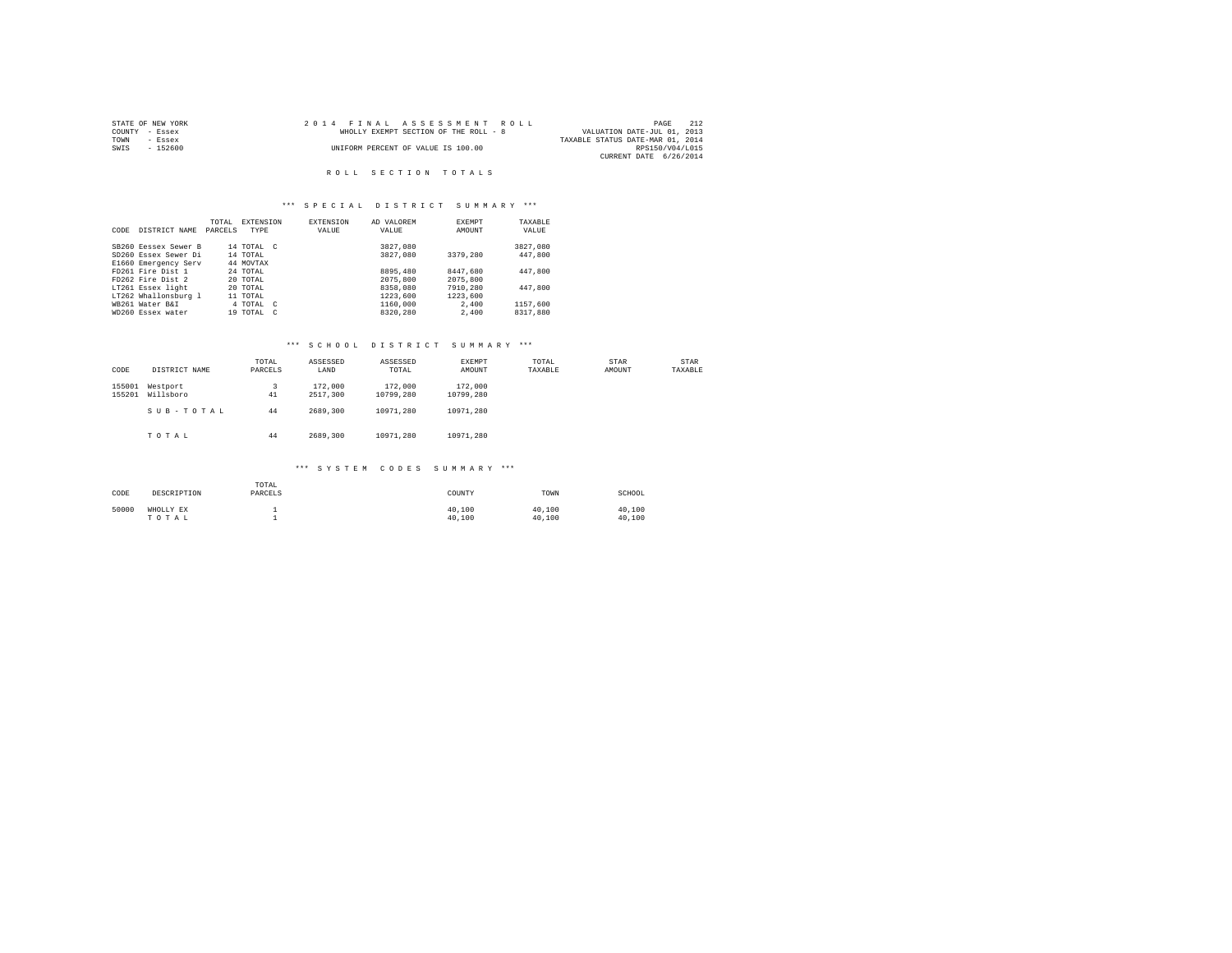| STATE OF NEW YORK | 2014 FINAL ASSESSMENT ROLL            | 213<br>PAGE                      |
|-------------------|---------------------------------------|----------------------------------|
| COUNTY - Essex    | WHOLLY EXEMPT SECTION OF THE ROLL - 8 | VALUATION DATE-JUL 01, 2013      |
| TOWN<br>- Essex   |                                       | TAXABLE STATUS DATE-MAR 01, 2014 |
| SWTS<br>- 152600  | UNIFORM PERCENT OF VALUE IS 100.00    | RPS150/V04/L015                  |
|                   |                                       | CURRENT DATE 6/26/2014           |
|                   |                                       |                                  |
|                   | ROLL SECTION TOTALS                   |                                  |

# \*\*\* E X E M P T I O N S U M M A R Y \*\*\*

|       |             | TOTAL          |           |           |           |
|-------|-------------|----------------|-----------|-----------|-----------|
| CODE  | DESCRIPTION | PARCELS        | COUNTY    | TOWN      | SCHOOL    |
| 12100 | N.Y. STATE  | $\overline{2}$ | 27,500    | 27,500    | 27,500    |
| 13100 | CNTY OWN I  |                | 50,500    | 50,500    | 50,500    |
| 13500 | TOWN OWN I  | 16             | 5923,300  | 5923,300  | 5923,300  |
| 13510 | TOWN CEMET  | 4              | 11,600    | 11,600    | 11,600    |
| 14100 | USA         |                | 182,400   | 182,400   | 182,400   |
| 21600 | CHURCH PAR  | $\overline{2}$ | 447.800   | 447.800   | 447.800   |
| 25110 | CONST REL   | 4              | 1346,600  | 1346.600  | 1346,600  |
| 25120 | CONST ED    |                | 508,880   | 508,880   | 508,880   |
| 25300 | NP ORGANIZ  | $\mathbf{r}$   | 1220,100  | 1220.100  | 1220.100  |
| 25400 | FRATERNAL   |                | 393,300   | 393,300   | 393,300   |
| 26400 | VOL F DEPT  | 4              | 819,200   | 819,200   | 819,200   |
|       | TOTAL       | 43             | 10931.180 | 10931.180 | 10931.180 |

# \*\*\* G R A N D T O T A L S \*\*\*

| ROLL<br>the contract of the contract of the |      | TOTAL                                |      |                                                          | .      | سمد  | LAXABLE     | . LAK |
|---------------------------------------------|------|--------------------------------------|------|----------------------------------------------------------|--------|------|-------------|-------|
| SEC                                         | ---- | 1.3 N <sub>1</sub><br><i>FANCBEL</i> | LAND | TOTAL<br>the contract of the contract of the contract of | COUNTY | TOWN | SCHUUL<br>. |       |
|                                             |      |                                      |      |                                                          |        |      |             |       |

8 WHOLLY EXEMPT 44 2689,300 10971,280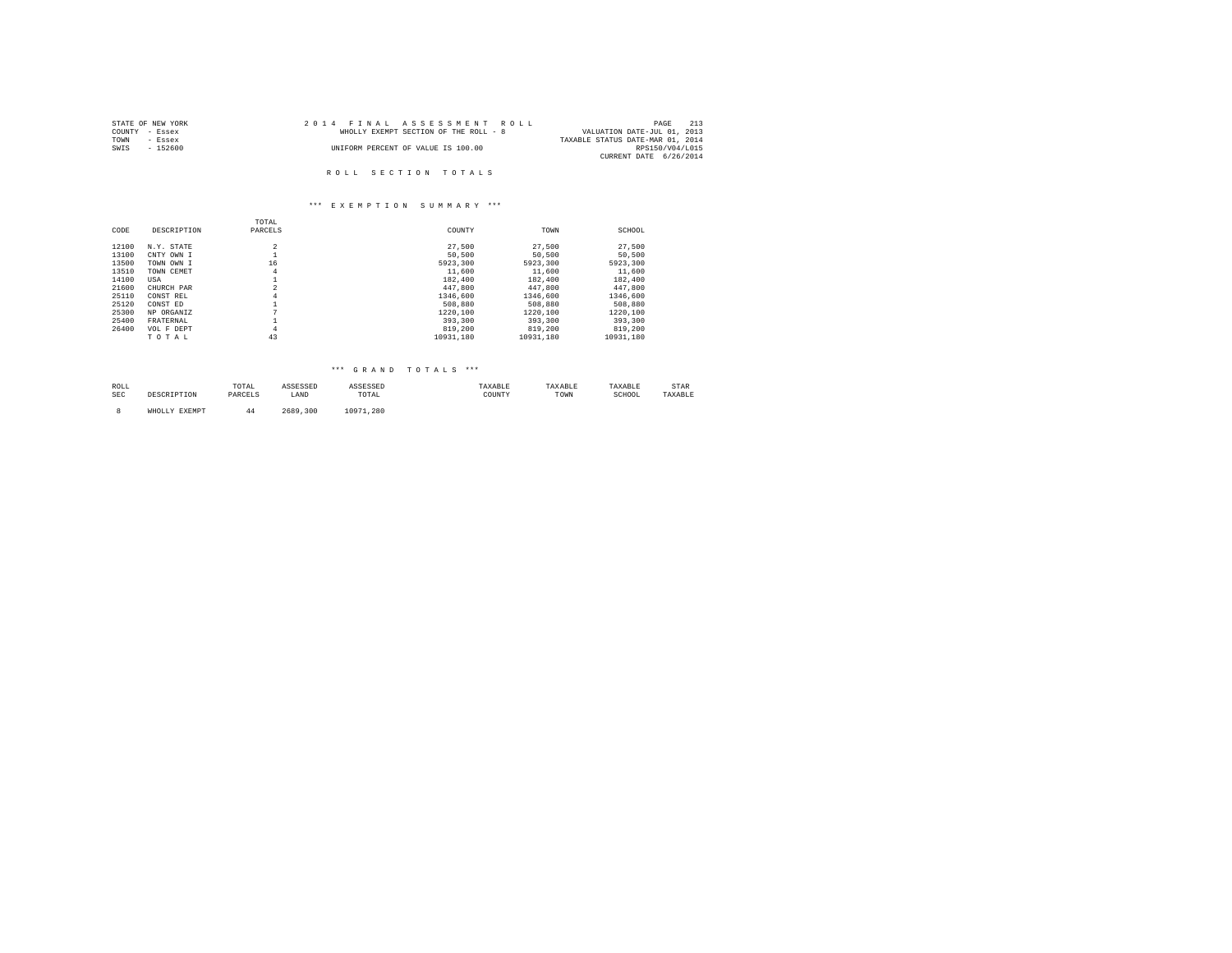|      | STATE OF NEW YORK |  | 2014 FINAL ASSESSMENT ROLL         |                                  | PAGE            | 214 |
|------|-------------------|--|------------------------------------|----------------------------------|-----------------|-----|
|      | COUNTY - Essex    |  |                                    | VALUATION DATE-JUL 01, 2013      |                 |     |
| TOWN | - Essex           |  | SWIS TOTALS                        | TAXABLE STATUS DATE-MAR 01, 2014 |                 |     |
| SWIS | $-152600$         |  | UNIFORM PERCENT OF VALUE IS 100.00 |                                  | RPS150/V04/L015 |     |
|      |                   |  |                                    | CURRENT DATE 6/26/2014           |                 |     |

| CODE | DISTRICT NAME        | TOTAL.<br>PARCELS | <b>EXTENSION</b><br>TYPE | <b>EXTENSION</b><br>VALUE | AD VALOREM<br>VALUE | <b>EXEMPT</b><br>AMOUNT | TAXABLE<br>VALUE |
|------|----------------------|-------------------|--------------------------|---------------------------|---------------------|-------------------------|------------------|
|      | SB260 Eessex Sewer B |                   | 148 TOTAL C              |                           | 33593.579           | 186,600                 | 33406.979        |
|      | SD260 Essex Sewer Di |                   | 148 TOTAL                |                           | 33593.579           | 3565,880                | 30027.699        |
|      | E1660 Emergency Serv |                   | 795 MOVTAX               |                           |                     |                         |                  |
|      | FD261 Fire Dist 1    |                   | 447 TOTAL                |                           | 101001.692          | 8686.548                | 92315.144        |
|      | FD262 Fire Dist 2    |                   | 381 TOTAL                |                           | 45304,603           | 2079,900                | 43224.703        |
|      | LT261 Essex light    |                   | 242 TOTAL                |                           | 62431.811           | 8149.148                | 54282.663        |
|      | LT262 Whallonsburg 1 |                   | 107 TOTAL                |                           | 14198.775           | 1223,600                | 12975.175        |
|      | WB261 Water B&I      |                   | 39 TOTAL C               |                           | 15782.940           | 34,668                  | 15748.272        |
|      | WD260 Essex water    |                   | 199 TOTAL C              |                           | 54022.969           | 221,268                 | 53801.701        |

# \*\*\* S C H O O L D I S T R I C T S U M M A R Y \*\*\*

| CODE             | DISTRICT NAME         | TOTAL<br>PARCELS | ASSESSED<br>LAND      | ASSESSED<br>TOTAL       | EXEMPT<br>AMOUNT      | TOTAL<br>TAXABLE       | STAR<br>AMOUNT       | STAR<br>TAXABLE        |
|------------------|-----------------------|------------------|-----------------------|-------------------------|-----------------------|------------------------|----------------------|------------------------|
| 155001<br>155201 | Westport<br>Willsboro | 135<br>675       | 6475,300<br>61282.760 | 10484,002<br>135842.547 | 1722.826<br>18785,303 | 8761.176<br>117057.244 | 1246,600<br>6062.125 | 7514,576<br>110995,119 |
|                  | SUB-TOTAL             | 810              | 67758.060             | 146326.549              | 20508.129             | 125818,420             | 7308,725             | 118509,695             |
|                  | TOTAL                 | 810              | 67758.060             | 146326.549              | 20508.129             | 125818,420             | 7308,725             | 118509.695             |

### \*\*\* S Y S T E M C O D E S S U M M A R Y \*\*\*

| CODE  | DESCRIPTION        | TOTAL<br>PARCELS | COUNTY           | TOWN             | SCHOOL           |
|-------|--------------------|------------------|------------------|------------------|------------------|
| 50000 | WHOLLY EX<br>TOTAL |                  | 40.100<br>40,100 | 40.100<br>40,100 | 40.100<br>40.100 |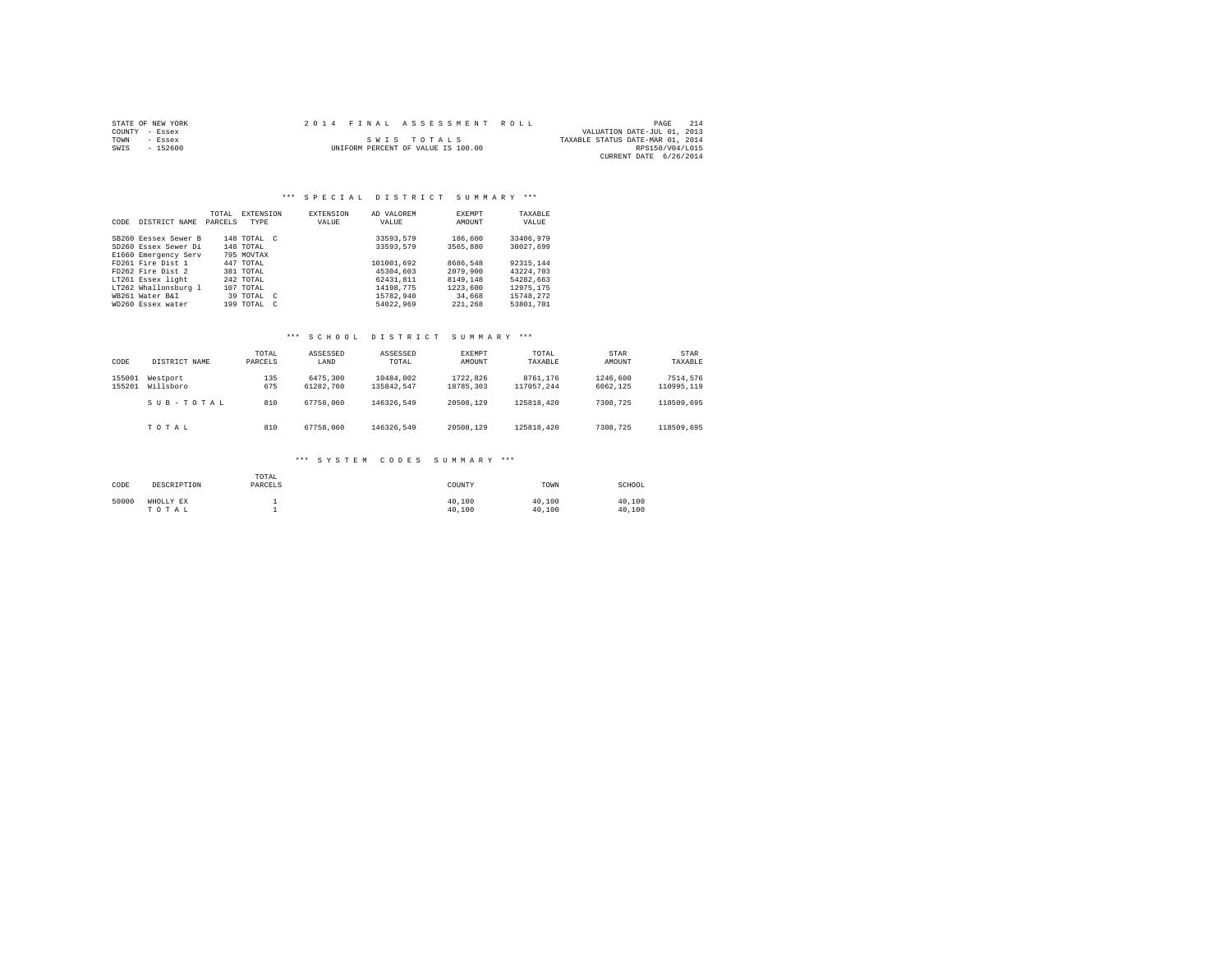|      | STATE OF NEW YORK | 2014 FINAL ASSESSMENT ROLL |                                    |                                  | PAGE            | 215 |
|------|-------------------|----------------------------|------------------------------------|----------------------------------|-----------------|-----|
|      | COUNTY - Essex    |                            |                                    | VALUATION DATE-JUL 01, 2013      |                 |     |
| TOWN | $-$ Essex         |                            | SWIS TOTALS                        | TAXABLE STATUS DATE-MAR 01, 2014 |                 |     |
| SWIS | $-152600$         |                            | UNIFORM PERCENT OF VALUE IS 100.00 |                                  | RPS150/V04/L015 |     |
|      |                   |                            |                                    | CURRENT DATE 6/26/2014           |                 |     |

# \*\*\* E X E M P T I O N S U M M A R Y \*\*\*

|       |             | TOTAL          |           |           |           |
|-------|-------------|----------------|-----------|-----------|-----------|
| CODE  | DESCRIPTION | PARCELS        | COUNTY    | TOWN      | SCHOOL    |
| 12100 | N.Y. STATE  | $\overline{a}$ | 27,500    | 27,500    | 27,500    |
| 13100 | CNTY OWN I  | $\mathbf{1}$   | 50.500    | 50,500    | 50,500    |
| 13500 | TOWN OWN I  | 16             | 5923,300  | 5923,300  | 5923.300  |
| 13510 |             | $\overline{4}$ | 11,600    | 11,600    | 11,600    |
|       | TOWN CEMET  | $\mathbf{1}$   |           |           |           |
| 14100 | USA         |                | 182,400   | 182,400   | 182,400   |
| 21600 | CHURCH PAR  | $\overline{a}$ | 447.800   | 447.800   | 447.800   |
| 25110 | CONST REL   | $\overline{4}$ | 1346,600  | 1346,600  | 1346.600  |
| 25120 | CONST ED    | $\mathbf{1}$   | 508,880   | 508,880   | 508,880   |
| 25300 | NP ORGANIZ  | 7              | 1220,100  | 1220,100  | 1220,100  |
| 25400 | FRATERNAL   | $\mathbf{1}$   | 393,300   | 393,300   | 393,300   |
| 26400 | VOL F DEPT  | $\overline{4}$ | 819,200   | 819,200   | 819,200   |
| 33201 | C TAX SALE  | $\overline{a}$ | 190,700   | 190,700   |           |
| 33302 | CNTY REFOR  | $\mathbf{1}$   | 123,600   |           |           |
| 41101 | VETERANS    | $\mathbf{1}$   | 5,000     | 5,000     |           |
| 41120 | VETWAR CTS  | 15             | 225,000   | 225,000   | 225,000   |
| 41130 | VETCOM CTS  | 14             | 333,575   | 333.575   | 333,575   |
| 41132 | VET COM C   | $\overline{a}$ | 25,125    |           |           |
| 41133 | VET COM T   | $\overline{a}$ |           | 25.125    |           |
| 41140 | VETDIS CTS  | $\overline{a}$ | 76.770    | 76.770    | 76.770    |
| 41142 | VET DIS C   | $\mathbf{1}$   | 2,850     |           |           |
| 41143 | VET DIS T   | $\mathbf{1}$   |           | 2,850     |           |
| 41700 | AG. BLDG.   | $\overline{4}$ | 608,896   | 608,896   | 608,896   |
| 41720 | AG DIST C   | 76             | 4236.290  | 4236.290  | 4236.290  |
| 41800 | AGED ALL    | 25             | 1438.578  | 1438.578  | 1447.128  |
| 41834 | SR<br>STAR  | 53             |           |           | 3049,400  |
| 41854 | RES. STAR   | 142            |           |           | 4259.325  |
| 42100 | AG. IMPMNT  | $\overline{a}$ | 52.268    | 52.268    | 52.268    |
| 47450 | FISCHER     | 18             | 504,303   | 504,303   | 504,303   |
| 47460 | PRIV FOR    | 19             | 2052.619  | 2052.619  | 2052.619  |
|       | TOTAL       | 423            | 20806.754 | 20683.154 | 27776.754 |
|       |             |                |           |           |           |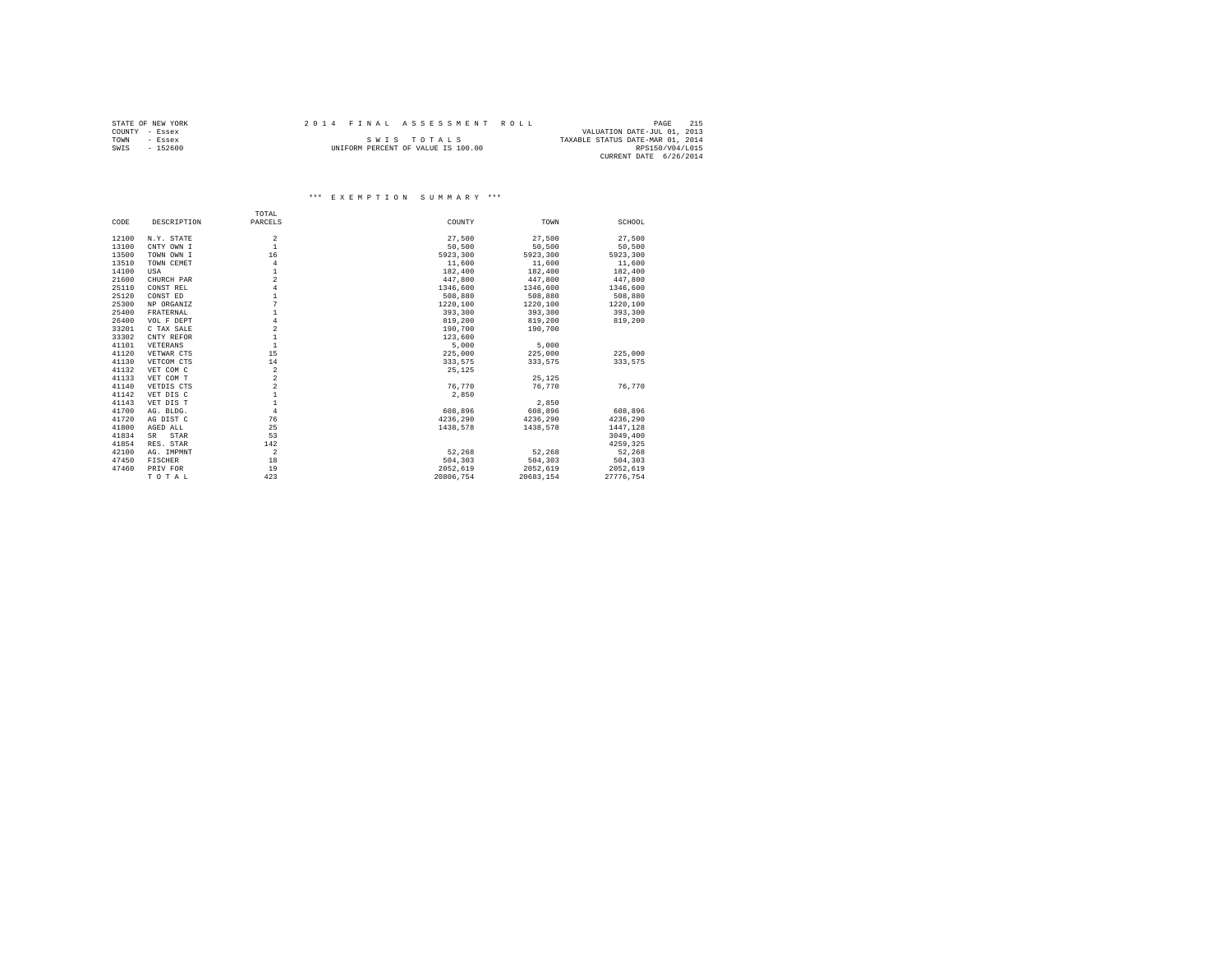|                | STATE OF NEW YORK |  | 2014 FINAL ASSESSMENT ROLL         |                                  | PAGE            | 216 |
|----------------|-------------------|--|------------------------------------|----------------------------------|-----------------|-----|
| COUNTY - Essex |                   |  |                                    | VALUATION DATE-JUL 01, 2013      |                 |     |
| TOWN           | - Essex           |  | SWIS TOTALS                        | TAXABLE STATUS DATE-MAR 01, 2014 |                 |     |
| SWIS           | - 152600          |  | UNIFORM PERCENT OF VALUE IS 100.00 |                                  | RPS150/V04/L015 |     |
|                |                   |  |                                    | CURRENT DATE 6/26/2014           |                 |     |

| ROLL<br><b>SEC</b> | DESCRIPTION         | TOTAL<br>PARCELS | ASSESSED<br>LAND | ASSESSED<br>TOTAL | TAXABLE<br>COUNTY | TAXABLE<br>TOWN | TAXABLE<br>SCHOOL | STAR<br>TAXABLE |
|--------------------|---------------------|------------------|------------------|-------------------|-------------------|-----------------|-------------------|-----------------|
| $\mathbf{1}$       | TAXABLE             | 738              | 62303,188        | 130093.791        | 120218.217        | 120341.817      | 120556.942        | 113248.217      |
| 3                  | STATE OWNED LAND    | 11               | 2585.772         | 2585.772          | 2585.772          | 2585.772        | 2585.772          | 2585,772        |
| 5                  | SPECIAL FRANCHISE   | 5                |                  | 557.054           | 557.054           | 557.054         | 557.054           | 557.054         |
| 6                  | UTILITIES & N.C.    | 11               | 133,200          | 1593.270          | 1593.270          | 1593.270        | 1593.270          | 1593,270        |
| 7                  | CEILING RAILROADS   | $\mathbf{1}$     | 46,600           | 525.382           | 525,382           | 525.382         | 525.382           | 525,382         |
| 8                  | WHOLLY EXEMPT       | 44               | 2689,300         | 10971.280         |                   |                 |                   |                 |
| $\star$            | <b>SUB</b><br>TOTAL | 810              | 67758,060        | 146326.549        | 125479.695        | 125603.295      | 125818.420        | 118509,695      |
| $***$              | GRAND TOTAL         | 810              | 67758,060        | 146326.549        | 125479.695        | 125603.295      | 125818,420        | 118509,695      |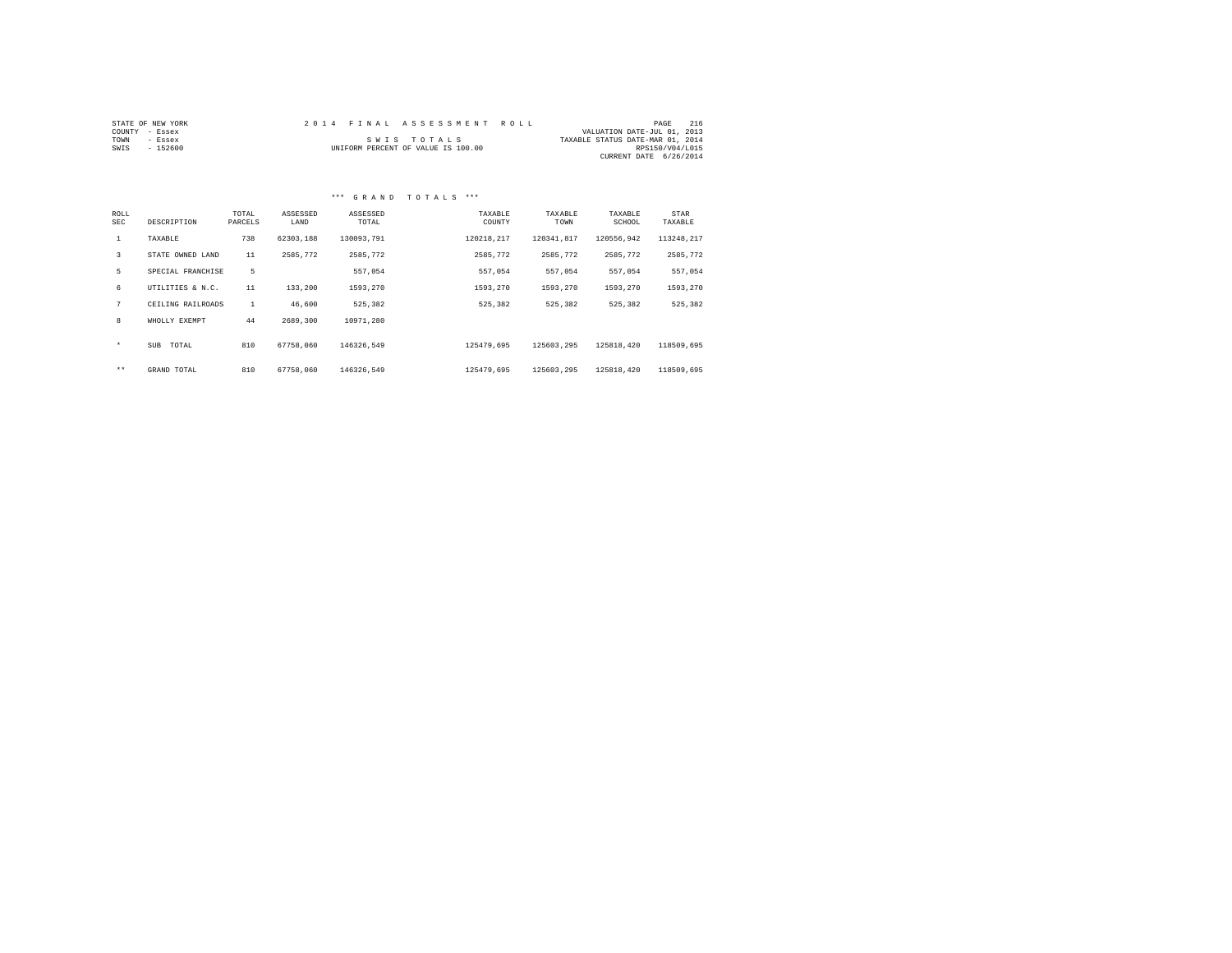| STATE OF NEW YORK | 2014 FINAL ASSESSMENT ROLL         | 21'<br>PAGE                      |
|-------------------|------------------------------------|----------------------------------|
| COUNTY - Essex    | TOWN TOTALS                        | VALUATION DATE-JUL 01, 2013      |
| TOWN<br>- Essex   |                                    | TAXABLE STATUS DATE-MAR 01, 2014 |
| SWIS<br>$-1526$   | UNIFORM PERCENT OF VALUE IS 100.00 | RPS150/V04/L015                  |
|                   |                                    | CURRENT DATE 6/26/2014           |

#### \*\*\* S P E C I A L D I S T R I C T S U M M A R Y \*\*\*

| CODE | DISTRICT NAME        | TOTAL<br>PARCELS | EXTENSION<br>TYPE |            | <b>EXTENSION</b><br>VALUE | AD VALOREM<br>VALUE | EXEMPT<br>AMOUNT | TAXABLE<br>VALUE |
|------|----------------------|------------------|-------------------|------------|---------------------------|---------------------|------------------|------------------|
|      | SB260 Eessex Sewer B |                  | 148 TOTAL C       |            |                           | 33593.579           | 186,600          | 33406.979        |
|      | SD260 Essex Sewer Di |                  | 148 TOTAL         |            |                           | 33593.579           | 3565,880         | 30027.699        |
|      | E1660 Emergency Serv |                  | 795 MOVTAX        |            |                           |                     |                  |                  |
|      | FD261 Fire Dist 1    |                  | 447 TOTAL         |            |                           | 101001.692          | 8686.548         | 92315.144        |
|      | FD262 Fire Dist 2    |                  | 381 TOTAL         |            |                           | 45304,603           | 2079,900         | 43224,703        |
|      | LT261 Essex light    |                  | 242 TOTAL         |            |                           | 62431.811           | 8149.148         | 54282.663        |
|      | LT262 Whallonsburg 1 |                  | 107 TOTAL         |            |                           | 14198.775           | 1223,600         | 12975.175        |
|      | WB261 Water B&I      |                  | 39 TOTAL C        |            |                           | 15782.940           | 34,668           | 15748.272        |
|      | WD260 Essex water    |                  | 199 TOTAL         | $\epsilon$ |                           | 54022.969           | 221,268          | 53801,701        |

# \*\*\* S C H O O L D I S T R I C T S U M M A R Y \*\*\*

| CODE             | DISTRICT NAME         | TOTAL<br>PARCELS | ASSESSED<br>LAND      | ASSESSED<br>TOTAL       | EXEMPT<br>AMOUNT      | TOTAL<br>TAXABLE       | STAR<br>AMOUNT       | <b>STAR</b><br>TAXABLE |
|------------------|-----------------------|------------------|-----------------------|-------------------------|-----------------------|------------------------|----------------------|------------------------|
| 155001<br>155201 | Westport<br>Willsboro | 135<br>675       | 6475,300<br>61282.760 | 10484,002<br>135842.547 | 1722.826<br>18785,303 | 8761.176<br>117057.244 | 1246,600<br>6062.125 | 7514,576<br>110995,119 |
|                  | SUB-TOTAL             | 810              | 67758.060             | 146326.549              | 20508.129             | 125818,420             | 7308,725             | 118509,695             |
|                  | TOTAL                 | 810              | 67758.060             | 146326.549              | 20508.129             | 125818,420             | 7308,725             | 118509.695             |

# \*\*\* S Y S T E M C O D E S S U M M A R Y \*\*\*

| CODE  | DESCRIPTION        | TOTAL<br>PARCELS | COUNTY           | TOWN             | SCHOOL           |
|-------|--------------------|------------------|------------------|------------------|------------------|
| 50000 | WHOLLY EX<br>TOTAL |                  | 40,100<br>40,100 | 40.100<br>40.100 | 40,100<br>40.100 |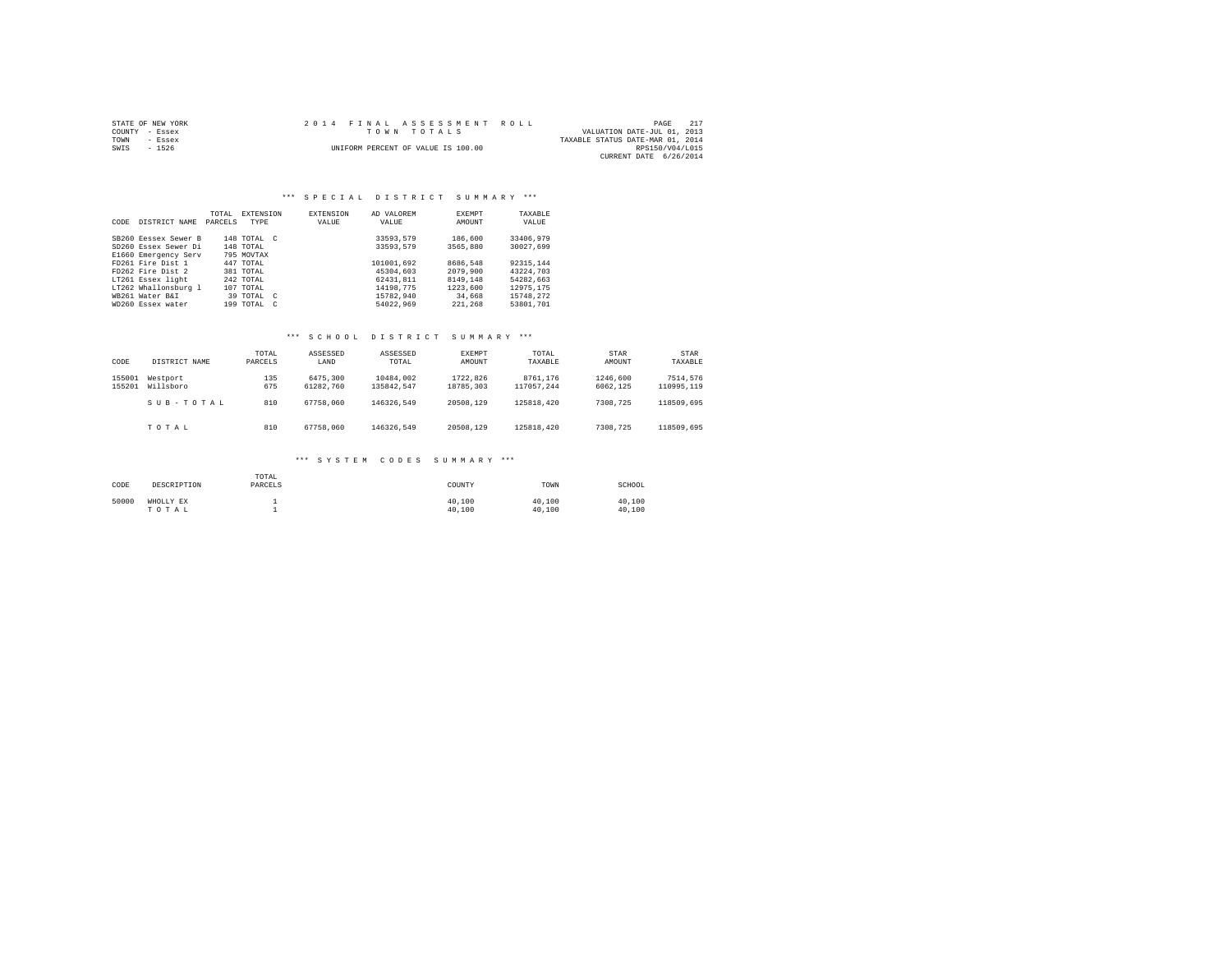| STATE OF NEW YORK | 2014 FINAL ASSESSMENT ROLL         | 218<br>PAGE                      |
|-------------------|------------------------------------|----------------------------------|
| COUNTY - Essex    | TOWN TOTALS                        | VALUATION DATE-JUL 01, 2013      |
| TOWN<br>- Essex   |                                    | TAXABLE STATUS DATE-MAR 01, 2014 |
| SWIS<br>$-1526$   | UNIFORM PERCENT OF VALUE IS 100.00 | RPS150/V04/L015                  |
|                   |                                    | CURRENT DATE 6/26/2014           |

# \*\*\* E X E M P T I O N S U M M A R Y \*\*\*

|       |             | TOTAL                   |           |           |           |
|-------|-------------|-------------------------|-----------|-----------|-----------|
| CODE  | DESCRIPTION | PARCELS                 | COUNTY    | TOWN      | SCHOOL    |
| 12100 | N.Y. STATE  | $\overline{\mathbf{2}}$ | 27,500    | 27,500    | 27,500    |
| 13100 | CNTY OWN I  | $\mathbf{1}$            | 50,500    | 50,500    | 50,500    |
| 13500 | TOWN OWN I  | 16                      | 5923.300  | 5923,300  | 5923,300  |
| 13510 | TOWN CEMET  | $\overline{4}$          | 11,600    | 11,600    | 11,600    |
| 14100 | USA         |                         | 182,400   | 182,400   | 182,400   |
| 21600 | CHURCH PAR  | $\overline{a}$          | 447,800   | 447,800   | 447,800   |
| 25110 | CONST REL   | $\overline{4}$          |           |           |           |
|       |             | $\mathbf{1}$            | 1346,600  | 1346,600  | 1346,600  |
| 25120 | CONST ED    | 7                       | 508,880   | 508,880   | 508,880   |
| 25300 | NP ORGANIZ  |                         | 1220,100  | 1220,100  | 1220,100  |
| 25400 | FRATERNAL   | $\mathbf{1}$            | 393,300   | 393,300   | 393,300   |
| 26400 | VOL F DEPT  | $\overline{4}$          | 819,200   | 819,200   | 819,200   |
| 33201 | C TAX SALE  | $\overline{a}$          | 190,700   | 190,700   |           |
| 33302 | CNTY REFOR  | $\mathbf{1}$            | 123,600   |           |           |
| 41101 | VETERANS    | $\mathbf{1}$            | 5,000     | 5,000     |           |
| 41120 | VETWAR CTS  | 15                      | 225,000   | 225,000   | 225,000   |
| 41130 | VETCOM CTS  | 14                      | 333,575   | 333.575   | 333.575   |
| 41132 | VET COM C   | $\overline{a}$          | 25,125    |           |           |
| 41133 | VET COM T   | $\overline{a}$          |           | 25.125    |           |
| 41140 | VETDIS CTS  | $\overline{a}$          | 76.770    | 76.770    | 76.770    |
| 41142 | VET DIS C   |                         | 2,850     |           |           |
| 41143 | VET DIS T   | $\mathbf{1}$            |           | 2,850     |           |
| 41700 | AG. BLDG.   | $\overline{4}$          | 608,896   | 608,896   | 608,896   |
| 41720 | AG DIST C   | 76                      | 4236.290  | 4236.290  | 4236,290  |
| 41800 | AGED ALL    | 25                      | 1438,578  | 1438,578  | 1447,128  |
| 41834 | SR<br>STAR  | 53                      |           |           | 3049,400  |
| 41854 | RES. STAR   | 142                     |           |           | 4259,325  |
| 42100 | AG. IMPMNT  | $\overline{a}$          | 52,268    | 52,268    | 52,268    |
| 47450 | FISCHER     | 18                      | 504,303   | 504,303   | 504,303   |
| 47460 | PRIV FOR    | 19                      | 2052.619  | 2052,619  | 2052.619  |
|       | TOTAL       | 423                     | 20806,754 | 20683,154 | 27776.754 |
|       |             |                         |           |           |           |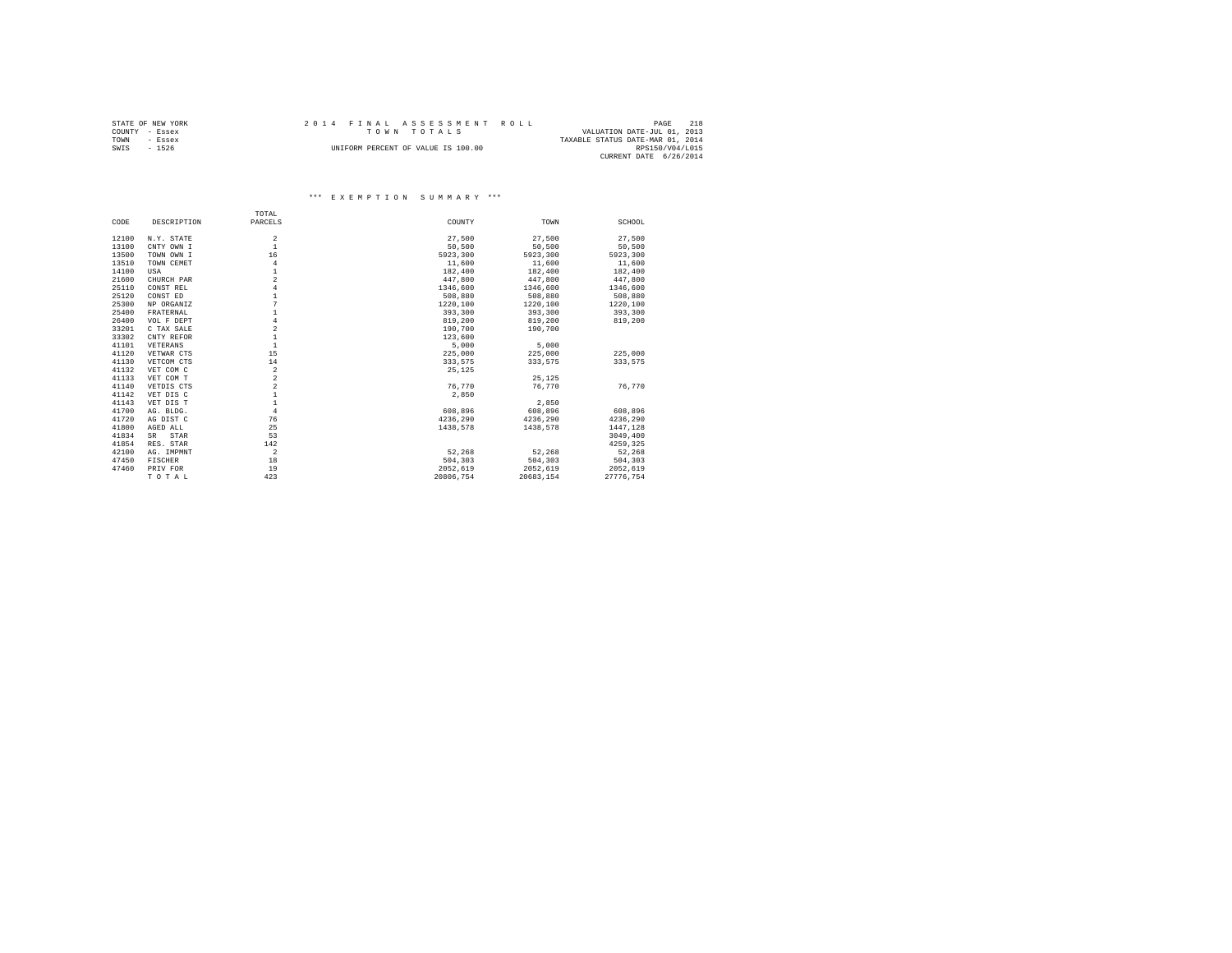| STATE OF NEW YORK |             | 2014 FINAL ASSESSMENT ROLL         |                                  | PAGE            | 219 |
|-------------------|-------------|------------------------------------|----------------------------------|-----------------|-----|
| COUNTY - Essex    | TOWN TOTALS |                                    | VALUATION DATE-JUL 01, 2013      |                 |     |
| TOWN<br>- Essex   |             |                                    | TAXABLE STATUS DATE-MAR 01, 2014 |                 |     |
| SWIS<br>$-1526$   |             | UNIFORM PERCENT OF VALUE IS 100.00 |                                  | RPS150/V04/L015 |     |
|                   |             |                                    | CURRENT DATE 6/26/2014           |                 |     |

# \*\*\* G R A N D T O T A L S \*\*\*

| ROLL<br><b>SEC</b> | DESCRIPTION         | TOTAL<br>PARCELS | ASSESSED<br>LAND | ASSESSED<br>TOTAL | TAXABLE<br>COUNTY | TAXABLE<br>TOWN | TAXABLE<br>SCHOOL | STAR<br>TAXABLE |
|--------------------|---------------------|------------------|------------------|-------------------|-------------------|-----------------|-------------------|-----------------|
| $\mathbf{1}$       | TAXABLE             | 738              | 62303,188        | 130093.791        | 120218.217        | 120341.817      | 120556.942        | 113248.217      |
| 3                  | STATE OWNED LAND    | 11               | 2585.772         | 2585.772          | 2585.772          | 2585.772        | 2585.772          | 2585,772        |
| 5                  | SPECIAL FRANCHISE   | 5                |                  | 557.054           | 557.054           | 557.054         | 557.054           | 557.054         |
| 6                  | UTILITIES & N.C.    | 11               | 133,200          | 1593.270          | 1593.270          | 1593.270        | 1593.270          | 1593,270        |
| 7                  | CEILING RAILROADS   | $\mathbf{1}$     | 46,600           | 525.382           | 525,382           | 525.382         | 525.382           | 525,382         |
| 8                  | WHOLLY EXEMPT       | 44               | 2689,300         | 10971.280         |                   |                 |                   |                 |
| $\star$            | <b>SUB</b><br>TOTAL | 810              | 67758,060        | 146326.549        | 125479.695        | 125603.295      | 125818.420        | 118509,695      |
| $***$              | GRAND TOTAL         | 810              | 67758,060        | 146326.549        | 125479.695        | 125603.295      | 125818,420        | 118509,695      |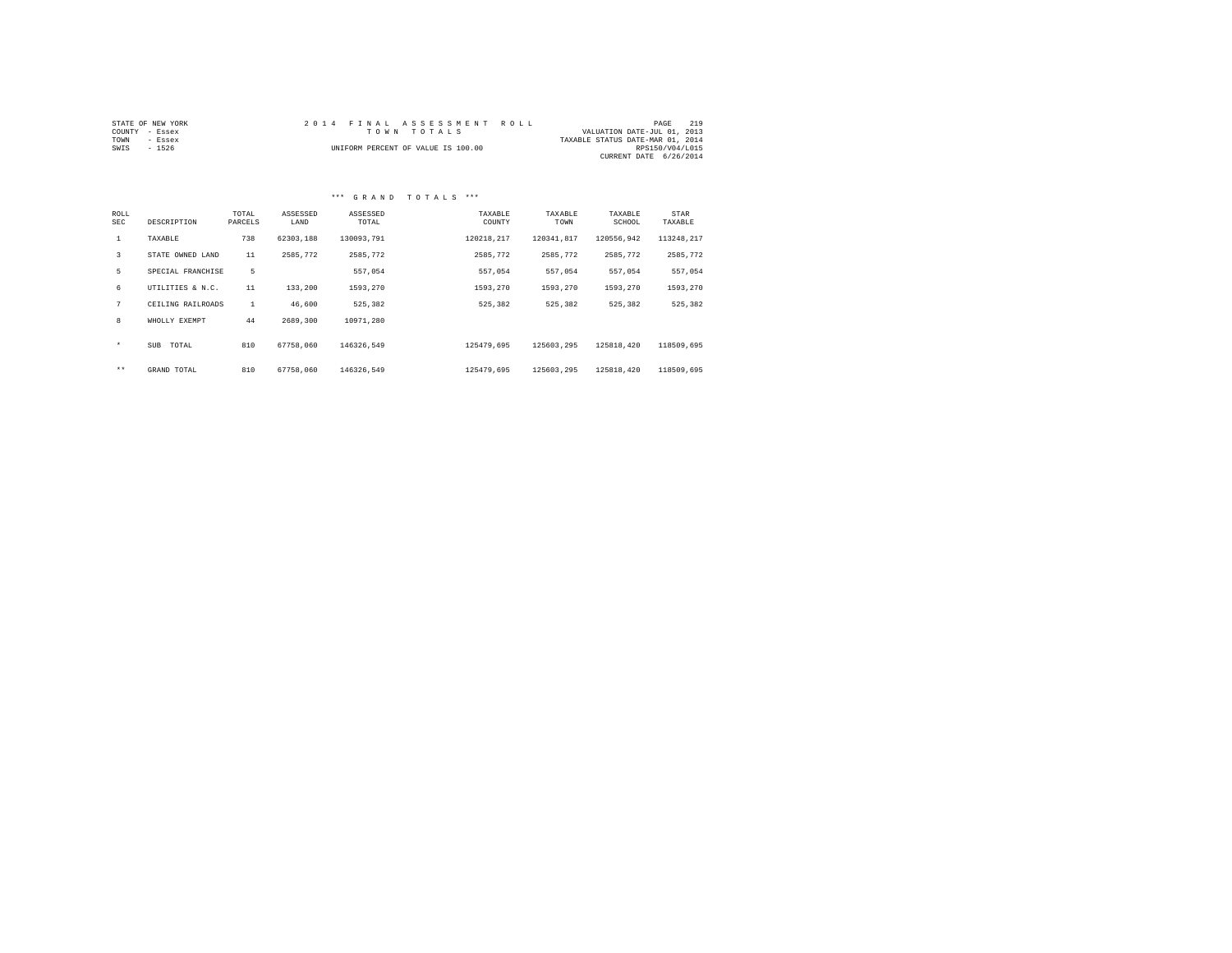| STATE OF NEW YORK<br>COUNTY<br>- Essex<br>TOWN<br>- Essex<br>$-152600$<br>SWIS | 2014                      | FTNAL      | ASSESSMENT ROLL<br>OMITTED & PRO-RATED TAX SECTION OF THE ROLL - 9<br>OWNERS NAME SEQUENCE<br>UNIFORM PERCENT OF VALUE IS 100.00 | PAGE<br>VALUATION DATE-JUL 01, 2013<br>TAXABLE STATUS DATE-MAR 01, 2014 |  |
|--------------------------------------------------------------------------------|---------------------------|------------|----------------------------------------------------------------------------------------------------------------------------------|-------------------------------------------------------------------------|--|
| TAX MAP PARCEL NUMBER                                                          | PROPERTY LOCATION & CLASS | ASSESSMENT |                                                                                                                                  | EXEMPTION CODE-----------------COUNTY-------TOWN------SCHOOL            |  |
| CURRENT OWNERS NAME                                                            | SCHOOL DISTRICT           | LAND       | TAX DESCRIPTION                                                                                                                  | TAXABLE VALUE                                                           |  |
| CURRENT OWNERS ADDRESS                                                         | PARCEL SIZE/GRID COORD    | TOTAL      | SPECIAL DISTRICTS                                                                                                                | ACCOUNT NO.                                                             |  |
|                                                                                |                           |            |                                                                                                                                  |                                                                         |  |
|                                                                                | 1855 Lake Shore Rd        |            |                                                                                                                                  | 605J103315                                                              |  |
| 49.11-1-55.054/2014                                                            | 210 1 Family Res - WTRFNT |            | COUNTY<br>TAXABLE VALUE                                                                                                          | 276,900                                                                 |  |
| Vanderhorst Wesley                                                             | Willsboro<br>155201       | 134,900    | TOWN<br>TAXABLE VALUE                                                                                                            | 276,900                                                                 |  |
| Shore Rd                                                                       | Wharton                   | 276,900    | SCHOOL<br>TAXABLE VALUE                                                                                                          | 276,900                                                                 |  |
| PO Box 65                                                                      | SECT 520RPTL OMITTED TAX  |            | OT902 Omitted tax C                                                                                                              | 44.24 MT                                                                |  |
| Essex, NY 12936                                                                | FROM THE 2014 TAX ROLL    |            | OT903 Omitted tax T                                                                                                              | 73.77 MT                                                                |  |
|                                                                                | EAST-0757672 NRTH-1561075 |            |                                                                                                                                  |                                                                         |  |
| PRIOR OWNER ON 3/01/2014                                                       | DEED BOOK 1251 PG-160     |            |                                                                                                                                  |                                                                         |  |
| Vanderhorst Weslev                                                             | FULL MARKET VALUE         | 276,900    |                                                                                                                                  |                                                                         |  |
|                                                                                |                           |            |                                                                                                                                  |                                                                         |  |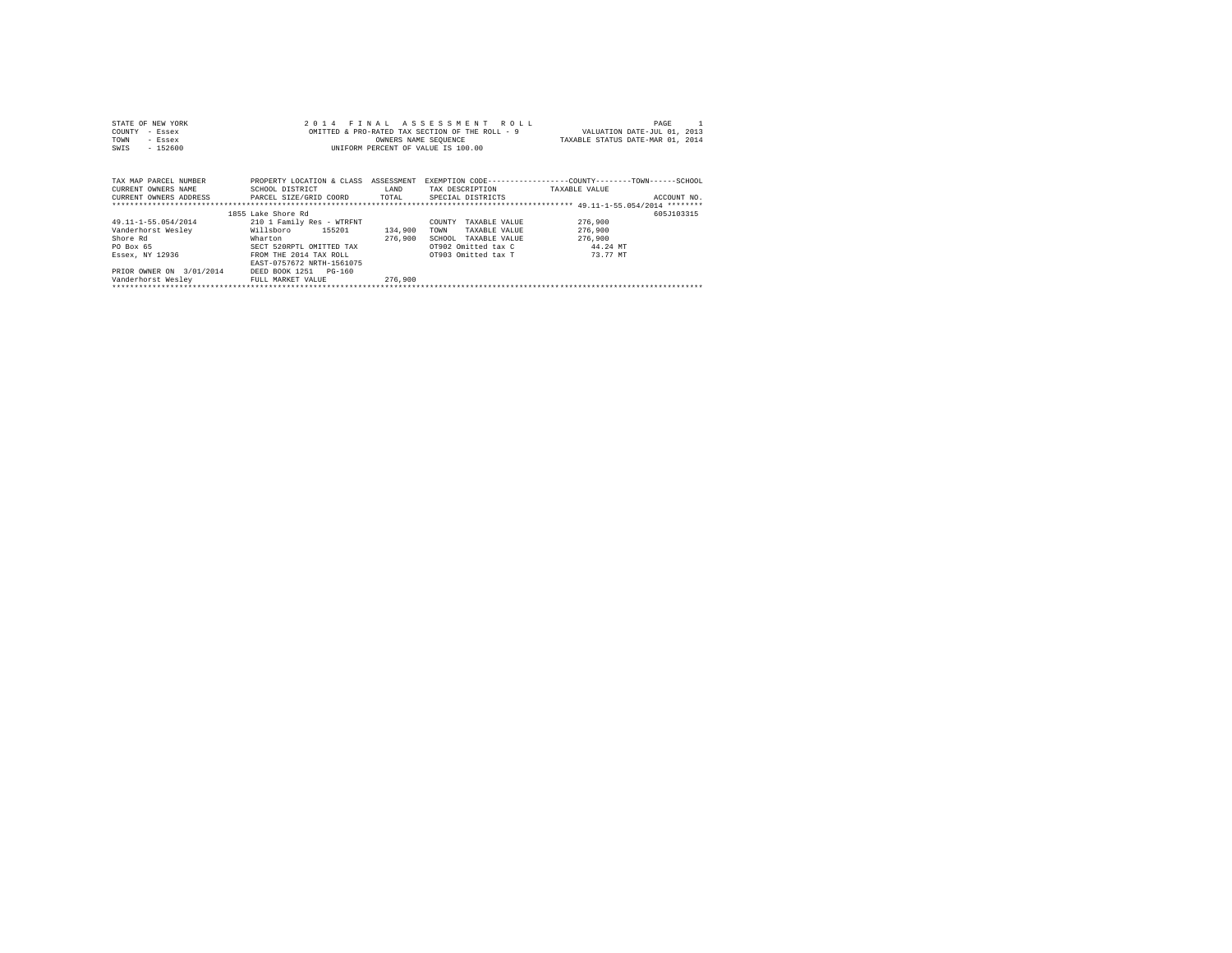| STATE OF NEW YORK | 2014 FINAL ASSESSMENT ROLL                      | PAGE                             |
|-------------------|-------------------------------------------------|----------------------------------|
| COUNTY - Essex    | OMITTED & PRO-RATED TAX SECTION OF THE ROLL - 9 | VALUATION DATE-JUL 01, 2013      |
| TOWN<br>- Essex   |                                                 | TAXABLE STATUS DATE-MAR 01, 2014 |
| SWIS<br>$-152600$ |                                                 | RPS150/V04/L015                  |
|                   | UNIFORM PERCENT OF VALUE IS 100.00              | CURRENT DATE 6/26/2014           |
|                   |                                                 |                                  |
|                   | ROLL SUB SECTION- - TOTALS                      |                                  |

| CODE  | DISTRICT NAME | TOTAL<br>PARCELS | <b>EXTENSION</b><br><b>TYPE</b> | VALUE |
|-------|---------------|------------------|---------------------------------|-------|
| OT902 | Omitted tax C |                  | MOVTAX                          | 44.24 |
| OT903 | Omitted tax T |                  | MOVTAX                          | 73.77 |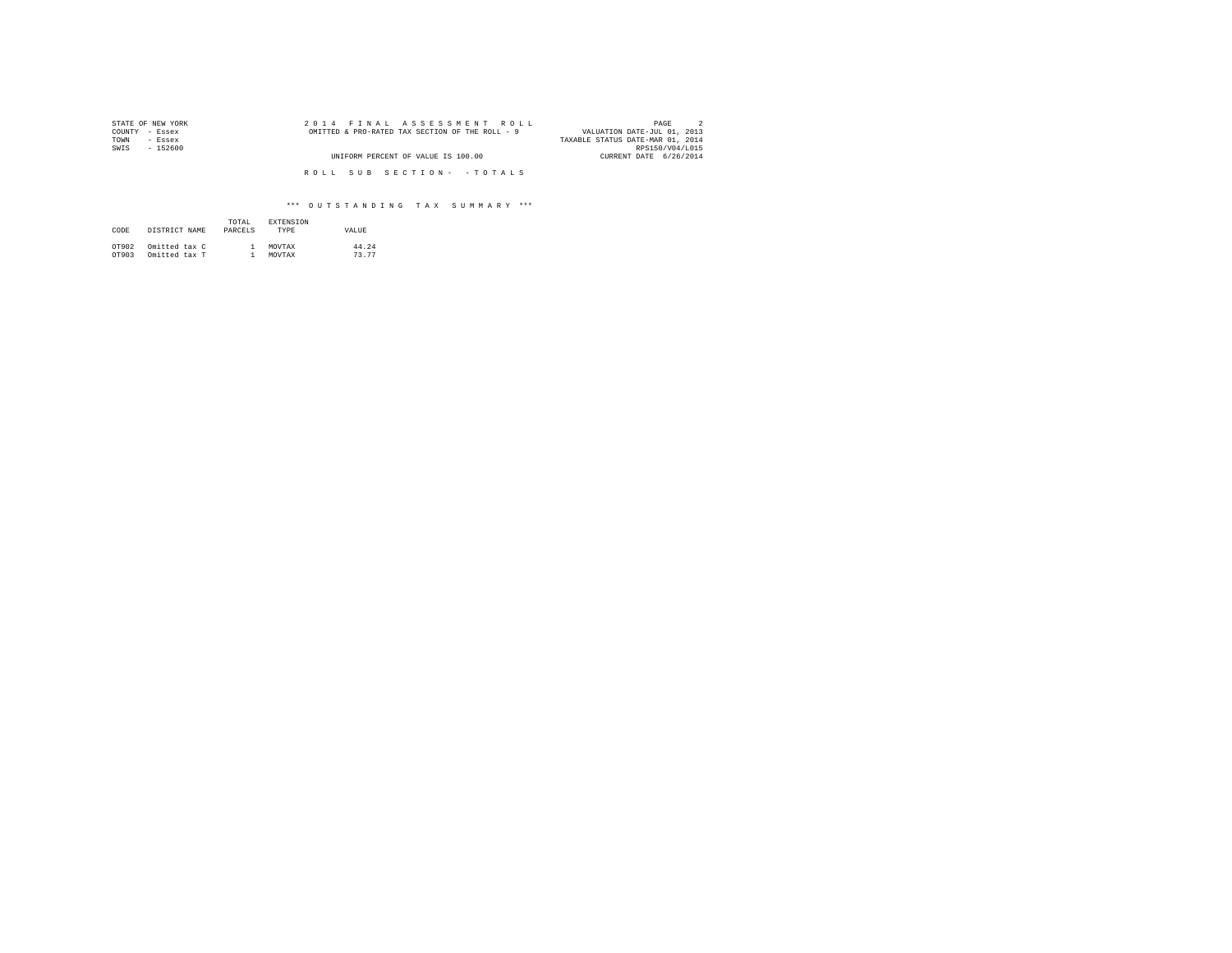| STATE OF NEW YORK | 2014 FINAL ASSESSMENT ROLL                      | PAGE                             |
|-------------------|-------------------------------------------------|----------------------------------|
| COUNTY - Essex    | OMITTED & PRO-RATED TAX SECTION OF THE ROLL - 9 | VALUATION DATE-JUL 01, 2013      |
| TOWN<br>- Essex   |                                                 | TAXABLE STATUS DATE-MAR 01, 2014 |
| $-152600$<br>SWIS | UNIFORM PERCENT OF VALUE IS 100.00              | RPS150/V04/L015                  |
|                   |                                                 | CURRENT DATE 6/26/2014           |

R O L L S E C T I O N T O T A L S

| CODE  | DISTRICT NAME | TOTAL<br>PARCELS | <b>EXTENSION</b><br><b>TYPE</b> | VALUE. |
|-------|---------------|------------------|---------------------------------|--------|
| OT902 | Omitted tax C |                  | MOVTAX                          | 44.24  |
| OT903 | Omitted tax T |                  | MOVTAX                          | 73.77  |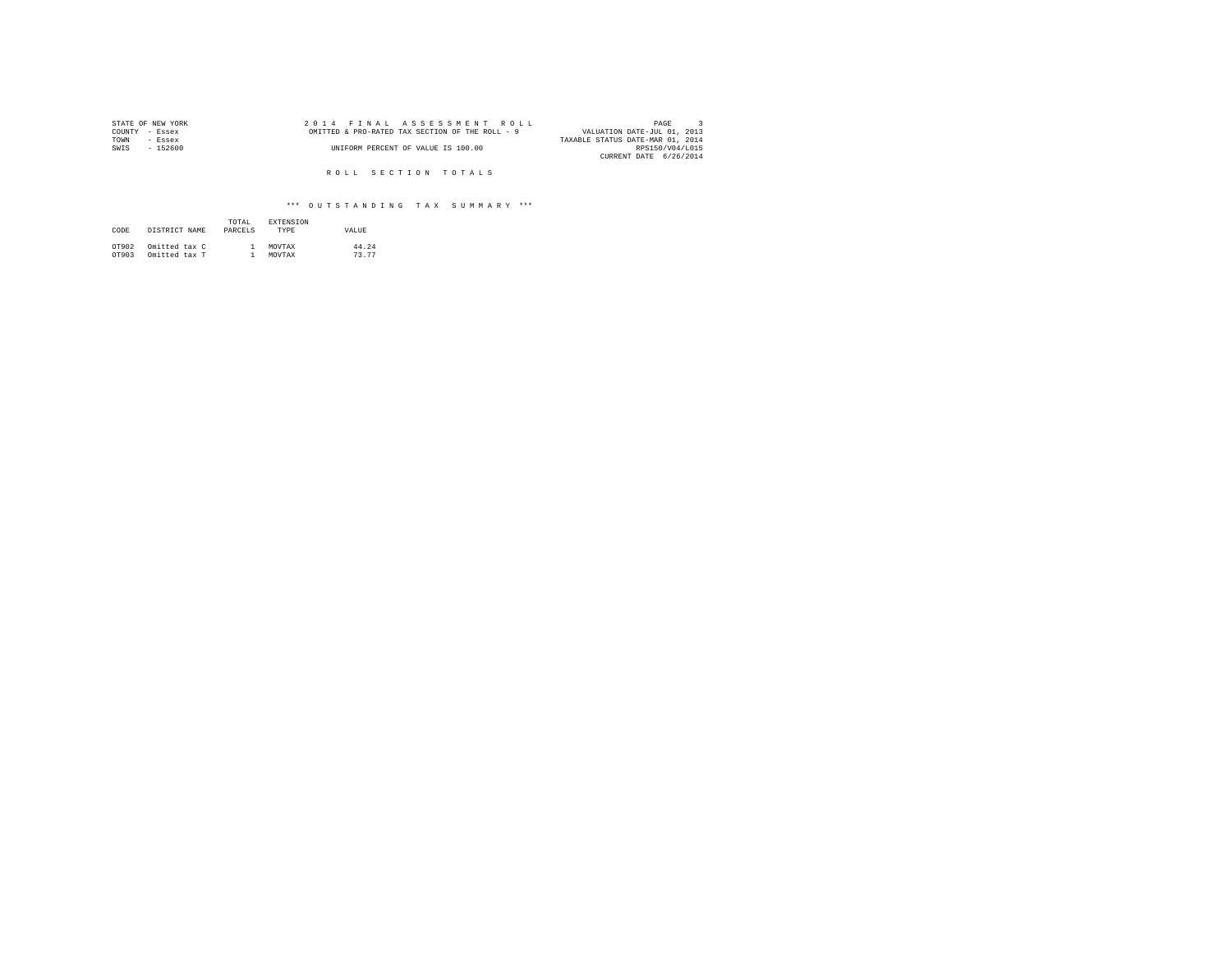|      | STATE OF NEW YORK | 2014 FINAL ASSESSMENT ROLL |                                    |                                  | PAGE            |  |
|------|-------------------|----------------------------|------------------------------------|----------------------------------|-----------------|--|
|      | COUNTY - Essex    |                            |                                    | VALUATION DATE-JUL 01, 2013      |                 |  |
| TOWN | - Essex           |                            | SWIS TOTALS                        | TAXABLE STATUS DATE-MAR 01, 2014 |                 |  |
| SWIS | $-152600$         |                            | UNIFORM PERCENT OF VALUE IS 100.00 |                                  | RPS150/V04/L015 |  |
|      |                   |                            |                                    | CURRENT DATE 6/26/2014           |                 |  |

| CODE  | DISTRICT NAME | TOTAL<br>PARCELS | EXTENSION<br><b>TYPE</b> | VALUE |
|-------|---------------|------------------|--------------------------|-------|
| OT902 | Omitted tax C |                  | MOVTAX                   | 44.24 |
| OT903 | Omitted tax T |                  | MOVTAX                   | 73.77 |